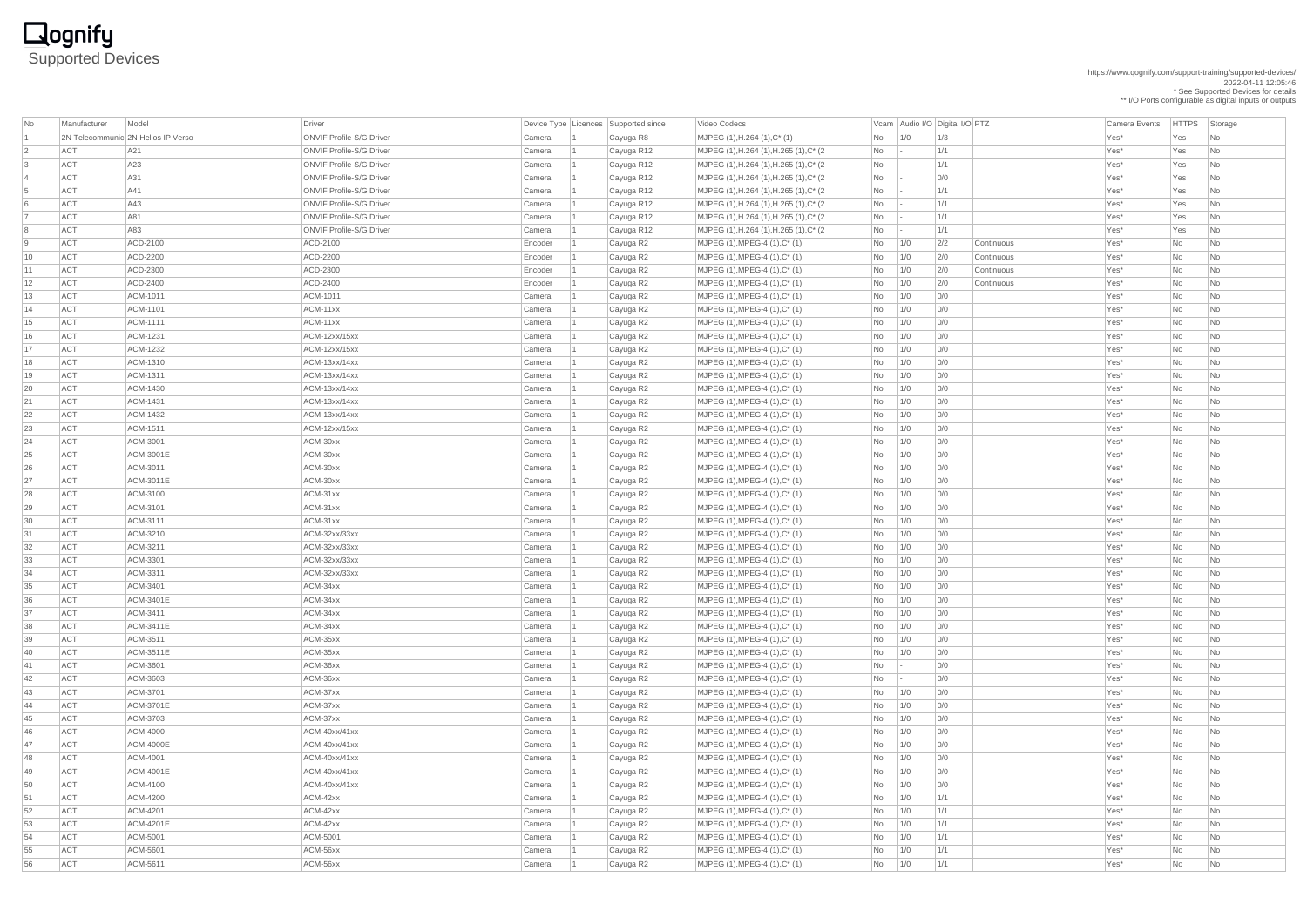https://www.qognify.com/support-training/supported-devices/ 2022-04-11 12:05:46 \* See Supported Devices for details \*\* I/O Ports configurable as digital inputs or outputs

Video Codecs **No Manufacturer Model Driver Audio I/O Digital I/O PTZ** Camera Events HTTPS Storage ACTi B97A ONVIF Profile-S/G Driver Camera 1 Cayuga R11 MJPEG (2),H.264 (2),C\* (2) No - 1/1 Continuous,Zoom only,Click to Cente Yes\* Yes No

| No  | Manufacturer | Model           | <b>Driver</b>                   |        | Device Type   Licences   Supported since | Video Codecs                      |                        |     | Vcam Audio I/O Digital I/O PTZ |                                            | <b>Camera Events</b> | HTTPS Sto |                             |
|-----|--------------|-----------------|---------------------------------|--------|------------------------------------------|-----------------------------------|------------------------|-----|--------------------------------|--------------------------------------------|----------------------|-----------|-----------------------------|
| 57  | ACTi         | ACM-5711        | ACM-57xx                        | Camera | Cayuga R2                                | $MJPEG (1), MPEG-4 (1), C^* (1)$  | No                     | 1/0 | 1/1                            |                                            | Yes*                 | No        | $\vert$ Nc                  |
| 58  | ACTi         | ACM-5801        | ACM-58xx                        | Camera | Cayuga R2                                | $MJPEG (1), MPEG-4 (1), C^* (1)$  | No                     | 1/0 | 1/1                            |                                            | Yes*                 | No        | $\overline{\phantom{a}}$ Nc |
| 59  | ACTi         | ACM-5811        | ACM-58xx                        | Camera | Cayuga R2                                | $MJPEG (1), MPEG-4 (1), C^* (1)$  | No                     | 1/0 | 1/1                            |                                            | Yes*                 | No        | Nc                          |
| 60  | ACTi         | ACM-7411        | ACM-74xx                        | Camera | Cayuga R2                                | $MJPEG (1), MPEG-4 (1), C^* (1)$  | No                     | 1/0 | 0/0                            |                                            | Yes*                 | No        | Nc                          |
| 61  | ACTi         | <b>ACM-7501</b> | ACM-75xx                        | Camera | Cayuga R2                                | $MJPEG (1), MPEG-4 (1), C^* (1)$  | No                     | 1/0 | 1/1                            |                                            | Yes*                 | No        | $\overline{\phantom{a}}$ Nc |
| 62  | ACTi         | ACM-7511        | ACM-75xx                        | Camera | Cayuga R2                                | $MJPEG (1), MPEG-4 (1), C^* (1)$  | No                     | 1/0 | 1/1                            |                                            | Yes*                 | No        | $\overline{\phantom{a}}$ Nc |
| 63  | ACTi         | ACM-8201        | ACM-82xx                        | Camera | Cayuga R2                                | $MJPEG (1), MPEG-4 (1), C^* (1)$  | No                     | 1/0 | 1/1                            | Continuous                                 | Yes*                 | No        | $\overline{\phantom{a}}$ Nc |
| 64  | ACTi         | ACM-8211        | ACM-82xx                        | Camera | Cayuga R2                                | MJPEG (1), MPEG-4 (1), C* (1)     | No                     | 1/0 | 1/1                            | Continuous                                 | Yes*                 | No        | <b>Nc</b>                   |
| 65  | ACTi         | ACM-8501        | ACM-85xx                        | Camera | Cayuga R2                                | $MJPEG (1), MPEG-4 (1), C^* (1)$  | No                     | 1/0 | 1/1                            | Continuous                                 | Yes*                 | No        | <b>Nc</b>                   |
| 66  | ACTi         | ACM-8511        | ACM-85xx                        | Camera | Cayuga R2                                | $MJPEG (1), MPEG-4 (1), C^* (1)$  | No                     | 1/0 | 1/1                            | Continuous                                 | Yes*                 | No        | $\overline{\phantom{a}}$ Nc |
| 67  | ACTi         | <b>B214</b>     | <b>ONVIF Profile-S/G Driver</b> | Camera | Cayuga R11                               | $MJPEG (1), H.264 (1), C^{*} (3)$ | No                     |     | 1/1                            |                                            | Yes*                 | Yes       | $\overline{\phantom{a}}$ Nc |
| 68  | ACTi         | B215            | <b>ONVIF Profile-S/G Driver</b> | Camera | Cayuga R11                               | $H.264(1),C^*(3)$                 | No                     |     | 1/1                            |                                            | Yes*                 | Yes       | $\overline{\phantom{a}}$ Nc |
| 69  | ACTi         | <b>B22</b>      | <b>ONVIF Profile-S/G Driver</b> | Camera | Cayuga R11                               | MJPEG (1), H.264 (1), C* (2)      | No                     |     | 1/1                            |                                            | Yes*                 | Yes       | $\overline{\phantom{a}}$ Nc |
| 70  | ACTi         | <b>B23</b>      | <b>ONVIF Profile-S/G Driver</b> | Camera | Cayuga R11                               | $MJPEG (1), H.264 (1), C^*(2)$    | <b>No</b>              |     | 1/1                            |                                            | Yes*                 | Yes       | $\overline{\phantom{a}}$ Nc |
| 71  | ACTi         | <b>B410</b>     | <b>ONVIF Profile-S/G Driver</b> | Camera | Cayuga R11                               | MJPEG (1), H.264 (1), C* (2)      | No                     |     | 1/1                            |                                            | Yes*                 | Yes       | $\overline{\phantom{a}}$ Nc |
| 72  | ACTi         | <b>B415</b>     | <b>ONVIF Profile-S/G Driver</b> | Camera | Cayuga R11                               | $H.264(1),C^*(3)$                 | No                     |     | 1/1                            |                                            | Yes*                 | Yes       | $\overline{\phantom{a}}$ Nc |
| 73  | ACTi         | <b>B416</b>     | <b>ONVIF Profile-S/G Driver</b> | Camera | Cayuga R11                               | $H.264(1),C^*(3)$                 | No                     |     | 1/1                            |                                            | Yes*                 | Yes       | $\overline{\phantom{a}}$ Nc |
| 74  | ACTi         | <b>B46</b>      | <b>ONVIF Profile-S/G Driver</b> | Camera | Cayuga R11                               | MJPEG (1), H.264 (1), C* (2)      | No                     |     | 1/1                            |                                            | Yes*                 | Yes       | $\overline{\phantom{a}}$ Nc |
| 75  | ACTi         | <b>B49</b>      | <b>ONVIF Profile-S/G Driver</b> | Camera | Cayuga R11                               | $MJPEG (1), H.264 (1), C^{*} (2)$ | No                     |     | 1/1                            |                                            | Yes*                 | Yes       | $\overline{\phantom{a}}$ Nc |
| 76  | ACTi         | <b>B51</b>      | <b>ONVIF Profile-S/G Driver</b> | Camera | Cayuga R11                               | MJPEG (1), H.264 (1), C* (2)      | No                     |     | 1/1                            |                                            | Yes*                 | Yes       | $\overline{\phantom{a}}$ Nc |
| 77  | ACTi         | <b>B511</b>     | <b>ONVIF Profile-S/G Driver</b> | Camera | Cayuga R11                               | $MJPEG (1), H.264 (1), C^{*} (3)$ | No                     |     | 1/1                            |                                            | Yes*                 | Yes       | $\overline{\phantom{a}}$ Nc |
| 78  | ACTi         | <b>B511A</b>    | <b>ONVIF Profile-S/G Driver</b> | Camera | Cayuga R11                               | $MJPEG (1), H.264 (1), C^*(3)$    | No                     |     | 1/1                            |                                            | Yes*                 | Yes       | $\overline{\phantom{a}}$ Nc |
| 79  | ACTi         | <b>B52</b>      | <b>ONVIF Profile-S/G Driver</b> | Camera | Cayuga R11                               | $MJPEG (1), H.264 (1), C^{*} (2)$ | No                     |     | 1/1                            |                                            | Yes*                 | Yes       | $\overline{\phantom{a}}$ Nc |
| 80  | ACTi         | <b>B53</b>      | <b>ONVIF Profile-S/G Driver</b> | Camera | Cayuga R11                               | $MJPEG (1), H.264 (1), C^*(2)$    | No                     |     | 1/1                            |                                            | Yes*                 | Yes       | $\overline{\phantom{a}}$ Nc |
| 81  | ACTi         | <b>B59</b>      | <b>ONVIF Profile-S/G Driver</b> | Camera | Cayuga R11                               | MJPEG (1), H.264 (1), C* (3)      | No                     |     | 1/1                            |                                            | Yes*                 | Yes       | $ $ Nc                      |
| 82  | ACTi         | <b>B59A</b>     | <b>ONVIF Profile-S/G Driver</b> | Camera | Cayuga R11                               | MJPEG (1), H.264 (1), C* (3)      | No                     |     | 1/1                            |                                            | Yes*                 | Yes       | $\vert$ Nc                  |
| 83  | ACTi         | <b>B62</b>      | <b>ONVIF Profile-S/G Driver</b> | Camera | Cayuga R11                               | $MJPEG (1), H.264 (1), C^{*} (2)$ | No                     |     | 1/1                            |                                            | Yes*                 | Yes       | $\overline{\phantom{a}}$ Nc |
| 84  | ACTi         | <b>B63</b>      | <b>ONVIF Profile-S/G Driver</b> | Camera | Cayuga R11                               | $MJPEG (0), H.264 (1), C^* (3)$   | No                     |     | 1/1                            |                                            | Yes*                 | Yes       | $\overline{\phantom{a}}$ Nc |
| 85  | ACTi         | <b>B71</b>      | <b>ONVIF Profile-S/G Driver</b> | Camera | Cayuga R11                               | $MJPEG (1), H.264 (1), C^{*} (3)$ | No                     |     | 1/1                            |                                            | Yes*                 | Yes       | $\overline{\phantom{a}}$ Nc |
| 86  | ACTi         | <b>B74</b>      | <b>ONVIF Profile-S/G Driver</b> | Camera | Cayuga R11                               | MJPEG (1), H.264 (1), C* (3)      | No                     |     | 1/1                            |                                            | Yes*                 | Yes       | $\overline{\phantom{a}}$ Nc |
| 87  | ACTi         | <b>B74A</b>     | <b>ONVIF Profile-S/G Driver</b> | Camera | Cayuga R11                               | MJPEG (1), H.264 (1), C* (3)      | No                     |     | 1/1                            |                                            | Yes*                 | Yes       | $\overline{\phantom{a}}$ Nc |
| 88  | ACTi         | <b>B76</b>      | <b>ONVIF Profile-S/G Driver</b> | Camera | Cayuga R11                               | $MJPEG (1), H.264 (1), C^*(3)$    | No                     |     | 1/1                            |                                            | Yes*                 | Yes       | $\overline{\phantom{a}}$ Nc |
| 89  | ACTi         | <b>B76A</b>     | <b>ONVIF Profile-S/G Driver</b> | Camera | Cayuga R11                               | MJPEG (1), H.264 (1), C* (3)      | No                     |     | 1/1                            |                                            | Yes*                 | Yes       | $\overline{\phantom{a}}$ Nc |
| 90  | ACTi         | <b>B82</b>      | <b>ONVIF Profile-S/G Driver</b> | Camera | Cayuga R11                               | MJPEG (1), H.264 (1), C* (2)      | No                     |     | 1/1                            |                                            | Yes*                 | Yes       | $\overline{\phantom{a}}$ Nc |
| 91  | ACTi         | <b>B83</b>      | <b>ONVIF Profile-S/G Driver</b> | Camera | Cayuga R11                               | $H.264(1),C^*(3)$                 | No                     |     | 1/1                            |                                            | Yes*                 | Yes       | $\overline{\phantom{a}}$ Nc |
| 92  | ACTi         | <b>B910</b>     | <b>ONVIF Profile-S/G Driver</b> | Camera | Cayuga R11                               | MJPEG (1), H.264 (1), C* (2)      | No                     |     | 1/1                            | Continuous                                 | Yes*                 | Yes       | $\overline{\phantom{a}}$ Nc |
| 93  | ACTi         | <b>B916</b>     | <b>ONVIF Profile-S/G Driver</b> | Camera | Cayuga R11                               | $H.264(1),C^*(3)$                 | No                     |     | 1/1                            | Continuous                                 | Yes*                 | Yes       | $\overline{\phantom{a}}$ Nc |
| 94  | ACTi         | <b>B917</b>     | <b>ONVIF Profile-S/G Driver</b> | Camera | Cayuga R11                               | $H.264(1),C^*(3)$                 | No                     |     | 1/1                            | Continuous                                 | Yes*                 | Yes       | $\overline{\phantom{a}}$ Nc |
| 95  | ACTi         | <b>B934</b>     | <b>ONVIF Profile-S/G Driver</b> | Camera | Cayuga R11                               | $H.264(1),C^*(3)$                 | No                     |     | 1/1                            | Continuous                                 | Yes*                 | Yes       | $\overline{\phantom{a}}$ Nc |
| 96  | ACTi         | <b>B94</b>      | <b>ONVIF Profile-S/G Driver</b> | Camera | Cayuga R11                               | $MJPEG (1), H.264 (1), C^{*} (2)$ | No                     |     | 1/1                            | Continuous                                 | Yes*                 | Yes       | $\overline{\phantom{a}}$ Nc |
| 97  | ACTi         | <b>B945</b>     | <b>ONVIF Profile-S/G Driver</b> | Camera | Cayuga R11                               | $H.264(1),C^*(3)$                 | No                     |     | 1/1                            | Continuous                                 | Yes*                 | Yes       | $\overline{\phantom{a}}$ Nc |
| 98  | ACTi         | <b>B949</b>     | <b>ONVIF Profile-S/G Driver</b> | Camera | Cayuga R11                               | $H.264(1),C^*(3)$                 | No                     |     | 1/1                            | Continuous                                 | Yes*                 | Yes       | $\overline{\phantom{a}}$ Nc |
| 99  | ACTi         | <b>B94A</b>     | <b>ONVIF Profile-S/G Driver</b> | Camera | Cayuga R11                               | $MJPEG (1), H.264 (1), C^*(2)$    | No                     |     | 1/1                            | Continuous                                 | Yes*                 | Yes       | $\overline{\phantom{a}}$ Nc |
| 100 | ACTi         | <b>B</b> 95     | <b>ONVIF Profile-S/G Driver</b> | Camera | Cayuga R11                               | $MJPEG (1), H.264 (1), C^{*} (2)$ | No                     |     | 1/1                            | Continuous                                 | Yes*                 | Yes       | $\overline{\phantom{a}}$ Nc |
| 101 | ACTi         | <b>B95A</b>     | <b>ONVIF Profile-S/G Driver</b> | Camera | Cayuga R11                               | MJPEG (1), H.264 (1), C* (2)      | No                     |     | 1/1                            | Continuous                                 | Yes*                 | Yes       | $\overline{\phantom{a}}$ Nc |
| 102 | ACTi         | <b>B96</b>      | <b>ONVIF Profile-S/G Driver</b> | Camera | Cayuga R11                               | $MJPEG (1), H.264 (1), C^*(2)$    | No                     |     | 1/1                            | Continuous                                 | Yes*                 | Yes       | $\overline{\phantom{a}}$ Nc |
| 103 | ACTi         | <b>B96A</b>     | <b>ONVIF Profile-S/G Driver</b> | Camera | Cayuga R11                               | MJPEG (1), H.264 (1), C* (2)      | No                     |     | 1/1                            | Continuous                                 | Yes*                 | Yes       | $\overline{\phantom{a}}$ Nc |
| 104 | ACTi         | <b>B97</b>      | <b>ONVIF Profile-S/G Driver</b> | Camera | Cayuga R9                                | $H.264 (2), C^*(2)$               | No                     |     | 0/1                            | Continuous                                 | No                   | No        | $\overline{\phantom{a}}$ Nc |
| 105 | ACTi         | <b>B97A</b>     | <b>ONVIF Profile-S/G Driver</b> | Camera | Cayuga R11                               | MJPEG (2), H.264 (2), $C^*$ (2)   | No                     |     | 1/1                            | Continuous, Zoom only, Click to Cente Yes* |                      | Yes       | $\overline{\phantom{a}}$ Nc |
| 106 | ACTi         | CAM-5200        | CAM-52xx                        | Camera | Cayuga R2                                | MPEG-4 (1), C* (1)                | No                     | 1/0 | 0/0                            |                                            | No                   | No        | $\overline{\phantom{a}}$ Nc |
| 107 | ACTi         | CAM-5201        | CAM-52xx                        | Camera | Cayuga R2                                | $MPEG-4 (1), C^*(1)$              | No                     | 1/0 | 0/0                            |                                            | No                   | No        | $\overline{\phantom{a}}$ Nc |
| 108 | <b>ACTi</b>  | CAM-5201S       | CAM-52xx                        | Camera | Cayuga R2                                | $MPEG-4 (1), C^*(1)$              | No                     | 1/0 | 0/0                            |                                            | <b>No</b>            | No        | <b>Nc</b>                   |
| 109 | ACTi         | CAM-5202        | CAM-52xx                        | Camera | Cayuga R2                                | $MPEG-4 (1), C^*(1)$              | No                     | 1/0 | 0/0                            |                                            | <b>No</b>            | No        | $\overline{\phantom{a}}$ Nc |
| 110 | ACTi         | CAM-5220        | CAM-52xx                        | Camera | Cayuga R2                                | MPEG-4 (1), C* (1)                | No                     | 1/0 | 0/0                            |                                            | No                   | No        | Nc                          |
| 111 | ACTi         | CAM-5220H       | CAM-52xx                        | Camera | Cayuga R2                                | $MPEG-4 (1), C^*(1)$              | No                     | 1/0 | 0/0                            |                                            | No                   | No        | $\overline{\phantom{a}}$ Nc |
| 112 | ACTi         | CAM-5221        | CAM-52xx                        | Camera | Cayuga R2                                | $MPEG-4 (1), C^*(1)$              | $\overline{\text{No}}$ | 1/0 | 0/0                            |                                            | <b>No</b>            | No        | $\overline{\phantom{a}}$ Nc |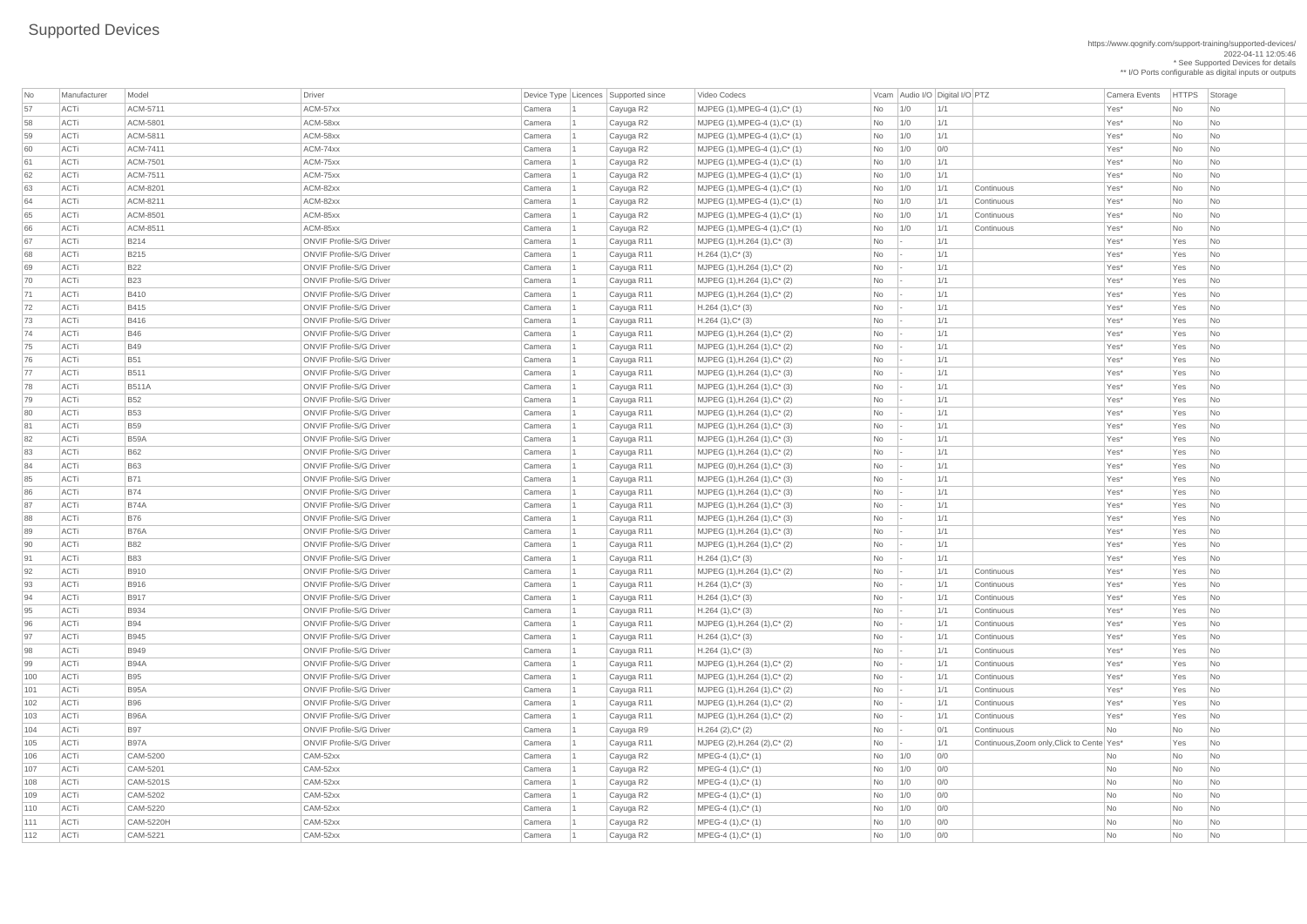| No  | Manufacturer | Model              | Driver                                           |        | Device Type Licences Supported since | Video Codecs                     |                                                                      |               | Vcam Audio I/O Digital I/O PTZ |            | <b>Camera Events</b> | <b>HTTPS</b> | Storage                     |
|-----|--------------|--------------------|--------------------------------------------------|--------|--------------------------------------|----------------------------------|----------------------------------------------------------------------|---------------|--------------------------------|------------|----------------------|--------------|-----------------------------|
| 113 | ACTi         | CAM-5222           | CAM-52xx                                         | Camera | Cayuga R2                            | MPEG-4 (1), C* (1)               | No                                                                   | 1/0           | 0/0                            |            | <b>No</b>            | No           | No                          |
| 114 | ACTi         | CAM-5300           | CAM-53xx                                         | Camera | Cayuga R2                            | MPEG-4 (1), C* (1)               | No                                                                   | - 11 -        | 0/0                            |            | No                   | No           | No                          |
| 115 | ACTi         | CAM-5301           | CAM-53xx                                         | Camera | Cayuga R2                            | $MPEG-4 (1), C^*(1)$             | <b>No</b>                                                            |               | O/O                            |            | $\mathsf{No}$        | <b>No</b>    | No                          |
| 116 | ACTi         | CAM-5301S          | CAM-53xx                                         | Camera | Cayuga R2                            | MPEG-4 (1), C* (1)               | <b>No</b>                                                            |               | 0/0                            |            | No                   | No           | No                          |
| 117 | ACTi         | CAM-5302           | CAM-53xx                                         | Camera | Cayuga R2                            | $MPEG-4 (1), C^*(1)$             | <b>No</b>                                                            | - 1 -         | 0/0                            |            | No                   | No           | No                          |
| 118 | ACTi         | CAM-5320           | CAM-53xx                                         | Camera | Cayuga R2                            | $MPEG-4 (1), C^*(1)$             | <b>No</b>                                                            |               | O/O                            |            | <b>No</b>            | No           | <b>No</b>                   |
| 119 | ACTi         | CAM-5321           | CAM-53xx                                         | Camera | Cayuga R2                            | MPEG-4 (1), C* (1)               | No                                                                   |               | 0/0                            |            | No                   | <b>No</b>    | No                          |
| 120 | ACTi         | CAM-5321H          | CAM-53xx                                         | Camera | Cayuga R2                            | MPEG-4 (1), C* (1)               | No                                                                   |               | 0/0                            |            | No                   | No           | No                          |
| 121 | ACTi         | CAM-5322           | CAM-53xx                                         | Camera | Cayuga R2                            | MPEG-4 (1), C* (1)               | <b>No</b>                                                            |               | O/O                            |            | No                   | <b>No</b>    | No                          |
| 122 | ACTi         | CAM-6500           | CAM-65xx/66xx                                    | Camera | Cayuga R2                            | MPEG-4 (1), C* (1)               | No                                                                   | 1/0           | 8/1                            | Continuous | No                   | No           | No                          |
| 123 | ACTi         | CAM-6510           | CAM-65xx/66xx                                    | Camera | Cayuga R2                            | $MPEG-4 (1), C^*(1)$             | <b>No</b>                                                            | 1/0           | 8/1                            | Continuous | No                   | No           | No                          |
| 124 | ACTi         | CAM-6520           | CAM-65xx/66xx                                    | Camera | Cayuga R2                            | $MPEG-4 (1), C^*(1)$             | No                                                                   | 1/0           | 8/1                            | Continuous | No                   | No           | <b>No</b>                   |
| 125 | ACTi         | CAM-6600           | CAM-65xx/66xx                                    | Camera | Cayuga R2                            | MPEG-4 (1), C* (1)               | No                                                                   | 1/0           | 8/1                            | Continuous | No                   | No           | No                          |
| 126 | ACTi         | CAM-6601           | CAM-65xx/66xx                                    | Camera | Cayuga R2                            | MPEG-4 (1), C* (1)               | <b>No</b>                                                            | 1/0           | 8/1                            | Continuous | No                   | No           | No                          |
| 127 | ACTi         | CAM-6610           | CAM-65xx/66xx                                    | Camera | Cayuga R2                            | $MPEG-4 (1), C^*(1)$             | No                                                                   | 1/0           | 8/1                            | Continuous | No                   | No           | No                          |
| 128 | ACTi         | CAM-6611           | CAM-65xx/66xx                                    | Camera | Cayuga R2                            | MPEG-4 (1), C* (1)               | No                                                                   | 1/0           | 8/1                            | Continuous | No                   | <b>No</b>    | No                          |
| 129 | ACTi         | CAM-6620           | CAM-65xx/66xx                                    | Camera | Cayuga R2                            | $MPEG-4 (1), C^*(1)$             | No                                                                   | 1/0           | 8/1                            | Continuous | No                   | No           | No                          |
| 130 | ACTi         | CAM-6621           | CAM-65xx/66xx                                    | Camera | Cayuga R2                            | MPEG-4 (1), C* (1)               | No                                                                   | 1/0           | 8/1                            | Continuous | No                   | No           | No                          |
| 131 | ACTi         | CAM-6630           | CAM-65xx/66xx                                    | Camera | Cayuga R2                            | MPEG-4 (1), C* (1)               | No                                                                   | 1/0           | 8/1                            | Continuous | No                   | <b>No</b>    | No                          |
| 132 | ACTi         | CAM-7200           | CAM-72xx                                         | Camera | Cayuga R2                            | MPEG-4 (1), C* (1)               | No                                                                   | 1/0           | 1/1                            |            | <b>No</b>            | No           | No                          |
| 133 | ACTi         | CAM-7201           | CAM-72xx                                         | Camera | Cayuga R2                            | MPEG-4 (1), C* (1)               | No                                                                   | 1/0           | 1/1                            |            | No                   | No           | No                          |
| 134 | ACTi         | CAM-7220           | CAM-72xx                                         | Camera | Cayuga R2                            | $MPEG-4 (1), C^*(1)$             | No                                                                   | 1/0           | 1/1                            |            | No                   | <b>No</b>    | No                          |
| 135 | ACTi         | CAM-7221           | CAM-72xx                                         | Camera | Cayuga R2                            | $MPEG-4 (1), C^*(1)$             | No                                                                   | 1/0           | 1/1                            |            | <b>No</b>            | No           | No                          |
| 136 | ACTi         | CAM-7300           | CAM-73xx                                         | Camera | Cayuga R2                            | MPEG-4 (1), C* (1)               | No                                                                   | 1/0           | 1/1                            |            | No                   | No           | No                          |
| 137 | ACTi         | CAM-7301           | CAM-73xx                                         | Camera | Cayuga R2                            | MPEG-4 (1), C* (1)               | No                                                                   | 1/0           | 1/1                            |            | <b>No</b>            | <b>No</b>    | No                          |
| 138 | ACTi         | CAM-7302           | CAM-73xx                                         | Camera | Cayuga R2                            | $MPEG-4 (1), C^*(1)$             | No                                                                   | 1/0           | 1/1                            |            | No                   | No           | No                          |
| 139 | ACTi         | CAM-7320           | CAM-73xx                                         | Camera | Cayuga R2                            | $MPEG-4 (1), C^*(1)$             | No                                                                   | 1/0           | 1/1                            |            | No                   | No           | No                          |
| 140 | ACTi         | CAM-7321           | CAM-73xx                                         | Camera | Cayuga R2                            | $MPEG-4 (1), C^*(1)$             | No                                                                   | 1/0           | 1/1                            |            | No                   | <b>No</b>    | <b>No</b>                   |
| 141 | ACTi         | CAM-7321E          | CAM-73xx                                         | Camera | Cayuga R2                            | $MPEG-4 (1), C^*(1)$             | No                                                                   | 1/0           | 1/1                            |            | N <sub>o</sub>       | No           | No                          |
| 142 | ACTi         | CAM-7322           | CAM-73xx                                         | Camera | Cayuga R2                            | $MPEG-4 (1), C^*(1)$             | No                                                                   | 1/0           | 1/1                            |            | No                   | No           | No                          |
| 143 | ACTi         | D <sub>11</sub>    | D11/21/31/41/51/54/64/71/81/91, E21/26/31/41(A)/ | Camera | Cayuga R2                            | MJPEG (2), H.264 (2), C* (2)     | <b>No</b>                                                            | $\sim$        | 0/0                            |            | Yes*                 | <b>No</b>    | <b>No</b>                   |
| 144 | ACTi         | D <sub>12</sub>    | D12/32/42/52/55/65/72/82/92, E24/32/34/42(A)/46/ | Camera | Cayuga R2                            | MJPEG (2), H.264 (2), C* (2)     | <b>No</b>                                                            |               | 0/0                            |            | Yes*                 | <b>No</b>    | <b>No</b>                   |
| 145 | ACTi         | D21                | D11/21/31/41/51/54/64/71/81/91, E21/26/31/41(A)/ | Camera | Cayuga R2                            | MJPEG (2), H.264 (2), C* (2)     | No                                                                   |               | 0/0                            |            | Yes*                 | No           | No                          |
| 146 | ACTi         | D21F               | <b>ONVIF Profile-S/G Driver</b>                  | Camera | Cayuga R11                           | MJPEG (1), H.264 (1), C* (2)     | <b>No</b>                                                            |               | 0/0                            |            | Yes*                 | Yes          | <b>No</b>                   |
| 147 | ACTi         | D21FA              | <b>ONVIF Profile-S/G Driver</b>                  | Camera | Cayuga R11                           | MJPEG (1), H.264 (1), C* (2)     | No                                                                   |               | 1/1                            |            | Yes*                 | Yes          | N <sub>o</sub>              |
| 148 | ACTi         | D21V               | <b>ONVIF Profile-S/G Driver</b>                  | Camera | Cayuga R11                           | $ $ MJPEG (1), H.264 (1), C* (2) | No                                                                   |               | 0/0                            |            | Yes*                 | Yes          | No                          |
| 149 | ACTi         | <b>D21VA</b>       | <b>ONVIF Profile-S/G Driver</b>                  | Camera | Cayuga R11                           | MJPEG (1), H.264 (1), C* (2)     | No                                                                   |               | 1/1                            |            | Yes*                 | Yes          | <b>No</b>                   |
| 150 | ACTi         | D22                | D22, E22/33/43(A)/54/63/73/83/93                 | Camera | Cayuga R2                            | MJPEG (2), H.264 (2), C* (2)     | No                                                                   |               | 0/0                            |            | Yes*                 | No           | <b>No</b>                   |
| 151 | ACTi         | D <sub>22</sub> F  | <b>ONVIF Profile-S/G Driver</b>                  | Camera | Cayuga R11                           | MJPEG (1), H.264 (1), C* (2)     | <b>No</b>                                                            |               | 0/0                            |            | Yes*                 | Yes          | N <sub>o</sub>              |
| 152 | ACTi         | D <sub>22</sub> FA | <b>ONVIF Profile-S/G Driver</b>                  | Camera | Cayuga R11                           | MJPEG (1), H.264 (1), C* (2)     | No                                                                   | - 1 -         | 1/1                            |            | Yes*                 | Yes          | N <sub>o</sub>              |
| 153 | ACTi         | <b>D22V</b>        | <b>ONVIF Profile-S/G Driver</b>                  | Camera | Cayuga R11                           | MJPEG (1), H.264 (1), C* (2)     | No                                                                   |               | 0/0                            |            | Yes*                 | Yes          | N <sub>o</sub>              |
| 154 | ACTi         | D22VA              | <b>ONVIF Profile-S/G Driver</b>                  | Camera | Cayuga R11                           | MJPEG (1), H.264 (1), C* (2)     | <b>No</b>                                                            | $\sim$        | 1/1                            |            | Yes*                 | Yes          | N <sub>o</sub>              |
| 155 | ACTi         | D31                | D11/21/31/41/51/54/64/71/81/91, E21/26/31/41(A)/ | Camera | Cayuga R2                            | MJPEG (2), H.264 (2), C* (2)     | No                                                                   |               | 0/0                            |            | Yes*                 | <b>No</b>    | <b>No</b>                   |
| 156 | ACTi         | D32                | D12/32/42/52/55/65/72/82/92, E24/32/34/42(A)/46/ | Camera | Cayuga R2                            | MJPEG (2), H.264 (2), C* (2)     | <b>No</b>                                                            |               | 0/0                            |            | Yes*                 | <b>No</b>    | <b>No</b>                   |
| 157 | ACTi         | D41                | D11/21/31/41/51/54/64/71/81/91, E21/26/31/41(A)/ | Camera | Cayuga R2                            | MJPEG (2), H.264 (2), C* (2)     | <b>No</b>                                                            |               | 0/0                            |            | Yes*                 | No           | <b>No</b>                   |
| 158 | ACTi         | D41A               | <b>ONVIF Profile-S/G Driver</b>                  | Camera | Cayuga R11                           | MJPEG (1), H.264 (1), C* (2)     | <b>No</b>                                                            |               | 1/1                            |            | Yes*                 | Yes          | <b>No</b>                   |
| 159 | ACTi         | D42                | <b>ONVIF Profile-S/G Driver</b>                  | Camera | Cayuga R11                           | MJPEG (1), H.264 (1), C* (2)     | No                                                                   |               | 0/0                            |            | Yes*                 | Yes          | N <sub>o</sub>              |
| 160 | ACTi         | D42A               | <b>ONVIF Profile-S/G Driver</b>                  | Camera | Cayuga R11                           | MJPEG (1), H.264 (1), C* (2)     | No                                                                   |               | 1/1                            |            | Yes*                 | Yes          | N <sub>o</sub>              |
| 161 | ACTi         | D51                | D11/21/31/41/51/54/64/71/81/91, E21/26/31/41(A)/ | Camera | Cayuga R2                            | MJPEG (2), H.264 (2), C* (2)     | No                                                                   | - 1 -         | 0/0                            |            | Yes*                 | <b>No</b>    | <b>No</b>                   |
| 162 | ACTi         | D <sub>52</sub>    | D12/32/42/52/55/65/72/82/92, E24/32/34/42(A)/46/ | Camera | Cayuga R2                            | MJPEG (2), H.264 (2), C* (2)     | <b>No</b>                                                            |               | 0/0                            |            | Yes*                 | No           | <b>No</b>                   |
| 163 | ACTi         | D <sub>54</sub>    | D11/21/31/41/51/54/64/71/81/91, E21/26/31/41(A)/ | Camera | Cayuga R2                            | MJPEG (2), H.264 (2), C* (2)     | No                                                                   |               | 0/0                            |            | Yes*                 | <b>No</b>    | <b>No</b>                   |
| 164 | ACTi         | D <sub>55</sub>    | D12/32/42/52/55/65/72/82/92, E24/32/34/42(A)/46/ | Camera | Cayuga R2                            | MJPEG (2), H.264 (2), C* (2)     | No                                                                   |               | 0/0                            |            | Yes*                 | No           | $\overline{\phantom{a}}$ No |
| 165 | ACTi         | D61                | D61, E25/57/66/94                                | Camera | Cayuga R2                            | MJPEG (2), H.264 (2), C* (2)     | No                                                                   |               | 0/0                            |            | Yes*                 | No           | No                          |
| 166 | ACTi         | <b>D61A</b>        | <b>ONVIF Profile-S/G Driver</b>                  | Camera | Cayuga R11                           | $ $ MJPEG (1), H.264 (1), C* (2) | No                                                                   |               | 1/1                            |            | Yes*                 | Yes          | $\overline{\mathsf{No}}$    |
| 167 | ACTi         | D62                | D62, E23/44/58/67/84/95                          | Camera | Cayuga R2                            | $MJPEG (2), H.264 (2), C^*(2)$   | No                                                                   | $\sim$ $\sim$ | 0/0                            |            | Yes*                 | No           | No                          |
| 168 | ACTi         | <b>D62A</b>        | <b>ONVIF Profile-S/G Driver</b>                  | Camera | Cayuga R11                           | MJPEG (1), H.264 (1), C* (2)     | $\begin{array}{ c c c c c } \hline \text{No} & \text{-} \end{array}$ |               | 1/1                            |            | Yes*                 | Yes          | $\overline{\phantom{a}}$ No |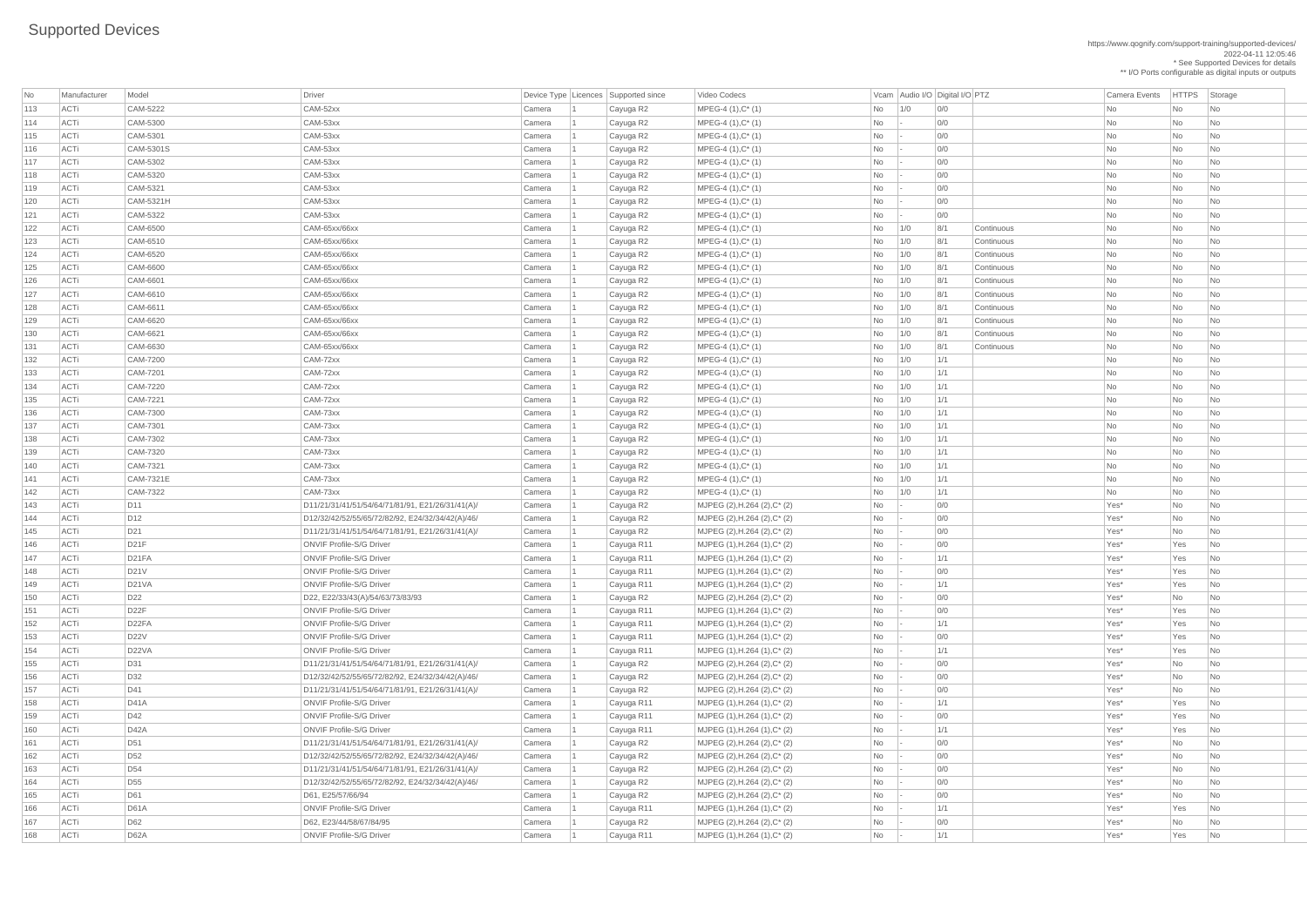| No         | Manufacturer | Model               | Driver                                                                              |                  | Device Type Licences Supported since | Video Codecs                                                                          |                 | Vcam Audio I/O Digital I/O PTZ | <b>Camera Events</b> | <b>HTTPS</b> | Storage                     |
|------------|--------------|---------------------|-------------------------------------------------------------------------------------|------------------|--------------------------------------|---------------------------------------------------------------------------------------|-----------------|--------------------------------|----------------------|--------------|-----------------------------|
| 169        | ACTi         | D64                 | D11/21/31/41/51/54/64/71/81/91, E21/26/31/41(A)/                                    | Camera           | Cayuga R2                            | MJPEG (2), H.264 (2), C* (2)                                                          | No              | 0/0                            | Yes*                 | No           | No                          |
| 170        | ACTi         | <b>D64A</b>         | <b>ONVIF Profile-S/G Driver</b>                                                     | Camera           | Cayuga R11                           | $MJPEG (1), H.264 (1), C^*(2)$                                                        | No              | 1/1                            | Yes*                 | Yes          | No                          |
| 171        | ACTi         | D65                 | D12/32/42/52/55/65/72/82/92, E24/32/34/42(A)/46/                                    | Camera           | Cayuga R2                            | MJPEG (2), H.264 (2), C* (2)                                                          | No              | 0/0                            | Yes*                 | No           | No                          |
| 172        | ACTi         | <b>D65A</b>         | <b>ONVIF Profile-S/G Driver</b>                                                     | Camera           | Cayuga R11                           | $MJPEG (1), H.264 (1), C^{*} (2)$                                                     | <b>No</b>       | 1/1                            | Yes*                 | Yes          | No.                         |
| 173        | ACTi         | D71                 | D11/21/31/41/51/54/64/71/81/91, E21/26/31/41(A)/                                    | Camera           | Cayuga R2                            | MJPEG $(2)$ , H.264 $(2)$ , C* $(2)$                                                  | <b>No</b>       | 0/0                            | Yes*                 | No           | No                          |
| 174        | ACTi         | D71A                | <b>ONVIF Profile-S/G Driver</b>                                                     | Camera           | Cayuga R11                           | $MJPEG (1), H.264 (1), C^*(2)$                                                        | No              | 1/1                            | Yes*                 | Yes          | No                          |
| 175        | ACTi         | D72                 | D12/32/42/52/55/65/72/82/92, E24/32/34/42(A)/46/                                    | Camera           | Cayuga R2                            | MJPEG $(2)$ , H.264 $(2)$ , C <sup>*</sup> $(2)$                                      | <b>No</b>       | 0/0                            | Yes*                 | No           | <b>No</b>                   |
| 176        | ACTi         | D72A                | <b>ONVIF Profile-S/G Driver</b>                                                     | Camera           | Cayuga R11                           | $MJPEG (1), H.264 (1), C^*(2)$                                                        | <b>No</b>       | 1/1                            | Yes*                 | Yes          | N <sub>o</sub>              |
| 177        | ACTi         | D81                 | D11/21/31/41/51/54/64/71/81/91, E21/26/31/41(A)/                                    | Camera           | Cayuga R2                            | MJPEG (2), H.264 (2), C* (2)                                                          | No              | 0/0                            | Yes*                 | No           | No                          |
| 178        | ACTi         | <b>D81A</b>         | <b>ONVIF Profile-S/G Driver</b>                                                     | Camera           | Cayuga R11                           | $MJPEG (1), H.264 (1), C^{*} (2)$                                                     | No              | 1/1                            | Yes*                 | Yes          | No.                         |
| 179        | ACTi         | D82                 | D12/32/42/52/55/65/72/82/92, E24/32/34/42(A)/46/                                    | Camera           | Cayuga R2                            | $MJPEG (2), H.264 (2), C^* (2)$                                                       | <b>No</b>       | 0/0                            | Yes*                 | No           | <b>No</b>                   |
| 180        | ACTi         | <b>D82A</b>         | <b>ONVIF Profile-S/G Driver</b>                                                     | Camera           | Cayuga R11                           | $MJPEG (1), H.264 (1), C^{*} (2)$                                                     | <b>No</b>       | 1/1                            | Yes*                 | Yes          | <b>No</b>                   |
| 181        | ACTi         | D91                 | D11/21/31/41/51/54/64/71/81/91, E21/26/31/41(A)/                                    | Camera           | Cayuga R2                            | MJPEG (2), H.264 (2), C* (2)                                                          | No              | 0/0                            | Yes*                 | No           | <b>No</b>                   |
| 182        | ACTi         | D92                 | D12/32/42/52/55/65/72/82/92, E24/32/34/42(A)/46/                                    | Camera           | Cayuga R2                            | MJPEG $(2)$ , H.264 $(2)$ , C* $(2)$                                                  | <b>No</b>       | 0/0                            | Yes*                 | No           | <b>No</b>                   |
| 183        | ACTi         | E11                 | E11                                                                                 | Camera           | Cayuga R2                            | MJPEG (2), H.264 (2), C* (2)                                                          | No              | 0/0<br>1/0                     | Yes*                 | No           | No                          |
| 184        | ACTi         | <b>E11A</b>         | <b>ONVIF Profile-S/G Driver</b>                                                     | Camera           | Cayuga R11                           | $MJPEG (1), H.264 (1), C^*(2)$                                                        | No              | 0/0                            | Yes*                 | Yes          | No.                         |
| 185        | ACTi         | E12                 | E12                                                                                 | Camera           | Cayuga R2                            | MJPEG $(2)$ , H.264 $(2)$ , C* $(2)$                                                  | <b>No</b>       | 0/0<br>1/0                     | Yes*                 | No           | <b>No</b>                   |
| 186        | ACTi         | E12A                | <b>ONVIF Profile-S/G Driver</b>                                                     | Camera           | Cayuga R11                           | $MJPEG (1), H.264 (1), C^*(2)$                                                        | No              | 0/0                            | Yes*                 | Yes          | <b>No</b>                   |
| 187        | ACTi         | E13                 | E13                                                                                 | Camera           | Cayuga R2                            | $MJPEG (2), H.264 (2), C^* (2)$                                                       | No              | 0/0<br>1/0                     | Yes*                 | No           | <b>No</b>                   |
| 188        | ACTi         | E13A                | <b>ONVIF Profile-S/G Driver</b>                                                     | Camera           | Cayuga R11                           | $MJPEG (1), H.264 (1), C^*(2)$                                                        | <b>No</b>       | 0/0                            | Yes*                 | Yes          | N <sub>o</sub>              |
| 189        | <b>ACTi</b>  | E14                 | <b>ONVIF Profile-S/G Driver</b>                                                     | Camera           | Cayuga R11                           | $MJPEG (1), H.264 (1), C^*(2)$                                                        | No              | 0/0                            | Yes*                 | Yes          | No                          |
| 190        | ACTi         | E21                 | D11/21/31/41/51/54/64/71/81/91, E21/26/31/41(A)/                                    | Camera           | Cayuga R2                            | MJPEG $(2)$ , H.264 $(2)$ , C <sup>*</sup> $(2)$                                      | No              | 0/0                            | Yes*                 | No           | N <sub>o</sub>              |
| 191        | ACTi         | E210                | <b>ONVIF Profile-S/G Driver</b>                                                     | Camera           | Cayuga R11                           | $MJPEG (1), H.264 (1), C^{*} (2)$                                                     | <b>No</b>       | 1/1                            | Yes*                 | Yes          | No                          |
| 192        | ACTi         | E213                | <b>ONVIF Profile-S/G Driver</b>                                                     | Camera           | Cayuga R11                           | $MJPEG (1), H.264 (1), C^*(2)$                                                        | No              | 1/1                            | Yes*                 | Yes          | No                          |
| 193        | ACTi         | E215                | <b>ONVIF Profile-S/G Driver</b>                                                     | Camera           | Cayuga R11                           | MJPEG (1), H.264 (1), C* (2)                                                          | No              | 1/1                            | Yes*                 | Yes          | N <sub>o</sub>              |
| 194        | ACTi         | E217                | <b>ONVIF Profile-S/G Driver</b>                                                     | Camera           | Cayuga R11                           | $H.264(1),C^*(3)$                                                                     | No              | 1/1                            | Yes*                 | Yes          | $\overline{\mathsf{No}}$    |
| 195        | ACTi         | E219                | <b>ONVIF Profile-S/G Driver</b>                                                     | Camera           | Cayuga R11                           | $H.264(1),C^*(3)$                                                                     | No              | 1/1                            | Yes*                 | Yes          | N <sub>o</sub>              |
| 196        | ACTi         | E21F                | <b>ONVIF Profile-S/G Driver</b>                                                     | Camera           | Cayuga R11                           | $MJPEG (1), H.264 (1), C^{*} (2)$                                                     | <b>No</b>       | 0/0                            | Yes*                 | Yes          | No                          |
| 197        | ACTi         | E21FA               | <b>ONVIF Profile-S/G Driver</b>                                                     | Camera           | Cayuga R11                           | $MJPEG (1), H.264 (1), C^{*} (2)$                                                     | <b>No</b>       | 1/1                            | Yes*                 | Yes          | N <sub>o</sub>              |
| 198        | ACTi         | <b>E21V</b>         | <b>ONVIF Profile-S/G Driver</b>                                                     | Camera           | Cayuga R11                           | $MJPEG (1), H.264 (1), C^{*} (2)$                                                     | <b>No</b>       | 0/0                            | Yes*                 | Yes          | No                          |
| 199        | ACTi         | <b>E21VA</b>        | <b>ONVIF Profile-S/G Driver</b>                                                     | Camera           | Cayuga R11                           | MJPEG (1), H.264 (1), C* (2)                                                          | No              | 1/1                            | Yes*                 | Yes          | N <sub>o</sub>              |
| 200        | ACTi         | E22                 | D22, E22/33/43(A)/54/63/73/83/93                                                    | Camera           | Cayuga R2                            | MJPEG (2), H.264 (2), C* (2)                                                          | <b>No</b>       | 0/0                            | Yes*                 | No           | N <sub>o</sub>              |
| 201        | ACTi         | E222                | <b>ONVIF Profile-S/G Driver</b>                                                     | Camera           | Cayuga R11                           | $H.264(1),C^*(3)$                                                                     | <b>No</b>       | 1/1                            | Yes*                 | Yes          | No                          |
| 202        | ACTi         | E223                | <b>ONVIF Profile-S/G Driver</b>                                                     | Camera           | Cayuga R11                           | $MJPEG (1), H.264 (1), C^*(2)$                                                        | No              | 1/1                            | Yes*                 | Yes          | N <sub>o</sub>              |
| 203        | ACTi         | E22F                | <b>ONVIF Profile-S/G Driver</b>                                                     | Camera           | Cayuga R11                           | $MJPEG (1), H.264 (1), C^{*} (2)$                                                     | <b>No</b>       | 0/0                            | Yes*                 | Yes          | N <sub>o</sub>              |
| 204        | ACTi         | E22FA               | <b>ONVIF Profile-S/G Driver</b>                                                     | Camera           | Cayuga R11                           | $MJPEG (1), H.264 (1), C^{*} (2)$                                                     | <b>No</b>       | 1/1                            | Yes*                 | Yes          | No                          |
| 205        | ACTi         | <b>E22V</b>         | <b>ONVIF Profile-S/G Driver</b>                                                     | Camera           | Cayuga R11                           | $MJPEG (1), H.264 (1), C^*(2)$                                                        | No              | 0/0                            | Yes*                 | Yes          | N <sub>o</sub>              |
| 206        | ACTi         | E22VA               | <b>ONVIF Profile-S/G Driver</b>                                                     | Camera           | Cayuga R11                           | MJPEG (1), H.264 (1), C* (2)                                                          | <b>No</b>       | 1/1                            | Yes*                 | Yes          | No                          |
| 207        | ACTi         | E23                 | D62, E23/44/58/67/84/95                                                             | Camera           | Cayuga R2                            | MJPEG (2), H.264 (2), C* (2)                                                          | <b>No</b>       | 0/0                            | Yes*                 | No           | N <sub>o</sub>              |
| 208        | ACTi         | E23A                | <b>ONVIF Profile-S/G Driver</b>                                                     | Camera           | Cayuga R11                           | $MJPEG (1), H.264 (1), C^{*} (2)$                                                     | No              | 1/1                            | Yes*                 | Yes          | No                          |
| 209        | ACTi         | E23B                | <b>ONVIF Profile-S/G Driver</b>                                                     | Camera           | Cayuga R11                           | MJPEG (1), H.264 (1), C* (2)                                                          | <b>No</b>       | 1/1                            | Yes*                 | Yes          | N <sub>o</sub>              |
| 210        | ACTi         | E24                 | D12/32/42/52/55/65/72/82/92, E24/32/34/42(A)/46/                                    | Camera           | Cayuga R2                            | MJPEG $(2)$ , H.264 $(2)$ , C* $(2)$                                                  | <b>No</b>       | 0/0                            | Yes*                 | No           | N <sub>o</sub>              |
| 211        | ACTi         | E24A                | <b>ONVIF Profile-S/G Driver</b>                                                     | Camera           | Cayuga R11                           | $MJPEG (1), H.264 (1), C^*(2)$                                                        | No              | 1/1                            | Yes*                 | Yes          | No                          |
| 212        | ACTi         | E25                 | D61, E25/57/66/94                                                                   | Camera           | Cayuga R2                            | MJPEG (2), H.264 (2), C* (2)                                                          | <b>No</b>       | 0/0                            | Yes*                 | No           | <b>No</b>                   |
| 213        | ACTi         | E25A                | <b>ONVIF Profile-S/G Driver</b>                                                     | Camera           | Cayuga R11                           | MJPEG (1), H.264 (1), C* (2)                                                          | No              | 1/1                            | Yes*                 | Yes          | N <sub>o</sub>              |
| 214        | ACTi         | E26                 | D11/21/31/41/51/54/64/71/81/91, E21/26/31/41(A)/                                    | Camera           | Cayuga R2                            | $MJPEG (2), H.264 (2), C^{*} (2)$                                                     | No              | 0/0                            | Yes*                 | No           | No                          |
| 215        | ACTi         | E27                 | E27/6A/77/89                                                                        | Camera           | Cayuga R2                            | MJPEG (2), H.264 (2), C* (2)                                                          | <b>No</b>       | 0/0                            | Yes*                 | No           | <b>No</b>                   |
| 216        | ACTi         | E270                | <b>ONVIF Profile-S/G Driver</b>                                                     | Camera           | Cayuga R11                           | $MJPEG (1), H.264 (1), C^*(2)$                                                        | <b>No</b>       | $1/1$ **<br>$1/1$ **           | Yes*                 | Yes          | N <sub>o</sub>              |
| 217        | ACTi<br>ACTi | E271                | <b>ONVIF Profile-S/G Driver</b>                                                     | Camera           | Cayuga R11                           | $MJPEG (1), H.264 (1), C^{*} (2)$                                                     | No              |                                | Yes*                 | Yes          | No                          |
| 218        | <b>ACTi</b>  | E31                 | D11/21/31/41/51/54/64/71/81/91, E21/26/31/41(A)/<br><b>ONVIF Profile-S/G Driver</b> | Camera           | Cayuga R2                            | MJPEG (2), H.264 (2), C* (2)                                                          | <b>No</b>       | 0/0                            | Yes*<br>Yes*         | No           | No                          |
| 219        | <b>ACTi</b>  | <b>E31A</b><br>E32A | <b>ONVIF Profile-S/G Driver</b>                                                     | Camera<br>Camera | Cayuga R11                           | MJPEG (1), H.264 (1), C* (2)                                                          | No<br><b>No</b> | 0/0<br>0/0                     | Yes*                 | Yes<br>Yes   | No<br>No                    |
| 220        | ACTi         | E33                 |                                                                                     | Camera           | Cayuga R11                           | MJPEG (1), H.264 (1), C* (2)                                                          |                 | 0/0                            | Yes*                 | No           | N <sub>o</sub>              |
| 221<br>222 | ACTi         | E33A                | D22, E22/33/43(A)/54/63/73/83/93<br><b>ONVIF Profile-S/G Driver</b>                 | Camera           | Cayuga R2                            | MJPEG $(2)$ , H.264 $(2)$ , C <sup>*</sup> $(2)$<br>$MJPEG (1), H.264 (1), C^{*} (2)$ | <b>No</b>       | 0/0                            | Yes*                 | Yes          | No                          |
| 223        | ACTi         | E34                 | D12/32/42/52/55/65/72/82/92, E24/32/34/42(A)/46/                                    | Camera           | Cayuga R11                           | MJPEG $(2)$ , H.264 $(2)$ , C* $(2)$                                                  | No<br>No        | 0/0                            | Yes*                 | No           | No                          |
|            | ACTi         | <b>E34A</b>         | <b>ONVIF Profile-S/G Driver</b>                                                     |                  | Cayuga R2                            |                                                                                       |                 |                                |                      | Yes          |                             |
| 224        |              |                     |                                                                                     | Camera           | Cayuga R11                           | $MJPEG (1), H.264 (1), C^{*} (2)$                                                     | N <sub>o</sub>  | 0/0                            | Yes*                 |              | $\overline{\phantom{a}}$ No |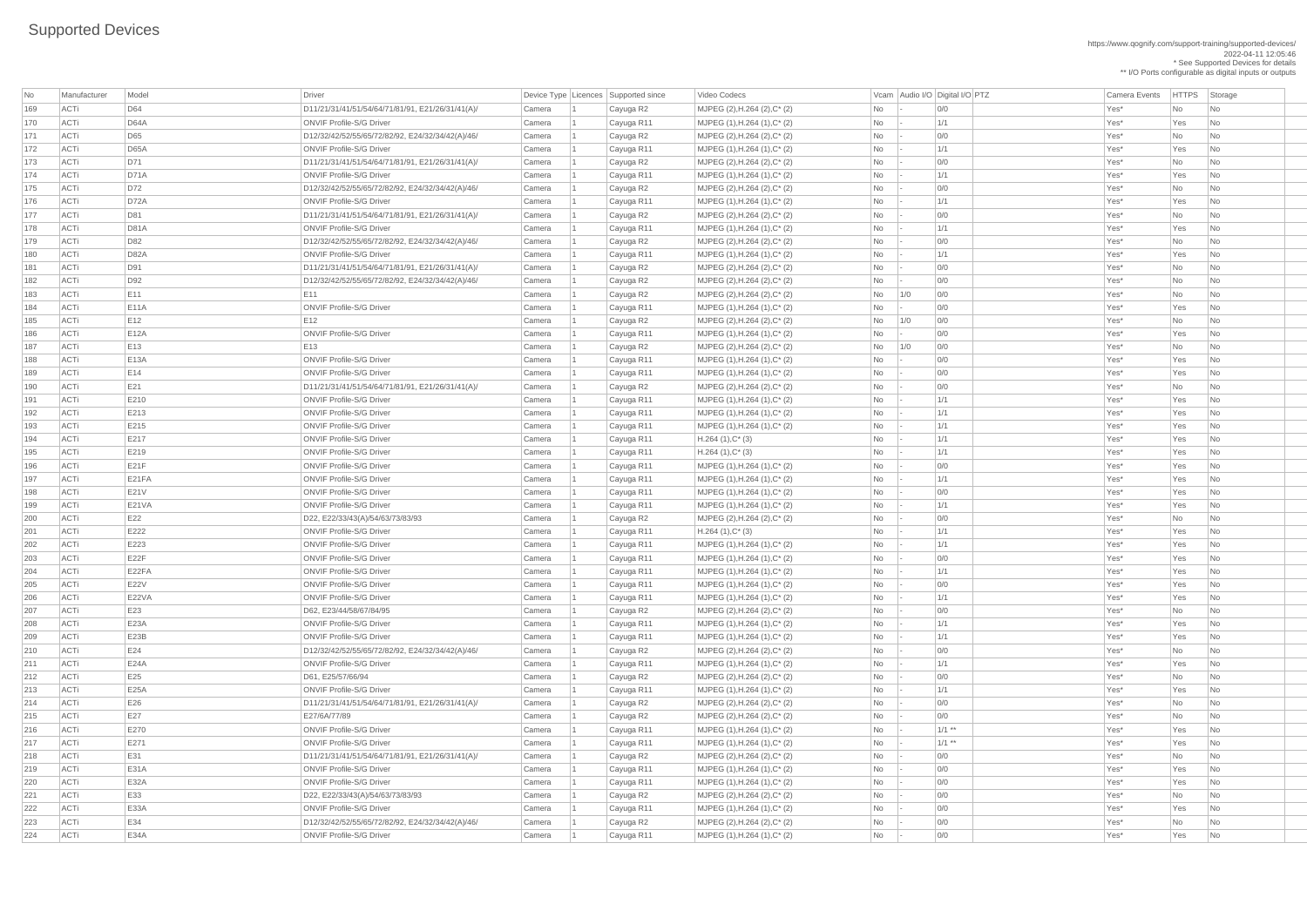https://www.qognify.com/support-training/supported-devices/ 2022-04-11 12:05:46 \* See Supported Devices for details \*\* I/O Ports configurable as digital inputs or outputs

| No  | Manufacturer | Model       | Driver                                           |        | Device Type   Licences   Supported since | Video Codecs                         |                          | Vcam Audio I/O Digital I/O PTZ | <b>Camera Events</b> | HTTPS Sto |                             |
|-----|--------------|-------------|--------------------------------------------------|--------|------------------------------------------|--------------------------------------|--------------------------|--------------------------------|----------------------|-----------|-----------------------------|
| 225 | ACTi         | E35         | <b>ONVIF Profile-S/G Driver</b>                  | Camera | Cayuga R11                               | MJPEG (1), H.264 (1), C* (2)         | No                       | 0/0                            | Yes*                 | Yes       | Nc                          |
| 226 | ACTi         | E36         | <b>ONVIF Profile-S/G Driver</b>                  | Camera | Cayuga R11                               | $MJPEG (1), H.264 (1), C^*(2)$       | <b>No</b>                | 0/0                            | Yes*                 | Yes       | Nc                          |
| 227 | ACTi         | E37         | <b>ONVIF Profile-S/G Driver</b>                  | Camera | Cayuga R11                               | MJPEG (1), H.264 (1), C* (2)         | No                       | 0/0                            | Yes*                 | Yes       | $\overline{\phantom{a}}$ Nc |
| 228 | ACTi         | E38         | <b>ONVIF Profile-S/G Driver</b>                  | Camera | Cayuga R11                               | $H.264(1),C^*(3)$                    | No                       | 0/0                            | Yes*                 | Yes       | $\overline{\phantom{a}}$ Nc |
| 229 | ACTi         | E41         | D11/21/31/41/51/54/64/71/81/91, E21/26/31/41(A)/ | Camera | Cayuga R2                                | MJPEG (2), H.264 (2), C* (2)         | No                       | 0/0                            | Yes*                 | No        | Nc                          |
| 230 | ACTi         | E413        | <b>ONVIF Profile-S/G Driver</b>                  | Camera | Cayuga R11                               | $MJPEG (1), H.264 (1), C^*(2)$       | No                       | 1/1                            | Yes*                 | Yes       | Nc                          |
| 231 | ACTi         | E415        | <b>ONVIF Profile-S/G Driver</b>                  | Camera | Cayuga R11                               | $MJPEG (1), H.264 (1), C^*(2)$       | No                       | 1/1                            | Yes*                 | Yes       | Nc                          |
| 232 | ACTi         | E416        | <b>ONVIF Profile-S/G Driver</b>                  | Camera | Cayuga R11                               | MJPEG (1), H.264 (1), C* (2)         | No                       | 1/1                            | Yes*                 | Yes       | $\overline{\phantom{a}}$ Nc |
| 233 | ACTi         | E417        | <b>ONVIF Profile-S/G Driver</b>                  | Camera | Cayuga R11                               | $H.264(1),C^*(3)$                    | No                       | 1/1                            | Yes*                 | Yes       | $\overline{\phantom{a}}$ Nc |
| 234 | ACTi         | E418        | <b>ONVIF Profile-S/G Driver</b>                  | Camera | Cayuga R11                               | $MJPEG (1), H.264 (1), C^{*} (2)$    | No                       | 1/1                            | Yes*                 | Yes       | Nc                          |
| 235 | ACTi         | E41A        | D11/21/31/41/51/54/64/71/81/91, E21/26/31/41(A)/ | Camera | Cayuga R2                                | MJPEG (2), H.264 (2), $C^*$ (2)      | No                       | 0/0                            | Yes*                 | No        | $\overline{\mathsf{N}}$ c   |
| 236 | ACTi         | E41B        | <b>ONVIF Profile-S/G Driver</b>                  | Camera | Cayuga R11                               | $MJPEG (1), H.264 (1), C^{*} (2)$    | No                       | 1/1                            | Yes*                 | Yes       | $\overline{\phantom{a}}$ Nc |
| 237 | ACTi         | E42         | D12/32/42/52/55/65/72/82/92, E24/32/34/42(A)/46/ | Camera | Cayuga R2                                | MJPEG (2), H.264 (2), C* (2)         | No                       | 0/0                            | Yes*                 | No        | $\overline{\phantom{a}}$ Nc |
| 238 | ACTi         | <b>E42A</b> | D12/32/42/52/55/65/72/82/92, E24/32/34/42(A)/46/ | Camera | Cayuga R2                                | MJPEG $(2)$ , H.264 $(2)$ , C* $(2)$ | <b>No</b>                | 0/0                            | Yes*                 | No        | $\overline{\phantom{a}}$ Nc |
| 239 | ACTi         | E42B        | <b>ONVIF Profile-S/G Driver</b>                  | Camera | Cayuga R11                               | MJPEG (1), H.264 (1), C* (2)         | No                       | 1/1                            | Yes*                 | Yes       | $\overline{\phantom{a}}$ Nc |
| 240 | ACTi         | E43         | D22, E22/33/43(A)/54/63/73/83/93                 | Camera | Cayuga R2                                | $MJPEG (2), H.264 (2), C^*(2)$       | No                       | 0/0                            | Yes*                 | No        | $\overline{\phantom{a}}$ Nc |
| 241 | ACTi         | <b>E43A</b> | D22, E22/33/43(A)/54/63/73/83/93                 | Camera | Cayuga R2                                | MJPEG (2), H.264 (2), C* (2)         | No                       | 0/0                            | Yes*                 | No        | $\overline{\mathsf{N}}$ c   |
| 242 | ACTi         | E43B        | <b>ONVIF Profile-S/G Driver</b>                  | Camera | Cayuga R11                               | $MJPEG (1), H.264 (1), C^*(2)$       | No                       | 1/1                            | Yes*                 | Yes       | $\overline{\phantom{a}}$ Nc |
| 243 | ACTi         | E44         | D62, E23/44/58/67/84/95                          | Camera | Cayuga R2                                | MJPEG (2), H.264 (2), $C^*$ (2)      | No                       | 0/0                            | Yes*                 | No        | $\overline{\phantom{a}}$ Nc |
| 244 | ACTi         | <b>E44A</b> | <b>ONVIF Profile-S/G Driver</b>                  | Camera | Cayuga R11                               | MJPEG (1), H.264 (1), C* (2)         | <b>No</b>                | 1/1                            | Yes*                 | Yes       | $\overline{\phantom{a}}$ Nc |
| 245 | ACTi         | E45         | D11/21/31/41/51/54/64/71/81/91, E21/26/31/41(A)/ | Camera | Cayuga R2                                | MJPEG (2), H.264 (2), $C^*$ (2)      | No                       | 0/0                            | Yes*                 | No        | $\overline{\phantom{a}}$ Nc |
| 246 | ACTi         | E45A        | <b>ONVIF Profile-S/G Driver</b>                  | Camera | Cayuga R11                               | $MJPEG (1), H.264 (1), C^*(2)$       | No                       | 1/1                            | Yes*                 | Yes       | $\overline{\phantom{a}}$ Nc |
| 247 | ACTi         | E46         | D12/32/42/52/55/65/72/82/92, E24/32/34/42(A)/46/ | Camera | Cayuga R2                                | MJPEG (2), H.264 (2), $C^*$ (2)      | No                       | 0/0                            | Yes*                 | No        | $\overline{\mathsf{N}}$ c   |
| 248 | ACTi         | <b>E46A</b> | <b>ONVIF Profile-S/G Driver</b>                  | Camera | Cayuga R11                               | $MJPEG (1), H.264 (1), C^*(2)$       | No                       | 1/1                            | Yes*                 | Yes       | $\overline{\phantom{a}}$ Nc |
| 249 | ACTi         | E47         | <b>ONVIF Profile-S/G Driver</b>                  | Camera | Cayuga R11                               | $MJPEG (1), H.264 (1), C^*(2)$       | No                       | 1/1                            | Yes*                 | Yes       | $\vert$ Nc                  |
| 250 | ACTi         | E48         | <b>ONVIF Profile-S/G Driver</b>                  | Camera | Cayuga R11                               | MJPEG (1), H.264 (1), C* (2)         | No                       | 0/0                            | Yes*                 | Yes       | $\vert$ Nc                  |
| 251 | ACTi         | E51         | D11/21/31/41/51/54/64/71/81/91, E21/26/31/41(A)/ | Camera | Cayuga R2                                | MJPEG (2), H.264 (2), C* (2)         | No                       | 0/0                            | Yes*                 | No        | $\overline{\phantom{a}}$ Nc |
| 252 | ACTi         | E52         | D11/21/31/41/51/54/64/71/81/91, E21/26/31/41(A)/ | Camera | Cayuga R2                                | MJPEG (2), H.264 (2), $C^*$ (2)      | No                       | 0/0                            | Yes*                 | No        | $\overline{\phantom{a}}$ Nc |
| 253 | ACTi         | E53         | D12/32/42/52/55/65/72/82/92, E24/32/34/42(A)/46/ | Camera | Cayuga R2                                | MJPEG (2), H.264 (2), C* (2)         | No                       | 0/0                            | Yes*                 | No        | $\overline{\phantom{a}}$ Nc |
| 254 | ACTi         | E54         | D22, E22/33/43(A)/54/63/73/83/93                 | Camera | Cayuga R2                                | MJPEG (2), H.264 (2), $C^*$ (2)      | No                       | 0/0                            | Yes*                 | No        | $\overline{\phantom{a}}$ Nc |
| 255 | ACTi         | E56         | <b>ONVIF Profile-S/G Driver</b>                  | Camera | Cayuga R11                               | MJPEG $(1)$ , H.264 $(1)$ , C* $(2)$ | No                       | 0/0                            | Yes*                 | Yes       | $\overline{\phantom{a}}$ Nc |
| 256 | ACTi         | E57         | <b>ONVIF Profile-S/G Driver</b>                  | Camera | Cayuga R11                               | $MJPEG (1), H.264 (1), C^*(2)$       | No                       | 1/1                            | Yes*                 | Yes       | $\overline{\phantom{a}}$ Nc |
| 257 | ACTi         | E58         | D62, E23/44/58/67/84/95                          | Camera | Cayuga R2                                | MJPEG (2), H.264 (2), C* (2)         | No                       | 0/0                            | Yes*                 | No        | <b>Nc</b>                   |
| 258 | ACTi         | E59         | E37/59/97                                        | Camera | Cayuga R2                                | MJPEG (2), H.264 (2), C* (2)         | No                       | 0/0                            | Yes*                 | No        | $\overline{\phantom{a}}$ Nc |
| 259 | ACTi         | E61         | D11/21/31/41/51/54/64/71/81/91, E21/26/31/41(A)/ | Camera | Cayuga R2                                | MJPEG (2), H.264 (2), $C^*$ (2)      | No                       | 0/0                            | Yes*                 | No        | Nc                          |
| 260 | ACTi         | E610        | <b>ONVIF Profile-S/G Driver</b>                  | Camera | Cayuga R11                               | $MJPEG (1), H.264 (1), C^*(2)$       | No                       | 1/1                            | Yes*                 | Yes       | $\overline{\phantom{a}}$ Nc |
| 261 | ACTi         | E616        | <b>ONVIF Profile-S/G Driver</b>                  | Camera | Cayuga R11                               | $MJPEG (1), H.264 (1), C^*(2)$       | No                       | 1/1                            | Yes*                 | Yes       | $\overline{\phantom{a}}$ Nc |
| 262 | ACTi         | E617        | <b>ONVIF Profile-S/G Driver</b>                  | Camera | Cayuga R11                               | MJPEG (1), H.264 (1), C* (2)         | No                       | 1/1                            | Yes*                 | Yes       | $\overline{\phantom{a}}$ Nc |
| 263 | ACTi         | E618        | <b>ONVIF Profile-S/G Driver</b>                  | Camera | Cayuga R11                               | $MJPEG (1), H.264 (1), C^{*} (2)$    | No                       | 1/1                            | Yes*                 | Yes       | $\overline{\phantom{a}}$ Nc |
| 264 | ACTi         | <b>E61A</b> | <b>ONVIF Profile-S/G Driver</b>                  | Camera | Cayuga R11                               | $MJPEG (1), H.264 (1), C^{*} (2)$    | No                       | 1/1                            | Yes*                 | Yes       | $\overline{\phantom{a}}$ Nc |
| 265 | ACTi         | E62         | D12/32/42/52/55/65/72/82/92, E24/32/34/42(A)/46/ | Camera | Cayuga R2                                | MJPEG (2), H.264 (2), $C^*$ (2)      | No                       | 0/0                            | Yes*                 | No        | $\overline{\phantom{a}}$ Nc |
| 266 | ACTi         | <b>E62A</b> | <b>ONVIF Profile-S/G Driver</b>                  | Camera | Cayuga R11                               | MJPEG (1), H.264 (1), C* (2)         | No                       | 1/1                            | Yes*                 | Yes       | $\overline{\phantom{a}}$ Nc |
| 267 | ACTi         | E63         | D22, E22/33/43(A)/54/63/73/83/93                 | Camera | Cayuga R2                                | $MJPEG (2), H.264 (2), C^*(2)$       | No                       | 0/0                            | Yes*                 | No        | $\overline{\phantom{a}}$ Nc |
| 268 | ACTi         | <b>E63A</b> | <b>ONVIF Profile-S/G Driver</b>                  | Camera | Cayuga R11                               | $MJPEG (1), H.264 (1), C^*(2)$       | <b>No</b>                | 1/1                            | Yes*                 | Yes       | $\overline{\phantom{a}}$ Nc |
| 269 | ACTi         | E64         | D11/21/31/41/51/54/64/71/81/91, E21/26/31/41(A)/ | Camera | Cayuga R2                                | MJPEG (2), H.264 (2), C* (2)         | No                       | 0/0                            | Yes*                 | No        | $\overline{\phantom{a}}$ Nc |
| 270 | ACTi         | <b>E64A</b> | <b>ONVIF Profile-S/G Driver</b>                  | Camera | Cayuga R11                               | $MJPEG (1), H.264 (1), C^{*} (2)$    | No                       | 1/1                            | Yes*                 | Yes       | $\overline{\phantom{a}}$ Nc |
| 271 | ACTi         | E65         | D12/32/42/52/55/65/72/82/92, E24/32/34/42(A)/46/ | Camera | Cayuga R2                                | MJPEG (2), H.264 (2), $C^*$ (2)      | No                       | 0/0                            | Yes*                 | No        | $\overline{\phantom{a}}$ Nc |
| 272 | ACTi         | <b>E65A</b> | <b>ONVIF Profile-S/G Driver</b>                  | Camera | Cayuga R11                               | MJPEG (1), H.264 (1), C* (2)         | No                       | 1/1                            | Yes*                 | Yes       | $\overline{\phantom{a}}$ Nc |
| 273 | ACTi         | E66         | D61, E25/57/66/94                                | Camera | Cayuga R2                                | MJPEG (2), H.264 (2), $C^*$ (2)      | No                       | 0/0                            | Yes*                 | No        | $\overline{\phantom{a}}$ Nc |
| 274 | ACTi         | <b>E66A</b> | <b>ONVIF Profile-S/G Driver</b>                  | Camera | Cayuga R11                               | $MJPEG (1), H.264 (1), C^*(2)$       | No                       | 1/1                            | Yes*                 | Yes       | $\overline{\phantom{a}}$ Nc |
| 275 | ACTi         | <b>E67</b>  | D62, E23/44/58/67/84/95                          | Camera | Cayuga R2                                | MJPEG (2), H.264 (2), C* (2)         | No                       | 0/0                            | Yes*                 | No        | $\overline{\phantom{a}}$ Nc |
| 276 | <b>ACTi</b>  | <b>E67A</b> | <b>ONVIF Profile-S/G Driver</b>                  | Camera | Cayuga R11                               | MJPEG (1), H.264 (1), C* (2)         | No                       | 1/1                            | Yes*                 | Yes       | <b>Nc</b>                   |
| 277 | ACTi         | E68         | <b>ONVIF Profile-S/G Driver</b>                  | Camera | Cayuga R11                               | $MJPEG (1), H.264 (1), C^*(2)$       | No                       | 1/1                            | Yes*                 | Yes       | $ $ Nc                      |
| 278 | ACTi         | E69         | <b>ONVIF Profile-S/G Driver</b>                  | Camera | Cayuga R11                               | $MJPEG (1), H.264 (1), C^*(2)$       | No                       | 1/1                            | Yes*                 | Yes       | $\overline{\phantom{a}}$ Nc |
| 279 | ACTi         | E6A         | E27/6A/77/89                                     | Camera | Cayuga R2                                | MJPEG (2), H.264 (2), $C^*$ (2)      | No                       | 0/0                            | Yes*                 | No        | $\overline{\phantom{a}}$ Nc |
| 280 | ACTi         | E71         | D11/21/31/41/51/54/64/71/81/91, E21/26/31/41(A)/ | Camera | Cayuga R2                                | MJPEG $(2)$ , H.264 $(2)$ , C* $(2)$ | $\overline{\mathsf{No}}$ | 0/0                            | Yes*                 | <b>No</b> | $\vert$ Nc                  |
|     |              |             |                                                  |        |                                          |                                      |                          |                                |                      |           |                             |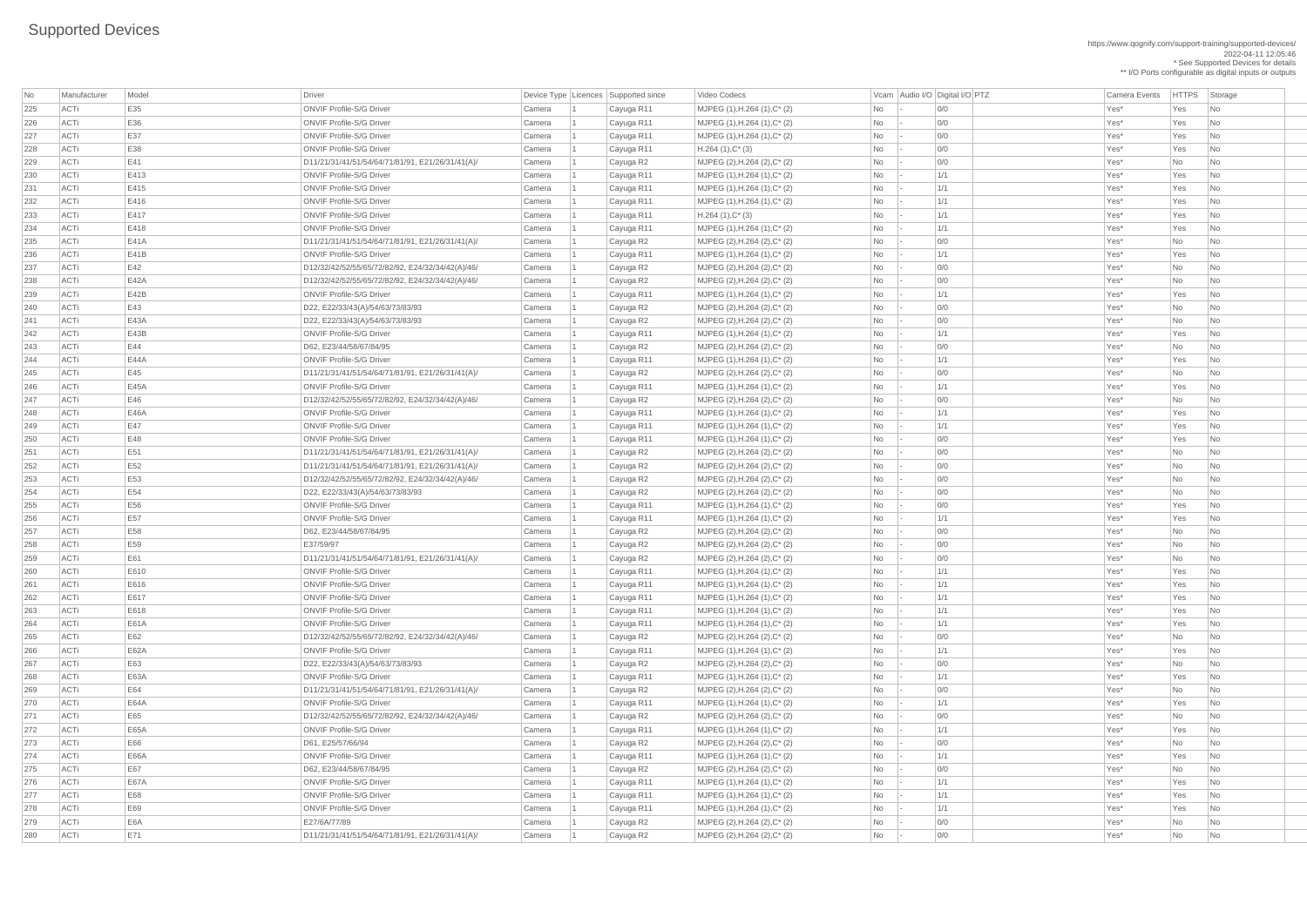https://www.qognify.com/support-training/supported-devices/ 2022-04-11 12:05:46 \* See Supported Devices for details

\*\* I/O Ports configurable as digital inputs or outputs

| No  | Manufacturer | Model        | Driver                                                                              |                  | Device Type   Licences   Supported since | Video Codecs                                     |           | Vcam Audio I/O Digital I/O PTZ | <b>Camera Events</b> | HTTPS Sto  |                             |
|-----|--------------|--------------|-------------------------------------------------------------------------------------|------------------|------------------------------------------|--------------------------------------------------|-----------|--------------------------------|----------------------|------------|-----------------------------|
| 281 | ACTi         | <b>E71A</b>  | <b>ONVIF Profile-S/G Driver</b>                                                     | Camera           | Cayuga R11                               | MJPEG (1), H.264 (1), C* (2)                     | No        | 1/1                            | Yes*                 | Yes        | $\overline{\phantom{a}}$ Nc |
| 282 | ACTi         | E72          | D12/32/42/52/55/65/72/82/92, E24/32/34/42(A)/46/                                    | Camera           | Cayuga R2                                | MJPEG $(2)$ , H.264 $(2)$ , C* $(2)$             | No        | 0/0                            | Yes*                 | No         | $\overline{\phantom{a}}$ Nc |
| 283 | ACTi         | <b>E72A</b>  | <b>ONVIF Profile-S/G Driver</b>                                                     | Camera           | Cayuga R11                               | MJPEG (1), H.264 (1), C* (2)                     | <b>No</b> | 1/1                            | Yes*                 | Yes        | $\overline{\phantom{a}}$ Nc |
| 284 | ACTi         | <b>E73</b>   | D22, E22/33/43(A)/54/63/73/83/93                                                    | Camera           | Cayuga R2                                | $MJPEG (2), H.264 (2), C^*(2)$                   | No        | 0/0                            | Yes*                 | No         | $\overline{\phantom{a}}$ Nc |
| 285 | ACTi         | <b>E73A</b>  | <b>ONVIF Profile-S/G Driver</b>                                                     | Camera           | Cayuga R11                               | $MJPEG (1), H.264 (1), C^{*} (2)$                | No        | 1/1                            | Yes*                 | Yes        | $\overline{\phantom{a}}$ Nc |
| 286 | ACTi         | E74          | D12/32/42/52/55/65/72/82/92, E24/32/34/42(A)/46/                                    | Camera           | Cayuga R2                                | MJPEG (2), H.264 (2), $C^*$ (2)                  | No        | 0/0                            | Yes*                 | No         | $\overline{\phantom{a}}$ Nc |
| 287 | ACTi         | <b>E74A</b>  | <b>ONVIF Profile-S/G Driver</b>                                                     | Camera           | Cayuga R11                               | $MJPEG (1), H.264 (1), C^{*} (2)$                | No        | 1/1                            | Yes*                 | Yes        | $\overline{\phantom{a}}$ Nc |
| 288 | ACTi         | E75          | <b>ONVIF Profile-S/G Driver</b>                                                     | Camera           | Cayuga R11                               | $MJPEG (1), H.264 (1), C^*(2)$                   | No        | 1/1                            | Yes*                 | Yes        | $\overline{\phantom{a}}$ Nc |
| 289 | ACTi         | E76          | <b>ONVIF Profile-S/G Driver</b>                                                     | Camera           | Cayuga R11                               | $MJPEG (1), H.264 (1), C^*(2)$                   | No        | 1/1                            | Yes*                 | Yes        | $\overline{\phantom{a}}$ Nc |
| 290 | ACTi         | <b>E77</b>   | E27/6A/77/89                                                                        | Camera           | Cayuga R2                                | $MJPEG (2), H.264 (2), C^{*} (2)$                | No        | 0/0                            | Yes*                 | No         | $\overline{\phantom{a}}$ Nc |
| 291 | ACTi         | <b>E78</b>   | <b>ONVIF Profile-S/G Driver</b>                                                     | Camera           | Cayuga R11                               | $H.264(1),C^*(3)$                                | No        | 1/1                            | Yes*                 | Yes        | $\overline{\phantom{a}}$ Nc |
| 292 | ACTi         | E81          | D11/21/31/41/51/54/64/71/81/91, E21/26/31/41(A)/                                    | Camera           | Cayuga R2                                | MJPEG (2), H.264 (2), C* (2)                     | No        | 0/0                            | Yes*                 | No         | $\overline{\phantom{a}}$ Nc |
| 293 | ACTi         | E815         | <b>ONVIF Profile-S/G Driver</b>                                                     | Camera           | Cayuga R11                               | $MJPEG (1), H.264 (1), C^*(2)$                   | No        | 1/1                            | Yes*                 | Yes        | $\overline{\phantom{a}}$ Nc |
| 294 | ACTi         | E817         | <b>ONVIF Profile-S/G Driver</b>                                                     | Camera           | Cayuga R11                               | $MJPEG (1), H.264 (1), C^*(2)$                   | No        | 1/1                            | Yes*                 | Yes        | $\overline{\phantom{a}}$ Nc |
| 295 | ACTi         | <b>E81A</b>  | <b>ONVIF Profile-S/G Driver</b>                                                     | Camera           | Cayuga R11                               | MJPEG (1), H.264 (1), C* (2)                     | No        | 1/1                            | Yes*                 | Yes        | $\overline{\phantom{a}}$ Nc |
| 296 | ACTi         | E82          | D12/32/42/52/55/65/72/82/92, E24/32/34/42(A)/46/                                    | Camera           | Cayuga R2                                | MJPEG (2), H.264 (2), C* (2)                     | No        | 0/0                            | Yes*                 | No         | $\overline{\phantom{a}}$ Nc |
| 297 | ACTi         | E822         | <b>ONVIF Profile-S/G Driver</b>                                                     | Camera           | Cayuga R11                               | $MJPEG (1), H.264 (1), C^{*} (2)$                | No        | 1/1                            | Yes*                 | Yes        | $\overline{\phantom{a}}$ Nc |
| 298 | ACTi         | <b>E82A</b>  | <b>ONVIF Profile-S/G Driver</b>                                                     | Camera           | Cayuga R11                               | $MJPEG (1), H.264 (1), C^*(2)$                   | No        | 1/1                            | Yes*                 | Yes        | $\overline{\phantom{a}}$ Nc |
| 299 | ACTi         | E83          | D22, E22/33/43(A)/54/63/73/83/93                                                    | Camera           | Cayuga R2                                | MJPEG $(2)$ , H.264 $(2)$ , C <sup>*</sup> $(2)$ | No        | 0/0                            | Yes*                 | No         | $\overline{\phantom{a}}$ Nc |
| 300 | ACTi         | <b>E83A</b>  | <b>ONVIF Profile-S/G Driver</b>                                                     | Camera           | Cayuga R11                               | MJPEG (1), H.264 (1), C* (2)                     | No        | 1/1                            | Yes*                 | Yes        | $\overline{\phantom{a}}$ Nc |
| 301 | ACTi         | E84          | D62, E23/44/58/67/84/95                                                             | Camera           | Cayuga R2                                | MJPEG (2), H.264 (2), C* (2)                     | No        | 0/0                            | Yes*                 | No         | $\overline{\phantom{a}}$ Nc |
| 302 | ACTi         | <b>E84A</b>  | <b>ONVIF Profile-S/G Driver</b>                                                     | Camera           | Cayuga R11                               | MJPEG (1), H.264 (1), C* (2)                     | No        | 1/1                            | Yes*                 | Yes        | $\overline{\phantom{a}}$ Nc |
| 303 | ACTi         | E85          | D11/21/31/41/51/54/64/71/81/91, E21/26/31/41(A)/                                    | Camera           | Cayuga R2                                | MJPEG $(2)$ , H.264 $(2)$ , C* $(2)$             | No        | 0/0                            | Yes*                 | No         | $\overline{\phantom{a}}$ Nc |
| 304 | ACTi         | <b>E85A</b>  | <b>ONVIF Profile-S/G Driver</b>                                                     | Camera           | Cayuga R11                               | $MJPEG (1), H.264 (1), C^*(2)$                   | No        | 1/1                            | Yes*                 | Yes        | $\overline{\phantom{a}}$ Nc |
| 305 | ACTi         | E86          | D12/32/42/52/55/65/72/82/92, E24/32/34/42(A)/46/                                    | Camera           | Cayuga R2                                | MJPEG (2), H.264 (2), C* (2)                     | No        | 0/0                            | Yes*                 | <b>No</b>  | $\overline{\phantom{a}}$ Nc |
| 306 | ACTi         | <b>E86A</b>  | <b>ONVIF Profile-S/G Driver</b>                                                     | Camera           | Cayuga R11                               | MJPEG (1), H.264 (1), C* (2)                     | No        | 1/1                            | Yes*                 | Yes        | $ $ Nc                      |
| 307 | ACTi         | E87          | D11/21/31/41/51/54/64/71/81/91, E21/26/31/41(A)/                                    | Camera           | Cayuga R2                                | MJPEG (2), H.264 (2), $C^*$ (2)                  | No        | 0/0                            | Yes*                 | No         | $\vert$ Nc                  |
| 308 | ACTi         | E88          | <b>ONVIF Profile-S/G Driver</b>                                                     | Camera           | Cayuga R11                               | $MJPEG (1), H.264 (1), C^*(2)$                   | No        | 1/1                            | Yes*                 | Yes        | $\overline{\phantom{a}}$ Nc |
| 309 | ACTi         | E89          | <b>ONVIF Profile-S/G Driver</b>                                                     | Camera           | Cayuga R11                               | $MJPEG (1), H.264 (1), C^{*} (2)$                | No        | 1/1                            | Yes*                 | Yes        | $\overline{\phantom{a}}$ Nc |
| 310 | ACTi         | E91          | D11/21/31/41/51/54/64/71/81/91, E21/26/31/41(A)/                                    | Camera           | Cayuga R2                                | MJPEG (2), H.264 (2), $C^*$ (2)                  | No        | 0/0                            | Yes*                 | No         | $\overline{\phantom{a}}$ Nc |
| 311 | ACTi         | E918         | <b>ONVIF Profile-S/G Driver</b>                                                     |                  |                                          | $MJPEG (1), H.264 (1), C^{*} (2)$                | No        | 0/0                            | Yes*                 | Yes        | $\overline{\phantom{a}}$ Nc |
| 312 | ACTi         | <b>E918M</b> | <b>ONVIF Profile-S/G Driver</b>                                                     | Camera<br>Camera | Cayuga R11<br>Cayuga R11                 | $MJPEG (1), H.264 (1), C^{*} (2)$                | No        | 0/0                            | Yes*                 | Yes        |                             |
| 313 | ACTi         | E919M        | <b>ONVIF Profile-S/G Driver</b>                                                     | Camera           | Cayuga R11                               | MJPEG (1), H.264 (1), C* (2)                     | No        | 0/0                            | Yes*                 | Yes        | $\overline{\phantom{a}}$ Nc |
|     | ACTi         | E92          |                                                                                     |                  |                                          |                                                  |           |                                |                      |            | $\overline{\phantom{a}}$ Nc |
| 314 | ACTi         | E920         | D12/32/42/52/55/65/72/82/92, E24/32/34/42(A)/46/<br><b>ONVIF Profile-S/G Driver</b> | Camera           | Cayuga R2                                | MJPEG $(2)$ , H.264 $(2)$ , C* $(2)$             | No        | 0/0<br>0/0                     | Yes*<br>Yes*         | No         | $\overline{\phantom{a}}$ Nc |
| 315 | ACTi         | E920M        | <b>ONVIF Profile-S/G Driver</b>                                                     | Camera           | Cayuga R11                               | $MJPEG (1), H.264 (1), C^{*} (2)$                | No        | 0/0                            | Yes*                 | Yes<br>Yes | $\overline{\phantom{a}}$ Nc |
| 316 |              |              |                                                                                     | Camera           | Cayuga R11                               | $MJPEG (1), H.264 (1), C^*(2)$                   | No        |                                |                      |            | $\overline{\phantom{a}}$ Nc |
| 317 | ACTi         | E921M        | <b>ONVIF Profile-S/G Driver</b>                                                     | Camera           | Cayuga R11                               | $MJPEG (1), H.264 (1), C^{*} (2)$                | No        | 0/0                            | Yes*                 | Yes        | $\overline{\phantom{a}}$ Nc |
| 318 | ACTi         | E922         | <b>ONVIF Profile-S/G Driver</b>                                                     | Camera           | Cayuga R11                               | $MJPEG (1), H.264 (1), C^*(2)$                   | No        | 0/0                            | Yes*                 | Yes        | $\overline{\phantom{a}}$ Nc |
| 319 | ACTi         | E922M        | <b>ONVIF Profile-S/G Driver</b>                                                     | Camera           | Cayuga R11                               | $MJPEG (1), H.264 (1), C^*(2)$                   | <b>No</b> | 0/0                            | Yes*                 | Yes        | $\overline{\phantom{a}}$ Nc |
| 320 | ACTi         | E923M        | <b>ONVIF Profile-S/G Driver</b>                                                     | Camera           | Cayuga R11                               | $MJPEG (1), H.264 (1), C^*(2)$                   | No        | 0/0                            | Yes*                 | Yes        | $\overline{\phantom{a}}$ Nc |
| 321 | ACTi         | E924         | <b>ONVIF Profile-S/G Driver</b>                                                     | Camera           | Cayuga R11                               | $MJPEG (1), H.264 (1), C^*(2)$                   | No        | 0/0                            | Yes*                 | Yes        | $\overline{\phantom{a}}$ Nc |
| 322 | ACTi         | E924M        | <b>ONVIF Profile-S/G Driver</b>                                                     | Camera           | Cayuga R11                               | $MJPEG (1), H.264 (1), C^*(2)$                   | <b>No</b> | 0/0                            | Yes*                 | Yes        | $\overline{\phantom{a}}$ Nc |
| 323 | ACTi         | E926M        | <b>ONVIF Profile-S/G Driver</b>                                                     | Camera           | Cayuga R11                               | $MJPEG (1), H.264 (1), C^{*} (2)$                | No        | 0/0                            | Yes*                 | Yes        | $\vert$ Nc                  |
| 324 | ACTi         | E928         | <b>ONVIF Profile-S/G Driver</b>                                                     | Camera           | Cayuga R11                               | $MJPEG (1), H.264 (1), C^{*} (2)$                | No        | 0/0                            | Yes*                 | Yes        | $\overline{\phantom{a}}$ Nc |
| 325 | ACTi         | E928M        | <b>ONVIF Profile-S/G Driver</b>                                                     | Camera           | Cayuga R11                               | $MJPEG (1), H.264 (1), C^*(2)$                   | <b>No</b> | 0/0                            | Yes*                 | Yes        | $\overline{\phantom{a}}$ Nc |
| 326 | ACTi         | E93          | D22, E22/33/43(A)/54/63/73/83/93                                                    | Camera           | Cayuga R2                                | $MJPEG (2), H.264 (2), C^{*} (2)$                | No        | 0/0                            | Yes*                 | No         | $\overline{\phantom{a}}$ Nc |
| 327 | ACTi         | E933         | <b>ONVIF Profile-S/G Driver</b>                                                     | Camera           | Cayuga R11                               | $H.264(1),C^*(3)$                                | No        | 0/0                            | Yes*                 | Yes        | $\overline{\phantom{a}}$ Nc |
| 328 | ACTi         | E933M        | <b>ONVIF Profile-S/G Driver</b>                                                     | Camera           | Cayuga R11                               | $H.264(1),C^*(3)$                                | No        | 0/0                            | Yes*                 | Yes        | $\overline{\phantom{a}}$ Nc |
| 329 | ACTi         | E936         | <b>ONVIF Profile-S/G Driver</b>                                                     | Camera           | Cayuga R11                               | $H.264(1),C^*(3)$                                | No        | 0/0                            | Yes*                 | Yes        | $\overline{\phantom{a}}$ Nc |
| 330 | ACTi         | E936M        | <b>ONVIF Profile-S/G Driver</b>                                                     | Camera           | Cayuga R11                               | $H.264(1),C^*(3)$                                | No        | 0/0                            | Yes*                 | Yes        | $ $ Nc                      |
| 331 | ACTi         | E94          | D61, E25/57/66/94                                                                   | Camera           | Cayuga R2                                | MJPEG (2), H.264 (2), C* (2)                     | No        | 0/0                            | Yes*                 | <b>No</b>  | $\vert$ Nc                  |
| 332 | <b>ACTi</b>  | E95          | D62, E23/44/58/67/84/95                                                             | Camera           | Cayuga R2                                | MJPEG (2), H.264 (2), C* (2)                     | No        | 0/0                            | Yes*                 | No         | Nс                          |
| 333 | ACTi         | E96          | E96                                                                                 | Camera           | Cayuga R2                                | MJPEG (2), H.264 (2), $C^*$ (2)                  | No        | 0/0                            | Yes*                 | No         | Nc                          |
| 334 | ACTi         | E97          | E37/59/97                                                                           | Camera           | Cayuga R2                                | MJPEG (2), H.264 (2), $C^*$ (2)                  | No        | 0/0                            | Yes*                 | No         | Nc                          |
| 335 | ACTi         | E99          | <b>ONVIF Profile-S/G Driver</b>                                                     | Camera           | Cayuga R11                               | $MJPEG (1), H.264 (1), C^{*} (3)$                | No        | 0/0                            | Yes*                 | Yes        | $\overline{\phantom{a}}$ Nc |
| 336 | ACTi         | 127          | <b>ONVIF Profile-S/G Driver</b>                                                     | Camera           | Cayuga R11                               | $MJPEG (1), H.264 (1), C^*(2)$                   | No        | 1/1                            | Yes*                 | Yes        | Nc                          |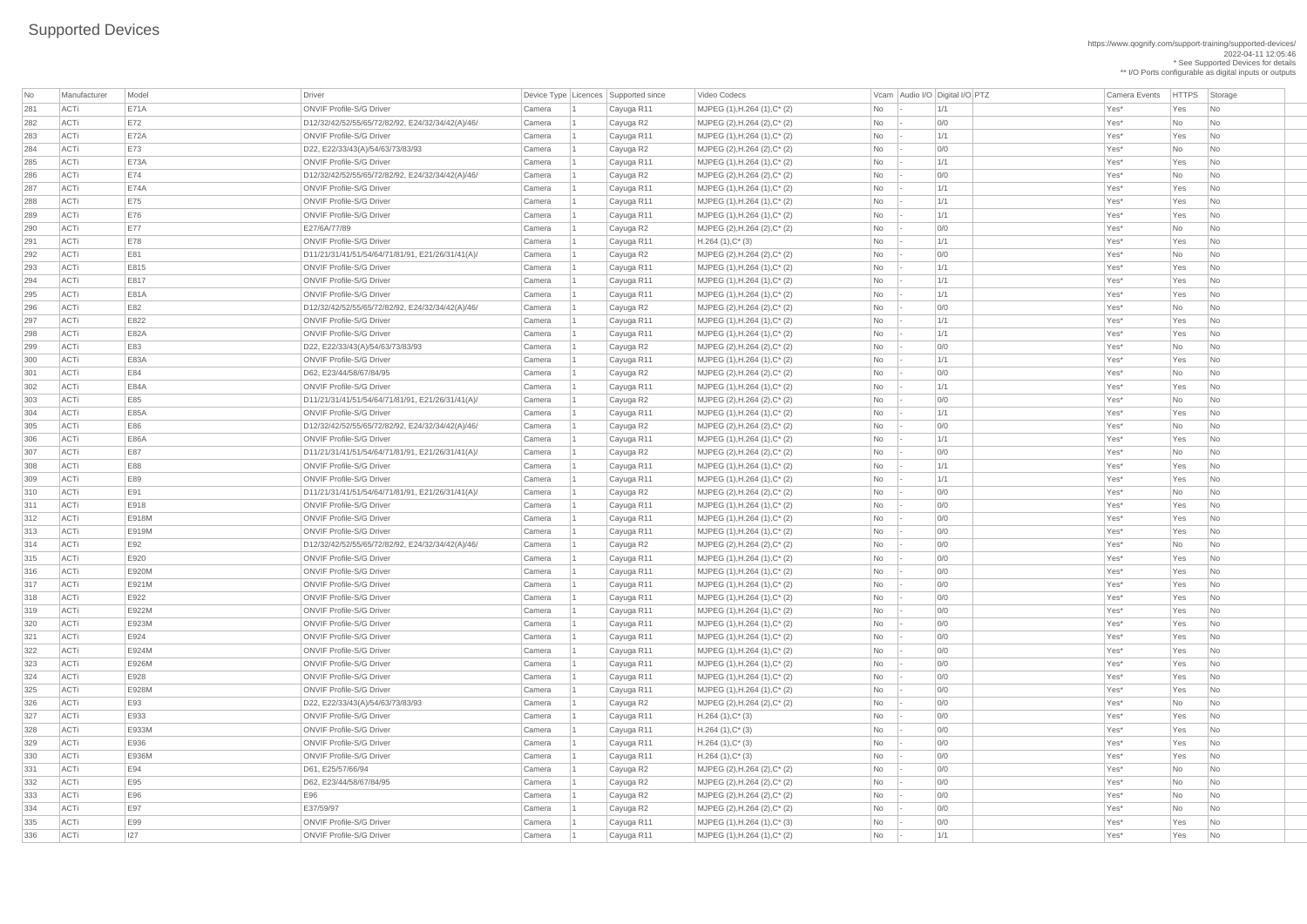| No  | Manufacturer | Model                   | Driver                          |         | Device Type Licences Supported since | Video Codecs                         |                             |     | Vcam Audio I/O Digital I/O PTZ |                                              | <b>Camera Events</b> | <b>HTTPS</b> | Storage                     |
|-----|--------------|-------------------------|---------------------------------|---------|--------------------------------------|--------------------------------------|-----------------------------|-----|--------------------------------|----------------------------------------------|----------------------|--------------|-----------------------------|
| 337 | ACTi         | <b>I28</b>              | <b>ONVIF Profile-S/G Driver</b> | Camera  | Cayuga R11                           | $H.264(1),C^*(3)$                    | No                          |     | 1/1                            |                                              | Yes*                 | Yes          | <b>No</b>                   |
| 338 | <b>ACTi</b>  | 44                      | <b>ONVIF Profile-S/G Driver</b> | Camera  | Cayuga R11                           | $MJPEG (1), H.264 (1), C^* (2)$      | N <sub>o</sub>              |     | 1/1                            |                                              | Yes*                 | Yes          | No                          |
| 339 | ACTi         | 145                     | <b>ONVIF Profile-S/G Driver</b> | Camera  | Cayuga R11                           | $MJPEG (1), H.264 (1), C^*(2)$       | No                          |     | 1/1                            |                                              | Yes*                 | Yes          | No.                         |
| 340 | <b>ACTi</b>  | 47                      | <b>ONVIF Profile-S/G Driver</b> | Camera  | Cayuga R11                           | $MJPEG (1), H.264 (1), C^*(2)$       | No                          |     | 1/1                            |                                              | Yes*                 | Yes          | No                          |
| 341 | ACTi         | 148                     | <b>ONVIF Profile-S/G Driver</b> | Camera  | Cayuga R11                           | $H.264(1),C^*(3)$                    | No                          |     | 1/1                            |                                              | Yes*                 | Yes          | No                          |
| 342 | ACTi         | 173                     | <b>ONVIF Profile-S/G Driver</b> | Camera  | Cayuga R11                           | $MJPEG (1), H.264 (1), C^*(2)$       | No                          |     | 1/1                            |                                              | Yes*                 | Yes          | N <sub>o</sub>              |
| 343 | ACTi         | 191                     | <b>ONVIF Profile-S/G Driver</b> | Camera  | Cayuga R11                           | $MJPEG (1), H.264 (1), C^{*} (2)$    | No                          |     | 1/1                            | Continuous                                   | Yes*                 | Yes          | N <sub>o</sub>              |
| 344 | <b>ACTi</b>  | $ 1912\rangle$          | <b>ONVIF Profile-S/G Driver</b> | Camera  | Cayuga R11                           | MJPEG (1), H.264 (1), C* (2)         | No                          |     | 1/1                            | Continuous                                   | Yes*                 | Yes          | <b>No</b>                   |
| 345 | <b>ACTi</b>  | 1915                    | <b>ONVIF Profile-S/G Driver</b> | Camera  | Cayuga R11                           | $H.264(1),C^*(3)$                    | No                          |     | 1/1                            | Continuous                                   | Yes*                 | Yes          | No                          |
| 346 | <b>ACTi</b>  | 192                     | <b>ONVIF Profile-S/G Driver</b> | Camera  | Cayuga R11                           | $MJPEG (1), H.264 (1), C^*(2)$       | No                          |     | 1/1                            | Continuous                                   | Yes*                 | Yes          | No                          |
| 347 | <b>ACTi</b>  | 193                     | <b>ONVIF Profile-S/G Driver</b> | Camera  | Cayuga R11                           | $MJPEG (1), H.264 (1), C^*(2)$       | No                          |     | 1/1                            | Continuous                                   | Yes*                 | Yes          | N <sub>o</sub>              |
| 348 | ACTi         | 194                     | <b>ONVIF Profile-S/G Driver</b> | Camera  | Cayuga R11                           | $MJPEG (1), H.264 (1), C^*(2)$       | No                          |     | 1/1                            | Continuous                                   | Yes*                 | Yes          | No.                         |
| 349 | ACTi         | 195                     | <b>ONVIF Profile-S/G Driver</b> | Camera  | Cayuga R11                           | $MJPEG (1), H.264 (1), C^{*} (2)$    | No                          |     | 1/1                            | Continuous                                   | Yes*                 | Yes          | N <sub>o</sub>              |
| 350 | ACTi         | 196                     | <b>ONVIF Profile-S/G Driver</b> | Camera  | Cayuga R11                           | $MJPEG (1), H.264 (1), C^* (2)$      | N <sub>o</sub>              |     | 1/1                            | Continuous                                   | Yes*                 | Yes          | <b>No</b>                   |
| 351 | ACTi         | 197                     | <b>ONVIF Profile-S/G Driver</b> | Camera  | Cayuga R11                           | $H.264(1),C^*(3)$                    | No                          |     | 1/1                            | Continuous                                   | Yes*                 | Yes          | No.                         |
| 352 | <b>ACTi</b>  | 198                     | <b>ONVIF Profile-S/G Driver</b> | Camera  | Cayuga R11                           | $H.264(1),C^*(3)$                    | No                          |     | 1/1                            | Continuous                                   | Yes*                 | Yes          | N <sub>o</sub>              |
| 353 | ACTi         | 199                     | <b>ONVIF Profile-S/G Driver</b> | Camera  | Cayuga R11                           | $H.264(1),C^*(3)$                    | No                          |     | 1/1                            | Continuous                                   | Yes*                 | Yes          | No                          |
| 354 | ACTi         | KCM-3211                | <b>KCM-3211</b>                 | Camera  | Cayuga R2                            | $MJPEG (2), H.264 (2), C^* (2)$      | N <sub>o</sub>              | 1/0 | 2/2                            | Continuous, Zoom only                        | Yes*                 | No           | No.                         |
| 355 | ACTi         | KCM-3311                | KCM-3311                        | Camera  | Cayuga R2                            | $MJPEG (2), H.264 (2), C^* (2)$      | No                          |     | 0/0                            | Continuous, Zoom only                        | Yes*                 | No           | <b>No</b>                   |
| 356 | ACTi         | KCM-3911                | KCM-3911/7911                   | Camera  | Cayuga R2                            | MJPEG $(2)$ , H.264 $(2)$ , C* $(2)$ | N <sub>o</sub>              | 1/0 | 2/2                            |                                              | Yes*                 | No           | <b>No</b>                   |
| 357 | ACTi         | KCM-5111                | KCM-5111                        | Camera  | Cayuga R2                            | MJPEG $(2)$ , H.264 $(2)$ , C* $(2)$ | No                          | 1/0 | 2/2                            |                                              | Yes*                 | No           | <b>No</b>                   |
| 358 | ACTi         | KCM-5211                | KCM-5211(E)                     | Camera  | Cayuga R2                            | MJPEG (2), H.264 (2), C* (2)         | No                          | 1/0 | 2/2                            | Continuous, Zoom only                        | Yes*                 | No           | <b>No</b>                   |
| 359 | ACTi         | <b>KCM-5211E</b>        | KCM-5211(E)                     | Camera  | Cayuga R2                            | MJPEG (2), H.264 (2), C* (2)         | No                          | 1/0 | 2/2                            | Continuous, Zoom only                        | Yes*                 | No           | <b>No</b>                   |
| 360 | ACTi         | KCM-5311                | $KCM-5311(E)$                   | Camera  | Cayuga R2                            | $MJPEG (2), H.264 (2), C^* (2)$      | No                          | 1/0 | 2/2                            | Continuous, Zoom only                        | Yes*                 | No           | N <sub>o</sub>              |
| 361 | ACTi         | <b>KCM-5311E</b>        | KCM-5311(E)                     | Camera  | Cayuga R2                            | MJPEG (2), H.264 (2), C* (2)         | No                          | 1/0 | 2/2                            | Continuous, Zoom only                        | Yes*                 | No           | No.                         |
| 362 | ACTi         | KCM-5401                | <b>KCM-5401</b>                 | Camera  |                                      | MJPEG (2), H.264 (2), C* (2)         | No                          |     | 0/0                            | Continuous, Zoom only                        | Yes*                 | No           | No                          |
| 363 | ACTi         | KCM-5511                | <b>KCM-5511</b>                 | Camera  | Cayuga R2<br>Cayuga R2               | MJPEG (2), H.264 (2), C* (2)         | No                          | 1/0 | 2/2                            | Continuous, Zoom only                        | Yes*                 | No           | <b>No</b>                   |
| 364 | ACTi         | KCM-5611                | <b>KCM-5611</b>                 | Camera  |                                      | MJPEG (2), H.264 (2), C* (2)         |                             |     | 2/2                            | Continuous, Zoom only, Pan tilt via R   Yes* |                      | No           | <b>No</b>                   |
|     |              | <b>KCM-7111</b>         | <b>KCM-7111</b>                 |         | Cayuga R2                            | MJPEG (2), H.264 (2), C* (2)         | No                          | 1/0 | 2/2                            |                                              | Yes*                 |              |                             |
| 365 | ACTi<br>ACTi | <b>KCM-7211</b>         | <b>KCM-7211</b>                 | Camera  | Cayuga R2                            |                                      | No                          | 1/0 |                                | Continuous, Zoom only                        | Yes*                 | No<br>No     | No<br>N <sub>o</sub>        |
| 366 |              |                         |                                 | Camera  | Cayuga R2                            | $MJPEG (2), H.264 (2), C^* (2)$      | No                          | 1/0 | 2/2                            |                                              |                      |              |                             |
| 367 | ACTi         | <b>KCM-7311</b>         | <b>KCM-7311</b>                 | Camera  | Cayuga R2                            | MJPEG (2), H.264 (2), C* (2)         | No                          | 1/0 | 2/2                            | Continuous, Zoom only                        | Yes*                 | No           | N <sub>o</sub>              |
| 368 | ACTi         | KCM-7911                | KCM-3911/7911                   | Camera  | Cayuga R2                            | $MJPEG (2), H.264 (2), C^* (2)$      | No                          | 1/0 | 2/2                            |                                              | Yes*                 | No           | No                          |
| 369 | ACTi         | <b>KCM-8111</b>         | <b>KCM-8111</b>                 | Camera  | Cayuga R2                            | MJPEG (2), H.264 (2), C* (2)         | No                          | 1/0 | 2/2                            | Continuous                                   | Yes*                 | No           | No                          |
| 370 | ACTi         | $\sqrt{Q11}$            | <b>ONVIF Profile-S/G Driver</b> | Camera  | Cayuga R11                           | $MJPEG (1), H.264 (1), C^*(2)$       | No                          |     | 1/1                            |                                              | Yes*                 | Yes          | N <sub>o</sub>              |
| 371 | ACTi         | $\sqrt{Q}$ 110          | <b>ONVIF Profile-S/G Driver</b> | Camera  | Cayuga R11                           | MJPEG (1), H.264 (1), C* (2)         | No                          |     | 1/1                            |                                              | Yes*                 | Yes          | No                          |
| 372 | ACTi         | Q111                    | <b>ONVIF Profile-S/G Driver</b> | Camera  | Cayuga R11                           | $MJPEG (1), H.264 (1), C^{*} (2)$    | No                          |     | 1/1                            |                                              | Yes*                 | Yes          | No                          |
| 373 | ACTi         | Q112                    | <b>ONVIF Profile-S/G Driver</b> | Camera  | Cayuga R11                           | $MJPEG (1), H.264 (1), C^*(2)$       | <b>No</b>                   |     | 1/1                            |                                              | Yes*                 | Yes          | N <sub>o</sub>              |
| 374 | ACTi         | $Q112-K1$               | <b>ONVIF Profile-S/G Driver</b> | Camera  | Cayuga R11                           | $MJPEG (1), H.264 (1), C^{*} (2)$    | <b>No</b>                   |     | 1/1                            |                                              | Yes*                 | Yes          | No                          |
| 375 | ACTi         | $\sqrt{Q}$ 113          | <b>ONVIF Profile-S/G Driver</b> | Camera  | Cayuga R11                           | MJPEG (1), H.264 (1), C* (2)         | No                          |     | 1/1                            |                                              | Yes*                 | Yes          | N <sub>o</sub>              |
| 376 | ACTi         | Q115                    | <b>ONVIF Profile-S/G Driver</b> | Camera  | Cayuga R11                           | MJPEG (1), H.264 (1), C* (2)         | No                          |     | 1/1                            |                                              | Yes*                 | Yes          | N <sub>o</sub>              |
| 377 | ACTi         | $\sqrt{Q12}$            | <b>ONVIF Profile-S/G Driver</b> | Camera  | Cayuga R11                           | $MJPEG (1), H.264 (1), C^*(2)$       | No                          |     | 1/1                            |                                              | Yes*                 | Yes          | No                          |
| 378 | ACTi         | $\sqrt{Q13}$            | <b>ONVIF Profile-S/G Driver</b> | Camera  | Cayuga R11                           | $MJPEG (1), H.264 (1), C^*(2)$       | No                          |     | 1/1                            |                                              | Yes*                 | Yes          | No                          |
| 379 | <b>ACTi</b>  | Q14                     | <b>ONVIF Profile-S/G Driver</b> | Camera  | Cayuga R11                           | $MJPEG (1), H.264 (1), C^{*} (2)$    | No                          |     | 1/1                            |                                              | Yes*                 | Yes          | N <sub>o</sub>              |
| 380 | ACTi         | $Q14-K1$                | <b>ONVIF Profile-S/G Driver</b> | Camera  | Cayuga R11                           | $MJPEG (1), H.264 (1), C^{*} (2)$    | <b>No</b>                   |     | 1/1                            |                                              | Yes*                 | Yes          | No                          |
| 381 | ACTi         | Q19                     | <b>ONVIF Profile-S/G Driver</b> | Camera  | Cayuga R11                           | MJPEG (1), H.264 (1), C* (2)         | No                          |     | 1/1                            |                                              | Yes*                 | Yes          | No                          |
| 382 | <b>ACTi</b>  | Q22                     | <b>ONVIF Profile-S/G Driver</b> | Camera  | Cayuga R11                           | $MJPEG (1), H.264 (1), C^* (2)$      | No                          |     | 1/1                            |                                              | Yes*                 | Yes          | N <sub>o</sub>              |
| 383 | ACTi         | $Q22-K1$                | <b>ONVIF Profile-S/G Driver</b> | Camera  | Cayuga R11                           | MJPEG (1), H.264 (1), C* (2)         | <b>No</b>                   |     | 1/1                            |                                              | Yes*                 | Yes          | No                          |
| 384 | <b>ACTi</b>  | $\sqrt{Q}250$           | <b>ONVIF Profile-S/G Driver</b> | Camera  | Cayuga R11                           | MJPEG (1), H.264 (1), C* (3)         | No                          |     | 1/0                            |                                              | Yes*                 | Yes          | No                          |
| 385 | ACTi         | <b>SED-2120 (NTSC)</b>  | <b>SED 2120 (NTSC)</b>          | Encoder | Cayuga R2                            | $MPEG-4 (1), C^*(1)$                 | No                          |     | 2/2                            | Continuous                                   | Yes*                 | No           | N <sub>o</sub>              |
| 386 | ACTi         | <b>SED-2120 (PAL)</b>   | SED 2120 (PAL)                  | Encoder | Cayuga R2                            | $MPEG-4 (1), C^*(1)$                 | No                          |     | 2/2                            | Continuous                                   | Yes*                 | No           | No                          |
| 387 | ACTi         | <b>SED-2140 (NTSC)</b>  | <b>SED-2140 (NTSC)</b>          | Encoder | Cayuga R2                            | $MPEG-4 (1), C^*(1)$                 | No                          | 1/0 | 2/2                            | Continuous                                   | Yes*                 | No           | No                          |
| 388 | ACTi         | SED-2140 (PAL)          | SED-2140 (PAL)                  | Encoder | Cayuga R2                            | MPEG-4 (1), C* (1)                   | $\overline{\phantom{1}}$ No | 1/0 | 2/2                            | Continuous                                   | Yes*                 | No           | $\overline{\mathsf{No}}$    |
| 389 | ACTi         | <b>SED-2320Q (NTSC)</b> | <b>SED 2320Q (NTSC)</b>         | Encoder | Cayuga R2                            | $MPEG-4 (1), C^*(1)$                 | No                          | 1/0 | 1/1                            | Continuous                                   | Yes*                 | No           | No                          |
| 390 | ACTi         | SED-2320Q (PAL)         | SED 2320Q (PAL)                 | Encoder | Cayuga R2                            | $MPEG-4 (1), C^*(1)$                 | No                          | 1/0 | 1/1                            | Continuous                                   | Yes*                 | No           | No                          |
| 391 | ACTi         | <b>SED-2610 (NTSC)</b>  | <b>SED 2610 (NTSC)</b>          | Encoder | Cayuga R2                            | $MPEG-4 (1), C^*(1)$                 | No                          | 1/0 | 16/16                          | Continuous                                   | Yes*                 | No           | No                          |
| 392 | ACTi         | SED-2610 (PAL)          | SED 2610 (PAL)                  | Encoder | Cayuga R2                            | $MPEG-4 (1), C^*(1)$                 | N <sub>o</sub>              | 1/0 | 16/16                          | Continuous                                   | Yes*                 | No           | $\overline{\phantom{a}}$ No |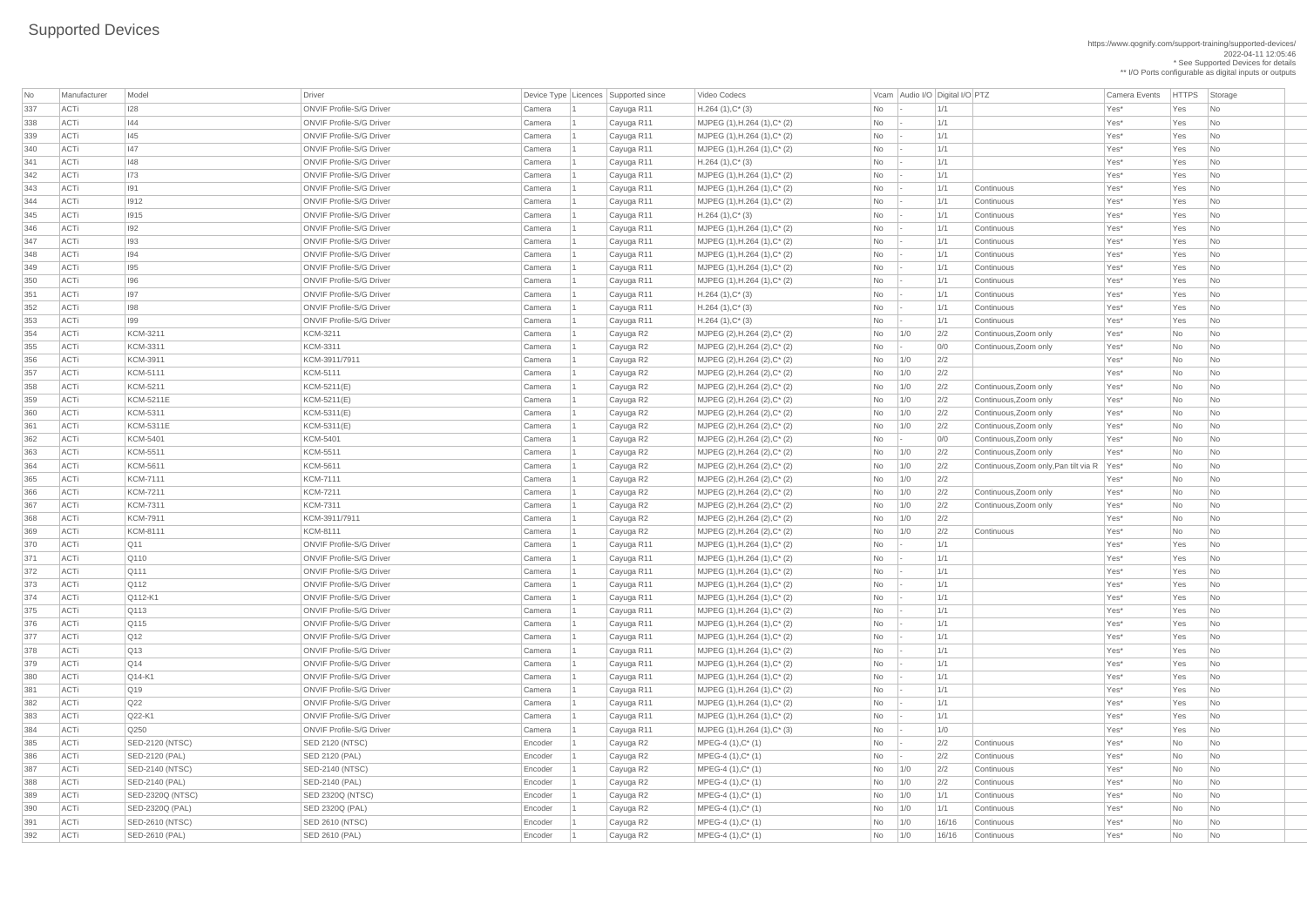| No  | Manufacturer  | Model              | Driver                                           |                   | Device Type   Licences   Supported since | Video Codecs                            |                | Vcam Audio I/O Digital I/O PTZ |      |                                              | <b>Camera Events</b> | <b>HTTPS</b> | Storage                     |
|-----|---------------|--------------------|--------------------------------------------------|-------------------|------------------------------------------|-----------------------------------------|----------------|--------------------------------|------|----------------------------------------------|----------------------|--------------|-----------------------------|
| 393 | ACTi          | <b>TCD-2100</b>    | <b>TCD-2100</b>                                  | Encoder           | Cayuga R2                                | MJPEG (2), H.264 (2), C* (2)            | No             |                                | 1/1  | Continuous                                   | Yes*                 | No           | No                          |
| 394 | ACTi          | <b>TCD-2500</b>    | <b>TCD-2500</b>                                  | Encoder           | Cayuga R2                                | MJPEG (2), H.264 (2), C* (2)            | No             | $\vert$ 1/0                    | 2/1  | Continuous                                   | Yes*                 | No           | No                          |
| 395 | ACTi          | <b>TCM-1111</b>    | TCM-1111/3111/4511/5111                          | Camera            | Cayuga R2                                | MJPEG $(2)$ , H.264 $(2)$ , C* $(2)$    | No             |                                | 0/0  |                                              | Yes*                 | <b>No</b>    | <b>No</b>                   |
| 396 | ACTi          | <b>TCM-1231</b>    | <b>TCM-12xx/15xx</b>                             | Camera            | Cayuga R2                                | MJPEG (2), H.264 (2), MPEG-4 (2), C* (  | <b>No</b>      | 1/0                            | 0/0  |                                              | Yes*                 | No           | <b>No</b>                   |
| 397 | ACTi          | <b>TCM-1232</b>    | <b>TCM-12xx/15xx</b>                             | Camera            | Cayuga R2                                | MJPEG (2), H.264 (2), MPEG-4 (2), C* (  | No             | 1/0                            | 0/0  |                                              | Yes*                 | <b>No</b>    | <b>No</b>                   |
| 398 | ACTi          | <b>TCM-1511</b>    | TCM-12xx/15xx                                    | Camera            | Cayuga R2                                | MJPEG (2), H.264 (2), MPEG-4 (2), C* (  | No             | 1/0                            | 0/0  |                                              | Yes*                 | <b>No</b>    | <b>No</b>                   |
| 399 | ACTi          | <b>TCM-3001</b>    | TCM-30xx                                         | Camera            | Cayuga R2                                | MJPEG (2), H.264 (2), MPEG-4 (2), C* (  | <b>No</b>      | 1/0                            | 0/0  |                                              | Yes*                 | No           | No                          |
| 400 | ACTi          | <b>TCM-3011</b>    | TCM-30xx                                         | Camera            | Cayuga R2                                | MJPEG (2), H.264 (2), MPEG-4 (2), C* (  | No             | 1/0                            | 0/0  |                                              | Yes*                 | No           | <b>No</b>                   |
| 401 | ACTi          | <b>TCM-3111</b>    | TCM-1111/3111/4511/5111                          | Camera            | Cayuga R2                                | $MJPEG (2), H.264 (2), C^* (2)$         | No             |                                | 0/0  |                                              | Yes*                 | <b>No</b>    | <b>No</b>                   |
| 402 | ACTi          | <b>TCM-3401</b>    | TCM-34xx                                         | Camera            | Cayuga R2                                | MJPEG (2), H.264 (2), MPEG-4 (2), C* (  | <b>No</b>      | 1/0                            | 0/0  |                                              | Yes*                 | No           | <b>No</b>                   |
| 403 | ACTi          | <b>TCM-3411</b>    | TCM-34xx                                         | Camera            | Cayuga R2                                | MJPEG (2), H.264 (2), MPEG-4 (2), C* (  | No             | 1/0                            | 0/0  |                                              | Yes*                 | <b>No</b>    | <b>No</b>                   |
| 404 | ACTi          | <b>TCM-3511</b>    | TCM-35xx                                         | Camera            | Cayuga R2                                | MJPEG (2), H.264 (2), MPEG-4 (2), C* (  | No             | 1/0                            | 0/0  |                                              | Yes*                 | No           | No                          |
| 405 | ACTi          | <b>TCM-4201</b>    | <b>TCM-4201</b>                                  | Camera            | Cayuga R2                                | MJPEG (2), H.264 (2), C* (2)            | No             | 1/0                            | 1/1  |                                              | Yes*                 | No           | No                          |
| 406 | ACTi          | <b>TCM-4301</b>    | <b>TCM-4301</b>                                  | Camera            |                                          | MJPEG (2), H.264 (2), MPEG-4 (2), C* (  | <b>No</b>      | 1/0                            | 0/0  |                                              | Yes*                 | <b>No</b>    | <b>No</b>                   |
| 407 | ACTi          | <b>TCM-4511</b>    | TCM-1111/3111/4511/5111                          | Camera            | Cayuga R2                                | MJPEG $(2)$ , H.264 $(2)$ , C* $(2)$    |                |                                | 0/0  |                                              | Yes*                 |              |                             |
|     |               | <b>TCM-5111</b>    |                                                  |                   | Cayuga R2                                |                                         | No             |                                | 0/0  |                                              | Yes*                 | No           | No                          |
| 408 | ACTi          |                    | TCM-1111/3111/4511/5111                          | Camera            | Cayuga R2                                | MJPEG (2), H.264 (2), C* (2)            | <b>No</b>      |                                |      |                                              |                      | No           | No                          |
| 409 | ACTi          | <b>TCM-5311</b>    | TCM-53xx                                         | Camera            | Cayuga R2                                | MJPEG (2), H.264 (2), MPEG-4 (2), C* (  | No             | 1/0                            | 1/1  |                                              | Yes*                 | <b>No</b>    | No                          |
| 410 | ACTi          | <b>TCM-5312</b>    | TCM-53xx                                         | Camera            | Cayuga R2                                | MJPEG (2), H.264 (2), MPEG-4 (2), C* (  | No             | 1/0                            | 1/1  |                                              | Yes*                 | <b>No</b>    | <b>No</b>                   |
| 411 | ACTi          | <b>TCM-5601</b>    | TCM-56xx                                         | Camera            | Cayuga R2                                | MJPEG (2), H.264 (2), MPEG-4 (2), C* (  | No             | 1/0                            | 1/1  |                                              | Yes*                 | No           | <b>No</b>                   |
| 412 | ACTi          | <b>TCM-5611</b>    | TCM-56xx                                         | Camera            | Cayuga R2                                | MJPEG (2), H.264 (2), MPEG-4 (2), C* (  | No             | 1/0                            | 1/1  |                                              | Yes*                 | <b>No</b>    | No                          |
| 413 | ACTi          | <b>TCM-6610</b>    | TCM-6610/6630                                    | Camera            | Cayuga R2                                | MJPEG (2), H.264 (2), C* (2)            | No             | 1/0                            | 2/1  | Continuous                                   | Yes*                 | No           | <b>No</b>                   |
| 414 | ACTi          | <b>TCM-6630</b>    | TCM-6610/6630                                    | Camera            | Cayuga R2                                | MJPEG (2), H.264 (2), C* (2)            | No             | 1/0                            | 2/1  | Continuous                                   | Yes*                 | <b>No</b>    | <b>No</b>                   |
| 415 | ACTi          | <b>TCM-7411</b>    | TCM-74xx                                         | Camera            | Cayuga R2                                | MJPEG (2), H.264 (2), MPEG-4 (2), C* (  | No             | 1/0                            | 1/1  |                                              | Yes*                 | <b>No</b>    | No                          |
| 416 | ACTi          | <b>TCM-7811</b>    | <b>TCM-7811</b>                                  | Camera            | Cayuga R2                                | MJPEG $(2)$ , H.264 $(2)$ , C* $(2)$    | No             | 1/0                            | 1/1  |                                              | Yes*                 | No           | No                          |
| 417 | <b>ALLNET</b> | ALL-CAM2305-LW     | <b>ALLNET Smart Driver (ALL-CAM23xx Series)</b>  | Camera            | Cayuga R8                                | MJPEG (1), H.264 (2), C* (2)            | No             | 1/0                            | 1/1  |                                              | Yes*                 | No           | <b>No</b>                   |
| 418 | <b>ALLNET</b> | ALL-CAM2372-WP     | <b>ALLNET Smart Driver (ALL-CAM23xx Series)</b>  | Camera            | Cayuga R8                                | MJPEG (1), H.264 (2), C* (2)            | No             | 1/0                            | 1/1  | Continuous                                   | Yes*                 | No           | N <sub>o</sub>              |
| 419 | <b>ALLNET</b> | ALL-CAM2388-LVE    | <b>ALLNET Smart Driver (ALL-CAM23xx Series)</b>  | Camera            | Cayuga R8                                | MJPEG (1), H.264 (2), C* (2)            | No             |                                | 0/0  |                                              | Yes*                 | <b>No</b>    | <b>No</b>                   |
| 420 | <b>ALLNET</b> | ALL-CAM2395-LVEF   | <b>ALLNET Smart Driver (ALL-CAM23xx Series)</b>  | Camera            | Cayuga R8                                | MJPEG (1), H.264 (2), C* (2)            | <b>No</b>      |                                | 0/0  |                                              | Yes*                 | <b>No</b>    | <b>No</b>                   |
| 421 | <b>ALLNET</b> | ALL-CAM2396-LEF    | <b>ALLNET Smart Driver (ALL-CAM23xx Series)</b>  | Camera            | Cayuga R8                                | MJPEG $(1)$ , H.264 $(2)$ , C* $(2)$    | <b>No</b>      |                                | 0/0  |                                              | Yes*                 | <b>No</b>    | <b>No</b>                   |
| 422 | <b>ALLNET</b> | ALL-CAM2397-LE     | <b>ALLNET Smart Driver (ALL-CAM23xx Series)</b>  | Camera            | Cayuga R8                                | MJPEG (1), H.264 (2), C* (2)            | No             |                                | 0/0  |                                              | Yes*                 | <b>No</b>    | <b>No</b>                   |
| 423 | <b>ALLNET</b> | ALL-CAM2398-EP     | <b>ALLNET Smart Driver (ALL-CAM23xx Series)</b>  | Camera            | Cayuga R8                                | MJPEG (1), H.264 (2), C* (2)            | <b>No</b>      | 1/0                            | 1/1  | Continuous, Click to Center, Area Zoo   Yes* |                      | <b>No</b>    | <b>No</b>                   |
| 424 | <b>ALLNET</b> | ALL-CAM2399-EP     | <b>ALLNET Smart Driver (ALL-CAM23xx Series)</b>  | Camera            | Cayuga R8                                | MJPEG (1), H.264 (2), C* (2)            | No             | 1/0                            | 7/2  | Continuous, Click to Center, Area Zoo   Yes* |                      | No           | No                          |
| 425 | ARH           | Freeway Cam (WVGA) |                                                  | Camera            | Cayuga R2                                | $MJPEG (1), C^* (1)$                    | No             |                                | 1/1  |                                              | Yes*                 | <b>No</b>    | No                          |
| 426 | <b>ARH</b>    | ParkIT (WVGA)      |                                                  | Camera            | Cayuga R2                                | $MJPEG (1), C^* (1)$                    | No             |                                | 1/1  |                                              | Yes*                 | <b>No</b>    | <b>No</b>                   |
| 427 | Abus          | <b>TVIP91100</b>   | ABUS TVIP91100, 91300, 91600, 91700              | Camera            | Cayuga R7                                | $H.264 (2), C^*(2)$                     | No             |                                | 1/1  |                                              | Yes*                 | Yes          | No                          |
| 428 | Abus          | <b>TVIP91300</b>   | ABUS TVIP91100, 91300, 91600, 91700              | Camera            | Cayuga R7                                | $H.264 (2), C^*(2)$                     | <b>No</b>      |                                | 1/1  |                                              | Yes*                 | Yes          | N <sub>o</sub>              |
| 429 | Abus          | <b>TVIP91600</b>   | ABUS TVIP91100, 91300, 91600, 91700              | Camera            | Cayuga R7                                | $H.264 (2), C^*(2)$                     | <b>No</b>      |                                | 1/1  |                                              | Yes*                 | Yes          | N <sub>o</sub>              |
| 430 | Abus          | <b>TVIP91700</b>   | ABUS TVIP91100, 91300, 91600, 91700              | Camera            | Cayuga R7                                | $H.264 (2), C^*(2)$                     | No             |                                | 1/1  |                                              | Yes*                 | Yes          | No                          |
| 431 | Abus          | <b>TVIP92100</b>   | ABUS TVIP92100, 92300, 92500, 92600, 92610, 9270 | Camera            | Cayuga R7                                | $H.264 (2), C^*(2)$                     | No             |                                | 1/1  |                                              | Yes*                 | Yes          | No                          |
| 432 | Abus          | <b>TVIP92300</b>   | ABUS TVIP92100, 92300, 92500, 92600, 92610, 9270 | Camera            | Cayuga R7                                | $H.264 (2), C^*(2)$                     | <b>No</b>      |                                | 1/1  |                                              | Yes*                 | Yes          | N <sub>o</sub>              |
| 433 | Abus          | <b>TVIP92500</b>   | ABUS TVIP92100, 92300, 92500, 92600, 92610, 9270 | Camera            | Cayuga R7                                | $H.264 (2), C^*(2)$                     | No             |                                | 1/1  |                                              | Yes*                 | Yes          | <b>No</b>                   |
| 434 | Abus          | <b>TVIP92600</b>   | ABUS TVIP92100, 92300, 92500, 92600, 92610, 9270 | Camera            | Cayuga R7                                | $H.264 (2), C^*(2)$                     | No             |                                | 1/1  |                                              | Yes*                 | Yes          | No                          |
| 435 | Abus          | <b>TVIP92610</b>   | ABUS TVIP92100, 92300, 92500, 92600, 92610, 9270 | Camera            | Cayuga R7                                | $H.264 (2), C^*(2)$                     | No             |                                | 1/1  |                                              | Yes*                 | Yes          | N <sub>o</sub>              |
| 436 | Abus          | <b>TVIP92700</b>   | ABUS TVIP92100, 92300, 92500, 92600, 92610, 9270 | Camera            | Cayuga R7                                | $H.264 (2), C^*(2)$                     | No             |                                | 1/1  |                                              | Yes*                 | Yes          | No                          |
| 437 | AcutVista     | 6000-A             | 6000-A                                           | Encoder           | Cayuga R2                                | $MJPEG (1), H.264 (1), C^* (1)$         | No             | 1/0                            | 1/1  | Continuous                                   | Yes*                 | No           | No                          |
| 438 | Advantech     | <b>ADAM 6050</b>   | ADAM 6050/6050W                                  | $I/O$ Module $ 0$ | Cayuga R2                                |                                         | <b>No</b>      |                                | 12/6 |                                              | <b>No</b>            | No           | <b>No</b>                   |
| 439 | Advantech     | <b>ADAM 6050W</b>  | ADAM 6050/6050W                                  | $I/O$ Module $ 0$ | Cayuga R2                                |                                         | <b>No</b>      |                                | 12/6 |                                              | <b>No</b>            | <b>No</b>    | <b>No</b>                   |
| 440 | Advantech     | <b>ADAM 6052</b>   | <b>ADAM 6052</b>                                 | $I/O$ Module $ 0$ | Cayuga R2                                |                                         | No             |                                | 8/8  |                                              | No                   | No           | <b>No</b>                   |
| 441 | Advantech     | <b>ADAM 6060</b>   | ADAM 6060 / 6060W / 6066                         | $I/O$ Module $ 0$ | Cayuga R2                                |                                         | <b>No</b>      |                                | 6/6  |                                              | No                   | No           | No                          |
| 442 | Advantech     | <b>ADAM 6060W</b>  | ADAM 6060 / 6060W / 6066                         | $I/O$ Module $ 0$ |                                          |                                         |                |                                | 6/6  |                                              | No                   | <b>No</b>    | No                          |
|     |               |                    |                                                  |                   | Cayuga R2                                |                                         | No             |                                |      |                                              |                      |              |                             |
| 443 | Advantech     | <b>ADAM 6066</b>   | ADAM 6060 / 6060W / 6066                         | $I/O$ Module $ 0$ | Cayuga R2                                |                                         | <b>No</b>      |                                | 6/6  |                                              | No                   | No           | N <sub>o</sub>              |
| 444 | Antrica       | ANT-35000A         | <b>ONVIF Profile-S/G Driver</b>                  | Encoder 1         | $\vert$ Cayuga R11                       | MJPEG (2), H.264 (2), C* (2)            | No             | 1/0                            | 0/2  |                                              | <b>No</b>            | No           | $\overline{\phantom{a}}$ No |
| 445 | Aper          | <b>MADN-4105</b>   | MADN/NDVR/NCIR-4105                              | Camera            | Cayuga R2                                | MJPEG (1), H.264 (2), C* (2)            | No             |                                | 0/0  |                                              | Yes*                 | No           | No                          |
| 446 | Aper          | <b>MADN-4205</b>   | MADN/NDVR/NCIR-4205                              | Camera            | Cayuga R2                                | MJPEG $(1)$ , H.264 $(2)$ , C $*$ $(2)$ | No             |                                | 0/0  |                                              | Yes*                 | No           | No                          |
| 447 | Aper          | <b>NCIR-4105</b>   | MADN/NDVR/NCIR-4105                              | Camera            | Cayuga R2                                | MJPEG $(1)$ , H.264 $(2)$ , C* $(2)$    | <b>No</b>      |                                | 0/0  |                                              | Yes*                 | No           | No                          |
| 448 | Aper          | <b>NCIR-4205</b>   | MADN/NDVR/NCIR-4205                              | Camera            | Cayuga R2                                | MJPEG (1), H.264 (2), C* (2)            | N <sub>o</sub> |                                | 0/0  |                                              | Yes*                 | No           | No                          |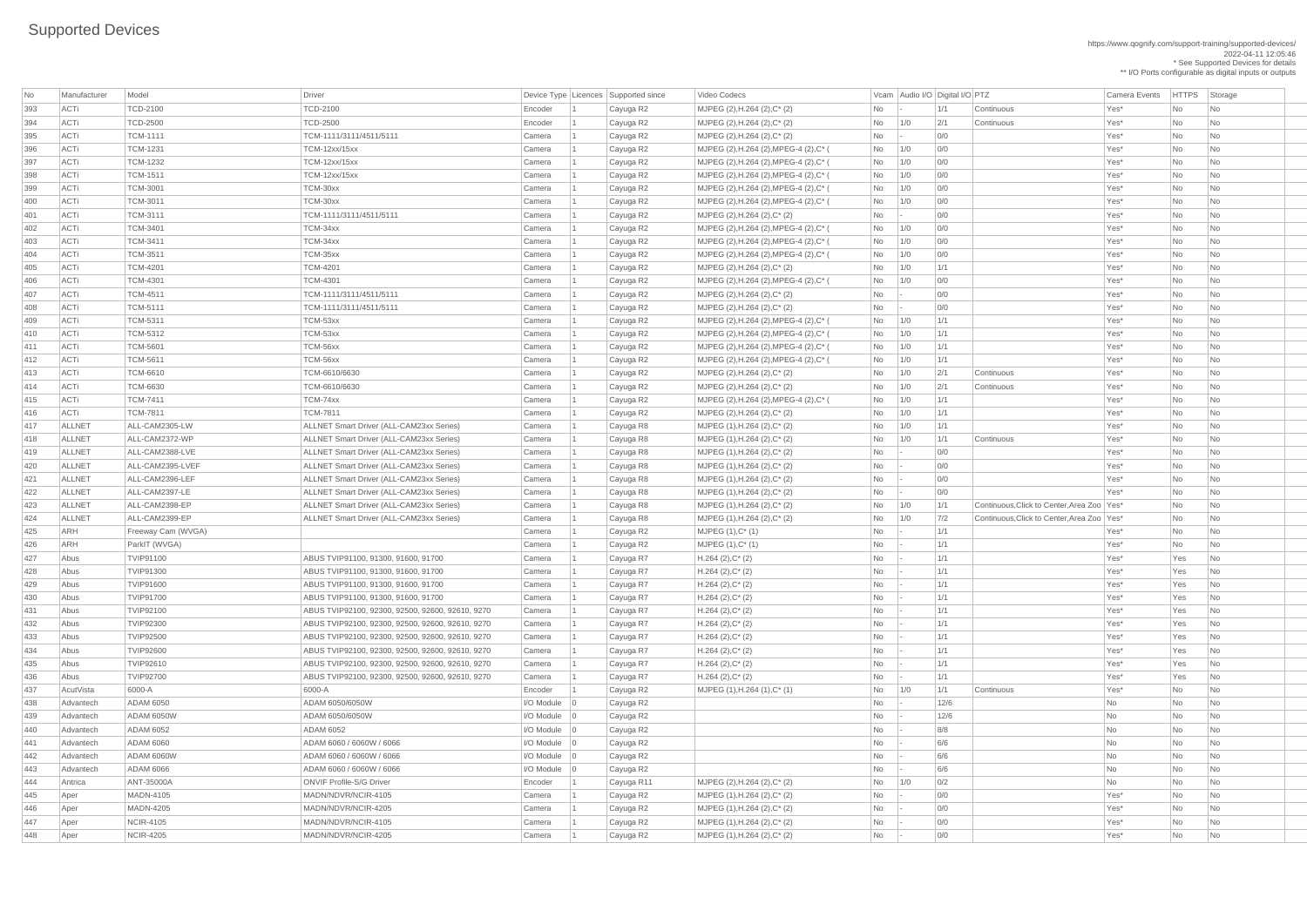https://www.qognify.com/support-training/supported-devices/ 2022-04-11 12:05:46 \* See Supported Devices for details

| No  | Manufacturer          | Model                | Driver                             | Device Type Licences Supported since |            | Video Codecs                            |           | Vcam Audio I/O Digital I/O PTZ  | <b>Camera Events</b> | <b>HTTPS</b> | Storage   |
|-----|-----------------------|----------------------|------------------------------------|--------------------------------------|------------|-----------------------------------------|-----------|---------------------------------|----------------------|--------------|-----------|
| 449 | Aper                  | NDVR-4105            | MADN/NDVR/NCIR-4105                | Camera                               | Cayuga R2  | $MJPEG (1), H.264 (2), C^*(2)$          | No        | 0/0                             | Yes*                 | No           | No        |
| 450 | Aper                  | <b>NDVR-4205</b>     | MADN/NDVR/NCIR-4205                | Camera                               | Cayuga R2  | $MJPEG (1), H.264 (2), C^* (2)$         | <b>No</b> | O/O                             | Yes*                 | <b>No</b>    | No        |
| 451 | <b>Arecont Vision</b> | AC6656DN-08          | <b>Arecont Vision Smart Driver</b> | Camera                               | Cayuga R10 | MJPEG $(2)$ , H.264 $(2)$ , C* $(2)$    | <b>No</b> | 1/1                             | Yes*                 | <b>No</b>    | No        |
| 452 | <b>Arecont Vision</b> | AC6656DN-28          | <b>Arecont Vision Smart Driver</b> | Camera                               | Cayuga R10 | $MJPEG (2), H.264 (2), C^*(2)$          | No        | 1/1                             | Yes*                 | No           | No        |
| 453 | <b>Arecont Vision</b> | AV02CID-100          | <b>ONVIF Profile-S/G Driver</b>    | Camera                               | Cayuga R14 | MJPEG (1), H.264 (2), H.265 (2), C* (3  | No        | 1/0<br>$\overline{\phantom{a}}$ | Yes*                 | Yes          | No        |
| 454 | <b>Arecont Vision</b> | AV02CLB-100          | <b>ONVIF Profile-S/G Driver</b>    | Camera                               | Cayuga R14 | MJPEG (1), H.264 (2), H.265 (2), C* (3  | No        | 1/0<br>1/1                      | Yes*                 | Yes          | No        |
| 455 | <b>Arecont Vision</b> | AV02CLD-100          | <b>ONVIF Profile-S/G Driver</b>    | Camera                               | Cayuga R14 | MJPEG (1), H.264 (2), H.265 (2), C* (3) | No        | 1/0<br>1/1                      | Yes*                 | Yes          | No        |
| 456 | <b>Arecont Vision</b> | AV02CMB-100          | <b>ONVIF Profile-S/G Driver</b>    | Camera                               | Cayuga R14 | MJPEG (1), H.264 (2), H.265 (2), C* (3) | No        | O/O<br>$\overline{\phantom{a}}$ | Yes*                 | Yes          | No        |
| 457 | <b>Arecont Vision</b> | AV05CID-100          | <b>ONVIF Profile-S/G Driver</b>    | Camera                               | Cayuga R14 | MJPEG (1), H.264 (2), H.265 (2), C* (3) | No        | 1/0                             | Yes*                 | Yes          | No        |
| 458 | <b>Arecont Vision</b> | AV05CLB-100          | <b>ONVIF Profile-S/G Driver</b>    | Camera                               | Cayuga R14 | MJPEG (1), H.264 (2), H.265 (2), C* (3) | No        | 1/0<br>1/1                      | Yes*                 | Yes          | No        |
| 459 | <b>Arecont Vision</b> | AV05CLD-100          | <b>ONVIF Profile-S/G Driver</b>    | Camera                               | Cayuga R14 | MJPEG (1), H.264 (2), H.265 (2), C* (3) | No        | 1/0<br>1/1                      | Yes*                 | Yes          | No        |
| 460 | <b>Arecont Vision</b> | AV05CMB-100          | <b>ONVIF Profile-S/G Driver</b>    | Camera                               | Cayuga R14 | MJPEG (1), H.264 (2), H.265 (2), C* (3  | No        | 0/0                             | Yes*                 | Yes          | No        |
| 461 | <b>Arecont Vision</b> | AV08ZMD-400          | <b>Arecont Vision Smart Driver</b> | Camera                               | Cayuga R11 | $H.264(8),C^*(8)$                       | Yes       | 1/1                             | Yes*                 | No           | No        |
| 462 | <b>Arecont Vision</b> | AV10005              | AV10005 (DN)                       | Camera                               | Cayuga R2  | $MJPEG (8), H.264 (8), C*(8)$           | Yes       | 1/1                             | Yes*                 | <b>No</b>    | No        |
| 463 | <b>Arecont Vision</b> | AV10005DN            | AV10005 (DN)                       | Camera                               | Cayuga R2  | $MJPEG (8), H.264 (8), C^* (8)$         | Yes       | 1/1                             | Yes*                 | No           | No        |
| 464 | <b>Arecont Vision</b> | AV10115              | AV10115 (DN)                       | Camera                               | Cayuga R2  | $MJPEG (8), H.264 (8), C*(8)$           | Yes       | 1/1                             | Yes*                 | <b>No</b>    | No        |
| 465 | <b>Arecont Vision</b> | AV10115DN            | AV10115 (DN)                       | Camera                               | Cayuga R2  | $MJPEG (8), H.264 (8), C^* (8)$         | Yes       | 1/1                             | Yes*                 | No           | No        |
| 466 | <b>Arecont Vision</b> | <b>AV10115DNAI</b>   | AV10115 (DN)                       | Camera                               | Cayuga R2  | $MJPEG (8), H.264 (8), C^*(8)$          | Yes       | 1/1                             | Yes*                 | No           | No        |
| 467 | <b>Arecont Vision</b> | AV10215DN            | <b>Arecont Vision Smart Driver</b> | Camera                               | Cayuga R10 | $MJPEG (8), H.264 (8), C*(8)$           | No        | 1/1                             | Yes*                 | No           | No        |
| 468 | <b>Arecont Vision</b> | AV10215PM-S          | <b>Arecont Vision Smart Driver</b> | Camera                               | Cayuga R10 | $MJPEG (8), H.264 (8), C^* (8)$         | No        | 1/1                             | Yes*                 | No           | No        |
| 469 | <b>Arecont Vision</b> | <b>AV10225PMIR</b>   | <b>Arecont Vision Smart Driver</b> | Camera                               | Cayuga R10 | $MJPEG (8), H.264 (8), C*(8)$           | Yes       | 1/1                             | Yes*                 | No           | No        |
| 470 | <b>Arecont Vision</b> | <b>AV10225PMIR-S</b> | <b>Arecont Vision Smart Driver</b> | Camera                               | Cayuga R10 | MJPEG (8), H.264 (8), C* (8)            | Yes       | 1/1                             | Yes*                 | No           | No        |
| 471 | <b>Arecont Vision</b> | AV10225PMTIR         | <b>Arecont Vision Smart Driver</b> | Camera                               | Cayuga R10 | $MJPEG (8), H.264 (8), C*(8)$           | Yes       | 1/1                             | Yes*                 | No           | No        |
| 472 | <b>Arecont Vision</b> | AV10225PMTIR-S       | <b>Arecont Vision Smart Driver</b> | Camera                               | Cayuga R10 | $MJPEG (8), H.264 (8), C^* (8)$         | Yes       | 1/1                             | Yes*                 | No           | No        |
| 473 | <b>Arecont Vision</b> | AV10255AM            | <b>Arecont Vision Smart Driver</b> | Camera                               | Cayuga R7  | MJPEG (8), H.264 (8), C* (8)            | Yes       | 1/1                             | Yes*                 | No           | <b>No</b> |
| 474 | <b>Arecont Vision</b> | <b>AV10255AMIR</b>   | <b>Arecont Vision Smart Driver</b> | Camera                               | Cayuga R7  | MJPEG (8), H.264 (8), C* (8)            | Yes       | 1/1                             | Yes*                 | No           | No        |
| 475 | <b>Arecont Vision</b> | AV10355PMIR-SH       | <b>Arecont Vision Smart Driver</b> | Camera                               | Cayuga R10 | $MJPEG (8), H.264 (8), C^* (8)$         | Yes       | 1/1                             | Yes*                 | No           | No        |
| 476 | <b>Arecont Vision</b> | AV10355PMTIR-SH      | <b>Arecont Vision Smart Driver</b> | Camera                               | Cayuga R10 | MJPEG (8), H.264 (8), C* (8)            | Yes       | 1/1                             | Yes*                 | No           | No        |
| 477 | <b>Arecont Vision</b> | AV10655DN-08         | <b>Arecont Vision Smart Driver</b> | Camera                               | Cayuga R10 | $MJPEG (2), H.264 (2), C^*(2)$          | No        | 1/1                             | Yes*                 | No           | No        |
| 478 | <b>Arecont Vision</b> | AV10655DN-28         | <b>Arecont Vision Smart Driver</b> | Camera                               | Cayuga R10 | MJPEG (2), H.264 (2), C* (2)            | No        | 1/1                             | Yes*                 | No           | No        |
| 479 | <b>Arecont Vision</b> | AV1115               | AV1115 (DN)                        | Camera                               | Cayuga R2  | $MJPEG (8), H.264 (8), C^*(8)$          | Yes       | 1/1                             | Yes*                 | <b>No</b>    | No        |
| 480 | <b>Arecont Vision</b> | AV1115DN             | AV1115 (DN)                        | Camera                               | Cayuga R2  | $MJPEG (8), H.264 (8), C^* (8)$         | Yes       | 1/1                             | Yes*                 | No           | No        |
| 481 | <b>Arecont Vision</b> | AV1115DNAI           | AV1115 (DN)                        | Camera                               | Cayuga R2  | $MJPEG (8), H.264 (8), C^* (8)$         | Yes       | 1/1                             | Yes*                 | No           | No        |
| 482 | <b>Arecont Vision</b> | <b>AV1125DN</b>      | AV1125 (DN)                        | Camera                               | Cayuga R2  | $MJPEG (8), H.264 (8), C*(8)$           | Yes       | 1/1                             | Yes*                 | <b>No</b>    | No        |
| 483 | <b>Arecont Vision</b> | <b>AV1125IR</b>      | AV1125 (DN)                        | Camera                               | Cayuga R2  | $MJPEG (8), H.264 (8), C^* (8)$         | Yes       | 1/1                             | Yes*                 | No           | No        |
| 484 | <b>Arecont Vision</b> | AV1195DN             | <b>Arecont Vision Smart Driver</b> | Camera                               | Cayuga R8  | $MJPEG (8), H.264 (8), C*(8)$           | Yes       | 1/1                             | Yes*                 | No           | No        |
| 485 | <b>Arecont Vision</b> | <b>AV1215PM-S</b>    | <b>Arecont Vision Smart Driver</b> | Camera                               | Cayuga R10 | $MJPEG (8), H.264 (8), C^* (8)$         | No        | 1/1                             | Yes*                 | No           | No        |
| 486 | <b>Arecont Vision</b> | AV12176DN-08         | <b>Arecont Vision Smart Driver</b> | Camera                               | Cayuga R10 | $MJPEG (2), H.264 (2), C^*(2)$          | No        | 1/1                             | Yes*                 | No           | No        |
| 487 | <b>Arecont Vision</b> | AV12176DN-28         | <b>Arecont Vision Smart Driver</b> | Camera                               | Cayuga R10 | MJPEG $(2)$ , H.264 $(2)$ , C* $(2)$    | <b>No</b> | 1/1                             | Yes*                 | <b>No</b>    | No        |
| 488 | <b>Arecont Vision</b> | <b>AV12186DN</b>     | <b>Arecont Vision Smart Driver</b> | Camera                               | Cayuga R7  | $MJPEG (2), H.264 (2), C^* (2)$         | No        | 1/1                             | Yes*                 | No           | No        |
| 489 | <b>Arecont Vision</b> | AV1225PMIR-S         | <b>Arecont Vision Smart Driver</b> | Camera                               | Cayuga R10 | $MJPEG (8), H.264 (8), C*(8)$           | Yes       | 1/1                             | Yes*                 | No           | No        |
| 490 | <b>Arecont Vision</b> | AV12275DN-08         | <b>Arecont Vision Smart Driver</b> | Camera                               | Cayuga R10 | MJPEG (2), H.264 (2), C* (2)            | <b>No</b> | 1/1                             | Yes*                 | No           | No        |
| 491 | <b>Arecont Vision</b> | AV12275DN-28         | <b>Arecont Vision Smart Driver</b> | Camera                               | Cayuga R10 | $MJPEG (2), H.264 (2), C^*(2)$          | No        | 1/1                             | Yes*                 | No           | No        |
| 492 | <b>Arecont Vision</b> | AV12276DN-08         | <b>Arecont Vision Smart Driver</b> | Camera                               | Cayuga R10 | MJPEG $(2)$ , H.264 $(2)$ , C* $(2)$    | No        | 1/1                             | Yes*                 | No           | No        |
| 493 | <b>Arecont Vision</b> | AV12276DN-28         | <b>Arecont Vision Smart Driver</b> | Camera                               | Cayuga R10 | $MJPEG (2), H.264 (2), C^*(2)$          | <b>No</b> | 1/1                             | Yes*                 | <b>No</b>    | No        |
| 494 | <b>Arecont Vision</b> | <b>AV12366DN</b>     | <b>Arecont Vision Smart Driver</b> | Camera                               | Cayuga R7  | $MJPEG (2), H.264 (2), C^* (2)$         | No        | 1/1                             | Yes*                 | No           | No        |
| 495 | <b>Arecont Vision</b> | <b>AV12375RS</b>     | <b>Arecont Vision Smart Driver</b> | Camera                               | Cayuga R10 | MJPEG (2), H.264 (2), C* (2)            | No        | 1/1                             | Yes*                 | No           | No        |
| 496 | <b>Arecont Vision</b> | <b>AV12376RS</b>     | <b>Arecont Vision Smart Driver</b> | Camera                               | Cayuga R10 | MJPEG (2), H.264 (2), C* (2)            | No        | 1/1                             | Yes*                 | <b>No</b>    | No        |
| 497 | <b>Arecont Vision</b> | AV1245PMIR-SB-LG     | <b>Arecont Vision Smart Driver</b> | Camera                               | Cayuga R10 | $MJPEG (8), H.264 (8), C^*(8)$          | Yes       | 1/1                             | Yes*                 | No           | No        |
| 498 | <b>Arecont Vision</b> | AV12565DN            | <b>Arecont Vision Smart Driver</b> | Camera                               | Cayuga R10 | MJPEG (2), H.264 (2), C* (2)            | No        | 1/1                             | $Yes*$               | No           | No        |
| 499 | <b>Arecont Vision</b> | AV12566DN            | <b>Arecont Vision Smart Driver</b> | Camera                               | Cayuga R10 | MJPEG (2), H.264 (2), C* (2)            | No        | 1/1                             | Yes*                 | <b>No</b>    | No        |
| 500 | <b>Arecont Vision</b> | AV12585DN            | <b>Arecont Vision Smart Driver</b> | Camera                               | Cayuga R10 | MJPEG (2), H.264 (2), C* (2)            | No        | 1/1                             | Yes*                 | No           | No        |
| 501 | <b>Arecont Vision</b> | AV12585PM            | <b>Arecont Vision Smart Driver</b> | Camera                               | Cayuga R10 | MJPEG $(2)$ , H.264 $(2)$ , C* $(2)$    | Yes       | 1/1                             | Yes*                 | No           | No        |
| 502 | <b>Arecont Vision</b> | AV12586DN            | <b>Arecont Vision Smart Driver</b> | Camera                               | Cayuga R10 | MJPEG $(2)$ , H.264 $(2)$ , C* $(2)$    | No        | 1/1                             | Yes*                 | No           | No        |
| 503 | <b>Arecont Vision</b> | AV12586PM            | <b>Arecont Vision Smart Driver</b> | Camera                               | Cayuga R10 | MJPEG $(2)$ , H.264 $(2)$ , C* $(2)$    | Yes       | 1/1                             | Yes*                 | No           | No        |
| 504 | <b>Arecont Vision</b> | AV1300-AI            | AV1300 (DN)                        | Camera                               | Cayuga R2  | $MJPEG (8), C^* (8)$                    | $Yes$  -  | 1/1                             | Yes*                 | No           | No        |
|     |                       |                      |                                    |                                      |            |                                         |           |                                 |                      |              |           |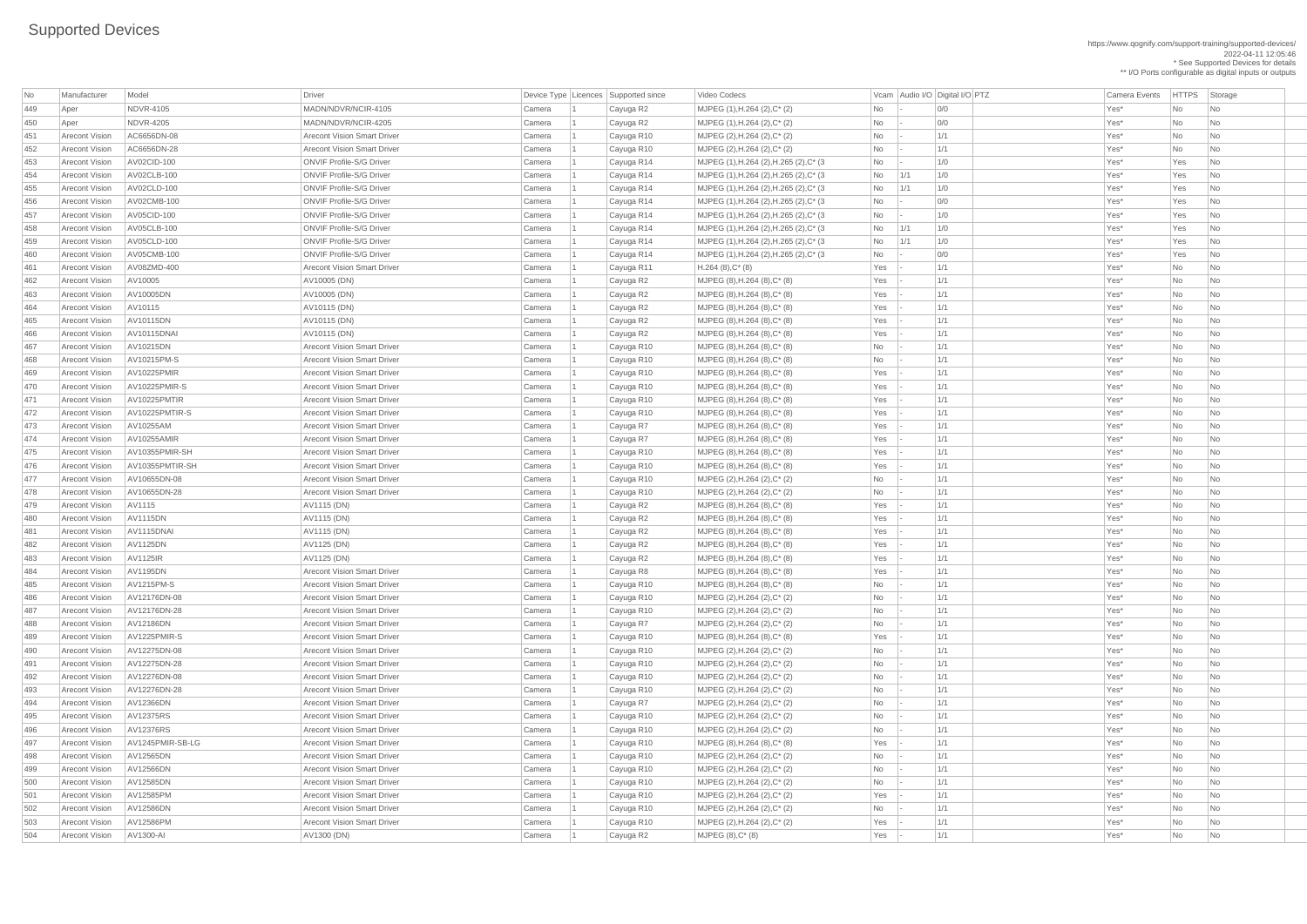\*\* I/O Ports configurable as digital inputs or outputs Video Codecs **No Manufacturer Model Driver Audio I/O Digital I/O PTZ** Camera Events HTTPS Storage

https://www.qognify.com/support-training/supported-devices/ 2022-04-11 12:05:46 \* See Supported Devices for details

| No  | Manufacturer          | Model             | <b>Driver</b>                      | Device Type   Licences | Supported since | Video Codecs                      |     |     | Vcam Audio I/O Digital I/O PTZ |      | <b>Camera Events</b> | HTTPS St  |                             |
|-----|-----------------------|-------------------|------------------------------------|------------------------|-----------------|-----------------------------------|-----|-----|--------------------------------|------|----------------------|-----------|-----------------------------|
| 505 | <b>Arecont Vision</b> | <b>AV1300DN</b>   | AV1300 (DN)                        | Camera                 | Cayuga R2       | $MJPEG (8), C^* (8)$              | Yes |     | 1/1                            | Yes* |                      | No        | $ $ Nc                      |
| 506 | <b>Arecont Vision</b> | AV1300M           | AV1300 (DN)                        | Camera                 | Cayuga R2       | $MJPEG (8), C^* (8)$              | Yes |     | 1/1                            | Yes* |                      | No        | $\overline{\phantom{a}}$ Nc |
| 507 | <b>Arecont Vision</b> | AV1305            | AV1305 (DN)                        | Camera                 | Cayuga R2       | MJPEG (8), H.264 (8), C* (8)      | Yes |     | 1/1                            | Yes* |                      | No        | <b>Nc</b>                   |
| 508 | <b>Arecont Vision</b> | AV1305-AI         | AV1305 (DN)                        | Camera                 | Cayuga R2       | $MJPEG (8), H.264 (8), C^{*} (8)$ | Yes |     | 1/1                            | Yes* |                      | No        | <b>Nc</b>                   |
| 509 | Arecont Vision        | AV1305DN          | AV1305 (DN)                        | Camera                 | Cayuga R2       | MJPEG (8), H.264 (8), C* (8)      | Yes |     | 1/1                            | Yes* |                      | No        | <b>Nc</b>                   |
| 510 | <b>Arecont Vision</b> | AV1310            | AV1310 (DN)                        | Camera                 | Cayuga R2       | MJPEG (8), C* (8)                 | Yes |     | 1/1                            | Yes* |                      | No        | <b>Nc</b>                   |
| 511 | Arecont Vision        | <b>AV1310DN</b>   | AV1310 (DN)                        | Camera                 | Cayuga R2       | $MJPEG (8), C^*(8)$               | Yes |     | 1/1                            | Yes* |                      | No        | <b>Nc</b>                   |
| 512 | Arecont Vision        | AV1315            | AV1315 (DN)                        | Camera                 | Cayuga R2       | MJPEG (8), H.264 (8), C* (8)      | Yes |     | 1/1                            | Yes* |                      | No        | <b>Nc</b>                   |
| 513 | <b>Arecont Vision</b> | <b>AV1315DN</b>   | AV1315 (DN)                        | Camera                 | Cayuga R2       | MJPEG (8), H.264 (8), C* (8)      | Yes |     | 1/1                            | Yes* |                      | No        | <b>Nc</b>                   |
| 514 | <b>Arecont Vision</b> | AV1325            | AV1325 (DN)                        | Camera                 | Cayuga R2       | MJPEG (8), H.264 (8), C* (8)      | Yes |     | 1/1                            | Yes* |                      | No        | <b>Nc</b>                   |
| 515 | <b>Arecont Vision</b> | <b>AV1325DN</b>   | AV1325 (DN)                        | Camera                 | Cayuga R2       | MJPEG (8), H.264 (8), C* (8)      | Yes |     | 1/1                            | Yes* |                      | No        | <b>Nc</b>                   |
| 516 | <b>Arecont Vision</b> | AV1325IR          | AV1325 (DN)                        | Camera                 | Cayuga R2       | MJPEG (8), H.264 (8), C* (8)      | Yes |     | 1/1                            | Yes* |                      | No        | <b>Nc</b>                   |
| 517 | <b>Arecont Vision</b> | AV1355            | AV1355 (DN)                        | Camera                 | Cayuga R2       | MJPEG (8), H.264 (8), C* (8)      | Yes |     | 1/1                            | Yes* |                      | No        | <b>Nc</b>                   |
| 518 | Arecont Vision        | AV1355DN          | AV1355 (DN)                        | Camera                 | Cayuga R2       | MJPEG (8), H.264 (8), C* (8)      | Yes |     | 1/1                            | Yes* |                      | No        | <b>Nc</b>                   |
| 519 | Arecont Vision        | AV1355PM-S        | <b>Arecont Vision Smart Driver</b> | Camera                 | Cayuga R10      | MJPEG (8), H.264 (8), C* (8)      | Yes |     | 1/1                            | Yes* |                      | No        | <b>Nc</b>                   |
| 520 | <b>Arecont Vision</b> | AV1355PMIR-S      | <b>Arecont Vision Smart Driver</b> | Camera                 | Cayuga R10      | $MJPEG (8), H.264 (8), C*(8)$     | Yes |     | 1/1                            | Yes* |                      | No        | <b>Nc</b>                   |
| 521 | Arecont Vision        | AV1455DN-F        | <b>Arecont Vision Smart Driver</b> | Camera                 | Cayuga R10      | MJPEG (8), H.264 (8), C* (8)      | Yes |     | 1/1                            | Yes* |                      | No        | <b>Nc</b>                   |
| 522 | Arecont Vision        | AV1455DN-S        | <b>Arecont Vision Smart Driver</b> | Camera                 | Cayuga R10      | MJPEG (8), H.264 (8), C* (8)      | Yes |     | 1/1                            | Yes* |                      | No        | <b>Nc</b>                   |
| 523 | Arecont Vision        | AV1555DN-F        | <b>Arecont Vision Smart Driver</b> | Camera                 | Cayuga R10      | MJPEG (8), H.264 (8), C* (8)      | Yes | 1/0 | 1/1                            | Yes* |                      | No        | <b>Nc</b>                   |
| 524 | Arecont Vision        | <b>AV1555DN-S</b> | <b>Arecont Vision Smart Driver</b> | Camera                 | Cayuga R10      | MJPEG (8), H.264 (8), C* (8)      | Yes |     | 1/1                            | Yes* |                      | No        | <b>Nc</b>                   |
| 525 | Arecont Vision        | AV1555DNIR-S      | <b>Arecont Vision Smart Driver</b> | Camera                 | Cayuga R10      | MJPEG (8), H.264 (8), C* (8)      | Yes |     | 1/1                            | Yes* |                      | No        | <b>Nc</b>                   |
| 526 | <b>Arecont Vision</b> | AV20175DN-08      | <b>Arecont Vision Smart Driver</b> | Camera                 | Cayuga R10      | MJPEG (2), H.264 (2), C* (2)      | No  |     | 1/1                            | Yes* |                      | No        | <b>Nc</b>                   |
| 527 | <b>Arecont Vision</b> | AV20175DN-28      | <b>Arecont Vision Smart Driver</b> | Camera                 | Cayuga R10      | MJPEG (2), H.264 (2), C* (2)      | No  |     | 1/1                            | Yes* |                      | No        | $\overline{\phantom{a}}$ Nc |
| 528 | <b>Arecont Vision</b> | AV20185CO         | AV20185 (DN)                       | Camera                 | Cayuga R2       | MJPEG (1), H.264 (1), C* (1)      | No  |     | 0/0                            | Yes* |                      | No        | <b>Nc</b>                   |
| 529 | <b>Arecont Vision</b> | AV20185DN         | AV20185 (DN)                       | Camera                 | Cayuga R2       | MJPEG (1), H.264 (1), C* (1)      | No  |     | 0/0                            | Yes* |                      | No        | $\overline{\phantom{a}}$ Nc |
| 530 | Arecont Vision        | AV20275DN-08      | <b>Arecont Vision Smart Driver</b> | Camera                 | Cayuga R10      | MJPEG (2), H.264 (2), C* (2)      | No  |     | 1/1                            | Yes* |                      | No        | $\overline{\phantom{a}}$ Nc |
| 531 | <b>Arecont Vision</b> | AV20275DN-28      | <b>Arecont Vision Smart Driver</b> | Camera                 | Cayuga R10      | MJPEG (2), H.264 (2), C* (2)      | No  |     | 1/1                            | Yes* |                      | No        | <b>Nc</b>                   |
| 532 | <b>Arecont Vision</b> | AV20365CO         | AV20365 (DN)                       | Camera                 | Cayuga R2       | MJPEG (1), H.264 (1), C* (1)      | No  |     | 0/0                            | Yes* |                      | No        | <b>Nc</b>                   |
| 533 | <b>Arecont Vision</b> | AV20365DN         | AV20365 (DN)                       | Camera                 | Cayuga R2       | MJPEG (1), H.264 (1), C* (1)      | No  |     | 0/0                            | Yes* |                      | No        | <b>Nc</b>                   |
| 534 | <b>Arecont Vision</b> | AV20375RS         | <b>Arecont Vision Smart Driver</b> | Camera                 | Cayuga R10      | MJPEG (2), H.264 (2), C* (2)      | No  |     | 1/1                            | Yes* |                      | No        | <b>Nc</b>                   |
| 535 | <b>Arecont Vision</b> | AV20565DN         | <b>Arecont Vision Smart Driver</b> | Camera                 | Cayuga R10      | MJPEG (2), H.264 (2), C* (2)      | No  |     | 1/1                            | Yes* |                      | No        | <b>Nc</b>                   |
| 536 | <b>Arecont Vision</b> | AV20585DN         | <b>Arecont Vision Smart Driver</b> | Camera                 | Cayuga R10      | MJPEG (2), H.264 (2), C* (2)      | No  |     | 1/1                            | Yes* |                      | No        | <b>Nc</b>                   |
| 537 | Arecont Vision        | AV20585PM         | <b>Arecont Vision Smart Driver</b> | Camera                 | Cayuga R10      | MJPEG (2), H.264 (2), C* (2)      | Yes |     | 1/1                            | Yes* |                      | No        | <b>Nc</b>                   |
| 538 | <b>Arecont Vision</b> | AV2100-AI         | AV2100 (DN)                        | Camera                 | Cayuga R2       | MJPEG (8), C* (8)                 | Yes |     | 1/1                            | Yes* |                      | No        | <b>Nc</b>                   |
| 539 | Arecont Vision        | AV2100DN          | AV2100 (DN)                        | Camera                 | Cayuga R2       | $MJPEG (8), C^*(8)$               | Yes |     | 1/1                            | Yes* |                      | No        | <b>Nc</b>                   |
| 540 | <b>Arecont Vision</b> | AV2100M           | AV2100 (DN)                        | Camera                 | Cayuga R2       | $MJPEG (8), C^* (8)$              | Yes |     | 1/1                            | Yes* |                      | No        | <b>Nc</b>                   |
| 541 | <b>Arecont Vision</b> | AV2105            | AV2105 (DN)                        | Camera                 | Cayuga R2       | MJPEG (8), H.264 (8), C* (8)      | Yes |     | 1/1                            | Yes* |                      | No        | <b>Nc</b>                   |
| 542 | <b>Arecont Vision</b> | AV2105-AI         | AV2105 (DN)                        | Camera                 | Cayuga R2       | MJPEG (8), H.264 (8), C* (8)      | Yes |     | 1/1                            | Yes* |                      | No        | Nc                          |
| 543 | Arecont Vision        | AV2105DN          | AV2105 (DN)                        | Camera                 | Cayuga R2       | MJPEG (8), H.264 (8), C* (8)      | Yes |     | 1/1                            | Yes* |                      | No        | Nc                          |
| 544 | <b>Arecont Vision</b> | AV2110            | AV2110 (DN)                        | Camera                 | Cayuga R2       | $MJPEG (8), C^* (8)$              | Yes |     | 1/1                            | Yes* |                      | No        | <b>Nc</b>                   |
| 545 | <b>Arecont Vision</b> | AV2110DN          | AV2110 (DN)                        | Camera                 | Cayuga R2       | $MJPEG (8), C^* (8)$              | Yes |     | 1/1                            | Yes* |                      | No        | <b>Nc</b>                   |
| 546 | <b>Arecont Vision</b> | AV2115            | AV2115 (DN)                        | Camera                 | Cayuga R2       | MJPEG (8), H.264 (8), C* (8)      | Yes |     | 1/1                            | Yes* |                      | No        | <b>Nc</b>                   |
| 547 | <b>Arecont Vision</b> | <b>AV2115DN</b>   | AV2115 (DN)                        | Camera                 | Cayuga R2       | MJPEG (8), H.264 (8), C* (8)      | Yes |     | 1/1                            | Yes* |                      | No        | <b>Nc</b>                   |
| 548 | <b>Arecont Vision</b> | AV2115DNAI        | AV2115 (DN)                        | Camera                 | Cayuga R2       | MJPEG (8), H.264 (8), C* (8)      | Yes |     | 1/1                            | Yes* |                      | No        | <b>Nc</b>                   |
| 549 | Arecont Vision        | <b>AV2125DN</b>   | AV2125 (DN)                        | Camera                 | Cayuga R2       | MJPEG (8), H.264 (8), C* (8)      | Yes |     | 1/1                            | Yes* |                      | No        | <b>Nc</b>                   |
| 550 | <b>Arecont Vision</b> | AV2125IR          | AV2125 (DN)                        | Camera                 | Cayuga R2       | MJPEG (8), H.264 (8), C* (8)      | Yes |     | 1/1                            | Yes* |                      | No        | <b>Nc</b>                   |
| 551 | Arecont Vision        | AV2155            | AV2155 (DN)                        | Camera                 | Cayuga R2       | MJPEG (8), H.264 (8), C* (8)      | Yes |     | 1/1                            | Yes* |                      | No        | <b>Nc</b>                   |
| 552 | <b>Arecont Vision</b> | AV2155DN          | AV2155 (DN)                        | Camera                 | Cayuga R2       | MJPEG (8), H.264 (8), C* (8)      | Yes |     | 1/1                            | Yes* |                      | No        | <b>Nc</b>                   |
| 553 | <b>Arecont Vision</b> | <b>AV2195DN</b>   | <b>Arecont Vision Smart Driver</b> | Camera                 | Cayuga R8       | MJPEG (8), H.264 (8), C* (8)      | Yes |     | 1/1                            | Yes* |                      | No        | <b>Nc</b>                   |
| 554 | <b>Arecont Vision</b> | <b>AV2196DN</b>   | <b>Arecont Vision Smart Driver</b> | Camera                 | Cayuga R8       | MJPEG (8), H.264 (8), C* (8)      | Yes |     | 1/1                            | Yes* |                      | No        | <b>Nc</b>                   |
| 555 | <b>Arecont Vision</b> | AV2215            | <b>Arecont Vision Smart Driver</b> | Camera                 | Cayuga R7       | MJPEG (8), H.264 (8), C* (8)      | Yes |     | 1/1                            | Yes* |                      | No        | <b>Nc</b>                   |
| 556 | <b>Arecont Vision</b> | AV2215DN          | <b>Arecont Vision Smart Driver</b> | Camera                 | Cayuga R10      | MJPEG (8), H.264 (8), C* (8)      | No  |     | 1/1                            | Yes* |                      | <b>No</b> |                             |
| 557 | <b>Arecont Vision</b> | AV2215PM-S        | <b>Arecont Vision Smart Driver</b> | Camera                 | Cayuga R10      | MJPEG (8), H.264 (8), C* (8)      | No  |     | 1/1                            | Yes* |                      | No        | Nc                          |
| 558 | <b>Arecont Vision</b> | AV2216DN          | <b>Arecont Vision Smart Driver</b> | Camera                 | Cayuga R10      | MJPEG (8), H.264 (8), C* (8)      | No  |     | 1/1                            | Yes* |                      | No        | $\overline{\phantom{a}}$ Nc |
| 559 | <b>Arecont Vision</b> | AV2216PM-S-02     | <b>Arecont Vision Smart Driver</b> | Camera                 | Cayuga R10      | MJPEG (8), H.264 (8), C* (8)      | No  |     | 1/1                            | Yes* |                      | No        | $ $ Nc                      |
| 560 | <b>Arecont Vision</b> | AV2225PMIR        | <b>Arecont Vision Smart Driver</b> | Camera                 | Cayuga R10      | MJPEG (8), H.264 (8), C* (8)      | Yes |     | 1/1                            | Yes* |                      | No        | $\overline{\phantom{a}}$ Nc |
|     |                       |                   |                                    |                        |                 |                                   |     |     |                                |      |                      |           |                             |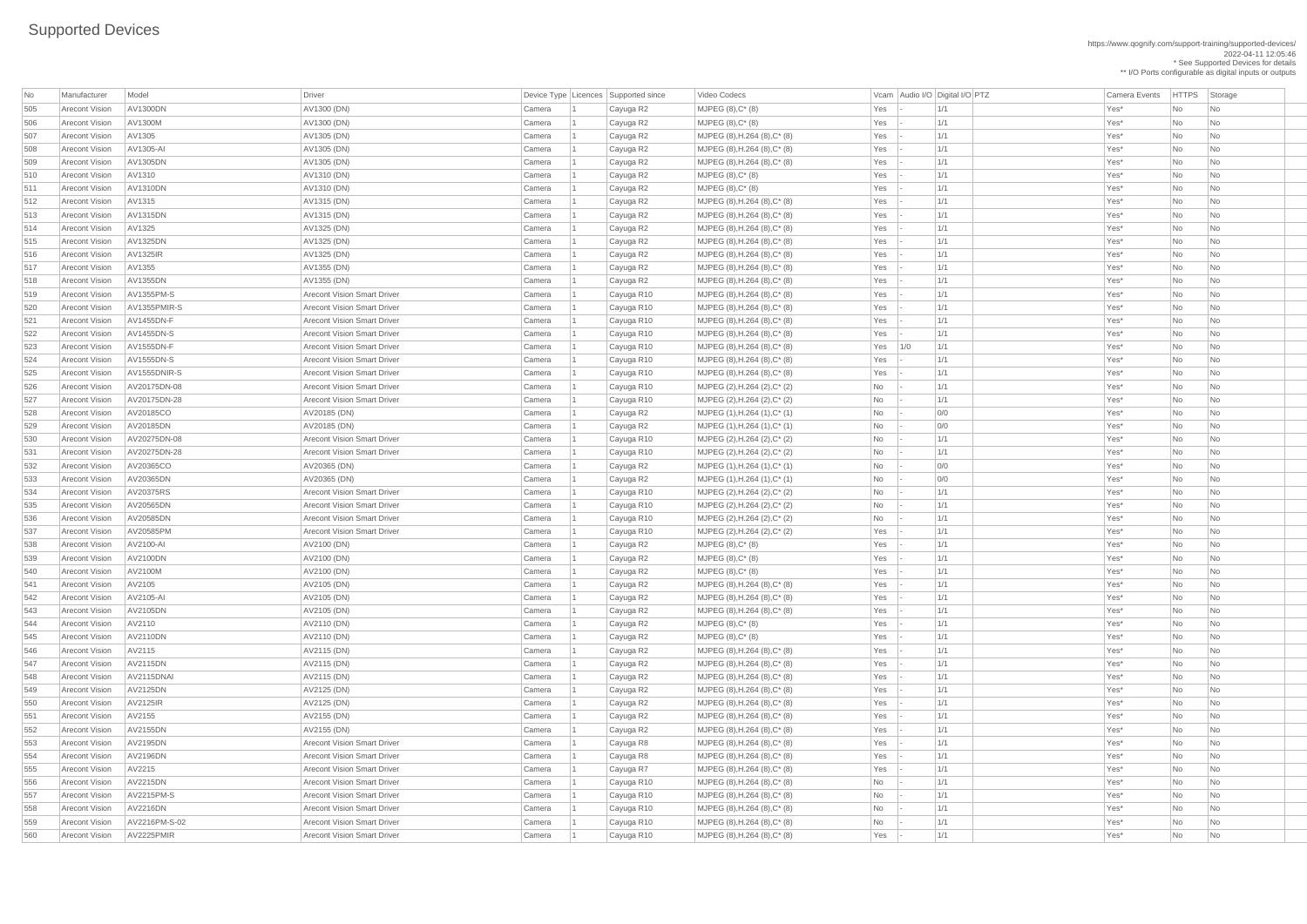https://www.qognify.com/support-training/supported-devices/ 2022-04-11 12:05:46 \* See Supported Devices for details

\*\* I/O Ports configurable as digital inputs or outputs

| No         | Manufacturer          | Model             | <b>Driver</b>                      |                  | Device Type   Licences   Supported since | Video Codecs                         |               |     | Vcam   Audio I/O   Digital I/O   PTZ | <b>Camera Events</b> | HTTPS Sto |                             |
|------------|-----------------------|-------------------|------------------------------------|------------------|------------------------------------------|--------------------------------------|---------------|-----|--------------------------------------|----------------------|-----------|-----------------------------|
| 561        | <b>Arecont Vision</b> | AV2225PMIR-S      | <b>Arecont Vision Smart Driver</b> | Camera           | Cayuga R10                               | MJPEG (8), H.264 (8), C* (8)         | Yes           |     | 1/1                                  | Yes*                 | No        | $\overline{\phantom{a}}$ Nc |
| 562        | <b>Arecont Vision</b> | AV2225PMIR-SA     | <b>Arecont Vision Smart Driver</b> | Camera           | Cayuga R10                               | MJPEG (8), H.264 (8), C* (8)         | Yes           | 1/0 | 1/1                                  | Yes*                 | No        | $\overline{\phantom{a}}$ Nc |
| 563        | <b>Arecont Vision</b> | AV2225PMTIR       | <b>Arecont Vision Smart Driver</b> | Camera           | Cayuga R10                               | MJPEG (8), H.264 (8), C* (8)         | Yes           |     | 1/1                                  | Yes*                 | No        | $\overline{\phantom{a}}$ Nc |
| 564        | <b>Arecont Vision</b> | AV2225PMTIR-S     | <b>Arecont Vision Smart Driver</b> | Camera           | Cayuga R10                               | MJPEG (8), H.264 (8), C* (8)         | Yes           |     | 1/1                                  | Yes*                 | No        | <b>Nc</b>                   |
| 565        | <b>Arecont Vision</b> | AV2226PMIR        | <b>Arecont Vision Smart Driver</b> | Camera           | Cayuga R10                               | MJPEG (8), H.264 (8), C* (8)         | Yes           |     | 1/1                                  | Yes*                 | No        | <b>Nc</b>                   |
| 566        | <b>Arecont Vision</b> | AV2226PMIR-S      | <b>Arecont Vision Smart Driver</b> | Camera           | Cayuga R10                               | MJPEG (8), H.264 (8), C* (8)         | Yes           |     | 1/1                                  | Yes*                 | No        | <b>Nc</b>                   |
| 567        | <b>Arecont Vision</b> | AV2226PMTIR       | <b>Arecont Vision Smart Driver</b> | Camera           | Cayuga R10                               | MJPEG (8), H.264 (8), C* (8)         | Yes           |     | 1/1                                  | Yes*                 | No        | <b>Nc</b>                   |
| 568        | <b>Arecont Vision</b> | AV2226PMTIR-S     | <b>Arecont Vision Smart Driver</b> | Camera           | Cayuga R10                               | MJPEG (8), H.264 (8), C* (8)         | Yes           |     | 1/1                                  | Yes*                 | No        | $\overline{\phantom{a}}$ Nc |
| 569        | <b>Arecont Vision</b> | AV2245PM-B-LG     | <b>Arecont Vision Smart Driver</b> | Camera           | Cayuga R10                               | MJPEG (8), H.264 (8), C* (8)         | Yes           |     | 1/1                                  | Yes*                 | No        | <b>Nc</b>                   |
| 570        | <b>Arecont Vision</b> | AV2245PM-D-LG     | <b>Arecont Vision Smart Driver</b> | Camera           | Cayuga R10                               | MJPEG (8), H.264 (8), C* (8)         | Yes           |     | 1/1                                  | Yes*                 | No        | <b>Nc</b>                   |
| 571        | <b>Arecont Vision</b> | AV2245PMIR-SB-LG  | <b>Arecont Vision Smart Driver</b> | Camera           | Cayuga R10                               | $MJPEG (8), H.264 (8), C*(8)$        | Yes           |     | 1/1                                  | Yes*                 | No        | <b>Nc</b>                   |
| 572        | <b>Arecont Vision</b> | AV2245PMIR-SBA-LG | <b>Arecont Vision Smart Driver</b> | Camera           | Cayuga R10                               | MJPEG (8), H.264 (8), C* (8)         | Yes           |     | 1/1                                  | Yes*                 | No        | Nc                          |
| 573        | <b>Arecont Vision</b> | AV2246PM-B-LG     | <b>Arecont Vision Smart Driver</b> | Camera           | Cayuga R10                               | MJPEG (8), H.264 (8), C* (8)         | Yes           |     | 1/1                                  | Yes*                 | No        | <b>Nc</b>                   |
| 574        | <b>Arecont Vision</b> | AV2246PM-D-LG     | <b>Arecont Vision Smart Driver</b> | Camera           | Cayuga R10                               | MJPEG (8), H.264 (8), C* (8)         | Yes           |     | 1/1                                  | Yes*                 | No        | <b>Nc</b>                   |
| 575        | <b>Arecont Vision</b> | AV2246PMIR-SB-LG  | <b>Arecont Vision Smart Driver</b> | Camera           | Cayuga R10                               | MJPEG (8), H.264 (8), C* (8)         | Yes           |     | 1/1                                  | Yes*                 | No        | <b>Nc</b>                   |
| 576        | <b>Arecont Vision</b> | AV2255AM-H        | <b>Arecont Vision Smart Driver</b> | Camera           | Cayuga R7                                | MJPEG (8), H.264 (8), C* (8)         | Yes           |     | 1/1                                  | Yes*                 | No        | <b>Nc</b>                   |
| 577        | <b>Arecont Vision</b> | AV2255DN-H        | <b>Arecont Vision Smart Driver</b> | Camera           | Cayuga R7                                | MJPEG (8), H.264 (8), C* (8)         | Yes           |     | 1/1                                  | Yes*                 | No        | <b>Nc</b>                   |
| 578        | <b>Arecont Vision</b> | AV2255PMIR-SAH    | <b>Arecont Vision Smart Driver</b> | Camera           | Cayuga R7                                | MJPEG (8), H.264 (8), C* (8)         | Yes           | 1/0 | 1/1                                  | Yes*                 | No        | Nc                          |
| 579        | <b>Arecont Vision</b> | AV2255PMIR-SH     | <b>Arecont Vision Smart Driver</b> | Camera           | Cayuga R7                                | MJPEG (8), H.264 (8), C* (8)         | Yes           |     | 1/1                                  | Yes*                 | No        | <b>Nc</b>                   |
| 580        | <b>Arecont Vision</b> | AV2255PMTIR-SH    | <b>Arecont Vision Smart Driver</b> | Camera           | Cayuga R7                                | MJPEG (8), H.264 (8), C* (8)         | Yes           |     | 1/1                                  | Yes*                 | No        | $\overline{\phantom{a}}$ Nc |
| 581        | <b>Arecont Vision</b> | AV2325DNIR        | <b>Arecont Vision Smart Driver</b> | Camera           | Cayuga R10                               | MJPEG (8), H.264 (8), C* (8)         | Yes           |     | 1/1                                  | Yes*                 | No        | <b>Nc</b>                   |
| 582        | <b>Arecont Vision</b> | AV2326DNIR        | <b>Arecont Vision Smart Driver</b> | Camera           | Cayuga R10                               | MJPEG (8), H.264 (8), C* (8)         | Yes           |     | 1/1                                  | Yes*                 | No        | <b>Nc</b>                   |
| 583        | <b>Arecont Vision</b> | AV2355PMIR-SAH    | <b>Arecont Vision Smart Driver</b> | Camera           | Cayuga R10                               | MJPEG (8), H.264 (8), C* (8)         | Yes           | 1/0 | 1/1                                  | Yes*                 | No        | <b>Nc</b>                   |
| 584        | <b>Arecont Vision</b> | AV2355PMIR-SH     | <b>Arecont Vision Smart Driver</b> | Camera           | Cayuga R10                               | $MJPEG (8), H.264 (8), C*(8)$        | Yes           |     | 1/1                                  | Yes*                 | No        | <b>Nc</b>                   |
| 585        | <b>Arecont Vision</b> | AV2355PMTIR-SH    | <b>Arecont Vision Smart Driver</b> | Camera           | Cayuga R10                               | MJPEG (8), H.264 (8), C* (8)         | Yes           |     | 1/1                                  | Yes*                 | No        | <b>Nc</b>                   |
| 586        | <b>Arecont Vision</b> | AV2355RS          | <b>Arecont Vision Smart Driver</b> | Camera           | Cayuga R10                               | MJPEG (8), H.264 (8), C* (8)         | Yes           |     | $\vert$ 1/1                          | Yes*                 | No        | Nc                          |
| 587        | <b>Arecont Vision</b> | AV2356PM          | <b>Arecont Vision Smart Driver</b> | Camera           | Cayuga R10                               | MJPEG (8), H.264 (8), C* (8)         | Yes           |     | 1/1                                  | Yes*                 | No        | $\overline{\phantom{a}}$ Nc |
| 588        | <b>Arecont Vision</b> | AV2356PMIR-S      | <b>Arecont Vision Smart Driver</b> | Camera           | Cayuga R10                               | MJPEG (8), H.264 (8), C* (8)         | Yes           |     | 1/1                                  | Yes*                 | No        | <b>Nc</b>                   |
| 589        | <b>Arecont Vision</b> | AV2356PMTIR-S     | <b>Arecont Vision Smart Driver</b> |                  |                                          | MJPEG (8), H.264 (8), C* (8)         | Yes           |     | 1/1                                  | Yes*                 | No        | <b>Nc</b>                   |
| 590        | <b>Arecont Vision</b> | AV2356RS          | <b>Arecont Vision Smart Driver</b> | Camera<br>Camera | Cayuga R10<br>Cayuga R10                 | MJPEG $(8)$ , H.264 $(8)$ , C* $(8)$ | Yes           |     | 1/1                                  | Yes*                 | <b>No</b> | <b>Nc</b>                   |
| 591        | <b>Arecont Vision</b> | AV2455DN-F        | <b>Arecont Vision Smart Driver</b> | Camera           |                                          | MJPEG (8), H.264 (8), C* (8)         | Yes           |     | 1/1                                  | Yes*                 | No        | <b>Nc</b>                   |
| 592        | <b>Arecont Vision</b> | AV2455DN-S        | <b>Arecont Vision Smart Driver</b> | Camera           | Cayuga R10                               | MJPEG (8), H.264 (8), C* (8)         | Yes           |     | 1/1                                  | Yes*                 | No        | <b>Nc</b>                   |
| 593        | <b>Arecont Vision</b> | AV2456DN-F        | <b>Arecont Vision Smart Driver</b> | Camera           | Cayuga R10<br>Cayuga R10                 | MJPEG (8), H.264 (8), C* (8)         | Yes           |     | 1/1                                  | Yes*                 | No        | <b>Nc</b>                   |
|            | <b>Arecont Vision</b> | <b>AV2456DN-S</b> | <b>Arecont Vision Smart Driver</b> | Camera           |                                          | MJPEG (8), H.264 (8), C* (8)         | Yes           |     | 1/1                                  | Yes*                 | No        |                             |
| 594<br>595 | <b>Arecont Vision</b> | AV2555DN-F        | <b>Arecont Vision Smart Driver</b> |                  | Cayuga R10                               | $MJPEG (8), H.264 (8), C^{*} (8)$    | Yes           | 1/0 | 1/1                                  | Yes*                 | No        | <b>Nc</b>                   |
| 596        | <b>Arecont Vision</b> | AV2555DN-S        | <b>Arecont Vision Smart Driver</b> | Camera           | Cayuga R10                               | MJPEG (8), H.264 (8), C* (8)         | Yes           |     | 1/1                                  | Yes*                 | No        | <b>Nc</b><br><b>Nc</b>      |
|            | <b>Arecont Vision</b> | AV2555DNIR-S      | <b>Arecont Vision Smart Driver</b> | Camera           | Cayuga R10                               |                                      | Yes           |     | 1/1                                  | Yes*                 | <b>No</b> |                             |
| 597        | <b>Arecont Vision</b> | AV2556DN-F        |                                    | Camera           | Cayuga R10                               | MJPEG (8), H.264 (8), C* (8)         |               |     |                                      |                      |           | <b>Nc</b>                   |
| 598        |                       |                   | <b>Arecont Vision Smart Driver</b> | Camera           | Cayuga R10                               | MJPEG (8), H.264 (8), C* (8)         | Yes           | 1/0 | 1/1                                  | Yes*                 | No        | $\overline{\phantom{a}}$ Nc |
| 599        | <b>Arecont Vision</b> | AV2556DN-S        | <b>Arecont Vision Smart Driver</b> | Camera           | Cayuga R10                               | MJPEG (8), H.264 (8), C* (8)         | Yes           |     | 1/1                                  | Yes*                 | No        | <b>Nc</b>                   |
| 600        | <b>Arecont Vision</b> | AV2556DNIR-S      | <b>Arecont Vision Smart Driver</b> | Camera           | Cayuga R10                               | MJPEG (8), H.264 (8), C* (8)         | Yes           |     | 1/1                                  | Yes*                 | No        | <b>Nc</b>                   |
| 601        | <b>Arecont Vision</b> | AV2805            | AV2805 (DN)                        | Camera           | Cayuga R2                                | MJPEG (8), H.264 (8), C* (8)         | Yes           |     | 1/1                                  | Yes*                 | No        | <b>Nc</b>                   |
| 602        | <b>Arecont Vision</b> | AV2805-AI         | AV2805 (DN)                        | Camera           | Cayuga R2                                | MJPEG (8), H.264 (8), C* (8)         | Yes           |     | 1/1                                  | Yes*                 | No        | <b>Nc</b>                   |
| 603        | <b>Arecont Vision</b> | AV2805DN          | AV2805 (DN)                        | Camera           | Cayuga R2                                | MJPEG (8), H.264 (8), C* (8)         | Yes           |     | 1/1                                  | Yes*                 | No        | <b>Nc</b>                   |
| 604        | <b>Arecont Vision</b> | AV2815            | AV2815 (DN)                        | Camera           | Cayuga R2                                | MJPEG (8), H.264 (8), C* (8)         | Yes           |     | 1/1                                  | Yes*                 | <b>No</b> | <b>Nc</b>                   |
| 605        | <b>Arecont Vision</b> | AV2815DN          | AV2815 (DN)                        | Camera           | Cayuga R2                                | MJPEG (8), H.264 (8), C* (8)         | Yes           |     | 1/1                                  | Yes*                 | No        | <b>Nc</b>                   |
| 606        | <b>Arecont Vision</b> | AV2825            | AV2825 (DN)                        | Camera           | Cayuga R2                                | MJPEG (8), H.264 (8), C* (8)         | Yes           |     | 1/1                                  | Yes*                 | No        | Nс                          |
| 607        | <b>Arecont Vision</b> | AV2825DN          | AV2825 (DN)                        | Camera           | Cayuga R2                                | MJPEG (8), H.264 (8), C* (8)         | Yes           |     | 1/1                                  | Yes*                 | No        | <b>Nc</b>                   |
| 608        | <b>Arecont Vision</b> | <b>AV2825IR</b>   | AV2825 (DN)                        | Camera           | Cayuga R2                                | MJPEG (8), H.264 (8), C* (8)         | Yes           |     | 1/1                                  | Yes*                 | No        | <b>Nc</b>                   |
| 609        | <b>Arecont Vision</b> | AV3100-AI         | AV3100 (DN)                        | Camera           | Cayuga R2                                | $MJPEG (8), C^* (8)$                 | Yes           |     | 1/1                                  | Yes*                 | No        | <b>Nc</b>                   |
| 610        | <b>Arecont Vision</b> | AV3100DN          | AV3100 (DN)                        | Camera           | Cayuga R2                                | $MJPEG (8), C^* (8)$                 | Yes           |     | 1/1                                  | Yes*                 | No        | $\overline{\phantom{a}}$ Nc |
| 611        | <b>Arecont Vision</b> | AV3100M           | AV3100 (DN)                        | Camera           | Cayuga R2                                | $MJPEG (8), C^* (8)$                 | Yes           |     | 1/1                                  | Yes*                 | <b>No</b> | $\overline{\phantom{a}}$ Nc |
| 612        | <b>Arecont Vision</b> | AV3105            | AV3105 (DN)                        | Camera           | Cayuga R2                                | MJPEG (8), H.264 (8), C* (8)         | Yes           |     | 1/1                                  | Yes*                 | No        |                             |
| 613        | <b>Arecont Vision</b> | AV3105-AI         | AV3105 (DN)                        | Camera           | Cayuga R2                                | $MJPEG (8), H.264 (8), C*(8)$        | $Yes$ -       |     | 1/1                                  | Yes*                 | No        | Nc                          |
| 614        | <b>Arecont Vision</b> | AV3105DN          | AV3105 (DN)                        | Camera           | Cayuga R2                                | MJPEG (8), H.264 (8), C* (8)         | Yes $\vert$ - |     | 1/1                                  | Yes*                 | No        | $\overline{\phantom{a}}$ Nc |
| 615        | <b>Arecont Vision</b> | AV3110            | AV3110 (DN)                        | Camera           | Cayuga R2                                | $MJPEG (8), C^* (8)$                 | Yes           |     | 1/1                                  | Yes*                 | No        | $\overline{\phantom{a}}$ Nc |
| 616        | <b>Arecont Vision</b> | <b>AV3110DN</b>   | AV3110 (DN)                        | Camera           | Cayuga R2                                | $MJPEG (8), C^* (8)$                 | $Yes$ -       |     | 1/1                                  | Yes*                 | No        | $ $ Nc                      |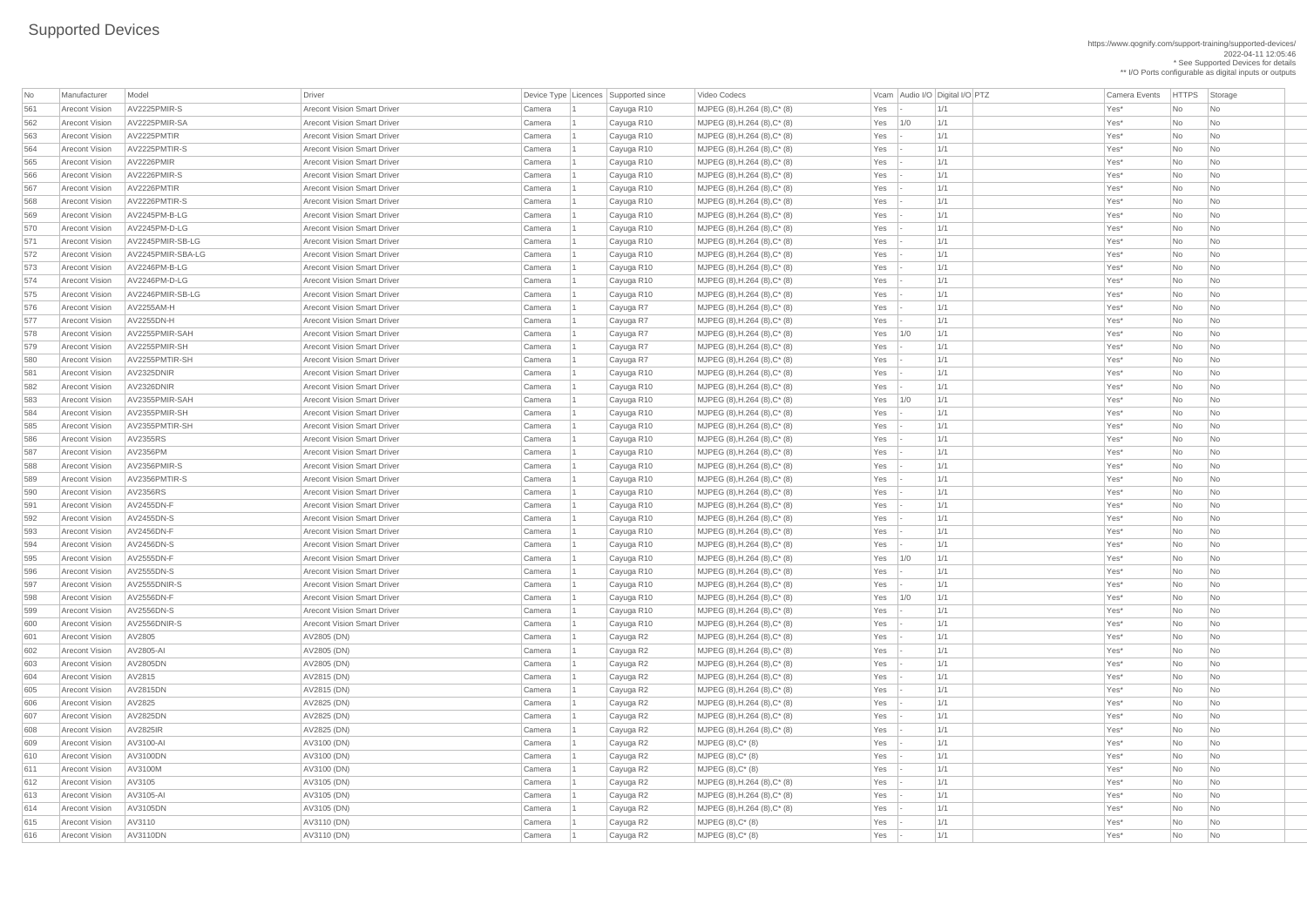https://www.qognify.com/support-training/supported-devices/ 2022-04-11 12:05:46 \* See Supported Devices for details \*\* I/O Ports configurable as digital inputs or outputs

| No         | Manufacturer          | Model             | <b>Driver</b>                                                            | Device Type   Licences | Supported since | Video Codecs                  |                          |     | Vcam Audio I/O Digital I/O PTZ | <b>Camera Events</b> | HTTPS St        |                             |
|------------|-----------------------|-------------------|--------------------------------------------------------------------------|------------------------|-----------------|-------------------------------|--------------------------|-----|--------------------------------|----------------------|-----------------|-----------------------------|
| 617        | <b>Arecont Vision</b> | AV3115            | AV3115 (DN)                                                              | Camera                 | Cayuga R2       | MJPEG (8), H.264 (8), C* (8)  | Yes                      |     | 1/1                            | Yes*                 | No              | $ $ Nc                      |
| 618        | <b>Arecont Vision</b> | AV3115DN          | AV3115 (DN)                                                              | Camera                 | Cayuga R2       | MJPEG (8), H.264 (8), C* (8)  | Yes                      |     | 1/1                            | Yes*                 | No              | $\overline{\phantom{a}}$ Nc |
| 619        | <b>Arecont Vision</b> | AV3115DNAI        | AV3115 (DN)                                                              | Camera                 | Cayuga R2       | MJPEG (8), H.264 (8), C* (8)  | Yes                      |     | 1/1                            | Yes*                 | No              | <b>Nc</b>                   |
| 620        | <b>Arecont Vision</b> | AV3125DN          | AV3125 (DN)                                                              | Camera                 | Cayuga R2       | MJPEG (8), H.264 (8), C* (8)  | Yes                      |     | 1/1                            | Yes*                 | No              | <b>Nc</b>                   |
| 621        | Arecont Vision        | AV3125IR          | AV3125 (DN)                                                              | Camera                 | Cayuga R2       | MJPEG (8), H.264 (8), C* (8)  | Yes                      |     | 1/1                            | Yes*                 | No              | <b>Nc</b>                   |
| 622        | <b>Arecont Vision</b> | AV3130M           | AV3130                                                                   | Camera                 | Cayuga R2       | $MJPEG (8), C^*(8)$           | Yes                      |     | 1/1                            | Yes*                 | No              | <b>Nc</b>                   |
| 623        | Arecont Vision        | AV3135            | AV3135                                                                   | Camera                 | Cayuga R2       | $MJPEG (8), C^*(8)$           | Yes                      |     | 1/1                            | Yes*                 | No              | <b>Nc</b>                   |
| 624        | <b>Arecont Vision</b> | AV3146-DA         | <b>Arecont Vision Smart Driver</b>                                       | Camera                 | Cayuga R7       | MJPEG (8), H.264 (8), C* (8)  | Yes                      | 1/0 | 1/1                            | Yes*                 | No              | <b>Nc</b>                   |
| 625        | <b>Arecont Vision</b> | AV3146-WA         | <b>Arecont Vision Smart Driver</b>                                       | Camera                 | Cayuga R7       | MJPEG (8), H.264 (8), C* (8)  | Yes                      | 1/0 | 1/1                            | Yes*                 | No              | <b>Nc</b>                   |
| 626        | <b>Arecont Vision</b> | AV3146DN-D        | <b>Arecont Vision Smart Driver</b>                                       | Camera                 | Cayuga R7       | MJPEG (8), H.264 (8), C* (8)  | Yes                      |     | 1/1                            | Yes*                 | No              | <b>Nc</b>                   |
| 627        | <b>Arecont Vision</b> | AV3146DN-W        | <b>Arecont Vision Smart Driver</b>                                       | Camera                 | Cayuga R7       | MJPEG (8), H.264 (8), C* (8)  | Yes                      |     | 1/1                            | Yes*                 | No              | <b>Nc</b>                   |
| 628        | <b>Arecont Vision</b> | AV3155            | AV3155 (DN)                                                              | Camera                 | Cayuga R2       | MJPEG (8), H.264 (8), C* (8)  | Yes                      |     | 1/1                            | Yes*                 | No              | <b>Nc</b>                   |
| 629        | <b>Arecont Vision</b> | AV3155DN          | AV3155 (DN)                                                              | Camera                 | Cayuga R2       | MJPEG (8), H.264 (8), C* (8)  | Yes                      |     | 1/1                            | Yes*                 | No              | $\overline{\phantom{a}}$ Nc |
| 630        | <b>Arecont Vision</b> | AV3195DN          | <b>Arecont Vision Smart Driver</b>                                       | Camera                 | Cayuga R8       | MJPEG (8), H.264 (8), C* (8)  | Yes                      |     | 1/1                            | Yes*                 | No              | <b>Nc</b>                   |
| 631        | Arecont Vision        | AV3196DN          | <b>Arecont Vision Smart Driver</b>                                       | Camera                 | Cayuga R8       | MJPEG (8), H.264 (8), C* (8)  | Yes                      |     | 1/1                            | Yes*                 | No              | <b>Nc</b>                   |
| 632        | <b>Arecont Vision</b> | AV3215DN          | <b>Arecont Vision Smart Driver</b>                                       | Camera                 | Cayuga R10      | $MJPEG (8), H.264 (8), C*(8)$ | No                       |     | 1/1                            | Yes*                 | No              | <b>Nc</b>                   |
| 633        | Arecont Vision        | AV3215PM-S        | <b>Arecont Vision Smart Driver</b>                                       | Camera                 | Cayuga R10      | MJPEG (8), H.264 (8), C* (8)  | N <sub>o</sub>           |     | 1/1                            | Yes*                 | No              | <b>Nc</b>                   |
| 634        | <b>Arecont Vision</b> | AV3216DN          | <b>Arecont Vision Smart Driver</b>                                       | Camera                 | Cayuga R10      | MJPEG (8), H.264 (8), C* (8)  | No                       |     | 1/1                            | Yes*                 | No              | <b>Nc</b>                   |
| 635        | <b>Arecont Vision</b> | AV3216PM-S        | <b>Arecont Vision Smart Driver</b>                                       | Camera                 | Cayuga R10      | MJPEG (8), H.264 (8), C* (8)  | N <sub>o</sub>           |     | 1/1                            | Yes*                 | No              | <b>Nc</b>                   |
| 636        | Arecont Vision        | AV3225PMIR        | <b>Arecont Vision Smart Driver</b>                                       | Camera                 | Cayuga R10      | MJPEG (8), H.264 (8), C* (8)  | Yes                      |     | 1/1                            | Yes*                 | No              | <b>Nc</b>                   |
| 637        | Arecont Vision        | AV3225PMIR-S      | <b>Arecont Vision Smart Driver</b>                                       | Camera                 | Cayuga R10      | MJPEG (8), H.264 (8), C* (8)  | Yes                      |     | 1/1                            | Yes*                 | No              | <b>Nc</b>                   |
| 638        | <b>Arecont Vision</b> | AV3225PMTIR       | <b>Arecont Vision Smart Driver</b>                                       | Camera                 | Cayuga R10      | MJPEG (8), H.264 (8), C* (8)  | Yes                      |     | 1/1                            | Yes*                 | No              | <b>Nc</b>                   |
| 639        | <b>Arecont Vision</b> | AV3225PMTIR-S     | <b>Arecont Vision Smart Driver</b>                                       | Camera                 | Cayuga R10      | MJPEG (8), H.264 (8), C* (8)  | Yes                      |     | 1/1                            | Yes*                 | No              | $\overline{\phantom{a}}$ Nc |
| 640        | <b>Arecont Vision</b> | AV3226PMIR        | <b>Arecont Vision Smart Driver</b>                                       | Camera                 | Cayuga R10      | MJPEG (8), H.264 (8), C* (8)  | Yes                      |     | 1/1                            | Yes*                 | No              | <b>Nc</b>                   |
| 641        | <b>Arecont Vision</b> | AV3226PMIR-S      | <b>Arecont Vision Smart Driver</b>                                       | Camera                 | Cayuga R10      | MJPEG (8), H.264 (8), C* (8)  | Yes                      |     | 1/1                            | Yes*                 | No              | $\overline{\phantom{a}}$ Nc |
| 642        | <b>Arecont Vision</b> | AV3226PMIR-SA     | <b>Arecont Vision Smart Driver</b>                                       | Camera                 | Cayuga R10      | MJPEG (8), H.264 (8), C* (8)  | Yes                      | 1/0 | 1/1                            | Yes*                 | No.             | Nc                          |
| 643        | <b>Arecont Vision</b> | AV3226PMTIR       | <b>Arecont Vision Smart Driver</b>                                       | Camera                 | Cayuga R10      | MJPEG (8), H.264 (8), C* (8)  | Yes                      |     | 1/1                            | Yes*                 | No              | <b>Nc</b>                   |
| 644        | <b>Arecont Vision</b> | AV3226PMTIR-S     | <b>Arecont Vision Smart Driver</b>                                       | Camera                 | Cayuga R10      | MJPEG (8), H.264 (8), C* (8)  | Yes                      |     | 1/1                            | Yes*                 | <b>No</b>       | <b>Nc</b>                   |
| 645        | <b>Arecont Vision</b> | AV3245PM-B-LG     | <b>Arecont Vision Smart Driver</b>                                       | Camera                 | Cayuga R10      | $MJPEG (8), H.264 (8), C*(8)$ | Yes                      |     | 1/1                            | Yes*                 | <b>No</b>       | <b>Nc</b>                   |
| 646        | <b>Arecont Vision</b> | AV3245PM-D-LG     | <b>Arecont Vision Smart Driver</b>                                       | Camera                 | Cayuga R10      | MJPEG (8), H.264 (8), C* (8)  | Yes                      |     | 1/1                            | Yes*                 | <b>No</b>       | <b>Nc</b>                   |
| 647        | <b>Arecont Vision</b> | AV3245PMIR-SB-LG  | <b>Arecont Vision Smart Driver</b>                                       |                        |                 | MJPEG (8), H.264 (8), C* (8)  | Yes                      |     | 1/1                            | Yes*                 | No              | $\overline{\phantom{a}}$ Nc |
| 648        | <b>Arecont Vision</b> | AV3246PM-B-LG     | <b>Arecont Vision Smart Driver</b>                                       | Camera                 | Cayuga R10      |                               | Yes                      |     | 1/1                            | Yes*                 | <b>No</b>       | <b>Nc</b>                   |
| 649        | <b>Arecont Vision</b> | AV3246PM-D-LG     | <b>Arecont Vision Smart Driver</b>                                       | Camera<br>Camera       | Cayuga R10      | MJPEG (8), H.264 (8), C* (8)  | Yes                      |     | 1/1                            | Yes*                 | No              | <b>Nc</b>                   |
| 650        | <b>Arecont Vision</b> | AV3246PMIR-SB-LG  | <b>Arecont Vision Smart Driver</b>                                       |                        | Cayuga R10      | MJPEG (8), H.264 (8), C* (8)  |                          |     | 1/1                            | Yes*                 |                 |                             |
|            | <b>Arecont Vision</b> | AV3246PMIR-SBA-LG | <b>Arecont Vision Smart Driver</b>                                       | Camera                 | Cayuga R10      | MJPEG (8), H.264 (8), C* (8)  | Yes<br>Yes               |     | 1/1                            | Yes*                 | No<br><b>No</b> | <b>Nc</b>                   |
| 651        | <b>Arecont Vision</b> | AV3325DNIR        | <b>Arecont Vision Smart Driver</b>                                       | Camera                 | Cayuga R10      | MJPEG (8), H.264 (8), C* (8)  |                          |     | 1/1                            | Yes*                 | No              | <b>Nc</b>                   |
| 652        | <b>Arecont Vision</b> | AV3326DNIR        |                                                                          | Camera                 | Cayuga R10      | MJPEG (8), H.264 (8), C* (8)  | Yes                      |     |                                | Yes*                 |                 | <b>Nc</b>                   |
| 653<br>654 | <b>Arecont Vision</b> | AV3355PMIR-SH     | <b>Arecont Vision Smart Driver</b><br><b>Arecont Vision Smart Driver</b> | Camera                 | Cayuga R10      | MJPEG (8), H.264 (8), C* (8)  | Yes<br>Yes               |     | 1/1<br>1/1                     | Yes*                 | <b>No</b>       | <b>Nc</b>                   |
|            | <b>Arecont Vision</b> | AV3355PMTIR-SH    | <b>Arecont Vision Smart Driver</b>                                       | Camera                 | Cayuga R10      | MJPEG (8), H.264 (8), C* (8)  |                          |     |                                |                      | No              | Nc                          |
| 655        | <b>Arecont Vision</b> | AV3355RS          | <b>Arecont Vision Smart Driver</b>                                       | Camera                 | Cayuga R10      | MJPEG (8), H.264 (8), C* (8)  | Yes                      |     | 1/1<br>1/1                     | Yes*<br>Yes*         | No              | Nс                          |
| 656        | <b>Arecont Vision</b> | AV3356PM          | <b>Arecont Vision Smart Driver</b>                                       | Camera                 | Cayuga R10      | MJPEG (8), H.264 (8), C* (8)  | Yes                      |     | 1/1                            | Yes*                 | No              | <b>Nc</b><br><b>Nc</b>      |
| 657        |                       |                   |                                                                          | Camera                 | Cayuga R10      | MJPEG (8), H.264 (8), C* (8)  | Yes                      |     |                                |                      | No              |                             |
| 658        | <b>Arecont Vision</b> | AV3356PMIR-S      | <b>Arecont Vision Smart Driver</b>                                       | Camera                 | Cayuga R10      | MJPEG (8), H.264 (8), C* (8)  | Yes                      |     | 1/1                            | Yes*                 | <b>No</b>       | <b>Nc</b>                   |
| 659        | <b>Arecont Vision</b> | AV3356PMIR-SA     | <b>Arecont Vision Smart Driver</b>                                       | Camera                 | Cayuga R10      | MJPEG (8), H.264 (8), C* (8)  | Yes                      | 1/0 | 1/1                            | Yes*                 | No              | <b>Nc</b>                   |
| 660        | <b>Arecont Vision</b> | AV3356PMTIR-S     | <b>Arecont Vision Smart Driver</b>                                       | Camera                 | Cayuga R10      | MJPEG (8), H.264 (8), C* (8)  | Yes                      |     | 1/1                            | Yes*                 | <b>No</b>       | <b>Nc</b>                   |
| 661        | <b>Arecont Vision</b> | AV3356RS          | <b>Arecont Vision Smart Driver</b>                                       | Camera                 | Cayuga R10      | MJPEG (8), H.264 (8), C* (8)  | Yes                      |     | 1/1                            | Yes*                 | No              | <b>Nc</b>                   |
| 662        | <b>Arecont Vision</b> | AV3455DN-F        | <b>Arecont Vision Smart Driver</b>                                       | Camera                 | Cayuga R10      | MJPEG (8), H.264 (8), C* (8)  | Yes                      |     | 1/1                            | Yes*                 | No              | <b>Nc</b>                   |
| 663        | <b>Arecont Vision</b> | AV3455DN-S        | <b>Arecont Vision Smart Driver</b>                                       | Camera                 | Cayuga R10      | MJPEG (8), H.264 (8), C* (8)  | Yes                      |     | 1/1                            | Yes*                 | <b>No</b>       | <b>Nc</b>                   |
| 664        | <b>Arecont Vision</b> | AV3456DN-F        | <b>Arecont Vision Smart Driver</b>                                       | Camera                 | Cayuga R7       | MJPEG (8), H.264 (8), C* (8)  | Yes                      |     | 1/1                            | Yes*                 | No              | <b>Nc</b>                   |
| 665        | <b>Arecont Vision</b> | AV3456DN-S        | <b>Arecont Vision Smart Driver</b>                                       | Camera                 | Cayuga R7       | MJPEG (8), H.264 (8), C* (8)  | Yes                      |     | 1/1                            | Yes*                 | No              | <b>Nc</b>                   |
| 666        | <b>Arecont Vision</b> | AV3555DN-F        | <b>Arecont Vision Smart Driver</b>                                       | Camera                 | Cayuga R10      | MJPEG (8), H.264 (8), C* (8)  | Yes                      | 1/0 | 1/1                            | Yes*                 | No              | <b>Nc</b>                   |
| 667        | <b>Arecont Vision</b> | AV3555DN-S        | <b>Arecont Vision Smart Driver</b>                                       | Camera                 | Cayuga R10      | MJPEG (8), H.264 (8), C* (8)  | Yes                      |     | 1/1                            | Yes*                 | <b>No</b>       | <b>Nc</b>                   |
| 668        | <b>Arecont Vision</b> | AV3555DNIR-S      | <b>Arecont Vision Smart Driver</b>                                       | Camera                 | Cayuga R10      | MJPEG (8), H.264 (8), C* (8)  | Yes                      |     | 1/1                            | Yes*                 | No              |                             |
| 669        | <b>Arecont Vision</b> | AV3556DN-F        | <b>Arecont Vision Smart Driver</b>                                       | Camera                 | Cayuga R10      | MJPEG (8), H.264 (8), C* (8)  | $Yes$ 1/0                |     | 1/1                            | Yes*                 | No              | Nc                          |
| 670        | <b>Arecont Vision</b> | AV3556DN-S        | <b>Arecont Vision Smart Driver</b>                                       | Camera                 | Cayuga R10      | MJPEG (8), H.264 (8), C* (8)  | Yes                      |     | 1/1                            | Yes*                 | No              | $\overline{\phantom{a}}$ Nc |
| 671        | <b>Arecont Vision</b> | AV3556DNIR-S      | <b>Arecont Vision Smart Driver</b>                                       | Camera                 | Cayuga R10      | MJPEG (8), H.264 (8), C* (8)  | Yes                      |     | 1/1                            | Yes*                 | No              | $ $ Nc                      |
| 672        | <b>Arecont Vision</b> | AV40185DN         | <b>Arecont Vision Smart Driver</b>                                       | Camera                 | Cayuga R10      | MJPEG (2), H.264 (2), C* (2)  | $\overline{\mathsf{No}}$ |     | 1/1                            | Yes*                 | No              | $\overline{\phantom{a}}$ Nc |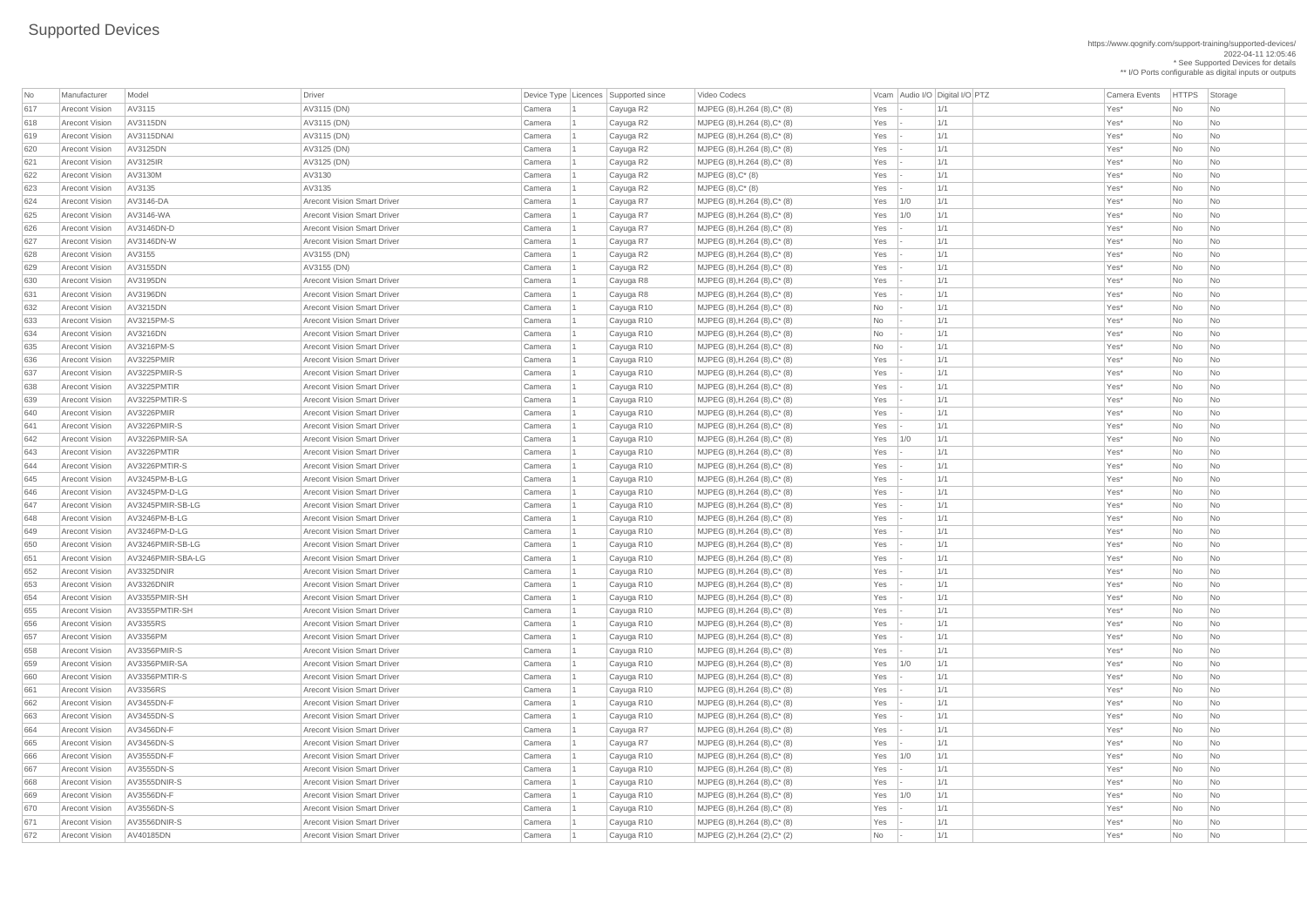https://www.qognify.com/support-training/supported-devices/ 2022-04-11 12:05:46 \* See Supported Devices for details

\*\* I/O Ports configurable as digital inputs or outputs

| No  | Manufacturer          | Model             | <b>Driver</b>                      | Device Type   Licences | Supported since | Video Codecs                         |           |        | Vcam   Audio I/O   Digital I/O   PTZ | <b>Camera Events</b> | HTTPS St  |                             |
|-----|-----------------------|-------------------|------------------------------------|------------------------|-----------------|--------------------------------------|-----------|--------|--------------------------------------|----------------------|-----------|-----------------------------|
|     |                       |                   |                                    |                        |                 |                                      |           |        |                                      |                      |           |                             |
| 673 | <b>Arecont Vision</b> | AV4655DN-08       | <b>Arecont Vision Smart Driver</b> | Camera                 | Cayuga R10      | MJPEG (2), H.264 (2), C* (2)         | No        |        | 1/1                                  | Yes*                 | No        | $\overline{\phantom{a}}$ Nc |
| 674 | <b>Arecont Vision</b> | AV4655DN-28       | <b>Arecont Vision Smart Driver</b> | Camera                 | Cayuga R10      | MJPEG (2), H.264 (2), C* (2)         | <b>No</b> |        | 1/1                                  | Yes*                 | No        | $\overline{\phantom{a}}$ Nc |
| 675 | <b>Arecont Vision</b> | AV4656DN-08       | <b>Arecont Vision Smart Driver</b> | Camera                 | Cayuga R10      | MJPEG (2), H.264 (2), C* (2)         | No        |        | 1/1                                  | Yes*                 | No        | $\overline{\phantom{a}}$ Nc |
| 676 | <b>Arecont Vision</b> | AV4656DN-28       | <b>Arecont Vision Smart Driver</b> | Camera                 | Cayuga R10      | MJPEG (2), H.264 (2), C* (2)         | <b>No</b> |        | 1/1                                  | Yes*                 | No        | <b>Nc</b>                   |
| 677 | <b>Arecont Vision</b> | AV5100-AI         | AV5100 (DN)                        | Camera                 | Cayuga R2       | $MJPEG (8), C^*(8)$                  | Yes       |        | 1/1                                  | Yes*                 | No        | <b>Nc</b>                   |
| 678 | <b>Arecont Vision</b> | <b>AV5100DN</b>   | AV5100 (DN)                        | Camera                 | Cayuga R2       | $MJPEG (8), C^* (8)$                 | Yes       |        | 1/1                                  | Yes*                 | No        | <b>Nc</b>                   |
| 679 | <b>Arecont Vision</b> | AV5100M           | AV5100 (DN)                        | Camera                 | Cayuga R2       | MJPEG (8), C* (8)                    | Yes       |        | 1/1                                  | Yes*                 | No        | <b>Nc</b>                   |
| 680 | <b>Arecont Vision</b> | AV5105            | AV5105 (DN)                        | Camera                 | Cayuga R2       | MJPEG (8), H.264 (8), C* (8)         | Yes       |        | 1/1                                  | Yes*                 | No        | <b>Nc</b>                   |
| 681 | <b>Arecont Vision</b> | AV5105-AI         | AV5105 (DN)                        | Camera                 | Cayuga R2       | MJPEG (8), H.264 (8), C* (8)         | Yes       |        | 1/1                                  | Yes*                 | No        | <b>Nc</b>                   |
| 682 | <b>Arecont Vision</b> | AV5105DN          | AV5105 (DN)                        | Camera                 | Cayuga R2       | MJPEG (8), H.264 (8), C* (8)         | Yes       |        | 1/1                                  | Yes*                 | No        | <b>Nc</b>                   |
| 683 | <b>Arecont Vision</b> | AV5110            | AV5110 (DN)                        | Camera                 | Cayuga R2       | $MJPEG (8), C^*(8)$                  | Yes       |        | 1/1                                  | Yes*                 | No        | <b>Nc</b>                   |
| 684 | <b>Arecont Vision</b> | <b>AV5110DN</b>   | AV5110 (DN)                        | Camera                 | Cayuga R2       | $MJPEG (8), C^*(8)$                  | Yes       |        | 1/1                                  | Yes*                 | No        | <b>Nc</b>                   |
| 685 | <b>Arecont Vision</b> | AV5115            | AV5115 (DN)                        | Camera                 | Cayuga R2       | MJPEG (8), H.264 (8), C* (8)         | Yes       |        | 1/1                                  | Yes*                 | No        | <b>Nc</b>                   |
| 686 | <b>Arecont Vision</b> | <b>AV5115DN</b>   | AV5115 (DN)                        | Camera                 | Cayuga R2       | MJPEG (8), H.264 (8), C* (8)         | Yes       |        | 1/1                                  | Yes*                 | No        | <b>Nc</b>                   |
| 687 | <b>Arecont Vision</b> | AV5115DNAI        | AV5115 (DN)                        | Camera                 | Cayuga R2       | MJPEG (8), H.264 (8), C* (8)         | Yes       |        | 1/1                                  | Yes*                 | No        | $\overline{\phantom{a}}$ Nc |
| 688 | <b>Arecont Vision</b> | <b>AV5125DN</b>   | AV5125 (DN)                        | Camera                 | Cayuga R2       | MJPEG (8), H.264 (8), C* (8)         | Yes       |        | 1/1                                  | Yes*                 | No        | <b>Nc</b>                   |
| 689 | <b>Arecont Vision</b> | <b>AV5125IR</b>   | AV5125 (DN)                        | Camera                 | Cayuga R2       | MJPEG (8), H.264 (8), C* (8)         | Yes       |        | 1/1                                  | Yes*                 | No        | <b>Nc</b>                   |
| 690 | <b>Arecont Vision</b> | AV5155            | AV5155 (DN)                        | Camera                 | Cayuga R2       | MJPEG (8), H.264 (8), C* (8)         | Yes       |        | 1/1                                  | Yes*                 | No        | <b>Nc</b>                   |
| 691 | <b>Arecont Vision</b> | <b>AV5155DN</b>   | AV5155 (DN)                        | Camera                 | Cayuga R2       | MJPEG (8), H.264 (8), C* (8)         | Yes       |        | 1/1                                  | Yes*                 | No        | <b>Nc</b>                   |
| 692 | <b>Arecont Vision</b> | AV5195DN          | <b>Arecont Vision Smart Driver</b> | Camera                 | Cayuga R8       | MJPEG (8), H.264 (8), C* (8)         | Yes       |        | 1/1                                  | Yes*                 | No        | <b>Nc</b>                   |
| 693 | <b>Arecont Vision</b> | AV5215DN          | <b>Arecont Vision Smart Driver</b> | Camera                 | Cayuga R10      | MJPEG (8), H.264 (8), C* (8)         | No        |        | 1/1                                  | Yes*                 | No        | <b>Nc</b>                   |
| 694 | <b>Arecont Vision</b> | <b>AV5215PM-S</b> | <b>Arecont Vision Smart Driver</b> | Camera                 | Cayuga R10      | MJPEG (8), H.264 (8), C* (8)         | <b>No</b> |        | 1/1                                  | Yes*                 | No        | <b>Nc</b>                   |
| 695 | <b>Arecont Vision</b> | AV5225PMIR        | <b>Arecont Vision Smart Driver</b> | Camera                 | Cayuga R10      | MJPEG (8), H.264 (8), C* (8)         | Yes       |        | 1/1                                  | Yes*                 | No        | <b>Nc</b>                   |
| 696 | <b>Arecont Vision</b> | AV5225PMIR-S      | <b>Arecont Vision Smart Driver</b> | Camera                 | Cayuga R10      | MJPEG $(8)$ , H.264 $(8)$ , C* $(8)$ | Yes       |        | 1/1                                  | Yes*                 | No        | <b>Nc</b>                   |
| 697 | <b>Arecont Vision</b> | AV5225PMIR-SA     | <b>Arecont Vision Smart Driver</b> | Camera                 | Cayuga R10      | MJPEG (8), H.264 (8), C* (8)         | Yes       | 1/0    | 1/1                                  | Yes*                 | No        | <b>Nc</b>                   |
| 698 | <b>Arecont Vision</b> | AV5225PMTIR       | <b>Arecont Vision Smart Driver</b> | Camera                 | Cayuga R10      | MJPEG (8), H.264 (8), C* (8)         | Yes       |        | 1/1                                  | Yes*                 | No        | Nc                          |
| 699 | <b>Arecont Vision</b> | AV5225PMTIR-S     | <b>Arecont Vision Smart Driver</b> | Camera                 | Cayuga R10      | MJPEG (8), H.264 (8), C* (8)         | Yes       |        | 1/1                                  | Yes*                 | No        | $\overline{\phantom{a}}$ Nc |
| 700 | <b>Arecont Vision</b> | AV5245            | <b>Arecont Vision Smart Driver</b> | Camera                 | Cayuga R7       | MJPEG (8), H.264 (8), C* (8)         | Yes       |        | 1/1                                  | Yes*                 | <b>No</b> | <b>Nc</b>                   |
| 701 | <b>Arecont Vision</b> | AV5245DN-01-D-LG  | <b>Arecont Vision Smart Driver</b> | Camera                 | Cayuga R10      | MJPEG (8), H.264 (8), C* (8)         | Yes       |        | 1/1                                  | Yes*                 | No        | <b>Nc</b>                   |
| 702 | <b>Arecont Vision</b> | AV5245PM-B-LG     | <b>Arecont Vision Smart Driver</b> | Camera                 | Cayuga R10      | MJPEG (8), H.264 (8), C* (8)         | Yes       |        | 1/1                                  | Yes*                 | <b>No</b> | <b>Nc</b>                   |
| 703 | <b>Arecont Vision</b> | AV5245PM-D-LG     | <b>Arecont Vision Smart Driver</b> | Camera                 | Cayuga R10      | MJPEG (8), H.264 (8), C* (8)         | Yes       |        | 1/1                                  | Yes*                 | No        | <b>Nc</b>                   |
| 704 | <b>Arecont Vision</b> | AV5245PMIR-SB-LG  | <b>Arecont Vision Smart Driver</b> | Camera                 | Cayuga R10      | MJPEG (8), H.264 (8), C* (8)         | Yes       |        | 1/1                                  | Yes*                 | <b>No</b> | <b>Nc</b>                   |
| 705 | <b>Arecont Vision</b> | AV5355PMIR-SAH    | <b>Arecont Vision Smart Driver</b> | Camera                 | Cayuga R10      | MJPEG (8), H.264 (8), C* (8)         | Yes       | 1/0    | 1/1                                  | Yes*                 | No        | Nc                          |
| 706 | <b>Arecont Vision</b> | AV5355PMIR-SH     | <b>Arecont Vision Smart Driver</b> | Camera                 | Cayuga R10      | MJPEG (8), H.264 (8), C* (8)         | Yes       |        | 1/1                                  | Yes*                 | No        | <b>Nc</b>                   |
| 707 | <b>Arecont Vision</b> | AV5355PMTIR-SH    | <b>Arecont Vision Smart Driver</b> | Camera                 | Cayuga R10      | MJPEG (8), H.264 (8), C* (8)         | Yes       |        | 1/1                                  | Yes <sup>*</sup>     | No        | <b>Nc</b>                   |
| 708 | <b>Arecont Vision</b> | <b>AV5355RS</b>   | <b>Arecont Vision Smart Driver</b> | Camera                 | Cayuga R10      | MJPEG (8), H.264 (8), C* (8)         | Yes       |        | 1/1                                  | Yes*                 | No        | <b>Nc</b>                   |
| 709 | <b>Arecont Vision</b> | <b>AV5455DN-F</b> | <b>Arecont Vision Smart Driver</b> | Camera                 | Cayuga R10      | MJPEG (8), H.264 (8), C* (8)         | Yes       |        | 1/1                                  | Yes*                 | <b>No</b> | <b>Nc</b>                   |
| 710 | <b>Arecont Vision</b> | <b>AV5455DN-S</b> | <b>Arecont Vision Smart Driver</b> | Camera                 | Cayuga R10      | MJPEG (8), H.264 (8), C* (8)         | Yes       |        | 1/1                                  | Yes*                 | No        | <b>Nc</b>                   |
| 711 | <b>Arecont Vision</b> | AV5555DN-F        | <b>Arecont Vision Smart Driver</b> | Camera                 | Cayuga R10      | MJPEG (8), H.264 (8), C* (8)         | Yes       | 1/0    | 1/1                                  | Yes*                 | <b>No</b> | <b>Nc</b>                   |
| 712 | <b>Arecont Vision</b> | AV5555DN-S        | <b>Arecont Vision Smart Driver</b> | Camera                 | Cayuga R10      | MJPEG (8), H.264 (8), C* (8)         | Yes       |        | 1/1                                  | Yes*                 | No        | <b>Nc</b>                   |
| 713 | <b>Arecont Vision</b> | AV5555DNIR-S      | <b>Arecont Vision Smart Driver</b> | Camera                 | Cayuga R10      | MJPEG (8), H.264 (8), C* (8)         | Yes       |        | 1/1                                  | Yes*                 | No        | <b>Nc</b>                   |
| 714 | <b>Arecont Vision</b> | AV5585PM          | <b>Arecont Vision Smart Driver</b> | Camera                 | Cayuga R7       | MJPEG (2), H.264 (2), C* (2)         | Yes       |        | 1/1                                  | Yes*                 | No        | <b>Nc</b>                   |
| 715 | <b>Arecont Vision</b> | AV6655DN-08       | <b>Arecont Vision Smart Driver</b> | Camera                 | Cayuga R10      | MJPEG (2), H.264 (2), C* (2)         | No        |        | 1/1                                  | Yes*                 | No        | <b>Nc</b>                   |
| 716 | <b>Arecont Vision</b> | AV6655DN-28       | <b>Arecont Vision Smart Driver</b> |                        | Cayuga R10      | MJPEG (2), H.264 (2), C* (2)         | No        |        | 1/1                                  | Yes*                 | <b>No</b> | <b>Nc</b>                   |
| 717 | <b>Arecont Vision</b> | AV8180            | AV8180                             | Camera                 |                 |                                      |           |        | 0/0                                  |                      |           |                             |
|     | <b>Arecont Vision</b> | AV8185CO          |                                    | Camera                 | Cayuga R2       | $MJPEG (1), C^* (1)$                 | No        |        |                                      | No                   | No        | $\overline{\phantom{a}}$ Nc |
| 718 |                       |                   | AV8185 (DN)                        | Camera                 | Cayuga R2       | MJPEG (1), H.264 (1), C* (1)         | No        |        | 0/0                                  | Yes*                 | No        | <b>Nc</b>                   |
| 719 | <b>Arecont Vision</b> | <b>AV8185DN</b>   | AV8185 (DN)                        | Camera                 | Cayuga R2       | MJPEG (1), H.264 (1), C* (1)         | No        |        | 0/0                                  | Yes*                 | No        | <b>Nc</b>                   |
| 720 | <b>Arecont Vision</b> | AV8360            | AV8360                             | Camera                 | Cayuga R2       | $MJPEG (1), C^* (1)$                 | No        |        | 0/0                                  | No                   | No        | <b>Nc</b>                   |
| 721 | <b>Arecont Vision</b> | AV8365CO          | AV8365 (DN)                        | Camera                 | Cayuga R2       | MJPEG (1), H.264 (1), C* (1)         | No        |        | 0/0                                  | Yes*                 | <b>No</b> | <b>Nc</b>                   |
| 722 | <b>Arecont Vision</b> | <b>AV8365DN</b>   | AV8365 (DN)                        | Camera                 | Cayuga R2       | MJPEG (1), H.264 (1), C* (1)         | No        |        | 0/0                                  | Yes*                 | No        | $\overline{\phantom{a}}$ Nc |
| 723 | Avigilon              | 1.0C-H4A-B1       | <b>ONVIF Profile-S/G Driver</b>    | Camera                 | Cayuga R10      | MJPEG (1), H.264 (1), C* (1)         | No        |        | 1/1                                  | Yes*                 | Yes       | $\overline{\phantom{a}}$ Nc |
| 724 | Avigilon              | 1.0C-H4A-B1-B     | <b>ONVIF Profile-S/G Driver</b>    | Camera                 | Cayuga R13      | MJPEG (2), H.264 (2), C* (2)         | No        | 1/0    | 1/1                                  | Yes <sup>*</sup>     | Yes       |                             |
| 725 | Avigilon              | 1.0C-H4A-B2       | <b>ONVIF Profile-S/G Driver</b>    | Camera                 | Cayuga R10      | MJPEG (1), H.264 (1), C* (1)         | No        | $\sim$ | 1/1                                  | Yes*                 | Yes       | $\overline{\phantom{a}}$ Nc |
| 726 | Avigilon              | $1.0C-H4A-B2-B$   | <b>ONVIF Profile-S/G Driver</b>    | Camera                 | Cayuga R13      | $MJPEG (2), H.264 (2), C^{*} (2)$    | No        | 1/0    | 1/1                                  | Yes*                 | Yes       | $\overline{\phantom{a}}$ Nc |
| 727 | Avigilon              | 1.0C-H4A-B3       | <b>ONVIF Profile-S/G Driver</b>    | Camera                 | Cayuga R10      | MJPEG (1), H.264 (1), C* (1)         | No        |        | 1/1                                  | Yes*                 | Yes       | $ $ Nc                      |
| 728 | Avigilon              | 1.0C-H4A-B3-B     | <b>ONVIF Profile-S/G Driver</b>    | Camera                 | Cayuga R13      | MJPEG (2), H.264 (2), C* (2)         | No        | 1/0    | 1/1                                  | Yes*                 | Yes       | $ $ Nc                      |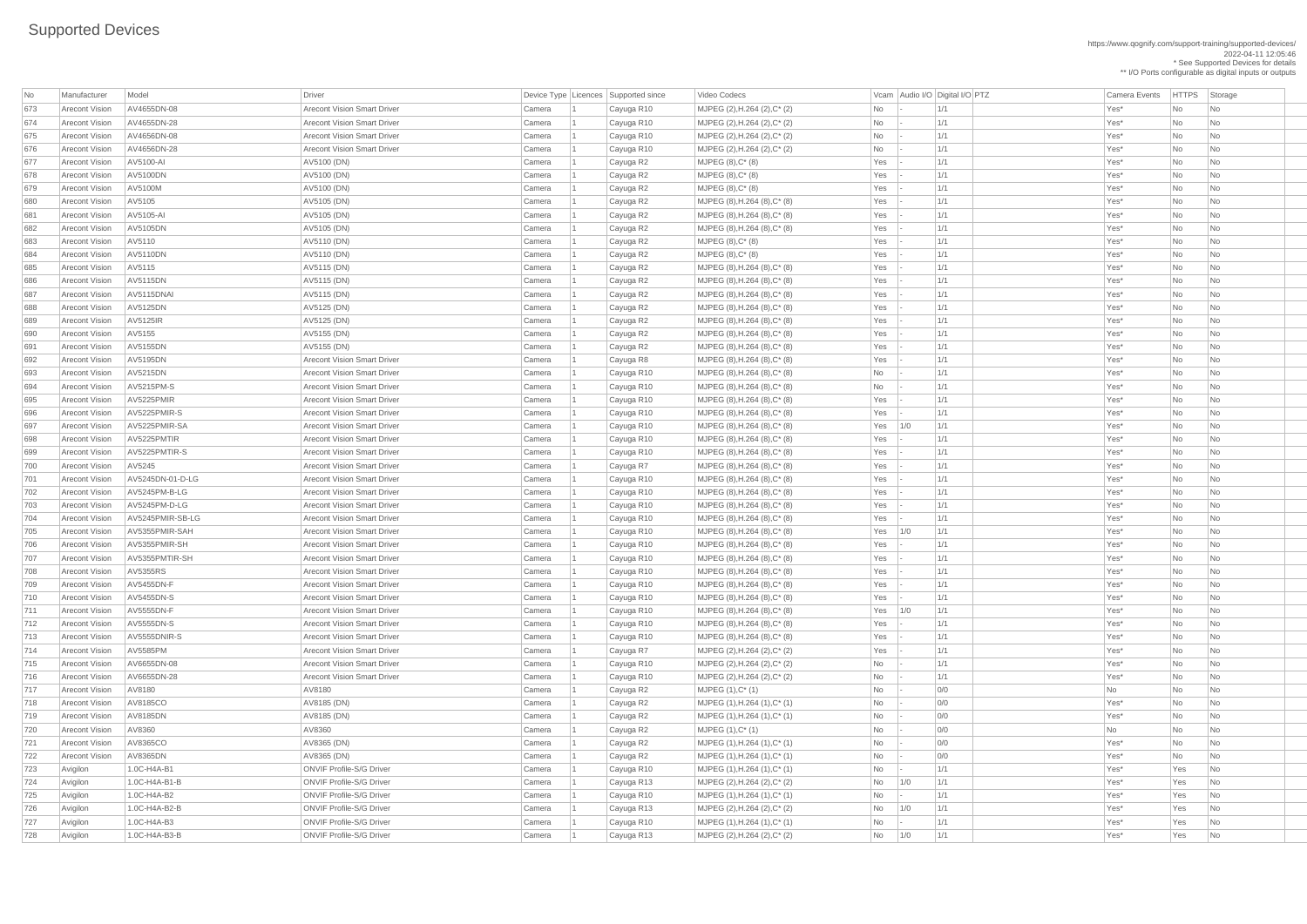| No  | Manufacturer | Model                          | Driver                                                             |        | Device Type Licences Supported since | Video Codecs                                                    |                | Vcam Audio I/O Digital I/O PTZ |     |                             | <b>Camera Events</b> | HTTPS Storage |                             |
|-----|--------------|--------------------------------|--------------------------------------------------------------------|--------|--------------------------------------|-----------------------------------------------------------------|----------------|--------------------------------|-----|-----------------------------|----------------------|---------------|-----------------------------|
| 729 | Avigilon     | 1.0C-H4A-BO1-IR                | <b>ONVIF Profile-S/G Driver</b>                                    | Camera | Cayuga R10                           | MJPEG (1), H.264 (1), C* (1)                                    | No             |                                | 1/1 |                             | Yes*                 | Yes           | No                          |
| 730 | Avigilon     | 1.0C-H4A-BO1-IR-B              | <b>ONVIF Profile-S/G Driver</b>                                    | Camera | Cayuga R13                           | MJPEG (2), H.264 (2), C* (2)                                    | No             | 1/1                            | 1/1 |                             | Yes*                 | Yes           | No                          |
| 731 | Avigilon     | 1.0C-H4A-BO2-IR                | <b>ONVIF Profile-S/G Driver</b>                                    | Camera | Cayuga R10                           | MJPEG (1), H.264 (1), C* (1)                                    | No             | $\vert - \vert$                | 1/1 |                             | Yes*                 | Yes           | N <sub>o</sub>              |
| 732 | Avigilon     | 1.0C-H4A-BO2-IR-B              | <b>ONVIF Profile-S/G Driver</b>                                    | Camera | Cayuga R13                           | $MJPEG (2), H.264 (2), C^* (2)$                                 | No             | 1/1                            | 1/1 |                             | Yes*                 | Yes           | No                          |
| 733 | Avigilon     | 1.0C-H4A-D1                    | <b>ONVIF Profile-S/G Driver</b>                                    | Camera | Cayuga R10                           | MJPEG (1), H.264 (1), C* (1)                                    | <b>No</b>      | $\vert - \vert$                | 1/1 |                             | Yes*                 | Yes           | No                          |
| 734 | Avigilon     | 1.0C-H4A-D1-B                  | <b>ONVIF Profile-S/G Driver</b>                                    | Camera | Cayuga R13                           | MJPEG (2), H.264 (2), C* (2)                                    | N <sub>o</sub> | 1/1                            | 1/1 |                             | Yes*                 | Yes           | No                          |
| 735 | Avigilon     | $1.0C-H4A-D1-IR$               | <b>ONVIF Profile-S/G Driver</b>                                    | Camera | Cayuga R10                           | MJPEG (1), H.264 (1), C* (1)                                    | <b>No</b>      | $\vert - \vert$                | 1/1 |                             | Yes*                 | Yes           | No                          |
| 736 | Avigilon     | 1.0C-H4A-D1-IR-B               | <b>ONVIF Profile-S/G Driver</b>                                    | Camera | Cayuga R13                           | MJPEG (2), H.264 (2), C* (2)                                    | No             | 1/1                            | 1/1 |                             | Yes*                 | Yes           | N <sub>o</sub>              |
| 737 | Avigilon     | 1.0C-H4A-D2                    | <b>ONVIF Profile-S/G Driver</b>                                    | Camera | Cayuga R10                           | MJPEG (1), H.264 (1), C* (1)                                    | N <sub>o</sub> | $\vert - \vert$                | 1/1 |                             | Yes*                 | Yes           | No                          |
| 738 | Avigilon     | 1.0C-H4A-D2-B                  | <b>ONVIF Profile-S/G Driver</b>                                    | Camera | Cayuga R13                           | MJPEG (2), H.264 (2), C* (2)                                    | No             | 1/1                            | 1/1 |                             | Yes*                 | Yes           | No                          |
| 739 | Avigilon     | 1.0C-H4A-DC1                   | <b>ONVIF Profile-S/G Driver</b>                                    | Camera | Cayuga R10                           | $MJPEG (1), H.264 (1), C^* (1)$                                 | No             | $\vert - \vert$                | 1/1 |                             | Yes*                 | Yes           | No                          |
| 740 | Avigilon     | 1.0C-H4A-DC1-B                 | <b>ONVIF Profile-S/G Driver</b>                                    | Camera | Cayuga R13                           | MJPEG (2), H.264 (2), C* (2)                                    | N <sub>o</sub> | 1/1                            | 1/1 |                             | Yes*                 | Yes           | No                          |
| 741 | Avigilon     | 1.0C-H4A-DC2                   | <b>ONVIF Profile-S/G Driver</b>                                    | Camera | Cayuga R10                           | MJPEG (1), H.264 (1), C* (1)                                    | No             | $\vert - \vert$                | 1/1 |                             | Yes*                 | Yes           | No                          |
| 742 | Avigilon     | 1.0C-H4A-DC2-B                 | <b>ONVIF Profile-S/G Driver</b>                                    | Camera | Cayuga R13                           | MJPEG (2), H.264 (2), C* (2)                                    | No             | 1/1                            | 1/1 |                             | Yes*                 | Yes           | No                          |
| 743 | Avigilon     | 1.0C-H4A-DO1                   | <b>ONVIF Profile-S/G Driver</b>                                    | Camera | Cayuga R10                           | MJPEG (1), H.264 (1), C* (1)                                    | No             | $\vert - \vert$                | 1/1 |                             | Yes*                 | Yes           | N <sub>o</sub>              |
| 744 | Avigilon     | 1.0C-H4A-DO1-B                 | <b>ONVIF Profile-S/G Driver</b>                                    | Camera | Cayuga R13                           | MJPEG (2), H.264 (2), C* (2)                                    | No             | 1/1                            | 1/1 |                             | Yes*                 | Yes           | No                          |
| 745 | Avigilon     | $1.0C$ -H4A-DO1-IR             | <b>ONVIF Profile-S/G Driver</b>                                    | Camera | Cayuga R10                           | MJPEG (1), H.264 (1), C* (1)                                    | No             | $\vert - \vert$                | 1/1 |                             | Yes*                 | Yes           | No                          |
| 746 | Avigilon     | 1.0C-H4A-DO1-IR-B              | <b>ONVIF Profile-S/G Driver</b>                                    | Camera | Cayuga R13                           | MJPEG (2), H.264 (2), C* (2)                                    | N <sub>o</sub> | 1/1                            | 1/1 |                             | Yes*                 | Yes           | No                          |
| 747 | Avigilon     | 1.0C-H4A-DO2                   | <b>ONVIF Profile-S/G Driver</b>                                    | Camera | Cayuga R10                           | MJPEG (1), H.264 (1), C* (1)                                    | No             | $\vert - \vert$                | 1/1 |                             | Yes*                 | Yes           | No                          |
| 748 | Avigilon     | $1.0C$ -H4A-DO2-B              | <b>ONVIF Profile-S/G Driver</b>                                    | Camera | Cayuga R13                           | MJPEG (2), H.264 (2), C* (2)                                    | <b>No</b>      | 1/1                            | 1/1 |                             | Yes*                 | Yes           | N <sub>o</sub>              |
| 749 | Avigilon     | 1.0C-H4A-DP1                   | <b>ONVIF Profile-S/G Driver</b>                                    | Camera | Cayuga R10                           | MJPEG (1), H.264 (1), C* (1)                                    | N <sub>o</sub> | $\vert - \vert$                | 1/1 |                             | Yes*                 | Yes           | No                          |
| 750 | Avigilon     | 1.0C-H4A-DP1-B                 | <b>ONVIF Profile-S/G Driver</b>                                    | Camera | Cayuga R13                           | MJPEG (2), H.264 (2), C* (2)                                    | No             | 1/1                            | 1/1 |                             | Yes*                 | Yes           | No                          |
| 751 | Avigilon     | $1.0C$ -H4A-DP1-IR             | <b>ONVIF Profile-S/G Driver</b>                                    | Camera |                                      |                                                                 | No             |                                | 1/1 |                             | Yes*                 | Yes           | No                          |
|     | Avigilon     | 1.0C-H4A-DP1-IR-B              | <b>ONVIF Profile-S/G Driver</b>                                    | Camera | Cayuga R10                           | $MJPEG (1), H.264 (1), C^* (1)$<br>MJPEG (2), H.264 (2), C* (2) | No             | $\sim$<br>1/1                  | 1/1 |                             | Yes*                 | Yes           | N <sub>o</sub>              |
| 752 |              |                                |                                                                    |        | Cayuga R13                           |                                                                 |                |                                |     |                             | Yes*                 |               |                             |
| 753 | Avigilon     | 1.0C-H4A-DP2<br>1.0C-H4A-DP2-B | <b>ONVIF Profile-S/G Driver</b><br><b>ONVIF Profile-S/G Driver</b> | Camera | Cayuga R10                           | MJPEG (1), H.264 (1), C* (1)                                    | No             |                                | 1/1 |                             |                      | Yes           | No                          |
| 754 | Avigilon     |                                |                                                                    | Camera | Cayuga R13                           | MJPEG (2), H.264 (2), C* (2)                                    | No.            | $\vert$ 1/1                    | 1/1 |                             | Yes*                 | Yes           | N <sub>o</sub>              |
| 755 | Avigilon     | 1.0C-H4PTZ-DC30                | <b>ONVIF Profile-S/G Driver</b>                                    | Camera | Cayuga R13                           | MJPEG (1), H.264 (1), C* (1)                                    | No             | 1/0                            | 1/2 | Continuous, Click to Center | Yes*                 | Yes           | N <sub>o</sub>              |
| 756 | Avigilon     | 1.0C-H4PTZ-DP45                | <b>ONVIF Profile-S/G Driver</b>                                    | Camera | Cayuga R13                           | MJPEG (1), H.264 (1), C* (1)                                    | No             | 1/0                            | 1/2 | Continuous, Click to Center | Yes*                 | Yes           | N <sub>o</sub>              |
| 757 | Avigilon     | 1.0W-H3-BO1-IR                 | <b>ONVIF Profile-S/G Driver</b>                                    | Camera | Cayuga R6                            | $MJPEG (1), H.264 (1), C^*(1)$                                  | No             | $\vert - \vert$                | 0/0 |                             | Yes*                 | Yes           | N <sub>o</sub>              |
| 758 | Avigilon     | 1.0W-H3-BO2-IR                 | <b>ONVIF Profile-S/G Driver</b>                                    | Camera | Cayuga R6                            | MJPEG (1), H.264 (1), C* (1)                                    | No             | $\mathbf{I}$                   | 0/0 |                             | Yes*                 | Yes           | No                          |
| 759 | Avigilon     | 1.3C-H4M-D1                    | <b>ONVIF Profile-S/G Driver</b>                                    | Camera | Cayuga R10                           | MJPEG (2), H.264 (2), C* (2)                                    | <b>No</b>      |                                | 1/1 |                             | Yes*                 | Yes           | N <sub>o</sub>              |
| 760 | Avigilon     | 1.3C-H4M-D1-IR                 | <b>ONVIF Profile-S/G Driver</b>                                    | Camera | Cayuga R10                           | MJPEG (2), H.264 (2), C* (2)                                    | No             |                                | 1/1 |                             | Yes*                 | Yes           | N <sub>o</sub>              |
| 761 | Avigilon     | 1.3C-H4SL-BO1-IR               | <b>ONVIF Profile-S/G Driver</b>                                    | Camera | Cayuga R10                           | MJPEG (1), H.264 (2), C* (2)                                    | No             | $\mathbf{I}$                   | 1/1 |                             | Yes*                 | Yes           | $\overline{\mathsf{No}}$    |
| 762 | Avigilon     | 1.3C-H4SL-D1                   | <b>ONVIF Profile-S/G Driver</b>                                    | Camera | Cayuga R10                           | MJPEG (1), H.264 (2), C* (2)                                    | N <sub>o</sub> | $\vert - \vert$                | 1/1 |                             | Yes*                 | Yes           | $\overline{\mathsf{No}}$    |
| 763 | Avigilon     | 1.3C-H4SL-D1-IR                | <b>ONVIF Profile-S/G Driver</b>                                    | Camera | Cayuga R10                           | $MJPEG (1), H.264 (2), C^* (2)$                                 | No             | $\vert - \vert$                | 1/1 |                             | Yes*                 | Yes           | N <sub>o</sub>              |
| 764 | Avigilon     | 1.3C-H4SL-DO1-IR               | <b>ONVIF Profile-S/G Driver</b>                                    | Camera | Cayuga R10                           | MJPEG (1), H.264 (2), C* (2)                                    | No             | $\mathbf{I}$                   | 1/1 |                             | Yes*                 | Yes           | No                          |
| 765 | Avigilon     | 1.3C-H5SL-BO1-IR               | <b>ONVIF Profile-S/G Driver</b>                                    | Camera | Cayuga R14                           | MJPEG (2), H.264 (2), C* (2)                                    | <b>No</b>      | 1/1                            | 1/1 |                             | Yes*                 | Yes           | No                          |
| 766 | Avigilon     | 1.3C-H5SL-D1                   | <b>ONVIF Profile-S/G Driver</b>                                    | Camera | Cayuga R14                           | MJPEG (2), H.264 (2), C* (2)                                    | No             | 1/1                            | 1/1 |                             | Yes*                 | Yes           | $\overline{\phantom{a}}$ No |
| 767 | Avigilon     | 1.3C-H5SL-D1-IR                | <b>ONVIF Profile-S/G Driver</b>                                    | Camera | Cayuga R14                           | MJPEG (2), H.264 (2), C* (2)                                    | No             | 1/1                            | 1/1 |                             | Yes*                 | Yes           | N <sub>o</sub>              |
| 768 | Avigilon     | 1.3C-H5SL-DO1-IR               | <b>ONVIF Profile-S/G Driver</b>                                    | Camera | Cayuga R14                           | MJPEG (2), H.264 (2), C* (2)                                    | No             | 1/1                            | 1/1 |                             | Yes*                 | Yes           | N <sub>o</sub>              |
| 769 | Avigilon     | 12C-H4A-4MH-360                | <b>ONVIF Profile-S/G Driver</b>                                    | Camera | Cayuga R13                           | $MJPEG (2), H.264 (2), C^{*} (2)$                               | No             | 1/0                            | 1/1 |                             | Yes*                 | Yes           | $\overline{\phantom{a}}$ No |
| 770 | Avigilon     | 12L-H4PRO-B                    | <b>ONVIF Profile-S/G Driver</b>                                    | Camera | Cayuga R13                           | MJPEG (1), H.264 (1), C* (1)                                    | No             | 1/0                            | 1/1 |                             | Yes*                 | Yes           | No                          |
| 771 | Avigilon     | 15C-H4A-3MH-180                | <b>ONVIF Profile-S/G Driver</b>                                    | Camera | Cayuga R13                           | MJPEG (2), H.264 (2), C* (2)                                    | <b>No</b>      | 1/0                            | 1/1 |                             | Yes*                 | Yes           | N <sub>o</sub>              |
| 772 | Avigilon     | 15C-H4A-3MH-270                | <b>ONVIF Profile-S/G Driver</b>                                    | Camera | Cayuga R13                           | MJPEG (2), H.264 (2), C* (2)                                    | No             | 1/0                            | 1/1 |                             | Yes*                 | Yes           | $\overline{\phantom{a}}$ No |
| 773 | Avigilon     | 16L-H4PRO-B                    | <b>ONVIF Profile-S/G Driver</b>                                    | Camera | Cayuga R13                           | MJPEG (1), H.264 (1), C* (1)                                    | No             | 1/0                            | 1/1 |                             | Yes*                 | Yes           | N <sub>o</sub>              |
| 774 | Avigilon     | $2.0C-H4A-B1$                  | <b>ONVIF Profile-S/G Driver</b>                                    | Camera | Cayuga R10                           | MJPEG (1), H.264 (1), C* (1)                                    | No             | $\mathbf{I}$                   | 1/1 |                             | Yes*                 | Yes           | N <sub>o</sub>              |
| 775 | Avigilon     | 2.0C-H4A-B1-B                  | <b>ONVIF Profile-S/G Driver</b>                                    | Camera | Cayuga R13                           | MJPEG (2), H.264 (2), C* (2)                                    | No             | 1/0                            | 1/1 |                             | Yes*                 | Yes           | N <sub>o</sub>              |
| 776 | Avigilon     | 2.0C-H4A-B2                    | <b>ONVIF Profile-S/G Driver</b>                                    | Camera | Cayuga R10                           | MJPEG (1), H.264 (1), C* (1)                                    | <b>No</b>      | $\vert - \vert$                | 1/1 |                             | Yes*                 | Yes           | N <sub>o</sub>              |
| 777 | Avigilon     | 2.0C-H4A-B2-B                  | <b>ONVIF Profile-S/G Driver</b>                                    | Camera | Cayuga R13                           | MJPEG (2), H.264 (2), C* (2)                                    | <b>No</b>      | 1/0                            | 1/1 |                             | Yes*                 | Yes           | No                          |
| 778 | Avigilon     | $ 2.0C-H4A-B3$                 | <b>ONVIF Profile-S/G Driver</b>                                    | Camera | Cayuga R10                           | MJPEG (1), H.264 (1), C* (1)                                    | No             | $\vert - \vert$                | 1/1 |                             | Yes*                 | Yes           | $\overline{\phantom{a}}$ No |
| 779 | Avigilon     | 2.0C-H4A-B3-B                  | <b>ONVIF Profile-S/G Driver</b>                                    | Camera | Cayuga R13                           | MJPEG (2), H.264 (2), C* (2)                                    | <b>No</b>      | 1/0                            | 1/1 |                             | Yes*                 | Yes           | $\overline{\mathsf{No}}$    |
| 780 | Avigilon     | 2.0C-H4A-BO1-IR                | <b>ONVIF Profile-S/G Driver</b>                                    | Camera | Cayuga R10                           | MJPEG (1), H.264 (1), C* (1)                                    | <b>No</b>      |                                | 1/1 |                             | Yes*                 | Yes           | No                          |
| 781 | Avigilon     | $2.0C$ -H4A-BO1-IR-B           | <b>ONVIF Profile-S/G Driver</b>                                    | Camera | Cayuga R13                           | $MJPEG (2), H.264 (2), C^* (2)$                                 | No             | 1/1                            | 1/1 |                             | Yes*                 | Yes           | N <sub>o</sub>              |
| 782 | Avigilon     | 2.0C-H4A-BO2-IR                | <b>ONVIF Profile-S/G Driver</b>                                    | Camera | Cayuga R10                           | $ $ MJPEG (1), H.264 (1), C* (1)                                | No             | $\mathbf{I}$                   | 1/1 |                             | Yes*                 | Yes           | $\overline{\phantom{a}}$ No |
| 783 | Avigilon     | 2.0C-H4A-BO2-IR-B              | <b>ONVIF Profile-S/G Driver</b>                                    | Camera | Cayuga R13                           | MJPEG (2), H.264 (2), C* (2)                                    | No             | 1/1                            | 1/1 |                             | Yes*                 | Yes           | $\overline{\phantom{a}}$ No |
| 784 | Avigilon     | $ 2.0C-H4A-D1$                 | <b>ONVIF Profile-S/G Driver</b>                                    | Camera | Cayuga R10                           | $MJPEG (1), H.264 (1), C^* (1)$                                 | No             | $\mathbf{r}$                   | 1/1 |                             | Yes*                 | Yes           | $\overline{\phantom{a}}$ No |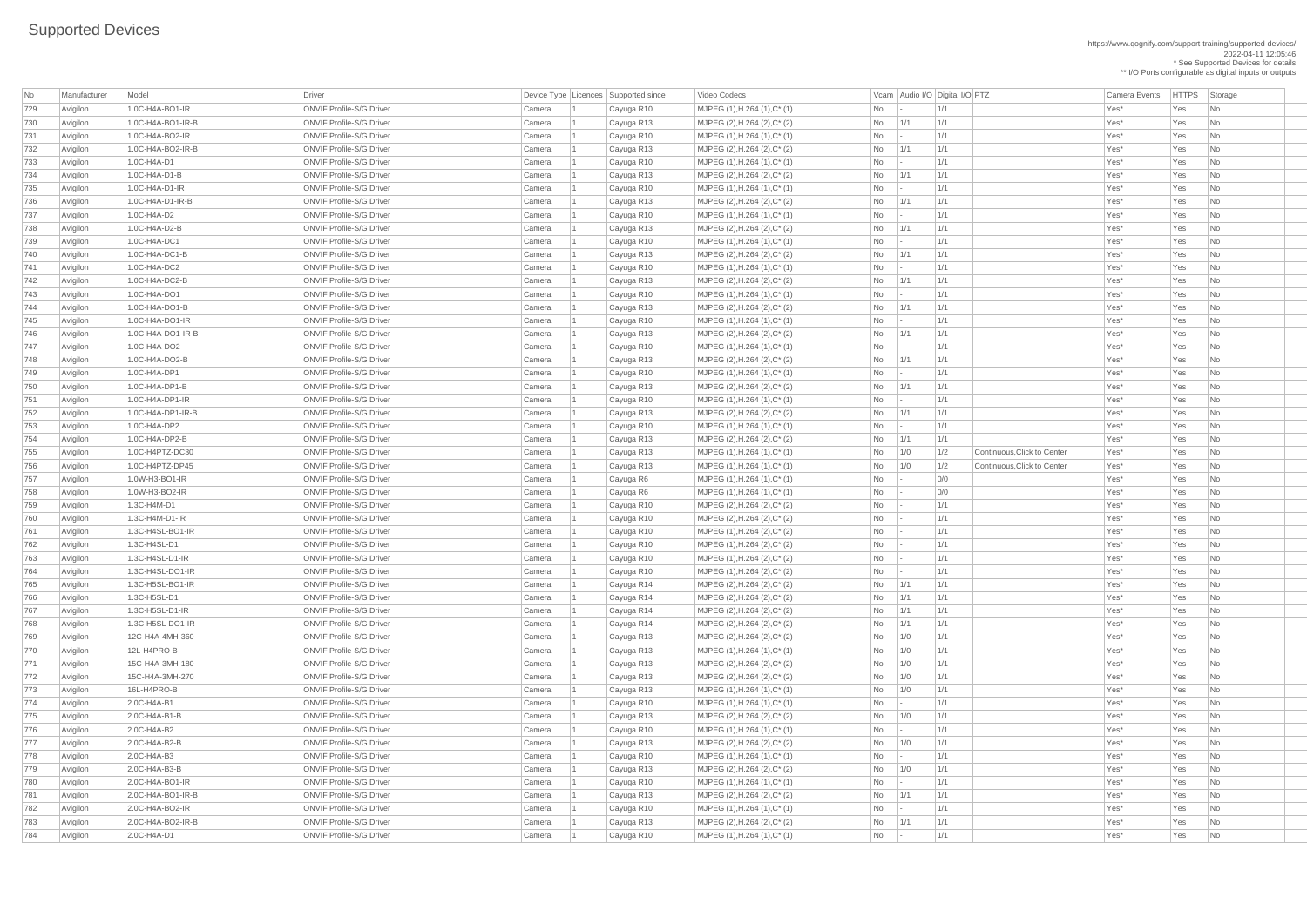| No  | Manufacturer | Model                | Driver                          |        | Device Type   Licences   Supported since | Video Codecs                                     |                          | Vcam   Audio I/O   Digital I/O   PTZ |            |                             | <b>Camera Events</b> | <b>HTTPS</b> | Storage                     |
|-----|--------------|----------------------|---------------------------------|--------|------------------------------------------|--------------------------------------------------|--------------------------|--------------------------------------|------------|-----------------------------|----------------------|--------------|-----------------------------|
| 785 | Avigilon     | 2.0C-H4A-D1-B        | <b>ONVIF Profile-S/G Driver</b> | Camera | Cayuga R13                               | MJPEG (2), H.264 (2), C* (2)                     | <b>No</b>                | 1/1                                  | 1/1        |                             | Yes*                 | Yes          | No                          |
| 786 | Avigilon     | 2.0C-H4A-D1-IR       | <b>ONVIF Profile-S/G Driver</b> | Camera | Cayuga R10                               | $MJPEG (1), H.264 (1), C^* (1)$                  | <b>No</b>                |                                      | 1/1        |                             | Yes*                 | Yes          | No                          |
| 787 | Avigilon     | $2.0C-H4A-D1-H-B$    | <b>ONVIF Profile-S/G Driver</b> | Camera | Cayuga R13                               | MJPEG $(2)$ , H.264 $(2)$ , C <sup>*</sup> $(2)$ | No                       | 1/1                                  | 1/1        |                             | Yes*                 | Yes          | No                          |
| 788 | Avigilon     | 2.0C-H4A-D2          | <b>ONVIF Profile-S/G Driver</b> | Camera | Cayuga R10                               | $MJPEG (1), H.264 (1), C^* (1)$                  | <b>No</b>                |                                      | 1/1        |                             | Yes*                 | Yes          | No                          |
| 789 | Avigilon     | 2.0C-H4A-D2-B        | <b>ONVIF Profile-S/G Driver</b> | Camera | Cayuga R13                               | MJPEG $(2)$ , H.264 $(2)$ , C* $(2)$             | No                       | $\vert$ 1/1                          | 1/1        |                             | Yes*                 | Yes          | No                          |
| 790 | Avigilon     | 2.0C-H4A-DC1         | <b>ONVIF Profile-S/G Driver</b> | Camera | Cayuga R10                               | $MJPEG (1), H.264 (1), C^* (1)$                  | No                       |                                      | 1/1        |                             | Yes*                 | Yes          | No                          |
| 791 | Avigilon     | 2.0C-H4A-DC1-B       | <b>ONVIF Profile-S/G Driver</b> | Camera | Cayuga R13                               | MJPEG $(2)$ , H.264 $(2)$ , C* $(2)$             | <b>No</b>                | 1/1                                  | 1/1        |                             | Yes*                 | Yes          | No                          |
| 792 | Avigilon     | 2.0C-H4A-DC2         | <b>ONVIF Profile-S/G Driver</b> | Camera | Cayuga R10                               | $MJPEG (1), H.264 (1), C^* (1)$                  | <b>No</b>                |                                      | 1/1        |                             | Yes*                 | Yes          | No                          |
| 793 | Avigilon     | 2.0C-H4A-DC2-B       | <b>ONVIF Profile-S/G Driver</b> | Camera | Cayuga R13                               | MJPEG (2), H.264 (2), C* (2)                     | <b>No</b>                | 1/1                                  | 1/1        |                             | Yes*                 | Yes          | No                          |
| 794 | Avigilon     | 2.0C-H4A-DO1         | <b>ONVIF Profile-S/G Driver</b> | Camera | Cayuga R10                               | $MJPEG (1), H.264 (1), C^* (1)$                  | No                       |                                      | 1/1        |                             | Yes*                 | Yes          | No                          |
| 795 | Avigilon     | 2.0C-H4A-DO1-B       | <b>ONVIF Profile-S/G Driver</b> | Camera | Cayuga R13                               | MJPEG $(2)$ , H.264 $(2)$ , C* $(2)$             | <b>No</b>                | 1/1                                  | 1/1        |                             | Yes*                 | Yes          | No                          |
| 796 | Avigilon     | $2.0C-H4A-DO1-IR$    | <b>ONVIF Profile-S/G Driver</b> | Camera | Cayuga R10                               | $MJPEG (1), H.264 (1), C^* (1)$                  | No                       |                                      | 1/1        |                             | Yes*                 | Yes          | No                          |
| 797 | Avigilon     | $2.0C-H4A-DO1-IR-B$  | <b>ONVIF Profile-S/G Driver</b> | Camera | Cayuga R13                               | MJPEG (2), H.264 (2), C* (2)                     | No                       | 1/1                                  | 1/1        |                             | Yes*                 | Yes          | No                          |
| 798 | Avigilon     | 2.0C-H4A-DO2         | <b>ONVIF Profile-S/G Driver</b> | Camera | Cayuga R10                               | $MJPEG (1), H.264 (1), C^* (1)$                  | <b>No</b>                |                                      | 1/1        |                             | Yes*                 | Yes          | No                          |
| 799 | Avigilon     | 2.0C-H4A-DO2-B       | <b>ONVIF Profile-S/G Driver</b> | Camera | Cayuga R13                               | MJPEG $(2)$ , H.264 $(2)$ , C <sup>*</sup> $(2)$ | No                       | 1/1                                  | 1/1        |                             | Yes*                 | Yes          | No                          |
| 800 | Avigilon     | 2.0C-H4A-DP1         | <b>ONVIF Profile-S/G Driver</b> | Camera | Cayuga R10                               | $MJPEG (1), H.264 (1), C^* (1)$                  | <b>No</b>                |                                      | 1/1        |                             | Yes*                 | Yes          | No                          |
| 801 | Avigilon     | 2.0C-H4A-DP1-B       | <b>ONVIF Profile-S/G Driver</b> | Camera | Cayuga R13                               | MJPEG $(2)$ , H.264 $(2)$ , C* $(2)$             | No                       | 1/1                                  | 1/1        |                             | Yes*                 | Yes          | No                          |
| 802 | Avigilon     | $2.0C-H4A-DP1-H$     | <b>ONVIF Profile-S/G Driver</b> | Camera | Cayuga R10                               | $MJPEG (1), H.264 (1), C^* (1)$                  | <b>No</b>                |                                      | 1/1        |                             | Yes*                 | Yes          | N <sub>o</sub>              |
| 803 | Avigilon     | $2.0C$ -H4A-DP1-IR-B | <b>ONVIF Profile-S/G Driver</b> | Camera | Cayuga R13                               | MJPEG $(2)$ , H.264 $(2)$ , C* $(2)$             | No                       | 1/1                                  | 1/1        |                             | Yes*                 | Yes          | N <sub>o</sub>              |
| 804 | Avigilon     | 2.0C-H4A-DP2         | <b>ONVIF Profile-S/G Driver</b> | Camera | Cayuga R10                               | $MJPEG (1), H.264 (1), C^* (1)$                  | <b>No</b>                |                                      | 1/1        |                             | Yes*                 | Yes          | No                          |
| 805 | Avigilon     | 2.0C-H4A-DP2-B       | <b>ONVIF Profile-S/G Driver</b> | Camera | Cayuga R13                               | MJPEG $(2)$ , H.264 $(2)$ , C* $(2)$             | No                       | 1/1                                  | 1/1        |                             | Yes*                 | Yes          | No                          |
| 806 | Avigilon     | 2.0C-H4M-D1          | <b>ONVIF Profile-S/G Driver</b> | Camera | Cayuga R10                               | $MJPEG (2), H.264 (2), C^{*} (2)$                | <b>No</b>                |                                      | 1/1        |                             | Yes*                 | Yes          | No                          |
| 807 | Avigilon     | 2.0C-H4M-D1-IR       | <b>ONVIF Profile-S/G Driver</b> | Camera | Cayuga R10                               | MJPEG $(2)$ , H.264 $(2)$ , C* $(2)$             | <b>No</b>                |                                      | 1/1        |                             | Yes*                 | Yes          | No                          |
| 808 | Avigilon     | 2.0C-H4PTZ-DC30      | <b>ONVIF Profile-S/G Driver</b> | Camera | Cayuga R13                               | $MJPEG (1), H.264 (1), C^* (1)$                  | No                       | 1/0                                  | 1/2        | Continuous, Click to Center | Yes*                 | Yes          | N <sub>o</sub>              |
| 809 | Avigilon     | $2.0C$ -H4PTZ-DP45   | <b>ONVIF Profile-S/G Driver</b> | Camera |                                          | $MJPEG (1), H.264 (1), C^* (1)$                  | No                       |                                      | 1/2        | Continuous, Click to Center | Yes*                 | Yes          | N <sub>o</sub>              |
|     |              | 2.0C-H4SL-BO1-IR     | <b>ONVIF Profile-S/G Driver</b> |        | Cayuga R13                               |                                                  |                          | 1/0                                  |            |                             | Yes*                 |              |                             |
| 810 | Avigilon     | 2.0C-H4SL-D1         | <b>ONVIF Profile-S/G Driver</b> | Camera | Cayuga R10                               | $MJPEG (1), H.264 (2), C^*(2)$                   | No                       |                                      | 1/1<br>1/1 |                             | Yes*                 | Yes<br>Yes   | N <sub>o</sub><br>No        |
| 811 | Avigilon     | 2.0C-H4SL-D1-IR      | <b>ONVIF Profile-S/G Driver</b> | Camera | Cayuga R10                               | $MJPEG (1), H.264 (2), C^*(2)$                   | No                       |                                      |            |                             |                      |              |                             |
| 812 | Avigilon     | 2.0C-H4SL-DO1-IR     | <b>ONVIF Profile-S/G Driver</b> | Camera | Cayuga R10                               | $MJPEG (1), H.264 (2), C^*(2)$                   | No                       |                                      | 1/1<br>1/1 |                             | Yes*                 | Yes          | No                          |
| 813 | Avigilon     |                      | <b>ONVIF Profile-S/G Driver</b> | Camera | Cayuga R10                               | MJPEG $(1)$ , H.264 $(2)$ , C* $(2)$             | <b>No</b>                |                                      |            |                             | Yes*                 | Yes          | No                          |
| 814 | Avigilon     | 2.0C-H5A-B1          |                                 | Camera | Cayuga R14                               | $MJPEG (2), H.264 (2), C^*(2)$                   | No                       | 1/1                                  | 1/1        |                             | Yes*                 | Yes          | N <sub>o</sub>              |
| 815 | Avigilon     | 2.0C-H5A-B2          | <b>ONVIF Profile-S/G Driver</b> | Camera | Cayuga R14                               | MJPEG $(2)$ , H.264 $(2)$ , C* $(2)$             | No                       | 1/1                                  | 1/1        |                             | Yes*                 | Yes          | N <sub>o</sub>              |
| 816 | Avigilon     | $2.0C$ -H5A-BO1-IR   | <b>ONVIF Profile-S/G Driver</b> | Camera | Cayuga R14                               | MJPEG (2), H.264 (2), C* (2)                     | <b>No</b>                | 1/1                                  | 1/1        |                             | Yes*                 | Yes          | No                          |
| 817 | Avigilon     | 2.0C-H5A-BO2-IR      | <b>ONVIF Profile-S/G Driver</b> | Camera | Cayuga R14                               | $MJPEG (2), H.264 (2), C^* (2)$                  | <b>No</b>                | 1/1                                  | 1/1        |                             | Yes*                 | Yes          | No                          |
| 818 | Avigilon     | 2.0C-H5A-D1          | <b>ONVIF Profile-S/G Driver</b> | Camera | Cayuga R14                               | MJPEG $(2)$ , H.264 $(2)$ , C* $(2)$             | No                       | 1/1                                  | 1/1        |                             | Yes*                 | Yes          | No                          |
| 819 | Avigilon     | 2.0C-H5A-D1-IR       | <b>ONVIF Profile-S/G Driver</b> | Camera | Cayuga R14                               | MJPEG $(2)$ , H.264 $(2)$ , C* $(2)$             | No                       | 1/1                                  | 1/1        |                             | Yes*                 | Yes          | N <sub>o</sub>              |
| 820 | Avigilon     | 2.0C-H5A-D2          | <b>ONVIF Profile-S/G Driver</b> | Camera | Cayuga R14                               | $MJPEG (2), H.264 (2), C^*(2)$                   | No                       | 1/1                                  | 1/1        |                             | Yes*                 | Yes          | N <sub>o</sub>              |
| 821 | Avigilon     | 2.0C-H5A-DC1         | <b>ONVIF Profile-S/G Driver</b> | Camera | Cayuga R14                               | MJPEG $(2)$ , H.264 $(2)$ , C* $(2)$             | No                       | 1/1                                  | 1/1        |                             | Yes*                 | Yes          | N <sub>o</sub>              |
| 822 | Avigilon     | $ 2.0C$ -H5A-DC1-IR  | <b>ONVIF Profile-S/G Driver</b> | Camera | Cayuga R14                               | $MJPEG (2), H.264 (2), C^{*} (2)$                | No                       | 1/1                                  | 1/1        |                             | Yes*                 | Yes          | N <sub>o</sub>              |
| 823 | Avigilon     | 2.0C-H5A-DC2         | <b>ONVIF Profile-S/G Driver</b> | Camera | Cayuga R14                               | MJPEG $(2)$ , H.264 $(2)$ , C* $(2)$             | <b>No</b>                | 1/1                                  | 1/1        |                             | Yes*                 | Yes          | No                          |
| 824 | Avigilon     | 2.0C-H5A-DO1         | <b>ONVIF Profile-S/G Driver</b> | Camera | Cayuga R14                               | MJPEG $(2)$ , H.264 $(2)$ , C* $(2)$             | No                       | 1/1                                  | 1/1        |                             | Yes*                 | Yes          | No                          |
| 825 | Avigilon     | 2.0C-H5A-DO1-IR      | <b>ONVIF Profile-S/G Driver</b> | Camera | Cayuga R14                               | MJPEG $(2)$ , H.264 $(2)$ , C* $(2)$             | No                       | 1/1                                  | 1/1        |                             | Yes*                 | Yes          | N <sub>o</sub>              |
| 826 | Avigilon     | 2.0C-H5A-DO2         | <b>ONVIF Profile-S/G Driver</b> | Camera | Cayuga R14                               | $MJPEG (2), H.264 (2), C^{*} (2)$                | No                       | 1/1                                  | 1/1        |                             | Yes*                 | Yes          | N <sub>o</sub>              |
| 827 | Avigilon     | 2.0C-H5A-DP1         | <b>ONVIF Profile-S/G Driver</b> | Camera | Cayuga R14                               | MJPEG $(2)$ , H.264 $(2)$ , C* $(2)$             | No                       | 1/1                                  | 1/1        |                             | Yes*                 | Yes          | N <sub>o</sub>              |
| 828 | Avigilon     | $2.0C$ -H5A-DP1-IR   | <b>ONVIF Profile-S/G Driver</b> | Camera | Cayuga R14                               | MJPEG $(2)$ , H.264 $(2)$ , C <sup>*</sup> $(2)$ | No                       | 1/1                                  | 1/1        |                             | Yes*                 | Yes          | N <sub>o</sub>              |
| 829 | Avigilon     | 2.0C-H5A-DP2         | <b>ONVIF Profile-S/G Driver</b> | Camera | Cayuga R14                               | MJPEG (2), H.264 (2), C* (2)                     | No                       | 1/1                                  | 1/1        |                             | Yes*                 | Yes          | No                          |
| 830 | Avigilon     | 2.0C-H5SL-BO1-IR     | <b>ONVIF Profile-S/G Driver</b> | Camera | Cayuga R14                               | MJPEG $(2)$ , H.264 $(2)$ , C* $(2)$             | No                       | 1/1                                  | 1/1        |                             | Yes*                 | Yes          | N <sub>o</sub>              |
| 831 | Avigilon     | 2.0C-H5SL-D1         | <b>ONVIF Profile-S/G Driver</b> | Camera | Cayuga R14                               | $MJPEG (2), H.264 (2), C^*(2)$                   | No                       | 1/1                                  | 1/1        |                             | Yes*                 | Yes          | No                          |
| 832 | Avigilon     | 2.0C-H5SL-D1-IR      | <b>ONVIF Profile-S/G Driver</b> | Camera | Cayuga R14                               | MJPEG $(2)$ , H.264 $(2)$ , C* $(2)$             | <b>No</b>                | $\vert$ 1/1                          | 1/1        |                             | Yes*                 | Yes          | N <sub>o</sub>              |
| 833 | Avigilon     | 2.0C-H5SL-DO1-IR     | <b>ONVIF Profile-S/G Driver</b> | Camera | Cayuga R14                               | MJPEG $(2)$ , H.264 $(2)$ , C* $(2)$             | No                       | 1/1                                  | 1/1        |                             | Yes*                 | Yes          | $\overline{\phantom{1}}$ No |
| 834 | Avigilon     | 2.0W-H3-BO1-IR       | <b>ONVIF Profile-S/G Driver</b> | Camera | Cayuga R6                                | $MJPEG (1), H.264 (1), C*(1)$                    | No                       |                                      | 0/0        |                             | Yes*                 | Yes          | N <sub>o</sub>              |
| 835 | Avigilon     | 2.0W-H3-BO2-IR       | <b>ONVIF Profile-S/G Driver</b> | Camera | Cayuga R6                                | $MJPEG (1), H.264 (1), C^* (1)$                  | <b>No</b>                |                                      | 0/0        |                             | Yes*                 | Yes          | No                          |
| 836 | Avigilon     | 20C-H4A-4MH-360      | <b>ONVIF Profile-S/G Driver</b> | Camera | Cayuga R13                               | MJPEG (2), H.264 (2), C* (2)                     | <b>No</b>                | $\vert$ 1/0                          | 1/1        |                             | Yes*                 | Yes          | $\overline{\phantom{a}}$ No |
| 837 | Avigilon     | 24C-H4A-3MH-180      | <b>ONVIF Profile-S/G Driver</b> | Camera | Cayuga R13                               | MJPEG (2), H.264 (2), $C^*$ (2)                  | N <sub>o</sub>           | 1/0                                  | 1/1        |                             | Yes*                 | Yes          | $\overline{\mathsf{No}}$    |
| 838 | Avigilon     | 24C-H4A-3MH-270      | <b>ONVIF Profile-S/G Driver</b> | Camera | Cayuga R13                               | MJPEG $(2)$ , H.264 $(2)$ , C* $(2)$             | No                       | 1/0                                  | 1/1        |                             | Yes*                 | Yes          | $\overline{\phantom{a}}$ No |
| 839 | Avigilon     | 3.0C-H4A-B1          | <b>ONVIF Profile-S/G Driver</b> | Camera | Cayuga R10                               | $MJPEG (1), H.264 (1), C^* (1)$                  | $\overline{\mathsf{No}}$ |                                      | 1/1        |                             | Yes*                 | Yes          | $\overline{\phantom{a}}$ No |
| 840 | Avigilon     | 3.0C-H4A-B1-B        | <b>ONVIF Profile-S/G Driver</b> | Camera | Cayuga R13                               | MJPEG (2), H.264 (2), C* (2)                     | N <sub>o</sub>           | 1/0                                  | 1/1        |                             | Yes*                 | Yes          | $\overline{\phantom{a}}$ No |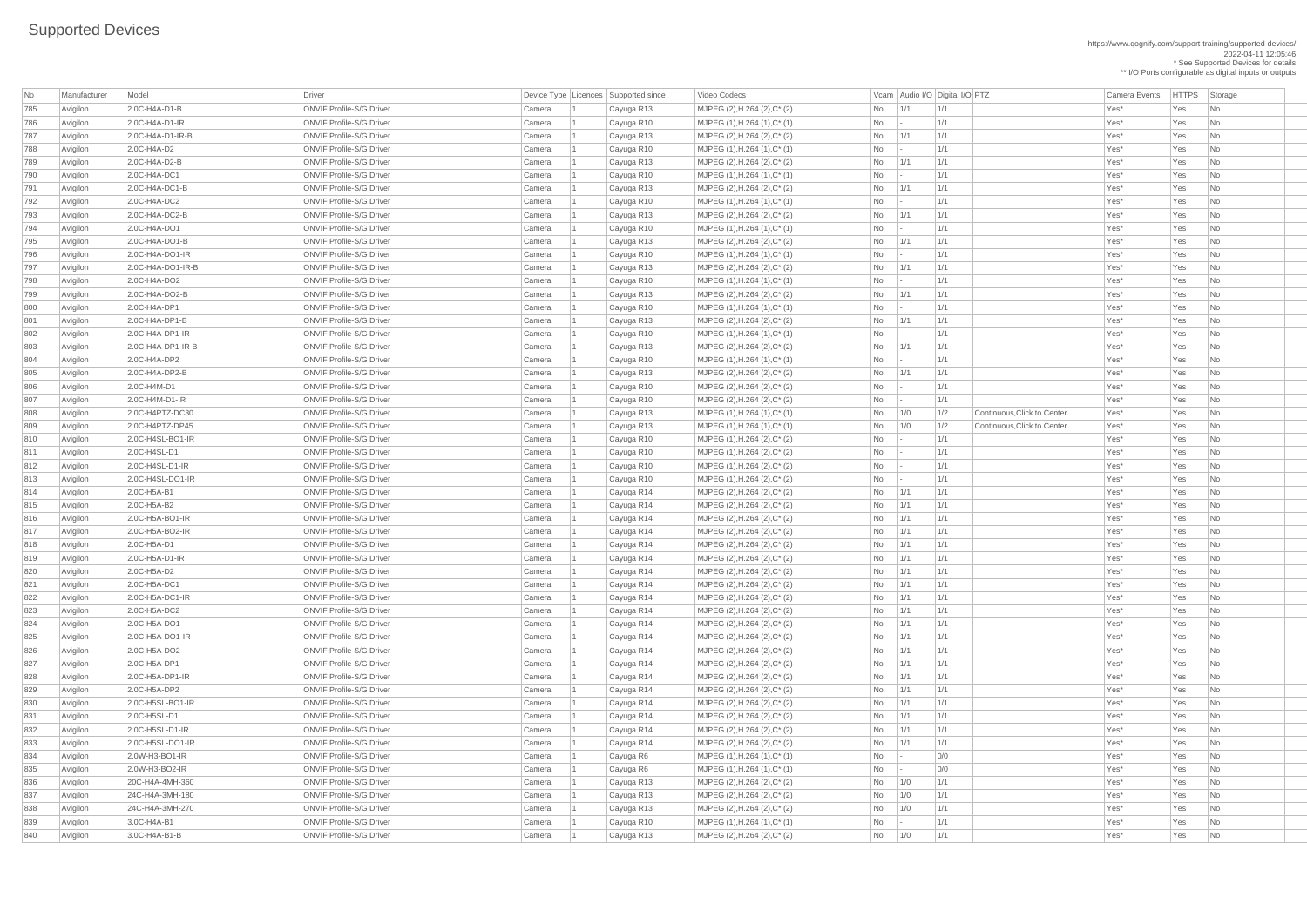https://www.qognify.com/support-training/supported-devices/ 2022-04-11 12:05:46 \* See Supported Devices for details \*\* I/O Ports configurable as digital inputs or outputs

| No         | Manufacturer         | Model                             | <b>Driver</b>                                                      |                  | Device Type   Licences   Supported since | Video Codecs                                                 |                 |            | Vcam Audio I/O Digital I/O PTZ | <b>Camera Events</b> | HTTPS Sto  |                                          |
|------------|----------------------|-----------------------------------|--------------------------------------------------------------------|------------------|------------------------------------------|--------------------------------------------------------------|-----------------|------------|--------------------------------|----------------------|------------|------------------------------------------|
| 841        | Avigilon             | 3.0C-H4A-B2                       | <b>ONVIF Profile-S/G Driver</b>                                    | Camera           | Cayuga R10                               | $MJPEG (1), H.264 (1), C^* (1)$                              | No              |            | 1/1                            | Yes*                 | Yes        | $\overline{\phantom{a}}$ Nc              |
| 842        | Avigilon             | 3.0C-H4A-B2-B                     | <b>ONVIF Profile-S/G Driver</b>                                    | Camera           | Cayuga R13                               | MJPEG (2), H.264 (2), C* (2)                                 | No              | 1/0        | 1/1                            | Yes*                 | Yes        | $\overline{\phantom{a}}$ Nc              |
| 843        | Avigilon             | 3.0C-H4A-B3                       | <b>ONVIF Profile-S/G Driver</b>                                    | Camera           | Cayuga R10                               | $MJPEG (1), H.264 (1), C^* (1)$                              | <b>No</b>       |            | 1/1                            | Yes*                 | Yes        | $\overline{\phantom{a}}$ Nc              |
| 844        | Avigilon             | 3.0C-H4A-B3-B                     | <b>ONVIF Profile-S/G Driver</b>                                    | Camera           | Cayuga R13                               | MJPEG (2), H.264 (2), C* (2)                                 | No              | 1/0        | 1/1                            | Yes*                 | Yes        | $\overline{\phantom{a}}$ Nc              |
| 845        | Avigilon             | $3.0C$ -H4A-BO1-IR                | <b>ONVIF Profile-S/G Driver</b>                                    | Camera           | Cayuga R10                               | $MJPEG (1), H.264 (1), C^* (1)$                              | No              |            | 1/1                            | Yes*                 | Yes        | Nc                                       |
| 846        | Avigilon             | 3.0C-H4A-BO1-IR-B                 | <b>ONVIF Profile-S/G Driver</b>                                    | Camera           | Cayuga R13                               | MJPEG (2), H.264 (2), C* (2)                                 | No              | 1/1        | 1/1                            | Yes*                 | Yes        | Nc                                       |
| 847        | Avigilon             | 3.0C-H4A-BO2-IR                   | <b>ONVIF Profile-S/G Driver</b>                                    | Camera           | Cayuga R10                               | $MJPEG (1), H.264 (1), C^* (1)$                              | No              |            | 1/1                            | Yes*                 | Yes        | $\overline{\phantom{a}}$ Nc              |
| 848        | Avigilon             | 3.0C-H4A-BO2-IR-B                 | <b>ONVIF Profile-S/G Driver</b>                                    | Camera           | Cayuga R13                               | MJPEG (2), H.264 (2), C* (2)                                 | No              | 1/1        | 1/1                            | Yes*                 | Yes        | Nc                                       |
| 849        | Avigilon             | 3.0C-H4A-D1                       | <b>ONVIF Profile-S/G Driver</b>                                    | Camera           | Cayuga R10                               | $MJPEG (1), H.264 (1), C^* (1)$                              | No              |            | 1/1                            | Yes*                 | Yes        | Nc                                       |
| 850        | Avigilon             | 3.0C-H4A-D1-B                     | <b>ONVIF Profile-S/G Driver</b>                                    | Camera           | Cayuga R13                               | MJPEG (2), H.264 (2), C* (2)                                 | No              | 1/1        | 1/1                            | Yes*                 | Yes        | Nc                                       |
| 851        | Avigilon             | $3.0C-H4A-D1-H$                   | <b>ONVIF Profile-S/G Driver</b>                                    | Camera           | Cayuga R10                               | $MJPEG (1), H.264 (1), C^* (1)$                              | No              |            | 1/1                            | Yes*                 | Yes        | Nc                                       |
| 852        | Avigilon             | $3.0C$ -H4A-D1-IR-B               | <b>ONVIF Profile-S/G Driver</b>                                    | Camera           | Cayuga R13                               | MJPEG (2), H.264 (2), C* (2)                                 | No              | 1/1        | 1/1                            | Yes*                 | Yes        | $\overline{\phantom{a}}$ Nc              |
| 853        | Avigilon             | 3.0C-H4A-D2                       | <b>ONVIF Profile-S/G Driver</b>                                    | Camera           | Cayuga R10                               | $MJPEG (1), H.264 (1), C^* (1)$                              | No              |            | 1/1                            | Yes*                 | Yes        | $\overline{\phantom{a}}$ Nc              |
| 854        | Avigilon             | 3.0C-H4A-D2-B                     | <b>ONVIF Profile-S/G Driver</b>                                    | Camera           | Cayuga R13                               | MJPEG (2), H.264 (2), C* (2)                                 | No              | 1/1        | 1/1                            | Yes*                 | Yes        | Nc                                       |
| 855        | Avigilon             | 3.0C-H4A-DC1                      | <b>ONVIF Profile-S/G Driver</b>                                    | Camera           | Cayuga R10                               | $MJPEG (1), H.264 (1), C^* (1)$                              | No              |            | 1/1                            | Yes*                 | Yes        | $\overline{\phantom{a}}$ Nc              |
| 856        | Avigilon             | $ 3.0C-H4A-DC1-B $                | <b>ONVIF Profile-S/G Driver</b>                                    | Camera           | Cayuga R13                               | MJPEG (2), H.264 (2), C* (2)                                 | No              | 1/1        | 1/1                            | Yes*                 | Yes        | Nc                                       |
| 857        | Avigilon             | 3.0C-H4A-DC2                      | <b>ONVIF Profile-S/G Driver</b>                                    | Camera           | Cayuga R10                               | $MJPEG (1), H.264 (1), C^* (1)$                              | No              |            | 1/1                            | Yes*                 | Yes        | Nc                                       |
| 858        | Avigilon             | 3.0C-H4A-DC2-B                    | <b>ONVIF Profile-S/G Driver</b>                                    | Camera           | Cayuga R13                               | MJPEG $(2)$ , H.264 $(2)$ , C* $(2)$                         | No              | 1/1        | 1/1                            | Yes*                 | Yes        | $\overline{\phantom{a}}$ Nc              |
| 859        | Avigilon             | 3.0C-H4A-DO1                      | <b>ONVIF Profile-S/G Driver</b>                                    | Camera           | Cayuga R10                               | $MJPEG (1), H.264 (1), C^{*} (1)$                            | No              |            | 1/1                            | Yes*                 | Yes        | $\overline{\phantom{a}}$ Nc              |
| 860        | Avigilon             | $3.0C$ -H4A-DO1-B                 | <b>ONVIF Profile-S/G Driver</b>                                    | Camera           | Cayuga R13                               | MJPEG (2), H.264 (2), C* (2)                                 | No              | 1/1        | 1/1                            | Yes*                 | Yes        | $\overline{\phantom{a}}$ Nc              |
| 861        | Avigilon             | $3.0C$ -H4A-DO1-IR                | <b>ONVIF Profile-S/G Driver</b>                                    | Camera           | Cayuga R10                               | $MJPEG (1), H.264 (1), C^* (1)$                              | No              |            | 1/1                            | Yes*                 | Yes        | $\overline{\phantom{a}}$ Nc              |
| 862        | Avigilon             | 3.0C-H4A-DO1-IR-B                 | <b>ONVIF Profile-S/G Driver</b>                                    | Camera           | Cayuga R13                               | MJPEG (2), H.264 (2), C* (2)                                 | No              | 1/1        | 1/1                            | Yes*                 | Yes        | Nc                                       |
| 863        | Avigilon             | 3.0C-H4A-DO2                      | <b>ONVIF Profile-S/G Driver</b>                                    | Camera           | Cayuga R10                               | $MJPEG (1), H.264 (1), C^* (1)$                              | <b>No</b>       |            | 1/1                            | Yes*                 | Yes        | Nc                                       |
| 864        | Avigilon             | 3.0C-H4A-DO2-B                    | <b>ONVIF Profile-S/G Driver</b>                                    | Camera           | Cayuga R13                               | MJPEG (2), H.264 (2), C* (2)                                 | No              | 1/1        | 1/1                            | Yes*                 | Yes        | $\overline{\phantom{a}}$ Nc              |
| 865        | Avigilon             | 3.0C-H4A-DP1                      | <b>ONVIF Profile-S/G Driver</b>                                    | Camera           | Cayuga R10                               | $MJPEG (1), H.264 (1), C^* (1)$                              | No              |            | 1/1                            | Yes*                 | Yes        | $\overline{\phantom{a}}$ Nc              |
| 866        | Avigilon             | 3.0C-H4A-DP1-B                    | <b>ONVIF Profile-S/G Driver</b>                                    | Camera           | Cayuga R13                               | MJPEG (2), H.264 (2), C* (2)                                 | No              | 1/1        | 1/1                            | Yes*                 | Yes        | $\overline{\phantom{a}}$ Nc              |
| 867        | Avigilon             | 3.0C-H4A-DP1-IR                   | <b>ONVIF Profile-S/G Driver</b>                                    | Camera           | Cayuga R10                               | $MJPEG (1), H.264 (1), C^* (1)$                              | No              |            | 1/1                            | Yes*                 | Yes        | $\vert$ Nc                               |
| 868        | Avigilon             | $3.0C$ -H4A-DP1-IR-B              | <b>ONVIF Profile-S/G Driver</b>                                    | Camera           | Cayuga R13                               | MJPEG (2), H.264 (2), C* (2)                                 | No              | 1/1        | 1/1                            | Yes*                 | Yes        | $\overline{\phantom{a}}$ Nc              |
| 869        | Avigilon             | 3.0C-H4A-DP2                      | <b>ONVIF Profile-S/G Driver</b>                                    | Camera           | Cayuga R10                               | $MJPEG (1), H.264 (1), C^* (1)$                              | No              |            | 1/1                            | Yes*                 | Yes        | $\overline{\phantom{a}}$ Nc              |
| 870        | Avigilon             | $3.0C$ -H4A-DP2-B                 | <b>ONVIF Profile-S/G Driver</b>                                    | Camera           | Cayuga R13                               | MJPEG (2), H.264 (2), C* (2)                                 | No              | 1/1        | 1/1                            | Yes*                 | Yes        | $\overline{\phantom{a}}$ Nc              |
| 871        | Avigilon             | 3.0C-H4M-D1                       | <b>ONVIF Profile-S/G Driver</b>                                    | Camera           | Cayuga R10                               | MJPEG (2), H.264 (2), C* (2)                                 | No              |            | 1/1                            | Yes*                 | Yes        | $\overline{\phantom{a}}$ Nc              |
| 872        | Avigilon             | 3.0C-H4M-D1-IR                    | <b>ONVIF Profile-S/G Driver</b>                                    | Camera           | Cayuga R10                               | MJPEG (2), H.264 (2), C* (2)                                 | No              |            | 1/1                            | Yes*                 | Yes        | $\overline{\phantom{a}}$ Nc              |
| 873        | Avigilon             | 3.0C-H4SL-BO1-IR                  | <b>ONVIF Profile-S/G Driver</b>                                    | Camera           | Cayuga R10                               | MJPEG (1), H.264 (2), C* (2)                                 | No              |            | 1/1                            | Yes*                 | Yes        | $\overline{\phantom{a}}$ Nc              |
| 874        | Avigilon             | 3.0C-H4SL-D1                      | <b>ONVIF Profile-S/G Driver</b>                                    | Camera           | Cayuga R10                               | MJPEG (1), H.264 (2), C* (2)                                 | No              |            | 1/1                            | Yes*                 | Yes        | $\overline{\phantom{a}}$ Nc              |
| 875        | Avigilon             | 3.0C-H4SL-D1-IR                   | <b>ONVIF Profile-S/G Driver</b>                                    | Camera           | Cayuga R10                               | MJPEG (1), H.264 (2), C* (2)                                 | No              |            | 1/1                            | Yes*                 | Yes        | $\overline{\phantom{a}}$ Nc              |
| 876        | Avigilon             | $3.0C$ -H4SL-DO1-IR               | <b>ONVIF Profile-S/G Driver</b>                                    | Camera           | Cayuga R10                               | MJPEG (1), H.264 (2), C* (2)                                 | No              |            | 1/1                            | Yes*                 | Yes        | $\overline{\phantom{a}}$ Nc              |
| 877        | Avigilon             | 3.0C-H5SL-BO1-IR                  | <b>ONVIF Profile-S/G Driver</b>                                    | Camera           | Cayuga R14                               | MJPEG (2), H.264 (2), C* (2)                                 | <b>No</b>       | 1/1        | 1/1                            | Yes*                 | Yes        | $\overline{\phantom{a}}$ Nc              |
| 878        | Avigilon             | 3.0C-H5SL-BO2-IR                  | <b>ONVIF Profile-S/G Driver</b>                                    | Camera           | Cayuga R14                               | MJPEG (2), H.264 (2), C* (2)                                 | No              | 1/1        | 1/1                            | Yes*                 | Yes        | $\overline{\phantom{a}}$ Nc              |
| 879        | Avigilon             | 3.0C-H5SL-D1                      | <b>ONVIF Profile-S/G Driver</b>                                    | Camera           | Cayuga R14                               | MJPEG $(2)$ , H.264 $(2)$ , C* $(2)$                         | No              | 1/1        | 1/1                            | Yes*                 | Yes        | $\overline{\phantom{a}}$ Nc              |
| 880        | Avigilon             | $ 3.0C$ -H5SL-D1-IR               | <b>ONVIF Profile-S/G Driver</b>                                    | Camera           | Cayuga R14                               | MJPEG (2), H.264 (2), C* (2)                                 | No              | 1/1        | 1/1                            | Yes*                 | Yes        | $\overline{\phantom{a}}$ Nc              |
| 881        | Avigilon             | $3.0C$ -H5SL-DO1-IR               | <b>ONVIF Profile-S/G Driver</b>                                    | Camera           | Cayuga R14                               | MJPEG $(2)$ , H.264 $(2)$ , C* $(2)$                         | No              | 1/1        | 1/1                            | Yes*                 | Yes        | $\overline{\phantom{a}}$ Nc              |
| 882        | Avigilon             | 3.0W-H3-BO1-IR                    | <b>ONVIF Profile-S/G Driver</b>                                    | Camera           | Cayuga R6                                | $MJPEG (1), H.264 (1), C^* (1)$                              | No              |            | 0/0                            | Yes*                 | Yes        | $\overline{\phantom{a}}$ Nc              |
| 883        | Avigilon             | 3.0W-H3-BO2-IR                    | <b>ONVIF Profile-S/G Driver</b>                                    | Camera           | Cayuga R6                                | $MJPEG (1), H.264 (1), C^* (1)$                              | No              |            | 0/0                            | Yes*                 | Yes        | $\overline{\phantom{a}}$ Nc              |
| 884        | Avigilon             | 32C-H4A-4MH-360                   | <b>ONVIF Profile-S/G Driver</b>                                    | Camera           | Cayuga R13                               | MJPEG (2), H.264 (2), C* (2)                                 | No              | 1/0        | 1/1                            | Yes*                 | Yes        | $\overline{\phantom{a}}$ Nc              |
| 885        | Avigilon             | 4.0C-H5A-B2                       | <b>ONVIF Profile-S/G Driver</b>                                    | Camera           | Cayuga R14                               | MJPEG (2), H.264 (2), C* (2)                                 | No              | 1/1        | 1/1                            | Yes*                 | Yes        | $\overline{\phantom{a}}$ Nc              |
| 886        | Avigilon             | 4.0C-H5A-B3                       | <b>ONVIF Profile-S/G Driver</b>                                    | Camera           | Cayuga R14                               | MJPEG (2), H.264 (2), C* (2)                                 | No              | 1/1        | 1/1                            | Yes*                 | Yes        | $\overline{\phantom{a}}$ Nc              |
| 887        | Avigilon             | $ 4.0C$ -H5A-BO1-IR               | <b>ONVIF Profile-S/G Driver</b>                                    | Camera           | Cayuga R14                               | MJPEG (2), H.264 (2), C* (2)                                 | No              | 1/1        | 1/1                            | Yes*                 | Yes        | $\overline{\phantom{a}}$ Nc              |
| 888        | Avigilon             | $4.0C$ -H5A-BO2-IR<br>4.0C-H5A-D1 | <b>ONVIF Profile-S/G Driver</b><br><b>ONVIF Profile-S/G Driver</b> | Camera           | Cayuga R14                               | MJPEG (2), H.264 (2), C* (2)                                 | No              | 1/1        | 1/1                            | Yes*<br>Yes*         | Yes        | $\overline{\phantom{a}}$ Nc              |
| 889        | Avigilon             | 4.0C-H5A-D1-IR                    |                                                                    | Camera           | Cayuga R14                               | MJPEG (2), H.264 (2), C* (2)                                 | No              | 1/1        | 1/1                            |                      | Yes        | $\overline{\phantom{a}}$ Nc              |
| 890        | Avigilon             |                                   | <b>ONVIF Profile-S/G Driver</b><br><b>ONVIF Profile-S/G Driver</b> | Camera           | Cayuga R14                               | MJPEG (2), H.264 (2), C* (2)                                 | No              | 1/1<br>1/1 | 1/1<br>1/1                     | Yes*                 | Yes        | $\overline{\phantom{a}}$ Nc              |
| 891<br>892 | Avigilon             | 4.0C-H5A-D2<br>4.0C-H5A-DC1       | <b>ONVIF Profile-S/G Driver</b>                                    | Camera<br>Camera | Cayuga R14                               | MJPEG (2), H.264 (2), C* (2)                                 | <b>No</b><br>No | 1/1        | 1/1                            | Yes*<br>Yes*         | Yes<br>Yes | $\vert$ Nc                               |
| 893        | Avigilon<br>Avigilon | 4.0C-H5A-DC1-IR                   | <b>ONVIF Profile-S/G Driver</b>                                    | Camera           | Cayuga R14<br>Cayuga R14                 | MJPEG (2), H.264 (2), C* (2)<br>MJPEG (2), H.264 (2), C* (2) | No              | 1/1        | 1/1                            | Yes*                 | Yes        | <b>Nc</b><br>$\overline{\phantom{a}}$ Nc |
| 894        | Avigilon             | 4.0C-H5A-DC2                      | <b>ONVIF Profile-S/G Driver</b>                                    | Camera           | Cayuga R14                               | MJPEG (2), H.264 (2), C* (2)                                 | No              | 1/1        | 1/1                            | Yes*                 | Yes        | $\overline{\phantom{a}}$ Nc              |
| 895        | Avigilon             | 4.0C-H5A-DO1                      | <b>ONVIF Profile-S/G Driver</b>                                    | Camera           | Cayuga R14                               | MJPEG (2), H.264 (2), C* (2)                                 | No              | 1/1        | 1/1                            | Yes*                 | Yes        | $\vert$ Nc                               |
| 896        | Avigilon             | $4.0C$ -H5A-DO1-IR                | <b>ONVIF Profile-S/G Driver</b>                                    | Camera           | Cayuga R14                               | MJPEG (2), H.264 (2), C* (2)                                 | No              | 1/1        | 1/1                            | Yes*                 | Yes        | $ $ Nc                                   |
|            |                      |                                   |                                                                    |                  |                                          |                                                              |                 |            |                                |                      |            |                                          |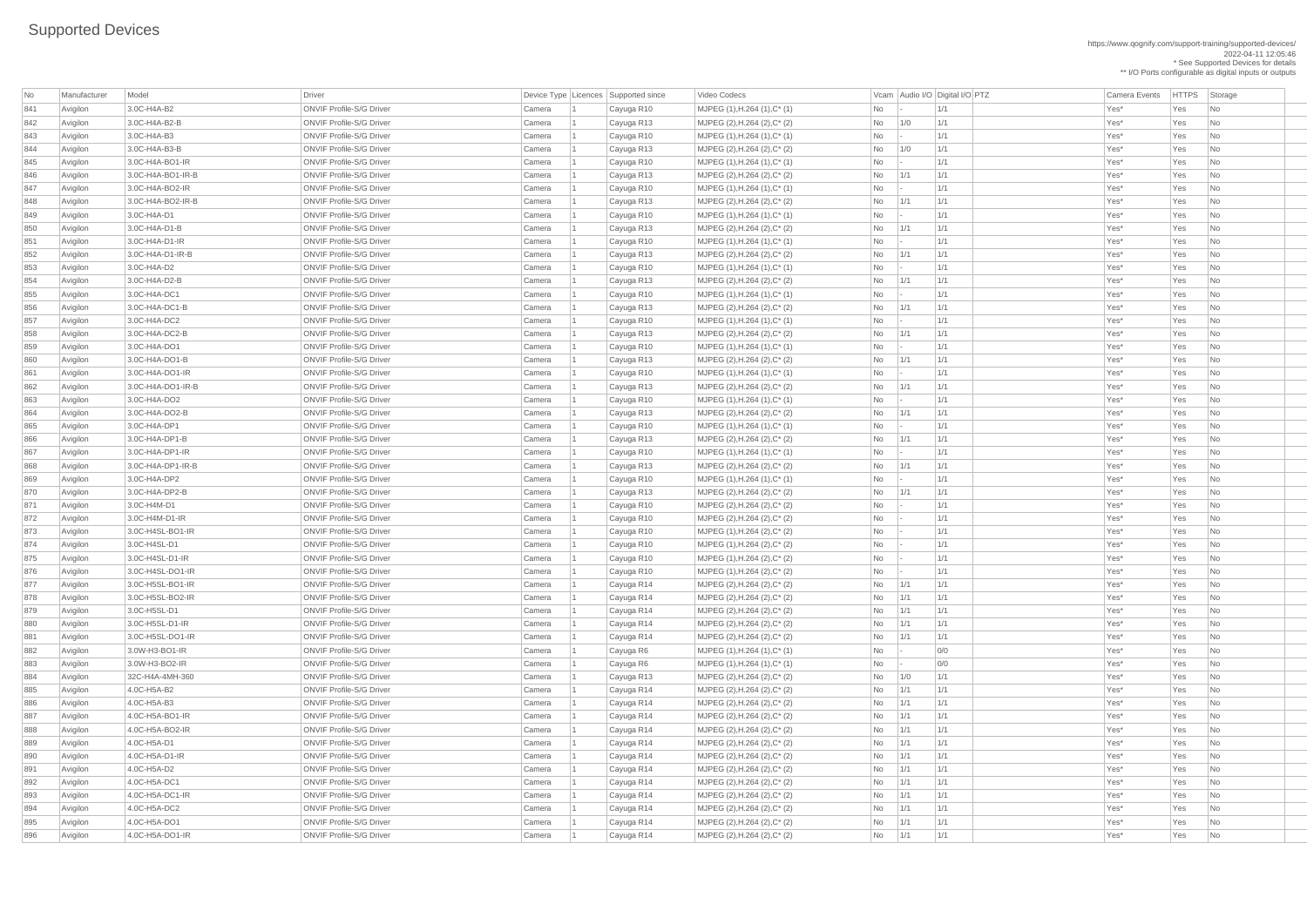| No         | Manufacturer         | Model                               | <b>Driver</b>                                                      | Device Type Licences Supported since |                          | Video Codecs                                                    |                 |                 | Vcam Audio I/O Digital I/O PTZ | <b>Camera Events</b> | <b>HTTPS</b> | Storage                     |
|------------|----------------------|-------------------------------------|--------------------------------------------------------------------|--------------------------------------|--------------------------|-----------------------------------------------------------------|-----------------|-----------------|--------------------------------|----------------------|--------------|-----------------------------|
| 897        | Avigilon             | 4.0C-H5A-DO2                        | <b>ONVIF Profile-S/G Driver</b>                                    | Camera                               | Cayuga R14               | MJPEG (2), H.264 (2), C* (2)                                    | <b>No</b>       | 1/1             | 1/1                            | Yes*                 | Yes          | No                          |
| 898        | Avigilon             | 4.0C-H5A-DP1                        | <b>ONVIF Profile-S/G Driver</b>                                    | Camera                               | Cayuga R14               | $MJPEG (2), H.264 (2), C^* (2)$                                 | No              | 1/1             | 1/1                            | Yes*                 | Yes          | No                          |
| 899        | Avigilon             | 4.0C-H5A-DP1-IR                     | <b>ONVIF Profile-S/G Driver</b>                                    | Camera                               | Cayuga R14               | MJPEG (2), H.264 (2), C* (2)                                    | <b>No</b>       | 1/1             | 1/1                            | Yes*                 | Yes          | N <sub>o</sub>              |
| 900        | Avigilon             | 4.0C-H5A-DP2                        | <b>ONVIF Profile-S/G Driver</b>                                    | Camera                               | Cayuga R14               | $MJPEG (2), H.264 (2), C^* (2)$                                 | <b>No</b>       | 1/1             | 1/1                            | Yes*                 | Yes          | No                          |
| 901        | Avigilon             | $5.0-H3-BO1-HR$                     | <b>ONVIF Profile-S/G Driver</b>                                    | Camera                               | Cayuga R6                | $MJPEG (1), H.264 (1), C^* (1)$                                 | No              | $\vert - \vert$ | 0/0                            | Yes*                 | Yes          | No                          |
| 902        | Avigilon             | 5.0-H3-BO2-IR                       | <b>ONVIF Profile-S/G Driver</b>                                    | Camera                               | Cayuga R6                | $MJPEG (1), H.264 (1), C^*(1)$                                  | No              | $\sim$          | 0/0                            | Yes*                 | Yes          | N <sub>o</sub>              |
| 903        | Avigilon             | 5.0C-H5A-BO2-IR                     | <b>ONVIF Profile-S/G Driver</b>                                    | Camera                               | Cayuga R14               | $MJPEG (2), H.264 (2), C^* (2)$                                 | <b>No</b>       | 1/1             | 1/1                            | Yes*                 | Yes          | No                          |
| 904        | Avigilon             | 5.0C-H5A-DO2                        | <b>ONVIF Profile-S/G Driver</b>                                    | Camera                               | Cayuga R14               | $MJPEG (2), H.264 (2), C^* (2)$                                 | <b>No</b>       | 1/1             | 1/1                            | Yes*                 | Yes          | N <sub>o</sub>              |
| 905        | Avigilon             | 5.0C-H5A-DP2                        | <b>ONVIF Profile-S/G Driver</b>                                    | Camera                               | Cayuga R14               | $MJPEG (2), H.264 (2), C^*(2)$                                  | <b>No</b>       | 1/1             | 1/1                            | Yes*                 | Yes          | No                          |
| 906        | Avigilon             | 5.0C-H5SL-BO1-IR                    | <b>ONVIF Profile-S/G Driver</b>                                    | Camera                               | Cayuga R14               | $MJPEG (2), H.264 (2), C^* (2)$                                 | No              | 1/1             | 1/1                            | Yes*                 | Yes          | No                          |
| 907        | Avigilon             | 5.0C-H5SL-BO2-IR                    | <b>ONVIF Profile-S/G Driver</b>                                    | Camera                               | Cayuga R14               | $MJPEG (2), H.264 (2), C^* (2)$                                 | <b>No</b>       | 1/1             | 1/1                            | Yes*                 | Yes          | No                          |
| 908        | Avigilon             | 5.0C-H5SL-D1                        | <b>ONVIF Profile-S/G Driver</b>                                    | Camera                               | Cayuga R14               | $MJPEG (2), H.264 (2), C^* (2)$                                 | No              | 1/1             | 1/1                            | Yes*                 | Yes          | N <sub>o</sub>              |
| 909        | Avigilon             | $ 5.0C$ -H5SL-D1-IR                 | <b>ONVIF Profile-S/G Driver</b>                                    | Camera                               | Cayuga R14               | $MJPEG (2), H.264 (2), C^* (2)$                                 | <b>No</b>       | 1/1             | 1/1                            | Yes*                 | Yes          | N <sub>o</sub>              |
| 910        | Avigilon             | 5.0C-H5SL-DO1-IR                    | <b>ONVIF Profile-S/G Driver</b>                                    | Camera                               | Cayuga R14               | $MJPEG (2), H.264 (2), C^* (2)$                                 | <b>No</b>       | 1/1             | 1/1                            | Yes*                 | Yes          | No                          |
| 911        | Avigilon             | $5.0L-H4A-B2$                       | <b>ONVIF Profile-S/G Driver</b>                                    | Camera                               | Cayuga R10               | MJPEG (1), H.264 (1), C* (1)                                    | No              | $\vert$ =       | 1/1                            | Yes*                 | Yes          | N <sub>o</sub>              |
| 912        | Avigilon             | $5.0L-H4A-B2-B$                     | <b>ONVIF Profile-S/G Driver</b>                                    | Camera                               | Cayuga R13               | $MJPEG (2), H.264 (2), C^* (2)$                                 | <b>No</b>       | 1/0             | 1/1                            | Yes*                 | Yes          | No                          |
| 913        | Avigilon             | $5.0L-H4A-B3$                       | <b>ONVIF Profile-S/G Driver</b>                                    | Camera                               | Cayuga R10               | $MJPEG (1), H.264 (1), C^* (1)$                                 | <b>No</b>       | $\vert - \vert$ | 1/1                            | Yes*                 | Yes          | No                          |
| 914        | Avigilon             | 5.0L-H4A-B3-B                       | <b>ONVIF Profile-S/G Driver</b>                                    | Camera                               | Cayuga R13               | $MJPEG (2), H.264 (2), C^* (2)$                                 | <b>No</b>       | 1/0             | 1/1                            | Yes*                 | Yes          | No                          |
| 915        | Avigilon             | $5.0L-H4A-BO1-IR$                   | <b>ONVIF Profile-S/G Driver</b>                                    | Camera                               | Cayuga R10               | $MJPEG (1), H.264 (1), C^* (1)$                                 | No              | $\mathbf{I}$    | 1/1                            | Yes*                 | Yes          | No                          |
| 916        | Avigilon             | $5.0L-H4A-BO1-IR-B$                 | <b>ONVIF Profile-S/G Driver</b>                                    | Camera                               | Cayuga R13               | $MJPEG (2), H.264 (2), C^*(2)$                                  | <b>No</b>       | 1/1             | 1/1                            | Yes*                 | Yes          | N <sub>o</sub>              |
| 917        | Avigilon             | 5.0L-H4A-BO2-IR                     | <b>ONVIF Profile-S/G Driver</b>                                    | Camera                               | Cayuga R10               | MJPEG (1), H.264 (1), C* (1)                                    | <b>No</b>       | $\vert - \vert$ | 1/1                            | Yes*                 | Yes          | No                          |
| 918        | Avigilon             | $5.0L-H4A-BO2-IR-B$                 | <b>ONVIF Profile-S/G Driver</b>                                    | Camera                               | Cayuga R13               | $MJPEG (2), H.264 (2), C^* (2)$                                 | No              | 1/1             | 1/1                            | Yes*                 | Yes          | No                          |
| 919        | Avigilon             | 5.0L-H4A-D1                         | <b>ONVIF Profile-S/G Driver</b>                                    | Camera                               | Cayuga R10               | $MJPEG (1), H.264 (1), C^* (1)$                                 | No              | $\vert - \vert$ | 1/1                            | Yes*                 | Yes          | No                          |
| 920        | Avigilon             | $5.0L-H4A-D1-B$                     | <b>ONVIF Profile-S/G Driver</b>                                    | Camera                               | Cayuga R13               | $MJPEG (2), H.264 (2), C^* (2)$                                 | <b>No</b>       | 1/1             | 1/1                            | Yes*                 | Yes          | N <sub>o</sub>              |
| 921        | Avigilon             | 5.0L-H4A-D1-IR                      | <b>ONVIF Profile-S/G Driver</b>                                    | Camera                               | Cayuga R10               | $MJPEG (1), H.264 (1), C^* (1)$                                 | No              |                 | 1/1                            | Yes*                 | Yes          | No                          |
| 922        | Avigilon             | 5.0L-H4A-D1-IR-B                    | <b>ONVIF Profile-S/G Driver</b>                                    | Camera                               | Cayuga R13               | MJPEG (2), H.264 (2), C* (2)                                    | No.             | $\vert$ 1/1     | 1/1                            | Yes*                 | Yes          | N <sub>o</sub>              |
| 923        | Avigilon             | 5.0L-H4A-D2                         | <b>ONVIF Profile-S/G Driver</b>                                    | Camera                               | Cayuga R10               | $MJPEG (1), H.264 (1), C^*(1)$                                  | <b>No</b>       | $\vert - \vert$ | 1/1                            | Yes*                 | Yes          | N <sub>o</sub>              |
| 924        | Avigilon             | 5.0L-H4A-D2-B                       | <b>ONVIF Profile-S/G Driver</b>                                    | Camera                               | Cayuga R13               | MJPEG (2), H.264 (2), C* (2)                                    | No              | 1/1             | 1/1                            | Yes*                 | Yes          | N <sub>o</sub>              |
| 925        | Avigilon             | 5.0L-H4A-DC1                        | <b>ONVIF Profile-S/G Driver</b>                                    | Camera                               | Cayuga R10               | $MJPEG (1), H.264 (1), C^* (1)$                                 | No              | $\mathbf{I}$    | 1/1                            | Yes*                 | Yes          | N <sub>0</sub>              |
| 926        | Avigilon             | 5.0L-H4A-DC1-B                      | <b>ONVIF Profile-S/G Driver</b>                                    | Camera                               | Cayuga R13               | $MJPEG (2), H.264 (2), C^*(2)$                                  | <b>No</b>       | 1/1             | 1/1                            | Yes*                 | Yes          | No                          |
| 927        | Avigilon             | 5.0L-H4A-DC2                        | <b>ONVIF Profile-S/G Driver</b>                                    | Camera                               | Cayuga R10               | $MJPEG (1), H.264 (1), C^* (1)$                                 | <b>No</b>       | $\sim$          | 1/1                            | Yes*                 | Yes          | No                          |
| 928        | Avigilon             | 5.0L-H4A-DC2-B                      | <b>ONVIF Profile-S/G Driver</b>                                    | Camera                               | Cayuga R13               | $MJPEG (2), H.264 (2), C^* (2)$                                 | <b>No</b>       | 1/1             | 1/1                            | Yes*                 | Yes          | N <sub>0</sub>              |
| 929        | Avigilon             | 5.0L-H4A-DO1                        | <b>ONVIF Profile-S/G Driver</b>                                    | Camera                               | Cayuga R10               | MJPEG (1), H.264 (1), C* (1)                                    | No              | $\mathbf{I}$    | 1/1                            | Yes*                 | Yes          | $\overline{\phantom{a}}$ No |
| 930        | Avigilon             | 5.0L-H4A-DO1-B                      | <b>ONVIF Profile-S/G Driver</b>                                    | Camera                               | Cayuga R13               | $MJPEG (2), H.264 (2), C^* (2)$                                 | No              | 1/1             | 1/1                            | Yes*                 | Yes          | No                          |
| 931        | Avigilon             | $5.0L-H4A-DO1-IR$                   | <b>ONVIF Profile-S/G Driver</b>                                    | Camera                               | Cayuga R10               | $MJPEG (1), H.264 (1), C^* (1)$                                 | No              | $\vert - \vert$ | 1/1                            | Yes*                 | Yes          | N <sub>0</sub>              |
| 932        | Avigilon             | $5.0L-H4A-DO1-IR-B$                 | <b>ONVIF Profile-S/G Driver</b>                                    | Camera                               | Cayuga R13               | $MJPEG (2), H.264 (2), C^*(2)$                                  | No              | 1/1             | 1/1                            | Yes*                 | Yes          | N <sub>o</sub>              |
| 933        | Avigilon             | 5.0L-H4A-DO2                        | <b>ONVIF Profile-S/G Driver</b>                                    | Camera                               | Cayuga R10               | $MJPEG (1), H.264 (1), C^* (1)$                                 | <b>No</b>       | $\sim$          | 1/1                            | Yes*                 | Yes          | No                          |
| 934        | Avigilon             | 5.0L-H4A-DO2-B                      | <b>ONVIF Profile-S/G Driver</b>                                    | Camera                               | Cayuga R13               | $MJPEG (2), H.264 (2), C^* (2)$                                 | No              | 1/1             | 1/1                            | Yes*                 | Yes          | N <sub>0</sub>              |
| 935        | Avigilon             | 5.0L-H4A-DP1                        | <b>ONVIF Profile-S/G Driver</b>                                    | Camera                               | Cayuga R10               | $MJPEG (1), H.264 (1), C^*(1)$                                  | No              | $\vert$ =       | 1/1                            | Yes*                 | Yes          | N <sub>o</sub>              |
| 936        | Avigilon             | 5.0L-H4A-DP1-B                      | <b>ONVIF Profile-S/G Driver</b>                                    | Camera                               | Cayuga R13               | MJPEG (2), H.264 (2), C* (2)                                    | No              | 1/1             | 1/1                            | Yes*                 | Yes          | N <sub>o</sub>              |
| 937        | Avigilon             | $5.0L-H4A-DP1-IR$                   | <b>ONVIF Profile-S/G Driver</b>                                    | Camera                               | Cayuga R10               | $MJPEG (1), H.264 (1), C^*(1)$                                  | No              | $\mathbf{I}$    | 1/1                            | Yes*                 | Yes          | $\overline{\phantom{a}}$ No |
| 938        | Avigilon             | $5.0L-H4A-DP1-IR-B$                 | <b>ONVIF Profile-S/G Driver</b>                                    | Camera                               | Cayuga R13               | $MJPEG (2), H.264 (2), C^* (2)$                                 | <b>No</b>       | 1/1             | 1/1                            | Yes*                 | Yes          | No                          |
| 939        | Avigilon             | 5.0L-H4A-DP2                        | <b>ONVIF Profile-S/G Driver</b>                                    | Camera                               | Cayuga R10               | $MJPEG (1), H.264 (1), C^* (1)$                                 | <b>No</b>       | $\vert - \vert$ | 1/1                            | Yes*                 | Yes          | N <sub>0</sub>              |
| 940        | Avigilon             | 5.0L-H4A-DP2-B                      | <b>ONVIF Profile-S/G Driver</b>                                    | Camera                               | Cayuga R13               | $MJPEG (2), H.264 (2), C^* (2)$                                 | No              | 1/1             | 1/1                            | Yes*                 | Yes          | N <sub>0</sub>              |
| 941        | Avigilon             | 6.0C-H5A-B2                         | <b>ONVIF Profile-S/G Driver</b>                                    | Camera                               | Cayuga R14               | MJPEG (2), H.264 (2), C* (2)                                    | No              | 1/1             | 1/1                            | Yes*                 | Yes          | N <sub>o</sub>              |
| 942        | Avigilon             | 6.0C-H5A-BO1-IR                     | <b>ONVIF Profile-S/G Driver</b>                                    | Camera                               | Cayuga R14               | $MJPEG (2), H.264 (2), C^* (2)$                                 | No              | 1/1             | 1/1                            | Yes*                 | Yes          | N <sub>0</sub>              |
| 943        | Avigilon             | 6.0C-H5A-D1                         | <b>ONVIF Profile-S/G Driver</b>                                    | Camera                               | Cayuga R14               | $MJPEG (2), H.264 (2), C^* (2)$                                 | No              | 1/1             | 1/1                            | Yes*                 | Yes          | N <sub>0</sub>              |
| 944        | Avigilon             | $6.0C$ -H5A-D1-IR                   | <b>ONVIF Profile-S/G Driver</b>                                    | Camera                               | Cayuga R14               | $MJPEG (2), H.264 (2), C^* (2)$                                 | <b>No</b>       | 1/1             | 1/1                            | Yes*                 | Yes          | No                          |
| 945        | Avigilon             | 6.0C-H5A-DC1                        | <b>ONVIF Profile-S/G Driver</b>                                    | Camera                               | Cayuga R14               | $MJPEG (2), H.264 (2), C^* (2)$                                 | <b>No</b>       | 1/1             | 1/1                            | Yes*                 | Yes          | No                          |
| 946        | Avigilon             | $ 6.0C$ -H5A-DC1-IR<br>6.0C-H5A-DO1 | <b>ONVIF Profile-S/G Driver</b><br><b>ONVIF Profile-S/G Driver</b> | Camera                               | Cayuga R14               | $MJPEG (2), H.264 (2), C^* (2)$                                 | No              | 1/1<br>1/1      | 1/1                            | Yes*<br>Yes*         | Yes<br>Yes   | $\overline{\phantom{a}}$ No |
| 947<br>948 | Avigilon             | 6.0C-H5A-DO1-IR                     | <b>ONVIF Profile-S/G Driver</b>                                    | Camera<br>Camera                     | Cayuga R14               | MJPEG (2), H.264 (2), C* (2)                                    | <b>No</b><br>No | 1/1             | 1/1<br>1/1                     | Yes*                 | Yes          | N <sub>0</sub><br>No        |
| 949        | Avigilon<br>Avigilon | 6.0C-H5A-DP1                        | <b>ONVIF Profile-S/G Driver</b>                                    | Camera                               | Cayuga R14<br>Cayuga R14 | MJPEG (2), H.264 (2), C* (2)<br>$MJPEG (2), H.264 (2), C^* (2)$ | No              | 1/1             | 1/1                            | Yes*                 | Yes          | N <sub>o</sub>              |
| 950        | Avigilon             | $6.0C$ -H5A-DP1-IR                  | <b>ONVIF Profile-S/G Driver</b>                                    | Camera                               | Cayuga R14               | $MJPEG (2), H.264 (2), C^*(2)$                                  | No              | 1/1             | 1/1                            | Yes*                 | Yes          | N <sub>0</sub>              |
| 951        | Avigilon             | 8.0-H4A-B2                          | <b>ONVIF Profile-S/G Driver</b>                                    | Camera                               | Cayuga R10               | $MJPEG (1), H.264 (1), C^* (1)$                                 | No              |                 | 1/1                            | Yes*                 | Yes          | $\overline{\mathsf{No}}$    |
| 952        | Avigilon             | 8.0-H4A-B2-B                        | <b>ONVIF Profile-S/G Driver</b>                                    | Camera                               | Cayuga R13               | $MJPEG (2), H.264 (2), C^*(2)$                                  | No              | 1/0             | 1/1                            | Yes*                 | Yes          | $\overline{\phantom{1}}$ No |
|            |                      |                                     |                                                                    |                                      |                          |                                                                 |                 |                 |                                |                      |              |                             |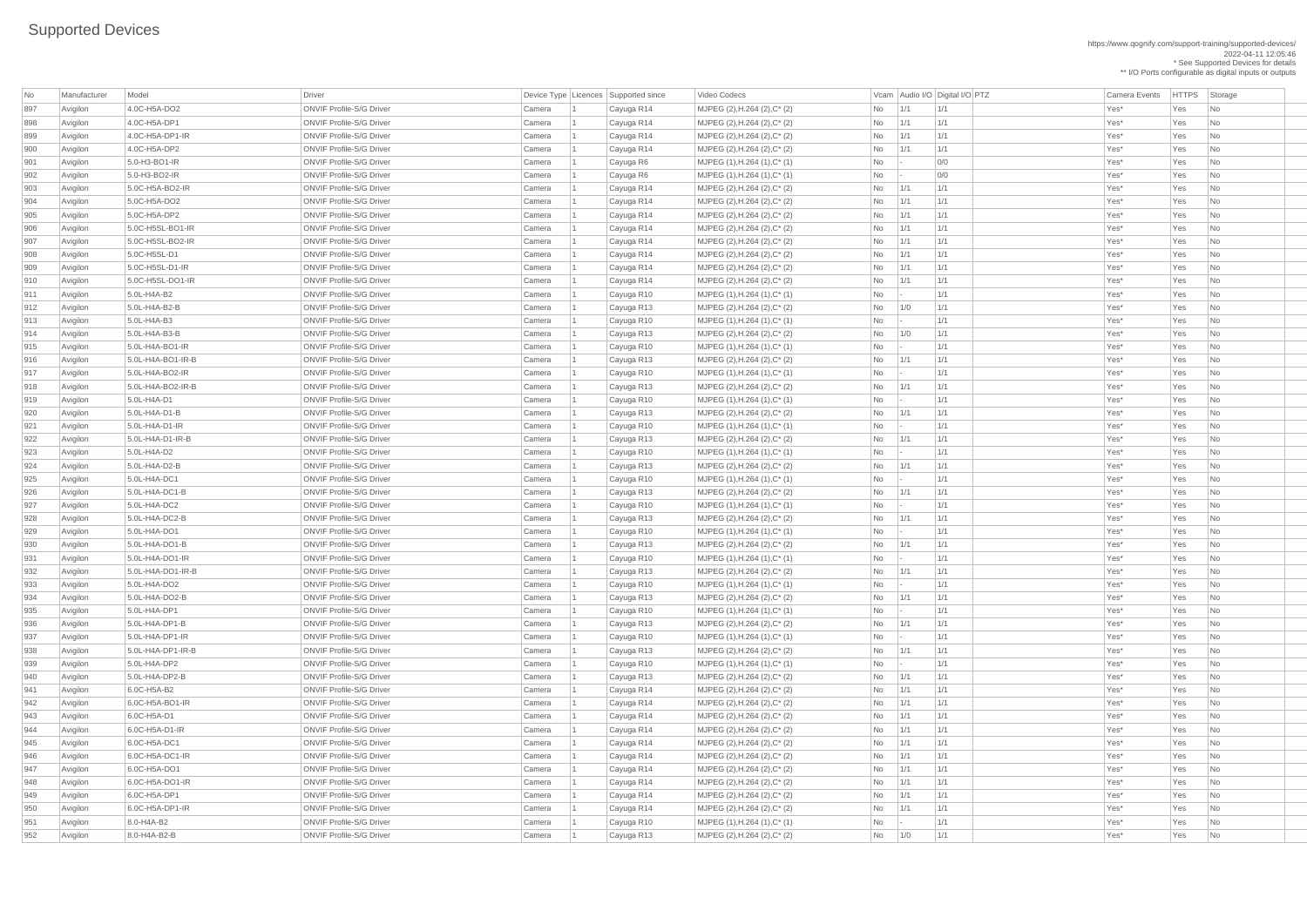https://www.qognify.com/support-training/supported-devices/ 2022-04-11 12:05:46 \* See Supported Devices for details

| No         | Manufacturer | Model              | Driver                          |                  | Device Type Licences Supported since | Video Codecs                                                       |                 |                | Vcam Audio I/O Digital I/O PTZ |            | <b>Camera Events</b> | <b>HTTPS</b> | Storage                     |
|------------|--------------|--------------------|---------------------------------|------------------|--------------------------------------|--------------------------------------------------------------------|-----------------|----------------|--------------------------------|------------|----------------------|--------------|-----------------------------|
| 953        | Avigilon     | 8.0-H4A-BO1-IR     | <b>ONVIF Profile-S/G Driver</b> | Camera           | Cayuga R10                           | MJPEG (1), H.264 (1), C* (1)                                       | No              |                | 1/1                            |            | Yes*                 | Yes          | <b>No</b>                   |
| 954        | Avigilon     | 8.0-H4A-BO1-IR-B   | <b>ONVIF Profile-S/G Driver</b> | Camera           | Cayuga R13                           | MJPEG (2), H.264 (2), C* (2)                                       | No              | 1/1            | 1/1                            |            | Yes*                 | Yes          | <b>No</b>                   |
| 955        | Avigilon     | 8.0-H4A-D1         | <b>ONVIF Profile-S/G Driver</b> | Camera           | Cayuga R10                           | MJPEG (1), H.264 (1), C* (1)                                       | No              | $\overline{a}$ | 1/1                            |            | Yes*                 | Yes          | No                          |
| 956        | Avigilon     | 8.0-H4A-D1-B       | <b>ONVIF Profile-S/G Driver</b> | Camera           | Cayuga R13                           | MJPEG (2), H.264 (2), C* (2)                                       | No              | 1/1            | 1/1                            |            | Yes*                 | Yes          | <b>No</b>                   |
| 957        | Avigilon     | 8.0-H4A-D1-IR      | <b>ONVIF Profile-S/G Driver</b> | Camera           | Cayuga R10                           | MJPEG (1), H.264 (1), C* (1)                                       | <b>No</b>       |                | 1/1                            |            | Yes*                 | Yes          | No                          |
| 958        | Avigilon     | 8.0-H4A-D1-IR-B    | <b>ONVIF Profile-S/G Driver</b> | Camera           | Cayuga R13                           | MJPEG (2), H.264 (2), C* (2)                                       | No              | 1/1            | 1/1                            |            | Yes*                 | Yes          | <b>No</b>                   |
| 959        | Avigilon     | 8.0-H4A-DC1        | <b>ONVIF Profile-S/G Driver</b> | Camera           | Cayuga R10                           | $MJPEG (1), H.264 (1), C^* (1)$                                    | No              |                | 1/1                            |            | Yes*                 | Yes          | No                          |
| 960        | Avigilon     | 8.0-H4A-DC1-B      | <b>ONVIF Profile-S/G Driver</b> | Camera           | Cayuga R13                           | MJPEG (2), H.264 (2), C* (2)                                       | No              | 1/1            | 1/1                            |            | Yes*                 | Yes          | <b>No</b>                   |
| 961        | Avigilon     | 8.0-H4A-DO1        | <b>ONVIF Profile-S/G Driver</b> | Camera           | Cayuga R10                           | MJPEG (1), H.264 (1), C* (1)                                       | N <sub>o</sub>  | $\overline{a}$ | 1/1                            |            | Yes*                 | Yes          | No                          |
| 962        | Avigilon     | 8.0-H4A-DO1-B      | <b>ONVIF Profile-S/G Driver</b> | Camera           | Cayuga R13                           | MJPEG (2), H.264 (2), C* (2)                                       | No              | 1/1            | 1/1                            |            | Yes*                 | Yes          | <b>No</b>                   |
| 963        | Avigilon     | 8.0-H4A-DO1-IR     | <b>ONVIF Profile-S/G Driver</b> | Camera           | Cayuga R10                           | MJPEG (1), H.264 (1), C* (1)                                       | No              |                | 1/1                            |            | Yes*                 | Yes          | No                          |
| 964        | Avigilon     | 8.0-H4A-DO1-IR-B   | <b>ONVIF Profile-S/G Driver</b> | Camera           | Cayuga R13                           | MJPEG (2), H.264 (2), C* (2)                                       | <b>No</b>       | 1/1            | 1/1                            |            | Yes*                 | Yes          | No                          |
| 965        | Avigilon     | 8.0-H4A-DP1        | <b>ONVIF Profile-S/G Driver</b> | Camera           | Cayuga R10                           | $MJPEG (1), H.264 (1), C^* (1)$                                    | No              |                | 1/1                            |            | Yes*                 | Yes          | <b>No</b>                   |
| 966        | Avigilon     | 8.0-H4A-DP1-B      | <b>ONVIF Profile-S/G Driver</b> | Camera           | Cayuga R13                           | MJPEG (2), H.264 (2), C* (2)                                       | No              | 1/1            | 1/1                            |            | Yes*                 | Yes          | No                          |
| 967        | Avigilon     | 8.0-H4A-DP1-IR     | <b>ONVIF Profile-S/G Driver</b> | Camera           | Cayuga R10                           | MJPEG (1), H.264 (1), C* (1)                                       | No              | $\overline{a}$ | 1/1                            |            | Yes*                 | Yes          | No                          |
| 968        | Avigilon     | 8.0-H4A-DP1-IR-B   | <b>ONVIF Profile-S/G Driver</b> | Camera           | Cayuga R13                           | MJPEG (2), H.264 (2), C* (2)                                       | No              | 1/1            | 1/1                            |            | Yes*                 | Yes          | No                          |
| 969        | Avigilon     | 8.0C-H5A-B2        | <b>ONVIF Profile-S/G Driver</b> | Camera           | Cayuga R14                           | MJPEG (2), H.264 (2), C* (2)                                       | No              | 1/1            | 1/1                            |            | Yes*                 | Yes          | No                          |
| 970        | Avigilon     | 8.0C-H5A-BO1-IR    | <b>ONVIF Profile-S/G Driver</b> | Camera           | Cayuga R14                           | MJPEG (2), H.264 (2), C* (2)                                       | No              | 1/1            | 1/1                            |            | Yes*                 | Yes          | No                          |
| 971        | Avigilon     | 8.0C-H5A-D1        | <b>ONVIF Profile-S/G Driver</b> | Camera           | Cayuga R14                           | $MJPEG (2), H.264 (2), C^* (2)$                                    | No              | 1/1            | 1/1                            |            | Yes*                 | Yes          | <b>No</b>                   |
| 972        | Avigilon     | 8.0C-H5A-D1-IR     | <b>ONVIF Profile-S/G Driver</b> | Camera           | Cayuga R14                           | MJPEG (2), H.264 (2), C* (2)                                       | N <sub>o</sub>  | 1/1            | 1/1                            |            | Yes*                 | Yes          | No                          |
| 973        | Avigilon     | 8.0C-H5A-DC1       | <b>ONVIF Profile-S/G Driver</b> | Camera           | Cayuga R14                           | MJPEG (2), H.264 (2), C* (2)                                       | No              | 1/1            | 1/1                            |            | Yes*                 | Yes          | No                          |
| 974        | Avigilon     | 8.0C-H5A-DC1-IR    | <b>ONVIF Profile-S/G Driver</b> | Camera           | Cayuga R14                           | MJPEG (2), H.264 (2), C* (2)                                       | No              | 1/1            | 1/1                            |            | Yes*                 | Yes          | <b>No</b>                   |
| 975        | Avigilon     | 8.0C-H5A-DO1       | <b>ONVIF Profile-S/G Driver</b> | Camera           | Cayuga R14                           | MJPEG (2), H.264 (2), C* (2)                                       | No              | 1/1            | 1/1                            |            | Yes*                 | Yes          | <b>No</b>                   |
| 976        | Avigilon     | 8.0C-H5A-DO1-IR    | <b>ONVIF Profile-S/G Driver</b> | Camera           | Cayuga R14                           | MJPEG (2), H.264 (2), C* (2)                                       | No              | 1/1            | 1/1                            |            | Yes*                 | Yes          | No                          |
| 977        | Avigilon     | 8.0C-H5A-DP1       | <b>ONVIF Profile-S/G Driver</b> | Camera           | Cayuga R14                           | MJPEG (2), H.264 (2), C* (2)                                       | No              | 1/1            | 1/1                            |            | Yes*                 | Yes          | No.                         |
| 978        | Avigilon     | 8.0C-H5A-DP1-IR    | <b>ONVIF Profile-S/G Driver</b> | Camera           | Cayuga R14                           | MJPEG (2), H.264 (2), C* (2)                                       | No              | 1/1            | 1/1                            |            | Yes*                 | Yes          | No.                         |
| 979        | Avigilon     | 8L-H4PRO-B         | <b>ONVIF Profile-S/G Driver</b> | Camera           | Cayuga R13                           | MJPEG (1), H.264 (1), C* (1)                                       | No              | 1/0            | 1/1                            |            | Yes*                 | Yes          | No                          |
| 980        | Avigilon     | 9C-H4A-3MH-180     | <b>ONVIF Profile-S/G Driver</b> | Camera           | Cayuga R13                           | MJPEG (2), H.264 (2), C* (2)                                       | No              | 1/0            | 1/1                            |            | Yes*                 | Yes          | No                          |
| 981        | Avigilon     | 9C-H4A-3MH-270     | <b>ONVIF Profile-S/G Driver</b> | Camera           | Cayuga R13                           | MJPEG (2), H.264 (2), C* (2)                                       | No              | 1/0            | 1/1                            |            | Yes*                 | Yes          | No                          |
| 982        | Avigilon     | <b>ENC-4P-H264</b> | <b>ENC-4P-H264</b>              | Encoder          | Cayuga R4                            | $H.264(1),C^*(1)$                                                  | No              | $\overline{a}$ | 0/0                            |            | No                   | Yes          | No                          |
| 983        | Axion        | AX-DBCIP6780HDNF   | <b>ONVIF Profile-S/G Driver</b> | Camera           | Cayuga R12                           | MJPEG (2), H.264 (2), C* (2)                                       | No              | 1/0            | 1/1                            |            | Yes*                 | No           | No                          |
| 984        | Axis         | $ 200+$            | $200+$                          | Camera           | Cayuga R2                            | MJPEG (3), C* (3)                                                  | No              |                | O/O                            |            | No                   | <b>No</b>    | No                          |
| 985        | Axis         | 205                | 205                             | Camera           | Cayuga R2                            | MJPEG (3), C* (3)                                                  | No              |                | 0/0                            |            | No                   | No           | No                          |
| 986        | Axis         | 206                | 206                             | Camera           | Cayuga R2                            | MJPEG (3), C* (3)                                                  | No              |                | 0/0                            |            | No                   | No           | <b>No</b>                   |
| 987        | Axis         | 206M               | 206M                            | Camera           | Cayuga R2                            | MJPEG (3), C* (3)                                                  | No              |                | O/O                            |            | No                   | No           | No                          |
| 988        | Axis         | 206W               | 206W                            | Camera           | Cayuga R2                            | $MJPEG (3), C^*(3)$                                                | No              |                | 0/0                            |            | No                   | No           | No                          |
| 989        | Axis         | 207<br>207MW       | 207<br>207MW                    | Camera           | Cayuga R2                            | MJPEG (3), MPEG-4 (1), C* (4)                                      | No              |                | 1/1<br>1/1                     |            | Yes*<br>Yes*         | Yes<br>Yes   | No<br>No                    |
| 990        | Axis         | 207W               | 207W                            | Camera<br>Camera | Cayuga R2                            | $MJPEG (3), MPEG-4 (1), C^*(4)$                                    | No              | 1/0<br>1/0     | 1/1                            |            | Yes*                 | Yes          |                             |
| 991<br>992 | Axis<br>Axis | 209FD              | 209FD                           | Camera           | Cayuga R2                            | $MJPEG (3), MPEG-4 (1), C^*(4)$<br>$MJPEG (3), MPEG-4 (1), C^*(4)$ | No              |                | 0/0                            |            | Yes*                 | Yes          | No<br>No                    |
| 993        | Axis         | 209FD-R            | 209FD                           | Camera           | Cayuga R2<br>Cayuga R2               | MJPEG (3), MPEG-4 (1), C* (4)                                      | No<br><b>No</b> |                | O/O                            |            | Yes*                 | Yes          | No                          |
| 994        | Axis         | 209MFD             | 209MFD                          | Camera           | Cayuga R2                            | $MJPEG (3), MPEG-4 (1), C^*(4)$                                    | <b>No</b>       |                | 0/0                            |            | Yes*                 | Yes          | No                          |
| 995        | Axis         | 209MFD-R           | 209MFD                          | Camera           | Cayuga R2                            | $MJPEG (3), MPEG-4 (1), C^*(4)$                                    | No              |                | 0/0                            |            | Yes*                 | Yes          | No                          |
| 996        | Axis         | 210                | 210                             | Camera           | Cayuga R2                            | $MJPEG (3), MPEG-4 (1), C^*(4)$                                    | No              |                | 1/1                            |            | Yes*                 | Yes          | No                          |
| 997        | Axis         | 2100               | 2100                            | Camera           | Cayuga R2                            | $MJPEG (3), C^*(3)$                                                | No              |                | 1/1                            |            | No                   | No           | No                          |
| 998        | Axis         | 210A               | 210A                            | Camera           | Cayuga R2                            | $MJPEG (3), MPEG-4 (1), C^*(4)$                                    | No              | 1/0            | 1/1                            |            | Yes*                 | Yes          | No                          |
| 999        | Axis         | 211                | 211                             | Camera           | Cayuga R2                            | MJPEG (3), MPEG-4 (1), C* (4)                                      | <b>No</b>       | $\frac{1}{2}$  | 1/1                            |            | Yes*                 | Yes          | No                          |
| 1000       | Axis         | 2110               | 2110                            | Camera           | Cayuga R2                            | $MJPEG (3), C^*(3)$                                                | No              |                | 1/1                            |            | No                   | No           | <b>No</b>                   |
| 1001       | Axis         | 211A               | 211A                            | Camera           | Cayuga R2                            | $MJPEG (3), MPEG-4 (1), C^*(4)$                                    | No              | 1/0            | 1/1                            |            | Yes*                 | Yes          | No                          |
| 1002       | Axis         | 211M               | 211M                            | Camera           | Cayuga R2                            | MJPEG (3), MPEG-4 (1), $C^*$ (4)                                   | No              | 1/0            | 1/1                            |            | Yes*                 | Yes          | No                          |
| 1003       | Axis         | 211W               | 211W                            | Camera           | Cayuga R2                            | MJPEG (3), MPEG-4 (1), C* (4)                                      | No              | 1/0            | 1/1                            |            | Yes*                 | Yes          | No                          |
| 1004       | Axis         | 212                | 212                             | Camera           | Cayuga R2                            | MJPEG (3), MPEG-4 $(1)$ , C $*$ $(4)$                              | N <sub>o</sub>  | 1/0            | 1/1                            | Continuous | Yes*                 | Yes          | No                          |
| 1005       | Axis         | 2120               | 2120                            | Camera           | Cayuga R2                            | $MJPEG (3), C^* (3)$                                               |                 |                | 1/1                            |            | No                   | No           | No                          |
| 1006       | Axis         | 213                | 213                             | Camera           | Cayuga R2                            | $MJPEG (3), MPEG-4 (1), C*(4)$                                     | $No$ $1/0$      |                | 2/3                            | Continuous | Yes*                 | No           | No                          |
| 1007       | Axis         | 2130               | 2130                            | Camera           | Cayuga R2                            | $MJPEG (3), C^*(3)$                                                | No              | $\sim$         | 1/1                            | Continuous | No                   | No           | No                          |
| 1008       | Axis         | 2130R              | 2130R                           | Camera           | Cayuga R2                            | $MJPEG (3), C^* (3)$                                               |                 |                | 1/1                            | Continuous | No                   | No           | $\overline{\phantom{a}}$ No |
|            |              |                    |                                 |                  |                                      |                                                                    |                 |                |                                |            |                      |              |                             |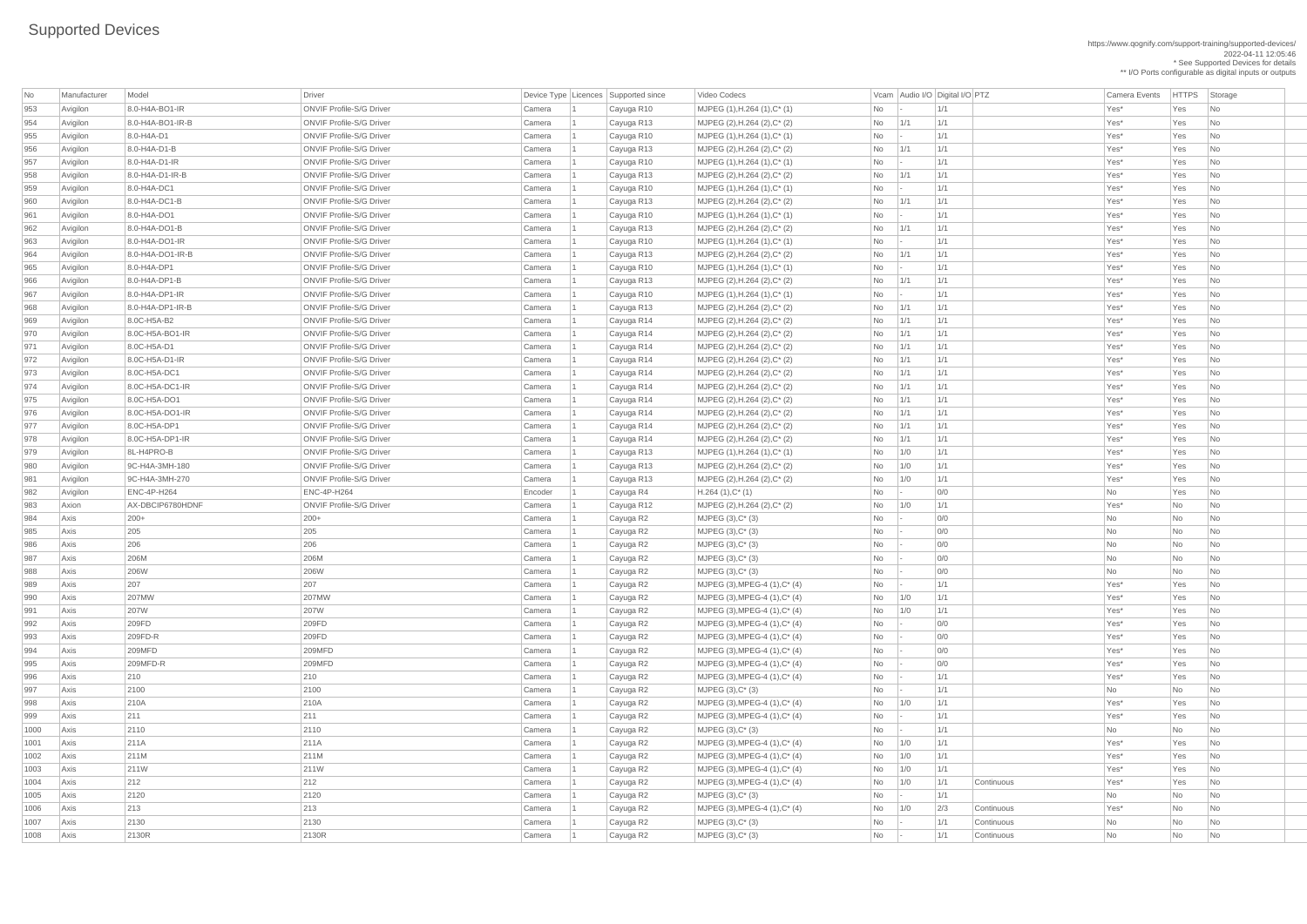| No           | Manufacturer | Model                           | Driver                               | Device Type   Licences   Supported since |                        | Video Codecs                                                                         |           | Vcam Audio I/O Digital I/O PTZ |            |                                            | Camera Events | <b>HTTPS</b> | Storage   |
|--------------|--------------|---------------------------------|--------------------------------------|------------------------------------------|------------------------|--------------------------------------------------------------------------------------|-----------|--------------------------------|------------|--------------------------------------------|---------------|--------------|-----------|
| 1009<br>1010 | Axis         | 214<br>215                      | 214<br>215                           | Camera<br>Camera                         | Cayuga R2              | MJPEG $(3)$ , MPEG-4 $(1)$ , C $*$ $(4)$<br>MJPEG $(3)$ , MPEG-4 $(1)$ , C $*$ $(4)$ | No        | 1/0                            | 1/1<br>1/1 | Continuous<br>Continuous                   | Yes*<br>Yes*  | Yes<br>No    | No        |
|              | Axis         |                                 |                                      |                                          | Cayuga R2              |                                                                                      | <b>No</b> | 1/0                            |            |                                            |               |              | No        |
| 1011<br>1012 | Axis<br>Axis | 216FD<br>$216FD-V$              | 216FD (-V)<br>$216FD$ (-V)           | Camera<br>Camera                         | Cayuga R2              | $MJPEG (3), MPEG-4 (1), C^*(4)$<br>$MJPEG (3), MPEG-4 (1), C^*(4)$                   | No        | 1/0<br>1/0                     | 1/1<br>1/1 |                                            | Yes*<br>Yes*  | Yes<br>Yes   | No<br>No  |
| 1013         | Axis         | 216MFD                          | 216MFD (-V)                          | Camera                                   | Cayuga R2<br>Cayuga R2 | MJPEG $(3)$ , MPEG-4 $(1)$ , C* $(4)$                                                | No<br>No  | 1/0                            | 1/1        |                                            | Yes*          | Yes          | No        |
|              |              |                                 |                                      |                                          |                        |                                                                                      |           |                                |            |                                            |               |              |           |
| 1014<br>1015 | Axis         | 216MFD-V<br>221                 | 216MFD (-V)<br>221                   | Camera                                   | Cayuga R2              | $MJPEG (3), MPEG-4 (1), C^*(4)$<br>MJPEG (3), MPEG-4 (1), $C^*$ (4)                  | No        | 1/0                            | 1/1<br>2/1 |                                            | Yes*<br>Yes*  | Yes<br>Yes   | No        |
| 1016         | Axis<br>Axis | 223M                            | 223M                                 | Camera<br>Camera                         | Cayuga R2              | MJPEG (3), MPEG-4 (1), $C^*$ (4)                                                     | No        |                                | 2/1        | Continuous, Zoom only, Pan tilt via R Yes* |               |              | No        |
|              |              | 225FD                           | 225FD                                |                                          | Cayuga R2              |                                                                                      | No        | 1/0                            | 2/1        |                                            |               | Yes          | No        |
| 1017         | Axis         |                                 |                                      | Camera                                   | Cayuga R2              | $MJPEG (3), MPEG-4 (1), C^*(4)$                                                      | No        |                                |            | Continuous, Click to Center                | Yes*<br>Yes*  | Yes          | No        |
| 1018         | Axis         | 231D                            | 231                                  | Camera                                   | Cayuga R2              | MJPEG (3), MPEG-4 (1), $C^*$ (4)                                                     | No        |                                | 4/4<br>4/4 | Continuous, Click to Center                |               | Yes          | No        |
| 1019         | Axis         | $231D+$<br>232D                 | 231                                  | Camera                                   | Cayuga R2              | MJPEG (3), MPEG-4 (1), $C^*$ (4)                                                     | No        |                                |            | Continuous, Click to Center                | Yes*<br>Yes*  | Yes          | No        |
| 1020<br>1021 | Axis         | $232D+$                         | 232<br>232                           | Camera<br>Camera                         | Cayuga R2              | MJPEG (3), MPEG-4 (1), C* (4)<br>MJPEG $(3)$ , MPEG-4 $(1)$ , C $*$ $(4)$            | No        |                                | 4/4<br>4/4 | Continuous, Click to Center                | Yes*          | Yes          | No<br>No  |
|              | Axis         |                                 |                                      |                                          | Cayuga R2              |                                                                                      | No        |                                |            |                                            |               | Yes          |           |
| 1022         | Axis         | 233D                            | 233D                                 | Camera                                   | Cayuga R2              | MJPEG $(3)$ , MPEG-4 $(1)$ , C $*$ $(4)$                                             | No        | 1/0                            | 4/4        | Continuous, Click to Center                | Yes*          | Yes          | No        |
| 1023         | Axis         | 2400                            | 2400                                 | Encoder                                  | Cayuga R2              | $MJPEG (3), C^* (3)$                                                                 | No        |                                | 4/1        | Continuous                                 | No            | No           | No        |
| 1024         | Axis         | 2401                            | 2401                                 | Encoder                                  | Cayuga R2              | MJPEG (3), C* (3)                                                                    | No        |                                | 4/1        | Continuous                                 | No            | No           | No        |
| 1025         | Axis         | 240Q                            | 240Q                                 | Encoder                                  | Cayuga R2              | MJPEG (3), C* (3)                                                                    | No        |                                | 4/4        | Continuous                                 | Yes*          | Yes          | No        |
| 1026         | Axis         | 2411                            | 2411                                 | Encoder                                  | Cayuga R2              | MJPEG (3), C* (3)                                                                    | No        |                                | 0/0        | Continuous                                 | <b>No</b>     | No           | No        |
| 1027         | Axis         | 241Q                            | 241Q                                 | Encoder                                  | Cayuga R2              | MJPEG $(3)$ , MPEG-4 $(1)$ , C $*$ $(4)$                                             | No        |                                | 4/4        | Continuous                                 | Yes*          | Yes          | No        |
| 1028         | Axis         | 241S                            | 241S                                 | Encoder                                  | Cayuga R2              | $MJPEG (3), MPEG-4 (1), C^*(4)$                                                      | No        |                                | 4/4        | Continuous                                 | Yes*          | Yes          | No        |
| 1029         | Axis         | 241SA                           | 241SA                                | Encoder                                  | Cayuga R2              | $MJPEG (3), MPEG-4 (1), C^*(4)$                                                      | No        | 1/0                            | 4/4        | Continuous                                 | Yes*          | Yes          | No        |
| 1030         | Axis         | 2420                            | 2420 (IR)                            | Camera                                   | Cayuga R2              | $MJPEG (3), C^*(3)$                                                                  | No        |                                | 1/1        |                                            | No            | No           | No        |
| 1031         | Axis         | 2420-IR                         | 2420 (IR)                            | Camera                                   | Cayuga R2              | MJPEG (3), C* (3)                                                                    | No        |                                | 1/1        |                                            | No            | No           | No        |
| 1032         | Axis         | 243Q                            | 243Q-Blade                           | Encoder                                  | Cayuga R2              | MJPEG (3), MPEG-4 (1), C* (4)                                                        | No        |                                | 4/4        | Continuous                                 | Yes*          | Yes          | No        |
| 1033         | Axis         | 243SA                           | 243S                                 | Encoder                                  | Cayuga R2              | MJPEG (3), MPEG-4 (1), C* (4)                                                        | No        | 1/0                            | 4/4        | Continuous                                 | Yes*          | Yes          | No        |
| 1034         | Axis         | 247S                            | 247S                                 | Encoder                                  | Cayuga R2              | MJPEG (3), MPEG-4 (1), $C^*$ (4)                                                     | No        | 1/0                            | 1/1        | Continuous                                 | Yes*          | Yes          | <b>No</b> |
| 1035         | Axis         | 282                             | 282                                  | Encoder                                  | Cayuga R2              | MJPEG $(3)$ , MPEG-4 $(1)$ , C $*$ $(4)$                                             | No        |                                | 4/4        | Continuous                                 | Yes*          | Yes          | No        |
| 1036         | Axis         | 282A                            | 282A                                 | Encoder                                  | Cayuga R2              | $MJPEG (3), MPEG-4 (1), C^*(4)$                                                      | No        | 1/0                            | 4/4        | Continuous                                 | Yes*          | Yes          | No        |
| 1037         | Axis         | 295                             | N/A                                  | <b>USB Control Device</b>                | Cayuga R2              |                                                                                      | No        |                                | 0/0        |                                            | No            | No           | No        |
| 1038         | Axis         | A8004-VE                        | Axis Smart Driver (H.26x Generation) | Camera                                   | Cayuga R5              | MJPEG $(3)$ , H.264 $(3)$ , C* $(6)$                                                 | No        | 1/1                            | $4/4$ **   |                                            | Yes*          | Yes          | Yes       |
| 1039         | Axis         | A8105-E                         | Axis Smart Driver (H.26x Generation) | Camera                                   | Cayuga R10             | $MJPEG (3), H.264 (3), C*(6)$                                                        | Yes       | 1/1                            | 2/2        |                                            | Yes*          | Yes          | Yes       |
| 1040         | Axis         | A8207-VE                        | Axis Smart Driver (H.26x Generation) | Camera                                   | Cayuga R13             | MJPEG $(3)$ , H.264 $(3)$ , C* $(6)$                                                 | No        | 1/1                            | $4/4$ **   |                                            | Yes*          | Yes          | Yes       |
| 1041         | Axis         | A8207-VE Mk II                  | Axis Smart Driver (H.26x Generation) | Camera                                   | Cayuga R14             | MJPEG $(3)$ , H.264 $(3)$ , C* $(6)$                                                 | No        | $\vert$ 1/1                    | $4/4$ **   |                                            | Yes*          | Yes          | Yes       |
| 1042         | Axis         | A9161                           | A9161                                | $I/O$ Module $ 0$                        | Cayuga R13             |                                                                                      | No        |                                | $6/7$ **   |                                            | No            | No           | No        |
| 1043         | Axis         | A9188                           | A9188                                | $I/O$ Module $ 0$                        | Cayuga R13             |                                                                                      | <b>No</b> |                                | 8/16 **    |                                            | No            | No           | <b>No</b> |
| 1044         | Axis         | A9188-VE                        | A9188                                | $I/O$ Module $ 0$                        | Cayuga R13             |                                                                                      | No        |                                | 8/16 **    |                                            | No            | No           | No        |
| 1045         | Axis         | C1004-E Network Cabinet Speaker | P8221/C1004-E/C2005/C3003-E/C8033    | Audio Device 0                           | Cayuga R10             |                                                                                      | No        | 1/1                            | 0/0        |                                            | No            | No           | No        |
| 1046         | Axis         | C1310-E Network Horn Speaker    | P8221/C1004-E/C2005/C3003-E/C8033    | Audio Device 0                           | Cayuga R14             |                                                                                      | No        | 1/1                            | 0/0        |                                            | No            | No           | <b>No</b> |
| 1047         | Axis         | C1410 Network Mini Speaker      | P8221/C1004-E/C2005/C3003-E/C8033    | Audio Device 0                           | Cayuga R14             |                                                                                      | No        | 1/1                            | 0/0        |                                            | No            | No           | No        |
| 1048         | Axis         | C2005 Network Ceiling Speaker   | P8221/C1004-E/C2005/C3003-E/C8033    | Audio Device 0                           | Cayuga R10             |                                                                                      | No        | 1/1                            | 0/0        |                                            | No            | No           | No        |
| 1049         | Axis         | C3003-E Network Horn Speaker    | P8221/C1004-E/C2005/C3003-E/C8033    | Audio Device 0                           | Cayuga R10             |                                                                                      | No        | 1/1                            | 0/0        |                                            | No            | No           | <b>No</b> |
| 1050         | Axis         | C8033 Network Audio Bridge      | P8221/C1004-E/C2005/C3003-E/C8033    | Audio Device 0                           | Cayuga R11             |                                                                                      | No        | 1/1                            | $2/2$ **   |                                            | No            | No           | No        |
| 1051         | Axis         | C8210 Network Audio Amplifier   | P8221/C1004-E/C2005/C3003-E/C8033    | Audio Device 0                           | Cayuga R14             |                                                                                      | No        | 1/1                            | $2/2$ **   |                                            | No            | <b>No</b>    | No        |
| 1052         | Axis         | D2050-VE Network Radar Detector | Axis Smart Driver (H.26x Generation) | Camera                                   | Cayuga R10             | MJPEG $(3)$ , H.264 $(3)$ , C* $(6)$                                                 | No        |                                | $5/5$ **   |                                            | Yes*          | Yes          | Yes       |
| 1053         | Axis         | D2110-VE Security Radar         | Axis Smart Driver (H.26x Generation) | Camera                                   | Cayuga R14             | MJPEG (3), H.264 (3), H.265 (3), C* (6                                               | No        |                                | $4/4$ **   |                                            | Yes*          | Yes          | Yes       |
| 1054         | Axis         | F34                             | Axis Smart Driver (H.26x Generation) | Camera                                   | Cayuga R6              | MJPEG $(3)$ , H.264 $(3)$ , C* $(6)$                                                 | No        |                                | 0/0        |                                            | Yes*          | Yes          | Yes       |
| 1055         | Axis         | F41                             | Axis Smart Driver (H.26x Generation) | Camera                                   | Cayuga R6              | MJPEG (3), H.264 (3), $C^*$ (6)                                                      | No        | 1/1                            | $4/4$ **   |                                            | Yes*          | Yes          | Yes       |
| 1056         | Axis         | F44                             | Axis Smart Driver (H.26x Generation) | Camera                                   | Cayuga R5              | MJPEG $(3)$ , H.264 $(3)$ , C* $(6)$                                                 | No        | 1/1                            | $4/4$ **   |                                            | Yes*          | Yes          | Yes       |
| 1057         | Axis         | <b>FA51</b>                     | Axis Smart Driver (H.26x Generation) | Camera                                   | Cayuga R14             | MJPEG $(3)$ , H.264 $(3)$ , C* $(6)$                                                 | Yes       |                                | $2/2$ **   |                                            | Yes*          | Yes          | Yes       |
| 1058         | Axis         | <b>FA54</b>                     | Axis Smart Driver (H.26x Generation) | Camera                                   | Cayuga R13             | MJPEG $(3)$ , H.264 $(3)$ , C* $(6)$                                                 | No        |                                | $4/4$ **   |                                            | Yes*          | Yes          | Yes       |
| 1059         | Axis         | 18016-LVE                       | Axis Smart Driver (H.26x Generation) | Camera                                   | Cayuga R14             | MJPEG (3), H.264 (3), H.265 (3), C* (6                                               | No        | 1/1                            | 2/3        |                                            | Yes*          | Yes          | Yes       |
| 1060         | Axis         | M1004-W                         | M1004-W                              | Camera                                   | Cayuga R2              | MJPEG (3), H.264 (3), C* (3)                                                         | No        |                                | 1/1        |                                            | Yes*          | Yes          | Yes       |
| 1061         | Axis         | M1011                           | M1011 (-W)                           | Camera                                   | Cayuga R2              | MJPEG $(3)$ , H.264 $(3)$ , C* $(6)$                                                 | No        |                                | 0/0        |                                            | Yes*          | Yes          | Yes       |
| 1062         | Axis         | M1011-W                         | M1011 (-W)                           | Camera                                   | Cayuga R2              | MJPEG (3), H.264 (3), C* (6)                                                         | No        |                                | 0/0        |                                            | Yes*          | Yes          | Yes       |
| 1063         | Axis         | M1013                           | M1013                                | Camera                                   | Cayuga R2              | MJPEG $(3)$ , H.264 $(3)$ , C* $(6)$                                                 | No        |                                | 0/0        |                                            | Yes*          | Yes          | Yes       |
| 1064         | Axis         | M1014                           | M1014                                | Camera                                   | Cayuga R2              | MJPEG $(3)$ , H.264 $(3)$ , C* $(6)$                                                 | No        |                                | 0/0        |                                            | Yes*          | Yes          | Yes       |
|              |              |                                 |                                      |                                          |                        |                                                                                      |           |                                |            |                                            |               |              |           |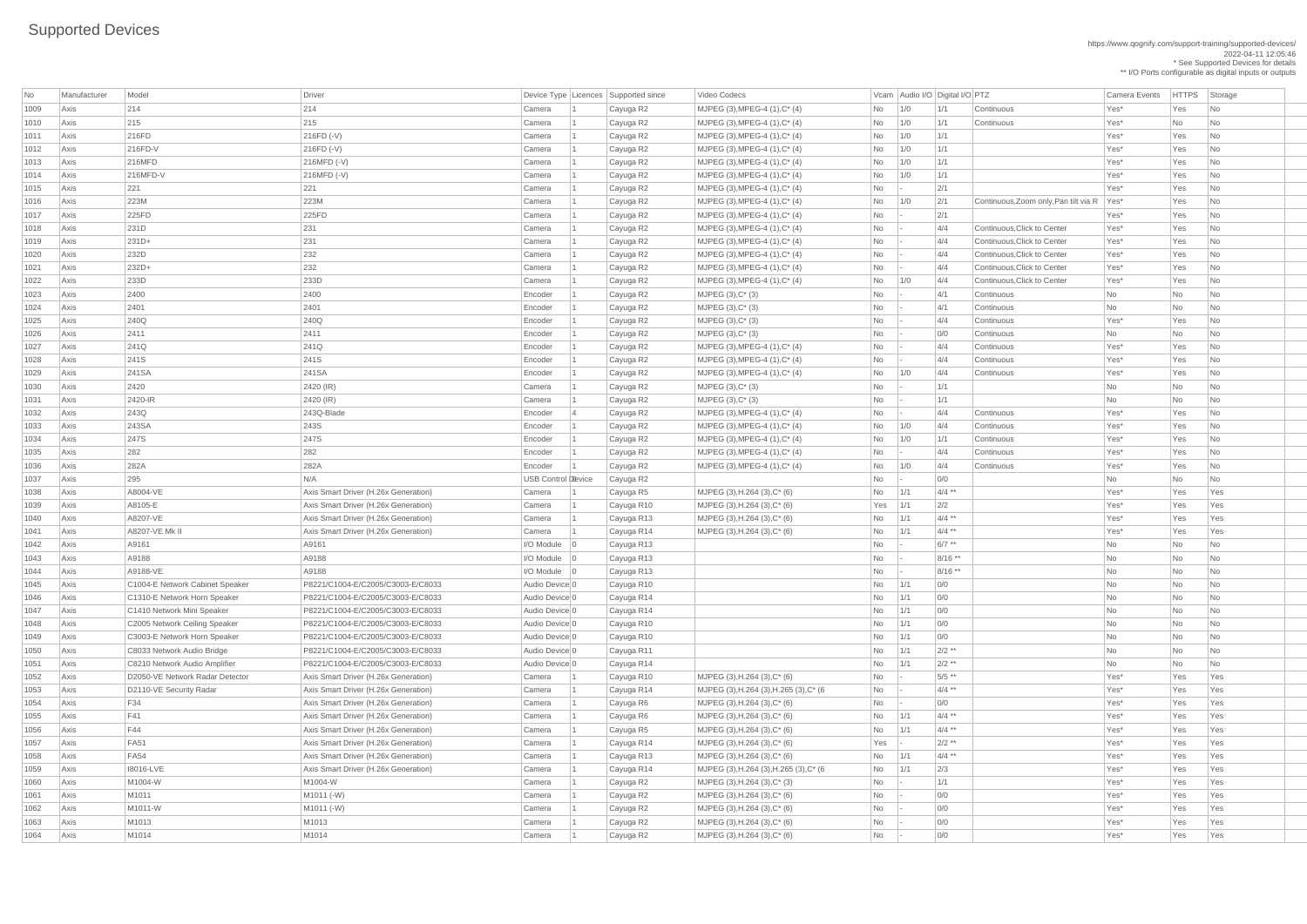https://www.qognify.com/support-training/supported-devices/ 2022-04-11 12:05:46 \* See Supported Devices for details

\*\* I/O Ports configurable as digital inputs or outputs

| MJPEG (3),H.264 (3),H.265 (3),C\* (6 Yes 1/0 1/1 1 Cayuga R14 MJPEG (3),H.264 (3),H.265 (3),C\* (6 Yes 1/0 1/1 Axis M1135-E Axis Smart Driver (H.26x Generation) Camera 1 Cayuga R14 MJPEG (3),H.264 (3),H.265 (3),C\* (6 Yes 1/0 1/1 Yes\* Yes Yes | MJPEG (3),H.264 (3),H.265 (3),C\* (6 Yes 1/0 1/1 1 Cayuga R14 MJPEG (3),H.264 (3),H.265 (3),C\* (6 Yes 1/0 1/1 Axis M1137-E Axis Smart Driver (H.26x Generation) Camera 1 Cayuga R14 MJPEG (3),H.264 (3),H.265 (3),C\* (6 Yes 1/0 1/1 Yes\* Yes Yes | MJPEG (3),H.264 (3),H.265 (3),C\* (6  $\blacksquare$  No  $\blacksquare$  - 0/0  $\blacksquare$  00  $\blacksquare$  Yes\* Yes Yes Yes | MJPEG (3),H.264 (3),H.265 (3),C\* (6 Yes - 0/0 Yes - 00 Yes - 1 Cayuga R13 MJPEG (3),H.264 (3),H.265 (3),C\* (6 | MJPEG (3),H.264 (3),H.265 (3),C\* (6  $\blacksquare$  No  $\blacksquare$  - 0/0  $\blacksquare$  0/0  $\blacksquare$  Yes\* No Yes  $\vert$  MJPEG (3),H.264 (3),H.265 (3),C\* (6  $\vert$   $\vert$  No  $\vert$  -  $\vert$  1/1  $\vert$  Continuous,Click to Center  $\vert$  Yes Yes Yes Yes | 1120 MJPEG (3), H.264 (3), H.265 (3), C\* (6 No - 0/0 | 0/0 | 0/0 Yes\* Yes Yes Yes

| No   | Manufacturer | Model            | Driver                               |        | Device Type Licences Supported since | Video Codecs                           |                | Vcam Audio I/O Digital I/O PTZ |          |                             | <b>Camera Events</b> | <b>HTTPS</b> | Storage |
|------|--------------|------------------|--------------------------------------|--------|--------------------------------------|----------------------------------------|----------------|--------------------------------|----------|-----------------------------|----------------------|--------------|---------|
| 1065 | Axis         | M1025            | M1025                                | Camera | Cayuga R4                            | MJPEG (3), H.264 (3), C* (6)           | No             |                                | 0/0      |                             | Yes*                 | Yes          | Yes     |
| 1066 | Axis         | M1031-W          | M1031-W                              | Camera | Cayuga R2                            | MJPEG $(3)$ , H.264 $(3)$ , C* $(6)$   | No             | 1/0                            | 0/0      |                             | Yes*                 | Yes          | Yes     |
| 1067 | Axis         | M1033-W          | M1033-W                              | Camera | Cayuga R2                            | MJPEG (3), H.264 (3), C* (6)           | No             | 1/0                            | 1/1      |                             | Yes*                 | Yes          | Yes     |
| 1068 | Axis         | M1034-W          | M1034-W                              | Camera | Cayuga R2                            | MJPEG $(3)$ , H.264 $(3)$ , C* $(6)$   | No             | 1/0                            | 1/1      |                             | Yes*                 | Yes          | Yes     |
| 1069 | Axis         | M1044-W          | M1044-W                              | Camera | Cayuga R2                            | MJPEG (3), H.264 (3), C* (6)           | No             | 1/0                            | 1/1      |                             | Yes*                 | Yes          | Yes     |
| 1070 | Axis         | M1054            | M1054                                | Camera | Cayuga R2                            | MJPEG (3), H.264 (3), C* (6)           | No             | 1/0                            | 1/1      |                             | Yes*                 | Yes          | Yes     |
| 1071 | Axis         | M1065-L          | Axis Smart Driver (H.26x Generation) | Camera | Cayuga R11                           | MJPEG $(3)$ , H.264 $(3)$ , C* $(6)$   | <b>No</b>      | 1/1                            | 1/0      |                             | Yes*                 | <b>No</b>    | Yes     |
| 1072 | Axis         | M1065-LW         | Axis Smart Driver (H.26x Generation) | Camera | Cayuga R11                           | MJPEG (3), H.264 (3), C* (6)           | No             | 1/1                            | 1/0      |                             | Yes*                 | No           | Yes     |
| 1073 | Axis         | M1103            | M1103                                | Camera | Cayuga R2                            | MJPEG $(3)$ , H.264 $(3)$ , C* $(6)$   | No             |                                | 0/0      |                             | Yes*                 | Yes          | Yes     |
| 1074 | Axis         | M1104            | M1104                                | Camera | Cayuga R2                            | MJPEG (3), H.264 (3), C* (6)           | No             |                                | 0/0      |                             | Yes*                 | Yes          | Yes     |
| 1075 | Axis         | M1113            | M1113(-E)                            | Camera | Cayuga R2                            | MJPEG (3), H.264 (3), C* (6)           | No             |                                | 0/0      |                             | Yes*                 | Yes          | Yes     |
| 1076 | Axis         | M1113-E          | M1113(-E)                            | Camera | Cayuga R2                            | MJPEG (3), H.264 (3), C* (6)           | No             |                                | 0/0      |                             | Yes*                 | Yes          | Yes     |
| 1077 | Axis         | M1114            | Axis Smart Driver (H.26x Generation) | Camera | Cayuga R8                            | MJPEG $(3)$ , H.264 $(3)$ , C* $(6)$   | No             |                                | 0/0      |                             | Yes*                 | Yes          | Yes     |
| 1078 | Axis         | M1114-E          | M1114(-E)                            | Camera | Cayuga R2                            | MJPEG (3), H.264 (3), C* (6)           | N <sub>o</sub> |                                | 0/0      |                             | Yes*                 | Yes          | Yes     |
| 1079 | Axis         | M1124            | Axis Smart Driver (H.26x Generation) | Camera | Cayuga R10                           | MJPEG $(3)$ , H.264 $(3)$ , C* $(6)$   | Yes            |                                | 1/1      |                             | Yes*                 | Yes          | Yes     |
| 1080 | Axis         | M1124-E          | Axis Smart Driver (H.26x Generation) | Camera | Cayuga R6                            | MJPEG (3), H.264 (3), C* (6)           | No             |                                | 1/1      |                             | Yes*                 | Yes          | Yes     |
| 1081 | Axis         | M1125            | Axis Smart Driver (H.26x Generation) | Camera | Cayuga R6                            | MJPEG (3), H.264 (3), C* (6)           | Yes            |                                | 1/1      |                             | Yes*                 | Yes          | Yes     |
| 1082 | Axis         | M1125-E          | Axis Smart Driver (H.26x Generation) | Camera | Cayuga R6                            | MJPEG (3), H.264 (3), C* (6)           | Yes            |                                | 1/1      |                             | Yes*                 | Yes          | Yes     |
| 1083 | Axis         | M1134            | Axis Smart Driver (H.26x Generation) | Camera | Cayuga R14                           | MJPEG (3), H.264 (3), H.265 (3), C* (6 | No             | 1/0                            | 1/1      |                             | Yes*                 | Yes          | Yes     |
| 1084 | Axis         | M1135            | Axis Smart Driver (H.26x Generation) | Camera | Cayuga R14                           | MJPEG (3), H.264 (3), H.265 (3), C* (6 | $Yes$ $1/0$    |                                | 1/1      |                             | Yes*                 | Yes          | Yes     |
| 1085 | Axis         | M1135-E          | Axis Smart Driver (H.26x Generation) | Camera | Cayuga R14                           | MJPEG (3), H.264 (3), H.265 (3), C* (6 | $Yes$ $1/0$    |                                | 1/1      |                             | Yes*                 | Yes          | Yes     |
| 1086 | Axis         | M1137            | Axis Smart Driver (H.26x Generation) | Camera | Cayuga R14                           | MJPEG (3), H.264 (3), H.265 (3), C* (6 | $Yes$   1/0    |                                | 1/1      |                             | Yes*                 | Yes          | Yes     |
| 1087 | Axis         | M1137-E          | Axis Smart Driver (H.26x Generation) | Camera | Cayuga R14                           | MJPEG (3), H.264 (3), H.265 (3), C* (6 | Yes $1/0$      |                                | 1/1      |                             | Yes*                 | Yes          | Yes     |
| 1088 | Axis         | M1143            | M1143                                | Camera | Cayuga R2                            | MJPEG (3), H.264 (3), C* (6)           | No             |                                | 1/1      |                             | Yes*                 | Yes          | Yes     |
| 1089 | Axis         | M1144            | M1144                                | Camera | Cayuga R2                            | MJPEG (3), H.264 (3), C* (6)           | <b>No</b>      |                                | 1/1      |                             | Yes*                 | Yes          | Yes     |
| 1090 | Axis         | M1145            | $M1145(-L)$                          | Camera | Cayuga R4                            | MJPEG (3), H.264 (3), C* (6)           | No             | 1/0                            | 1/1      |                             | Yes*                 | Yes          | Yes     |
| 1091 | Axis         | M1145-L          | M1145(-L)                            | Camera | Cayuga R4                            | MJPEG (3), H.264 (3), C* (6)           | <b>No</b>      | 1/0                            | 1/1      |                             | Yes*                 | Yes          | Yes     |
| 1092 | Axis         | M2014-E          | P1204/P1224-E/P1214(-E)/M2014-E      | Camera | Cayuga R2                            | MJPEG (3), H.264 (3), C* (6)           | No             |                                | 1/1      |                             | Yes*                 | Yes          | Yes     |
| 1093 | Axis         | M2025-LE         | Axis Smart Driver (H.26x Generation) | Camera | Cayuga R11                           | MJPEG (3), H.264 (3), C* (6)           | Yes            |                                | 0/0      |                             | Yes*                 | <b>No</b>    | Yes     |
| 1094 | Axis         | M2026-LE         | Axis Smart Driver (H.26x Generation) | Camera | Cayuga R8                            | MJPEG (3), H.264 (3), C* (6)           | Yes            |                                | 0/0      |                             | Yes*                 | Yes          | Yes     |
| 1095 | Axis         | M2026-LE Mk II   | Axis Smart Driver (H.26x Generation) | Camera | Cayuga R11                           | MJPEG (3), H.264 (3), H.265 (3), C* (6 | No             |                                | 0/0      |                             | Yes*                 | Yes          | Yes     |
| 1096 | Axis         | M3004-V          | M3004-V                              | Camera | Cayuga R2                            | MJPEG (3), H.264 (3), C* (6)           | No             |                                | 0/0      |                             | Yes*                 | Yes          | Yes     |
| 1097 | Axis         | M3005-V          | M3005-V                              | Camera | Cayuga R2                            | MJPEG (3), H.264 (3), C* (6)           | No             |                                | 0/0      |                             | Yes*                 | Yes          | Yes     |
| 1098 | Axis         | M3006-V          | M3006                                | Camera | Cayuga R2                            | MJPEG (3), H.264 (3), C* (6)           | Yes            |                                | 0/0      |                             | Yes*                 | Yes          | Yes     |
| 1099 | Axis         | M3007-P          | Axis Smart Driver (H.26x Generation) | Camera | Cayuga R12                           | MJPEG (3), H.264 (3), C* (6)           | No             |                                | 0/0      | Continuous, Click to Center | Yes*                 | Yes          | Yes     |
| 1100 | Axis         | M3007-PV         | Axis Smart Driver (H.26x Generation) | Camera | Cayuga R12                           | MJPEG (3), H.264 (3), C* (6)           | No             |                                | 0/0      | Continuous, Click to Center | Yes*                 | Yes          | Yes     |
| 1101 | Axis         | M3011            | M3011                                | Camera | Cayuga R2                            | MJPEG (3), H.264 (3), C* (6)           | No             |                                | 0/0      |                             | Yes*                 | Yes          | Yes     |
| 1102 | Axis         | M3014            | M3014                                | Camera | Cayuga R2                            | MJPEG (3), H.264 (3), C* (6)           | No             |                                | 0/0      |                             | Yes*                 | Yes          | Yes     |
| 1103 | Axis         | M3015            | Axis Smart Driver (H.26x Generation) | Camera | Cayuga R13                           | MJPEG (3), H.264 (3), H.265 (3), C* (6 | Yes            |                                | 0/0      |                             | Yes*                 | Yes          | Yes     |
| 1104 | Axis         | M3016            | Axis Smart Driver (H.26x Generation) | Camera | Cayuga R11                           | MJPEG (3), H.264 (3), H.265 (3), C* (6 | No             |                                | 0/0      |                             | Yes*                 | <b>No</b>    | Yes     |
| 1105 | Axis         | M3024-LVE        | M3024-LVE                            | Camera | Cayuga R3                            | MJPEG (3), H.264 (3), C* (6)           | <b>No</b>      |                                | 1/1      |                             | Yes*                 | Yes          | Yes     |
| 1106 | Axis         | M3025-VE         | M3025-VE                             | Camera | Cayuga R3                            | MJPEG (3), H.264 (3), C* (6)           | No             |                                | 1/1      |                             | Yes*                 | Yes          | Yes     |
| 1107 | Axis         | M3026-VE         | M3026-VE                             | Camera | Cayuga R3                            | MJPEG (3), H.264 (3), C* (6)           | No             |                                | 1/1      |                             | Yes*                 | Yes          | Yes     |
| 1108 | Axis         | M3027-PVE        | Axis Smart Driver (H.26x Generation) | Camera | Cayuga R12                           | MJPEG (3), H.264 (3), C* (6)           | No             |                                | 1/1      | Continuous, Click to Center | Yes*                 | Yes          | Yes     |
| 1109 | Axis         | M3037-PVE        | Axis Smart Driver (H.26x Generation) | Camera | Cayuga R12                           | MJPEG (3), H.264 (3), C* (6)           | <b>No</b>      | 1/1                            | 1/1      | Continuous, Click to Center | Yes*                 | Yes          | Yes     |
| 1110 | Axis         | M3044-V          | Axis Smart Driver (H.26x Generation) | Camera | Cayuga R11                           | MJPEG (3), H.264 (3), C* (6)           | Yes            | 1/1                            | $2/2$ ** |                             | Yes*                 | Yes          | Yes     |
| 1111 | Axis         | M3044-WV         | Axis Smart Driver (H.26x Generation) | Camera | Cayuga R11                           | MJPEG (3), H.264 (3), C* (6)           | Yes            | 1/1                            | $2/2$ ** |                             | Yes*                 | Yes          | Yes     |
| 1112 | Axis         | M3045-V          | Axis Smart Driver (H.26x Generation) | Camera | Cayuga R7                            | MJPEG (3), H.264 (3), C* (6)           | Yes            | 1/1                            | $2/2$ ** |                             | Yes*                 | Yes          | Yes     |
| 1113 | Axis         | M3045-WV         | Axis Smart Driver (H.26x Generation) | Camera | Cayuga R11                           | MJPEG (3), H.264 (3), C* (6)           | Yes            |                                | 0/0      |                             | Yes*                 | <b>No</b>    | Yes     |
| 1114 | Axis         | M3046-V          | Axis Smart Driver (H.26x Generation) | Camera | Cayuga R7                            | MJPEG (3), H.264 (3), C* (6)           | Yes            | 1/1                            | $2/2$ ** |                             | Yes*                 | Yes          | Yes     |
| 1115 | Axis         | M3047-P          | Axis Smart Driver (H.26x Generation) | Camera | Cayuga R12                           | MJPEG (3), H.264 (3), C* (6)           | No             |                                | 0/0      | Continuous, Click to Center | Yes*                 | <b>No</b>    | Yes     |
| 1116 | Axis         | M3048-P          | Axis Smart Driver (H.26x Generation) | Camera | Cayuga R12                           | MJPEG (3), H.264 (3), C* (6)           | <b>No</b>      |                                | 0/0      | Continuous, Click to Center | Yes*                 | No.          | Yes     |
| 1117 | Axis         | M3057-PLVE       | Axis Smart Driver (H.26x Generation) | Camera | Cayuga R12                           | MJPEG (3), H.264 (3), C* (6)           | No             |                                | 1/1      | Continuous, Click to Center | Yes*                 | No           | Yes     |
| 1118 | Axis         | M3057-PLVE Mk II | Axis Smart Driver (H.26x Generation) | Camera | Cayuga R14                           | MJPEG (3), H.264 (3), H.265 (3), C* (6 | No             |                                | 1/1      | Continuous, Click to Center | Yes*                 | Yes          | Yes     |
| 1119 | Axis         | M3058-PLVE       | Axis Smart Driver (H.26x Generation) | Camera | Cayuga R12                           | MJPEG $(3)$ , H.264 $(3)$ , C* $(6)$   | No             |                                | 1/1      | Continuous, Click to Center | Yes*                 | No           | Yes     |
| 1120 | Axis         | M3064-V          | Axis Smart Driver (H.26x Generation) | Camera | Cayuga R14                           | MJPEG (3), H.264 (3), H.265 (3), C* (6 | N <sub>o</sub> |                                | 0/0      |                             | Yes*                 | Yes          | Yes     |
|      |              |                  |                                      |        |                                      |                                        |                |                                |          |                             |                      |              |         |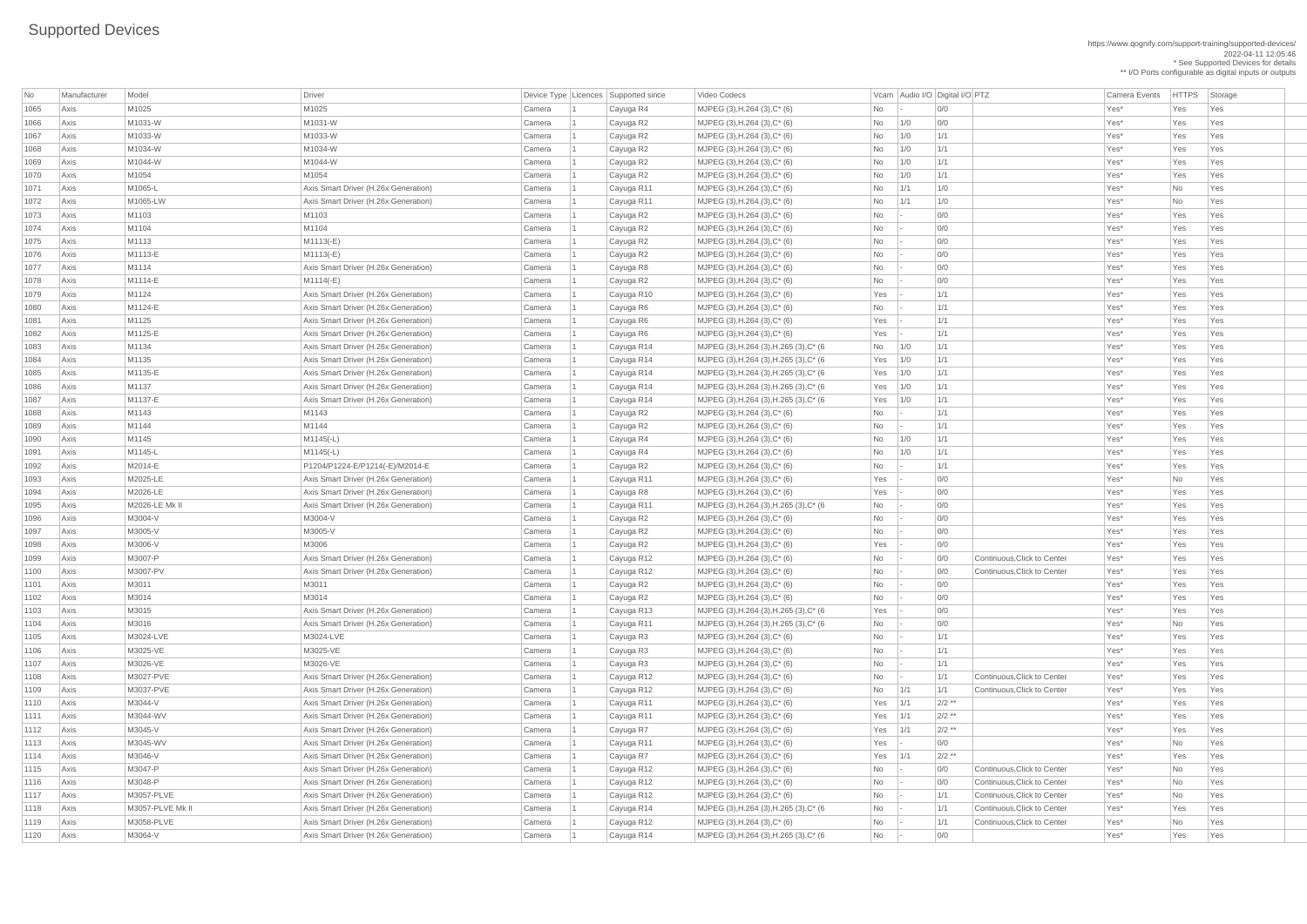|      |              |                   |                                      |         |                                      |                                                  |                                |          |                                              |                  |               | ** I/O Ports configurable as digital inputs or outputs |
|------|--------------|-------------------|--------------------------------------|---------|--------------------------------------|--------------------------------------------------|--------------------------------|----------|----------------------------------------------|------------------|---------------|--------------------------------------------------------|
| No   | Manufacturer | Model             | Driver                               |         | Device Type Licences Supported since | Video Codecs                                     | Vcam Audio I/O Digital I/O PTZ |          |                                              | Camera Events    | <b>HTTPS</b>  | Storage                                                |
| 1121 | Axis         | M3065-V           | Axis Smart Driver (H.26x Generation) | Camera  | Cayuga R14                           | MJPEG (3), H.264 (3), H.265 (3), C* (6           | No                             | 0/0      |                                              | Yes*             | Yes           | Yes                                                    |
| 1122 | Axis         | M3066-V           | Axis Smart Driver (H.26x Generation) | Camera  | Cayuga R14                           | MJPEG (3), H.264 (3), H.265 (3), C* (6           | No                             | 0/0      |                                              | Yes*             | Yes           | Yes                                                    |
| 1123 | Axis         | M3067-P           | Axis Smart Driver (H.26x Generation) | Camera  | Cayuga R14                           | MJPEG (3), H.264 (3), H.265 (3), C* (6           | No                             | 0/0      | Continuous, Click to Center                  | Yes <sup>*</sup> | Yes           | Yes                                                    |
| 1124 | Axis         | M3068-P           | Axis Smart Driver (H.26x Generation) | Camera  | Cayuga R14                           | MJPEG (3), H.264 (3), H.265 (3), C* (6           | No                             | 0/0      | Continuous, Click to Center                  | Yes*             | Yes           | Yes                                                    |
| 1125 | Axis         | M3075-V           | Axis Smart Driver (H.26x Generation) | Camera  | Cayuga R14                           | MJPEG (3), H.264 (3), H.265 (3), C* (6           | <b>No</b><br>1/0               | 0/0      |                                              | Yes*             | Yes           | Yes                                                    |
| 1126 | Axis         | M3077-PLVE        | Axis Smart Driver (H.26x Generation) | Camera  | Cayuga R14                           | MJPEG (3), H.264 (3), H.265 (3), C* (6           | No<br>1/0                      | 1/1      | Continuous, Click to Center                  | Yes*             | Yes           | Yes                                                    |
| 1127 | Axis         | M3104-L           | Axis Smart Driver (H.26x Generation) | Camera  | Cayuga R11                           | MJPEG $(3)$ , H.264 $(3)$ , C* $(6)$             | No                             | 0/0      |                                              | Yes*             | <b>No</b>     | Yes                                                    |
| 1128 | Axis         | M3104-LVE         | Axis Smart Driver (H.26x Generation) | Camera  | Cayuga R11                           | $MJPEG (3), H.264 (3), C*(6)$                    | No                             | 0/0      |                                              | Yes*             | No            | Yes                                                    |
| 1129 | Axis         | M3105-L           | Axis Smart Driver (H.26x Generation) | Camera  | Cayuga R8                            | MJPEG $(3)$ , H.264 $(3)$ , C* $(6)$             | Yes                            | 0/0      |                                              | Yes*             | Yes           | Yes                                                    |
| 1130 | Axis         | M3105-LVE         | Axis Smart Driver (H.26x Generation) | Camera  | Cayuga R8                            | $MJPEG (3), H.264 (3), C*(6)$                    | Yes                            | 0/0      |                                              | Yes*             | Yes           | Yes                                                    |
| 1131 | Axis         | M3106-L           | Axis Smart Driver (H.26x Generation) | Camera  | Cayuga R8                            | $MJPEG (3), H.264 (3), C*(6)$                    | Yes                            | 0/0      |                                              | Yes*             | Yes           | Yes                                                    |
| 1132 | Axis         | M3106-L Mk II     | Axis Smart Driver (H.26x Generation) | Camera  | Cayuga R11                           | MJPEG (3), H.264 (3), H.265 (3), C* (6           | No                             | 0/0      |                                              | Yes*             | Yes           | Yes                                                    |
| 1133 | Axis         | M3106-LV          | Axis Smart Driver (H.26x Generation) | Camera  | Cayuga R8                            | MJPEG $(3)$ , H.264 $(3)$ , C* $(6)$             | Yes                            | 0/0      |                                              | Yes*             | Yes           | Yes                                                    |
| 1134 | Axis         | M3106-LVE         | Axis Smart Driver (H.26x Generation) | Camera  | Cayuga R8                            | $MJPEG (3), H.264 (3), C*(6)$                    | Yes                            | 0/0      |                                              | Yes*             | Yes           | Yes                                                    |
| 1135 | Axis         | M3106-LVE Mk II   | Axis Smart Driver (H.26x Generation) | Camera  | Cayuga R11                           | MJPEG (3), H.264 (3), H.265 (3), C* (6           | No                             | 0/0      |                                              | Yes*             | Yes           | Yes                                                    |
| 1136 | Axis         | M3113-R           | M3113                                | Camera  | Cayuga R2                            | $MJPEG (3), H.264 (3), C*(6)$                    | No                             | 0/0      |                                              | Yes*             | Yes           | Yes                                                    |
| 1137 | Axis         | M3113-VE          | M3113                                | Camera  | Cayuga R2                            | $MJPEG (3), H.264 (3), C*(6)$                    | No                             | 0/0      |                                              | Yes*             | Yes           | Yes                                                    |
| 1138 | Axis         | M3114-R           | M3114                                | Camera  | Cayuga R2                            | MJPEG $(3)$ , H.264 $(3)$ , C* $(6)$             | No                             | 0/0      |                                              | Yes*             | Yes           | Yes                                                    |
| 1139 | Axis         | M3114-VE          | M3114                                | Camera  | Cayuga R2                            | MJPEG $(3)$ , H.264 $(3)$ , C* $(6)$             | No                             | 0/0      |                                              | Yes*             | Yes           | Yes                                                    |
| 1140 | Axis         | M3115-LVE         | Axis Smart Driver (H.26x Generation) | Camera  | Cayuga R14                           | MJPEG (3), H.264 (3), H.265 (3), C* (6           | Yes                            | 0/0      |                                              | Yes*             | Yes           | Yes                                                    |
| 1141 | Axis         | M3116-LVE         | Axis Smart Driver (H.26x Generation) | Camera  | Cayuga R14                           | MJPEG (3), H.264 (3), H.265 (3), C* (6           | Yes                            | 0/0      |                                              | Yes <sup>*</sup> | Yes           | Yes                                                    |
| 1142 | Axis         | M3203             | M3203                                | Camera  | Cayuga R2                            | $MJPEG (3), H.264 (3), C*(6)$                    | No                             | 0/0      |                                              | Yes*             | Yes           | Yes                                                    |
| 1143 | Axis         | M3203-V           | M3203                                | Camera  | Cayuga R2                            | $MJPEG (3), H.264 (3), C*(6)$                    | No                             | 0/0      |                                              | Yes*             | Yes           | Yes                                                    |
| 1144 | Axis         | M3204             | M3204                                | Camera  | Cayuga R2                            | MJPEG (3), H.264 (3), C* (6)                     | <b>No</b>                      | 0/0      |                                              | Yes*             | Yes           | Yes                                                    |
| 1145 | Axis         | M3204-V           | M3204                                | Camera  | Cayuga R2                            | $MJPEG (3), H.264 (3), C*(6)$                    | No                             | 0/0      |                                              | Yes*             | Yes           | Yes                                                    |
| 1146 | Axis         | M3205-LVE         | Axis Smart Driver (H.26x Generation) | Camera  | Cayuga R14                           | MJPEG (3), H.264 (3), H.265 (3), C* (6           | Yes                            | 1/1      |                                              | Yes*             | Yes           | Yes                                                    |
| 1147 | Axis         | M3206-LVE         | Axis Smart Driver (H.26x Generation) | Camera  | Cayuga R14                           | MJPEG (3), H.264 (3), H.265 (3), C* (6           | Yes                            | 1/1      |                                              | Yes*             | Yes           | Yes                                                    |
| 1148 | Axis         | M4206-LV          | Axis Smart Driver (H.26x Generation) | Camera  | Cayuga R13                           | MJPEG (3), H.264 (3), H.265 (3), C* (6           | Yes                            | 0/0      |                                              | Yes*             | Yes           | Yes                                                    |
| 1149 | Axis         | M4206-V           | Axis Smart Driver (H.26x Generation) | Camera  | Cayuga R13                           | MJPEG (3), H.264 (3), H.265 (3), C* (6           | Yes                            | 0/0      |                                              | Yes*             | Yes           | Yes                                                    |
| 1150 | Axis         | M5013             | M5013(-V)                            | Camera  | Cayuga R2                            | MJPEG $(3)$ , H.264 $(3)$ , C* $(6)$             | No<br>1/0                      | 0/0      | Continuous, Click to Center                  | Yes*             | Yes           | Yes                                                    |
| 1151 | Axis         | M5013-V           | M5013(-V)                            | Camera  | Cayuga R2                            | MJPEG $(3)$ , H.264 $(3)$ , C* $(6)$             | No<br>1/0                      | 0/0      | Continuous, Click to Center                  | Yes <sup>*</sup> | Yes           | Yes                                                    |
| 1152 | Axis         | M5014             | M5014(-V)                            | Camera  | Cayuga R2                            | MJPEG $(3)$ , H.264 $(3)$ , C* $(6)$             | <b>No</b><br>1/0               | 0/0      | Continuous, Click to Center                  | Yes*             | Yes           | Yes                                                    |
| 1153 | Axis         | M5014-V           | M5014(-V)                            | Camera  | Cayuga R2                            | $MJPEG (3), H.264 (3), C*(6)$                    | No<br>1/0                      | 0/0      | Continuous, Click to Center                  | Yes*             | Yes           | Yes                                                    |
| 1154 | Axis         | M5055             | Axis Smart Driver (H.26x Generation) | Camera  | Cayuga R11                           | $MJPEG (3), H.264 (3), C*(6)$                    | No<br>1/0                      | 0/0      | Continuous, Zoom only, Click to Cente Yes*   |                  | No            | Yes                                                    |
| 1155 | Axis         | M5065             | Axis Smart Driver (H.26x Generation) | Camera  | Cayuga R11                           | MJPEG $(3)$ , H.264 $(3)$ , C* $(6)$             | <b>No</b><br>1/0               | 0/0      | Continuous, Zoom only, Click to Cente Yes*   |                  | No            | Yes                                                    |
| 1156 | Axis         | M5525-E           | Axis Smart Driver (H.26x Generation) | Camera  | Cayuga R10                           | $MJPEG (3), H.264 (3), C*(6)$                    | No<br>1/1                      | $4/4$ ** | Continuous, Click to Center, Area Zoo   Yes* |                  | Yes           | Yes                                                    |
| 1157 | Axis         | M7001             | M7001                                | Encoder | Cayuga R2                            | MJPEG $(1)$ , H.264 $(1)$ , C <sup>*</sup> $(2)$ | No                             | 0/0      | Continuous                                   | Yes*             | Yes           | Yes                                                    |
| 1158 | Axis         | M7010             | M7010/M7014                          | Encoder | Cayuga R2                            | $MJPEG (3), H.264 (3), C*(6)$                    | No                             | 0/0      | Continuous                                   | Yes*             | Yes           | Yes                                                    |
| 1159 | Axis         | M7011             | Axis Smart Driver (H.26x Generation) | Encoder | Cayuga R6                            | $MJPEG (3), H.264 (3), C*(6)$                    | No                             | 0/0      | Continuous                                   | Yes <sup>*</sup> | Yes           | Yes                                                    |
| 1160 | Axis         | M7014             | M7010/M7014                          | Encoder | Cayuga R2                            | $MJPEG (3), H.264 (3), C*(6)$                    | No                             | 0/0      | Continuous                                   | Yes*             | Yes           | Yes                                                    |
| 1161 | Axis         | M7016             | M7016                                | Encoder | Cayuga R3                            | MJPEG $(3)$ , H.264 $(3)$ , C* $(6)$             | No                             | 0/0      | Continuous                                   | Yes*             | Yes           | Yes                                                    |
| 1162 | Axis         | M7104             | Axis Smart Driver (H.26x Generation) | Encoder | Cayuga R14                           | MJPEG (3), H.264 (3), H.265 (3), C* (6           | No                             | 0/0      | Continuous, Click to Center, Area Zoo Yes*   |                  | Yes           | Yes                                                    |
| 1163 | Axis         | P <sub>1204</sub> | P1204/P1224-E/P1214(-E)/M2014-E      | Camera  | Cayuga R2                            | MJPEG $(3)$ , H.264 $(3)$ , C* $(6)$             | No                             | 1/1      |                                              | Yes*             | Yes           | Yes                                                    |
| 1164 | Axis         | P <sub>1214</sub> | P1204/P1224-E/P1214(-E)/M2014-E      | Camera  | Cayuga R2                            | MJPEG $(3)$ , H.264 $(3)$ , C* $(6)$             | No                             | 1/1      |                                              | Yes*             | Yes           | Yes                                                    |
| 1165 | Axis         | P1214-E           | P1204/P1224-E/P1214(-E)/M2014-E      | Camera  | Cayuga R2                            | $MJPEG (3), H.264 (3), C*(6)$                    | No                             | 1/1      |                                              | Yes*             | Yes           | Yes                                                    |
| 1166 | Axis         | P1224-E           | P1204/P1224-E/P1214(-E)/M2014-E      | Camera  | Cayuga R2                            | MJPEG $(3)$ , H.264 $(3)$ , C* $(6)$             | No                             | 1/1      |                                              | Yes*             | Yes           | Yes                                                    |
| 1167 | Axis         | P1244             | Axis Smart Driver (H.26x Generation) | Camera  | Cayuga R9                            | MJPEG $(3)$ , H.264 $(3)$ , C* $(6)$             | No                             | 0/0      |                                              | Yes*             | Yes           | Yes                                                    |
| 1168 | Axis         | P <sub>1245</sub> | Axis Smart Driver (H.26x Generation) | Camera  | Cayuga R10                           | MJPEG $(3)$ , H.264 $(3)$ , C* $(6)$             | No                             | 0/0      |                                              | Yes*             | No            | Yes                                                    |
| 1169 | Axis         | P1254             | Axis Smart Driver (H.26x Generation) | Camera  | Cayuga R9                            | MJPEG $(3)$ , H.264 $(3)$ , C* $(6)$             | <b>No</b>                      | 0/0      |                                              | Yes*             | Yes           | Yes                                                    |
| 1170 | Axis         | P1264             | Axis Smart Driver (H.26x Generation) | Camera  | Cayuga R9                            | MJPEG $(3)$ , H.264 $(3)$ , C* $(6)$             | No                             | 0/0      |                                              | Yes*             | Yes           | Yes                                                    |
| 1171 | Axis         | P <sub>1265</sub> | Axis Smart Driver (H.26x Generation) | Camera  | Cayuga R10                           | MJPEG (3), H.264 (3), C* (6)                     | No                             | 0/0      |                                              | Yes*             | No.           | Yes                                                    |
| 1172 | Axis         | P <sub>1275</sub> | Axis Smart Driver (H.26x Generation) | Camera  | Cayuga R10                           | MJPEG $(3)$ , H.264 $(3)$ , C* $(6)$             | No                             | 0/0      |                                              | Yes <sup>*</sup> | No            | Yes                                                    |
| 1173 | Axis         | P1280-E           | Axis Smart Driver (H.26x Generation) | Camera  | Cayuga R10                           | $MJPEG (3), H.264 (3), C*(6)$                    | No                             | 0/0      |                                              | Yes <sup>*</sup> | No            | Yes                                                    |
| 1174 | Axis         | P1290-E           | Axis Smart Driver (H.26x Generation) | Camera  | Cayuga R10                           | MJPEG (3), H.264 (3), $C^*$ (6)                  | No                             | 0/0      |                                              | Yes <sup>*</sup> | $\mathsf{No}$ | Yes                                                    |
| 1175 | Axis         | P <sub>1311</sub> | P <sub>1311</sub>                    | Camera  | Cayuga R2                            | $MJPEG (3), H.264 (3), C*(6)$                    | No<br>1/0                      | 1/1      |                                              | Yes <sup>*</sup> | Yes           | Yes                                                    |
| 1176 | Axis         | P <sub>1343</sub> | $P1343(-E)$                          | Camera  | Cayuga R2                            | MJPEG $(3)$ , H.264 $(3)$ , C* $(6)$             | N <sub>o</sub><br>1/0          | 1/1      |                                              | Yes <sup>*</sup> | Yes           | Yes                                                    |
|      |              |                   |                                      |         |                                      |                                                  |                                |          |                                              |                  |               |                                                        |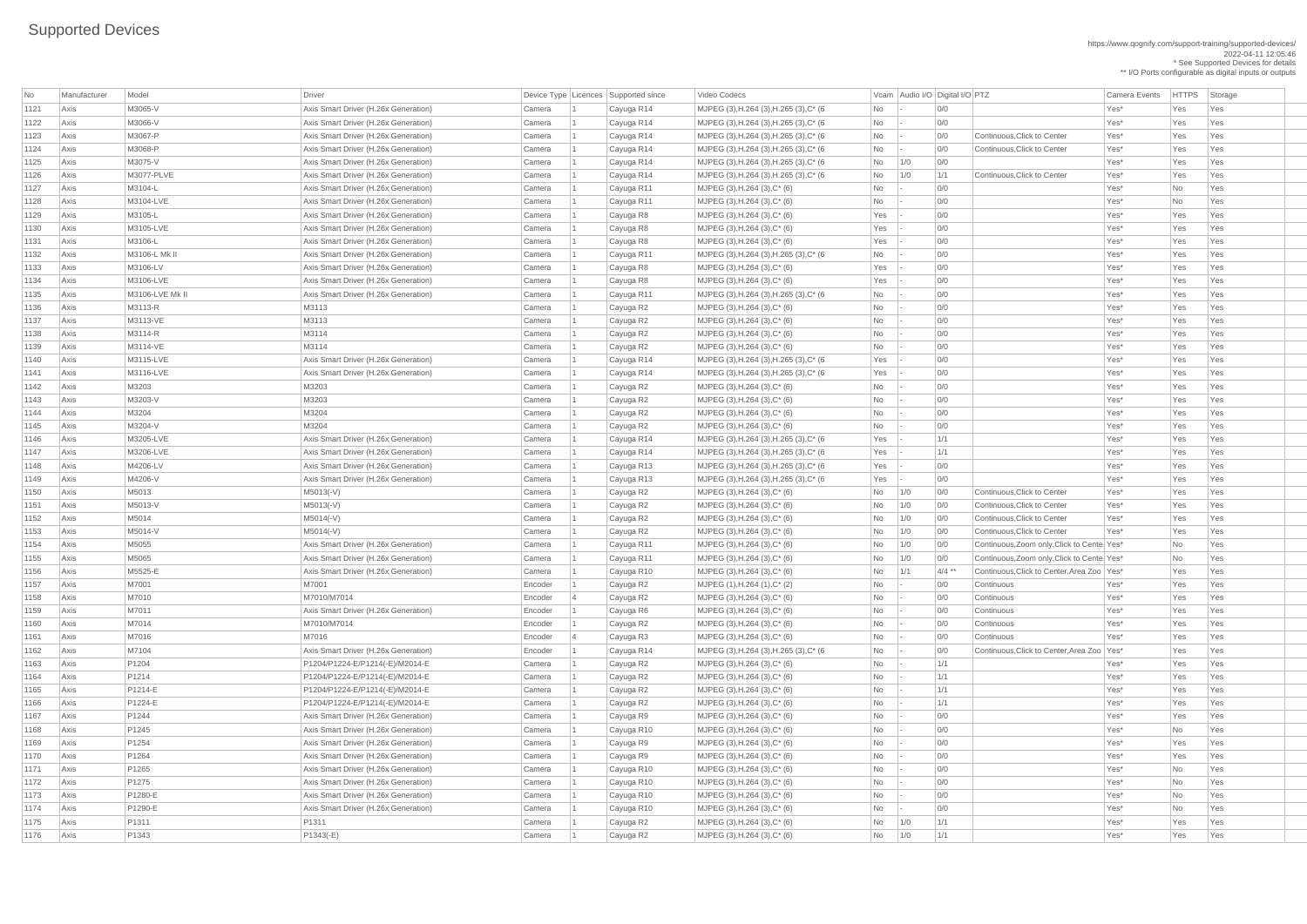https://www.qognify.com/support-training/supported-devices/ 2022-04-11 12:05:46 \* See Supported Devices for details

\*\* I/O Ports configurable as digital inputs or outputs

| MJPEG (3),H.264 (3),H.265 (3),C\* (6 Yes 1/1 2/2 \*\* | Yes | Yes | Yes | Yes | Yes | Yes | MJPEG (3),H.264 (3),H.265 (3),C\* (6 Yes 1/1 2/2 \*\* | The South Driver Capus Rest Ves Yes Yes 1/1 | MJPEG (3),H.264 (3),H.265 (3),C\* (6 Yes 1/1 2/2 | Tes 1 Cayuga Rest Yes Yes Yes Yes Yes | MJPEG (3),H.264 (3),H.265 (3),C\* (6 Yes 1/1 2/2 | Tes 1 Cayuga Rest Yes Yes Yes Yes Yes | MJPEG (3),H.264 (3),H.265 (3),C\* (6 Yes 1/1 2/2 | Tes | Yes | Yes | Yes | Yes | Yes | Yes Axis P1378-LE Axis Smart Driver (H.26x Generation) Camera 1 Cayuga R14 MJPEG (3),H.264 (3),H.265 (3),C\* (6 Yes 1/1 2/2 Yes\* Yes Yes Axis P1455-LE Axis Smart Driver (H.26x Generation) Camera 1 Cayuga R14 MJPEG (3),H.264 (3),H.265 (3),C\* (6 Yes 1/1 1/1 Yes\* Yes Yes

| No   | Manufacturer | Model             | <b>Driver</b>                        | Device Type   Licences   Supported since |            | Video Codecs                            |                    | Vcam Audio I/O Digital I/O PTZ | <b>Camera Events</b> | <b>HTTPS</b> | Storage |
|------|--------------|-------------------|--------------------------------------|------------------------------------------|------------|-----------------------------------------|--------------------|--------------------------------|----------------------|--------------|---------|
| 1177 | Axis         | P1343-E           | $P1343(-E)$                          | Camera                                   | Cayuga R2  | MJPEG (3), H.264 (3), C* (6)            | 1/0<br><b>No</b>   | 1/1                            | Yes*                 | Yes          | Yes     |
| 1178 | Axis         | P1344             | $P1344(-E)$                          | Camera                                   | Cayuga R2  | MJPEG $(3)$ , H.264 $(3)$ , C* $(6)$    | <b>No</b><br>1/0   | 1/1                            | Yes*                 | Yes          | Yes     |
| 1179 | Axis         | P1344-E           | $P1344(-E)$                          | Camera                                   | Cayuga R2  | MJPEG (3), H.264 (3), C* (6)            | 1/0<br><b>No</b>   | 1/1                            | Yes*                 | Yes          | Yes     |
| 1180 | Axis         | P <sub>1346</sub> | $P1346(-E)$                          | Camera                                   | Cayuga R2  | $MJPEG (3), H.264 (3), C*(6)$           | 1/0<br>Yes         | 1/1                            | Yes*                 | Yes          | Yes     |
| 1181 | Axis         | P1346-E           | $P1346(-E)$                          | Camera                                   | Cayuga R2  | MJPEG $(3)$ , H.264 $(3)$ , C* $(6)$    | $Yes$ 1/0          | 1/1                            | Yes*                 | Yes          | Yes     |
| 1182 | Axis         | P1347             | $P1347(-E)$                          | Camera                                   | Cayuga R2  | MJPEG (3), H.264 (3), C* (6)            | 1/0<br>Yes         | 1/1                            | Yes*                 | Yes          | Yes     |
| 1183 | Axis         | P1347-E           | $P1347(-E)$                          | Camera                                   | Cayuga R2  | MJPEG $(3)$ , H.264 $(3)$ , C* $(6)$    | $Yes$ 1/0          | 1/1                            | Yes*                 | Yes          | Yes     |
| 1184 | Axis         | P1353             | P1353                                | Camera                                   | Cayuga R2  | MJPEG (3), H.264 (3), C* (6)            | 1/0<br>No          | 1/1                            | Yes*                 | Yes          | Yes     |
| 1185 | Axis         | P1354             | Axis Smart Driver (H.26x Generation) | Camera                                   | Cayuga R8  | MJPEG $(3)$ , H.264 $(3)$ , C* $(6)$    | 1/1<br><b>No</b>   | 1/1                            | Yes*                 | Yes          | Yes     |
| 1186 | Axis         | P1355             | $P1355(-E)$                          | Camera                                   | Cayuga R3  | $MJPEG (3), H.264 (3), C*(6)$           | 1/0<br>No          | 1/1                            | Yes*                 | Yes          | Yes     |
| 1187 | Axis         | P1355-E           | $P1355(-E)$                          | Camera                                   | Cayuga R3  | MJPEG (3), H.264 (3), C* (6)            | 1/0<br><b>No</b>   | 1/1                            | Yes*                 | Yes          | Yes     |
| 1188 | Axis         | P <sub>1357</sub> | $P1357(-E)$                          | Camera                                   | Cayuga R2  | MJPEG (3), H.264 (3), C* (6)            | 1/0<br>Yes         | 1/1                            | Yes*                 | Yes          | Yes     |
| 1189 | Axis         | P1357-E           | $P1357(-E)$                          | Camera                                   | Cayuga R2  | MJPEG $(3)$ , H.264 $(3)$ , C* $(6)$    | Yes $1/0$          | 1/1                            | Yes*                 | Yes          | Yes     |
| 1190 | Axis         | P <sub>1364</sub> | Axis Smart Driver (H.26x Generation) | Camera                                   | Cayuga R6  | MJPEG $(3)$ , H.264 $(3)$ , C* $(6)$    | Yes $1/1$          | $2/0$ **                       | Yes*                 | Yes          | Yes     |
| 1191 | Axis         | P1364-E           | Axis Smart Driver (H.26x Generation) | Camera                                   | Cayuga R6  | MJPEG $(3)$ , H.264 $(3)$ , C* $(6)$    | 1/1<br>Yes         | $2/0$ **                       | Yes*                 | Yes          | Yes     |
| 1192 | Axis         | P1365             | Axis Smart Driver (H.26x Generation) | Camera                                   | Cayuga R6  | $MJPEG (3), H.264 (3), C*(6)$           | Yes $ 1/1$         | $2/2$ **                       | Yes*                 | Yes          | Yes     |
| 1193 | Axis         | P1365 Mk II       | Axis Smart Driver (H.26x Generation) | Camera                                   | Cayuga R8  | MJPEG (3), H.264 (3), C* (6)            | $\vert$ 1/1<br>Yes | $2/2$ **                       | Yes*                 | Yes          | Yes     |
| 1194 | Axis         | P1365-E           | Axis Smart Driver (H.26x Generation) | Camera                                   | Cayuga R6  | MJPEG $(3)$ , H.264 $(3)$ , C* $(6)$    | 1/1<br>Yes         | $2/2$ **                       | Yes*                 | Yes          | Yes     |
| 1195 | Axis         | P1365-E Mk II     | Axis Smart Driver (H.26x Generation) | Camera                                   | Cayuga R8  | MJPEG $(3)$ , H.264 $(3)$ , C* $(6)$    | $Yes$ 1/1          | $2/2$ **                       | Yes*                 | Yes          | Yes     |
| 1196 | Axis         | P1367             | Axis Smart Driver (H.26x Generation) | Camera                                   | Cayuga R10 | MJPEG $(3)$ , H.264 $(3)$ , C* $(6)$    | $Yes$ 1/1          | $2/2$ **                       | Yes*                 | Yes          | Yes     |
| 1197 | Axis         | P1367-E           | Axis Smart Driver (H.26x Generation) | Camera                                   | Cayuga R10 | $MJPEG (3), H.264 (3), C*(6)$           | $Yes$   1/1        | $2/2$ **                       | Yes*                 | Yes          | Yes     |
| 1198 | Axis         | P1368-E           | Axis Smart Driver (H.26x Generation) | Camera                                   | Cayuga R10 | MJPEG (3), H.264 (3), C* (6)            | $Yes$   1/1        | $2/2$ **                       | Yes*                 | Yes          | Yes     |
| 1199 | Axis         | P <sub>1375</sub> | Axis Smart Driver (H.26x Generation) | Camera                                   | Cayuga R13 | MJPEG (3), H.264 (3), H.265 (3), C* (6  | $Yes$   1/1        | $2/2$ **                       | Yes*                 | Yes          | Yes     |
| 1200 | Axis         | P1375-E           | Axis Smart Driver (H.26x Generation) | Camera                                   | Cayuga R13 | MJPEG (3), H.264 (3), H.265 (3), C* (6  | Yes $1/1$          | $2/2$ **                       | Yes*                 | Yes          | Yes     |
| 1201 | Axis         | P1377             | Axis Smart Driver (H.26x Generation) | Camera                                   | Cayuga R14 | MJPEG (3), H.264 (3), H.265 (3), C* (6) | $Yes$   1/1        | 2/2                            | Yes*                 | Yes          | Yes     |
| 1202 | Axis         | <b>P1377-LE</b>   | Axis Smart Driver (H.26x Generation) | Camera                                   | Cayuga R14 | MJPEG (3), H.264 (3), H.265 (3), C* (6  | Yes<br>$\vert$ 1/1 | 2/2                            | Yes*                 | Yes          | Yes     |
| 1203 | Axis         | P <sub>1378</sub> | Axis Smart Driver (H.26x Generation) | Camera                                   | Cayuga R14 | MJPEG (3), H.264 (3), H.265 (3), C* (6  | Yes $ 1/1$         | 2/2                            | Yes*                 | Yes          | Yes     |
| 1204 | Axis         | P1378-LE          | Axis Smart Driver (H.26x Generation) | Camera                                   | Cayuga R14 | MJPEG (3), H.264 (3), H.265 (3), C* (6  | $Yes$   1/1        | 2/2                            | Yes*                 | Yes          | Yes     |
| 1205 | Axis         | P1405-E           | Axis Smart Driver (H.26x Generation) | Camera                                   | Cayuga R5  | MJPEG (3), H.264 (3), C* (6)            | Yes                | 1/1                            | Yes*                 | Yes          | Yes     |
| 1206 | Axis         | P1405-LE          | Axis Smart Driver (H.26x Generation) | Camera                                   | Cayuga R5  | MJPEG (3), H.264 (3), C* (6)            | Yes                | 1/1                            | Yes*                 | Yes          | Yes     |
| 1207 | Axis         | P1405-LE Mk II    | Axis Smart Driver (H.26x Generation) | Camera                                   | Cayuga R9  | MJPEG (3), H.264 (3), C* (6)            | Yes                | 0/0                            | Yes*                 | Yes          | Yes     |
| 1208 | Axis         | P1425-E           | Axis Smart Driver (H.26x Generation) | Camera                                   | Cayuga R5  | MJPEG $(3)$ , H.264 $(3)$ , C* $(6)$    | Yes                | 1/1                            | Yes*                 | Yes          | Yes     |
| 1209 | Axis         | P1425-LE          | Axis Smart Driver (H.26x Generation) | Camera                                   | Cayuga R5  | MJPEG $(3)$ , H.264 $(3)$ , C* $(6)$    | Yes                | 1/1                            | Yes*                 | Yes          | Yes     |
| 1210 | Axis         | P1425-LE Mk II    | Axis Smart Driver (H.26x Generation) | Camera                                   | Cayuga R13 | MJPEG $(3)$ , H.264 $(3)$ , C* $(6)$    | Yes                | 1/1                            | Yes*                 | Yes          | Yes     |
| 1211 | Axis         | P1427-E           | Axis Smart Driver (H.26x Generation) | Camera                                   | Cayuga R5  | MJPEG $(3)$ , H.264 $(3)$ , C* $(6)$    | Yes                | 1/1                            | Yes*                 | Yes          | Yes     |
| 1212 | Axis         | P1427-LE          | Axis Smart Driver (H.26x Generation) | Camera                                   | Cayuga R5  | MJPEG $(3)$ , H.264 $(3)$ , C* $(6)$    | Yes                | 1/1                            | Yes*                 | Yes          | Yes     |
| 1213 | Axis         | P1428-E           | P1428-E                              | Camera                                   | Cayuga R4  | MJPEG (3), H.264 (3), C* (6)            | Yes                | 1/1                            | Yes*                 | Yes          | Yes     |
| 1214 | Axis         | P1435-E           | Axis Smart Driver (H.26x Generation) | Camera                                   | Cayuga R6  | MJPEG $(3)$ , H.264 $(3)$ , C* $(6)$    | Yes                | 1/1                            | Yes*                 | Yes          | Yes     |
| 1215 | Axis         | P1435-LE          | Axis Smart Driver (H.26x Generation) | Camera                                   | Cayuga R6  | MJPEG $(3)$ , H.264 $(3)$ , C* $(6)$    | Yes                | 1/1                            | Yes*                 | Yes          | Yes     |
| 1216 | Axis         | P1445-LE          | Axis Smart Driver (H.26x Generation) | Camera                                   | Cayuga R11 | MJPEG (3), H.264 (3), C* (6)            | Yes $1/0$          | 1/1                            | Yes*                 | No           | Yes     |
| 1217 | Axis         | <b>P1447-LE</b>   | Axis Smart Driver (H.26x Generation) | Camera                                   | Cayuga R13 | MJPEG $(3)$ , H.264 $(3)$ , C* $(6)$    | Yes $1/0$          | 1/1                            | Yes*                 | Yes          | Yes     |
| 1218 | Axis         | P1448-LE          | Axis Smart Driver (H.26x Generation) | Camera                                   | Cayuga R11 | MJPEG $(3)$ , H.264 $(3)$ , C* $(6)$    | No<br>1/0          | 1/1                            | Yes*                 | <b>No</b>    | Yes     |
| 1219 | Axis         | P1455-LE          | Axis Smart Driver (H.26x Generation) | Camera                                   | Cayuga R14 | MJPEG (3), H.264 (3), H.265 (3), C* (6  | $Yes$   1/1        | 1/1                            | Yes*                 | Yes          | Yes     |
| 1220 | Axis         | P3214-V           | Axis Smart Driver (H.26x Generation) | Camera                                   | Cayuga R5  | MJPEG $(3)$ , H.264 $(3)$ , C* $(6)$    | Yes                | 0/0                            | Yes*                 | Yes          | Yes     |
| 1221 | Axis         | P3215-V           | P3215-VE                             | Camera                                   | Cayuga R4  | MJPEG $(3)$ , H.264 $(3)$ , C* $(6)$    | No                 | 0/0                            | Yes*                 | Yes          | Yes     |
| 1222 | Axis         | P3215-VE          | P3215-VE                             | Camera                                   | Cayuga R4  | $MJPEG (3), H.264 (3), C*(6)$           | No                 | 0/0                            | Yes*                 | Yes          | Yes     |
| 1223 | Axis         | P3224-LV          | Axis Smart Driver (H.26x Generation) | Camera                                   | Cayuga R8  | MJPEG $(3)$ , H.264 $(3)$ , C* $(6)$    | Yes                | 0/0                            | Yes*                 | Yes          | Yes     |
| 1224 | Axis         | P3224-LV Mk II    | Axis Smart Driver (H.26x Generation) | Camera                                   | Cayuga R11 | MJPEG $(3)$ , H.264 $(3)$ , C* $(6)$    | Yes                | 0/0                            | Yes*                 | <b>No</b>    | Yes     |
| 1225 | Axis         | P3224-LVE         | Axis Smart Driver (H.26x Generation) | Camera                                   | Cayuga R8  | MJPEG (3), H.264 (3), C* (6)            | Yes                | 0/0                            | Yes*                 | Yes          | Yes     |
| 1226 | Axis         | P3224-LVE Mk II   | Axis Smart Driver (H.26x Generation) | Camera                                   | Cayuga R11 | MJPEG $(3)$ , H.264 $(3)$ , C* $(6)$    | No                 | 0/0                            | Yes*                 | No           | Yes     |
| 1227 | Axis         | P3224-V Mk II     | Axis Smart Driver (H.26x Generation) | Camera                                   | Cayuga R13 | MJPEG $(3)$ , H.264 $(3)$ , C* $(6)$    | Yes                | 0/0                            | Yes*                 | Yes          | Yes     |
| 1228 | Axis         | P3224-VE Mk II    | Axis Smart Driver (H.26x Generation) | <b>Camera</b>                            | Cayuga R13 | MJPEG (3), H.264 (3), C* (6)            | Yes                | 0/0                            | Yes*                 | Yes          | Yes     |
| 1229 | Axis         | P3225-LV          | Axis Smart Driver (H.26x Generation) | Camera                                   | Cayuga R6  | $MJPEG (3), H.264 (3), C*(6)$           | Yes                | 0/0                            | Yes*                 | Yes          | Yes     |
| 1230 | Axis         | P3225-LV Mk II    | Axis Smart Driver (H.26x Generation) | Camera                                   | Cayuga R8  | MJPEG (3), H.264 (3), C* (6)            | Yes                | 0/0                            | Yes*                 | No           | Yes     |
| 1231 | Axis         | <b>P3225-LVE</b>  | Axis Smart Driver (H.26x Generation) | Camera                                   | Cayuga R6  | $MJPEG (3), H.264 (3), C*(6)$           | Yes                | 0/0                            | Yes <sup>*</sup>     | Yes          | Yes     |
| 1232 | Axis         | P3225-LVE Mk II   | Axis Smart Driver (H.26x Generation) | Camera                                   | Cayuga R8  | $MJPEG (3), H.264 (3), C*(6)$           | $Yes$              | 0/0                            | Yes*                 | No           | Yes     |
|      |              |                   |                                      |                                          |            |                                         |                    |                                |                      |              |         |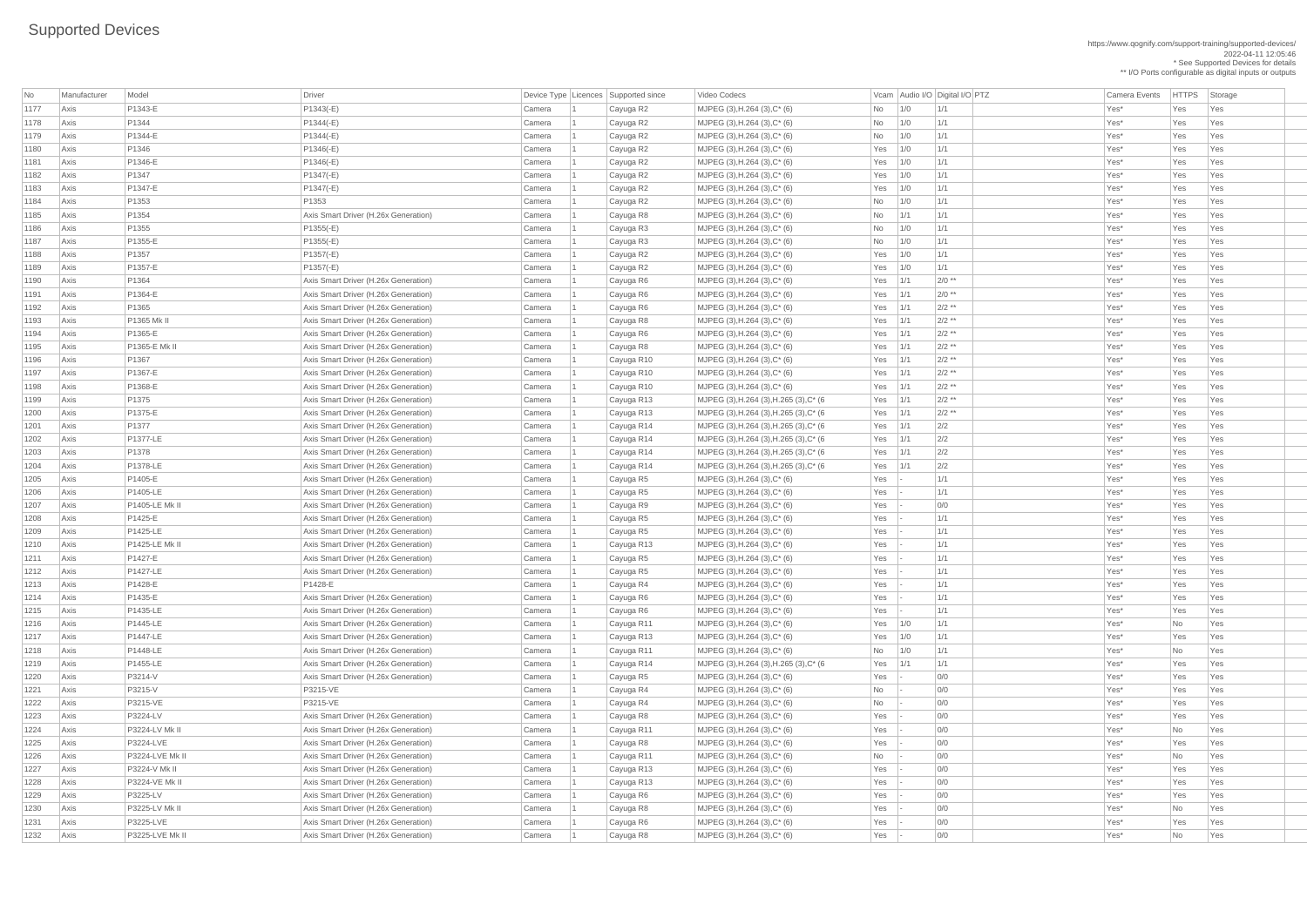https://www.qognify.com/support-training/supported-devices/ 2022-04-11 12:05:46 \* See Supported Devices for details

\*\* I/O Ports configurable as digital inputs or outputs

| MJPEG (3),H.264 (3),H.265 (3),C\* (6  $\blacksquare$  No  $\blacksquare$  1/1  $\blacksquare$  1/1  $\blacksquare$  1/1  $\blacksquare$  Yes\* Yes Yes Yes | MJPEG (3),H.264 (3),H.265 (3),C\* (6  $\blacksquare$  No  $\blacksquare$  1/1  $\blacksquare$  1/1  $\blacksquare$  1/1  $\blacksquare$  Yes\* Yes Yes Yes | MJPEG (3),H.264 (3),H.265 (3),C\* (6  $\blacksquare$  No  $\blacksquare$  1/1  $\blacksquare$  1/1  $\blacksquare$  1/1  $\blacksquare$  Yes\* Yes Yes Yes | MJPEG (3),H.264 (3),H.265 (3),C\* (6  $\qquad$  No  $\qquad$  1/1  $\qquad$  1/1  $\qquad$  1/1  $\qquad$  Yes\* Yes Yes Yes Axis P3247-LV Axis Smart Driver (H.26x Generation) Camera 1 Cayuga R14 MJPEG (3),H.264 (3),H.265 (3),C\* (6 Yes 1/0 1/1 Yes\* Yes Yes | MJPEG (3),H.264 (3),H.265 (3),C\* (6 Yes 1/0 1/1 1 | Tes | Yes | Yes | Yes | Yes | Yes | Yes | MJPEG (3),H.264 (3),H.265 (3),C\* (6 Yes 1/0 1/1 1 Cayuga R14 MJPEG (3),H.264 (3),H.265 (3),C\* (6 Yes 1/0 1/1 | MJPEG (3),H.264 (3),H.265 (3),C\* (6 Yes 1/1 1/1 1/1 1 Cayuga R14 MJPEG (3),H.264 (3),H.265 (3),C\* (6 Yes | MJPEG (3),H.264 (3),H.265 (3),C\* (6  $\qquad$  No  $\qquad$  - 0/0  $\qquad$  01 No - 00 Yes\* Yes Yes Yes

| No   | Manufacturer | Model             | <b>Driver</b>                        |        | Device Type Licences Supported since | Video Codecs                           |             |     | Vcam Audio I/O Digital I/O PTZ | <b>Camera Events</b> | <b>HTTPS</b> | Storage |
|------|--------------|-------------------|--------------------------------------|--------|--------------------------------------|----------------------------------------|-------------|-----|--------------------------------|----------------------|--------------|---------|
| 1233 | Axis         | P3225-V Mk II     | Axis Smart Driver (H.26x Generation) | Camera | Cayuga R11                           | MJPEG (3), H.264 (3), C* (6)           | Yes         |     | 0/0                            | Yes*                 | Yes          | Yes     |
| 1234 | Axis         | P3225-VE Mk II    | Axis Smart Driver (H.26x Generation) | Camera | Cayuga R11                           | MJPEG (3), H.264 (3), C* (6)           | Yes         |     | 0/0                            | Yes*                 | Yes          | Yes     |
| 1235 | Axis         | P3227-LV          | Axis Smart Driver (H.26x Generation) | Camera | Cayuga R10                           | MJPEG (3), H.264 (3), C* (6)           | Yes         |     | 0/0                            | Yes*                 | No           | Yes     |
| 1236 | Axis         | P3227-LVE         | Axis Smart Driver (H.26x Generation) | Camera | Cayuga R10                           | MJPEG $(3)$ , H.264 $(3)$ , C* $(6)$   | Yes         |     | 0/0                            | Yes*                 | No           | Yes     |
| 1237 | Axis         | P3228-LV          | Axis Smart Driver (H.26x Generation) | Camera | Cayuga R10                           | MJPEG $(3)$ , H.264 $(3)$ , C* $(6)$   | Yes         |     | 0/0                            | Yes*                 | No           | Yes     |
| 1238 | Axis         | P3228-LVE         | Axis Smart Driver (H.26x Generation) | Camera | Cayuga R10                           | MJPEG $(3)$ , H.264 $(3)$ , C* $(6)$   | Yes         |     | 0/0                            | Yes*                 | <b>No</b>    | Yes     |
| 1239 | Axis         | P3235-LV          | Axis Smart Driver (H.26x Generation) | Camera | Cayuga R11                           | MJPEG (3), H.264 (3), C* (6)           | Yes         | 1/1 | 1/1                            | Yes*                 | Yes          | Yes     |
| 1240 | Axis         | P3235-LVE         | Axis Smart Driver (H.26x Generation) | Camera | Cayuga R11                           | MJPEG $(3)$ , H.264 $(3)$ , C* $(6)$   | Yes         | 1/1 | 1/1                            | Yes*                 | Yes          | Yes     |
| 1241 | Axis         | P3245-LV          | Axis Smart Driver (H.26x Generation) | Camera | Cayuga R13                           | MJPEG (3), H.264 (3), H.265 (3), C* (6 | <b>No</b>   | 1/1 | 1/1                            | Yes*                 | Yes          | Yes     |
| 1242 | Axis         | P3245-LVE         | Axis Smart Driver (H.26x Generation) | Camera | Cayuga R13                           | MJPEG (3), H.264 (3), H.265 (3), C* (6 | No          | 1/1 | 1/1                            | Yes*                 | Yes          | Yes     |
| 1243 | Axis         | P3245-V           | Axis Smart Driver (H.26x Generation) | Camera | Cayuga R13                           | MJPEG (3), H.264 (3), H.265 (3), C* (6 | No          | 1/1 | 1/1                            | Yes*                 | Yes          | Yes     |
| 1244 | Axis         | P3245-VE          | Axis Smart Driver (H.26x Generation) | Camera | Cayuga R13                           | MJPEG (3), H.264 (3), H.265 (3), C* (6 | <b>No</b>   | 1/1 | 1/1                            | Yes*                 | Yes          | Yes     |
| 1245 | Axis         | P3247-LV          | Axis Smart Driver (H.26x Generation) | Camera | Cayuga R14                           | MJPEG (3), H.264 (3), H.265 (3), C* (6 | $Yes$ $1/0$ |     | 1/1                            | Yes*                 | Yes          | Yes     |
| 1246 | Axis         | P3247-LVE         | Axis Smart Driver (H.26x Generation) | Camera | Cayuga R14                           | MJPEG (3), H.264 (3), H.265 (3), C* (6 | Yes $1/0$   |     | 1/1                            | Yes*                 | Yes          | Yes     |
| 1247 | Axis         | P3248-LV          | Axis Smart Driver (H.26x Generation) | Camera | Cayuga R14                           | MJPEG (3), H.264 (3), H.265 (3), C* (6 | $Yes$ $1/0$ |     | 1/1                            | Yes*                 | Yes          | Yes     |
| 1248 | Axis         | P3248-LVE         | Axis Smart Driver (H.26x Generation) | Camera | Cayuga R14                           | MJPEG (3), H.264 (3), H.265 (3), C* (6 | Yes $1/0$   |     | 1/1                            | Yes*                 | Yes          | Yes     |
| 1249 | Axis         | P3255-LVE         | Axis Smart Driver (H.26x Generation) | Camera | Cayuga R14                           | MJPEG (3), H.264 (3), H.265 (3), C* (6 | $Yes$   1/1 |     | 1/1                            | Yes*                 | Yes          | Yes     |
| 1250 | Axis         | P3301             | $P3301(-V)$                          | Camera | Cayuga R2                            | MJPEG $(3)$ , H.264 $(3)$ , C* $(6)$   | No          | 1/0 | 1/1                            | Yes*                 | Yes          | Yes     |
| 1251 | Axis         | P3301-V           | $P3301(-V)$                          | Camera | Cayuga R2                            | MJPEG $(3)$ , H.264 $(3)$ , C* $(6)$   | No          | 1/0 | 1/1                            | Yes*                 | Yes          | Yes     |
| 1252 | Axis         | P3304             | $P3304(-V)$                          | Camera | Cayuga R2                            | MJPEG $(3)$ , H.264 $(3)$ , C* $(6)$   | <b>No</b>   | 1/0 | 1/1                            | Yes*                 | Yes          | Yes     |
| 1253 | Axis         | P3304-V           | $P3304(-V)$                          | Camera | Cayuga R2                            | MJPEG $(3)$ , H.264 $(3)$ , C* $(6)$   | <b>No</b>   | 1/0 | 1/1                            | Yes*                 | Yes          | Yes     |
| 1254 | Axis         | P3343             | P3343(-V)(-VE)                       | Camera | Cayuga R2                            | MJPEG $(3)$ , H.264 $(3)$ , C* $(6)$   | No          | 1/0 | 1/1                            | Yes*                 | Yes          | Yes     |
| 1255 | Axis         | P3343-V           | P3343(-V)(-VE)                       | Camera | Cayuga R2                            | MJPEG $(3)$ , H.264 $(3)$ , C* $(6)$   | <b>No</b>   | 1/0 | 1/1                            | Yes*                 | Yes          | Yes     |
| 1256 | Axis         | P3343-VE          | P3343(-V)(-VE)                       | Camera | Cayuga R2                            | MJPEG (3), H.264 (3), C* (6)           | <b>No</b>   | 1/0 | 1/1                            | Yes*                 | Yes          | Yes     |
| 1257 | Axis         | P3344             | P3344(-V)(-VE)                       | Camera | Cayuga R2                            | MJPEG (3), H.264 (3), C* (6)           | <b>No</b>   | 1/0 | 1/1                            | Yes*                 | Yes          | Yes     |
| 1258 | Axis         | P3344-V           | P3344(-V)(-VE)                       | Camera | Cayuga R2                            | MJPEG (3), H.264 (3), C* (6)           | No.         | 1/0 | 1/1                            | Yes*                 | Yes          | Yes     |
| 1259 | Axis         | P3344-VE          | P3344(-V)(-VE)                       | Camera | Cayuga R2                            | MJPEG (3), H.264 (3), C* (6)           | No          | 1/0 | 1/1                            | Yes*                 | Yes          | Yes     |
| 1260 | Axis         | P3346             | P3346(-V)(-VE)                       | Camera | Cayuga R2                            | MJPEG (3), H.264 (3), C* (6)           | Yes         | 1/0 | 1/1                            | Yes*                 | Yes          | Yes     |
| 1261 | Axis         | P3346-V           | P3346(-V)(-VE)                       | Camera | Cayuga R2                            | MJPEG (3), H.264 (3), C* (6)           | Yes         | 1/0 | 1/1                            | Yes <sup>*</sup>     | Yes          | Yes     |
| 1262 | Axis         | P3346-VE          | P3346(-V)(-VE)                       | Camera | Cayuga R2                            | MJPEG (3), H.264 (3), C* (6)           | Yes $1/0$   |     | 1/1                            | Yes*                 | Yes          | Yes     |
| 1263 | Axis         | P3353             | P3353                                | Camera | Cayuga R2                            | MJPEG $(3)$ , H.264 $(3)$ , C* $(6)$   | No          |     | 0/0                            | Yes*                 | Yes          | Yes     |
| 1264 | Axis         | P3354             | P3354                                | Camera | Cayuga R2                            | MJPEG (3), H.264 (3), C* (6)           | No          |     | 0/0                            | Yes*                 | Yes          | Yes     |
| 1265 | Axis         | P3363             | P3363                                | Camera | Cayuga R2                            | MJPEG (3), H.264 (3), C* (6)           | <b>No</b>   | 1/0 | 1/1                            | Yes*                 | Yes          | Yes     |
| 1266 | Axis         | P3364-LV          | P3364-(L)V/(L)VE                     | Camera | Cayuga R2                            | MJPEG $(3)$ , H.264 $(3)$ , C* $(6)$   | <b>No</b>   | 1/0 | 1/1                            | Yes*                 | Yes          | Yes     |
| 1267 | Axis         | P3364-LVE         | P3364-(L)V/(L)VE                     | Camera | Cayuga R2                            | MJPEG (3), H.264 (3), C* (6)           | <b>No</b>   | 1/0 | 1/1                            | Yes*                 | Yes          | Yes     |
| 1268 | Axis         | P3364-V           | P3364-(L)V/(L)VE                     | Camera | Cayuga R2                            | MJPEG (3), H.264 (3), C* (6)           | No          | 1/0 | 1/1                            | Yes*                 | Yes          | Yes     |
| 1269 | Axis         | P3364-VE          | P3364-(L)V/(L)VE                     | Camera | Cayuga R2                            | MJPEG $(3)$ , H.264 $(3)$ , C* $(6)$   | No          | 1/0 | 1/1                            | Yes*                 | Yes          | Yes     |
| 1270 | Axis         | P3365-V           | P3365-V/VE                           | Camera | Cayuga R4                            | MJPEG (3), H.264 (3), C* (6)           | No          | 1/0 | 1/1                            | Yes*                 | Yes          | Yes     |
| 1271 | Axis         | P3365-VE          | P3365-V/VE                           | Camera | Cayuga R4                            | MJPEG $(3)$ , H.264 $(3)$ , C* $(6)$   | <b>No</b>   | 1/0 | 1/1                            | Yes*                 | Yes          | Yes     |
| 1272 | Axis         | P3367-V           | Axis Smart Driver (H.26x Generation) | Camera | Cayuga R6                            | MJPEG (3), H.264 (3), C* (6)           | Yes         | 1/1 | 1/1                            | Yes*                 | Yes          | Yes     |
| 1273 | Axis         | P3367-VE          | Axis Smart Driver (H.26x Generation) | Camera | Cayuga R6                            | MJPEG (3), H.264 (3), C* (6)           | Yes $ 1/1$  |     | 1/1                            | Yes*                 | Yes          | Yes     |
| 1274 | Axis         | P3374-LV          | Axis Smart Driver (H.26x Generation) | Camera | Cayuga R11                           | MJPEG (3), H.264 (3), C* (6)           | $Yes$   1/1 |     | 1/1                            | Yes*                 | <b>No</b>    | Yes     |
| 1275 | Axis         | P3374-V           | Axis Smart Driver (H.26x Generation) | Camera | Cayuga R11                           | MJPEG $(3)$ , H.264 $(3)$ , C* $(6)$   | Yes         | 1/1 | 1/1                            | Yes*                 | <b>No</b>    | Yes     |
| 1276 | Axis         | P3375-LV          | Axis Smart Driver (H.26x Generation) | Camera | Cayuga R11                           | MJPEG (3), H.264 (3), C* (6)           | Yes         | 1/1 | 1/1                            | Yes*                 | <b>No</b>    | Yes     |
| 1277 | Axis         | P3375-LVE         | Axis Smart Driver (H.26x Generation) | Camera | Cayuga R11                           | MJPEG (3), H.264 (3), C* (6)           | Yes $ 1/1$  |     | 1/1                            | Yes*                 | <b>No</b>    | Yes     |
| 1278 | Axis         | P3375-V           | Axis Smart Driver (H.26x Generation) | Camera | Cayuga R11                           | MJPEG $(3)$ , H.264 $(3)$ , C* $(6)$   | Yes $ 1/1$  |     | 1/1                            | Yes*                 | <b>No</b>    | Yes     |
| 1279 | Axis         | P3375-VE          | Axis Smart Driver (H.26x Generation) | Camera | Cayuga R11                           | MJPEG (3), H.264 (3), C* (6)           | Yes         | 1/1 | 1/1                            | Yes*                 | <b>No</b>    | Yes     |
| 1280 | Axis         | P3384-V           | P3384                                | Camera | Cayuga R2                            | MJPEG (3), H.264 (3), C* (6)           | No          | 1/0 | 1/1                            | Yes*                 | Yes          | Yes     |
| 1281 | Axis         | P3384-VE          | P3384                                | Camera | Cayuga R2                            | MJPEG (3), H.264 (3), C* (6)           | No          | 1/0 | 1/1                            | Yes*                 | Yes          | Yes     |
| 1282 | Axis         | P3707-PE          | Axis Smart Driver (H.26x Generation) | Camera | Cayuga R8                            | MJPEG (3), H.264 (3), C* (6)           | No          |     | 0/0                            | Yes*                 | Yes          | Yes     |
| 1283 | Axis         | <b>P3715-PLVE</b> | Axis Smart Driver (H.26x Generation) | Camera | Cayuga R14                           | MJPEG (3), H.264 (3), C* (6)           | <b>No</b>   |     | O/O                            | Yes*                 | Yes          | Yes     |
| 1284 | Axis         | P3717-PLE         | Axis Smart Driver (H.26x Generation) | Camera | Cayuga R12                           | MJPEG (3), H.264 (3), C* (6)           | No          |     | 0/0                            | Yes*                 | Yes          | Yes     |
| 1285 | Axis         | P3719-PLE         | Axis Smart Driver (H.26x Generation) | Camera | Cayuga R14                           | $H.264$ (3), H.265 (3), C* (6)         | No          |     | 0/0                            | Yes*                 | Yes          | Yes     |
| 1286 | Axis         | <b>P3727-PLE</b>  | Axis Smart Driver (H.26x Generation) | Camera | Cayuga R17                           | MJPEG (3), H.264 (3), H.265 (3), C* (6 | No          |     | 0/0                            | Yes*                 | Yes          | Yes     |
| 1287 | Axis         | P3807-PVE         | Axis Smart Driver (H.26x Generation) | Camera | Cayuga R11                           | MJPEG $(3)$ , H.264 $(3)$ , C* $(6)$   | No          |     | 0/0                            | Yes*                 | Yes          | Yes     |
| 1288 | Axis         | P3905-R           | Axis Smart Driver (H.26x Generation) | Camera | Cayuga R6                            | MJPEG $(3)$ , H.264 $(3)$ , C* $(6)$   | Yes         |     | 0/0                            | Yes*                 | Yes          | Yes     |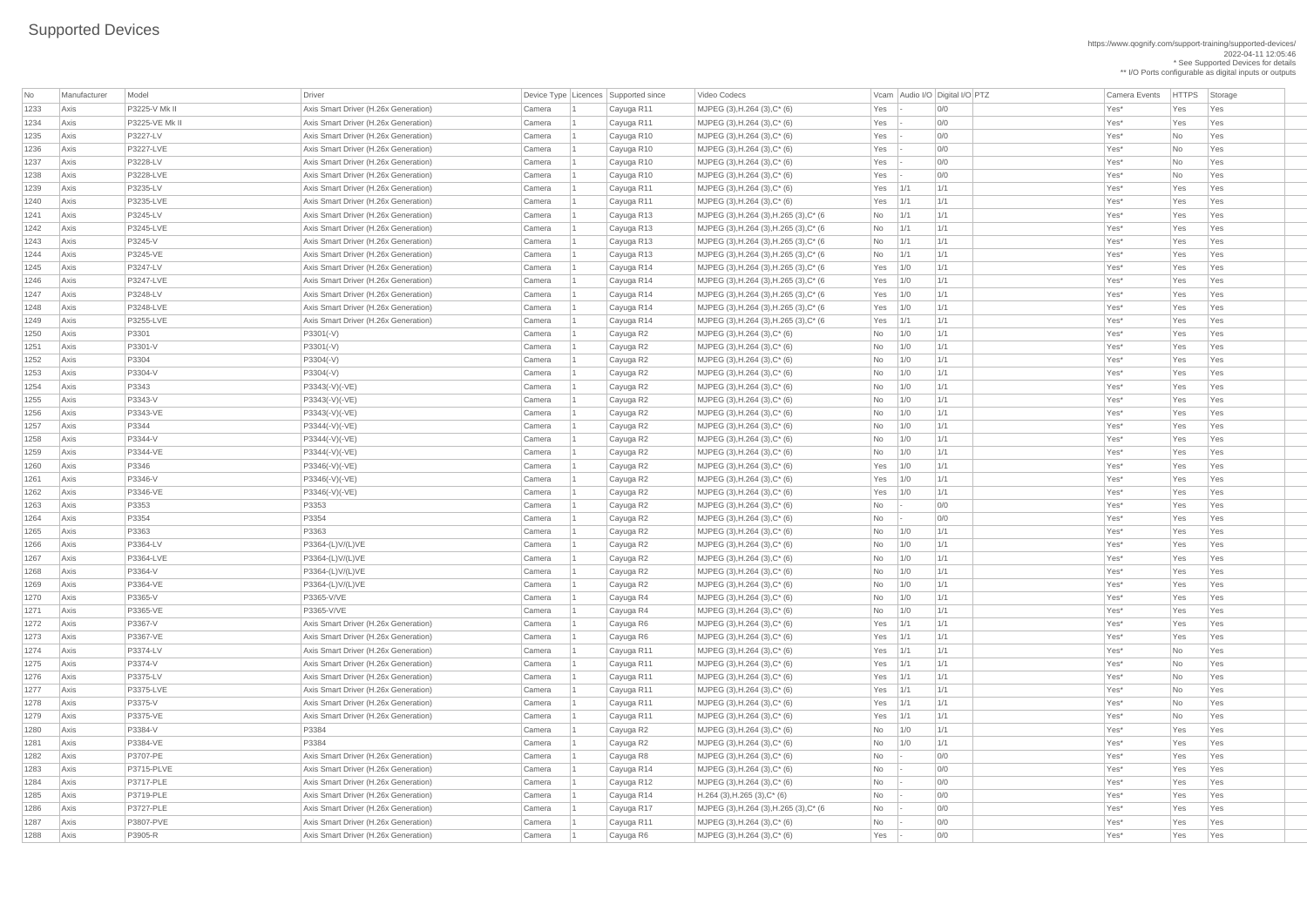https://www.qognify.com/support-training/supported-devices/ 2022-04-11 12:05:46 \* See Supported Devices for details

| <b>No</b> | Manufacturer | Model           | Driver                               |                   | Device Type Licences Supported since | Video Codecs                           |             | Vcam Audio I/O Digital I/O PTZ |          | <b>Camera Events</b>                         | <b>HTTPS</b> | Storage |
|-----------|--------------|-----------------|--------------------------------------|-------------------|--------------------------------------|----------------------------------------|-------------|--------------------------------|----------|----------------------------------------------|--------------|---------|
| 1289      | Axis         | P3905-R M12     | Axis Smart Driver (H.26x Generation) | Camera            | Cayuga R6                            | MJPEG $(3)$ , H.264 $(3)$ , C* $(6)$   | Yes         |                                | 0/0      | Yes*                                         | Yes          | Yes     |
| 1290      | Axis         | P3905-RE        | Axis Smart Driver (H.26x Generation) | Camera            | Cayuga R6                            | $MJPEG (3), H.264 (3), C*(6)$          | Yes         |                                | 0/0      | Yes*                                         | Yes          | Yes     |
| 1291      | Axis         | P3915-R         | Axis Smart Driver (H.26x Generation) | Camera            | Cayuga R8                            | $MJPEG (3), H.264 (3), C*(6)$          | $Yes$ 1/0   |                                | 1/1      | Yes*                                         | Yes          | Yes     |
| 1292      | Axis         | P3915-R M12     | Axis Smart Driver (H.26x Generation) | Camera            | Cayuga R8                            | $MJPEG (3), H.264 (3), C*(6)$          | Yes $1/0$   |                                | 1/1      | Yes*                                         | Yes          | Yes     |
| 1293      | Axis         | P3915-R Mk II   | Axis Smart Driver (H.26x Generation) | Camera            | Cayuga R11                           | MJPEG $(3)$ , H.264 $(3)$ , C* $(6)$   | $Yes$ 1/0   |                                | 1/1      | Yes*                                         | No           | Yes     |
| 1294      | Axis         | P3925-LR        | Axis Smart Driver (H.26x Generation) | Camera            | Cayuga R14                           | MJPEG (3), H.264 (3), H.265 (3), C* (6 | <b>No</b>   | 1/0                            | 1/1      | Yes*                                         | Yes          | Yes     |
| 1295      | Axis         | P3925-LRE       | Axis Smart Driver (H.26x Generation) | Camera            | Cayuga R14                           | MJPEG (3), H.264 (3), H.265 (3), C* (6 | <b>No</b>   |                                | 0/0      | Yes*                                         | Yes          | Yes     |
| 1296      | Axis         | P3925-R         | Axis Smart Driver (H.26x Generation) | Camera            | Cayuga R14                           | MJPEG (3), H.264 (3), H.265 (3), C* (6 | $Yes$ -     |                                | 0/0      | Yes*                                         | Yes          | Yes     |
| 1297      | Axis         | P3935-LR        | Axis Smart Driver (H.26x Generation) | Camera            | Cayuga R14                           | MJPEG (3), H.264 (3), H.265 (3), C* (6 | $Yes$ 1/0   |                                | 1/1      | Yes*                                         | Yes          | Yes     |
| 1298      | Axis         | P5414-E         | P5414-E                              | Camera            | Cayuga R3                            | $MJPEG (3), H.264 (3), C*(6)$          | <b>No</b>   | 1/0                            | $4/4$ ** | Continuous, Click to Center, Area Zoo   Yes* | Yes          | Yes     |
| 1299      | Axis         | P5415-E         | Axis Smart Driver (H.26x Generation) | Camera            | Cayuga R8                            | $MJPEG (3), H.264 (3), C*(6)$          | No          | 1/1                            | $4/4$ ** | Continuous, Click to Center, Area Zoo   Yes* | Yes          | Yes     |
| 1300      | Axis         | P5512           | P5512                                | Camera            | Cayuga R2                            | $MJPEG (3), H.264 (3), C*(6)$          | No          | 1/0                            | $4/4$ ** | Continuous, Zoom only, Click to Cente Yes*   | Yes          | Yes     |
| 1301      | Axis         | P5512-E         | P5512-E                              | Camera            | Cayuga R2                            | $MJPEG (3), H.264 (3), C*(6)$          | No          |                                | 0/0      | Continuous, Zoom only, Click to Cente Yes*   | Yes          | Yes     |
| 1302      | Axis         | P5514           | Axis Smart Driver (H.26x Generation) | Camera            | Cayuga R8                            | MJPEG $(3)$ , H.264 $(3)$ , C* $(6)$   | <b>No</b>   | 1/1                            | $4/4$ ** | Continuous, Click to Center, Area Zoo   Yes* | Yes          | Yes     |
| 1303      | Axis         | P5514-E         | Axis Smart Driver (H.26x Generation) | Camera            | Cayuga R6                            | $MJPEG (3), H.264 (3), C*(6)$          | No          |                                | 0/0      | Continuous, Click to Center, Area Zoo   Yes* | Yes          | Yes     |
| 1304      | Axis         | P5515           | Axis Smart Driver (H.26x Generation) | Camera            | Cayuga R8                            | $MJPEG (3), H.264 (3), C*(6)$          | <b>No</b>   | 1/1                            | $4/4$ ** | Continuous, Click to Center, Area Zoo   Yes* | Yes          | Yes     |
| 1305      | Axis         | P5515-E         | Axis Smart Driver (H.26x Generation) | Camera            | Cayuga R6                            | $MJPEG (3), H.264 (3), C*(6)$          | No          |                                | 0/0      | Continuous, Click to Center, Area Zoo   Yes* | Yes          | Yes     |
| 1306      | Axis         | P5522           | P5522                                | Camera            | Cayuga R2                            | $MJPEG (3), H.264 (3), C*(6)$          | No          | 1/0                            | $4/4$ ** | Continuous, Zoom only, Click to Cente Yes*   | Yes          | Yes     |
| 1307      | Axis         | P5522-E         | P5522-E                              | Camera            | Cayuga R2                            | $MJPEG (3), H.264 (3), C*(6)$          | No          |                                | 0/0      | Continuous, Zoom only, Click to Cente Yes*   | Yes          | Yes     |
| 1308      | Axis         | P5532           | P5532                                | Camera            | Cayuga R2                            | MJPEG $(3)$ , H.264 $(3)$ , C* $(6)$   | No          | 1/0                            | $4/4$ ** | Continuous, Zoom only, Click to Cente Yes*   | Yes          | Yes     |
| 1309      | Axis         | P5532-E         | P5532-E                              | Camera            | Cayuga R2                            | $MJPEG (3), H.264 (3), C*(6)$          | No          |                                | 0/0      | Continuous, Zoom only, Click to Cente Yes*   | Yes          | Yes     |
| 1310      | Axis         | P5534           | P5534                                | Camera            | Cayuga R2                            | $MJPEG (3), H.264 (3), C*(6)$          | No          | 1/0                            | $4/4$ ** | Continuous, Zoom only, Click to Cente Yes*   | Yes          | Yes     |
| 1311      | Axis         | P5534-E         | P5534-E                              | Camera            | Cayuga R2                            | $MJPEG (3), H.264 (3), C*(6)$          | No          |                                | 0/0      | Continuous, Zoom only, Click to Cente Yes*   | Yes          | Yes     |
| 1312      | Axis         | P5544           | P5544                                | Camera            | Cayuga R2                            | MJPEG $(3)$ , H.264 $(3)$ , C* $(6)$   | No          | 1/0                            | $4/4$ ** | Continuous, Zoom only, Click to Cente Yes*   | Yes          | Yes     |
| 1313      | Axis         | P5624-E         | Axis Smart Driver (H.26x Generation) | Camera            | Cayuga R6                            | MJPEG $(3)$ , H.264 $(3)$ , C* $(6)$   | No          |                                | 0/0      | Continuous, Zoom only, Click to Cente Yes*   | Yes          | Yes     |
| 1314      | Axis         | P5624-E Mk II   | Axis Smart Driver (H.26x Generation) | Camera            | Cayuga R11                           | MJPEG (3), H.264 (3), C* (6)           | No          |                                | 0/0      | Continuous, Click to Center, Area Zoo   Yes* | Yes          | Yes     |
| 1315      | Axis         | P5635-E         | Axis Smart Driver (H.26x Generation) | Camera            | Cayuga R6                            | $MJPEG (3), H.264 (3), C*(6)$          | <b>No</b>   | $\vert$ 1/1                    | $4/4$ ** | Continuous, Zoom only, Click to Cente Yes*   | Yes          | Yes     |
| 1316      | Axis         | P5635-E Mk II   | Axis Smart Driver (H.26x Generation) | Camera            | Cayuga R9                            | $MJPEG (3), H.264 (3), C*(6)$          | No          | 1/1                            | $4/4$ ** | Continuous, Click to Center, Area Zoo   Yes* | Yes          | Yes     |
| 1317      | Axis         | P5654-E         | Axis Smart Driver (H.26x Generation) | Camera            | Cayuga R14                           | MJPEG (3), H.264 (3), H.265 (3), C* (6 | No          |                                | 0/0      | Continuous, Click to Center, Area Zoo   Yes* | Yes          | Yes     |
| 1318      | Axis         | P5655-E         | Axis Smart Driver (H.26x Generation) | Camera            | Cayuga R14                           | MJPEG (3), H.264 (3), H.265 (3), C* (6 | <b>No</b>   | 1/1                            | $4/4$ ** | Continuous, Click to Center, Area Zoo   Yes* | Yes          | Yes     |
| 1319      | Axis         | P7210           | P7210/P7214/P7216/P7224              | Encoder           | Cayuga R2                            | $MJPEG (3), H.264 (3), C*(6)$          | No          | 4/0                            | $16/0**$ | Continuous, Click to Center, Area Zoo   Yes* | Yes          | Yes     |
| 1320      | Axis         | P7214           | P7210/P7214/P7216/P7224              | Encoder           | Cayuga R2                            | MJPEG $(3)$ , H.264 $(3)$ , C* $(6)$   | No          | 1/0                            | $4/0**$  | Continuous, Click to Center, Area Zoo   Yes* | Yes          | Yes     |
| 1321      | Axis         | P7216           | P7210/P7214/P7216/P7224              | Encoder           | Cayuga R2                            | $MJPEG (3), H.264 (3), C*(6)$          | No          | 4/0                            | $16/0**$ | Continuous, Click to Center, Area Zoo   Yes* | Yes          | Yes     |
| 1322      | Axis         | P7224 Blade     | P7210/P7214/P7216/P7224              | Encoder           | Cayuga R2                            | $MJPEG (3), H.264 (3), C*(6)$          | No          | 1/0                            | $4/0**$  | Continuous, Click to Center, Area Zoo Yes*   | Yes          | Yes     |
| 1323      | Axis         | P7304           | Axis Smart Driver (H.26x Generation) | Encoder           | Cayuga R13                           | MJPEG (3), H.264 (3), H.265 (3), C* (6 | <b>No</b>   | 1/1                            | $4/4$ ** | <b>Continuous</b><br>Yes*                    | Yes          | Yes     |
| 1324      | Axis         | P8221           | P8221/C1004-E/C2005/C3003-E/C8033    | $I/O$ Module $ 0$ | Cayuga R2                            |                                        | No          | $\vert$ 1/1                    | 8/8 **   | No                                           | No           | No      |
| 1325      | Axis         | P8513           | P8513                                | Camera            | Cayuga R2                            | MJPEG (3), H.264 (3), C* (6)           | No          |                                | 0/0      | Yes*                                         | Yes          | Yes     |
| 1326      | Axis         | P8514           | P8514                                | Camera            | Cayuga R2                            | $MJPEG (3), H.264 (3), C*(6)$          | No          |                                | 0/0      | Yes*                                         | Yes          | Yes     |
| 1327      | Axis         | P8524           | Axis Smart Driver (H.26x Generation) | Camera            | Cayuga R8                            | MJPEG $(3)$ , H.264 $(3)$ , C* $(6)$   | No          |                                | 1/1      | Yes*                                         | Yes          | Yes     |
| 1328      | Axis         | P8535           | Axis Smart Driver (H.26x Generation) | Camera            | Cayuga R6                            | $MJPEG (3), H.264 (3), C*(6)$          | <b>No</b>   | 1/1                            | $4/4$ ** | Yes*                                         | Yes          | Yes     |
| 1329      | Axis         | P9106-V         | Axis Smart Driver (H.26x Generation) | Camera            | Cayuga R13                           | $MJPEG (3), H.264 (3), C*(6)$          | Yes         | 1/1                            | $2/2$ ** | Yes*                                         | Yes          | Yes     |
| 1330      | Axis         | Q1602           | $Q1602(-E)$                          | Camera            | Cayuga R2                            | $MJPEG (3), H.264 (3), C*(6)$          | <b>No</b>   | 1/0                            | 1/1      | Yes*                                         | Yes          | Yes     |
| 1331      | Axis         | Q1602-E         | $Q1602(-E)$                          | Camera            | Cayuga R2                            | $MJPEG (3), H.264 (3), C*(6)$          | No          | 1/0                            | 1/1      | Yes*                                         | Yes          | Yes     |
| 1332      | Axis         | Q1604           | $Q1604(-E)$                          | Camera            | Cayuga R2                            | $MJPEG (3), H.264 (3), C*(6)$          | No          | 1/0                            | 1/1      | Yes*                                         | Yes          | Yes     |
| 1333      | Axis         | Q1604-E         | $Q1604(-E)$                          | Camera            | Cayuga R2                            | $MJPEG (3), H.264 (3), C*(6)$          | <b>No</b>   | 1/0                            | 1/1      | Yes*                                         | Yes          | Yes     |
| 1334      | Axis         | Q1614           | $Q1614(-E)$                          | Camera            | Cayuga R3                            | MJPEG $(3)$ , H.264 $(3)$ , C* $(6)$   | <b>No</b>   | 1/0                            | $2/2$ ** | Continuous, Pan tilt via RS485<br>Yes*       | Yes          | Yes     |
| 1335      | Axis         | $Q1614-E$       | $Q1614(-E)$                          | Camera            | Cayuga R3                            | $MJPEG (3), H.264 (3), C*(6)$          | No          | 1/0                            | $2/2$ ** | Yes*<br>Continuous, Pan tilt via RS485       | Yes          | Yes     |
| 1336      | Axis         | Q1615           | Axis Smart Driver (H.26x Generation) | Camera            | Cayuga R6                            | MJPEG $(3)$ , H.264 $(3)$ , C* $(6)$   | Yes $1/1$   |                                | $2/2$ ** | Continuous, Pan tilt via RS485<br>Yes*       | Yes          | Yes     |
| 1337      | Axis         | Q1615 Mk II     | Axis Smart Driver (H.26x Generation) | Camera            | Cayuga R8                            | $MJPEG (3), H.264 (3), C*(6)$          | Yes $1/1$   |                                | $2/2$ ** | Yes*                                         | Yes          | Yes     |
| 1338      | Axis         | Q1615 Mk III    | Axis Smart Driver (H.26x Generation) | Camera            | Cayuga R14                           | MJPEG (3), H.264 (3), H.265 (3), C* (6 | $Yes$   1/1 |                                | $4/4$ ** | Yes*                                         | Yes          | Yes     |
| 1339      | Axis         | Q1615-E         | Axis Smart Driver (H.26x Generation) | Camera            | Cayuga R6                            | MJPEG $(3)$ , H.264 $(3)$ , C* $(6)$   | $Yes$   1/1 |                                | $2/2$ ** | Yes*<br>Continuous, Pan tilt via RS485       | Yes          | Yes     |
| 1340      | Axis         | Q1615-E Mk II   | Axis Smart Driver (H.26x Generation) | Camera            | Cayuga R8                            | MJPEG (3), H.264 (3), C* (6)           | Yes $ 1/1$  |                                | $2/2$ ** | Yes*                                         | Yes          | Yes     |
| 1341      | Axis         | Q1615-LE Mk III | Axis Smart Driver (H.26x Generation) | Camera            | Cayuga R14                           | MJPEG (3), H.264 (3), H.265 (3), C* (6 | $Yes$   1/1 |                                | $4/4$ ** | Yes*                                         | Yes          | Yes     |
| 1342      | Axis         | Q1635           | Axis Smart Driver (H.26x Generation) | Camera            | Cayuga R6                            | $MJPEG (3), H.264 (3), C*(6)$          | $No$ $1/1$  |                                | $2/2$ ** | Yes*<br>Continuous, Pan tilt via RS485       | Yes          | Yes     |
| 1343      | Axis         | $Q1635-E$       | Axis Smart Driver (H.26x Generation) | Camera            | Cayuga R9                            | $MJPEG (3), H.264 (3), C*(6)$          | $Yes$   1/1 |                                | $4/4$ ** | Pan tilt via RS485<br>Yes*                   | Yes          | Yes     |
| 1344      | Axis         | Q1645           | Axis Smart Driver (H.26x Generation) | Camera            | Cayuga R13                           | MJPEG (3), H.264 (3), C* (6)           | $Yes$   1/1 |                                | $4/4$ ** | Yes*                                         | Yes          | Yes     |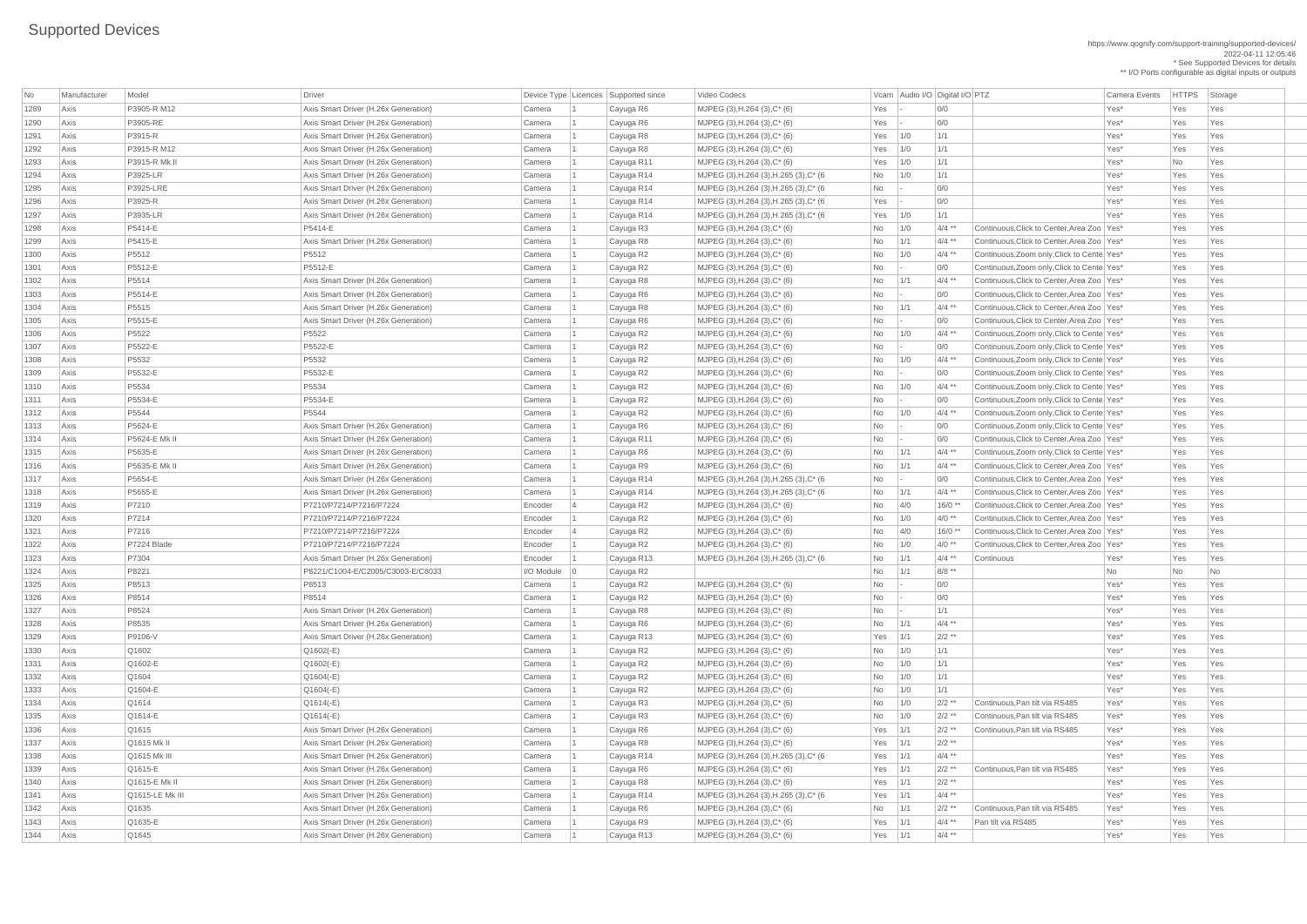https://www.qognify.com/support-training/supported-devices/ 2022-04-11 12:05:46 \* See Supported Devices for details

| No   | Manufacturer | Model             | Driver                               |        |                 | Device Type Licences Supported since | Video Codecs                            |                | Vcam Audio I/O Digital I/O PTZ |                    |                                              | <b>Camera Events</b> | <b>HTTPS</b> | Storage |
|------|--------------|-------------------|--------------------------------------|--------|-----------------|--------------------------------------|-----------------------------------------|----------------|--------------------------------|--------------------|----------------------------------------------|----------------------|--------------|---------|
| 1345 | Axis         | Q1645-LE          | Axis Smart Driver (H.26x Generation) | Camera |                 | Cayuga R13                           | MJPEG $(3)$ , H.264 $(3)$ , C* $(6)$    | Yes            | 1/1                            | $4/4$ **           |                                              | Yes*                 | Yes          | Yes     |
| 1346 | Axis         | $\sqrt{Q1647}$    | Axis Smart Driver (H.26x Generation) | Camera |                 | Cayuga R11                           | $MJPEG (3), H.264 (3), C^*(6)$          | No             | 1/1                            | $4/4$ **           |                                              | Yes*                 | <b>No</b>    | Yes     |
| 1347 | Axis         | Q1647-LE          | Axis Smart Driver (H.26x Generation) | Camera |                 | Cayuga R11                           | $MJPEG (3), H.264 (3), C^*(6)$          | <b>No</b>      | 1/1                            | $4/4$ **           |                                              | Yes*                 | No           | Yes     |
| 1348 | Axis         | Q1659             | Axis Smart Driver (H.26x Generation) | Camera |                 | Cayuga R10                           | $MJPEG (3), H.264 (3), C*(6)$           | <b>No</b>      | 1/1                            | $2/2$ **           |                                              | Yes*                 | Yes          | Yes     |
| 1349 | Axis         | Q1700-LE          | Axis Smart Driver (H.26x Generation) | Camera |                 | Cayuga R14                           | $MJPEG (3), H.264 (3), C^*(6)$          | No             | $\vert$ 1/0                    | 2/2                |                                              | Yes*                 | Yes          | Yes     |
| 1350 | Axis         | $\sqrt{Q}$ 1715   | Axis Smart Driver (H.26x Generation) | Camera |                 | Cayuga R16                           | MJPEG (3), H.264 (3), H.265 (3), C* (6) | No             | 1/0                            | $4/4$ **           | Continuous, Zoom only                        | Yes*                 | Yes          | Yes     |
| 1351 | Axis         | Q1755             | Q1755/Q8721-E (PTZ)/Q8722-E (PTZ)    | Camera |                 | Cayuga R2                            | MJPEG $(3)$ , H.264 $(3)$ , C* $(6)$    | <b>No</b>      | 1/0                            | $2/2$ **           | Continuous, Zoom only, Pan tilt via R Yes*   |                      | Yes          | Yes     |
| 1352 | Axis         | Q1765-LE          | Q1765-LE                             | Camera |                 | Cayuga R3                            | $MJPEG (3), H.264 (3), C*(6)$           | No             | 1/0                            | $2/2$ **           | Continuous, Zoom only                        | Yes*                 | Yes          | Yes     |
| 1353 | Axis         | Q1765-LE-PT Mount | Axis Smart Driver (H.26x Generation) | Camera |                 | Cayuga R8                            | $MJPEG (3), H.264 (3), C^*(6)$          | <b>No</b>      |                                | 0/0                | Continuous, Zoom only, Pan tilt via R Yes*   |                      | Yes          | Yes     |
| 1354 | Axis         | $\sqrt{Q}$ 1775   | Axis Smart Driver (H.26x Generation) | Camera |                 | Cayuga R6                            | $MJPEG (3), H.264 (3), C*(6)$           | Yes            | 1/1                            | $2/2$ **           | Continuous, Zoom only, Pan tilt via R   Yes* |                      | Yes          | Yes     |
| 1355 | Axis         | Q1775-E           | Axis Smart Driver (H.26x Generation) | Camera |                 | Cayuga R6                            | $MJPEG (3), H.264 (3), C*(6)$           | Yes            | 1/1                            | $2/2$ **           | Continuous, Zoom only, Pan tilt via R   Yes* |                      | Yes          | Yes     |
| 1356 | Axis         | Q1785-LE          | Axis Smart Driver (H.26x Generation) | Camera |                 | Cayuga R13                           | $MJPEG (3), H.264 (3), C*(6)$           | No             | 1/0                            | $2/2$ **           | Continuous, Zoom only                        | Yes*                 | Yes          | Yes     |
| 1357 | Axis         | Q1786-LE          | Axis Smart Driver (H.26x Generation) | Camera |                 | Cayuga R12                           | MJPEG $(3)$ , H.264 $(3)$ , C* $(6)$    | <b>No</b>      | 1/0                            | $2/2$ **           |                                              | Yes*                 | Yes          | Yes     |
| 1358 | Axis         | Q1798-LE          | Axis Smart Driver (H.26x Generation) | Camera |                 | Cayuga R14                           | MJPEG (3), H.264 (3), H.265 (3), C* (6  | No             | 1/0                            | $2/2$ **           |                                              | Yes*                 | Yes          | Yes     |
| 1359 | Axis         | Q1910             | $Q1910(-E)$                          | Camera |                 | Cayuga R2                            | MJPEG $(3)$ , H.264 $(3)$ , C* $(6)$    | No             | 1/0                            | $2/2$ **           | Continuous, Zoom only, Pan tilt via R Yes*   |                      | Yes          | Yes     |
| 1360 | Axis         | Q1910-E           | $Q1910(-E)$                          | Camera |                 | Cayuga R2                            | MJPEG $(3)$ , H.264 $(3)$ , C* $(6)$    | <b>No</b>      | 1/0                            | $2/2$ **           | Continuous, Zoom only, Pan tilt via R Yes*   |                      | Yes          | Yes     |
| 1361 | Axis         | $\sqrt{Q}$ 1921   | Q1921(-E)/Q8721-E/Q8722 (Thermal)    | Camera |                 | Cayuga R2                            | $MJPEG (3), H.264 (3), C*(6)$           | No             | 1/0                            | $2/2$ **           | Continuous, Zoom only, Pan tilt via R   Yes* |                      | Yes          | Yes     |
| 1362 | Axis         | Q1921-E           | Q1921(-E)/Q8721-E/Q8722 (Thermal)    | Camera |                 | Cayuga R2                            | $MJPEG (3), H.264 (3), C*(6)$           | No             | 1/0                            | $2/2$ **           |                                              | Yes*                 | Yes          | Yes     |
| 1363 | Axis         | Q1922             | Q1922(-E)/Q8722-E (Thermal)          | Camera |                 | Cayuga R2                            | $MJPEG (3), H.264 (3), C*(6)$           | <b>No</b>      | 1/0                            | $2/2$ **           | Continuous, Pan tilt via RS485               | Yes*                 | Yes          | Yes     |
| 1364 | Axis         | Q1922-E           | Q1922(-E)/Q8722-E (Thermal)          | Camera |                 | Cayuga R2                            | MJPEG $(3)$ , H.264 $(3)$ , C* $(6)$    | No             | 1/0                            | $2/2$ **           |                                              | Yes*                 | Yes          | Yes     |
| 1365 | Axis         | Q1931-E           | Q1931-E                              | Camera |                 | Cayuga R4                            | $MJPEG (3), H.264 (3), C*(6)$           | No             | 1/0                            | $2/2$ **           |                                              | Yes*                 | Yes          | Yes     |
| 1366 | Axis         | Q1932-E           | Axis Smart Driver (H.26x Generation) | Camera |                 | Cayuga R6                            | $MJPEG (3), H.264 (3), C*(6)$           | No             | 1/1                            | $2/0**$            |                                              | Yes*                 | Yes          | Yes     |
| 1367 | Axis         | $Q1941-E$         | Axis Smart Driver (H.26x Generation) | Camera |                 | Cayuga R7                            | MJPEG $(3)$ , H.264 $(3)$ , C* $(6)$    | No             | 1/1                            | $2/2$ **           |                                              | Yes*                 | Yes          | Yes     |
| 1368 | Axis         | Q1942-E           | Axis Smart Driver (H.26x Generation) | Camera |                 | Cayuga R13                           | $MJPEG (3), H.264 (3), C*(6)$           | No             | 1/1                            | $2/2$ **           |                                              | Yes*                 | Yes          | Yes     |
| 1369 | Axis         | Q1951-E           | Axis Smart Driver (H.26x Generation) | Camera |                 | Cayuga R14                           | MJPEG (3), H.264 (3), H.265 (3), C* (6) | <b>No</b>      | 1/0                            | 1/1                |                                              | Yes*                 | Yes          | Yes     |
| 1370 | Axis         | Q1952-E           | Axis Smart Driver (H.26x Generation) | Camera |                 | Cayuga R14                           | MJPEG (3), H.264 (3), H.265 (3), C* (6  | No             | $\vert$ 1/0                    | 1/1                |                                              | Yes*                 | Yes          | Yes     |
| 1371 | Axis         | Q2901-E           | Axis Smart Driver (H.26x Generation) | Camera |                 | Cayuga R6                            | $MJPEG (3), H.264 (3), C^*(6)$          | No             | 1/1                            | $2/2$ **           | Pan tilt via RS485                           | Yes*                 | Yes          | Yes     |
| 1372 | Axis         | Q3504-V           | Axis Smart Driver (H.26x Generation) | Camera |                 | Cayuga R8                            | MJPEG $(3)$ , H.264 $(3)$ , C* $(6)$    | Yes            | $\vert$ 1/1                    | $2/2$ **           |                                              | Yes*                 | Yes          | Yes     |
| 1373 | Axis         | Q3504-VE          | Axis Smart Driver (H.26x Generation) | Camera |                 | Cayuga R13                           | $MJPEG (3), H.264 (3), C*(6)$           | Yes $1/1$      |                                | $2/2$ **           | Continuous, Zoom only                        | Yes*                 | Yes          | Yes     |
| 1374 | Axis         | Q3505-SVE Mk II   | Axis Smart Driver (H.26x Generation) | Camera |                 | Cayuga R13                           | $MJPEG (3), H.264 (3), C*(6)$           | Yes            | $\vert$ 1/1                    | $2/2$ **           | Continuous, Zoom only                        | Yes*                 | Yes          | Yes     |
| 1375 | Axis         | $\sqrt{$ Q3505-V  | Axis Smart Driver (H.26x Generation) | Camera |                 | Cayuga R6                            | MJPEG $(3)$ , H.264 $(3)$ , C* $(6)$    | Yes $1/1$      |                                | $2/2$ **           |                                              | Yes*                 | Yes          | Yes     |
| 1376 | Axis         | Q3505-V Mk II     | Axis Smart Driver (H.26x Generation) | Camera |                 | Cayuga R8                            | MJPEG $(3)$ , H.264 $(3)$ , C* $(6)$    | Yes $1/1$      |                                | $2/2$ **           | Continuous, Zoom only                        | Yes*                 | Yes          | Yes     |
| 1377 | Axis         | Q3505-VE          | Axis Smart Driver (H.26x Generation) | Camera |                 | Cayuga R6                            | $MJPEG (3), H.264 (3), C^*(6)$          | Yes            | 1/1                            | $2/2$ **           |                                              | Yes*                 | Yes          | Yes     |
| 1378 | Axis         | Q3505-VE Mk II    | Axis Smart Driver (H.26x Generation) | Camera |                 | Cayuga R13                           | $MJPEG (3), H.264 (3), C*(6)$           | $Yes$ 1/1      |                                | $2/2$ **           | Continuous, Zoom only                        | Yes*                 | Yes          | Yes     |
| 1379 | Axis         | Q3515-LV          | Axis Smart Driver (H.26x Generation) | Camera |                 | Cayuga R11                           | $MJPEG (3), H.264 (3), C^*(6)$          | Yes $1/1$      |                                | $2/2$ **           | Continuous, Zoom only, Area Zoom             | Yes*                 | No           | Yes     |
| 1380 | Axis         | Q3515-LVE         | Axis Smart Driver (H.26x Generation) | Camera |                 | Cayuga R11                           | $MJPEG (3), H.264 (3), C*(6)$           | Yes $1/1$      |                                | $2/2$ **           | Continuous, Zoom only, Area Zoom             | Yes*                 | No           | Yes     |
| 1381 | Axis         | Q3517-LV          | Axis Smart Driver (H.26x Generation) | Camera |                 | Cayuga R10                           | $MJPEG (3), H.264 (3), C*(6)$           | Yes $1/1$      |                                | $2/2$ **           | Continuous, Zoom only                        | Yes*                 | <b>No</b>    | Yes     |
| 1382 | Axis         | Q3517-LVE         | Axis Smart Driver (H.26x Generation) | Camera |                 | Cayuga R10                           | MJPEG (-5), H.264 (3), C* (6)           | Yes $1/1$      |                                | $2/2$ **           | Continuous, Zoom only                        | Yes*                 | No           | Yes     |
| 1383 | Axis         | Q3517-SLVE        | Axis Smart Driver (H.26x Generation) | Camera |                 | Cayuga R10                           | $MJPEG (3), H.264 (3), C*(6)$           | $Yes$   1/1    |                                | $2/2$ **           | Continuous, Zoom only                        | Yes*                 | <b>No</b>    | Yes     |
| 1384 | Axis         | Q3518-LVE         | Axis Smart Driver (H.26x Generation) | Camera |                 | Cayuga R12                           | $MJPEG (3), H.264 (3), C*(6)$           | <b>No</b>      | 1/1                            | $2/2$ **           |                                              | Yes*                 | Yes          | Yes     |
| 1385 | Axis         | Q3615-VE          | Axis Smart Driver (H.26x Generation) | Camera |                 | Cayuga R8                            | $MJPEG (3), H.264 (3), C*(6)$           | Yes            |                                | 0/0                |                                              | Yes*                 | Yes          | Yes     |
| 1386 | Axis         | Q3617-VE          | Axis Smart Driver (H.26x Generation) | Camera |                 | Cayuga R8                            | $MJPEG (3), H.264 (3), C*(6)$           | Yes            |                                | 0/0                | Continuous, Zoom only                        | Yes*                 | Yes          | Yes     |
| 1387 | Axis         | Q3708-PVE         | Axis Smart Driver (H.26x Generation) | Camera |                 | Cayuga R8                            | $MJPEG (3), H.264 (3), C*(6)$           | No             |                                | 0/0                |                                              | Yes*                 | Yes          | Yes     |
| 1388 | Axis         | Q3709-PVE         | Axis Smart Driver (H.26x Generation) | Camera | $\vert 3 \vert$ | Cayuga R6                            | $MJPEG (3), H.264 (3), C*(6)$           | Yes            |                                | 0/0                |                                              | Yes*                 | Yes          | Yes     |
| 1389 | Axis         | Q3819-PVE         | Axis Smart Driver (H.26x Generation) | Camera |                 | Cayuga R14                           | MJPEG (3), H.264 (3), H.265 (3), C* (6  | <b>No</b>      | 1/1                            | $2/2$ **           |                                              | Yes*                 | Yes          | Yes     |
| 1390 | Axis         | Q6000-E           | Axis Smart Driver (H.26x Generation) | Camera |                 | Cayuga R6                            | $MJPEG (3), H.264 (3), C*(6)$           | <b>No</b>      |                                | 0/0                | Area Zoom                                    | Yes*                 | Yes          | Yes     |
| 1391 | Axis         | Q6000-E Mk II     | Axis Smart Driver (H.26x Generation) | Camera |                 | Cayuga R13                           | $MJPEG (3), H.264 (3), C^*(6)$          | No             |                                | 0/0                | Area Zoom                                    | Yes*                 | Yes          | Yes     |
| 1392 | Axis         | Q6010-E           | Axis Smart Driver (H.26x Generation) | Camera |                 | Cayuga R14                           | MJPEG (3), H.264 (3), H.265 (3), C* (6  | No             |                                | 0/0                | Area Zoom                                    | Yes*                 | Yes          | Yes     |
| 1393 | Axis         | Q6032             | Q6032                                | Camera |                 | Cayuga R2                            | $MJPEG (3), H.264 (3), C*(6)$           | <b>No</b>      | 1/0                            | $4/4$ **           | Continuous, Click to Center, Area Zoo Yes*   |                      | Yes          | Yes     |
| 1394 | Axis         | Q6032-C           | Q6032-C/Q6042-C/Q6042-S              | Camera |                 | Cayuga R2                            | MJPEG $(3)$ , H.264 $(3)$ , C* $(6)$    | No             |                                | 2/2                | Continuous, Click to Center, Area Zoo   Yes* |                      | Yes          | Yes     |
| 1395 | Axis         | Q6032-E           | Q6032-E/Q6042-E                      | Camera |                 | Cayuga R2                            | MJPEG $(3)$ , H.264 $(3)$ , C* $(6)$    | <b>No</b>      |                                | 0/0                | Continuous, Click to Center, Area Zoo   Yes* |                      | Yes          | Yes     |
| 1396 | Axis         | Q6034             | Q6034/Q6044                          | Camera |                 | Cayuga R2                            | MJPEG (3), H.264 (3), C* (6)            | No             | 1/0                            | $\Delta/\Delta$ ** | Continuous, Click to Center, Area Zoo   Yes* |                      | Yes          | Yes     |
| 1397 | Axis         | Q6034-C           | Q6034-C/Q6044-C/Q6044-S              | Camera |                 | Cayuga R2                            | MJPEG $(3)$ , H.264 $(3)$ , C* $(6)$    | No             |                                | $2/2$ **           | Continuous, Click to Center, Area Zoo Yes*   |                      | Yes          | Yes     |
| 1398 | Axis         | Q6034-E           | Q6034-E/Q6044-E                      | Camera |                 | Cayuga R2                            | $MJPEG (3), H.264 (3), C*(6)$           | No             |                                | 0/0                | Continuous, Click to Center, Area Zoo   Yes* |                      | Yes          | Yes     |
| 1399 | Axis         | Q6035             | Q6035                                | Camera |                 | Cayuga R2                            | $MJPEG (3), H.264 (3), C*(6)$           | <b>No</b>      | 1/0                            | $4/4$ **           | Continuous, Click to Center, Area Zoo   Yes* |                      | Yes          | Yes     |
| 1400 | Axis         | Q6035-C           | Q6035-C/Q6045-C/Q6045-S              | Camera |                 | Cayuga R2                            | MJPEG $(3)$ , H.264 $(3)$ , C* $(6)$    | N <sub>o</sub> |                                | 2/2                | Continuous, Click to Center, Area Zoo   Yes* |                      | Yes          | Yes     |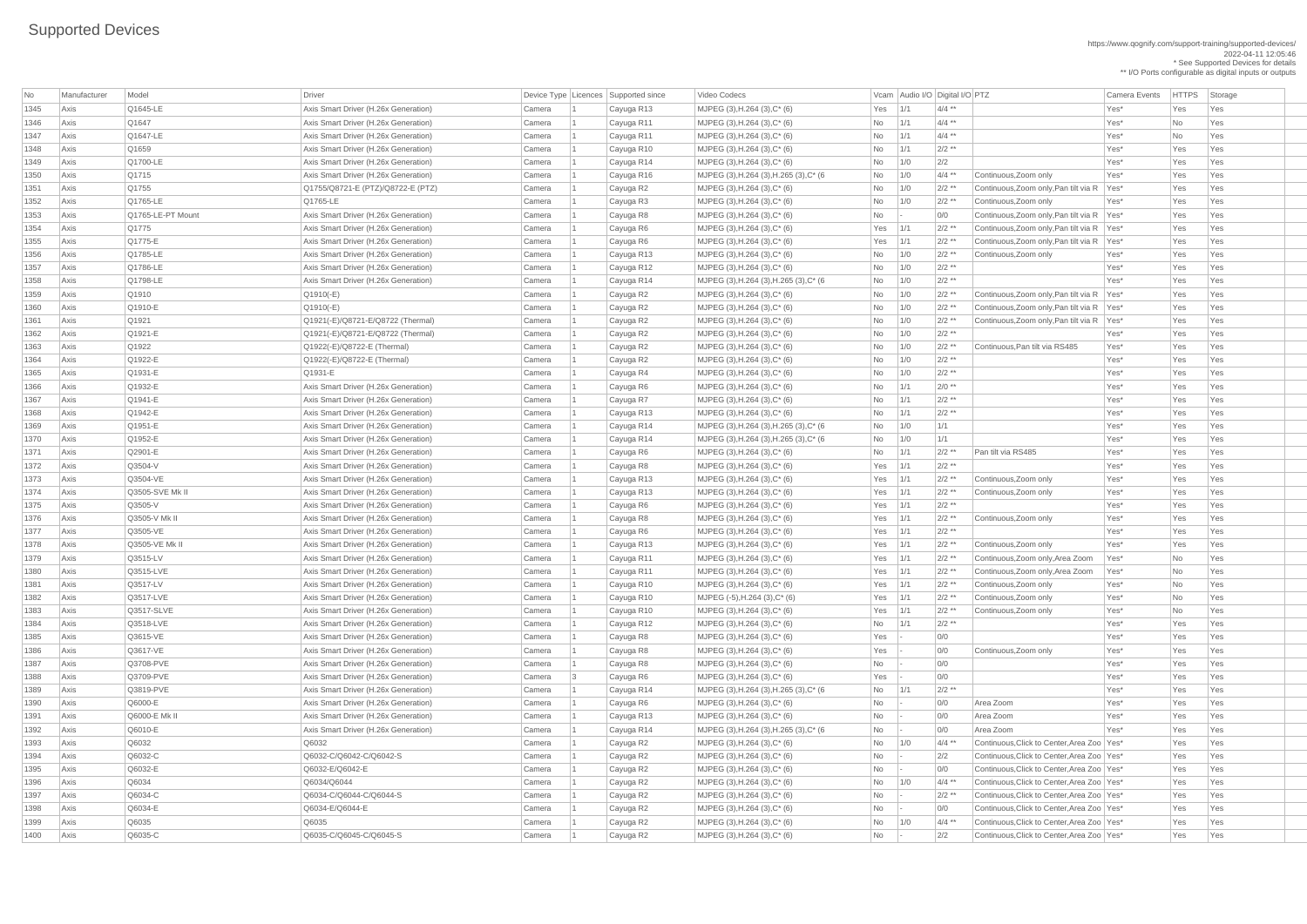https://www.qognify.com/support-training/supported-devices/ 2022-04-11 12:05:46 \* See Supported Devices for details

\*\* I/O Ports configurable as digital inputs or outputs

|MJPEG (3),H.264 (3),C\* (6)  $\qquad$  No - 0/0 Continuous,Click to Center,Area Zoo Yes\* Yes Yes Yes  $140PEG (3), H.264 (3), C^*(6)$ <br>No  $-$  2/2 Continuous,Click to Center,Area Zoo Yes\* Yes Yes Yes 1403 Axis Q6042-E Q6032-E/Q6042-E Camera 1 Cayuga R2 MJPEG (3),H.264 (3),C\* (6) No - 0/0 Continuous,Click to Center,Area Zoo Yes\* Yes Yes  $140$  MJPEG (3),H.264 (3),C\* (6)  $160 - 2/2$  Continuous,Click to Center,Area Zoo Yes\* Yes Yes Yes 1405 Axis Q6044 Q6034/Q6044 Camera 1 Cayuga R2 MJPEG (3),H.264 (3),C\* (6) No 1/0 4/4 \*\* Continuous,Click to Center,Area Zoo Yes\* Yes Yes 1406 Axis Q6044-C Q6034-C/Q6044-C/Q6044-S Camera 1 Cayuga R2 MJPEG (3),H.264 (3),C\* (6) No - 2/2 \*\* Continuous,Click to Center,Area Zoo Yes\* Yes Yes |MJPEG (3),H.264 (3),C\* (6)  $\qquad$  No  $\qquad$ - 0/0 Continuous,Click to Center,Area Zoo Yes\* Yes Yes Yes 1408 Axis Q6044-S Q6034-C/Q6044-C/Q6044-S Camera 1 Cayuga R2 MJPEG (3),H.264 (3),C\* (6) No - 2/2 \*\* Continuous,Click to Center,Area Zoo Yes\* Yes Yes 1409 Axis Q6045 Q6045 Camera 1 Cayuga R3 MJPEG (3),H.264 (3),C\* (6) No 1/0 4/4 \*\* Continuous,Click to Center,Area Zoo Yes\* Yes Yes  $141 \times 141 \times 141 \times 141 \times 141 \times 141 \times 141 \times 141 \times 141 \times 141 \times 141 \times 141 \times 141 \times 141 \times 141 \times 141 \times 141 \times 141 \times 141 \times 141 \times 141 \times 141 \times 141 \times 141 \times 141 \times 141 \times 141 \times 141 \times 141 \times 141 \times 141 \times 141 \times 141 \times 141 \times 141 \times 141 \times 141 \$  $141$  MJPEG (3),H.264 (3),C\* (6)  $141$   $140$   $142$   $142$  Continuous,Click to Center,Area Zoo Yes\* Yes Yes Yes  $1411 \text{ MJPEG (3)}, H.264 (3), C^*(6)$   $100$   $10/0$   $1$  Continuous,Click to Center,Area Zoo Yes\* Yes Yes Yes  $14$  MJPEG (3),H.264 (3),C\* (6)  $14$  Mo  $-$  0/0 Continuous,Click to Center,Area Zoo Yes\* Yes Yes Yes  $1411 \text{ MJPEG (3)}, H.264 (3), C^*(6)$   $100$   $10/0$   $1$  Continuous,Click to Center,Area Zoo Yes\* Yes Yes Yes 1415 Axis Q6045-S Q6035-C/Q6045-C/Q6045-S Camera 1 Cayuga R2 MJPEG (3),H.264 (3),C\* (6) No - 2/2 Continuous,Click to Center,Area Zoo Yes\* Yes Yes 1416 Axis Q6045-S Mk II Axis Smart Driver (H.26x Generation) Camera 1 Cayuga R9 MJPEG (3),H.264 (3),C\* (6) No - 0/0 Continuous,Click to Center,Area Zoo Yes\* Yes Yes  $141 \times 141 \times 141 \times 141 \times 141 \times 141 \times 141 \times 141 \times 141 \times 141 \times 141 \times 141 \times 141 \times 141 \times 141 \times 141 \times 141 \times 141 \times 141 \times 141 \times 141 \times 141 \times 141 \times 141 \times 141 \times 141 \times 141 \times 141 \times 141 \times 141 \times 141 \times 141 \times 141 \times 141 \times 141 \times 141 \times 141 \$  $141$  MJPEG (3),H.264 (3),C\* (6)  $12$  Mo  $10/0$  Continuous,Click to Center,Area Zoo Yes\* Yes Yes Yes MJPEG (3),H.264 (3),C\* (6)  $\vert$  No  $\vert$ -  $\vert$  4/4 \*\* Continuous,Click to Center,Area Zoo Yes\* Yes Yes Yes 1420 Axis Q6054 Mk II Axis Smart Driver (H.26x Generation) Camera 1 Cayuga R13 MJPEG (3),H.264 (3),C\* (6) No 1/1 4/4 \*\* Continuous,Click to Center,Area Zoo Yes\* Yes Yes 1421 Axis Q6054-E Axis Smart Driver (H.26x Generation) Camera 1 Cayuga R9 MJPEG (3),H.264 (3),C\* (6) No - 4/4 \*\* Continuous,Click to Center,Area Zoo Yes\* Yes Yes  $14.14$  MJPEG (3),H.264 (3),C\* (6)  $16.14$  No  $-$  0/0  $-$  Continuous,Click to Center,Area Zoo Yes\* Yes Yes Yes 1423 Axis Q6055 Axis Smart Driver (H.26x Generation) Camera 1 Cayuga R8 MJPEG (3),H.264 (3),C\* (6) No 1/1 4/4 \*\* Continuous,Click to Center,Area Zoo Yes\* Yes Yes |MJPEG (3),H.264 (3),C\* (6)  $\qquad \qquad$  No  $\qquad$ - 0/0 Continuous,Click to Center,Area Zoo Yes\* Yes Yes Yes  $14$ MJPEG (3),H.264 (3),C\* (6)  $12$  Mo  $10/0$   $1$  Continuous,Click to Center,Area Zoo Yes\* Yes Yes Yes  $14.14$  MJPEG (3),H.264 (3),C\* (6)  $16.14$  No  $-$  0/0  $-$  Continuous,Click to Center,Area Zoo Yes\* Yes Yes Yes  $14$  MJPEG (3),H.264 (3),H.265 (3),C\* (6  $100$   $100$   $-$  0/0  $-$  Continuous,Click to Center,Area Zoo Yes\* Yes Yes Yes MJPEG  $(3)$ ,H.264  $(3)$ ,H.265  $(3)$ ,C\*  $(6$  No  $-$  0/0 Continuous,Click to Center,Area Zoo Yes\* Yes Yes Yes  $\vert$  MJPEG (3),H.264 (3),H.265 (3),C\* (6  $\vert$   $\vert$  No  $\vert$   $\vert$  1/1  $\vert$   $\vert$  4/4 \*\*  $\vert$  Continuous,Click to Center,Area Zoo Yes\* Yes Yes Yes  $1430 \text{ MJPEG (3)}, H.264 (3), H.265 (3), C^*(6)$ <br>No  $-$  0/0 Continuous, Click to Center, Area Zoo Yes\* Yes Yes Yes  $143.141 \text{ MJPEG (3)}, H.264 (3), H.265 (3), C^*(6)$   $100$   $10/0$  Continuous,Click to Center,Area Zoo Yes\* Yes Yes Yes | MJPEG (3),H.264 (3),H.265 (3),C\* (6  $\qquad$  No  $\qquad$  - 0/0 Area Zoom Yes\* Yes Yes Yes Yes 1433 Axis Q6114-E Axis Smart Driver (H.26x Generation) Camera 1 Cayuga R6 MJPEG (3),H.264 (3),C\* (6) No - 0/0 Continuous,Click to Center,Area Zoo Yes\* Yes Yes |MJPEG (3),H.264 (3),C\* (6)  $\blacksquare$  No  $\blacksquare$ - 0/0 Continuous,Click to Center,Area Zoo Yes\* Yes Yes Yes  $143.44 \times 10^{-14}$  MJPEG (3),H.264 (3),H.265 (0),C\* (6  $100 \times 10^{-10}$  Continuous,Zoom only  $100 \times 10^{-10}$  Yes\*  $100 \times 10^{-10}$  Yes 1436 Axis Q6125-LE Axis Smart Driver (H.26x Generation) Camera 1 Cayuga R11 MJPEG (3),H.264 (3),H.265 (0),C\* (6 No - 0/0 Continuous,Zoom only Yes\* No Yes  $1437 \text{ MJPEG (3)}, H.264 (3), C^*(6)$   $100$   $10/0$   $1$  Continuous,Click to Center,Area Zoo Yes\* Yes Yes Yes |MJPEG (3),H.264 (3),H.265 (3),C\* (6  $\blacksquare$  No  $\blacksquare$  - 0/0 Continuous,Click to Center,Area Zoo Yes\* Yes Yes Yes  $1439 \text{ mJPEG (3)}, H.264 (3), C^*(6)$   $100$   $10/0$   $10/0$  Continuous,Click to Center,Area Zoo Yes\* Yes Yes  $144 \text{ MJPEG (3)}, H.264 (3), C^*(6)$   $100$   $10/0$   $1$  Continuous,Click to Center,Area Zoo Yes\*  $1$  Yes  $1$  Yes |MJPEG (3),H.264 (3),C\* (6)  $\qquad \qquad$  No  $\qquad$ - 0/0 Continuous,Click to Center,Area Zoo Yes\* Yes Yes Yes  $144$  MJPEG (3),H.264 (3),H.265 (3),C\* (6  $144$  No  $-$  0/0  $-$  0/0  $-$  Continuous,Click to Center,Area Zoo Yes\* Yes Yes Yes  $143.41 \text{ MJPEG (3)}, H.264 (3), C^*(6)$   $100$   $10/0$   $10$  Continuous,Click to Center,Area Zoo Yes\*  $1$  Yes Yes  $14.4$  MJPEG (3),H.264 (3),C\* (6)  $16.44$  Mo  $4/4$   $*$  Continuous,Click to Center,Area Zoo Yes\* Yes Yes Yes  $14.4$  MJPEG (3),H.264 (3),C\* (6)  $16.44$  Mo  $4/4$   $*$  Continuous,Click to Center,Area Zoo Yes\* Yes Yes Yes  $1435 \times 1455 \times 1455$  MJPEG (3),H.264 (3),C\* (6) No  $-$  1 O/0 Continuous,Click to Center,Area Zoo Yes\* Yes Yes Yes  $14.4$  MJPEG (3),H.264 (3),C\* (6)  $16.44$  Mo  $4/4$  \*\* Continuous,Click to Center,Area Zoo Yes\* Yes Yes Yes

| No   | Manufacturer | Model         | Driver                               |         | Device Type   Licences   Supported since | Video Codecs                           |           |                 | Vcam Audio I/O Digital I/O PTZ |                                              | <b>Camera Events</b> | <b>HTTPS</b> | Storage |
|------|--------------|---------------|--------------------------------------|---------|------------------------------------------|----------------------------------------|-----------|-----------------|--------------------------------|----------------------------------------------|----------------------|--------------|---------|
| 1401 | Axis         | Q6035-E       | Q6035-E                              | Camera  | Cayuga R2                                | MJPEG (3), H.264 (3), C* (6)           | No        |                 | 0/0                            | Continuous, Click to Center, Area Zoo   Yes* |                      | Yes          | Yes     |
| 1402 | Axis         | Q6042-C       | Q6032-C/Q6042-C/Q6042-S              | Camera  | Cayuga R2                                | MJPEG (3), H.264 (3), C* (6)           | <b>No</b> |                 | 2/2                            | Continuous, Click to Center, Area Zoo   Yes* |                      | Yes          | Yes     |
| 1403 | Axis         | Q6042-E       | Q6032-E/Q6042-E                      | Camera  | Cayuga R2                                | MJPEG (3), H.264 (3), C* (6)           | No        |                 | 0/0                            | Continuous, Click to Center, Area Zoo   Yes* |                      | Yes          | Yes     |
| 1404 | Axis         | Q6042-S       | Q6032-C/Q6042-C/Q6042-S              | Camera  | Cayuga R2                                | MJPEG (3), H.264 (3), C* (6)           | No        |                 | 2/2                            | Continuous, Click to Center, Area Zoo   Yes* |                      | Yes          | Yes     |
| 1405 | Axis         | Q6044         | Q6034/Q6044                          | Camera  | Cayuga R2                                | MJPEG (3), H.264 (3), C* (6)           | No        | 1/0             | $4/4$ **                       | Continuous, Click to Center, Area Zoo   Yes* |                      | Yes          | Yes     |
| 1406 | Axis         | Q6044-C       | Q6034-C/Q6044-C/Q6044-S              | Camera  | Cayuga R2                                | MJPEG (3), H.264 (3), C* (6)           | No        |                 | $2/2$ **                       | Continuous. Click to Center. Area Zoo Yes*   |                      | Yes          | Yes     |
| 1407 | Axis         | Q6044-E       | Q6034-E/Q6044-E                      | Camera  | Cayuga R2                                | MJPEG (3), H.264 (3), C* (6)           | No        |                 | 0/0                            | Continuous, Click to Center, Area Zoo   Yes* |                      | Yes          | Yes     |
| 1408 | Axis         | Q6044-S       | Q6034-C/Q6044-C/Q6044-S              | Camera  | Cayuga R2                                | MJPEG (3), H.264 (3), C* (6)           | No        |                 | $2/2$ **                       | Continuous, Click to Center, Area Zoo   Yes* |                      | Yes          | Yes     |
| 1409 | Axis         | Q6045         | Q6045                                | Camera  | Cayuga R3                                | MJPEG (3), H.264 (3), C* (6)           | No        | 1/0             | $4/4$ **                       | Continuous, Click to Center, Area Zoo   Yes* |                      | Yes          | Yes     |
| 1410 | Axis         | Q6045 Mk II   | Axis Smart Driver (H.26x Generation) | Camera  | Cayuga R6                                | MJPEG (3), H.264 (3), C* (6)           | No        | 1/0             | $4/4$ **                       | Continuous, Click to Center, Area Zoo   Yes* |                      | Yes          | Yes     |
| 1411 | Axis         | Q6045-C       | Q6035-C/Q6045-C/Q6045-S              | Camera  | Cayuga R2                                | MJPEG (3), H.264 (3), C* (6)           | No        |                 | 2/2                            | Continuous, Click to Center, Area Zoo   Yes* |                      | Yes          | Yes     |
| 1412 | Axis         | Q6045-C Mk II | Axis Smart Driver (H.26x Generation) | Camera  | Cayuga R9                                | MJPEG (3), H.264 (3), C* (6)           | No        |                 | 0/0                            | Continuous, Click to Center, Area Zoo   Yes* |                      | Yes          | Yes     |
| 1413 | Axis         | Q6045-E       | Q6045-E                              | Camera  | Cayuga R3                                | MJPEG (3), H.264 (3), C* (6)           | No        |                 | 0/0                            | Continuous, Click to Center, Area Zoo   Yes* |                      | Yes          | Yes     |
| 1414 | Axis         | Q6045-E Mk II | Axis Smart Driver (H.26x Generation) | Camera  | Cayuga R9                                | MJPEG (3), H.264 (3), C* (6)           | <b>No</b> |                 | 0/0                            | Continuous, Click to Center, Area Zoo   Yes* |                      | Yes          | Yes     |
| 1415 | Axis         | Q6045-S       | Q6035-C/Q6045-C/Q6045-S              | Camera  | Cayuga R2                                | MJPEG (3), H.264 (3), C* (6)           | No        |                 | 2/2                            | Continuous, Click to Center, Area Zoo   Yes* |                      | Yes          | Yes     |
| 1416 | Axis         | Q6045-S Mk II | Axis Smart Driver (H.26x Generation) | Camera  | Cayuga R9                                | MJPEG (3), H.264 (3), C* (6)           | No        |                 | 0/0                            | Continuous, Click to Center, Area Zoo   Yes* |                      | Yes          | Yes     |
| 1417 | Axis         | Q6052         | Axis Smart Driver (H.26x Generation) | Camera  | Cayuga R11                               | MJPEG (3), H.264 (3), C* (6)           | No        | 1/1             | $4/4$ **                       | Continuous, Click to Center, Area Zoo   Yes* |                      | Yes          | Yes     |
| 1418 | Axis         | Q6052-E       | Axis Smart Driver (H.26x Generation) | Camera  | Cayuga R11                               | MJPEG (3), H.264 (3), C* (6)           | No        |                 | O/O                            | Continuous, Click to Center, Area Zoo   Yes* |                      | Yes          | Yes     |
| 1419 | Axis         | Q6054         | Axis Smart Driver (H.26x Generation) | Camera  | Cayuga R9                                | MJPEG (3), H.264 (3), C* (6)           | No        |                 | $4/4$ **                       | Continuous, Click to Center, Area Zoo   Yes* |                      | Yes          | Yes     |
| 1420 | Axis         | Q6054 Mk II   | Axis Smart Driver (H.26x Generation) | Camera  | Cayuga R13                               | MJPEG (3), H.264 (3), C* (6)           | No        | 1/1             | $4/4$ **                       | Continuous, Click to Center, Area Zoo   Yes* |                      | Yes          | Yes     |
| 1421 | Axis         | Q6054-E       | Axis Smart Driver (H.26x Generation) | Camera  | Cayuga R9                                | MJPEG (3), H.264 (3), C* (6)           | No        |                 | $4/4$ **                       | Continuous, Click to Center, Area Zoo   Yes* |                      | Yes          | Yes     |
| 1422 | Axis         | Q6054-E Mk II | Axis Smart Driver (H.26x Generation) | Camera  | Cayuga R13                               | MJPEG (3), H.264 (3), C* (6)           | No        |                 | 0/0                            | Continuous, Click to Center, Area Zoo   Yes* |                      | Yes          | Yes     |
| 1423 | Axis         | Q6055         | Axis Smart Driver (H.26x Generation) | Camera  | Cayuga R8                                | MJPEG (3), H.264 (3), C* (6)           | No        | 1/1             | $4/4$ **                       | Continuous, Click to Center, Area Zoo   Yes* |                      | Yes          | Yes     |
| 1424 | Axis         | Q6055-C       | Axis Smart Driver (H.26x Generation) | Camera  | Cayuga R9                                | MJPEG (3), H.264 (3), C* (6)           | No        |                 | 0/0                            | Continuous, Click to Center, Area Zoo   Yes* |                      | Yes          | Yes     |
| 1425 | Axis         | Q6055-E       | Axis Smart Driver (H.26x Generation) | Camera  | Cayuga R9                                | MJPEG (3), H.264 (3), C* (6)           | No        |                 | 0/0                            | Continuous, Click to Center, Area Zoo   Yes* |                      | Yes          | Yes     |
| 1426 | Axis         | Q6055-S       | Axis Smart Driver (H.26x Generation) | Camera  | Cayuga R13                               | MJPEG (3), H.264 (3), C* (6)           | No.       |                 | 0/0                            | Continuous, Click to Center, Area Zoo   Yes* |                      | Yes          | Yes     |
| 1427 | Axis         | Q6074         | Axis Smart Driver (H.26x Generation) | Camera  | Cayuga R14                               | MJPEG (3), H.264 (3), H.265 (3), C* (6 | No        |                 | 0/0                            | Continuous, Click to Center, Area Zoo   Yes* |                      | Yes          | Yes     |
| 1428 | Axis         | Q6074-E       | Axis Smart Driver (H.26x Generation) | Camera  | Cayuga R14                               | MJPEG (3), H.264 (3), H.265 (3), C* (6 | No        |                 | 0/0                            | Continuous, Click to Center, Area Zoo   Yes* |                      | Yes          | Yes     |
| 1429 | Axis         | Q6075         | Axis Smart Driver (H.26x Generation) | Camera  | Cayuga R14                               | MJPEG (3), H.264 (3), H.265 (3), C* (6 | No        | 1/1             | $4/4$ **                       | Continuous, Click to Center, Area Zoo   Yes* |                      | Yes          | Yes     |
| 1430 | Axis         | Q6075-E       | Axis Smart Driver (H.26x Generation) | Camera  | Cayuga R14                               | MJPEG (3), H.264 (3), H.265 (3), C* (6 | No        |                 | 0/0                            | Continuous, Click to Center, Area Zoo   Yes* |                      | Yes          | Yes     |
| 1431 | Axis         | Q6078-E       | Axis Smart Driver (H.26x Generation) | Camera  | Cayuga R14                               | MJPEG (3), H.264 (3), H.265 (3), C* (6 | No        |                 | 0/0                            | Continuous, Click to Center, Area Zoo   Yes* |                      | Yes          | Yes     |
| 1432 | Axis         | Q6100-E       | Axis Smart Driver (H.26x Generation) | Camera  | Cayuga R14                               | MJPEG (3), H.264 (3), H.265 (3), C* (6 | No        |                 | 0/0                            | Area Zoom                                    | Yes*                 | Yes          | Yes     |
| 1433 | Axis         | Q6114-E       | Axis Smart Driver (H.26x Generation) | Camera  | Cayuga R6                                | MJPEG (3), H.264 (3), C* (6)           | No        |                 | 0/0                            | Continuous, Click to Center, Area Zoo   Yes* |                      | Yes          | Yes     |
| 1434 | Axis         | Q6115-E       | Axis Smart Driver (H.26x Generation) | Camera  | Cayuga R6                                | MJPEG (3), H.264 (3), C* (6)           | No        |                 | 0/0                            | Continuous, Click to Center, Area Zoo   Yes* |                      | Yes          | Yes     |
| 1435 | Axis         | Q6124-E       | Axis Smart Driver (H.26x Generation) | Camera  | Cayuga R11                               | MJPEG (3), H.264 (3), H.265 (0), C* (6 | No        |                 | 0/0                            | Continuous, Zoom only                        | Yes*                 | No           | Yes     |
| 1436 | Axis         | Q6125-LE      | Axis Smart Driver (H.26x Generation) | Camera  | Cayuga R11                               | MJPEG (3), H.264 (3), H.265 (0), C* (6 | No        |                 | 0/0                            | Continuous, Zoom only                        | Yes*                 | No           | Yes     |
| 1437 | Axis         | Q6128-E       | Axis Smart Driver (H.26x Generation) | Camera  | Cayuga R8                                | MJPEG (3), H.264 (3), C* (6)           | No        |                 | 0/0                            | Continuous, Click to Center, Area Zoo   Yes* |                      | Yes          | Yes     |
| 1438 | Axis         | Q6135-LE      | Axis Smart Driver (H.26x Generation) | Camera  | Cayuga R14                               | MJPEG (3), H.264 (3), H.265 (3), C* (6 | No        |                 | 0/0                            | Continuous, Click to Center, Area Zoo   Yes* |                      | Yes          | Yes     |
| 1439 | Axis         | Q6154-E       | Axis Smart Driver (H.26x Generation) | Camera  | Cayuga R14                               | MJPEG (3), H.264 (3), C* (6)           | No        |                 | 0/0                            | Continuous, Click to Center, Area Zoo   Yes* |                      | Yes          | Yes     |
| 1440 | Axis         | Q6155-E       | Axis Smart Driver (H.26x Generation) | Camera  | Cayuga R8                                | MJPEG (3), H.264 (3), C* (6)           | No        |                 | 0/0                            | Continuous, Click to Center, Area Zoo   Yes* |                      | Yes          | Yes     |
| 1441 | Axis         | Q6215-LE      | Axis Smart Driver (H.26x Generation) | Camera  | Cayuga R13                               | MJPEG (3), H.264 (3), C* (6)           | No        |                 | 0/0                            | Continuous, Click to Center, Area Zoo   Yes* |                      | Yes          | Yes     |
| 1442 | Axis         | Q6315-LE      | Axis Smart Driver (H.26x Generation) | Camera  | Cayuga R14                               | MJPEG (3), H.264 (3), H.265 (3), C* (6 | No        |                 | O/O                            | Continuous, Click to Center, Area Zoo   Yes* |                      | Yes          | Yes     |
| 1443 | Axis         | Q7401         | Q7401                                | Encoder | Cayuga R2                                | MJPEG (3), H.264 (3), C* (6)           | No        | 1/0             | $4/4$ **                       | Continuous                                   | Yes*                 | Yes          | Yes     |
| 1444 | Axis         | Q7404         | Q7404                                | Encoder | Cayuga R2                                | MJPEG (3), H.264 (3), C* (6)           | No        | 1/0             | $8/8$ **                       | Continuous                                   | Yes*                 | Yes          | Yes     |
| 1445 | Axis         | Q7406         | Q7406                                | Encoder | Cayuga R2                                | MJPEG (3), H.264 (3), C* (6)           | No        | $\vert - \vert$ | $12/12$ **                     | Continuous                                   | Yes*                 | Yes          | Yes     |
| 1446 | Axis         | Q7411         | Q7411                                | Encoder | Cayuga R2                                | MJPEG (3), H.264 (3), C* (6)           | No        | 1/0             | $4/4$ **                       | Continuous                                   | Yes*                 | Yes          | Yes     |
| 1447 | Axis         | Q7414         | Q7414                                | Encoder | Cayuga R2                                | MJPEG (3), H.264 (3), C* (6)           | No        | 4/0             | 2/2                            | Continuous                                   | Yes*                 | Yes          | Yes     |
| 1448 | Axis         | Q7424-R       | Q7424-R                              | Encoder | Cayuga R2                                | MJPEG (3), H.264 (3), C* (6)           | No        | 1/0             | 4/4                            | Continuous                                   | Yes*                 | Yes          | Yes     |
| 1449 | Axis         | Q7436         | Q7436                                | Encoder | Cayuga R4                                | MJPEG (3), H.264 (3), C* (6)           | No        |                 | 1/1                            | Continuous                                   | Yes*                 | Yes          | Yes     |
| 1450 | Axis         | Q8414-LVS     | Axis Smart Driver (H.26x Generation) | Camera  | Cayuga R5                                | MJPEG (3), H.264 (3), C* (6)           | No        | 1/1             | 1/1                            |                                              | Yes*                 | Yes          | Yes     |
| 1451 | Axis         | Q8632-E       | Axis Smart Driver (H.26x Generation) | Camera  | Cayuga R8                                | MJPEG (3), H.264 (3), C* (6)           | <b>No</b> |                 | 0/0                            | Continuous, Click to Center, Area Zoo   Yes* |                      | Yes          | Yes     |
| 1452 | Axis         | Q8641-E PT    | Axis Smart Driver (H.26x Generation) | Camera  | Cayuga R13                               | MJPEG (3), H.264 (3), C* (6)           | <b>No</b> |                 |                                | Continuous, Click to Center, Area Zoo   Yes* |                      | Yes          | Yes     |
| 1453 | Axis         | Q8642-E PT    | Axis Smart Driver (H.26x Generation) | Camera  | Cayuga R13                               | MJPEG $(3)$ , H.264 $(3)$ , C* $(6)$   | No        |                 | $4/4$ **                       | Continuous, Click to Center, Area Zoo   Yes* |                      | Yes          | Yes     |
| 1454 | Axis         | Q8665-E       | Axis Smart Driver (H.26x Generation) | Camera  | Cayuga R9                                | MJPEG (3),H.264 (3),C* (6)             | No        |                 | 0/0                            | Continuous                                   | Yes*                 | Yes          | Yes     |
| 1455 | Axis         | Q8665-LE      | Axis Smart Driver (H.26x Generation) | Camera  | Cayuga R8                                | MJPEG (3), H.264 (3), C* (6)           | No        |                 | 0/0                            | Continuous, Click to Center, Area Zoo   Yes* |                      | Yes          | Yes     |
| 1456 | Axis         | Q8685-E       | Axis Smart Driver (H.26x Generation) | Camera  | Cayuga R10                               | MJPEG $(3)$ , H.264 $(3)$ , C* $(6)$   | No        |                 | $4/4$ **                       | Continuous, Click to Center, Area Zoo   Yes* |                      | Yes          | Yes     |
|      |              |               |                                      |         |                                          |                                        |           |                 |                                |                                              |                      |              |         |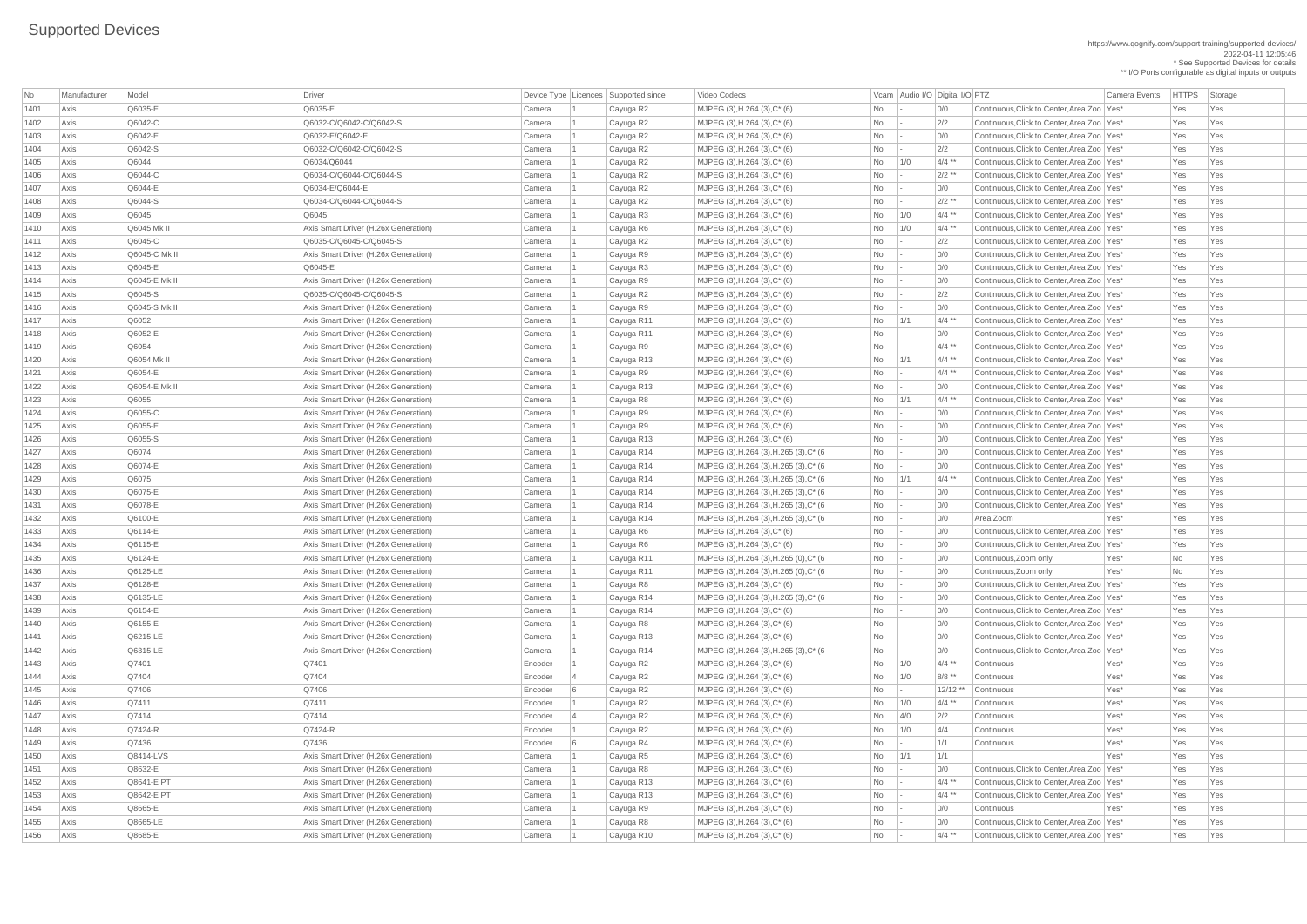| No   | Manufacturer    | Model                 | Driver                               |                           |                | Device Type Licences Supported since | Video Codecs                           |                                                                             |               | Vcam Audio I/O Digital I/O PTZ |                                              | <b>Camera Events</b> | <b>HTTPS</b> | Storage                     |
|------|-----------------|-----------------------|--------------------------------------|---------------------------|----------------|--------------------------------------|----------------------------------------|-----------------------------------------------------------------------------|---------------|--------------------------------|----------------------------------------------|----------------------|--------------|-----------------------------|
| 1457 | Axis            | Q8685-LE              | Axis Smart Driver (H.26x Generation) | Camera                    |                | Cayuga R10                           | MJPEG $(3)$ , H.264 $(3)$ , C* $(6)$   | <b>No</b>                                                                   |               | $4/4$ **                       | Continuous, Click to Center, Area Zoo   Yes* |                      | Yes          | Yes                         |
| 1458 | Axis            | Q8721-E               | Q1755/Q8721-E (PTZ)/Q8722-E (PTZ)    | Camera                    | 2              | Cayuga R2                            | MJPEG $(3)$ , H.264 $(3)$ , C* $(6)$   | No                                                                          | 1/0           | $2/2$ **                       | Continuous, Click to Center                  | Yes*                 | Yes          | Yes                         |
| 1459 | Axis            | $Q8721-E$ (Thermal)   | Q1921(-E)/Q8721-E/Q8722 (Thermal)    | Camera                    | 2              | Cayuga R2                            | MJPEG (3), H.264 (3), C* (6)           | No                                                                          | 1/0           | $2/2$ **                       | Continuous                                   | Yes*                 | Yes          | Yes                         |
| 1460 | Axis            | Q8722-E               | Q1755/Q8721-E (PTZ)/Q8722-E (PTZ)    | Camera                    | $\overline{2}$ | Cayuga R2                            | MJPEG $(3)$ , H.264 $(3)$ , C* $(6)$   | No                                                                          | 1/0           | $2/2$ **                       | Continuous, Click to Center                  | Yes*                 | Yes          | Yes                         |
| 1461 | Axis            | Q8722-E (Thermal)     | Q1922(-E)/Q8722-E (Thermal)          | Camera                    |                | Cayuga R2                            | MJPEG $(3)$ , H.264 $(3)$ , C* $(6)$   | No                                                                          | 1/0           | $2/2$ **                       | Continuous                                   | Yes*                 | Yes          | Yes                         |
| 1462 | Axis            | Q8741-E               | Axis Smart Driver (H.26x Generation) | Camera                    |                | Cayuga R12                           | MJPEG (6), H.264 (6), C* (6)           | No                                                                          |               | $4/4$ **                       | Continuous, Click to Center, Area Zoo   Yes* |                      | Yes          | Yes                         |
| 1463 | Axis            | Q8741-LE              | Axis Smart Driver (H.26x Generation) | Camera                    |                | Cayuga R12                           | MJPEG (6), H.264 (6), C* (6)           | <b>No</b>                                                                   |               | $4/4$ **                       | Continuous, Click to Center, Area Zoo   Yes* |                      | Yes          | Yes                         |
| 1464 | Axis            | Q8742-E               | Axis Smart Driver (H.26x Generation) | Camera                    |                | Cayuga R12                           | MJPEG (6), H.264 (6), C* (6)           | No                                                                          | - 1 -         | $4/4$ **                       | Continuous, Click to Center, Area Zoo   Yes* |                      | Yes          | Yes                         |
| 1465 | Axis            | Q8742-E Zoom          | Axis Smart Driver (H.26x Generation) | Camera                    |                | Cayuga R12                           | MJPEG (6), H.264 (6), C* (6)           | No                                                                          |               | $4/4$ **                       | Continuous, Click to Center, Area Zoo   Yes* |                      | Yes          | Yes                         |
| 1466 | Axis            | Q8742-LE              | Axis Smart Driver (H.26x Generation) | Camera                    |                | Cayuga R12                           | MJPEG (6), H.264 (6), C* (6)           | No                                                                          |               | $4/4$ **                       | Continuous, Click to Center, Area Zoo   Yes* |                      | Yes          | Yes                         |
| 1467 | Axis            | Q8742-LE Zoom         | Axis Smart Driver (H.26x Generation) | Camera                    |                | Cayuga R12                           | MJPEG (6), H.264 (6), C* (6)           | No                                                                          | $\sim$ $\sim$ | $4/4$ **                       | Continuous, Click to Center, Area Zoo   Yes* |                      | Yes          | Yes                         |
| 1468 | Axis            | Q9216-SLV             | Axis Smart Driver (H.26x Generation) | Camera                    |                | Cayuga R14                           | MJPEG (3), H.264 (3), H.265 (3), C* (6 | $Yes$ 1/1                                                                   |               | 1/1                            |                                              | Yes*                 | Yes          | Yes                         |
| 1469 | Axis            | Q9216-SLV Steel       | Axis Smart Driver (H.26x Generation) | Camera                    |                | Cayuga R14                           | MJPEG (3), H.264 (3), H.265 (3), C* (6 | $Yes$ 1/1                                                                   |               | 1/1                            |                                              | Yes*                 | Yes          | Yes                         |
| 1470 | Axis            | T8311 (T8310)         | N/A                                  | <b>USB Control Device</b> |                | Cayuga R2                            |                                        | <b>No</b>                                                                   | - 14          | 0/0                            |                                              | No                   | <b>No</b>    | <b>No</b>                   |
| 1471 | Axis            | T8312 (T8310)         | N/A                                  | USB Control Device        |                | Cayuga R2                            |                                        | No                                                                          |               | 0/0                            |                                              | No                   | <b>No</b>    | <b>No</b>                   |
| 1472 | Axis            | T8313 (T8310)         | N/A                                  | USB Control Device        |                | Cayuga R2                            |                                        | No                                                                          |               | O/O                            |                                              | No                   | <b>No</b>    | No                          |
| 1473 | Axis            | V5914                 | Axis Smart Driver (H.26x Generation) | Camera                    |                | Cayuga R8                            | MJPEG $(3)$ , H.264 $(3)$ , C* $(6)$   | No                                                                          | 1/1           | $2/2$ **                       | Continuous, Click to Center, Area Zoo   Yes* |                      | Yes          | Yes                         |
| 1474 | Axis            | V5915                 | Axis Smart Driver (H.26x Generation) | Camera                    |                | Cayuga R6                            | MJPEG $(3)$ , H.264 $(3)$ , C* $(6)$   | No                                                                          | 1/1           | $2/2$ **                       | Continuous, Click to Center, Area Zoo No     |                      | Yes          | Yes                         |
| 1475 | Axis            | V5925                 | Axis Smart Driver (H.26x Generation) | Camera                    |                | Cayuga R14                           | MJPEG (3), H.264 (3), H.265 (3), C* (6 | No                                                                          | 1/1           | $2/2$ **                       | Continuous, Click to Center, Area Zoo   Yes* |                      | Yes          | Yes                         |
| 1476 | Axis            | V5938                 | Axis Smart Driver (H.26x Generation) | Camera                    |                | Cayuga R14                           | MJPEG (3), H.264 (3), H.265 (3), C* (6 | $No$   1/1                                                                  |               | 1/1                            | Continuous, Click to Center, Area Zoo   Yes* |                      | Yes          | Yes                         |
| 1477 | Axis            | XP40-Q1765            | Axis Smart Driver (H.26x Generation) | Camera                    |                | Cayuga R7                            | MJPEG $(3)$ , H.264 $(3)$ , C* $(6)$   | No                                                                          | -14           | 0/0                            | Continuous, Click to Center, Area Zoo   Yes* |                      | Yes          | Yes                         |
| 1478 | <b>Basler</b>   | <b>BIP-1000c</b>      | BIP-1000c(-dn)                       | Camera                    |                | Cayuga R2                            | MJPEG (2), H.264 (1), MPEG-4 (1), C* ( | $\overline{N}$ No $\overline{C}$                                            |               | 1/1                            |                                              | Yes*                 | <b>No</b>    | No                          |
| 1479 | <b>Basler</b>   | <b>BIP-1000c-dn</b>   | BIP-1000c(-dn)                       | Camera                    |                | Cayuga R2                            | MJPEG (2), H.264 (1), MPEG-4 (1), C* ( | No                                                                          | $\sim$ $\sim$ | 1/1                            |                                              | Yes*                 | <b>No</b>    | No                          |
| 1480 | <b>Basler</b>   | <b>BIP-1300c</b>      | BIP-1300c(-dn)                       | Camera                    |                | Cayuga R2                            | MJPEG (2), H.264 (1), MPEG-4 (1), C* ( | $\begin{array}{ c c c c c c c c } \hline \text{No} & \quad & - \end{array}$ |               | 1/1                            |                                              | Yes*                 | <b>No</b>    | $\overline{\mathsf{No}}$    |
| 1481 | Basler          | <b>BIP-1300c-dn</b>   | BIP-1300c(-dn)                       | Camera                    |                | Cayuga R2                            | MJPEG (2), H.264 (1), MPEG-4 (1), C* ( | No                                                                          |               | 1/1                            |                                              | Yes*                 | <b>No</b>    | $\overline{\mathsf{No}}$    |
| 1482 | <b>Basler</b>   | <b>BIP-1600c</b>      | BIP-1600c(-dn)                       | Camera                    |                | Cayuga R2                            | MJPEG (2), H.264 (1), MPEG-4 (1), C* ( | No                                                                          |               | 1/1                            |                                              | Yes*                 | <b>No</b>    | <b>No</b>                   |
| 1483 | <b>Basler</b>   | BIP-1600c-dn          | BIP-1600c(-dn)                       | Camera                    |                | Cayuga R2                            | MJPEG (2), H.264 (1), MPEG-4 (1), C* ( | No                                                                          | - 14          | 1/1                            |                                              | Yes*                 | <b>No</b>    | $\overline{\mathsf{No}}$    |
| 1484 | <b>Basler</b>   | <b>BIP-640c</b>       | BIP-640c(-dn)                        | Camera                    |                | Cayuga R2                            | MJPEG (2), H.264 (1), MPEG-4 (1), C* ( | $\overline{N}$ No $\overline{C}$                                            |               | 1/1                            |                                              | Yes*                 | <b>No</b>    | No                          |
| 1485 | <b>Basler</b>   | BIP-640c-dn           | $\overline{BIP-640c(-dn)}$           | Camera                    |                | Cayuga R2                            | MJPEG (2), H.264 (1), MPEG-4 (1), C* ( | $\overline{N}$ No $\overline{C}$                                            |               | 1/1                            |                                              | Yes*                 | <b>No</b>    | No                          |
| 1486 | <b>Basler</b>   | BIP-D1000c-dn         | BIP-D1000c-dn                        | Camera                    |                | Cayuga R2                            | MJPEG (2), H.264 (1), MPEG-4 (1), C* ( |                                                                             |               | 1/1                            |                                              | Yes*                 | <b>No</b>    | $\overline{\mathsf{No}}$    |
| 1487 | <b>Basler</b>   | BIP-D1300c-dn         | BIP-D1300c-dn                        | Camera                    |                | Cayuga R2                            | MJPEG (2), H.264 (1), MPEG-4 (1), C* ( | $No$ -                                                                      |               | 1/1                            |                                              | Yes*                 | <b>No</b>    | No                          |
| 1488 | <b>Basler</b>   | BIP2-1000c            | BIP2-1000c(-dn)                      | Camera                    |                | Cayuga R2                            | MJPEG $(3)$ , H.264 $(3)$ , C* $(3)$   | <b>No</b>                                                                   |               | 2/1                            |                                              | Yes*                 | <b>No</b>    | <b>No</b>                   |
| 1489 | <b>Basler</b>   | BIP2-1000c-dn         | BIP2-1000c(-dn)                      | Camera                    |                | Cayuga R2                            | MJPEG (3), H.264 (3), C* (3)           | No                                                                          |               | 2/1                            |                                              | Yes*                 | <b>No</b>    | No                          |
| 1490 | <b>Basler</b>   | BIP2-1280c            | BIP2-1280c(-dn)                      | Camera                    |                | Cayuga R2                            | MJPEG $(3)$ , H.264 $(3)$ , C* $(3)$   | No                                                                          |               | 2/1                            |                                              | Yes*                 | <b>No</b>    | No                          |
| 1491 | <b>Basler</b>   | BIP2-1280c-dn         | BIP2-1280c(-dn)                      | Camera                    |                | Cayuga R2                            | MJPEG $(3)$ , H.264 $(3)$ , C* $(3)$   | No                                                                          |               | 2/1                            |                                              | Yes*                 | <b>No</b>    | No                          |
| 1492 | <b>Basler</b>   | BIP2-1300c            | BIP2-1300c(-dn)                      | Camera                    |                | Cayuga R2                            | $MJPEG (3), H.264 (3), C^*(3)$         | No                                                                          |               | 2/1                            |                                              | Yes*                 | No           | No                          |
| 1493 | <b>Basler</b>   | BIP2-1300c-dn         | BIP2-1300c(-dn)                      | Camera                    |                | Cayuga R2                            | MJPEG $(3)$ , H.264 $(3)$ , C* $(3)$   | No                                                                          |               | 2/1                            |                                              | Yes*                 | <b>No</b>    | No                          |
| 1494 | <b>Basler</b>   | BIP2-1600-25c         | BIP2-1600-25c(-dn)                   | Camera                    |                | Cayuga R2                            | MJPEG $(3)$ , H.264 $(3)$ , C* $(3)$   | No                                                                          |               | 2/1                            |                                              | Yes*                 | <b>No</b>    | No                          |
| 1495 | <b>Basler</b>   | BIP2-1600-25c-dn      | BIP2-1600-25c(-dn)                   | Camera                    |                | Cayuga R2                            | MJPEG (3), H.264 (3), C* (3)           | No                                                                          |               | 2/1                            |                                              | Yes*                 | <b>No</b>    | No                          |
| 1496 | <b>Basler</b>   | BIP2-1600c            | BIP2-1600c(-dn)                      | Camera                    |                | Cayuga R2                            | MJPEG $(3)$ , H.264 $(3)$ , C* $(3)$   | No                                                                          |               | 2/1                            |                                              | Yes*                 | <b>No</b>    | $\overline{\mathsf{No}}$    |
| 1497 | <b>Basler</b>   | BIP2-1600c-dn         | BIP2-1600c(-dn)                      | Camera                    |                | Cayuga R2                            | MJPEG $(3)$ , H.264 $(3)$ , C* $(3)$   | <b>No</b>                                                                   |               | 2/1                            |                                              | Yes*                 | <b>No</b>    | No                          |
| 1498 | <b>Basler</b>   | BIP2-1920c            | BIP2-1920c(-dn)                      | Camera                    |                | Cayuga R2                            | MJPEG (2), H.264 (2), C* (2)           | No                                                                          | - 14          | 2/1                            |                                              | Yes*                 | <b>No</b>    | $\overline{\mathsf{No}}$    |
| 1499 | <b>Basler</b>   | BIP2-1920c-dn         | BIP2-1920c(-dn)                      | Camera                    |                | Cayuga R2                            | MJPEG (2), H.264 (2), C* (2)           | No                                                                          |               | 2/1                            |                                              | Yes*                 | <b>No</b>    | No                          |
| 1500 | <b>Basler</b>   | BIP2-2500c            | BIP2-2500c(-dn)                      | Camera                    |                | Cayuga R2                            | MJPEG (2), H.264 (2), C* (2)           | No                                                                          |               | 2/1                            |                                              | Yes*                 | <b>No</b>    | <b>No</b>                   |
| 1501 | <b>Basler</b>   | BIP2-2500c-dn         | BIP2-2500c(-dn)                      | Camera                    |                | Cayuga R2                            | MJPEG (2), H.264 (2), C* (2)           | No                                                                          | - 1 -         | 2/1                            |                                              | Yes*                 | <b>No</b>    | No                          |
| 1502 | <b>Basler</b>   | BIP2-640c             | BIP2-640c(-dn)                       | Camera                    |                | Cayuga R2                            | MJPEG $(3)$ , H.264 $(3)$ , C* $(3)$   | No                                                                          |               | 2/1                            |                                              | Yes*                 | <b>No</b>    | $\overline{\mathsf{No}}$    |
| 1503 | <b>Basler</b>   | BIP2-640c-dn          | BIP2-640c(-dn)                       | Camera                    |                | Cayuga R2                            | $MJPEG (3), H.264 (3), C^{*} (3)$      | No                                                                          | - 1 -         | 2/1                            |                                              | Yes*                 | <b>No</b>    | No                          |
| 1504 | <b>Basler</b>   | BIP2-D1000c-dn        | BIP2-D1000c-dn                       | Camera                    |                | Cayuga R2                            | $MJPEG (3), H.264 (3), C^{*} (3)$      | No                                                                          | - 14          | 1/1                            |                                              | Yes*                 | <b>No</b>    | No                          |
| 1505 | <b>Basler</b>   | BIP2-D1300c-dn        | BIP2-D1300c-dn                       | Camera                    |                | Cayuga R2                            | MJPEG (3), H.264 (3), C* (3)           | No                                                                          | - 1 -         | 1/1                            |                                              | Yes*                 | <b>No</b>    | No                          |
| 1506 | <b>Basler</b>   | BIP2-D1920c-dn        | BIP2-D1920c-dn                       | Camera                    |                | Cayuga R2                            | MJPEG (2), H.264 (2), C* (2)           | No                                                                          |               | 1/1                            |                                              | Yes*                 | <b>No</b>    | <b>No</b>                   |
| 1507 | <b>Baudisch</b> | SIP-Intercom-Terminal | N/A                                  | Audio Device 0            |                | Cayuga R5                            |                                        | No                                                                          |               | 0/0                            |                                              | <b>No</b>            | <b>No</b>    | <b>No</b>                   |
| 1508 | Behnke          | 43-2911               | 43-621/660/714/717/752/2911          | Camera                    |                | Cayuga R2                            | MJPEG (1), C* (1)                      | No                                                                          | - 14          | 0/0                            |                                              | No                   | <b>No</b>    | $\overline{\phantom{a}}$ No |
| 1509 | Behnke          | 43-621                | 43-621/660/714/717/752/2911          | Camera                    |                | Cayuga R2                            | $MJPEG (1), C^* (1)$                   | No                                                                          | $\sim$ $\sim$ | 0/0                            |                                              | No                   | <b>No</b>    | $\overline{\mathsf{No}}$    |
| 1510 | Behnke          | 43-660                | 43-621/660/714/717/752/2911          | Camera                    |                | Cayuga R2                            | $MJPEG (1), C^* (1)$                   | No                                                                          | - 1 -         | 0/0                            |                                              | No                   | No           | $\overline{\mathsf{No}}$    |
| 1511 | Behnke          | 43-714                | 43-621/660/714/717/752/2911          | Camera                    |                | Cayuga R2                            | $MJPEG (1), C^* (1)$                   | No                                                                          | - 1 -         | 0/0                            |                                              | No                   | <b>No</b>    | $\overline{\mathsf{No}}$    |
| 1512 | Behnke          | 43-717                | 43-621/660/714/717/752/2911          | Camera                    |                | Cayuga R2                            | $MJPEG (1), C^* (1)$                   | No                                                                          |               | 0/0                            |                                              | No                   | <b>No</b>    | N <sub>o</sub>              |
|      |                 |                       |                                      |                           |                |                                      |                                        |                                                                             |               |                                |                                              |                      |              |                             |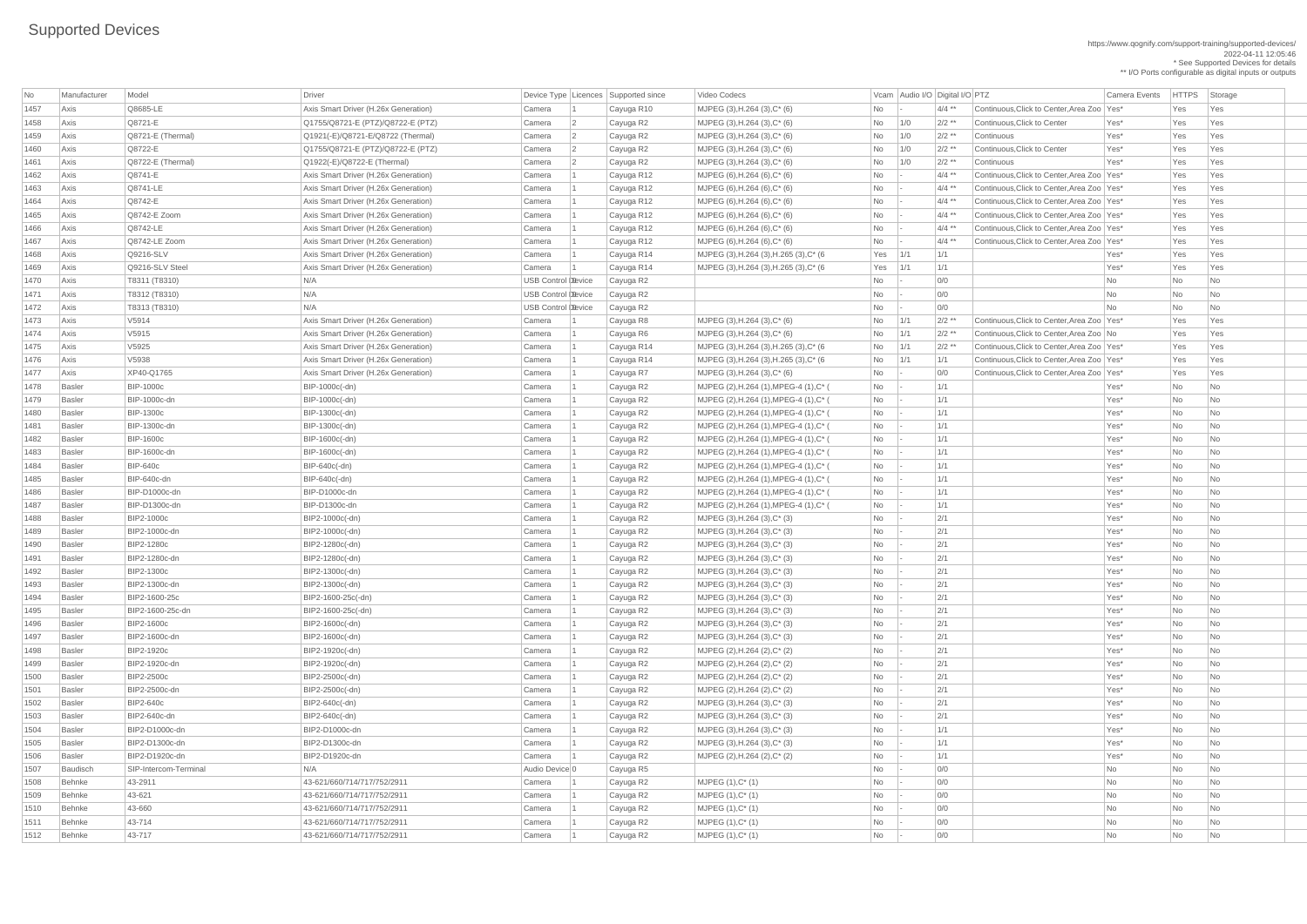| No   | Manufacturer  | Model                                  | Driver                                       |          | Device Type   Licences   Supported since | Video Codecs                                       |                          | Vcam Audio I/O Digital I/O PTZ |     | <b>Camera Events</b>                         | <b>HTTPS</b> | Storage   |
|------|---------------|----------------------------------------|----------------------------------------------|----------|------------------------------------------|----------------------------------------------------|--------------------------|--------------------------------|-----|----------------------------------------------|--------------|-----------|
| 1513 | <b>Behnke</b> | 43-752                                 | 43-621/660/714/717/752/2911                  | Camera   | Cayuga R2                                | $MJPEG (1), C^* (1)$                               | No                       |                                | 0/0 | No.                                          | No           | No        |
| 1514 | <b>Bosch</b>  | $EX-30-IP$                             | $EX-30-IP$                                   | Camera   | Cayuga R2                                | MJPEG (1), H.264 (2), MPEG-4 (2), C* (             | <b>No</b>                |                                | 0/0 | Yes*                                         | No           | No        |
| 1515 | <b>Bosch</b>  | $EX-36-IP$                             | $EX-36-IP$                                   | Camera   | Cayuga R2                                | MJPEG (1), H.264 (2), MPEG-4 (2), C* (             | No                       |                                | 0/0 | Yes*                                         | <b>No</b>    | <b>No</b> |
| 1516 | <b>Bosch</b>  | $EX-80-IP$                             | $EX-80-IP$                                   | Camera   | Cayuga R2                                | MJPEG (1), H.264 (2), MPEG-4 (2), C* (             | No                       |                                | 0/0 | Yes*                                         | No           | No        |
| 1517 | <b>Bosch</b>  | FCS-8000-VFD-B AVIOTEC IP starlight 80 | Bosch Smart Driver (Firmware 6.30 or higher) | Camera   | Cayuga R9                                | $MJPEG (1), H.264 (2), C^* (3)$                    | No                       | 1/1                            | 2/1 | Yes*                                         | Yes          | Yes       |
| 1518 | <b>Bosch</b>  | MIC-7130-PB4 MIC IP starlight 7000 HD  | Bosch Smart Driver (Firmware 6.30 or higher) | Camera   | Cayuga R9                                | MJPEG $(1)$ , H.264 $(2)$ , C $*$ $(3)$            | <b>No</b>                | 1/1                            | 6/4 | Continuous, Click to Center, Area Zoo Yes*   | Yes          | Yes       |
| 1519 | <b>Bosch</b>  | MIC-7130-PB4PB MIC IP starlight 7000 X | Bosch Smart Driver (Firmware 6.30 or higher) | Camera   | Cayuga R9                                | $MJPEG (1), H.264 (2), C^* (3)$                    | No                       | 1/1                            | 6/4 | Continuous, Click to Center, Area Zoo   Yes* | Yes          | Yes       |
| 1520 | <b>Bosch</b>  | MIC-7130-PG4 MIC IP starlight 7000 HD  | Bosch Smart Driver (Firmware 6.30 or higher) | Camera   | Cayuga R9                                | $MJPEG (1), H.264 (2), C^* (3)$                    | No                       | 1/1                            | 6/4 | Continuous, Click to Center, Area Zoo   Yes* | Yes          | Yes       |
| 1521 | <b>Bosch</b>  | MIC-7130-PW4 MIC IP starlight 7000 HD  | Bosch Smart Driver (Firmware 6.30 or higher) | Camera   | Cayuga R9                                | $MJPEG (1), H.264 (2), C^* (3)$                    | No                       |                                | 6/4 | Continuous, Click to Center, Area Zoo   Yes* | Yes          | Yes       |
| 1522 | <b>Bosch</b>  | MIC-7130-PW4PB MIC IP starlight 7000 X | Bosch Smart Driver (Firmware 6.30 or higher) | Camera   | Cayuga R9                                | $MJPEG (1), H.264 (2), C^* (3)$                    | No                       | 1/1                            | 6/4 | Continuous, Click to Center, Area Zoo   Yes* | Yes          | Yes       |
| 1523 | <b>Bosch</b>  | MIC-7230-PB4 MIC IP dynamic 7000 HD    | Bosch Smart Driver (Firmware 6.30 or higher) | Camera   | Cayuga R9                                | MJPEG $(1)$ , H.264 $(2)$ , C $*$ $(3)$            | <b>No</b>                | 1/1                            | 6/4 | Continuous, Click to Center, Area Zoo   Yes* | Yes          | Yes       |
| 1524 | <b>Bosch</b>  | MIC-7230-PB4PB MIC IP starlight 7000 X | Bosch Smart Driver (Firmware 6.30 or higher) | Camera   | Cayuga R9                                | MJPEG $(1)$ , H.264 $(2)$ , C <sup>*</sup> $(3)$   | No                       | 1/1                            | 6/4 | Continuous. Click to Center. Area Zoo Yes*   | Yes          | Yes       |
| 1525 | <b>Bosch</b>  | MIC-7230-PG4 MIC IP dynamic 7000 HD    | Bosch Smart Driver (Firmware 6.30 or higher) | Camera   | Cayuga R9                                | MJPEG $(1)$ , H.264 $(2)$ , C* $(3)$               | No                       |                                | 6/4 | Continuous, Click to Center, Area Zoo   Yes* | Yes          | Yes       |
| 1526 | <b>Bosch</b>  | MIC-7230-PW4 MIC IP dynamic 7000 HD    | Bosch Smart Driver (Firmware 6.30 or higher) | Camera   | Cayuga R9                                | $MJPEG (1), H.264 (2), C^*(3)$                     | <b>No</b>                | 1/1                            | 6/4 | Continuous. Click to Center. Area Zoo Yes*   | Yes          | Yes       |
| 1527 | <b>Bosch</b>  | MIC-7230-PW4PB MIC IP starlight 7000 X | Bosch Smart Driver (Firmware 6.30 or higher) | Camera   | Cayuga R9                                | $MJPEG (1), H.264 (2), C^* (3)$                    | No                       | 1/1                            | 6/4 | Continuous, Click to Center, Area Zoo   Yes* | Yes          | Yes       |
| 1528 | <b>Bosch</b>  | MIC-7502-Z30B MIC IP starlight 7000i   | Bosch Smart Driver (Firmware 6.30 or higher) | Camera   | Cayuga R10                               | MJPEG (1), H.264 (2), H.265 (2), C* (3             | No                       |                                | 0/0 | Continuous, Click to Center, Area Zoo   Yes* | Yes          | Yes       |
| 1529 | <b>Bosch</b>  | MIC-7502-Z30B-B MIC IP starlight 7000i | Bosch Smart Driver (Firmware 6.30 or higher) | Camera   | Cayuga R10                               | MJPEG (1), H.264 (2), H.265 (2), C* (3             | No                       |                                | 0/0 | Continuous, Click to Center, Area Zoo   Yes* | Yes          | Yes       |
| 1530 | <b>Bosch</b>  | MIC-7502-Z30B-U MIC IP starlight 7000i | Bosch Smart Driver (Firmware 6.30 or higher) | Camera   | Cayuga R10                               | MJPEG (1), H.264 (2), H.265 (2), C* (3             | No                       |                                | 0/0 | Continuous, Click to Center, Area Zoo   Yes* | Yes          | Yes       |
| 1531 | <b>Bosch</b>  | MIC-7502-Z30G MIC IP starlight 7000i   | Bosch Smart Driver (Firmware 6.30 or higher) | Camera   | Cayuga R10                               | MJPEG (1), H.264 (2), H.265 (2), C* (3             | $\overline{\mathsf{No}}$ |                                | 0/0 | Continuous, Click to Center, Area Zoo   Yes* | Yes          | Yes       |
| 1532 | <b>Bosch</b>  | MIC-7502-Z30W MIC IP starlight 7000i   | Bosch Smart Driver (Firmware 6.30 or higher) | Camera   | Cayuga R10                               | MJPEG (1), H.264 (2), H.265 (2), C* (3)            | No                       |                                | 0/0 | Continuous, Click to Center, Area Zoo   Yes* | Yes          | Yes       |
| 1533 | <b>Bosch</b>  | MIC-7504-Z12BR MIC IP ultra 7100i      | Bosch Smart Driver (Firmware 6.30 or higher) | Camera   | Cayuga R14                               | MJPEG (1), H.264 (2), H.265 (2), C* (3             | No                       | 1/1                            | 0/0 | Continuous, Click to Center, Area Zoo   Yes* | Yes          | Yes       |
| 1534 | <b>Bosch</b>  | MIC-7504-Z12GR MIC IP ultra 7100i      | Bosch Smart Driver (Firmware 6.30 or higher) | Camera   | Cayuga R14                               | MJPEG (1), H.264 (2), H.265 (2), C* (3             | No                       | 1/1                            | 0/0 | Continuous, Click to Center, Area Zoo   Yes* | Yes          | Yes       |
| 1535 | <b>Bosch</b>  | MIC-7504-Z12WR MIC IP ultra 7100i      | Bosch Smart Driver (Firmware 6.30 or higher) | Camera   | Cayuga R14                               | MJPEG (1), H.264 (2), H.265 (2), C* (3             | No                       | 1/1                            | 0/0 | Continuous, Click to Center, Area Zoo   Yes* | Yes          | Yes       |
| 1536 | <b>Bosch</b>  | MIC-7522-Z30B MIC IP starlight 7100i   | Bosch Smart Driver (Firmware 6.30 or higher) | Camera   | Cayuga R14                               | MJPEG (1), H.264 (2), H.265 (2), C* (3             | No                       | 1/1                            | 0/0 | Continuous, Click to Center, Area Zoo   Yes* | Yes          | Yes       |
| 1537 | <b>Bosch</b>  | MIC-7522-Z30BR MIC IP starlight 7100i  | Bosch Smart Driver (Firmware 6.30 or higher) | Camera   | Cayuga R14                               | MJPEG (1), H.264 (2), H.265 (2), C* (3             | No                       | 1/1                            | 0/0 | Continuous, Click to Center, Area Zoo Yes*   | Yes          | Yes       |
| 1538 | Bosch         | MIC-7522-Z30G MIC IP starlight 7100i   | Bosch Smart Driver (Firmware 6.30 or higher) | Camera   | Cayuga R14                               | MJPEG (1), H.264 (2), H.265 (2), C* (3)            | No                       | 1/1                            | 0/0 | Continuous, Click to Center, Area Zoo   Yes* | Yes          | Yes       |
| 1539 | <b>Bosch</b>  | MIC-7522-Z30GR MIC IP starlight 7100i  | Bosch Smart Driver (Firmware 6.30 or higher) | Camera   | Cayuga R14                               | MJPEG (1), H.264 (2), H.265 (2), C* (3)            | No                       | 1/1                            | 0/0 | Continuous, Click to Center, Area Zoo Yes*   | Yes          | Yes       |
| 1540 | <b>Bosch</b>  | MIC-7522-Z30W MIC IP starlight 7100i   | Bosch Smart Driver (Firmware 6.30 or higher) | Camera   | Cayuga R14                               | MJPEG (1), H.264 (2), H.265 (2), C* (3)            | No                       | 1/1                            | 0/0 | Continuous, Click to Center, Area Zoo   Yes* | Yes          | Yes       |
| 1541 | <b>Bosch</b>  | MIC-7522-Z30WR MIC IP starlight 7100i  | Bosch Smart Driver (Firmware 6.30 or higher) | Camera   | Cayuga R14                               | MJPEG (1), H.264 (2), H.265 (2), C* (3)            | No                       | 1/1                            | 0/0 | Continuous, Click to Center, Area Zoo   Yes* | Yes          | Yes       |
| 1542 | <b>Bosch</b>  | MIC-7602-Z30BR MIC inteox 7100i - 2MP  | Bosch Smart Driver (Firmware 6.30 or higher) | Camera   | Cayuga R16                               | MJPEG (1), H.264 (3), H.265 (3), C* (3)            | No                       | 1/1                            | 7/4 | Continuous, Click to Center, Area Zoo   Yes* | Yes          | Yes       |
| 1543 | <b>Bosch</b>  | MIC-7602-Z30BR-OC MIC inteox 7100i - 2 | Bosch Smart Driver (Firmware 6.30 or higher) | Camera   | Cayuga R16                               | MJPEG (1), H.264 (3), H.265 (3), C* (3)            | No                       | 1/1                            | 7/4 | Continuous, Click to Center, Area Zoo   Yes* | Yes          | Yes       |
| 1544 | <b>Bosch</b>  | MIC-7602-Z30G MIC inteox 7100i - 2MP   | Bosch Smart Driver (Firmware 6.30 or higher) | Camera   | Cayuga R16                               | MJPEG $(1)$ , H.264 $(3)$ , H.265 $(3)$ , C* $(3)$ | No                       | 1/1                            | 7/4 | Continuous, Click to Center, Area Zoo   Yes* | Yes          | Yes       |
| 1545 | <b>Bosch</b>  | MIC-7602-Z30GR MIC inteox 7100i - 2MP  | Bosch Smart Driver (Firmware 6.30 or higher) | Camera   | Cayuga R16                               | MJPEG $(1)$ , H.264 $(3)$ , H.265 $(3)$ , C* $(3)$ | No                       | $\vert$ 1/1                    | 7/4 | Continuous, Click to Center, Area Zoo   Yes* | Yes          | Yes       |
| 1546 | <b>Bosch</b>  | MIC-7602-Z30GR-OC MIC inteox 7100i - 2 | Bosch Smart Driver (Firmware 6.30 or higher) | Camera   | Cayuga R16                               | MJPEG $(1)$ , H.264 $(3)$ , H.265 $(3)$ , C* $(3)$ | $\overline{\mathsf{No}}$ | 1/1                            | 7/4 | Continuous, Click to Center, Area Zoo   Yes* | Yes          | Yes       |
| 1547 | <b>Bosch</b>  | MIC-7602-Z30WR MIC inteox 7100i - 2MP  | Bosch Smart Driver (Firmware 6.30 or higher) | Camera   | Cayuga R16                               | MJPEG (1), H.264 (3), H.265 (3), C* (3)            | No                       | 1/1                            | 7/4 | Continuous, Click to Center, Area Zoo   Yes* | Yes          | Yes       |
| 1548 | <b>Bosch</b>  | MIC-7602-Z30WR-OC MIC inteox 7100i - 2 | Bosch Smart Driver (Firmware 6.30 or higher) | Camera   | Cayuga R16                               | MJPEG (1), H.264 (3), H.265 (3), C* (3)            | No                       | 1/1                            | 7/4 | Continuous, Click to Center, Area Zoo   Yes* | Yes          | Yes       |
| 1549 | <b>Bosch</b>  | MIC-7604-Z12BR MIC inteox 7100i - 8MP  | Bosch Smart Driver (Firmware 6.30 or higher) | Camera   | Cayuga R16                               | MJPEG (1), H.264 (3), H.265 (3), C* (3)            | No                       | 1/1                            | 7/4 | Continuous, Click to Center, Area Zoo   Yes* | Yes          | Yes       |
| 1550 | <b>Bosch</b>  | MIC-7604-Z12BR-OC MIC inteox 7100i - 8 | Bosch Smart Driver (Firmware 6.30 or higher) | Camera   | Cayuga R16                               | MJPEG $(1)$ , H.264 $(3)$ , H.265 $(3)$ , C* $(3)$ | No                       | 1/1                            | 7/4 | Continuous, Click to Center, Area Zoo   Yes* | Yes          | Yes       |
| 1551 | <b>Bosch</b>  | MIC-7604-Z12GR MIC inteox 7100i - 8MP  | Bosch Smart Driver (Firmware 6.30 or higher) | Camera   | Cayuga R16                               | MJPEG $(1)$ , H.264 $(3)$ , H.265 $(3)$ , C* $(3)$ | No                       | 1/1                            | 7/4 | Continuous, Click to Center, Area Zoo   Yes* | Yes          | Yes       |
| 1552 | <b>Bosch</b>  | MIC-7604-Z12GR-OC MIC inteox 7100i - 8 | Bosch Smart Driver (Firmware 6.30 or higher) | Camera   | Cayuga R16                               | MJPEG (1), H.264 (3), H.265 (3), C* (3)            | No                       | 1/1                            | 7/4 | Continuous, Click to Center, Area Zoo   Yes* | Yes          | Yes       |
| 1553 | <b>Bosch</b>  | MIC-7604-Z12WR MIC inteox 7100i - 8MP  | Bosch Smart Driver (Firmware 6.30 or higher) | Camera   | Cayuga R16                               | MJPEG (1), H.264 (3), H.265 (3), C* (3)            | No                       | 1/1                            | 7/4 | Continuous, Click to Center, Area Zoo   Yes* | Yes          | Yes       |
| 1554 | <b>Bosch</b>  | MIC-7604-Z12WR-OC MIC inteox 7100i - 8 | Bosch Smart Driver (Firmware 6.30 or higher) | Camera   | Cayuga R16                               | MJPEG $(1)$ , H.264 $(3)$ , H.265 $(3)$ , C* $(3)$ | No                       | 1/1                            | 7/4 | Continuous, Click to Center, Area Zoo   Yes* | Yes          | Yes       |
| 1555 | <b>Bosch</b>  | MIC-9502-Z30BQF MIC IP fusion 9000i    | Bosch Smart Driver (Firmware 6.30 or higher) | Camera   | Cayuga R13                               | MJPEG (1), H.264 (2), H.265 (2), C* (3             | No                       | 1/1                            | 6/4 | Continuous, Click to Center, Area Zoo   Yes* | Yes          | Yes       |
| 1556 | <b>Bosch</b>  | MIC-9502-Z30BQS MIC IP fusion 9000i    | Bosch Smart Driver (Firmware 6.30 or higher) | Camera   | Cayuga R13                               | MJPEG (1), H.264 (2), H.265 (2), C* (3)            | No                       | 1/1                            | 6/4 | Continuous, Click to Center, Area Zoo   Yes* | Yes          | Yes       |
| 1557 | <b>Bosch</b>  | MIC-9502-Z30BVAR MIC IP fusion 9000i   | Bosch Smart Driver (Firmware 6.30 or higher) | Camera   | Cayuga R14                               | MJPEG (1), H.264 (2), H.265 (2), C* (3)            | No                       | 1/1                            | 6/4 | Continuous, Click to Center, Area Zoo Yes*   | Yes          | Yes       |
| 1558 | <b>Bosch</b>  | MIC-9502-Z30BVF MIC IP fusion 9000i    | Bosch Smart Driver (Firmware 6.30 or higher) | Camera   | Cayuga R13                               | MJPEG (1), H.264 (2), H.265 (2), C* (3             | No                       | 1/1                            | 6/4 | Continuous, Click to Center, Area Zoo   Yes* | Yes          | Yes       |
| 1559 | <b>Bosch</b>  | MIC-9502-Z30BVFX MIC IP fusion 9000i   | Bosch Smart Driver (Firmware 6.30 or higher) | Camera   | Cayuga R13                               | MJPEG (1), H.264 (2), H.265 (2), C* (3             | No                       | 1/1                            | 6/4 | Continuous, Click to Center, Area Zoo   Yes* | Yes          | Yes       |
| 1560 | <b>Bosch</b>  | MIC-9502-Z30BVS MIC IP fusion 9000i    | Bosch Smart Driver (Firmware 6.30 or higher) | Camera   | Cayuga R13                               | MJPEG (1), H.264 (2), H.265 (2), C* (3)            | No                       | 1/1                            | 6/4 | Continuous, Click to Center, Area Zoo Yes*   | Yes          | Yes       |
| 1561 | <b>Bosch</b>  | MIC-9502-Z30DQF MIC IP fusion 9000i    | Bosch Smart Driver (Firmware 6.30 or higher) | Camera   | Cayuga R13                               | MJPEG (1), H.264 (2), H.265 (2), C* (3             | No                       | 1/1                            | 6/4 | Continuous, Click to Center, Area Zoo   Yes* | Yes          | Yes       |
| 1562 | <b>Bosch</b>  | MIC-9502-Z30DQS MIC IP fusion 9000i    | Bosch Smart Driver (Firmware 6.30 or higher) | Camera   | Cayuga R13                               | MJPEG (1), H.264 (2), H.265 (2), C* (3             | No                       | 1/1                            | 6/4 | Continuous, Click to Center, Area Zoo   Yes* | Yes          | Yes       |
| 1563 | <b>Bosch</b>  | MIC-9502-Z30DVAR MIC IP fusion 9000i   | Bosch Smart Driver (Firmware 6.30 or higher) | Camera   | Cayuga R14                               | MJPEG (1), H.264 (2), H.265 (2), C* (3             | No                       | 1/1                            | 6/4 | Continuous, Click to Center, Area Zoo   Yes* | Yes          | Yes       |
| 1564 | Bosch         | MIC-9502-Z30DVF MIC IP fusion 9000i    | Bosch Smart Driver (Firmware 6.30 or higher) | Camera 1 | Cayuga R13                               | MJPEG (1), H.264 (2), H.265 (2), C* (3             |                          | $No$ $1/1$                     | 6/4 | Continuous, Click to Center, Area Zoo   Yes* | Yes          | Yes       |
| 1565 | Bosch         | MIC-9502-Z30DVFX MIC IP fusion 9000i   | Bosch Smart Driver (Firmware 6.30 or higher) | Camera   | Cayuga R14                               | MJPEG (1), H.264 (2), H.265 (2), C* (3)            | No                       | 1/1                            | 6/4 | Continuous, Click to Center, Area Zoo Yes*   | Yes          | Yes       |
| 1566 | <b>Bosch</b>  | MIC-9502-Z30DVS MIC IP fusion 9000i    | Bosch Smart Driver (Firmware 6.30 or higher) | Camera   | Cayuga R13                               | MJPEG (1), H.264 (2), H.265 (2), C* (3)            | No                       | 1/1                            | 6/4 | Continuous, Click to Center, Area Zoo   Yes* | Yes          | Yes       |
| 1567 | <b>Bosch</b>  | MIC-9502-Z30GQF MIC IP fusion 9000i    | Bosch Smart Driver (Firmware 6.30 or higher) | Camera   | Cayuga R13                               | MJPEG (1), H.264 (2), H.265 (2), C* (3             | $\overline{\mathsf{No}}$ | 1/1                            | 6/4 | Continuous, Click to Center, Area Zoo   Yes* | Yes          | Yes       |
| 1568 | <b>Bosch</b>  | MIC-9502-Z30GQS MIC IP fusion 9000i    | Bosch Smart Driver (Firmware 6.30 or higher) | Camera   | Cayuga R13                               | MJPEG (1), H.264 (2), H.265 (2), C* (3)            | N <sub>o</sub>           | $\vert 1/1$                    | 6/4 | Continuous, Click to Center, Area Zoo Yes*   | Yes          | Yes       |
|      |               |                                        |                                              |          |                                          |                                                    |                          |                                |     |                                              |              |           |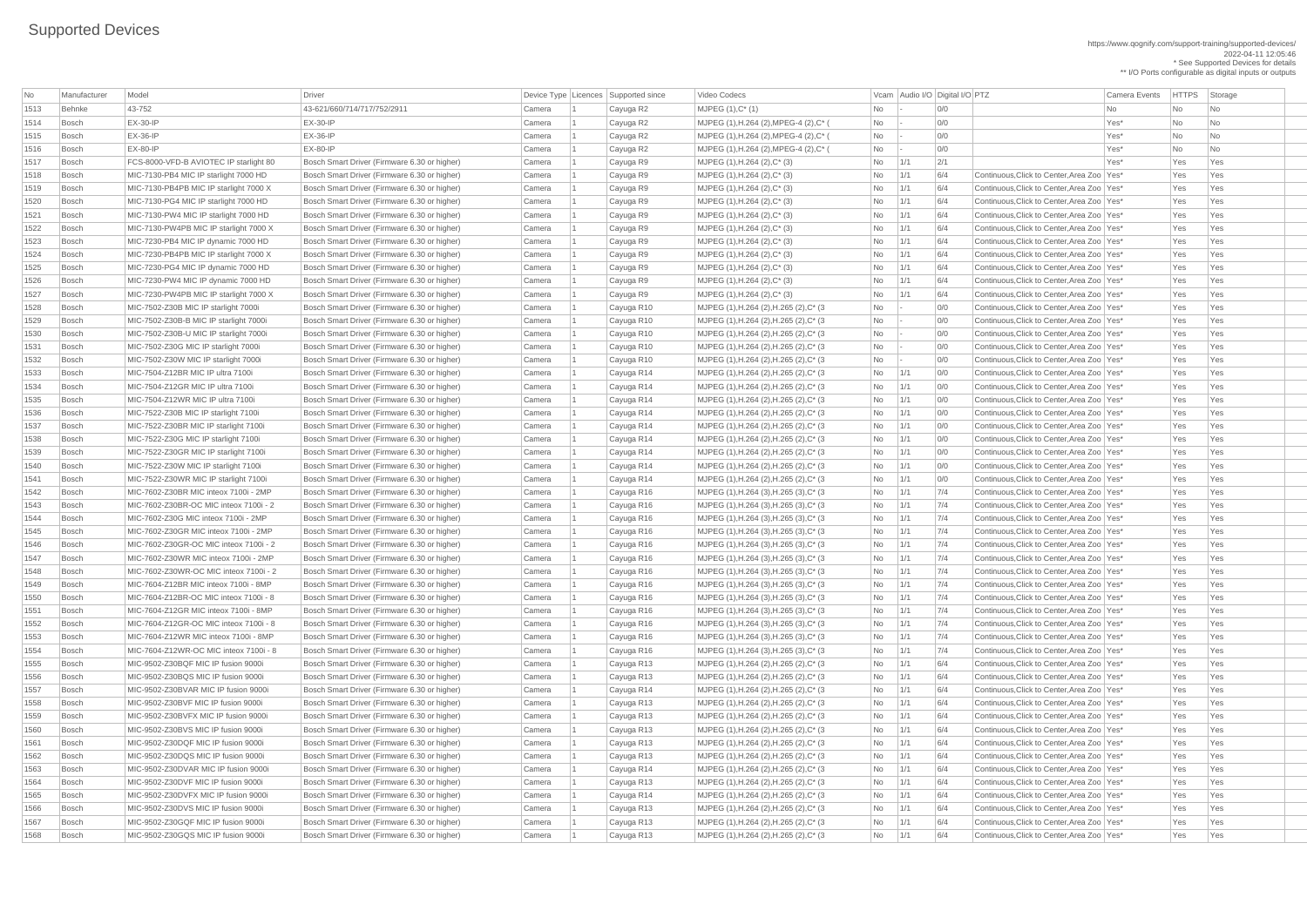https://www.qognify.com/support-training/supported-devices/ 2022-04-11 12:05:46 \* See Supported Devices for details

| No   | Manufacturer | Model                                  | Driver                                       |        | Device Type Licences Supported since | Video Codecs                            |                |             | Vcam Audio I/O Digital I/O PTZ |                                              | <b>Camera Events</b> | <b>HTTPS</b> | Storage                     |
|------|--------------|----------------------------------------|----------------------------------------------|--------|--------------------------------------|-----------------------------------------|----------------|-------------|--------------------------------|----------------------------------------------|----------------------|--------------|-----------------------------|
| 1569 | <b>Bosch</b> | MIC-9502-Z30GVAR MIC IP fusion 9000i   | Bosch Smart Driver (Firmware 6.30 or higher) | Camera | Cayuga R14                           | MJPEG (1), H.264 (2), H.265 (2), C* (3  | No             | 1/1         | 6/4                            | Continuous. Click to Center. Area Zoo Yes*   |                      | Yes          | Yes                         |
| 1570 | <b>Bosch</b> | MIC-9502-Z30GVF MIC IP fusion 9000i    | Bosch Smart Driver (Firmware 6.30 or higher) | Camera | Cayuga R13                           | MJPEG (1), H.264 (2), H.265 (2), C* (3) | No             | 1/1         | 6/4                            | Continuous, Click to Center, Area Zoo   Yes* |                      | Yes          | Yes                         |
| 1571 | <b>Bosch</b> | MIC-9502-Z30GVFX MIC IP fusion 9000i   | Bosch Smart Driver (Firmware 6.30 or higher) | Camera | Cayuga R13                           | MJPEG (1), H.264 (2), H.265 (2), C* (3) | <b>No</b>      | $\vert$ 1/1 | 6/4                            | Continuous, Click to Center, Area Zoo   Yes* |                      | Yes          | Yes                         |
| 1572 | <b>Bosch</b> | MIC-9502-Z30GVS MIC IP fusion 9000i    | Bosch Smart Driver (Firmware 6.30 or higher) | Camera | Cayuga R13                           | MJPEG (1), H.264 (2), H.265 (2), C* (3) | No             | 1/1         | 6/4                            | Continuous, Click to Center, Area Zoo   Yes* |                      | Yes          | Yes                         |
| 1573 | <b>Bosch</b> | MIC-9502-Z30WQF MIC IP fusion 9000i    | Bosch Smart Driver (Firmware 6.30 or higher) | Camera | Cayuga R13                           | MJPEG (1), H.264 (2), H.265 (2), C* (3) | No             | $\vert$ 1/1 | 6/4                            | Continuous, Click to Center, Area Zoo   Yes* |                      | Yes          | Yes                         |
| 1574 | <b>Bosch</b> | MIC-9502-Z30WQS MIC IP fusion 9000i    | Bosch Smart Driver (Firmware 6.30 or higher) | Camera | Cayuga R13                           | MJPEG (1), H.264 (2), H.265 (2), C* (3) | No             | 1/1         | 6/4                            | Continuous, Click to Center, Area Zoo Yes*   |                      | Yes          | Yes                         |
| 1575 | <b>Bosch</b> | MIC-9502-Z30WVAR MIC IP fusion 9000i   | Bosch Smart Driver (Firmware 6.30 or higher) | Camera | Cayuga R14                           | MJPEG (1), H.264 (2), H.265 (2), C* (3) | No             | $\vert$ 1/1 | 6/4                            | Continuous, Click to Center, Area Zoo   Yes* |                      | Yes          | Yes                         |
| 1576 | <b>Bosch</b> | MIC-9502-Z30WVF MIC IP fusion 9000i    | Bosch Smart Driver (Firmware 6.30 or higher) | Camera | Cayuga R13                           | MJPEG (1), H.264 (2), H.265 (2), C* (3) | No             | 1/1         | 6/4                            | Continuous, Click to Center, Area Zoo   Yes* |                      | Yes          | Yes                         |
| 1577 | <b>Bosch</b> | MIC-9502-Z30WVFX MIC IP fusion 9000i   | Bosch Smart Driver (Firmware 6.30 or higher) | Camera | Cayuga R13                           | MJPEG (1), H.264 (2), H.265 (2), C* (3) | <b>No</b>      | 1/1         | 6/4                            | Continuous, Click to Center, Area Zoo   Yes* |                      | Yes          | Yes                         |
| 1578 | <b>Bosch</b> | MIC-9502-Z30WVS MIC IP fusion 9000i    | Bosch Smart Driver (Firmware 6.30 or higher) | Camera | Cayuga R13                           | MJPEG (1), H.264 (2), H.265 (2), C* (3) | No             | 1/1         | 6/4                            | Continuous, Click to Center, Area Zoo   Yes* |                      | Yes          | Yes                         |
| 1579 | <b>Bosch</b> | NAI-90022-AAA DINION IP imager 9000 HD | Bosch Smart Driver (Firmware 6.30 or higher) | Camera | Cayuga R9                            | MJPEG $(1)$ , H.264 $(2)$ , C $*$ $(3)$ | No             | 1/1         | 2/1                            |                                              | Yes*                 | Yes          | Yes                         |
| 1580 | <b>Bosch</b> | NAI-90022-AAA@1 DINION IP imager 9000  | Bosch Smart Driver (Firmware 6.30 or higher) | Camera | Cayuga R9                            | $MJPEG (1), H.264 (2), C^* (3)$         | N <sub>o</sub> | 1/1         | 2/1                            |                                              | Yes*                 | Yes          | Yes                         |
| 1581 | <b>Bosch</b> | NBC-225 (200 Series)                   | NBC/NDC-225, NBC-255(W)/NDC-255, NTC-255     | Camera | Cayuga R2                            | MJPEG $(1)$ , H.264 $(2)$ , C $*$ $(3)$ | <b>No</b>      | 1/0         | 1/1                            |                                              | Yes*                 | No           | N <sub>o</sub>              |
| 1582 | <b>Bosch</b> | NBC-255 (200 Series)                   | NBC/NDC-225, NBC-255(W)/NDC-255, NTC-255     | Camera | Cayuga R2                            | MJPEG (1), H.264 (2), C* (3)            | No             | $\vert$ 1/0 | 1/1                            |                                              | Yes*                 | No           | N <sub>o</sub>              |
| 1583 | <b>Bosch</b> | NBC-255W (200 Series)                  | NBC/NDC-225, NBC-255(W)/NDC-255, NTC-255     | Camera | Cayuga R2                            | MJPEG $(1)$ , H.264 $(2)$ , C $*$ $(3)$ | No             | 1/0         | 1/1                            |                                              | Yes*                 | No           | N <sub>o</sub>              |
| 1584 | <b>Bosch</b> | NBC-265 (200 Series)                   | NBC/NDC/NDN/NTC-265                          | Camera | Cayuga R2                            | MJPEG $(1)$ , H.264 $(2)$ , C $*$ $(3)$ | No             | 1/0         | 1/1                            |                                              | Yes*                 | No           | N <sub>o</sub>              |
| 1585 | <b>Bosch</b> | NBC-455 Dinion IP                      | NBC/NDC455, NBN/NDN-498 (Dinion/FlexiDome)   | Camera | Cayuga R2                            | MJPEG (1), H.264 (2), C* (3)            | No             |             | 2/1                            | Continuous, Pan tilt via RS485               | Yes*                 | No           | N <sub>o</sub>              |
| 1586 | <b>Bosch</b> | NBE-3502-AL DINION IP 3000i IR         | Bosch Smart Driver (Firmware 6.30 or higher) | Camera | Cayuga R14                           | MJPEG (1), H.264 (2), H.265 (2), C* (3) | N <sub>o</sub> | 1/1         | 1/1                            |                                              | Yes*                 | Yes          | Yes                         |
| 1587 | <b>Bosch</b> | NBE-3503-AL DINION IP 3000i IR         | Bosch Smart Driver (Firmware 6.30 or higher) | Camera | Cayuga R14                           | MJPEG (1), H.264 (2), H.265 (2), C* (3  | N <sub>o</sub> | 1/1         | 1/1                            |                                              | Yes*                 | Yes          | Yes                         |
| 1588 | <b>Bosch</b> | NBE-4502-AL DINION IP 4000i IR         | Bosch Smart Driver (Firmware 6.30 or higher) | Camera | Cayuga R10                           | MJPEG (1), H.264 (2), H.265 (2), C* (3) | No             | 1/1         | 2/1                            |                                              | Yes*                 | Yes          | Yes                         |
| 1589 | <b>Bosch</b> | NBE-4502-AL-W DINION IP bullet 4000i   | Bosch Smart Driver (Firmware 6.30 or higher) | Camera | Cayuga R10                           | MJPEG (1), H.264 (2), H.265 (2), C* (3) | No             | 1/1         | 1/1                            |                                              | Yes*                 | Yes          | Yes                         |
| 1590 | <b>Bosch</b> | NBE-4502-ALAR DINION IP 4000i IR       | Bosch Smart Driver (Firmware 6.30 or higher) | Camera | Cayuga R10                           | MJPEG (1), H.264 (2), H.265 (2), C* (3) | No             | 1/1         | 1/1                            |                                              | Yes*                 | Yes          | Yes                         |
| 1591 | <b>Bosch</b> | NBE-4502-ALR DINION IP bullet 4000i    | Bosch Smart Driver (Firmware 6.30 or higher) | Camera | Cayuga R10                           | MJPEG (1), H.264 (2), H.265 (2), C* (3) | No             | 1/1         | 1/1                            |                                              | Yes*                 | Yes          | Yes                         |
| 1592 | <b>Bosch</b> | NBE-5503-AL DINION IP 5000i IR         | Bosch Smart Driver (Firmware 6.30 or higher) | Camera | Cayuga R10                           | MJPEG (1), H.264 (2), H.265 (2), C* (3  | N <sub>o</sub> | 1/1         | 1/1                            |                                              | Yes*                 | Yes          | Yes                         |
| 1593 | <b>Bosch</b> | NBE-5503-AL-W DINION IP bullet 5000i   | Bosch Smart Driver (Firmware 6.30 or higher) | Camera | Cayuga R10                           | MJPEG (1), H.264 (2), H.265 (2), C* (3  | No             | 1/1         | 1/1                            |                                              | Yes*                 | Yes          | Yes                         |
| 1594 | <b>Bosch</b> | NBE-6502-AL DINION IP starlight 6000i  | Bosch Smart Driver (Firmware 6.30 or higher) | Camera | Cayuga R10                           | MJPEG (1), H.264 (2), H.265 (2), C* (3) | No             | 1/1         | 1/1                            | Continuous, Zoom only                        | Yes*                 | Yes          | Yes                         |
| 1595 | <b>Bosch</b> | NBN-40012-C DINION IP 4000 HD          | Bosch Smart Driver (Firmware 6.30 or higher) | Camera | Cayuga R9                            | MJPEG $(1)$ , H.264 $(2)$ , C $*$ $(3)$ | $No$   1/1     |             | 1/1                            |                                              | Yes*                 | Yes          | Yes                         |
| 1596 | <b>Bosch</b> | NBN-40012-V3 DINION IP 4000 HD         | Bosch Smart Driver (Firmware 6.30 or higher) | Camera | Cayuga R9                            | MJPEG (1), H.264 (2), C* (3)            | No             | 1/1         | 1/1                            |                                              | Yes*                 | Yes          | Yes                         |
| 1597 | <b>Bosch</b> | NBN-498 Dinion2X                       | NBC/NDC455, NBN/NDN-498 (Dinion/FlexiDome)   | Camera | Cayuga R2                            | MJPEG (1), H.264 (2), C* (3)            | No             |             | 2/1                            | Continuous, Pan tilt via RS485               | Yes*                 | No           | No                          |
| 1598 | <b>Bosch</b> | NBN-50022-C DINION IP 5000 HD          | Bosch Smart Driver (Firmware 6.30 or higher) | Camera | Cayuga R9                            | MJPEG (1), H.264 (2), C* (3)            | <b>No</b>      | 1/1         | 1/1                            |                                              | Yes*                 | Yes          | Yes                         |
| 1599 | <b>Bosch</b> | NBN-50022-V3 DINION IP 5000 HD         | Bosch Smart Driver (Firmware 6.30 or higher) | Camera | Cayuga R9                            | $MJPEG (1), H.264 (2), C^*(3)$          | <b>No</b>      | 1/1         | 1/1                            |                                              | Yes*                 | Yes          | Yes                         |
| 1600 | <b>Bosch</b> | NBN-50051-C DINION IP 5000 MP          | Bosch Smart Driver (Firmware 6.30 or higher) | Camera | Cayuga R9                            | MJPEG $(1)$ , H.264 $(2)$ , C $*$ $(3)$ | No             | 1/1         | 1/1                            |                                              | Yes*                 | Yes          | Yes                         |
| 1601 | <b>Bosch</b> | NBN-50051-V3 DINION IP 5000 MP         | Bosch Smart Driver (Firmware 6.30 or higher) | Camera | Cayuga R9                            | MJPEG (1), H.264 (2), C* (3)            | <b>No</b>      | 1/1         | 1/1                            |                                              | Yes*                 | Yes          | Yes                         |
| 1602 | <b>Bosch</b> | NBN-63013-B DINION IP starlight 6000 H | Bosch Smart Driver (Firmware 6.30 or higher) | Camera | Cayuga R9                            | MJPEG $(1)$ , H.264 $(2)$ , C $*$ $(3)$ | <b>No</b>      | 1/1         | 2/1                            |                                              | Yes*                 | Yes          | Yes                         |
| 1603 | Bosch        | NBN-63023-B DINION IP starlight 6000 H | Bosch Smart Driver (Firmware 6.30 or higher) | Camera | Cayuga R9                            | MJPEG (1), H.264 (2), C* (3)            | No             | $\vert$ 1/1 | 2/1                            |                                              | Yes*                 | Yes          | Yes                         |
| 1604 | <b>Bosch</b> | NBN-64013-B DINION IP starlight 6000 H | Bosch Smart Driver (Firmware 6.30 or higher) | Camera | Cayuga R9                            | MJPEG (1), H.264 (2), C* (3)            | <b>No</b>      | 1/1         | 2/1                            |                                              | Yes*                 | Yes          | Yes                         |
| 1605 | <b>Bosch</b> | NBN-71013-B DINION IP starlight 7000 H | Bosch Smart Driver (Firmware 6.30 or higher) | Camera | Cayuga R9                            | $MJPEG (1), H.264 (2), C^*(3)$          | <b>No</b>      | 1/1         | 2/1                            |                                              | Yes*                 | Yes          | Yes                         |
| 1606 | Bosch        | NBN-71013-BA DINION IP starlight 7000  | Bosch Smart Driver (Firmware 6.30 or higher) | Camera | Cayuga R9                            | MJPEG $(1)$ , H.264 $(2)$ , C $*$ $(3)$ | No             | 1/1         | 2/1                            |                                              | Yes*                 | Yes          | Yes                         |
| 1607 | <b>Bosch</b> | NBN-71022-B DINION IP 7000 HD          | Bosch Smart Driver (Firmware 6.30 or higher) | Camera | Cayuga R9                            | MJPEG $(1)$ , H.264 $(2)$ , C $*$ $(3)$ | <b>No</b>      | 1/1         | 2/1                            |                                              | Yes*                 | Yes          | Yes                         |
| 1608 | <b>Bosch</b> | NBN-71022-BA DINION IP 7000 HD         | Bosch Smart Driver (Firmware 6.30 or higher) | Camera | Cayuga R9                            | MJPEG $(1)$ , H.264 $(2)$ , C* $(3)$    | No             | 1/1         | 2/1                            |                                              | Yes*                 | Yes          | Yes                         |
| 1609 | <b>Bosch</b> | NBN-71027-BA DINION IP dynamic 7000 HD | Bosch Smart Driver (Firmware 6.30 or higher) | Camera | Cayuga R9                            | MJPEG $(1)$ , H.264 $(2)$ , C $*$ $(3)$ | No             | $\vert$ 1/1 | 2/1                            |                                              | Yes*                 | Yes          | Yes                         |
| 1610 | <b>Bosch</b> | NBN-73013-BA DINION IP starlight 7000  | Bosch Smart Driver (Firmware 6.30 or higher) | Camera | Cayuga R9                            | MJPEG $(1)$ , H.264 $(2)$ , C $*$ $(3)$ | <b>No</b>      | 1/1         | 2/1                            |                                              | Yes*                 | Yes          | Yes                         |
| 1611 | <b>Bosch</b> | NBN-73023-BA DINION IP starlight 7000  | Bosch Smart Driver (Firmware 6.30 or higher) | Camera | Cayuga R9                            | MJPEG (1), H.264 (2), C* (3)            | <b>No</b>      | 1/1         | 2/1                            |                                              | Yes*                 | Yes          | Yes                         |
| 1612 | <b>Bosch</b> | NBN-733V-IP DINION IP starlight 7000 H | Bosch Smart Driver (Firmware 6.30 or higher) | Camera | Cayuga R9                            | MJPEG $(1)$ , H.264 $(2)$ , C $*$ $(3)$ | No             | $\vert$ 1/1 | 2/1                            |                                              | Yes*                 | Yes          | Yes                         |
| 1613 | <b>Bosch</b> | NBN-733V-P DINION IP starlight 7000 HD | Bosch Smart Driver (Firmware 6.30 or higher) | Camera | Cayuga R9                            | MJPEG $(1)$ , H.264 $(2)$ , C $*$ $(3)$ | <b>No</b>      | 1/1         | 2/1                            |                                              | Yes*                 | Yes          | Yes                         |
| 1614 | <b>Bosch</b> | NBN-74023-BA DINION IP starlight 7000  | Bosch Smart Driver (Firmware 6.30 or higher) | Camera | Cayuga R9                            | MJPEG $(1)$ , H.264 $(2)$ , C* $(3)$    | No             | 1/1         | 2/1                            |                                              | Yes*                 | Yes          | Yes                         |
| 1615 | <b>Bosch</b> | NBN-80052-BA DINION IP starlight 8000  | Bosch Smart Driver (Firmware 6.30 or higher) | Camera | Cayuga R9                            | MJPEG $(1)$ , H.264 $(2)$ , C $*$ $(3)$ | No             | $\vert$ 1/1 | 2/1                            |                                              | Yes*                 | Yes          | Yes                         |
| 1616 | <b>Bosch</b> | NBN-80122-CA DINION IP ultra 8000 MP   | Bosch Smart Driver (Firmware 6.30 or higher) | Camera | Cayuga R9                            | $MJPEG (1), H.264 (2), C^*(3)$          | <b>No</b>      | 1/1         | 2/1                            |                                              | Yes*                 | Yes          | Yes                         |
| 1617 | <b>Bosch</b> | NBN-80122-F2A DINION IP ultra 8000 MP  | Bosch Smart Driver (Firmware 6.30 or higher) | Camera | Cayuga R9                            | $MJPEG (1), H.264 (2), C^*(3)$          | <b>No</b>      | 1/1         | 2/1                            |                                              | Yes*                 | Yes          | Yes                         |
| 1618 | Bosch        | NBN-80122-F6A DINION IP ultra 8000 MP  | Bosch Smart Driver (Firmware 6.30 or higher) | Camera | Cayuga R9                            | MJPEG $(1)$ , H.264 $(2)$ , C $*$ $(3)$ | No             | $\vert$ 1/1 | 2/1                            |                                              | Yes*                 | Yes          | Yes                         |
| 1619 | <b>Bosch</b> | NBN-832V-IP DINION IP 7000 HD          | Bosch Smart Driver (Firmware 6.30 or higher) | Camera | Cayuga R9                            | MJPEG $(1)$ , H.264 $(2)$ , C $*$ $(3)$ | No             | 1/1         | 2/1                            |                                              | Yes*                 | Yes          | Yes                         |
| 1620 | Bosch        | NBN-832V-P DINION IP 7000 HD           | Bosch Smart Driver (Firmware 6.30 or higher) | Camera | Cayuga R9                            | MJPEG (1), H.264 (2), C* (3)            | <b>No</b>      | 1/1         | 2/1                            |                                              | Yes*                 | Yes          | Yes                         |
| 1621 | Bosch        | NBN-921 DinionHD 720p                  | NBN/NDN-921 (Dinion/FlexiDome)               | Camera | Cayuga R2                            | MJPEG $(1)$ , H.264 $(2)$ , C $*$ $(3)$ | N <sub>o</sub> | 1/0         | 2/1                            | Continuous, Pan tilt via RS485               | Yes*                 | No           | N <sub>o</sub>              |
| 1622 | Bosch        | NBN-932V-IP DINION IP dynamic 7000 HD  | Bosch Smart Driver (Firmware 6.30 or higher) | Camera | Cayuga R9                            | MJPEG (1), H.264 (2), C* (3)            | $No$   1/1     |             | 2/1                            |                                              | Yes*                 | Yes          | Yes                         |
| 1623 | <b>Bosch</b> | NCN-90022-F1 FLEXIDOME IP corner 9000  | Bosch Smart Driver (Firmware 6.30 or higher) | Camera | Cayuga R9                            | $MJPEG (1), H.264 (2), C^*(3)$          | $No$   1/1     |             | 1/1                            |                                              | Yes*                 | Yes          | Yes                         |
| 1624 | Bosch        | NDC-225 (200 Series)                   | NBC/NDC-225, NBC-255(W)/NDC-255, NTC-255     | Camera | Cayuga R2                            | MJPEG (1), H.264 (2), C* (3)            | $No$   1/0     |             | 1/1                            |                                              | Yes*                 | No           | $\overline{\phantom{1}}$ No |
|      |              |                                        |                                              |        |                                      |                                         |                |             |                                |                                              |                      |              |                             |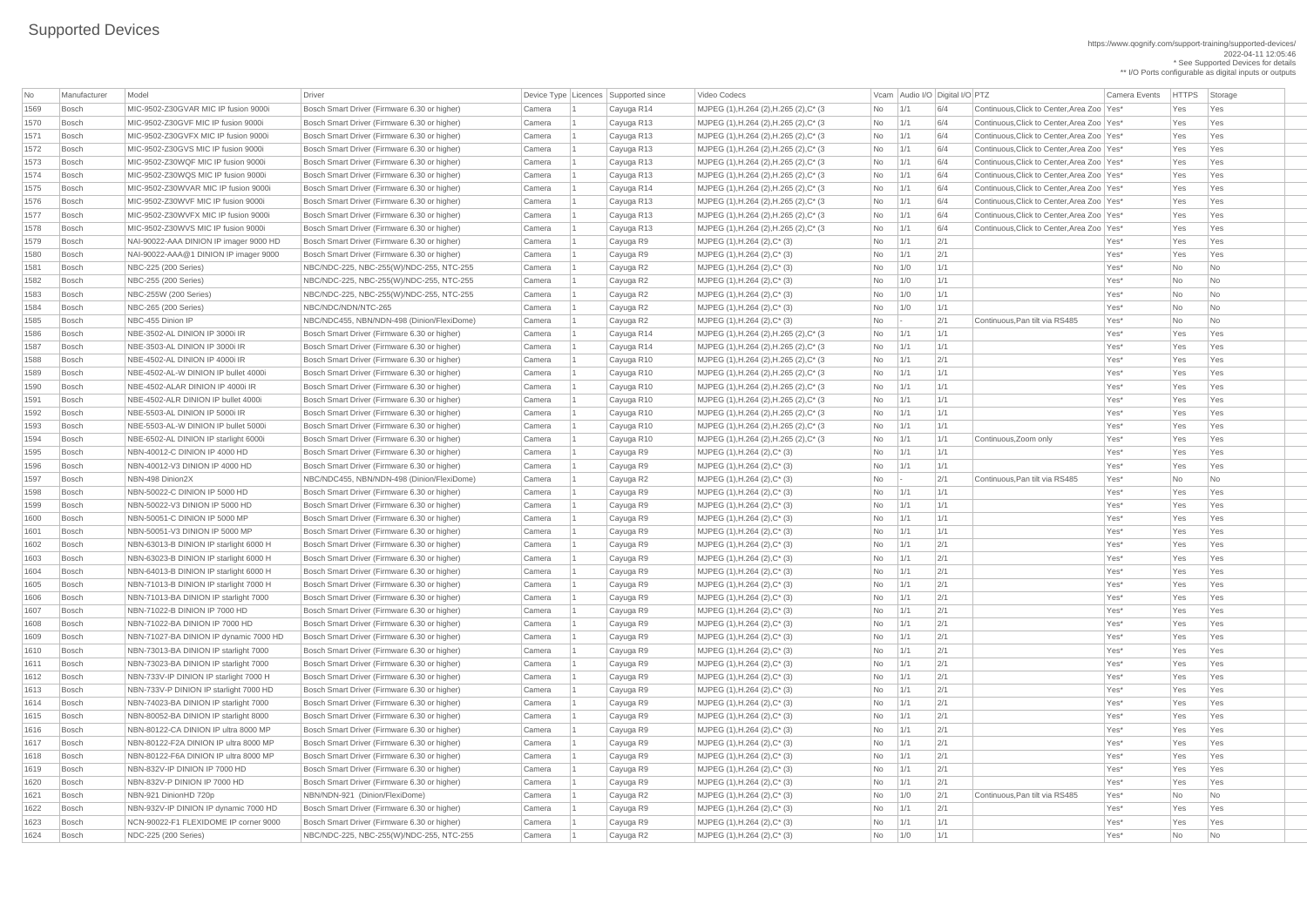| No   | Manufacturer | Model                                  | Driver                                       | Device Type Licences Supported since |            | Video Codecs                            |                | Vcam Audio I/O Digital I/O PTZ |     |                                | Camera Events | <b>HTTPS</b> | Storage                     |
|------|--------------|----------------------------------------|----------------------------------------------|--------------------------------------|------------|-----------------------------------------|----------------|--------------------------------|-----|--------------------------------|---------------|--------------|-----------------------------|
| 1625 | <b>Bosch</b> | NDC-255 (200 Series)                   | NBC/NDC-225, NBC-255(W)/NDC-255, NTC-255     | Camera                               | Cayuga R2  | MJPEG (1), H.264 (2), C* (3)            | <b>No</b>      | 1/0                            | 1/1 |                                | Yes*          | No           | <b>No</b>                   |
| 1626 | <b>Bosch</b> | NDC-265 (200 Series)                   | NBC/NDC/NDN/NTC-265                          | Camera                               | Cayuga R2  | MJPEG (1), H.264 (2), C* (3)            | No             | 1/0                            | 1/1 |                                | Yes*          | No           | <b>No</b>                   |
| 1627 | <b>Bosch</b> | NDC-274-P 1080p IP MicroDome           | Bosch Smart Driver (Firmware 6.30 or higher) | Camera                               | Cayuga R9  | MJPEG (1), H.264 (2), C* (3)            | No             |                                | 0/0 |                                | Yes*          | Yes          | Yes                         |
| 1628 | <b>Bosch</b> | NDC-274-PM 1080p IP MicroDome          | Bosch Smart Driver (Firmware 6.30 or higher) | Camera                               | Cayuga R9  | $MJPEG (1), H.264 (2), C^* (3)$         | No             |                                | 0/0 |                                | Yes*          | Yes          | Yes                         |
| 1629 | <b>Bosch</b> | NDC-274-PT 1080p IP MicroDome          | Bosch Smart Driver (Firmware 6.30 or higher) | Camera                               | Cayuga R9  | MJPEG (1), H.264 (2), C* (3)            | No             |                                | 0/0 |                                | Yes*          | Yes          | Yes                         |
| 1630 | <b>Bosch</b> | NDC-284 5M MicroDome                   | NDC-284/NUC-50051-Fxx/NUC-51051-Fxx          | Camera                               | Cayuga R2  | MJPEG (1), H.264 (2), C* (3)            | No             | 1/0                            | 0/0 |                                | Yes*          | No           | <b>No</b>                   |
| 1631 | <b>Bosch</b> | NDC-455 FlexiDome                      | NBC/NDC455, NBN/NDN-498 (Dinion/FlexiDome)   | Camera                               | Cayuga R2  | MJPEG (1), H.264 (2), C* (3)            | No             |                                | 2/1 | Continuous, Pan tilt via RS485 | Yes*          | <b>No</b>    | No                          |
| 1632 | <b>Bosch</b> | NDE-3502-AL FLEXIDOME IP outdoor 3000i | Bosch Smart Driver (Firmware 6.30 or higher) | Camera                               | Cayuga R14 | MJPEG (1), H.264 (2), H.265 (2), C* (3  | <b>No</b>      | 1/1                            | 1/1 |                                | Yes*          | Yes          | Yes                         |
| 1633 | <b>Bosch</b> | NDE-3502-F02 FLEXIDOME IP micro 3000i  | Bosch Smart Driver (Firmware 6.30 or higher) | Camera                               | Cayuga R14 | MJPEG (1), H.264 (2), H.265 (2), C* (3  | No             | $\vert$ 1/1                    | 1/1 |                                | Yes*          | Yes          | Yes                         |
| 1634 | <b>Bosch</b> | NDE-3502-F03 FLEXIDOME IP micro 3000   | Bosch Smart Driver (Firmware 6.30 or higher) | Camera                               | Cayuga R14 | MJPEG (1), H.264 (2), H.265 (2), C* (3  | <b>No</b>      | $\vert$ 1/1                    | 1/1 |                                | Yes*          | Yes          | Yes                         |
| 1635 | <b>Bosch</b> | NDE-3503-AL FLEXIDOME IP outdoor 3000i | Bosch Smart Driver (Firmware 6.30 or higher) | Camera                               | Cayuga R14 | MJPEG (1), H.264 (2), H.265 (2), C* (3  | No             | $\vert$ 1/1                    | 1/1 |                                | Yes*          | Yes          | Yes                         |
| 1636 | <b>Bosch</b> | NDE-3503-F02 FLEXIDOME IP micro 3000i  | Bosch Smart Driver (Firmware 6.30 or higher) | Camera                               | Cayuga R14 | MJPEG (1), H.264 (2), H.265 (2), C* (3  | No             | 1/1                            | 1/1 |                                | Yes*          | Yes          | Yes                         |
| 1637 | <b>Bosch</b> | NDE-3503-F03 FLEXIDOME IP micro 3000i  | Bosch Smart Driver (Firmware 6.30 or higher) | Camera                               | Cayuga R14 | MJPEG (1), H.264 (2), H.265 (2), C* (3  | <b>No</b>      | 1/1                            | 1/1 |                                | Yes*          | Yes          | Yes                         |
| 1638 | <b>Bosch</b> | NDE-4502-A FLEXIDOME IP 4000i          | Bosch Smart Driver (Firmware 6.30 or higher) | Camera                               | Cayuga R10 | MJPEG (1), H.264 (2), H.265 (2), C* (3  | <b>No</b>      | $\vert$ 1/1                    | 1/1 |                                | Yes*          | Yes          | Yes                         |
| 1639 | <b>Bosch</b> | NDE-4502-A-A FLEXIDOME IP 4000i        | Bosch Smart Driver (Firmware 6.30 or higher) | Camera                               | Cayuga R14 | MJPEG (1), H.264 (2), H.265 (2), C* (3  | No             | $\vert$ 1/1                    | 1/1 |                                | Yes*          | Yes          | Yes                         |
| 1640 | <b>Bosch</b> | NDE-4502-AL FLEXIDOME IP 4000i         | Bosch Smart Driver (Firmware 6.30 or higher) | Camera                               | Cayuga R10 | MJPEG (1), H.264 (2), H.265 (2), C* (3  | No             | $\vert$ 1/1                    | 1/1 |                                | Yes*          | Yes          | Yes                         |
| 1641 | <b>Bosch</b> | NDE-4502-AL-A FLEXIDOME IP 4000i       | Bosch Smart Driver (Firmware 6.30 or higher) | Camera                               | Cayuga R14 | MJPEG (1), H.264 (2), H.265 (2), C* (3  | <b>No</b>      | $\vert$ 1/1                    | 1/1 |                                | Yes*          | Yes          | Yes                         |
| 1642 | <b>Bosch</b> | NDE-4502-ALAR FLEXIDOME IP 4000i       | Bosch Smart Driver (Firmware 6.30 or higher) | Camera                               | Cayuga R10 | MJPEG (1), H.264 (2), H.265 (2), C* (3  | No             | $\vert$ 1/1                    | 1/1 |                                | Yes*          | Yes          | Yes                         |
| 1643 | <b>Bosch</b> | NDE-5502-A FLEXIDOME IP starlight 5000 | Bosch Smart Driver (Firmware 6.30 or higher) | Camera                               |            | MJPEG (1), H.264 (2), H.265 (2), C* (3  | No             | 1/1                            | 1/1 |                                | Yes*          | Yes          | Yes                         |
|      |              |                                        |                                              |                                      | Cayuga R14 |                                         |                |                                |     |                                |               |              |                             |
| 1644 | <b>Bosch</b> | NDE-5502-A-A FLEXIDOME IP starlight 50 | Bosch Smart Driver (Firmware 6.30 or higher) | Camera                               | Cayuga R14 | MJPEG (1), H.264 (2), H.265 (2), C* (3  | <b>No</b>      | 1/1                            | 1/1 |                                | Yes*          | Yes          | Yes                         |
| 1645 | <b>Bosch</b> | NDE-5502-AL FLEXIDOME IP starlight 500 | Bosch Smart Driver (Firmware 6.30 or higher) | Camera                               | Cayuga R14 | MJPEG (1), H.264 (2), H.265 (2), C* (3  | No             | $\vert$ 1/1                    | 1/1 |                                | Yes*          | Yes          | Yes                         |
| 1646 | <b>Bosch</b> | NDE-5502-AL-A FLEXIDOME IP starlight 5 | Bosch Smart Driver (Firmware 6.30 or higher) | Camera                               | Cayuga R14 | MJPEG (1), H.264 (2), H.265 (2), C* (3  | <b>No</b>      | $\vert$ 1/1                    | 1/1 |                                | Yes*          | Yes          | Yes                         |
| 1647 | <b>Bosch</b> | NDE-5503-A FLEXIDOME IP 5000i          | Bosch Smart Driver (Firmware 6.30 or higher) | Camera                               | Cayuga R10 | MJPEG (1), H.264 (2), H.265 (2), C* (3) | No             | 1/1                            | 1/1 |                                | Yes*          | Yes          | Yes                         |
| 1648 | <b>Bosch</b> | NDE-5503-A-A FLEXIDOME IP 5000i        | Bosch Smart Driver (Firmware 6.30 or higher) | Camera                               | Cayuga R14 | MJPEG (1), H.264 (2), H.265 (2), C* (3  | <b>No</b>      | 1/1                            | 1/1 |                                | Yes*          | Yes          | Yes                         |
| 1649 | <b>Bosch</b> | NDE-5503-A-W FLEXIDOME IP 5000i        | Bosch Smart Driver (Firmware 6.30 or higher) | Camera                               | Cayuga R14 | MJPEG (1), H.264 (2), H.265 (2), C* (3) | No             | $\vert$ 1/1                    | 1/1 |                                | Yes*          | Yes          | Yes                         |
| 1650 | <b>Bosch</b> | NDE-5503-AL FLEXIDOME IP 5000i         | Bosch Smart Driver (Firmware 6.30 or higher) | Camera                               | Cayuga R10 | MJPEG (1), H.264 (2), H.265 (2), C* (3) | No.            | 1/1                            | 1/1 |                                | Yes*          | Yes          | Yes                         |
| 1651 | Bosch        | NDE-8502-R FLEXIDOME IP starlight 8000 | Bosch Smart Driver (Firmware 6.30 or higher) | Camera                               | Cayuga R14 | MJPEG (1), H.264 (2), H.265 (2), C* (3  | No             | $\vert$ 1/1                    | 2/1 |                                | Yes*          | Yes          | Yes                         |
| 1652 | <b>Bosch</b> | NDE-8502-RT FLEXIDOME IP starlight 800 | Bosch Smart Driver (Firmware 6.30 or higher) | Camera                               | Cayuga R14 | MJPEG (1), H.264 (2), H.265 (2), C* (3  | <b>No</b>      | $\vert$ 1/1                    | 2/1 |                                | Yes*          | Yes          | Yes                         |
| 1653 | Bosch        | NDE-8503-R FLEXIDOME IP starlight 8000 | Bosch Smart Driver (Firmware 6.30 or higher) | Camera                               | Cayuga R14 | MJPEG (1), H.264 (2), H.265 (2), C* (3  | No             | $\vert$ 1/1                    | 2/1 |                                | Yes*          | Yes          | Yes                         |
| 1654 | <b>Bosch</b> | NDE-8503-RT FLEXIDOME IP starlight 800 | Bosch Smart Driver (Firmware 6.30 or higher) | Camera                               | Cayuga R14 | MJPEG (1), H.264 (2), H.265 (2), C* (3  | <b>No</b>      | 1/1                            | 2/1 |                                | Yes*          | Yes          | Yes                         |
| 1655 | <b>Bosch</b> | NDE-8504-R FLEXIDOME IP starlight 8000 | Bosch Smart Driver (Firmware 6.30 or higher) | Camera                               | Cayuga R14 | MJPEG (1), H.264 (2), H.265 (2), C* (3  | <b>No</b>      | $\vert$ 1/1                    | 2/1 |                                | Yes*          | Yes          | Yes                         |
| 1656 | Bosch        | NDE-8504-RT FLEXIDOME IP starlight 800 | Bosch Smart Driver (Firmware 6.30 or higher) | Camera                               | Cayuga R14 | MJPEG (1), H.264 (2), H.265 (2), C* (3  | <b>No</b>      | 1/1                            | 2/1 |                                | Yes*          | Yes          | Yes                         |
| 1657 | <b>Bosch</b> | NDI-40012-V3 FLEXIDOME IP outdoor 4000 | Bosch Smart Driver (Firmware 6.30 or higher) | Camera                               | Cayuga R9  | MJPEG (1), H.264 (2), C* (3)            | No             | $\vert$ 1/1                    | 1/1 |                                | Yes*          | Yes          | Yes                         |
| 1658 | <b>Bosch</b> | NDI-41012-V3 FLEXIDOME IP outdoor 4000 | Bosch Smart Driver (Firmware 6.30 or higher) | Camera                               | Cayuga R9  | MJPEG (1), H.264 (2), C* (3)            | No             | 1/1                            | 1/1 |                                | Yes*          | Yes          | Yes                         |
| 1659 | <b>Bosch</b> | NDI-4502-A FLEXIDOME IP 4000i          | Bosch Smart Driver (Firmware 6.30 or higher) | Camera                               | Cayuga R10 | MJPEG (1), H.264 (2), H.265 (2), C* (3  | <b>No</b>      | $\vert$ 1/1                    | 1/1 |                                | Yes*          | Yes          | Yes                         |
| 1660 | <b>Bosch</b> | NDI-4502-A-A FLEXIDOME IP 4000i        | Bosch Smart Driver (Firmware 6.30 or higher) | Camera                               | Cayuga R14 | MJPEG (1), H.264 (2), H.265 (2), C* (3  | <b>No</b>      | 1/1                            | 1/1 |                                | Yes*          | Yes          | Yes                         |
| 1661 | <b>Bosch</b> | NDI-4502-A-K FLEXIDOME IP 4000i        | Bosch Smart Driver (Firmware 6.30 or higher) | Camera                               | Cayuga R14 | MJPEG (1), H.264 (2), H.265 (2), C* (3  | <b>No</b>      | 1/1                            | 1/1 |                                | Yes*          | Yes          | Yes                         |
| 1662 | <b>Bosch</b> | NDI-4502-A-R10 FLEXIDOME IP 4000i      | Bosch Smart Driver (Firmware 6.30 or higher) | Camera                               | Cayuga R14 | MJPEG (1), H.264 (2), H.265 (2), C* (3  | <b>No</b>      | $\vert$ 1/1                    | 1/1 |                                | Yes*          | Yes          | Yes                         |
| 1663 | <b>Bosch</b> | NDI-4502-A-W FLEXIDOME IP 4000i        | Bosch Smart Driver (Firmware 6.30 or higher) | Camera                               | Cayuga R14 | MJPEG (1), H.264 (2), H.265 (2), C* (3  | No             | $\vert$ 1/1                    | 1/1 |                                | Yes*          | Yes          | Yes                         |
| 1664 | <b>Bosch</b> | NDI-4502-AAR FLEXIDOME IP 4000i        | Bosch Smart Driver (Firmware 6.30 or higher) | Camera                               | Cayuga R10 | MJPEG (1), H.264 (2), H.265 (2), C* (3  | <b>No</b>      | $\vert$ 1/1                    | 1/1 |                                | Yes*          | Yes          | Yes                         |
| 1665 | <b>Bosch</b> | NDI-4502-AL FLEXIDOME IP 4000i         | Bosch Smart Driver (Firmware 6.30 or higher) | Camera                               | Cayuga R10 | MJPEG (1), H.264 (2), H.265 (2), C* (3  | No             | $\vert$ 1/1                    | 1/1 |                                | Yes*          | Yes          | Yes                         |
| 1666 | <b>Bosch</b> | NDI-50022-A3 FLEXIDOME IP outdoor 5000 | Bosch Smart Driver (Firmware 6.30 or higher) | Camera                               | Cayuga R9  | MJPEG (1), H.264 (2), C* (3)            | <b>No</b>      | 1/1                            | 1/1 |                                | Yes*          | Yes          | Yes                         |
| 1667 | <b>Bosch</b> | NDI-50022-V3 FLEXIDOME IP outdoor 5000 | Bosch Smart Driver (Firmware 6.30 or higher) | Camera                               | Cayuga R9  | MJPEG (1), H.264 (2), C* (3)            | No             | $\vert$ 1/1                    | 1/1 |                                | Yes*          | Yes          | Yes                         |
| 1668 | <b>Bosch</b> | NDI-50051-A3 FLEXIDOME IP outdoor 5000 | Bosch Smart Driver (Firmware 6.30 or higher) | Camera                               | Cayuga R9  | $MJPEG (1), H.264 (2), C^*(3)$          | No             | 1/1                            | 1/1 |                                | Yes*          | Yes          | Yes                         |
| 1669 | <b>Bosch</b> | NDI-5502-A FLEXIDOME IP starlight 5000 | Bosch Smart Driver (Firmware 6.30 or higher) | Camera                               | Cayuga R14 | MJPEG (1), H.264 (2), H.265 (2), C* (3  | <b>No</b>      | $\vert$ 1/1                    | 1/1 |                                | Yes*          | Yes          | Yes                         |
| 1670 | <b>Bosch</b> | NDI-5502-A-A FLEXIDOME IP starlight 50 | Bosch Smart Driver (Firmware 6.30 or higher) | Camera                               | Cayuga R14 | MJPEG (1), H.264 (2), H.265 (2), C* (3  | $No$   1/1     |                                | 1/1 |                                | Yes*          | Yes          | Yes                         |
| 1671 | <b>Bosch</b> | NDI-5502-A-K FLEXIDOME IP starlight 50 | Bosch Smart Driver (Firmware 6.30 or higher) | Camera                               | Cayuga R14 | MJPEG (1), H.264 (2), H.265 (2), C* (3  | N <sub>o</sub> | $\vert$ 1/1                    | 1/1 |                                | Yes*          | Yes          | Yes                         |
| 1672 | <b>Bosch</b> | NDI-5502-A-W FLEXIDOME IP starlight 50 | Bosch Smart Driver (Firmware 6.30 or higher) | Camera                               | Cayuga R14 | MJPEG (1), H.264 (2), H.265 (2), C* (3  | <b>No</b>      | $\vert$ 1/1                    | 1/1 |                                | Yes*          | Yes          | Yes                         |
| 1673 | <b>Bosch</b> | NDI-5502-AL FLEXIDOME IP starlight 500 | Bosch Smart Driver (Firmware 6.30 or higher) | Camera                               | Cayuga R14 | MJPEG (1), H.264 (2), H.265 (2), C* (3  | <b>No</b>      | 1/1                            | 1/1 |                                | Yes*          | Yes          | Yes                         |
| 1674 | Bosch        | NDI-5503-A FLEXIDOME IP 5000i          | Bosch Smart Driver (Firmware 6.30 or higher) | Camera                               | Cayuga R10 | MJPEG (1), H.264 (2), H.265 (2), C* (3  | No             | $\vert$ 1/1                    | 1/1 |                                | Yes*          | Yes          | Yes                         |
| 1675 | <b>Bosch</b> | NDI-5503-A-A FLEXIDOME IP 5000i        | Bosch Smart Driver (Firmware 6.30 or higher) | Camera                               | Cayuga R14 | MJPEG (1), H.264 (2), H.265 (2), C* (3  | $No$   1/1     |                                | 1/1 |                                | Yes*          | Yes          | Yes                         |
| 1676 | <b>Bosch</b> | NDI-5503-A-W FLEXIDOME IP 5000i        | Bosch Smart Driver (Firmware 6.30 or higher) | Camera                               | Cayuga R14 | MJPEG (1), H.264 (2), H.265 (2), C* (3  | No             | 1/1                            | 1/1 |                                | Yes*          | Yes          | Yes                         |
| 1677 | Bosch        | NDI-5503-AL FLEXIDOME IP 5000i         | Bosch Smart Driver (Firmware 6.30 or higher) | Camera                               | Cayuga R10 | MJPEG (1), H.264 (2), H.265 (2), C* (3  | $No$   1/1     |                                | 1/1 |                                | Yes*          | Yes          | Yes                         |
| 1678 | Bosch        | NDM-7702-A FLEXIDOME multi 7000i       | Bosch Smart Driver (Firmware 6.30 or higher) | Camera                               | Cayuga R16 | MJPEG (2), H.264 (3), H.265 (3), C* (4  | $No$   1/1     |                                | 1/1 |                                | Yes*          | Yes          | No                          |
| 1679 | <b>Bosch</b> | NDM-7703-A FLEXIDOME multi 7000i       | Bosch Smart Driver (Firmware 6.30 or higher) | Camera                               | Cayuga R16 | MJPEG (2), H.264 (3), H.265 (3), C* (4) | $No$   1/1     |                                | 1/1 |                                | Yes*          | Yes          | $\overline{\mathsf{No}}$    |
| 1680 | Bosch        | NDN-265 (200 Series)                   | NBC/NDC/NDN/NTC-265                          | Camera                               | Cayuga R2  | MJPEG $(1)$ , H.264 $(2)$ , C $*$ $(3)$ | $No$   1/0     |                                | 1/1 |                                | Yes*          | No           | $\overline{\phantom{a}}$ No |
|      |              |                                        |                                              |                                      |            |                                         |                |                                |     |                                |               |              |                             |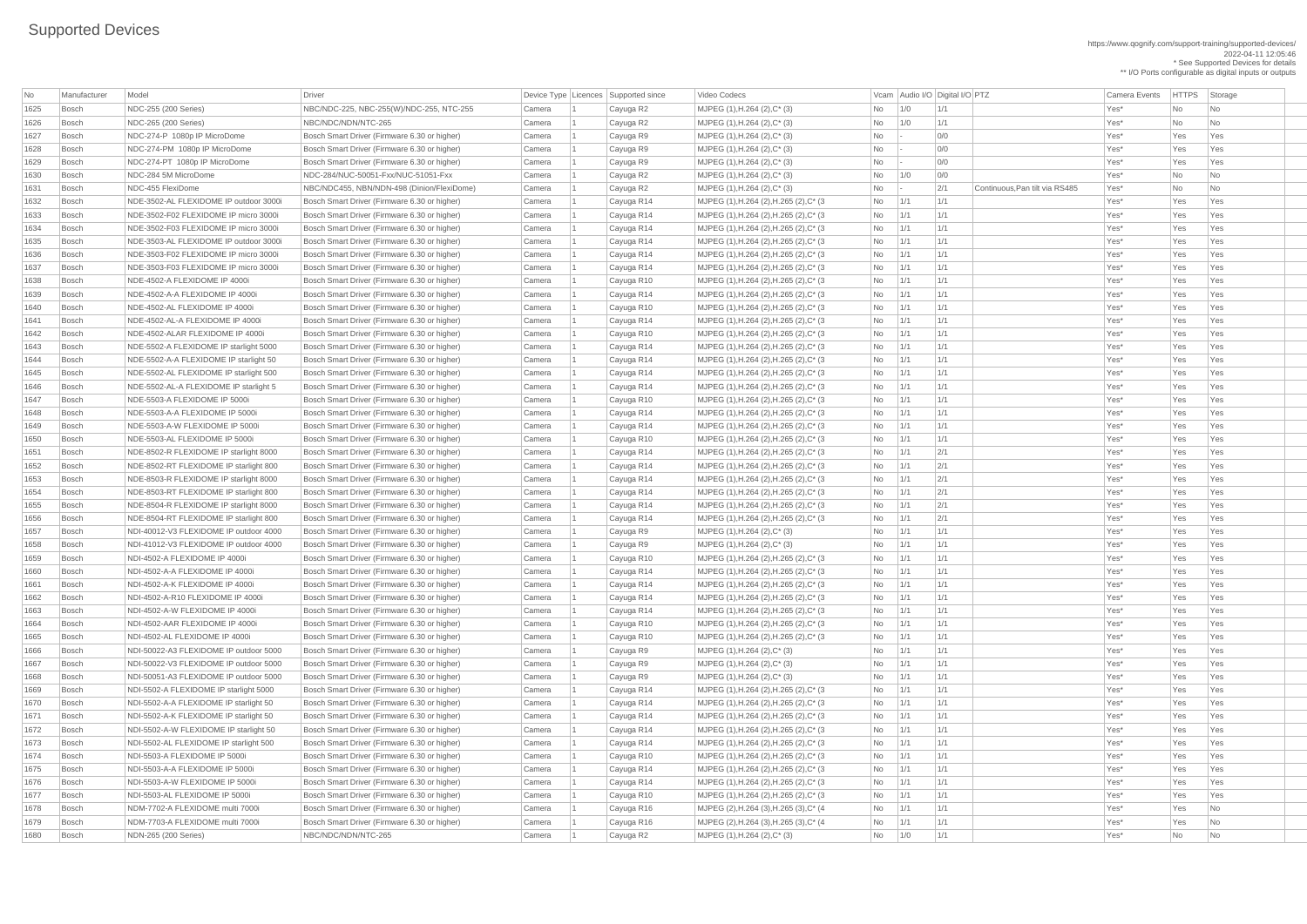https://www.qognify.com/support-training/supported-devices/ 2022-04-11 12:05:46 \* See Supported Devices for details \*\* I/O Ports configurable as digital inputs or outputs

| No   | Manufacturer | Model                                  | Driver                                       |        | Device Type Licences Supported since | Video Codecs                            |           |             | Vcam Audio I/O Digital I/O PTZ |                                              | Camera Events | <b>HTTPS</b> | Sto        |
|------|--------------|----------------------------------------|----------------------------------------------|--------|--------------------------------------|-----------------------------------------|-----------|-------------|--------------------------------|----------------------------------------------|---------------|--------------|------------|
| 1681 | Bosch        | NDN-40012-V3 FLEXIDOME IP outdoor 4000 | Bosch Smart Driver (Firmware 6.30 or higher) | Camera | Cayuga R9                            | MJPEG (1), H.264 (2), C* (3)            | No        | 1/1         | 1/1                            |                                              | Yes*          | Yes          | Yes        |
| 1682 | Bosch        | NDN-41012-V3 FLEXIDOME IP outdoor 4000 | Bosch Smart Driver (Firmware 6.30 or higher) | Camera | Cayuga R9                            | MJPEG (1), H.264 (2), C* (3)            | <b>No</b> | 1/1         | 1/1                            |                                              | Yes*          | Yes          | Yes        |
| 1683 | Bosch        | NDN-498 FlexiDome2X                    | NBC/NDC455, NBN/NDN-498 (Dinion/FlexiDome)   | Camera | Cayuga R2                            | MJPEG (1), H.264 (2), C* (3)            | No        |             | 2/1                            | Continuous, Pan tilt via RS485               | Yes*          | No           | <b>No</b>  |
| 1684 | Bosch        | NDN-50022-A3 FLEXIDOME IP outdoor 5000 | Bosch Smart Driver (Firmware 6.30 or higher) | Camera | Cayuga R9                            | MJPEG (1), H.264 (2), C* (3)            | No        | 1/1         | 1/1                            |                                              | Yes*          | Yes          | Yes        |
| 1685 | Bosch        | NDN-50022-V3 FLEXIDOME IP outdoor 5000 | Bosch Smart Driver (Firmware 6.30 or higher) | Camera | Cayuga R9                            | MJPEG (1), H.264 (2), C* (3)            | No        | 1/1         | 1/1                            |                                              | Yes*          | Yes          | Yes        |
| 1686 | Bosch        | NDN-50051-A3 FLEXIDOME IP outdoor 5000 | Bosch Smart Driver (Firmware 6.30 or higher) | Camera | Cayuga R9                            | MJPEG (1), H.264 (2), C* (3)            | No        | $\vert$ 1/1 | 1/1                            |                                              | Yes*          | Yes          | Yes        |
| 1687 | Bosch        | NDN-50051-V3 FLEXIDOME IP outdoor 5000 | Bosch Smart Driver (Firmware 6.30 or higher) | Camera | Cayuga R9                            | MJPEG (1), H.264 (2), C* (3)            | No        | 1/1         | 1/1                            |                                              | Yes*          | Yes          | Yes        |
| 1688 | Bosch        | NDN-733V02-IP FLEXIDOME IP starlight 7 | Bosch Smart Driver (Firmware 6.30 or higher) | Camera | Cayuga R9                            | MJPEG (1), H.264 (2), C* (3)            | <b>No</b> | 1/1         | 2/1                            |                                              | Yes*          | Yes          | Yes        |
| 1689 | Bosch        | NDN-733V02-P FLEXIDOME IP starlight 70 | Bosch Smart Driver (Firmware 6.30 or higher) | Camera | Cayuga R9                            | MJPEG (1), H.264 (2), C* (3)            | No        | 1/1         | 2/1                            |                                              | Yes*          | Yes          | Yes        |
| 1690 | Bosch        | NDN-733V03-IP FLEXIDOME IP starlight 7 | Bosch Smart Driver (Firmware 6.30 or higher) | Camera | Cayuga R9                            | MJPEG (1), H.264 (2), C* (3)            | No        | 1/1         | 2/1                            |                                              | Yes*          | Yes          | Yes        |
| 1691 | Bosch        | NDN-733V03-P FLEXIDOME IP starlight 70 | Bosch Smart Driver (Firmware 6.30 or higher) | Camera | Cayuga R9                            | MJPEG (1), H.264 (2), C* (3)            | No        | 1/1         | 2/1                            |                                              | Yes*          | Yes          | Yes        |
| 1692 | Bosch        | NDN-733V09-IP FLEXIDOME IP starlight 7 | Bosch Smart Driver (Firmware 6.30 or higher) | Camera | Cayuga R9                            | MJPEG (1), H.264 (2), C* (3)            | No        | 1/1         | 2/1                            |                                              | Yes*          | Yes          | Yes        |
| 1693 | Bosch        | NDN-733V09-P FLEXIDOME IP starlight 70 | Bosch Smart Driver (Firmware 6.30 or higher) | Camera | Cayuga R9                            | MJPEG (1), H.264 (2), C* (3)            | No        | 1/1         | 2/1                            |                                              | Yes*          | Yes          | Yes        |
| 1694 | Bosch        | NDN-832V02-IP FLEXIDOME IP 7000 RD     | Bosch Smart Driver (Firmware 6.30 or higher) | Camera | Cayuga R9                            | MJPEG (1), H.264 (2), C* (3)            | No        | 1/1         | 2/1                            |                                              | Yes*          | Yes          | Yes        |
| 1695 | Bosch        | NDN-832V02-P FLEXIDOME IP 7000 RD      | Bosch Smart Driver (Firmware 6.30 or higher) | Camera | Cayuga R9                            | MJPEG (1), H.264 (2), C* (3)            | No        | 1/1         | 2/1                            |                                              | Yes*          | Yes          | Yes        |
| 1696 | Bosch        | NDN-832V03-IP FLEXIDOME IP 7000 RD     | Bosch Smart Driver (Firmware 6.30 or higher) | Camera | Cayuga R9                            | MJPEG (1), H.264 (2), C* (3)            | No        | 1/1         | 2/1                            |                                              | Yes*          | Yes          | Yes        |
| 1697 | Bosch        | NDN-832V03-P FLEXIDOME IP 7000 RD      | Bosch Smart Driver (Firmware 6.30 or higher) | Camera | Cayuga R9                            | MJPEG (1), H.264 (2), C* (3)            | No        | 1/1         | 2/1                            |                                              | Yes*          | Yes          | Yes        |
| 1698 | Bosch        | NDN-832V09-IP FLEXIDOME IP 7000 RD     | Bosch Smart Driver (Firmware 6.30 or higher) | Camera | Cayuga R9                            | MJPEG (1), H.264 (2), C* (3)            | No        | 1/1         | 2/1                            |                                              | Yes*          | Yes          | Yes        |
| 1699 | Bosch        | NDN-832V09-P FLEXIDOME IP 7000 RD      | Bosch Smart Driver (Firmware 6.30 or higher) | Camera | Cayuga R9                            | MJPEG (1), H.264 (2), C* (3)            | No        | 1/1         | 2/1                            |                                              | Yes*          | Yes          | Yes        |
| 1700 |              | NDN-921 FlexiDomeHD 720p               | NBN/NDN-921 (Dinion/FlexiDome)               |        |                                      |                                         |           |             | 2/1                            |                                              | Yes*          |              |            |
|      | Bosch        |                                        |                                              | Camera | Cayuga R2                            | MJPEG (1), H.264 (2), C* (3)            | No        | 1/0         |                                |                                              |               | No           | No.        |
| 1701 | Bosch        | NDN-932V02-IP FLEXIDOME IP dynamic 700 | Bosch Smart Driver (Firmware 6.30 or higher) | Camera | Cayuga R9                            | MJPEG (1), H.264 (2), C* (3)            | No        | 1/1         | 2/1                            |                                              | Yes*          | Yes          | Yes        |
| 1702 | Bosch        | NDN-932V03-IP FLEXIDOME IP dynamic 700 | Bosch Smart Driver (Firmware 6.30 or higher) | Camera | Cayuga R9                            | MJPEG (1), H.264 (2), C* (3)            | No        | 1/1         | 2/1                            |                                              | Yes*          | Yes          | Yes        |
| 1703 | Bosch        | NDN-932V09-IP FLEXIDOME IP dynamic 700 | Bosch Smart Driver (Firmware 6.30 or higher) | Camera | Cayuga R9                            | MJPEG (1), H.264 (2), C* (3)            | No        | 1/1         | 2/1                            |                                              | Yes*          | Yes          | Yes        |
| 1704 | Bosch        | NDP-4502-Z12 AUTODOME IP 4000i         | Bosch Smart Driver (Firmware 6.30 or higher) | Camera | Cayuga R10                           | MJPEG (1), H.264 (2), H.265 (2), C* (3  | No        | 1/1         | 2/1                            | Continuous, Click to Center, Area Zoo   Yes* |               | Yes          | Yes        |
| 1705 | Bosch        | NDP-4502-Z12C AUTODOME IP 4000i        | Bosch Smart Driver (Firmware 6.30 or higher) | Camera | Cayuga R10                           | MJPEG (1), H.264 (2), H.265 (2), C* (3  | No        | 1/1         | 2/1                            | Continuous, Click to Center, Area Zoo   Yes* |               | Yes          | Yes        |
| 1706 | Bosch        | NDP-4502-Z12P AUTODOME IP 4000i        | Bosch Smart Driver (Firmware 6.30 or higher) | Camera | Cayuga R10                           | MJPEG (1), H.264 (2), H.265 (2), C* (3) | No        | 1/1         | 2/1                            | Continuous, Click to Center, Area Zoo   Yes* |               | Yes          | Yes        |
| 1707 | Bosch        | NDP-5502-Z30 AUTODOME IP 5000i         | Bosch Smart Driver (Firmware 6.30 or higher) | Camera | Cayuga R10                           | MJPEG (1), H.264 (2), H.265 (2), C* (3) | No        | 1/1         | 2/1                            | Continuous, Click to Center, Area Zoo   Yes* |               | Yes          | Yes        |
| 1708 | Bosch        | NDP-5502-Z30C AUTODOME IP 5000i        | Bosch Smart Driver (Firmware 6.30 or higher) | Camera | Cayuga R10                           | MJPEG (1), H.264 (2), H.265 (2), C* (3) | No        | 1/1         | 2/1                            | Continuous, Click to Center, Area Zoo   Yes* |               | Yes          | Yes        |
| 1709 | Bosch        | NDP-5502-Z30E AUTODOME IP 5000i        | Bosch Smart Driver (Firmware 6.30 or higher) | Camera | Cayuga R10                           | MJPEG (1), H.264 (2), H.265 (2), C* (3  | No        | 1/1         | 2/1                            | Continuous, Click to Center, Area Zoo   Yes* |               | Yes          | Yes        |
| 1710 | Bosch        | NDP-5502-Z30L AUTODOME IP 5000i        | Bosch Smart Driver (Firmware 6.30 or higher) | Camera | Cayuga R10                           | MJPEG (1), H.264 (2), H.265 (2), C* (3  | No        | 1/1         | 2/1                            | Continuous, Click to Center, Area Zoo   Yes* |               | Yes          | Yes        |
| 1711 | Bosch        | NDP-7602-Z30 AUTODOME Inteox 7000i - 2 | Bosch Smart Driver (Firmware 6.30 or higher) | Camera | Cayuga R16                           | MJPEG (1), H.264 (3), H.265 (3), C* (3) | No        | 1/1         | 7/4                            | Continuous, Click to Center, Area Zoo   Yes* |               | Yes          | Yes        |
| 1712 | Bosch        | NDP-7602-Z30-OC AUTODOME inteox 7000i  | Bosch Smart Driver (Firmware 6.30 or higher) | Camera | Cayuga R16                           | MJPEG (1), H.264 (3), H.265 (3), C* (3) | No        | 1/1         | 7/4                            | Continuous, Click to Center, Area Zoo   Yes* |               | Yes          | Yes        |
| 1713 | Bosch        | NDP-7602-Z30C AUTODOME inteox 7000i    | Bosch Smart Driver (Firmware 6.30 or higher) | Camera | Cayuga R16                           | MJPEG (1), H.264 (3), H.265 (3), C* (3) | No        | 1/1         | 7/4                            | Continuous, Click to Center, Area Zoo   Yes* |               | Yes          | <b>Yes</b> |
| 1714 | Bosch        | NDP-7602-Z30CT AUTODOME inteox 7000i   | Bosch Smart Driver (Firmware 6.30 or higher) | Camera | Cayuga R16                           | MJPEG (1), H.264 (3), H.265 (3), C* (3) | No        | 1/1         | 7/4                            | Continuous, Click to Center, Area Zoo   Yes* |               | Yes          | Yes        |
| 1715 | Bosch        | NDP-7602-Z30K AUTODOME inteox 7000i    | Bosch Smart Driver (Firmware 6.30 or higher) | Camera | Cayuga R16                           | MJPEG (1), H.264 (3), H.265 (3), C* (3) | No        | 1/1         | 7/4                            | Continuous, Click to Center, Area Zoo   Yes* |               | Yes          | Yes        |
| 1716 | Bosch        | NDV-3502-F02 FLEXIDOME IP micro 3000i  | Bosch Smart Driver (Firmware 6.30 or higher) | Camera | Cayuga R14                           | MJPEG (1), H.264 (2), H.265 (2), C* (3  | No        | 1/1         | 1/1                            |                                              | Yes*          | Yes          | <b>Yes</b> |
| 1717 | Bosch        | NDV-3502-F03 FLEXIDOME IP micro 3000i  | Bosch Smart Driver (Firmware 6.30 or higher) | Camera | Cayuga R14                           | MJPEG (1), H.264 (2), H.265 (2), C* (3  | No        | 1/1         | 1/1                            |                                              | Yes*          | Yes          | Yes        |
| 1718 | Bosch        | NDV-3503-F02 FLEXIDOME IP micro 3000i  | Bosch Smart Driver (Firmware 6.30 or higher) | Camera | Cayuga R14                           | MJPEG (1), H.264 (2), H.265 (2), C* (3  | No        | 1/1         | 1/1                            |                                              | Yes*          | Yes          | Yes        |
| 1719 | Bosch        | NDV-3503-F03 FLEXIDOME IP micro 3000i  | Bosch Smart Driver (Firmware 6.30 or higher) | Camera | Cayuga R14                           | MJPEG (1), H.264 (2), H.265 (2), C* (3) | No        | 1/1         | 1/1                            |                                              | Yes*          | Yes          | Yes        |
| 1720 | Bosch        | NEI-30 Dinion IP Infrared Imager       | NEI-30 Dinion                                | Camera | Cayuga R2                            | MJPEG (1), H.264 (2), C* (3)            | No        |             | 0/0                            |                                              | Yes*          | No           | No.        |
| 1721 | Bosch        | NER-L2 Dinion Capture 5000 IP          | NER-L2 Dinion Capture 5000                   | Camera | Cayuga R2                            | MJPEG (1), H.264 (2), C* (3)            | No        |             | 0/0                            |                                              | Yes*          | No           | No         |
| 1722 | Bosch        | NEZ-4112-CPCW4 AUTODOME IP 4000 HD     | Bosch Smart Driver (Firmware 6.30 or higher) | Camera | Cayuga R9                            | MJPEG (1), H.264 (2), C* (3)            | No        | 1/1         | 2/1                            | Continuous, Click to Center, Area Zoo   Yes* |               | Yes          | Yes        |
| 1723 | Bosch        | NEZ-4112-CPTW4 AUTODOME IP 4000 HD     | Bosch Smart Driver (Firmware 6.30 or higher) | Camera | Cayuga R9                            | MJPEG (1), H.264 (2), C* (3)            | No        | 1/1         | 2/1                            | Continuous, Click to Center, Area Zoo   Yes* |               | Yes          | Yes        |
| 1724 | Bosch        | NEZ-4112-PPCW4 AUTODOME IP 4000 HD     | Bosch Smart Driver (Firmware 6.30 or higher) | Camera | Cayuga R9                            | MJPEG (1), H.264 (2), C* (3)            | No        | 1/1         | 2/1                            | Continuous, Click to Center, Area Zoo   Yes* |               | Yes          | Yes        |
| 1725 | Bosch        | NEZ-4112-PPTW4 AUTODOME IP 4000 HD     | Bosch Smart Driver (Firmware 6.30 or higher) | Camera | Cayuga R9                            | MJPEG (1), H.264 (2), C* (3)            | No        | 1/1         | 2/1                            | Continuous, Click to Center, Area Zoo   Yes* |               | Yes          | <b>Yes</b> |
| 1726 | Bosch        | NEZ-4212-CPCW4 AUTODOME IP 4000 HD     | Bosch Smart Driver (Firmware 6.30 or higher) | Camera | Cayuga R9                            | MJPEG (1), H.264 (2), C* (3)            | No        | 1/1         | 2/1                            | Continuous, Click to Center, Area Zoo   Yes* |               | Yes          | Yes        |
| 1727 | Bosch        | NEZ-4212-CPTW4 AUTODOME IP 4000 HD     | Bosch Smart Driver (Firmware 6.30 or higher) | Camera | Cayuga R9                            | MJPEG (1), H.264 (2), C* (3)            | No        | 1/1         | 2/1                            | Continuous, Click to Center, Area Zoo   Yes* |               | Yes          | Yes        |
| 1728 | Bosch        | NEZ-4212-PPCW4 AUTODOME IP 4000 HD     | Bosch Smart Driver (Firmware 6.30 or higher) | Camera | Cayuga R9                            | MJPEG (1), H.264 (2), C* (3)            | No        | 1/1         | 2/1                            | Continuous, Click to Center, Area Zoo   Yes* |               | Yes          | Yes        |
| 1729 | Bosch        | NEZ-4212-PPTW4 AUTODOME IP 4000 HD     | Bosch Smart Driver (Firmware 6.30 or higher) | Camera | Cayuga R9                            | MJPEG (1), H.264 (2), C* (3)            | No        | 1/1         | 2/1                            | Continuous, Click to Center, Area Zoo   Yes* |               | Yes          | Yes        |
| 1730 | Bosch        | NEZ-5130-CPCW4 AUTODOME IP 5000 HD     | Bosch Smart Driver (Firmware 6.30 or higher) | Camera | Cayuga R9                            | MJPEG (1), H.264 (2), C* (3)            | No        | 1/1         | 2/1                            | Continuous, Click to Center, Area Zoo   Yes* |               | Yes          | Yes        |
| 1731 | Bosch        | NEZ-5130-CPTW4 AUTODOME IP 5000 HD     | Bosch Smart Driver (Firmware 6.30 or higher) | Camera | Cayuga R9                            | MJPEG (1), H.264 (2), C* (3)            | No        | 1/1         | 2/1                            | Continuous, Click to Center, Area Zoo   Yes* |               | Yes          | Yes        |
| 1732 | ∣ Bosch      | NEZ-5130-EPCW4 AUTODOME IP 5000 HD     | Bosch Smart Driver (Firmware 6.30 or higher) | Camera | Cayuga R9                            | MJPEG (1), H.264 (2), C* (3)            | No        | 1/1         | $\frac{2}{1}$                  | Continuous, Click to Center, Area Zoo   Yes* |               | Yes          | Yes        |
| 1733 | Bosch        | NEZ-5130-IRCW4 AUTODOME IP 5000 IR     | Bosch Smart Driver (Firmware 6.30 or higher) | Camera | Cayuga R9                            | MJPEG (1), H.264 (2), C* (3)            | No        | 1/1         | 2/1                            | Continuous, Click to Center, Area Zoo   Yes* |               | Yes          | Yes        |
| 1734 | Bosch        | NEZ-5130-PPCW4 AUTODOME IP 5000 HD     | Bosch Smart Driver (Firmware 6.30 or higher) | Camera | Cayuga R9                            | MJPEG (1), H.264 (2), C* (3)            | No        | 1/1         | 2/1                            | Continuous, Click to Center, Area Zoo   Yes* |               | Yes          | Yes        |
| 1735 | Bosch        | NEZ-5130-PPTW4 AUTODOME IP 5000 HD     | Bosch Smart Driver (Firmware 6.30 or higher) | Camera | Cayuga R9                            | MJPEG (1), H.264 (2), C* (3)            | No        | 1/1         | 2/1                            | Continuous, Click to Center, Area Zoo   Yes* |               | Yes          | Yes        |
| 1736 | Bosch        | NEZ-5230-CPCW4 AUTODOME IP 5000 HD     | Bosch Smart Driver (Firmware 6.30 or higher) | Camera | Cayuga R9                            | MJPEG (1), H.264 (2), C* (3)            | No        | 1/1         | 2/1                            | Continuous, Click to Center, Area Zoo   Yes* |               | Yes          | Yes        |
|      |              |                                        |                                              |        |                                      |                                         |           |             |                                |                                              |               |              |            |

Video Codecs **No Manufacturer Model Driver Audio I/O Digital I/O PTZ** Vcam Audio I/O Digital I/O PTZ Camera Events HTTPS Storage MJPEG (1),H.264 (2),H.265 (2),C<sup>\*</sup> (3  $\vert$  No  $\vert$  1/1  $\vert$  2/1 Continuous,Click to Center,Area Zoo Yes\* Yes Yes Yes MJPEG (1),H.264 (2),H.265 (2),C<sup>\*</sup> (3  $\vert$  No  $\vert$  1/1  $\vert$  2/1 Continuous,Click to Center,Area Zoo Yes\* Yes Yes Yes MJPEG (1),H.264 (2),H.265 (2),C<sup>\*</sup> (3  $\vert$  No  $\vert$  1/1  $\vert$  2/1 Continuous,Click to Center,Area Zoo Yes\* Yes Yes Yes MJPEG (1),H.264 (2),H.265 (2),C<sup>\*</sup> (3  $\vert$  No  $\vert$  1/1  $\vert$  2/1 Continuous,Click to Center,Area Zoo Yes\* Yes Yes Yes MJPEG (1),H.264 (2),H.265 (2),C<sup>\*</sup> (3  $\vert$  No  $\vert$  1/1  $\vert$  2/1 Continuous,Click to Center,Area Zoo Yes\* Yes Yes Yes MJPEG (1),H.264 (2),H.265 (2),C\* (3  $\vert$  No  $\vert$  1/1  $\vert$  2/1 Continuous,Click to Center,Area Zoo Yes\* Yes Yes Yes MJPEG (1),H.264 (2),H.265 (2),C\* (3  $\vert$  No  $\vert$  1/1  $\vert$  2/1 Continuous,Click to Center,Area Zoo Yes\* Yes Yes Yes MJPEG (1),H.264 (3),H.265 (3),C<sup>\*</sup> (3  $\vert$  No  $\vert$  1/1  $\vert$  7/4 Continuous,Click to Center,Area Zoo Yes\* Yes Yes Yes MJPEG (1),H.264 (3),H.265 (3),C\* (3  $\vert$   $\rangle$  No  $\vert$   $\vert$  1/1  $\vert$   $\vert$  7/4  $\vert$  Continuous,Click to Center,Area Zoo  $\vert$  Yes  $\vert$  Yes  $\vert$  Yes Yes MJPEG (1),H.264 (3),H.265 (3),C\* (3  $\vert$  No  $\vert$  1/1  $\vert$  7/4 Continuous,Click to Center,Area Zoo Yes\* Yes Yes Yes MJPEG (1),H.264 (3),H.265 (3),C<sup>\*</sup> (3  $\vert$  No  $\vert$  1/1  $\vert$  7/4 Continuous,Click to Center,Area Zoo Yes\* Yes Yes Yes MJPEG (1),H.264 (3),H.265 (3),C\* (3  $\vert$   $\rangle$   $\vert$  No  $\vert$   $\vert$  1/1  $\vert$   $\vert$  7/4  $\vert$  Continuous,Click to Center,Area Zoo  $\vert$  Yes  $\vert$  Yes  $\vert$  Yes  $\vert$  Yes 1716 Bosch NDV-3502-F02 FLEXIDOME IP micro 3000i Bosch Smart Driver (Firmware 6.30 or higher) Camera 1 Cayuga R14 MJPEG (1),H.264 (2),H.265 (2),C\* (3 No 1/1 1/1 Yes\* Yes Yes 1717 Bosch NDV-3502-F03 FLEXIDOME IP micro 3000i Bosch Smart Driver (Firmware 6.30 or higher) Camera 1 Cayuga R14 MJPEG (1),H.264 (2),H.265 (2),C\* (3 No 1/1 1/1 Yes\* Yes Yes 1718 Bosch NDV-3503-F02 FLEXIDOME IP micro 3000i Bosch Smart Driver (Firmware 6.30 or higher) Camera 1 Cayuga R14 MJPEG (1),H.264 (2),H.265 (2),C\* (3 No 1/1 1/1 Yes\* Yes Yes MJPEG (1),H.264 (2),H.265 (2),C\* (3  $\vert$ No  $\vert$  1/1  $\vert$  1/1  $\vert$  1/1  $\vert$  1/1  $\vert$  Yes\* Yes Yes Yes MJPEG (1),H.264 (2),C<sup>\*</sup> (3)  $\vert$  Mo  $\vert$  1/1  $\vert$  2/1 Continuous,Click to Center,Area Zoo Yes\* Yes Yes Yes MJPEG (1),H.264 (2),C\* (3)  $\vert$  Mo  $\vert$  1/1  $\vert$  2/1  $\vert$  Continuous,Click to Center,Area Zoo Yes\* Yes Yes Yes 1724 Bosch NEZ-4112-PPCW4 AUTODOME IP 4000 HD Bosch Smart Driver (Firmware 6.30 or higher) Camera 1 Cayuga R9 MJPEG (1),H.264 (2),C\* (3) No 1/1 2/1 Continuous,Click to Center,Area Zoo Yes\* Yes Yes 1725 Bosch NEZ-4112-PPTW4 AUTODOME IP 4000 HD Bosch Smart Driver (Firmware 6.30 or higher) Camera 1 Cayuga R9 MJPEG (1),H.264 (2),C\* (3) No 1/1 2/1 Continuous,Click to Center,Area Zoo Yes\* Yes Yes MJPEG (1),H.264 (2),C\* (3)  $\vert$  Mo  $\vert$  1/1  $\vert$  2/1 Continuous,Click to Center,Area Zoo Yes\* Yes Yes Yes 1727 Bosch NEZ-4212-CPTW4 AUTODOME IP 4000 HD Bosch Smart Driver (Firmware 6.30 or higher) Camera 1 Cayuga R9 MJPEG (1),H.264 (2),C\* (3) No 1/1 2/1 Continuous,Click to Center,Area Zoo Yes\* Yes Yes MJPEG (1),H.264 (2),C\* (3)  $\vert$  Mo  $\vert$  1/1  $\vert$  2/1  $\vert$  Continuous,Click to Center,Area Zoo Yes\* Yes Yes Yes MJPEG (1),H.264 (2),C\* (3)  $\vert$  Mo  $\vert$  1/1  $\vert$  2/1  $\vert$  Continuous,Click to Center,Area Zoo Yes\* Yes Yes Yes 1730 Bosch NEZ-5130-CPCW4 AUTODOME IP 5000 HD Bosch Smart Driver (Firmware 6.30 or higher) Camera 1 Cayuga R9 MJPEG (1),H.264 (2),C\* (3) No 1/1 2/1 Continuous,Click to Center,Area Zoo Yes\* Yes Yes MJPEG (1),H.264 (2),C<sup>\*</sup> (3)  $\vert$  Mo  $\vert$  1/1  $\vert$  2/1 Continuous,Click to Center,Area Zoo Yes\* Yes Yes Yes 1732 Bosch NEZ-5130-EPCW4 AUTODOME IP 5000 HD Bosch Smart Driver (Firmware 6.30 or higher) Camera 1 Cayuga R9 MJPEG (1),H.264 (2),C\* (3) No 1/1 2/1 Continuous,Click to Center,Area Zoo Yes\* Yes Yes  $1733$  Bosch Automome IP  $173$   $171$   $12/1$  Continuous,Click to Center,Area Zoo Yes\* Yes Yes Yes MJPEG (1),H.264 (2),C\* (3)  $\vert$  Mo  $\vert$  1/1  $\vert$  2/1  $\vert$  Continuous,Click to Center,Area Zoo Yes\* Yes Yes Yes MJPEG (1),H.264 (2),C\* (3)  $\vert$  Mo  $\vert$  1/1  $\vert$  2/1  $\vert$  Continuous,Click to Center,Area Zoo Yes\* Yes Yes Yes 1736 Bosch NEZ-5230-CPCW4 AUTODOME IP 5000 HD Bosch Smart Driver (Firmware 6.30 or higher) Camera 1 Cayuga R9 MJPEG (1),H.264 (2),C\* (3) No 1/1 2/1 Continuous,Click to Center,Area Zoo Yes\* Yes Yes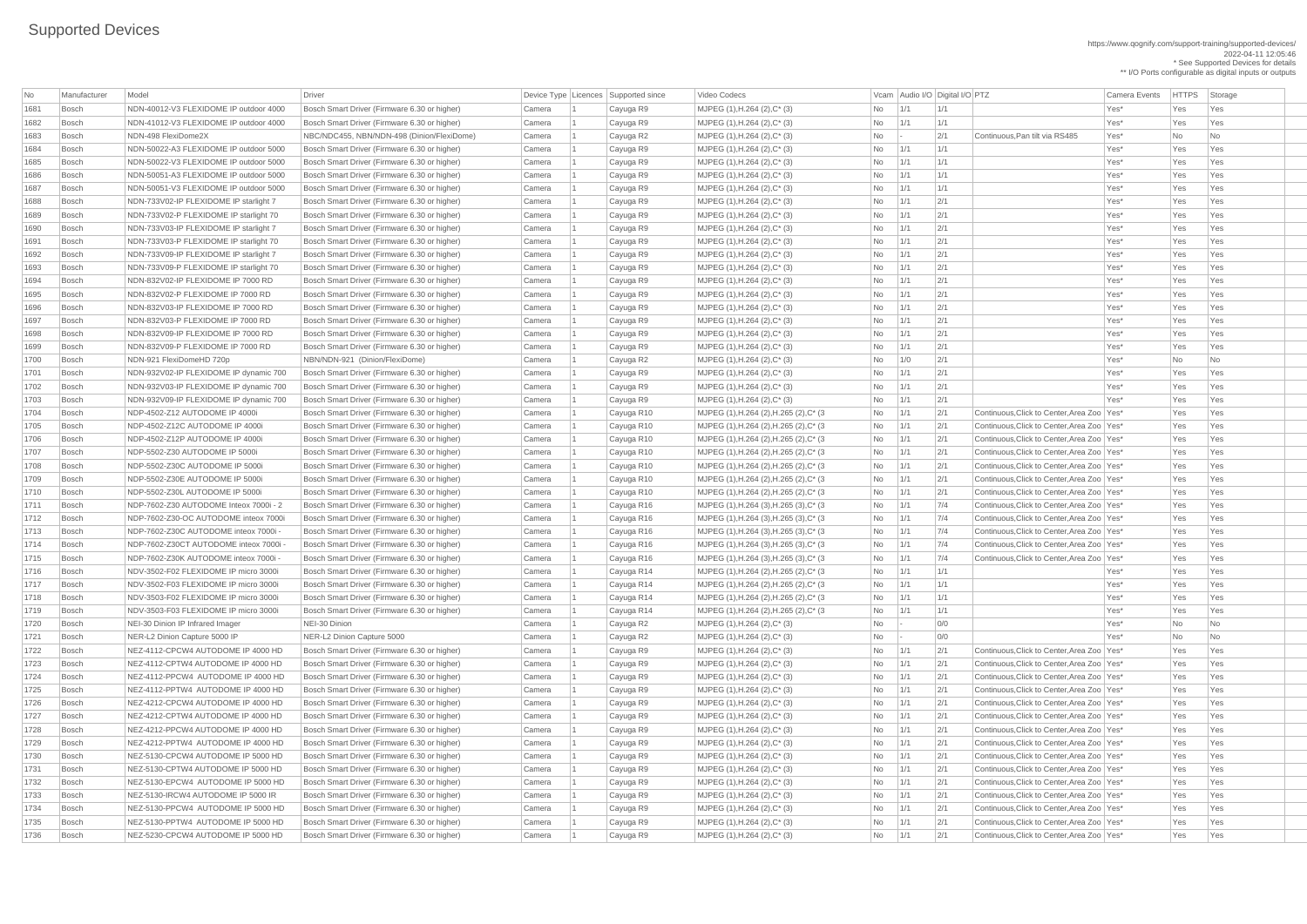https://www.qognify.com/support-training/supported-devices/ 2022-04-11 12:05:46 \* See Supported Devices for details

\*\* I/O Ports configurable as digital inputs or outputs

MJPEG (1),H.264 (2),C\* (3)  $\vert$  Mo  $\vert$  1/1  $\vert$  2/1 Continuous,Click to Center,Area Zoo Yes\* Yes Yes Yes MJPEG (1),H.264 (2),C<sup>\*</sup> (3)  $\overline{N_0}$  | 1/1 | 2/1 Continuous,Click to Center,Area Zoo Yes\* Yes Yes Yes MJPEG (1),H.264 (2),C\* (3)  $\vert$  Mo  $\vert$  1/1  $\vert$  2/1 Continuous,Click to Center,Area Zoo Yes\* Yes Yes Yes Bosch NEZ-5230-PPTW4 AUTODOME IP 5000 HD Bosch Smart Driver (Firmware 6.30 or higher) Camera 1 Cayuga R9 MJPEG (1),H.264 (2),C\* (3) No 1/1 2/1 Continuous,Click to Center,Area Zoo Yes\* Yes Yes

| No   | Manufacturer | Model                                  | <b>Driver</b>                                | Device Type Licences Supported since |           | Video Codecs                            |           |                 | Vcam Audio I/O Digital I/O PTZ |                                              | <b>Camera Events</b> | <b>HTTPS</b> | Storage |
|------|--------------|----------------------------------------|----------------------------------------------|--------------------------------------|-----------|-----------------------------------------|-----------|-----------------|--------------------------------|----------------------------------------------|----------------------|--------------|---------|
| 1737 | Bosch        | NEZ-5230-CPTW4 AUTODOME IP 5000 HD     | Bosch Smart Driver (Firmware 6.30 or higher) | Camera                               | Cayuga R9 | MJPEG $(1)$ , H.264 $(2)$ , C* $(3)$    | <b>No</b> | 1/1             | 2/1                            | Continuous, Click to Center, Area Zoo   Yes* |                      | Yes          | Yes     |
| 1738 | Bosch        | NEZ-5230-EPCW4 AUTODOME IP 5000 HD     | Bosch Smart Driver (Firmware 6.30 or higher) | Camera                               | Cayuga R9 | $MJPEG (1), H.264 (2), C^* (3)$         | <b>No</b> | 1/1             | 2/1                            | Continuous, Click to Center, Area Zoo   Yes* |                      | Yes          | Yes     |
| 1739 | Bosch        | NEZ-5230-IRCW4 AUTODOME IP 5000 IR     | Bosch Smart Driver (Firmware 6.30 or higher) | Camera                               | Cayuga R9 | MJPEG (1), H.264 (2), C* (3)            | No        | 1/1             | 2/1                            | Continuous, Click to Center, Area Zoo   Yes* |                      | Yes          | Yes     |
| 1740 | Bosch        | NEZ-5230-PPCW4 AUTODOME IP 5000 HD     | Bosch Smart Driver (Firmware 6.30 or higher) | Camera                               | Cayuga R9 | $MJPEG (1), H.264 (2), C^*(3)$          | No        | 1/1             | 2/1                            | Continuous, Click to Center, Area Zoo   Yes* |                      | Yes          | Yes     |
| 1741 | Bosch        | NEZ-5230-PPTW4 AUTODOME IP 5000 HD     | Bosch Smart Driver (Firmware 6.30 or higher) | Camera                               | Cayuga R9 | MJPEG (1), H.264 (2), C* (3)            | No        | 1/1             | 2/1                            | Continuous, Click to Center, Area Zoo   Yes* |                      | Yes          | Yes     |
| 1742 | Bosch        | NFN-70122-F0 FLEXIDOME IP panoramic 70 | Bosch Smart Driver (Firmware 6.30 or higher) | Camera                               | Cayuga R9 | $MJPEG (1), H.264 (2), C^* (3)$         | No        | $\vert - \vert$ | 0/0                            |                                              | Yes*                 | Yes          | Yes     |
| 1743 | Bosch        | NFN-70122-F0A FLEXIDOME IP panoramic 7 | Bosch Smart Driver (Firmware 6.30 or higher) | Camera                               | Cayuga R9 | MJPEG $(1)$ , H.264 $(2)$ , C* $(3)$    | No        | $\sim$          | 0/0                            |                                              | Yes*                 | Yes          | Yes     |
| 1744 | Bosch        | NFN-70122-F1 FLEXIDOME IP panoramic 70 | Bosch Smart Driver (Firmware 6.30 or higher) | Camera                               | Cayuga R9 | MJPEG (1), H.264 (2), C* (3)            | <b>No</b> | $\vert - \vert$ | 0/0                            |                                              | Yes*                 | Yes          | Yes     |
| 1745 | Bosch        | NFN-70122-F1A FLEXIDOME IP panoramic 7 | Bosch Smart Driver (Firmware 6.30 or higher) | Camera                               | Cayuga R9 | $MJPEG (1), H.264 (2), C^* (3)$         | <b>No</b> |                 | 0/0                            |                                              | Yes*                 | Yes          | Yes     |
| 1746 | Bosch        | NHT-8000-F07QF DINION IP thermal 8000  | Bosch Smart Driver (Firmware 6.30 or higher) | Camera                               | Cayuga R9 | MJPEG (1), H.264 (2), C* (3)            | No        | 1/1             | 2/1                            |                                              | Yes*                 | Yes          | Yes     |
| 1747 | Bosch        | NHT-8000-F07QS DINION IP thermal 8000  | Bosch Smart Driver (Firmware 6.30 or higher) | Camera                               | Cayuga R9 | MJPEG (1), H.264 (2), C* (3)            | <b>No</b> | 1/1             | 2/1                            |                                              | Yes*                 | Yes          | Yes     |
| 1748 | Bosch        | NHT-8000-F19QF DINION IP thermal 8000  | Bosch Smart Driver (Firmware 6.30 or higher) | Camera                               | Cayuga R9 | $MJPEG (1), H.264 (2), C^* (3)$         | No        | 1/1             | 2/1                            |                                              | Yes*                 | Yes          | Yes     |
| 1749 | Bosch        | NHT-8000-F19QS DINION IP thermal 8000  | Bosch Smart Driver (Firmware 6.30 or higher) | Camera                               | Cayuga R9 | $MJPEG (1), H.264 (2), C^*(3)$          | No        | 1/1             | 2/1                            |                                              | Yes*                 | Yes          | Yes     |
| 1750 | Bosch        | NHT-8001-F09VF DINION IP thermal 8000  | Bosch Smart Driver (Firmware 6.30 or higher) | Camera                               | Cayuga R9 | MJPEG (1), H.264 (2), C* (3)            | <b>No</b> | 1/1             | 2/1                            |                                              | Yes*                 | Yes          | Yes     |
| 1751 | Bosch        | NHT-8001-F09VS DINION IP thermal 8000  | Bosch Smart Driver (Firmware 6.30 or higher) | Camera                               | Cayuga R9 | MJPEG (1), H.264 (2), C* (3)            | No        | 1/1             | 2/1                            |                                              | Yes*                 | Yes          | Yes     |
| 1752 | Bosch        | NHT-8001-F17VF DINION IP thermal 8000  | Bosch Smart Driver (Firmware 6.30 or higher) | Camera                               | Cayuga R9 | MJPEG $(1)$ , H.264 $(2)$ , C* $(3)$    | No        | 1/1             | 2/1                            |                                              | Yes*                 | Yes          | Yes     |
| 1753 | Bosch        | NHT-8001-F17VS DINION IP thermal 8000  | Bosch Smart Driver (Firmware 6.30 or higher) | Camera                               | Cayuga R9 | MJPEG (1), H.264 (2), C* (3)            | No        | 1/1             | 2/1                            |                                              | Yes*                 | Yes          | Yes     |
| 1754 | Bosch        | NHT-8001-F35VF DINION IP thermal 8000  | Bosch Smart Driver (Firmware 6.30 or higher) | Camera                               | Cayuga R9 | $MJPEG (1), H.264 (2), C^* (3)$         | No        | 1/1             | 2/1                            |                                              | Yes*                 | Yes          | Yes     |
| 1755 | Bosch        | NHT-8001-F35VS DINION IP thermal 8000  | Bosch Smart Driver (Firmware 6.30 or higher) | Camera                               | Cayuga R9 | $MJPEG (1), H.264 (2), C^*(3)$          | No        | 1/1             | 2/1                            |                                              | Yes*                 | Yes          | Yes     |
| 1756 | Bosch        | NHT-8001-F65VF DINION IP thermal 8000  | Bosch Smart Driver (Firmware 6.30 or higher) | Camera                               | Cayuga R9 | $MJPEG (1), H.264 (2), C^* (3)$         | <b>No</b> | 1/1             | 2/1                            |                                              | Yes*                 | Yes          | Yes     |
| 1757 | Bosch        | NHT-8001-F65VS DINION IP thermal 8000  | Bosch Smart Driver (Firmware 6.30 or higher) | Camera                               | Cayuga R9 | $MJPEG (1), H.264 (2), C^* (3)$         | No        | 1/1             | $\frac{2}{1}$                  |                                              | Yes*                 | Yes          | Yes     |
| 1758 | Bosch        | NII-40012-V3 FLEXIDOME IP indoor 4000  | Bosch Smart Driver (Firmware 6.30 or higher) | Camera                               | Cayuga R9 | MJPEG (1), H.264 (2), C* (3)            | No        | 1/1             | 1/1                            |                                              | Yes*                 | Yes          | Yes     |
| 1759 | Bosch        | NII-41012-V3 FLEXIDOME IP indoor 4000  | Bosch Smart Driver (Firmware 6.30 or higher) | Camera                               | Cayuga R9 | MJPEG (1), H.264 (2), C* (3)            | No        | 1/1             | 1/1                            |                                              | Yes*                 | Yes          | Yes     |
| 1760 | Bosch        | NII-50022-A3 FLEXIDOME IP indoor 5000  | Bosch Smart Driver (Firmware 6.30 or higher) | Camera                               |           | $MJPEG (1), H.264 (2), C^* (3)$         |           | 1/1             | 1/1                            |                                              | Yes*                 | Yes          | Yes     |
|      |              | NII-50022-V3 FLEXIDOME IP indoor 5000  | Bosch Smart Driver (Firmware 6.30 or higher) |                                      | Cayuga R9 |                                         | No        |                 |                                |                                              | Yes*                 | Yes          | Yes     |
| 1761 | Bosch        | NII-50051-A3 FLEXIDOME IP indoor 5000  | Bosch Smart Driver (Firmware 6.30 or higher) | Camera                               | Cayuga R9 | MJPEG (1), H.264 (2), C* (3)            | No        | 1/1             | 1/1                            |                                              | Yes*                 |              |         |
| 1762 | Bosch        |                                        |                                              | Camera                               | Cayuga R9 | MJPEG (1), H.264 (2), C* (3)            | No.       | 1/1             | 1/1                            |                                              |                      | Yes          | Yes     |
| 1763 | Bosch        | NII-51022-V3 FLEXIDOME IP indoor 5000  | Bosch Smart Driver (Firmware 6.30 or higher) | Camera                               | Cayuga R9 | $MJPEG (1), H.264 (2), C^* (3)$         | No        | 1/1             | 1/1                            |                                              | Yes*                 | Yes          | Yes     |
| 1764 | Bosch        | NIN-40012-V3 FLEXIDOME IP indoor 4000  | Bosch Smart Driver (Firmware 6.30 or higher) | Camera                               | Cayuga R9 | MJPEG (1), H.264 (2), C* (3)            | No        | 1/1             | 1/1                            |                                              | Yes*                 | Yes          | Yes     |
| 1765 | Bosch        | NIN-41012-V3 FLEXIDOME IP indoor 4000  | Bosch Smart Driver (Firmware 6.30 or higher) | Camera                               | Cayuga R9 | MJPEG (1), H.264 (2), C* (3)            | No        | 1/1             | 1/1                            |                                              | Yes*                 | Yes          | Yes     |
| 1766 | Bosch        | NIN-50022-A3 FLEXIDOME IP indoor 5000  | Bosch Smart Driver (Firmware 6.30 or higher) | Camera                               | Cayuga R9 | $MJPEG (1), H.264 (2), C^* (3)$         | No        | 1/1             | 1/1                            |                                              | Yes*                 | Yes          | Yes     |
| 1767 | Bosch        | NIN-50022-V3 FLEXIDOME IP indoor 5000  | Bosch Smart Driver (Firmware 6.30 or higher) | Camera                               | Cayuga R9 | $MJPEG (1), H.264 (2), C^*(3)$          | <b>No</b> | 1/1             | 1/1                            |                                              | Yes*                 | Yes          | Yes     |
| 1768 | Bosch        | NIN-50051-A3 FLEXIDOME IP indoor 5000  | Bosch Smart Driver (Firmware 6.30 or higher) | Camera                               | Cayuga R9 | MJPEG (1), H.264 (2), C* (3)            | <b>No</b> | 1/1             | 1/1                            |                                              | Yes*                 | Yes          | Yes     |
| 1769 | Bosch        | NIN-50051-V3 FLEXIDOME IP indoor 5000  | Bosch Smart Driver (Firmware 6.30 or higher) | Camera                               | Cayuga R9 | MJPEG (1), H.264 (2), C* (3)            | No        | 1/1             | 1/1                            |                                              | Yes*                 | Yes          | Yes     |
| 1770 | Bosch        | NIN-51022-V3 FLEXIDOME IP indoor 5000  | Bosch Smart Driver (Firmware 6.30 or higher) | Camera                               | Cayuga R9 | MJPEG (1), H.264 (2), C* (3)            | No        | 1/1             | 1/1                            |                                              | Yes*                 | Yes          | Yes     |
| 1771 | Bosch        | NIN-63013-A3 FLEXIDOME IP starlight 70 | Bosch Smart Driver (Firmware 6.30 or higher) | Camera                               | Cayuga R9 | MJPEG (1), H.264 (2), C* (3)            | No        | 1/1             | 2/1                            |                                              | Yes*                 | Yes          | Yes     |
| 1772 | Bosch        | NIN-63013-A3S FLEXIDOME IP starlight 7 | Bosch Smart Driver (Firmware 6.30 or higher) | Camera                               | Cayuga R9 | $MJPEG (1), H.264 (2), C^* (3)$         | No        | 1/1             | 2/1                            |                                              | Yes*                 | Yes          | Yes     |
| 1773 | Bosch        | NIN-63023-A3 FLEXIDOME IP starlight 70 | Bosch Smart Driver (Firmware 6.30 or higher) | Camera                               | Cayuga R9 | MJPEG (1), H.264 (2), C* (3)            | No        | 1/1             | 2/1                            |                                              | Yes*                 | Yes          | Yes     |
| 1774 | Bosch        | NIN-63023-A3S FLEXIDOME IP starlight 7 | Bosch Smart Driver (Firmware 6.30 or higher) | Camera                               | Cayuga R9 | MJPEG (1), H.264 (2), C* (3)            | <b>No</b> | 1/1             | 2/1                            |                                              | Yes*                 | Yes          | Yes     |
| 1775 | Bosch        | NIN-70122-F0 FLEXIDOME IP panoramic 70 | Bosch Smart Driver (Firmware 6.30 or higher) | Camera                               | Cayuga R9 | MJPEG (1), H.264 (2), C* (3)            | No        |                 | 0/0                            |                                              | Yes*                 | Yes          | Yes     |
| 1776 | Bosch        | NIN-70122-F0A FLEXIDOME IP panoramic 7 | Bosch Smart Driver (Firmware 6.30 or higher) | Camera                               | Cayuga R9 | MJPEG (1), H.264 (2), C* (3)            | No        |                 | 0/0                            |                                              | Yes*                 | Yes          | Yes     |
| 1777 | Bosch        | NIN-70122-F1 FLEXIDOME IP panoramic 70 | Bosch Smart Driver (Firmware 6.30 or higher) | Camera                               | Cayuga R9 | MJPEG (1), H.264 (2), C* (3)            | No        | $\mathbf{I}$    | 0/0                            |                                              | Yes*                 | Yes          | Yes     |
| 1778 | Bosch        | NIN-70122-F1A FLEXIDOME IP panoramic 7 | Bosch Smart Driver (Firmware 6.30 or higher) | Camera                               | Cayuga R9 | MJPEG (1), H.264 (2), C* (3)            | No        | $\overline{a}$  | 0/0                            |                                              | Yes*                 | Yes          | Yes     |
| 1779 | Bosch        | NIN-73013-A10A FLEXIDOME IP starlight  | Bosch Smart Driver (Firmware 6.30 or higher) | Camera                               | Cayuga R9 | $MJPEG (1), H.264 (2), C^*(3)$          | No        | 1/1             | 2/1                            |                                              | Yes*                 | Yes          | Yes     |
| 1780 | Bosch        | NIN-73013-A10AS FLEXIDOME IP starlight | Bosch Smart Driver (Firmware 6.30 or higher) | Camera                               | Cayuga R9 | MJPEG (1), H.264 (2), C* (3)            | <b>No</b> | 1/1             | 2/1                            |                                              | Yes*                 | Yes          | Yes     |
| 1781 | Bosch        | NIN-73013-A3A FLEXIDOME IP starlight 7 | Bosch Smart Driver (Firmware 6.30 or higher) | Camera                               | Cayuga R9 | MJPEG (1), H.264 (2), C* (3)            | <b>No</b> | 1/1             | 2/1                            |                                              | Yes*                 | Yes          | Yes     |
| 1782 | Bosch        | NIN-73013-A3AS FLEXIDOME IP starlight  | Bosch Smart Driver (Firmware 6.30 or higher) | Camera                               | Cayuga R9 | MJPEG (1), H.264 (2), C* (3)            | No        | 1/1             | 2/1                            |                                              | Yes*                 | Yes          | Yes     |
| 1783 | Bosch        | NIN-73023-A10A FLEXIDOME IP starlight  | Bosch Smart Driver (Firmware 6.30 or higher) | Camera                               | Cayuga R9 | MJPEG (1), H.264 (2), C* (3)            | No        | 1/1             | 2/1                            |                                              | Yes*                 | Yes          | Yes     |
| 1784 | Bosch        | NIN-73023-A10AS FLEXIDOME IP starlight | Bosch Smart Driver (Firmware 6.30 or higher) | Camera                               | Cayuga R9 | MJPEG $(1)$ , H.264 $(2)$ , C* $(3)$    | No        | 1/1             | 2/1                            |                                              | Yes*                 | Yes          | Yes     |
| 1785 | Bosch        | NIN-73023-A3A FLEXIDOME IP starlight 7 | Bosch Smart Driver (Firmware 6.30 or higher) | Camera                               | Cayuga R9 | $MJPEG (1), H.264 (2), C^*(3)$          | No        | 1/1             | 2/1                            |                                              | Yes*                 | Yes          | Yes     |
| 1786 | Bosch        | NIN-73023-A3AS FLEXIDOME IP starlight  | Bosch Smart Driver (Firmware 6.30 or higher) | Camera                               | Cayuga R9 | $MJPEG (1), H.264 (2), C^*(3)$          | <b>No</b> | 1/1             | 2/1                            |                                              | Yes*                 | Yes          | Yes     |
| 1787 | Bosch        | NIN-733-V03IP FLEXIDOME IP starlight 7 | Bosch Smart Driver (Firmware 6.30 or higher) | Camera                               | Cayuga R9 | MJPEG (1), H.264 (2), C* (3)            | No        | 1/1             | 2/1                            |                                              | Yes*                 | Yes          | Yes     |
| 1788 | Bosch        | NIN-733-V03IPS FLEXIDOME IP starlight  | Bosch Smart Driver (Firmware 6.30 or higher) | Camera                               | Cayuga R9 | MJPEG (1), H.264 (2), C* (3)            | No        | $\vert$ 1/1     | 2/1                            |                                              | Yes*                 | Yes          | Yes     |
| 1789 | Bosch        | NIN-733-V03P FLEXIDOME IP starlight 70 | Bosch Smart Driver (Firmware 6.30 or higher) | Camera                               | Cayuga R9 | MJPEG (1), H.264 (2), C* (3)            | No        | 1/1             | 2/1                            |                                              | Yes*                 | Yes          | Yes     |
| 1790 | Bosch        | NIN-733-V03PS FLEXIDOME IP starlight 7 | Bosch Smart Driver (Firmware 6.30 or higher) | Camera                               | Cayuga R9 | MJPEG $(1)$ , H.264 $(2)$ , C $*$ $(3)$ | No        | 1/1             | 2/1                            |                                              | Yes*                 | Yes          | Yes     |
| 1791 | Bosch        | NIN-733-V10IP FLEXIDOME IP starlight 7 | Bosch Smart Driver (Firmware 6.30 or higher) | Camera                               | Cayuga R9 | MJPEG $(1)$ , H.264 $(2)$ , C $*$ $(3)$ | No        | 1/1             | 2/1                            |                                              | Yes*                 | Yes          | Yes     |
| 1792 | Bosch        | NIN-733-V10IPS FLEXIDOME IP starlight  | Bosch Smart Driver (Firmware 6.30 or higher) | Camera                               | Cayuga R9 | MJPEG $(1)$ , H.264 $(2)$ , C* $(3)$    | No        | 1/1             | 2/1                            |                                              | Yes*                 | Yes          | Yes     |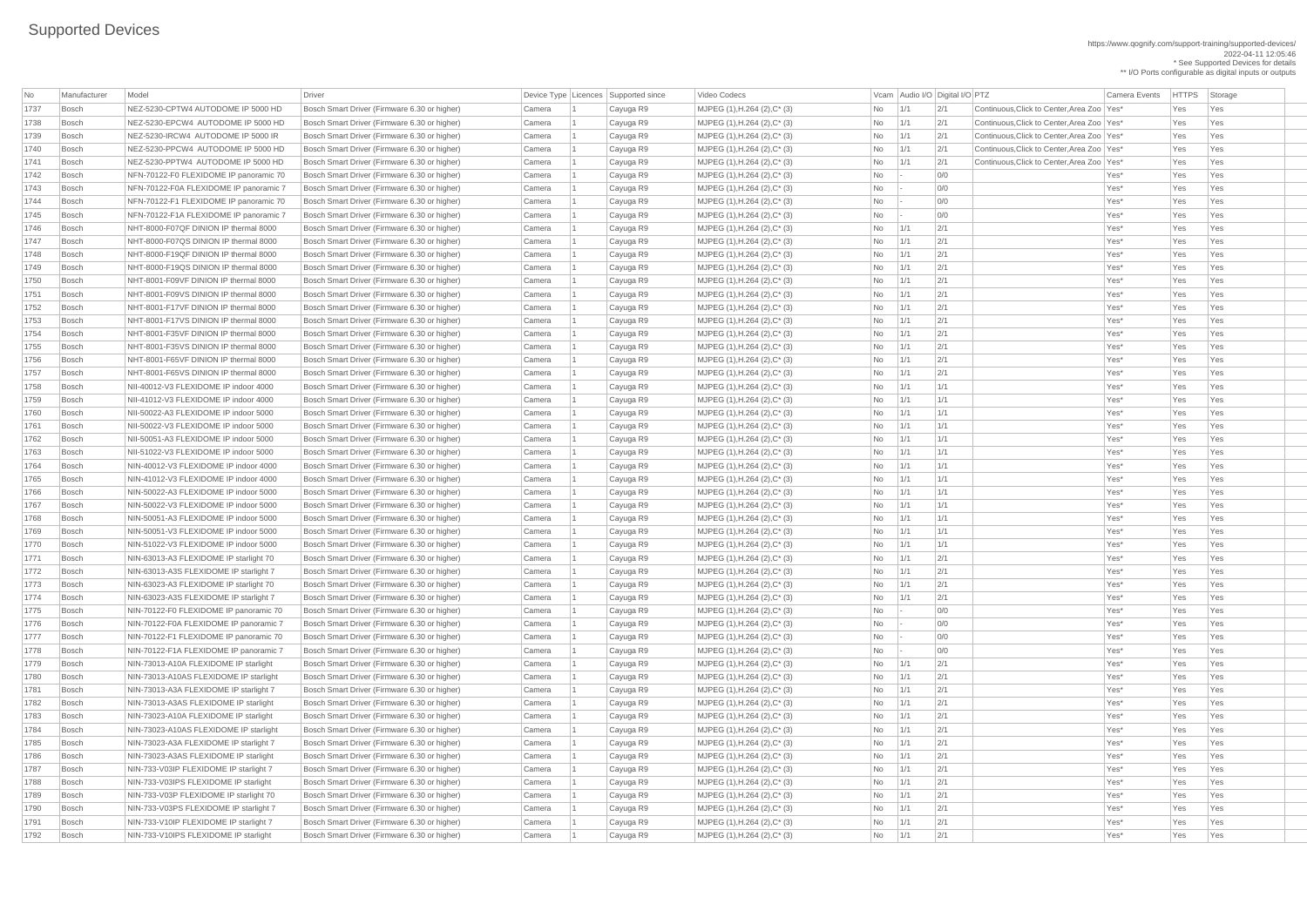https://www.qognify.com/support-training/supported-devices/ 2022-04-11 12:05:46 \* See Supported Devices for details

\*\* I/O Ports configurable as digital inputs or outputs

| <b>No</b> | Manufacturer | Model                                  | <b>Driver</b>                                   |        | Device Type   Licences   Supported since | Video Codecs                            |           |     | Vcam Audio I/O Digital I/O PTZ | <b>Camera Events</b> | <b>HTTPS</b> | Storage                  |
|-----------|--------------|----------------------------------------|-------------------------------------------------|--------|------------------------------------------|-----------------------------------------|-----------|-----|--------------------------------|----------------------|--------------|--------------------------|
| 1793      | Bosch        | NIN-733-V10P FLEXIDOME IP starlight 70 | Bosch Smart Driver (Firmware 6.30 or higher)    | Camera | Cayuga R9                                | $MJPEG (1), H.264 (2), C^* (3)$         | <b>No</b> | 1/1 | 2/1                            | Yes*                 | Yes          | Yes                      |
| 1794      | Bosch        | NIN-733-V10PS FLEXIDOME IP starlight 7 | Bosch Smart Driver (Firmware 6.30 or higher)    | Camera | Cayuga R9                                | MJPEG (1), H.264 (2), C* (3)            | <b>No</b> | 1/1 | 2/1                            | Yes*                 | Yes          | Yes                      |
| 1795      | Bosch        | NIN-832V03-IP FLEXIDOME IP 7000 VR     | Bosch Smart Driver (Firmware 6.30 or higher)    | Camera | Cayuga R9                                | MJPEG (1), H.264 (2), C* (3)            | <b>No</b> | 1/1 | 2/1                            | Yes*                 | Yes          | Yes                      |
| 1796      | Bosch        | NIN-832V03-IPS FLEXIDOME IP 7000 VR    | Bosch Smart Driver (Firmware 6.30 or higher)    | Camera | Cayuga R9                                | MJPEG (1), H.264 (2), C* (3)            | <b>No</b> | 1/1 | 2/1                            | Yes*                 | Yes          | Yes                      |
| 1797      | Bosch        | NIN-832V03-P FLEXIDOME IP 7000 VR      | Bosch Smart Driver (Firmware 6.30 or higher)    | Camera | Cayuga R9                                | MJPEG (1), H.264 (2), C* (3)            | <b>No</b> | 1/1 | 2/1                            | Yes*                 | Yes          | Yes                      |
| 1798      | Bosch        | NIN-832V03-PS FLEXIDOME IP 7000 VR     | Bosch Smart Driver (Firmware 6.30 or higher)    | Camera | Cayuga R9                                | $MJPEG (1), H.264 (2), C^* (3)$         | No        | 1/1 | 2/1                            | Yes*                 | Yes          | Yes                      |
| 1799      | Bosch        | NIN-832V10-IP FLEXIDOME IP 7000 VR     | Bosch Smart Driver (Firmware 6.30 or higher)    | Camera | Cayuga R9                                | $MJPEG (1), H.264 (2), C^* (3)$         | No        | 1/1 | 2/1                            | Yes*                 | Yes          | Yes                      |
| 1800      | Bosch        | NIN-832V10-IPS FLEXIDOME IP 7000 VR    | Bosch Smart Driver (Firmware 6.30 or higher)    | Camera | Cayuga R9                                | MJPEG (1), H.264 (2), C* (3)            | <b>No</b> | 1/1 | 2/1                            | Yes*                 | Yes          | Yes                      |
| 1801      | Bosch        | NIN-832V10-P FLEXIDOME IP 7000 VR      | Bosch Smart Driver (Firmware 6.30 or higher)    | Camera | Cayuga R9                                | MJPEG (1), H.264 (2), C* (3)            | <b>No</b> | 1/1 | 2/1                            | Yes*                 | Yes          | Yes                      |
| 1802      | Bosch        | NIN-832V10-PS FLEXIDOME IP 7000 VR     | Bosch Smart Driver (Firmware 6.30 or higher)    | Camera | Cayuga R9                                | MJPEG (1), H.264 (2), C* (3)            | No        | 1/1 | 2/1                            | Yes*                 | Yes          | Yes                      |
| 1803      | Bosch        | NIN-932-V03IP FLEXIDOME IP dynamic 700 | Bosch Smart Driver (Firmware 6.30 or higher)    | Camera | Cayuga R9                                | MJPEG (1), H.264 (2), C* (3)            | <b>No</b> | 1/1 | 2/1                            | Yes*                 | Yes          | Yes                      |
| 1804      | Bosch        | NIN-932-V03IPS FLEXIDOME IP dynamic 70 | Bosch Smart Driver (Firmware 6.30 or higher)    | Camera | Cayuga R9                                | $MJPEG (1), H.264 (2), C^* (3)$         | No        | 1/1 | 2/1                            | Yes*                 | Yes          | Yes                      |
| 1805      | Bosch        | NIN-932-V10IP FLEXIDOME IP dynamic 700 | Bosch Smart Driver (Firmware 6.30 or higher)    | Camera | Cayuga R9                                | $MJPEG (1), H.264 (2), C^* (3)$         | No        | 1/1 | 2/1                            | Yes*                 | Yes          | Yes                      |
| 1806      | Bosch        | NIN-932-V10IPS FLEXIDOME IP dynamic 70 | Bosch Smart Driver (Firmware 6.30 or higher)    | Camera | Cayuga R9                                | MJPEG (1), H.264 (2), C* (3)            | No        | 1/1 | 2/1                            | Yes*                 | Yes          | Yes                      |
| 1807      | Bosch        | NKN-71013-BA DINION IP starlight 7000  | NBN/NDN/NIN-733V/NBN/NKN-71013-B(A)             | Camera | Cayuga R3                                | MJPEG (1), H.264 (2), C* (3)            | No.       | 1/0 | 2/1                            | Yes*                 | <b>No</b>    | No                       |
| 1808      | Bosch        | NKN-71022-BA DINION IP 7000 HD KIT     | NBN/NDN/NIN-832/932/ NBN/NKN-71022-B(A)/NBN-710 | Camera | Cayuga R2                                | MJPEG (1), H.264 (2), C* (3)            | <b>No</b> | 1/0 | 2/1                            | Yes*                 | <b>No</b>    | Yes                      |
| 1809      | Bosch        | NPC-20002-F2 TINYON IP 2000            | Bosch Smart Driver (Firmware 6.30 or higher)    | Camera | Cayuga R9                                | MJPEG (1), H.264 (2), C* (3)            | No        |     | 0/0                            | Yes*                 | Yes          | Yes                      |
| 1810      | Bosch        | NPC-20012-F2 TINYON IP 2000 HD         | Bosch Smart Driver (Firmware 6.30 or higher)    | Camera | Cayuga R9                                | $MJPEG (1), H.264 (2), C^* (3)$         | No        |     | 0/0                            | Yes*                 | Yes          | Yes                      |
| 1811      | Bosch        | NPC-20012-F2-W TINYON IP 2000 HD       | Bosch Smart Driver (Firmware 6.30 or higher)    | Camera | Cayuga R9                                | $MJPEG (1), H.264 (2), C^* (3)$         | <b>No</b> |     | 0/0                            | Yes*                 | Yes          | Yes                      |
| 1812      | Bosch        | NPC-20012-F2L TINYON IP 2000 PIR       | Bosch Smart Driver (Firmware 6.30 or higher)    | Camera | Cayuga R9                                | MJPEG (1), H.264 (2), C* (3)            | <b>No</b> |     | 0/0                            | Yes*                 | Yes          | Yes                      |
| 1813      | Bosch        | NPC-20012-F2L-W TINYON IP 2000 PIR     | Bosch Smart Driver (Firmware 6.30 or higher)    | Camera | Cayuga R9                                | MJPEG (1), H.264 (2), C* (3)            | No        |     | 0/0                            | Yes*                 | Yes          | Yes                      |
| 1814      | Bosch        | NPC-20012-F2WL TINYON IP 2000 WI       | Bosch Smart Driver (Firmware 6.30 or higher)    | Camera | Cayuga R9                                | MJPEG (1), H.264 (2), C* (3)            | <b>No</b> |     | 0/0                            | Yes*                 | Yes          | Yes                      |
| 1815      | Bosch        | NPC-20012-F2WL-W TINYON IP 2000 WI     | Bosch Smart Driver (Firmware 6.30 or higher)    | Camera | Cayuga R9                                | MJPEG (1), H.264 (2), C* (3)            | <b>No</b> |     | O/O                            | Yes*                 | Yes          | Yes                      |
| 1816      | Bosch        | NTC-255 (200 Series)                   | NBC/NDC-225, NBC-255(W)/NDC-255, NTC-255        | Camera | Cayuga R2                                | $MJPEG (1), H.264 (2), C^* (3)$         | No        | 1/0 | 1/1                            | Yes*                 | No           | $\overline{\mathsf{No}}$ |
| 1817      | Bosch        | NTC-265 (200 Series)                   | NBC/NDC/NDN/NTC-265                             | Camera | Cayuga R2                                | MJPEG (1), H.264 (2), C* (3)            | No        | 1/0 | 1/1                            | Yes*                 | <b>No</b>    | No                       |
| 1818      | Bosch        | NTE-3502-F02L FLEXIDOME IP turret 3000 | Bosch Smart Driver (Firmware 6.30 or higher)    | Camera | Cayuga R14                               | MJPEG (1), H.264 (2), H.265 (2), C* (3  | No.       | 1/1 | 1/1                            | Yes*                 | Yes          | Yes                      |
| 1819      | Bosch        | NTE-3502-F03L FLEXIDOME IP turret 3000 | Bosch Smart Driver (Firmware 6.30 or higher)    | Camera | Cayuga R14                               | MJPEG (1), H.264 (2), H.265 (2), C* (3  | No        | 1/1 | 1/1                            | Yes*                 | Yes          | Yes                      |
| 1820      | Bosch        | NTE-3503-F02L FLEXIDOME IP turret 3000 | Bosch Smart Driver (Firmware 6.30 or higher)    | Camera | Cayuga R14                               | MJPEG (1), H.264 (2), H.265 (2), C* (3  | No        | 1/1 | 1/1                            | Yes*                 | Yes          | Yes                      |
| 1821      | Bosch        | NTE-3503-F03L FLEXIDOME IP turret 3000 | Bosch Smart Driver (Firmware 6.30 or higher)    | Camera | Cayuga R14                               | MJPEG (1), H.264 (2), H.265 (2), C* (3  | No        | 1/1 | 1/1                            | Yes*                 | Yes          | Yes                      |
| 1822      | Bosch        | NTI-40012-A3 DINION IP bullet 4000     | Bosch Smart Driver (Firmware 6.30 or higher)    | Camera | Cayuga R9                                | MJPEG (1), H.264 (2), C* (3)            | No        | 1/1 | 1/1                            | Yes*                 | Yes          | Yes                      |
| 1823      | Bosch        | NTI-40012-V3 DINION IP bullet 4000 HD  | Bosch Smart Driver (Firmware 6.30 or higher)    | Camera | Cayuga R9                                | MJPEG (1), H.264 (2), C* (3)            | No        | 1/1 | 1/1                            | Yes*                 | Yes          | Yes                      |
| 1824      | Bosch        | NTI-41012-V3 DINION IP bullet 4000 HD  | Bosch Smart Driver (Firmware 6.30 or higher)    | Camera | Cayuga R9                                | MJPEG (1), H.264 (2), C* (3)            | <b>No</b> | 1/1 | 1/1                            | Yes*                 | Yes          | Yes                      |
| 1825      | Bosch        | NTI-50022-A3 DINION IP bullet 5000     | Bosch Smart Driver (Firmware 6.30 or higher)    | Camera | Cayuga R9                                | MJPEG (1), H.264 (2), C* (3)            | No        | 1/1 | 1/1                            | Yes*                 | Yes          | Yes                      |
| 1826      | Bosch        | NTI-50022-A3 DINION IP bullet 5000 HD  | Bosch Smart Driver (Firmware 6.30 or higher)    | Camera | Cayuga R9                                | MJPEG (1), H.264 (2), C* (3)            | No        | 1/1 | 1/1                            | Yes*                 | Yes          | Yes                      |
| 1827      | Bosch        | NTI-50022-V3 DINION IP bullet 5000 HD  | Bosch Smart Driver (Firmware 6.30 or higher)    | Camera | Cayuga R9                                | MJPEG (1), H.264 (2), C* (3)            | <b>No</b> | 1/1 | 1/1                            | Yes*                 | Yes          | Yes                      |
| 1828      | Bosch        | NTI-50051-A3 DINION IP bullet 5000 MP  | Bosch Smart Driver (Firmware 6.30 or higher)    | Camera | Cayuga R9                                | $MJPEG (1), H.264 (2), C^* (3)$         | No        | 1/1 | 1/1                            | Yes*                 | Yes          | Yes                      |
| 1829      | Bosch        | NTI-51022-V3 DINION IP bullet 5000 HD  | Bosch Smart Driver (Firmware 6.30 or higher)    | Camera | Cayuga R9                                | MJPEG (1), H.264 (2), C* (3)            | No        | 1/1 | 1/1                            | Yes*                 | Yes          | Yes                      |
| 1830      | Bosch        | NTI-51051-V3 DINION IP bullet 5000 MP  | Bosch Smart Driver (Firmware 6.30 or higher)    | Camera | Cayuga R9                                | MJPEG (1), H.264 (2), C* (3)            | No        | 1/1 | 1/1                            | Yes*                 | Yes          | Yes                      |
| 1831      | Bosch        | NTV-3502-F02L FLEXIDOME IP turret 3000 | Bosch Smart Driver (Firmware 6.30 or higher)    | Camera | Cayuga R14                               | MJPEG (1), H.264 (2), H.265 (2), C* (3  | <b>No</b> | 1/1 | 1/1                            | Yes*                 | Yes          | Yes                      |
| 1832      | Bosch        | NTV-3502-F03L FLEXIDOME IP turret 3000 | Bosch Smart Driver (Firmware 6.30 or higher)    | Camera | Cayuga R14                               | MJPEG (1), H.264 (2), H.265 (2), C* (3  | No        | 1/1 | 1/1                            | Yes*                 | Yes          | Yes                      |
| 1833      | Bosch        | NTV-3503-F02L FLEXIDOME IP turret 3000 | Bosch Smart Driver (Firmware 6.30 or higher)    | Camera | Cayuga R14                               | MJPEG (1), H.264 (2), H.265 (2), C* (3  | No        | 1/1 | 1/1                            | Yes*                 | Yes          | Yes                      |
| 1834      | Bosch        | NTV-3503-F03L FLEXIDOME IP turret 3000 | Bosch Smart Driver (Firmware 6.30 or higher)    | Camera | Cayuga R14                               | MJPEG (1), H.264 (2), H.265 (2), C* (3  | No        | 1/1 | 1/1                            | Yes*                 | Yes          | Yes                      |
| 1835      | Bosch        | NUC-20002-F2 FLEXIDOME IP micro 2000   | Bosch Smart Driver (Firmware 6.30 or higher)    | Camera | Cayuga R9                                | MJPEG (1), H.264 (2), C* (3)            | No        |     | 0/0                            | Yes*                 | Yes          | Yes                      |
| 1836      | Bosch        | NUC-20012-F2 FLEXIDOME IP micro 2000 H | Bosch Smart Driver (Firmware 6.30 or higher)    | Camera | Cayuga R9                                | MJPEG (1), H.264 (2), C* (3)            | No        |     | 0/0                            | Yes*                 | Yes          | Yes                      |
| 1837      | Bosch        | NUC-21002-F2 FLEXIDOME IP micro 2000   | Bosch Smart Driver (Firmware 6.30 or higher)    | Camera | Cayuga R9                                | MJPEG (1), H.264 (2), C* (3)            | <b>No</b> |     | 0/0                            | Yes*                 | Yes          | Yes                      |
| 1838      | Bosch        | NUC-21012-F2 FLEXIDOME IP micro 2000 H | Bosch Smart Driver (Firmware 6.30 or higher)    | Camera | Cayuga R9                                | MJPEG (1), H.264 (2), C* (3)            | No        |     | 0/0                            | Yes*                 | Yes          | Yes                      |
| 1839      | Bosch        | NUC-50022-F2 FLEXIDOME IP micro 5000 H | Bosch Smart Driver (Firmware 6.30 or higher)    | Camera | Cayuga R9                                | MJPEG (1), H.264 (2), C* (3)            | No        |     | 0/0                            | Yes*                 | Yes          | Yes                      |
| 1840      | Bosch        | NUC-50022-F2M FLEXIDOME IP micro 5000  | Bosch Smart Driver (Firmware 6.30 or higher)    | Camera | Cayuga R9                                | MJPEG (1), H.264 (2), C* (3)            | No        |     | 0/0                            | Yes*                 | Yes          | Yes                      |
| 1841      | Bosch        | NUC-50022-F4 FLEXIDOME IP micro 5000 H | Bosch Smart Driver (Firmware 6.30 or higher)    | Camera | Cayuga R9                                | MJPEG (1), H.264 (2), C* (3)            | No        |     | 0/0                            | Yes*                 | Yes          | Yes                      |
| 1842      | Bosch        | NUC-50051-F2 FLEXIDOME IP micro 5000 M | Bosch Smart Driver (Firmware 6.30 or higher)    | Camera | Cayuga R9                                | MJPEG (1), H.264 (2), C* (3)            | No        |     | 0/0                            | Yes*                 | Yes          | Yes                      |
| 1843      | Bosch        | NUC-50051-F2M FLEXIDOME IP micro 5000  | Bosch Smart Driver (Firmware 6.30 or higher)    | Camera | Cayuga R9                                | MJPEG (1), H.264 (2), C* (3)            | No        |     | 0/0                            | Yes*                 | Yes          | Yes                      |
| 1844      | Bosch        | NUC-50051-F4 FLEXIDOME IP micro 5000 M | Bosch Smart Driver (Firmware 6.30 or higher)    | Camera | Cayuga R9                                | MJPEG (1), H.264 (2), C* (3)            | No        |     | 0/0                            | Yes*                 | Yes          | Yes                      |
| 1845      | Bosch        | NUC-51022-F2 FLEXIDOME IP micro 5000 H | Bosch Smart Driver (Firmware 6.30 or higher)    | Camera | Cayuga R9                                | MJPEG (1), H.264 (2), C* (3)            | No        |     | 0/0                            | Yes*                 | Yes          | Yes                      |
| 1846      | Bosch        | NUC-51022-F2M FLEXIDOME IP micro 5000  | Bosch Smart Driver (Firmware 6.30 or higher)    | Camera | Cayuga R9                                | $MJPEG (1), H.264 (2), C^* (3)$         | No        |     | 0/0                            | Yes*                 | Yes          | Yes                      |
| 1847      | Bosch        | NUC-51022-F4 FLEXIDOME IP micro 5000 H | Bosch Smart Driver (Firmware 6.30 or higher)    | Camera | Cayuga R9                                | MJPEG $(1)$ , H.264 $(2)$ , C $*$ $(3)$ | No        |     | 0/0                            | Yes*                 | Yes          | Yes                      |
| 1848      | Bosch        | NUC-51051-F2 FLEXIDOME IP micro 5000 M | Bosch Smart Driver (Firmware 6.30 or higher)    | Camera | Cayuga R9                                | MJPEG $(1)$ , H.264 $(2)$ , C* $(3)$    | No        |     | 0/0                            | Yes*                 | Yes          | Yes                      |

 Bosch NTE-3502-F02L FLEXIDOME IP turret 3000 Bosch Smart Driver (Firmware 6.30 or higher) Camera 1 Cayuga R14 MJPEG (1),H.264 (2),H.265 (2),C\* (3 No 1/1 1/1 Yes\* Yes Yes Bosch NTE-3502-F03L FLEXIDOME IP turret 3000 Bosch Smart Driver (Firmware 6.30 or higher) Camera 1 Cayuga R14 MJPEG (1),H.264 (2),H.265 (2),C\* (3 No 1/1 1/1 Yes\* Yes Yes Bosch NTE-3503-F02L FLEXIDOME IP turret 3000 Bosch Smart Driver (Firmware 6.30 or higher) Camera 1 Cayuga R14 MJPEG (1),H.264 (2),H.265 (2),C\* (3 No 1/1 1/1 Yes\* Yes Yes Bosch NTE-3503-F03L FLEXIDOME IP turret 3000 Bosch Smart Driver (Firmware 6.30 or higher) Camera 1 Cayuga R14 MJPEG (1),H.264 (2),H.265 (2),C\* (3 No 1/1 1/1 Yes\* Yes Yes Bosch NTV-3502-F02L FLEXIDOME IP turret 3000 Bosch Smart Driver (Firmware 6.30 or higher) Camera 1 Cayuga R14 MJPEG (1),H.264 (2),H.265 (2),C\* (3 No 1/1 1/1 Yes\* Yes Yes Bosch NTV-3502-F03L FLEXIDOME IP turret 3000 Bosch Smart Driver (Firmware 6.30 or higher) Camera 1 Cayuga R14 MJPEG (1),H.264 (2),H.265 (2),C\* (3 No 1/1 1/1 Yes\* Yes Yes Bosch NTV-3503-F02L FLEXIDOME IP turret 3000 Bosch Smart Driver (Firmware 6.30 or higher) Camera 1 Cayuga R14 MJPEG (1),H.264 (2),H.265 (2),C\* (3 No 1/1 1/1 Yes\* Yes Yes Bosch NTV-3503-F03L FLEXIDOME IP turret 3000 Bosch Smart Driver (Firmware 6.30 or higher) Camera 1 Cayuga R14 MJPEG (1),H.264 (2),H.265 (2),C\* (3 No 1/1 1/1 Yes\* Yes Yes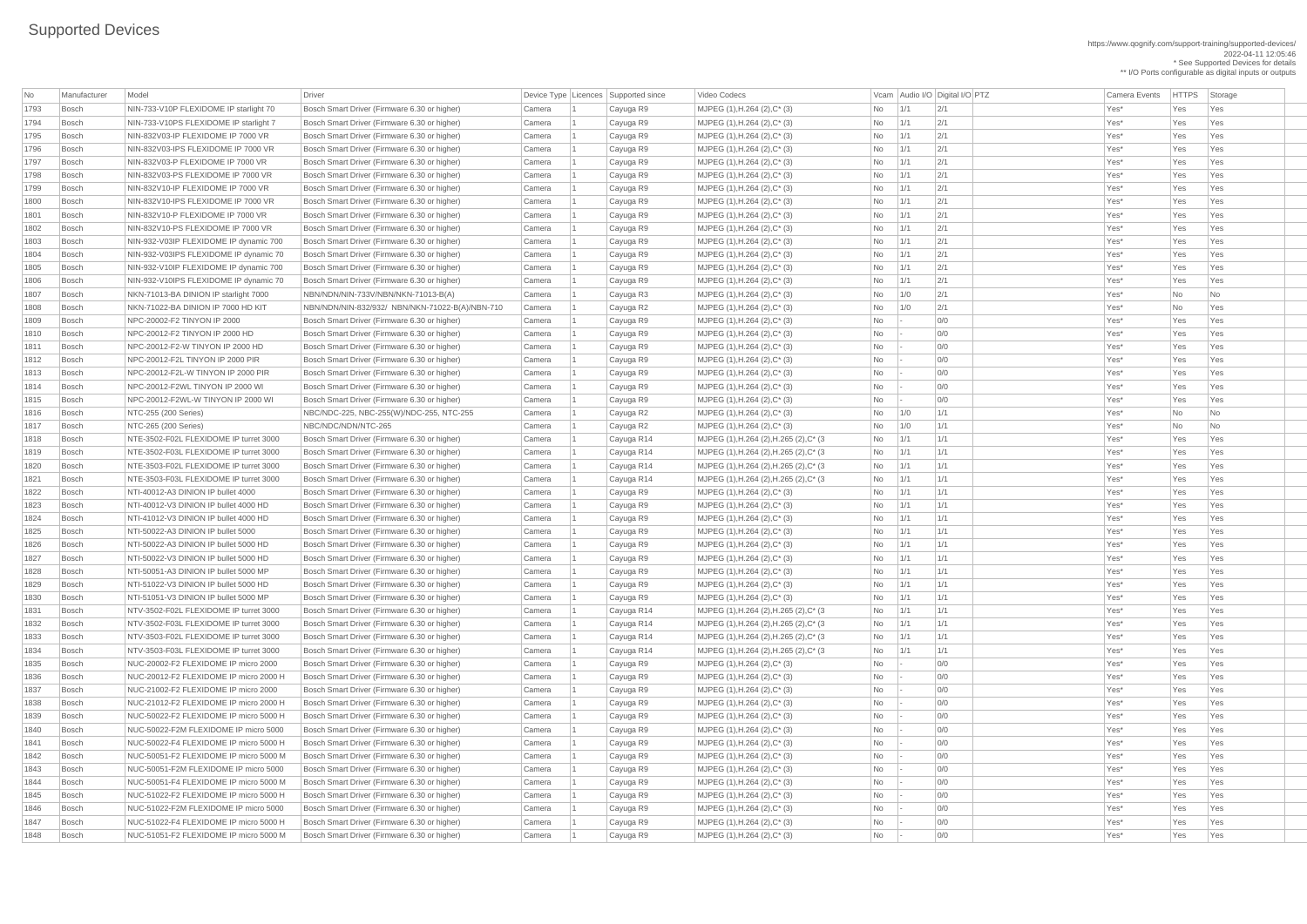https://www.qognify.com/support-training/supported-devices/ 2022-04-11 12:05:46 \* See Supported Devices for details \*\* I/O Ports configurable as digital inputs or outputs

MJPEG (1),H.264 (2),MPEG-4 (2),C\* ( No  $\vert$  - 1/1 | No | Yes\* No No No MJPEG (1),H.264 (2),MPEG-4 (2),C\* ( No  $\vert$ - 1/1 | Yes\* No No No Bosch NWD-495 FlexiDomeDN IP NWC/NWD-495 (Dinion/FlexiDome) Camera 1 Cayuga R2 MJPEG (1),H.264 (2),MPEG-4 (2),C\* ( No - 1/1 Yes\* No No 1864 Bosch VG4 (Auto-Dome) VG4 (Auto-Dome) VG4 (Auto-Dome) VG4 (Auto-Dome) VG4 (Auto-Dome) No No No No No No No MJPEG  $(1)$ ,H.264  $(2)$ ,C<sup>\*</sup>  $(3)$  No  $\vert$  1/1  $\vert$  7/4 Continuous,Click to Center,Area Zoo Yes\* Yes Yes Yes MJPEG (1),H.264 (2),C\* (3)  $\vert$  Mo  $\vert$  1/1  $\vert$  7/4  $\vert$  Continuous,Click to Center,Area Zoo Yes\* Yes Yes Yes MJPEG  $(1)$ ,H.264  $(2)$ ,C<sup>\*</sup>  $(3)$  No  $\vert$  1/1  $\vert$  7/4 Continuous,Click to Center,Area Zoo Yes\* Yes Yes Yes MJPEG (1),H.264 (2),C<sup>\*</sup> (3)  $\vert$  No  $\vert$  1/1  $\vert$  7/4  $\vert$  Continuous,Click to Center,Area Zoo Yes\* Yes Yes Yes Bosch VG5-7028-E1PC4 AUTODOME IP 7000 Bosch Smart Driver (Firmware 6.30 or higher) Camera 1 Cayuga R9 MJPEG (1),H.264 (2),C\* (3) No 1/1 7/4 Continuous,Click to Center,Area Zoo Yes\* Yes Yes Bosch VG5-7028-E1PC4@2 AUTODOME IP 7000 Bosch Smart Driver (Firmware 6.30 or higher) Camera 1 Cayuga R9 MJPEG (1),H.264 (2),C\* (3) No 1/1 7/4 Continuous,Click to Center,Area Zoo Yes\* Yes Yes MJPEG (1),H.264 (2),C\* (3)  $\vert$  Mo  $\vert$  1/1  $\vert$  7/4  $\vert$  Continuous,Click to Center,Area Zoo Yes\* Yes Yes Yes Bosch VG5-7028-E2PC4@2 AUTODOME IP 7000 Bosch Smart Driver (Firmware 6.30 or higher) Camera 1 Cayuga R9 MJPEG (1),H.264 (2),C\* (3) No 1/1 7/4 Continuous,Click to Center,Area Zoo Yes\* Yes Yes Bosch VG5-7036-E1PC4 AUTODOME IP 7000 Bosch Smart Driver (Firmware 6.30 or higher) Camera 1 Cayuga R9 MJPEG (1),H.264 (2),C\* (3) No 1/1 7/4 Continuous,Click to Center,Area Zoo Yes\* Yes Yes Bosch VG5-7036-E1PC4@2 AUTODOME IP 7000 Bosch Smart Driver (Firmware 6.30 or higher) Camera 1 Cayuga R9 MJPEG (1),H.264 (2),C\* (3) No 1/1 7/4 Continuous,Click to Center,Area Zoo Yes\* Yes Yes Bosch VG5-7036-E2PC4 AUTODOME IP 7000 Bosch Smart Driver (Firmware 6.30 or higher) Camera 1 Cayuga R9 MJPEG (1),H.264 (2),C\* (3) No 1/1 7/4 Continuous,Click to Center,Area Zoo Yes\* Yes Yes Bosch VG5-7036-E2PC4@2 AUTODOME IP 7000 Bosch Smart Driver (Firmware 6.30 or higher) Camera 1 Cayuga R9 MJPEG (1),H.264 (2),C\* (3) No 1/1 7/4 Continuous,Click to Center,Area Zoo Yes\* Yes Yes MJPEG (1),H.264 (2),C\* (3)  $\vert$  Mo  $\vert$  1/1  $\vert$  7/4  $\vert$  Continuous,Click to Center,Area Zoo Yes\* Yes Yes Yes Bosch VG5-7130-CPT4 AUTODOME IP starlight 70 Bosch Smart Driver (Firmware 6.30 or higher) Camera 1 Cayuga R9 MJPEG (1),H.264 (2),C\* (3) No 1/1 7/4 Continuous,Click to Center,Area Zoo Yes\* Yes Yes MJPEG (1),H.264 (2),C\* (3)  $\vert$  Mo  $\vert$  1/1  $\vert$  7/4  $\vert$  Continuous,Click to Center,Area Zoo Yes\* Yes Yes Yes Bosch VG5-7130-EPC4 AUTODOME IP starlight 70 Bosch Smart Driver (Firmware 6.30 or higher) Camera 1 Cayuga R9 MJPEG (1),H.264 (2),C\* (3) No 1/1 7/4 Continuous,Click to Center,Area Zoo Yes\* Yes Yes MJPEG  $(1)$ ,H.264  $(2)$ ,C<sup>\*</sup>  $(3)$   $\qquad \qquad$   $\qquad \qquad$  No  $\qquad$  1/1  $\qquad$  7/4 Continuous,Click to Center,Area Zoo Yes\* Yes Yes Yes Bosch VG5-7220-CPT4@2 AUTODOME IP 7000 HD Bosch Smart Driver (Firmware 6.30 or higher) Camera 1 Cayuga R9 MJPEG (1),H.264 (2),C\* (3) No 1/1 7/4 Continuous,Click to Center,Area Zoo Yes\* Yes Yes Bosch VG5-7220-CPT5@91 AUTODOME IP 7000 HD Bosch Smart Driver (Firmware 6.30 or higher) Camera 1 Cayuga R9 MJPEG (1),H.264 (2),C\* (3) No 1/1 7/4 Continuous,Click to Center,Area Zoo Yes\* Yes Yes Bosch VG5-7220-EPC4 AUTODOME IP 7000 HD Bosch Smart Driver (Firmware 6.30 or higher) Camera 1 Cayuga R9 MJPEG (1),H.264 (2),C\* (3) No 1/1 7/4 Continuous,Click to Center,Area Zoo Yes\* Yes Yes Bosch VG5-7220-EPC4@2 AUTODOME IP 7000 HD Bosch Smart Driver (Firmware 6.30 or higher) Camera 1 Cayuga R9 MJPEG (1),H.264 (2),C\* (3) No 1/1 7/4 Continuous,Click to Center,Area Zoo Yes\* Yes Yes Bosch VG5-7220-EPC4ITS AUTODOME IP 7000 HD Bosch Smart Driver (Firmware 6.30 or higher) Camera 1 Cayuga R9 MJPEG (1),H.264 (2),C\* (3) No 1/1 7/4 Continuous,Click to Center,Area Zoo Yes\* Yes Yes MJPEG (1),H.264 (2),C\* (3)  $\vert$  Mo  $\vert$  1/1  $\vert$  7/4  $\vert$  Continuous,Click to Center,Area Zoo Yes\* Yes Yes Yes Bosch VG5-7230-CPT4 AUTODOME IP dynamic 7000 Bosch Smart Driver (Firmware 6.30 or higher) Camera 1 Cayuga R9 MJPEG (1),H.264 (2),C\* (3) No 1/1 7/4 Continuous,Click to Center,Area Zoo Yes\* Yes Yes Bosch VG5-7230-CPT4@2 AUTODOME IP dynamic 70 Bosch Smart Driver (Firmware 6.30 or higher) Camera 1 Cayuga R9 MJPEG (1),H.264 (2),C\* (3) No 1/1 7/4 Continuous,Click to Center,Area Zoo Yes\* Yes Yes Bosch VG5-7230-EPC4 AUTODOME IP dynamic 7000 Bosch Smart Driver (Firmware 6.30 or higher) Camera 1 Cayuga R9 MJPEG (1),H.264 (2),C\* (3) No 1/1 7/4 Continuous,Click to Center,Area Zoo Yes\* Yes Yes Bosch VG5-7230-EPC4@2 AUTODOME IP dynamic 70 Bosch Smart Driver (Firmware 6.30 or higher) Camera 1 Cayuga R9 MJPEG (1),H.264 (2),C\* (3) No 1/1 7/4 Continuous,Click to Center,Area Zoo Yes\* Yes Yes

| No   | Manufacturer | Model                                  | <b>Driver</b>                                |         | Device Type   Licences   Supported since | Video Codecs                                      |           |                 | Vcam Audio I/O Digital I/O PTZ |                                              | <b>Camera Events</b> | <b>HTTPS</b> | Storage                     |
|------|--------------|----------------------------------------|----------------------------------------------|---------|------------------------------------------|---------------------------------------------------|-----------|-----------------|--------------------------------|----------------------------------------------|----------------------|--------------|-----------------------------|
| 1849 | Bosch        | NUC-51051-F2M FLEXIDOME IP micro 5000  | Bosch Smart Driver (Firmware 6.30 or higher) | Camera  | Cayuga R9                                | MJPEG (1), H.264 (2), C* (3)                      | <b>No</b> |                 | 0/0                            |                                              | Yes*                 | Yes          | Yes                         |
| 1850 | Bosch        | NUC-51051-F4 FLEXIDOME IP micro 5000 M | Bosch Smart Driver (Firmware 6.30 or higher) | Camera  | Cayuga R9                                | MJPEG (1), H.264 (2), C* (3)                      | <b>No</b> |                 | 0/0                            |                                              | Yes*                 | Yes          | Yes                         |
| 1851 | Bosch        | NUC-52051-F0 FLEXIDOME IP panoramic 50 | Bosch Smart Driver (Firmware 6.30 or higher) | Camera  | Cayuga R9                                | MJPEG (1), H.264 (2), C* (3)                      | No        |                 | 0/0                            |                                              | Yes*                 | Yes          | Yes                         |
| 1852 | Bosch        | NUC-52051-F0E FLEXIDOME IP panoramic 5 | Bosch Smart Driver (Firmware 6.30 or higher) | Camera  | Cayuga R9                                | MJPEG (1), H.264 (2), C* (3)                      | <b>No</b> |                 | 0/0                            |                                              | Yes*                 | Yes          | Yes                         |
| 1853 | Bosch        | NWC-455 Dinion IP                      | NWC/NWD-455 (Dinion/FlexiDome)               | Camera  | Cayuga R2                                | MJPEG (1), H.264 (2), MPEG-4 (2), C* (            | No        | $\sim$          | 1/1                            |                                              | Yes*                 | No           | $\overline{\mathsf{No}}$    |
| 1854 | Bosch        | NWC-495 Dinion IP                      | NWC/NWD-495 (Dinion/FlexiDome)               | Camera  | Cayuga R2                                | MJPEG (1), H.264 (2), MPEG-4 (2), C* (            | No        | $\sim$          | 1/1                            |                                              | Yes*                 | <b>No</b>    | No                          |
| 1855 | Bosch        | NWD-455 FlexiDome IP                   | NWC/NWD-455 (Dinion/FlexiDome)               | Camera  | Cayuga R2                                | MJPEG (1), H.264 (2), MPEG-4 (2), C* (            | No        | $\sim$          | 1/1                            |                                              | Yes*                 | <b>No</b>    | No                          |
| 1856 | Bosch        | NWD-495 FlexiDomeDN IP                 | NWC/NWD-495 (Dinion/FlexiDome)               | Camera  | Cayuga R2                                | MJPEG (1), H.264 (2), MPEG-4 (2), C* (            | No        | $\sim$          | 1/1                            |                                              | Yes*                 | <b>No</b>    | No                          |
| 1857 | Bosch        | NXF-9130-A4 EXTEGRA IP starlight 9000  | Bosch Smart Driver (Firmware 6.30 or higher) | Camera  | Cayuga R9                                | MJPEG (1), H.264 (2), C* (3)                      | No        | 1/1             | 3/2                            | Continuous, Zoom only                        | Yes*                 | Yes          | Yes                         |
| 1858 | Bosch        | NXF-9130-S4 EXTEGRA IP starlight 9000  | Bosch Smart Driver (Firmware 6.30 or higher) | Camera  | Cayuga R9                                | MJPEG (1), H.264 (2), C* (3)                      | No l      | 1/1             | 3/2                            | Continuous, Zoom only                        | Yes*                 | Yes          | Yes                         |
| 1859 | Bosch        | NXF-9230-A4 EXTEGRA IP dynamic 9000 F) | Bosch Smart Driver (Firmware 6.30 or higher) | Camera  | Cayuga R9                                | MJPEG (1), H.264 (2), C* (3)                      | <b>No</b> | 1/1             | 3/2                            | Continuous, Zoom only                        | Yes*                 | Yes          | Yes                         |
| 1860 | Bosch        | NXF-9230-S4 EXTEGRA IP dynamic 9000 FX | Bosch Smart Driver (Firmware 6.30 or higher) | Camera  | Cayuga R9                                | MJPEG (1), H.264 (2), C* (3)                      | No        | 1/1             | 3/2                            | Continuous, Zoom only                        | Yes*                 | Yes          | Yes                         |
| 1861 | Bosch        | VEZ-211 AutoDome Easy II IP            | VEZ-211/221 (AutoDome Easy II)               | Camera  | Cayuga R2                                | MJPEG (1), H.264 (2), C* (3)                      | No        | $\sim$          | 2/1                            | Continuous                                   | Yes*                 | <b>No</b>    | No                          |
| 1862 | Bosch        | VEZ-221 AutoDome Easy II IP            | VEZ-211/221 (AutoDome Easy II)               | Camera  | Cayuga R2                                | MJPEG (1), H.264 (2), C* (3)                      | <b>No</b> |                 | 2/1                            | Continuous                                   | Yes*                 | <b>No</b>    | No                          |
| 1863 | Bosch        | VG4 (AutoDome H.264-Generation)        | VG4 (AutoDome H.264-Generation)              | Camera  | Cayuga R2                                | MJPEG (1), H.264 (2), C* (3)                      | No        |                 | 0/0                            | Continuous                                   | Yes*                 | <b>No</b>    | No                          |
| 1864 | Bosch        | VG4 (AutoDome)                         | VG4 (AutoDome)                               | Camera  | Cayuga R2                                | MJPEG (1), H.264 (2), MPEG-4 (2), C* (            | No        | $\vert - \vert$ | 0/0                            | Continuous                                   | Yes*                 | <b>No</b>    | No                          |
| 1865 | Bosch        | VG5-7028-C1PC4 AUTODOME IP 7000        | Bosch Smart Driver (Firmware 6.30 or higher) | Camera  | Cayuga R9                                | MJPEG (1), H.264 (2), C* (3)                      | No        | 1/1             | 7/4                            | Continuous, Click to Center, Area Zoo   Yes* |                      | Yes          | Yes                         |
| 1866 | Bosch        | VG5-7028-C1PC4@2 AUTODOME IP 7000      | Bosch Smart Driver (Firmware 6.30 or higher) | Camera  | Cayuga R9                                | MJPEG (1), H.264 (2), C* (3)                      | No l      | 1/1             | 7/4                            | Continuous, Click to Center, Area Zoo   Yes* |                      | Yes          | Yes                         |
| 1867 | Bosch        | VG5-7028-C2PT4 AUTODOME IP 7000        | Bosch Smart Driver (Firmware 6.30 or higher) | Camera  | Cayuga R9                                | MJPEG (1), H.264 (2), C* (3)                      | No.       | 1/1             | 7/4                            | Continuous, Click to Center, Area Zoo   Yes* |                      | Yes          | Yes                         |
| 1868 | Bosch        | VG5-7028-C2PT4@2 AUTODOME IP 7000      | Bosch Smart Driver (Firmware 6.30 or higher) | Camera  | Cayuga R9                                | MJPEG (1), H.264 (2), C* (3)                      | <b>No</b> | 1/1             | 7/4                            | Continuous, Click to Center, Area Zoo   Yes* |                      | Yes          | Yes                         |
| 1869 | Bosch        | VG5-7028-E1PC4 AUTODOME IP 7000        | Bosch Smart Driver (Firmware 6.30 or higher) | Camera  | Cayuga R9                                | MJPEG (1), H.264 (2), C* (3)                      | No        | 1/1             | 7/4                            | Continuous, Click to Center, Area Zoo   Yes* |                      | Yes          | Yes                         |
| 1870 | Bosch        | VG5-7028-E1PC4@2 AUTODOME IP 7000      | Bosch Smart Driver (Firmware 6.30 or higher) | Camera  | Cayuga R9                                | MJPEG (1), H.264 (2), C* (3)                      | No l      | 1/1             | 7/4                            | Continuous, Click to Center, Area Zoo   Yes* |                      | Yes          | Yes                         |
| 1871 | Bosch        | VG5-7028-E2PC4 AUTODOME IP 7000        | Bosch Smart Driver (Firmware 6.30 or higher) | Camera  | Cayuga R9                                | MJPEG (1), H.264 (2), C* (3)                      | No.       | 1/1             | 7/4                            | Continuous, Click to Center, Area Zoo   Yes* |                      | Yes          | Yes                         |
| 1872 | Bosch        | VG5-7028-E2PC4@2 AUTODOME IP 7000      | Bosch Smart Driver (Firmware 6.30 or higher) | Camera  | Cayuga R9                                | MJPEG (1), H.264 (2), C* (3)                      | No.       | $\vert$ 1/1     | 7/4                            | Continuous, Click to Center, Area Zoo   Yes* |                      | Yes          | Yes                         |
| 1873 |              | VG5-7036-E1PC4 AUTODOME IP 7000        | Bosch Smart Driver (Firmware 6.30 or higher) | Camera  |                                          | MJPEG (1), H.264 (2), C* (3)                      |           |                 | 7/4                            | Continuous, Click to Center, Area Zoo   Yes* |                      | Yes          | Yes                         |
|      | Bosch        |                                        |                                              |         | Cayuga R9                                |                                                   | No        | $\vert$ 1/1     |                                | Continuous, Click to Center, Area Zoo   Yes* |                      |              |                             |
| 1874 | Bosch        | VG5-7036-E1PC4@2 AUTODOME IP 7000      | Bosch Smart Driver (Firmware 6.30 or higher) | Camera  | Cayuga R9                                | MJPEG (1), H.264 (2), C* (3)                      | No.       | $\vert$ 1/1     | 7/4                            |                                              |                      | Yes<br>Yes   | Yes                         |
| 1875 | Bosch        | VG5-7036-E2PC4 AUTODOME IP 7000        | Bosch Smart Driver (Firmware 6.30 or higher) | Camera  | Cayuga R9                                | MJPEG (1), H.264 (2), C* (3)                      | No        | 1/1             | 7/4                            | Continuous, Click to Center, Area Zoo   Yes* |                      |              | Yes                         |
| 1876 | Bosch        | VG5-7036-E2PC4@2 AUTODOME IP 7000      | Bosch Smart Driver (Firmware 6.30 or higher) | Camera  | Cayuga R9                                | MJPEG (1), H.264 (2), C* (3)                      | No        | 1/1             | 7/4                            | Continuous, Click to Center, Area Zoo   Yes* |                      | Yes          | Yes                         |
| 1877 | Bosch        | VG5-7036-E2PC4ITS AUTODOME IP 7000     | Bosch Smart Driver (Firmware 6.30 or higher) | Camera  | Cayuga R9                                | MJPEG (1), H.264 (2), C* (3)                      | No        | 1/1             | 7/4                            | Continuous, Click to Center, Area Zoo   Yes* |                      | Yes          | Yes                         |
| 1878 | Bosch        | VG5-713 AUTODOME 700 Series IP PTZ     | VG5 700 Series AutoDome                      | Camera  | Cayuga R2                                | MJPEG (1), H.264 (2), C* (3)                      | No.       | 1/0             | 2/1                            | Continuous                                   | Yes*                 | <b>No</b>    | No                          |
| 1879 | Bosch        | VG5-7130-CPT4 AUTODOME IP starlight 70 | Bosch Smart Driver (Firmware 6.30 or higher) | Camera  | Cayuga R9                                | MJPEG (1), H.264 (2), C* (3)                      | No        | 1/1             | 7/4                            | Continuous, Click to Center, Area Zoo   Yes* |                      | Yes          | Yes                         |
| 1880 | Bosch        | VG5-7130-CPT4@2 AUTODOME IP starlight  | Bosch Smart Driver (Firmware 6.30 or higher) | Camera  | Cayuga R9                                | MJPEG (1), H.264 (2), C* (3)                      | <b>No</b> | 1/1             | 7/4                            | Continuous, Click to Center, Area Zoo   Yes* |                      | Yes          | Yes                         |
| 1881 | Bosch        | VG5-7130-EPC4 AUTODOME IP starlight 70 | Bosch Smart Driver (Firmware 6.30 or higher) | Camera  | Cayuga R9                                | MJPEG (1), H.264 (2), C* (3)                      | No        | 1/1             | 7/4                            | Continuous, Click to Center, Area Zoo   Yes* |                      | Yes          | Yes                         |
| 1882 | Bosch        | VG5-7130-EPC4@2                        | Bosch Smart Driver (Firmware 6.30 or higher) | Camera  | Cayuga R9                                | MJPEG (1), H.264 (2), C* (3)                      | No        | 1/1             | 7/4                            |                                              | Yes*                 | Yes          | Yes                         |
| 1883 | Bosch        | VG5-714 AUTODOME 700 Series IP PTZ     | VG5 700 Series AutoDome                      | Camera  | Cayuga R2                                | MJPEG (1), H.264 (2), C* (3)                      | No        | 1/0             | 2/1                            | Continuous                                   | Yes*                 | No           | $\overline{\mathsf{No}}$    |
| 1884 | Bosch        | VG5-7220-CPT4 AUTODOME IP 7000 HD      | Bosch Smart Driver (Firmware 6.30 or higher) | Camera  | Cayuga R9                                | MJPEG (1), H.264 (2), C* (3)                      | No        | 1/1             | 7/4                            | Continuous, Click to Center, Area Zoo   Yes* |                      | Yes          | Yes                         |
| 1885 | Bosch        | VG5-7220-CPT4@2 AUTODOME IP 7000 HD    | Bosch Smart Driver (Firmware 6.30 or higher) | Camera  | Cayuga R9                                | MJPEG (1), H.264 (2), C* (3)                      | No        | 1/1             | 7/4                            | Continuous, Click to Center, Area Zoo   Yes* |                      | Yes          | Yes                         |
| 1886 | Bosch        | VG5-7220-CPT5@91 AUTODOME IP 7000 HD   | Bosch Smart Driver (Firmware 6.30 or higher) | Camera  | Cayuga R9                                | MJPEG (1), H.264 (2), C* (3)                      | No.       | 1/1             | 7/4                            | Continuous, Click to Center, Area Zoo   Yes* |                      | Yes          | Yes                         |
| 1887 | Bosch        | VG5-7220-EPC4 AUTODOME IP 7000 HD      | Bosch Smart Driver (Firmware 6.30 or higher) | Camera  | Cayuga R9                                | MJPEG (1), H.264 (2), C* (3)                      | <b>No</b> | 1/1             | 7/4                            | Continuous, Click to Center, Area Zoo   Yes* |                      | Yes          | Yes                         |
| 1888 | Bosch        | VG5-7220-EPC4@2 AUTODOME IP 7000 HD    | Bosch Smart Driver (Firmware 6.30 or higher) | Camera  | Cayuga R9                                | MJPEG (1), H.264 (2), C* (3)                      | No        | 1/1             | 7/4                            | Continuous, Click to Center, Area Zoo   Yes* |                      | Yes          | Yes                         |
| 1889 | Bosch        | VG5-7220-EPC4ITS AUTODOME IP 7000 HD   | Bosch Smart Driver (Firmware 6.30 or higher) | Camera  | Cayuga R9                                | MJPEG (1), H.264 (2), C* (3)                      | No        | 1/1             | 7/4                            | Continuous, Click to Center, Area Zoo   Yes* |                      | Yes          | Yes                         |
| 1890 | Bosch        | VG5-7220-EPC5@91 AUTODOME IP 7000 HD   | Bosch Smart Driver (Firmware 6.30 or higher) | Camera  | Cayuga R9                                | MJPEG (1), H.264 (2), C* (3)                      | No        | 1/1             | 7/4                            | Continuous, Click to Center, Area Zoo   Yes* |                      | Yes          | Yes                         |
| 1891 | Bosch        | VG5-723 AUTODOME 700 Series IP PTZ     | VG5 700 Series AutoDome                      | Camera  | Cayuga R2                                | MJPEG (1), H.264 (2), C* (3)                      | No        | 1/0             | 2/1                            | Continuous                                   | Yes*                 | <b>No</b>    | No                          |
| 1892 | Bosch        | VG5-7230-CPT4 AUTODOME IP dynamic 7000 | Bosch Smart Driver (Firmware 6.30 or higher) | Camera  | Cayuga R9                                | MJPEG (1), H.264 (2), C* (3)                      | <b>No</b> | 1/1             | 7/4                            | Continuous, Click to Center, Area Zoo   Yes* |                      | Yes          | Yes                         |
| 1893 | Bosch        | VG5-7230-CPT4@2 AUTODOME IP dynamic 70 | Bosch Smart Driver (Firmware 6.30 or higher) | Camera  | Cayuga R9                                | MJPEG (1), H.264 (2), C* (3)                      | No.       | 1/1             | 7/4                            | Continuous, Click to Center, Area Zoo   Yes* |                      | Yes          | Yes                         |
| 1894 | Bosch        | VG5-7230-EPC4 AUTODOME IP dynamic 7000 | Bosch Smart Driver (Firmware 6.30 or higher) | Camera  | Cayuga R9                                | MJPEG (1), H.264 (2), C* (3)                      | No        | 1/1             | 7/4                            | Continuous, Click to Center, Area Zoo   Yes* |                      | Yes          | Yes                         |
| 1895 | Bosch        | VG5-7230-EPC4@2 AUTODOME IP dynamic 70 | Bosch Smart Driver (Firmware 6.30 or higher) | Camera  | Cayuga R9                                | MJPEG (1), H.264 (2), C* (3)                      | No        | 1/1             | 7/4                            | Continuous, Click to Center, Area Zoo   Yes* |                      | Yes          | Yes                         |
| 1896 | Bosch        | VG5-724 AUTODOME 700 Series IP PTZ     | VG5 700 Series AutoDome                      | Camera  | Cayuga R2                                | MJPEG (1), H.264 (2), C* (3)                      | No        | 1/0             | 2/1                            | Continuous                                   | Yes*                 | No           | No                          |
| 1897 | Bosch        | VG5-825 AutoDome 800 Series HD PTZ     | VG5 800 Series AutoDome HD                   | Camera  | Cayuga R2                                | MJPEG (1), H.264 (2), C* (3)                      | No        | 1/0             | 2/1                            | Continuous                                   | Yes*                 | <b>No</b>    | No                          |
| 1898 | Bosch        | VideoJet 10                            | VideoJet 10                                  | Encoder | Cayuga R2                                | MJPEG $(1)$ , MPEG-4 $(2)$ , C $*$ $(3)$          | <b>No</b> | $\vert - \vert$ | 1/1                            |                                              | Yes*                 | <b>No</b>    | No                          |
| 1899 | Bosch        | VideoJet 1000                          | VideoJet 1000                                | Encoder | Cayuga R2                                | MJPEG (1), MPEG-4 (2), C* (3)                     | No        |                 | 1/1                            |                                              | Yes*                 | No           | N <sub>o</sub>              |
| 1900 | Bosch        | <b>VIP 10</b>                          | <b>VIP 10</b>                                | Encoder | Cayuga R2                                | MJPEG (1), MPEG-4 (2), C* (3)                     | No        |                 | 2/1                            |                                              | Yes*                 | No           | No                          |
| 1901 | Bosch        | VIP X1                                 | VIP X1                                       | Encoder | Cayuga R2                                | MJPEG (1), MPEG-4 (2), C* (3)                     | No No     | $\sim$          | 4/1                            | Continuous                                   | Yes*                 | <b>No</b>    | $\overline{\mathsf{No}}$    |
| 1902 | Bosch        | VIP X1 XF                              | VIP X1 XF                                    | Encoder | Cayuga R2                                | $MJPEG (1), H.264 (2), C^*(3)$                    | No        | 1/0             | 2/2                            | Continuous                                   | Yes*                 | No           | No                          |
| 1903 | Bosch        | VIP X16 XF-E                           | VIP X16 XF-E/VJM-4016                        | Encoder | Cayuga R2                                | $MJPEG (1), H.264 (2), C^*(3)$                    | No        | 1/0             | 4/1                            | Continuous                                   | Yes*                 | No           | No                          |
| 1904 | Bosch        | VIPX2                                  | VIP X2                                       | Encoder | Cayuga R2                                | MJPEG $(1)$ , MPEG-4 $(2)$ , C <sup>*</sup> $(3)$ | No        | 1/0             | 4/1                            | Continuous                                   | Yes*                 | No           | $\overline{\phantom{a}}$ No |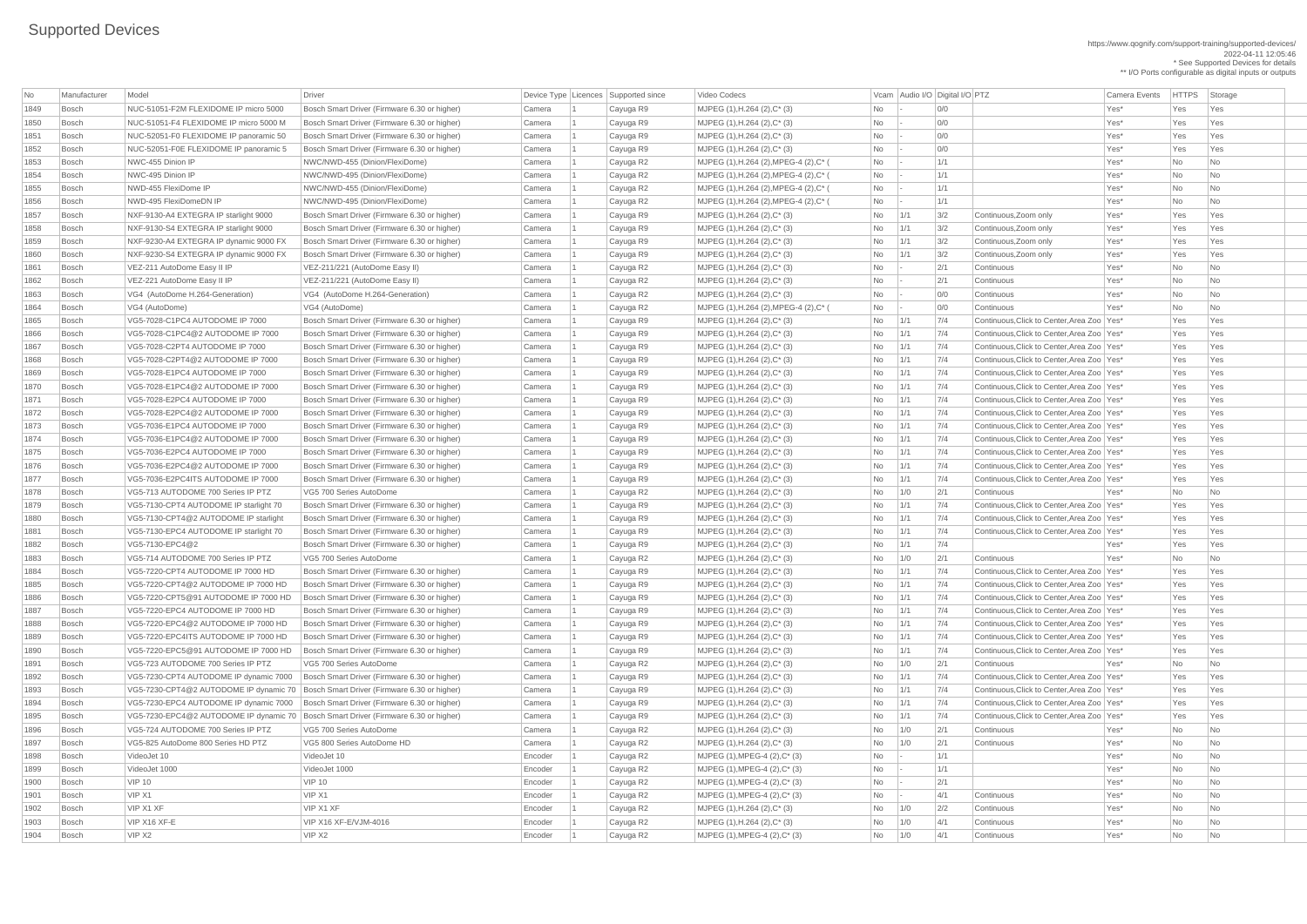https://www.qognify.com/support-training/supported-devices/ 2022-04-11 12:05:46 \* See Supported Devices for details \*\* I/O Ports configurable as digital inputs or outputs

| Video Codecs | No Manufacturer | No Manufacturer Model Driver Device Type Licence Camera Events | HTTPS | Storage | MJPEG (1),H.264 (2),MPEG-4 (2),C\* (  $\blacksquare$  No  $\blacksquare$  -  $\blacksquare$  4/4 Continuous Yes\* No No No No | MJPEG (1),H.264 (2),MPEG-4 (2),C\* (  $\blacksquare$  No  $\blacksquare$  1/0  $\blacksquare$  4/4  $\blacksquare$  Continuous  $\blacksquare$  Yes\*  $\blacksquare$  No  $\blacksquare$  No  $\blacksquare$  No | MJPEG (1),H.264 (2),MPEG-4 (2),C\* (  $\blacksquare$  No  $\blacksquare$  1/0  $\blacksquare$  4/4  $\blacksquare$  Continuous  $\blacksquare$  Yes\*  $\blacksquare$  No  $\blacksquare$  No  $\blacksquare$  No | MJPEG (1),H.264 (2),MPEG-4 (2),C\* (  $\blacksquare$  No  $\blacksquare$  1/0  $\blacksquare$  4/4  $\blacksquare$  Continuous  $\blacksquare$  Yes\*  $\blacksquare$  No  $\blacksquare$  No  $\blacksquare$  No | MJPEG (1),H.264 (2),MPEG-4 (2),C\* (  $\blacksquare$  No  $\blacksquare$  1/0  $\blacksquare$  4/4  $\blacksquare$  Continuous  $\blacksquare$  Yes\*  $\blacksquare$  No  $\blacksquare$  No  $\blacksquare$  No | MJPEG (1),H.264 (2),MPEG-4 (2),C\* (  $\blacksquare$  No  $\blacksquare$  1/0  $\blacksquare$  4/4  $\blacksquare$  Continuous  $\blacksquare$  Yes\*  $\blacksquare$  No  $\blacksquare$  No  $\blacksquare$  No | MJPEG (1),H.264 (2),MPEG-4 (2),C\* (  $\blacksquare$  No  $\blacksquare$  1/0  $\blacksquare$  4/4  $\blacksquare$  Continuous  $\blacksquare$  Yes\*  $\blacksquare$  No  $\blacksquare$  No  $\blacksquare$  No | MJPEG (1),H.264 (1),MPEG-4 (1),C\* ( No 4/0 2/2 Continuous Yes\* Yes No  $\vert$  MJPEG (1),H.264 (1),MPEG-4 (1),C\* (  $\vert$   $\vert$  No  $\vert$  4/0  $\vert$  2/2  $\vert$  Continuous  $\vert$  Yes\*  $\vert$  Yes  $\vert$  No  $\vert$ | MJPEG (1),H.264 (1),MPEG-4 (1),C\* (  $\blacksquare$  No  $\blacksquare$  1/0  $\blacksquare$  2/2  $\blacksquare$  Continuous Yes\* Yes No  $\blacksquare$ | MJPEG (1),H.264 (1),MPEG-4 (1),C\* (  $\qquad \qquad$  No  $\qquad$  4/0  $\qquad$  2/2 Continuous Yes\* Yes No

| No   | Manufacturer    | Model                          | Driver                                                  |         | Device Type Licences Supported since | Video Codecs                           |           |     | Vcam Audio I/O Digital I/O PTZ |                                | <b>Camera Events</b> | HTTPS Sto |                             |
|------|-----------------|--------------------------------|---------------------------------------------------------|---------|--------------------------------------|----------------------------------------|-----------|-----|--------------------------------|--------------------------------|----------------------|-----------|-----------------------------|
| 1905 | Bosch           | <b>VIPX1600M4S</b>             | <b>VIPX1600M4S</b>                                      | Encoder | Cayuga R2                            | MJPEG (1), H.264 (2), MPEG-4 (2), C* ( | No        |     | 4/4                            | Continuous                     | Yes*                 | No        | No                          |
| 1906 | Bosch           | <b>VIPX1600XFM4</b>            | VIP-X1600-XFM4                                          | Encoder | Cayuga R2                            | MJPEG (1), H.264 (2), C* (3)           | No        | 1/0 | 1/1                            | Continuous                     | Yes*                 | No        | N <sub>o</sub>              |
| 1907 | Bosch           | VJM-4016 VIDEOJET multi 4000   | Bosch Smart Driver (Firmware 6.30 or higher)            | Encoder | Cayuga R9                            | MJPEG (1), H.264 (2), C* (3)           | No        | 1/1 | 4/1                            | Continuous                     | Yes*                 | Yes       | Yes                         |
| 1908 | Bosch           | VJR-811 AUTODOME Junior HD PTZ | VJR-811/821/831 (Autodome Junior HD)                    | Camera  | Cayuga R2                            | MJPEG (1), H.264 (2), C* (3)           | No        | 1/0 | 2/1                            | Continuous                     | Yes*                 | No        | No                          |
| 1909 | <b>Bosch</b>    | VJR-821 AUTODOME Junior HD PTZ | VJR-811/821/831 (Autodome Junior HD)                    | Camera  | Cayuga R2                            | MJPEG (1), H.264 (2), C* (3)           | No        | 1/0 | 2/1                            | Continuous                     | Yes*                 | No        | No                          |
| 1910 | Bosch           | VJR-831 AUTODOME Junior HD PTZ | VJR-811/821/831 (Autodome Junior HD)                    | Camera  | Cayuga R2                            | MJPEG (1), H.264 (2), C* (3)           | No        | 1/0 | 2/1                            | Continuous                     | Yes*                 | No        | No                          |
| 1911 | Bosch           | VJR-F801 Junior HD fixed       | VJR-F801 Junior HD fixed                                | Camera  | Cayuga R2                            | MJPEG (1), H.264 (2), C* (3)           | No        | 1/0 | 2/1                            | Continuous, Zoom only          | Yes*                 | No        | No                          |
| 1912 | Bosch           | VJT-X10S VideoJet X10          | VideoJet X10 (SN)                                       | Encoder | Cayuga R2                            | MJPEG (1), H.264 (2), MPEG-4 (2), C* ( | No        | 1/0 | 4/4                            | Continuous                     | Yes*                 | No        | <b>No</b>                   |
| 1913 | Bosch           | VJT-X10SN VideoJet X10 SN      | VideoJet X10 (SN)                                       | Encoder |                                      | MJPEG (1), H.264 (2), MPEG-4 (2), C* ( | No        | 1/0 | 4/4                            | Continuous                     | Yes*                 | No        | No                          |
|      |                 |                                |                                                         |         | Cayuga R2                            |                                        |           |     |                                |                                |                      |           |                             |
| 1914 | Bosch           | VJT-X20S VideoJet X20          | VideoJet X20 (SN)                                       | Encoder | Cayuga R2                            | MJPEG (1), H.264 (2), MPEG-4 (2), C* ( | No        | 1/0 | 4/4                            | Continuous                     | Yes*                 | No        | No                          |
| 1915 | Bosch           | VJT-X20SN VideoJet X20 SN      | VideoJet X20 (SN)                                       | Encoder | Cayuga R2                            | MJPEG (1), H.264 (2), MPEG-4 (2), C* ( | No        | 1/0 | 4/4                            | Continuous                     | Yes*                 | No        | <b>No</b>                   |
| 1916 | Bosch           | VJT-X20XF-E VideoJet X20 XF E  | VJT-X20XF-E                                             | Encoder | Cayuga R2                            | MJPEG (1), H.264 (2), C* (3)           | No        | 1/0 | 4/1                            | Continuous                     | Yes*                 | No        | <b>No</b>                   |
| 1917 | Bosch           | VJT-X40S VideoJet X40          | VideoJet X40 (SN)                                       | Encoder | Cayuga R2                            | MJPEG (1), H.264 (2), MPEG-4 (2), C* ( | No        | 1/0 | 4/4                            | Continuous                     | Yes*                 | No        | No                          |
| 1918 | Bosch           | VJT-X40SN VideoJet X40 SN      | VideoJet X40 (SN)                                       | Encoder | Cayuga R2                            | MJPEG (1), H.264 (2), MPEG-4 (2), C* ( | <b>No</b> | 1/0 | 4/4                            | Continuous                     | Yes*                 | No        | <b>No</b>                   |
| 1919 | Bosch           | VJT-X40XF-E VideoJet X40 XF E  | VJT-X40XF-E                                             | Encoder | Cayuga R2                            | MJPEG (1), H.264 (2), C* (3)           | No        | 1/0 | 4/1                            | Continuous                     | Yes*                 | No        | No                          |
| 1920 | Bosch           | VOT-320VxxxH Thermal IP        | VOT-320VxxxH                                            | Camera  | Cayuga R2                            | MJPEG (1), H.264 (2), C* (3)           | No        |     | 2/2                            | Continuous, Pan tilt via RS485 | Yes*                 | No        | No                          |
| 1921 | Bosch           | VOT-320VxxxL Thermal IP        | VOT-320VxxxL                                            | Camera  | Cayuga R2                            | MJPEG (1), H.264 (2), C* (3)           | No        |     | 2/2                            | Continuous, Pan tilt via RS485 | Yes*                 | No        | <b>No</b>                   |
| 1922 | Brickcom        | MD-200Ap                       | <b>ONVIF Profile-S/G Driver</b>                         | Camera  | Cayuga R6                            | $H.264(3),C^*(3)$                      | No        | 1/0 | 0/0                            |                                | Yes*                 | No        | No                          |
| 1923 | Brickcom        | MD-H600Np-360                  | <b>ONVIF Profile-S/G Driver</b>                         | Camera  | Cayuga R8                            | $H.264(1),C^*(1)$                      | No        | 1/0 | 0/0                            |                                | Yes*                 | No        | N <sub>o</sub>              |
| 1924 | CBC Ganz        | ZN-/PTZ37VP-XT                 | ZN-PTZW36VP(-XT)/PTZ37VP-XT                             | Camera  | Cayuga R2                            | MJPEG (2), H.264 (2), C* (2)           | No        | 1/0 | 4/2                            | Continuous                     | Yes*                 | Yes       | N <sub>o</sub>              |
| 1925 | CBC Ganz        | ZN-B5DMP58HE                   | <b>ONVIF Profile-S/G Driver</b>                         | Camera  | Cayuga R8                            | MJPEG (1), H.264 (1), C* (1)           | No        |     | 1/1                            |                                | Yes*                 | No        | No                          |
| 1926 | CBC Ganz        | ZN-B6DMP55HE                   | <b>ONVIF Profile-S/G Driver</b>                         | Camera  | Cayuga R8                            | MJPEG (1), H.264 (1), C* (1)           | No        |     | 1/1                            |                                | Yes*                 | No        | No                          |
| 1927 | CBC Ganz        | ZN-C6DHE                       | <b>ONVIF Profile-S/G Driver</b>                         | Camera  | Cayuga R8                            | MJPEG (1), H.264 (1), C* (1)           | No        |     | 1/1                            |                                | Yes*                 | No        | <b>No</b>                   |
| 1928 | CBC Ganz        | ZN-D100VE                      | ZN-D100VE                                               | Camera  | Cayuga R2                            | MJPEG (2), H.264 (2), C* (2)           | No        | 1/0 | 0/0                            |                                | Yes*                 | Yes       | No                          |
| 1929 | CBC Ganz        | ZN-D312VPE                     | ZN-NH21VE/DNT352VE/D312VPE                              | Camera  | Cayuga R2                            | MJPEG (1), H.264 (1), C* (1)           | No        | 1/0 | 1/1                            |                                | Yes*                 | Yes       | No                          |
| 1930 | CBC Ganz        | ZN-D5DMP58LHE                  | <b>ONVIF Profile-S/G Driver</b>                         | Camera  | Cayuga R8                            | MJPEG (1), H.264 (1), C* (1)           | No        |     | 1/1                            |                                | Yes*                 | No.       | No                          |
| 1931 | CBC Ganz        | ZN-D5DTMP58LHE                 | <b>ONVIF Profile-S/G Driver</b>                         | Camera  | Cayuga R8                            | MJPEG (1), H.264 (1), C* (1)           | No        |     | 1/1                            |                                | Yes*                 | No        | No                          |
| 1932 | CBC Ganz        | ZN-D6DMP55LHE                  | <b>ONVIF Profile-S/G Driver</b>                         | Camera  | Cayuga R8                            | MJPEG (1), H.264 (1), C* (1)           | No        |     | 1/1                            |                                | Yes*                 | <b>No</b> | No                          |
| 1933 | CBC Ganz        | ZN-D6DTMP55LHE                 | <b>ONVIF Profile-S/G Driver</b>                         | Camera  | Cayuga R8                            | MJPEG (1), H.264 (1), C* (1)           | No        |     | 1/1                            |                                | Yes*                 | No        | No                          |
| 1934 | CBC Ganz        | ZN-DNT350VPE                   | ZN-NH/NHW11VPE, DT/DNT/DWNT350VPE(L), DNT750VPE- Camera |         | Cayuga R2                            | MJPEG (2), H.264 (2), C* (2)           | No        | 1/0 | 1/1                            | Continuous, Pan tilt via RS485 | Yes*                 | Yes       | No                          |
| 1935 | CBC Ganz        | ZN-DNT350VPEL                  | ZN-NH/NHW11VPE, DT/DNT/DWNT350VPE(L), DNT750VPE- Camera |         | Cayuga R2                            | MJPEG (2), H.264 (2), C* (2)           | No        | 1/0 | 1/1                            | Continuous, Pan tilt via RS485 | Yes*                 | Yes       | No                          |
| 1936 | CBC Ganz        | ZN-DNT352VE                    | ZN-NH21VE/DNT352VE/D312VPE                              | Camera  |                                      | MJPEG (1), H.264 (1), C* (1)           | No        | 1/0 | 1/1                            |                                | Yes*                 |           | No                          |
|      | CBC Ganz        | ZN-DNT750VPE-IR                |                                                         |         | Cayuga R2                            |                                        |           |     | 1/1                            | Continuous, Pan tilt via RS485 | Yes*                 | Yes       |                             |
| 1937 |                 |                                | ZN-NH/NHW11VPE, DT/DNT/DWNT350VPE(L), DNT750VPE- Camera |         | Cayuga R2                            | MJPEG (2), H.264 (2), C* (2)           | No        | 1/0 |                                |                                |                      | Yes       | No                          |
| 1938 | CBC Ganz        | ZN-DT350VPE                    | ZN-NH/NHW11VPE, DT/DNT/DWNT350VPE(L), DNT750VPE- Camera |         | Cayuga R2                            | MJPEG (2), H.264 (2), C* (2)           | No        | 1/0 | 1/1                            | Continuous, Pan tilt via RS485 | Yes*                 | Yes       | l No                        |
| 1939 | CBC Ganz        | ZN-DWNT350VPE                  | ZN-NH/NHW11VPE, DT/DNT/DWNT350VPE(L), DNT750VPE- Camera |         | Cayuga R2                            | MJPEG (2), H.264 (2), C* (2)           | No        | 1/0 | 1/1                            | Continuous, Pan tilt via RS485 | Yes*                 | Yes       | No                          |
| 1940 | CBC Ganz        | ZN-M4NFN3L                     | <b>ONVIF Profile-S/G Driver</b>                         | Camera  | Cayuga R8                            | MJPEG (1), H.264 (1), C* (1)           | No        |     | 1/1                            |                                | Yes*                 | No        | <b>No</b>                   |
| 1941 | CBC Ganz        | ZN-M4NFN4L                     | <b>ONVIF Profile-S/G Driver</b>                         | Camera  | Cayuga R8                            | MJPEG (1), H.264 (1), C* (1)           | <b>No</b> |     | 1/1                            |                                | Yes*                 | No        | No                          |
| 1942 | CBC Ganz        | ZN-M4NFN9L                     | <b>ONVIF Profile-S/G Driver</b>                         | Camera  | Cayuga R8                            | MJPEG (1), H.264 (1), C* (1)           | No        |     | 1/1                            |                                | Yes*                 | No        | No                          |
| 1943 | CBC Ganz        | ZN-M4NTFN3L                    | <b>ONVIF Profile-S/G Driver</b>                         | Camera  | Cayuga R8                            | MJPEG (1), H.264 (1), C* (1)           | No        |     | 1/1                            |                                | Yes*                 | No        | No                          |
| 1944 | CBC Ganz        | ZN-M4NTFN4L                    | <b>ONVIF Profile-S/G Driver</b>                         | Camera  | Cayuga R8                            | MJPEG (1), H.264 (1), C* (1)           | No        |     | 1/1                            |                                | Yes*                 | No        | No                          |
| 1945 | CBC Ganz        | ZN-M4NTFN9L                    | <b>ONVIF Profile-S/G Driver</b>                         | Camera  | Cayuga R8                            | MJPEG (1), H.264 (1), C* (1)           | No        |     | 1/1                            |                                | Yes*                 | No        | No                          |
| 1946 | CBC Ganz        | ZN-N4NFN5                      | <b>ONVIF Profile-S/G Driver</b>                         | Camera  | Cayuga R8                            | MJPEG (1), H.264 (1), C* (1)           | No        |     | 1/1                            |                                | Yes*                 | No        | <b>No</b>                   |
| 1947 | CBC Ganz        | ZN-N4NFN9                      | <b>ONVIF Profile-S/G Driver</b>                         | Camera  | Cayuga R8                            | MJPEG (1), H.264 (1), C* (1)           | No        |     | 1/1                            |                                | Yes*                 | No        | No                          |
| 1948 | CBC Ganz        | ZN-N4NVD56                     | <b>ONVIF Profile-S/G Driver</b>                         | Camera  | Cayuga R8                            | MJPEG (1), H.264 (1), C* (1)           | No        |     | 1/1                            |                                | Yes*                 | No        | No                          |
| 1949 | <b>CBC Ganz</b> | ZN-NH11VPE                     | ZN-NH/NHW11VPE, DT/DNT/DWNT350VPE(L), DNT750VPE- Camera |         | Cayuga R2                            | MJPEG (2), H.264 (2), C* (2)           | No        | 1/0 | 1/1                            | Continuous, Pan tilt via RS485 | Yes*                 | Yes       | <b>No</b>                   |
| 1950 | CBC Ganz        | ZN-NH21VE                      | ZN-NH21VE/DNT352VE/D312VPE                              | Camera  | Cayuga R2                            | MJPEG (1), H.264 (1), C* (1)           | No        | 1/0 | 1/1                            |                                | Yes*                 | Yes       | No                          |
| 1951 | CBC Ganz        | ZN-NHW11VPE                    | ZN-NH/NHW11VPE, DT/DNT/DWNT350VPE(L), DNT750VPE- Camera |         | Cayuga R2                            | MJPEG (2), H.264 (2), C* (2)           | No        | 1/0 | 1/1                            | Continuous, Pan tilt via RS485 | Yes*                 | Yes       | No                          |
| 1952 | CBC Ganz        | ZN-PTZ500VPE                   | ZN-PTZ500VPE                                            | Camera  | Cayuga R2                            | MJPEG (2), H.264 (2), C* (2)           | No        | 1/0 | 1/1                            | Continuous                     | Yes*                 | Yes       | No                          |
| 1953 | CBC Ganz        | ZN-PTZW36VP                    | ZN-PTZW36VP(-XT)/PTZ37VP-XT                             | Camera  | Cayuga R2                            | MJPEG (2), H.264 (2), C* (2)           | No        | 1/0 | 4/2                            | Continuous                     | Yes*                 | Yes       | No                          |
| 1954 | CBC Ganz        | ZN-PTZW36VP-XT                 | ZN-PTZW36VP(-XT)/PTZ37VP-XT                             | Camera  | Cayuga R2                            | MJPEG (2), H.264 (2), C* (2)           | No        | 1/0 | 4/2                            | Continuous                     | Yes*                 | Yes       | No                          |
| 1955 | CBC Ganz        | <b>ZN-RS4012VE</b>             | ZN-S1000VE/S4000VE/RS4012VE/RS4040VE                    | Encoder | Cayuga R2                            | MJPEG (1), H.264 (1), MPEG-4 (1), C* ( | No        | 4/0 | 2/2                            | Continuous                     | Yes*                 | Yes       | No                          |
| 1956 | CBC Ganz        | <b>ZN-RS4040VE</b>             | ZN-S1000VE/S4000VE/RS4012VE/RS4040VE                    | Encoder | Cayuga R2                            | MJPEG (1), H.264 (1), MPEG-4 (1), C* ( | No        | 4/0 | 2/2                            | Continuous                     | Yes*                 | Yes       |                             |
| 1957 | CBC Ganz        | ZN-S1000VE                     | ZN-S1000VE/S4000VE/RS4012VE/RS4040VE                    | Encoder | Cayuga R2                            | MJPEG (1), H.264 (1), MPEG-4 (1), C* ( | No        | 1/0 | 2/2                            | Continuous                     | Yes*                 | Yes       | N <sub>o</sub>              |
| 1958 | CBC Ganz        | <b>ZN-S4000L</b>               | <b>ZN-S4000L</b>                                        | Encoder | Cayuga R2                            | $H.264(1),C^*(1)$                      | No        | 1/0 | 4/4                            | Continuous                     | Yes*                 | No        | N <sub>o</sub>              |
| 1959 | CBC Ganz        | <b>ZN-S4000VE</b>              | ZN-S1000VE/S4000VE/RS4012VE/RS4040VE                    | Encoder |                                      | MJPEG (1), H.264 (1), MPEG-4 (1), C* ( | No        | 4/0 | 2/2                            | Continuous                     | Yes*                 | Yes       | $\overline{\phantom{a}}$ No |
|      |                 |                                |                                                         |         | Cayuga R2                            |                                        |           |     |                                |                                |                      |           |                             |
| 1960 | CBC Ganz        | ZN-VS801P                      | ZN-VS801P                                               | Encoder | Cayuga R2                            | MJPEG (1), MPEG-4 (1), C* (1)          | No        |     | 2/2                            |                                | Yes*                 | No        | $\overline{\mathsf{No}}$    |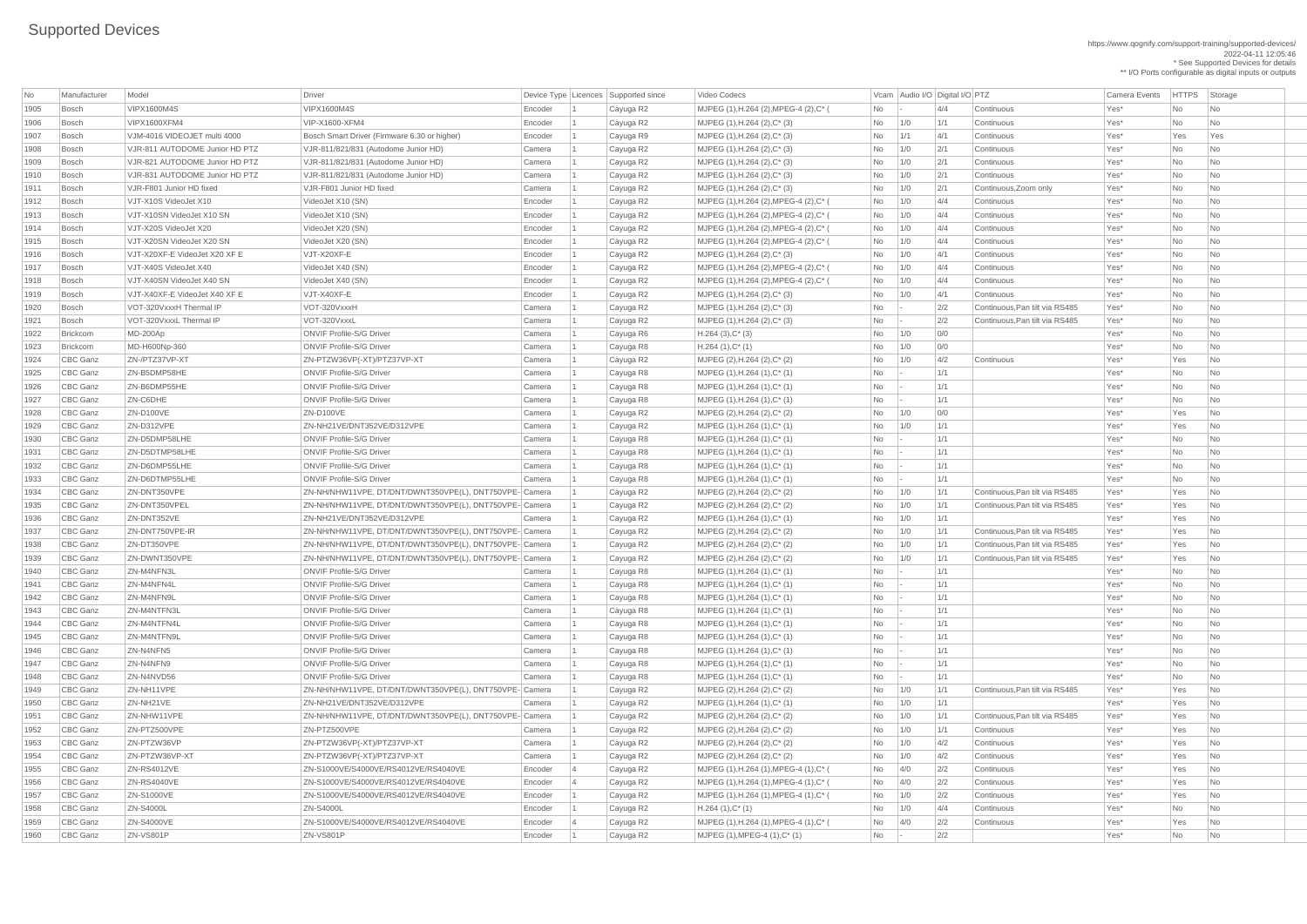| <b>No</b> | Manufacturer | Model              | Driver                                |         |           | Device Type Licences Supported since | Video Codecs                            |                | Vcam Audio I/O Digital I/O PTZ |     |                                              | <b>Camera Events</b> | <b>HTTPS</b> | Storage        |
|-----------|--------------|--------------------|---------------------------------------|---------|-----------|--------------------------------------|-----------------------------------------|----------------|--------------------------------|-----|----------------------------------------------|----------------------|--------------|----------------|
| 1961      | Canon        | <b>VB-H41</b>      | <b>Canon Smart Driver</b>             | Camera  | $\vert$ 1 | Cayuga R6                            | MJPEG (1), H.264 (2), C* (3)            | <b>No</b>      | 1/0                            | 1/2 | Continuous                                   | Yes*                 | Yes          | <b>No</b>      |
| 1962      | Canon        | $VB-H43$           | <b>Canon Smart Driver</b>             | Camera  |           | Cayuga R5                            | MJPEG $(1)$ , H.264 $(2)$ , C $*$ $(3)$ | No             | 1/0                            | 1/2 | Continuous                                   | Yes*                 | Yes          | No             |
| 1963      | Canon        | <b>VB-H610D</b>    | <b>Canon Smart Driver</b>             | Camera  |           | Cayuga R6                            | MJPEG $(1)$ , H.264 $(2)$ , C $*$ $(3)$ | <b>No</b>      | 1/0                            | 1/2 |                                              | Yes*                 | Yes          | <b>No</b>      |
| 1964      | Canon        | <b>VB-M40</b>      | <b>VB-M40</b>                         | Camera  |           | Cayuga R2                            | $MJPEG (1), H.264 (1), C^*(1)$          | No             | 1/0                            | 0/0 | Continuous                                   | <b>No</b>            | No           | <b>No</b>      |
| 1965      | Canon        | $VB-M42$           | <b>Canon Smart Driver</b>             | Camera  |           | Cayuga R6                            | $MJPEG (1), H.264 (2), C^* (3)$         | No             | 1/0                            | 1/2 | Continuous                                   | Yes*                 | Yes          | No             |
| 1966      | Canon        | <b>VB-M600</b>     | VB-M600/700                           | Camera  |           | Cayuga R2                            | $MJPEG (1), H.264 (1), C^*(1)$          | <b>No</b>      | 1/0                            | 0/0 |                                              | <b>No</b>            | No           | <b>No</b>      |
| 1967      | Canon        | <b>VB-M620D</b>    | <b>Canon Smart Driver</b>             | Camera  |           | Cayuga R5                            | MJPEG (1), H.264 (2), C* (3)            | <b>No</b>      | 1/0                            | 1/2 |                                              | Yes*                 | Yes          | <b>No</b>      |
| 1968      | Canon        | <b>VB-M641V</b>    | <b>Canon Smart Driver</b>             | Camera  |           | Cayuga R6                            | MJPEG $(1)$ , H.264 $(2)$ , C $*$ $(3)$ | No             | 1/0                            | 1/2 |                                              | Yes*                 | Yes          | No             |
| 1969      | Canon        | <b>VB-M700</b>     | VB-M600/700                           | Camera  |           | Cayuga R2                            | $MJPEG (1), H.264 (1), C^*(1)$          | <b>No</b>      | 1/0                            | 0/0 |                                              | <b>No</b>            | No           | <b>No</b>      |
| 1970      | Canon        | VB-M741LE          | <b>Canon Smart Driver</b>             | Camera  |           | Cayuga R6                            | $MJPEG (1), H.264 (2), C^*(3)$          | No             | 1/0                            | 1/2 |                                              | Yes*                 | Yes          | No             |
| 1971      | Canon        | <b>VB-R11</b>      | <b>Canon Smart Driver</b>             | Camera  |           | Cayuga R6                            | MJPEG $(1)$ , H.264 $(2)$ , C $*$ $(3)$ | No             | 1/0                            | 1/2 | Continuous                                   | Yes*                 | Yes          | N <sub>o</sub> |
| 1972      | Canon        | VB-S30D            | Canon Smart Driver                    | Camera  |           | Cayuga R6                            | MJPEG $(1)$ , H.264 $(2)$ , C* $(3)$    | <b>No</b>      | 1/0                            | 1/1 | Continuous                                   | Yes*                 | Yes          | No             |
| 1973      | Canon        | <b>VB-S805D</b>    | <b>Canon Smart Driver</b>             | Camera  |           | Cayuga R5                            | MJPEG $(1)$ , H.264 $(2)$ , C $*$ $(3)$ | <b>No</b>      | 1/0                            | 1/2 |                                              | Yes*                 | Yes          | No             |
| 1974      | Cisco        | CIVS-IPC-3050      | <b>ONVIF Profile-S/G Driver</b>       | Camera  |           | Cayuga R9                            | MJPEG $(1)$ , H.264 $(1)$ , C* $(2)$    | <b>No</b>      | 1/0                            | 1/1 |                                              | Yes*                 | No           | <b>No</b>      |
| 1975      | Cisco        | CIVS-IPC-3535      | <b>ONVIF Profile-S/G Driver</b>       | Camera  |           | Cayuga R9                            | MJPEG (1), H.264 (1), C* (2)            | No             | 1/0                            | 1/1 |                                              | Yes*                 | No           | <b>No</b>      |
| 1976      | Cisco        | CIVS-IPC-6050      | <b>ONVIF Profile-S/G Driver</b>       | Camera  |           | Cayuga R9                            | $MJPEG (1), H.264 (1), C^*(2)$          | <b>No</b>      | 1/0                            | 0/0 |                                              | Yes*                 | No           | No             |
| 1977      | Cisco        | CIVS-IPC-6400E     | <b>ONVIF Profile-S/G Driver</b>       | Camera  |           | Cayuga R9                            | $MJPEG (1), H.264 (1), C^*(2)$          | No             | 1/0                            | 1/1 |                                              | Yes*                 | No           | <b>No</b>      |
| 1978      | Cohu         | 3960HD             | <b>ONVIF Profile-S/G Driver</b>       | Camera  |           | Cayuga R11                           | MJPEG (2), H.264 (2), C* (2)            | <b>No</b>      |                                | 0/0 | Continuous, Zoom only, Click to Cente Yes*   |                      | Yes          | No.            |
| 1979      | Cohu         | RISE 4220HD Series | <b>ONVIF Profile-S/G Driver</b>       | Camera  |           | Cayuga R11                           | MJPEG $(1)$ , H.264 $(5)$ , C $*$ $(6)$ | <b>No</b>      |                                | 1/1 | Continuous                                   | Yes*                 | Yes          | <b>No</b>      |
| 1980      | Cohu         | RISE 4260HD Series | <b>ONVIF Profile-S/G Driver</b>       | Camera  |           | Cayuga R11                           | MJPEG $(1)$ , H.264 $(5)$ , C* $(6)$    | No             |                                | 1/1 | Continuous                                   | Yes*                 | Yes          | <b>No</b>      |
| 1981      | Cohu         | RISE 4290HD Series | <b>ONVIF Profile-S/G Driver</b>       | Camera  |           | Cayuga R11                           | MJPEG $(1)$ , H.264 $(5)$ , C $*$ $(6)$ | <b>No</b>      |                                | 1/1 | Continuous                                   | Yes*                 | Yes          | No             |
| 1982      | Commend      | B_CP_CAM           | B_CP_CAM                              | Camera  |           | Cayuga R2                            | $MJPEG (1), C^* (1)$                    | <b>No</b>      |                                | 0/0 |                                              | <b>No</b>            | No           | No             |
| 1983      | Commend      | WS 200 Series      | WS 200 CA Series                      | Camera  |           | Cayuga R3                            | $MJPEG (3), H.264 (3), C*(6)$           | No             |                                | 0/0 |                                              | Yes*                 | Yes          | No             |
| 1984      | Convision    | 6605DIR-B          | CC-6306/6357/6362/6604DIR-B/6605DIR-B | Camera  |           | Cayuga R2                            | $H.264(1),C^*(1)$                       | No             | 1/0                            | 1/1 |                                              | Yes*                 | <b>No</b>    | No             |
| 1985      | Convision    | $CC-6000$          | CC-6000                               | Encoder |           | Cayuga R2                            | $H.264(1),C^*(1)$                       | <b>No</b>      | 1/0                            | 2/2 | Continuous                                   | Yes*                 | <b>No</b>    | <b>No</b>      |
| 1986      | Convision    | CC-6004            | CC-6004                               | Encoder |           | Cayuga R2                            | $H.264(1),C^*(1)$                       | No.            | 1/0                            | 4/4 | Continuous                                   | Yes*                 | No           | No.            |
| 1987      | Convision    | CC-6306            | CC-6306/6357/6362/6604DIR-B/6605DIR-B | Camera  |           | Cayuga R2                            | $H.264(1),C^*(1)$                       | No             | 1/0                            | 1/1 |                                              | Yes*                 | No           | No             |
| 1988      | Convision    | $CC-6331$          | $CC-6331/6337(-G)/6400(-G)$           | Camera  |           | Cayuga R2                            | $H.264(1),C^*(1)$                       | No             | 1/0                            | 4/2 | Continuous                                   | Yes*                 | No           | No             |
| 1989      | Convision    | CC-6337            | $CC-6331/6337(-G)/6400(-G)$           | Camera  |           | Cayuga R2                            | $H.264(1),C^*(1)$                       | No             | 1/0                            | 4/2 | Continuous                                   | Yes*                 | No           | No             |
| 1990      | Convision    | CC-6337-G          | $CC-6331/6337(-G)/6400(-G)$           | Camera  |           | Cayuga R2                            | $H.264(1),C^*(1)$                       | No             | 1/0                            | 4/2 | Continuous                                   | Yes*                 | No           | No             |
| 1991      | Convision    | $CC-6353$          | CC-6353/6358/6601-B                   | Camera  |           | Cayuga R2                            | $H.264(1),C^*(1)$                       | No             | 1/0                            | 1/1 |                                              | Yes*                 | No           | <b>No</b>      |
| 1992      | Convision    | $CC-6355$          | CC-6355/6361/6602-B                   | Camera  |           | Cayuga R2                            | $H.264(1),C^*(1)$                       | No             |                                | 0/0 |                                              | Yes*                 | <b>No</b>    | No             |
| 1993      | Convision    | CC-6357            | CC-6306/6357/6362/6604DIR-B/6605DIR-B | Camera  |           | Cayuga R2                            | $H.264(1),C^*(1)$                       | No             | 1/0                            | 1/1 |                                              | Yes*                 | No           | No             |
| 1994      | Convision    | CC-6358            | CC-6353/6358/6601-B                   | Camera  |           | Cayuga R2                            | $H.264(1),C^*(1)$                       | No             | 1/0                            | 1/1 |                                              | Yes*                 | <b>No</b>    | <b>No</b>      |
| 1995      | Convision    | CC-6361            | CC-6355/6361/6602-B                   | Camera  |           | Cayuga R2                            | $H.264(1),C^*(1)$                       | No             |                                | 0/0 |                                              | Yes*                 | No           | No             |
| 1996      | Convision    | CC-6362            | CC-6306/6357/6362/6604DIR-B/6605DIR-B | Camera  |           | Cayuga R2                            | $H.264(1),C^*(1)$                       | No             | $\vert$ 1/0                    | 1/1 |                                              | Yes*                 | No           | No             |
| 1997      | Convision    | CC-6400            | $CC-6331/6337(-G)/6400(-G)$           | Camera  |           | Cayuga R2                            | $H.264(1),C^*(1)$                       | No             | 1/0                            | 4/2 | Continuous                                   | Yes*                 | <b>No</b>    | <b>No</b>      |
| 1998      | Convision    | CC-6400-G          | $CC-6331/6337(-G)/6400(-G)$           | Camera  |           | Cayuga R2                            | $H.264(1),C^*(1)$                       | No             | 1/0                            | 4/2 | Continuous                                   | Yes*                 | No           | No             |
| 1999      | Convision    | CC-6601-B          | CC-6353/6358/6601-B                   | Camera  |           | Cayuga R2                            | $H.264(1),C^*(1)$                       | No             | 1/0                            | 1/1 |                                              | Yes*                 | <b>No</b>    | <b>No</b>      |
| 2000      | Convision    | CC-6602-B          | CC-6355/6361/6602-B                   | Camera  |           | Cayuga R2                            | $H.264(1),C^*(1)$                       | No             |                                | 0/0 |                                              | Yes*                 | No           | <b>No</b>      |
| 2001      | Convision    | CC-6604DIR-B       | CC-6306/6357/6362/6604DIR-B/6605DIR-B | Camera  |           | Cayuga R2                            | $H.264(1),C^*(1)$                       | No             | $\vert$ 1/0                    | 1/1 |                                              | Yes*                 | No           | No             |
| 2002      | Convision    | CC-7130            | CC-7130/7131                          | Camera  |           | Cayuga R2                            | $H.264(1),C^*(1)$                       | No             | 1/0                            | 1/1 |                                              | Yes*                 | <b>No</b>    | No             |
| 2003      | Convision    | $CC-7131$          | CC-7130/7131                          | Camera  |           | Cayuga R2                            | $H.264(1),C^*(1)$                       | No             | 1/0                            | 1/1 |                                              | Yes*                 | <b>No</b>    | <b>No</b>      |
| 2004      | Convision    | $CC-7200$          | CC-7200                               | Camera  |           | Cayuga R2                            | $H.264(1),C^*(1)$                       | No             | 1/0                            | 1/1 | Continuous, Zoom only                        | Yes*                 | No           | No             |
| 2005      | Convision    | CC-7233            | <b>Convision Smart Driver</b>         | Camera  |           | Cayuga R11                           | MJPEG $(1)$ , H.264 $(2)$ , C* $(2)$    | No             | 1/1                            | 1/1 |                                              | Yes*                 | <b>No</b>    | No             |
| 2006      | Convision    | CC-7282            | <b>Convision Smart Driver</b>         | Camera  |           | Cayuga R11                           | MJPEG (1), H.264 (2), H.265 (2), C* (2) | No             | 1/1                            | 1/1 |                                              | Yes*                 | <b>No</b>    | <b>No</b>      |
| 2007      | Convision    | $CC-7332$          | <b>Convision Smart Driver</b>         | Camera  |           | Cayuga R11                           | $MJPEG (1), H.264 (2), C^* (2)$         | No             |                                | 0/0 |                                              | Yes*                 | No           | No             |
| 2008      | Convision    | $CC-7333$          | <b>Convision Smart Driver</b>         | Camera  |           | Cayuga R11                           | MJPEG (1), H.264 (2), C* (2)            | No             | 1/1                            | 1/1 |                                              | Yes*                 | <b>No</b>    | <b>No</b>      |
| 2009      | Convision    | $CC-7432$          | <b>Convision Smart Driver</b>         | Camera  |           | Cayuga R11                           | MJPEG $(1)$ , H.264 $(2)$ , C $*$ $(2)$ | <b>No</b>      |                                | 0/0 |                                              | Yes*                 | <b>No</b>    | <b>No</b>      |
| 2010      | Convision    | $CC-7432-L$        | <b>Convision Smart Driver</b>         | Camera  |           | Cayuga R11                           | MJPEG (1), H.264 (2), H.265 (2), C* (2) | No             |                                | 0/0 |                                              | Yes*                 | No           | No             |
| 2011      | Convision    | CC-7433            | <b>Convision Smart Driver</b>         | Camera  |           | Cayuga R11                           | MJPEG (1), H.264 (2), C* (2)            | <b>No</b>      |                                | 0/0 |                                              | Yes*                 | <b>No</b>    | <b>No</b>      |
| 2012      | Convision    | $CC-7443$          | <b>Convision Smart Driver</b>         | Camera  |           | Cayuga R11                           | MJPEG (1), H.264 (2), C* (2)            | No             |                                | 0/0 |                                              | Yes*                 | No           | No             |
| 2013      | Convision    | $CC-7482$          | <b>Convision Smart Driver</b>         | Camera  |           | Cayuga R11                           | MJPEG (1), H.264 (2), H.265 (2), C* (2) | N <sub>o</sub> |                                | 0/0 |                                              | Yes*                 | No           | No             |
| 2014      | Convision    | $CC-7553$          | <b>Convision Smart Driver</b>         | Camera  |           | Cayuga R11                           | $MJPEG (1), H.264 (2), C^*(2)$          | No             |                                | 0/0 |                                              | Yes*                 | No           | No             |
| 2015      | Convision    | $CC-7624$          | <b>Convision Smart Driver</b>         | Camera  |           | Cayuga R11                           | MJPEG (1), H.264 (2), H.265 (2), C* (2) | <b>No</b>      | 1/1                            | 0/0 | Continuous, Click to Center, Area Zoo   Yes* |                      | Yes          | No             |
| 2016      | Convision    | CC-7634            | <b>Convision Smart Driver</b>         | Camera  |           | Cayuga R11                           | MJPEG (1), H.264 (2), C* (2)            | N <sub>o</sub> | $\vert 1/1$                    | 7/2 | Continuous, Click to Center, Area Zoo   Yes* |                      | No           | No             |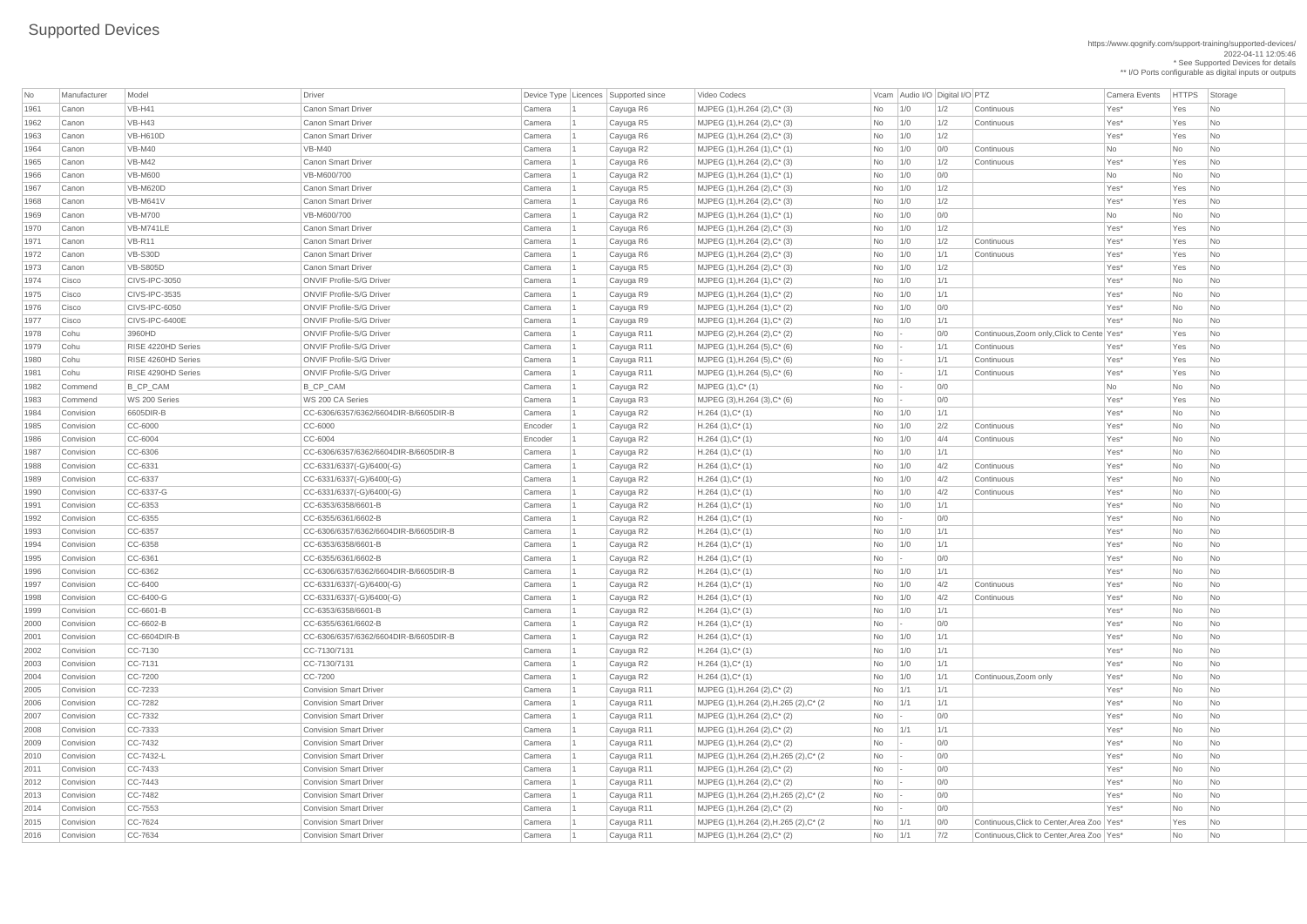https://www.qognify.com/support-training/supported-devices/ 2022-04-11 12:05:46 \* See Supported Devices for details

\*\* I/O Ports configurable as digital inputs or outputs

| <b>No</b> | Manufacturer | Model                              | Driver                          |                | Device Type   Licences   Supported since | Video Codecs                                     |            |     | Vcam Audio I/O Digital I/O PTZ |                                            | <b>Camera Events</b> | <b>HTTPS</b> | Storage                     |
|-----------|--------------|------------------------------------|---------------------------------|----------------|------------------------------------------|--------------------------------------------------|------------|-----|--------------------------------|--------------------------------------------|----------------------|--------------|-----------------------------|
| 2017      | Convision    | CC-7644                            | <b>Convision Smart Driver</b>   | Camera         | Cayuga R11                               | MJPEG (1), H.264 (2), C* (2)                     | No         | 1/1 | 7/2                            | Continuous. Click to Center. Area Zoo Yes* |                      | No           | No                          |
| 2018      | Convision    | $CC-7953$                          | <b>Convision Smart Driver</b>   | Camera         | Cayuga R11                               | MJPEG $(1)$ , H.264 $(2)$ , C $*$ $(2)$          | <b>No</b>  |     | 0/0                            |                                            | Yes*                 | <b>No</b>    | No                          |
| 2019      | Convision    | CC-8010                            | CC-8010/8012A                   | Camera         | Cayuga R2                                | $MJPEG (1), H.264 (1), C^* (1)$                  | No         | 1/0 | 2/1                            | Continuous                                 | Yes*                 | No           | No                          |
| 2020      | Convision    | CC-8012A                           | CC-8010/8012A                   | Camera         | Cayuga R2                                | $MJPEG (1), H.264 (1), C^* (1)$                  | No         | 1/0 | 2'                             | Continuous                                 | Yes*                 | No           | No                          |
| 2021      | Convision    | CC-8111                            | CC-8111/8213/8313/8413          | Camera         | Cayuga R2                                | MJPEG (2), H.264 (2), C* (2)                     | No         | 1/0 | 1/1                            | Continuous, Pan tilt via RS485             | Yes*                 | No           | No                          |
| 2022      | Convision    | CC-8131                            | CC-8131/8233/8333/8433/8732     | Camera         | Cayuga R2                                | $MJPEG (2), H.264 (2), C^*(2)$                   | No         | 1/0 | 1/1                            | Continuous, Pan tilt via RS485             | Yes*                 | No           | No                          |
| 2023      | Convision    | CC-8151                            | CC-8151/8353/8453               | Camera         | Cayuga R2                                | MJPEG $(2)$ , H.264 $(2)$ , C* $(2)$             | No         | 1/0 | 1/1                            | Continuous, Pan tilt via RS485             | Yes*                 | No           | No                          |
| 2024      | Convision    | CC-8171                            | CC-8171                         | Camera         | Cayuga R2                                | MJPEG (2), H.264 (2), C* (2)                     | No         | 1/0 | 1/1                            | Continuous, Pan tilt via RS485             | Yes*                 | <b>No</b>    | No                          |
| 2025      | Convision    | CC-8213                            | CC-8111/8213/8313/8413          | Camera         | Cayuga R2                                | MJPEG $(2)$ , H.264 $(2)$ , C <sup>*</sup> $(2)$ | No         | 1/0 | 1/1                            | Continuous, Pan tilt via RS485             | Yes*                 | <b>No</b>    | No                          |
| 2026      | Convision    | CC-8233                            | CC-8131/8233/8333/8433/8732     | Camera         | Cayuga R2                                | MJPEG (2), H.264 (2), C* (2)                     | No         | 1/0 | 1/1                            | Continuous, Pan tilt via RS485             | Yes*                 | No           | No                          |
| 2027      | Convision    | CC-8313                            | CC-8111/8213/8313/8413          | Camera         | Cayuga R2                                | MJPEG (2), H.264 (2), C* (2)                     | No         | 1/0 | 1/1                            | Continuous, Pan tilt via RS485             | Yes*                 | <b>No</b>    | No                          |
| 2028      | Convision    | $CC-8333$                          | CC-8131/8233/8333/8433/8732     | Camera         | Cayuga R2                                | $MJPEG (2), H.264 (2), C^*(2)$                   | No         | 1/0 | 1/1                            | Continuous, Pan tilt via RS485             | Yes*                 | No           | No                          |
| 2029      | Convision    | CC-8353                            | CC-8151/8353/8453               | Camera         | Cayuga R2                                | $MJPEG (2), H.264 (2), C^*(2)$                   | No         | 1/0 | 1/1                            | Continuous, Pan tilt via RS485             | Yes*                 | No           | No                          |
| 2030      | Convision    | CC-8413                            | CC-8111/8213/8313/8413          | Camera         | Cayuga R2                                | MJPEG (2), H.264 (2), C* (2)                     | <b>No</b>  | 1/0 | 1/1                            | Continuous, Pan tilt via RS485             | Yes*                 | <b>No</b>    | No                          |
| 2031      | Convision    | CC-8433                            | CC-8131/8233/8333/8433/8732     | Camera         | Cayuga R2                                | MJPEG $(2)$ , H.264 $(2)$ , C <sup>*</sup> $(2)$ | No         | 1/0 | 1/1                            | Continuous, Pan tilt via RS485             | Yes*                 | No           | No                          |
| 2032      | Convision    | CC-8453                            | CC-8151/8353/8453               | Camera         | Cayuga R2                                | MJPEG $(2)$ , H.264 $(2)$ , C* $(2)$             | No         | 1/0 | 1/1                            | Continuous, Pan tilt via RS485             | Yes*                 | No           | No                          |
| 2033      | Convision    | CC-8644-5                          | CC-8644-5                       | Camera         | Cayuga R2                                | MJPEG (2), H.264 (2), C* (2)                     | No         | 1/0 | 6/1                            | Continuous                                 | Yes*                 | <b>No</b>    | No                          |
| 2034      | Convision    | $CC-8732$                          | CC-8131/8233/8333/8433/8732     | Camera         | Cayuga R2                                | $MJPEG (2), H.264 (2), C^*(2)$                   | No         | 1/0 | 1/1                            | Continuous, Pan tilt via RS485             | Yes*                 | No           | No                          |
| 2035      | Convision    | $LPR-60$                           | <b>ONVIF Profile-S/G Driver</b> | Camera         | Cayuga R9                                | MJPEG $(2)$ , H.264 $(2)$ , C* $(2)$             | No         |     | 1/1                            |                                            | Yes*                 | No           | No                          |
| 2036      | Convision    | V200                               | V610                            | Encoder        | Cayuga R2                                | $MJPEG (1), C^* (1)$                             | <b>No</b>  |     | 4/4                            |                                            | No                   | No           | No                          |
| 2037      | Convision    | V400                               | V400                            | Encoder        | Cayuga R2                                | MJPEG (1), C* (1)                                | No         |     | 4/4                            |                                            | No                   | No           | No                          |
| 2038      | Convision    | V410                               | V410                            | Encoder        | Cayuga R2                                | MJPEG (1), C* (1)                                | No         |     | 4/4                            |                                            | No                   | No           | No                          |
| 2039      | Convision    | V600                               | V600                            | Encoder        | Cayuga R2                                | $MJPEG (1), C^* (1)$                             | <b>No</b>  |     | 4/4                            |                                            | No                   | <b>No</b>    | No                          |
| 2040      | CyberData    | VoIP Intercom                      | N/A                             | Audio Device 0 | Cayuga R5                                |                                                  | No         |     | 0/0                            |                                            | No                   | No           | No                          |
| 2041      | CyberData    | <b>VoIP Loudspeaker Amplifier</b>  | N/A                             | Audio Device 0 | Cayuga R5                                |                                                  | <b>No</b>  |     | 0/0                            |                                            | <b>No</b>            | No           | No                          |
| 2042      | D-Link       | <b>DCS-2230</b>                    | <b>DCS-2230</b>                 | Camera         | Cayuga R3                                | MJPEG (1), H.264 (1), C* (1)                     | No         | 1/0 | 1/1                            |                                            | Yes*                 | Yes          | No                          |
| 2043      | D-Link       | <b>DCS-3716</b>                    | <b>DCS-3716</b>                 | Camera         | Cayuga R3                                | MJPEG (1), H.264 (1), C* (1)                     | No         | 1/0 | 2/1                            |                                            | Yes*                 | Yes          | No                          |
| 2044      | D-Link       | <b>DCS-4622</b>                    | <b>ONVIF Profile-S/G Driver</b> | Camera         | Cayuga R10                               | MJPEG (2), H.264 (2), C* (2)                     | No         |     | 0/0                            |                                            | No                   | No           | No                          |
| 2045      | D-Link       | <b>DCS-4802</b>                    | <b>ONVIF Profile-S/G Driver</b> | Camera         |                                          | MJPEG (2), H.264 (2), C* (2)                     | <b>No</b>  |     | 0/0                            |                                            | Yes*                 | No           | No                          |
| 2046      | $D$ -Link    | <b>DCS-6010L</b>                   | <b>DCS-6010L</b>                | Camera         | Cayuga R10                               | $MJPEG (1), H.264 (1), C^* (1)$                  |            | 1/0 | 0/0                            |                                            | Yes*                 | Yes          | N <sub>o</sub>              |
|           |              | <b>DCS-6210</b>                    | <b>DCS-6210</b>                 |                | Cayuga R3                                |                                                  | No         |     | 1/1                            |                                            | Yes*                 |              |                             |
| 2047      | $D$ -Link    | <b>DCS-6511</b>                    | <b>DCS-6511</b>                 | Camera         | Cayuga R3                                | $MJPEG (1), H.264 (1), C^* (1)$                  | No         | 1/0 |                                |                                            |                      | Yes          | No                          |
| 2048      | D-Link       | DCS-6511 (Hardware revision B)     | <b>ONVIF Profile-S/G Driver</b> | Camera         | Cayuga R3                                | MJPEG (1), H.264 (1), C* (1)                     | No         | 1/0 | 1/1                            |                                            | Yes*                 | Yes          | No                          |
| 2049      | $D$ -Link    |                                    |                                 | Camera         | Cayuga R10                               | MJPEG (3), H.264 (3), C* (3)                     | No         | 1/0 | 0/1                            |                                            | Yes*                 | No           | No                          |
| 2050      | D-Link       | <b>DCS-6517</b><br><b>DCS-7513</b> | <b>ONVIF Profile-S/G Driver</b> | Camera         | Cayuga R10                               | MJPEG (3), H.264 (3), C* (3)                     | No         | 1/0 | 0/1                            |                                            | Yes*                 | No           | No                          |
| 205'      | D-Link       |                                    | <b>DCS-7513</b>                 | Camera         | Cayuga R3                                | MJPEG (1), H.264 (1), C* (1)                     | No         | 1/0 | 1/1                            |                                            | Yes*                 | Yes          | No                          |
| 2052      | Dahua        | DH-IPC-EB5500                      | Dahua Smart Driver              | Camera         | Cayuga R11                               | $MJPEG (3), H.264 (3), C^*(3)$                   | No         | 1/0 | 1/1                            |                                            | No                   | Yes          | N <sub>o</sub>              |
| 2053      | Dahua        | DH-IPC-EBW81200P                   | <b>ONVIF Profile-S/G Driver</b> | Camera         | Cayuga R8                                | MJPEG (2), H.264 (2), C* (2)                     | No         | 1/0 | 0/1                            |                                            | Yes*                 | No           | No                          |
| 2054      | Dahua        | DH-IPC-HDB4231C-AS                 | Dahua Smart Driver              | Camera         | Cayuga R11                               | MJPEG (2), H.264 (3), H.265 (3), C* (3)          | No         | 1/0 | 0/0                            |                                            | Yes*                 | Yes          | No                          |
| 2055      | Dahua        | DH-IPC-HDB4231G-AS                 | Dahua Smart Driver              | Camera         | Cayuga R11                               | MJPEG (2), H.264 (3), H.265 (3), C* (3)          | No         | 1/0 | 0/0                            |                                            | Yes*                 | Yes          | No                          |
| 2056      | Dahua        | DH-IPC-HDB4431C-AS                 | Dahua Smart Driver              | Camera         | Cayuga R11                               | MJPEG (2), H.264 (3), H.265 (3), C* (3)          | No         | 1/0 | 0/0                            |                                            | Yes*                 | Yes          | No                          |
| 2057      | Dahua        | DH-IPC-HDB4431G-AS                 | Dahua Smart Driver              | Camera         | Cayuga R11                               | MJPEG (2), H.264 (3), H.265 (3), C* (3)          | No         | 1/0 | 0/0                            |                                            | Yes*                 | Yes          | No                          |
| 2058      | Dahua        | DH-IPC-HDBW2200R-Z                 | <b>ONVIF Profile-S/G Driver</b> | Camera         | Cayuga R7                                | MJPEG (2), H.264 (2), C* (2)                     | No         |     | 0/0                            |                                            | Yes*                 | No           | No                          |
| 2059      | Dahua        | DH-IPC-HDBW2221R-VFS               | Dahua Smart Driver              | Camera         | Cayuga R11                               | $MJPEG (2), H.264 (2), C^*(2)$                   | No         |     | 0/0                            |                                            | No                   | Yes          | No                          |
| 2060      | Dahua        | DH-IPC-HDBW4220F-W                 | Dahua Smart Driver              | Camera         | Cayuga R11                               | MJPEG (3), H.264 (3), C* (3)                     | No         |     | 0/0                            |                                            | No                   | Yes          | No                          |
| 2061      | Dahua        | DH-IPC-HDBW4231E-AS                | Dahua Smart Driver              | Camera         | Cayuga R11                               | MJPEG (2), H.264 (3), H.265 (3), C* (3)          | No         | 1/1 | 1/1                            |                                            | Yes*                 | Yes          | No                          |
| 2062      | Dahua        | DH-IPC-HDBW4231E-ASE               | Dahua Smart Driver              | Camera         | Cayuga R11                               | MJPEG (2), H.264 (3), H.265 (3), C* (3)          | No         | 1/1 | 1/1                            |                                            | Yes*                 | Yes          | No                          |
| 2063      | Dahua        | DH-IPC-HDBW4231F-AS                | <b>Dahua Smart Driver</b>       | Camera         | Cayuga R11                               | MJPEG (2), H.264 (3), H.265 (3), C* (3)          | No         | 1/0 | 0/0                            |                                            | Yes*                 | Yes          | No                          |
| 2064      | Dahua        | DH-IPC-HDBW4431E-AS                | Dahua Smart Driver              | Camera         | Cayuga R11                               | MJPEG (2), H.264 (3), H.265 (3), C* (3)          | No         | 1/1 | 1/1                            |                                            | Yes*                 | Yes          | <b>No</b>                   |
| 2065      | Dahua        | DH-IPC-HDBW4431E-ASE               | Dahua Smart Driver              | Camera         | Cayuga R11                               | MJPEG (2), H.264 (3), H.265 (3), C* (3)          | No         | 1/1 | 1/1                            |                                            | Yes*                 | Yes          | No                          |
| 2066      | Dahua        | DH-IPC-HDBW4431F-AS                | Dahua Smart Driver              | Camera         | Cayuga R11                               | MJPEG (2), H.264 (3), H.265 (3), C* (3)          | No         | 1/0 | 0/0                            |                                            | Yes*                 | Yes          | No                          |
| 2067      | Dahua        | DH-IPC-HDBW4631E-ASE               | Dahua Smart Driver              | Camera         | Cayuga R11                               | MJPEG (2), H.264 (3), H.265 (3), C* (3)          | No         | 1/1 | 1/1                            |                                            | Yes*                 | Yes          | No                          |
| 2068      | Dahua        | DH-IPC-HDBW4631E-Z                 | Dahua Smart Driver              | Camera         | Cayuga R11                               | MJPEG (2), H.264 (3), H.265 (3), C* (3)          | No         |     | 0/0                            |                                            | Yes*                 | Yes          | $\overline{\phantom{a}}$ No |
| 2069      | Dahua        | DH-IPC-HDBW4830E-AS                | Dahua Smart Driver              | Camera         | Cayuga R11                               | MJPEG (2), H.264 (3), H.265 (3), C* (3)          | $No$   1/1 |     | 1/1                            |                                            | Yes*                 | Yes          | N <sub>o</sub>              |
| 2070      | Dahua        | DH-IPC-HDBW4831E-AS                | Dahua Smart Driver              | Camera         | Cayuga R11                               | MJPEG (2), H.264 (3), H.265 (3), C* (3)          | $No$ $1/1$ |     | 1/1                            |                                            | Yes*                 | Yes          | No                          |
| 2071      | Dahua        | DH-IPC-HDBW4831E-ASE               | Dahua Smart Driver              | Camera         | Cayuga R11                               | MJPEG (2), H.264 (3), H.265 (3), C* (3)          | $No$ $1/1$ |     | 1/1                            |                                            | Yes*                 | Yes          | $\overline{\phantom{a}}$ No |
| 2072      | Dahua        | DH-IPC-HDBW5231E-Z                 | Dahua Smart Driver              | Camera         | Cayuga R11                               | MJPEG (2), H.264 (3), H.265 (3), C* (3)          | No 1/1     |     | 1/1                            |                                            | Yes*                 | Yes          | N <sub>o</sub>              |
|           |              |                                    |                                 |                |                                          |                                                  |            |     |                                |                                            |                      |              |                             |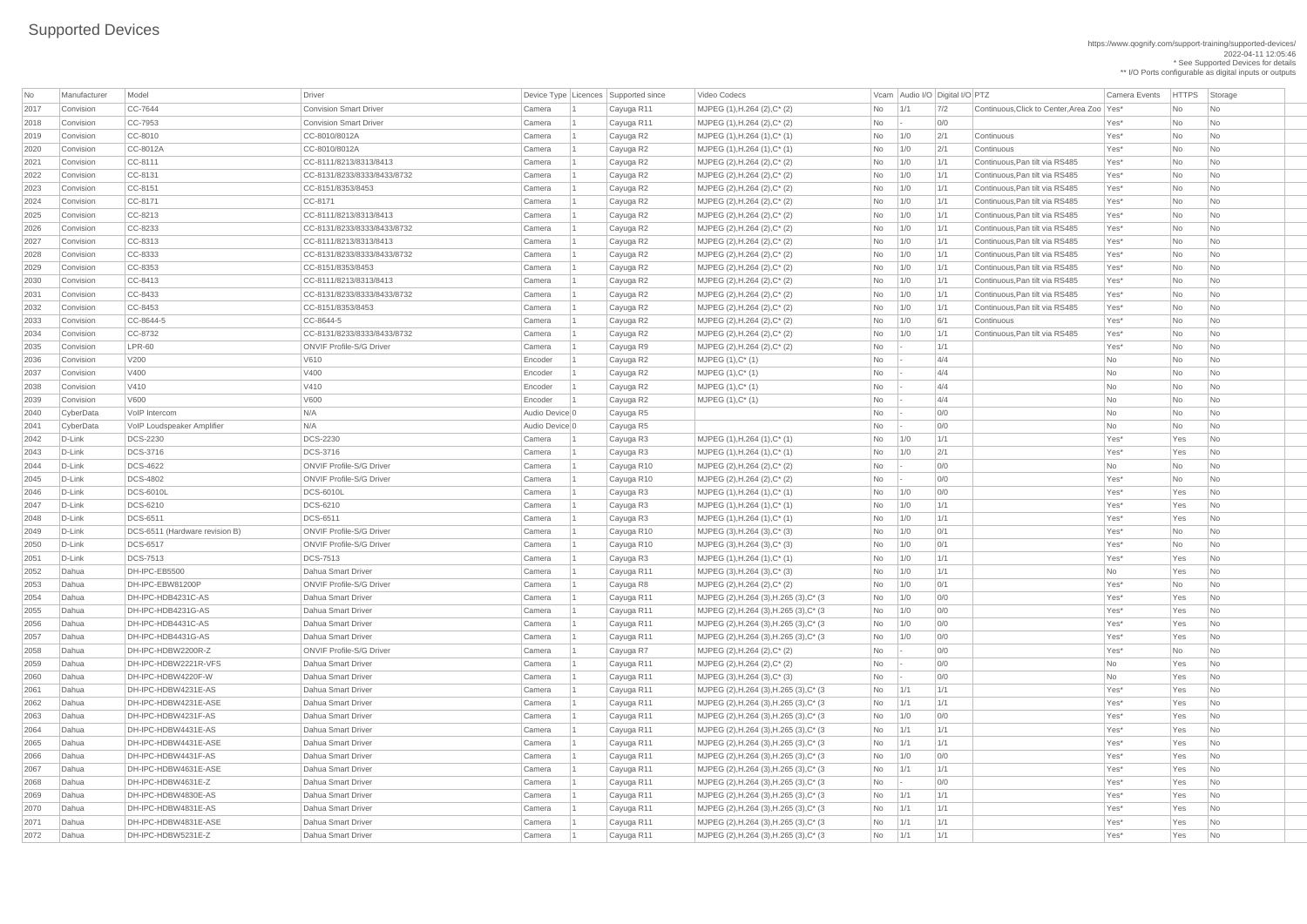https://www.qognify.com/support-training/supported-devices/ 2022-04-11 12:05:46 \* See Supported Devices for details

\*\* I/O Ports configurable as digital inputs or outputs

| No               | Manufacturer   | Model                                       | Driver                                          |                          | Device Type Licences Supported since | Video Codecs                                                                       |            | Vcam Audio I/O Digital I/O PTZ | <b>Camera Events</b> | <b>HTTPS</b> | Storage                        |
|------------------|----------------|---------------------------------------------|-------------------------------------------------|--------------------------|--------------------------------------|------------------------------------------------------------------------------------|------------|--------------------------------|----------------------|--------------|--------------------------------|
| 2073             | Dahua          | DH-IPC-HDBW5231E-Z5                         | Dahua Smart Driver                              | Camera                   | Cayuga R11                           | MJPEG (2), H.264 (3), H.265 (3), C* (3)                                            | $No$ $1/1$ | 1/1                            | Yes*                 | Yes          | No                             |
| 2074             | Dahua          | DH-IPC-HDBW5231E-Z5E                        | Dahua Smart Driver                              | Camera                   | Cayuga R11                           | MJPEG (2), H.264 (3), H.265 (3), C* (3)                                            | No         | 1/1<br>1/1                     | Yes*                 | Yes          | No                             |
| 2075             | Dahua          | DH-IPC-HDBW5231E-ZE                         | Dahua Smart Driver                              | Camera                   | Cayuga R11                           | MJPEG (2), H.264 (3), H.265 (3), C* (3)                                            | <b>No</b>  | 1/1<br>1/1                     | Yes*                 | Yes          | $\overline{\mathsf{No}}$       |
| 2076             | Dahua          | DH-IPC-HDBW5231R-Z                          | Dahua Smart Driver                              | Camera                   | Cayuga R11                           | MJPEG (2), H.264 (3), H.265 (3), C* (3)                                            | <b>No</b>  | 1/1<br>1/1                     | Yes*                 | Yes          | No                             |
| 2077             | Dahua          | DH-IPC-HDBW5231R-ZE                         | Dahua Smart Driver                              | Camera                   | Cayuga R11                           | MJPEG (2), H.264 (3), H.265 (3), C* (3)                                            | No         | 1/1<br>1/1                     | Yes*                 | Yes          | N <sub>o</sub>                 |
| 2078             | Dahua          | DH-IPC-HDBW5300                             | DH-IPC-HDBW5300/5302, DH-IPC-HFW5300C/5302C     | Camera                   | Cayuga R5                            | MJPEG (2), H.264 (2), C* (2)                                                       | No         | 1/0<br>2/1                     | Yes*                 | <b>No</b>    | N <sub>o</sub>                 |
| 2079             | Dahua          | DH-IPC-HDBW5302                             | DH-IPC-HDBW5300/5302. DH-IPC-HFW5300C/5302C     | Camera                   | Cayuga R5                            | MJPEG $(2)$ , H.264 $(2)$ , C* $(2)$                                               | No         | 2/1<br>1/0                     | Yes*                 | <b>No</b>    | No                             |
| 2080             | Dahua          | DH-IPC-HDBW5431E-Z                          | Dahua Smart Driver                              | Camera                   | Cayuga R11                           | MJPEG (2), H.264 (3), H.265 (3), C* (3)                                            | <b>No</b>  | 1/1<br>1/1                     | Yes*                 | Yes          | N <sub>o</sub>                 |
| 208 <sup>2</sup> | Dahua          | DH-IPC-HDBW5431E-Z5                         | Dahua Smart Driver                              | Camera                   | Cayuga R11                           | MJPEG (2), H.264 (3), H.265 (3), C* (3)                                            | <b>No</b>  | 1/1<br>1/1                     | Yes*                 | Yes          | N <sub>o</sub>                 |
| 2082             | Dahua          | DH-IPC-HDBW5431E-Z5E                        | Dahua Smart Driver                              | Camera                   | Cayuga R11                           | MJPEG (2), H.264 (3), H.265 (3), C* (3)                                            | <b>No</b>  | 1/1<br>1/1                     | Yes*                 | Yes          | No                             |
| 2083             | Dahua          | DH-IPC-HDBW5431E-ZE                         | Dahua Smart Driver                              | Camera                   | Cayuga R11                           | MJPEG (2), H.264 (3), H.265 (3), C* (3)                                            | <b>No</b>  | 1/1<br>1/1                     | Yes*                 | Yes          | No                             |
| 2084             | Dahua          | DH-IPC-HDBW5431R-Z                          | Dahua Smart Driver                              | Camera                   | Cayuga R11                           | MJPEG (2), H.264 (3), H.265 (3), C* (3)                                            | <b>No</b>  | 1/1<br>1/1                     | Yes*                 | Yes          | N <sub>o</sub>                 |
| 2085             | Dahua          | DH-IPC-HDBW5431R-ZE                         | Dahua Smart Driver                              | Camera                   | Cayuga R11                           | MJPEG (2), H.264 (3), H.265 (3), C* (3)                                            | <b>No</b>  | 1/1<br>1/1                     | Yes*                 | Yes          | No                             |
| 2086             | Dahua          | DH-IPC-HDBW5631E-Z5E                        | Dahua Smart Driver                              | Camera                   | Cayuga R11                           | MJPEG (2), H.264 (3), H.265 (3), C* (3)                                            | <b>No</b>  | 1/1<br>1/1                     | Yes*                 | Yes          | N <sub>o</sub>                 |
| 2087             | Dahua          | DH-IPC-HDBW5631E-ZE                         | Dahua Smart Driver                              | Camera                   | Cayuga R11                           | MJPEG (2), H.264 (3), H.265 (3), C* (3)                                            | No         | 1/1<br>1/1                     | Yes*                 | Yes          | N <sub>o</sub>                 |
| 2088             | Dahua          | DH-IPC-HDBW5631R-ZE                         | Dahua Smart Driver                              | Camera                   | Cayuga R11                           | MJPEG (2), H.264 (3), H.265 (3), C* (3)                                            | <b>No</b>  | 1/1<br>1/1                     | Yes*                 | Yes          | $\overline{\mathsf{No}}$       |
| 2089             | Dahua          | DH-IPC-HDBW5830E-Z                          | Dahua Smart Driver                              | Camera                   | Cayuga R11                           | MJPEG (2), H.264 (3), H.265 (3), C* (3)                                            | No         | 1/1<br>1/1                     | Yes*                 | Yes          | No                             |
| 2090             | Dahua          | DH-IPC-HDBW5830E-Z5                         | Dahua Smart Driver                              | Camera                   | Cayuga R11                           | MJPEG (2), H.264 (3), H.265 (3), C* (3)                                            | No         | 1/1<br>1/1                     | Yes*                 | Yes          | N <sub>o</sub>                 |
| 2091             | Dahua          | DH-IPC-HDBW5830R-Z                          | Dahua Smart Driver                              | Camera                   | Cayuga R11                           | MJPEG (2), H.264 (3), H.265 (3), C* (3)                                            | No         | 1/1<br>1/1                     | Yes*                 | Yes          | N <sub>o</sub>                 |
| 2092             | Dahua          | DH-IPC-HDBW5831E-Z                          | Dahua Smart Driver                              | Camera                   | Cayuga R11                           | MJPEG (2), H.264 (3), H.265 (3), C* (3)                                            | No         | 1/1<br>1/1                     | Yes*                 | Yes          | N <sub>o</sub>                 |
| 2093             | Dahua          | DH-IPC-HDBW5831E-Z5                         | Dahua Smart Driver                              | Camera                   | Cayuga R11                           | MJPEG (2), H.264 (3), H.265 (3), C* (3)                                            | <b>No</b>  | 1/1<br>1/1                     | Yes*                 | Yes          | No                             |
| 2094             | Dahua          | DH-IPC-HDBW5831E-Z5E                        | Dahua Smart Driver                              | Camera                   | Cayuga R11                           | MJPEG (2), H.264 (3), H.265 (3), C* (3)                                            | No         | 1/1<br>1/1                     | Yes*                 | Yes          | N <sub>o</sub>                 |
| 2095             | Dahua          | DH-IPC-HDBW5831E-ZE                         | Dahua Smart Driver                              | Camera                   | Cayuga R11                           | MJPEG (2), H.264 (3), H.265 (3), C* (3)                                            | No         | 1/1<br>1/1                     | Yes*                 | Yes          | No                             |
| 2096             | Dahua          | DH-IPC-HDBW5831R-Z                          | Dahua Smart Driver                              | Camera                   | Cayuga R11                           | MJPEG (2), H.264 (3), H.265 (3), C* (3)                                            | No         | 1/1<br>1/1                     | Yes*                 | Yes          | $\overline{\phantom{a}}$ No    |
| 2097             | Dahua          | DH-IPC-HDBW5831R-ZE                         | Dahua Smart Driver                              | Camera                   | Cayuga R11                           | MJPEG (2), H.264 (3), H.265 (3), C* (3)                                            | No         | 1/1<br>1/1                     | Yes*                 | Yes          | $\overline{\mathsf{No}}$       |
| 2098             | Dahua          | DH-IPC-HDBW81230E-Z                         | <b>Dahua Smart Driver</b>                       | Camera                   | Cayuga R11                           | MJPEG (1), H.264 (3), H.265 (3), C* (3)                                            | No         | 1/1<br>1/1                     | Yes*                 | Yes          | N <sub>0</sub>                 |
| 2099             | Dahua          | DH-IPC-HDBW8231E-Z                          | Dahua Smart Driver                              | Camera                   | Cayuga R11                           | MJPEG $(1)$ , H.264 $(3)$ , H.265 $(3)$ , C* $(3)$                                 | No         | 1/1<br>1/1                     | Yes*                 | Yes          | No                             |
| 2100             | Dahua          | DH-IPC-HDBW8232E-Z                          | Dahua Smart Driver                              | Camera                   | Cayuga R11                           | MJPEG (1), H.264 (3), H.265 (3), C* (3)                                            | <b>No</b>  | 1/1<br>1/1                     | Yes*                 | Yes          | $\overline{\mathsf{No}}$       |
| 2101             | Dahua          | DH-IPC-HDBW8232EP-Z                         | <b>Dahua Smart Driver</b>                       | Camera                   | Cayuga R11                           | MJPEG (1), H.264 (3), H.265 (3), C* (3)                                            | No         | 1/1<br>1/1                     | No                   | Yes          | No                             |
| 2102             | Dahua          | DH-IPC-HDBW8331E-Z                          | <b>Dahua Smart Driver</b>                       | Camera                   | Cayuga R11                           | MJPEG (1), H.264 (3), H.265 (3), C* (3)                                            | No         | 1/1<br>1/1                     | Yes*                 | Yes          | $\overline{\mathsf{No}}$       |
| 2103             | Dahua          | DH-IPC-HDBW8331E-Z5                         | Dahua Smart Driver                              | Camera                   | Cayuga R11                           | MJPEG (1), H.264 (3), H.265 (3), C* (3)                                            | <b>No</b>  | 1/1<br>1/1                     | Yes*                 | Yes          | No                             |
| 2104             | Dahua          | DH-IPC-HDBW8630E-Z                          | Dahua Smart Driver                              | Camera                   | Cayuga R11                           | MJPEG $(1)$ , H.264 $(3)$ , H.265 $(3)$ , C* $(3)$                                 | No         | 1/1<br>1/1                     | Yes*                 | Yes          | N <sub>0</sub>                 |
| 2105             | Dahua          | DH-IPC-HDW1120S                             | Dahua Smart Driver                              | Camera                   | Cayuga R11                           | $MJPEG (2), H.264 (2), C^* (2)$                                                    | No         | 0/0                            | No                   | Yes          | N <sub>0</sub>                 |
| 2106<br>2107     | Dahua          | DH-IPC-HDW4231EM-AS<br>DH-IPC-HDW4231EM-ASE | Dahua Smart Driver<br><b>Dahua Smart Driver</b> | Camera                   | Cayuga R11                           | MJPEG (2), H.264 (3), H.265 (3), C* (3)                                            | No         | 0/0<br>1/0<br>0/0              | Yes*<br>Yes*         | Yes          | $\overline{\mathsf{No}}$       |
| 2108             | Dahua<br>Dahua | DH-IPC-HDW4231M                             | Dahua Smart Driver                              | Camera<br>Camera         | Cayuga R11<br>Cayuga R11             | MJPEG (2), H.264 (3), H.265 (3), C* (3)<br>MJPEG (2), H.264 (3), H.265 (3), C* (3) | No<br>No   | 1/0<br>0/0                     | Yes*                 | Yes<br>Yes   | No<br>$\overline{\mathsf{No}}$ |
| 2109             | Dahua          | DH-IPC-HDW4421EP                            | Dahua Smart Driver                              | Camera                   | Cayuga R11                           | MJPEG (3), H.264 (3), C* (3)                                                       | No         | 0/0                            | <b>No</b>            | Yes          | N <sub>o</sub>                 |
| 2110             | Dahua          | DH-IPC-HDW4431EM-AS                         | Dahua Smart Driver                              | Camera                   | Cayuga R11                           | MJPEG (2), H.264 (3), H.265 (3), C* (3)                                            | No         | 0/0<br>1/0                     | Yes*                 | Yes          | $\overline{\mathsf{No}}$       |
| 2111             | Dahua          | DH-IPC-HDW4431EM-ASE                        | Dahua Smart Driver                              | Camera                   | Cayuga R11                           | MJPEG (2), H.264 (3), H.265 (3), C* (3)                                            | No         | 0/0<br>1/0                     | Yes*                 | Yes          | N <sub>o</sub>                 |
| 2112             | Dahua          | DH-IPC-HDW4431M                             | Dahua Smart Driver                              | Camera                   | Cayuga R11                           | MJPEG (2), H.264 (3), H.265 (3), C* (3)                                            | No         | 0/0<br>-14                     | Yes*                 | Yes          | No                             |
| 2113             | Dahua          | DH-IPC-HDW4631EM-AS                         | Dahua Smart Driver                              | Camera                   | Cayuga R11                           | MJPEG (2), H.264 (3), H.265 (3), C* (3)                                            | No         | 1/0<br>0/0                     | Yes*                 | Yes          | No                             |
| 2114             | Dahua          | DH-IPC-HDW4631EM-ASE                        | Dahua Smart Driver                              | Camera                   | Cayuga R11                           | MJPEG (2), H.264 (3), H.265 (3), C* (3)                                            | No         | 1/0<br>0/0                     | Yes*                 | Yes          | N <sub>o</sub>                 |
| 2115             | Dahua          | DH-IPC-HDW4830EM-AS                         | Dahua Smart Driver                              | Camera                   | Cayuga R11                           | MJPEG (2), H.264 (3), H.265 (3), C* (3)                                            | No         | 1/0<br>0/0                     | Yes*                 | Yes          | N <sub>o</sub>                 |
| 2116             | Dahua          | DH-IPC-HDW4831EM-AS                         | <b>Dahua Smart Driver</b>                       | Camera                   | Cayuga R11                           | MJPEG (2), H.264 (3), H.265 (3), C* (3)                                            | No         | 0/0<br>1/0                     | Yes*                 | Yes          | N <sub>0</sub>                 |
| 2117             | Dahua          | DH-IPC-HDW4831EM-ASE                        | Dahua Smart Driver                              | Camera                   | Cayuga R11                           | MJPEG (2), H.264 (3), H.265 (3), C* (3)                                            | No         | 1/0<br>0/0                     | Yes*                 | Yes          | N <sub>0</sub>                 |
| 2118             | Dahua          | DH-IPC-HDW5231R-Z                           | Dahua Smart Driver                              | Camera                   | Cayuga R11                           | MJPEG (2), H.264 (3), H.265 (3), C* (3)                                            | <b>No</b>  | 1/1<br>1/1                     | Yes*                 | Yes          | No                             |
| 2119             | Dahua          | DH-IPC-HDW5431R-Z                           | <b>Dahua Smart Driver</b>                       | Camera                   | Cayuga R11                           | MJPEG (2), H.264 (3), H.265 (3), C* (3)                                            | No         | 1/1<br>1/1                     | Yes*                 | Yes          | No                             |
| 2120             | Dahua          | DH-IPC-HDW5431R-ZE                          | Dahua Smart Driver                              | Camera                   | Cayuga R11                           | MJPEG (2), H.264 (3), H.265 (3), C* (3)                                            | No         | 1/1<br>1/1                     | Yes*                 | Yes          | No                             |
| 2121             | Dahua          | DH-IPC-HDW5631R-ZE                          | Dahua Smart Driver                              | Camera                   | Cayuga R11                           | MJPEG (2), H.264 (3), H.265 (3), C* (3)                                            | <b>No</b>  | 1/1<br>1/1                     | Yes*                 | Yes          | $\overline{\phantom{a}}$ No    |
| 2122             | Dahua          | DH-IPC-HDW5830R-Z                           | Dahua Smart Driver                              | Camera                   | Cayuga R11                           | MJPEG (2), H.264 (3), H.265 (3), C* (3)                                            | No         | 1/1<br>1/1                     | Yes*                 | Yes          | No                             |
| 2123             | Dahua          | DH-IPC-HDW5831R-Z                           | Dahua Smart Driver                              | Camera                   | Cayuga R11                           | MJPEG (2), H.264 (3), H.265 (3), C* (3)                                            | No l       | 1/1<br>1/1                     | Yes*                 | Yes          | No                             |
| 2124             | Dahua          | DH-IPC-HDW5831R-ZE                          | Dahua Smart Driver                              | $\vert$ Camera $\vert$ 1 | Cayuga R11                           | MJPEG (2), H.264 (3), H.265 (3), C* (3)                                            | $No$   1/1 | 1/1                            | Yes*                 | Yes          | $\overline{\phantom{1}}$ No    |
| 2125             | Dahua          | DH-IPC-HF5231E                              | Dahua Smart Driver                              | Camera                   | Cayuga R11                           | MJPEG (2), H.264 (3), H.265 (3), C* (3)                                            | No         | 2/1<br>1/1                     | Yes*                 | Yes          | N <sub>o</sub>                 |
| 2126             | Dahua          | DH-IPC-HF5231E-E                            | Dahua Smart Driver                              | Camera                   | Cayuga R11                           | MJPEG (2), H.264 (3), H.265 (3), C* (3)                                            | $No$ $1/1$ | 2/1                            | Yes*                 | Yes          | $\overline{\phantom{a}}$ No    |
| 2127             | Dahua          | DH-IPC-HF5231E-Z                            | Dahua Smart Driver                              | Camera                   | Cayuga R11                           | MJPEG (2), H.264 (3), H.265 (3), C* (3)                                            | $No$   1/1 | 2/1                            | Yes*                 | Yes          | $\overline{\phantom{a}}$ No    |
| 2128             | Dahua          | DH-IPC-HF5431E                              | Dahua Smart Driver                              | Camera                   | Cayuga R11                           | MJPEG (2), H.264 (3), H.265 (3), C* (3)                                            | $No$   1/1 | 2/1                            | Yes*                 | Yes          | $\overline{\phantom{a}}$ No    |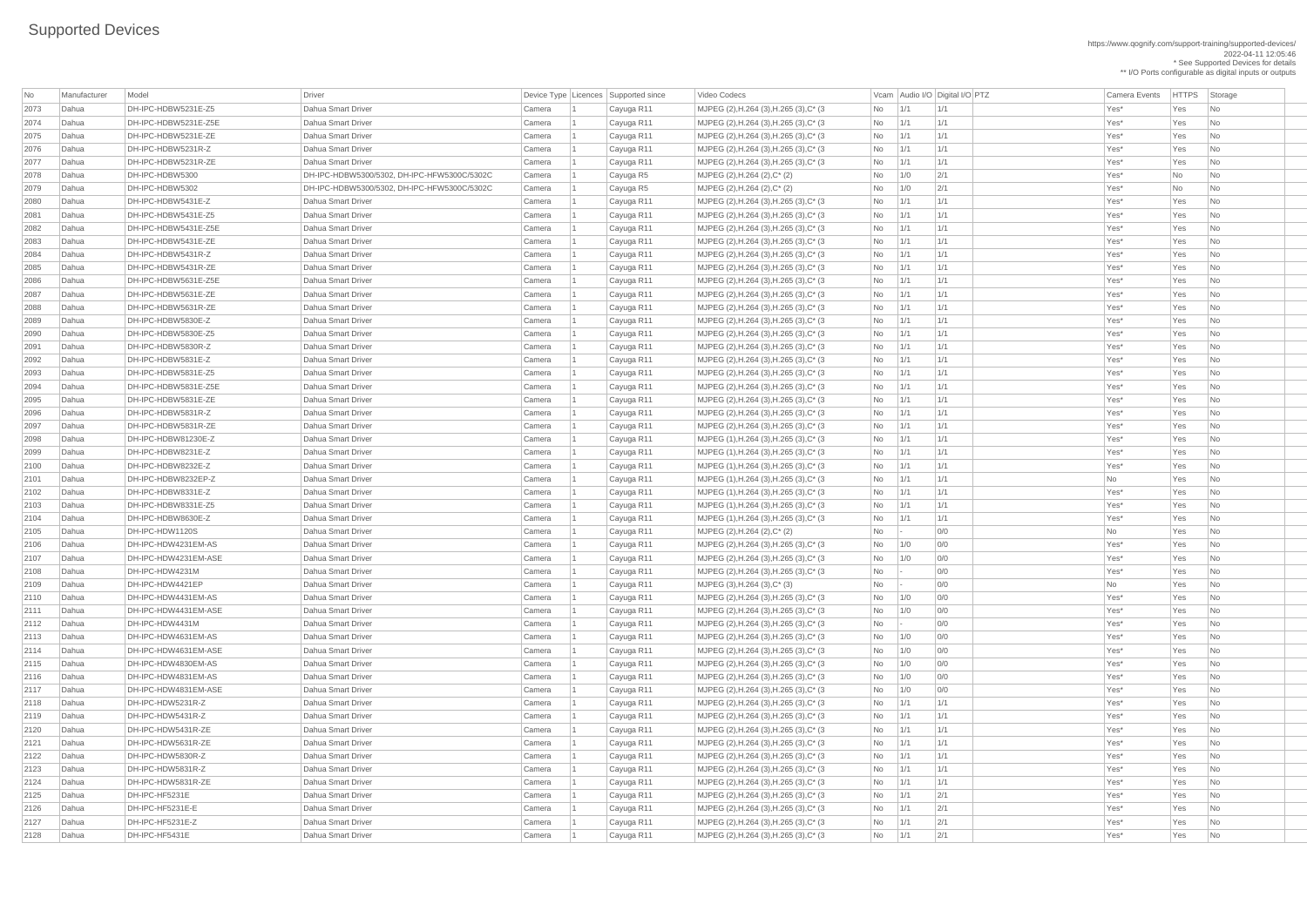https://www.qognify.com/support-training/supported-devices/ 2022-04-11 12:05:46 \* See Supported Devices for details

\*\* I/O Ports configurable as digital inputs or outputs

| No   | Manufacturer | Model                  | Driver                                                |                  | Device Type   Licences   Supported since | <b>Video Codecs</b>                         |                |             | Vcam Audio I/O Digital I/O PTZ | <b>Camera Events</b> | HTTPS Sto |                             |
|------|--------------|------------------------|-------------------------------------------------------|------------------|------------------------------------------|---------------------------------------------|----------------|-------------|--------------------------------|----------------------|-----------|-----------------------------|
| 2129 | Dahua        | DH-IPC-HF5431E-E       | Dahua Smart Driver                                    | Camera           | Cayuga R11                               | MJPEG (2), H.264 (3), H.265 (3), C* (3)     | <b>No</b>      | 1/1         | 2/1                            | Yes*                 | Yes       | $\overline{\phantom{a}}$ No |
| 2130 | Dahua        | DH-IPC-HF5431E-Z       | Dahua Smart Driver                                    | Camera           | Cayuga R11                               | MJPEG (2), H.264 (3), H.265 (3), C* (3)     | No             | 1/1         | 2/1                            | Yes*                 | Yes       | N <sub>o</sub>              |
| 2131 | Dahua        | DH-IPC-HF81200E        | <b>ONVIF Profile-S/G Driver</b>                       | Camera           | Cayuga R5                                | MJPEG (2), H.264 (2), C* (2)                | <b>No</b>      | 1/0         | 0/1                            | Yes*                 | No        | $\overline{\phantom{a}}$ No |
| 2132 | Dahua        | DH-IPC-HF81230E        | Dahua Smart Driver                                    | Camera           | Cayuga R11                               | $ $ MJPEG (1), H.264 (3), H.265 (3), C* (3) | <b>No</b>      | 1/1         | 2/1                            | Yes*                 | Yes       | $\overline{\phantom{a}}$ No |
| 2133 | Dahua        | DH-IPC-HF8231F         | Dahua Smart Driver                                    | Camera           | Cayuga R11                               | MJPEG (1), H.264 (3), H.265 (3), C* (3)     | <b>No</b>      | 1/1         | 2/1                            | Yes*                 | Yes       | $\overline{\phantom{a}}$ No |
| 2134 | Dahua        | DH-IPC-HF8232F         | Dahua Smart Driver                                    | Camera           | Cayuga R11                               | MJPEG (1), H.264 (3), H.265 (3), C* (3)     | <b>No</b>      | 1/1         | 2/1                            | Yes*                 | Yes       | $\overline{\phantom{a}}$ No |
| 2135 | Dahua        | DH-IPC-HF8232F-HDMI-S2 | Dahua Smart Driver                                    | Camera           | Cayuga R11                               | MJPEG (1), H.264 (3), H.265 (3), C* (3)     | <b>No</b>      | 1/1         | 2/1                            | Yes*                 | Yes       | $\overline{\phantom{a}}$ No |
| 2136 | Dahua        | DH-IPC-HF8232F-NF      | Dahua Smart Driver                                    | Camera           | Cayuga R11                               | MJPEG (1), H.264 (3), H.265 (3), C* (3)     | No             | 1/1         | 2/1                            | Yes*                 | Yes       | $\overline{\phantom{a}}$ No |
| 2137 | Dahua        | DH-IPC-HF8281EP        | <b>ONVIF Profile-S/G Driver</b>                       | Camera           | Cayuga R6                                | MJPEG (2), H.264 (2), C* (2)                | <b>No</b>      |             | 0/1                            | Yes*                 | No        | $\overline{\phantom{a}}$ No |
| 2138 | Dahua        | DH-IPC-HF8301E         | DH-IPC-HF8301E                                        | Camera           | Cayuga R5                                | $MJPEG (2), H.264 (2), C^*(2)$              | No             | 1/0         | 2/1                            | Yes*                 | No        | $\overline{\phantom{a}}$ No |
| 2139 | Dahua        | DH-IPC-HF8331F         | Dahua Smart Driver                                    | Camera           | Cayuga R11                               | MJPEG (1), H.264 (3), H.265 (3), C* (3)     | <b>No</b>      | 1/1         | 2/1                            | Yes*                 | Yes       | $\overline{\phantom{a}}$ No |
| 2140 | Dahua        | DH-IPC-HF8630F         | Dahua Smart Driver                                    | Camera           | Cayuga R11                               | MJPEG (1), H.264 (3), H.265 (3), C* (3)     | <b>No</b>      | 1/1         | 2/1                            | Yes*                 | Yes       | $\overline{\phantom{a}}$ No |
| 2141 | Dahua        | DH-IPC-HFW4230M-4G     | Dahua Smart Driver                                    | Camera           | Cayuga R11                               | MJPEG (2), H.264 (3), H.265 (3), C* (3)     | No             |             | 0/0                            | Yes*                 | Yes       | $\overline{\phantom{a}}$ No |
| 2142 | Dahua        | DH-IPC-HFW4231B-AS     | Dahua Smart Driver                                    | Camera           | Cayuga R11                               | MJPEG (2), H.264 (3), H.265 (3), C* (3)     | <b>No</b>      | 1/1         | 1/1                            | Yes*                 | Yes       | $\overline{\phantom{a}}$ No |
| 2143 | Dahua        | DH-IPC-HFW4231D-AS     | Dahua Smart Driver                                    | Camera           | Cayuga R11                               | MJPEG (2), H.264 (3), H.265 (3), C* (3)     | <b>No</b>      | 1/1         | 1/1                            | Yes*                 | Yes       | $\overline{\phantom{a}}$ No |
| 2144 | Dahua        | DH-IPC-HFW4231E-S      | Dahua Smart Driver                                    | Camera           | Cayuga R11                               | $ $ MJPEG (2), H.264 (3), H.265 (3), C* (3) | No             |             | 0/0                            | Yes*                 | Yes       | $\overline{\phantom{a}}$ No |
| 2145 | Dahua        | DH-IPC-HFW4231E-SE     | Dahua Smart Driver                                    | Camera           | Cayuga R11                               | MJPEG (2), H.264 (3), H.265 (3), C* (3)     | <b>No</b>      |             | 0/0                            | Yes*                 | Yes       | $\overline{\phantom{a}}$ No |
| 2146 | Dahua        | DH-IPC-HFW4231S        | Dahua Smart Driver                                    | Camera           | Cayuga R11                               | MJPEG (2), H.264 (3), H.265 (3), C* (3)     | <b>No</b>      |             | 0/0                            | Yes*                 | Yes       | $\overline{\phantom{a}}$ No |
| 2147 | Dahua        | DH-IPC-HFW4231T-ASE    | Dahua Smart Driver                                    | Camera           | Cayuga R11                               | MJPEG (2), H.264 (3), H.265 (3), C* (3)     | <b>No</b>      | 1/1         | 1/1                            | Yes*                 | Yes       | $\overline{\phantom{a}}$ No |
| 2148 | Dahua        | DH-IPC-HFW4431B-AS     | Dahua Smart Driver                                    | Camera           | Cayuga R11                               | MJPEG (2), H.264 (3), H.265 (3), C* (3)     | <b>No</b>      | 1/1         | 1/1                            | Yes*                 | Yes       | $\overline{\phantom{a}}$ No |
| 2149 | Dahua        | DH-IPC-HFW4431D-AS     | Dahua Smart Driver                                    | Camera           | Cayuga R11                               | MJPEG (2), H.264 (3), H.265 (3), C* (3)     | <b>No</b>      | 1/1         | 1/1                            | Yes*                 | Yes       | $\overline{\phantom{a}}$ No |
| 2150 | Dahua        | DH-IPC-HFW4431E-S      | Dahua Smart Driver                                    | Camera           | Cayuga R11                               | MJPEG (2), H.264 (3), H.265 (3), C* (3)     | No             |             | 0/0                            | Yes*                 | Yes       | $\overline{\phantom{a}}$ No |
| 2151 | Dahua        | DH-IPC-HFW4431E-SE     | Dahua Smart Driver                                    | Camera           | Cayuga R11                               | MJPEG (2), H.264 (3), H.265 (3), C* (3)     | <b>No</b>      |             | 0/0                            | Yes*                 | Yes       | $\overline{\phantom{a}}$ No |
| 2152 | Dahua        | DH-IPC-HFW4431S        | Dahua Smart Driver                                    | Camera           | Cayuga R11                               | MJPEG (2), H.264 (3), H.265 (3), C* (3)     | <b>No</b>      |             | 0/0                            | Yes*                 | Yes       | $\overline{\phantom{a}}$ No |
| 2153 | Dahua        | DH-IPC-HFW4431T-ASE    | Dahua Smart Driver                                    | Camera           | Cayuga R11                               | MJPEG (2), H.264 (3), H.265 (3), C* (3)     | <b>No</b>      | $\vert$ 1/1 | 1/1                            | Yes*                 | Yes       | N <sub>o</sub>              |
| 2154 | Dahua        | DH-IPC-HFW4631E-S      | Dahua Smart Driver                                    | Camera           | Cayuga R11                               | MJPEG (2), H.264 (3), H.265 (3), C* (3)     | No l           |             | 0/0                            | Yes*                 | Yes       | $\overline{\phantom{a}}$ No |
| 2155 | Dahua        | DH-IPC-HFW4631E-SE     | Dahua Smart Driver                                    | Camera           | Cayuga R11                               | MJPEG (2), H.264 (3), H.265 (3), C* (3)     | No             |             | 0/0                            | Yes <sup>*</sup>     | Yes       | $\overline{\phantom{a}}$ No |
| 2156 | Dahua        | DH-IPC-HFW4631T-ASE    | Dahua Smart Driver                                    | Camera           | Cayuga R11                               | MJPEG (2), H.264 (3), H.265 (3), C* (3)     | No             | $\vert$ 1/1 | 1/1                            | Yes*                 | Yes       | $\overline{\phantom{a}}$ No |
| 2157 | Dahua        | DH-IPC-HFW4830E-S      | Dahua Smart Driver                                    |                  | Cayuga R11                               | $ $ MJPEG (2), H.264 (3), H.265 (3), C* (3) | No             |             | 0/0                            | Yes*                 | Yes       | No                          |
| 2158 | Dahua        | DH-IPC-HFW4831E-S      | Dahua Smart Driver                                    | Camera<br>Camera |                                          |                                             | <b>No</b>      |             | 0/0                            | Yes*                 | Yes       | N <sub>o</sub>              |
|      | Dahua        | DH-IPC-HFW4831E-SE     | Dahua Smart Driver                                    |                  | Cayuga R11                               | MJPEG (2), H.264 (3), H.265 (3), C* (3)     |                |             | 0/0                            |                      |           |                             |
| 2159 |              | DH-IPC-HFW4831T-ASE    |                                                       | Camera           | Cayuga R11                               | MJPEG (2), H.264 (3), H.265 (3), C* (3)     | No             |             |                                | Yes*                 | Yes       | $\overline{\phantom{a}}$ No |
| 2160 | Dahua        | DH-IPC-HFW5200E-Z12    | Dahua Smart Driver<br><b>ONVIF Profile-S/G Driver</b> | Camera           | Cayuga R11                               | MJPEG (2), H.264 (3), H.265 (3), C* (3)     | No             | 1/1         | 1/1                            | Yes*                 | Yes       | $\overline{\phantom{a}}$ No |
| 2161 | Dahua        |                        |                                                       | Camera           | Cayuga R9                                | MJPEG (2), H.264 (2), C* (2)                | No             |             | 1/1                            | Yes <sup>*</sup>     | No        | $\overline{\phantom{a}}$ No |
| 2162 | Dahua        | DH-IPC-HFW5202C        | <b>ONVIF Profile-S/G Driver</b>                       | Camera           | Cayuga R8                                | MJPEG $(2)$ , H.264 $(2)$ , C* $(2)$        | No             | 1/0         | 0/1                            | Yes*                 | No        | N <sub>o</sub>              |
| 2163 | Dahua        | DH-IPC-HFW5221E-Z      | <b>ONVIF Profile-S/G Driver</b>                       | Camera           | Cayuga R8                                | $MJPEG (2), H.264 (2), C^*(2)$              | No             | 1/0         | 0/1                            | Yes*                 | No        | $\overline{\phantom{a}}$ No |
| 2164 | Dahua        | DH-IPC-HFW5231E-Z      | Dahua Smart Driver                                    | Camera           | Cayuga R11                               | MJPEG (2), H.264 (3), H.265 (3), C* (3)     | No             | 1/1         | 2/1                            | Yes*                 | Yes       | $\overline{\phantom{a}}$ No |
| 2165 | Dahua        | DH-IPC-HFW5231E-Z12    | Dahua Smart Driver                                    | Camera           | Cayuga R11                               | MJPEG (2), H.264 (3), H.265 (3), C* (3)     | <b>No</b>      | 1/1         | 2/1                            | Yes*                 | Yes       | $\overline{\phantom{a}}$ No |
| 2166 | Dahua        | DH-IPC-HFW5231E-Z12E   | Dahua Smart Driver                                    | Camera           | Cayuga R11                               | MJPEG (2), H.264 (3), H.265 (3), C* (3)     | No             | 1/1         | 2/1                            | Yes*                 | Yes       | $\overline{\phantom{a}}$ No |
| 2167 | Dahua        | DH-IPC-HFW5231E-Z5     | Dahua Smart Driver                                    | Camera           | Cayuga R11                               | MJPEG (2), H.264 (3), H.265 (3), C* (3)     | <b>No</b>      | 1/1         | 2/1                            | Yes*                 | Yes       | $\overline{\phantom{a}}$ No |
| 2168 | Dahua        | DH-IPC-HFW5231E-Z5E    | Dahua Smart Driver                                    | Camera           | Cayuga R11                               | MJPEG (2), H.264 (3), H.265 (3), C* (3)     | No             | 1/1         | 2/1                            | Yes*                 | Yes       | $\overline{\phantom{a}}$ No |
| 2169 | Dahua        | DH-IPC-HFW5231E-ZE     | Dahua Smart Driver                                    | Camera           | Cayuga R11                               | MJPEG (2), H.264 (3), H.265 (3), C* (3)     | No             | 1/1         | 2/1                            | Yes*                 | Yes       | $\overline{\phantom{a}}$ No |
| 2170 | Dahua        | DH-IPC-HFW5300C        | DH-IPC-HDBW5300/5302, DH-IPC-HFW5300C/5302C           | Camera           | Cayuga R5                                | MJPEG (2), H.264 (2), C* (2)                | <b>No</b>      | 1/0         | 2/1                            | Yes*                 | No        | $\overline{\phantom{a}}$ No |
| 2171 | Dahua        | DH-IPC-HFW5302C        | DH-IPC-HDBW5300/5302, DH-IPC-HFW5300C/5302C           | Camera           | Cayuga R5                                | MJPEG (2), H.264 (2), C* (2)                | No             | 1/0         | 2/1                            | Yes <sup>*</sup>     | No        | $\overline{\phantom{a}}$ No |
| 2172 | Dahua        | DH-IPC-HFW5431E-Z      | Dahua Smart Driver                                    | Camera           | Cayuga R11                               | $ $ MJPEG (2), H.264 (3), H.265 (3), C* (3) | No             | 1/1         | 2/1                            | Yes*                 | Yes       | $\overline{\phantom{a}}$ No |
| 2173 | Dahua        | DH-IPC-HFW5431E-Z5     | Dahua Smart Driver                                    | Camera           | Cayuga R11                               | MJPEG (2), H.264 (3), H.265 (3), C* (3)     | No             | 1/1         | 2/1                            | Yes*                 | Yes       | $\overline{\phantom{a}}$ No |
| 2174 | Dahua        | DH-IPC-HFW5431E-Z5E    | Dahua Smart Driver                                    | Camera           | Cayuga R11                               | MJPEG (2), H.264 (3), H.265 (3), C* (3)     | No             | 1/1         | 2/1                            | Yes*                 | Yes       | $\overline{\phantom{a}}$ No |
| 2175 | Dahua        | DH-IPC-HFW5431E-ZE     | Dahua Smart Driver                                    | Camera           | Cayuga R11                               | MJPEG (2), H.264 (3), H.265 (3), C* (3)     | No             | 1/1         | 2/1                            | Yes*                 | Yes       | $\overline{\phantom{a}}$ No |
| 2176 | Dahua        | DH-IPC-HFW5431EP-Z     | Dahua Smart Driver                                    | Camera           | Cayuga R11                               | MJPEG (1), H.264 (3), H.265 (3), C* (3)     | No             | 1/1         | 2/1                            | No                   | Yes       | $\overline{\phantom{a}}$ No |
| 2177 | Dahua        | DH-IPC-HFW5631EP-Z5E   | Dahua Smart Driver                                    | Camera           | Cayuga R11                               | MJPEG (2), H.264 (3), H.265 (3), C* (3)     | <b>No</b>      | 1/1         | 2/1                            | Yes*                 | Yes       | $\overline{\phantom{a}}$ No |
| 2178 | Dahua        | DH-IPC-HFW5631EP-ZE    | Dahua Smart Driver                                    | Camera           | Cayuga R11                               | MJPEG (2), H.264 (3), H.265 (3), C* (3)     | No             | 1/1         | 2/1                            | Yes*                 | Yes       | $\overline{\phantom{a}}$ No |
| 2179 | Dahua        | DH-IPC-HFW5830E-Z      | Dahua Smart Driver                                    | Camera           | Cayuga R11                               | MJPEG (2), H.264 (3), H.265 (3), C* (3)     | No             | 1/1         | 1/1                            | Yes*                 | Yes       | $\overline{\phantom{a}}$ No |
| 2180 | ∣Dahua       | DH-IPC-HFW5830E-Z5     | Dahua Smart Driver                                    | Camera           | Cayuga R11                               | MJPEG (2), H.264 (3), H.265 (3), C* (3)     | No             | $\vert$ 1/1 | 1/1                            | Yes <sup>*</sup>     | Yes       | No                          |
| 2181 | Dahua        | DH-IPC-HFW5831E-Z5     | Dahua Smart Driver                                    | Camera           | Cayuga R11                               | MJPEG (2), H.264 (3), H.265 (3), C* (3)     | $No$ $1/1$     |             | 1/1                            | Yes*                 | Yes       | $\overline{\phantom{a}}$ No |
| 2182 | Dahua        | DH-IPC-HFW5831E-Z5E    | Dahua Smart Driver                                    | Camera           | Cayuga R11                               | MJPEG (2), H.264 (3), H.265 (3), C* (3)     | No             | 1/1         | 2/1                            | Yes*                 | Yes       | $\overline{\phantom{a}}$ No |
| 2183 | Dahua        | DH-IPC-HFW5831E-ZE     | Dahua Smart Driver                                    | Camera           | Cayuga R11                               | MJPEG (2), H.264 (3), H.265 (3), C* (3)     | No             | 1/1         | 2/1                            | Yes*                 | Yes       | $\overline{\phantom{a}}$ No |
| 2184 | Dahua        | DH-IPC-HFW81230E-Z     | Dahua Smart Driver                                    | Camera           | Cayuga R11                               | MJPEG (1), H.264 (3), H.265 (3), C* (3)     | N <sub>o</sub> | 1/1         | 2/1                            | Yes*                 | Yes       | $\overline{\phantom{a}}$ No |

| Video Codecs | No Manufacturer | No Manufacturer | Vcam | Audio I/O | Digital I/O | PTZ | Camera Events | HTTPS | Storage | MJPEG (2),H.264 (3),H.265 (3),C\* (3  $\hbox{No}$  | 1/1  $\hbox{2/1}$  |  $\hbox{N}$  Yes\* Yes No | MJPEG (2),H.264 (3),H.265 (3),C\* (3  $\hbox{No}$  | 1/1  $\hbox{2/1}$  |  $\hbox{N}$  Yes\* Yes No 2132 Dahua DH-IPC-HF81230E Dahua Smart Driver Camera 1 Cayuga R11 MJPEG (1),H.264 (3),H.265 (3),C\* (3 No 1/1 2/1 Yes\* Yes No 2133 Dahua DH-IPC-HF8231F Dahua Smart Driver Camera 1 Cayuga R11 MJPEG (1),H.264 (3),H.265 (3),C\* (3 No 1/1 2/1 Yes\* Yes No | MJPEG (1),H.264 (3),H.265 (3),C\* (3  $\qquad$  No  $\qquad$  1/1  $\qquad$  2/1  $\qquad$  Yes\* Yes No | MJPEG (1),H.264 (3),H.265 (3),C\* (3  $\blacksquare$  No  $\blacksquare$  1/1  $\blacksquare$  2/1  $\blacksquare$  Yes\* Yes No No 1/1 Yes No | MJPEG (1),H.264 (3),H.265 (3),C\* (3  $\qquad$  No  $\qquad$  1/1  $\qquad$  2/1  $\qquad$  Yes\* Yes No  $\qquad$ | MJPEG (1),H.264 (3),H.265 (3),C\* (3  $\qquad$  No  $\qquad$  1/1  $\qquad$  2/1  $\qquad$  Yes\* Yes No 2140 Dahua DH-IPC-HF8630F Dahua Smart Driver Camera 1 Cayuga R11 MJPEG (1),H.264 (3),H.265 (3),C\* (3 No 1/1 2/1 Yes\* Yes No | MJPEG (2),H.264 (3),H.265 (3),C\* (3  $\hbox{No}$  | - 0/0 | 0/0 Yes\* Yes No | MJPEG (2),H.264 (3),H.265 (3),C\* (3  $\qquad$  No  $\qquad$  1/1  $\qquad$  1/1  $\qquad$  1/1  $\qquad$  Yes\* Yes No  $\qquad$ | MJPEG (2),H.264 (3),H.265 (3),C\* (3  $\qquad$  No  $\qquad$  1/1  $\qquad$  1/1  $\qquad$  1/1  $\qquad$  Yes\* Yes No  $\qquad$ | MJPEG (2),H.264 (3),H.265 (3),C\* (3  $\qquad$  No  $\qquad$  - 0/0  $\qquad$  0/0 Yes\* Yes No | MJPEG (2),H.264 (3),H.265 (3),C\* (3  $\hbox{No}$  | - 0/0 | 0/0 Yes\* Yes No | Yes No | MJPEG (2),H.264 (3),H.265 (3),C\* (3  $\hbox{No}$  | - 0/0 | 0/0 Yes\* Yes No | MJPEG (2),H.264 (3),H.265 (3),C\* (3  $\blacksquare$  No  $\blacksquare$  1/1  $\blacksquare$  1/1  $\blacksquare$  1/1  $\blacksquare$  Yes\* Yes No  $\blacksquare$ | MJPEG (2),H.264 (3),H.265 (3),C\* (3  $\qquad$  No  $\qquad$  1/1  $\qquad$  1/1  $\qquad$  1/1  $\qquad$  Yes\* Yes No  $\qquad$ 2149 Dahua DH-IPC-HFW4431D-AS Dahua Smart Driver Camera 1 Cayuga R11 MJPEG (2),H.264 (3),H.265 (3),C\* (3 No 1/1 1/1 Yes\* Yes No | MJPEG (2),H.264 (3),H.265 (3),C\* (3  $\qquad$  No  $\qquad$  - 0/0  $\qquad$  0/0 Yes\* Yes No | MJPEG (2),H.264 (3),H.265 (3),C\* (3  $\qquad$  No  $\qquad$  - 0/0  $\qquad$  0/0 Yes\* Yes No | MJPEG (2),H.264 (3),H.265 (3),C\* (3  $\hbox{No}$  | - 0/0 | 0/0 Yes\* Yes No | MJPEG (2),H.264 (3),H.265 (3),C\* (3  $\qquad$  No  $\qquad$  1/1  $\qquad$  1/1  $\qquad$  1/1  $\qquad$  Yes\* Yes No  $\qquad$ | MJPEG (2),H.264 (3),H.265 (3),C\* (3  $\hbox{No}$  | - 0/0 | 0/0 Yes\* Yes No | Yes No | MJPEG (2),H.264 (3),H.265 (3),C\* (3  $\hbox{No}$  | - 0/0 | 0/0 Yes\* Yes No 2156 Dahua DH-IPC-HFW4631T-ASE Dahua Smart Driver Camera 1 Cayuga R11 MJPEG (2),H.264 (3),H.265 (3),C\* (3 No 1/1 1/1 Yes\* Yes No | MJPEG (2),H.264 (3),H.265 (3),C\* (3  $\qquad$  No  $\qquad$  - 0/0  $\qquad$  0/0 Yes\* Yes No | MJPEG (2),H.264 (3),H.265 (3),C\* (3  $\qquad$  No  $\qquad$  - 0/0  $\qquad$  0/0 Yes\* Yes No | MJPEG (2),H.264 (3),H.265 (3),C\* (3  $\hbox{No}$  | - 0/0 | 0/0 Yes\* Yes No | MJPEG (2),H.264 (3),H.265 (3),C\* (3  $\qquad \qquad$  No  $\qquad$  1/1  $\qquad$  1/1  $\qquad$  1/1  $\qquad$  Yes\* Yes No | MJPEG (2),H.264 (3),H.265 (3),C\* (3  $\qquad$  No  $\qquad$  1/1  $\qquad$  2/1  $\qquad$  Yes\* Yes No | MJPEG (2),H.264 (3),H.265 (3),C\* (3  $\qquad$  No  $\qquad$  1/1  $\qquad$  2/1  $\qquad$  Yes\* Yes No | MJPEG (2),H.264 (3),H.265 (3),C\* (3  $\qquad$  No  $\qquad$  1/1  $\qquad$  2/1  $\qquad$  Yes\* Yes No | MJPEG (2),H.264 (3),H.265 (3),C\* (3  $\qquad$  No  $\qquad$  1/1  $\qquad$  2/1  $\qquad$  Yes\* Yes No 2168 Dahua DH-IPC-HFW5231E-Z5E Dahua Smart Driver Camera 1 Cayuga R11 MJPEG (2),H.264 (3),H.265 (3),C\* (3 No 1/1 2/1 Yes\* Yes No 2169 Dahua DH-IPC-HFW5231E-ZE Dahua Smart Driver Camera 1 Cayuga R11 MJPEG (2),H.264 (3),H.265 (3),C\* (3 No 1/1 2/1 Yes\* Yes No | MJPEG (2),H.264 (3),H.265 (3),C\* (3  $\hbox{No}$  | 1/1  $\hbox{2/1}$  |  $\hbox{N}$  Yes\* Yes No | MJPEG (2),H.264 (3),H.265 (3),C\* (3  $\blacksquare$  No  $\blacksquare$  1/1  $\blacksquare$  2/1  $\blacksquare$  Yes\* Yes No No 1/1  $\blacksquare$ | MJPEG (2),H.264 (3),H.265 (3),C\* (3  $\qquad$  No  $\qquad$  1/1  $\qquad$  2/1  $\qquad$  Yes\* Yes No  $\qquad$ 2175 Dahua DH-IPC-HFW5431E-ZE Dahua Smart Driver Camera 1 Cayuga R11 MJPEG (2),H.264 (3),H.265 (3),C\* (3 No 1/1 2/1 Yes\* Yes No 2176 Dahua DH-IPC-HFW5431EP-Z Dahua Smart Driver Camera 1 Cayuga R11 MJPEG (1),H.264 (3),H.265 (3),C\* (3 No 1/1 2/1 No Yes No | MJPEG (2),H.264 (3),H.265 (3),C\* (3  $\qquad$  No  $\qquad$  1/1  $\qquad$  2/1  $\qquad$  Yes\* Yes No | MJPEG (2),H.264 (3),H.265 (3),C\* (3  $\qquad$  No  $\qquad$  1/1  $\qquad$  2/1  $\qquad$  Yes\* Yes No  $\qquad$ | MJPEG (2),H.264 (3),H.265 (3),C\* (3  $\blacksquare$  No  $\blacksquare$  1/1  $\blacksquare$  1/1  $\blacksquare$  1/1  $\blacksquare$  Yes\* Yes No  $\blacksquare$ | MJPEG (2),H.264 (3),H.265 (3),C\* (3  $\blacksquare$  No  $\blacksquare$  1/1  $\blacksquare$  1/1  $\blacksquare$  1/1  $\blacksquare$  Yes\* Yes No  $\blacksquare$ 2182 Dahua DH-IPC-HFW5831E-Z5E Dahua Smart Driver Camera 1 Cayuga R11 MJPEG (2),H.264 (3),H.265 (3),C\* (3 No 1/1 2/1 Yes\* Yes No | MJPEG (2),H.264 (3),H.265 (3),C\* (3  $\qquad$  No  $\qquad$  1/1  $\qquad$  2/1  $\qquad$  Yes\* Yes No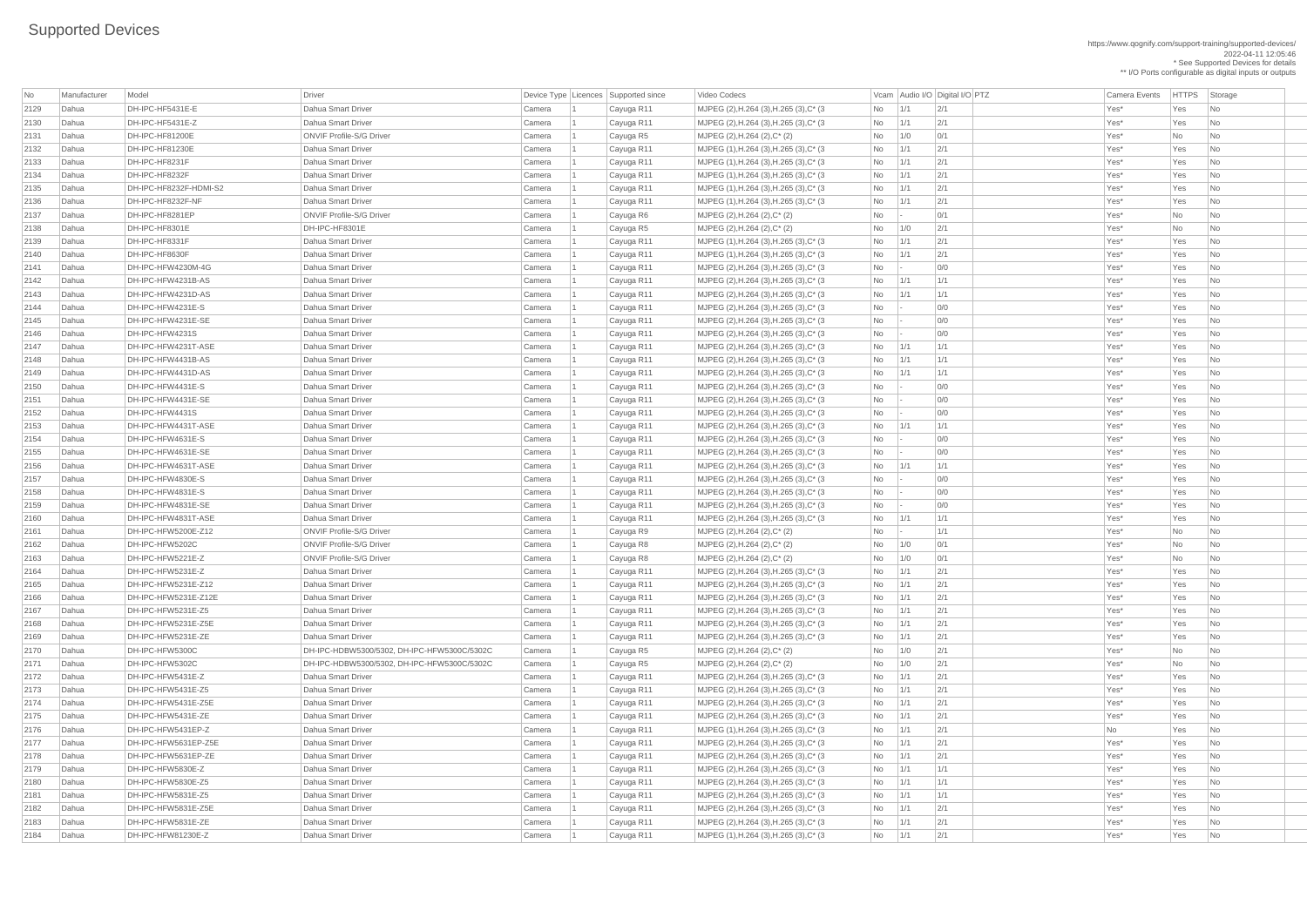https://www.qognify.com/support-training/supported-devices/ 2022-04-11 12:05:46 \* See Supported Devices for details \*\* I/O Ports configurable as digital inputs or outputs

| <b>No</b> | Manufacturer | Model                              | Driver                    |        | Device Type   Licences   Supported since | Video Codecs                                     |                |             | Vcam Audio I/O Digital I/O PTZ |                                              | <b>Camera Events</b> | <b>HTTPS</b> | Storage                     |  |
|-----------|--------------|------------------------------------|---------------------------|--------|------------------------------------------|--------------------------------------------------|----------------|-------------|--------------------------------|----------------------------------------------|----------------------|--------------|-----------------------------|--|
| 2185      | Dahua        | DH-IPC-HFW81230EP-Z                | Dahua Smart Driver        | Camera | Cayuga R11                               | MJPEG (1), H.264 (3), H.265 (3), C* (3)          | No             | $\vert$ 1/1 | 2/1                            |                                              | No                   | Yes          | No                          |  |
| 2186      | Dahua        | DH-IPC-HFW8231E-Z                  | Dahua Smart Driver        | Camera | Cayuga R11                               | MJPEG (1), H.264 (3), H.265 (3), C* (3)          | No             | 1/1         | 2/1                            |                                              | Yes*                 | Yes          | <b>No</b>                   |  |
| 2187      | Dahua        | DH-IPC-HFW8231E-Z5                 | Dahua Smart Driver        | Camera | Cayuga R11                               | MJPEG (1), H.264 (3), H.265 (3), C* (3)          | No             | 1/1         | 2/1                            |                                              | Yes*                 | Yes          | No                          |  |
| 2188      | Dahua        | DH-IPC-HFW8232E-Z                  | Dahua Smart Driver        | Camera | Cayuga R11                               | $ $ MJPEG (1), H.264 (3), H.265 (3), C* (3)      | No             | $\vert$ 1/1 | 2/1                            |                                              | Yes*                 | Yes          | No                          |  |
| 2189      | Dahua        | DH-IPC-HFW8232EP-Z                 | Dahua Smart Driver        | Camera | Cayuga R11                               | MJPEG (1), H.264 (3), H.265 (3), C* (3)          | No             | $\vert$ 1/1 | 1/1                            |                                              | No                   | Yes          | <b>No</b>                   |  |
| 2190      | Dahua        | DH-IPC-HFW8331E-Z                  | Dahua Smart Driver        | Camera | Cayuga R11                               | MJPEG (1), H.264 (3), H.265 (3), C* (3)          | No             | 1/1         | 2/1                            |                                              | Yes*                 | Yes          | No                          |  |
| 2191      | Dahua        | DH-IPC-HFW8331E-Z5                 | Dahua Smart Driver        | Camera | Cayuga R11                               | MJPEG (1), H.264 (3), H.265 (3), C* (3)          | No             | 1/1         | 2/1                            |                                              | Yes*                 | Yes          | No                          |  |
| 2192      | Dahua        | DH-IPC-HFW8630E-Z                  | Dahua Smart Driver        | Camera | Cayuga R11                               | MJPEG (1), H.264 (3), H.265 (3), C* (3)          | No             | 1/1         | 2/1                            |                                              | Yes*                 | Yes          | <b>No</b>                   |  |
| 2193      | Dahua        | DH-IPC-K35                         | Dahua Smart Driver        | Camera | Cayuga R11                               | $MJPEG (1), H.264 (2), C^* (2)$                  | No             | 1/1         | 2/1                            |                                              | No                   | Yes          | No                          |  |
| 2194      | Dahua        | DH-IPC-PDBW8800-A180               | Dahua Smart Driver        | Camera | Cayuga R13                               | $ $ MJPEG (1), H.264 (3), H.265 (3), C* (3)      | No             | $\vert$ 1/1 | 1/1                            |                                              | Yes*                 | Yes          | N <sub>o</sub>              |  |
| 2195      | Dahua        | DH-IPC-PFW8601-A180                | Dahua Smart Driver        | Camera | Cayuga R13                               | $MJPEG (1), H.264 (3), H.265 (3), C^* (3)$       | No             | 1/1         | 2/1                            |                                              | Yes*                 | Yes          | No                          |  |
| 2196      | Dahua        | DH-IPC-PFW8800-A180                | Dahua Smart Driver        | Camera | Cayuga R13                               | MJPEG (1), H.264 (3), H.265 (3), C* (3)          | No             | 1/1         | 1/1                            |                                              | Yes*                 | Yes          | No                          |  |
| 2197      | Dahua        | DH-SD22204T-GN                     | Dahua Smart Driver        | Camera | Cayuga R11                               | MJPEG (3), H.264 (3), C* (3)                     | No             |             | 0/0                            | Continuous                                   | <b>No</b>            | Yes          | No                          |  |
| 2198      | Dahua        | <b>DH-SD29204S-GN</b>              | Dahua Smart Driver        | Camera | Cayuga R11                               | $MJPEG (3), H.264 (3), C^*(3)$                   | No             | 1/0         | 0/0                            | Continuous                                   | No                   | Yes          | <b>No</b>                   |  |
| 2199      | Dahua        | DH-SD50131U-HNI                    | Dahua Smart Driver        | Camera | Cayuga R11                               | MJPEG (3), H.264 (3), H.265 (3), C* (3)          | No             | 1/1         | 2/1                            | Continuous, Click to Center, Area Zoo   Yes* |                      | Yes          | No                          |  |
| 2200      | Dahua        | <b>DH-SD50225U-HNI</b>             | <b>Dahua Smart Driver</b> |        |                                          |                                                  |                |             | 2/1                            | Continuous, Click to Center, Area Zoo   Yes* |                      | Yes          | No                          |  |
|           |              |                                    |                           | Camera | Cayuga R11                               | $ $ MJPEG (3), H.264 (3), H.265 (3), C* (3)      | No             | $\vert$ 1/1 |                                |                                              |                      |              |                             |  |
| 2201      | Dahua        | <b>DH-SD50230U-HNI</b>             | Dahua Smart Driver        | Camera | Cayuga R11                               | MJPEG (3), H.264 (3), H.265 (3), C* (3)          | No             | $\vert$ 1/1 | 2/1                            | Continuous, Click to Center, Area Zoo   Yes* |                      | Yes          | No                          |  |
| 2202      | Dahua        | <b>DH-SD50430U-HNI</b>             | Dahua Smart Driver        | Camera | Cayuga R11                               | MJPEG (3), H.264 (3), H.265 (3), C* (3)          | No             | 1/1         | 2/1                            | Continuous, Click to Center, Area Zoo   Yes* |                      | Yes          | No                          |  |
| 2203      | Dahua        | DH-SD52C131U-HNI                   | Dahua Smart Driver        | Camera | Cayuga R11                               | MJPEG (3), H.264 (3), H.265 (3), C* (3)          | No             | 1/1         | 2/1                            | Continuous, Click to Center, Area Zoo   Yes* |                      | Yes          | No                          |  |
| 2204      | Dahua        | DH-SD52C225U-HNI                   | Dahua Smart Driver        | Camera | Cayuga R11                               | MJPEG (3), H.264 (3), H.265 (3), C* (3)          | No             | 1/1         | 2/1                            | Continuous, Click to Center, Area Zoo   Yes* |                      | Yes          | <b>No</b>                   |  |
| 2205      | Dahua        | DH-SD52C230U-HNI                   | Dahua Smart Driver        | Camera | Cayuga R11                               | MJPEG (3), H.264 (3), H.265 (3), C* (3)          | No             | 1/1         | 2/1                            | Continuous, Click to Center, Area Zoo   Yes* |                      | Yes          | No                          |  |
| 2206      | Dahua        | DH-SD52C430U-HN                    | Dahua Smart Driver        | Camera | Cayuga R11                               | MJPEG (3), H.264 (3), H.265 (3), C* (3)          | No             | $\vert$ 1/1 | 2/1                            | Continuous, Click to Center, Area Zoo   Yes* |                      | Yes          | N <sub>o</sub>              |  |
| 2207      | Dahua        | <b>DH-SD59131U-HNI</b>             | Dahua Smart Driver        | Camera | Cayuga R11                               | $MJPEG (3), H.264 (3), H.265 (3), C^* (3)$       | No             | $\vert$ 1/1 | 2/1                            | Continuous, Click to Center, Area Zoo   Yes* |                      | Yes          | <b>No</b>                   |  |
| 2208      | Dahua        | <b>DH-SD59225U-HNI</b>             | Dahua Smart Driver        | Camera | Cayuga R11                               | MJPEG (3), H.264 (3), H.265 (3), C* (3)          | No             | 1/1         | 2/1                            | Continuous, Click to Center, Area Zoo   Yes* |                      | Yes          | No                          |  |
| 2209      | Dahua        | DH-SD59230U-HNI                    | Dahua Smart Driver        | Camera | Cayuga R11                               | MJPEG (3), H.264 (3), H.265 (3), C* (3)          | <b>No</b>      | $\vert$ 1/1 | 2/1                            | Continuous, Click to Center, Area Zoo   Yes* |                      | Yes          | No                          |  |
| 2210      | Dahua        | DH-SD59430U-HNI                    | Dahua Smart Driver        | Camera | Cayuga R11                               | MJPEG (3), H.264 (3), H.265 (3), C* (3)          | No             | 1/1         | 2/1                            | Continuous, Click to Center, Area Zoo   Yes* |                      | Yes          | $\overline{\phantom{a}}$ No |  |
| 2211      | Dahua        | DH-SD60131U-HNI                    | <b>Dahua Smart Driver</b> | Camera | Cayuga R11                               | MJPEG (3), H.264 (3), H.265 (3), C* (3)          | No             | 1/1         | 2/1                            | Continuous, Click to Center, Area Zoo   Yes* |                      | Yes          | N <sub>o</sub>              |  |
| 2212      | Dahua        | DH-SD60225U-HNI                    | Dahua Smart Driver        | Camera | Cayuga R11                               | MJPEG (3), H.264 (3), H.265 (3), C* (3)          | No             | 1/1         | 2/1                            | Continuous, Click to Center, Area Zoo   Yes* |                      | Yes          | N <sub>o</sub>              |  |
| 2213      | Dahua        | <b>DH-SD60230U-HNI</b>             | Dahua Smart Driver        | Camera | Cayuga R11                               | $ $ MJPEG (3), H.264 (3), H.265 (3), C* (3)      | No             | $\vert$ 1/1 | 2/1                            | Continuous, Click to Center, Area Zoo   Yes* |                      | Yes          | No                          |  |
| 2214      | Dahua        | DH-SD60230U-HNI-SL(anti-corrosion) | <b>Dahua Smart Driver</b> | Camera | Cayuga R11                               | MJPEG (3), H.264 (3), H.265 (3), C* (3)          | No             | 1/1         | 2/1                            | Continuous, Click to Center, Area Zoo   Yes* |                      | Yes          | N <sub>o</sub>              |  |
| 2215      | Dahua        | DH-SD60430U-HNI                    | <b>Dahua Smart Driver</b> | Camera | Cayuga R11                               | MJPEG (3), H.264 (3), H.265 (3), C* (3)          | No             | 1/1         | 2/1                            | Continuous, Click to Center, Area Zoo   Yes* |                      | Yes          | <b>No</b>                   |  |
| 2216      | Dahua        | DH-SD6AE230F-HNI                   | Dahua Smart Driver        | Camera | Cayuga R11                               | $MJPEG (3), H.264 (3), C^*(3)$                   | No             | 1/1         | 7/2                            | Continuous, Click to Center, Area Zoo No     |                      | Yes          | <b>No</b>                   |  |
| 2217      | Dahua        | DH-SD6AE530U-HNI                   | <b>Dahua Smart Driver</b> | Camera | Cayuga R11                               | MJPEG (3), H.264 (3), H.265 (3), C* (3)          | No             | 1/1         | 2/1                            | Continuous, Click to Center, Area Zoo   Yes* |                      | Yes          | N <sub>o</sub>              |  |
| 2218      | Dahua        | DH-SD6AL230F-HNI                   | Dahua Smart Driver        | Camera | Cayuga R11                               | MJPEG (3), H.264 (3), C* (3)                     | <b>No</b>      | 1/1         | 7/2                            | Continuous, Click to Center, Area Zoo No     |                      | Yes          | N <sub>o</sub>              |  |
| 2219      | Dahua        | DH-SD6AW220-HNI                    | DH-SD6AW230-HNI           | Camera | Cayuga R5                                | MJPEG $(2)$ , H.264 $(2)$ , C* $(2)$             | No             | 1/0         | 7/2                            | Continuous                                   | Yes*                 | No           | <b>No</b>                   |  |
| 2220      | Dahua        | DH-SD6AW230-HNI                    | DH-SD6AW230-HNI           | Camera | Cayuga R5                                | MJPEG $(2)$ , H.264 $(2)$ , C <sup>*</sup> $(2)$ | No             | 1/0         | 7/2                            | Continuous                                   | Yes*                 | No           | <b>No</b>                   |  |
| 2221      | Dahua        | DH-SD6C225U-HNI                    | Dahua Smart Driver        | Camera | Cayuga R11                               | $ $ MJPEG (3), H.264 (3), H.265 (3), C* (3)      | No             | 1/1         | 2/1                            | Continuous, Click to Center, Area Zoo   Yes* |                      | Yes          | N <sub>o</sub>              |  |
| 2222      | Dahua        | DH-SD6C230U-HNI                    | Dahua Smart Driver        |        |                                          |                                                  |                | 1/1         | 2/1                            | Continuous, Click to Center, Area Zoo   Yes* |                      | Yes          | No                          |  |
|           |              |                                    |                           | Camera | Cayuga R11                               | MJPEG (3), H.264 (3), H.265 (3), C* (3)          | No             |             |                                |                                              |                      |              |                             |  |
| 2223      | Dahua        | DH-SD6C430U-HNI                    | Dahua Smart Driver        | Camera | Cayuga R11                               | MJPEG (3), H.264 (3), H.265 (3), C* (3)          | No             | 1/1         | 2/1                            | Continuous, Click to Center, Area Zoo   Yes* |                      | Yes          | N <sub>o</sub>              |  |
| 2224      | Dahua        | DH-TPC-BF1241(-T)                  | Dahua Smart Driver        | Camera | Cayuga R16                               | MJPEG (1), H.264 (2), H.265 (2), C* (2)          | No             | 1/0         | 1/1                            |                                              | Yes*                 | Yes          | N <sub>0</sub>              |  |
| 2225      | Dahua        | DH-TPC-BF1241-WIFI                 | Dahua Smart Driver        | Camera | Cayuga R16                               | MJPEG (1), H.264 (2), H.265 (2), C* (2)          | No             | 1/0         | 1/1                            |                                              | Yes*                 | Yes          | N <sub>o</sub>              |  |
| 2226      | Dahua        | $ DH-TPC-DF1241(-T) $              | Dahua Smart Driver        | Camera | Cayuga R16                               | MJPEG (1), H.264 (2), H.265 (2), C* (2)          | No             | 1/0         | 1/1                            |                                              | Yes*                 | Yes          | N <sub>o</sub>              |  |
| 2227      | Dahua        | <b>IPC-EBW81242</b>                | Dahua Smart Driver        | Camera | Cayuga R14                               | MJPEG (1), H.264 (3), H.265 (3), C* (3)          | No             | 1/1         | 2/2                            |                                              | Yes*                 | Yes          | No                          |  |
| 2228      | Dahua        | IPC-HDBW5241E-Z5E                  | <b>Dahua Smart Driver</b> | Camera | Cayuga R16                               | MJPEG (2), H.264 (3), H.265 (3), C* (2)          | No             | 1/0         | 1/1                            |                                              | Yes*                 | Yes          | <b>No</b>                   |  |
| 2229      | Dahua        | IPC-HDBW5241E-ZE/ZHE               | Dahua Smart Driver        | Camera | Cayuga R16                               | MJPEG (2), H.264 (3), H.265 (3), C* (2)          | No             | 1/0         | 1/1                            |                                              | Yes*                 | Yes          | N <sub>o</sub>              |  |
| 2230      | Dahua        | IPC-HDBW5241R-ASE                  | Dahua Smart Driver        | Camera | Cayuga R16                               | MJPEG (2), H.264 (3), H.265 (3), C* (2)          | <b>No</b>      | 1/0         | 1/1                            |                                              | Yes*                 | Yes          | N <sub>o</sub>              |  |
| 2231      | Dahua        | IPC-HDBW5241R-ASE-NI               | Dahua Smart Driver        | Camera | Cayuga R16                               | MJPEG (2), H.264 (3), H.265 (3), C* (2)          | No             | 1/0         | 1/1                            |                                              | Yes*                 | Yes          | N <sub>o</sub>              |  |
| 2232      | Dahua        | IPC-HDBW5241R-S                    | Dahua Smart Driver        | Camera | Cayuga R16                               | MJPEG (2), H.264 (3), H.265 (3), C* (2)          | No             |             | 0/0                            |                                              | Yes*                 | Yes          | <b>No</b>                   |  |
| 2233      | Dahua        | IPC-HDBW5241R1-AS-PV               | <b>Dahua Smart Driver</b> | Camera | Cayuga R16                               | MJPEG (2), H.264 (3), H.265 (3), C* (2)          | No             | 1/0         | 1/1                            |                                              | Yes*                 | Yes          | <b>No</b>                   |  |
| 2234      | Dahua        | IPC-HDBW5242E-ZE-MF                | Dahua Smart Driver        | Camera | Cayuga R16                               | MJPEG (2), H.264 (3), H.265 (3), C* (2)          | No             | 1/0         | 1/1                            |                                              | Yes*                 | Yes          | N <sub>0</sub>              |  |
| 2235      | Dahua        | IPC-HDBW5242H-Z6E-MF               | Dahua Smart Driver        | Camera | Cayuga R16                               | MJPEG (2), H.264 (3), H.265 (3), C* (2)          | No             | 1/0         | 3/2                            |                                              | Yes*                 | Yes          | No.                         |  |
| 2236      | Dahua        | IPC-HDBW5242H-ZE/ZHE-MF            | Dahua Smart Driver        | Camera | Cayuga R16                               | MJPEG (2), H.264 (3), H.265 (3), C* (2)          | No             | $\vert$ 1/0 | 3/2                            |                                              | Yes*                 | Yes          | No                          |  |
| 2237      | Dahua        | IPC-HDBW5242R-ASE-MF               | Dahua Smart Driver        | Camera | Cayuga R16                               | MJPEG (2), H.264 (3), H.265 (3), C* (2)          | No             | 1/0         | 1/1                            |                                              | Yes*                 | Yes          | N <sub>o</sub>              |  |
| 2238      | Dahua        | IPC-HDBW5442E-Z4E                  | Dahua Smart Driver        | Camera | Cayuga R16                               | MJPEG (2), H.264 (3), H.265 (3), C* (2)          | N <sub>o</sub> | 1/0         | 1/1                            |                                              | Yes*                 | Yes          | N <sub>o</sub>              |  |
| 2239      | Dahua        | IPC-HDBW5442E-ZE/ZHE               | Dahua Smart Driver        | Camera | Cayuga R16                               | MJPEG (2), H.264 (3), H.265 (3), C* (2)          | No             | 1/0         | 1/1                            |                                              | Yes*                 | Yes          | N <sub>o</sub>              |  |
| 2240      | Dahua        | IPC-HDBW5442H-Z4E                  | Dahua Smart Driver        | Camera | Cayuga R16                               | MJPEG (2), H.264 (3), H.265 (3), C* (2)          | $No$   1/0     |             | 3/2                            |                                              | Yes*                 | Yes          | N <sub>o</sub>              |  |
|           |              |                                    |                           |        |                                          |                                                  |                |             |                                |                                              |                      |              |                             |  |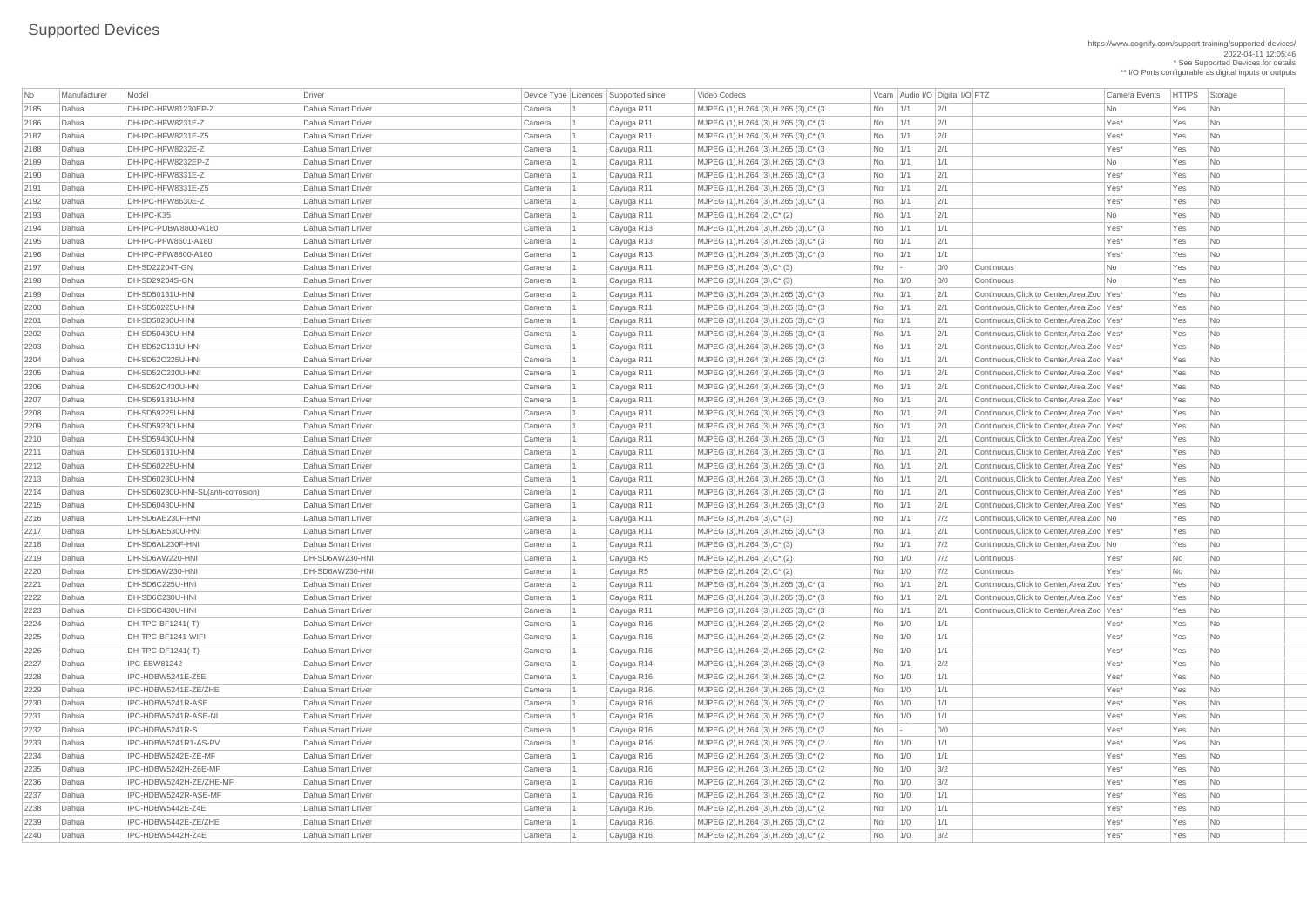https://www.qognify.com/support-training/supported-devices/ 2022-04-11 12:05:46 \* See Supported Devices for details \*\* I/O Ports configurable as digital inputs or outputs

| Video Codecs | No Manufacturer | No Manufacturer Model Driver Device Type Licence Camera Events | HTTPS | Storage | MJPEG (2),H.264 (3),H.265 (3),C\* (2  $\hbox{No}$  1/0 3/2  $\hbox{Vess}$  Yes No  $\hbox{No}$ | MJPEG (2),H.264 (3),H.265 (3),C\* (2  $\qquad \qquad$  No  $\qquad$  1/0  $\qquad$  1/1  $\qquad \qquad$  Yes\* Yes No  $\qquad$ | MJPEG (2),H.264 (3),H.265 (3),C\* (2  $\qquad \qquad$  No  $\qquad$  1/0  $\qquad$  1/1  $\qquad \qquad$  Yes\* Yes No | MJPEG (2),H.264 (3),H.265 (3),C\* (2  $\qquad \qquad$  No  $\qquad$  - 0/0  $\qquad$  0/0 Yes\* Yes No | MJPEG (2),H.264 (3),H.265 (3),C\* (2  $\qquad$  No  $\qquad$  1/0 1/1 |  $\qquad$  Yes\* Yes No | MJPEG (2),H.264 (3),H.265 (3),C\* (2  $\hbox{No}$  1/0 1/1 1 No 1/1 Yes\* Yes No | MJPEG (2),H.264 (3),H.265 (3),C\* (2 No - 0/0 Yes\* Yes No - 0.0 No - 0.0 Yes\* Yes No | MJPEG (2),H.264 (3),H.265 (3),C\* (2  $\qquad \qquad$  No  $\qquad$  1/0  $\qquad$  1/1  $\qquad \qquad$  Yes\* Yes No | MJPEG (1),H.264 (3),H.265 (3),C\* (2 No 1/0 3/2 No 1/0 3/2 Yes\* Yes No | MJPEG (1),H.264 (3),H.265 (3),C\* (2  $\qquad$  No  $\qquad$  1/0  $\qquad$  3/2  $\qquad$  Yes\* Yes No | MJPEG (1),H.264 (5),H.265 (5),C\* (5  $\qquad \qquad$  No  $\qquad$  1/0  $\qquad$  3/2  $\qquad \qquad$  Yes\* Yes No NJPEG (1),H.264 (5),H.265 (5),C\* (5 No 1/0 3/2 No 11/0 3/2 Yes\* Yes No | MJPEG (1),H.264 (5),H.265 (5),C\* (5  $\hbox{No}$  | 1/0  $\hbox{3/2}$  |  $\hbox{Ves*}$  Yes No  $\hbox{No}$ | MJPEG (1),H.264 (5),H.265 (5),C\* (5  $\hbox{No}$  | 1/0  $\hbox{3/2}$  |  $\hbox{Ves*}$  Yes No  $\hbox{No}$ | MJPEG (1),H.264 (5),H.265 (5),C\* (5  $\vert$ No  $\vert$  1/0  $\vert$  3/2  $\vert$  Yes\* Yes No | MJPEG (1),H.264 (5),H.265 (5),C\* (5  $\hbox{No}$  | 1/0  $\hbox{3/2}$  |  $\hbox{Ves*}$  Yes No | MJPEG (1),H.264 (5),H.265 (5),C\* (5  $\hbox{No}$  | 1/0  $\hbox{3/2}$  |  $\hbox{Ves*}$  Yes No  $\hbox{No}$ | MJPEG (2),H.264 (3),H.265 (3),C\* (2  $\hbox{No}$  1/0 1/1 1 No 1/1 Yes\* Yes No | MJPEG (2),H.264 (3),H.265 (3),C\* (2  $\qquad \qquad$  No  $\qquad$  1/0  $\qquad$  1/1  $\qquad$  | The No  $\qquad$  Yes\* Yes No  $\qquad$ | MJPEG (2),H.264 (3),H.265 (3),C\* (2  $\qquad \qquad$  No  $\qquad$  1/0  $\qquad$  1/1  $\qquad$  | The No  $\qquad$  Yes\* Yes No  $\qquad$ 2263 Dahua IPC-HDPW5541GP-Z Dahua Smart Driver Camera 1 Cayuga R13 MJPEG (2),H.264 (3),H.265 (3),C\* (3 No 1/1 1/1 Yes\* Yes No | MJPEG (2),H.264 (3),H.265 (3),C\* (2  $\qquad \qquad$  No  $\qquad$  1/0  $\qquad$  1/1  $\qquad \qquad$  Yes\* Yes No  $\qquad$ | MJPEG (2),H.264 (3),H.265 (3),C\* (2  $\qquad \qquad$  No  $\qquad$  1/0  $\qquad$  1/1  $\qquad \qquad$  Yes\* Yes No | MJPEG (2),H.264 (3),H.265 (3),C\* (2  $\hbox{No}$  1/0 0/0  $\hbox{O/O}$   $\hbox{O}$  Yes\* Yes No | MJPEG (2),H.264 (3),H.265 (3),C\* (2  $\hbox{No}$  1/0 0/0  $\hbox{O/O}$   $\hbox{O}$  Yes\* Yes No | MJPEG (2),H.264 (3),H.265 (3),C\* (2  $\qquad \qquad$  No  $\qquad$  1/0 0/0  $\qquad$  0/0  $\qquad$  Yes\* Yes No | MJPEG (2),H.264 (3),H.265 (3),C\* (2  $\qquad \qquad$  No  $\qquad$  1/0 0/0  $\qquad$  0/0  $\qquad$  Yes\* Yes No | MJPEG (2),H.264 (3),H.265 (3),C\* (2  $\qquad \qquad$  No  $\qquad$  1/0 0/0  $\qquad$  0/0  $\qquad$  Yes\* Yes No | MJPEG (2),H.264 (3),H.265 (3),C\* (2  $\qquad \qquad$  No  $\qquad$  1/0 0/0  $\qquad$  0/0 Yes\* Yes No | MJPEG (2),H.264 (3),H.265 (3),C\* (2  $\hbox{No}$  1/0 0/0  $\hbox{O/O}$   $\hbox{O}$  Yes\* Yes No | MJPEG (2),H.264 (3),H.265 (3),C\* (2  $\qquad \qquad$  No  $\qquad$  1/0  $\qquad$  1/1  $\qquad$   $\qquad$  Yes\* Yes No | MJPEG (2),H.264 (3),H.265 (3),C\* (2  $\qquad \qquad$  No  $\qquad$  1/0  $\qquad$  1/1  $\qquad \qquad$  Yes\* Yes No | MJPEG (2),H.264 (3),H.265 (3),C\* (2  $\qquad \qquad$  No  $\qquad$  1/0 0/0  $\qquad$  0/0  $\qquad$  Yes\* Yes No | MJPEG (2),H.264 (3),H.265 (3),C\* (3  $\hbox{No}$  | 1/0 0/0 | 0/0 | 20 Yes\* Yes No | MJPEG (2),H.264 (3),H.265 (3),C\* (2  $\hbox{No}$  1/0 0/0  $\hbox{O/O}$   $\hbox{O}$  Yes\* Yes No | MJPEG (2),H.264 (3),H.265 (3),C\* (2  $\hbox{No}$  | 1/0  $\hbox{2/1}$  |  $\hbox{N}$  Yes\* Yes No | MJPEG (2),H.264 (3),H.265 (3),C\* (2  $\qquad \qquad$  No  $\qquad$  1/0  $\qquad$  2/1  $\qquad \qquad$  Yes\* Yes No  $\qquad$ | MJPEG (2),H.264 (3),H.265 (3),C\* (2  $\qquad$  No  $\qquad$  1/0  $\qquad$  2/1  $\qquad$  Yes\* Yes No | MJPEG (2),H.264 (3),H.265 (3),C\* (2  $\qquad \qquad$  No  $\qquad$  1/0  $\qquad$  2/1  $\qquad \qquad$  Yes\* Yes No  $\qquad$ | MJPEG (1),H.264 (5),H.265 (5),C\* (5  $\vert$ No  $\vert$  1/0  $\vert$  2/2  $\vert$  Yes\* Yes No | MJPEG (1),H.264 (5),H.265 (5),C\* (5  $\hbox{No}$  | 1/0  $\hbox{2/2}$  |  $\hbox{Vess}$  Yes Yes No | MJPEG (1),H.264 (5),H.265 (5),C\* (5  $\hbox{No}$  | 1/0  $\hbox{2/2}$  |  $\hbox{Vess}$  Yes Yes No | MJPEG (1),H.264 (5),H.265 (5),C\* (5  $\hbox{No}$  | 1/0  $\hbox{2/2}$  |  $\hbox{Vess}$  Yes Yes No | MJPEG (2),H.264 (3),H.265 (3),C\* (3  $\hbox{No}$  | 1/1  $\hbox{2/2}$  |  $\hbox{Vess}$  Yes Yes No | MJPEG (2),H.264 (3),H.265 (3),C\* (2  $\qquad \qquad$  No  $\qquad$  - 0/0  $\qquad$  0/0 Yes\* Yes No | MJPEG (2),H.264 (3),H.265 (3),C\* (2  $\qquad \qquad$  No  $\qquad$  1/0  $\qquad$  2/1  $\qquad \qquad$  Yes\* Yes No No 1/0 | MJPEG (2),H.264 (3),H.265 (3),C\* (2  $\qquad \qquad$  No  $\qquad$  1/0  $\qquad$  2/1  $\qquad \qquad$  Yes\* Yes No No | MJPEG (2),H.264 (3),H.265 (3),C\* (2  $\qquad \qquad$  No  $\qquad$  1/0  $\qquad$  2/1  $\qquad \qquad$  Yes\* Yes No  $\qquad$ | MJPEG (2),H.264 (3),H.265 (3),C\* (2  $\qquad \qquad$  No  $\qquad$  1/0  $\qquad$  1/1  $\qquad \qquad$  Yes\* Yes No | MJPEG (2),H.264 (3),H.265 (3),C\* (2  $\qquad \qquad$  No  $\qquad$  1/0  $\qquad$  1/1  $\qquad \qquad$  Yes\* Yes No  $\qquad$ | MJPEG (2),H.264 (3),H.265 (3),C\* (2  $\hbox{No}$  1/0 1/1 1 No 1/1 Yes\* Yes No 2294 Dahua IPC-HFW5241T-ASE-NI Dahua Smart Driver Camera 1 Cayuga R16 MJPEG (2),H.264 (3),H.265 (3),C\* (2 No 1/0 1/1 Yes\* Yes No | MJPEG (2),H.264 (3),H.265 (3),C\* (2  $\qquad \qquad$  No  $\qquad$  - 0/0  $\qquad \qquad$  0/0 Yes\* Yes No NJPEG (2),H.264 (3),H.265 (3),C\* (2 No 1/0 2/1 No 201 Xes\* Yes No

| No   | Manufacturer | Model                | <b>Driver</b>             |        | Device Type   Licences   Supported since | Video Codecs                            |                             |     | Vcam Audio I/O Digital I/O PTZ | <b>Camera Events</b> | HTTPS St |                             |
|------|--------------|----------------------|---------------------------|--------|------------------------------------------|-----------------------------------------|-----------------------------|-----|--------------------------------|----------------------|----------|-----------------------------|
| 2241 | Dahua        | IPC-HDBW5442H-ZE/ZHE | Dahua Smart Driver        | Camera | Cayuga R16                               | MJPEG (2), H.264 (3), H.265 (3), C* (2) | No                          | 1/0 | 3/2                            | Yes*                 | Yes      | $\overline{\phantom{a}}$ Nc |
| 2242 | Dahua        | IPC-HDBW5442R-ASE    | Dahua Smart Driver        | Camera | Cayuga R16                               | MJPEG (2), H.264 (3), H.265 (3), C* (2) | No                          | 1/0 | 1/1                            | Yes*                 | Yes      | $\overline{\phantom{a}}$ Nc |
| 2243 | Dahua        | IPC-HDBW5442R-ASE-NI | <b>Dahua Smart Driver</b> | Camera | Cayuga R16                               | MJPEG (2), H.264 (3), H.265 (3), C* (2) | No                          | 1/0 | 1/1                            | Yes*                 | Yes      | $\overline{\phantom{a}}$ Nc |
| 2244 | Dahua        | IPC-HDBW5442R-S      | Dahua Smart Driver        | Camera | Cayuga R16                               | MJPEG (2), H.264 (3), H.265 (3), C* (2) | No                          |     | 0/0                            | Yes*                 | Yes      | $\overline{\phantom{a}}$ Nc |
| 2245 | Dahua        | IPC-HDBW5541E-Z5E    | Dahua Smart Driver        | Camera | Cayuga R16                               | MJPEG (2), H.264 (3), H.265 (3), C* (2) | No                          | 1/0 | 1/1                            | Yes*                 | Yes      | $\overline{\phantom{a}}$ Nc |
| 2246 | Dahua        | IPC-HDBW5541E-ZE     | Dahua Smart Driver        | Camera | Cayuga R16                               | MJPEG (2), H.264 (3), H.265 (3), C* (2) | No                          | 1/0 | 1/1                            | Yes*                 | Yes      | $\overline{\phantom{a}}$ Nc |
| 2247 | Dahua        | IPC-HDBW5541R-ASE    | Dahua Smart Driver        | Camera | Cayuga R16                               | MJPEG (2), H.264 (3), H.265 (3), C* (2) | No                          | 1/0 | 1/1                            | Yes*                 | Yes      | $\overline{\phantom{a}}$ Nc |
| 2248 | Dahua        | IPC-HDBW5541R-S      | Dahua Smart Driver        | Camera | Cayuga R16                               | MJPEG (2), H.264 (3), H.265 (3), C* (2) | No                          |     | 0/0                            | Yes*                 | Yes      | $\overline{\phantom{a}}$ Nc |
| 2249 | Dahua        | IPC-HDBW5541R1-AS-PV | <b>Dahua Smart Driver</b> | Camera | Cayuga R16                               | MJPEG (2), H.264 (3), H.265 (3), C* (2) | No                          | 1/0 | 1/1                            | Yes*                 | Yes      | <b>Nc</b>                   |
| 2250 | Dahua        | IPC-HDBW5842H-Z4HE   | Dahua Smart Driver        | Camera | Cayuga R14                               | MJPEG (1), H.264 (3), H.265 (3), C* (2) | No                          | 1/0 | 3/2                            | Yes*                 | Yes      | $\overline{\phantom{a}}$ Nc |
| 2251 | Dahua        | IPC-HDBW5842H-ZHE    | Dahua Smart Driver        | Camera | Cayuga R14                               | MJPEG (1), H.264 (3), H.265 (3), C* (2) | No                          | 1/0 | 3/2                            | Yes*                 | Yes      | $\overline{\phantom{a}}$ Nc |
| 2252 | Dahua        | IPC-HDBW71242H-Z     | Dahua Smart Driver        | Camera | Cayuga R16                               | MJPEG (1), H.264 (5), H.265 (5), C* (5) | <b>No</b>                   | 1/0 | 3/2                            | Yes*                 | Yes      | $\overline{\phantom{a}}$ Nc |
| 2253 | Dahua        | IPC-HDBW7442H-Z      | Dahua Smart Driver        | Camera | Cayuga R16                               | MJPEG (1), H.264 (5), H.265 (5), C* (5) | No                          | 1/0 | 3/2                            | Yes*                 | Yes      | $\overline{\phantom{a}}$ Nc |
| 2254 | Dahua        | IPC-HDBW7442H-Z4     | <b>Dahua Smart Driver</b> | Camera | Cayuga R16                               | MJPEG (1), H.264 (5), H.265 (5), C* (5) | No                          | 1/0 | 3/2                            | Yes*                 | Yes      | $\overline{\phantom{a}}$ Nc |
| 2255 | Dahua        | IPC-HDBW7442H-Z4FR   | <b>Dahua Smart Driver</b> | Camera | Cayuga R16                               | MJPEG (1), H.264 (5), H.265 (5), C* (5) | No                          | 1/0 | 3/2                            | Yes*                 | Yes      | <b>Nc</b>                   |
| 2256 | Dahua        | IPC-HDBW7442H-ZFR    | Dahua Smart Driver        | Camera | Cayuga R16                               | MJPEG (1), H.264 (5), H.265 (5), C* (5) | No                          | 1/0 | 3/2                            | Yes*                 | Yes      | $\overline{\phantom{a}}$ Nc |
| 2257 | Dahua        | IPC-HDBW7842H-Z      | Dahua Smart Driver        | Camera | Cayuga R16                               | MJPEG (1), H.264 (5), H.265 (5), C* (5) | No                          | 1/0 | 3/2                            | Yes*                 | Yes      | $\overline{\phantom{a}}$ Nc |
| 2258 | Dahua        | IPC-HDBW7842H-Z4     | Dahua Smart Driver        | Camera | Cayuga R16                               | MJPEG (1), H.264 (5), H.265 (5), C* (5) | No                          | 1/0 | 3/2                            | Yes*                 | Yes      | $\overline{\phantom{a}}$ Nc |
| 2259 | Dahua        | IPC-HDPW5241G-ZE     | Dahua Smart Driver        | Camera | Cayuga R16                               | MJPEG (2), H.264 (3), H.265 (3), C* (2) | No                          | 1/0 | 1/1                            | Yes*                 | Yes      | $\overline{\phantom{a}}$ Nc |
| 2260 | Dahua        | IPC-HDPW5242G-ZE-MF  | <b>Dahua Smart Driver</b> | Camera | Cayuga R16                               | MJPEG (2), H.264 (3), H.265 (3), C* (2) | No                          | 1/0 | 1/1                            | Yes*                 | Yes      | $\overline{\phantom{a}}$ Nc |
| 2261 | Dahua        | IPC-HDPW5442G-ZE     | Dahua Smart Driver        | Camera | Cayuga R16                               | MJPEG (2), H.264 (3), H.265 (3), C* (2) | No                          | 1/0 | 1/1                            | Yes*                 | Yes      | <b>Nc</b>                   |
| 2262 | Dahua        | IPC-HDPW5541G-ZE     | Dahua Smart Driver        | Camera | Cayuga R16                               | MJPEG (2), H.264 (3), H.265 (3), C* (2) | No                          | 1/0 | 1/1                            | Yes*                 | Yes      | $\overline{\phantom{a}}$ Nc |
| 2263 | Dahua        | IPC-HDPW5541GP-Z     | Dahua Smart Driver        | Camera | Cayuga R13                               | MJPEG (2), H.264 (3), H.265 (3), C* (3) | No                          | 1/1 | 1/1                            | Yes*                 | Yes      | $\overline{\phantom{a}}$ Nc |
| 2264 | Dahua        | IPC-HDW5241H-AS-PV   | Dahua Smart Driver        | Camera | Cayuga R16                               | MJPEG (2), H.264 (3), H.265 (3), C* (2) | No                          | 1/0 | 1/1                            | Yes*                 | Yes      | $\overline{\phantom{a}}$ Nc |
| 2265 | Dahua        | IPC-HDW5241H-ASE-PV  | Dahua Smart Driver        | Camera | Cayuga R16                               | MJPEG (2), H.264 (3), H.265 (3), C* (2) | No                          | 1/0 | 1/1                            | Yes*                 | Yes      | $\overline{\phantom{a}}$ Nc |
| 2266 | Dahua        | IPC-HDW5241T-ZE      | Dahua Smart Driver        | Camera | Cayuga R16                               | MJPEG (2), H.264 (3), H.265 (3), C* (2) | No                          | 1/0 | 0/0                            | Yes*                 | Yes      | $\overline{\phantom{a}}$ Nc |
| 2267 | Dahua        | IPC-HDW5241TM-AS-LED | Dahua Smart Driver        | Camera | Cayuga R16                               | MJPEG (2), H.264 (3), H.265 (3), C* (2) | No                          | 1/0 | 0/0                            | Yes*                 | Yes      | $\overline{\phantom{a}}$ Nc |
| 2268 | Dahua        | IPC-HDW5241TM-ASE    | <b>Dahua Smart Driver</b> | Camera | Cayuga R16                               | MJPEG (2), H.264 (3), H.265 (3), C* (2) | No                          | 1/0 | 0/0                            | Yes*                 | Yes      | $\overline{\mathsf{N}}$ c   |
| 2269 | Dahua        | IPC-HDW5242T-ZE-MF   | Dahua Smart Driver        | Camera | Cayuga R16                               | MJPEG (2), H.264 (3), H.265 (3), C* (2) | No                          | 1/0 | 0/0                            | Yes*                 | Yes      | Nc                          |
| 2270 | Dahua        | IPC-HDW5442T-ZE      | Dahua Smart Driver        | Camera | Cayuga R16                               | MJPEG (2), H.264 (3), H.265 (3), C* (2) | No                          | 1/0 | 0/0                            | Yes*                 | Yes      | $\overline{\phantom{a}}$ Nc |
| 2271 | Dahua        | IPC-HDW5442TM-AS-LED | <b>Dahua Smart Driver</b> | Camera | Cayuga R16                               | MJPEG (2), H.264 (3), H.265 (3), C* (2) | No                          | 1/0 | 0/0                            | Yes*                 | Yes      | $\overline{\mathsf{N}}$ c   |
| 2272 | Dahua        | IPC-HDW5442TM-ASE    | Dahua Smart Driver        | Camera | Cayuga R16                               | MJPEG (2), H.264 (3), H.265 (3), C* (2) | No                          | 1/0 | 0/0                            | Yes*                 | Yes      | $\overline{\phantom{a}}$ Nc |
| 2273 | Dahua        | IPC-HDW5541H-AS-PV   | <b>Dahua Smart Driver</b> | Camera | Cayuga R16                               | MJPEG (2), H.264 (3), H.265 (3), C* (2) | No                          | 1/0 | 1/1                            | Yes*                 | Yes      | $\overline{\phantom{a}}$ Nc |
| 2274 | Dahua        | IPC-HDW5541H-ASE-PV  | <b>Dahua Smart Driver</b> | Camera | Cayuga R16                               | MJPEG (2), H.264 (3), H.265 (3), C* (2) | No                          | 1/0 | 1/1                            | Yes*                 | Yes      | $\overline{\mathsf{N}}$ c   |
| 2275 | Dahua        | IPC-HDW5541T-ZE      | Dahua Smart Driver        | Camera | Cayuga R16                               | MJPEG (2), H.264 (3), H.265 (3), C* (2) | No                          | 1/0 | 0/0                            | Yes*                 | Yes      | $\overline{\phantom{a}}$ Nc |
| 2276 | Dahua        | IPC-HDW5541TM-AS     | Dahua Smart Driver        | Camera | Cayuga R13                               | MJPEG (2), H.264 (3), H.265 (3), C* (3) | No                          | 1/0 | 0/0                            | Yes*                 | Yes      | $\overline{\phantom{a}}$ Nc |
| 2277 | Dahua        | IPC-HDW5541TM-ASE    | Dahua Smart Driver        | Camera | Cayuga R16                               | MJPEG (2), H.264 (3), H.265 (3), C* (2) | No                          | 1/0 | 0/0                            | Yes*                 | Yes      | $\overline{\mathsf{N}}$ c   |
| 2278 | Dahua        | IPC-HF5241E-E        | Dahua Smart Driver        | Camera | Cayuga R16                               | MJPEG (2), H.264 (3), H.265 (3), C* (2) | No                          | 1/0 | 2/1                            | Yes*                 | Yes      | $\overline{\phantom{a}}$ Nc |
| 2279 | Dahua        | IPC-HF5242E-E-MF     | <b>Dahua Smart Driver</b> | Camera | Cayuga R16                               | MJPEG (2), H.264 (3), H.265 (3), C* (2) | No                          | 1/0 | 2/1                            | Yes*                 | Yes      | $\overline{\phantom{a}}$ Nc |
| 2280 | Dahua        | IPC-HF5442E-E        | Dahua Smart Driver        | Camera | Cayuga R16                               | MJPEG (2), H.264 (3), H.265 (3), C* (2) | No                          | 1/0 | 2/1                            | Yes*                 | Yes      | $\overline{\phantom{a}}$ Nc |
| 2281 | Dahua        | IPC-HF5541E-E        | Dahua Smart Driver        | Camera | Cayuga R16                               | MJPEG (2), H.264 (3), H.265 (3), C* (2) | No                          | 1/0 | 2/1                            | Yes*                 | Yes      | Nc                          |
| 2282 | Dahua        | IPC-HF71242F         | Dahua Smart Driver        | Camera | Cayuga R16                               | MJPEG (1), H.264 (5), H.265 (5), C* (5) | No                          | 1/0 | 2/2                            | Yes*                 | Yes      | $\overline{\phantom{a}}$ Nc |
| 2283 | Dahua        | IPC-HF7442F          | Dahua Smart Driver        | Camera | Cayuga R16                               | MJPEG (1), H.264 (5), H.265 (5), C* (5) | No                          | 1/0 | 2/2                            | Yes*                 | Yes      | $\overline{\phantom{a}}$ Nc |
| 2284 | Dahua        | IPC-HF7442F-FR       | Dahua Smart Driver        | Camera | Cayuga R16                               | MJPEG (1), H.264 (5), H.265 (5), C* (5) | No                          | 1/0 | 2/2                            | Yes*                 | Yes      | $\overline{\phantom{a}}$ Nc |
| 2285 | Dahua        | IPC-HF7842F          | <b>Dahua Smart Driver</b> | Camera | Cayuga R16                               | MJPEG (1), H.264 (5), H.265 (5), C* (5) | No                          | 1/0 | 2/2                            | Yes*                 | Yes      | $\overline{\phantom{a}}$ Nc |
| 2286 | Dahua        | IPC-HF8242FP-FD      | Dahua Smart Driver        | Camera | Cayuga R13                               | MJPEG (2), H.264 (3), H.265 (3), C* (3) | No                          | 1/1 | 2/2                            | Yes <sup>*</sup>     | Yes      | $\overline{\phantom{a}}$ Nc |
| 2287 | Dahua        | IPC-HFW5241E-SE      | Dahua Smart Driver        | Camera | Cayuga R16                               | MJPEG (2), H.264 (3), H.265 (3), C* (2) | No                          |     | 0/0                            | Yes*                 | Yes      | $\overline{\phantom{a}}$ Nc |
| 2288 | Dahua        | IPC-HFW5241E-Z12E    | Dahua Smart Driver        | Camera | Cayuga R16                               | MJPEG (2), H.264 (3), H.265 (3), C* (2) | No                          | 1/0 | 2/1                            | Yes*                 | Yes      | $\overline{\phantom{a}}$ Nc |
| 2289 | Dahua        | IPC-HFW5241E-Z5E     | Dahua Smart Driver        | Camera | Cayuga R16                               | MJPEG (2), H.264 (3), H.265 (3), C* (2) | No                          | 1/0 | 2/1                            | Yes*                 | Yes      | $\overline{\phantom{a}}$ Nc |
| 2290 | Dahua        | IPC-HFW5241E-ZE/ZHE  | <b>Dahua Smart Driver</b> | Camera | Cayuga R16                               | MJPEG (2), H.264 (3), H.265 (3), C* (2) | No                          | 1/0 | 2/1                            | Yes*                 | Yes      | $\vert$ Nc                  |
| 2291 | Dahua        | IPC-HFW5241T-AS-LED  | Dahua Smart Driver        | Camera | Cayuga R16                               | MJPEG (2), H.264 (3), H.265 (3), C* (2) | No                          | 1/0 | 1/1                            | Yes*                 | Yes      | $\vert$ Nc                  |
| 2292 | Dahua        | IPC-HFW5241T-AS-PV   | Dahua Smart Driver        | Camera | Cayuga R16                               | MJPEG (2), H.264 (3), H.265 (3), C* (2) | No                          | 1/0 | 1/1                            | Yes*                 | Yes      |                             |
| 2293 | Dahua        | IPC-HFW5241T-ASE     | Dahua Smart Driver        | Camera | Cayuga R16                               | MJPEG (2), H.264 (3), H.265 (3), C* (2) | No                          | 1/0 | 1/1                            | Yes*                 | Yes      | $\overline{\phantom{a}}$ Nc |
| 2294 | Dahua        | IPC-HFW5241T-ASE-NI  | Dahua Smart Driver        | Camera | Cayuga R16                               | MJPEG (2), H.264 (3), H.265 (3), C* (2) | No                          | 1/0 | 1/1                            | Yes*                 | Yes      | $ $ Nc                      |
| 2295 | Dahua        | IPC-HFW5241T-SE      | Dahua Smart Driver        | Camera | Cayuga R16                               | MJPEG (2), H.264 (3), H.265 (3), C* (2) | No                          |     | 0/0                            | Yes*                 | Yes      | $\vert$ Nc                  |
| 2296 | Dahua        | IPC-HFW5242E-ZE-MF   | Dahua Smart Driver        | Camera | Cayuga R16                               | MJPEG (2), H.264 (3), H.265 (3), C* (2) | $\overline{\phantom{a}}$ No | 1/0 | 2/1                            | Yes*                 | Yes      | $ $ Nc                      |
|      |              |                      |                           |        |                                          |                                         |                             |     |                                |                      |          |                             |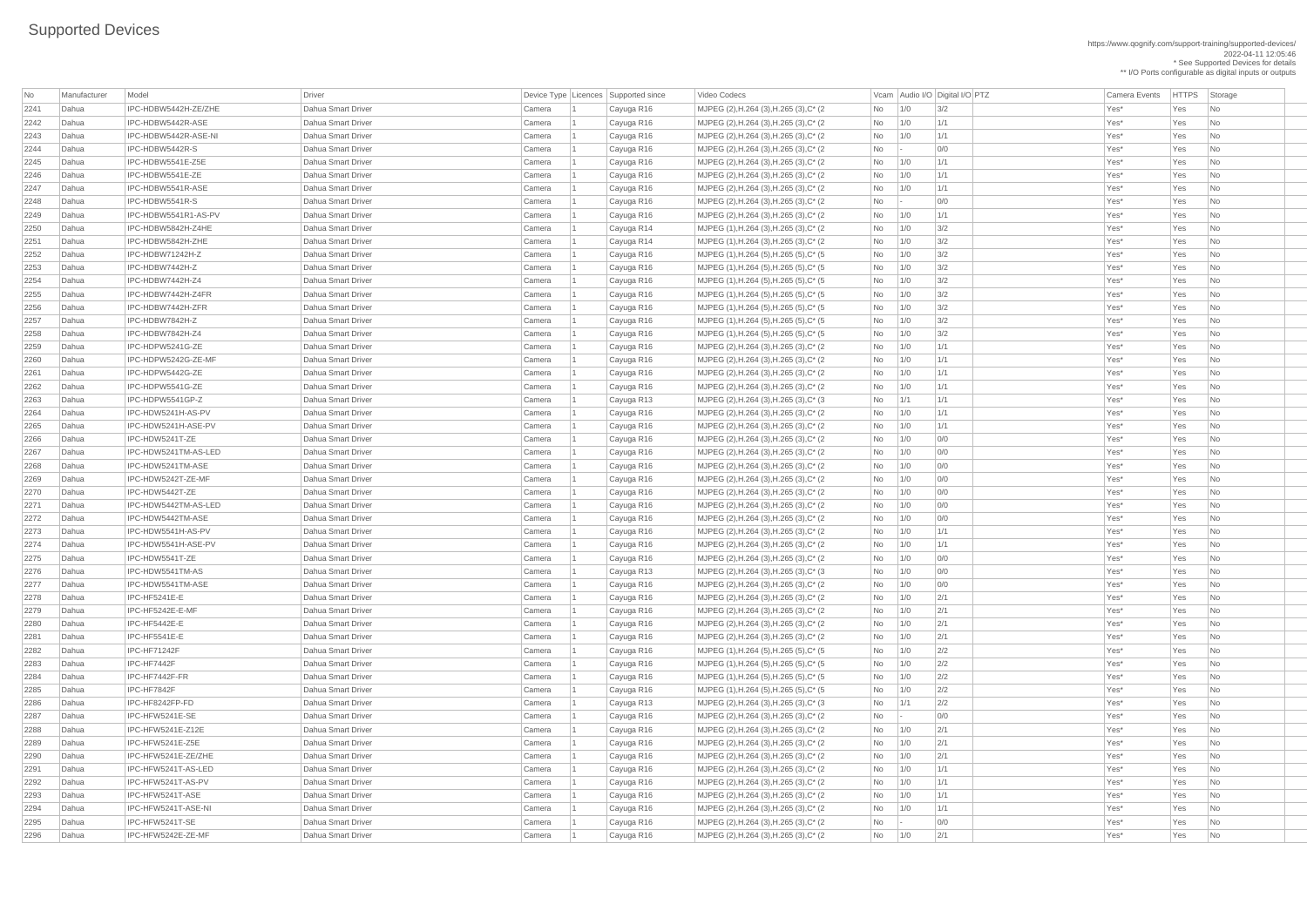https://www.qognify.com/support-training/supported-devices/ 2022-04-11 12:05:46 \* See Supported Devices for details \*\* I/O Ports configurable as digital inputs or outputs

Video Codecs **No Manufacturer Model Driver Audio I/O Digital I/O PTZ** Vcam Audio I/O Digital I/O PTZ Camera Events HTTPS Storage MJPEG (2),H.264 (3),H.265 (3),C\* (2 No 1/0 3/2 No 10 Smart Driver Camera No 1/0 3/2 MJPEG (2),H.264 (3),H.265 (3),C\* (2 No 1/0 3/2 No 1 Cayuga R16 Yes No MJPEG (2),H.264 (3),H.265 (3),C\* (2 No 1/0 1/1 1 No 1/1 Yes\* Yes No MJPEG (2),H.264 (3),H.265 (3),C\* (2 No - 0/0 No - 2 No - 2 No - 0 Ves\* Yes No MJPEG (2),H.264 (3),H.265 (3),C\* (2 No 1/0 2/1 No 1/0 2/1 Yes\* Yes No MJPEG (2),H.264 (3),H.265 (3),C\* (2 No 1/0 3/2 No 1 Cayuga R16 Yes No | MJPEG (2),H.264 (3),H.265 (3),C\* (2  $\hbox{No}$  1/0 3/2  $\hbox{Vess}$  Yes No 1/0 3/2 MJPEG (2),H.264 (3),H.265 (3),C\* (2 No 1/0 1/1 1 No 1/1 Yes\* Yes No MJPEG (2),H.264 (3),H.265 (3),C\* (2 No 1/0 1/1 1 No 1/1 Yes\* Yes No | MJPEG (2),H.264 (3),H.265 (3),C\* (2  $\qquad \qquad$  No  $\qquad$  1/0  $\qquad$  1/1  $\qquad \qquad$  Yes\* Yes No  $\qquad$ MJPEG (2),H.264 (3),H.265 (3),C\* (2 No - 0/0 No - 2 No - 2 No - 0 Ves\* Yes No MJPEG (2),H.264 (3),H.265 (3),C\* (2 No - 0/0 No - 2 No - 2 No - 0 AJUGa R16 Mo - 0 MJPEG (2),H.264 (3),H.265 (3),C\* (2 No 1/0 2/1 No 1/0 2/1 Yes\* Yes No | MJPEG (2),H.264 (3),H.265 (3),C\* (2  $\hbox{No}$  | 1/0  $\hbox{2/1}$  |  $\hbox{N}$  Yes\* Yes No MJPEG (2),H.264 (3),H.265 (3),C\* (2 No 1/0 1/1 1 No 1/1 Yes\* Yes No | MJPEG (2),H.264 (3),H.265 (3),C\* (2  $\hbox{No}$  - 0/0  $\hbox{O}$  Yes\* Yes No | MJPEG (1),H.264 (3),H.265 (3),C\* (2  $\qquad \qquad$  No  $\qquad$  1/0  $\qquad$  3/2  $\qquad \qquad$  Yes\* Yes No MJPEG (1),H.264 (3),H.265 (3),C\* (2 No 1/0 3/2 No 1 Cayuga R14 Mo 2011 No 1/0 3/2 | MJPEG (1),H.264 (5),H.265 (5),C\* (5  $\hbox{No}$  | 1/0  $\hbox{3/2}$  |  $\hbox{Vess}$  Yes Yes No MJPEG (1),H.264 (5),H.265 (5),C\* (5 No 1/0 3/2 No 1/0 3/2 Yes\* Yes No MJPEG (1),H.264 (5),H.265 (5),C\* (5 No 1/0 3/2 No 1/0 3/2 Yes\* Yes No MJPEG (1),H.264 (5),H.265 (5),C\* (5 No 1/0 3/2 No 1 Cayuga R16 Yes No MJPEG (1),H.264 (5),H.265 (5),C\* (5 No 1/0 3/2 No 1/0 3/2 Yes\* Yes No MJPEG (1),H.264 (5),H.265 (5),C\* (5 No 1/0 3/2 No 1/0 3/2 Yes\* Yes No | MJPEG (1),H.264 (3),H.265 (3),C\* (3  $\qquad$  No  $\qquad$  1/1  $\qquad$  1/1  $\qquad$  1/1  $\qquad$  Yes\* Yes No  $\qquad$ | MJPEG (1),H.264 (3),H.265 (3),C\* (2 No 1/0 2/2 No 202 Yes\* Yes No MJPEG (1),H.264 (3),H.265 (3),C\* (3 No 1/1 2/2 No 1 Cayuga R13 Yes\* Yes No | MJPEG (1),H.264 (3),H.265 (3),C\* (2 No 1/0 2/2 No 20 No 20 Yes\* Yes No MJPEG (1),H.264 (3),H.265 (3),C\* (3  $\vert$   $\rangle$  No  $\vert$  1/0  $\vert$  2/1  $\vert$  Continuous,Click to Center,Area Zoo Yes\* Yes No MJPEG (1),H.264 (3),H.265 (3),C\* (3  $\vert$   $\rangle$  No  $\vert$  1/0  $\vert$  2/1  $\vert$  Continuous,Click to Center,Area Zoo Yes\* Yes No MJPEG (1),H.264 (3),H.265 (3),C\* (3  $\vert$  No  $\vert$  1/0  $\vert$  2/1 Continuous,Click to Center,Area Zoo Yes\* Yes No MJPEG (1),H.264 (3),H.265 (3),C\* (3  $|N_0|$  | 1/0  $|Z/1|$  Continuous,Click to Center,Area Zoo  $|Yes$   $|Yes$ MJPEG (1),H.264 (3),H.265 (3),C\* (3  $\vert$   $\rangle$  No  $\vert$  1/0  $\vert$  2/1  $\vert$  Continuous,Click to Center,Area Zoo Yes\* Yes No  $\vert$  MJPEG (1),H.264 (3),H.265 (3),C\* (3  $\vert$   $\vert$  No  $\vert$   $\vert$  1/0  $\vert$   $\vert$  2/1  $\vert$  Continuous,Click to Center,Area Zoo  $\vert$  Yes  $\vert$  Yes  $\vert$  No  $\vert$ MJPEG (1),H.264 (3),H.265 (3),C\* (3  $\vert$   $\rangle$  No  $\vert$  1/0  $\vert$  2/1  $\vert$  Continuous,Click to Center,Area Zoo Yes\* Yes No MJPEG (1),H.264 (3),H.265 (3),C\* (3  $\vert$   $\rangle$  No  $\vert$  1/0  $\vert$  2/1  $\vert$  Continuous,Click to Center,Area Zoo Yes\* Yes No MJPEG (1),H.264 (3),H.265 (3),C\* (3  $\vert$   $\rangle$  No  $\vert$   $\vert$  1/0  $\vert$   $\vert$  2/1  $\vert$  Continuous,Click to Center,Area Zoo Yes\* Yes No  $\vert$  MJPEG (1),H.264 (3),H.265 (3),C\* (3  $\vert$   $\vert$  No  $\vert$  1/0  $\vert$  2/1  $\vert$  Continuous,Click to Center,Area Zoo Yes\* Yes No  $\vert$  MJPEG (1),H.264 (3),H.265 (3),C\* (3  $\vert$   $\vert$  No  $\vert$  1/0  $\vert$  2/1  $\vert$  Continuous,Click to Center,Area Zoo  $\vert$  Yes  $\vert$  Yes  $\vert$  No  $\vert$  $\vert$  MJPEG (1),H.264 (3),H.265 (3),C\* (3  $\vert$   $\vert$  No  $\vert$   $\vert$  1/0  $\vert$   $\vert$  2/1  $\vert$  Continuous,Click to Center,Area Zoo  $\vert$  Yes  $\vert$  Yes  $\vert$  No  $\vert$  $\vert$  MJPEG (1),H.264 (3),H.265 (3),C\* (3  $\vert$   $\vert$  No  $\vert$   $\vert$  1/0  $\vert$   $\vert$  2/1  $\vert$  Continuous,Click to Center,Area Zoo Yes\* Yes No  $\vert$  MJPEG (1),H.264 (3),H.265 (3),C\* (3  $\vert$   $\vert$  No  $\vert$   $\vert$  1/0  $\vert$   $\vert$   $\vert$   $\vert$   $\vert$   $\vert$   $\vert$  Continuous,Click to Center,Area Zoo  $\vert$  Yes  $\vert$  No  $\vert$  No  $\vert$  $\vert$  MJPEG (1),H.264 (3),H.265 (3),C\* (3  $\vert$   $\vert$  No  $\vert$   $\vert$  1/0  $\vert$   $\vert$  2/1  $\vert$  Continuous,Click to Center,Area Zoo  $\vert$  Yes  $\vert$  Yes  $\vert$  No  $\vert$  $\vert$  MJPEG (1),H.264 (3),H.265 (3),C\* (3  $\vert$   $\vert$  No  $\vert$  1/0  $\vert$  2/1  $\vert$  Continuous,Click to Center,Area Zoo Yes\* Yes No  $\vert$  MJPEG (1),H.264 (3),H.265 (3),C\* (3  $\vert$   $\vert$  No  $\vert$   $\vert$  1/0  $\vert$   $\vert$  2/1  $\vert$  Continuous,Click to Center,Area Zoo  $\vert$  Yes  $\vert$  Yes  $\vert$  No  $\vert$  $\vert$  MJPEG (1),H.264 (3),H.265 (3),C\* (3  $\vert$   $\vert$  No  $\vert$   $\vert$  1/0  $\vert$   $\vert$  2/1  $\vert$  Continuous,Click to Center,Area Zoo  $\vert$  Yes  $\vert$  Yes  $\vert$  No  $\vert$ MJPEG (1),H.264 (3),H.265 (3),C\* (3  $\vert$   $\rangle$  No  $\vert$  1/0  $\vert$  7/2  $\vert$  Continuous,Click to Center,Area Zoo Yes\* Yes No  $\vert$  MJPEG (1),H.264 (3),H.265 (3),C\* (3  $\vert$   $\vert$  No  $\vert$  1/0  $\vert$  7/2  $\vert$  Continuous,Click to Center,Area Zoo  $\vert$  Yes  $\vert$  Yes  $\vert$  No  $\vert$ 

| No   | Manufacturer | Model                   | Driver                          |        | Device Type   Licences   Supported since | Video Codecs                                       |     |     | Vcam Audio I/O Digital I/O PTZ | <b>Camera Events</b>                         | HTTPS Sto |                             |
|------|--------------|-------------------------|---------------------------------|--------|------------------------------------------|----------------------------------------------------|-----|-----|--------------------------------|----------------------------------------------|-----------|-----------------------------|
| 2297 | Dahua        | IPC-HFW5242H-Z6E-MF     | <b>Dahua Smart Driver</b>       | Camera | Cayuga R16                               | MJPEG (2), H.264 (3), H.265 (3), C* (2)            | No  | 1/0 | 3/2                            | Yes*                                         | Yes       | $\overline{\phantom{a}}$ Nc |
| 2298 | Dahua        | IPC-HFW5242H-ZE/ZHE-MF  | Dahua Smart Driver              | Camera | Cayuga R16                               | MJPEG (2), H.264 (3), H.265 (3), C* (2)            | No  | 1/0 | 3/2                            | Yes*                                         | Yes       | $\overline{\mathsf{N}}$ c   |
| 2299 | Dahua        | IPC-HFW5242T-ASE-MF     | <b>Dahua Smart Driver</b>       | Camera | Cayuga R16                               | MJPEG (2), H.264 (3), H.265 (3), C* (2)            | No  | 1/0 | 1/1                            | Yes*                                         | Yes       | $\overline{\phantom{a}}$ Nc |
| 2300 | Dahua        | IPC-HFW5442E-SE         | Dahua Smart Driver              | Camera | Cayuga R16                               | MJPEG (2), H.264 (3), H.265 (3), C* (2)            | No  |     | 0/0                            | Yes*                                         | Yes       | $\overline{\phantom{a}}$ Nc |
| 2301 | Dahua        | IPC-HFW5442E-Z4E        | Dahua Smart Driver              | Camera | Cayuga R16                               | MJPEG (2), H.264 (3), H.265 (3), C* (2)            | No  | 1/0 | 2/1                            | Yes*                                         | Yes       | $\overline{\phantom{a}}$ Nc |
| 2302 | Dahua        | IPC-HFW5442E-ZE/ZHE     | Dahua Smart Driver              | Camera | Cayuga R16                               | MJPEG (2), H.264 (3), H.265 (3), C* (2)            | No  | 1/0 | 2/1                            | Yes*                                         | Yes       | $\overline{\phantom{a}}$ Nc |
| 2303 | Dahua        | IPC-HFW5442H-Z4E        | Dahua Smart Driver              | Camera | Cayuga R16                               | MJPEG (2), H.264 (3), H.265 (3), C* (2)            | No  | 1/0 | 3/2                            | Yes*                                         | Yes       | $\overline{\phantom{a}}$ Nc |
| 2304 | Dahua        | IPC-HFW5442H-ZE/ZHE     | Dahua Smart Driver              | Camera | Cayuga R16                               | MJPEG (2), H.264 (3), H.265 (3), C* (2)            | No  | 1/0 | 3/2                            | Yes*                                         | Yes       | $\overline{\phantom{a}}$ Nc |
| 2305 | Dahua        | IPC-HFW5442T-AS-LED     | <b>Dahua Smart Driver</b>       | Camera | Cayuga R16                               | MJPEG (2), H.264 (3), H.265 (3), C* (2)            | No  | 1/0 | 1/1                            | Yes*                                         | Yes       | $\overline{\phantom{a}}$ Nc |
| 2306 | Dahua        | IPC-HFW5442T-ASE        | Dahua Smart Driver              | Camera | Cayuga R16                               | MJPEG (2), H.264 (3), H.265 (3), C* (2)            | No  | 1/0 | 1/1                            | Yes*                                         | Yes       | $\overline{\phantom{a}}$ Nc |
| 2307 | Dahua        | IPC-HFW5442T-ASE-NI     | Dahua Smart Driver              | Camera | Cayuga R16                               | MJPEG (2), H.264 (3), H.265 (3), C* (2)            | No  | 1/0 | 1/1                            | Yes*                                         | Yes       | $\overline{\phantom{a}}$ Nc |
| 2308 | Dahua        | IPC-HFW5442T-SE         | Dahua Smart Driver              | Camera | Cayuga R16                               | MJPEG (2), H.264 (3), H.265 (3), C* (2)            | No  |     | 0/0                            | Yes*                                         | Yes       | $\overline{\phantom{a}}$ Nc |
| 2309 | Dahua        | IPC-HFW5541E-SE         | Dahua Smart Driver              | Camera | Cayuga R16                               | MJPEG (2), H.264 (3), H.265 (3), C* (2)            | No  |     | 0/0                            | Yes*                                         | Yes       | $\overline{\phantom{a}}$ Nc |
| 2310 | Dahua        | IPC-HFW5541E-Z5E        | Dahua Smart Driver              | Camera | Cayuga R16                               | MJPEG (2), H.264 (3), H.265 (3), C* (2)            | No  | 1/0 | 2/1                            | Yes*                                         | Yes       | $\overline{\phantom{a}}$ Nc |
| 2311 | Dahua        | IPC-HFW5541E-ZE         | Dahua Smart Driver              | Camera | Cayuga R16                               | MJPEG (2), H.264 (3), H.265 (3), C* (2)            | No  | 1/0 | 2/1                            | Yes*                                         | Yes       | $\overline{\phantom{a}}$ Nc |
| 2312 | Dahua        | IPC-HFW5541T-AS-PV      | Dahua Smart Driver              | Camera | Cayuga R16                               | MJPEG (2), H.264 (3), H.265 (3), C* (2)            | No  | 1/0 | 1/1                            | Yes*                                         | Yes       | $\overline{\phantom{a}}$ Nc |
| 2313 | Dahua        | IPC-HFW5541T-ASE        | Dahua Smart Driver              | Camera | Cayuga R16                               | MJPEG (2), H.264 (3), H.265 (3), C* (2)            | No  | 1/0 | 1/1                            | Yes*                                         | Yes       | $\overline{\mathsf{N}}$ c   |
| 2314 | Dahua        | IPC-HFW5541T-SE         | Dahua Smart Driver              | Camera | Cayuga R16                               | MJPEG (2), H.264 (3), H.265 (3), C* (2)            | No  |     | 0/0                            | Yes*                                         | Yes       | $\overline{\mathsf{N}}$ c   |
| 2315 | Dahua        | IPC-HFW5831EDH--Z       | Dahua Smart Driver              | Camera | Cayuga R11                               | MJPEG (2), H.264 (3), H.265 (3), C* (3)            | No  | 1/1 | 1/1                            | Yes*                                         | Yes       | $\overline{\mathsf{N}}$ c   |
| 2316 | Dahua        | IPC-HFW5842H-Z4HE       | Dahua Smart Driver              | Camera | Cayuga R14                               | MJPEG (1), H.264 (3), H.265 (3), C* (2)            | No  | 1/0 | 3/2                            | Yes*                                         | Yes       | $\overline{\mathsf{N}}$ c   |
| 2317 | Dahua        | IPC-HFW5842H-ZHE        | Dahua Smart Driver              | Camera | Cayuga R14                               | MJPEG (1), H.264 (3), H.265 (3), C* (2)            | No  | 1/0 | 3/2                            | Yes*                                         | Yes       | $\overline{\phantom{a}}$ Nc |
| 2318 | Dahua        | IPC-HFW71242H-Z         | Dahua Smart Driver              | Camera | Cayuga R16                               | MJPEG (1), H.264 (5), H.265 (5), C* (5)            | No  | 1/0 | 3/2                            | Yes*                                         | Yes       | $\overline{\mathsf{N}}$ c   |
| 2319 | Dahua        | IPC-HFW7442H-Z          | <b>Dahua Smart Driver</b>       | Camera | Cayuga R16                               | MJPEG (1), H.264 (5), H.265 (5), C* (5)            | No  | 1/0 | 3/2                            | Yes*                                         | Yes       | $\overline{\mathsf{N}}$ c   |
| 2320 | Dahua        | IPC-HFW7442H-Z4         | Dahua Smart Driver              | Camera | Cayuga R16                               | MJPEG (1), H.264 (5), H.265 (5), C* (5)            | No  | 1/0 | 3/2                            | Yes*                                         | Yes       | $\overline{\phantom{a}}$ Nc |
| 2321 | Dahua        | IPC-HFW7442H-Z4FR       | Dahua Smart Driver              | Camera | Cayuga R16                               | MJPEG (1), H.264 (5), H.265 (5), C* (5)            | No  | 1/0 | 3/2                            | Yes*                                         | Yes       | $\overline{\phantom{a}}$ Nc |
| 2322 | Dahua        | IPC-HFW7442H-ZFR        | <b>Dahua Smart Driver</b>       | Camera | Cayuga R16                               | MJPEG (1), H.264 (5), H.265 (5), C* (5)            | No. | 1/0 | 3/2                            | Yes*                                         | Yes       | $ $ Nc                      |
| 2323 | Dahua        | IPC-HFW7842H-Z          | <b>Dahua Smart Driver</b>       | Camera | Cayuga R16                               | MJPEG (1), H.264 (5), H.265 (5), C* (5)            | No  | 1/0 | 3/2                            | Yes*                                         | Yes       | $\vert$ Nc                  |
| 2324 | Dahua        | IPC-HFW7842H-Z4         | <b>Dahua Smart Driver</b>       | Camera | Cayuga R16                               | MJPEG (1), H.264 (5), H.265 (5), C* (5)            | No  | 1/0 | 3/2                            | Yes*                                         | Yes       | $\overline{\phantom{a}}$ Nc |
| 2325 | Dahua        | IPC-PDBW8802-A180       | Dahua Smart Driver              | Camera | Cayuga R13                               | $ $ MJPEG (1), H.264 (3), H.265 (3), C* (3)        | No  | 1/1 | 1/1                            | Yes*                                         | Yes       | Nc                          |
| 2326 | Dahua        | IPC-PDBW8840-A180       | Dahua Smart Driver              | Camera | Cayuga R16                               | MJPEG (1), H.264 (3), H.265 (3), C* (2)            | No  | 1/0 | 2/2                            | Yes*                                         | Yes       | $\overline{\phantom{a}}$ Nc |
| 2327 | Dahua        | IPC-PFW8802-A180        | Dahua Smart Driver              | Camera | Cayuga R13                               | MJPEG (1), H.264 (3), H.265 (3), C* (3)            | No  | 1/1 | 2/2                            | Yes*                                         | Yes       | $\overline{\phantom{a}}$ Nc |
| 2328 | Dahua        | <b>IPC-PFW8840-A180</b> | Dahua Smart Driver              | Camera | Cayuga R16                               | MJPEG (1), H.264 (3), H.265 (3), C* (2)            | No  | 1/0 | 2/2                            | Yes*                                         | Yes       | $\overline{\phantom{a}}$ Nc |
| 2329 | Dahua        | N24BB33                 | <b>ONVIF Profile-S/G Driver</b> | Camera | Cayuga R11                               | MJPEG (2), H.264 (2), C* (2)                       | No  |     | 0/0                            | Yes*                                         | No        | $\overline{\phantom{a}}$ Nc |
| 2330 | Dahua        | <b>N24BN53</b>          | <b>ONVIF Profile-S/G Driver</b> | Camera | Cayuga R11                               | MJPEG (2), H.264 (2), C* (2)                       | No  |     | 0/0                            | Yes*                                         | No        | <b>Nc</b>                   |
| 2331 | Dahua        | <b>N44BL52</b>          | <b>ONVIF Profile-S/G Driver</b> | Camera | Cayuga R11                               | $MJPEG (2), H.264 (2), C^*(2)$                     | No  | 1/0 | 1/1                            | Yes*                                         | No        | Nc                          |
| 2332 | Dahua        | NK8BA4                  | <b>ONVIF Profile-S/G Driver</b> | Camera | Cayuga R11                               | MJPEG $(2)$ , H.264 $(2)$ , C* $(2)$               | No  | 1/0 | 1/1                            | Yes*                                         | No        | Nc                          |
| 2333 | Dahua        | PTZ1A225XA-HNR          | <b>Dahua Smart Driver</b>       | Camera | Cayuga R16                               | MJPEG (1), H.264 (3), H.265 (3), C* (3)            | No  | 1/0 | 2/1                            | Continuous, Click to Center, Area Zoo   Yes* | Yes       | $\overline{\phantom{a}}$ Nc |
| 2334 | Dahua        | SD1A404XB-GNR           | Dahua Smart Driver              | Camera | Cayuga R16                               | MJPEG (1), H.264 (3), H.265 (3), C* (3)            | No  | 1/0 | 2/1                            | Continuous, Click to Center, Area Zoo   Yes* | Yes       | $\vert$ Nc                  |
| 2335 | Dahua        | SD49225XA-HNR           | <b>Dahua Smart Driver</b>       | Camera | Cayuga R16                               | MJPEG (1), H.264 (3), H.265 (3), C* (3)            | No  | 1/0 | 2/1                            | Continuous, Click to Center, Area Zoo   Yes* | Yes       | $\overline{\phantom{a}}$ Nc |
| 2336 | Dahua        | SD49425XB-HNR           | Dahua Smart Driver              | Camera | Cayuga R16                               | MJPEG (1), H.264 (3), H.265 (3), C* (3)            | No  | 1/0 | 2/1                            | Continuous, Click to Center, Area Zoo   Yes* | Yes       | $\overline{\phantom{a}}$ Nc |
| 2337 | Dahua        | SD49425XB-HNR-G         | Dahua Smart Driver              | Camera | Cayuga R16                               | $ $ MJPEG (1), H.264 (3), H.265 (3), C* (3)        | No  | 1/0 | 2/1                            | Continuous, Click to Center, Area Zoo   Yes* | Yes       | $\overline{\phantom{a}}$ Nc |
| 2338 | Dahua        | SD50232XA-HNR           | Dahua Smart Driver              | Camera | Cayuga R16                               | MJPEG $(1)$ , H.264 $(3)$ , H.265 $(3)$ , C* $(3)$ | No  | 1/0 | 2/1                            | Continuous, Click to Center, Area Zoo   Yes* | Yes       | $\overline{\phantom{a}}$ Nc |
| 2339 | Dahua        | SD50432XA-HNR           | Dahua Smart Driver              | Camera | Cayuga R16                               | MJPEG (1), H.264 (3), H.265 (3), C* (3)            | No  | 1/0 | 2/1                            | Continuous, Click to Center, Area Zoo   Yes* | Yes       | $\vert$ Nc                  |
| 2340 | Dahua        | SD52C232XA-HNR          | Dahua Smart Driver              | Camera | Cayuga R16                               | MJPEG (1), H.264 (3), H.265 (3), C* (3)            | No  | 1/0 | 2/1                            | Continuous, Click to Center, Area Zoo   Yes* | Yes       | $\vert$ Nc                  |
| 2341 | Dahua        | SD52C432XA-HNR          | Dahua Smart Driver              | Camera | Cayuga R16                               | MJPEG (1), H.264 (3), H.265 (3), C* (3)            | No  | 1/0 | 2/1                            | Continuous, Click to Center, Area Zoo   Yes* | Yes       | $\vert$ Nc                  |
| 2342 | Dahua        | SD59232XA-HNR           | <b>Dahua Smart Driver</b>       | Camera | Cayuga R16                               | MJPEG (1), H.264 (3), H.265 (3), C* (3)            | No  | 1/0 | 2/1                            | Continuous, Click to Center, Area Zoo   Yes* | Yes       | $\overline{\phantom{a}}$ Nc |
| 2343 | Dahua        | SD59432XA-HNR           | Dahua Smart Driver              | Camera | Cayuga R16                               | MJPEG (1), H.264 (3), H.265 (3), C* (3)            | No  | 1/0 | 2/1                            | Continuous, Click to Center, Area Zoo   Yes* | Yes       | $\overline{\phantom{a}}$ Nc |
| 2344 | Dahua        | SD5A225XA-HNR           | <b>Dahua Smart Driver</b>       | Camera | Cayuga R16                               | $MJPEG (1), H.264 (3), H.265 (3), C^* (3)$         | No  | 1/0 | 2/1                            | Continuous, Click to Center, Area Zoo   Yes* | Yes       | $\overline{\phantom{a}}$ Nc |
| 2345 | Dahua        | SD5A232XA-HNR           | Dahua Smart Driver              | Camera | Cayuga R16                               | MJPEG (1), H.264 (3), H.265 (3), C* (3)            | No  | 1/0 | 2/1                            | Continuous, Click to Center, Area Zoo   Yes* | Yes       | $ $ Nc                      |
| 2346 | Dahua        | SD5A245XA-HNR           | Dahua Smart Driver              | Camera | Cayuga R16                               | MJPEG (1), H.264 (3), H.265 (3), C* (3)            | No  | 1/0 | 2/1                            | Continuous, Click to Center, Area Zoo   Yes* | Yes       | $ $ Nc                      |
| 2347 | Dahua        | SD5A425XA-HNR           | Dahua Smart Driver              | Camera | Cayuga R16                               | MJPEG (1), H.264 (3), H.265 (3), C* (3)            | No  | 1/0 | 2/1                            | Continuous, Click to Center, Area Zoo   Yes* | Yes       | $\vert$ Nc                  |
| 2348 | Dahua        | SD5A432XA-HNR           | Dahua Smart Driver              | Camera | Cayuga R16                               | MJPEG (1), H.264 (3), H.265 (3), C* (3)            | No. | 1/0 | 2/1                            | Continuous, Click to Center, Area Zoo   Yes* | Yes       |                             |
| 2349 | Dahua        | SD5A445XA-HNR           | Dahua Smart Driver              | Camera | Cayuga R16                               | MJPEG $(1)$ , H.264 $(3)$ , H.265 $(3)$ , C* $(3)$ | No  | 1/0 | 2/1                            | Continuous, Click to Center, Area Zoo   Yes* | Yes       | $\overline{\phantom{a}}$ Nc |
| 2350 | Dahua        | SD5A825-HNR-YA          | Dahua Smart Driver              | Camera | Cayuga R16                               | MJPEG $(1)$ , H.264 $(3)$ , H.265 $(3)$ , C* $(3)$ | No  | 1/0 | 2/1                            | Continuous, Click to Center, Area Zoo   Yes* | Yes       | $\overline{\phantom{a}}$ Nc |
| 2351 | Dahua        | SD6CE245XA-HNR          | Dahua Smart Driver              | Camera | Cayuga R16                               | MJPEG (1), H.264 (3), H.265 (3), C* (3)            | No  | 1/0 | 7/2                            | Continuous, Click to Center, Area Zoo   Yes* | Yes       | $\vert$ Nc                  |
| 2352 | Dahua        | SD6CE445XA-HNR          | Dahua Smart Driver              | Camera | Cayuga R16                               | MJPEG $(1)$ , H.264 $(3)$ , H.265 $(3)$ , C* $(3)$ | No  | 1/0 | 7/2                            | Continuous, Click to Center, Area Zoo   Yes* | Yes       | $ $ Nc                      |
|      |              |                         |                                 |        |                                          |                                                    |     |     |                                |                                              |           |                             |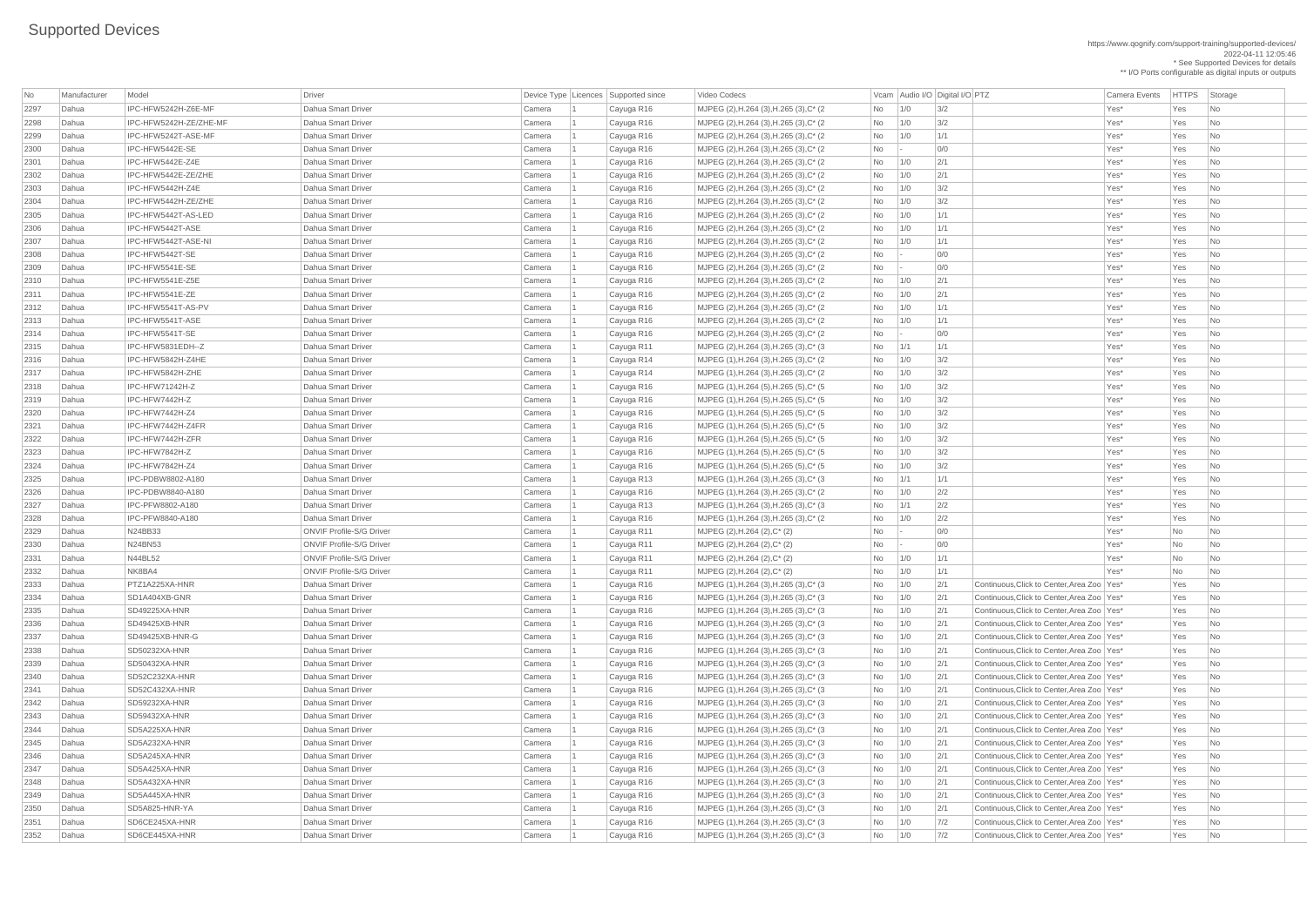https://www.qognify.com/support-training/supported-devices/ 2022-04-11 12:05:46 \* See Supported Devices for details

\*\* I/O Ports configurable as digital inputs or outputs

| No   | Manufacturer | Model                         | Driver                                  |         | Device Type   Licences   Supported since | Video Codecs                            |                                                                         |                          | Vcam Audio I/O Digital I/O PTZ |                                              | <b>Camera Events</b> | <b>HTTPS</b>   | Storage                     |
|------|--------------|-------------------------------|-----------------------------------------|---------|------------------------------------------|-----------------------------------------|-------------------------------------------------------------------------|--------------------------|--------------------------------|----------------------------------------------|----------------------|----------------|-----------------------------|
| 2353 | Dahua        | SD8A240WA-HNF                 | Dahua Smart Driver                      | Camera  | Cayuga R16                               | MJPEG (1), H.264 (3), H.265 (3), C* (2) | No                                                                      | 1/0                      | 7/2                            | Continuous, Click to Center, Area Zoo   Yes* |                      | Yes            | No                          |
| 2354 | Dahua        | SD8A250WA-HNF                 | Dahua Smart Driver                      | Camera  | Cayuga R16                               | MJPEG (1), H.264 (3), H.265 (3), C* (2) | No                                                                      | 1/0                      | 7/2                            | Continuous, Click to Center, Area Zoo   Yes* |                      | Yes            | No                          |
| 2355 | Dahua        | SD8A440WA-HNF                 | Dahua Smart Driver                      | Camera  | Cayuga R16                               | MJPEG (1), H.264 (3), H.265 (3), C* (2) | No                                                                      | 1/0                      | 7/2                            | Continuous, Click to Center, Area Zoo   Yes* |                      | Yes            | N <sub>o</sub>              |
| 2356 | Dahua        | SD8A820WA-HNF                 | Dahua Smart Driver                      | Camera  | Cayuga R16                               | MJPEG (1), H.264 (3), H.265 (3), C* (2) | No                                                                      | 1/0                      | 7/2                            | Continuous, Click to Center, Area Zoo   Yes* |                      | Yes            | N <sub>o</sub>              |
| 2357 | Dahua        | SD8A840WA-HNF                 | <b>Dahua Smart Driver</b>               | Camera  | Cayuga R16                               | MJPEG (1), H.264 (3), H.265 (3), C* (2) | N <sub>o</sub>                                                          | 1/0                      | 7/2                            | Continuous, Click to Center, Area Zoo   Yes* |                      | Yes            | N <sub>o</sub>              |
| 2358 | Dahua        | TPC-BF3221-T                  | Dahua Smart Driver                      | Camera  | Cayuga R14                               | MJPEG (1), H.264 (2), H.265 (2), C* (2) | No                                                                      | 1/1                      | 2/1                            |                                              | Yes*                 | Yes            | N <sub>o</sub>              |
| 2359 | Dahua        | TPC-BF5421-T                  | Dahua Smart Driver                      | Camera  | Cayuga R14                               | MJPEG (1), H.264 (2), H.265 (2), C* (2) | No                                                                      | 1/1                      | 2/1                            |                                              | Yes*                 | Yes            | $\overline{\mathsf{No}}$    |
| 2360 | Dallmeier    | DDF-3000IPV                   | DF-3000IP / DDF-3000IPV / Microstreamer | Camera  | Cayuga R2                                | MPEG-4 (1), C* (1)                      | No                                                                      | - 1 -                    | 0/0                            |                                              | No                   | No             | No                          |
| 2361 | Dallmeier    | DDF4010HDV                    | DDF4010HDV                              | Camera  | Cayuga R2                                | MJPEG (1), H.264 (1), C* (1)            | No                                                                      |                          | 0/0                            |                                              | No                   | No             | No                          |
| 2362 | Dallmeier    | DDF4510HDV                    | DF4510HD/DDF4510HDV                     | Camera  | Cayuga R2                                | $MJPEG (1), H.264 (1), C^*(1)$          | No                                                                      | -14                      | O/O                            |                                              | No                   | No             | No                          |
| 2363 | Dallmeier    | DDF4820HDV-DN                 | <b>ONVIF Profile-S/G Driver</b>         | Camera  | Cayuga R10                               | MJPEG (1), H.264 (1), C* (1)            | <b>No</b>                                                               | 1/0                      | 0/0                            |                                              | No                   | No             | No                          |
| 2364 | Dallmeier    | DDF4910HDV                    | DF4910HD/DDF4910HDV                     | Camera  | Cayuga R2                                | MJPEG (1), H.264 (1), C* (1)            | No                                                                      |                          | 0/0                            |                                              | No                   | No             | No                          |
| 2365 | Dallmeier    | DDF4910HDV-DN                 | <b>ONVIF Profile-S/G Driver</b>         | Camera  | Cayuga R10                               | MJPEG (1), H.264 (1), C* (1)            | No                                                                      | 1/0                      | 0/0                            |                                              | <b>No</b>            | N <sub>o</sub> | No                          |
| 2366 | Dallmeier    | DDF4920HD-DN                  | <b>ONVIF Profile-S/G Driver</b>         | Camera  | Cayuga R10                               | MJPEG (1), H.264 (1), C* (1)            | No                                                                      | 1/0                      | 0/0                            |                                              | No                   | N <sub>o</sub> | No                          |
| 2367 | Dallmeier    | DDZ4010-IM/HS/HD              | DDZ4010/4020-YY/HS/HD                   | Camera  | Cayuga R2                                | $MJPEG (1), H.264 (1), C^* (1)$         | No                                                                      | $\overline{\phantom{a}}$ | 0/0                            | Continuous                                   | No                   | No             | No                          |
| 2368 | Dallmeier    | DDZ4010-SM/HS/HD              | DDZ4010/4020-YY/HS/HD                   | Camera  | Cayuga R2                                | MJPEG (1), H.264 (1), C* (1)            | No                                                                      |                          | 0/0                            | Continuous                                   | <b>No</b>            | N <sub>o</sub> | $\overline{\mathsf{No}}$    |
| 2369 | Dallmeier    | DDZ4010-WM/HS/HD              | DDZ4010/4020-YY/HS/HD                   | Camera  | Cayuga R2                                | $MJPEG (1), H.264 (1), C^*(1)$          | <b>No</b>                                                               |                          | 0/0                            | Continuous                                   | No                   | No             | No                          |
| 2370 | Dallmeier    | DDZ4020-IM/HS/HD              | DDZ4010/4020-YY/HS/HD                   | Camera  | Cayuga R2                                | $MJPEG (1), H.264 (1), C^* (1)$         | No                                                                      |                          | 0/0                            | Continuous                                   | No                   | No             | No                          |
| 2371 | Dallmeier    | DDZ4020-SM/HS/HD              | DDZ4010/4020-YY/HS/HD                   | Camera  | Cayuga R2                                | MJPEG (1), H.264 (1), C* (1)            | No                                                                      |                          | 0/0                            | Continuous                                   | No                   | N <sub>o</sub> | $\overline{\mathsf{No}}$    |
| 2372 | Dallmeier    | DDZ4020-WM/HS/HD              | DDZ4010/4020-YY/HS/HD                   | Camera  | Cayuga R2                                | MJPEG (1), H.264 (1), C* (1)            | No                                                                      |                          | 0/0                            | Continuous                                   | No                   | No             | No                          |
| 2373 | Dallmeier    | DDZ4220HD                     | <b>ONVIF Profile-S/G Driver</b>         | Camera  | Cayuga R13                               | MJPEG (1), H.264 (1), C* (1)            | No                                                                      | 1/0                      | 0/0                            | Continuous                                   | No                   | No             | No                          |
| 2374 | Dallmeier    | DDZ4230HD                     | <b>ONVIF Profile-S/G Driver</b>         | Camera  | Cayuga R13                               | $MJPEG (1), H.264 (1), C^*(1)$          | No                                                                      | 1/0                      | 0/0                            | Continuous                                   | No                   | No             | No                          |
| 2375 | Dallmeier    | <b>DF-3000IP</b>              | DF-3000IP / DDF-3000IPV / Microstreamer | Camera  | Cayuga R2                                | $MPEG-4 (1), C^*(1)$                    | No                                                                      | -14                      | 0/0                            |                                              | No                   | No             | No                          |
| 2376 | Dallmeier    | <b>DF4510HD</b>               | DF4510HD/DDF4510HDV                     | Camera  | Cayuga R2                                | $MJPEG (1), H.264 (1), C^* (1)$         | No                                                                      |                          | 0/0                            |                                              | No                   | No             | No                          |
| 2377 | Dallmeier    | DF4820HD-DN                   | <b>ONVIF Profile-S/G Driver</b>         | Camera  | Cayuga R10                               | MJPEG (1), H.264 (1), C* (1)            | No                                                                      | $\vert$ 1/0              | 0/0                            |                                              | No                   | No             | N <sub>o</sub>              |
| 2378 | Dallmeier    | <b>DF4910HD</b>               | DF4910HD/DDF4910HDV                     | Camera  | Cayuga R2                                | MJPEG (1), H.264 (1), C* (1)            | No                                                                      |                          | 0/0                            |                                              | No                   | No             | $\overline{\mathsf{No}}$    |
| 2379 | Dallmeier    | DF4910HD-DN                   | <b>ONVIF Profile-S/G Driver</b>         | Camera  | Cayuga R10                               | MJPEG (1), H.264 (1), C* (1)            | No                                                                      | $\vert$ 1/0              | 0/0                            |                                              | No                   | No             | No                          |
| 2380 | Dallmeier    | DF4910HD-DN/IR                | <b>ONVIF Profile-S/G Driver</b>         | Camera  | Cayuga R10                               | MJPEG (1), H.264 (1), C* (1)            | No                                                                      | 1/0                      | 0/0                            |                                              | No                   | No             | No                          |
| 2381 | Dallmeier    | DF4920HD-DN                   | <b>ONVIF Profile-S/G Driver</b>         | Camera  | Cayuga R10                               | MJPEG (1), H.264 (1), C* (1)            | No                                                                      | 1/0                      | 0/0                            |                                              |                      | No             | No                          |
| 2382 | Dallmeier    | DF4920HD-DN/IR                | <b>ONVIF Profile-S/G Driver</b>         | Camera  |                                          | MJPEG (1), H.264 (1), C* (1)            |                                                                         |                          | 0/0                            |                                              | No<br>No             | No             | N <sub>o</sub>              |
|      |              |                               | DF-3000IP / DDF-3000IPV / Microstreamer |         | Cayuga R10                               |                                         | No                                                                      | 1/0                      |                                |                                              |                      |                |                             |
| 2383 | Dallmeier    | Microstreamer<br>ESG-IPB4V2-Z |                                         | Encoder | Cayuga R2                                | $MPEG-4 (1), C^*(1)$                    | No                                                                      |                          | 0/0                            |                                              | No<br>Yes*           | No             | N <sub>o</sub><br>No        |
| 2384 | Eclipse      | ESG-IPS230X-I                 | <b>Eclipse Smart Driver</b>             | Camera  | Cayuga R13                               | MJPEG (19), H.264 (19), C* (19)         | <b>No</b>                                                               |                          | 0/0<br>1/1                     |                                              | Yes*                 | Yes            | N <sub>o</sub>              |
| 2385 | Eclipse      |                               | <b>Eclipse Smart Driver</b>             | Camera  | Cayuga R13                               | MJPEG (6), H.264 (6), C* (6)            | No                                                                      |                          |                                | Continuous                                   |                      | Yes            |                             |
| 2386 | Eclipse      | ESG-IPT2F2                    | <b>Eclipse Smart Driver</b>             | Camera  | Cayuga R13                               | MJPEG (19), H.264 (19), C* (19)         | No                                                                      |                          | 0/0                            |                                              | Yes*                 | Yes            | N <sub>o</sub>              |
| 2387 | Eclipse      | ESG-IPT2F3<br>ESG-IPT2F6      | <b>Eclipse Smart Driver</b>             | Camera  | Cayuga R13                               | MJPEG (19), H.264 (19), C* (19)         | N <sub>o</sub>                                                          | $\sim$                   | 0/0                            |                                              | Yes*                 | Yes            | N <sub>o</sub>              |
| 2388 | Eclipse      |                               | <b>Eclipse Smart Driver</b>             | Camera  | Cayuga R13                               | MJPEG (19), H.264 (19), C* (19)         | No                                                                      |                          | 0/0                            |                                              | Yes*                 | Yes            | N <sub>o</sub>              |
| 2389 | Eneo         | IEB-62F0036M0A                | <b>ONVIF Profile-S/G Driver</b>         | Camera  | Cayuga R8                                | MJPEG $(1)$ , H.264 $(3)$ , C $*$ $(3)$ | <b>No</b>                                                               |                          | O/O                            |                                              | Yes*                 | No             | No                          |
| 2390 | Eneo         | <b>IEB-63F0037M0A</b>         | <b>ONVIF Profile-S/G Driver</b>         | Camera  | Cayuga R8                                | MJPEG (1), H.264 (2), C* (3)            | No                                                                      | 1/0                      | 1/1                            |                                              | Yes*                 | No             | No                          |
| 2391 | Eneo         | IEB-63M2812M0A                | <b>ONVIF Profile-S/G Driver</b>         | Camera  | Cayuga R8                                | MJPEG (1), H.264 (2), C* (3)            | No                                                                      | 1/0                      | 1/1                            |                                              | Yes*                 | No             | No                          |
| 2392 | Eneo         | IED-62F0036M0A                | <b>ONVIF Profile-S/G Driver</b>         | Camera  | Cayuga R8                                | $MJPEG (1), H.264 (3), C^* (3)$         | $\overline{\phantom{1}}$ No                                             | - 1 -                    | 0/0                            |                                              | Yes*                 | No             | N <sub>o</sub>              |
| 2393 | Eneo         | IED-62F0036P0A                | <b>ONVIF Profile-S/G Driver</b>         | Camera  | Cayuga R8                                | MJPEG $(1)$ , H.264 $(3)$ , C $*$ $(3)$ | <b>No</b>                                                               |                          | 0/0                            |                                              | Yes*                 | No             | No                          |
| 2394 | Eneo         | IED-62V2812M0A                | <b>ONVIF Profile-S/G Driver</b>         | Camera  | Cayuga R8                                | $MJPEG (1), H.264 (3), C^* (3)$         | No                                                                      | $\sim$ $-$               | 0/0                            |                                              | Yes*                 | No             | No                          |
| 2395 | Eneo         | IED-62V2812P0A                | <b>ONVIF Profile-S/G Driver</b>         | Camera  | Cayuga R8                                | $MJPEG (1), H.264 (3), C^* (3)$         | No                                                                      |                          | O/O                            |                                              | Yes*                 | No             | No                          |
| 2396 | Eneo         | IED-63F0037M0A                | <b>ONVIF Profile-S/G Driver</b>         | Camera  | Cayuga R8                                | MJPEG (1), H.264 (2), C* (3)            | No                                                                      | 1/0                      | 1/1                            |                                              | Yes*                 | N <sub>o</sub> | No                          |
| 2397 | Eneo         | <b>IED-63F0037P0A</b>         | <b>ONVIF Profile-S/G Driver</b>         | Camera  | Cayuga R8                                | MJPEG $(1)$ , H.264 $(2)$ , C* $(3)$    | No                                                                      | 1/0                      | 1/1                            |                                              | Yes*                 | No             | No                          |
| 2398 | Eneo         | IED-63M2812M0A                | <b>ONVIF Profile-S/G Driver</b>         | Camera  | Cayuga R8                                | MJPEG (1), H.264 (2), C* (3)            | N <sub>o</sub>                                                          | 1/0                      | 1/1                            |                                              | Yes*                 | No             | No                          |
| 2399 | Eneo         | IED-63M2812P0A                | <b>ONVIF Profile-S/G Driver</b>         | Camera  | Cayuga R8                                | MJPEG (1), H.264 (2), C* (3)            | No                                                                      | 1/0                      | 1/1                            |                                              | Yes*                 | No             | No                          |
| 2400 | Eneo         | IPB-62M2812M0A                | <b>ONVIF Profile-S/G Driver</b>         | Camera  | Cayuga R8                                | $MJPEG (1), H.264 (3), C^* (3)$         | No                                                                      | $\sim$                   | 0/0                            |                                              | Yes*                 | No             | No                          |
| 2401 | Eneo         | IPB-72A0003M0A                | <b>ONVIF Profile-S/G Driver</b>         | Camera  | Cayuga R8                                | MJPEG $(1)$ , H.264 $(3)$ , C $*$ $(3)$ | <b>No</b>                                                               |                          | 0/0                            |                                              | Yes*                 | N <sub>o</sub> | No                          |
| 2402 | Eneo         | <b>IPB-72A0010M0A</b>         | <b>ONVIF Profile-S/G Driver</b>         | Camera  | Cayuga R8                                | MJPEG (1), H.264 (3), C* (3)            | No                                                                      |                          | 0/0                            |                                              | Yes*                 | N <sub>o</sub> | No                          |
| 2403 | Eneo         | IPB-73M2812M0A                | <b>ONVIF Profile-S/G Driver</b>         | Camera  | Cayuga R8                                | MJPEG (1), H.264 (3), C* (3)            | No                                                                      |                          | 0/0                            |                                              | Yes*                 | No             | No                          |
| 2404 | Eneo         | IPB-75M3610M0A                | <b>ONVIF Profile-S/G Driver</b>         | Camera  | Cayuga R8                                | MJPEG (1), H.264 (3), C* (3)            | No                                                                      |                          | 0/0                            |                                              | Yes*                 | No             | $\overline{\phantom{a}}$ No |
| 2405 | Eneo         | IPC-52A0003M0A                | <b>ONVIF Profile-S/G Driver</b>         | Camera  | Cayuga R8                                | $MJPEG (1), H.264 (3), C^* (3)$         |                                                                         |                          | 0/0                            |                                              | Yes*                 | No             | N <sub>o</sub>              |
| 2406 | Eneo         | IPC-52A0030P0A                | <b>ONVIF Profile-S/G Driver</b>         | Camera  | Cayuga R8                                | MJPEG (1), H.264 (2), C* (3)            | N <sub>o</sub>                                                          | 1/0                      | 1/1                            | Continuous, Zoom only                        | Yes*                 | No             | No                          |
| 2407 | Eneo         | IPC-53M2812M0A                | <b>ONVIF Profile-S/G Driver</b>         | Camera  | Cayuga R8                                | MJPEG (1), H.264 (3), C* (3)            | $\overline{\phantom{a}}$ No                                             |                          | 0/0                            |                                              | Yes*                 | No             | N <sub>o</sub>              |
| 2408 | Eneo         | <b>IPC-55C0000M0A</b>         | <b>ONVIF Profile-S/G Driver</b>         | Camera  | Cayuga R8                                | MJPEG (1), H.264 (3), C* (3)            | $\begin{array}{ c c c c c }\n\hline\n\text{No} & \text{-}\n\end{array}$ |                          | 0/0                            |                                              | Yes*                 | No             | $\overline{\phantom{a}}$ No |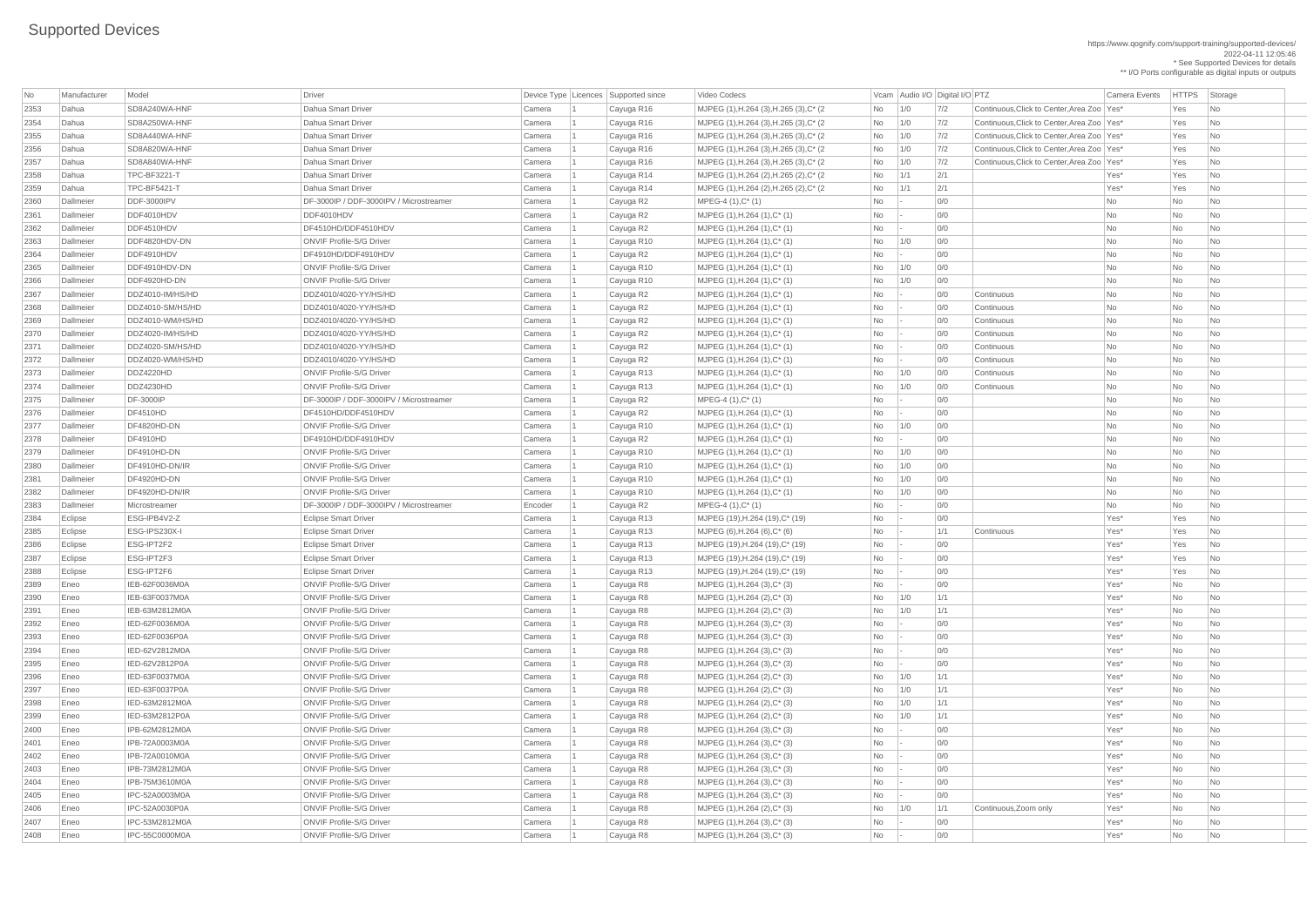https://www.qognify.com/support-training/supported-devices/ 2022-04-11 12:05:46 \* See Supported Devices for details \*\* I/O Ports configurable as digital inputs or outputs

| Video Codecs | No Manufacturer | No Manufacturer Model Driver Device Type Licence Camera Events | HTTPS | Storage Eneo NXB-980IR3516M ONVIF Profile-S/G Driver Camera 1 Cayuga R8 MJPEG (1),H.264 (2),MPEG-4 (2),C\* ( No - 0/0 No No No Eneo NXB-980IR37M ONVIF Profile-S/G Driver Camera 1 Cayuga R8 MJPEG (1),H.264 (2),MPEG-4 (2),C\* ( No - 0/0 No No No Eneo NXD-980IR3516M ONVIF Profile-S/G Driver Camera 1 Cayuga R8 MJPEG (1),H.264 (2),MPEG-4 (2),C\* ( No - 0/0 No No No Eneo NXD-980IR3516P ONVIF Profile-S/G Driver Camera 1 Cayuga R8 MJPEG (1),H.264 (2),MPEG-4 (2),C\* ( No - 0/0 No No No Eneo NXD-980IR37M ONVIF Profile-S/G Driver Camera 1 Cayuga R8 MJPEG (1),H.264 (2),MPEG-4 (2),C\* ( No - 0/0 No No No Eneo NXD-980IR37P ONVIF Profile-S/G Driver Camera 1 Cayuga R8 MJPEG (1),H.264 (2),MPEG-4 (2),C\* ( No - 0/0 No No No | MJPEG (3),H.264 (3),H.265 (3),C\* (3  $\hbox{No}$  | 1/1 | 1/1 | 1/1 | Yes\* Yes | No | MJPEG (3),H.264 (3),H.265 (3),C\* (3  $\qquad$  No 1/0 1/2 Continuous Yes\* Yes No | MJPEG (3),H.264 (3),H.265 (3),C\* (3  $\qquad$  No 1/0 1/2 Continuous Yes\* Yes No Flir CP-6302-31-P Flir Smart Driver (F/PT-Series) Camera 1 Cayuga R14 MJPEG (3),H.264 (3),H.265 (3),C\* (3 No 1/0 1/2 Continuous Yes\* Yes No

| No           | Manufacturer    | Model                   | <b>Driver</b>                                                                          |        | Device Type   Licences   Supported since | Video Codecs                                       |           |     | Vcam Audio I/O Digital I/O PTZ |                                                                  | <b>Camera Events</b> | HTTPS Sto |                             |
|--------------|-----------------|-------------------------|----------------------------------------------------------------------------------------|--------|------------------------------------------|----------------------------------------------------|-----------|-----|--------------------------------|------------------------------------------------------------------|----------------------|-----------|-----------------------------|
| 2409         | Eneo            | IPD-62M2812P0A          | <b>ONVIF Profile-S/G Driver</b>                                                        | Camera | Cayuga R8                                | MJPEG (1), H.264 (3), C* (3)                       | No        |     | 0/0                            |                                                                  | Yes*                 | No        | $\vert$ Nc                  |
| 2410         | Eneo            | IPD-72A0003M0A          | <b>ONVIF Profile-S/G Driver</b>                                                        | Camera | Cayuga R8                                | MJPEG (1), H.264 (3), C* (3)                       | No        |     | 0/0                            |                                                                  | Yes*                 | No        | $\overline{\phantom{a}}$ Nc |
| 2411         | Eneo            | IPD-73M2812M0A          | <b>ONVIF Profile-S/G Driver</b>                                                        | Camera | Cayuga R8                                | MJPEG (1), H.264 (3), C* (3)                       | No        |     | 0/0                            |                                                                  | Yes*                 | No        | <b>Nc</b>                   |
| 2412         | Eneo            | IPD-75M3610M0A          | <b>ONVIF Profile-S/G Driver</b>                                                        | Camera | Cayuga R8                                | MJPEG (1), H.264 (3), C* (3)                       | No        |     | 0/0                            |                                                                  | Yes*                 | No        | <b>Nc</b>                   |
| 2413         | Eneo            | IPP-62A0012M0A          | <b>ONVIF Profile-S/G Driver</b>                                                        | Camera | Cayuga R8                                | MJPEG (1), H.264 (2), C* (3)                       | No        | 1/0 | 1/1                            |                                                                  | Yes*                 | No        | <b>Nc</b>                   |
| 2414         | Eneo            | IPP-72A0030M0A          | <b>ONVIF Profile-S/G Driver</b>                                                        | Camera | Cayuga R8                                | MJPEG (1), H.264 (2), C* (3)                       | No        | 1/0 | 1/1                            |                                                                  | Yes*                 | <b>No</b> | Nc                          |
| 2415         | Eneo            | <b>IPP-82A0030MIA</b>   | <b>ONVIF Profile-S/G Driver</b>                                                        | Camera | Cayuga R8                                | MJPEG (1), H.264 (2), C* (3)                       | No        | 1/0 | 1/1                            |                                                                  | Yes*                 | <b>No</b> | <b>Nc</b>                   |
| 2416         | Eneo            | NXB-980IR3516M          | <b>ONVIF Profile-S/G Driver</b>                                                        | Camera | Cayuga R8                                | MJPEG (1), H.264 (2), MPEG-4 (2), C* (             | No        |     | 0/0                            |                                                                  | No                   | No        | $\overline{\phantom{a}}$ Nc |
| 2417         | Eneo            | NXB-980IR37M            | <b>ONVIF Profile-S/G Driver</b>                                                        | Camera | Cayuga R8                                | MJPEG (1), H.264 (2), MPEG-4 (2), C* (             | No        |     | 0/0                            |                                                                  | No                   | No        | <b>Nc</b>                   |
| 2418         | Eneo            | NXD-980IR3516M          | <b>ONVIF Profile-S/G Driver</b>                                                        | Camera | Cayuga R8                                | MJPEG (1), H.264 (2), MPEG-4 (2), C* (             | No        |     | 0/0                            |                                                                  | No                   | No        | <b>Nc</b>                   |
| 2419         | Eneo            | NXD-980IR3516P          | <b>ONVIF Profile-S/G Driver</b>                                                        | Camera | Cayuga R8                                | MJPEG (1), H.264 (2), MPEG-4 (2), C* (             | No        |     | 0/0                            |                                                                  | No                   | No        | Nc                          |
| 2420         | Eneo            | NXD-980IR37M            | <b>ONVIF Profile-S/G Driver</b>                                                        | Camera | Cayuga R8                                | MJPEG (1), H.264 (2), MPEG-4 (2), C* (             | No        |     | 0/0                            |                                                                  | No                   | <b>No</b> | Nc                          |
| 2421         | Eneo            | NXD-980IR37P            | <b>ONVIF Profile-S/G Driver</b>                                                        | Camera | Cayuga R8                                | MJPEG (1), H.264 (2), MPEG-4 (2), C* (             | No        |     | 0/0                            |                                                                  | No                   | No        | <b>Nc</b>                   |
| 2422         | Etrovision      | <b>EV3150A</b>          | EV3151/3150A                                                                           | Camera | Cayuga R2                                | $MJPEG (1), H.264 (1), C^* (1)$                    | No        | 1/0 | 2/1                            | Continuous                                                       | Yes*                 | <b>No</b> | $\overline{\phantom{a}}$ Nc |
| 2423         | Etrovision      | EV3151                  | EV3151/3150A                                                                           | Camera | Cayuga R2                                | MJPEG (1), H.264 (1), C* (1)                       | No        | 1/0 | 2/1                            | Continuous                                                       | Yes*                 | No        | <b>Nc</b>                   |
| 2424         | Etrovision      | <b>EV8180A</b>          | EV8180A/8581A-C/8580A-C/8781A-C/8782A/8582A-D                                          | Camera | Cayuga R2                                | MJPEG (2), H.264 (2), C* (2)                       | No        | 1/0 | 1/1                            | Continuous, Pan tilt via RS485                                   | Yes*                 | No        | <b>Nc</b>                   |
| 2425         | Etrovision      | <b>EV8180F</b>          | <b>EV8180F</b>                                                                         | Camera | Cayuga R2                                | MJPEG $(2)$ , H.264 $(2)$ , C* $(2)$               | No        | 1/0 | 1/1                            | Continuous, Pan tilt via RS485                                   | Yes*                 | No        | <b>Nc</b>                   |
| 2426         | Etrovision      | EV8180Q                 | EV8180Q/8581Q-BD/8580Q-CD/8781Q-CD/8782Q-BD                                            | Camera | Cayuga R2                                | MJPEG (2), H.264 (2), C* (2)                       | No        | 1/0 | 1/1                            | Continuous, Pan tilt via RS485                                   | Yes*                 | No        | <b>Nc</b>                   |
| 2427         | Etrovision      | <b>EV8180U</b>          | EV8180U/8581U-C/8580U-C/8781U-C/8581U-B                                                | Camera | Cayuga R2                                | MJPEG (2), H.264 (2), C* (2)                       | No        | 1/0 | 1/1                            | Continuous, Pan tilt via RS485                                   | Yes*                 | <b>No</b> | <b>Nc</b>                   |
| 2428         | Etrovision      | <b>EV8280U-MD</b>       | <b>EV8280U-MD</b>                                                                      | Camera | Cayuga R2                                | MJPEG (2), H.264 (2), C* (2)                       | No        | 1/0 | 6/1                            | Continuous                                                       | Yes*                 | No        | $\overline{\phantom{a}}$ Nc |
| 2429         | Etrovision      | EV8580A-C               | EV8180A/8581A-C/8580A-C/8781A-C/8782A/8582A-D                                          | Camera | Cayuga R2                                | MJPEG (2), H.264 (2), C* (2)                       | No        | 1/0 | 1/1                            | Continuous, Pan tilt via RS485                                   | Yes*                 | No        | <b>Nc</b>                   |
| 2430         | Etrovision      | <b>EV8580Q-CD</b>       | EV8180Q/8581Q-BD/8580Q-CD/8781Q-CD/8782Q-BD                                            | Camera | Cayuga R2                                | MJPEG (2), H.264 (2), C* (2)                       | No        | 1/0 | 1/1                            | Continuous, Pan tilt via RS485                                   | Yes*                 | No        | $\overline{\phantom{a}}$ Nc |
| 2431         | Etrovision      | EV8580U-C               | EV8180U/8581U-C/8580U-C/8781U-C/8581U-B                                                |        |                                          |                                                    |           | 1/0 | 1/1                            | Continuous, Pan tilt via RS485                                   | Yes*                 | No        | Nc                          |
|              | Etrovision      | EV8581A-C               | EV8180A/8581A-C/8580A-C/8781A-C/8782A/8582A-D                                          | Camera | Cayuga R2                                | $MJPEG (2), H.264 (2), C^*(2)$                     | No        | 1/0 | 1/1                            | Continuous, Pan tilt via RS485                                   | Yes*                 | No        |                             |
| 2432         |                 |                         |                                                                                        | Camera | Cayuga R2                                | MJPEG (2), H.264 (2), C* (2)                       | No        |     | 1/1                            |                                                                  |                      |           | <b>Nc</b>                   |
| 2433<br>2434 | Etrovision      | EV8581Q-BD<br>EV8581U-B | EV8180Q/8581Q-BD/8580Q-CD/8781Q-CD/8782Q-BD<br>EV8180U/8581U-C/8580U-C/8781U-C/8581U-B | Camera | Cayuga R2                                | MJPEG (2), H.264 (2), C* (2)                       | No        | 1/0 |                                | Continuous, Pan tilt via RS485<br>Continuous, Pan tilt via RS485 | Yes*                 | No        | <b>Nc</b>                   |
|              | Etrovision      |                         | EV8180U/8581U-C/8580U-C/8781U-C/8581U-B                                                | Camera | Cayuga R2                                | MJPEG (2), H.264 (2), C* (2)                       | No.       | 1/0 | 1/1                            |                                                                  | Yes*                 | No.       | Nc                          |
| 2435         | Etrovision      | EV8581U-C               |                                                                                        | Camera | Cayuga R2                                | MJPEG (2), H.264 (2), C* (2)                       | No        | 1/0 | 1/1                            | Continuous, Pan tilt via RS485                                   | Yes*                 | No        | $\overline{\phantom{a}}$ Nc |
| 2436         | Etrovision      | EV8582A-D               | EV8180A/8581A-C/8580A-C/8781A-C/8782A/8582A-D                                          | Camera | Cayuga R2                                | MJPEG (2), H.264 (2), C* (2)                       | No        | 1/0 | 1/1                            | Continuous, Pan tilt via RS485                                   | Yes*                 | No        | <b>Nc</b>                   |
| 2437         | Etrovision      | <b>EV8781A-C</b>        | EV8180A/8581A-C/8580A-C/8781A-C/8782A/8582A-D                                          | Camera | Cayuga R2                                | MJPEG (2), H.264 (2), C* (2)                       | No        | 1/0 | 1/1                            | Continuous, Pan tilt via RS485                                   | Yes*                 | No        | <b>Nc</b>                   |
| 2438         | Etrovision      | EV8781Q-CD              | EV8180Q/8581Q-BD/8580Q-CD/8781Q-CD/8782Q-BD                                            | Camera | Cayuga R2                                | MJPEG (2), H.264 (2), C* (2)                       | No        | 1/0 | 1/1                            | Continuous, Pan tilt via RS485                                   | Yes*                 | <b>No</b> | Nc                          |
| 2439         | Etrovision      | <b>EV8781U-C</b>        | EV8180U/8581U-C/8580U-C/8781U-C/8581U-B                                                | Camera | Cayuga R2                                | MJPEG (2), H.264 (2), C* (2)                       | No        | 1/0 | 1/1                            | Continuous, Pan tilt via RS485                                   | Yes*                 | <b>No</b> | Nc                          |
| 2440         | Etrovision      | <b>EV8782A</b>          | EV8180A/8581A-C/8580A-C/8781A-C/8782A/8582A-D                                          | Camera | Cayuga R2                                | MJPEG $(2)$ , H.264 $(2)$ , C* $(2)$               | No        | 1/0 | 1/1                            | Continuous, Pan tilt via RS485                                   | Yes*                 | No        | Nc                          |
| 2441         | Etrovision      | EV8782Q-BD              | EV8180Q/8581Q-BD/8580Q-CD/8781Q-CD/8782Q-BD                                            | Camera | Cayuga R2                                | MJPEG (2), H.264 (2), C* (2)                       | No        | 1/0 | 1/1                            | Continuous, Pan tilt via RS485                                   | Yes*                 | No        | $\overline{\phantom{a}}$ Nc |
| 2442         | <b>FUJIFILM</b> | SX800                   | <b>ONVIF Profile-S/G Driver</b>                                                        | Camera | Cayuga R14                               | $MJPEG (1), H.264 (1), C^* (1)$                    | No        |     | 0/0                            | Continuous, Pan tilt via RS485                                   | No                   | No        | <b>Nc</b>                   |
| 2443         | FlexWatch       | <b>FW7300-TXN</b>       | <b>ONVIF Profile-S/G Driver</b>                                                        | Camera | Cayuga R12                               | $MJPEG (3), H.264 (3), C^*(3)$                     | No        | 1/0 | 1/1                            |                                                                  | Yes*                 | No        | Nc                          |
| 2444         | FlexWatch       | <b>FW7501-FTM</b>       | <b>ONVIF Profile-S/G Driver</b>                                                        | Camera | Cayuga R12                               | $MJPEG (3), H.264 (3), C^*(3)$                     | No        | 1/0 | 1/1                            |                                                                  | Yes*                 | No        | Nc                          |
| 2445         | FlexWatch       | <b>FW7502-FTF</b>       | <b>ONVIF Profile-S/G Driver</b>                                                        | Camera | Cayuga R12                               | $MJPEG (3), H.264 (3), C^*(3)$                     | No        | 1/0 | 1/1                            |                                                                  | Yes*                 | <b>No</b> | Nc                          |
| 2446         | FlexWatch       | <b>FW7502-TVF</b>       | <b>ONVIF Profile-S/G Driver</b>                                                        | Camera | Cayuga R12                               | $MJPEG (3), H.264 (3), C^*(3)$                     | No        |     | 0/0                            |                                                                  | Yes*                 | No        | $\overline{\phantom{a}}$ Nc |
| 2447         | FlexWatch       | <b>FW7511-TVM</b>       | <b>ONVIF Profile-S/G Driver</b>                                                        | Camera | Cayuga R12                               | $MJPEG (3), H.264 (3), C*(3)$                      | No        |     | 1/0                            |                                                                  | Yes*                 | No        | $\overline{\phantom{a}}$ Nc |
| 2448         | FlexWatch       | <b>FW7601-FTF</b>       | <b>ONVIF Profile-S/G Driver</b>                                                        | Camera | Cayuga R12                               | MJPEG (3), H.264 (3), C* (3)                       | No        |     | 0/0                            |                                                                  | Yes*                 | No        | <b>Nc</b>                   |
| 2449         | FlexWatch       | <b>FW7601-FTV</b>       | <b>ONVIF Profile-S/G Driver</b>                                                        | Camera | Cayuga R12                               | $MJPEG (3), H.264 (3), C^*(3)$                     | No        |     | 0/0                            |                                                                  | Yes*                 | No        | Nc                          |
| 2450         | FlexWatch       | <b>FW7901-FTM</b>       | <b>ONVIF Profile-S/G Driver</b>                                                        | Camera | Cayuga R12                               | $MJPEG (3), H.264 (3), C^*(3)$                     | <b>No</b> |     | 0/0                            |                                                                  | Yes*                 | No        | Nc                          |
| 2451         | FlexWatch       | <b>FW7901-TVM</b>       | <b>ONVIF Profile-S/G Driver</b>                                                        | Camera | Cayuga R12                               | $MJPEG (3), H.264 (3), C^*(3)$                     | No        |     | 0/0                            |                                                                  | Yes*                 | No        | $\overline{\phantom{a}}$ Nc |
| 2452         | FlexWatch       | <b>FW7902-FTF</b>       | <b>ONVIF Profile-S/G Driver</b>                                                        | Camera | Cayuga R12                               | $MJPEG (3), H.264 (3), C*(3)$                      | No        |     | 0/0                            |                                                                  | Yes*                 | <b>No</b> | $\overline{\phantom{a}}$ Nc |
| 2453         | FlexWatch       | <b>FW7902-TVF</b>       | <b>ONVIF Profile-S/G Driver</b>                                                        | Camera | Cayuga R12                               | MJPEG (3), H.264 (3), C* (3)                       | No        |     | 0/0                            |                                                                  | Yes*                 | No        | $\overline{\phantom{a}}$ Nc |
| 2454         | FlexWatch       | <b>FW7930-HSM</b>       | <b>ONVIF Profile-S/G Driver</b>                                                        | Camera | Cayuga R12                               | $MJPEG (3), H.264 (3), C^*(3)$                     | No        | 1/0 | 1/1                            |                                                                  | Yes*                 | <b>No</b> | <b>Nc</b>                   |
| 2455         | FlexWatch       | <b>FW7930-TXM</b>       | <b>ONVIF Profile-S/G Driver</b>                                                        | Camera | Cayuga R12                               | $MJPEG (3), H.264 (3), C^*(3)$                     | No        | 1/0 | 1/1                            |                                                                  | Yes*                 | No        | $\overline{\phantom{a}}$ Nc |
| 2456         | FlexWatch       | <b>FW9302-TXM</b>       | <b>ONVIF Profile-S/G Driver</b>                                                        | Camera | Cayuga R12                               | $MJPEG (3), H.264 (3), C^*(3)$                     | No        | 1/0 | 1/1                            |                                                                  | Yes*                 | <b>No</b> | $\overline{\phantom{a}}$ Nc |
| 2457         | Flir            | A310 (ex)               | Generic Video Driver                                                                   | Camera | Cayuga R17                               | $MPEG-4 (1), C^*(1)$                               | No        |     | 0/0                            |                                                                  | No                   | <b>No</b> | $\overline{\phantom{a}}$ Nc |
| 2458         | Flir            | CM-3202-11I             | <b>ONVIF Profile-S/G Driver</b>                                                        | Camera | Cayuga R16                               | MJPEG (3), H.264 (3), H.265 (3), C* (3)            | No        | 1/1 | 1/1                            |                                                                  | Yes*                 | Yes       | $\overline{\phantom{a}}$ Nc |
| 2459         | Flir            | CM-3308-11-I            | Flir Smart Driver (F/PT-Series)                                                        | Camera | Cayuga R14                               | MJPEG (3), H.264 (3), C* (3)                       | No        | 1/0 | 1/1                            |                                                                  | Yes*                 | Yes       | $\overline{\phantom{a}}$ Nc |
| 2460         |                 | CP-6302-30-R            | Flir Smart Driver (F/PT-Series)                                                        | Camera | Cayuga R14                               | MJPEG (3), H.264 (3), H.265 (3), C* (3)            | No        | 1/0 | 1/2                            | Continuous                                                       | Yes*                 | Yes       |                             |
| 2461         | Flir            | CP-6302-31-I            | Flir Smart Driver (F/PT-Series)                                                        | Camera | Cayuga R14                               | MJPEG (3), H.264 (3), H.265 (3), C* (3)            | No        | 1/0 | 1/2                            | Continuous                                                       | Yes*                 | Yes       | $\overline{\phantom{a}}$ Nc |
| 2462         | Flir            | CP-6302-31-P            | Flir Smart Driver (F/PT-Series)                                                        | Camera | Cayuga R14                               | MJPEG $(3)$ , H.264 $(3)$ , H.265 $(3)$ , C* $(3)$ | No        | 1/0 | 1/2                            | Continuous                                                       | Yes*                 | Yes       | $\overline{\phantom{a}}$ Nc |
| 2463         | Flir            | <b>FC-304 ID</b>        | Flir Smart Driver (F/PT-Series)                                                        | Camera | Cayuga R9                                | MJPEG (2), H.264 (2), C* (2)                       | No        |     | 1/6                            |                                                                  | Yes*                 | No        | $\vert$ Nc                  |
| 2464         | Flir            | FC-305 ID               | Flir Smart Driver (F/PT-Series)                                                        | Camera | Cayuga R9                                | MJPEG (2), H.264 (2), C* (2)                       | No        |     | 1/6                            |                                                                  | Yes*                 | No        | $ $ Nc                      |
|              |                 |                         |                                                                                        |        |                                          |                                                    |           |     |                                |                                                                  |                      |           |                             |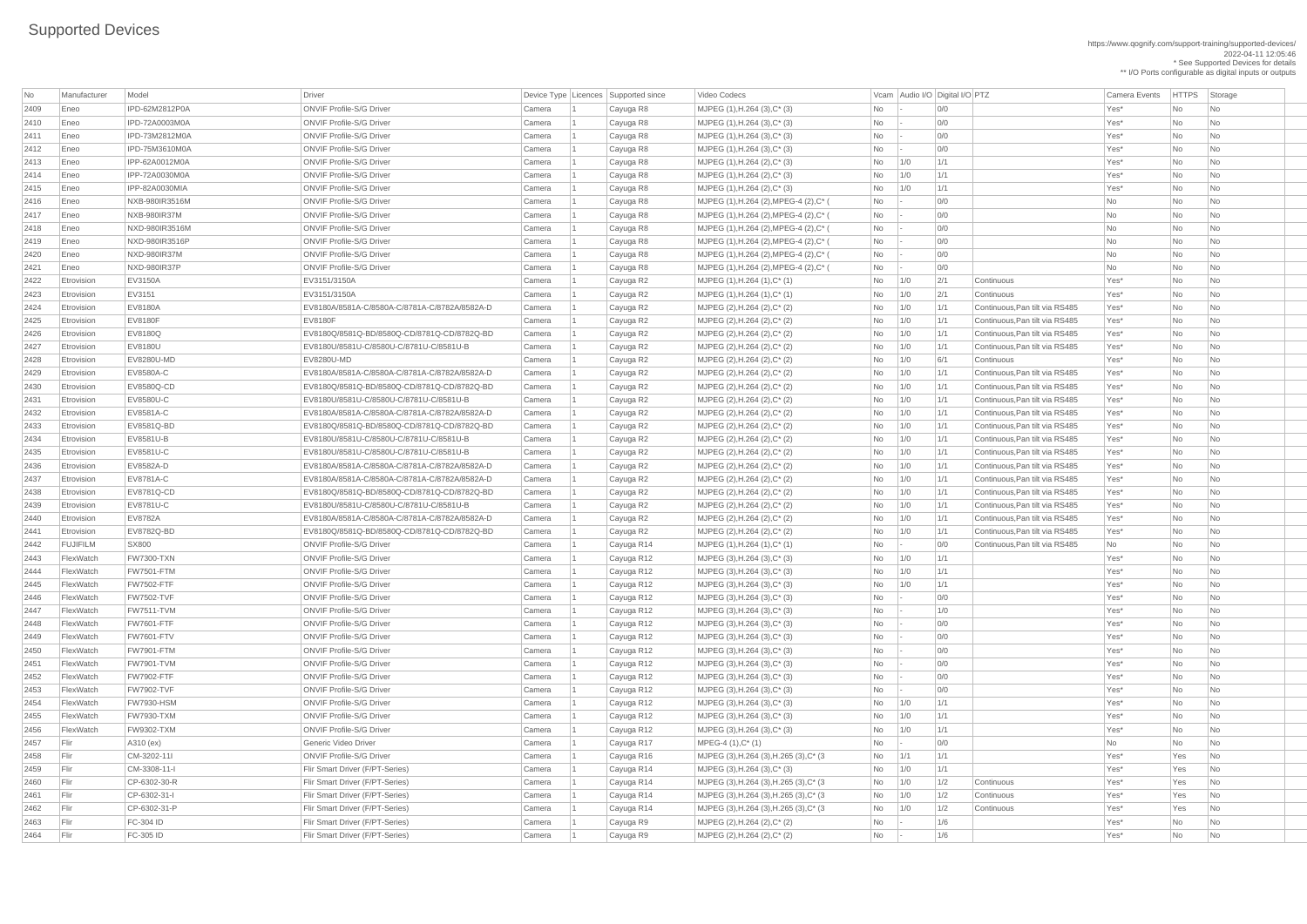https://www.qognify.com/support-training/supported-devices/ 2022-04-11 12:05:46 \* See Supported Devices for details

\*\* I/O Ports configurable as digital inputs or outputs

Video Codecs **No Manufacturer Model Driver Audio I/O Digital I/O PTZ** Camera Events HTTPS Storage

| No   | Manufacturer | Model              | <b>Driver</b>                   | Device Type   Licences   Supported since |            | Video Codecs                         |    |     | Vcam Audio I/O Digital I/O PTZ |                       | <b>Camera Events</b> | HTTPS St  |                             |
|------|--------------|--------------------|---------------------------------|------------------------------------------|------------|--------------------------------------|----|-----|--------------------------------|-----------------------|----------------------|-----------|-----------------------------|
| 2465 | Flir         | FC-309 ID          | Flir Smart Driver (F/PT-Series) | Camera                                   | Cayuga R9  | MJPEG (2), H.264 (2), C* (2)         | No |     | 1/6                            |                       | Yes*                 | No        | $\overline{\phantom{a}}$ Nc |
| 2466 | Flir         | FC-309 S           | Flir Smart Driver (F/PT-Series) | Camera                                   | Cayuga R6  | MJPEG (2), H.264 (2), C* (2)         | No |     | 0/8                            |                       | Yes*                 | No        | $\overline{\phantom{a}}$ Nc |
| 2467 | Flir         | FC-313 ID          | Flir Smart Driver (F/PT-Series) | Camera                                   | Cayuga R9  | MJPEG (2), H.264 (2), C* (2)         | No |     | 1/6                            |                       | Yes*                 | No        | $\overline{\phantom{a}}$ Nc |
| 2468 | Flir         | FC-313 S           | Flir Smart Driver (F/PT-Series) | Camera                                   | Cayuga R6  | MJPEG (2), H.264 (2), C* (2)         | No |     | 0/8                            |                       | Yes*                 | No        | $\overline{\phantom{a}}$ Nc |
| 2469 | Flir         | <b>FC-317 ID</b>   | Flir Smart Driver (F/PT-Series) | Camera                                   | Cayuga R9  | MJPEG (2), H.264 (2), C* (2)         | No |     | 1/6                            |                       | Yes*                 | No        | $\overline{\phantom{a}}$ Nc |
| 2470 | Flir         | FC-324 ID          | Flir Smart Driver (F/PT-Series) | Camera                                   | Cayuga R9  | MJPEG (2), H.264 (2), C* (2)         | No |     | 1/6                            |                       | Yes*                 | No        | $\overline{\phantom{a}}$ Nc |
| 2471 | Flir         | FC-324 R           | Flir Smart Driver (F/PT-Series) | Camera                                   | Cayuga R9  | MJPEG (2), H.264 (2), C* (2)         | No |     | 1/1                            |                       | Yes*                 | No        | $\overline{\phantom{a}}$ Nc |
| 2472 | Flir         | <b>FC-324S</b>     | Flir Smart Driver (F/PT-Series) | Camera                                   | Cayuga R6  | MJPEG (2), H.264 (2), C* (2)         | No |     | 0/8                            |                       | Yes*                 | No        | $\overline{\phantom{a}}$ Nc |
| 2473 | Flir         | FC-332 ID          | Flir Smart Driver (F/PT-Series) | Camera                                   | Cayuga R9  | MJPEG (2), H.264 (2), C* (2)         | No |     | 1/6                            |                       | Yes*                 | No        | $\overline{\phantom{a}}$ Nc |
| 2474 | Flir         | FC-334 R           | Flir Smart Driver (F/PT-Series) | Camera                                   | Cayuga R9  | MJPEG (2), H.264 (2), C* (2)         | No |     | 1/1                            |                       | Yes*                 | No        | $\overline{\phantom{a}}$ Nc |
| 2475 | Flir         | FC-334 S           | Flir Smart Driver (F/PT-Series) | Camera                                   | Cayuga R6  | MJPEG (2), H.264 (2), C* (2)         | No |     | 0/8                            |                       | Yes*                 | No        | $\overline{\phantom{a}}$ Nc |
| 2476 | Flir         | FC-344 ID          | Flir Smart Driver (F/PT-Series) | Camera                                   | Cayuga R9  | MJPEG (2), H.264 (2), C* (2)         | No |     | 1/6                            |                       | Yes*                 | No        | $\overline{\phantom{a}}$ Nc |
| 2477 | Flir         | FC-348 S           | Flir Smart Driver (F/PT-Series) | Camera                                   | Cayuga R6  | MJPEG (2), H.264 (2), C* (2)         | No |     | 0/8                            |                       | Yes*                 | No        | $\overline{\phantom{a}}$ Nc |
| 2478 | Flir         | FC-363 S           | Flir Smart Driver (F/PT-Series) | Camera                                   | Cayuga R6  | MJPEG (2), H.264 (2), C* (2)         | No |     | 0/8                            |                       | Yes*                 | No        | $\overline{\phantom{a}}$ Nc |
| 2479 | Flir         | FC-371 ID          | Flir Smart Driver (F/PT-Series) | Camera                                   | Cayuga R9  | MJPEG (2), H.264 (2), C* (2)         | No |     | 1/6                            |                       | Yes*                 | No        | $\overline{\phantom{a}}$ Nc |
| 2480 | Flir         | FC-608 ID          | Flir Smart Driver (F/PT-Series) | Camera                                   | Cayuga R9  | MJPEG (2), H.264 (2), C* (2)         | No |     | 1/6                            |                       | Yes*                 | No        | <b>Nc</b>                   |
| 2481 | Flir         | FC-610 ID          | Flir Smart Driver (F/PT-Series) | Camera                                   | Cayuga R9  | MJPEG (2), H.264 (2), C* (2)         | No |     | 1/6                            |                       | Yes*                 | No        | <b>Nc</b>                   |
| 2482 | Flir         | FC-617 ID          | Flir Smart Driver (F/PT-Series) | Camera                                   | Cayuga R9  | MJPEG (2), H.264 (2), C* (2)         | No |     | 1/6                            |                       | Yes*                 | No        | $\overline{\phantom{a}}$ Nc |
| 2483 | Flir         | FC-618 S           | Flir Smart Driver (F/PT-Series) | Camera                                   | Cayuga R6  | MJPEG (2), H.264 (2), C* (2)         | No |     | 0/8                            |                       | Yes*                 | No        | $\overline{\phantom{a}}$ Nc |
| 2484 | Flir         | FC-625 ID          | Flir Smart Driver (F/PT-Series) | Camera                                   | Cayuga R9  | MJPEG (2), H.264 (2), C* (2)         | No |     | 1/6                            |                       | Yes*                 | No        | $\overline{\phantom{a}}$ Nc |
| 2485 | Flir         | FC-632 ID          | Flir Smart Driver (F/PT-Series) | Camera                                   | Cayuga R9  | MJPEG (2), H.264 (2), C* (2)         | No |     | 1/6                            |                       | Yes*                 | No        | $\overline{\phantom{a}}$ Nc |
| 2486 | Flir         | FC-632 R           | Flir Smart Driver (F/PT-Series) | Camera                                   | Cayuga R9  | MJPEG (2), H.264 (2), C* (2)         | No |     | 1/1                            |                       | Yes*                 | No        | $\overline{\phantom{a}}$ Nc |
| 2487 | Flir         | FC-632 S           | Flir Smart Driver (F/PT-Series) | Camera                                   | Cayuga R6  | MJPEG (2), H.264 (2), C* (2)         | No |     | 0/8                            |                       | Yes*                 | No        | $\overline{\phantom{a}}$ Nc |
| 2488 | Flir         | <b>FC-644 ID</b>   | Flir Smart Driver (F/PT-Series) | Camera                                   | Cayuga R9  | MJPEG (2), H.264 (2), C* (2)         | No |     | 1/6                            |                       | Yes*                 | No        | $\overline{\phantom{a}}$ Nc |
| 2489 | F            | FC-645 R           | Flir Smart Driver (F/PT-Series) | Camera                                   | Cayuga R9  | MJPEG (2), H.264 (2), C* (2)         | No |     | 1/1                            |                       | Yes*                 | No        | $\overline{\phantom{a}}$ Nc |
| 2490 | Flir         | FC-645 S           | Flir Smart Driver (F/PT-Series) | Camera                                   | Cayuga R6  | MJPEG (2), H.264 (2), C* (2)         | No |     | 0/8                            |                       | Yes*                 | No        | $\overline{\phantom{a}}$ Nc |
| 2491 | Flir         | FC-669 ID          | Flir Smart Driver (F/PT-Series) | Camera                                   | Cayuga R9  | MJPEG (2), H.264 (2), C* (2)         | No |     | 1/6                            |                       | Yes*                 | No        | $\overline{\phantom{a}}$ Nc |
| 2492 | Flir         | FC-669 S           | Flir Smart Driver (F/PT-Series) | Camera                                   | Cayuga R6  | MJPEG (2), H.264 (2), C* (2)         | No |     | 0/8                            |                       | Yes*                 | No        | $\overline{\phantom{a}}$ Nc |
| 2493 | Flir         | FC-690 ID          | Flir Smart Driver (F/PT-Series) | Camera                                   | Cayuga R9  | MJPEG (2), H.264 (2), C* (2)         | No |     | 1/6                            |                       | Yes*                 | No        | <b>Nc</b>                   |
| 2494 | Flir         | FC-690 S           | Flir Smart Driver (F/PT-Series) | Camera                                   | Cayuga R6  | MJPEG (2), H.264 (2), C* (2)         | No |     | 0/8                            |                       | Yes*                 | No        | <b>Nc</b>                   |
| 2495 | Flir         | <b>PT-112</b>      | Flir Smart Driver (F/PT-Series) | Camera                                   | Cayuga R6  | MJPEG (1), H.264 (1), C* (1)         | No |     | 0/0                            | Continuous            | No                   | No        | $\overline{\phantom{a}}$ Nc |
| 2496 | Flir         | <b>PT-117</b>      | Flir Smart Driver (F/PT-Series) | Camera                                   | Cayuga R6  | MJPEG (1), H.264 (1), C* (1)         | No |     | 0/0                            | Continuous            | No                   | No        | $\overline{\phantom{a}}$ Nc |
| 2497 | Flir         | <b>PT-124</b>      | Flir Smart Driver (F/PT-Series) | Camera                                   | Cayuga R6  | MJPEG (1), H.264 (1), C* (1)         | No |     | 0/0                            | Continuous            | No                   | No        | $\overline{\phantom{a}}$ Nc |
| 2498 | Flir         | PT-304             | Flir Smart Driver (F/PT-Series) | Camera                                   | Cayuga R6  | MJPEG (1), H.264 (1), C* (1)         | No |     | 0/0                            | Continuous            | No                   | No        | $\overline{\phantom{a}}$ Nc |
| 2499 | Flir         | <b>PT-307</b>      | Flir Smart Driver (F/PT-Series) | Camera                                   | Cayuga R6  | MJPEG (1), H.264 (1), C* (1)         | No |     | 0/0                            | Continuous            | No                   | No        | <b>Nc</b>                   |
| 2500 | Flir         | <b>PT-313</b>      | Flir Smart Driver (F/PT-Series) | Camera                                   | Cayuga R6  | MJPEG (1), H.264 (1), C* (1)         | No |     | 0/0                            | Continuous            | No                   | No        | <b>Nc</b>                   |
| 2501 | Flir         | <b>PT-324</b>      | Flir Smart Driver (F/PT-Series) | Camera                                   | Cayuga R6  | MJPEG (1), H.264 (1), C* (1)         | No |     | 0/0                            | Continuous            | No                   | No        | $\overline{\phantom{a}}$ Nc |
| 2502 | Flir         | <b>PT-334</b>      | Flir Smart Driver (F/PT-Series) | Camera                                   | Cayuga R6  | MJPEG (1), H.264 (1), C* (1)         | No |     | 0/0                            | Continuous            | No                   | No        | $\overline{\phantom{a}}$ Nc |
| 2503 | Flir         | <b>PT-348</b>      | Flir Smart Driver (F/PT-Series) | Camera                                   | Cayuga R6  | MJPEG (1), H.264 (1), C* (1)         | No |     | 0/0                            | Continuous            | No                   | No        | $\overline{\phantom{a}}$ Nc |
| 2504 | Flir         | PT-606             | Flir Smart Driver (F/PT-Series) | Camera                                   | Cayuga R6  | MJPEG (1), H.264 (1), C* (1)         | No |     | 0/0                            | Continuous            | No                   | No        | $\overline{\phantom{a}}$ Nc |
| 2505 | Flir         | <b>PT-610</b>      | Flir Smart Driver (F/PT-Series) | Camera                                   | Cayuga R6  | MJPEG (1), H.264 (1), C* (1)         | No |     | 0/0                            | Continuous            | No                   | No        | <b>Nc</b>                   |
| 2506 | Flir         | <b>PT-612</b>      | Flir Smart Driver (F/PT-Series) | Camera                                   | Cayuga R6  | MJPEG (1), H.264 (1), C* (1)         | No |     | 0/0                            | Continuous            | No                   | No        | $\overline{\phantom{a}}$ Nc |
| 2507 | Flir         | <b>PT-618</b>      | Flir Smart Driver (F/PT-Series) | Camera                                   | Cayuga R6  | MJPEG (1), H.264 (1), C* (1)         | No |     | 0/0                            | Continuous            | No                   | No        | $\overline{\phantom{a}}$ Nc |
| 2508 | Flir         | <b>PT-625</b>      | Flir Smart Driver (F/PT-Series) | Camera                                   | Cayuga R6  | MJPEG (1), H.264 (1), C* (1)         | No |     | 0/0                            | Continuous            | No                   | No        | $\overline{\phantom{a}}$ Nc |
| 2509 | Flir         | <b>PT-645</b>      | Flir Smart Driver (F/PT-Series) | Camera                                   | Cayuga R6  | MJPEG (1), H.264 (1), C* (1)         | No |     | 0/0                            | Continuous            | No                   | No        | $\overline{\phantom{a}}$ Nc |
| 2510 | Flir         | SAROS DH-390       | <b>ONVIF Profile-S/G Driver</b> | Camera                                   | Cayuga R14 | $H.264(1),C^*(1)$                    | No | 1/0 | 1/1                            |                       | Yes*                 | Yes       | $\overline{\phantom{a}}$ Nc |
| 2511 | Flir         | <b>TrafiBot HD</b> | <b>TrafiBot HD</b>              | Camera                                   | Cayuga R4  | MJPEG (2), H.264 (2), C* (2)         | No | 1/0 | 2/2                            | Continuous            | Yes*                 | No        | <b>Nc</b>                   |
| 2512 | Geovision    | GV-BX120D          | <b>ONVIF Profile-S/G Driver</b> | Camera                                   | Cayuga R6  | MJPEG (2), H.264 (2), C* (2)         | No | 1/0 | 0/0                            |                       | Yes*                 | No        | $\overline{\phantom{a}}$ Nc |
| 2513 | Geovision    | GV-BX120D-E        | <b>ONVIF Profile-S/G Driver</b> | Camera                                   | Cayuga R6  | MJPEG $(2)$ , H.264 $(2)$ , C* $(2)$ | No | 1/0 | 0/0                            |                       | Yes*                 | No        | $\overline{\phantom{a}}$ Nc |
| 2514 | Grundig      | GCI-C0735P         | GCI-C0735P/C0745P               | Camera                                   | Cayuga R4  | MJPEG (1), H.264 (2), C* (2)         | No | 1/0 | 4/1                            | Continuous            | Yes*                 | Yes       | $\overline{\phantom{a}}$ Nc |
| 2515 | Grundig      | GCI-C0745P         | GCI-C0735P/C0745P               | Camera                                   | Cayuga R4  | MJPEG (1), H.264 (2), C* (2)         | No | 1/0 | 4/1                            | Continuous            | Yes*                 | Yes       | $\overline{\phantom{a}}$ Nc |
| 2516 | Grundig      | <b>GCI-F4616T</b>  | <b>Grundig Smart Driver</b>     | Camera                                   | Cayuga R11 | MJPEG (1),H.264 (2),C* (2)           | No |     | 0/0                            |                       | Yes*                 | No        | $\vert$ Nc                  |
| 2517 | Grundig      | <b>GCI-F4616W</b>  | <b>Grundig Smart Driver</b>     | Camera                                   | Cayuga R11 | MJPEG (1), H.264 (2), C* (2)         | No |     | 0/0                            |                       | Yes*                 | No        | $\overline{\phantom{a}}$ Nc |
| 2518 | Grundig      | GCI-F4626T         | <b>Grundig Smart Driver</b>     | Camera                                   | Cayuga R11 | $MJPEG (1), H.264 (2), C^* (2)$      | No |     | 0/0                            |                       | Yes*                 | No        | $\overline{\phantom{a}}$ Nc |
| 2519 | Grundig      | <b>GCI-F4626V</b>  | <b>Grundig Smart Driver</b>     | Camera                                   | Cayuga R11 | MJPEG (1), H.264 (2), C* (2)         | No |     | 0/0                            |                       | Yes*                 | <b>No</b> | $\overline{\phantom{a}}$ Nc |
| 2520 | Grundig      | <b>GCI-F4687D</b>  | <b>Grundig Smart Driver</b>     | Camera                                   | Cayuga R11 | MJPEG (1), H.264 (2), C* (2)         | No | 1/1 | 1/1                            | Continuous, Zoom only | Yes*                 | No        | $ $ Nc                      |
|      |              |                    |                                 |                                          |            |                                      |    |     |                                |                       |                      |           |                             |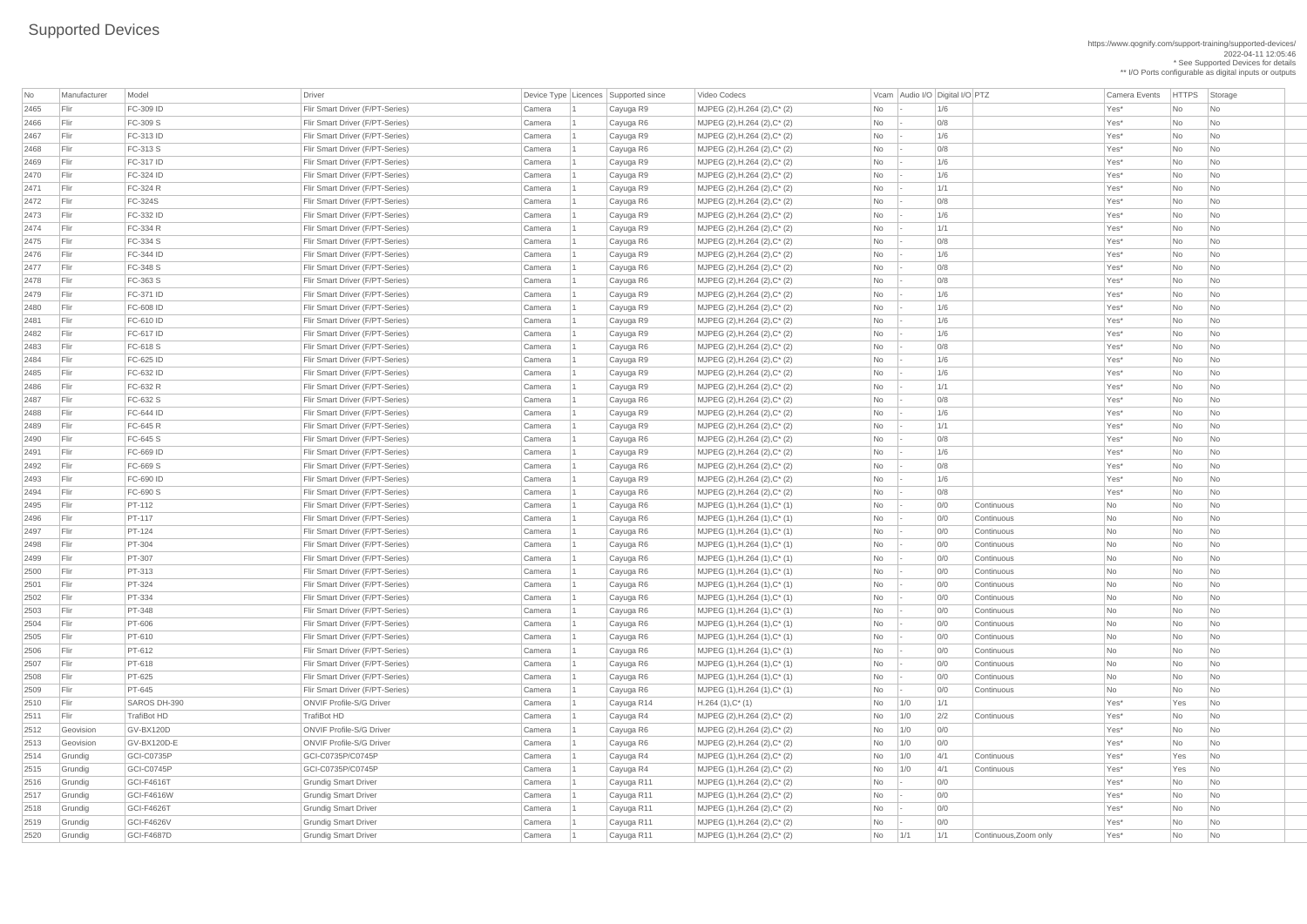https://www.qognify.com/support-training/supported-devices/ 2022-04-11 12:05:46 \* See Supported Devices for details \*\* I/O Ports configurable as digital inputs or outputs

MJPEG (1),H.264 (2),C<sup>\*</sup> (2) **No 1/1** 7/2 Continuous,Click to Center,Area Zoo Yes\* No No  $\vert$  MJPEG (1),H.264 (2),C\* (2)  $\vert$  Mo  $\vert$  1/1  $\vert$  7/2 Continuous,Click to Center,Area Zoo  $\vert$  Yes\*  $\vert$  No  $\vert$  No  $\vert$  No  $\vert$  Grundig GCI-K3637Pÿ Grundig Smart Driver Camera 1 Cayuga R11 MJPEG (1),H.264 (2),C\* (2) No 1/1 2/2 Continuous,Click to Center,Area Zoo Yes\* Yes No Grundig GCI-L4687T Grundig Smart Driver Camera 1 Cayuga R11 MJPEG (1),H.264 (2),C\* (2) No - 0/0 Continuous,Zoom only,Area Zoom Yes\* No No Grundig GCI-L4687V Grundig Smart Driver Camera 1 Cayuga R11 MJPEG (1),H.264 (2),C\* (2) No - 0/0 Continuous,Zoom only,Area Zoom Yes\* No No

| No           | Manufacturer                                           | Model              | <b>Driver</b>                                              | Device Type   Licences   Supported since |                          | Video Codecs                                                   |                          |     | Vcam Audio I/O Digital I/O PTZ |                                              | <b>Camera Events</b> | <b>HTTPS</b> | Storage                  |
|--------------|--------------------------------------------------------|--------------------|------------------------------------------------------------|------------------------------------------|--------------------------|----------------------------------------------------------------|--------------------------|-----|--------------------------------|----------------------------------------------|----------------------|--------------|--------------------------|
| 2521         | Grundig                                                | <b>GCI-F4687T</b>  | <b>Grundig Smart Driver</b>                                | Camera                                   | Cayuga R11               | MJPEG (1), H.264 (2), C* (2)                                   | No                       |     | 0/0                            | Continuous, Zoom only                        | Yes*                 | No           | No                       |
| 2522         | Grundig                                                | <b>GCI-F4687V</b>  | <b>Grundig Smart Driver</b>                                | Camera                                   | Cayuga R11               | MJPEG (1), H.264 (2), C* (2)                                   | <b>No</b>                |     | 1/1                            | Continuous, Zoom only                        | Yes*                 | <b>No</b>    | No                       |
| 2523         | Grundig                                                | GCI-F4745P         | <b>Grundig Smart Driver</b>                                | Camera                                   | Cayuga R11               | MJPEG (1), H.264 (2), C* (2)                                   | <b>No</b>                | 1/1 | 7/2                            | Continuous, Click to Center, Area Zoo   Yes* |                      | <b>No</b>    | No                       |
| 2524         | Grundig                                                | <b>GCI-F4747P</b>  | <b>Grundig Smart Driver</b>                                | Camera                                   | Cayuga R11               | $MJPEG (1), H.264 (2), C^* (2)$                                | No.                      | 1/1 | 7/2                            | Continuous, Click to Center, Area Zoo   Yes* |                      | <b>No</b>    | No                       |
| 2525         | Grundig                                                | <b>GCI-H0503B</b>  | GCI-H0503B (Onvif)                                         | Camera                                   | Cayuga R2                | MJPEG (1), H.264 (1), C* (1)                                   | <b>No</b>                | 1/0 | 1/0                            |                                              | Yes*                 | <b>No</b>    | No                       |
| 2526         | Grundig                                                | GCI-H0522V         | GCI-H0522V/H0602B (Onvif)                                  | Camera                                   | Cayuga R2                | MJPEG (1), H.264 (1), C* (1)                                   | No                       | 1/0 | 1/0                            |                                              | Yes*                 | <b>No</b>    | No                       |
| 2527         | Grundig                                                | <b>GCI-H0602B</b>  | GCI-H0522V/H0602B (Onvif)                                  | Camera                                   | Cayuga R2                | MJPEG (1), H.264 (1), C* (1)                                   | No.                      | 1/0 | 1/0                            |                                              | Yes*                 | <b>No</b>    | No                       |
| 2528         | Grundig                                                | GCI-K0322V         | GCI-K0322V/K0503B/K0523T (Onvif)                           | Camera                                   | Cayuga R2                | MJPEG (1), H.264 (1), C* (1)                                   | <b>No</b>                | 1/0 | 1/0                            |                                              | Yes*                 | No           | No                       |
| 2529         | Grundig                                                | <b>GCI-K0503B</b>  | GCI-K0322V/K0503B/K0523T (Onvif)                           | Camera                                   | Cayuga R2                | MJPEG (1), H.264 (1), C* (1)                                   | No                       | 1/0 | 1/0                            |                                              | Yes*                 | <b>No</b>    | No                       |
| 2530         | Grundig                                                | GCI-K0512W (Onvif) | GCI-K0512W (Onvif)                                         | Camera                                   | Cayuga R2                | $MJPEG (1), H.264 (1), C^* (1)$                                | No                       |     | 0/0                            |                                              | Yes*                 | No           | No                       |
| 2531         | Grundig                                                | <b>GCI-K0523T</b>  | GCI-K0322V/K0503B/K0523T (Onvif)                           | Camera                                   | Cayuga R2                | MJPEG (1), H.264 (1), C* (1)                                   | <b>No</b>                | 1/0 | 1/0                            |                                              | Yes*                 | <b>No</b>    | No                       |
| 2532         | Grundig                                                | <b>GCI-K0589T</b>  | GCI-K1523D/K1526D/V(H)/K1585V(-1)/K1586V(-1)/K15           | Camera                                   | Cayuga R4                | MJPEG (1), H.264 (2), C* (2)                                   | <b>No</b>                | 1/0 | 1/1                            |                                              | Yes*                 | Yes          | No                       |
| 2533         | Grundig                                                | GCI-K0589T-1       | GCI-K1523D/K1526D/V(H)/K1585V(-1)/K1586V(-1)/K15           | Camera                                   | Cayuga R4                | MJPEG (1), H.264 (2), C* (2)                                   | No.                      | 1/0 | 1/1                            |                                              | Yes*                 | Yes          | N <sub>o</sub>           |
| 2534         | Grundig                                                | GCI-K0589TH        | GCI-K1523D/K1526D/V(H)/K1585V(-1)/K1586V(-1)/K15           | Camera                                   | Cayuga R4                | MJPEG (1), H.264 (2), C* (2)                                   | <b>No</b>                | 1/0 | 1/1                            |                                              | Yes*                 | Yes          | N <sub>o</sub>           |
| 2535         | Grundig                                                | GCI-K0779P         | GCI-K0779P/K1779P                                          | Camera                                   | Cayuga R4                | MJPEG (1), H.264 (2), C* (2)                                   | No                       | 1/0 | 4/2                            | Continuous                                   | Yes*                 | Yes          | N <sub>o</sub>           |
| 2536         | Grundig                                                | <b>GCI-K1523D</b>  | GCI-K1523D/K1526D/V(H)/K1585V(-1)/K1586V(-1)/K15           | Camera                                   | Cayuga R4                | $MJPEG (1), H.264 (2), C^* (2)$                                | No                       | 1/0 | 1/1                            |                                              | Yes*                 | Yes          | No                       |
| 2537         | Grundig                                                | <b>GCI-K1526D</b>  | GCI-K1523D/K1526D/V(H)/K1585V(-1)/K1586V(-1)/K15           | Camera                                   | Cayuga R4                | MJPEG (1), H.264 (2), C* (2)                                   | <b>No</b>                | 1/0 | 1/1                            |                                              | Yes*                 | Yes          | No                       |
| 2538         | Grundig                                                | <b>GCI-K1526T</b>  | GCI-K1523D/K1526D/V(H)/K1585V(-1)/K1586V(-1)/K15           | Camera                                   | Cayuga R4                | MJPEG (1), H.264 (2), C* (2)                                   | No                       | 1/0 | 1/1                            |                                              | Yes*                 | Yes          | No                       |
| 2539         | Grundig                                                | GCI-K1526TH        | GCI-K1523D/K1526D/V(H)/K1585V(-1)/K1586V(-1)/K15           | Camera                                   | Cayuga R4                | MJPEG (1), H.264 (2), C* (2)                                   | No.                      | 1/0 | 1/1                            |                                              | Yes*                 | Yes          | N <sub>o</sub>           |
| 2540         | Grundig                                                | <b>GCI-K1526V</b>  | GCI-K1523D/K1526D/V(H)/K1585V(-1)/K1586V(-1)/K15           | Camera                                   | Cayuga R4                | MJPEG (1), H.264 (2), C* (2)                                   | No                       | 1/0 | 1/1                            |                                              | Yes*                 | Yes          | No                       |
| 2541         | Grundig                                                | GCI-K1526VH        | GCI-K1523D/K1526D/V(H)/K1585V(-1)/K1586V(-1)/K15           | Camera                                   | Cayuga R4                | MJPEG (1), H.264 (2), C* (2)                                   | No                       | 1/0 | 1/1                            |                                              | Yes*                 | Yes          | No                       |
| 2542         | Grundig                                                | <b>GCI-K1527V</b>  | <b>ONVIF Profile-S/G Driver</b>                            | Camera                                   | Cayuga R7                | $H.264 (2), C^*(2)$                                            | No                       | 1/0 | 0/1                            |                                              | Yes*                 | <b>No</b>    | No                       |
| 2543         | Grundig                                                | <b>GCI-K1585V</b>  | GCI-K1523D/K1526D/V(H)/K1585V(-1)/K1586V(-1)/K15           | Camera                                   | Cayuga R4                | MJPEG (1), H.264 (2), C* (2)                                   | No                       | 1/0 | 1/1                            |                                              | Yes*                 | Yes          | No                       |
| 2544         | Grundig                                                | GCI-K1585V-1       | GCI-K1523D/K1526D/V(H)/K1585V(-1)/K1586V(-1)/K15           | Camera                                   | Cayuga R4                | MJPEG (1), H.264 (2), C* (2)                                   | No.                      | 1/0 | 1/1                            |                                              | Yes*                 | Yes          | No                       |
| 2545         | Grundig                                                | <b>GCI-K1586V</b>  | GCI-K1523D/K1526D/V(H)/K1585V(-1)/K1586V(-1)/K15           | Camera                                   | Cayuga R4                | MJPEG (1), H.264 (2), C* (2)                                   | No.                      | 1/0 | 1/1                            |                                              | Yes*                 | Yes          | $\overline{\mathsf{No}}$ |
| 2546         | Grundig                                                | GCI-K1586V-1       | GCI-K1523D/K1526D/V(H)/K1585V(-1)/K1586V(-1)/K15           | Camera                                   | Cayuga R4                | MJPEG (1), H.264 (2), C* (2)                                   | No                       | 1/0 | 1/1                            |                                              | Yes*                 | Yes          | No                       |
| 2547         | Grundig                                                | <b>GCI-K1627D</b>  | <b>ONVIF Profile-S/G Driver</b>                            | Camera                                   | Cayuga R6                | MJPEG (2), H.264 (2), C* (2)                                   | No                       | 1/0 | 0/1                            |                                              | Yes*                 | <b>No</b>    | No                       |
| 2548         | Grundig                                                | GCI-K1779P         | GCI-K0779P/K1779P                                          | Camera                                   | Cayuga R4                | MJPEG (1), H.264 (2), C* (2)                                   | No                       | 1/0 | 4/2                            | Continuous                                   | Yes*                 | Yes          | N <sub>o</sub>           |
| 2549         | Grundig                                                | GCI-K3505B         | <b>ONVIF Profile-S/G Driver</b>                            | Camera                                   | Cayuga R8                | MJPEG (1), H.264 (2), C* (2)                                   | No                       | 1/0 | 0/1                            |                                              | Yes*                 | <b>No</b>    | No                       |
| 2550         | Grundig                                                | GCI-K3637Pÿ        | <b>Grundig Smart Driver</b>                                | Camera                                   | Cayuga R11               | MJPEG (1), H.264 (2), C* (2)                                   | No                       | 1/1 | 2/2                            | Continuous, Click to Center, Area Zoo   Yes* |                      | Yes          | No                       |
| 2551         | Grundig                                                | <b>GCI-K5687T</b>  | <b>Grundig Smart Driver</b>                                | Camera                                   | Cayuga R11               | MJPEG (1), H.264 (2), C* (2)                                   | <b>No</b>                | 1/1 | 1/1                            |                                              | Yes*                 | <b>No</b>    | No                       |
| 2552         | Grundig                                                | <b>GCI-K6687T</b>  | <b>Grundig Smart Driver</b>                                | Camera                                   | Cayuga R11               | MJPEG (1), H.264 (2), C* (2)                                   | <b>No</b>                | 1/1 | 1/1                            |                                              | Yes*                 | <b>No</b>    | No                       |
| 2553         | Grundig                                                | <b>GCI-L4617T</b>  | <b>Grundig Smart Driver</b>                                | Camera                                   | Cayuga R11               | MJPEG (1), H.264 (2), C* (2)                                   | No                       |     | 0/0                            |                                              | Yes*                 | No           | No                       |
| 2554         | Grundig                                                | <b>GCI-L4617W</b>  | <b>Grundig Smart Driver</b>                                | Camera                                   | Cayuga R11               | MJPEG (1), H.264 (2), C* (2)                                   | No                       |     | 0/0                            |                                              | Yes <sup>*</sup>     | <b>No</b>    | No                       |
| 2555         | Grundig                                                | GCI-L4627T         | <b>Grundig Smart Driver</b>                                | Camera                                   | Cayuga R11               | MJPEG (1), H.264 (2), C* (2)                                   | No                       |     | 0/0                            |                                              | Yes*                 | <b>No</b>    | No                       |
| 2556         | Grundig                                                | <b>GCI-L4627V</b>  | <b>Grundig Smart Driver</b>                                | Camera                                   | Cayuga R11               | MJPEG (1), H.264 (2), C* (2)                                   | No                       |     | 0/0                            |                                              | Yes*                 | <b>No</b>    | No                       |
| 2557         | Grundig                                                | <b>GCI-L4687T</b>  | <b>Grundig Smart Driver</b>                                | Camera                                   | Cayuga R11               | MJPEG (1), H.264 (2), C* (2)                                   | No                       |     | 0/0                            | Continuous, Zoom only, Area Zoom             | Yes*                 | <b>No</b>    | No                       |
| 2558         | Grundig                                                | GCI-L4687V         | <b>Grundig Smart Driver</b>                                | Camera                                   | Cayuga R11               | MJPEG (1), H.264 (2), C* (2)                                   | No                       |     | 0/0                            | Continuous, Zoom only, Area Zoom             | Yes*                 | No           | No                       |
| 2559         | Grundig                                                | <b>GCI-M0566F</b>  | <b>ONVIF Profile-S/G Driver</b>                            | Camera                                   | Cayuga R9                | MJPEG (2), H.264 (2), C* (2)                                   | No                       | 1/0 | 1/1                            |                                              | Yes*                 | <b>No</b>    | No                       |
| 2560         | Grundig                                                | GEC-D2201AR        | GEC-D2201AR (Onvif)                                        | Encoder                                  | Cayuga R2                | MJPEG (1), H.264 (1), C* (1)                                   | No                       | 1/0 | 1/0                            |                                              | Yes*                 | <b>No</b>    | No                       |
| 2561         | Hanwha Techwin/ LND-6010R                              |                    | <b>Wisenet Smart Driver</b>                                | Camera                                   | Cayuga R10               | MJPEG (2), H.264 (3), C* (3)                                   | No                       |     | 0/0                            |                                              | Yes*                 | Yes          | Yes                      |
| 2562         | Hanwha Techwin/ LND-6011R                              |                    | <b>Wisenet Smart Driver</b>                                | Camera                                   | Cayuga R10               | MJPEG (2), H.264 (3), C* (3)                                   | No                       |     | 0/0                            |                                              | Yes*                 | Yes          | Yes                      |
| 2563         | Hanwha Techwin/ LND-6012R                              |                    | <b>Wisenet Smart Driver</b>                                | Camera                                   | Cayuga R14               | MJPEG (2), H.264 (3), C* (3)                                   | No                       |     | 0/0                            |                                              | Yes*                 | Yes          | Yes                      |
| 2564         | Hanwha Techwin/ LND-6020R<br>Hanwha Techwin/ LND-6021R |                    | <b>Wisenet Smart Driver</b><br><b>Wisenet Smart Driver</b> | Camera                                   | Cayuga R10               | MJPEG (2), H.264 (3), C* (3)                                   | No                       |     | 0/0<br>0/0                     |                                              | Yes*                 | Yes          | Yes                      |
| 2565         | Hanwha Techwin/ LND-6022R                              |                    | <b>Wisenet Smart Driver</b>                                | Camera                                   | Cayuga R10               | MJPEG (2), H.264 (3), C* (3)                                   | No                       |     | 0/0                            |                                              | Yes*<br>Yes*         | Yes<br>Yes   | Yes<br>Yes               |
| 2566<br>2567 | Hanwha Techwin/ LND-6030R                              |                    | <b>Wisenet Smart Driver</b>                                | Camera<br>Camera                         | Cayuga R14<br>Cayuga R10 | $MJPEG (2), H.264 (3), C^*(3)$<br>MJPEG (2), H.264 (3), C* (3) | No<br>No                 |     | 0/0                            |                                              | Yes*                 | Yes          | Yes                      |
| 2568         | Hanwha Techwin/ LND-6031R                              |                    | <b>Wisenet Smart Driver</b>                                | Camera                                   | Cayuga R10               | MJPEG (2), H.264 (3), C* (3)                                   | No                       |     | 0/0                            |                                              | Yes*                 | Yes          | Yes                      |
| 2569         | Hanwha Techwin/ LND-6032R                              |                    | <b>Wisenet Smart Driver</b>                                | Camera                                   | Cayuga R14               | MJPEG (2), H.264 (3), C* (3)                                   | No                       |     | 0/0                            |                                              | Yes*                 | Yes          | Yes                      |
| 2570         | Hanwha Techwin/ LND-6070R                              |                    | <b>Wisenet Smart Driver</b>                                | Camera                                   | Cayuga R10               | MJPEG (2), H.264 (3), C* (3)                                   | No                       |     | 0/0                            |                                              | Yes*                 | Yes          | Yes                      |
| 2571         | Hanwha Techwin/ LND-6071R                              |                    | <b>Wisenet Smart Driver</b>                                | Camera                                   | Cayuga R10               | MJPEG (2), H.264 (3), C* (3)                                   | No                       |     | 0/0                            |                                              | Yes*                 | Yes          | Yes                      |
| 2572         | Hanwha Techwin/ LND-6072R                              |                    | <b>Wisenet Smart Driver</b>                                | <b>Camera</b>                            | Cayuga R14               | MJPEG (2), H.264 (3), C* (3)                                   | <b>No</b>                |     | O/O                            |                                              | Yes*                 | Yes          | Yes                      |
| 2573         | Hanwha Techwin/ LNO-6010R                              |                    | <b>Wisenet Smart Driver</b>                                | Camera                                   | Cayuga R10               | $MJPEG (2), H.264 (3), C^* (3)$                                | No                       |     | 0/0                            |                                              | Yes*                 | Yes          | Yes                      |
| 2574         | Hanwha Techwin/LNO-6011R                               |                    | <b>Wisenet Smart Driver</b>                                | Camera                                   | Cayuga R10               | $MJPEG (2), H.264 (3), C^* (3)$                                | No                       |     | 0/0                            |                                              | Yes*                 | Yes          | Yes                      |
| 2575         | Hanwha Techwin/ LNO-6012R                              |                    | <b>Wisenet Smart Driver</b>                                | Camera                                   | Cayuga R14               | $MJPEG (2), H.264 (3), C^* (3)$                                | No                       |     | 0/0                            |                                              | Yes <sup>*</sup>     | Yes          | Yes                      |
| 2576         | Hanwha Techwin/ LNO-6020R                              |                    | <b>Wisenet Smart Driver</b>                                | Camera                                   | Cayuga R10               | $MJPEG (2), H.264 (3), C^* (3)$                                | $\overline{\mathsf{No}}$ |     | 0/0                            |                                              | Yes*                 | Yes          | Yes                      |
|              |                                                        |                    |                                                            |                                          |                          |                                                                |                          |     |                                |                                              |                      |              |                          |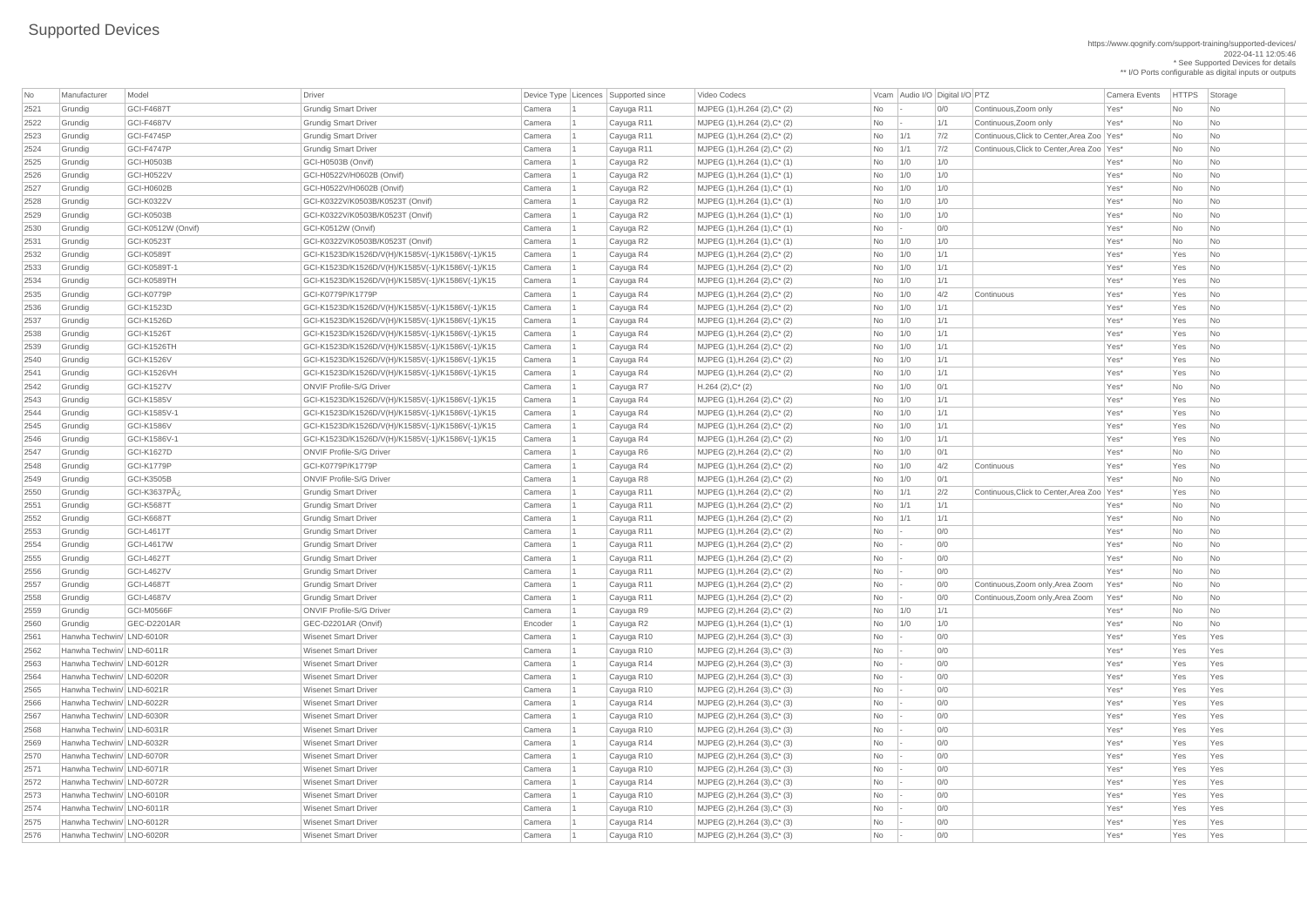https://www.qognify.com/support-training/supported-devices/ 2022-04-11 12:05:46 \* See Supported Devices for details

\*\* I/O Ports configurable as digital inputs or outputs

| No   | Manufacturer                | Model                                   | <b>Driver</b>               |        | Device Type Licences Supported since | Video Codecs                            |            | Vcam Audio I/O Digital I/O PTZ |          |                                              | Camera Events | <b>HTTPS</b> | Storage                  |
|------|-----------------------------|-----------------------------------------|-----------------------------|--------|--------------------------------------|-----------------------------------------|------------|--------------------------------|----------|----------------------------------------------|---------------|--------------|--------------------------|
| 2577 | Hanwha Techwin/ LNO-6021R   |                                         | <b>Wisenet Smart Driver</b> | Camera | Cayuga R10                           | MJPEG (2), H.264 (3), C* (3)            | No         |                                | 0/0      |                                              | Yes*          | Yes          | Yes                      |
| 2578 | Hanwha Techwin/ LNO-6022R   |                                         | <b>Wisenet Smart Driver</b> | Camera | Cayuga R14                           | MJPEG (2), H.264 (3), C* (3)            | <b>No</b>  |                                | 0/0      |                                              | Yes*          | Yes          | Yes                      |
| 2579 | Hanwha Techwin/ LNO-6030R   |                                         | <b>Wisenet Smart Driver</b> | Camera | Cayuga R10                           | MJPEG (2), H.264 (3), C* (3)            | No         |                                | 0/0      |                                              | Yes*          | Yes          | Yes                      |
| 2580 | Hanwha Techwin/ LNO-6031R   |                                         | <b>Wisenet Smart Driver</b> | Camera | Cayuga R10                           | MJPEG (2), H.264 (3), C* (3)            | No         |                                | 0/0      |                                              | Yes*          | Yes          | Yes                      |
| 2581 | Hanwha Techwin/ LNO-6032R   |                                         | <b>Wisenet Smart Driver</b> | Camera | Cayuga R14                           | MJPEG (2), H.264 (3), C* (3)            | No         |                                | 0/0      |                                              | Yes*          | Yes          | Yes                      |
| 2582 | Hanwha Techwin/ LNO-6070R   |                                         | <b>Wisenet Smart Driver</b> | Camera | Cayuga R10                           | MJPEG (2), H.264 (3), C* (3)            | No         |                                | 0/0      |                                              | Yes*          | Yes          | Yes                      |
| 2583 | Hanwha Techwin/ LNO-6071R   |                                         | <b>Wisenet Smart Driver</b> | Camera | Cayuga R10                           | MJPEG (2), H.264 (3), C* (3)            | No         |                                | 0/0      |                                              | Yes*          | Yes          | Yes                      |
| 2584 | Hanwha Techwin/ LNO-6072R   |                                         | <b>Wisenet Smart Driver</b> | Camera | Cayuga R14                           | MJPEG (2), H.264 (3), C* (3)            | <b>No</b>  |                                | 0/0      |                                              | Yes*          | Yes          | Yes                      |
| 2585 | Hanwha Techwin/ LNV-6010R   |                                         | <b>Wisenet Smart Driver</b> | Camera | Cayuga R10                           | MJPEG (2), H.264 (3), C* (3)            | No         |                                | 0/0      |                                              | Yes*          | Yes          | Yes                      |
| 2586 | Hanwha Techwin/ LNV-6011R   |                                         | <b>Wisenet Smart Driver</b> | Camera | Cayuga R10                           | MJPEG (2), H.264 (3), C* (3)            | No         |                                | 0/0      |                                              | Yes*          | Yes          | Yes                      |
| 2587 | Hanwha Techwin/ LNV-6012R   |                                         | <b>Wisenet Smart Driver</b> | Camera | Cayuga R14                           | MJPEG (2), H.264 (3), C* (3)            | No         |                                | 0/0      |                                              | Yes*          | Yes          | Yes                      |
| 2588 | Hanwha Techwin/ LNV-6020R   |                                         | <b>Wisenet Smart Driver</b> | Camera | Cayuga R10                           | MJPEG (2), H.264 (3), C* (3)            | No         |                                | 0/0      |                                              | Yes*          | Yes          | Yes                      |
| 2589 | Hanwha Techwin/ LNV-6021R   |                                         | <b>Wisenet Smart Driver</b> | Camera | Cayuga R10                           | MJPEG (2), H.264 (3), C* (3)            | No         |                                | 0/0      |                                              | Yes*          | Yes          | Yes                      |
| 2590 | Hanwha Techwin/ LNV-6022R   |                                         | <b>Wisenet Smart Driver</b> | Camera | Cayuga R14                           | MJPEG (2), H.264 (3), C* (3)            | No         |                                | 0/0      |                                              | Yes*          | Yes          | Yes                      |
| 2591 | Hanwha Techwin/ LNV-6030R   |                                         | <b>Wisenet Smart Driver</b> | Camera | Cayuga R10                           | MJPEG (2), H.264 (3), C* (3)            | No         |                                | 0/0      |                                              | Yes*          | Yes          | Yes                      |
| 2592 | Hanwha Techwin/ LNV-6031R   |                                         | <b>Wisenet Smart Driver</b> | Camera | Cayuga R10                           | MJPEG (2), H.264 (3), C* (3)            | No         |                                | 0/0      |                                              | Yes*          | Yes          | Yes                      |
| 2593 | Hanwha Techwin/ LNV-6032R   |                                         | <b>Wisenet Smart Driver</b> | Camera | Cayuga R14                           | MJPEG (2), H.264 (3), C* (3)            | No         |                                | O/O      |                                              | Yes*          | Yes          | Yes                      |
| 2594 | Hanwha Techwin/ LNV-6070R   |                                         | <b>Wisenet Smart Driver</b> | Camera | Cayuga R10                           | MJPEG (2), H.264 (3), C* (3)            | No         |                                | 0/0      |                                              | Yes*          | Yes          | Yes                      |
| 2595 | Hanwha Techwin/ LNV-6071R   |                                         | <b>Wisenet Smart Driver</b> | Camera | Cayuga R10                           | MJPEG (2), H.264 (3), C* (3)            | No         |                                | 0/0      |                                              | Yes*          | Yes          | Yes                      |
| 2596 | Hanwha Techwin/ LNV-6072R   |                                         | <b>Wisenet Smart Driver</b> | Camera | Cayuga R14                           | MJPEG (2), H.264 (3), C* (3)            | No         |                                | 0/0      |                                              | Yes*          | Yes          | Yes                      |
| 2597 | Hanwha Techwin/ PNB-A6001   |                                         | <b>Wisenet Smart Driver</b> | Camera | Cayuga R14                           | MJPEG (2), H.264 (3), H.265 (3), C* (3) | No         | $\vert$ 1/1                    | 1/1      |                                              | Yes*          | Yes          | Yes                      |
| 2598 | Hanwha Techwin/ PNB-A9001   |                                         | <b>Wisenet Smart Driver</b> | Camera | Cayuga R14                           | MJPEG (2), H.264 (3), H.265 (3), C* (3) | No         | $\vert$ 1/1                    | 1/1      |                                              | Yes*          | Yes          | Yes                      |
| 2599 | Hanwha Techwin/ PND-9080R   |                                         | <b>Wisenet Smart Driver</b> | Camera | Cayuga R8                            | MJPEG (2), H.264 (3), H.265 (3), C* (3) | No         | 1/1                            | 1/1      |                                              | Yes*          | Yes          | Yes                      |
| 2600 | Hanwha Techwin/ PND-A6081RF |                                         | <b>Wisenet Smart Driver</b> |        |                                      |                                         |            | 1/1                            | 1/1      |                                              |               |              |                          |
|      |                             |                                         |                             | Camera | Cayuga R14                           | MJPEG (2), H.264 (3), H.265 (3), C* (3) | No         |                                |          |                                              | Yes*          | Yes          | Yes                      |
| 2601 | Hanwha Techwin/ PND-A6081RV |                                         | <b>Wisenet Smart Driver</b> | Camera | Cayuga R14                           | MJPEG (2), H.264 (3), H.265 (3), C* (3) | No         | 1/1                            | 1/1      |                                              | Yes*          | Yes          | Yes                      |
| 2602 | Hanwha Techwin/ PND-A9081RF |                                         | <b>Wisenet Smart Driver</b> | Camera | Cayuga R14                           | MJPEG (2), H.264 (3), H.265 (3), C* (3) | No         | 1/1                            | 1/1      |                                              | Yes*          | Yes          | Yes                      |
| 2603 | Hanwha Techwin/ PND-A9081RV |                                         | <b>Wisenet Smart Driver</b> | Camera | Cayuga R14                           | MJPEG (2), H.264 (3), H.265 (3), C* (3) | No         | 1/1                            | 1/1      |                                              | Yes*          | Yes          | Yes                      |
| 2604 | Hanwha Techwin/ PNF-9010R   |                                         | <b>Wisenet Smart Driver</b> | Camera | Cayuga R8                            | MJPEG (2), H.264 (3), H.265 (3), C* (3) | No         | $\vert 1/1 \vert$              | 1/1      |                                              | Yes*          | Yes          | Yes                      |
| 2605 | Hanwha Techwin/ PNF-9010RV  |                                         | <b>Wisenet Smart Driver</b> | Camera | Cayuga R8                            | MJPEG (2), H.264 (3), H.265 (3), C* (3) | No         | 1/1                            | 1/1      |                                              | Yes*          | Yes          | Yes                      |
| 2606 | Hanwha Techwin/ PNF-9010RVM |                                         | <b>Wisenet Smart Driver</b> | Camera | Cayuga R8                            | MJPEG (2), H.264 (3), H.265 (3), C* (3) | No         | 1/1                            | 1/1      |                                              | Yes*          | Yes          | Yes                      |
| 2607 | Hanwha Techwin/ PNM-7000VD  |                                         | <b>Wisenet Smart Driver</b> | Camera | Cayuga R11                           | MJPEG (2), H.264 (3), H.265 (3), C* (3) | No         |                                | 0/0      |                                              | Yes*          | Yes          | $\overline{\mathsf{No}}$ |
| 2608 | Hanwha Techwin/ PNM-7002VD  |                                         | <b>Wisenet Smart Driver</b> | Camera | Cayuga R14                           | MJPEG (2), H.264 (3), H.265 (3), C* (3) | No         |                                | 0/0      |                                              | Yes*          | Yes          | No                       |
| 2609 | Hanwha Techwin/ PNM-8082VT  |                                         | <b>Wisenet Smart Driver</b> | Camera | Cayuga R14                           | MJPEG (2), H.264 (3), H.265 (3), C* (3) | No         |                                | O/O      |                                              | Yes*          | Yes          | Yes                      |
| 2610 | Hanwha Techwin/ PNM-9000QB  |                                         | <b>Wisenet Smart Driver</b> | Camera | Cayuga R14                           | MJPEG (2), H.264 (3), H.265 (3), C* (3) | No         | 1/1                            | 2/2      |                                              | Yes*          | Yes          | Yes                      |
| 2611 | Hanwha Techwin/ PNM-9000VD  |                                         | <b>Wisenet Smart Driver</b> | Camera | Cayuga R13                           | MJPEG (2), H.264 (3), H.265 (3), C* (3) | No         |                                | 0/0      |                                              | Yes*          | Yes          | No.                      |
| 2612 |                             | Hanwha Techwin/ PNM-9000VQ (2 MP lens)  | <b>Wisenet Smart Driver</b> | Camera | Cayuga R10                           | MJPEG (2), H.264 (3), H.265 (3), C* (3) | No         |                                | 0/0      |                                              | Yes*          | Yes          | $\overline{\mathsf{No}}$ |
| 2613 |                             | Hanwha Techwin/ PNM-9000VQ (5 MP lens)  | <b>Wisenet Smart Driver</b> | Camera | Cayuga R10                           | MJPEG (2), H.264 (3), H.265 (3), C* (3) | No         |                                | 0/0      |                                              | Yes*          | Yes          | $\overline{\mathsf{No}}$ |
| 2614 |                             | Hanwha Techwin/ PNM-9002VQ (2MP lens)   | <b>Wisenet Smart Driver</b> | Camera | Cayuga R14                           | MJPEG (2), H.264 (3), H.265 (3), C* (3) | No         |                                | 0/0      |                                              | Yes*          | Yes          | N <sub>o</sub>           |
| 2615 |                             | Hanwha Techwin/ PNM-9002VQ (5MP lens)   | <b>Wisenet Smart Driver</b> | Camera | Cayuga R14                           | MJPEG (2), H.264 (3), H.265 (3), C* (3) | No         |                                | O/O      |                                              | Yes*          | Yes          | N <sub>o</sub>           |
| 2616 | Hanwha Techwin/ PNM-9020V   |                                         | <b>Wisenet Smart Driver</b> | Camera | Cayuga R8                            | MJPEG (2), H.264 (3), H.265 (3), C* (3) | No         | 1/1                            | 1/1      |                                              | Yes*          | Yes          | Yes                      |
| 2617 | Hanwha Techwin/ PNM-9022V   |                                         | <b>Wisenet Smart Driver</b> | Camera | Cayuga R14                           | MJPEG (2), H.264 (3), H.265 (3), C* (3) | No         | 1/1                            | $2/2$ ** | Continuous                                   | Yes*          | Yes          | Yes                      |
| 2618 | Hanwha Techwin/ PNM-9030V   |                                         | <b>Wisenet Smart Driver</b> | Camera | Cayuga R12                           | MJPEG (2), H.264 (3), H.265 (3), C* (3) | No         | 1/1                            | 1/1      | Continuous                                   | Yes*          | Yes          | Yes                      |
| 2619 | Hanwha Techwin/ PNM-9031RV  |                                         | <b>Wisenet Smart Driver</b> | Camera | Cayuga R14                           | MJPEG (2), H.264 (3), H.265 (3), C* (3) | No         | 1/1                            | $2/2$ ** |                                              | Yes*          | Yes          | $\overline{\mathsf{No}}$ |
| 2620 | Hanwha Techwin/ PNM-9080VQ  |                                         | <b>Wisenet Smart Driver</b> | Camera | Cayuga R10                           | MJPEG (2), H.264 (3), H.265 (3), C* (3) | No         |                                | 1/1      |                                              | Yes*          | No           | No                       |
| 2621 | Hanwha Techwin/ PNM-9081VQ  |                                         | <b>Wisenet Smart Driver</b> | Camera | Cayuga R10                           | MJPEG (2), H.264 (3), H.265 (3), C* (3) | No         |                                | 1/1      |                                              | Yes*          | No           | No.                      |
| 2622 | Hanwha Techwin/ PNM-9084QZ  |                                         | <b>Wisenet Smart Driver</b> | Camera | Cayuga R14                           | MJPEG (2), H.264 (3), H.265 (3), C* (3) | No         | $\vert 1/1 \vert$              | 1/1      |                                              | Yes*          | Yes          | Yes                      |
| 2623 | Hanwha Techwin/ PNM-9084RQZ |                                         | <b>Wisenet Smart Driver</b> | Camera | Cayuga R14                           | MJPEG (2), H.264 (3), H.265 (3), C* (3) | No         | 1/1                            | 1/1      |                                              | Yes*          | Yes          | Yes                      |
| 2624 | Hanwha Techwin/ PNM-9085RQZ |                                         | <b>Wisenet Smart Driver</b> | Camera | Cayuga R14                           | MJPEG (2), H.264 (3), H.265 (3), C* (3) | No         | 1/1                            | 1/1      |                                              | Yes*          | Yes          | Yes                      |
| 2625 |                             | Hanwha Techwin/ PNM-9320VQP (2 MP lens) | <b>Wisenet Smart Driver</b> | Camera | Cayuga R12                           | MJPEG (2), H.264 (3), H.265 (3), C* (3) | No         |                                | 1/2      | Continuous, Click to Center, Area Zoo   Yes* |               | Yes          | $\overline{\mathsf{No}}$ |
| 2626 |                             | Hanwha Techwin/ PNM-9320VQP (5 MP lens) | <b>Wisenet Smart Driver</b> | Camera | Cayuga R12                           | MJPEG (2), H.264 (3), H.265 (3), C* (3) | No         |                                | 1/2      | Continuous, Click to Center, Area Zoo   Yes* |               | Yes          | No                       |
| 2627 |                             | Hanwha Techwin/ PNM-9322VQP (2MP lens)  | <b>Wisenet Smart Driver</b> | Camera | Cayuga R16                           | MJPEG (2), H.264 (3), H.265 (3), C* (3) | No         |                                | 1/2      | Continuous, Click to Center, Area Zoo   Yes* |               | Yes          | Yes                      |
| 2628 |                             | Hanwha Techwin/ PNM-9322VQP (5MP lens)  | <b>Wisenet Smart Driver</b> | Camera | Cayuga R16                           | MJPEG (2), H.264 (3), H.265 (3), C* (3) | No         |                                | 1/2      | Continuous, Click to Center, Area Zoo   Yes* |               | Yes          | Yes                      |
| 2629 | Hanwha Techwin/ PNO-9080R   |                                         | <b>Wisenet Smart Driver</b> | Camera | Cayuga R8                            | MJPEG (2), H.264 (3), H.265 (3), C* (3) | $No$   1/1 |                                | 1/1      |                                              | Yes*          | Yes          | Yes                      |
| 2630 | Hanwha Techwin/ PNO-A6081R  |                                         | <b>Wisenet Smart Driver</b> | Camera | Cayuga R14                           | MJPEG (2), H.264 (3), H.265 (3), C* (3) | $No$   1/1 |                                | 1/1      |                                              | Yes*          | Yes          | Yes                      |
| 2631 | Hanwha Techwin/ PNO-A9081R  |                                         | <b>Wisenet Smart Driver</b> | Camera | Cayuga R14                           | MJPEG (2), H.264 (3), H.265 (3), C* (3) | $No$ $1/1$ |                                | 1/1      |                                              | Yes*          | Yes          | Yes                      |
| 2632 | Hanwha Techwin/ PNP-9200RH  |                                         | <b>Wisenet Smart Driver</b> | Camera | Cayuga R8                            | MJPEG (2), H.264 (3), H.265 (3), C* (3) | $No$ 1/1   |                                | 4/2      | Continuous, Area Zoom                        | Yes*          | Yes          | Yes                      |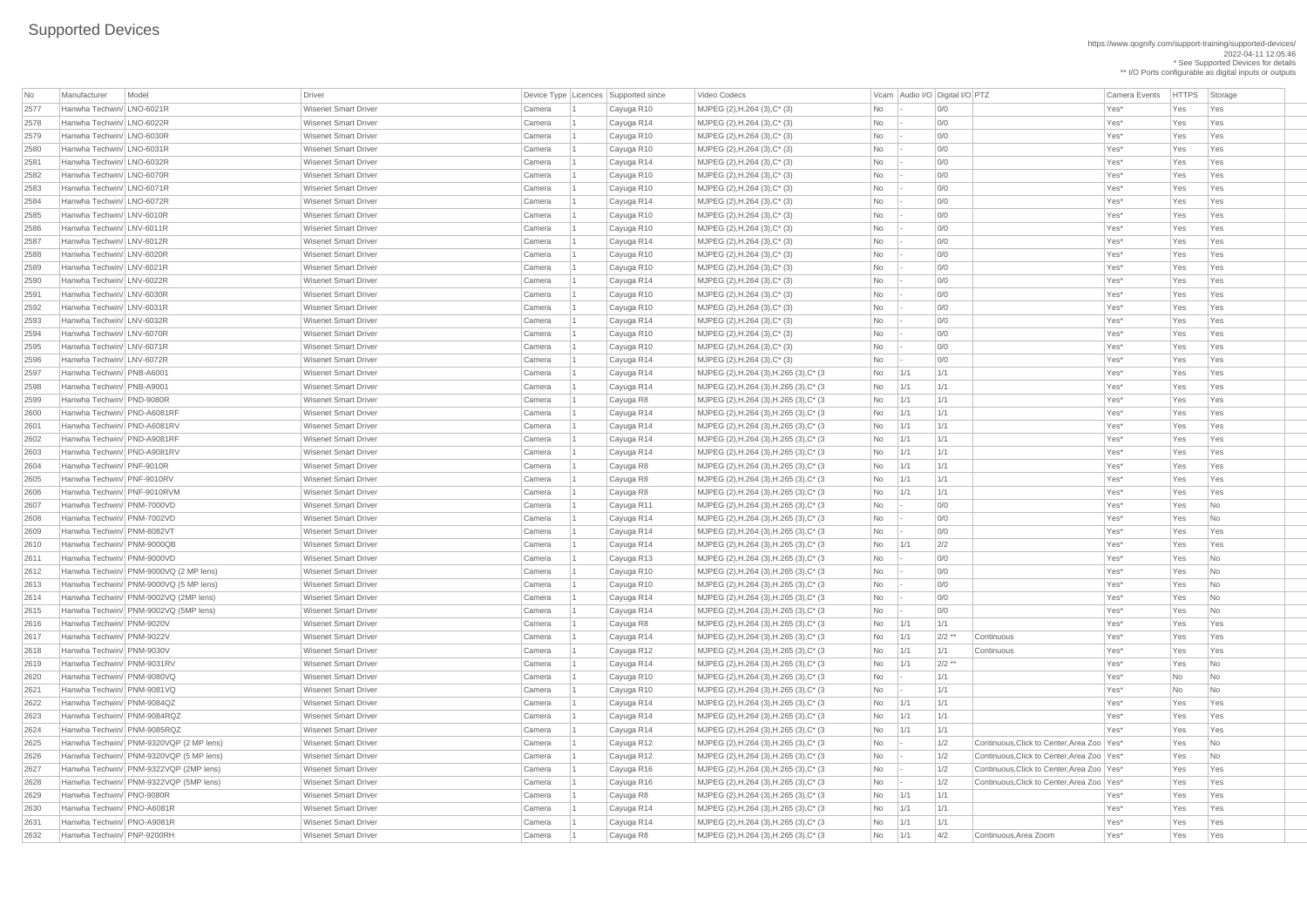https://www.qognify.com/support-training/supported-devices/ 2022-04-11 12:05:46 \* See Supported Devices for details \*\* I/O Ports configurable as digital inputs or outputs

Video Codecs **No Manufacturer Model Driver Audio I/O Digital I/O PTZ** Vcam Audio I/O Digital I/O PTZ Camera Events HTTPS Storage 2633 Hanwha Techwin/ PNV-9080R Wisenet Smart Driver Camera 1 Cayuga R8 MJPEG (2),H.264 (3),H.265 (3),C\* (3 No 1/1 1/1 Yes\* Yes Yes 2634 Hanwha Techwin/ PNV-A6081R Wisenet Smart Driver Camera 1 Cayuga R14 MJPEG (2),H.264 (3),H.265 (3),C\* (3 No 1/1 1/1 Yes\* Yes Yes | MJPEG (2),H.264 (3),H.265 (3),C\* (3  $\qquad$  No  $\qquad$  1/1  $\qquad$  1/1  $\qquad$  1/1  $\qquad$  Yes\* Yes Yes Yes | MJPEG (2),H.264 (3),H.265 (3),C\* (3  $\vert$  No  $\vert$  1/1  $\vert$  1/1  $\vert$  1/1  $\vert$  1/1  $\vert$   $\vert$  Yes\* No  $\vert$  Yes | MJPEG (2),H.264 (3),H.265 (3),C\* (3  $\vert$  No  $\vert$  1/1  $\vert$  1/1  $\vert$  1/1  $\vert$  1/1  $\vert$  Yes\*  $\vert$  Yes Yes Yes | MJPEG (2),H.264 (3),H.265 (3),C\* (3  $\qquad$  No 1/1 1/1 1/1 No 1/1 1/1 Ves\* Yes Yes Yes | MJPEG (2),H.264 (3),H.265 (3),C\* (3  $\qquad$  No 1/0 1/1 1 No 11/1 Yes\* Yes Yes Yes | MJPEG (2),H.264 (3),H.265 (3),C\* (3  $\qquad$  No  $\qquad$  - 0/0  $\qquad$  00 Yes\* Yes Yes Yes Yes | MJPEG (2),H.264 (3),H.265 (3),C\* (3  $\vert$  No  $\vert$  1/0  $\vert$  1/1  $\vert$  1/1  $\vert$  Yes\*  $\vert$  Yes Yes Yes | MJPEG (2),H.264 (3),H.265 (3),C\* (3  $\vert$  No  $\vert$ - 1/1 | Yes\* Yes Yes Yes Yes | MJPEG (2),H.264 (3),H.265 (3),C\* (3  $\qquad$  No  $\qquad$  1/0  $\qquad$  1/1  $\qquad$  Yes\* Yes Yes Yes | MJPEG (2),H.264 (3),H.265 (3),C\* (3  $\qquad$  No  $\qquad$  - 0/0  $\qquad$  00 Yes\* Yes Yes Yes Yes | MJPEG (2),H.264 (3),H.265 (3),C\* (3  $\qquad$  No 1/0 1/1 1 No 11/1 Yes\* Yes Yes Yes | MJPEG (2),H.264 (3),H.265 (3),C\* (3  $\qquad$  No  $\qquad$  - 1/1  $\qquad$  1/1 Yes\* Yes Yes Yes | MJPEG (2),H.264 (3),H.265 (3),C\* (3  $\vert$  No  $\vert$  1/0  $\vert$  1/1  $\vert$  1/1  $\vert$  Yes\*  $\vert$  Yes Yes Yes | MJPEG (2),H.264 (3),H.265 (3),C\* (3  $\qquad$  No 1/0 1/1 1 No 11/1 Yes\* Yes Yes Yes | MJPEG (2),H.264 (3),H.265 (3),C\* (3  $\qquad$  No  $\qquad$  - 1/1  $\qquad$  1/1 Yes\* Yes Yes Yes | MJPEG (2),H.264 (3),H.265 (3),C\* (3  $\qquad$  No 1/0 1/1 1 No 11/1 Yes\* Yes Yes Yes | MJPEG (2),H.264 (3),H.265 (3),C\* (3  $\qquad$  No 1/0 1/1 1 No 11/1 Yes\* Yes Yes Yes | MJPEG (2),H.264 (3),H.265 (3),C\* (3  $\qquad$  No  $\qquad$  - 1/1 | Yes\* Yes Yes Yes Yes | MJPEG (2),H.264 (3),H.265 (3),C\* (3  $\vert$  No  $\vert$  1/0  $\vert$  1/1  $\vert$  1/1  $\vert$  Yes\*  $\vert$  Yes Yes Yes | MJPEG (2),H.264 (3),H.265 (3),C\* (3  $\vert$  No  $\vert$  -  $\vert$  1/1  $\vert$  1/1 Yes\* Yes Yes Yes 2656 Hanwha Techwin/ QND-7010R Wisenet Smart Driver Camera 1 Cayuga R8 MJPEG (2),H.264 (3),H.265 (3),C\* (3 No 1/1 1/1 Yes\* Yes Yes | MJPEG (2),H.264 (3),H.265 (3),C\* (3  $\qquad$  No 1/0 1/1 1 No 11/1 Yes\* Yes Yes Yes | MJPEG (2),H.264 (3),H.265 (3),C\* (3  $\qquad$  No 1/1 1/1 1/1  $\qquad$  1/1 Yes\* Yes Yes Yes | MJPEG (2),H.264 (3),H.265 (3),C\* (3  $\qquad$  No 1/0 1/1 1 No 11/1 Yes\* Yes Yes Yes | MJPEG (2),H.264 (3),H.265 (3),C\* (3  $\vert$  No  $\vert$  1/1  $\vert$  1/1  $\vert$  1/1  $\vert$  1/1  $\vert$  Yes\*  $\vert$  Yes Yes Yes | MJPEG (2),H.264 (3),H.265 (3),C\* (3  $\vert$  No  $\vert$  1/0  $\vert$  1/1  $\vert$  1/1  $\vert$  Yes\*  $\vert$  Yes Yes Yes | MJPEG (2),H.264 (3),H.265 (3),C\* (3  $\qquad$  No  $\qquad$  1/0  $\qquad$  1/1  $\qquad$  Yes\* Yes Yes Yes | MJPEG (2),H.264 (3),H.265 (3),C\* (3  $\vert$  No  $\vert$  1/1  $\vert$  1/1  $\vert$  1/1  $\vert$  1/1  $\vert$   $\vert$  Yes\*  $\vert$  Yes Yes Yes | MJPEG (2),H.264 (3),H.265 (3),C\* (3  $\qquad$  No  $\qquad$  - 1/1  $\qquad$  1/1 Yes\* Yes Yes Yes | MJPEG (2),H.264 (3),H.265 (3),C\* (3  $\qquad$  No  $\qquad$  - 0/0  $\qquad$  0/0 Yes\* Yes Yes Yes | MJPEG (2),H.264 (3),H.265 (3),C\* (3  $\qquad$  No  $\qquad$  - 1/1  $\qquad$  1/1 Yes\* Yes Yes Yes | MJPEG (2),H.264 (3),H.265 (3),C\* (3  $\qquad$  No  $\qquad$  - 0/0  $\qquad$  200 Yes\* Yes Yes Yes Yes | MJPEG (2),H.264 (3),H.265 (3),C\* (3  $\qquad$  No  $\qquad$  - 1/1  $\qquad$  1/1 Yes\* Yes Yes Yes | MJPEG (2),H.264 (3),H.265 (3),C\* (3  $\qquad$  No  $\qquad$  - 1/1  $\qquad$  1/1 Yes\* Yes Yes Yes | MJPEG (2),H.264 (3),H.265 (3),C\* (3  $\qquad$  No 1/0 1/1 1 No 11/1 Yes\* Yes Yes Yes | MJPEG (2),H.264 (3),H.265 (3),C\* (3  $\qquad$  No 1/0 1/1 1 No 11/1 Yes\* Yes Yes Yes | MJPEG (2),H.264 (3),H.265 (3),C\* (3  $\qquad$  No 1/0 1/1 1 No 11/1 Yes\* Yes Yes Yes 2673 Hanwha Techwin/ QNE-7080RVW Wisenet Smart Driver Camera 1 Cayuga R11 MJPEG (2),H.264 (3),H.265 (3),C\* (3 No 1/0 1/1 Yes\* Yes Yes | MJPEG (2),H.264 (3),H.265 (3),C\* (3  $\qquad$  No  $\qquad$  - 0/0  $\qquad$  00 Yes\* Yes Yes Yes | MJPEG (2),H.264 (3),H.265 (3),C\* (3  $\qquad$  No  $\qquad$  - 0/0  $\qquad$  00 Yes\* Yes Yes Yes Yes 2676 Hanwha Techwin/ QNF-8010 Wisenet Smart Driver Camera 1 Cayuga R14 MJPEG (2),H.264 (3),H.265 (3),C\* (3 No 1/1 0/0 Yes\* Yes Yes 2677 Hanwha Techwin/ QNF-9010 Wisenet Smart Driver Camera 1 Cayuga R14 MJPEG (2),H.264 (3),H.265 (3),C\* (3 No 1/1 0/0 Yes\* Yes Yes | MJPEG (2),H.264 (3),H.265 (3),C\* (3  $\qquad$  No 1/0 1/1 1 No 11/1 Yes\* Yes Yes Yes | MJPEG (2),H.264 (3),H.265 (3),C\* (3  $\vert$  No  $\vert$  1/0  $\vert$  1/1  $\vert$  1/1  $\vert$  Yes\*  $\vert$  Yes Yes Yes | MJPEG (2),H.264 (3),H.265 (3),C\* (3  $\qquad$  No  $\qquad$  - 1/1  $\qquad$  1/1 Yes\* Yes Yes Yes | MJPEG (2),H.264 (3),H.265 (3),C\* (3  $\qquad$  No 1/0 1/1 1 Yes\* Yes Yes Yes | MJPEG (2),H.264 (3),H.265 (3),C\* (3  $\qquad$  No 1/0 1/1 1 No 11/1 Yes\* Yes Yes Yes | MJPEG (2),H.264 (3),H.265 (3),C\* (3  $\qquad$  No 1/0 1/1 1 No 11/1 Yes\* Yes Yes Yes | MJPEG (2),H.264 (3),H.265 (3),C\* (3  $\vert$  No  $\vert$  -  $\vert$  1/1  $\vert$  1/1  $\vert$  Yes\* Yes Yes Yes | MJPEG (2),H.264 (3),H.265 (3),C\* (3  $\qquad$  No 1/0 1/1 1 No 11/1 Yes\* Yes Yes Yes | MJPEG (2),H.264 (3),H.265 (3),C\* (3  $\qquad$  No 1/0 1/1 1 Yes\* Yes Yes Yes | MJPEG (2),H.264 (3),H.265 (3),C\* (3  $\vert$  No  $\vert$  -  $\vert$  1/1  $\vert$  1/1  $\vert$  Yes\* Yes Yes Yes | MJPEG (2),H.264 (3),H.265 (3),C\* (3  $\qquad$  No 1/0 1/1 1 No 11/1 Yes\* Yes Yes Yes

| No   | Manufacturer                | Model | Driver                      |        | Device Type   Licences   Supported since | Video Codecs                            |                          |             | Vcam Audio I/O Digital I/O PTZ | <b>Camera Events</b> | <b>HTTPS</b> | Sto        |
|------|-----------------------------|-------|-----------------------------|--------|------------------------------------------|-----------------------------------------|--------------------------|-------------|--------------------------------|----------------------|--------------|------------|
| 2633 | Hanwha Techwin/ PNV-9080R   |       | <b>Wisenet Smart Driver</b> | Camera | Cayuga R8                                | MJPEG (2), H.264 (3), H.265 (3), C* (3) | No                       | 1/1         | 1/1                            | Yes*                 | Yes          | Yes        |
| 2634 | Hanwha Techwin/ PNV-A6081R  |       | <b>Wisenet Smart Driver</b> | Camera | Cayuga R14                               | MJPEG (2), H.264 (3), H.265 (3), C* (3) | No                       | 1/1         | 1/1                            | Yes*                 | Yes          | Yes        |
| 2635 | Hanwha Techwin/ PNV-A9081R  |       | <b>Wisenet Smart Driver</b> | Camera | Cayuga R14                               | MJPEG (2), H.264 (3), H.265 (3), C* (3) | No                       | 1/1         | 1/1                            | Yes*                 | Yes          | Yes        |
| 2636 | Hanwha Techwin/ QNB-6000    |       | <b>Wisenet Smart Driver</b> | Camera | Cayuga R10                               | MJPEG (2), H.264 (3), H.265 (3), C* (3) | No                       | $\vert$ 1/1 | 1/1                            | Yes*                 | No           | Yes        |
| 2637 | Hanwha Techwin/ QNB-6002    |       | <b>Wisenet Smart Driver</b> | Camera | Cayuga R14                               | MJPEG (2), H.264 (3), H.265 (3), C* (3) | No                       | 1/1         | 1/1                            | Yes*                 | Yes          | Yes        |
| 2638 | Hanwha Techwin/ QNB-7000    |       | <b>Wisenet Smart Driver</b> | Camera | Cayuga R10                               | MJPEG (2), H.264 (3), H.265 (3), C* (3) | No                       | 1/1         | 1/1                            | Yes*                 | No           | Yes        |
| 2639 | Hanwha Techwin/ QNB-8002    |       | <b>Wisenet Smart Driver</b> | Camera | Cayuga R14                               | MJPEG (2), H.264 (3), H.265 (3), C* (3) | No                       | 1/1         | 1/1                            | Yes*                 | Yes          | Yes        |
| 2640 | Hanwha Techwin/ QND-6010R   |       | <b>Wisenet Smart Driver</b> |        |                                          |                                         |                          | 1/0         | 1/1                            | Yes*                 | Yes          |            |
|      | Hanwha Techwin/ QND-6011    |       | <b>Wisenet Smart Driver</b> | Camera | Cayuga R8                                | MJPEG (2),H.264 (3),H.265 (3),C* (3)    | No                       |             | 0/0                            |                      |              | Yes        |
| 2641 |                             |       |                             | Camera | Cayuga R13                               | MJPEG (2), H.264 (3), H.265 (3), C* (3) | No                       |             | 1/1                            | Yes*                 | Yes          | Yes        |
| 2642 | Hanwha Techwin/ QND-6012R   |       | <b>Wisenet Smart Driver</b> | Camera | Cayuga R13                               | MJPEG (2), H.264 (3), H.265 (3), C* (3) | No                       | 1/0         |                                | Yes*                 | Yes          | Yes        |
| 2643 | Hanwha Techwin/ QND-6012R1  |       | <b>Wisenet Smart Driver</b> | Camera | Cayuga R16                               | MJPEG (2), H.264 (3), H.265 (3), C* (3) | No                       |             | 1/1                            | Yes*                 | Yes          | Yes        |
| 2644 | Hanwha Techwin/ QND-6020R   |       | <b>Wisenet Smart Driver</b> | Camera | Cayuga R8                                | MJPEG (2), H.264 (3), H.265 (3), C* (3) | No                       | 1/0         | 1/1                            | Yes*                 | Yes          | Yes        |
| 2645 | Hanwha Techwin/ QND-6021    |       | <b>Wisenet Smart Driver</b> | Camera | Cayuga R13                               | MJPEG (2), H.264 (3), H.265 (3), C* (3) | No                       |             | 0/0                            | Yes*                 | Yes          | Yes        |
| 2646 | Hanwha Techwin/ QND-6022R   |       | <b>Wisenet Smart Driver</b> | Camera | Cayuga R13                               | MJPEG (2), H.264 (3), H.265 (3), C* (3) | No                       | 1/0         | 1/1                            | Yes*                 | Yes          | Yes        |
| 2647 | Hanwha Techwin/ QND-6022R1  |       | <b>Wisenet Smart Driver</b> | Camera | Cayuga R16                               | MJPEG (2), H.264 (3), H.265 (3), C* (3) | No                       |             | 1/1                            | Yes*                 | Yes          | Yes        |
| 2648 | Hanwha Techwin/ QND-6030R   |       | <b>Wisenet Smart Driver</b> | Camera | Cayuga R8                                | MJPEG (2), H.264 (3), H.265 (3), C* (3) | No                       | 1/0         | 1/1                            | Yes*                 | Yes          | Yes        |
| 2649 | Hanwha Techwin/ QND-6032R   |       | <b>Wisenet Smart Driver</b> | Camera | Cayuga R13                               | MJPEG (2), H.264 (3), H.265 (3), C* (3) | No                       | 1/0         | 1/1                            | Yes*                 | Yes          | Yes        |
| 2650 | Hanwha Techwin/ QND-6032R1  |       | <b>Wisenet Smart Driver</b> | Camera | Cayuga R16                               | MJPEG (2), H.264 (3), H.265 (3), C* (3) | No                       |             | 1/1                            | Yes*                 | Yes          | Yes        |
| 2651 | Hanwha Techwin/ QND-6070R   |       | <b>Wisenet Smart Driver</b> | Camera | Cayuga R8                                | MJPEG (2), H.264 (3), H.265 (3), C* (3) | No                       | 1/0         | 1/1                            | Yes*                 | Yes          | Yes        |
| 2652 | Hanwha Techwin/ QND-6072R   |       | <b>Wisenet Smart Driver</b> | Camera | Cayuga R13                               | MJPEG (2), H.264 (3), H.265 (3), C* (3) | No                       | 1/0         | 1/1                            | Yes*                 | Yes          | Yes        |
| 2653 | Hanwha Techwin/ QND-6072R1  |       | <b>Wisenet Smart Driver</b> | Camera | Cayuga R16                               | MJPEG (2), H.264 (3), H.265 (3), C* (3) | No                       |             | 1/1                            | Yes*                 | Yes          | Yes        |
| 2654 | Hanwha Techwin/ QND-6082R   |       | <b>Wisenet Smart Driver</b> | Camera | Cayuga R13                               | MJPEG (2), H.264 (3), H.265 (3), C* (3) | No                       | 1/0         | 1/1                            | Yes*                 | Yes          | Yes        |
| 2655 | Hanwha Techwin/ QND-6082R1  |       | <b>Wisenet Smart Driver</b> | Camera | Cayuga R16                               | MJPEG (2), H.264 (3), H.265 (3), C* (3) | No                       |             | 1/1                            | Yes*                 | Yes          | Yes        |
| 2656 | Hanwha Techwin/ QND-7010R   |       | <b>Wisenet Smart Driver</b> | Camera | Cayuga R8                                | MJPEG (2), H.264 (3), H.265 (3), C* (3) | No                       | 1/1         | 1/1                            | Yes*                 | Yes          | Yes        |
| 2657 | Hanwha Techwin/ QND-7012R   |       | <b>Wisenet Smart Driver</b> | Camera | Cayuga R14                               | MJPEG (2), H.264 (3), H.265 (3), C* (3) | No                       | 1/0         | 1/1                            | Yes*                 | Yes          | Yes        |
| 2658 | Hanwha Techwin/ QND-7020R   |       | <b>Wisenet Smart Driver</b> | Camera | Cayuga R8                                | MJPEG (2), H.264 (3), H.265 (3), C* (3) | No                       | 1/1         | 1/1                            | Yes*                 | Yes          | Yes        |
| 2659 | Hanwha Techwin/ QND-7022R   |       | <b>Wisenet Smart Driver</b> | Camera | Cayuga R14                               | MJPEG (2), H.264 (3), H.265 (3), C* (3) | No                       | 1/0         | 1/1                            | Yes*                 | Yes          | Yes        |
| 2660 | Hanwha Techwin/ QND-7030R   |       | <b>Wisenet Smart Driver</b> | Camera | Cayuga R8                                | MJPEG (2), H.264 (3), H.265 (3), C* (3) | No                       | 1/1         | 1/1                            | Yes*                 | Yes          | Yes        |
| 2661 | Hanwha Techwin/ QND-7032R   |       | <b>Wisenet Smart Driver</b> | Camera | Cayuga R14                               | MJPEG (2), H.264 (3), H.265 (3), C* (3) | No                       | 1/0         | 1/1                            | Yes*                 | Yes          | Yes        |
| 2662 | Hanwha Techwin/ QND-7080R   |       | <b>Wisenet Smart Driver</b> | Camera | Cayuga R8                                | MJPEG (2), H.264 (3), H.265 (3), C* (3) | No                       | 1/0         | 1/1                            | Yes*                 | Yes          | Yes        |
| 2663 | Hanwha Techwin/ QND-7082R   |       | <b>Wisenet Smart Driver</b> | Camera | Cayuga R14                               | MJPEG (2), H.264 (3), H.265 (3), C* (3) | No                       | 1/1         | 1/1                            | Yes*                 | Yes          | Yes        |
| 2664 | Hanwha Techwin/ QND-8010R   |       | <b>Wisenet Smart Driver</b> | Camera | Cayuga R13                               | MJPEG (2), H.264 (3), H.265 (3), C* (3) | No                       |             | 1/1                            | Yes*                 | Yes          | Yes        |
| 2665 | Hanwha Techwin/ QND-8011    |       | <b>Wisenet Smart Driver</b> | Camera | Cayuga R13                               | MJPEG (2),H.264 (3),H.265 (3),C* (3)    | No                       |             | 0/0                            | Yes*                 | Yes          | Yes        |
| 2666 | Hanwha Techwin/ QND-8020R   |       | <b>Wisenet Smart Driver</b> | Camera | Cayuga R13                               | MJPEG (2), H.264 (3), H.265 (3), C* (3) | No                       |             | 1/1                            | Yes*                 | Yes          | <b>Yes</b> |
| 2667 | Hanwha Techwin/ QND-8021    |       | <b>Wisenet Smart Driver</b> | Camera | Cayuga R13                               | MJPEG (2), H.264 (3), H.265 (3), C* (3) | No                       |             | 0/0                            | Yes*                 | Yes          | <b>Yes</b> |
| 2668 | Hanwha Techwin/ QND-8030R   |       | <b>Wisenet Smart Driver</b> | Camera | Cayuga R13                               | MJPEG (2), H.264 (3), H.265 (3), C* (3) | No                       |             | 1/1                            | Yes*                 | Yes          | Yes        |
| 2669 | Hanwha Techwin/ QND-8080R   |       | <b>Wisenet Smart Driver</b> | Camera | Cayuga R13                               | MJPEG (2), H.264 (3), H.265 (3), C* (3) | No                       |             | 1/1                            | Yes*                 | Yes          | Yes        |
| 2670 | Hanwha Techwin/ QNE-6080RV  |       | <b>Wisenet Smart Driver</b> | Camera | Cayuga R11                               | MJPEG (2), H.264 (3), H.265 (3), C* (3) | No                       | 1/0         | 1/1                            | Yes*                 | Yes          | Yes        |
| 2671 | Hanwha Techwin/ QNE-6080RVW |       | <b>Wisenet Smart Driver</b> | Camera | Cayuga R11                               | MJPEG (2), H.264 (3), H.265 (3), C* (3) | No                       | 1/0         | 1/1                            | Yes*                 | Yes          | Yes        |
| 2672 | Hanwha Techwin/ QNE-7080RV  |       | <b>Wisenet Smart Driver</b> | Camera | Cayuga R11                               | MJPEG (2), H.264 (3), H.265 (3), C* (3) | No                       | 1/0         | 1/1                            | Yes*                 | Yes          | <b>Yes</b> |
| 2673 | Hanwha Techwin/ QNE-7080RVW |       | <b>Wisenet Smart Driver</b> | Camera | Cayuga R11                               | MJPEG (2), H.264 (3), H.265 (3), C* (3) | No                       | 1/0         | 1/1                            | Yes*                 | Yes          | Yes        |
| 2674 | Hanwha Techwin/ QNE-8011R   |       | <b>Wisenet Smart Driver</b> | Camera | Cayuga R13                               | MJPEG (2), H.264 (3), H.265 (3), C* (3) | No                       |             | 0/0                            | Yes*                 | Yes          | Yes        |
| 2675 | Hanwha Techwin/ QNE-8021R   |       | <b>Wisenet Smart Driver</b> | Camera | Cayuga R13                               | MJPEG (2), H.264 (3), H.265 (3), C* (3) | No                       |             | 0/0                            | Yes*                 | Yes          | Yes        |
| 2676 | Hanwha Techwin/ QNF-8010    |       | <b>Wisenet Smart Driver</b> | Camera | Cayuga R14                               | MJPEG (2), H.264 (3), H.265 (3), C* (3) | No                       | 1/1         | 0/0                            | Yes*                 | Yes          | Yes        |
| 2677 | Hanwha Techwin/ QNF-9010    |       | <b>Wisenet Smart Driver</b> | Camera | Cayuga R14                               | MJPEG (2), H.264 (3), H.265 (3), C* (3) | No                       | 1/1         | 0/0                            | Yes*                 | Yes          | Yes        |
| 2678 | Hanwha Techwin/ QNO-6010R   |       | <b>Wisenet Smart Driver</b> | Camera | Cayuga R8                                | MJPEG (2), H.264 (3), H.265 (3), C* (3) | No                       | 1/0         | 1/1                            | Yes*                 | Yes          | <b>Yes</b> |
| 2679 | Hanwha Techwin/ QNO-6012R   |       | <b>Wisenet Smart Driver</b> | Camera | Cayuga R13                               | MJPEG (2), H.264 (3), H.265 (3), C* (3) | No                       | 1/0         | 1/1                            | Yes*                 | Yes          | <b>Yes</b> |
|      | Hanwha Techwin/ QNO-6012R1  |       | <b>Wisenet Smart Driver</b> |        |                                          |                                         |                          |             | 1/1                            |                      |              |            |
| 2680 | Hanwha Techwin/ QNO-6014R   |       | <b>Wisenet Smart Driver</b> | Camera | Cayuga R16                               | MJPEG (2),H.264 (3),H.265 (3),C* (3)    | No                       |             | 1/1                            | Yes*                 | Yes          | Yes        |
| 268' |                             |       |                             | Camera | Cayuga R14                               | MJPEG (2), H.264 (3), H.265 (3), C* (3) | No                       | 1/0         |                                | Yes*                 | Yes          | Yes        |
| 2682 | Hanwha Techwin/ QNO-6020R   |       | <b>Wisenet Smart Driver</b> | Camera | Cayuga R8                                | MJPEG (2), H.264 (3), H.265 (3), C* (3) | No                       | 1/0         | 1/1                            | Yes*                 | Yes          | Yes        |
| 2683 | Hanwha Techwin/ QNO-6022R   |       | <b>Wisenet Smart Driver</b> | Camera | Cayuga R13                               | MJPEG (2), H.264 (3), H.265 (3), C* (3) | No                       | 1/0         | 1/1                            | Yes*                 | Yes          | Yes        |
| 2684 | Hanwha Techwin/ QNO-6022R1  |       | <b>Wisenet Smart Driver</b> | Camera | Cayuga R16                               | MJPEG (2), H.264 (3), H.265 (3), C* (3) | No l                     |             | 1/1                            | Yes*                 | Yes          | Yes        |
| 2685 | Hanwha Techwin/ QNO-6030R   |       | <b>Wisenet Smart Driver</b> | Camera | Cayuga R8                                | MJPEG (2), H.264 (3), H.265 (3), C* (3) | No                       | 1/0         | 1/1                            | Yes*                 | Yes          | Yes        |
| 2686 | Hanwha Techwin/ QNO-6032R   |       | <b>Wisenet Smart Driver</b> | Camera | Cayuga R13                               | MJPEG (2), H.264 (3), H.265 (3), C* (3) | No                       | 1/0         | 1/1                            | Yes <sup>*</sup>     | Yes          | Yes        |
| 2687 | Hanwha Techwin/ QNO-6032R1  |       | <b>Wisenet Smart Driver</b> | Camera | Cayuga R16                               | MJPEG (2), H.264 (3), H.265 (3), C* (3) | No                       |             | 1/1                            | Yes*                 | Yes          | Yes        |
| 2688 | Hanwha Techwin/ QNO-6070R   |       | <b>Wisenet Smart Driver</b> | Camera | Cayuga R8                                | MJPEG (2), H.264 (3), H.265 (3), C* (3) | $\overline{\mathsf{No}}$ | 1/0         | 1/1                            | $Yes^*$              | Yes          | Yes        |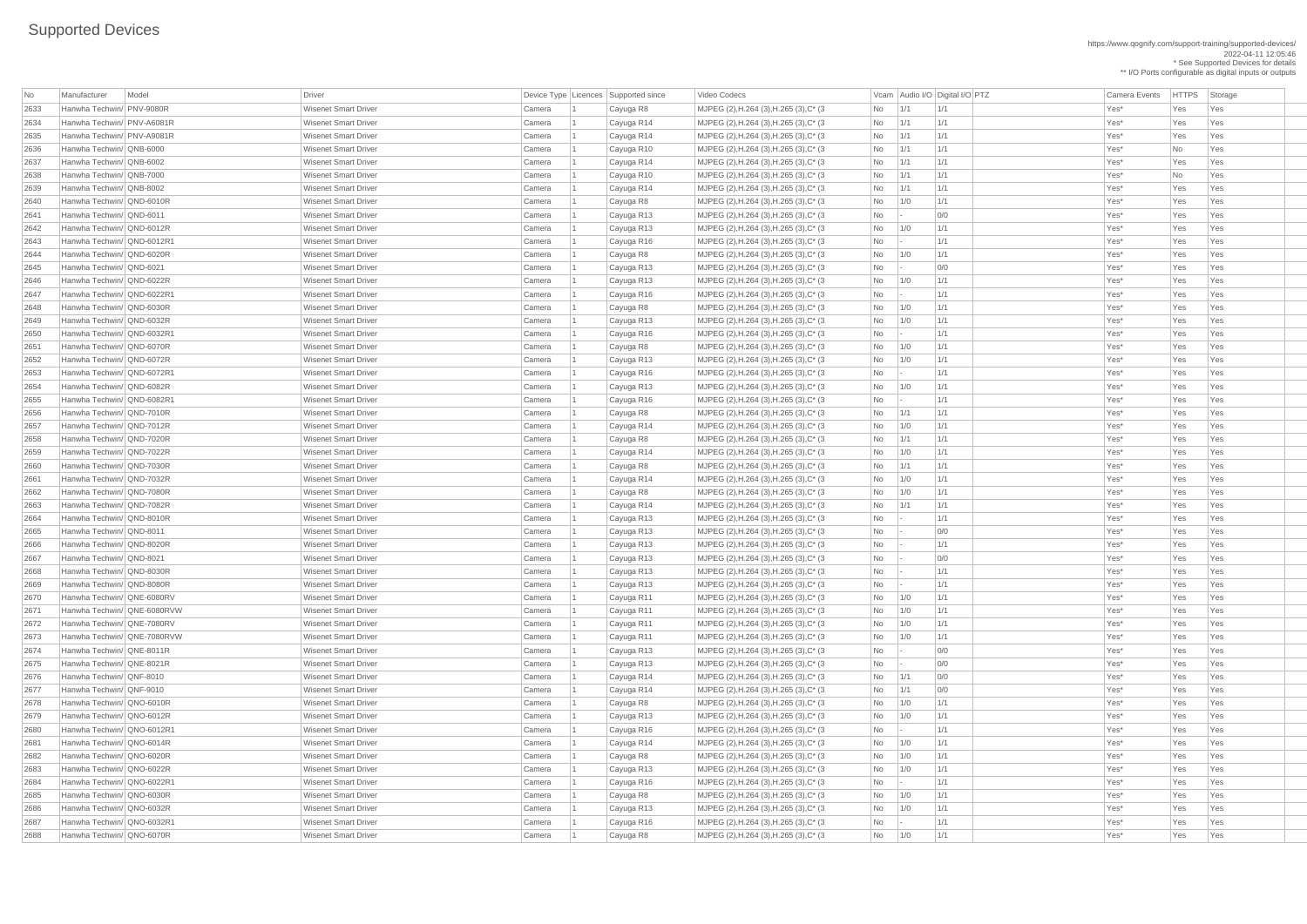https://www.qognify.com/support-training/supported-devices/ 2022-04-11 12:05:46 \* See Supported Devices for details \*\* I/O Ports configurable as digital inputs or outputs

Video Codecs **No Manufacturer Model Driver Audio I/O Digital I/O PTZ** Camera Events HTTPS Storage MJPEG (2),H.264 (3),H.265 (3),C\* (3  $\vert$  No  $\vert$  1/0  $\vert$  1/1  $\vert$  1/1  $\vert$  Yes\* Yes Yes Yes | MJPEG (2),H.264 (3),H.265 (3),C\* (3  $\vert$  No  $\vert$  -  $\vert$  1/1  $\vert$  1/1  $\vert$  Yes\* Yes Yes Yes | MJPEG (2),H.264 (3),H.265 (3),C\* (3  $\qquad$  No 1/0 1/1 1 No 11/1 Yes\* Yes Yes Yes | MJPEG (2),H.264 (3),H.265 (3),C\* (3  $\vert$  No  $\vert$  -  $\vert$  1/1  $\vert$  1/1  $\vert$  Yes\* Yes Yes Yes | MJPEG (2),H.264 (3),H.265 (3),C\* (3  $\vert$  No  $\vert$  1/0  $\vert$  1/1  $\vert$  1/1  $\vert$  Yes\*  $\vert$  Yes Yes Yes | MJPEG (2),H.264 (3),H.265 (3),C\* (3  $\vert$  No  $\vert$  1/1  $\vert$  1/1  $\vert$  1/1  $\vert$  1/1  $\vert$  Yes\* Yes Yes Yes | MJPEG (2),H.264 (3),H.265 (3),C\* (3  $\vert$  No  $\vert$  1/0  $\vert$  1/1  $\vert$  1/1  $\vert$  Yes\* Yes Yes Yes 2696 Hanwha Techwin/ QNO-7020R Wisenet Smart Driver Camera 1 Cayuga R8 MJPEG (2),H.264 (3),H.265 (3),C\* (3 No 1/1 1/1 Yes\* Yes Yes | MJPEG (2),H.264 (3),H.265 (3),C\* (3  $\qquad$  No 1/0 1/1 1 No 11/1 Yes\* Yes Yes Yes 2698 Hanwha Techwin/ QNO-7030R Wisenet Smart Driver Camera 1 Cayuga R8 MJPEG (2),H.264 (3),H.265 (3),C\* (3 No 1/1 1/1 Yes\* Yes Yes | MJPEG (2), H. 264 (3), H. 265 (3), C\* (3  $\qquad$  No 1/0 1/1 | Yes\* Yes\* Yes Yes Yes | MJPEG (2),H.264 (3),H.265 (3),C\* (3  $\qquad$  No  $\qquad$  1/0  $\qquad$  1/1  $\qquad$  Yes\* Yes Yes Yes | MJPEG (2),H.264 (3),H.265 (3),C\* (3  $\qquad$  No 1/1 1/1 1/1  $\qquad$  1/1 Yes\* Yes Yes Yes | MJPEG (2),H.264 (3),H.265 (3),C\* (3  $\qquad$  No  $\qquad$  - 1/1  $\qquad$  1/1 Yes\* Yes Yes Yes | MJPEG (2),H.264 (3),H.265 (3),C\* (3  $\vert$  No  $\vert$  -  $\vert$  1/1  $\vert$  1/1  $\vert$  Yes\* Yes Yes Yes | MJPEG (2),H.264 (3),H.265 (3),C\* (3  $\vert$  No  $\vert$ - 1/1  $\vert$  1/1 Yes\* Yes Yes Yes | MJPEG (2),H.264 (3),H.265 (3),C\* (3  $\qquad$  No  $\qquad$  - 0/0  $\qquad$  0  $\qquad$  Yes\* Yes Yes Yes MJPEG (2),H.264 (3),H.265 (3),C\* (3  $\vert$   $\rangle$  No  $\vert$  1/1  $\vert$  4/2  $\vert$  Continuous,Click to Center,Area Zoo Yes\* Yes Yes Yes MJPEG (2),H.264 (3),H.265 (3),C\* (3  $\vert$   $\rangle$  No  $\vert$  1/1  $\vert$  4/2  $\vert$  Continuous,Click to Center,Area Zoo Yes\*  $\vert$  Yes Yes  $\vert$  MJPEG (2),H.264 (3),H.265 (3),C\* (3  $\vert$   $\vert$  No  $\vert$  1/1  $\vert$  4/2  $\vert$  Continuous,Zoom only Yes\* Yes Yes Yes MJPEG (2),H.264 (3),H.265 (3),C\* (3  $\vert$   $\rangle$  No  $\vert$  1/1  $\vert$  4/2  $\vert$  Continuous,Click to Center,Area Zoo Yes\* Yes Yes Yes MJPEG (2),H.264 (3),H.265 (3),C\* (3  $\vert$ No  $\vert$ -  $\vert$ 0/0  $\vert$ Continuous,Click to Center,Area Zoo Yes\* Yes Yes Yes MJPEG (2),H.264 (3),H.265 (3),C\* (3  $\vert$  No  $\vert$  1/1  $\vert$  4/4 \*\* Continuous,Click to Center,Area Zoo Yes\* Yes Yes Yes  $\vert$  MJPEG (2),H.264 (3),H.265 (3),C\* (3  $\vert$   $\vert$  No  $\vert$  1/1  $\vert$  4/2  $\vert$  Continuous,Click to Center,Area Zoo Yes\*  $\vert$  Yes Yes 2713 Hanwha Techwin/ QNP-6320H Wisenet Smart Driver Camera 1 Cayuga R14 MJPEG (2),H.264 (3),H.265 (3),C\* (3 No - 0/0 Continuous,Click to Center,Area Zoo Yes\* Yes Yes MJPEG (2),H.264 (3),H.265 (3),C\* (3  $\vert$   $\rangle$  No  $\vert$  1/1  $\vert$  4/4 \*\*  $\vert$  Continuous,Click to Center,Area Zoo Yes\*  $\vert$  Yes Yes | MJPEG (2),H.264 (3),H.265 (3),C\* (3  $\qquad$  No 1/0 1/1 1 No 11/1 Yes\* Yes Yes Yes | MJPEG (2),H.264 (3),H.265 (3),C\* (3  $\vert$  No  $\vert$  1/0  $\vert$  1/1  $\vert$  1/1  $\vert$  Yes\*  $\vert$  Yes Yes Yes | MJPEG (2),H.264 (3),H.265 (3),C\* (3  $\vert$  No  $\vert$ - 1/1 | Yes\* Yes Yes Yes Yes | MJPEG (2),H.264 (3),H.265 (3),C\* (3  $\qquad$  No  $\qquad$  1/0  $\qquad$  1/1  $\qquad$  Yes\* Yes Yes Yes | MJPEG (2),H.264 (3),H.265 (3),C\* (3  $\qquad$  No 1/0 1/1 1 No 11/1 Yes\* Yes Yes Yes | MJPEG (2),H.264 (3),H.265 (3),C\* (3  $\qquad$  No 1/0 1/1 1 No 11/1 Yes\* Yes Yes Yes | MJPEG (2),H.264 (3),H.265 (3),C\* (3  $\qquad$  No  $\qquad$  - 1/1 | Yes\* Yes Yes Yes Yes | MJPEG (2),H.264 (3),H.265 (3),C\* (3  $\qquad$  No 1/1 0/0 Yes\* Yes Yes Yes Yes | MJPEG (2),H.264 (3),H.265 (3),C\* (3  $\qquad$  No 1/1 0/0 | Yes\* Yes\* Yes Yes Yes | MJPEG (2),H.264 (3),H.265 (3),C\* (3  $\qquad$  No 1/0 1/1 1 No 11/1 Yes\* Yes Yes Yes | MJPEG (2),H.264 (3),H.265 (3),C\* (3  $\qquad$  No 1/0 1/1 1 No 11/1 Yes\* Yes Yes Yes | MJPEG (2),H.264 (3),H.265 (3),C\* (3  $\qquad$  No  $\qquad$  - 1/1  $\qquad$  1/1 Yes\* Yes Yes Yes | MJPEG (2),H.264 (3),H.265 (3),C\* (3  $\qquad$  No 1/0 1/1 1 No 11/1 Yes\* Yes Yes Yes | MJPEG (2),H.264 (3),H.265 (3),C\* (3  $\vert$  No  $\vert$  1/0  $\vert$  1/1  $\vert$  1/1  $\vert$  Yes\*  $\vert$  Yes Yes Yes | MJPEG (2),H.264 (3),H.265 (3),C\* (3  $\qquad$  No  $\qquad$  - 1/1  $\qquad$  1/1 Yes\* Yes Yes Yes | MJPEG (2),H.264 (3),H.265 (3),C\* (3  $\qquad$  No  $\qquad$  1/0  $\qquad$  1/1  $\qquad$  Yes\* Yes Yes Yes MJPEG (2),H.264 (3),H.265 (3),C\* (3  $\vert$ No  $\vert$ - 1/1  $\vert$ 1/1 Yes\* Yes Yes Yes Yes | MJPEG (2),H.264 (3),H.265 (3),C\* (3  $\vert$  No  $\vert$  1/1  $\vert$  1/1  $\vert$  1/1  $\vert$  1/1  $\vert$  Yes\* Yes Yes Yes | MJPEG (2),H.264 (3),H.265 (3),C\* (3  $\qquad$  No 1/0 1/1 1 No 11/1 Yes\* Yes Yes Yes | MJPEG (2),H.264 (3),H.265 (3),C\* (3  $\vert$  No  $\vert$  1/1  $\vert$  1/1  $\vert$  1/1  $\vert$  1/1  $\vert$   $\vert$  Yes\*  $\vert$  Yes Yes Yes | MJPEG (2),H.264 (3),H.265 (3),C\* (3  $\qquad$  No 1/0 1/1 1 No 11/1 Yes\* Yes Yes Yes | MJPEG (2),H.264 (3),H.265 (3),C\* (3  $\vert$  No  $\vert$  1/1  $\vert$  1/1  $\vert$  1/1  $\vert$  1/1  $\vert$   $\vert$  Yes\*  $\vert$  Yes Yes Yes | MJPEG (2),H.264 (3),H.265 (3),C\* (3  $\qquad$  No 1/0 1/1 1 No 11/1 Yes\* Yes Yes Yes 2740 Hanwha Techwin/ QNV-7082R Wisenet Smart Driver Camera 1 Cayuga R14 MJPEG (2),H.264 (3),H.265 (3),C\* (3 No 1/1 1/1 Yes\* Yes Yes 2741 Hanwha Techwin/ QNV-8010R Wisenet Smart Driver Camera 1 Cayuga R13 MJPEG (2),H.264 (3),H.265 (3),C\* (3 No - 1/1 Yes\* Yes Yes | MJPEG (2),H.264 (3),H.265 (3),C\* (3  $\qquad$  No  $\qquad$  - 1/1  $\qquad$  1/1 Yes\* Yes Yes Yes | MJPEG (2),H.264 (3),H.265 (3),C\* (3  $\vert$  No  $\vert$  -  $\vert$  1/1  $\vert$  1/1  $\vert$  Yes\* Yes Yes Yes | MJPEG (2),H.264 (3),H.265 (3),C\* (3  $\blacksquare$  No  $\blacksquare$  - 0/0  $\blacksquare$  Or  $\blacksquare$  Yes\* Yes Yes Yes

|      |                            |       |                             |        |                                          |                                         |      |             |                                |                                              | <b>Camera Events</b> |           |            |
|------|----------------------------|-------|-----------------------------|--------|------------------------------------------|-----------------------------------------|------|-------------|--------------------------------|----------------------------------------------|----------------------|-----------|------------|
| No   | Manufacturer               | Model | Driver                      |        | Device Type   Licences   Supported since | Video Codecs                            |      |             | Vcam Audio I/O Digital I/O PTZ |                                              |                      | HTTPS Sto |            |
| 2689 | Hanwha Techwin/ QNO-6072R  |       | <b>Wisenet Smart Driver</b> | Camera | Cayuga R13                               | MJPEG (2), H.264 (3), H.265 (3), C* (3) | No   | 1/0         | $\vert 1/1 \vert$              |                                              | Yes*                 | Yes       | Yes        |
| 2690 | Hanwha Techwin/ QNO-6072R1 |       | <b>Wisenet Smart Driver</b> | Camera | Cayuga R16                               | MJPEG (2), H.264 (3), H.265 (3), C* (3) | No   |             | 1/1                            |                                              | Yes*                 | Yes       | Yes        |
| 269' | Hanwha Techwin/ QNO-6082R  |       | <b>Wisenet Smart Driver</b> | Camera | Cayuga R13                               | MJPEG (2), H.264 (3), H.265 (3), C* (3) | No   | 1/0         | 1/1                            |                                              | Yes*                 | Yes       | Yes        |
| 2692 | Hanwha Techwin/ QNO-6082R1 |       | <b>Wisenet Smart Driver</b> | Camera | Cayuga R16                               | MJPEG (2),H.264 (3),H.265 (3),C* (3)    | No   |             | 1/1                            |                                              | Yes*                 | Yes       | Yes        |
| 2693 | Hanwha Techwin/ QNO-6084R  |       | <b>Wisenet Smart Driver</b> | Camera | Cayuga R14                               | MJPEG (2), H.264 (3), H.265 (3), C* (3) | No   | 1/0         | 1/1                            |                                              | Yes*                 | Yes       | Yes        |
| 2694 | Hanwha Techwin/ QNO-7010R  |       | <b>Wisenet Smart Driver</b> | Camera | Cayuga R8                                | MJPEG (2), H.264 (3), H.265 (3), C* (3) | No   | 1/1         | 1/1                            |                                              | Yes*                 | Yes       | Yes        |
| 2695 | Hanwha Techwin/ QNO-7012R  |       | <b>Wisenet Smart Driver</b> | Camera | Cayuga R14                               | MJPEG (2), H.264 (3), H.265 (3), C* (3) | No   | 1/0         | 1/1                            |                                              | Yes*                 | Yes       | Yes        |
| 2696 | Hanwha Techwin/ QNO-7020R  |       | <b>Wisenet Smart Driver</b> | Camera | Cayuga R8                                | MJPEG (2), H.264 (3), H.265 (3), C* (3) | No   | 1/1         | 1/1                            |                                              | Yes*                 | Yes       | Yes        |
| 2697 | Hanwha Techwin/ QNO-7022R  |       | <b>Wisenet Smart Driver</b> | Camera | Cayuga R14                               | MJPEG (2), H.264 (3), H.265 (3), C* (3) | No   | 1/0         | 1/1                            |                                              | Yes*                 | Yes       | Yes        |
| 2698 | Hanwha Techwin/ QNO-7030R  |       | <b>Wisenet Smart Driver</b> | Camera | Cayuga R8                                | MJPEG (2),H.264 (3),H.265 (3),C* (3)    | No   | 1/1         | 1/1                            |                                              | Yes*                 | Yes       | Yes        |
| 2699 | Hanwha Techwin/ QNO-7032R  |       | <b>Wisenet Smart Driver</b> | Camera | Cayuga R14                               | MJPEG (2), H.264 (3), H.265 (3), C* (3) | No   | 1/0         | 1/1                            |                                              | Yes*                 | Yes       | Yes        |
| 2700 | Hanwha Techwin/ QNO-7080R  |       | <b>Wisenet Smart Driver</b> | Camera | Cayuga R8                                | MJPEG (2), H.264 (3), H.265 (3), C* (3) | No   | 1/0         | 1/1                            |                                              | Yes*                 | Yes       | Yes        |
| 2701 | Hanwha Techwin/ QNO-7082R  |       | <b>Wisenet Smart Driver</b> | Camera | Cayuga R14                               | MJPEG (2), H.264 (3), H.265 (3), C* (3) | No   | 1/1         | 1/1                            |                                              | Yes*                 | Yes       | Yes        |
| 2702 | Hanwha Techwin/ QNO-8010R  |       | <b>Wisenet Smart Driver</b> | Camera | Cayuga R13                               | MJPEG (2), H.264 (3), H.265 (3), C* (3) | No   |             | 1/1                            |                                              | Yes*                 | Yes       | Yes        |
| 2703 | Hanwha Techwin/ QNO-8020R  |       | <b>Wisenet Smart Driver</b> | Camera | Cayuga R13                               | MJPEG (2), H.264 (3), H.265 (3), C* (3) | No   |             | 1/1                            |                                              | Yes*                 | Yes       | Yes        |
| 2704 | Hanwha Techwin/ QNO-8030R  |       | <b>Wisenet Smart Driver</b> | Camera | Cayuga R13                               | MJPEG (2),H.264 (3),H.265 (3),C* (3)    | No   |             | 1/1                            |                                              | Yes*                 | Yes       | Yes        |
| 2705 | Hanwha Techwin/ QNO-8080R  |       | <b>Wisenet Smart Driver</b> | Camera | Cayuga R13                               | MJPEG (2), H.264 (3), H.265 (3), C* (3) | No   |             | 0/0                            |                                              | Yes*                 | Yes       | <b>Yes</b> |
| 2706 | Hanwha Techwin/ QNP-6230   |       | <b>Wisenet Smart Driver</b> | Camera | Cayuga R11                               | MJPEG (2), H.264 (3), H.265 (3), C* (3) | No   | 1/1         | 4/2                            | Continuous, Click to Center, Area Zoo   Yes* |                      | Yes       | Yes        |
| 2707 | Hanwha Techwin/ QNP-6230H  |       | <b>Wisenet Smart Driver</b> | Camera | Cayuga R11                               | MJPEG (2), H.264 (3), H.265 (3), C* (3) | No   | 1/1         | 4/2                            | Continuous, Click to Center, Area Zoo   Yes* |                      | Yes       | Yes        |
| 2708 | Hanwha Techwin/ QNP-6230RH |       | <b>Wisenet Smart Driver</b> | Camera | Cayuga R14                               | MJPEG (2), H.264 (3), H.265 (3), C* (3) | No   | 1/1         | 4/2                            | Continuous, Zoom only                        | Yes*                 | Yes       | Yes        |
| 2709 | Hanwha Techwin/ QNP-6250   |       | <b>Wisenet Smart Driver</b> | Camera | Cayuga R14                               | MJPEG (2), H.264 (3), H.265 (3), C* (3) | No   | 1/1         | 4/2                            | Continuous, Click to Center, Area Zoo   Yes* |                      | Yes       | Yes        |
| 2710 | Hanwha Techwin/ QNP-6250H  |       | <b>Wisenet Smart Driver</b> | Camera | Cayuga R14                               | MJPEG (2), H.264 (3), H.265 (3), C* (3) | No   |             | 0/0                            | Continuous, Click to Center, Area Zoo   Yes* |                      | Yes       | Yes        |
| 2711 | Hanwha Techwin/ QNP-6250R  |       | <b>Wisenet Smart Driver</b> | Camera | Cayuga R16                               | MJPEG (2), H.264 (3), H.265 (3), C* (3) | No   | 1/1         | $4/4$ **                       | Continuous, Click to Center, Area Zoo   Yes* |                      | Yes       | Yes        |
| 2712 | Hanwha Techwin/ QNP-6320   |       | <b>Wisenet Smart Driver</b> | Camera | Cayuga R14                               | MJPEG (2), H.264 (3), H.265 (3), C* (3) | No   | 1/1         | 4/2                            | Continuous, Click to Center, Area Zoo   Yes* |                      | Yes       | Yes        |
| 2713 | Hanwha Techwin/ QNP-6320H  |       | <b>Wisenet Smart Driver</b> | Camera | Cayuga R14                               | MJPEG (2), H.264 (3), H.265 (3), C* (3) | No   |             | 0/0                            | Continuous, Click to Center, Area Zoo   Yes* |                      | Yes       | Yes        |
| 2714 | Hanwha Techwin/ QNP-6320R  |       | <b>Wisenet Smart Driver</b> | Camera | Cayuga R16                               | MJPEG (2), H.264 (3), H.265 (3), C* (3) | No   | $\vert$ 1/1 | $4/4$ **                       | Continuous, Click to Center, Area Zoo   Yes* |                      | Yes       | Yes        |
| 2715 | Hanwha Techwin/ QNV-6010R  |       | <b>Wisenet Smart Driver</b> | Camera | Cayuga R8                                | MJPEG (2), H.264 (3), H.265 (3), C* (3) | No   | 1/0         | 1/1                            |                                              | Yes*                 | Yes       | Yes        |
| 2716 | Hanwha Techwin/ QNV-6012R  |       | <b>Wisenet Smart Driver</b> | Camera | Cayuga R13                               | MJPEG (2), H.264 (3), H.265 (3), C* (3) | No   | 1/0         | 1/1                            |                                              | Yes*                 | Yes       | Yes        |
| 2717 | Hanwha Techwin/ QNV-6012R1 |       | <b>Wisenet Smart Driver</b> | Camera | Cayuga R16                               | MJPEG (2), H.264 (3), H.265 (3), C* (3) | No   |             | 1/1                            |                                              | Yes*                 | Yes       | <b>Yes</b> |
| 2718 | Hanwha Techwin/ QNV-6014R  |       | <b>Wisenet Smart Driver</b> | Camera | Cayuga R14                               | MJPEG (2), H.264 (3), H.265 (3), C* (3) | No   | 1/0         | 1/1                            |                                              | Yes*                 | Yes       | Yes        |
| 2719 | Hanwha Techwin/ QNV-6020R  |       | <b>Wisenet Smart Driver</b> | Camera | Cayuga R8                                | MJPEG (2), H.264 (3), H.265 (3), C* (3) | No   | 1/0         | 1/1                            |                                              | Yes*                 | Yes       | <b>Yes</b> |
| 2720 | Hanwha Techwin/ QNV-6022R  |       | <b>Wisenet Smart Driver</b> | Camera | Cayuga R13                               | MJPEG (2), H.264 (3), H.265 (3), C* (3) | No   | 1/0         | 1/1                            |                                              | Yes*                 | Yes       | Yes        |
| 2721 | Hanwha Techwin/ QNV-6022R1 |       | <b>Wisenet Smart Driver</b> | Camera | Cayuga R16                               | MJPEG (2), H.264 (3), H.265 (3), C* (3) | No   |             | 1/1                            |                                              | Yes*                 | Yes       | Yes        |
| 2722 | Hanwha Techwin/ QNV-6023R  |       | <b>Wisenet Smart Driver</b> | Camera | Cayuga R14                               | MJPEG (2), H.264 (3), H.265 (3), C* (3) | No   | $\vert$ 1/1 | 0/0                            |                                              | Yes*                 | Yes       | Yes        |
| 2723 | Hanwha Techwin/ QNV-6024RM |       | <b>Wisenet Smart Driver</b> | Camera | Cayuga R14                               | MJPEG (2), H.264 (3), H.265 (3), C* (3) | No   | 1/1         | 0/0                            |                                              | Yes*                 | Yes       | <b>Yes</b> |
| 2724 | Hanwha Techwin/ QNV-6030R  |       | <b>Wisenet Smart Driver</b> | Camera | Cayuga R8                                | MJPEG (2),H.264 (3),H.265 (3),C* (3)    | No   | 1/0         | 1/1                            |                                              | Yes*                 | Yes       | <b>Yes</b> |
| 2725 | Hanwha Techwin/ QNV-6032R  |       | <b>Wisenet Smart Driver</b> | Camera | Cayuga R13                               | MJPEG (2), H.264 (3), H.265 (3), C* (3) | No   | 1/0         | 1/1                            |                                              | Yes*                 | Yes       | <b>Yes</b> |
| 2726 | Hanwha Techwin/ QNV-6032R1 |       | <b>Wisenet Smart Driver</b> | Camera | Cayuga R16                               | MJPEG (2), H.264 (3), H.265 (3), C* (3) | No   |             | 1/1                            |                                              | Yes*                 | Yes       | Yes        |
| 2727 | Hanwha Techwin/ QNV-6070R  |       | <b>Wisenet Smart Driver</b> | Camera | Cayuga R8                                | MJPEG (2), H.264 (3), H.265 (3), C* (3) | No   | 1/0         | 1/1                            |                                              | Yes*                 | Yes       | Yes        |
| 2728 | Hanwha Techwin/ QNV-6072R  |       | <b>Wisenet Smart Driver</b> | Camera | Cayuga R13                               | MJPEG (2),H.264 (3),H.265 (3),C* (3)    | No   | 1/0         | 1/1                            |                                              | Yes*                 | Yes       | Yes        |
| 2729 | Hanwha Techwin/ QNV-6072R1 |       | <b>Wisenet Smart Driver</b> | Camera | Cayuga R16                               | MJPEG (2), H.264 (3), H.265 (3), C* (3) | No   |             | 1/1                            |                                              | Yes*                 | Yes       | <b>Yes</b> |
| 2730 | Hanwha Techwin/ QNV-6082R  |       | <b>Wisenet Smart Driver</b> | Camera | Cayuga R13                               | MJPEG (2), H.264 (3), H.265 (3), C* (3) | No   | 1/0         | 1/1                            |                                              | Yes*                 | Yes       | Yes        |
| 2731 | Hanwha Techwin/ QNV-6082R1 |       | <b>Wisenet Smart Driver</b> | Camera | Cayuga R16                               | MJPEG (2), H.264 (3), H.265 (3), C* (3) | No   |             | 1/1                            |                                              | Yes*                 | Yes       | Yes        |
| 2732 | Hanwha Techwin/ QNV-6084R  |       | <b>Wisenet Smart Driver</b> | Camera | Cayuga R14                               | MJPEG (2), H.264 (3), H.265 (3), C* (3) | No   | 1/0         | 1/1                            |                                              | Yes*                 | Yes       | Yes        |
| 2733 | Hanwha Techwin/ QNV-7010R  |       | <b>Wisenet Smart Driver</b> | Camera | Cayuga R8                                | MJPEG (2), H.264 (3), H.265 (3), C* (3) | No   | 1/1         | 1/1                            |                                              | Yes*                 | Yes       | Yes        |
| 2734 | Hanwha Techwin/ QNV-7012R  |       | <b>Wisenet Smart Driver</b> | Camera | Cayuga R14                               | MJPEG (2),H.264 (3),H.265 (3),C* (3)    | No   | 1/0         | 1/1                            |                                              | Yes*                 | Yes       | Yes        |
| 2735 | Hanwha Techwin/ QNV-7020R  |       | <b>Wisenet Smart Driver</b> | Camera | Cayuga R8                                | MJPEG (2), H.264 (3), H.265 (3), C* (3  | No   | 1/1         | 1/1                            |                                              | Yes*                 | Yes       | <b>Yes</b> |
| 2736 | Hanwha Techwin/ QNV-7022R  |       | <b>Wisenet Smart Driver</b> | Camera | Cayuga R14                               | MJPEG (2), H.264 (3), H.265 (3), C* (3) | No   | 1/0         | 1/1                            |                                              | Yes*                 | Yes       | <b>Yes</b> |
| 2737 | Hanwha Techwin/ QNV-7030R  |       | <b>Wisenet Smart Driver</b> | Camera | Cayuga R8                                | MJPEG (2), H.264 (3), H.265 (3), C* (3) | No   | 1/1         | 1/1                            |                                              | Yes*                 | Yes       | Yes        |
| 2738 | Hanwha Techwin/ QNV-7032R  |       | <b>Wisenet Smart Driver</b> | Camera | Cayuga R14                               | MJPEG (2), H.264 (3), H.265 (3), C* (3) | No   | 1/0         | 1/1                            |                                              | Yes*                 | Yes       | Yes        |
| 2739 | Hanwha Techwin/ QNV-7080R  |       | <b>Wisenet Smart Driver</b> | Camera | Cayuga R8                                | MJPEG (2), H.264 (3), H.265 (3), C* (3) | No   | 1/0         | 1/1                            |                                              | Yes*                 | Yes       | <b>Yes</b> |
| 2740 | Hanwha Techwin/ QNV-7082R  |       | <b>Wisenet Smart Driver</b> | Camera | Cayuga R14                               | MJPEG (2), H.264 (3), H.265 (3), C* (3) | No l | $\vert$ 1/1 | 1/1                            |                                              | Yes*                 | Yes       |            |
| 2741 | Hanwha Techwin/ QNV-8010R  |       | <b>Wisenet Smart Driver</b> | Camera | Cayuga R13                               | MJPEG (2), H.264 (3), H.265 (3), C* (3) | No   |             | 1/1                            |                                              | Yes*                 | Yes       | Yes        |
| 2742 | Hanwha Techwin/ QNV-8020R  |       | <b>Wisenet Smart Driver</b> | Camera | Cayuga R13                               | MJPEG (2), H.264 (3), H.265 (3), C* (3) | No   |             | 1/1                            |                                              | Yes <sup>*</sup>     | Yes       | <b>Yes</b> |
| 2743 | Hanwha Techwin/ QNV-8030R  |       | <b>Wisenet Smart Driver</b> | Camera | Cayuga R13                               | MJPEG (2), H.264 (3), H.265 (3), C* (3) | No   |             | 1/1                            |                                              | Yes*                 | Yes       | Yes        |
| 2744 | Hanwha Techwin/ QNV-8080R  |       | <b>Wisenet Smart Driver</b> | Camera | Cayuga R13                               | MJPEG (2), H.264 (3), H.265 (3), C* (3) | No   |             | 0/0                            |                                              | Yes <sup>*</sup>     | Yes       | Yes        |
|      |                            |       |                             |        |                                          |                                         |      |             |                                |                                              |                      |           |            |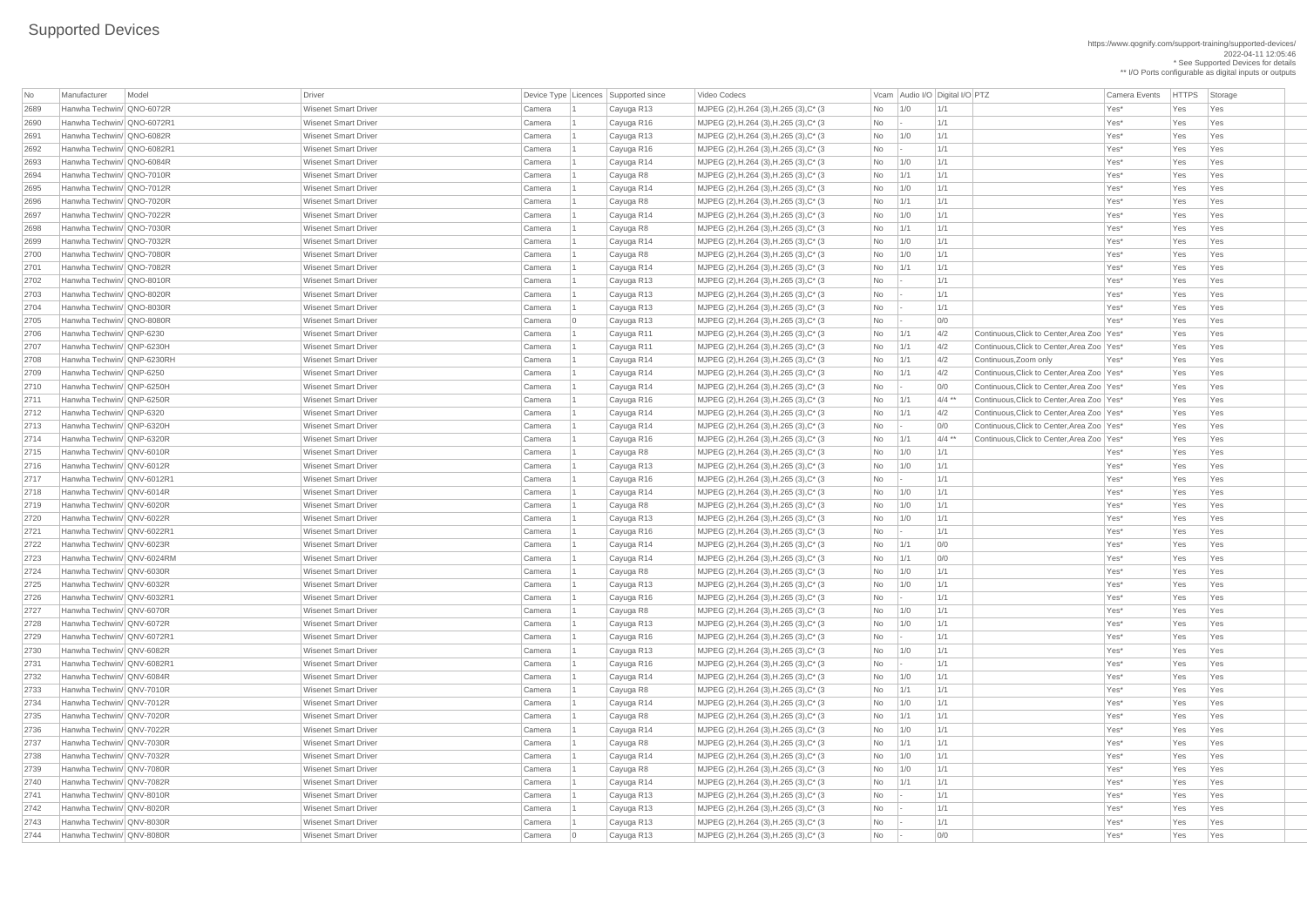https://www.qognify.com/support-training/supported-devices/ 2022-04-11 12:05:46 \* See Supported Devices for details \*\* I/O Ports configurable as digital inputs or outputs

 $H.264 (1), C^*(1)$   $\begin{array}{|l}$  Yes  $\end{array}$  No  $\begin{array}{|l} 1/1 \\ 2/1 \end{array}$  Continuous,Pan tilt via RS485,Area Yes\* Yes Yes Yes

| No   | Manufacturer               | Model | Driver                                           |        | Device Type   Licences   Supported since | Video Codecs                    |           |                 | Vcam Audio I/O Digital I/O PTZ              | <b>Camera Events</b> | <b>HTTPS</b> | Storage                     |
|------|----------------------------|-------|--------------------------------------------------|--------|------------------------------------------|---------------------------------|-----------|-----------------|---------------------------------------------|----------------------|--------------|-----------------------------|
| 2745 | Hanwha Techwin/ SNB-1001   |       | SNB-1001/SND-1080/SNV-1080(R)                    | Camera | Cayuga R2                                | MJPEG (1), H.264 (1), C* (2)    | No        | 1/0             | 1/0                                         | Yes*                 | Yes          | $\overline{\phantom{a}}$ No |
| 2746 | Hanwha Techwin/ SNB-2000   |       | <b>SNB-2000</b>                                  | Camera | Cayuga R2                                | MJPEG (1), H.264 (1), C* (2)    | No        | $\mathbf{I}$    | 2/2                                         | Yes*                 | Yes          | $\overline{\mathsf{No}}$    |
| 2747 | Hanwha Techwin/ SNB-3000   |       | <b>SNB-3000</b>                                  | Camera | Cayuga R2                                | MJPEG (1), H.264 (1), C* (2)    | No        | 1/0             | 1/1                                         | Yes*                 | <b>No</b>    | No                          |
| 2748 | Hanwha Techwin/ SNB-3002   |       | SNB-3002/SND-3082/SNV-3082                       | Camera | Cayuga R2                                | $MJPEG (1), H.264 (1), C^*(2)$  | No        | 1/0             | 1/1                                         | Yes*                 | Yes          | No                          |
| 2749 | Hanwha Techwin/ SNB-5000   |       | <b>SNB-5000</b>                                  | Camera | Cayuga R2                                | MJPEG (1), H.264 (1), C* (2)    | <b>No</b> | 1/0             | 1/1                                         | Yes*                 | <b>No</b>    | No                          |
| 2750 | Hanwha Techwin/ SNB-5001   |       | SNB-5001/SND-5011/SND-5061                       | Camera | Cayuga R2                                | MJPEG (1), H.264 (1), C* (2)    | No        |                 | 1/0                                         | Yes*                 | Yes          | No                          |
| 2751 | Hanwha Techwin/ SNB-5003   |       | SNB-5003/SNB-5004/SND-5083/SND-5084(R)/SNO-5084R | Camera | Cayuga R4                                | MJPEG (2), H.264 (2), C* (2)    | No l      | 1/0             | 1/1                                         | Yes*                 | Yes          | No                          |
| 2752 | Hanwha Techwin/ SNB-5004   |       | SNB-5003/SNB-5004/SND-5083/SND-5084(R)/SNO-5084R | Camera | Cayuga R4                                | MJPEG (2), H.264 (2), C* (2)    | No        | 1/0             | 1/1                                         | Yes*                 | Yes          | $\overline{\mathsf{No}}$    |
| 2753 | Hanwha Techwin/ SNB-6003   |       | <b>Wisenet Smart Driver</b>                      | Camera | Cayuga R6                                | MJPEG (2), H.264 (3), C* (3)    | No        | 1/1             | 1/1                                         | Yes*                 | Yes          | Yes                         |
| 2754 | Hanwha Techwin/ SNB-6004   |       | <b>Wisenet Smart Driver</b>                      | Camera | Cayuga R6                                | MJPEG (2), H.264 (3), C* (3)    | No        | 1/1             | 1/1                                         | Yes*                 | Yes          | Yes                         |
| 2755 | Hanwha Techwin/ SNB-6004F  |       | <b>Wisenet Smart Driver</b>                      | Camera | Cayuga R6                                | MJPEG (2), H.264 (3), C* (3)    | No        | 1/1             | 1/1                                         | Yes*                 | Yes          | Yes                         |
| 2756 | Hanwha Techwin/ SNB-6005   |       | <b>Wisenet Smart Driver</b>                      | Camera | Cayuga R8                                | MJPEG (2), H.264 (3), C* (3)    | No        | 1/1             | 1/1                                         | Yes*                 | Yes          | Yes                         |
| 2757 | Hanwha Techwin/ SNB-6010   |       | SNB-6010                                         | Camera | Cayuga R4                                | MJPEG (2), H.264 (2), C* (2)    | No        | $\vert - \vert$ | 1/1                                         | Yes*                 | Yes          | $\overline{\mathsf{No}}$    |
| 2758 | Hanwha Techwin/ SNB-6010B  |       | <b>Wisenet Smart Driver</b>                      | Camera | Cayuga R8                                | MJPEG (2), H.264 (3), C* (3)    | No        | 1/1             | 1/1                                         | Yes*                 | Yes          | Yes                         |
| 2759 | Hanwha Techwin/ SNB-6011   |       | <b>Wisenet Smart Driver</b>                      | Camera | Cayuga R6                                | MJPEG (2), H.264 (3), C* (3)    | No        | $\vert - \vert$ | 1/1                                         | Yes*                 | Yes          | Yes                         |
| 2760 | Hanwha Techwin/ SNB-6011B  |       | <b>Wisenet Smart Driver</b>                      | Camera | Cayuga R8                                | $MJPEG (2), H.264 (3), C^* (3)$ | No        | 1/1             | 1/1                                         | Yes*                 | Yes          | Yes                         |
| 2761 | Hanwha Techwin/ SNB-7000   |       | <b>SNB-7000</b>                                  | Camera | Cayuga R2                                | MJPEG (1), H.264 (1), C* (2)    | No        | 1/0             | 1/1                                         | Yes*                 | Yes          | No                          |
| 2762 | Hanwha Techwin/ SNB-7001   |       | SNB-7001/SND-7011/SND-7061                       | Camera | Cayuga R2                                | MJPEG (1), H.264 (1), C* (2)    | No        |                 | 1/0                                         | Yes*                 | Yes          | No                          |
| 2763 | Hanwha Techwin/ SNB-7002   |       | SNB-7002/SND-7082/SNV-7082/SNO-7082R             | Camera | Cayuga R2                                | MJPEG (1), H.264 (1), C* (2)    | No        | 1/0             | 1/1                                         | Yes*                 | Yes          | $\overline{\mathsf{No}}$    |
| 2764 | Hanwha Techwin/ SNB-7004   |       | SNB-7004/SND-7084/SNV-7084/SNO-7084R/SND-7084R/S | Camera | Cayuga R4                                | MJPEG (2), H.264 (2), C* (2)    | No        | 1/0             | 1/1                                         | Yes*                 | Yes          | No                          |
| 2765 | Hanwha Techwin/ SNB-8000   |       | <b>Wisenet Smart Driver</b>                      | Camera | Cayuga R8                                | $H.264(3),C^*(3)$               | No        | 1/1             | 1/1                                         | Yes*                 | Yes          | Yes                         |
| 2766 | Hanwha Techwin/ SNB-9000   |       | <b>Wisenet Smart Driver</b>                      | Camera | Cayuga R6                                | $H.264(1),C^*(1)$               | No        | 1/1             | 2/1<br>Continuous, Pan tilt via RS485, Area | Yes*                 | Yes          | Yes                         |
| 2767 | Hanwha Techwin/ SND-1011   |       | SND-1011/SNO-1080R                               | Camera |                                          | MJPEG (1), H.264 (1), C* (2)    | No        |                 | 1/0                                         | Yes*                 | Yes          | No                          |
| 2768 | Hanwha Techwin/ SND-1080   |       | SNB-1001/SND-1080/SNV-1080(R)                    | Camera | Cayuga R2                                |                                 |           | $\mathbf{I}$    | 1/0                                         | Yes*                 | Yes          |                             |
|      |                            |       | SND-3080                                         |        | Cayuga R2                                | MJPEG (1), H.264 (1), C* (2)    | No        | 1/0             |                                             |                      |              | No                          |
| 2769 | Hanwha Techwin/ SND-3080   |       | SNB-3002/SND-3082/SNV-3082                       | Camera | Cayuga R2                                | MJPEG (1), H.264 (1), C* (1)    | No        |                 | 2/2                                         | Yes*                 | No           | No                          |
| 2770 | Hanwha Techwin/ SND-3082   |       |                                                  | Camera | Cayuga R2                                | MJPEG (1), H.264 (1), C* (2)    | <b>No</b> | 1/0             | 1/1                                         | Yes*                 | Yes          | No                          |
| 2771 | Hanwha Techwin/ SND-5010   |       | <b>SND-5010</b>                                  | Camera | Cayuga R2                                | MJPEG (1), H.264 (1), C* (2)    | No        |                 | 0/0                                         | Yes*                 | Yes          | $\overline{\mathsf{No}}$    |
| 2772 | Hanwha Techwin/ SND-5011   |       | SNB-5001/SND-5011/SND-5061                       | Camera | Cayuga R2                                | MJPEG (1), H.264 (1), C* (2)    | No        |                 | 1/0                                         | Yes*                 | Yes          | N <sub>0</sub>              |
| 2773 | Hanwha Techwin/ SND-5061   |       | SNB-5001/SND-5011/SND-5061                       | Camera | Cayuga R2                                | MJPEG (1), H.264 (1), C* (2)    | <b>No</b> | $\mathbf{I}$    | 1/0                                         | Yes*                 | Yes          | No                          |
| 2774 | Hanwha Techwin/ SND-5080   |       | SND-5080(F)                                      | Camera | Cayuga R2                                | MJPEG (1), H.264 (1), C* (2)    | No        | 1/0             | 1/1                                         | Yes*                 | <b>No</b>    | No                          |
| 2775 | Hanwha Techwin/ SND-5080F  |       | SND-5080(F)                                      | Camera | Cayuga R2                                | MJPEG (1), H.264 (1), C* (2)    | No        | 1/0             | 1/1                                         | Yes*                 | <b>No</b>    | No                          |
| 2776 | Hanwha Techwin/ SND-5083   |       | SNB-5003/SNB-5004/SND-5083/SND-5084(R)/SNO-5084R | Camera | Cayuga R4                                | MJPEG (2), H.264 (2), C* (2)    | No        | 1/0             | 1/1                                         | Yes*                 | Yes          | No                          |
| 2777 | Hanwha Techwin/ SND-5084   |       | SNB-5003/SNB-5004/SND-5083/SND-5084(R)/SNO-5084R | Camera | Cayuga R4                                | MJPEG (2), H.264 (2), C* (2)    | No        | 1/0             | 1/1                                         | Yes*                 | Yes          | N <sub>0</sub>              |
| 2778 | Hanwha Techwin/ SND-5084R  |       | SNB-5003/SNB-5004/SND-5083/SND-5084(R)/SNO-5084R | Camera | Cayuga R4                                | MJPEG (2), H.264 (2), C* (2)    | No        | 1/0             | 1/1                                         | Yes*                 | Yes          | $\overline{\phantom{a}}$ No |
| 2779 | Hanwha Techwin/ SND-6011R  |       | SND-6011R/SNO-6011R                              | Camera | Cayuga R4                                | MJPEG (2), H.264 (2), C* (2)    | <b>No</b> | $\vert - \vert$ | 1/1                                         | Yes*                 | Yes          | No                          |
| 2780 | Hanwha Techwin/ SND-6013   |       | SND-6013/SNV-6013                                | Camera | Cayuga R4                                | MJPEG (2), H.264 (2), C* (2)    | <b>No</b> | $\vert - \vert$ | 1/1                                         | Yes*                 | Yes          | No                          |
| 2781 | Hanwha Techwin/ SND-6083   |       | <b>Wisenet Smart Driver</b>                      | Camera | Cayuga R6                                | MJPEG (2), H.264 (3), C* (3)    | No        | 1/1             | 1/1                                         | Yes*                 | Yes          | Yes                         |
| 2782 | Hanwha Techwin/ SND-6084   |       | <b>Wisenet Smart Driver</b>                      | Camera | Cayuga R6                                | MJPEG (2), H.264 (3), C* (3)    | No        | 1/1             | 1/1                                         | Yes*                 | Yes          | Yes                         |
| 2783 | Hanwha Techwin/ SND-6084R  |       | <b>Wisenet Smart Driver</b>                      | Camera | Cayuga R6                                | MJPEG (2), H.264 (3), C* (3)    | No        | 1/1             | 1/1                                         | Yes*                 | Yes          | Yes                         |
| 2784 | Hanwha Techwin/ SND-7011   |       | SNB-7001/SND-7011/SND-7061                       | Camera | Cayuga R2                                | MJPEG (1), H.264 (1), C* (2)    | No        | $\sim$          | 1/0                                         | Yes*                 | Yes          | $\overline{\phantom{a}}$ No |
| 2785 | Hanwha Techwin/ SND-7061   |       | SNB-7001/SND-7011/SND-7061                       | Camera | Cayuga R2                                | MJPEG (1), H.264 (1), C* (2)    | <b>No</b> | $\vert - \vert$ | 1/0                                         | Yes*                 | Yes          | No                          |
| 2786 | Hanwha Techwin/ SND-7080   |       | SND-7080(F)/SNO-7080R/SNV-7080(R)                | Camera | Cayuga R2                                | MJPEG (1), H.264 (1), C* (2)    | <b>No</b> | 1/0             | 1/1                                         | Yes*                 | Yes          | No                          |
| 2787 | Hanwha Techwin/ SND-7080F  |       | SND-7080(F)/SNO-7080R/SNV-7080(R)                | Camera | Cayuga R2                                | MJPEG (1), H.264 (1), C* (2)    | No        | 1/0             | 1/1                                         | Yes*                 | Yes          | $\overline{\phantom{a}}$ No |
| 2788 | Hanwha Techwin/ SND-7082   |       | SNB-7002/SND-7082/SNV-7082/SNO-7082R             | Camera | Cayuga R2                                | MJPEG (1), H.264 (1), C* (2)    | No        | 1/0             | 1/1                                         | Yes*                 | Yes          | No                          |
| 2789 | Hanwha Techwin/ SND-7084   |       | SNB-7004/SND-7084/SNV-7084/SNO-7084R/SND-7084R/S | Camera | Cayuga R4                                | MJPEG (2), H.264 (2), C* (2)    | No        | 1/0             | 1/1                                         | Yes*                 | Yes          | No                          |
| 2790 | Hanwha Techwin/ SND-7084R  |       | SNB-7004/SND-7084/SNV-7084/SNO-7084R/SND-7084R/S | Camera | Cayuga R4                                | $MJPEG (2), H.264 (2), C^* (2)$ | No        | 1/0             | 1/1                                         | Yes*                 | Yes          | $\overline{\phantom{a}}$ No |
| 2791 | Hanwha Techwin/ SND-L5013  |       | <b>Wisenet Smart Driver</b>                      | Camera | Cayuga R6                                | MJPEG (2), H.264 (3), C* (3)    | No        | 1/0             | 0/0                                         | Yes*                 | Yes          | Yes                         |
| 2792 | Hanwha Techwin/ SND-L5083R |       | <b>Wisenet Smart Driver</b>                      | Camera | Cayuga R6                                | MJPEG (2), H.264 (3), C* (3)    | No        | 1/0             | 0/0                                         | Yes*                 | Yes          | Yes                         |
| 2793 | Hanwha Techwin/ SND-L6012  |       | <b>Wisenet Smart Driver</b>                      | Camera | Cayuga R8                                | MJPEG (2), H.264 (3), C* (3)    | No        | 1/0             | 0/0                                         | Yes*                 | Yes          | Yes                         |
| 2794 | Hanwha Techwin/ SND-L6013  |       | <b>Wisenet Smart Driver</b>                      | Camera | Cayuga R6                                | MJPEG (2), H.264 (3), C* (3)    | No        | 1/0             | 0/0                                         | Yes*                 | Yes          | Yes                         |
| 2795 | Hanwha Techwin/ SND-L6013R |       | <b>Wisenet Smart Driver</b>                      | Camera | Cayuga R6                                | MJPEG (2), H.264 (3), C* (3)    | No        | 1/0             | 0/0                                         | Yes*                 | Yes          | Yes                         |
| 2796 | Hanwha Techwin/ SND-L6083R |       | <b>Wisenet Smart Driver</b>                      | Camera | Cayuga R6                                | MJPEG (2), H.264 (3), C* (3)    | No.       | 1/0             | 0/0                                         | Yes*                 | Yes          | Yes                         |
| 2797 | Hanwha Techwin/ SNF-7010V  |       | SNF-7010(V/VM)                                   | Camera | Cayuga R4                                | MJPEG (2), H.264 (2), C* (2)    | No        | 1/0             | 0/0                                         | Yes*                 | Yes          | $\overline{\phantom{a}}$ No |
| 2798 | Hanwha Techwin/ SNF-7010VM |       | SNF-7010(V/VM)                                   | Camera | Cayuga R4                                | MJPEG (2), H.264 (2), C* (2)    | No        | 1/0             | 0/0                                         | Yes*                 | Yes          | $\overline{\phantom{a}}$ No |
| 2799 | Hanwha Techwin/ SNF-8010   |       | <b>Wisenet Smart Driver</b>                      | Camera | Cayuga R6                                | MJPEG (2), H.264 (3), C* (3)    | No        | 1/1             | 1/1                                         | Yes*                 | Yes          | Yes                         |
| 2800 | Hanwha Techwin/ SNF-8010VM |       | <b>Wisenet Smart Driver</b>                      | Camera | Cayuga R6                                | MJPEG (2), H.264 (3), C* (3)    | No        | 1/1             | 1/1                                         | Yes*                 | Yes          | Yes                         |
|      |                            |       |                                                  |        |                                          |                                 |           |                 |                                             |                      |              |                             |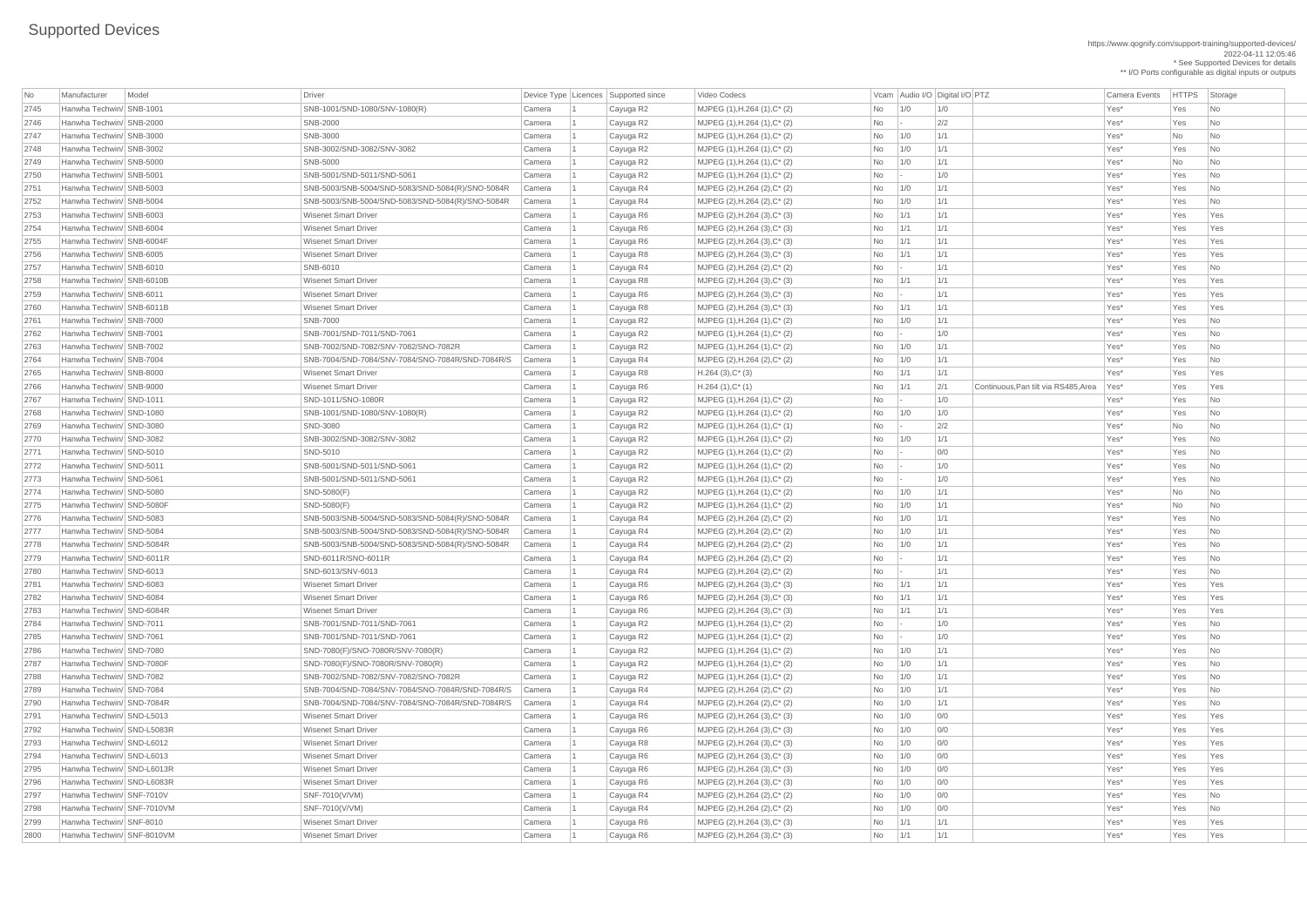https://www.qognify.com/support-training/supported-devices/ 2022-04-11 12:05:46 \* See Supported Devices for details \*\* I/O Ports configurable as digital inputs or outputs

| No           | Manufacturer                                         | Model | Driver                                           |        | Device Type   Licences   Supported since | Video Codecs                         |      | Vcam Audio I/O Digital I/O PTZ |            |                                              | <b>Camera Events</b> | <b>HTTPS</b> | Storage                     |
|--------------|------------------------------------------------------|-------|--------------------------------------------------|--------|------------------------------------------|--------------------------------------|------|--------------------------------|------------|----------------------------------------------|----------------------|--------------|-----------------------------|
| 2801         | Hanwha Techwin/ SNO-1080R                            |       | SND-1011/SNO-1080R                               | Camera | Cayuga R2                                | MJPEG (1), H.264 (1), C* (2)         | No   |                                | 1/0        |                                              | Yes*                 | Yes          | $\overline{\phantom{a}}$ No |
| 2802         | Hanwha Techwin/ SNO-5080R                            |       | <b>SNO-5080R</b>                                 | Camera | Cayuga R2                                | MJPEG (1), H.264 (1), C* (2)         | No   |                                | 1/1        |                                              | Yes*                 | Yes          | $\overline{\phantom{a}}$ No |
| 2803         | Hanwha Techwin/ SNO-5084R                            |       | SNB-5003/SNB-5004/SND-5083/SND-5084(R)/SNO-5084R | Camera | Cayuga R4                                | MJPEG (2), H.264 (2), C* (2)         | No   | 1/0                            | 1/1        |                                              | Yes*                 | Yes          | N <sub>o</sub>              |
| 2804         | Hanwha Techwin/ SNO-6011R                            |       | SND-6011R/SNO-6011R                              | Camera | Cayuga R4                                | MJPEG (2), H.264 (2), C* (2)         | No   |                                | 1/1        |                                              | Yes*                 | Yes          | No                          |
| 2805         | Hanwha Techwin/ SNO-6084LR                           |       | SNB-6003/6004, SND-6083/6084(R), SNO-6084(L)R, S | Camera | Cayuga R2                                | MJPEG (1), H.264 (1), C* (2)         | No   | 1/0                            | 1/1        |                                              | Yes*                 | Yes          | $\overline{\phantom{a}}$ No |
| 2806         | Hanwha Techwin/ SNO-6084R                            |       | <b>Wisenet Smart Driver</b>                      | Camera | Cayuga R6                                | MJPEG (2), H.264 (3), C* (3)         | No   | 1/1                            | 1/1        |                                              | Yes*                 | Yes          | Yes                         |
| 2807         | Hanwha Techwin/ SNO-7080R                            |       | SND-7080(F)/SNO-7080R/SNV-7080(R)                | Camera | Cayuga R2                                | MJPEG (1), H.264 (1), C* (2)         | No   | 1/0                            | 1/1        |                                              | Yes*                 | Yes          | No                          |
| 2808         | Hanwha Techwin/ SNO-7082R                            |       | SNB-7002/SND-7082/SNV-7082/SNO-7082R             | Camera | Cayuga R2                                | MJPEG (1), H.264 (1), C* (2)         | No   | 1/0                            | 1/1        |                                              | Yes*                 | Yes          | $\overline{\phantom{a}}$ No |
| 2809         | Hanwha Techwin/ SNO-7084R                            |       | SNB-7004/SND-7084/SNV-7084/SNO-7084R/SND-7084R/S | Camera | Cayuga R4                                | MJPEG (2), H.264 (2), C* (2)         | No   | 1/0                            | 1/1        |                                              | Yes*                 | Yes          | No                          |
| 2810         | Hanwha Techwin/ SNO-8081R                            |       | <b>Wisenet Smart Driver</b>                      | Camera | Cayuga R8                                | MJPEG (2), H.264 (3), C* (3)         | No   | 1/1                            | 1/1        |                                              | Yes*                 | Yes          | Yes                         |
| 2811         | Hanwha Techwin/ SNO-L5083R                           |       | <b>Wisenet Smart Driver</b>                      | Camera | Cayuga R6                                | MJPEG (2), H.264 (3), C* (3)         | No   | 1/0                            | O/O        |                                              | Yes*                 | Yes          | Yes                         |
| 2812         | Hanwha Techwin/ SNO-L6013R                           |       | <b>Wisenet Smart Driver</b>                      | Camera | Cayuga R6                                | MJPEG (2), H.264 (3), C* (3)         | No   | 1/0                            | 0/0        |                                              | Yes*                 | Yes          | Yes                         |
| 2813         | Hanwha Techwin/ SNO-L6083R                           |       | <b>Wisenet Smart Driver</b>                      | Camera | Cayuga R6                                | MJPEG (2), H.264 (3), C* (3)         | No   | 1/0                            | 0/0        |                                              | Yes*                 | Yes          | Yes                         |
| 2814         | Hanwha Techwin/ SNP-3120V                            |       | SNP-3120(V/VH)                                   | Camera | Cayuga R2                                | MJPEG (1), H.264 (1), C* (2)         | No   | 1/0                            | 2/2        | Continuous                                   | Yes*                 | Yes          | $\overline{\phantom{a}}$ No |
| 2815         | Hanwha Techwin/ SNP-3120VH                           |       | SNP-3120(V/VH)                                   | Camera | Cayuga R2                                | MJPEG (1), H.264 (1), C* (2)         | No   | 1/0                            | 2/2        | Continuous                                   | Yes*                 | Yes          | No                          |
| 2816         | Hanwha Techwin/ SNP-3302                             |       | SNP-3302(H)/SNP-3371(H/TH)                       | Camera | Cayuga R2                                | MJPEG (1), H.264 (1), C* (2)         | No   | 1/0                            | 4/2        | Continuous                                   | Yes*                 | <b>No</b>    | <b>No</b>                   |
| 2817         | Hanwha Techwin/ SNP-3302H                            |       | SNP-3302(H)/SNP-3371(H/TH)                       | Camera | Cayuga R2                                | MJPEG (1), H.264 (1), C* (2)         | No   | 1/0                            | 4/2        | Continuous                                   | Yes*                 | No           | <b>No</b>                   |
| 2818         | Hanwha Techwin/ SNP-3371H                            |       | SNP-3302(H)/SNP-3371(H/TH)                       | Camera | Cayuga R2                                | $MJPEG (1), H.264 (1), C^*(2)$       | No   | 1/0                            | 4/2        | Continuous                                   | Yes*                 | No           | $\overline{\phantom{a}}$ No |
| 2819         | Hanwha Techwin/ SNP-3371TH                           |       | SNP-3302(H)/SNP-3371(H/TH)                       | Camera | Cayuga R2                                | MJPEG (1), H.264 (1), C* (2)         | No   | 1/0                            | 4/2        | Continuous                                   | Yes*                 | <b>No</b>    | <b>No</b>                   |
| 2820         | Hanwha Techwin/ SNP-3430                             |       | <b>SNP-3430</b>                                  | Camera | Cayuga R2                                | MJPEG (1), H.264 (1), C* (2)         | No   |                                | 0/4        | Continuous                                   | Yes*                 | No           | <b>No</b>                   |
| 2821         | Hanwha Techwin/ SNP-5190                             |       | SNP-5190/5200(H)                                 | Camera | Cayuga R2                                | MJPEG (1), H.264 (1), C* (2)         | No   | 1/0                            | 4/2        | Continuous                                   | Yes*                 | No           | No                          |
| 2822         | Hanwha Techwin/ SNP-5200                             |       | SNP-5190/5200(H)                                 | Camera | Cayuga R2                                | MJPEG (1), H.264 (1), C* (2)         | No   | 1/0                            | 4/2        | Continuous                                   | Yes*                 | <b>No</b>    | <b>No</b>                   |
| 2823         | Hanwha Techwin/ SNP-5200H                            |       | SNP-5190/5200(H)                                 | Camera | Cayuga R2                                | MJPEG (1), H.264 (1), C* (2)         | No   | 1/0                            | 4/2        | Continuous                                   | Yes*                 | <b>No</b>    | <b>No</b>                   |
| 2824         | Hanwha Techwin/ SNP-5300                             |       | SNP-5300(H)                                      | Camera | Cayuga R2                                | $MJPEG (1), H.264 (1), C^*(2)$       | No   | 1/0                            | 4/2        | Continuous, Click to Center                  | Yes*                 | Yes          | N <sub>0</sub>              |
| 2825         | Hanwha Techwin/ SNP-5300H                            |       | SNP-5300(H)                                      | Camera | Cayuga R2                                | MJPEG (1), H.264 (1), C* (2)         | No   | 1/0                            | 4/2        | Continuous, Click to Center                  | Yes*                 | Yes          | N <sub>o</sub>              |
| 2826         | Hanwha Techwin/ SNP-5321                             |       | <b>Wisenet Smart Driver</b>                      | Camera | Cayuga R6                                | MJPEG (2), H.264 (3), C* (3)         | No l | 1/1                            | 4/2        | Continuous, Click to Center, Area Zoo   Yes* |                      | Yes          | Yes                         |
| 2827         | Hanwha Techwin/ SNP-5321H                            |       | <b>Wisenet Smart Driver</b>                      | Camera | Cayuga R6                                | MJPEG (2), H.264 (3), C* (3)         | No   | $\vert$ 1/1                    | 4/2        | Continuous, Click to Center, Area Zoo   Yes* |                      | Yes          | Yes                         |
| 2828         | Hanwha Techwin/ SNP-5430                             |       | <b>Wisenet Smart Driver</b>                      | Camera | Cayuga R6                                | MJPEG (2), H.264 (3), C* (3)         | No   | 1/1                            | 4/2        | Continuous, Click to Center, Area Zoo   Yes* |                      | Yes          | Yes                         |
| 2829         | Hanwha Techwin/ SNP-5430H                            |       | <b>Wisenet Smart Driver</b>                      | Camera | Cayuga R6                                | MJPEG (2), H.264 (3), C* (3)         | No   | 1/1                            | 4/2        | Continuous, Click to Center, Area Zoo   Yes* |                      | Yes          | Yes                         |
| 2830         | Hanwha Techwin/ SNP-6200                             |       | SNP-6200(H/RH)                                   | Camera | Cayuga R2                                | $MJPEG (1), H.264 (1), C^*(2)$       | No   | 1/0                            | 4/2        | Continuous                                   | Yes*                 | Yes          | N <sub>o</sub>              |
| 2831         | Hanwha Techwin/ SNP-6200H                            |       | SNP-6200(H/RH)                                   | Camera | Cayuga R2                                | MJPEG (1), H.264 (1), C* (2)         | No   | 1/0                            | 4/2        | Continuous                                   | Yes*                 | Yes          | N <sub>o</sub>              |
| 2832         | Hanwha Techwin/ SNP-6200RH                           |       | SNP-6200(H/RH)                                   | Camera | Cayuga R2                                | MJPEG (1), H.264 (1), C* (2)         | No   | 1/0                            | 4/2        | Continuous                                   | Yes*                 | Yes          | N <sub>0</sub>              |
| 2833         | Hanwha Techwin/ SNP-6201                             |       | SNP-6201(H)                                      | Camera | Cayuga R4                                | MJPEG (2), H.264 (2), C* (2)         | No   | 1/0                            | 4/2        | Continuous, Click to Center                  | Yes*                 | Yes          | N <sub>0</sub>              |
| 2834         | Hanwha Techwin/ SNP-6201H                            |       | SNP-6201(H)                                      | Camera | Cayuga R4                                | MJPEG (2), H.264 (2), C* (2)         | No   | 1/0                            | 4/2        | Continuous, Click to Center                  | Yes*                 | Yes          | N <sub>o</sub>              |
| 2835         | Hanwha Techwin/ SNP-6230RH                           |       | <b>Wisenet Smart Driver</b>                      | Camera | Cayuga R6                                | MJPEG (2), H.264 (3), C* (3)         | No   | 1/0                            | 4/2        | Continuous, Click to Center, Area Zoo   Yes* |                      | Yes          | Yes                         |
| 2836         | Hanwha Techwin/ SNP-6320                             |       | SNP-6320(H)                                      | Camera | Cayuga R4                                | $MJPEG (2), H.264 (2), C^*(2)$       | No   | 1/0                            | 4/2        | Continuous, Click to Center, Area Zoo   Yes* |                      | Yes          | N <sub>o</sub>              |
| 2837         | Hanwha Techwin/ SNP-6320H                            |       | SNP-6320(H)                                      | Camera | Cayuga R4                                | MJPEG (2), H.264 (2), C* (2)         | No   | 1/0                            | 4/2        | Continuous, Click to Center, Area Zoo   Yes* |                      | Yes          | N <sub>o</sub>              |
| 2838         | Hanwha Techwin/ SNP-6320RH                           |       | <b>Wisenet Smart Driver</b>                      | Camera | Cayuga R6                                | MJPEG (2), H.264 (3), C* (3)         | No   | $\vert$ 1/1                    | 4/2        | Continuous, Click to Center, Area Zoo   Yes* |                      | Yes          | Yes                         |
| 2839         | Hanwha Techwin/ SNP-6321                             |       | <b>Wisenet Smart Driver</b>                      | Camera | Cayuga R6                                | MJPEG (2), H.264 (3), C* (3)         | No   | 1/1                            | 4/2        | Continuous, Click to Center, Area Zoo   Yes* |                      | Yes          | Yes                         |
| 2840         | Hanwha Techwin/ SNP-6321H                            |       | <b>Wisenet Smart Driver</b>                      | Camera | Cayuga R6                                | MJPEG (2), H.264 (3), C* (3)         | No   | 1/1                            | 4/2        | Continuous, Click to Center, Area Zoo   Yes* |                      | Yes          | Yes                         |
| 2841         | Hanwha Techwin/ SNP-L5233                            |       | <b>Wisenet Smart Driver</b>                      | Camera | Cayuga R6                                | MJPEG (2), H.264 (3), C* (3)         | No   | 1/1                            | 4/2        | Continuous, Click to Center, Area Zoo   Yes* |                      | Yes          | Yes                         |
| 2842         | Hanwha Techwin/ SNP-L5233H                           |       | <b>Wisenet Smart Driver</b>                      | Camera | Cayuga R6                                | MJPEG (2), H.264 (3), C* (3)         | No   | 1/1                            | 4/2        | Continuous, Click to Center, Area Zoo   Yes* |                      | Yes          | Yes                         |
| 2843         | Hanwha Techwin/ SNP-L6233                            |       | <b>Wisenet Smart Driver</b>                      | Camera | Cayuga R6                                | MJPEG (2), H.264 (3), C* (3)         | No   | 1/1                            | 4/2        | Continuous, Click to Center, Area Zoo   Yes* |                      | Yes          | Yes                         |
| 2844         | Hanwha Techwin/ SNP-L6233H                           |       | <b>Wisenet Smart Driver</b>                      | Camera | Cayuga R6                                | MJPEG (2), H.264 (3), C* (3)         | No   | 1/1                            | 4/2        | Continuous, Click to Center, Area Zoo   Yes* |                      | Yes          | Yes                         |
| 2845         | Hanwha Techwin/ SNP-L6233RH                          |       | <b>Wisenet Smart Driver</b>                      | Camera |                                          | MJPEG (2), H.264 (3), C* (3)         | No   | $\vert 1/1 \vert$              | 4/2        | Continuous, Click to Center, Area Zoo   Yes* |                      | Yes          | Yes                         |
| 2846         | Hanwha Techwin/ SNV-1080                             |       | SNB-1001/SND-1080/SNV-1080(R)                    |        | Cayuga R6                                |                                      |      | 1/0                            | 1/0        |                                              |                      | Yes          | N <sub>o</sub>              |
|              | Hanwha Techwin/ SNV-1080R                            |       | SNB-1001/SND-1080/SNV-1080(R)                    | Camera | Cayuga R2                                | MJPEG (1), H.264 (1), C* (2)         | No   |                                | 1/0        |                                              | Yes*<br>Yes*         |              |                             |
| 2847         |                                                      |       |                                                  | Camera | Cayuga R2                                | MJPEG (1), H.264 (1), C* (2)         | No   | 1/0                            |            |                                              |                      | Yes          | No                          |
| 2848         | Hanwha Techwin/ SNV-3080<br>Hanwha Techwin/ SNV-3082 |       | <b>SNV-3080</b><br>SNB-3002/SND-3082/SNV-3082    | Camera | Cayuga R2                                | MJPEG (1), H.264 (1), C* (1)         | No   |                                | 2/2<br>1/1 |                                              | Yes*<br>Yes*         | No           | No<br>N <sub>o</sub>        |
| 2849<br>2850 | Hanwha Techwin/ SNV-3120                             |       | <b>SNV-3120</b>                                  | Camera | Cayuga R2                                | $MJPEG (1), H.264 (1), C^*(2)$       | No   | 1/0                            | 1/1        |                                              | Yes*                 | Yes          |                             |
|              |                                                      |       |                                                  | Camera | Cayuga R2                                | MJPEG (1), H.264 (1), C* (2)         | No   | 1/0                            |            |                                              |                      | Yes          | N <sub>0</sub>              |
| 2851         | Hanwha Techwin/ SNV-5010                             |       | <b>SNV-5010</b>                                  | Camera | Cayuga R2                                | MJPEG (1), H.264 (1), C* (2)         | No   |                                | 0/0        |                                              | Yes*                 | Yes          | No                          |
| 2852         | Hanwha Techwin/ SNV-5080                             |       | SNV-5080(R)                                      | Camera | Cayuga R2                                | MJPEG (1),H.264 (1),C* (2)           | No   |                                |            |                                              | Yes*                 | No           | $\overline{\phantom{a}}$ No |
| 2853         | Hanwha Techwin/ SNV-5080R                            |       | SNV-5080(R)                                      | Camera | Cayuga R2                                | MJPEG (1), H.264 (1), C* (2)         | No   | 1/0                            | 1/1        |                                              | Yes*                 | <b>No</b>    | N <sub>o</sub>              |
| 2854         | Hanwha Techwin/ SNV-5084                             |       | SNB-5003/SNB-5004/SND-5083/SND-5084(R)/SNO-5084R | Camera | Cayuga R4                                | $MJPEG (2), H.264 (2), C^*(2)$       | No   | 1/0                            | 1/1        |                                              | Yes*                 | Yes          | N <sub>o</sub>              |
| 2855         | Hanwha Techwin/ SNV-5084R                            |       | SNB-5003/SNB-5004/SND-5083/SND-5084(R)/SNO-5084R | Camera | Cayuga R4                                | MJPEG $(2)$ , H.264 $(2)$ , C* $(2)$ | No   | 1/0                            | 1/1        |                                              | Yes*                 | Yes          | N <sub>o</sub>              |
| 2856         | Hanwha Techwin/ SNV-6012M                            |       | <b>SNV-6012M</b>                                 | Camera | Cayuga R2                                | MJPEG $(1)$ , H.264 $(1)$ , C* $(2)$ | No   |                                | 0/0        |                                              | Yes*                 | Yes          | $\overline{\phantom{a}}$ No |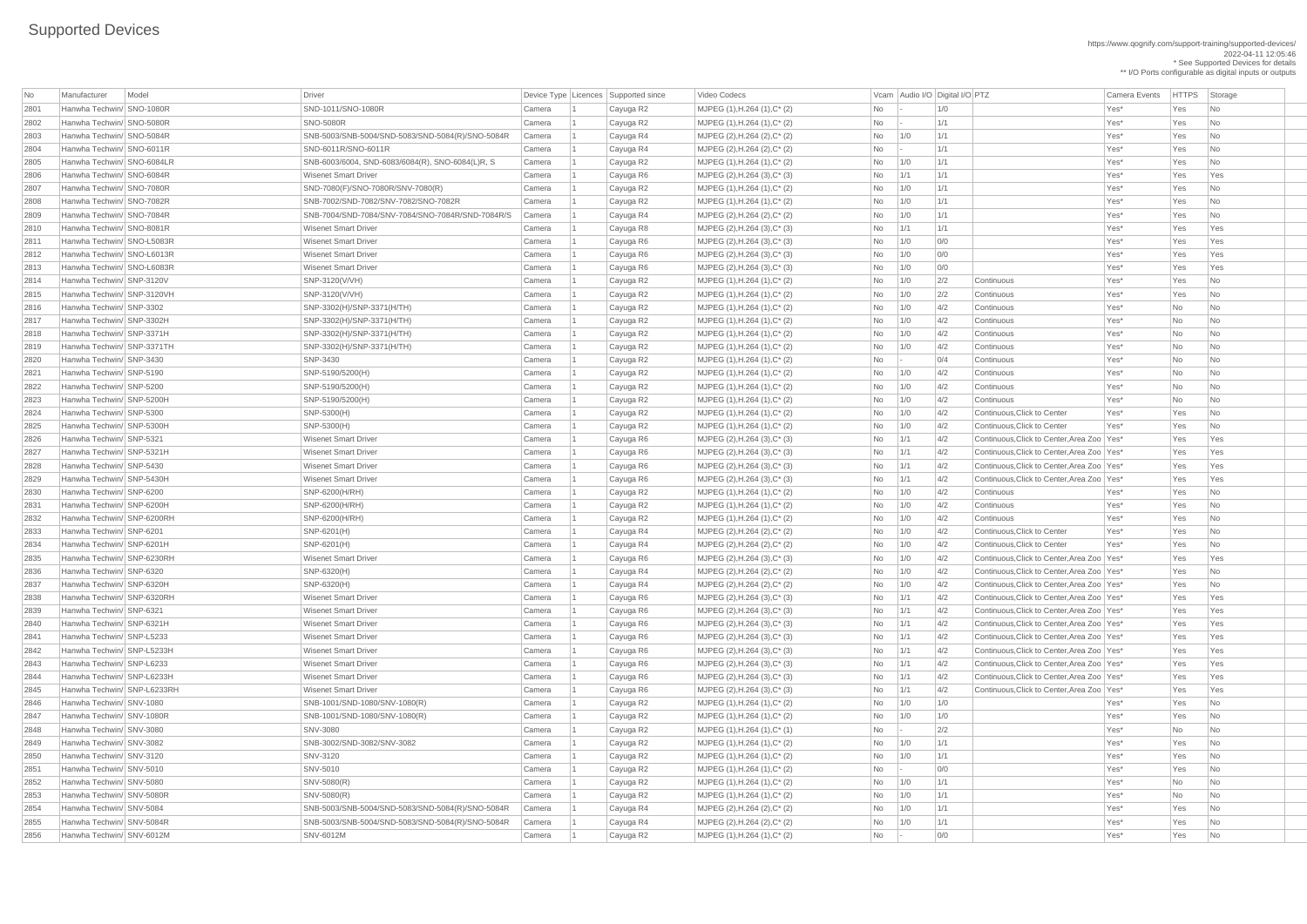|              |                                                      |                                             |                                                            |                    |                                          |                                                                         |                             |                                |          |                                              |                      |              | ** I/O Ports configurable as digital inputs or outputs |
|--------------|------------------------------------------------------|---------------------------------------------|------------------------------------------------------------|--------------------|------------------------------------------|-------------------------------------------------------------------------|-----------------------------|--------------------------------|----------|----------------------------------------------|----------------------|--------------|--------------------------------------------------------|
| No           | Manufacturer                                         | Model                                       | Driver                                                     |                    | Device Type   Licences   Supported since | Video Codecs                                                            |                             | Vcam Audio I/O Digital I/O PTZ |          |                                              | <b>Camera Events</b> | <b>HTTPS</b> | Storage                                                |
| 2857         | Hanwha Techwin/ SNV-6013                             |                                             | SND-6013/SNV-6013                                          | Camera             | Cayuga R4                                | MJPEG (2), H.264 (2), C* (2)                                            | No                          |                                | 1/1      |                                              | Yes*                 | Yes          | No                                                     |
| 2858         | Hanwha Techwin/ SNV-6084                             |                                             | SNB-6003/6004, SND-6083/6084(R), SNO-6084(L)R, S           | Camera             | Cayuga R2                                | MJPEG (1), H.264 (1), C* (2)                                            | <b>No</b>                   | 1/0                            | 1/1      |                                              | Yes*                 | Yes          | No                                                     |
| 2859         | Hanwha Techwin/ SNV-6084R                            |                                             | <b>Wisenet Smart Driver</b>                                | Camera             | Cayuga R6                                | MJPEG $(2)$ , H.264 $(3)$ , C $*$ $(3)$                                 | <b>No</b>                   | 1/1                            | 1/1      |                                              | Yes*                 | Yes          | Yes                                                    |
| 2860         | Hanwha Techwin/ SNV-6085R                            |                                             | <b>Wisenet Smart Driver</b>                                | Camera             | Cayuga R8                                | MJPEG (2), H.264 (3), C* (3)                                            | No                          | $\vert$ 1/1                    | 1/1      |                                              | Yes*                 | Yes          | Yes                                                    |
| 2861         | Hanwha Techwin/ SNV-7080                             |                                             | SND-7080(F)/SNO-7080R/SNV-7080(R)                          | Camera             | Cayuga R2                                | MJPEG (1), H.264 (1), C* (2)                                            | No                          | 1/0                            | 1/1      |                                              | Yes*                 | Yes          | N <sub>o</sub>                                         |
| 2862         | Hanwha Techwin/ SNV-7080R                            |                                             | SND-7080(F)/SNO-7080R/SNV-7080(R)                          | Camera             | Cayuga R2                                | MJPEG (1), H.264 (1), C* (2)                                            | No                          | 1/0                            | 1/1      |                                              | Yes*                 | Yes          | No                                                     |
| 2863         | Hanwha Techwin/ SNV-7082                             |                                             | SNB-7002/SND-7082/SNV-7082/SNO-7082R                       | Camera             | Cayuga R2                                | MJPEG (1), H.264 (1), C* (2)                                            | No                          | 1/0                            | 1/1      |                                              | Yes*                 | Yes          | No                                                     |
| 2864         | Hanwha Techwin/ SNV-7084                             |                                             | SNB-7004/SND-7084/SNV-7084/SNO-7084R/SND-7084R/S           | Camera             | Cayuga R4                                | MJPEG (2), H.264 (2), C* (2)                                            | No                          | 1/0                            | 1/1      |                                              | Yes*                 | Yes          | No                                                     |
| 2865         | Hanwha Techwin/ SNV-7084R                            |                                             | SNB-7004/SND-7084/SNV-7084/SNO-7084R/SND-7084R/S           | Camera             | Cayuga R4                                | MJPEG $(2)$ , H.264 $(2)$ , C* $(2)$                                    | No                          | 1/0                            | 1/1      |                                              | Yes*                 | Yes          | No                                                     |
| 2866         | Hanwha Techwin/ SNV-8080                             |                                             | <b>Wisenet Smart Driver</b>                                | Camera             | Cayuga R8                                | $H.264(3),C^*(3)$                                                       | No                          | $\vert$ 1/1                    | 1/1      |                                              | Yes*                 | Yes          | Yes                                                    |
| 2867         | Hanwha Techwin/ SNV-8081R                            |                                             | <b>Wisenet Smart Driver</b>                                | Camera             | Cayuga R8                                | MJPEG (2), H.264 (3), C* (3)                                            | <b>No</b>                   | $\vert$ 1/1                    | 1/1      |                                              | Yes*                 | Yes          | Yes                                                    |
| 2868         | Hanwha Techwin/ SNV-L5083R                           |                                             | <b>Wisenet Smart Driver</b>                                | Camera             | Cayuga R6                                | MJPEG (2), H.264 (3), C* (3)                                            | No                          | 1/0                            | 0/0      |                                              | Yes*                 | Yes          | Yes                                                    |
| 2869         | Hanwha Techwin/ SNV-L6013R                           |                                             | <b>Wisenet Smart Driver</b>                                | Camera             | Cayuga R8                                | MJPEG (2), H.264 (3), C* (3)                                            | No                          | 1/0                            | 0/0      |                                              | Yes*                 | Yes          | Yes                                                    |
| 2870         | Hanwha Techwin/ SNV-L6014RM                          |                                             | <b>Wisenet Smart Driver</b>                                | Camera             | Cayuga R8                                | MJPEG $(2)$ , H.264 $(3)$ , C $*$ $(3)$                                 | No                          | 1/1                            | 0/0      |                                              | Yes*                 | Yes          | Yes                                                    |
| 2871         | Hanwha Techwin/ SNV-L6083R                           |                                             | <b>Wisenet Smart Driver</b>                                | Camera             | Cayuga R6                                | MJPEG (2), H.264 (3), C* (3)                                            | No                          | 1/0                            | 0/0      |                                              | Yes*                 | Yes          | Yes                                                    |
| 2872         | Hanwha Techwin/ SNZ-5200                             |                                             | SNZ-5200                                                   | Camera             | Cayuga R2                                | MJPEG (1), H.264 (1), C* (2)                                            | No                          | 1/0                            | 1/1      | Continuous, Zoom only                        | Yes*                 | Yes          | No                                                     |
| 2873         | Hanwha Techwin/ SNZ-6320                             |                                             | <b>Wisenet Smart Driver</b>                                | Camera             | Cayuga R6                                | MJPEG $(2)$ , H.264 $(3)$ , C $*$ $(3)$                                 | No                          | 1/0                            | 1/1      | Continuous, Zoom only, Pan tilt via R   Yes* |                      | Yes          | Yes                                                    |
| 2874         |                                                      | Hanwha Techwin/ SPC-2000 Network Controller | N/A                                                        | USB Control Device | Cayuga R2                                |                                                                         | No                          |                                | 0/0      |                                              | No                   | <b>No</b>    | No                                                     |
| 2875         | Hanwha Techwin/ SPE-100                              |                                             | <b>SPE-100</b>                                             | Encoder            | Cayuga R2                                | MJPEG (1), H.264 (1), C* (2)                                            | No                          | 1/0                            | 1/1      | Continuous                                   | Yes*                 | Yes          | No                                                     |
| 2876         | Hanwha Techwin/ SPE-101                              |                                             | <b>SPE-101</b>                                             | Encoder            | Cayuga R2                                | MJPEG (1), H.264 (1), C* (2)                                            | No                          |                                | 0/0      | Continuous                                   | Yes*                 | Yes          | No                                                     |
| 2877         | Hanwha Techwin/ SPE-110                              |                                             | <b>Wisenet Smart Driver</b>                                | Encoder            | Cayuga R12                               | MJPEG (2), H.264 (3), C* (3)                                            | No                          |                                | 0/0      | Continuous, Click to Center                  | Yes*                 | No           | Yes                                                    |
| 2878         | Hanwha Techwin/ SPE-1610                             |                                             | <b>Wisenet Smart Driver</b>                                | Encoder            | Cayuga R11                               | MJPEG (2), H.264 (3), C* (3)                                            | No                          | $\vert$ 1/1                    | 16/4     | Continuous, Click to Center                  | Yes*                 | Yes          | No                                                     |
| 2879         | Hanwha Techwin/ SPE-1620                             |                                             | <b>Wisenet Smart Driver</b>                                | Encoder            | Cayuga R17                               | MJPEG (1), H.264 (2), H.265 (2), C* (2)                                 | No                          | $\vert$ 1/1                    | 16/4     | Continuous                                   | Yes*                 | Yes          | No                                                     |
| 2880         | Hanwha Techwin/ SPE-400                              |                                             | <b>SPE-400</b>                                             | Encoder            | Cayuga R2                                | MJPEG (1), H.264 (1), C* (2)                                            | No                          | 1/0                            | 1/1      | Continuous                                   | Yes*                 | Yes          | <b>No</b>                                              |
| 2881         | Hanwha Techwin/ SPE-400B                             |                                             | <b>SPE-400</b>                                             | Encoder            |                                          |                                                                         | No                          | $\vert$ 1/0                    | 1/1      | Continuous                                   | Yes*                 | Yes          | N <sub>o</sub>                                         |
| 2882         | Hanwha Techwin/ SPE-410                              |                                             | <b>Wisenet Smart Driver</b>                                | Encoder            | Cayuga R2<br>Cayuga R11                  | MJPEG (1), H.264 (1), C* (2)<br>MJPEG $(2)$ , H.264 $(3)$ , C $*$ $(3)$ | No                          | 1/1                            | 4/2      | Continuous, Click to Center                  | Yes*                 | Yes          | No                                                     |
| 2883         | Hanwha Techwin/ SPE-420                              |                                             | <b>Wisenet Smart Driver</b>                                | Encoder            | Cayuga R17                               | MJPEG (1), H.264 (2), H.265 (2), C* (2)                                 | No                          | $\vert$ 1/1                    | 4/2      | Continuous                                   | Yes*                 | Yes          | No                                                     |
| 2884         | Hanwha Techwin/ SRD-1650D                            |                                             | <b>SRD-1650D</b>                                           | DVR                |                                          | $MPEG-4 (1), C^*(1)$                                                    |                             |                                | 0/0      |                                              | Yes*                 | No           | No                                                     |
| 2885         | Hanwha Techwin/ SRD-1653D                            |                                             | <b>SRD-1653D</b>                                           | DVR                | Cayuga R3                                | $MPEG-4 (1), C^*(1)$                                                    | No                          |                                | 0/0      |                                              | Yes*                 | No           | No                                                     |
| 2886         | Hanwha Techwin/ SRD-1670D                            |                                             | <b>SRD-1670D</b>                                           | DVR                | Cayuga R8                                | $MPEG-4 (1), C^*(1)$                                                    | No<br>No                    |                                | 0/0      |                                              | Yes*                 | <b>No</b>    | <b>No</b>                                              |
|              | Hanwha Techwin/ SRD-1673D                            |                                             | <b>SRD-1673D</b>                                           | DVR                | Cayuga R8                                | MPEG-4 (1), C* (1)                                                      |                             |                                | 0/0      |                                              | Yes*                 |              |                                                        |
| 2887<br>2888 | Hanwha Techwin/ SRD-470D                             |                                             | <b>SRD-470D</b>                                            | DVR                | Cayuga R3                                |                                                                         | No                          |                                | 0/0      |                                              | Yes*                 | No           | No                                                     |
|              | Hanwha Techwin/ SRD-476D                             |                                             | <b>SRD-476D</b>                                            |                    | Cayuga R8                                | $MPEG-4 (1), C^*(1)$                                                    | No                          |                                |          |                                              |                      | No           | No                                                     |
| 2889         |                                                      |                                             |                                                            | DVR                | Cayuga R8                                | $MPEG-4 (1), C^*(1)$                                                    | No                          |                                | 0/0      |                                              | Yes*                 | No           | No                                                     |
| 2890         | Hanwha Techwin/ TID-600R<br>Hanwha Techwin/ TNB-6030 |                                             | <b>Wisenet Smart Driver</b>                                | Camera             | Cayuga R14                               | MJPEG (2), H.264 (3), H.265 (3), C* (3)                                 | No                          | $\vert$ 1/1                    | 2/2      |                                              | Yes*                 | Yes          | Yes                                                    |
| 2891         | Hanwha Techwin/ TNM-3620TDY                          |                                             | <b>Wisenet Smart Driver</b><br><b>Wisenet Smart Driver</b> | Camera             | Cayuga R10                               | MJPEG (2), H.264 (3), H.265 (3), C* (3)                                 | No                          | $\vert$ 1/1                    | 1/1      |                                              | Yes*<br>Yes*         | <b>No</b>    | Yes                                                    |
| 2892         |                                                      |                                             |                                                            | Camera             | Cayuga R14                               | MJPEG (2), H.264 (3), H.265 (3), C* (3)                                 | No                          | 1/1                            | 1/2      |                                              |                      | Yes          | Yes                                                    |
| 2893         | Hanwha Techwin/ TNO-4030T                            |                                             | <b>Wisenet Smart Driver</b>                                | Camera             | Cayuga R10                               | MJPEG (2), H.264 (3), H.265 (3), C* (3)                                 | No                          | 1/0                            | 1/2      |                                              | Yes*                 | Yes          | Yes                                                    |
| 2894         | Hanwha Techwin/ TNO-4040T                            |                                             | <b>Wisenet Smart Driver</b>                                | Camera             | Cayuga R10                               | MJPEG (2), H.264 (3), H.265 (3), C* (3)                                 | $\overline{\phantom{a}}$ No | 1/0                            | 1/2      |                                              | Yes*                 | Yes          | Yes                                                    |
| 2895         | Hanwha Techwin/ TNO-4041T                            |                                             | <b>Wisenet Smart Driver</b>                                | Camera             | Cayuga R10                               | MJPEG (2), H.264 (3), H.265 (3), C* (3)                                 | No                          | 1/0                            | 1/2      | Continuous, Pan tilt via RS485, Click   Yes* |                      | Yes          | Yes                                                    |
| 2896         | Hanwha Techwin/ TNO-4050T                            |                                             | <b>Wisenet Smart Driver</b>                                | Camera             | Cayuga R10                               | MJPEG (2), H.264 (3), H.265 (3), C* (3)                                 | No                          | 1/0                            | 1/2      |                                              | Yes*                 | Yes          | Yes                                                    |
| 2897         | Hanwha Techwin/ TNO-4051T                            |                                             | <b>Wisenet Smart Driver</b>                                | Camera             | Cayuga R10                               | MJPEG (2), H.264 (3), H.265 (3), C* (3)                                 | $\overline{\phantom{1}}$ No | 1/0                            | 1/2      | Continuous, Pan tilt via RS485, Click Yes*   |                      | Yes          | Yes                                                    |
| 2898         | Hanwha Techwin/ TNU-6320                             |                                             | <b>Wisenet Smart Driver</b>                                | Camera             | Cayuga R11                               | MJPEG (2), H.264 (3), C* (3)                                            | No                          | 1/1                            | 1/1      | Continuous, Click to Center, Area Zoo   Yes* |                      | Yes          | Yes                                                    |
| 2899         | Hanwha Techwin/ TNU-6320E                            |                                             | <b>Wisenet Smart Driver</b>                                | Camera             | Cayuga R11                               | MJPEG (2), H.264 (3), C* (3)                                            | No                          | $\vert$ 1/1                    | 1/1      | Continuous, Click to Center, Area Zoo   Yes* |                      | Yes          | Yes                                                    |
| 2900         | Hanwha Techwin/ TNV-7010RC                           |                                             | <b>Wisenet Smart Driver</b>                                | Camera             | Cayuga R12                               | MJPEG (2), H.264 (3), H.265 (3), C* (3)                                 | No                          | 1/1                            | 1/1      |                                              | Yes*                 | Yes          | Yes                                                    |
| 2901         | Hanwha Techwin/ TNV-7011RC                           |                                             | <b>Wisenet Smart Driver</b>                                | Camera             | Cayuga R12                               | MJPEG (2), H.264 (3), H.265 (3), C* (3)                                 | $\overline{\phantom{1}}$ No | 1/1                            | 1/1      |                                              | Yes*                 | Yes          | Yes                                                    |
| 2902         | Hanwha Techwin/ TNV-8010C                            |                                             | <b>Wisenet Smart Driver</b>                                | Camera             | Cayuga R14                               | MJPEG (2), H.264 (3), H.265 (3), C* (3)                                 | N <sub>o</sub>              | 1/1                            | 1/1      |                                              | Yes*                 | Yes          | Yes                                                    |
| 2903         | Hanwha Techwin/ TNV-8011C                            |                                             | <b>Wisenet Smart Driver</b>                                | Camera             | Cayuga R14                               | MJPEG (2), H.264 (3), H.265 (3), C* (3)                                 | N <sub>o</sub>              | 1/1                            | 1/1      |                                              | Yes*                 | Yes          | Yes                                                    |
| 2904         | Hanwha Techwin/ XNB-6000                             |                                             | <b>Wisenet Smart Driver</b>                                | Camera             | Cayuga R9                                | MJPEG (2), H.264 (3), H.265 (3), C* (3)                                 | N <sub>o</sub>              | 1/1                            | 1/1      |                                              | Yes*                 | No           | Yes                                                    |
| 2905         | Hanwha Techwin/ XNB-6001                             |                                             | <b>Wisenet Smart Driver</b>                                | Camera             | Cayuga R10                               | MJPEG (2), H.264 (3), H.265 (3), C* (3)                                 | N <sub>o</sub>              | 1/1                            | 1/1      |                                              | Yes*                 | No           | Yes                                                    |
| 2906         | Hanwha Techwin/ XNB-6003                             |                                             | <b>Wisenet Smart Driver</b>                                | Camera             | Cayuga R14                               | MJPEG (2), H.264 (3), H.265 (3), C* (3)                                 | No l                        | $\vert$ 1/1                    | $2/2$ ** |                                              | Yes*                 | Yes          | Yes                                                    |
|              | 2907   Hanwha Techwin/ XNB-6005                      |                                             | Wisenet Smart Driver                                       | Camera             | Cayuga R10                               | MJPEG (2), H.264 (3), H.265 (3), C* (3)                                 | No                          | 1/1                            | 1/1      |                                              | Yes*                 | No           | Yes                                                    |
| 2908         | Hanwha Techwin/ XNB-8000                             |                                             | <b>Wisenet Smart Driver</b>                                | Camera             | Cayuga R9                                | MJPEG (2), H.264 (3), H.265 (3), C* (3)                                 | $No$   1/1                  |                                | 1/1      |                                              | Yes*                 | No           | Yes                                                    |
| 2909         | Hanwha Techwin/ XNB-8002                             |                                             | <b>Wisenet Smart Driver</b>                                | Camera             | Cayuga R14                               | MJPEG (2), H.264 (3), H.265 (3), C* (3)                                 | $No$   1/1                  |                                | 1/1      |                                              | Yes*                 | Yes          | Yes                                                    |
| 2910         | Hanwha Techwin/ XNB-8003                             |                                             | <b>Wisenet Smart Driver</b>                                | Camera             | Cayuga R14                               | MJPEG (2), H.264 (3), H.265 (3), C* (3)                                 | $No$   1/1                  |                                | $2/2$ ** |                                              | Yes*                 | Yes          | Yes                                                    |
| 2911         | Hanwha Techwin/ XNB-9002                             |                                             | <b>Wisenet Smart Driver</b>                                | Camera             | Cayuga R14                               | MJPEG (2), H.264 (3), H.265 (3), C* (3)                                 | $No$   1/1                  |                                | 1/1      |                                              | Yes*                 | Yes          | Yes                                                    |
| 2912         | Hanwha Techwin/ XNB-9003                             |                                             | <b>Wisenet Smart Driver</b>                                | Camera             | Cayuga R14                               | MJPEG (2), H.264 (3), H.265 (3), C* (3)                                 | $\vert$ No $\vert$ 1/1      |                                | $2/2$ ** |                                              | Yes*                 | Yes          | Yes                                                    |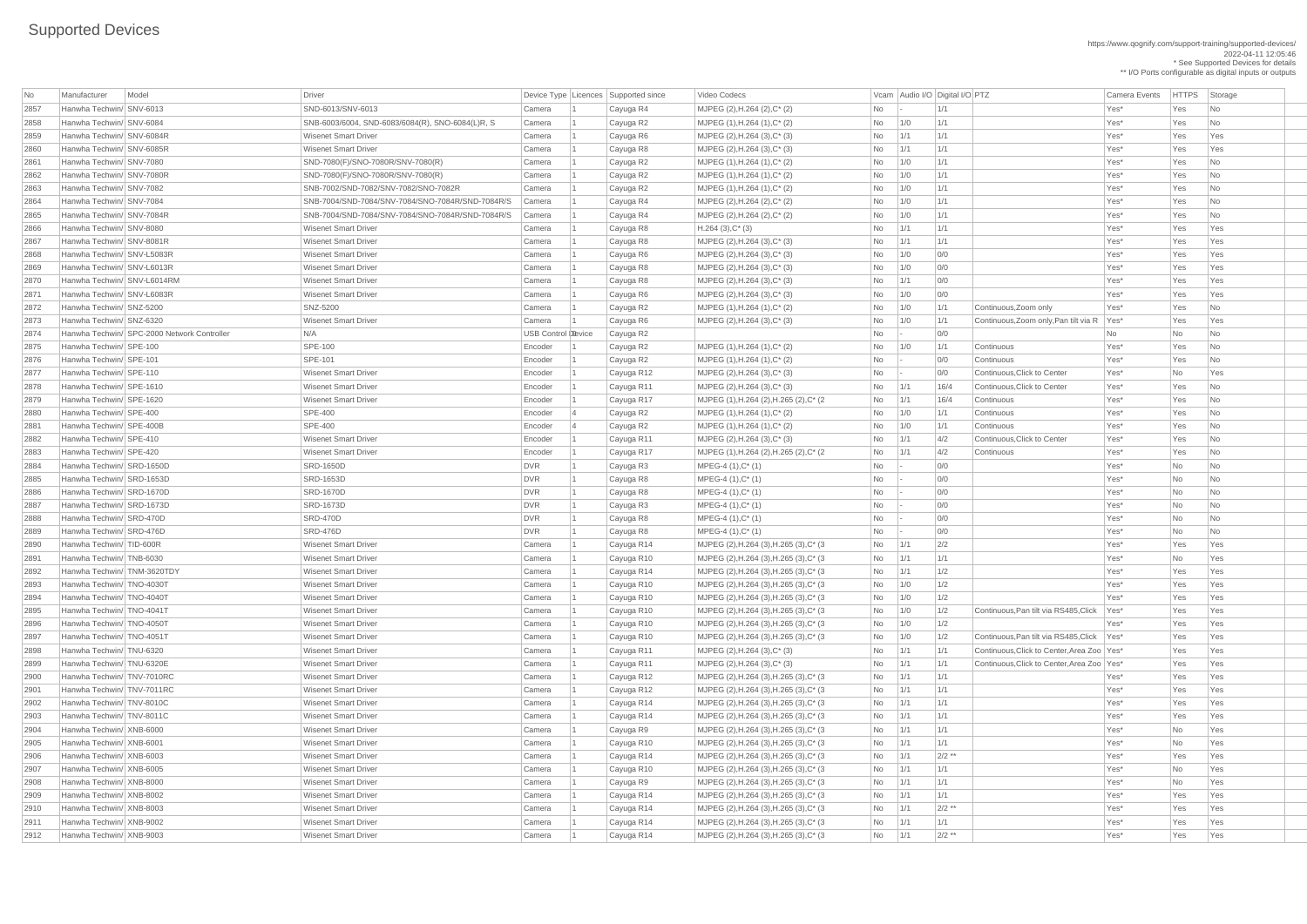https://www.qognify.com/support-training/supported-devices/ 2022-04-11 12:05:46 \* See Supported Devices for details \*\* I/O Ports configurable as digital inputs or outputs

Video Codecs **No Manufacturer Model Driver Audio I/O Digital I/O PTZ** Vcam Audio I/O Digital I/O PTZ Camera Events HTTPS Storage MJPEG (2),H.264 (3),H.265 (3),C\* (3 No 1/1 1/1 1/1 No 1/1 No 1/5 No 1/6s | MJPEG (2),H.264 (3),H.265 (3),C\* (3  $\qquad$  No 1/0 0/0  $\qquad$  0/0  $\qquad$  Yes\* No Yes 2915 Hanwha Techwin/ XND-6020R Wisenet Smart Driver Camera 1 Cayuga R9 MJPEG (2),H.264 (3),H.265 (3),C\* (3 No 1/1 1/1 Yes\* No Yes | MJPEG (2),H.264 (3),H.265 (3),C\* (3  $\vert$  No  $\vert$  1/1  $\vert$  1/1  $\vert$  1/1  $\vert$  1/1  $\vert$  Yes\* No  $\vert$  Yes | MJPEG (2),H.264 (3),H.265 (3),C\* (3  $\vert$  No  $\vert$  1/1  $\vert$  1/1  $\vert$  1/1  $\vert$  1/1  $\vert$  Yes\* No  $\vert$  Yes | MJPEG (2),H.264 (3),H.265 (3),C\* (3  $\vert$  No  $\vert$  1/1  $\vert$  1/1  $\vert$  1/1  $\vert$  1/1  $\vert$  Yes\* No  $\vert$  Yes | MJPEG (2),H.264 (3),H.265 (3),C\* (3  $\qquad$  No 1/1 1/1 1  $\qquad$  1/1  $\qquad$  Yes\* No Yes | MJPEG (2),H.264 (3),H.265 (3),C\* (3  $\qquad$  No 1/1 1/1 1/1  $\qquad$  1/1 Yes\* Yes Yes Yes | MJPEG (2),H.264 (3),H.265 (3),C\* (3  $\qquad$  No 1/1 1/1 1/1  $\qquad$  1/1  $\qquad$  Yes\* Yes Yes Yes | MJPEG (2),H.264 (3),H.265 (3),C\* (3  $\vert$  No  $\vert$  1/1  $\vert$  1/1  $\vert$  1/1  $\vert$  1/1  $\vert$  Yes\* No  $\vert$  Yes | MJPEG (2),H.264 (3),H.265 (3),C\* (3  $\qquad$  No 1/1 1/1 1  $\qquad$  1/1 Ves\* No Yes | MJPEG (2),H.264 (3),H.265 (3),C\* (3  $\qquad$  No 1/1 1/1 1/1  $\qquad$  1/1 Yes\* No Yes | MJPEG (2),H.264 (3),H.265 (3),C\* (3  $\qquad$  No 1/1 1/1 1/1  $\qquad$  1/1 Yes\* Yes Yes Yes | MJPEG (2),H.264 (3),H.265 (3),C\* (3  $\qquad$  No  $\qquad$  1/1  $\qquad$  2/2 \*\*  $\qquad$  Yes Yes Yes Yes Yes 2928 Hanwha Techwin/ XND-6083RV Wisenet Smart Driver Camera 1 Cayuga R14 MJPEG (2),H.264 (3),H.265 (3),C\* (3 No 1/1 2/2 \*\* Yes\* Yes Yes | MJPEG (2),H.264 (3),H.265 (3),C\* (3  $\vert$  No  $\vert$  1/1  $\vert$  1/1  $\vert$  1/1  $\vert$  1/1  $\vert$   $\vert$  Yes\* No  $\vert$  Yes | MJPEG (2),H.264 (3),H.265 (3),C\* (3  $\vert$  No  $\vert$  1/1  $\vert$  1/1  $\vert$  1/1  $\vert$  1/1  $\vert$  Yes\* No  $\vert$  Yes | MJPEG (2),H.264 (3),H.265 (3),C\* (3  $\qquad$  No 1/1 1/1 1/1  $\qquad$  1/1 Yes\* No Yes | MJPEG (2),H.264 (3),H.265 (3),C\* (3  $\vert$  No  $\vert$  1/1  $\vert$  1/1  $\vert$  1/1  $\vert$  1/1  $\vert$  Yes\* No  $\vert$  Yes | MJPEG (2),H.264 (3),H.265 (3),C\* (3  $\vert$  No  $\vert$  1/1  $\vert$  1/1  $\vert$  1/1  $\vert$  1/1  $\vert$  Yes\* No  $\vert$  Yes | MJPEG (2),H.264 (3),H.265 (3),C\* (3  $\vert$  No  $\vert$  1/1  $\vert$  1/1  $\vert$  1/1  $\vert$  1/1  $\vert$  Yes\*  $\vert$  No  $\vert$  Yes | MJPEG (2),H.264 (3),H.265 (3),C\* (3  $\vert$  No  $\vert$  1/1  $\vert$  1/1  $\vert$  1/1  $\vert$  1/1  $\vert$   $\vert$  Yes\* No  $\vert$  Yes | MJPEG (2),H.264 (3),H.265 (3),C\* (3  $\qquad$  No 1/1 1/1 1/1  $\qquad$  1/1 Yes\* Yes Yes Yes | MJPEG (2),H.264 (3),H.265 (3),C\* (3  $\qquad$  No 1/1 1/1 1/1  $\qquad$  1/1 Yes\* Yes Yes Yes | MJPEG (2),H.264 (3),H.265 (3),C\* (3  $\qquad$  No 1/1 1/1 1/1  $\qquad$  1/1 Yes\* No Yes | MJPEG (2),H.264 (3),H.265 (3),C\* (3  $\qquad$  No  $\qquad$  1/1  $\qquad$  1/1  $\qquad$  1/1  $\qquad$  Yes\* No Yes | MJPEG (2),H.264 (3),H.265 (3),C\* (3  $\qquad$  No 1/1 1/1 | 1/1 | Yes\* Yes Yes Yes | MJPEG (2),H.264 (3),H.265 (3),C\* (3  $\qquad$  No  $\qquad$  1/1  $\qquad$  1/1  $\qquad$  1/1  $\qquad$  Yes\* Yes Yes Yes | MJPEG (2),H.264 (3),H.265 (3),C\* (3  $\qquad$  No 1/1 1/1 1/1  $\qquad$  1/1 Yes\* Yes Yes Yes  $MIPEG (2), H.264 (3), H.265 (3), C^* (3$   $N_0$   $1/1$   $2/2$  \*\* | MJPEG (2),H.264 (3),H.265 (3),C\* (3  $\qquad$  No  $\qquad$  1/1  $\qquad$  2/2 \*\*  $\qquad$  Yes Yes Yes Yes Yes Yes | MJPEG (2),H.264 (3),H.265 (3),C\* (3  $\qquad$  No 1/1 1/1 1/1  $\qquad$  1/1 Yes\* Yes Yes Yes | MJPEG (2),H.264 (3),H.265 (3),C\* (3  $\qquad$  No 1/1 1/1 | 1/1 | Yes\* Yes Yes Yes | MJPEG (2),H.264 (3),H.265 (3),C\* (3  $\qquad$  No 1/1 2/2 \*\* | Yes Yes Yes Yes Yes Yes | MJPEG (2),H.264 (3),H.265 (3),C\* (3  $\qquad$  No 1/1 2/2 \*\* | Yes Yes Yes Yes Yes Yes | MJPEG (2),H.264 (3),H.265 (3),C\* (3  $\qquad$  No  $\qquad$  1/1  $\qquad$  2/2 \*\*  $\qquad$  Yes Yes Yes Yes Yes Yes | MJPEG (2),H.264 (3),H.265 (3),C\* (3  $\qquad$  No  $\qquad$  1/1  $\qquad$  2/2 \*\*  $\qquad$  Yes Yes Yes Yes Yes Yes 2952 Hanwha Techwin/ XND-C8083RV Wisenet Smart Driver Camera 1 Cayuga R14 MJPEG (2),H.264 (3),H.265 (3),C\* (3 No 1/1 2/2 \*\* Yes\* Yes Yes | MJPEG (2),H.264 (3),H.265 (3),C\* (3  $\qquad$  No  $\qquad$  1/1  $\qquad$  2/2 \*\* Yes Yes Yes Yes Yes Yes | MJPEG (2),H.264 (3),H.265 (3),C\* (3  $\qquad$  No  $\qquad$  - 0/0  $\qquad$  00 Yes\* Yes Yes Yes Yes MJPEG (2),H.264 (3),H.265 (3),C\* (3  $\vert$ No  $\vert$ -  $\vert$ 0/0 Yes\* Yes Yes Yes Yes Yes MJPEG (2),H.264 (3),H.265 (3),C\* (3  $\vert$ No  $\vert$ -  $\vert$ 0/0 Yes\* Yes Yes Yes Yes Yes | MJPEG (2),H.264 (3),H.265 (3),C\* (3  $\vert$  No  $\vert$  1/1  $\vert$  1/1  $\vert$  1/1  $\vert$  1/1  $\vert$   $\vert$  Yes\* No  $\vert$  Yes |MJPEG (2),H.264 (3),H.265 (3),C\* (3  $\vert$  No  $\vert$  1/1  $\vert$  1/1  $\vert$  1/1  $\vert$  1/1  $\vert$   $\vert$  Yes\* No Yes | MJPEG (2),H.264 (3),H.265 (3),C\* (3  $\vert$  No  $\vert$  1/1  $\vert$  1/1  $\vert$  1/1  $\vert$  1/1  $\vert$   $\vert$  Yes\*  $\vert$  No  $\vert$  Yes | MJPEG (2),H.264 (3),H.265 (3),C\* (3  $\qquad$  No 1/1 1/1 1/1  $\qquad$  1/1 Yes\* No Yes MJPEG (2),H.264 (3),H.265 (3),C\* (3  $\vert$   $\vert$  No  $\vert$  1/1  $\vert$  2/2 \*\*  $\vert$  Continuous,Click to Center  $\vert$  Yes<sup>\*</sup>  $\vert$  Yes Yes Yes 2962 Hanwha Techwin/ XNF-9010RVM Wisenet Smart Driver Camera 1 Cayuga R14 MJPEG (2),H.264 (3),H.265 (3),C\* (3 No 1/1 2/2 \*\* Continuous Yes\* Yes Yes | MJPEG (2),H.264 (3),H.265 (3),C\* (3  $\vert$  No  $\vert$  1/1  $\vert$  1/1  $\vert$  1/1  $\vert$  1/1  $\vert$   $\vert$  Yes\* No  $\vert$  Yes | MJPEG (2),H.264 (3),H.265 (3),C\* (3  $\vert$  No  $\vert$  1/1  $\vert$  1/1  $\vert$  1/1  $\vert$  1/1  $\vert$   $\vert$  Yes\* No  $\vert$  Yes 2966 Hanwha Techwin/ XNO-6083R(V) Wisenet Smart Driver Camera 1 Cayuga R14 MJPEG (2),H.264 (3),H.265 (3),C\* (3 No 1/1 2/2 \*\* Yes\* Yes Yes | MJPEG (2),H.264 (3),H.265 (3),C\* (3  $\vert$  No  $\vert$  1/1  $\vert$  1/1  $\vert$  1/1  $\vert$  1/1  $\vert$   $\vert$  Yes\* No Yes | MJPEG (2),H.264 (3),H.265 (3),C\* (3  $\qquad$  No 1/1 1/1 1/1  $\qquad$  1/1 Yes\* Yes Yes Yes

| No   | Manufacturer                 | Model | Driver                      |                  | Device Type   Licences   Supported since | Video Codecs                                                                      |                          |                   | Vcam Audio I/O Digital I/O PTZ |                             | Camera Events    | <b>HTTPS</b> | Sto        |
|------|------------------------------|-------|-----------------------------|------------------|------------------------------------------|-----------------------------------------------------------------------------------|--------------------------|-------------------|--------------------------------|-----------------------------|------------------|--------------|------------|
| 2913 | Hanwha Techwin/ XND-6010     |       | <b>Wisenet Smart Driver</b> | Camera           | Cayuga R9                                | MJPEG (2), H.264 (3), H.265 (3), C* (3)                                           | <b>No</b>                | 1/1               | 1/1                            |                             | Yes*             | No           | Yes        |
| 2914 | Hanwha Techwin/ XND-6011F    |       | <b>Wisenet Smart Driver</b> | Camera           | Cayuga R10                               | MJPEG (2), H.264 (3), H.265 (3), C* (3)                                           | No                       | 1/0               | 0/0                            |                             | Yes*             | No           | Yes        |
| 2915 | Hanwha Techwin/ XND-6020R    |       | <b>Wisenet Smart Driver</b> | Camera           | Cayuga R9                                | MJPEG (2), H.264 (3), H.265 (3), C* (3)                                           | No                       | 1/1               | 1/1                            |                             | Yes*             | No           | Yes        |
| 2916 | Hanwha Techwin/ XND-6080     |       | <b>Wisenet Smart Driver</b> | Camera           | Cayuga R9                                | MJPEG (2), H.264 (3), H.265 (3), C* (3)                                           | No                       | 1/1               | 1/1                            |                             | Yes*             | No           | Yes        |
| 2917 | Hanwha Techwin/ XND-6080R    |       | <b>Wisenet Smart Driver</b> | Camera           | Cayuga R9                                | MJPEG (2), H.264 (3), H.265 (3), C* (3)                                           | No                       | 1/1               | 1/1                            |                             | Yes*             | No           | Yes        |
| 2918 | Hanwha Techwin/ XND-6080RV   |       | <b>Wisenet Smart Driver</b> | Camera           | Cayuga R9                                | MJPEG (2), H.264 (3), H.265 (3), C* (3)                                           | No                       | 1/1               | 1/1                            |                             | Yes*             | No           | <b>Yes</b> |
| 2919 | Hanwha Techwin/ XND-6080V    |       | <b>Wisenet Smart Driver</b> | Camera           | Cayuga R9                                | MJPEG (2), H.264 (3), H.265 (3), C* (3)                                           | No                       | 1/1               | 1/1                            |                             | Yes*             | No           | Yes        |
| 2920 | Hanwha Techwin/ XND-6081F    |       | <b>Wisenet Smart Driver</b> |                  |                                          |                                                                                   | No                       | 1/1               | 1/1                            |                             | Yes*             |              |            |
|      |                              |       |                             | Camera           | Cayuga R13                               | MJPEG (2), H.264 (3), H.265 (3), C* (3)                                           |                          |                   |                                |                             |                  | No           | Yes        |
| 2921 | Hanwha Techwin/ XND-6081FZ   |       | <b>Wisenet Smart Driver</b> | Camera           | Cayuga R12                               | MJPEG (2), H.264 (3), H.265 (3), C* (3)                                           | No                       | 1/1               | 1/1                            |                             | Yes*             | Yes          | Yes        |
| 2922 | Hanwha Techwin/ XND-6081REV  |       | <b>Wisenet Smart Driver</b> | Camera           | Cayuga R14                               | MJPEG (2), H.264 (3), H.265 (3), C* (3)                                           | No                       | 1/1               | 1/1                            |                             | Yes*             | Yes          | Yes        |
| 2923 | Hanwha Techwin/ XND-6081RF   |       | <b>Wisenet Smart Driver</b> | Camera           | Cayuga R13                               | MJPEG (2), H.264 (3), H.265 (3), C* (3)                                           | No                       | 1/1               | 1/1                            |                             | Yes*             | No           | Yes        |
| 2924 | Hanwha Techwin/ XND-6081RV   |       | <b>Wisenet Smart Driver</b> | Camera           | Cayuga R13                               | MJPEG (2), H.264 (3), H.265 (3), C* (3)                                           | No                       | 1/1               | 1/1                            |                             | Yes*             | No           | Yes        |
| 2925 | Hanwha Techwin/ XND-6081V    |       | <b>Wisenet Smart Driver</b> | Camera           | Cayuga R13                               | MJPEG (2), H.264 (3), H.265 (3), C* (3)                                           | No                       | 1/1               | 1/1                            |                             | Yes*             | No           | Yes        |
| 2926 | Hanwha Techwin/ XND-6081VZ   |       | <b>Wisenet Smart Driver</b> | Camera           | Cayuga R12                               | MJPEG (2), H.264 (3), H.265 (3), C* (3)                                           | No                       | 1/1               | 1/1                            |                             | Yes*             | Yes          | Yes        |
| 2927 | Hanwha Techwin/ XND-6083R    |       | <b>Wisenet Smart Driver</b> | Camera           | Cayuga R14                               | MJPEG (2), H.264 (3), H.265 (3), C* (3)                                           | No                       | 1/1               | $2/2$ **                       |                             | Yes*             | Yes          | Yes        |
| 2928 | Hanwha Techwin/ XND-6083RV   |       | <b>Wisenet Smart Driver</b> | Camera           | Cayuga R14                               | MJPEG (2), H.264 (3), H.265 (3), C* (3)                                           | No                       | 1/1               | $2/2$ **                       |                             | Yes*             | Yes          | Yes        |
| 2929 | Hanwha Techwin/ XND-6085     |       | <b>Wisenet Smart Driver</b> | Camera           | Cayuga R10                               | MJPEG (2), H.264 (3), H.265 (3), C* (3)                                           | No                       | 1/1               | 1/1                            |                             | Yes*             | No           | Yes        |
| 2930 | Hanwha Techwin/ XND-6085V    |       | <b>Wisenet Smart Driver</b> | Camera           | Cayuga R10                               | MJPEG (2), H.264 (3), H.265 (3), C* (3)                                           | No                       | 1/1               | 1/1                            |                             | Yes*             | No           | <b>Yes</b> |
| 2931 | Hanwha Techwin/ XND-8020F    |       | <b>Wisenet Smart Driver</b> | Camera           | Cayuga R10                               | MJPEG (2), H.264 (3), H.265 (3), C* (3)                                           | No                       | 1/0               | 0/0                            |                             | Yes*             | No           | Yes        |
| 2932 | Hanwha Techwin/ XND-8020R    |       | <b>Wisenet Smart Driver</b> | Camera           | Cayuga R9                                | MJPEG (2), H.264 (3), H.265 (3), C* (3)                                           | No                       | 1/1               | 1/1                            |                             | Yes*             | No           | Yes        |
| 2933 | Hanwha Techwin/ XND-8030R    |       | <b>Wisenet Smart Driver</b> | Camera           | Cayuga R9                                | MJPEG (2), H.264 (3), H.265 (3), C* (3)                                           | No                       | 1/1               | 1/1                            |                             | Yes*             | No           | Yes        |
| 2934 | Hanwha Techwin/ XND-8040R    |       | <b>Wisenet Smart Driver</b> | Camera           | Cayuga R9                                | MJPEG (2), H.264 (3), H.265 (3), C* (3                                            | No                       | 1/1               | 1/1                            |                             | Yes*             | No           | Yes        |
| 2935 | Hanwha Techwin/ XND-8080     |       | <b>Wisenet Smart Driver</b> | Camera           | Cayuga R9                                | MJPEG (2), H.264 (3), H.265 (3), C* (3)                                           | No                       | 1/1               | 1/1                            |                             | Yes*             | No           | <b>Yes</b> |
| 2936 | Hanwha Techwin/ XND-8080RV   |       | <b>Wisenet Smart Driver</b> | Camera           | Cayuga R9                                | MJPEG (2), H.264 (3), H.265 (3), C* (3)                                           | No                       | 1/1               | 1/1                            |                             | Yes*             | No           | Yes        |
| 2937 | Hanwha Techwin/ XND-8081FZ   |       | <b>Wisenet Smart Driver</b> | Camera           | Cayuga R12                               | MJPEG (2), H.264 (3), H.265 (3), C* (3)                                           | No                       | 1/1               | 1/1                            |                             | Yes*             | Yes          | Yes        |
| 2938 | Hanwha Techwin/ XND-8081REV  |       | <b>Wisenet Smart Driver</b> | Camera           | Cayuga R14                               | MJPEG (2), H.264 (3), H.265 (3), C* (3)                                           | No l                     | $\vert$ 1/1       | $\vert 1/1 \vert$              |                             | Yes*             | Yes          | Yes        |
| 2939 | Hanwha Techwin/ XND-8081RF   |       | <b>Wisenet Smart Driver</b> | Camera           | Cayuga R13                               | MJPEG (2), H.264 (3), H.265 (3), C* (3)                                           | No                       | 1/1               | 1/1                            |                             | Yes*             | No           | Yes        |
| 2940 | Hanwha Techwin/ XND-8081RV   |       | <b>Wisenet Smart Driver</b> | Camera           | Cayuga R13                               | MJPEG (2), H.264 (3), H.265 (3), C* (3)                                           | No                       | 1/1               | 1/1                            |                             | Yes*             | No           | Yes        |
| 2941 | Hanwha Techwin/ XND-8081VZ   |       | <b>Wisenet Smart Driver</b> | Camera           | Cayuga R12                               | MJPEG (2), H.264 (3), H.265 (3), C* (3)                                           | No                       | 1/1               | 1/1                            |                             | Yes*             | Yes          | Yes        |
| 2942 | Hanwha Techwin/ XND-8082RF   |       | <b>Wisenet Smart Driver</b> | Camera           | Cayuga R14                               | MJPEG (2), H.264 (3), H.265 (3), C* (3)                                           | No                       | 1/1               | 1/1                            |                             | Yes*             | Yes          | Yes        |
| 2943 | Hanwha Techwin/ XND-8082RV   |       | <b>Wisenet Smart Driver</b> | Camera           | Cayuga R14                               | MJPEG (2), H.264 (3), H.265 (3), C* (3)                                           | No                       | 1/1               | 1/1                            |                             | Yes*             | Yes          | Yes        |
| 2944 | Hanwha Techwin/ XND-8083RV   |       | <b>Wisenet Smart Driver</b> | Camera           | Cayuga R14                               | MJPEG (2), H.264 (3), H.265 (3), C* (3)                                           | No                       | 1/1               | $2/2$ **                       |                             | Yes*             | Yes          | Yes        |
| 2945 | Hanwha Techwin/ XND-8093RV   |       | <b>Wisenet Smart Driver</b> | Camera           | Cayuga R14                               | MJPEG (2),H.264 (3),H.265 (3),C* (3)                                              | No                       | 1/1               | $2/2$ **                       |                             | Yes*             | Yes          | Yes        |
| 2946 | Hanwha Techwin/ XND-9082RF   |       | <b>Wisenet Smart Driver</b> | Camera           | Cayuga R14                               | MJPEG (2), H.264 (3), H.265 (3), C* (3)                                           | No                       | $\vert$ 1/1       | 1/1                            |                             | Yes*             | Yes          | Yes        |
| 2947 | Hanwha Techwin/ XND-9082RV   |       | <b>Wisenet Smart Driver</b> | Camera           | Cayuga R14                               | MJPEG (2), H.264 (3), H.265 (3), C* (3)                                           | No                       | 1/1               | 1/1                            |                             | Yes*             | Yes          | <b>Yes</b> |
| 2948 | Hanwha Techwin/ XND-9083R    |       | <b>Wisenet Smart Driver</b> | Camera           | Cayuga R14                               | MJPEG (2),H.264 (3),H.265 (3),C* (3)                                              | No                       | 1/1               | $2/2$ **                       |                             | Yes*             | Yes          | Yes        |
| 2949 | Hanwha Techwin/ XND-9083R(V) |       | <b>Wisenet Smart Driver</b> | Camera           | Cayuga R14                               | MJPEG (2), H.264 (3), H.265 (3), C* (3)                                           | No                       | 1/1               | $2/2$ **                       |                             | Yes*             | Yes          | <b>Yes</b> |
| 2950 | Hanwha Techwin/ XND-C6083RV  |       | <b>Wisenet Smart Driver</b> | Camera           | Cayuga R14                               | MJPEG (2),H.264 (3),H.265 (3),C* (3)                                              | No                       | 1/1               | $2/2$ **                       |                             | Yes*             | Yes          | Yes        |
| 295' | Hanwha Techwin/ XND-C7083RV  |       | <b>Wisenet Smart Driver</b> | Camera           | Cayuga R14                               | MJPEG (2), H.264 (3), H.265 (3), C* (3)                                           | No                       | 1/1               | $2/2$ **                       |                             | Yes*             | Yes          | Yes        |
| 2952 | Hanwha Techwin/ XND-C8083RV  |       | <b>Wisenet Smart Driver</b> | Camera           | Cayuga R14                               | MJPEG (2), H.264 (3), H.265 (3), C* (3)                                           | No                       | 1/1               | $2/2$ **                       |                             | Yes*             | Yes          | Yes        |
| 2953 | Hanwha Techwin/ XND-C9083RV  |       | <b>Wisenet Smart Driver</b> |                  |                                          |                                                                                   |                          | 1/1               | $2/2$ **                       |                             |                  |              | <b>Yes</b> |
| 2954 | Hanwha Techwin/ XND-L6080    |       | <b>Wisenet Smart Driver</b> | Camera<br>Camera | Cayuga R14                               | MJPEG (2), H.264 (3), H.265 (3), C* (3<br>MJPEG (2), H.264 (3), H.265 (3), C* (3) | No<br>No                 |                   | 0/0                            |                             | Yes*<br>Yes*     | Yes<br>Yes   | Yes        |
|      |                              |       |                             |                  | Cayuga R11                               |                                                                                   |                          |                   | 0/0                            |                             |                  |              |            |
| 2955 | Hanwha Techwin/ XND-L6080RV  |       | <b>Wisenet Smart Driver</b> | Camera           | Cayuga R11                               | MJPEG (2), H.264 (3), H.265 (3), C* (3)                                           | No                       |                   |                                |                             | Yes*             | Yes          | <b>Yes</b> |
| 2956 | Hanwha Techwin/ XND-L6080V   |       | <b>Wisenet Smart Driver</b> | Camera           | Cayuga R11                               | MJPEG (2), H.264 (3), H.265 (3), C* (3)                                           | No                       |                   | 0/0                            |                             | Yes*             | Yes          | Yes        |
| 2957 | Hanwha Techwin/ XNF-8010R    |       | <b>Wisenet Smart Driver</b> | Camera           | Cayuga R10                               | MJPEG (2), H.264 (3), H.265 (3), C* (3)                                           | No                       | 1/1               | 1/1                            |                             | Yes*             | No           | Yes        |
| 2958 | Hanwha Techwin/ XNF-8010RV   |       | <b>Wisenet Smart Driver</b> | Camera           | Cayuga R10                               | MJPEG (2), H.264 (3), H.265 (3), C* (3)                                           | No                       | $\vert$ 1/1       | 1/1                            |                             | Yes*             | No           | Yes        |
| 2959 | Hanwha Techwin/ XNF-8010RVM  |       | <b>Wisenet Smart Driver</b> | Camera           | Cayuga R10                               | MJPEG (2),H.264 (3),H.265 (3),C* (3)                                              | No                       | 1/1               | 1/1                            |                             | Yes*             | No           | <b>Yes</b> |
| 2960 | Hanwha Techwin/ XNF-8010RW   |       | <b>Wisenet Smart Driver</b> | Camera           | Cayuga R10                               | MJPEG (2), H.264 (3), H.265 (3), C* (3)                                           | No                       | 1/1               | 1/1                            |                             | Yes*             | No           | <b>Yes</b> |
| 2961 | Hanwha Techwin/ XNF-9010RV   |       | <b>Wisenet Smart Driver</b> | Camera           | Cayuga R14                               | MJPEG (2), H.264 (3), H.265 (3), C* (3)                                           | No                       | 1/1               | $2/2$ **                       | Continuous, Click to Center | Yes*             | Yes          | Yes        |
| 2962 | Hanwha Techwin/ XNF-9010RVM  |       | <b>Wisenet Smart Driver</b> | Camera           | Cayuga R14                               | MJPEG (2), H.264 (3), H.265 (3), C* (3)                                           | No                       | 1/1               | $2/2$ **                       | Continuous                  | Yes*             | Yes          | Yes        |
| 2963 | Hanwha Techwin/ XNO-6010R    |       | <b>Wisenet Smart Driver</b> | Camera           | Cayuga R9                                | MJPEG (2), H.264 (3), H.265 (3), C* (3)                                           | No                       | 1/1               | 1/1                            |                             | Yes*             | No           | Yes        |
| 2964 | Hanwha Techwin/ XNO-6020R    |       | <b>Wisenet Smart Driver</b> | Camera           | Cayuga R9                                | MJPEG (2), H.264 (3), H.265 (3), C* (3)                                           | No                       | 1/1               | 1/1                            |                             | Yes*             | No           | Yes        |
| 2965 | Hanwha Techwin/ XNO-6080R    |       | <b>Wisenet Smart Driver</b> | Camera           | Cayuga R9                                | MJPEG (2), H.264 (3), H.265 (3), C* (3)                                           | No                       | 1/1               | 1/1                            |                             | Yes*             | No           | Yes        |
| 2966 | Hanwha Techwin/ XNO-6083R(V) |       | <b>Wisenet Smart Driver</b> | Camera           | Cayuga R14                               | MJPEG (2), H.264 (3), H.265 (3), C* (3)                                           | No                       | 1/1               | $2/2$ **                       |                             | Yes <sup>*</sup> | Yes          | Yes        |
| 2967 | Hanwha Techwin/ XNO-6085R    |       | <b>Wisenet Smart Driver</b> | Camera           | Cayuga R10                               | MJPEG (2), H.264 (3), H.265 (3), C* (3)                                           | No                       | $\vert$ 1/1       | 1/1                            |                             | $Yes^*$          | No           | Yes        |
| 2968 | Hanwha Techwin/ XNO-6120R    |       | <b>Wisenet Smart Driver</b> | Camera           | Cayuga R10                               | MJPEG (2), H.264 (3), H.265 (3), C* (3)                                           | $\overline{\mathsf{No}}$ | $\vert 1/1 \vert$ | 1/1                            |                             | $Yes^*$          | Yes          | Yes        |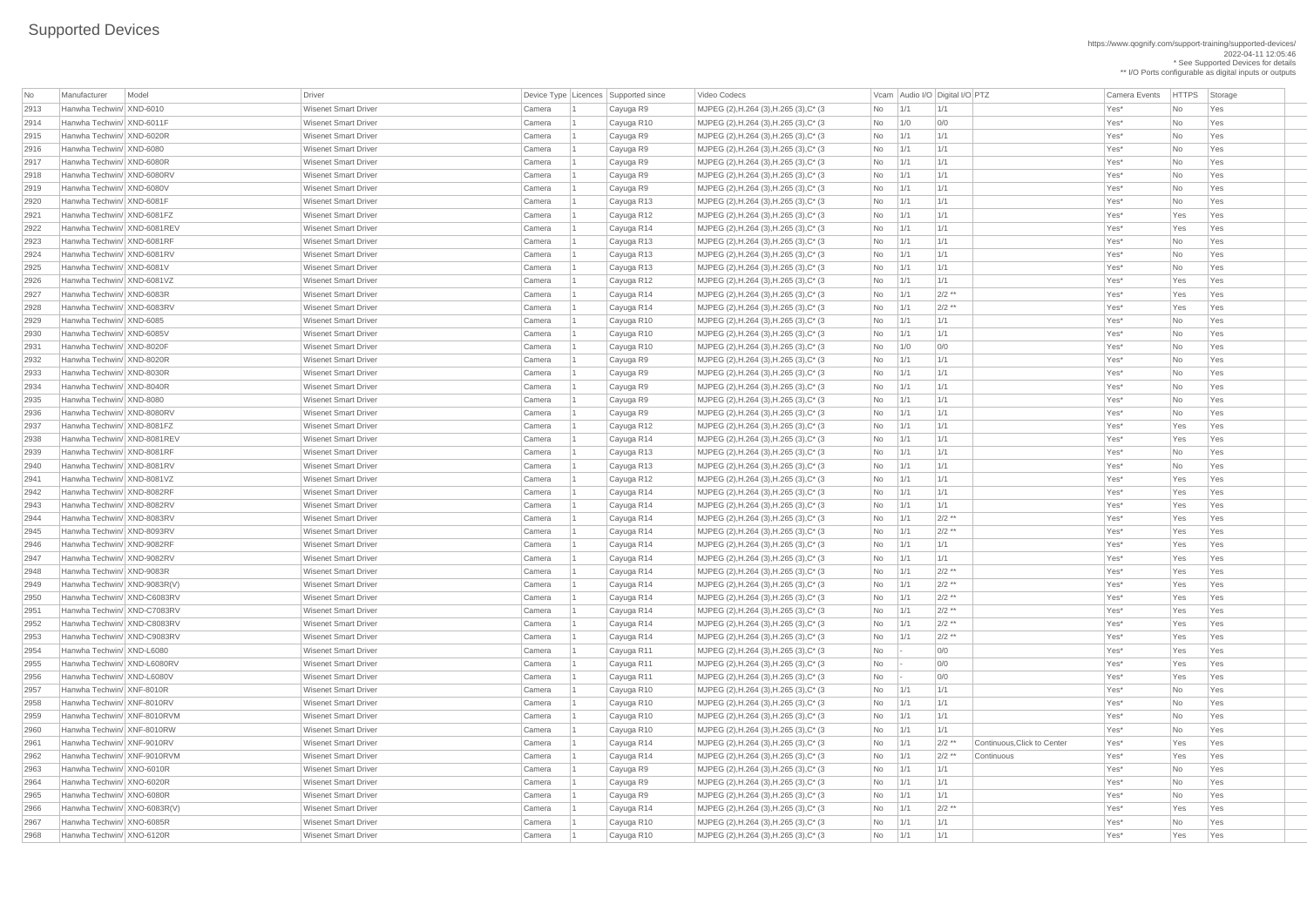https://www.qognify.com/support-training/supported-devices/ 2022-04-11 12:05:46 \* See Supported Devices for details \*\* I/O Ports configurable as digital inputs or outputs

| No   | Manufacturer                 | Model | Driver                      |        | Device Type   Licences   Supported since | Video Codecs                                |                |             | Vcam Audio I/O Digital I/O PTZ | <b>Camera Events</b>                         | <b>HTTPS</b> | Storage |
|------|------------------------------|-------|-----------------------------|--------|------------------------------------------|---------------------------------------------|----------------|-------------|--------------------------------|----------------------------------------------|--------------|---------|
| 2969 | Hanwha Techwin/ XNO-6123R    |       | <b>Wisenet Smart Driver</b> | Camera | Cayuga R16                               | MJPEG (2), H.264 (3), H.265 (3), C* (3)     | No             | 1/1         | $2/2$ **                       | Yes*                                         | Yes          | Yes     |
| 2970 | Hanwha Techwin/ XNO-8020R    |       | <b>Wisenet Smart Driver</b> | Camera | Cayuga R9                                | MJPEG (2), H.264 (3), H.265 (3), C* (3)     | No             | 1/1         | 1/1                            | Yes*                                         | No           | Yes     |
| 2971 | Hanwha Techwin/ XNO-8030R    |       | <b>Wisenet Smart Driver</b> | Camera | Cayuga R9                                | MJPEG (2), H.264 (3), H.265 (3), C* (3)     | No             | 1/1         | 1/1                            | Yes*                                         | No           | Yes     |
| 2972 | Hanwha Techwin/ XNO-8040R    |       | <b>Wisenet Smart Driver</b> | Camera | Cayuga R9                                | MJPEG (2), H.264 (3), H.265 (3), C* (3)     | No             | 1/1         | 1/1                            | Yes*                                         | No           | Yes     |
| 2973 | Hanwha Techwin/ XNO-8080R    |       | <b>Wisenet Smart Driver</b> | Camera | Cayuga R9                                | MJPEG (2), H.264 (3), H.265 (3), C* (3)     | No             | 1/1         | 1/1                            | Yes*                                         | No           | Yes     |
| 2974 | Hanwha Techwin/ XNO-8082R    |       | <b>Wisenet Smart Driver</b> | Camera | Cayuga R14                               | MJPEG (2), H.264 (3), H.265 (3), C* (3)     | No             | 1/1         | 1/1                            | Yes*                                         | Yes          | Yes     |
| 2975 | Hanwha Techwin/ XNO-8083R    |       | <b>Wisenet Smart Driver</b> | Camera | Cayuga R14                               | MJPEG (2), H.264 (3), H.265 (3), C* (3)     | No             | 1/1         | $2/2$ **                       | Yes*                                         | Yes          | Yes     |
| 2976 | Hanwha Techwin/ XNO-9082R    |       | <b>Wisenet Smart Driver</b> | Camera | Cayuga R14                               | MJPEG (2), H.264 (3), H.265 (3), C* (3)     | No             | 1/1         | 1/1                            | Yes*                                         | Yes          | Yes     |
| 2977 | Hanwha Techwin/ XNO-9083R(V) |       | <b>Wisenet Smart Driver</b> | Camera | Cayuga R14                               | MJPEG (2), H.264 (3), H.265 (3), C* (3)     | No             | 1/1         | $2/2$ **                       | Yes*                                         | Yes          | Yes     |
| 2978 | Hanwha Techwin/ XNO-C6083R   |       | <b>Wisenet Smart Driver</b> | Camera | Cayuga R14                               | MJPEG (2), H.264 (3), H.265 (3), C* (3)     | No             | 1/1         | $2/2$ **                       | Yes*                                         | Yes          | Yes     |
| 2979 | Hanwha Techwin/ XNO-C7083R   |       | <b>Wisenet Smart Driver</b> | Camera | Cayuga R14                               | MJPEG (2), H.264 (3), H.265 (3), C* (3)     | No             | 1/1         | $2/2$ **                       | Yes*                                         | Yes          | Yes     |
| 2980 | Hanwha Techwin/ XNO-C8083R   |       | <b>Wisenet Smart Driver</b> | Camera | Cayuga R14                               | MJPEG (2), H.264 (3), H.265 (3), C* (3)     | No             | 1/1         | $2/2$ **                       | Yes*                                         | Yes          | Yes     |
| 2981 | Hanwha Techwin/ XNO-C9083R   |       | <b>Wisenet Smart Driver</b> | Camera | Cayuga R14                               | MJPEG (2), H.264 (3), H.265 (3), C* (3)     | No             | 1/1         | $2/2$ **                       | Yes*                                         | Yes          | Yes     |
| 2982 | Hanwha Techwin/ XNO-L6080R   |       | <b>Wisenet Smart Driver</b> | Camera | Cayuga R11                               | MJPEG (2), H.264 (3), H.265 (3), C* (3)     | No             |             | 0/0                            | Yes*                                         | Yes          | Yes     |
| 2983 | Hanwha Techwin/ XNP-6040H    |       | <b>Wisenet Smart Driver</b> | Camera | Cayuga R10                               | MJPEG (2), H.264 (3), H.265 (3), C* (3)     | No             | 1/1         | 1/1                            | Continuous, Click to Center, Area Zoo   Yes* | No           | Yes     |
| 2984 | Hanwha Techwin/ XNP-6120H    |       | <b>Wisenet Smart Driver</b> | Camera | Cayuga R11                               | MJPEG (2), H.264 (3), H.265 (3), C* (3)     | No             | 1/1         | 1/1                            | Continuous, Click to Center, Area Zoo   Yes* | Yes          | Yes     |
| 2985 | Hanwha Techwin/ XNP-6250RH   |       | <b>Wisenet Smart Driver</b> | Camera | Cayuga R13                               | MJPEG (2), H.264 (3), H.265 (3), C* (3)     | No             | 1/1         | 4/2                            | Continuous, Click to Center, Area Zoo   Yes* | <b>No</b>    | Yes     |
| 2986 | Hanwha Techwin/ XNP-6320     |       | <b>Wisenet Smart Driver</b> | Camera | Cayuga R10                               | MJPEG (2), H.264 (3), H.265 (3), C* (3)     | No             | 1/1         | 4/2                            | Continuous, Click to Center, Area Zoo   Yes* | Yes          | Yes     |
| 2987 | Hanwha Techwin/ XNP-6320H    |       | <b>Wisenet Smart Driver</b> | Camera | Cayuga R10                               | MJPEG (2), H.264 (3), H.265 (3), C* (3)     | No             | 1/1         | 4/2                            | Continuous, Click to Center, Area Zoo   Yes* | Yes          | Yes     |
| 2988 | Hanwha Techwin/ XNP-6320HS   |       | <b>Wisenet Smart Driver</b> | Camera | Cayuga R10                               | MJPEG (2), H.264 (3), H.265 (3), C* (3)     | No             | 1/1         | 4/2                            | Continuous, Click to Center, Area Zoo   Yes* | Yes          | Yes     |
| 2989 | Hanwha Techwin/ XNP-6320RH   |       | <b>Wisenet Smart Driver</b> | Camera | Cayuga R13                               | MJPEG (2), H.264 (3), H.265 (3), C* (3)     | No             | 1/1         | 4/2                            | Continuous, Click to Center, Area Zoo   Yes* | <b>No</b>    | Yes     |
| 2990 | Hanwha Techwin/ XNP-6370RH   |       | <b>Wisenet Smart Driver</b> | Camera | Cayuga R9                                | MJPEG (2), H.264 (3), H.265 (3), C* (3)     | No             | 1/1         | 4/2                            | Continuous, Click to Center, Area Zoo   Yes* | No           | Yes     |
| 2991 | Hanwha Techwin/ XNP-6371RH   |       | <b>Wisenet Smart Driver</b> | Camera | Cayuga R13                               | MJPEG (2), H.264 (3), H.265 (3), C* (3)     | No             | 1/1         | 4/2                            | Continuous, Click to Center, Area Zoo   Yes* | No           | Yes     |
| 2992 | Hanwha Techwin/ XNP-6400     |       | <b>Wisenet Smart Driver</b> | Camera | Cayuga R14                               | MJPEG (2), H.264 (3), H.265 (3), C* (3)     | No             | 1/1         | $8/8$ **                       | Continuous, Click to Center, Area Zoo   Yes* | Yes          | Yes     |
| 2993 | Hanwha Techwin/ XNP-6400R    |       | <b>Wisenet Smart Driver</b> | Camera | Cayuga R14                               | MJPEG (2), H.264 (3), H.265 (3), C* (3)     | No             | 1/1         | $8/8$ **                       | Continuous, Click to Center, Area Zoo   Yes* | Yes          | Yes     |
| 2994 | Hanwha Techwin/ XNP-6400RW   |       | <b>Wisenet Smart Driver</b> | Camera | Cayuga R14                               | MJPEG (2), H.264 (3), H.265 (3), C* (3)     | No             |             | 0/0                            | Continuous, Click to Center, Area Zoo   Yes* | Yes          | Yes     |
| 2995 | Hanwha Techwin/ XNP-6550RH   |       | <b>Wisenet Smart Driver</b> | Camera | Cayuga R12                               | $ $ MJPEG (2), H.264 (3), H.265 (3), C* (3) | No             | 1/1         | 4/2                            | Continuous, Click to Center, Area Zoo   Yes* | Yes          | Yes     |
| 2996 | Hanwha Techwin/ XNP-8250     |       | <b>Wisenet Smart Driver</b> | Camera | Cayuga R14                               | MJPEG (2), H.264 (3), H.265 (3), C* (3)     | No             | 1/1         | 8/8 **                         | Continuous, Click to Center, Area Zoo   Yes* | Yes          | Yes     |
| 2997 | Hanwha Techwin/ XNP-8250R    |       | <b>Wisenet Smart Driver</b> | Camera | Cayuga R14                               | MJPEG (2), H.264 (3), H.265 (3), C* (3)     | No             | 1/1         | $8/8$ **                       | Continuous, Click to Center, Area Zoo   Yes* | Yes          | Yes     |
| 2998 | Hanwha Techwin/ XNP-8300RW   |       | <b>Wisenet Smart Driver</b> | Camera | Cayuga R14                               | $ $ MJPEG (2), H.264 (3), H.265 (3), C* (3) | No             |             | 0/0                            | Continuous, Click to Center, Area Zoo   Yes* | Yes          | Yes     |
| 2999 | Hanwha Techwin/ XNP-9250     |       | <b>Wisenet Smart Driver</b> | Camera | Cayuga R14                               | MJPEG (2), H.264 (3), H.265 (3), C* (3)     | No             | 1/1         | $8/8$ **                       | Continuous, Click to Center, Area Zoo   Yes* | Yes          | Yes     |
| 3000 | Hanwha Techwin/ XNP-9250R    |       | <b>Wisenet Smart Driver</b> | Camera | Cayuga R14                               | MJPEG (2), H.264 (3), H.265 (3), C* (3)     | No             | 1/1         | 8/8 **                         | Continuous, Click to Center, Area Zoo   Yes* | Yes          | Yes     |
| 3001 | Hanwha Techwin/ XNP-9300RW   |       | <b>Wisenet Smart Driver</b> | Camera | Cayuga R14                               | MJPEG (2), H.264 (3), H.265 (3), C* (3)     | No             |             | 0/0                            | Continuous, Click to Center, Area Zoo   Yes* | Yes          | Yes     |
| 3002 | Hanwha Techwin/ XNV-6010     |       | <b>Wisenet Smart Driver</b> | Camera | Cayuga R9                                | MJPEG (2), H.264 (3), H.265 (3), C* (3)     | No             | 1/1         | 1/1                            | Yes*                                         | No           | Yes     |
| 3003 | Hanwha Techwin/ XNV-6011     |       | Wisenet Smart Driver        | Camera | Cayuga R10                               | MJPEG (2), H.264 (3), H.265 (3), C* (3)     | No             |             | 0/0                            | Yes*                                         | No           | Yes     |
| 3004 | Hanwha Techwin/ XNV-6012     |       | <b>Wisenet Smart Driver</b> | Camera | Cayuga R11                               | $ $ MJPEG (2), H.264 (3), H.265 (3), C* (3) | No             | $\vert$ 1/1 | 1/1                            | Yes*                                         | Yes          | Yes     |
| 3005 | Hanwha Techwin/ XNV-6012M    |       | <b>Wisenet Smart Driver</b> | Camera | Cayuga R11                               | MJPEG (2), H.264 (3), H.265 (3), C* (3)     | No             | $\vert$ 1/1 | 1/1                            | Yes*                                         | Yes          | Yes     |
| 3006 | Hanwha Techwin/ XNV-6013M    |       | <b>Wisenet Smart Driver</b> | Camera | Cayuga R11                               | $ $ MJPEG (2), H.264 (3), H.265 (3), C* (3) | No             | 1/1         | 1/1                            | Yes*                                         | Yes          | Yes     |
| 3007 | Hanwha Techwin/ XNV-6020R    |       | <b>Wisenet Smart Driver</b> | Camera | Cayuga R9                                | MJPEG (2), H.264 (3), H.265 (3), C* (3)     | No             | 1/1         | 1/1                            | Yes*                                         | <b>No</b>    | Yes     |
| 3008 | Hanwha Techwin/ XNV-6022R    |       | <b>Wisenet Smart Driver</b> | Camera | Cayuga R11                               | MJPEG (2), H.264 (3), H.265 (3), C* (3)     | No             | $\vert$ 1/1 | 1/1                            | Yes*                                         | Yes          | Yes     |
| 3009 | Hanwha Techwin/ XNV-6022RM   |       | <b>Wisenet Smart Driver</b> | Camera | Cayuga R11                               | MJPEG (2), H.264 (3), H.265 (3), C* (3)     | No             | 1/1         | 1/1                            | Yes*                                         | Yes          | Yes     |
| 3010 | Hanwha Techwin/ XNV-6080     |       | <b>Wisenet Smart Driver</b> | Camera | Cayuga R9                                | MJPEG (2), H.264 (3), H.265 (3), C* (3)     | No             | 1/1         | 1/1                            | Yes*                                         | No           | Yes     |
| 3011 | Hanwha Techwin/ XNV-6080R    |       | <b>Wisenet Smart Driver</b> | Camera | Cayuga R9                                | $ $ MJPEG (2), H.264 (3), H.265 (3), C* (3) | No             | $\vert$ 1/1 | 1/1                            | Yes*                                         | No           | Yes     |
| 3012 | Hanwha Techwin/ XNV-6080RS   |       | <b>Wisenet Smart Driver</b> | Camera | Cayuga R9                                | MJPEG (2), H.264 (3), H.265 (3), C* (3)     | No             | 1/1         | 1/1                            | Yes*                                         | No           | Yes     |
| 3013 | Hanwha Techwin/ XNV-6081     |       | <b>Wisenet Smart Driver</b> | Camera | Cayuga R13                               | MJPEG (2), H.264 (3), H.265 (3), C* (3)     | No             | 1/1         | 1/1                            | Yes*                                         | No           | Yes     |
| 3014 | Hanwha Techwin/ XNV-6081R    |       | <b>Wisenet Smart Driver</b> | Camera | Cayuga R13                               | MJPEG (2), H.264 (3), H.265 (3), C* (3)     | No             | 1/1         | 1/1                            | Yes*                                         | No           | Yes     |
| 3015 | Hanwha Techwin/ XNV-6081RE   |       | <b>Wisenet Smart Driver</b> | Camera | Cayuga R14                               | MJPEG (2), H.264 (3), H.265 (3), C* (3)     | No             | 1/1         | 1/1                            | Yes*                                         | Yes          | Yes     |
| 3016 | Hanwha Techwin/ XNV-6081Z    |       | <b>Wisenet Smart Driver</b> | Camera | Cayuga R12                               | MJPEG (2), H.264 (3), H.265 (3), C* (3)     | No             | 1/1         | 1/1                            | Yes*                                         | Yes          | Yes     |
| 3017 | Hanwha Techwin/ XNV-6083R(V) |       | <b>Wisenet Smart Driver</b> | Camera | Cayuga R14                               | $ $ MJPEG (2), H.264 (3), H.265 (3), C* (3) | No             | 1/1         | $2/2$ **                       | Yes*                                         | Yes          | Yes     |
| 3018 | Hanwha Techwin/ XNV-6085     |       | <b>Wisenet Smart Driver</b> | Camera | Cayuga R10                               | MJPEG (2), H.264 (3), H.265 (3), C* (3)     | No             | 1/1         | 1/1                            | Yes*                                         | No           | Yes     |
| 3019 | Hanwha Techwin/ XNV-6120     |       | <b>Wisenet Smart Driver</b> | Camera | Cayuga R10                               | MJPEG (2), H.264 (3), H.265 (3), C* (3)     | No             | 1/1         | 1/1                            | Yes*                                         | Yes          | Yes     |
| 3020 | Hanwha Techwin/ XNV-6120R    |       | <b>Wisenet Smart Driver</b> | Camera | Cayuga R10                               | MJPEG (2), H.264 (3), H.265 (3), C* (3      | No             | $\vert$ 1/1 | $\vert$ 1/1                    | Yes*                                         | Yes          | Yes     |
| 3021 | Hanwha Techwin/ XNV-6120RS   |       | <b>Wisenet Smart Driver</b> | Camera | Cayuga R10                               | MJPEG (2), H.264 (3), H.265 (3), C* (3)     | N <sub>o</sub> | 1/1         | 1/1                            | Yes*                                         | Yes          | Yes     |
| 3022 | Hanwha Techwin/ XNV-6123R    |       | <b>Wisenet Smart Driver</b> | Camera | Cayuga R16                               | MJPEG (2), H.264 (3), H.265 (3), C* (3)     | No             | 1/1         | $2/2$ **                       | Yes*                                         | Yes          | Yes     |
| 3023 | Hanwha Techwin/ XNV-8020R    |       | <b>Wisenet Smart Driver</b> | Camera | Cayuga R9                                | MJPEG (2), H.264 (3), H.265 (3), C* (3)     | N <sub>o</sub> | $\vert$ 1/1 | 1/1                            | Yes*                                         | No           | Yes     |
| 3024 | Hanwha Techwin/ XNV-8030R    |       | <b>Wisenet Smart Driver</b> | Camera | Cayuga R9                                | MJPEG (2), H.264 (3), H.265 (3), C* (3)     | $No$   1/1     |             | 1/1                            | Yes*                                         | No           | Yes     |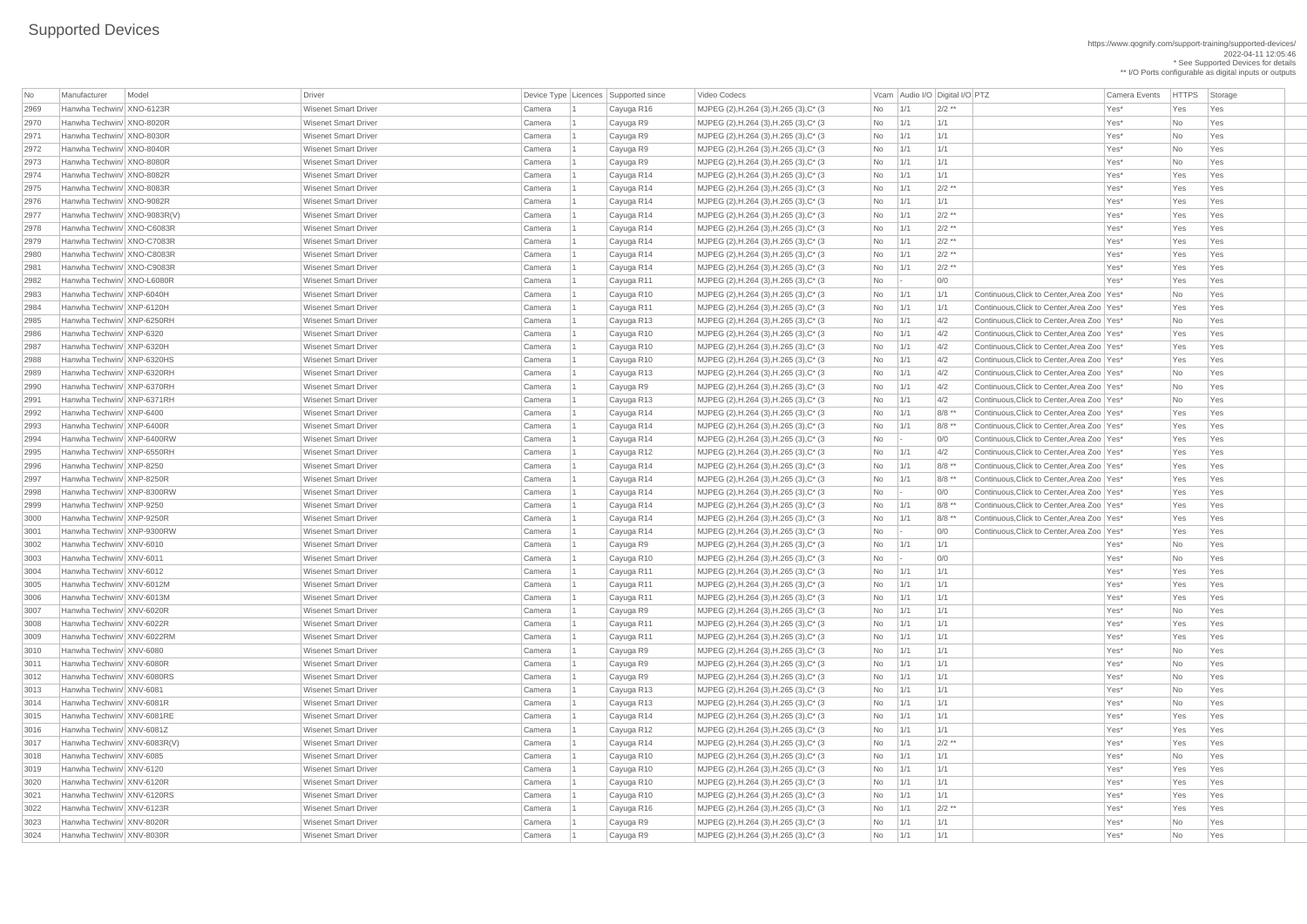\*\* I/O Ports configurable as digital inputs or outputs

| No   | Manufacturer                 | Model                   | <b>Driver</b>                 |        | Device Type   Licences   Supported since | Video Codecs                               |                             |                 | Vcam   Audio I/O   Digital I/O   PTZ         | <b>Camera Events</b> | <b>HTTPS</b> | Storage                     |
|------|------------------------------|-------------------------|-------------------------------|--------|------------------------------------------|--------------------------------------------|-----------------------------|-----------------|----------------------------------------------|----------------------|--------------|-----------------------------|
| 3025 | Hanwha Techwin/ XNV-8040R    |                         | <b>Wisenet Smart Driver</b>   | Camera | Cayuga R9                                | MJPEG (2), H.264 (3), H.265 (3), C* (3)    | <b>No</b>                   | 1/1             | $\vert$ 1/1                                  | Yes*                 | <b>No</b>    | Yes                         |
| 3026 | Hanwha Techwin/ XNV-8080R    |                         | <b>Wisenet Smart Driver</b>   | Camera | Cayuga R9                                | MJPEG (2), H.264 (3), H.265 (3), C* (3)    | No                          | 1/1             | 1/1                                          | Yes*                 | <b>No</b>    | Yes                         |
| 3027 | Hanwha Techwin/ XNV-8080RS   |                         | <b>Wisenet Smart Driver</b>   | Camera | Cayuga R9                                | MJPEG (2), H.264 (3), H.265 (3), C* (3)    | No                          | 1/1             | 1/1                                          | Yes*                 | <b>No</b>    | Yes                         |
| 3028 | Hanwha Techwin/ XNV-8081R    |                         | <b>Wisenet Smart Driver</b>   | Camera | Cayuga R13                               | $MJPEG (2), H.264 (3), H.265 (3), C^* (3)$ | No                          | 1/1             | 1/1                                          | Yes*                 | <b>No</b>    | Yes                         |
| 3029 | Hanwha Techwin/ XNV-8081RE   |                         | <b>Wisenet Smart Driver</b>   | Camera | Cayuga R14                               | $MJPEG (2), H.264 (3), H.265 (3), C^* (3)$ | No                          | 1/1             | 1/1                                          | Yes*                 | Yes          | Yes                         |
| 3030 | Hanwha Techwin/ XNV-8081Z    |                         | <b>Wisenet Smart Driver</b>   | Camera | Cayuga R12                               | MJPEG (2), H.264 (3), H.265 (3), C* (3)    | No                          | 1/1             | 1/1                                          | Yes*                 | Yes          | Yes                         |
| 3031 | Hanwha Techwin/ XNV-8082R    |                         | <b>Wisenet Smart Driver</b>   | Camera | Cayuga R14                               | MJPEG (2), H.264 (3), H.265 (3), C* (3)    | No                          | 1/1             | 1/1                                          | Yes*                 | Yes          | Yes                         |
| 3032 | Hanwha Techwin/ XNV-8083R    |                         | <b>Wisenet Smart Driver</b>   | Camera | Cayuga R14                               | MJPEG (2), H.264 (3), H.265 (3), C* (3)    | No                          | 1/1             | $2/2$ **                                     | Yes*                 | Yes          | Yes                         |
| 3033 | Hanwha Techwin/ XNV-8093R    |                         | <b>Wisenet Smart Driver</b>   | Camera | Cayuga R14                               | MJPEG (2), H.264 (3), H.265 (3), C* (3)    | No                          | 1/1             | $2/2$ **                                     | Yes*                 | Yes          | Yes                         |
| 3034 | Hanwha Techwin/ XNV-9082R    |                         | <b>Wisenet Smart Driver</b>   | Camera | Cayuga R14                               | $MJPEG (2), H.264 (3), H.265 (3), C^* (3)$ | No                          | 1/1             | 1/1                                          | Yes*                 | Yes          | Yes                         |
| 3035 | Hanwha Techwin/ XNV-9083R(V) |                         | <b>Wisenet Smart Driver</b>   | Camera | Cayuga R14                               | $MJPEG (2), H.264 (3), H.265 (3), C^* (3)$ | No                          | 1/1             | $2/2$ **                                     | Yes*                 | Yes          | Yes                         |
| 3036 | Hanwha Techwin/ XNV-C6083R   |                         | <b>Wisenet Smart Driver</b>   | Camera | Cayuga R14                               | MJPEG (2), H.264 (3), H.265 (3), C* (3)    | No                          | 1/1             | $2/2$ **                                     | Yes*                 | Yes          | Yes                         |
| 3037 | Hanwha Techwin/ XNV-C7083R   |                         | <b>Wisenet Smart Driver</b>   | Camera | Cayuga R14                               | MJPEG (2), H.264 (3), H.265 (3), C* (3)    | No                          | 1/1             | $2/2$ **                                     | Yes*                 | Yes          | Yes                         |
| 3038 | Hanwha Techwin/ XNV-C8083R   |                         | <b>Wisenet Smart Driver</b>   | Camera | Cayuga R14                               | MJPEG (2), H.264 (3), H.265 (3), C* (3)    | No                          | 1/1             | $2/2$ **                                     | Yes*                 | Yes          | Yes                         |
| 3039 | Hanwha Techwin/ XNV-C9083R   |                         | <b>Wisenet Smart Driver</b>   | Camera | Cayuga R14                               | MJPEG (2), H.264 (3), H.265 (3), C* (3)    | No                          | 1/1             | $2/2$ **                                     | Yes*                 | Yes          | Yes                         |
| 3040 | Hanwha Techwin/ XNV-L6080    |                         | <b>Wisenet Smart Driver</b>   | Camera | Cayuga R11                               | $MJPEG (2), H.264 (3), H.265 (3), C^* (3)$ | No                          | $\vert - \vert$ | O/O                                          | Yes*                 | Yes          | Yes                         |
| 3041 | Hanwha Techwin/ XNV-L6080R   |                         | <b>Wisenet Smart Driver</b>   | Camera | Cayuga R11                               | MJPEG (2), H.264 (3), H.265 (3), C* (3)    | No                          |                 | 0/0                                          | Yes*                 | Yes          | Yes                         |
| 3042 | Hanwha Techwin/ XNZ-6320     |                         | <b>Wisenet Smart Driver</b>   | Camera | Cayuga R12                               | MJPEG (2), H.264 (3), H.265 (3), C* (3)    | No                          | 1/1             | 1/1<br>Continuous, Zoom only, Pan tilt via R | Yes*                 | Yes          | Yes                         |
| 3043 | Hanwha Techwin/ XNZ-L6320    |                         | <b>Wisenet Smart Driver</b>   | Camera | Cayuga R14                               | MJPEG (2), H.264 (3), H.265 (3), C* (3)    | No                          | 1/1             | 1/1<br>Continuous, Zoom only                 | Yes*                 | Yes          | Yes                         |
| 3044 | Hikvision                    | DS-2CD1023G0-I          | <b>Hikvision Smart Driver</b> | Camera | Cayuga R13                               | MJPEG (1), H.264 (2), H.265 (2), C* (2)    | No                          |                 | 0/0                                          | Yes*                 | Yes          | No                          |
|      | Hikvision                    | DS-2CD1123G0-I          | <b>Hikvision Smart Driver</b> |        |                                          |                                            |                             |                 |                                              |                      | Yes          |                             |
| 3045 |                              |                         |                               | Camera | Cayuga R13                               | MJPEG (1), H.264 (2), H.265 (2), C* (2)    | No                          | $\vert - \vert$ | 0/0                                          | Yes*                 |              | No                          |
| 3046 | Hikvision                    | DS-2CD1323G0-I          | <b>Hikvision Smart Driver</b> | Camera | Cayuga R13                               | MJPEG (1), H.264 (2), H.265 (2), C* (2)    | No                          | $\sim$          | 0/0                                          | Yes*                 | Yes          | No                          |
| 3047 | Hikvision                    | DS-2CD1623G0-I          | <b>Hikvision Smart Driver</b> | Camera | Cayuga R13                               | MJPEG (1), H.264 (2), H.265 (2), C* (2)    | No                          |                 | 0/0                                          | Yes*                 | Yes          | No                          |
| 3048 | Hikvision                    | DS-2CD1623G0-IZ         | <b>Hikvision Smart Driver</b> | Camera | Cayuga R13                               | MJPEG (1), H.264 (2), H.265 (2), C* (2)    | No                          |                 | 0/0                                          | Yes*                 | Yes          | No                          |
| 3049 | Hikvision                    | DS-2CD1723G0-I          | <b>Hikvision Smart Driver</b> | Camera | Cayuga R13                               | MJPEG (1), H.264 (2), H.265 (2), C* (2)    | No                          |                 | 0/0                                          | Yes*                 | Yes          | No                          |
| 3050 | Hikvision                    | DS-2CD1723G0-IZ         | <b>Hikvision Smart Driver</b> | Camera | Cayuga R13                               | MJPEG (1), H.264 (2), H.265 (2), C* (2)    | No.                         |                 | 0/0                                          | Yes*                 | Yes          | N <sub>o</sub>              |
| 3051 | Hikvision                    | DS-2CD1H23G0-IZ         | <b>Hikvision Smart Driver</b> | Camera | Cayuga R13                               | MJPEG (1), H.264 (2), H.265 (2), C* (2)    | No                          | $\vert$ =       | 0/0                                          | Yes*                 | Yes          | N <sub>o</sub>              |
| 3052 | Hikvision                    | <b>DS-2CD2010-I</b>     | <b>Hikvision Smart Driver</b> | Camera | Cayuga R6                                | MJPEG (1), H.264 (2), C* (2)               | No                          | $\sim$          | 0/0                                          | Yes*                 | <b>No</b>    | No                          |
| 3053 | Hikvision                    | <b>DS-2CD2010F-I</b>    | <b>Hikvision Smart Driver</b> | Camera | Cayuga R6                                | $MJPEG (1), H.264 (2), C^*(2)$             | No                          |                 | 0/0                                          | Yes*                 | <b>No</b>    | No                          |
| 3054 | Hikvision                    | <b>DS-2CD2010F-IW</b>   | <b>Hikvision Smart Driver</b> | Camera | Cayuga R6                                | $MJPEG (1), H.264 (2), C^*(2)$             | No                          |                 | 0/0                                          | Yes*                 | <b>No</b>    | No                          |
| 3055 | Hikvision                    | <b>DS-2CD2012-I</b>     | <b>Hikvision Smart Driver</b> | Camera | Cayuga R5                                | MJPEG (1), H.264 (2), C* (2)               | No                          |                 | O/O                                          | Yes*                 | <b>No</b>    | No                          |
| 3056 | Hikvision                    | <b>DS-2CD2012F-I</b>    | <b>Hikvision Smart Driver</b> | Camera | Cayuga R5                                | MJPEG (1), H.264 (2), C* (2)               | No                          |                 | 0/0                                          | Yes*                 | No           | $\overline{\mathsf{No}}$    |
| 3057 | Hikvision                    | DS-2CD2012F-IW          | <b>Hikvision Smart Driver</b> | Camera | Cayuga R5                                | MJPEG (1), H.264 (2), C* (2)               | No                          |                 | 0/0                                          | Yes*                 | No           | No                          |
| 3058 | Hikvision                    | <b>DS-2CD2020-I</b>     | <b>Hikvision Smart Driver</b> | Camera | Cayuga R6                                | $MJPEG (1), H.264 (2), C^* (2)$            | No                          |                 | 0/0                                          | Yes*                 | <b>No</b>    | $\overline{\mathsf{No}}$    |
| 3059 | Hikvision                    | <b>DS-2CD2020F-I</b>    | <b>Hikvision Smart Driver</b> | Camera | Cayuga R6                                | MJPEG (1), H.264 (2), C* (2)               | No                          |                 | 0/0                                          | Yes*                 | <b>No</b>    | No                          |
| 3060 | Hikvision                    | <b>DS-2CD2020F-IW</b>   | <b>Hikvision Smart Driver</b> | Camera | Cayuga R6                                | $MJPEG (1), H.264 (2), C^*(2)$             | <b>No</b>                   |                 | 0/0                                          | Yes*                 | <b>No</b>    | $\overline{\mathsf{No}}$    |
| 3061 | Hikvision                    | DS-2CD2021G1-I          | <b>Hikvision Smart Driver</b> | Camera | Cayuga R13                               | MJPEG (1), H.264 (2), H.265 (2), C* (2)    | No                          | 1/0             | 0/0                                          | Yes*                 | Yes          | No                          |
| 3062 | Hikvision                    | DS-2CD2021G1-ID         | <b>Hikvision Smart Driver</b> | Camera | Cayuga R13                               | MJPEG (1), H.264 (2), H.265 (2), C* (2)    | No                          | 1/0             | O/O                                          | Yes*                 | Yes          | No                          |
| 3063 | Hikvision                    | <b>DS-2CD2021G1-IDW</b> | <b>Hikvision Smart Driver</b> | Camera | Cayuga R13                               | MJPEG (1), H.264 (2), H.265 (2), C* (2)    | No                          | 1/0             | 0/0                                          | Yes*                 | Yes          | No                          |
| 3064 | Hikvision                    | DS-2CD2021G1-IDW1       | <b>Hikvision Smart Driver</b> | Camera | Cayuga R13                               | MJPEG (1), H.264 (2), H.265 (2), C* (2)    | No                          | 1/0             | O/O                                          | Yes*                 | Yes          | No                          |
| 3065 | Hikvision                    | <b>DS-2CD2022-I</b>     | <b>Hikvision Smart Driver</b> | Camera | Cayuga R5                                | MJPEG (1), H.264 (2), C* (2)               | No                          |                 | O/O                                          | Yes*                 | <b>No</b>    | No                          |
| 3066 | Hikvision                    | DS-2CD2022F-I           | <b>Hikvision Smart Driver</b> | Camera | Cayuga R5                                | MJPEG (1), H.264 (2), C* (2)               | <b>No</b>                   |                 | 0/0                                          | Yes*                 | <b>No</b>    | No                          |
| 3067 | Hikvision                    | DS-2CD2022F-IW          | <b>Hikvision Smart Driver</b> | Camera | Cayuga R5                                | MJPEG (1), H.264 (2), C* (2)               | No                          |                 | 0/0                                          | Yes*                 | <b>No</b>    | No                          |
| 3068 | Hikvision                    | DS-2CD2022WD-I          | <b>Hikvision Smart Driver</b> | Camera | Cayuga R9                                | MJPEG (1), H.264 (3), C* (3)               | No                          |                 | 0/0                                          | Yes*                 | <b>No</b>    | No                          |
| 3069 | Hikvision                    | DS-2CD2023G0-I          | <b>Hikvision Smart Driver</b> | Camera | Cayuga R14                               | MJPEG (1),H.264 (3),H.265 (3),C* (3)       | No                          | $\sim$          | 0/0                                          | Yes*                 | Yes          | Yes                         |
| 3070 | Hikvision                    | DS-2CD2025FHWD-I        | <b>Hikvision Smart Driver</b> | Camera | Cayuga R10                               | MJPEG (1), H.264 (3), H.265 (3), C* (3)    | No                          | $\sim$          | 0/0                                          | Yes*                 | No           | l No                        |
| 3071 | Hikvision                    | DS-2CD2025FWD-I         | <b>Hikvision Smart Driver</b> | Camera | Cayuga R10                               | MJPEG (1), H.264 (3), H.265 (3), C* (3)    | No                          | $\sim$          | 0/0                                          | Yes*                 | <b>No</b>    | No                          |
| 3072 | Hikvision                    | DS-2CD2026G2-I(U)       | <b>Hikvision Smart Driver</b> | Camera | Cayuga R14                               | MJPEG (1), H.264 (3), H.265 (3), C* (3)    | No                          | 1/0             | 0/0                                          | Yes*                 | Yes          | Yes                         |
| 3073 | Hikvision                    | DS-2CD2026G2-IU/SL      | <b>Hikvision Smart Driver</b> | Camera | Cayuga R14                               | MJPEG (1), H.264 (3), H.265 (3), C* (3)    | No                          | 1/0             | 0/0                                          | Yes*                 | Yes          | Yes                         |
| 3074 | Hikvision                    | DS-2CD2027G2-L(U)       | <b>Hikvision Smart Driver</b> | Camera | Cayuga R14                               | MJPEG (1),H.264 (3),H.265 (3),C* (3)       | No                          | 1/0             | 0/0                                          | Yes*                 | Yes          | Yes                         |
| 3075 | Hikvision                    | <b>DS-2CD2032-I</b>     | <b>Hikvision Smart Driver</b> | Camera | Cayuga R5                                | MJPEG (1), H.264 (2), C* (2)               | No                          |                 | 0/0                                          | Yes*                 | <b>No</b>    | N <sub>o</sub>              |
| 3076 | Hikvision                    | DS-2CD2032F-I           | <b>Hikvision Smart Driver</b> | Camera | Cayuga R5                                | MJPEG (1), H.264 (2), C* (2)               | No                          |                 | 0/0                                          | Yes*                 | No           | No.                         |
| 3077 | Hikvision                    | DS-2CD2032F-IW          | <b>Hikvision Smart Driver</b> | Camera | Cayuga R5                                | $MJPEG (1), H.264 (2), C^* (2)$            | No                          |                 | 0/0                                          | Yes*                 | <b>No</b>    | $\overline{\phantom{a}}$ No |
| 3078 | Hikvision                    | DS-2CD2035FWD-I         | <b>Hikvision Smart Driver</b> | Camera | Cayuga R10                               | MJPEG (1), H.264 (3), H.265 (3), C* (3)    | No                          |                 | 0/0                                          | Yes*                 | No           | No                          |
| 3079 | Hikvision                    | <b>DS-2CD2042WD-I</b>   | <b>Hikvision Smart Driver</b> | Camera | Cayuga R9                                | $MJPEG (1), H.264 (3), C^*(3)$             | No                          |                 | 0/0                                          | Yes*                 | No           | No                          |
| 3080 | Hikvision                    | DS-2CD2043G0-I          | <b>Hikvision Smart Driver</b> | Camera | Cayuga R14                               | MJPEG (1), H.264 (3), H.265 (3), C* (3)    | $\overline{\phantom{1}}$ No |                 | 0/0                                          | Yes*                 | Yes          | Yes                         |
|      |                              |                         |                               |        |                                          |                                            |                             |                 |                                              |                      |              |                             |

MJPEG (2),H.264 (3),H.265 (3),C\* (3 No 1/1 1/1 | 1/1 No 1/1 | No 1/5 No 1/es<sup>\*</sup> No 1/1 No 1/1 No 1/2 No 1/1 No 1/1 | MJPEG (2),H.264 (3),H.265 (3),C\* (3  $\vert$  No  $\vert$  1/1  $\vert$  1/1  $\vert$  1/1  $\vert$  1/1  $\vert$  Yes\*  $\vert$  No  $\vert$  Yes 3027 Hanwha Techwin/ XNV-8080RS Wisenet Smart Driver Camera 1 Cayuga R9 MJPEG (2),H.264 (3),H.265 (3),C\* (3 No 1/1 1/1 Yes\* No Yes | MJPEG (2),H.264 (3),H.265 (3),C\* (3  $\vert$  No  $\vert$  1/1  $\vert$  1/1  $\vert$  1/1  $\vert$  1/1  $\vert$   $\vert$  Yes\*  $\vert$  No  $\vert$  Yes | MJPEG (2),H.264 (3),H.265 (3),C\* (3  $\vert$  No  $\vert$  1/1  $\vert$  1/1  $\vert$  1/1  $\vert$  1/1  $\vert$  Yes\*  $\vert$  Yes Yes Yes | MJPEG (2),H.264 (3),H.265 (3),C\* (3  $\qquad$  No 1/1 1/1 1/1  $\qquad$  1/1  $\qquad$  Yes\* Yes Yes Yes | MJPEG (2),H.264 (3),H.265 (3),C\* (3  $\qquad$  No  $\qquad$  1/1  $\qquad$  2/2 \*\*  $\qquad$  Yes Yes Yes Yes Yes | MJPEG (2),H.264 (3),H.265 (3),C\* (3  $\qquad$  No  $\qquad$  1/1  $\qquad$  2/2 \*\* Yes Yes Yes Yes Yes Yes | MJPEG (2),H.264 (3),H.265 (3),C\* (3  $\vert$  No  $\vert$  1/1  $\vert$  1/1  $\vert$  1/1  $\vert$  1/1  $\vert$  Yes\*  $\vert$  Yes Yes Yes | MJPEG (2),H.264 (3),H.265 (3),C\* (3  $\qquad$  No  $\qquad$  1/1  $\qquad$  2/2 \*\*  $\qquad$  Yes Yes Yes Yes Yes Yes | MJPEG (2),H.264 (3),H.265 (3),C\* (3  $\qquad$  No  $\qquad$  1/1  $\qquad$  2/2 \*\* Yes Yes Yes Yes Yes Yes | MJPEG (2),H.264 (3),H.265 (3),C\* (3  $\qquad$  No  $\qquad$  1/1  $\qquad$  2/2 \*\*  $\qquad$  Yes Yes Yes Yes Yes | MJPEG (2),H.264 (3),H.265 (3),C\* (3  $\qquad$  No  $\qquad$  1/1  $\qquad$  2/2 \*\* Yes Yes Yes Yes Yes Yes | MJPEG (2),H.264 (3),H.265 (3),C\* (3  $\qquad$  No  $\qquad$  1/1  $\qquad$  2/2 \*\*  $\qquad$  Yes Yes Yes Yes Yes 3040 Hanwha Techwin/ XNV-L6080 Wisenet Smart Driver Camera 1 Cayuga R11 MJPEG (2),H.264 (3),H.265 (3),C\* (3 No - 0/0 Yes\* Yes Yes 3041 Hanwha Techwin/ XNV-L6080R Wisenet Smart Driver Camera 1 Cayuga R11 MJPEG (2),H.264 (3),H.265 (3),C\* (3 No - 0/0 Yes\* Yes Yes MJPEG (2),H.264 (3),H.265 (3),C\* (3  $\vert$  No  $\vert$  1/1  $\vert$  1/1  $\vert$  Continuous,Zoom only,Pan tilt via R  $\vert$  Yes  $\vert$  Yes  $\vert$  Yes Yes | MJPEG (1),H.264 (2),H.265 (2),C\* (2  $\qquad \qquad$  No  $\qquad$  - 0/0  $\qquad \qquad$  Yes\* Yes No | MJPEG (1),H.264 (2),H.265 (2),C\* (2  $\qquad \qquad$  No  $\qquad$  - 0/0  $\qquad \qquad$  0/0 Yes\* Yes No | MJPEG (1),H.264 (2),H.265 (2),C\* (2  $\qquad \qquad$  No  $\qquad$  -  $\qquad$  0/0  $\qquad$  |  $\qquad$  Yes\* Yes No  $\qquad$ | MJPEG (1),H.264 (2),H.265 (2),C\* (2  $\qquad \qquad$  No  $\qquad$  -  $\qquad$  0/0  $\qquad$  |  $\qquad$  Yes\* Yes No  $\qquad$ | MJPEG (1),H.264 (2),H.265 (2),C\* (2  $\qquad \qquad$  No  $\qquad$  - 0/0  $\qquad \qquad$  Yes\* Yes No | MJPEG (1),H.264 (2),H.265 (2),C\* (2  $\qquad \qquad$  No  $\qquad$  - 0/0  $\qquad \qquad$  Yes\* Yes No | MJPEG (1),H.264 (2),H.265 (2),C\* (2  $\qquad \qquad$  No  $\qquad$  -  $\qquad \qquad$  0/0  $\qquad$  yes\* Yes No  $\qquad$ NJPEG (1),H.264 (2),H.265 (2),C\* (2 No - 0/0 No - 2 No - 2 Alexander Camera 2 No - 0/0 Yes\* Yes No NJPEG (1),H.264 (2),H.265 (2),C\* (2 No 1/0 0/0 No 200 Yes\* Yes No | MJPEG (1),H.264 (2),H.265 (2),C\* (2  $\qquad \qquad$  No  $\qquad$  1/0 0/0  $\qquad$  0/0 Yes\* Yes No | MJPEG (1),H.264 (2),H.265 (2),C\* (2  $\qquad \qquad$  No  $\qquad$  1/0 0/0  $\qquad$  0/0 Yes\* Yes No | MJPEG (1),H.264 (2),H.265 (2),C\* (2  $\qquad \qquad$  No  $\qquad$  1/0 0/0  $\qquad$  0/0  $\qquad$  Yes\* Yes No | MJPEG (1),H.264 (3),H.265 (3),C\* (3  $\qquad$  No  $\qquad$  - 0/0  $\qquad$  00 Yes\* Yes Yes Yes 3070 Hikvision DS-2CD2025FHWD-I Hikvision Smart Driver Camera 1 Cayuga R10 MJPEG (1),H.264 (3),H.265 (3),C\* (3 No - 0/0 Yes\* No No 3071 Hikvision DS-2CD2025FWD-I Hikvision Smart Driver Camera 1 Cayuga R10 MJPEG (1),H.264 (3),H.265 (3),C\* (3 No - 0/0 Yes\* No No | MJPEG (1),H.264 (3),H.265 (3),C\* (3  $\qquad$  No 1/0 0/0  $\qquad$  0/0  $\qquad$  Yes\* Yes Yes Yes | MJPEG (1),H.264 (3),H.265 (3),C\* (3  $\qquad$  No  $\qquad$  1/0 0/0  $\qquad$  0/0  $\qquad$  Yes\* Yes Yes Yes | MJPEG (1),H.264 (3),H.265 (3),C\* (3  $\qquad$  No 1/0 0/0  $\qquad$  0/0  $\qquad$  Yes\* Yes Yes Yes 3078 Hikvision DS-2CD2035FWD-I Hikvision Smart Driver Camera 1 Cayuga R10 MJPEG (1),H.264 (3),H.265 (3),C\* (3 No - 0/0 Yes\* No No | MJPEG (1),H.264 (3),H.265 (3),C\* (3  $\qquad$  No  $\qquad$  - 0/0  $\qquad$  00 Yes\* Yes Yes Yes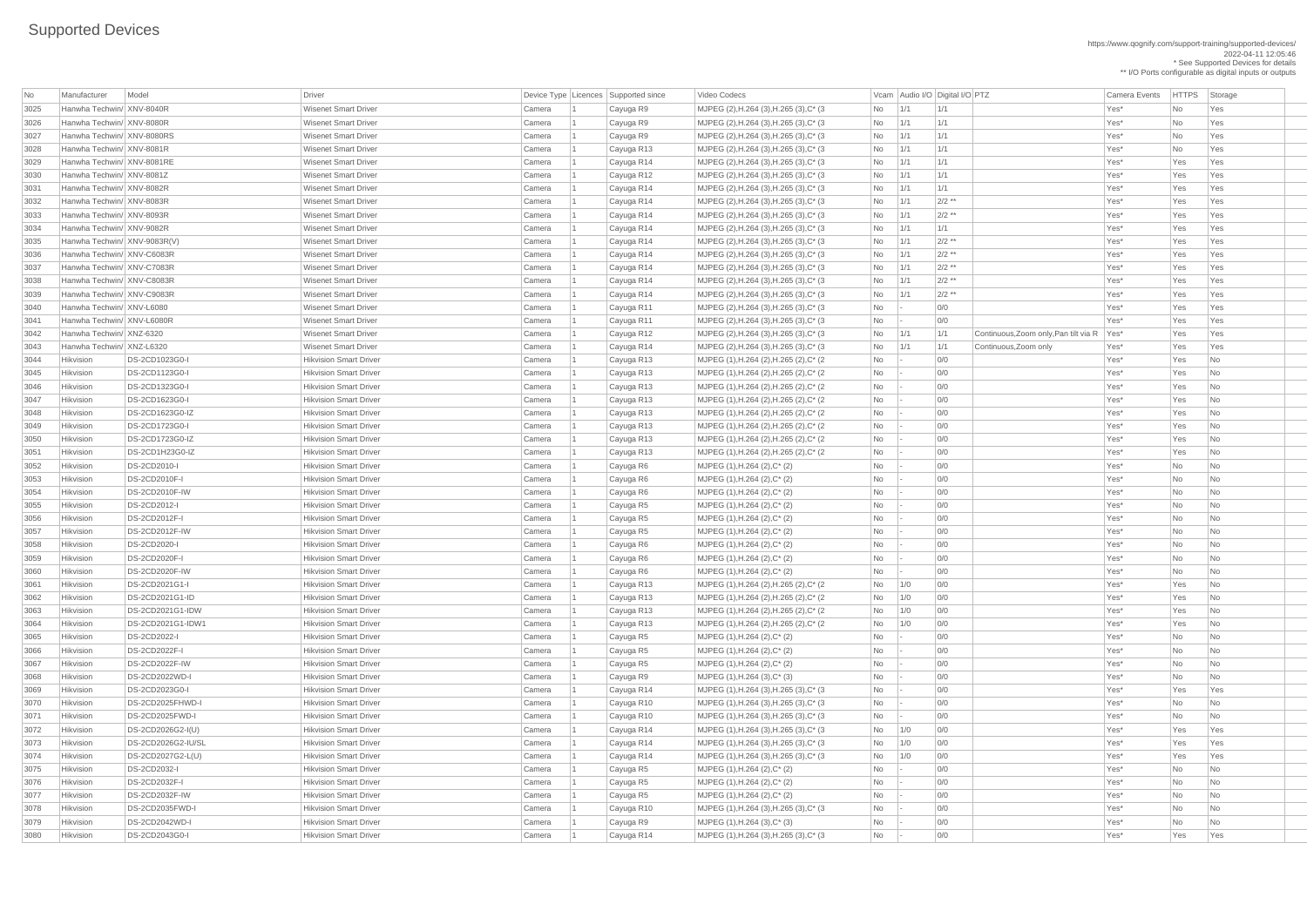https://www.qognify.com/support-training/supported-devices/ 2022-04-11 12:05:46 \* See Supported Devices for details

\*\* I/O Ports configurable as digital inputs or outputs

| No           | Manufacturer                  | Model                                | <b>Driver</b>                                                  |                  | Device Type   Licences   Supported since | Video Codecs                                                                       |           |            | Vcam Audio I/O Digital I/O PTZ | <b>Camera Events</b> | HTTPS St |                             |
|--------------|-------------------------------|--------------------------------------|----------------------------------------------------------------|------------------|------------------------------------------|------------------------------------------------------------------------------------|-----------|------------|--------------------------------|----------------------|----------|-----------------------------|
| 3081         | Hikvision                     | DS-2CD2045FWD-I                      | <b>Hikvision Smart Driver</b>                                  | Camera           | Cayuga R14                               | MJPEG (1), H.264 (3), H.265 (3), C* (3)                                            | No        |            | 0/0                            | Yes*                 | Yes      | Ye                          |
| 3082         | Hikvision                     | DS-2CD2046G2-I(U)                    | <b>Hikvision Smart Driver</b>                                  | Camera           | Cayuga R14                               | MJPEG (1), H.264 (3), H.265 (3), C* (3)                                            | No        | 1/0        | 0/0                            | Yes*                 | Yes      | $\mathsf{Ye}$               |
| 3083         | Hikvision                     | DS-2CD2046G2-IU/SL                   | <b>Hikvision Smart Driver</b>                                  | Camera           | Cayuga R14                               | MJPEG (1), H.264 (3), H.265 (3), C* (3)                                            | No        | 1/0        | 0/0                            | Yes*                 | Yes      | $\mathsf{Ye}$               |
| 3084         | Hikvision                     | DS-2CD2047G2-L(U)                    | <b>Hikvision Smart Driver</b>                                  | Camera           | Cayuga R14                               | MJPEG (1), H.264 (3), H.265 (3), C* (3)                                            | No        | 1/0        | 0/0                            | Yes*                 | Yes      | Ye                          |
| 3085         | Hikvision                     | <b>DS-2CD2052-I</b>                  | <b>Hikvision Smart Driver</b>                                  | Camera           | Cayuga R9                                | MJPEG (1), H.264 (3), C* (3)                                                       | No        |            | 0/0                            | Yes*                 | No       | $\overline{\phantom{a}}$ Nc |
| 3086         | Hikvision                     | DS-2CD2055FWD-I                      | <b>Hikvision Smart Driver</b>                                  | Camera           | Cayuga R10                               | MJPEG (1), H.264 (3), H.265 (3), C* (3)                                            | No        |            | 0/0                            | Yes*                 | No       | $\overline{\phantom{a}}$ Nc |
| 3087         | Hikvision                     | DS-2CD2063G0-I                       | <b>Hikvision Smart Driver</b>                                  | Camera           | Cayuga R14                               | MJPEG (1), H.264 (3), H.265 (3), C* (3)                                            | No        |            | 0/0                            | Yes*                 | Yes      | Ye                          |
| 3088         | Hikvision                     | DS-2CD2065FWD-I                      | <b>Hikvision Smart Driver</b>                                  | Camera           | Cayuga R14                               | MJPEG (1), H.264 (3), H.265 (3), C* (3)                                            | No        |            | 0/0                            | Yes*                 | Yes      | $\mathsf{Ye}$               |
| 3089         | Hikvision                     | DS-2CD2065G1-I                       | <b>Hikvision Smart Driver</b>                                  | Camera           | Cayuga R14                               | MJPEG (1), H.264 (3), H.265 (3), C* (3)                                            | No        |            | 0/0                            | Yes*                 | Yes      | Ye                          |
| 3090         | Hikvision                     | DS-2CD2083G0-I                       | <b>Hikvision Smart Driver</b>                                  | Camera           | Cayuga R14                               | MJPEG (1), H.264 (3), H.265 (3), C* (3)                                            | No        |            | 0/0                            | Yes*                 | Yes      | $\mathsf{Ye}$               |
| 3091         | Hikvision                     | DS-2CD2085FWD-I                      | <b>Hikvision Smart Driver</b>                                  | Camera           | Cayuga R10                               | MJPEG (1), H.264 (3), H.265 (3), C* (3)                                            | No        |            | 0/0                            | Yes*                 | No       | $\overline{\mathsf{N}}$ c   |
| 3092         | Hikvision                     | $DS-2CD2085FWD-I(B)$                 | <b>Hikvision Smart Driver</b>                                  | Camera           | Cayuga R14                               | MJPEG (1), H.264 (3), H.265 (3), C* (3)                                            | No        |            | 0/0                            | Yes*                 | Yes      | Ye                          |
| 3093         | Hikvision                     | DS-2CD2085G1-I                       | <b>Hikvision Smart Driver</b>                                  | Camera           | Cayuga R14                               | MJPEG (1), H.264 (3), H.265 (3), C* (3)                                            | No        |            | 0/0                            | Yes*                 | Yes      | Ye                          |
| 3094         | Hikvision                     | DS-2CD2086G2-I(U)                    | <b>Hikvision Smart Driver</b>                                  | Camera           | Cayuga R14                               | MJPEG (1), H.264 (3), H.265 (3), C* (3)                                            | No        | 1/0        | 0/0                            | Yes*                 | Yes      | $\mathsf{Ye}$               |
| 3095         | Hikvision                     | DS-2CD2087G2-L(U)                    | <b>Hikvision Smart Driver</b>                                  | Camera           | Cayuga R14                               | MJPEG (1), H.264 (3), H.265 (3), C* (3)                                            | No        | 1/0        | 0/0                            | Yes*                 | Yes      | $ $ Ye                      |
| 3096         | Hikvision                     | DS-2CD2110                           | <b>Hikvision Smart Driver</b>                                  | Camera           | Cayuga R6                                | MJPEG (1), H.264 (2), C* (2)                                                       | No        |            | 0/0                            | Yes*                 | No       | $\overline{\phantom{a}}$ Nc |
| 3097         | Hikvision                     | DS-2CD2110-I                         | <b>Hikvision Smart Driver</b>                                  | Camera           | Cayuga R6                                | MJPEG (1), H.264 (2), C* (2)                                                       | No        |            | 0/0                            | Yes*                 | No       | $\overline{\phantom{a}}$ Nc |
| 3098         | Hikvision                     | DS-2CD2110F-I                        | <b>Hikvision Smart Driver</b>                                  | Camera           | Cayuga R6                                | MJPEG (1), H.264 (2), C* (2)                                                       | No        |            | 0/0                            | Yes*                 | No       | $\overline{\phantom{a}}$ Nc |
| 3099         | Hikvision                     | DS-2CD2110F-IS                       | <b>Hikvision Smart Driver</b>                                  | Camera           | Cayuga R6                                | MJPEG (1), H.264 (2), C* (2)                                                       | No        | 1/1        | 1/1                            | Yes*                 | No       | $\overline{\phantom{a}}$ Nc |
| 3100         | Hikvision                     | DS-2CD2110F-IW                       | <b>Hikvision Smart Driver</b>                                  | Camera           | Cayuga R6                                | MJPEG (1), H.264 (2), C* (2)                                                       | No        |            | 0/0                            | Yes*                 | No       | $\overline{\phantom{a}}$ Nc |
| 3101         | Hikvision                     | <b>DS-2CD2110F-IWS</b>               | <b>Hikvision Smart Driver</b>                                  | Camera           | Cayuga R6                                | MJPEG (1), H.264 (2), C* (2)                                                       | No        | 1/1        | 1/1                            | Yes*                 | No       | <b>Nc</b>                   |
| 3102         | Hikvision                     | DS-2CD2112F-I                        | <b>Hikvision Smart Driver</b>                                  | Camera           | Cayuga R5                                | MJPEG (1), H.264 (2), C* (2)                                                       | No        |            | 0/0                            | Yes*                 | No       | $\overline{\phantom{a}}$ Nc |
| 3103         | Hikvision                     | DS-2CD2112F-IS                       | <b>Hikvision Smart Driver</b>                                  | Camera           | Cayuga R5                                | MJPEG (1), H.264 (2), C* (2)                                                       | No        | 1/1        | 1/1                            | Yes*                 | No       | $\overline{\phantom{a}}$ Nc |
| 3104         | Hikvision                     | DS-2CD2112F-IW                       | <b>Hikvision Smart Driver</b>                                  | Camera           | Cayuga R5                                | MJPEG (1), H.264 (2), C* (2)                                                       | No        |            | 0/0                            | Yes*                 | No       | $\overline{\phantom{a}}$ Nc |
| 3105         | Hikvision                     | DS-2CD2112F-IWS                      | <b>Hikvision Smart Driver</b>                                  | Camera           | Cayuga R5                                | MJPEG (1), H.264 (2), C* (2)                                                       | <b>No</b> | 1/1        | 1/1                            | Yes*                 | No       | $\overline{\phantom{a}}$ Nc |
| 3106         | Hikvision                     | <b>DS-2CD2120-I</b>                  | <b>Hikvision Smart Driver</b>                                  | Camera           | Cayuga R8                                | MJPEG (1), H.264 (2), C* (2)                                                       | No        |            | 0/0                            | Yes*                 | No.      | $\vert$ Nc                  |
| 3107         | Hikvision                     | DS-2CD2120F-I                        | <b>Hikvision Smart Driver</b>                                  | Camera           | Cayuga R8                                | MJPEG (1), H.264 (2), C* (2)                                                       | No        |            | 0/0                            | Yes*                 | No       | $\overline{\phantom{a}}$ Nc |
| 3108         | Hikvision                     | <b>DS-2CD2120F-IS</b>                | <b>Hikvision Smart Driver</b>                                  | Camera           | Cayuga R8                                | MJPEG $(1)$ , H.264 $(2)$ , C* $(2)$                                               | No        | 1/1        | 1/1                            | Yes*                 | No       | Nc                          |
| 3109         | Hikvision                     | DS-2CD2120F-IW                       | <b>Hikvision Smart Driver</b>                                  | Camera           | Cayuga R8                                | MJPEG (1), H.264 (2), C* (2)                                                       | No        |            | 0/0                            | Yes*                 | No       | Nc                          |
| 3110         | Hikvision                     | DS-2CD2120F-IWS                      | <b>Hikvision Smart Driver</b>                                  | Camera           | Cayuga R8                                | MJPEG (1), H.264 (2), C* (2)                                                       | No        | 1/1        | 1/1                            | Yes*                 | No       | $\overline{\phantom{a}}$ Nc |
| 3111         | Hikvision                     | DS-2CD2121G0-I                       | <b>Hikvision Smart Driver</b>                                  | Camera           | Cayuga R13                               | MJPEG (1), H.264 (2), H.265 (2), C* (2)                                            | No        |            | 1/1                            | Yes*                 | Yes      | $\overline{\phantom{a}}$ Nc |
| 3112         | Hikvision                     | DS-2CD2121G0-IS                      | <b>Hikvision Smart Driver</b>                                  | Camera           | Cayuga R13                               | MJPEG (1), H.264 (2), H.265 (2), C* (2)                                            | No        | 1/1        | 1/1                            | Yes*                 | Yes      | $\overline{\phantom{a}}$ Nc |
| 3113         | Hikvision                     | DS-2CD2121G0-IW                      | <b>Hikvision Smart Driver</b>                                  | Camera           | Cayuga R13                               | MJPEG (1), H.264 (2), H.265 (2), C* (2)                                            | No        |            | 1/1                            | Yes*                 | Yes      | $\overline{\phantom{a}}$ Nc |
| 3114         | Hikvision                     | DS-2CD2121G0-IWS                     | <b>Hikvision Smart Driver</b>                                  | Camera           | Cayuga R13                               | MJPEG (1), H.264 (2), H.265 (2), C* (2)                                            | No        | 1/1        | 1/1                            | Yes*                 | Yes      | $\overline{\phantom{a}}$ Nc |
| 3115         | Hikvision                     | DS-2CD2121G1-IDW1                    | <b>Hikvision Smart Driver</b>                                  | Camera           | Cayuga R13                               | MJPEG (1), H.264 (2), H.265 (2), C* (2)                                            | No        | 1/0        | 0/0                            | Yes*                 | Yes      | Nc                          |
| 3116         | Hikvision                     | DS-2CD2122F-I                        | <b>Hikvision Smart Driver</b>                                  | Camera           | Cayuga R5                                | MJPEG (1), H.264 (2), C* (2)                                                       | No        |            | 0/0                            | Yes*                 | No       | $\overline{\phantom{a}}$ Nc |
| 3117         | Hikvision                     | DS-2CD2122F-IS                       | <b>Hikvision Smart Driver</b>                                  | Camera           | Cayuga R5                                | MJPEG (1), H.264 (2), C* (2)                                                       | No        | 1/1        | 1/1                            | Yes*                 | No       | $\overline{\phantom{a}}$ Nc |
| 3118         | Hikvision                     | DS-2CD2122F-IW                       | <b>Hikvision Smart Driver</b>                                  | Camera           | Cayuga R5                                | $MJPEG (1), H.264 (2), C^*(2)$                                                     | No        |            | 0/0                            | Yes*                 | No       | Nc                          |
| 3119         | Hikvision                     | <b>DS-2CD2122F-IWS</b>               | <b>Hikvision Smart Driver</b>                                  | Camera           | Cayuga R5                                | MJPEG $(1)$ , H.264 $(2)$ , C* $(2)$                                               | No        | 1/1        | 1/1                            | Yes*                 | No       | $\overline{\phantom{a}}$ Nc |
| 3120         | Hikvision                     | DS-2CD2122FWD-I                      | <b>Hikvision Smart Driver</b>                                  | Camera           | Cayuga R9                                | $MJPEG (1), H.264 (3), C^* (3)$                                                    | No        |            | 0/0                            | Yes*                 | No       | $\overline{\phantom{a}}$ Nc |
| 3121         | Hikvision                     | DS-2CD2122FWD-IS                     | <b>Hikvision Smart Driver</b>                                  | Camera           | Cayuga R9                                | $MJPEG (1), H.264 (3), C^* (3)$                                                    | No        | 1/1        | 1/1                            | Yes*                 | No       | Nc                          |
| 3122         | Hikvision                     | DS-2CD2122FWD-IW                     | <b>Hikvision Smart Driver</b>                                  | Camera           | Cayuga R9                                | $MJPEG (1), H.264 (3), C^* (3)$                                                    | No        |            | 0/0                            | Yes*                 | No       | $\overline{\phantom{a}}$ Nc |
| 3123         | Hikvision                     | DS-2CD2122FWD-IWS                    | <b>Hikvision Smart Driver</b>                                  | Camera           | Cayuga R9                                | $MJPEG (1), H.264 (3), C^* (3)$                                                    | No        | 1/1        | 1/1                            | Yes*                 | No       | $\overline{\phantom{a}}$ Nc |
| 3124         | Hikvision                     | DS-2CD2123G0-I                       | <b>Hikvision Smart Driver</b>                                  | Camera           | Cayuga R14                               | MJPEG (1), H.264 (3), H.265 (3), C* (3)                                            | No        |            | 0/0                            | Yes*                 | Yes      | Ye                          |
| 3125         | Hikvision                     | DS-2CD2123G0-I(U)                    | <b>Hikvision Smart Driver</b>                                  | Camera           | Cayuga R14                               | MJPEG (1), H.264 (3), H.265 (3), C* (3)                                            | No        |            | 0/0                            | Yes*                 | Yes      | $\mathsf{Ye}$               |
| 3126         | Hikvision                     | DS-2CD2123G0-IS                      | <b>Hikvision Smart Driver</b>                                  | Camera           | Cayuga R14                               | MJPEG (1), H.264 (3), H.265 (3), C* (3)                                            | No        | 1/1        | 1/1                            | Yes <sup>*</sup>     | Yes      | Ye                          |
| 3127         | Hikvision                     | DS-2CD2123G0-IS(U)                   | <b>Hikvision Smart Driver</b>                                  | Camera           | Cayuga R14                               | MJPEG (1), H.264 (3), H.265 (3), C* (3)                                            | No        | 1/1        | 1/1                            | Yes*                 | Yes      | $\mathsf{Ye}$               |
|              | Hikvision                     | DS-2CD2125FHWD-I                     | <b>Hikvision Smart Driver</b>                                  |                  |                                          |                                                                                    |           |            | 0/0                            | Yes*                 |          |                             |
| 3128<br>3129 | Hikvision                     | DS-2CD2125FHWD-IS                    | <b>Hikvision Smart Driver</b>                                  | Camera<br>Camera | Cayuga R10                               | MJPEG (1), H.264 (3), H.265 (3), C* (3)                                            | No<br>No  | 1/1        | 1/1                            | Yes*                 | No<br>No | Nc                          |
| 3130         | Hikvision                     | DS-2CD2125FWD-I                      | <b>Hikvision Smart Driver</b>                                  |                  | Cayuga R10                               | MJPEG (1), H.264 (3), H.265 (3), C* (3)                                            |           | 0/0        | 0/0                            | Yes*                 | No       | Nc                          |
|              | Hikvision                     | DS-2CD2125FWD-IM                     | <b>Hikvision Smart Driver</b>                                  | Camera           | Cayuga R10                               | MJPEG (1), H.264 (3), H.265 (3), C* (3)                                            | No        |            | 0/0                            |                      |          | $\overline{\phantom{a}}$ Nc |
| 3131         |                               |                                      |                                                                | Camera           | Cayuga R10                               | MJPEG (1), H.264 (3), H.265 (3), C* (3)                                            | No        | 1/1        |                                | Yes*                 | No       | $\overline{\phantom{a}}$ Nc |
| 3132<br>3133 | <b>Hikvision</b><br>Hikvision | DS-2CD2125FWD-IS<br>DS-2CD2125FWD-IW | <b>Hikvision Smart Driver</b><br><b>Hikvision Smart Driver</b> | Camera           | Cayuga R10                               | MJPEG (1), H.264 (3), H.265 (3), C* (3)                                            | No        |            | 1/1<br>0/0                     | Yes*<br>Yes*         | No       |                             |
| 3134         | Hikvision                     | DS-2CD2125FWD-IWS                    | <b>Hikvision Smart Driver</b>                                  | Camera           | Cayuga R10                               | MJPEG (1), H.264 (3), H.265 (3), C* (3)                                            | No        |            | 1/1                            | Yes*                 | No<br>No | Nc                          |
| 3135         | Hikvision                     | DS-2CD2125G0-IMS                     | <b>Hikvision Smart Driver</b>                                  | Camera<br>Camera | Cayuga R10                               | MJPEG (1), H.264 (3), H.265 (3), C* (3)<br>MJPEG (1), H.264 (3), H.265 (3), C* (3) | No        | 1/1<br>1/1 | 1/1                            | Yes*                 | Yes      | $\overline{\phantom{a}}$ Nc |
|              |                               |                                      |                                                                |                  | Cayuga R14                               |                                                                                    | No        |            |                                |                      |          | $ $ Ye                      |
| 3136         | Hikvision                     | DS-2CD2126G1-I                       | <b>Hikvision Smart Driver</b>                                  | Camera           | Cayuga R13                               | $H.264$ (3), H.265 (3), C <sup>*</sup> (3)                                         | No        |            | 0/0                            | Yes*                 | Yes      | $\vert$ Nc                  |

Video Codecs **No Manufacturer Model Driver Audio I/O Digital I/O PTZ** Camera Events HTTPS Storage | MJPEG (1),H.264 (3),H.265 (3),C\* (3  $\qquad$  No  $\qquad$  - 0/0  $\qquad$  01  $\qquad$  Yes\* Yes Yes Yes | MJPEG (1),H.264 (3),H.265 (3),C\* (3  $\qquad$  No 1/0 0/0  $\qquad$  0/0  $\qquad$  Yes\* Yes Yes Yes | MJPEG (1),H.264 (3),H.265 (3),C\* (3  $\qquad$  No 1/0 0/0 00 00 Yes\* Yes Yes Yes | MJPEG (1),H.264 (3),H.265 (3),C\* (3  $\qquad$  No 1/0 0/0 00 20 Yes\* Yes Yes Yes | MJPEG (1),H.264 (3),H.265 (3),C\* (3  $\qquad \qquad$  No  $\qquad$  - 0/0  $\qquad \qquad$  0/0 Yes\* No No No | MJPEG (1),H.264 (3),H.265 (3),C\* (3  $\qquad$  No  $\qquad$  - 0/0  $\qquad$  00 Yes\* Yes Yes Yes | MJPEG (1),H.264 (3),H.265 (3),C\* (3  $\qquad$  No  $\qquad$  - 0/0  $\qquad$  00 Yes\* Yes Yes Yes  $\begin{array}{|c|c|c|c|c|}\n \hline\n \text{MJPEG (1),H.264 (3),H.265 (3),C*(3 & & \text{No} & - & \text{O/O} & & \text{Yes} & \text{Yes} & \text{Yes} & \text{Yes} & \text{Yes} & \text{Yes} & \text{Yes} & \text{Yes} & \text{Yes} & \text{Yes} & \text{Yes} & \text{Yes} & \text{Yes} & \text{Yes} & \text{Yes} & \text{Yes} & \text{Yes} & \text{Yes} & \text{Yes} & \text{Yes} & \text{Yes} & \text{Yes} & \text{Yes} & \text{Yes} & \text{Yes} & \text{$ | MJPEG (1),H.264 (3),H.265 (3),C\* (3  $\qquad$  No  $\qquad$  - 0/0  $\qquad$  01  $\qquad$  Yes\* Yes Yes Yes | MJPEG (1),H.264 (3),H.265 (3),C\* (3  $\qquad$  No  $\qquad$  - 0/0  $\qquad$  0/0 Yes\* No No No | MJPEG (1),H.264 (3),H.265 (3),C\* (3  $\qquad$  No  $\qquad$  - 0/0  $\qquad$  00 Yes\* Yes Yes Yes Yes | MJPEG (1),H.264 (3),H.265 (3),C\* (3  $\qquad$  No  $\qquad$  - 0/0  $\qquad$  00 Yes\* Yes Yes Yes Yes | MJPEG (1),H.264 (3),H.265 (3),C\* (3  $\qquad$  No 1/0 0/0  $\qquad$  0/0  $\qquad$  Yes\* Yes Yes Yes | MJPEG (1),H.264 (3),H.265 (3),C\* (3  $\qquad$  No 1/0 0/0  $\qquad$  0/0  $\qquad$  Yes\* Yes Yes Yes | MJPEG (1),H.264 (2),H.265 (2),C\* (2  $\qquad \qquad$  No  $\qquad$  -  $\qquad$  1/1  $\qquad$  1/1  $\qquad$  Yes\* Yes No  $\qquad$ | MJPEG (1),H.264 (2),H.265 (2),C\* (2  $\qquad \qquad$  No  $\qquad$  1/1  $\qquad$  1/1  $\qquad$  1/1  $\qquad$  Yes\* Yes No | MJPEG (1),H.264 (2),H.265 (2),C\* (2  $\qquad \qquad$  No  $\qquad$  -  $\qquad$  1/1  $\qquad$  1/1  $\qquad$  Yes\* Yes No  $\qquad$ | MJPEG (1),H.264 (2),H.265 (2),C\* (2  $\qquad \qquad$  No  $\qquad$  1/1  $\qquad$  1/1  $\qquad$  1/1  $\qquad$  Yes\* Yes No | MJPEG (1),H.264 (2),H.265 (2),C\* (2  $\qquad \qquad$  No  $\qquad$  1/0 0/0  $\qquad$  0/0  $\qquad$  Yes\* Yes No 3124 Hikvision DS-2CD2123G0-I Hikvision Smart Driver Camera 1 Cayuga R14 MJPEG (1),H.264 (3),H.265 (3),C\* (3 No - 0/0 Yes\* Yes Yes | MJPEG (1),H.264 (3),H.265 (3),C\* (3  $\qquad$  No  $\qquad$  - 0/0  $\qquad$  00 Yes\* Yes Yes Yes | MJPEG (1),H.264 (3),H.265 (3),C\* (3  $\qquad$  No 1/1 1/1 1/1 No 1/1 Xes\* Yes Yes Yes 3127 Hikvision DS-2CD2123G0-IS(U) Hikvision Smart Driver Camera 1 Cayuga R14 MJPEG (1),H.264 (3),H.265 (3),C\* (3 No 1/1 1/1 Yes\* Yes Yes | MJPEG (1),H.264 (3),H.265 (3),C\* (3 No - 0/0 | 0/0 Yes\* No No No | MJPEG (1),H.264 (3),H.265 (3),C\* (3 No 1/1 1/1 | 1/1 1/1 No 1/1 Xes\* No No No  $\overline{31}$  MJPEG (1),H.264 (3),H.265 (3),C\* (3  $\overline{3}$  No 0/0 0/0 0/0 0/0  $\overline{3}$  Yes\* No No 3131 Hikvision DS-2CD2125FWD-IM Hikvision Smart Driver Camera 1 Cayuga R10 MJPEG (1),H.264 (3),H.265 (3),C\* (3 No - 0/0 Yes\* No No | MJPEG (1),H.264 (3),H.265 (3),C\* (3 No 1/1 1/1 | 1/1 1/1 | 1/1 | Yes\* No No No 3133 Hikvision DS-2CD2125FWD-IW Hikvision Smart Driver Camera 1 Cayuga R10 MJPEG (1),H.264 (3),H.265 (3),C\* (3 No - 0/0 Yes\* No No NJPEG (1),H.264 (3),H.265 (3),C\* (3 No 1/1 1/1 1/1 No 1/1 No No No No No No No | MJPEG (1),H.264 (3),H.265 (3),C\* (3  $\qquad$  No 1/1 1/1 1/1 No 1/1 Xes\* Yes Yes Yes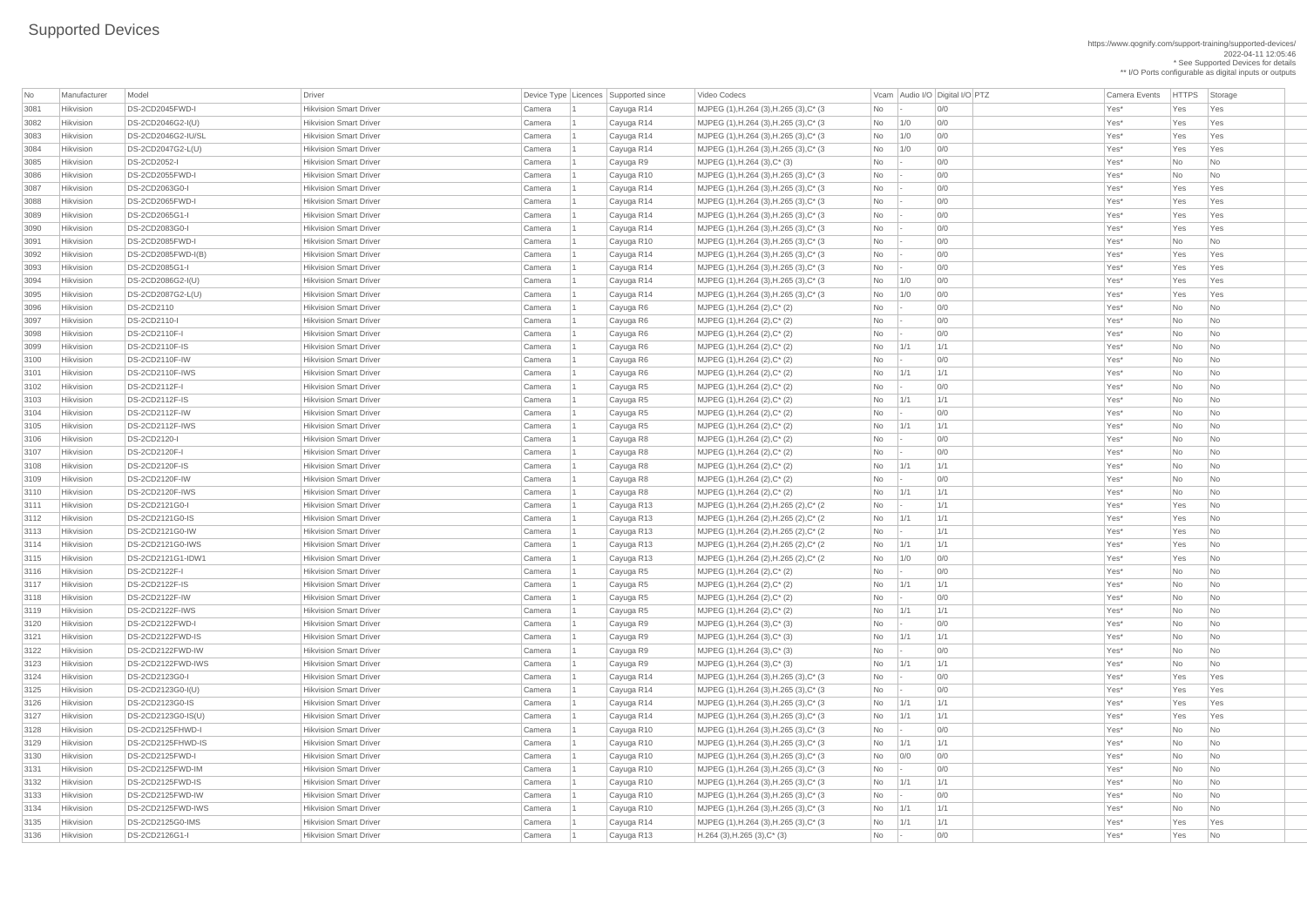\* See Supported Devices for details \*\* I/O Ports configurable as digital inputs or outputs

| No           | Manufacturer           | Model                               | Driver                        |                  | Device Type   Licences   Supported since | Video Codecs                                                            |                             |             | Vcam Audio I/O Digital I/O PTZ | Camera Events    | <b>HTTPS</b> | Storage                     |
|--------------|------------------------|-------------------------------------|-------------------------------|------------------|------------------------------------------|-------------------------------------------------------------------------|-----------------------------|-------------|--------------------------------|------------------|--------------|-----------------------------|
| 3137         | Hikvision              | DS-2CD2126G1-IS                     | <b>Hikvision Smart Driver</b> | Camera           | Cayuga R13                               | $H.264$ (3), H.265 (3), C <sup>*</sup> (3)                              | No                          | $\vert$ 1/1 | 1/1                            | Yes*             | Yes          | No                          |
| 3138         | Hikvision              | DS-2CD2126G2-I(SU)                  | <b>Hikvision Smart Driver</b> | Camera           | Cayuga R14                               | MJPEG (1), H.264 (3), H.265 (3), C* (3)                                 | No                          | 1/0         | 1/1                            | Yes*             | Yes          | Yes                         |
| 3139         | Hikvision              | DS-2CD2127G2(-SU)                   | <b>Hikvision Smart Driver</b> |                  |                                          |                                                                         |                             | 1/0         | 1/1                            | Yes*             | Yes          | Yes                         |
| 3140         | Hikvision              | DS-2CD2132F-I                       | <b>Hikvision Smart Driver</b> | Camera           | Cayuga R14                               | MJPEG (1), H.264 (3), H.265 (3), C* (3)                                 | No                          |             | 0/0                            | Yes <sup>*</sup> |              |                             |
|              |                        | DS-2CD2132F-IS                      | <b>Hikvision Smart Driver</b> | Camera           | Cayuga R5                                | MJPEG (1), H.264 (2), C* (2)                                            | No                          |             | 1/1                            |                  | No           | No                          |
| 3141         | Hikvision              |                                     |                               | Camera           | Cayuga R5                                | $MJPEG (1), H.264 (2), C^* (2)$                                         | No                          | 1/1         |                                | Yes*             | No           | No                          |
| 3142         | Hikvision              | DS-2CD2132F-IW                      | <b>Hikvision Smart Driver</b> | Camera           | Cayuga R5                                | MJPEG (1), H.264 (2), C* (2)                                            | No                          |             | 0/0                            | Yes*             | No           | No.                         |
| 3143         | Hikvision              | DS-2CD2132F-IWS                     | <b>Hikvision Smart Driver</b> | Camera           | Cayuga R5                                | $MJPEG (1), H.264 (2), C^* (2)$                                         | No                          | 1/1         | 1/1                            | Yes*             | No           | N <sub>o</sub>              |
| 3144         | Hikvision              | DS-2CD2135FWD-I                     | <b>Hikvision Smart Driver</b> | Camera           | Cayuga R10                               | MJPEG (1), H.264 (3), H.265 (3), C* (3)                                 | <b>No</b>                   |             | 0/0                            | Yes*             | No           | No                          |
| 3145         | Hikvision              | DS-2CD2135FWD-IS                    | <b>Hikvision Smart Driver</b> | Camera           | Cayuga R10                               | MJPEG (1), H.264 (3), H.265 (3), C* (3)                                 | No                          | $\vert$ 1/1 | 1/1                            | Yes <sup>*</sup> | No           | No.                         |
| 3146         | Hikvision              | DS-2CD2135FWD-IW                    | <b>Hikvision Smart Driver</b> | Camera           | Cayuga R10                               | MJPEG (1), H.264 (3), H.265 (3), C* (3)                                 | No                          |             | 0/0                            | Yes <sup>*</sup> | No           | No.                         |
| 3147         | Hikvision              | DS-2CD2135FWD-IWS                   | <b>Hikvision Smart Driver</b> | Camera           | Cayuga R10                               | MJPEG (1), H.264 (3), H.265 (3), C* (3)                                 | N <sub>o</sub>              | 1/1         | 1/1                            | Yes*             | No           | No                          |
| 3148         | Hikvision              | DS-2CD2142FWD-I                     | <b>Hikvision Smart Driver</b> | Camera           | Cayuga R9                                | MJPEG (1), H.264 (3), C* (3)                                            | No                          |             | 0/0                            | Yes <sup>*</sup> | No           | No.                         |
| 3149         | Hikvision              | DS-2CD2142FWD-IS                    | <b>Hikvision Smart Driver</b> | Camera           | Cayuga R8                                | MJPEG (1), H.264 (3), C* (3)                                            | No                          | 1/1         | 1/1                            | Yes*             | No           | No.                         |
| 3150         | Hikvision              | DS-2CD2142FWD-IW                    | <b>Hikvision Smart Driver</b> | Camera           | Cayuga R9                                | MJPEG (1), H.264 (3), C* (3)                                            | No                          |             | 0/0                            | Yes*             | No           | No                          |
| 3151         | Hikvision              | DS-2CD2142FWD-IWS                   | <b>Hikvision Smart Driver</b> | Camera           | Cayuga R9                                | MJPEG (1), H.264 (3), C* (3)                                            | No                          | 1/1         | 1/1                            | Yes*             | No           | No.                         |
| 3152         | Hikvision              | DS-2CD2143G0-I                      | <b>Hikvision Smart Driver</b> | Camera           | Cayuga R14                               | MJPEG (1), H.264 (3), H.265 (3), C* (3)                                 | No                          |             | 0/0                            | Yes*             | Yes          | Yes                         |
| 3153         | Hikvision              | DS-2CD2143G0-I(U)                   | <b>Hikvision Smart Driver</b> | Camera           | Cayuga R14                               | MJPEG (1), H.264 (3), H.265 (3), C* (3)                                 | <b>No</b>                   |             | 0/0                            | Yes <sup>*</sup> | Yes          | Yes                         |
| 3154         | Hikvision              | DS-2CD2143G0-IS                     | <b>Hikvision Smart Driver</b> | Camera           | Cayuga R14                               | MJPEG (1), H.264 (3), H.265 (3), C* (3)                                 | No                          | 1/1         | 1/1                            | Yes*             | Yes          | Yes                         |
| 3155         | Hikvision              | DS-2CD2143G0-IS(U)                  | <b>Hikvision Smart Driver</b> | Camera           | Cayuga R14                               | MJPEG (1), H.264 (3), H.265 (3), C* (3)                                 | No                          | 1/1         | 1/1                            | Yes*             | Yes          | Yes                         |
| 3156         | Hikvision              | DS-2CD2145FWD-I                     | <b>Hikvision Smart Driver</b> | Camera           | Cayuga R14                               | MJPEG (1), H.264 (3), H.265 (3), C* (3)                                 | N <sub>o</sub>              |             | 0/0                            | Yes*             | Yes          | Yes                         |
| 3157         | Hikvision              | DS-2CD2145FWD-IS                    | <b>Hikvision Smart Driver</b> | Camera           | Cayuga R14                               | MJPEG (1), H.264 (3), H.265 (3), C* (3)                                 | <b>No</b>                   | 1/1         | 1/1                            | Yes*             | Yes          | Yes                         |
| 3158         | Hikvision              | DS-2CD2146G1-I                      | <b>Hikvision Smart Driver</b> | Camera           | Cayuga R13                               | $H.264$ (3), H.265 (3), C <sup>*</sup> (3)                              | <b>No</b>                   |             | 0/0                            | Yes*             | Yes          | No.                         |
| 3159         | Hikvision              | DS-2CD2146G1-IS                     | <b>Hikvision Smart Driver</b> | Camera           | Cayuga R13                               | $H.264$ (3), H.265 (3), C <sup>*</sup> (3)                              | No                          | 1/1         | 1/1                            | Yes <sup>*</sup> | Yes          | No                          |
| 3160         | Hikvision              | DS-2CD2146G2-I(SU)                  | <b>Hikvision Smart Driver</b> | Camera           | Cayuga R14                               | MJPEG (1), H.264 (3), H.265 (3), C* (3)                                 | No                          | 1/0         | 1/1                            | Yes*             | Yes          | Yes                         |
| 3161         | <b>Hikvision</b>       | DS-2CD2147G2(-SU)                   | <b>Hikvision Smart Driver</b> | Camera           | Cayuga R14                               | MJPEG (1), H.264 (3), H.265 (3), C* (3)                                 | No                          | 1/0         | $\vert$ 1/1                    | Yes*             | Yes          | Yes                         |
| 3162         | Hikvision              | DS-2CD2152F-I                       | <b>Hikvision Smart Driver</b> | Camera           | Cayuga R9                                | $MJPEG (1), H.264 (3), C^* (3)$                                         | <b>No</b>                   |             | 0/0                            | Yes*             | No           | No                          |
| 3163         | Hikvision              | DS-2CD2152F-IS                      | <b>Hikvision Smart Driver</b> | Camera           | Cayuga R9                                | $MJPEG (1), H.264 (3), C^* (3)$                                         | No                          | 1/1         | 1/1                            | Yes*             | No           | No.                         |
| 3164         | Hikvision              | DS-2CD2155FWD-I                     | <b>Hikvision Smart Driver</b> | Camera           | Cayuga R10                               | MJPEG (1), H.264 (3), H.265 (3), C* (3)                                 | <b>No</b>                   |             | 0/0                            | Yes*             | No           | No                          |
| 3165         | Hikvision              | DS-2CD2155FWD-IS                    | <b>Hikvision Smart Driver</b> | Camera           | Cayuga R10                               | MJPEG (1), H.264 (3), H.265 (3), C* (3)                                 | N <sub>o</sub>              | 1/1         | 1/1                            | Yes*             | No           | No                          |
| 3166         | Hikvision              | DS-2CD2163G0-I                      | <b>Hikvision Smart Driver</b> | Camera           | Cayuga R14                               | MJPEG (1), H.264 (3), H.265 (3), C* (3)                                 | <b>No</b>                   |             | 0/0                            | Yes*             | Yes          | Yes                         |
| 3167         | Hikvision              | DS-2CD2163G0-I(U)                   | <b>Hikvision Smart Driver</b> | Camera           | Cayuga R14                               | MJPEG (1), H.264 (3), H.265 (3), C* (3)                                 | <b>No</b>                   |             | 0/0                            | Yes*             | Yes          | Yes                         |
| 3168         | Hikvision              | DS-2CD2163G0-IS                     | <b>Hikvision Smart Driver</b> | Camera           | Cayuga R14                               | MJPEG (1), H.264 (3), H.265 (3), C* (3)                                 | N <sub>o</sub>              | $\vert$ 1/1 | 1/1                            | Yes*             | Yes          | Yes                         |
| 3169         | Hikvision              | DS-2CD2163G0-IS(U)                  | <b>Hikvision Smart Driver</b> | Camera           | Cayuga R14                               | MJPEG (1), H.264 (3), H.265 (3), C* (3)                                 | <b>No</b>                   | 1/1         | 1/1                            | Yes*             | Yes          | Yes                         |
| 3170         | Hikvision              | <b>DS-2CD2165FWD-I</b>              | <b>Hikvision Smart Driver</b> | Camera           | Cayuga R14                               | MJPEG (1), H.264 (3), H.265 (3), C* (3)                                 | No                          |             | 0/0                            | Yes*             | Yes          | Yes                         |
| 3171         | Hikvision              | DS-2CD2165G0-I                      | <b>Hikvision Smart Driver</b> | Camera           | Cayuga R14                               | MJPEG (1), H.264 (3), H.265 (3), C* (3)                                 | <b>No</b>                   |             | 0/0                            | Yes*             | Yes          | Yes                         |
| 3172         | Hikvision              | DS-2CD2165G0-IS                     | <b>Hikvision Smart Driver</b> | Camera           | Cayuga R14                               | MJPEG (1), H.264 (3), H.265 (3), C* (3)                                 | <b>No</b>                   | 1/1         | 1/1                            | Yes*             | Yes          | Yes                         |
| 3173         | Hikvision              | DS-2CD2183G0-I                      | <b>Hikvision Smart Driver</b> | Camera           | Cayuga R14                               | MJPEG (1), H.264 (3), H.265 (3), C* (3)                                 | No                          |             | 0/0                            | Yes*             | Yes          | Yes                         |
| 3174         | Hikvision              | DS-2CD2183G0-I(U)                   | <b>Hikvision Smart Driver</b> | Camera           | Cayuga R14                               | MJPEG (1), H.264 (3), H.265 (3), C* (3)                                 | N <sub>o</sub>              |             | 0/0                            | Yes*             | Yes          | Yes                         |
| 3175         | Hikvision              | DS-2CD2183G0-IS                     | <b>Hikvision Smart Driver</b> | Camera           | Cayuga R14                               | MJPEG (1), H.264 (3), H.265 (3), C* (3)                                 | <b>No</b>                   | 1/1         | 1/1                            | Yes*             | Yes          | Yes                         |
| 3176         | Hikvision              | DS-2CD2183G0-IS(U)                  | <b>Hikvision Smart Driver</b> | Camera           | Cayuga R14                               | MJPEG (1), H.264 (3), H.265 (3), C* (3)                                 | <b>No</b>                   | 1/0         | 0/0                            | Yes*             | Yes          | Yes                         |
| 3177         | Hikvision              | DS-2CD2185FWD-I                     | <b>Hikvision Smart Driver</b> | Camera           | Cayuga R10                               | MJPEG (1), H.264 (3), H.265 (3), C* (3)                                 | N <sub>o</sub>              |             | 0/0                            | Yes*             | <b>No</b>    | No                          |
| 3178         | Hikvision              | DS-2CD2185FWD-IS                    | <b>Hikvision Smart Driver</b> | Camera           | Cayuga R10                               | MJPEG (1), H.264 (3), H.265 (3), C* (3)                                 | <b>No</b>                   | 1/1         | 1/1                            | Yes*             | No           | No                          |
| 3179         | Hikvision              | DS-2CD2185FWD-IW                    | <b>Hikvision Smart Driver</b> | Camera           | Cayuga R10                               | $MJPEG (1), H.264 (3), H.265 (3), C^* (3)$                              | <b>No</b>                   |             | 0/0                            | Yes*             | No           | No.                         |
| 3180         | Hikvision              | DS-2CD2185FWD-IWS                   | <b>Hikvision Smart Driver</b> | Camera           | Cayuga R10                               | MJPEG (1), H.264 (3), H.265 (3), C* (3)                                 | N <sub>o</sub>              | $\vert$ 1/1 | 1/1                            | Yes*             | No           | No                          |
| 3181         | Hikvision              | DS-2CD2185G0-IMS                    | <b>Hikvision Smart Driver</b> | Camera           | Cayuga R14                               | MJPEG (1), H.264 (3), H.265 (3), C* (3)                                 | <b>No</b>                   | 1/1         | 1/1                            | Yes*             | Yes          | Yes                         |
|              |                        |                                     | <b>Hikvision Smart Driver</b> |                  |                                          |                                                                         |                             |             | 1/1                            |                  |              |                             |
| 3182<br>3183 | Hikvision<br>Hikvision | DS-2CD2186G2-I(SU)<br>DS-2CD2212-15 | <b>Hikvision Smart Driver</b> | Camera<br>Camera | Cayuga R14<br>Cayuga R5                  | MJPEG (1), H.264 (3), H.265 (3), C* (3)<br>MJPEG (1), H.264 (2), C* (2) | N <sub>o</sub><br>No        | 1/0         | 0/0                            | Yes*<br>Yes*     | Yes<br>No    | Yes<br>No                   |
|              |                        |                                     |                               |                  |                                          |                                                                         |                             |             |                                |                  |              |                             |
| 3184         | Hikvision              | DS-2CD2232-15                       | <b>Hikvision Smart Driver</b> | Camera           | Cayuga R5                                | MJPEG (1), H.264 (2), C* (2)                                            | No                          |             | 0/0                            | Yes*             | No           | No.                         |
| 3185         | Hikvision              | DS-2CD2312-I                        | <b>Hikvision Smart Driver</b> | Camera           | Cayuga R6                                | $MJPEG (1), H.264 (2), C^* (2)$                                         | No                          |             | 0/0                            | Yes*             | No           | No                          |
| 3186         | Hikvision              | DS-2CD2321G0-I/NF                   | <b>Hikvision Smart Driver</b> | Camera           | Cayuga R13                               | MJPEG (1), H.264 (2), H.265 (2), C* (2)                                 | N <sub>o</sub>              |             | 0/0                            | Yes*             | Yes          | No                          |
| 3187         | Hikvision              | DS-2CD2322-I                        | <b>Hikvision Smart Driver</b> | Camera           | Cayuga R5                                | MJPEG (1), H.264 (2), C* (2)                                            | No                          |             | 0/0                            | Yes*             | No           | No                          |
| 3188         | Hikvision              | DS-2CD2322WD-I                      | <b>Hikvision Smart Driver</b> | Camera           | Cayuga R9                                | MJPEG (1), H.264 (3), C* (3)                                            | No                          |             | 0/0                            | Yes*             | No           | $\overline{\mathsf{No}}$    |
| 3189         | Hikvision              | DS-2CD2323G0-I                      | <b>Hikvision Smart Driver</b> | Camera           | Cayuga R14                               | MJPEG (1), H.264 (3), H.265 (3), C* (3)                                 | $\overline{\phantom{1}}$ No |             | 0/0                            | Yes <sup>*</sup> | Yes          | Yes                         |
| 3190         | Hikvision              | DS-2CD2323G0-IU                     | <b>Hikvision Smart Driver</b> | Camera           | Cayuga R14                               | MJPEG $(1)$ , H.264 $(3)$ , H.265 $(3)$ , C* $(3)$                      | N <sub>o</sub>              | 1/0         | 0/0                            | Yes <sup>*</sup> | Yes          | Yes                         |
| 3191         | Hikvision              | DS-2CD2325FHWD-I                    | <b>Hikvision Smart Driver</b> | Camera           | Cayuga R10                               | MJPEG $(1)$ , H.264 $(3)$ , H.265 $(3)$ , C* $(3)$                      | No                          |             | 0/0                            | Yes*             | No           | $\overline{\mathsf{No}}$    |
| 3192         | Hikvision              | DS-2CD2325FWD-I                     | <b>Hikvision Smart Driver</b> | Camera           | Cayuga R10                               | MJPEG (1), H.264 (3), H.265 (3), C* (3)                                 | N <sub>o</sub>              |             | 0/0                            | Yes*             | No           | $\overline{\phantom{a}}$ No |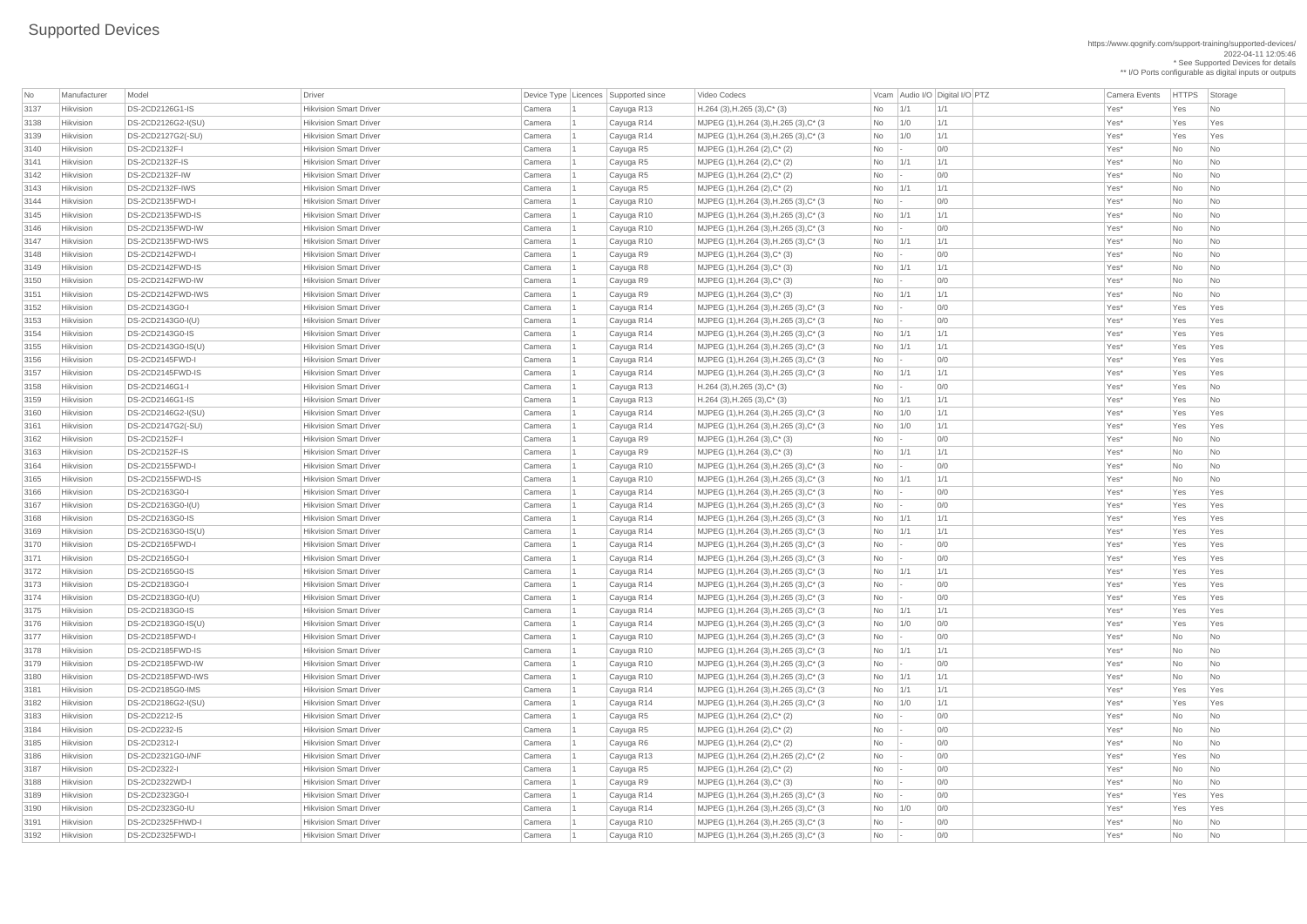https://www.qognify.com/support-training/supported-devices/ 2022-04-11 12:05:46 \* See Supported Devices for details

\*\* I/O Ports configurable as digital inputs or outputs

| MJPEG (1),H.264 (3),H.265 (3),C\* (3  $\qquad$  No 1/0 0/0  $\qquad$  0/0  $\qquad$  Yes\* Yes Yes Yes | MJPEG (1),H.264 (3),H.265 (3),C\* (3  $\vert$  No  $\vert$  1/0  $\vert$  1/1  $\vert$  1/1  $\vert$  Yes\*  $\vert$  Yes Yes Yes | MJPEG (1),H.264 (3),H.265 (3),C\* (3  $\qquad$  No  $\qquad$  - 0/0  $\qquad$  00 Yes\* Yes Yes Yes | MJPEG (1),H.264 (3),H.265 (3),C\* (3  $\qquad$  No 1/0 0/0  $\qquad$  0/0  $\qquad$  Yes\* Yes Yes Yes | MJPEG (1),H.264 (3),H.265 (3),C\* (3  $\qquad$   $\qquad$   $\qquad$   $\qquad$  1/0  $\qquad$   $\qquad$  0/0  $\qquad$   $\qquad$   $\qquad$  Yes\*  $\qquad$  Yes Yes Yes | MJPEG (1),H.264 (2),H.265 (2),C\* (2  $\qquad \qquad$  No  $\qquad$  - 0/0  $\qquad \qquad$  Yes\* Yes No 3202 Hikvision DS-2CD2335FWD-I Hikvision Smart Driver Camera 1 Cayuga R10 MJPEG (1),H.264 (3),H.265 (3),C\* (3 No - 0/0 Yes\* No No | MJPEG (1),H.264 (3),H.265 (3),C\* (3  $\qquad$  No  $\qquad$  - 0/0  $\qquad$  00 Yes\* Yes Yes Yes Yes | MJPEG (1),H.264 (3),H.265 (3),C\* (3  $\qquad$  No 1/0 0/0 | 200 00 | Yes\* Yes Yes Yes | MJPEG (1),H.264 (3),H.265 (3),C\* (3  $\qquad$  No  $\qquad$  - 0/0  $\qquad$  01  $\qquad$  Yes\* Yes Yes Yes | MJPEG (1),H.264 (3),H.265 (3),C\* (3  $\qquad$  No  $\qquad$  - 0/0  $\qquad$  01  $\qquad$  Yes\* Yes Yes Yes | MJPEG (1),H.264 (3),H.265 (3),C\* (3  $\qquad$  No 1/0 0/0  $\qquad$  0/0  $\qquad$  Yes\* Yes Yes Yes | MJPEG (1),H.264 (3),H.265 (3),C\* (3  $\qquad$  No 1/0 1/1 1 No 11/1 Yes\* Yes Yes Yes | MJPEG (1),H.264 (3),H.265 (3),C\* (3  $\qquad$  No  $\qquad$  - 0/0  $\qquad$  01  $\qquad$  Yes\* Yes Yes Yes | MJPEG (1),H.264 (3),H.265 (3),C\* (3  $\qquad$  No 1/0 0/0  $\qquad$  0/0  $\qquad$  Yes\* Yes Yes Yes | MJPEG (1),H.264 (3),H.265 (3),C\* (3  $\vert$  No  $\vert$  1/0  $\vert$  0/0  $\vert$  0/0  $\vert$  Yes\* Yes Yes Yes 3216 Hikvision DS-2CD2355FWD-I Hikvision Smart Driver Camera 1 Cayuga R10 MJPEG (1),H.264 (3),H.265 (3),C\* (3 No - 0/0 Yes\* No No | MJPEG (1),H.264 (3),H.265 (3),C\* (3  $\qquad$  No  $\qquad$  - 0/0  $\qquad$  00 Yes\* Yes Yes Yes Yes | MJPEG (1),H.264 (3),H.265 (3),C\* (3  $\qquad$  No 1/0 0/0  $\qquad$  0/0  $\qquad$  Yes\* Yes Yes Yes | MJPEG (1),H.264 (3),H.265 (3),C\* (3  $\qquad$  No  $\qquad$  - 0/0  $\qquad$  01  $\qquad$  Yes\* Yes Yes Yes | MJPEG (1),H.264 (3),H.265 (3),C\* (3  $\qquad$  No  $\qquad$  - 0/0  $\qquad$  01  $\qquad$  Yes\* Yes Yes Yes 3221 Hikvision DS-2CD2383G0-I Hikvision Smart Driver Camera 1 Cayuga R14 MJPEG (1),H.264 (3),H.265 (3),C\* (3 No - 0/0 Yes\* Yes Yes | MJPEG (1),H.264 (3),H.265 (3),C\* (3  $\qquad$  No 1/0 0/0  $\qquad$  0/0  $\qquad$  Yes\* Yes Yes Yes 3223 Hikvision DS-2CD2385FWD-I Hikvision Smart Driver Camera 1 Cayuga R10 MJPEG (1),H.264 (3),H.265 (3),C\* (3 No - 0/0 Yes\* No No | MJPEG (1),H.264 (3),H.265 (3),C\* (3  $\qquad$  No  $\qquad$  - 0/0  $\qquad$  01  $\qquad$  Yes\* Yes Yes Yes | MJPEG (1),H.264 (3),H.265 (3),C\* (3  $\qquad$  No  $\qquad$  - 0/0  $\qquad$  01  $\qquad$  Yes\* Yes Yes Yes | MJPEG (1),H.264 (3),H.265 (3),C\* (3  $\qquad$  No 1/0 0/0  $\qquad$  0/0  $\qquad$  Yes\* Yes Yes Yes | MJPEG (1),H.264 (3),H.265 (3),C\* (3  $\qquad$  No  $\qquad$  1/0  $\qquad$  1/1  $\qquad$  Yes\* Yes Yes Yes

| No           | Manufacturer                  | Model                                   | <b>Driver</b>                                                  |                  | Device Type Licences Supported since | Video Codecs                                                       |           |                 | Vcam Audio I/O Digital I/O PTZ | <b>Camera Events</b> | <b>HTTPS</b>    | Storage                          |
|--------------|-------------------------------|-----------------------------------------|----------------------------------------------------------------|------------------|--------------------------------------|--------------------------------------------------------------------|-----------|-----------------|--------------------------------|----------------------|-----------------|----------------------------------|
| 3193         | Hikvision                     | DS-2CD2326G1-I                          | <b>Hikvision Smart Driver</b>                                  | Camera           | Cayuga R13                           | $H.264$ (3), H.265 (3), C <sup>*</sup> (3)                         | <b>No</b> |                 | 0/0                            | Yes*                 | Yes             | No                               |
| 3194         | Hikvision                     | DS-2CD2326G1-I/SL                       | <b>Hikvision Smart Driver</b>                                  | Camera           | Cayuga R13                           | $H.264$ (3), H.265 (3), C <sup>*</sup> (3)                         | <b>No</b> |                 | 0/0                            | Yes*                 | Yes             | No                               |
| 3195         | Hikvision                     | DS-2CD2326G2-I(U)                       | <b>Hikvision Smart Driver</b>                                  | Camera           | Cayuga R14                           | MJPEG (1), H.264 (3), H.265 (3), C* (3)                            | No        | 1/0             | 0/0                            | Yes*                 | Yes             | Yes                              |
| 3196         | Hikvision                     | DS-2CD2326G2-ISU/SL                     | <b>Hikvision Smart Driver</b>                                  | Camera           | Cayuga R14                           | MJPEG (1), H.264 (3), H.265 (3), C* (3)                            | No        | 1/0             | 1/1                            | Yes*                 | Yes             | Yes                              |
| 3197         | Hikvision                     | DS-2CD2327G1-L                          | <b>Hikvision Smart Driver</b>                                  | Camera           | Cayuga R14                           | $MJPEG (1), H.264 (3), H.265 (3), C^* (3)$                         | No        | $\sim$          | 0/0                            | Yes*                 | Yes             | Yes                              |
| 3198         | Hikvision                     | DS-2CD2327G1-LU                         | <b>Hikvision Smart Driver</b>                                  | Camera           | Cayuga R14                           | MJPEG (1), H.264 (3), H.265 (3), C* (3)                            | No        | 1/0             | 0/0                            | Yes*                 | Yes             | Yes                              |
| 3199         | Hikvision                     | DS-2CD2327G2-L(U)                       | <b>Hikvision Smart Driver</b>                                  | Camera           | Cayuga R14                           | MJPEG (1), H.264 (3), H.265 (3), C* (3)                            | <b>No</b> | 1/0             | 0/0                            | Yes*                 | Yes             | Yes                              |
| 3200         | Hikvision                     | DS-2CD2327G3E-L                         | <b>Hikvision Smart Driver</b>                                  | Camera           | Cayuga R13                           | MJPEG (1), H.264 (2), H.265 (2), C* (2)                            | No        |                 | 0/0                            | Yes*                 | Yes             | $\overline{\mathsf{No}}$         |
| 3201         | Hikvision                     | <b>DS-2CD2332-I</b>                     | <b>Hikvision Smart Driver</b>                                  | Camera           | Cayuga R5                            | MJPEG (1), H.264 (2), C* (2)                                       | <b>No</b> |                 | 0/0                            | Yes*                 | <b>No</b>       | No                               |
| 3202         | Hikvision                     | DS-2CD2335FWD-I                         | <b>Hikvision Smart Driver</b>                                  | Camera           | Cayuga R10                           | MJPEG (1), H.264 (3), H.265 (3), C* (3)                            | No        |                 | 0/0                            | Yes*                 | No              | No                               |
| 3203         | Hikvision                     | <b>DS-2CD2342WD-I</b>                   | <b>Hikvision Smart Driver</b>                                  | Camera           | Cayuga R9                            | $MJPEG (1), H.264 (3), C^* (3)$                                    | No        |                 | 0/0                            | Yes*                 | <b>No</b>       | No                               |
| 3204         | Hikvision                     | DS-2CD2343G0-I                          | <b>Hikvision Smart Driver</b>                                  | Camera           | Cayuga R14                           | MJPEG (1), H.264 (3), H.265 (3), C* (3)                            | <b>No</b> |                 | 0/0                            | Yes*                 | Yes             | Yes                              |
| 3205         | Hikvision                     | DS-2CD2343G0-IU                         | <b>Hikvision Smart Driver</b>                                  | Camera           | Cayuga R14                           | MJPEG (1), H.264 (3), H.265 (3), C* (3)                            | <b>No</b> | 1/0             | 0/0                            | Yes*                 | Yes             | Yes                              |
| 3206         | Hikvision                     | DS-2CD2345FWD-I                         | <b>Hikvision Smart Driver</b>                                  | Camera           | Cayuga R14                           | MJPEG (1), H.264 (3), H.265 (3), C* (3)                            | No        |                 | 0/0                            | Yes*                 | Yes             | Yes                              |
| 3207         | Hikvision                     | DS-2CD2345G0P-I                         | <b>Hikvision Smart Driver</b>                                  | Camera           | Cayuga R14                           | MJPEG (1), H.264 (3), H.265 (3), C* (3)                            | No        |                 | 0/0                            | Yes*                 | Yes             | Yes                              |
| 3208         | Hikvision                     | DS-2CD2346G1-I                          | <b>Hikvision Smart Driver</b>                                  | Camera           | Cayuga R13                           | $H.264$ (3), H.265 (3), C <sup>*</sup> (3)                         | No        |                 | 0/0                            | Yes*                 | Yes             | No                               |
| 3209         | Hikvision                     | DS-2CD2346G1-I/SL                       | <b>Hikvision Smart Driver</b>                                  | Camera           | Cayuga R13                           | $H.264$ (3), H.265 (3), C <sup>*</sup> (3)                         | No        |                 | 0/0                            | Yes*                 | Yes             | No                               |
| 3210         | Hikvision                     | DS-2CD2346G2-I(U)                       | <b>Hikvision Smart Driver</b>                                  | Camera           | Cayuga R14                           | MJPEG (1), H.264 (3), H.265 (3), C* (3)                            | <b>No</b> | 1/0             | 0/0                            | Yes*                 | Yes             | Yes                              |
| 3211         | Hikvision                     | DS-2CD2346G2-ISU/SL                     | <b>Hikvision Smart Driver</b>                                  | Camera           | Cayuga R14                           | MJPEG (1), H.264 (3), H.265 (3), C* (3)                            | <b>No</b> | 1/0             | 1/1                            | Yes*                 | Yes             | Yes                              |
| 3212         | Hikvision                     | DS-2CD2347G1-L                          | <b>Hikvision Smart Driver</b>                                  | Camera           | Cayuga R14                           | MJPEG (1), H.264 (3), H.265 (3), C* (3)                            | No        |                 | 0/0                            | Yes*                 | Yes             | Yes                              |
| 3213         | Hikvision                     | DS-2CD2347G1-LU                         | <b>Hikvision Smart Driver</b>                                  | Camera           | Cayuga R14                           | MJPEG (1), H.264 (3), H.265 (3), C* (3)                            | No        | 1/0             | 0/0                            | Yes*                 | Yes             | Yes                              |
| 3214         | Hikvision                     | DS-2CD2347G2-L(U)                       | <b>Hikvision Smart Driver</b>                                  | Camera           | Cayuga R14                           | MJPEG (1), H.264 (3), H.265 (3), C* (3)                            | No        | 1/0             | 0/0                            | Yes*                 | Yes             | Yes                              |
| 3215         | Hikvision                     | <b>DS-2CD2352-I</b>                     | <b>Hikvision Smart Driver</b>                                  | Camera           | Cayuga R9                            | MJPEG $(1)$ , H.264 $(3)$ , C* $(3)$                               | No        |                 | 0/0                            | Yes*                 | <b>No</b>       | No                               |
| 3216         | Hikvision                     | DS-2CD2355FWD-I                         | <b>Hikvision Smart Driver</b>                                  | Camera           | Cayuga R10                           | MJPEG (1), H.264 (3), H.265 (3), C* (3)                            | <b>No</b> |                 | 0/0                            | Yes*                 | <b>No</b>       | No                               |
| 3217         | Hikvision                     | DS-2CD2363G0-I                          | <b>Hikvision Smart Driver</b>                                  | Camera           | Cayuga R14                           | MJPEG (1), H.264 (3), H.265 (3), C* (3)                            | No        |                 | O/O                            | Yes*                 | Yes             | Yes                              |
| 3218         | Hikvision                     | DS-2CD2363G0-IU                         | <b>Hikvision Smart Driver</b>                                  | Camera           | Cayuga R14                           | MJPEG (1), H.264 (3), H.265 (3), C* (3)                            | No.       | 1/0             | 0/0                            | Yes*                 | Yes             | Yes                              |
| 3219         | Hikvision                     | DS-2CD2365FWD-I                         | <b>Hikvision Smart Driver</b>                                  | Camera           | Cayuga R14                           | MJPEG (1), H.264 (3), H.265 (3), C* (3)                            | No        |                 | 0/0                            | Yes*                 | Yes             | Yes                              |
| 3220         | Hikvision                     | DS-2CD2365G1-I                          | <b>Hikvision Smart Driver</b>                                  | Camera           | Cayuga R14                           | MJPEG (1), H.264 (3), H.265 (3), C* (3)                            | No        |                 | 0/0                            | Yes*                 | Yes             | Yes                              |
| 3221         | Hikvision                     | DS-2CD2383G0-I                          | <b>Hikvision Smart Driver</b>                                  | Camera           | Cayuga R14                           | MJPEG $(1)$ , H.264 $(3)$ , H.265 $(3)$ , C* $(3)$                 | No        |                 | 0/0                            | Yes*                 | Yes             | Yes                              |
| 3222         | Hikvision                     | DS-2CD2383G0-IU                         | <b>Hikvision Smart Driver</b>                                  | Camera           | Cayuga R14                           | MJPEG (1), H.264 (3), H.265 (3), C* (3)                            | <b>No</b> | 1/0             | 0/0                            | Yes*                 | Yes             | Yes                              |
| 3223         | Hikvision                     | DS-2CD2385FWD-I                         | <b>Hikvision Smart Driver</b>                                  | Camera           | Cayuga R10                           | MJPEG (1), H.264 (3), H.265 (3), C* (3)                            | No        |                 | 0/0                            | Yes*                 | <b>No</b>       | No                               |
| 3224         | Hikvision                     | $DS-2CD2385FWD-I(B)$                    | <b>Hikvision Smart Driver</b>                                  | Camera           | Cayuga R14                           | MJPEG (1), H.264 (3), H.265 (3), C* (3)                            | No        |                 | 0/0                            | Yes*                 | Yes             | Yes                              |
| 3225         | Hikvision                     | DS-2CD2385G1-I                          | <b>Hikvision Smart Driver</b>                                  | Camera           | Cayuga R14                           | MJPEG (1), H.264 (3), H.265 (3), C* (3)                            | No        | $\vert - \vert$ | 0/0                            | Yes*                 | Yes             | Yes                              |
| 3226         | Hikvision                     | DS-2CD2386G2-I(U)                       | <b>Hikvision Smart Driver</b>                                  | Camera           | Cayuga R14                           | MJPEG (1), H.264 (3), H.265 (3), C* (3)                            | No        | 1/0             | 0/0                            | Yes*                 | Yes             | Yes                              |
| 3227         | Hikvision                     | DS-2CD2386G2-ISU/SL                     | <b>Hikvision Smart Driver</b>                                  | Camera           | Cayuga R14                           | MJPEG $(1)$ , H.264 $(3)$ , H.265 $(3)$ , C* $(3)$                 | No        | 1/0             | 1/1                            | Yes*                 | Yes             | Yes                              |
| 3228         | Hikvision                     | <b>DS-2CD2410F-I</b>                    | <b>Hikvision Smart Driver</b>                                  | Camera           | Cayuga R6                            | $MJPEG (1), H.264 (2), C^* (2)$                                    | <b>No</b> |                 | 1/1                            | Yes*                 | <b>No</b>       | $\overline{\mathsf{No}}$         |
| 3229         | Hikvision                     | DS-2CD2410F-IW                          | <b>Hikvision Smart Driver</b>                                  | Camera           | Cayuga R6                            | MJPEG (1), H.264 (2), C* (2)                                       | <b>No</b> |                 | 1/1                            | Yes*                 | <b>No</b>       | No                               |
| 3230         | Hikvision                     | DS-2CD2412F-I                           | <b>Hikvision Smart Driver</b>                                  | Camera           | Cayuga R5                            | MJPEG (1), H.264 (2), C* (2)                                       | No        | 1/1             | 1/1                            | Yes*                 | <b>No</b>       | No                               |
| 3231         | Hikvision                     | DS-2CD2412F-IW                          | <b>Hikvision Smart Driver</b>                                  | Camera           | Cayuga R5                            | MJPEG (1), H.264 (2), C* (2)                                       | <b>No</b> | 1/1             | 1/1                            | Yes*                 | <b>No</b>       | No                               |
| 3232         | Hikvision                     | <b>DS-2CD2420F-I</b>                    | <b>Hikvision Smart Driver</b>                                  | Camera           | Cayuga R6                            | MJPEG (1), H.264 (2), C* (2)                                       | <b>No</b> | 1/1             | 1/1                            | Yes*                 | No              | No                               |
| 3233         | Hikvision                     | DS-2CD2420F-IW                          | <b>Hikvision Smart Driver</b>                                  | Camera           | Cayuga R6                            | $MJPEG (1), H.264 (2), C^*(2)$                                     | <b>No</b> | 1/1             | 1/1                            | Yes*                 | <b>No</b>       | No                               |
| 3234         | Hikvision                     | <b>DS-2CD2420FD-I</b>                   | <b>Hikvision Smart Driver</b>                                  | Camera           | Cayuga R6                            | MJPEG (1), H.264 (2), C* (2)                                       | <b>No</b> | 1/1             | 1/1                            | Yes*                 | <b>No</b>       | $\overline{\mathsf{No}}$         |
| 3235         | Hikvision                     | DS-2CD2420FD-IW                         | <b>Hikvision Smart Driver</b>                                  | Camera           | Cayuga R6                            | MJPEG (1), H.264 (2), C* (2)                                       | <b>No</b> | 1/1             | 1/1                            | Yes*                 | <b>No</b>       | No                               |
| 3236         | Hikvision                     | DS-2CD2422F-I                           | <b>Hikvision Smart Driver</b>                                  | Camera           | Cayuga R5                            | MJPEG (1), H.264 (2), C* (2)                                       | No        | 1/1             | 1/1                            | Yes*                 | <b>No</b>       | No                               |
| 3237         | Hikvision                     | DS-2CD2422F-IW                          | <b>Hikvision Smart Driver</b>                                  | Camera           | Cayuga R5                            | MJPEG (1), H.264 (2), C* (2)                                       | <b>No</b> | 1/1             | 1/1                            | Yes*                 | <b>No</b>       | No                               |
| 3238         | Hikvision                     | <b>DS-2CD2432F-I</b>                    | <b>Hikvision Smart Driver</b>                                  | Camera           | Cayuga R5                            | MJPEG (1), H.264 (2), C* (2)                                       | No        | 1/1             | 1/1                            | Yes*                 | <b>No</b>       | $\overline{\mathsf{No}}$         |
| 3239         | Hikvision                     | DS-2CD2432F-IW                          | <b>Hikvision Smart Driver</b>                                  | Camera           | Cayuga R5                            | MJPEG (1), H.264 (2), C* (2)                                       | No        | 1/1             | 1/1                            | Yes*                 | <b>No</b>       | No                               |
| 3240         | Hikvision                     | <b>DS-2CD2510F</b>                      | <b>Hikvision Smart Driver</b>                                  | Camera           | Cayuga R6                            | $MJPEG (1), H.264 (2), C^* (2)$                                    | <b>No</b> |                 | 0/0                            | Yes*                 | <b>No</b>       | $\overline{\mathsf{No}}$         |
| 3241         | Hikvision                     | DS-2CD2512F-I                           | <b>Hikvision Smart Driver</b>                                  | Camera           | Cayuga R5                            | MJPEG (1), H.264 (2), C* (2)                                       | <b>No</b> |                 | 0/0                            | Yes*                 | <b>No</b>       | N <sub>o</sub>                   |
| 3242<br>3243 | Hikvision                     | <b>DS-2CD2512F-IS</b><br>DS-2CD2512F-IW | <b>Hikvision Smart Driver</b><br><b>Hikvision Smart Driver</b> | Camera           | Cayuga R5                            | MJPEG (1), H.264 (2), C* (2)                                       | <b>No</b> | 1/1             | 1/1<br>0/0                     | Yes*<br>Yes*         | <b>No</b>       | No<br>No                         |
| 3244         | Hikvision                     | DS-2CD2512F-IWS                         | <b>Hikvision Smart Driver</b>                                  | Camera<br>Camera | Cayuga R5                            | MJPEG (1), H.264 (2), C* (2)                                       | <b>No</b> |                 | 1/1                            | Yes*                 | No              |                                  |
|              | <b>Hikvision</b><br>Hikvision | <b>DS-2CD2520F</b>                      | <b>Hikvision Smart Driver</b>                                  |                  | Cayuga R5                            | MJPEG (1), H.264 (2), C* (2)                                       | No        | $\vert$ 1/1     | 0/0                            | Yes*                 | No<br><b>No</b> | No.                              |
| 3245<br>3246 | Hikvision                     | DS-2CD2522F-I                           | <b>Hikvision Smart Driver</b>                                  | Camera<br>Camera | Cayuga R6<br>Cayuga R5               | $MJPEG (1), H.264 (2), C^* (2)$<br>$MJPEG (1), H.264 (2), C^* (2)$ | No<br>No  |                 | 0/0                            | Yes*                 | No              | $\overline{\mathsf{No}}$<br>  No |
| 3247         | Hikvision                     | DS-2CD2522F-IS                          | <b>Hikvision Smart Driver</b>                                  | Camera           | Cayuga R5                            | $MJPEG (1), H.264 (2), C^* (2)$                                    | <b>No</b> | 1/1             | 1/1                            | Yes*                 | <b>No</b>       | $\overline{\mathsf{No}}$         |
| 3248         | Hikvision                     | DS-2CD2522F-IW                          | <b>Hikvision Smart Driver</b>                                  | Camera           | Cayuga R5                            | $MJPEG (1), H.264 (2), C^*(2)$                                     | No        |                 | 0/0                            | Yes*                 | No              | $\overline{\phantom{a}}$ No      |
|              |                               |                                         |                                                                |                  |                                      |                                                                    |           |                 |                                |                      |                 |                                  |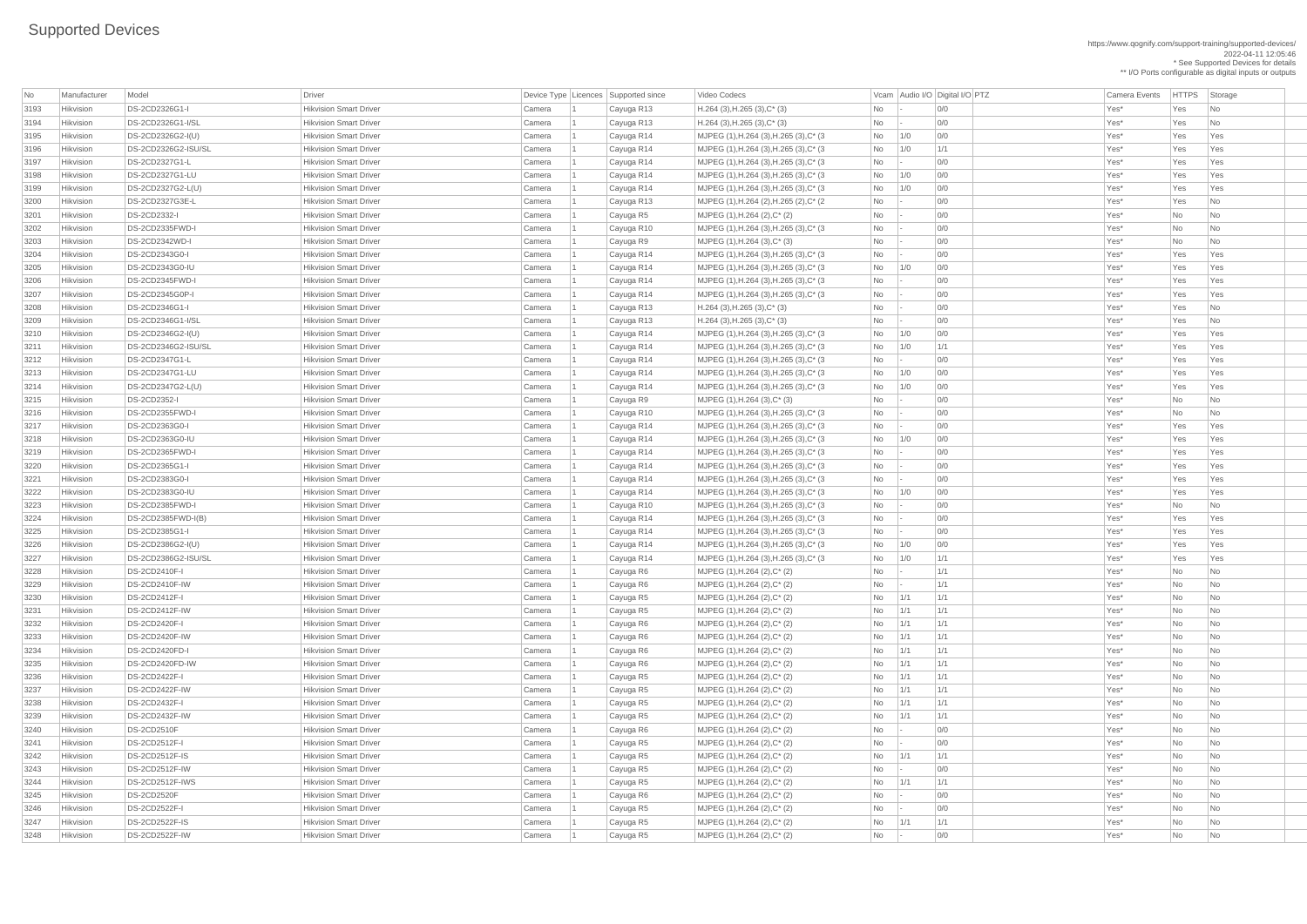\*\* I/O Ports configurable as digital inputs or outputs | MJPEG (1),H.264 (3),H.265 (3),C\* (3  $\qquad$  No  $\qquad$  - 0/0  $\qquad$  00 Yes\* Yes Yes Yes Yes | MJPEG (1),H.264 (3),H.265 (3),C\* (3  $\qquad$  No  $\qquad$  - 0/0  $\qquad$  00 Yes\* Yes Yes Yes | MJPEG (1),H.264 (3),H.265 (3),C\* (3  $\qquad$  No 1/1 1/1 1/1 No 1/1 1/1 Ves\* Yes Yes Yes | MJPEG (1),H.264 (3),H.265 (3),C\* (3  $\qquad$  No  $\qquad$  - 0/0  $\qquad$  200 Yes\* Yes Yes Yes | MJPEG (1),H.264 (3),H.265 (3),C\* (3  $\qquad$  No 1/1 1/1 1/1 1/1 Ves\* Yes Yes Yes | MJPEG (1),H.264 (3),H.265 (3),C\* (3  $\qquad$  No  $\qquad$  - 0/0  $\qquad$  00 Yes\* Yes Yes Yes Yes | MJPEG (1),H.264 (3),H.265 (3),C\* (3  $\qquad$  No 1/1 1/1 1/1 No 1/1 1/1 Yes\* Yes Yes Yes | MJPEG (1),H.264 (3),H.265 (3),C\* (3  $\qquad$  No  $\qquad$  - 0/0  $\qquad$  01  $\qquad$  Yes\* Yes Yes Yes | MJPEG (1),H.264 (3),H.265 (3),C\* (3  $\qquad$  No 1/1 1/1 1/1  $\qquad$  1/1  $\qquad$  Yes\* Yes Yes Yes | MJPEG (1),H.264 (3),H.265 (3),C\* (3  $\qquad$  No 1/0 1/1 1 No 11/1 Yes\* Yes Yes Yes | MJPEG (1),H.264 (3),H.265 (3),C\* (3  $\qquad$  No  $\qquad$  - 0/0  $\qquad$  00 Yes\* Yes Yes Yes | MJPEG (1),H.264 (3),H.265 (3),C\* (3  $\qquad$  No 1/1 1/1 1/1 No 1/1 Xes\* Yes Yes Yes 3270 Hikvision DS-2CD2535FWD-IW Hikvision Smart Driver Camera 1 Cayuga R14 MJPEG (1),H.264 (3),H.265 (3),C\* (3 No - 0/0 Yes\* Yes Yes | MJPEG (1),H.264 (3),H.265 (3),C\* (3  $\vert$  No  $\vert$  1/1  $\vert$  1/1  $\vert$  1/1  $\vert$  1/1  $\vert$  Yes\* Yes Yes Yes | MJPEG (1),H.264 (3),H.265 (3),C\* (3  $\qquad$  No  $\qquad$  - 0/0  $\qquad$  01  $\qquad$  Yes\* Yes Yes Yes 3277 Hikvision DS-2CD2545FWD-I Hikvision Smart Driver Camera 1 Cayuga R14 MJPEG (1),H.264 (3),H.265 (3),C\* (3 No - 0/0 Yes\* Yes Yes | MJPEG (1),H.264 (3),H.265 (3),C\* (3  $\qquad$  No 1/1 1/1 1/1  $\qquad$  No 1/1 1/1  $\qquad$  Yes\* Yes Yes Yes | MJPEG (1),H.264 (3),H.265 (3),C\* (3  $\qquad$  No  $\qquad$  - 0/0  $\qquad$  01  $\qquad$  Yes\* Yes Yes Yes | MJPEG (1),H.264 (3),H.265 (3),C\* (3  $\qquad$  No 1/1 1/1 1/1  $\qquad$  1/1 Yes\* Yes Yes Yes | MJPEG (1),H.264 (3),H.265 (3),C\* (3  $\qquad$  No 1/0 1/1 1 No 11/1 Yes\* Yes Yes Yes | MJPEG (1),H.264 (3),H.265 (3),C\* (3  $\qquad$  No  $\qquad$  - 0/0  $\qquad$  00 Yes\* Yes Yes Yes Yes | MJPEG (1),H.264 (3),H.265 (3),C\* (3  $\qquad$  No 1/1 1/1 1/1 | 1/1 Ves\* Yes Yes Yes | MJPEG (1),H.264 (3),H.265 (3),C\* (3  $\qquad$   $\qquad$   $\qquad$   $\qquad$   $\qquad$   $\qquad$   $\qquad$   $\qquad$   $\qquad$   $\qquad$   $\qquad$   $\qquad$   $\qquad$   $\qquad$   $\qquad$   $\qquad$   $\qquad$   $\qquad$   $\qquad$   $\qquad$   $\qquad$   $\qquad$   $\qquad$   $\qquad$   $\qquad$   $\qquad$   $\qquad$   $\qquad$   $\qquad$   $\qquad$   $\qquad$ | MJPEG (1),H.264 (3),H.265 (3),C\* (3  $\qquad$  No 1/1 1/1 1/1  $\qquad$  1/1 Yes\* Yes Yes Yes | MJPEG (1),H.264 (3),H.265 (3),C\* (3  $\qquad$  No  $\qquad$  - 0/0  $\qquad$  01  $\qquad$  Yes\* Yes Yes Yes | MJPEG (1),H.264 (2),H.265 (2),C\* (2  $\qquad \qquad$  No  $\qquad$  - 0/0  $\qquad \qquad$  0/0 Yes\* Yes No 3302 Hikvision DS-2CD2621G0-IS Hikvision Smart Driver Camera 1 Cayuga R13 MJPEG (1),H.264 (2),H.265 (2),C\* (2 No 1/1 2/2 Yes\* Yes No | MJPEG (1),H.264 (2),H.265 (2),C\* (2  $\qquad \qquad$  No  $\qquad$  - 0/0  $\qquad \qquad$  Yes\* Yes No

https://www.qognify.com/support-training/supported-devices/ 2022-04-11 12:05:46 \* See Supported Devices for details

| No           | Manufacturer           | Model                                  | <b>Driver</b>                                                  |                  | Device Type   Licences   Supported since | Video Codecs                                                 |                 |                 | Vcam Audio I/O Digital I/O PTZ | <b>Camera Events</b> | <b>HTTPS</b>           | Storage                                              |
|--------------|------------------------|----------------------------------------|----------------------------------------------------------------|------------------|------------------------------------------|--------------------------------------------------------------|-----------------|-----------------|--------------------------------|----------------------|------------------------|------------------------------------------------------|
| 3249         | Hikvision              | DS-2CD2522F-IWS                        | <b>Hikvision Smart Driver</b>                                  | Camera           | Cayuga R5                                | MJPEG (1), H.264 (2), C* (2)                                 | <b>No</b>       | 1/1             | 1/1                            | Yes*                 | <b>No</b>              | No                                                   |
| 3250         | Hikvision              | DS-2CD2522FWD-I                        | <b>Hikvision Smart Driver</b>                                  | Camera           | Cayuga R9                                | $MJPEG (1), H.264 (3), C^* (3)$                              | <b>No</b>       |                 | 0/0                            | Yes*                 | <b>No</b>              | N <sub>o</sub>                                       |
| 3251         | Hikvision              | DS-2CD2522FWD-IS                       | <b>Hikvision Smart Driver</b>                                  | Camera           | Cayuga R9                                | MJPEG (1), H.264 (3), C* (3)                                 | <b>No</b>       | 1/1             | 1/1                            | Yes*                 | No                     | No                                                   |
| 3252         | Hikvision              | DS-2CD2522FWD-IW                       | <b>Hikvision Smart Driver</b>                                  | Camera           | Cayuga R9                                | $MJPEG (1), H.264 (3), C^* (3)$                              | No              |                 | 0/0                            | Yes*                 | <b>No</b>              | No                                                   |
| 3253         | Hikvision              | DS-2CD2522FWD-IWS                      | <b>Hikvision Smart Driver</b>                                  | Camera           | Cayuga R9                                | MJPEG (1), H.264 (3), C* (3)                                 | No              | 1/1             | 1/1                            | Yes*                 | <b>No</b>              | No                                                   |
| 3254         | Hikvision              | DS-2CD2523G0-I                         | <b>Hikvision Smart Driver</b>                                  | Camera           | Cayuga R14                               | MJPEG (1), H.264 (3), H.265 (3), C* (3)                      | No              |                 | 0/0                            | Yes*                 | Yes                    | Yes                                                  |
| 3255         | Hikvision              | DS-2CD2525FHWD-I                       | <b>Hikvision Smart Driver</b>                                  | Camera           | Cayuga R14                               | MJPEG (1), H.264 (3), H.265 (3), C* (3)                      | No              |                 | 0/0                            | Yes*                 | Yes                    | Yes                                                  |
| 3256         | Hikvision              | DS-2CD2525FHWD-IS                      | <b>Hikvision Smart Driver</b>                                  | Camera           | Cayuga R14                               | MJPEG (1), H.264 (3), H.265 (3), C* (3)                      | No              | $\vert$ 1/1     | 1/1                            | Yes*                 | Yes                    | Yes                                                  |
| 3257         | Hikvision              | DS-2CD2525FHWD-IW                      | <b>Hikvision Smart Driver</b>                                  | Camera           | Cayuga R14                               | MJPEG (1), H.264 (3), H.265 (3), C* (3)                      | No              | $\sim$          | 0/0                            | Yes*                 | Yes                    | Yes                                                  |
| 3258         | Hikvision              | DS-2CD2525FHWD-IWS                     | <b>Hikvision Smart Driver</b>                                  | Camera           | Cayuga R14                               | $MJPEG (1), H.264 (3), H.265 (3), C^* (3)$                   | No              | 1/1             | 1/1                            | Yes*                 | Yes                    | Yes                                                  |
| 3259         | Hikvision              | DS-2CD2525FWD-I                        | <b>Hikvision Smart Driver</b>                                  | Camera           | Cayuga R14                               | $MJPEG (1), H.264 (3), H.265 (3), C^* (3)$                   | No              | $\sim$          | 0/0                            | Yes*                 | Yes                    | Yes                                                  |
| 3260         | Hikvision              | DS-2CD2525FWD-IS                       | <b>Hikvision Smart Driver</b>                                  | Camera           | Cayuga R14                               | MJPEG (1), H.264 (3), H.265 (3), C* (3)                      | <b>No</b>       | 1/1             | 1/1                            | Yes*                 | Yes                    | Yes                                                  |
| 3261         | Hikvision              | DS-2CD2525FWD-IW                       | <b>Hikvision Smart Driver</b>                                  | Camera           | Cayuga R14                               | MJPEG (1), H.264 (3), H.265 (3), C* (3)                      | No              | $\sim$          | 0/0                            | Yes*                 | Yes                    | Yes                                                  |
| 3262         | Hikvision              | DS-2CD2525FWD-IWS                      | <b>Hikvision Smart Driver</b>                                  | Camera           | Cayuga R14                               | MJPEG (1), H.264 (3), H.265 (3), C* (3)                      | <b>No</b>       | 1/1             | 1/1                            | Yes*                 | Yes                    | Yes                                                  |
| 3263         | Hikvision              | DS-2CD2526G2-I(S)                      | <b>Hikvision Smart Driver</b>                                  | Camera           | Cayuga R14                               | MJPEG (1), H.264 (3), H.265 (3), C* (3)                      | No              | 1/0             | 1/1                            | Yes*                 | Yes                    | Yes                                                  |
| 3264         | Hikvision              | <b>DS-2CD2532F-I</b>                   | <b>Hikvision Smart Driver</b>                                  | Camera           | Cayuga R5                                | $MJPEG (1), H.264 (2), C^* (2)$                              | No              |                 | 0/0                            | Yes*                 | <b>No</b>              | No                                                   |
| 3265         | Hikvision              | <b>DS-2CD2532F-IS</b>                  | <b>Hikvision Smart Driver</b>                                  | Camera           | Cayuga R5                                | MJPEG (1), H.264 (2), C* (2)                                 | <b>No</b>       | 1/1             | 1/1                            | Yes*                 | <b>No</b>              | No                                                   |
| 3266         | Hikvision              | DS-2CD2532F-IW                         | <b>Hikvision Smart Driver</b>                                  | Camera           | Cayuga R5                                | MJPEG (1), H.264 (2), C* (2)                                 | <b>No</b>       |                 | 0/0                            | Yes*                 | <b>No</b>              | N <sub>o</sub>                                       |
| 3267         | Hikvision              | DS-2CD2532F-IWS                        | <b>Hikvision Smart Driver</b>                                  | Camera           | Cayuga R5                                | MJPEG (1), H.264 (2), C* (2)                                 | <b>No</b>       | 1/1             | 1/1                            | Yes*                 | <b>No</b>              | N <sub>o</sub>                                       |
| 3268         | Hikvision              | DS-2CD2535FWD-I                        | <b>Hikvision Smart Driver</b>                                  | Camera           | Cayuga R14                               | MJPEG (1), H.264 (3), H.265 (3), C* (3)                      | No              | $\sim$          | 0/0                            | Yes*                 | Yes                    | Yes                                                  |
| 3269         | Hikvision              | DS-2CD2535FWD-IS                       | <b>Hikvision Smart Driver</b>                                  | Camera           | Cayuga R14                               | MJPEG (1), H.264 (3), H.265 (3), C* (3)                      | No              | 1/1             | 1/1                            | Yes*                 | Yes                    | Yes                                                  |
| 3270         | Hikvision              | DS-2CD2535FWD-IW                       | <b>Hikvision Smart Driver</b>                                  | Camera           | Cayuga R14                               | $MJPEG (1), H.264 (3), H.265 (3), C^* (3)$                   | No              | $\sim$          | 0/0                            | Yes*                 | Yes                    | Yes                                                  |
| 3271         | Hikvision              | DS-2CD2535FWD-IWS                      | <b>Hikvision Smart Driver</b>                                  | Camera           | Cayuga R14                               | $MJPEG (1), H.264 (3), H.265 (3), C^* (3)$                   | <b>No</b>       | $\vert$ 1/1     | 1/1                            | Yes*                 | Yes                    | Yes                                                  |
| 3272         | Hikvision              | DS-2CD2542FWD-I                        | <b>Hikvision Smart Driver</b>                                  | Camera           | Cayuga R9                                | $MJPEG (1), H.264 (3), C^* (3)$                              | No              |                 | 0/0                            | Yes*                 | <b>No</b>              | No                                                   |
| 3273         | Hikvision              | DS-2CD2542FWD-IS                       | <b>Hikvision Smart Driver</b>                                  | Camera           | Cayuga R9                                | MJPEG (1), H.264 (3), C* (3)                                 | No.             | 1/1             | 1/1                            | Yes*                 | <b>No</b>              | No                                                   |
| 3274         | Hikvision              | DS-2CD2542FWD-IW                       | <b>Hikvision Smart Driver</b>                                  | Camera           | Cayuga R9                                | MJPEG (1), H.264 (3), C* (3)                                 | No.             |                 | 0/0                            | Yes*                 | No.                    | No                                                   |
| 3275         | Hikvision              | DS-2CD2542FWD-IWS                      | <b>Hikvision Smart Driver</b>                                  | Camera           | Cayuga R9                                | MJPEG (1), H.264 (3), C* (3)                                 | <b>No</b>       | 1/1             | 1/1                            | Yes*                 | <b>No</b>              | N <sub>o</sub>                                       |
| 3276         | Hikvision              | DS-2CD2543G0-I                         | <b>Hikvision Smart Driver</b>                                  | Camera           | Cayuga R14                               | MJPEG (1), H.264 (3), H.265 (3), C* (3)                      | No              | $\sim$          | 0/0                            | Yes*                 | Yes                    | Yes                                                  |
| 3277         | Hikvision              | DS-2CD2545FWD-I                        | <b>Hikvision Smart Driver</b>                                  | Camera           | Cayuga R14                               | MJPEG $(1)$ , H.264 $(3)$ , H.265 $(3)$ , C* $(3)$           | No              |                 | 0/0                            | Yes*                 | Yes                    | Yes                                                  |
| 3278         | Hikvision              | DS-2CD2545FWD-IS                       | <b>Hikvision Smart Driver</b>                                  | Camera           | Cayuga R14                               | MJPEG (1), H.264 (3), H.265 (3), C* (3)                      | No              | 1/1             | 1/1                            | Yes*                 | Yes                    | Yes                                                  |
| 3279         | Hikvision              | DS-2CD2545FWD-IW                       | <b>Hikvision Smart Driver</b>                                  | Camera           | Cayuga R14                               | MJPEG (1), H.264 (3), H.265 (3), C* (3)                      | No              | $\vert - \vert$ | 0/0                            | Yes*                 | Yes                    | Yes                                                  |
| 3280         | Hikvision              | DS-2CD2545FWD-IWS                      | <b>Hikvision Smart Driver</b>                                  | Camera           | Cayuga R14                               | MJPEG (1), H.264 (3), H.265 (3), C* (3)                      | No              | 1/1             | 1/1                            | Yes*                 | Yes                    | Yes                                                  |
| 3281         | Hikvision              | DS-2CD2546G2-I(S)                      | <b>Hikvision Smart Driver</b>                                  | Camera           | Cayuga R14                               | MJPEG (1), H.264 (3), H.265 (3), C* (3)                      | No              | 1/0             | 1/1                            | Yes*                 | Yes                    | Yes                                                  |
| 3282         | Hikvision              | DS-2CD2552F-I                          | <b>Hikvision Smart Driver</b>                                  | Camera           | Cayuga R9                                | $MJPEG (1), H.264 (3), C^* (3)$                              | <b>No</b>       | $\sim$          | 0/0                            | Yes*                 | <b>No</b>              | No                                                   |
| 3283         | Hikvision              | <b>DS-2CD2552F-IS</b>                  | <b>Hikvision Smart Driver</b>                                  | Camera           | Cayuga R9                                | $MJPEG (1), H.264 (3), C^* (3)$                              | <b>No</b>       | 1/1             | 1/1                            | Yes*                 | <b>No</b>              | No                                                   |
| 3284         | Hikvision              | DS-2CD2555FWD-I                        | <b>Hikvision Smart Driver</b>                                  | Camera           | Cayuga R14                               | MJPEG (1), H.264 (3), H.265 (3), C* (3)                      | No              | $\overline{a}$  | 0/0                            | Yes*                 | Yes                    | Yes                                                  |
| 3285         | Hikvision              | DS-2CD2555FWD-IS                       | <b>Hikvision Smart Driver</b>                                  | Camera           | Cayuga R14                               | MJPEG (1), H.264 (3), H.265 (3), C* (3)                      | <b>No</b>       | 1/1             | 1/1                            | Yes*                 | Yes                    | Yes                                                  |
| 3286         | Hikvision              | DS-2CD2555FWD-IW                       | <b>Hikvision Smart Driver</b>                                  | Camera           | Cayuga R14                               | MJPEG (1), H.264 (3), H.265 (3), C* (3)                      | No              |                 | 0/0                            | Yes*                 | Yes                    | Yes                                                  |
| 3287         | Hikvision              | DS-2CD2555FWD-IWS                      | <b>Hikvision Smart Driver</b>                                  | Camera           | Cayuga R14                               | MJPEG (1), H.264 (3), H.265 (3), C* (3)                      | No              | 1/1             | 1/1                            | Yes*                 | Yes                    | Yes                                                  |
| 3288         | Hikvision              | DS-2CD2563G0-I                         | <b>Hikvision Smart Driver</b>                                  | Camera           | Cayuga R14                               | MJPEG (1), H.264 (3), H.265 (3), C* (3)                      | No              | $\sim$          | 0/0                            | Yes*                 | Yes                    | Yes                                                  |
| 3289         | Hikvision              | DS-2CD2610F-I                          | <b>Hikvision Smart Driver</b>                                  | Camera           | Cayuga R6                                | $MJPEG (1), H.264 (2), C^* (2)$                              | No              |                 | 0/0                            | Yes*                 | <b>No</b>              | $\overline{\mathsf{No}}$                             |
| 3290         | Hikvision              | <b>DS-2CD2610F-IS</b>                  | <b>Hikvision Smart Driver</b>                                  | Camera           | Cayuga R6                                | MJPEG (1), H.264 (2), C* (2)                                 | No              | 1/1             | 1/1                            | Yes*                 | <b>No</b>              | No                                                   |
| 3291         | Hikvision              | DS-2CD2610F-IZ                         | <b>Hikvision Smart Driver</b>                                  | Camera           | Cayuga R6                                | MJPEG (1), H.264 (2), C* (2)                                 | No              |                 | 0/0<br>Continuous, Zoom only   | Yes*                 | <b>No</b>              | No                                                   |
| 3292         | Hikvision              | DS-2CD2610F-IZS                        | <b>Hikvision Smart Driver</b>                                  | Camera           | Cayuga R6                                | MJPEG (1), H.264 (2), C* (2)                                 | No              | 1/1             | 1/1<br>Continuous, Zoom only   | Yes*                 | <b>No</b>              | N <sub>o</sub>                                       |
| 3293         | Hikvision              | <b>DS-2CD2610FD-I</b>                  | <b>Hikvision Smart Driver</b>                                  | Camera           | Cayuga R6                                | MJPEG (1), H.264 (2), C* (2)                                 | No              | $\vert - \vert$ | 0/0                            | Yes*                 | No                     | No                                                   |
| 3294         | Hikvision<br>Hikvision | <b>DS-2CD2610FD-IS</b>                 | <b>Hikvision Smart Driver</b>                                  | Camera           | Cayuga R6                                | MJPEG (1), H.264 (2), C* (2)                                 | No              | 1/1             | 1/1<br>0/0                     | Yes*<br>Yes*         | <b>No</b><br><b>No</b> | $\overline{\mathsf{No}}$<br>$\overline{\mathsf{No}}$ |
| 3295         | Hikvision              | <b>DS-2CD2612F-I</b>                   | <b>Hikvision Smart Driver</b><br><b>Hikvision Smart Driver</b> | Camera           | Cayuga R5                                | MJPEG (1), H.264 (2), C* (2)                                 | <b>No</b>       |                 | 1/1                            | Yes*                 | <b>No</b>              | No                                                   |
| 3296<br>3297 | Hikvision              | <b>DS-2CD2612F-IS</b><br>DS-2CD2620F-I | <b>Hikvision Smart Driver</b>                                  | Camera<br>Camera | Cayuga R5<br>Cayuga R6                   | MJPEG (1), H.264 (2), C* (2)<br>MJPEG (1), H.264 (2), C* (2) | No<br><b>No</b> | 1/1             | 0/0                            | Yes*                 | <b>No</b>              | N <sub>o</sub>                                       |
| 3298         | Hikvision              | <b>DS-2CD2620F-IS</b>                  | <b>Hikvision Smart Driver</b>                                  | Camera           | Cayuga R6                                | MJPEG (1), H.264 (2), C* (2)                                 | No              | 1/0             | 1/1                            | Yes*                 | <b>No</b>              | No                                                   |
| 3299         | Hikvision              | <b>DS-2CD2620F-IZ</b>                  | <b>Hikvision Smart Driver</b>                                  | Camera           | Cayuga R6                                | MJPEG (1), H.264 (2), C* (2)                                 | <b>No</b>       |                 | 0/0<br>Continuous, Zoom only   | Yes*                 | <b>No</b>              | N <sub>o</sub>                                       |
| 3300         | <b>Hikvision</b>       | DS-2CD2620F-IZS                        | <b>Hikvision Smart Driver</b>                                  | Camera           |                                          | MJPEG (1), H.264 (2), C* (2)                                 | No              | 1/1             | 1/1<br>Continuous, Zoom only   | Yes*                 | No                     | No.                                                  |
| 3301         | Hikvision              | DS-2CD2621G0-I                         | <b>Hikvision Smart Driver</b>                                  | Camera           | Cayuga R6<br>Cayuga R13                  | MJPEG (1), H.264 (2), H.265 (2), C* (2)                      | No              | $\mathbf{I}$    | 0/0                            | Yes*                 | Yes                    | N <sub>o</sub>                                       |
| 3302         | Hikvision              | DS-2CD2621G0-IS                        | <b>Hikvision Smart Driver</b>                                  | Camera           | Cayuga R13                               | MJPEG (1), H.264 (2), H.265 (2), C* (2)                      | No              | 1/1             | 2/2                            | Yes*                 | Yes                    | N <sub>o</sub>                                       |
| 3303         | Hikvision              | DS-2CD2621G0-IZ                        | <b>Hikvision Smart Driver</b>                                  | Camera           | Cayuga R13                               | MJPEG (1), H.264 (2), H.265 (2), C* (2)                      | No              |                 | 0/0                            | Yes*                 | Yes                    | $\overline{\phantom{a}}$ No                          |
| 3304         | Hikvision              | DS-2CD2621G0-IZS                       | <b>Hikvision Smart Driver</b>                                  | Camera           | Cayuga R13                               | MJPEG (1), H.264 (2), H.265 (2), C* (2)                      | $No$   1/1      |                 | 2/2                            | Yes*                 | Yes                    | $\overline{\phantom{a}}$ No                          |
|              |                        |                                        |                                                                |                  |                                          |                                                              |                 |                 |                                |                      |                        |                                                      |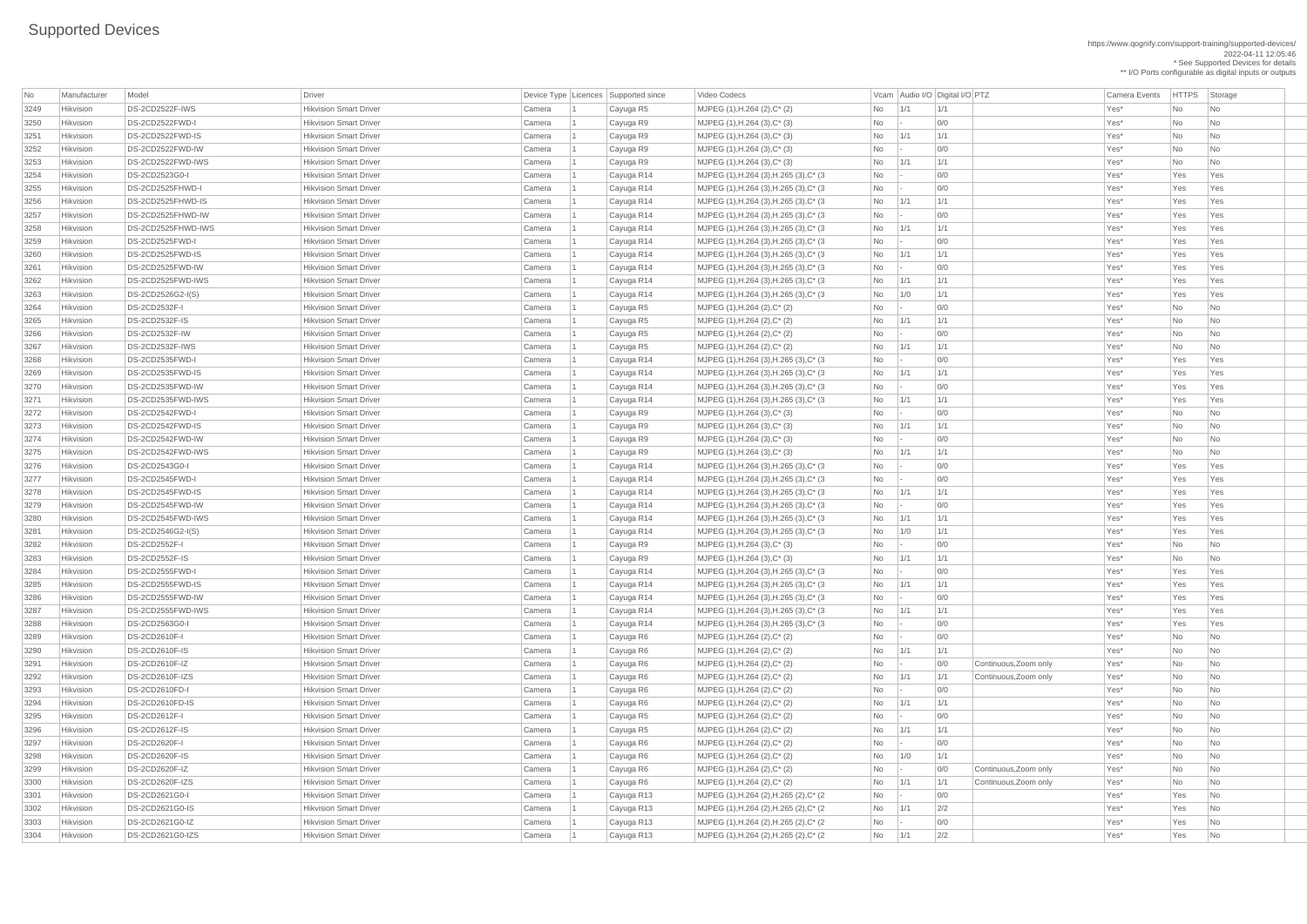https://www.qognify.com/support-training/supported-devices/ 2022-04-11 12:05:46 \* See Supported Devices for details \*\* I/O Ports configurable as digital inputs or outputs

Video Codecs **No Manufacturer Model Driver Audio I/O** Digital I/O PTZ Camera Events HTTPS Storage | MJPEG (1),H.264 (3),H.265 (3),C\* (3  $\qquad$  No 1/1 1/1 1/1 No 1/1 Xes\* Yes Yes Yes | MJPEG (1),H.264 (3),H.265 (3),C\* (3  $\qquad$  No  $\qquad$  - 0/0  $\qquad$  00 Yes\* Yes Yes Yes | MJPEG (1),H.264 (3),H.265 (3),C\* (3  $\qquad$  No 1/1 1/1 1/1 No 1/1 Xes\* Yes Yes Yes 3314 Hikvision DS-2CD2625FHWD-IZS Hikvision Smart Driver Camera 1 Cayuga R14 MJPEG (1),H.264 (3),H.265 (3),C\* (3 No 1/1 1/1 Yes\* Yes Yes | MJPEG (1),H.264 (3),H.265 (3),C\* (3  $\qquad$  No 1/1 1/1 Continuous,Zoom only Yes\* No No | MJPEG (1),H.264 (3),H.265 (3),C\* (3  $\qquad$  No 1/0 1/1 1 No 11/1 Yes\* Yes Yes Yes | MJPEG (1),H.264 (3),H.265 (3),C\* (3  $\qquad$  No 1/0 1/1 1 No 11/1 Yes\* Yes Yes Yes | MJPEG (1),H.264 (3),H.265 (3),C\* (3  $\vert$  No  $\vert$  1/0  $\vert$  1/1  $\vert$  1/1  $\vert$  Yes\*  $\vert$  Yes Yes Yes  $\vert$  MJPEG (1),H.264 (3),H.265 (3),C\* (3  $\vert$  No  $\vert$  1/1  $\vert$  1/1  $\vert$  Continuous,Zoom only  $\vert$  Yes\*  $\vert$  No  $\vert$  No  $\vert$  No  $\vert$ | MJPEG (1),H.264 (3),H.265 (3),C\* (3  $\qquad$  No 1/1 1/1 1/1 No 1/1 1/1 Yes\* Yes Yes Yes | MJPEG (1),H.264 (3),H.265 (3),C\* (3  $\qquad$  No  $\qquad$  - 0/0  $\qquad$  00 Yes\* Yes Yes Yes Yes | MJPEG (1),H.264 (3),H.265 (3),C\* (3  $\qquad$  No 1/1 1/1 1/1 No 1/1 1/1 Yes\* Yes Yes Yes | MJPEG (1),H.264 (3),H.265 (3),C\* (3  $\qquad$  No 1/1 1/1 1/1 No 1/1 Xes\* Yes Yes Yes | MJPEG (1),H.264 (3),H.265 (3),C\* (3  $\qquad$  No  $\qquad$  1/0  $\qquad$  1/1  $\qquad$  Yes\* Yes Yes Yes | MJPEG (1),H.264 (3),H.265 (3),C\* (3  $\qquad$  No 1/0 1/1 1 No 11/1 Yes\* Yes Yes Yes | MJPEG (1),H.264 (3),H.265 (3),C\* (3  $\qquad$  No 1/0 1/1 1 No 11/1 Yes\* Yes Yes Yes  $\vert$  MJPEG (1),H.264 (3),H.265 (3),C\* (3  $\vert$  No  $\vert$  1/1  $\vert$  1/1  $\vert$  Continuous,Zoom only  $\vert$  Yes\*  $\vert$  No  $\vert$  No  $\vert$  No  $\vert$ | MJPEG (1),H.264 (3),H.265 (3),C\* (3  $\qquad$  No 1/1 1/1 1/1 No 1/1 1/1 Yes\* Yes Yes Yes | MJPEG (1),H.264 (3),H.265 (3),C\* (3  $\qquad$  No  $\qquad$  - 0/0  $\qquad$  00 Yes\* Yes Yes Yes | MJPEG (1),H.264 (3),H.265 (3),C\* (3  $\qquad$  No 1/1 1/1 1/1 No 1/1 Xes\* Yes Yes Yes | MJPEG (1),H.264 (3),H.265 (3),C\* (3  $\qquad$  No 1/1 1/1 1/1 No 1/1 Xes\* Yes Yes Yes | MJPEG (1),H.264 (3),H.265 (3),C\* (3  $\qquad$  No  $\qquad$  - 0/0  $\qquad$  00 Yes\* Yes Yes Yes | MJPEG (1),H.264 (3),H.265 (3),C\* (3  $\qquad$  No 1/1 1/1 1/1 2 No 2012 Tes\* Yes\* Yes Yes Yes | MJPEG (1),H.264 (3),H.265 (3),C\* (3  $\qquad$  No  $\qquad$  - 0/0  $\qquad$  00 Yes\* Yes Yes Yes Yes | MJPEG (1),H.264 (3),H.265 (3),C\* (3  $\qquad$  No 1/1 1/1 1/1 No 2010 1 No 2010 1 No 2010 1/1 2000 1/1 Ves\* Yes Yes | MJPEG (1),H.264 (3),H.265 (3),C\* (3  $\qquad$  No 1/1 1/1 1/1 No 11/1 Ves\* Yes Yes Yes | MJPEG (1),H.264 (3),H.265 (3),C\* (3  $\qquad$  No  $\qquad$  - 0/0  $\qquad$  01  $\qquad$  Yes\* Yes Yes Yes | MJPEG (1),H.264 (3),H.265 (3),C\* (3  $\qquad$  No  $\qquad$  1/1  $\qquad$  1/1  $\qquad$  1/1  $\qquad$  Yes\* Yes Yes Yes  $\vert$  MJPEG (1),H.264 (3),H.265 (3),C\* (3  $\vert$  No  $\vert$  1/1  $\vert$  1/1  $\vert$  Continuous,Zoom only  $\vert$  Yes\*  $\vert$  No  $\vert$  No  $\vert$  No  $\vert$ | MJPEG (1),H.264 (3),H.265 (3),C\* (3  $\qquad$  No 1/1 1/1 1/1 No 1/1 Xes\* Yes Yes Yes | MJPEG (1),H.264 (3),H.265 (3),C\* (3  $\qquad$  No  $\qquad$  - 0/0  $\qquad$  01  $\qquad$  Yes\* Yes Yes Yes | MJPEG (1),H.264 (3),H.265 (3),C\* (3  $\qquad$  No 1/1 1/1 1/1 No 1/1 Xes\* Yes Yes Yes | MJPEG (1),H.264 (3),H.265 (3),C\* (3  $\qquad$  No  $\qquad$  - 0/0  $\qquad$  00 Yes\* Yes Yes Yes | MJPEG (1),H.264 (3),H.265 (3),C\* (3  $\qquad$  No  $\qquad$  1/1  $\qquad$  1/1  $\qquad$  1/1  $\qquad$  Yes\* Yes Yes Yes | MJPEG (1),H.264 (3),H.265 (3),C\* (3  $\qquad$  No 1/0 1/1 1 No 11/1 Yes\* Yes Yes Yes | MJPEG (1),H.264 (3),H.265 (3),C\* (3  $\qquad$  No  $\qquad$  1/0  $\qquad$  1/1  $\qquad$  Yes\* Yes Yes Yes

| <b>No</b> | Manufacturer | Model                  | <b>Driver</b>                 |                  | Device Type Licences Supported since | Video Codecs                               |                |             | Vcam Audio I/O Digital I/O PTZ |                               | <b>Camera Events</b> | HTTPS Sto |                             |
|-----------|--------------|------------------------|-------------------------------|------------------|--------------------------------------|--------------------------------------------|----------------|-------------|--------------------------------|-------------------------------|----------------------|-----------|-----------------------------|
| 3305      | Hikvision    | <b>DS-2CD2622F-I</b>   | <b>Hikvision Smart Driver</b> | Camera           | Cayuga R5                            | MJPEG (1), H.264 (2), C* (2)               | No             |             | 0/0                            | Yes*                          |                      | No        | $\overline{\phantom{a}}$ Nc |
| 3306      | Hikvision    | DS-2CD2622F-IS         | <b>Hikvision Smart Driver</b> | Camera           | Cayuga R5                            | MJPEG (1), H.264 (2), C* (2)               | No             | 1/1         | 1/1                            | Yes*                          |                      | No        | $\overline{\phantom{a}}$ Nc |
| 3307      | Hikvision    | DS-2CD2622FWD-I        | <b>Hikvision Smart Driver</b> | Camera           | Cayuga R9                            | $MJPEG (1), H.264 (3), C^* (3)$            | No             |             | 0/0                            | Yes*                          |                      | No        | <b>Nc</b>                   |
| 3308      | Hikvision    | DS-2CD2622FWD-IS       | <b>Hikvision Smart Driver</b> | Camera           | Cayuga R9                            | $MJPEG (1), H.264 (3), C^* (3)$            | No             | 1/1         | 1/1                            | Yes*                          |                      | No        | <b>Nc</b>                   |
| 3309      | Hikvision    | DS-2CD2622FWD-IZ       | <b>Hikvision Smart Driver</b> | Camera           | Cayuga R9                            | $MJPEG (1), H.264 (3), C^* (3)$            | No             |             | 0/0                            | Yes*<br>Continuous, Zoom only |                      | No        | $\overline{\phantom{a}}$ Nc |
| 3310      | Hikvision    | DS-2CD2622FWD-IZS      | <b>Hikvision Smart Driver</b> | Camera           | Cayuga R9                            | MJPEG (1), H.264 (3), C* (3)               | No             | 1/1         | 1/1                            | Yes*<br>Continuous, Zoom only |                      | No        | $\overline{\phantom{a}}$ Nc |
| 3311      | Hikvision    | DS-2CD2623G0-IZS       | <b>Hikvision Smart Driver</b> | Camera           | Cayuga R14                           | MJPEG (1), H.264 (3), H.265 (3), C* (3)    | No             | 1/1         | 1/1                            | Yes*                          |                      | Yes       | Ye                          |
| 3312      | Hikvision    | DS-2CD2623G1-IZ        | <b>Hikvision Smart Driver</b> | Camera           | Cayuga R14                           | MJPEG (1), H.264 (3), H.265 (3), C* (3)    | No             |             | 0/0                            | Yes*                          |                      | Yes       | $\mathsf{Ye}$               |
| 3313      | Hikvision    | DS-2CD2623G1-IZS       | <b>Hikvision Smart Driver</b> | Camera           | Cayuga R14                           | MJPEG (1), H.264 (3), H.265 (3), C* (3)    | No             | 1/1         | 1/1                            | Yes*                          |                      | Yes       | Ye                          |
| 3314      | Hikvision    | DS-2CD2625FHWD-IZS     | <b>Hikvision Smart Driver</b> | Camera           | Cayuga R14                           | MJPEG (1), H.264 (3), H.265 (3), C* (3)    | No             | 1/1         | 1/1                            | Yes*                          |                      | Yes       | Ye                          |
| 3315      | Hikvision    | DS-2CD2625FWD-IZS      | <b>Hikvision Smart Driver</b> | Camera           | Cayuga R10                           | MJPEG (1), H.264 (3), H.265 (3), C* (3)    | No             | 1/1         | 1/1                            | Continuous, Zoom only<br>Yes* |                      | No        | <b>Nc</b>                   |
| 3316      | Hikvision    | DS-2CD2626G1-IZ        | <b>Hikvision Smart Driver</b> | Camera           | Cayuga R13                           | $H.264$ (3), H.265 (3), C* (3)             | No             |             | 0/0                            | Yes*                          |                      | Yes       | $\overline{\phantom{a}}$ Nc |
| 3317      | Hikvision    | DS-2CD2626G1-IZS       | <b>Hikvision Smart Driver</b> | Camera           | Cayuga R13                           | $H.264$ (3), H.265 (3), C <sup>*</sup> (3) | No             | 1/1         | 1/1                            | Yes*                          |                      | Yes       | $\overline{\phantom{a}}$ Nc |
| 3318      | Hikvision    | DS-2CD2626G2-IZS       | <b>Hikvision Smart Driver</b> | Camera           | Cayuga R14                           | MJPEG (1), H.264 (3), H.265 (3), C* (3)    | N <sub>o</sub> | 1/0         | 1/1                            | Yes*                          |                      | Yes       | Ye                          |
| 3319      | Hikvision    | DS-2CD2626G2-IZSU/SL   | <b>Hikvision Smart Driver</b> | Camera           | Cayuga R14                           | MJPEG (1), H.264 (3), H.265 (3), C* (3)    | No             | 1/0         | 1/1                            | Yes*                          |                      | Yes       | $\mathsf{Ye}$               |
| 3320      | Hikvision    | DS-2CD2626G2T-IZS      | <b>Hikvision Smart Driver</b> | Camera           | Cayuga R14                           | MJPEG (1), H.264 (3), H.265 (3), C* (3)    | No             | 1/0         | 1/1                            | Yes*                          |                      | Yes       | Ye                          |
| 3321      | Hikvision    | DS-2CD2632F-I          | <b>Hikvision Smart Driver</b> | Camera           | Cayuga R5                            | MJPEG (1), H.264 (2), C* (2)               | No             |             | 0/0                            | Yes*                          |                      | No        | $\overline{\phantom{a}}$ Nc |
| 3322      | Hikvision    | DS-2CD2632F-IS         | <b>Hikvision Smart Driver</b> | Camera           | Cayuga R5                            | MJPEG (1), H.264 (2), C* (2)               | No             | 1/1         | 1/1                            | Yes*                          |                      | No        | $\overline{\phantom{a}}$ Nc |
| 3323      | Hikvision    | DS-2CD2635FWD-IZS      | <b>Hikvision Smart Driver</b> | Camera           | Cayuga R10                           | MJPEG (1), H.264 (3), H.265 (3), C* (3)    | No             | 1/1         | 1/1                            | Continuous, Zoom only<br>Yes* |                      | No        | $\overline{\phantom{a}}$ Nc |
| 3324      | Hikvision    | DS-2CD2642FWD-I        | <b>Hikvision Smart Driver</b> | Camera           | Cayuga R9                            | $MJPEG (1), H.264 (3), C^* (3)$            | No             |             | 0/0                            | Yes*                          |                      | No        | $\overline{\phantom{a}}$ Nc |
| 3325      | Hikvision    | DS-2CD2642FWD-IS       | <b>Hikvision Smart Driver</b> | Camera           | Cayuga R9                            | $MJPEG (1), H.264 (3), C^* (3)$            | No             | 1/1         | 1/1                            | Yes*                          |                      | No        | <b>Nc</b>                   |
| 3326      | Hikvision    | DS-2CD2642FWD-IZ       | <b>Hikvision Smart Driver</b> | Camera           | Cayuga R9                            | $MJPEG (1), H.264 (3), C^* (3)$            | No             |             | 0/0                            | Continuous, Zoom only<br>Yes* |                      | No        | $\overline{\phantom{a}}$ Nc |
| 3327      | Hikvision    | DS-2CD2642FWD-IZS      | <b>Hikvision Smart Driver</b> | Camera           | Cayuga R9                            | MJPEG (1), H.264 (3), C* (3)               | No             | 1/1         | 1/1                            | Continuous, Zoom only<br>Yes* |                      | No        | $\overline{\phantom{a}}$ Nc |
| 3328      | Hikvision    | DS-2CD2643G0-IZS       | <b>Hikvision Smart Driver</b> | Camera           | Cayuga R14                           | MJPEG (1), H.264 (3), H.265 (3), C* (3)    | No             | 1/1         | 1/1                            | Yes*                          |                      | Yes       | Ye                          |
| 3329      | Hikvision    | DS-2CD2643G1-IZ        | <b>Hikvision Smart Driver</b> | Camera           | Cayuga R14                           | MJPEG (1), H.264 (3), H.265 (3), C* (3)    | No             |             | 0/0                            | Yes*                          |                      | Yes       | $ $ Ye                      |
| 3330      | Hikvision    | DS-2CD2643G1-IZS       | <b>Hikvision Smart Driver</b> | Camera           | Cayuga R14                           | MJPEG (1), H.264 (3), H.265 (3), C* (3)    | No             | $\vert$ 1/1 | 1/1                            | Yes*                          |                      | Yes       | $ $ Ye                      |
| 3331      | Hikvision    | DS-2CD2645FWD-IZS      | <b>Hikvision Smart Driver</b> | Camera           | Cayuga R14                           | MJPEG (1), H.264 (3), H.265 (3), C* (3)    | No             | 1/1         | 1/1                            | Yes*                          |                      | Yes       | $\mathsf{Ye}$               |
| 3332      | Hikvision    | DS-2CD2646G1-IZ        | <b>Hikvision Smart Driver</b> | Camera           | Cayuga R13                           | $H.264$ (3), H.265 (3), C* (3)             | No             |             | 0/0                            | Yes*                          |                      | Yes       | $\overline{\phantom{a}}$ Nc |
| 3333      | Hikvision    | DS-2CD2646G1-IZS       | <b>Hikvision Smart Driver</b> | Camera           | Cayuga R13                           | $H.264$ (3), H.265 (3), C* (3)             | No             | 1/1         | 1/1                            | Yes*                          |                      | Yes       | $\overline{\phantom{a}}$ Nc |
| 3334      | Hikvision    | DS-2CD2646G2-IZS       | <b>Hikvision Smart Driver</b> | Camera           | Cayuga R14                           | MJPEG (1), H.264 (3), H.265 (3), C* (3)    | No             | 1/0         | 1/1                            | Yes*                          |                      | Yes       | Ye                          |
| 3335      | Hikvision    | DS-2CD2646G2-IZSU/SL   | <b>Hikvision Smart Driver</b> | Camera           | Cayuga R14                           | MJPEG (1), H.264 (3), H.265 (3), C* (3)    | No             | 1/0         | 1/1                            | Yes*                          |                      | Yes       | Ye                          |
| 3336      | Hikvision    | DS-2CD2646G2T-IZS      | <b>Hikvision Smart Driver</b> | Camera           | Cayuga R14                           | MJPEG (1), H.264 (3), H.265 (3), C* (3)    | No             | 1/0         | 1/1                            | Yes*                          |                      | Yes       | Ye                          |
| 3337      | Hikvision    | DS-2CD2652F-I          | <b>Hikvision Smart Driver</b> | Camera           | Cayuga R9                            | $MJPEG (1), H.264 (3), C^* (3)$            | No             |             | 0/0                            | Yes*                          |                      | No        | $\overline{\phantom{a}}$ Nc |
| 3338      | Hikvision    | DS-2CD2652F-IS         | <b>Hikvision Smart Driver</b> | Camera           | Cayuga R9                            | $MJPEG (1), H.264 (3), C^* (3)$            | No             | 1/1         | 1/1                            | Yes*                          |                      | No        | <b>Nc</b>                   |
| 3339      | Hikvision    | DS-2CD2652F-IZ         | <b>Hikvision Smart Driver</b> |                  |                                      | $MJPEG (1), H.264 (3), C^* (3)$            | No             |             | 0/0                            | Continuous, Zoom only<br>Yes* |                      | No        | $\overline{\phantom{a}}$ Nc |
| 3340      | Hikvision    | DS-2CD2652F-IZS        | <b>Hikvision Smart Driver</b> | Camera<br>Camera | Cayuga R9<br>Cayuga R9               | $MJPEG (1), H.264 (3), C^* (3)$            | No             | 1/1         | 1/1                            | Yes*<br>Continuous, Zoom only |                      | No        | $\overline{\phantom{a}}$ Nc |
| 3341      | Hikvision    | DS-2CD2655FWD-IZS      | <b>Hikvision Smart Driver</b> | Camera           |                                      |                                            | No             | 1/1         | 1/1                            | Continuous, Zoom only<br>Yes* |                      | <b>No</b> | <b>Nc</b>                   |
| 3342      | Hikvision    | DS-2CD2663G0-IZS       | <b>Hikvision Smart Driver</b> |                  | Cayuga R10                           | MJPEG (1), H.264 (3), H.265 (3), C* (3)    |                |             | 1/1                            | Yes*                          |                      | Yes       |                             |
|           |              |                        |                               | Camera           | Cayuga R14                           | MJPEG (1), H.264 (3), H.265 (3), C* (3)    | No             | 1/1         |                                |                               |                      |           | Ye                          |
| 3343      | Hikvision    | DS-2CD2663G1-IZ        | <b>Hikvision Smart Driver</b> | Camera           | Cayuga R14                           | MJPEG (1), H.264 (3), H.265 (3), C* (3)    | No             |             | 0/0                            | Yes*                          |                      | Yes       | $\mathsf{Ye}$               |
| 3344      | Hikvision    | DS-2CD2663G1-IZS       | <b>Hikvision Smart Driver</b> | Camera           | Cayuga R14                           | MJPEG (1), H.264 (3), H.265 (3), C* (3)    | No             | 1/1         | 1/1                            | Yes*                          |                      | Yes       | $\mathsf{Ye}$               |
| 3345      | Hikvision    | DS-2CD2665FWD-IZS      | <b>Hikvision Smart Driver</b> | Camera           | Cayuga R14                           | MJPEG (1), H.264 (3), H.265 (3), C* (3     | No             | 1/1         | 1/1<br>0/0                     | Yes*                          |                      | Yes       | Ye                          |
| 3346      | Hikvision    | DS-2CD2665G0-IZ        | <b>Hikvision Smart Driver</b> | Camera           | Cayuga R14                           | MJPEG (1), H.264 (3), H.265 (3), C* (3)    | No             |             |                                | Yes*                          |                      | Yes       | Ye                          |
| 3347      | Hikvision    | DS-2CD2665G0-IZS       | <b>Hikvision Smart Driver</b> | Camera           | Cayuga R14                           | MJPEG (1), H.264 (3), H.265 (3), C* (3)    | No             | 1/1         | 1/1                            | Yes*                          |                      | Yes       | $\mathsf{Ye}$               |
| 3348      | Hikvision    | DS-2CD2665G1-IZ        | <b>Hikvision Smart Driver</b> | Camera           | Cayuga R14                           | MJPEG (1), H.264 (3), H.265 (3), C* (3)    | No             |             | 0/0                            | Yes*                          |                      | Yes       | $\mathsf{Ye}$               |
| 3349      | Hikvision    | DS-2CD2665G1-IZS       | <b>Hikvision Smart Driver</b> | Camera           | Cayuga R14                           | MJPEG (1), H.264 (3), H.265 (3), C* (3)    | No             | 1/1         | 1/1                            | Yes*                          |                      | Yes       | $\mathsf{Ye}$               |
| 3350      | Hikvision    | DS-2CD2683G0-IZS       | <b>Hikvision Smart Driver</b> | Camera           | Cayuga R14                           | MJPEG (1), H.264 (3), H.265 (3), C* (3)    | No             | 1/1         | 1/1                            | Yes*                          |                      | Yes       | Ye                          |
| 3351      | Hikvision    | DS-2CD2683G1-IZ        | <b>Hikvision Smart Driver</b> | Camera           | Cayuga R14                           | MJPEG (1), H.264 (3), H.265 (3), C* (3)    | No             |             | 0/0                            | Yes*                          |                      | Yes       | $ $ Ye                      |
| 3352      | Hikvision    | DS-2CD2683G1-IZS       | <b>Hikvision Smart Driver</b> | Camera           | Cayuga R14                           | MJPEG (1), H.264 (3), H.265 (3), C* (3)    | No             | 1/1         | 1/1                            | Yes*                          |                      | Yes       | Ye                          |
| 3353      | Hikvision    | DS-2CD2685FWD-IZS      | <b>Hikvision Smart Driver</b> | Camera           | Cayuga R10                           | MJPEG (1), H.264 (3), H.265 (3), C* (3)    | No             | 1/1         | 1/1                            | Continuous, Zoom only<br>Yes* |                      | No        | $\overline{\phantom{a}}$ Nc |
| 3354      | Hikvision    | $DS-2CD2685FWD-IZS(B)$ | <b>Hikvision Smart Driver</b> | Camera           | Cayuga R14                           | MJPEG (1), H.264 (3), H.265 (3), C* (3)    | No             | 1/1         | 1/1                            | Yes*                          |                      | Yes       | $\mathsf{Ye}$               |
| 3355      | Hikvision    | DS-2CD2685G0-IZ        | <b>Hikvision Smart Driver</b> | Camera           | Cayuga R14                           | MJPEG (1), H.264 (3), H.265 (3), C* (3)    | No             |             | 0/0                            | Yes*                          |                      | Yes       | $\mathsf{Ye}$               |
| 3356      | Hikvision    | DS-2CD2685G0-IZS       | <b>Hikvision Smart Driver</b> | Camera           | Cayuga R14                           | MJPEG (1), H.264 (3), H.265 (3), C* (3)    | No             | 1/1         | 1/1                            | Yes*                          |                      | Yes       |                             |
| 3357      | Hikvision    | DS-2CD2685G1-IZ        | <b>Hikvision Smart Driver</b> | Camera           | Cayuga R14                           | MJPEG (1), H.264 (3), H.265 (3), C* (3)    | No             |             | 0/0                            | Yes*                          |                      | Yes       | Ye                          |
| 3358      | Hikvision    | DS-2CD2685G1-IZS       | <b>Hikvision Smart Driver</b> | Camera           | Cayuga R14                           | MJPEG (1), H.264 (3), H.265 (3), C* (3)    | No             | 1/1         | 1/1                            | Yes*                          |                      | Yes       | Ye                          |
| 3359      | Hikvision    | DS-2CD2686G2-IZS       | <b>Hikvision Smart Driver</b> | Camera           | Cayuga R14                           | MJPEG (1), H.264 (3), H.265 (3), C* (3     | No             | 1/0         | 1/1                            | Yes*                          |                      | Yes       | $ $ Ye                      |
| 3360      | Hikvision    | DS-2CD2686G2-IZSU/SL   | <b>Hikvision Smart Driver</b> | Camera           | Cayuga R14                           | MJPEG (1), H.264 (3), H.265 (3), C* (3)    | No             | 1/0         | 1/1                            | Yes*                          |                      | Yes       | $ $ Ye                      |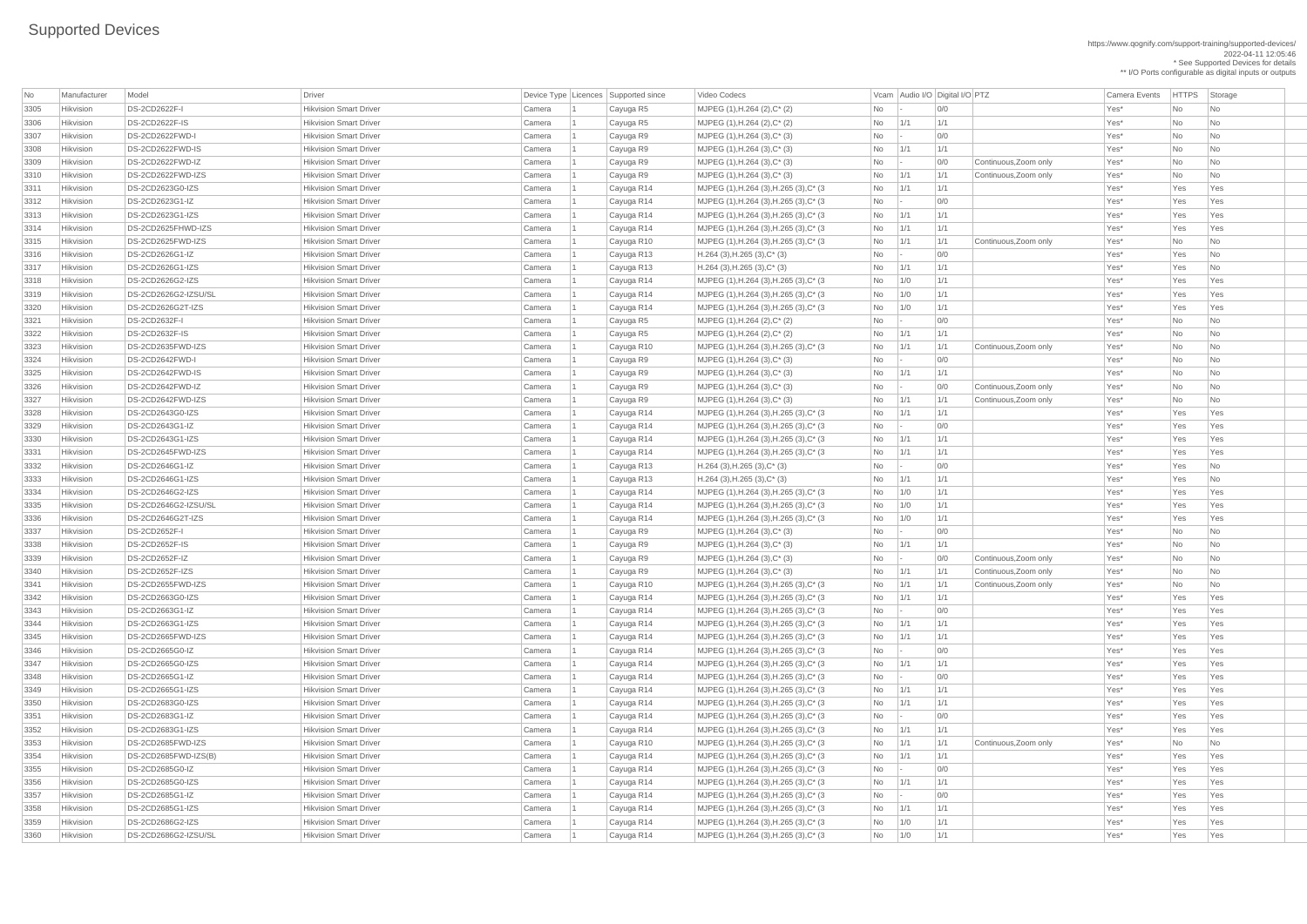https://www.qognify.com/support-training/supported-devices/

2022-04-11 12:05:46

\* See Supported Devices for details

\*\* I/O Ports configurable as digital inputs or outputs | MJPEG (1),H.264 (3),H.265 (3),C\* (3  $\qquad$  No 1/0 1/1 1 No 11/1 Yes\* Yes Yes Yes | MJPEG (1),H.264 (2),H.265 (2),C\* (2  $\qquad \qquad$  No  $\qquad$  - 0/0  $\qquad \qquad$  Yes\* Yes No  $\qquad$ | MJPEG (1),H.264 (2),H.265 (2),C\* (2  $\qquad \qquad$  No  $\qquad$  1/1  $\qquad$  2/2  $\qquad \qquad$  Yes\* Yes No No 1/1 | MJPEG (1),H.264 (2),H.265 (2),C\* (2  $\qquad \qquad$  No  $\qquad$  -  $\qquad$  0/0  $\qquad$  |  $\qquad$  Yes\* Yes No  $\qquad$ | MJPEG (1),H.264 (2),H.265 (2),C\* (2  $\qquad \qquad$  No  $\qquad$  1/1  $\qquad$  2/2  $\qquad \qquad$  Yes\* Yes No | MJPEG (1),H.264 (3),H.265 (3),C\* (3  $\qquad$  No 1/1 1/1 1/1 No 1/1 1/1 Yes\* Yes Yes Yes | MJPEG (1),H.264 (3),H.265 (3),C\* (3  $\qquad$  No  $\qquad$  - 0/0  $\qquad$  00 Yes\* Yes Yes Yes Yes | MJPEG (1),H.264 (3),H.265 (3),C\* (3  $\qquad$  No 1/1 1/1 1/1 No 1/1 1/1 Yes\* Yes Yes Yes | MJPEG (1),H.264 (3),H.265 (3),C\* (3  $\qquad$  No 1/1 1/1 1/1 | 1/1 Ves\* Yes Yes Yes Hikvision DS-2CD2725FWD-IZS Hikvision Smart Driver Camera 1 Cayuga R10 MJPEG (1),H.264 (3),H.265 (3),C\* (3 No 1/1 1/1 Continuous,Zoom only Yes\* No No | MJPEG (1),H.264 (3),H.265 (3),C\* (3  $\qquad$  No 1/0 1/1 1 No 11/1 Yes\* Yes Yes Yes | MJPEG (1),H.264 (3),H.265 (3),C\* (3  $\qquad$  No 1/0 1/1 1 No 11/1 Yes\* Yes Yes Yes  $\vert$  MJPEG (1),H.264 (3),H.265 (3),C\* (3  $\vert$  No  $\vert$  1/1  $\vert$  1/1  $\vert$  Continuous,Zoom only  $\vert$  Yes\*  $\vert$  No  $\vert$  No  $\vert$  No  $\vert$ | MJPEG (1),H.264 (3),H.265 (3),C\* (3  $\qquad$  No 1/1 1/1 1/1 No 1/1 Xes\* Yes Yes Yes | MJPEG (1),H.264 (3),H.265 (3),C\* (3  $\qquad$  No  $\qquad$  - 0/0  $\qquad$  01  $\qquad$  Yes\* Yes Yes Yes | MJPEG (1),H.264 (3),H.265 (3),C\* (3  $\qquad$  No 1/1 1/1 1/1  $\qquad$  No 1/1  $\qquad$  Yes\* Yes Yes Yes | MJPEG (1),H.264 (3),H.265 (3),C\* (3  $\qquad$  No 1/1 1/1 1/1  $\qquad$  No 1/1 1/1  $\qquad$  Yes\* Yes Yes Yes | MJPEG (1),H.264 (3),H.265 (3),C\* (3  $\qquad$  No 1/0 1/1 1 No 11/1 Yes\* Yes Yes Yes Hikvision DS-2CD2746G2T-IZS Hikvision Smart Driver Camera 1 Cayuga R14 MJPEG (1),H.264 (3),H.265 (3),C\* (3 No 1/0 1/1 Yes\* Yes Yes

| No   | Manufacturer | Model                 | <b>Driver</b>                 |        | Device Type   Licences   Supported since | Video Codecs                                       |                          | Vcam Audio I/O Digital I/O PTZ |             |                       | <b>Camera Events</b> | <b>HTTPS</b> | Storage                  |
|------|--------------|-----------------------|-------------------------------|--------|------------------------------------------|----------------------------------------------------|--------------------------|--------------------------------|-------------|-----------------------|----------------------|--------------|--------------------------|
| 3361 | Hikvision    | DS-2CD2686G2T-IZS     | <b>Hikvision Smart Driver</b> | Camera | Cayuga R14                               | MJPEG (1), H.264 (3), H.265 (3), C* (3)            | <b>No</b>                | 1/0                            | 1/1         |                       | Yes*                 | Yes          | Yes                      |
| 3362 | Hikvision    | DS-2CD2710F-I         | <b>Hikvision Smart Driver</b> | Camera | Cayuga R6                                | MJPEG (1), H.264 (2), C* (2)                       | <b>No</b>                | $\sim$                         | 0/0         |                       | Yes*                 | <b>No</b>    | No                       |
| 3363 | Hikvision    | <b>DS-2CD2710F-IS</b> | <b>Hikvision Smart Driver</b> | Camera | Cayuga R6                                | MJPEG (1), H.264 (2), C* (2)                       | <b>No</b>                | 1/0                            | 1/1         |                       | Yes*                 | <b>No</b>    | No                       |
| 3364 | Hikvision    | DS-2CD2710F-IZ        | <b>Hikvision Smart Driver</b> | Camera | Cayuga R6                                | MJPEG (1), H.264 (2), C* (2)                       | No                       | $\sim$                         | 0/0         | Continuous, Zoom only | Yes*                 | <b>No</b>    | No                       |
| 3365 | Hikvision    | DS-2CD2710F-IZS       | <b>Hikvision Smart Driver</b> | Camera | Cayuga R6                                | MJPEG (1), H.264 (2), C* (2)                       | <b>No</b>                | 1/1                            | 1/1         | Continuous, Zoom only | Yes*                 | No           | N <sub>o</sub>           |
| 3366 | Hikvision    | DS-2CD2712F-I         | <b>Hikvision Smart Driver</b> | Camera | Cayuga R5                                | MJPEG (1), H.264 (2), C* (2)                       | No                       | $\sim$                         | 0/0         |                       | Yes*                 | <b>No</b>    | No                       |
| 3367 | Hikvision    | <b>DS-2CD2712F-IS</b> | <b>Hikvision Smart Driver</b> | Camera | Cayuga R5                                | MJPEG (1), H.264 (2), C* (2)                       | <b>No</b>                | 1/1                            | 1/1         |                       | Yes*                 | <b>No</b>    | N <sub>o</sub>           |
| 3368 | Hikvision    | DS-2CD2720F-I         | <b>Hikvision Smart Driver</b> | Camera | Cayuga R6                                | MJPEG (1), H.264 (2), C* (2)                       | No                       | $\sim$                         | 0/0         |                       | Yes*                 | No           | N <sub>o</sub>           |
| 3369 | Hikvision    | <b>DS-2CD2720F-IS</b> | <b>Hikvision Smart Driver</b> | Camera | Cayuga R6                                | MJPEG (1), H.264 (2), C* (2)                       | <b>No</b>                | 1/1                            | 1/1         |                       | Yes*                 | <b>No</b>    | N <sub>o</sub>           |
| 3370 | Hikvision    | DS-2CD2720F-IZ        | <b>Hikvision Smart Driver</b> | Camera | Cayuga R6                                | MJPEG (1), H.264 (2), C* (2)                       | No                       | $\sim$                         | 0/0         | Continuous, Zoom only | Yes*                 | No           | No                       |
| 3371 | Hikvision    | DS-2CD2720F-IZS       | <b>Hikvision Smart Driver</b> | Camera | Cayuga R6                                | $MJPEG (1), H.264 (2), C^* (2)$                    | No                       | 1/1                            | 1/1         | Continuous, Zoom only | Yes*                 | <b>No</b>    | $\overline{\mathsf{No}}$ |
| 3372 | Hikvision    | DS-2CD2720FWD-I       | <b>Hikvision Smart Driver</b> | Camera | Cayuga R6                                | MJPEG (1), H.264 (2), C* (2)                       | No                       | $\sim$                         | 0/0         |                       | Yes*                 | <b>No</b>    | No                       |
| 3373 | Hikvision    | DS-2CD2720FWD-IS      | <b>Hikvision Smart Driver</b> | Camera | Cayuga R6                                | MJPEG (1), H.264 (2), C* (2)                       | <b>No</b>                | 1/1                            | 1/1         |                       | Yes*                 | <b>No</b>    | N <sub>o</sub>           |
| 3374 | Hikvision    | DS-2CD2721G0-I        | <b>Hikvision Smart Driver</b> | Camera | Cayuga R13                               | MJPEG (1), H.264 (2), H.265 (2), C* (2)            | No                       | $\sim$                         | 0/0         |                       | Yes*                 | Yes          | No                       |
| 3375 | Hikvision    | DS-2CD2721G0-IS       | <b>Hikvision Smart Driver</b> | Camera | Cayuga R13                               | MJPEG (1), H.264 (2), H.265 (2), C* (2)            | No                       | $\vert$ 1/1                    | 2/2         |                       | Yes*                 | Yes          | N <sub>o</sub>           |
| 3376 | Hikvision    | DS-2CD2721G0-IZ       | <b>Hikvision Smart Driver</b> | Camera | Cayuga R13                               | MJPEG (1), H.264 (2), H.265 (2), C* (2)            | No                       | $\sim$                         | 0/0         |                       | Yes*                 | Yes          | No                       |
| 3377 | Hikvision    | DS-2CD2721G0-IZS      | <b>Hikvision Smart Driver</b> | Camera | Cayuga R13                               | MJPEG (1), H.264 (2), H.265 (2), C* (2)            | No                       | $\vert$ 1/1                    | 2/2         |                       | Yes*                 | Yes          | No                       |
| 3378 | Hikvision    | DS-2CD2722F-I         | <b>Hikvision Smart Driver</b> | Camera | Cayuga R5                                | MJPEG (1), H.264 (2), C* (2)                       | <b>No</b>                | $\vert - \vert$                | 0/0         |                       | Yes*                 | <b>No</b>    | No                       |
| 3379 | Hikvision    | DS-2CD2722F-IS        | <b>Hikvision Smart Driver</b> | Camera | Cayuga R5                                | MJPEG (1), H.264 (2), C* (2)                       | <b>No</b>                | 1/1                            | 1/1         |                       | Yes*                 | <b>No</b>    | N <sub>o</sub>           |
| 3380 | Hikvision    | DS-2CD2722FWD-I       | <b>Hikvision Smart Driver</b> | Camera | Cayuga R9                                | $MJPEG (1), H.264 (3), C^* (3)$                    | No                       |                                | 0/0         |                       | Yes*                 | <b>No</b>    | No                       |
| 3381 | Hikvision    | DS-2CD2722FWD-IS      | <b>Hikvision Smart Driver</b> | Camera | Cayuga R9                                | MJPEG (1), H.264 (3), C* (3)                       | <b>No</b>                | 1/1                            | 1/1         |                       | Yes*                 | <b>No</b>    | No                       |
| 3382 | Hikvision    | DS-2CD2722FWD-IZ      | <b>Hikvision Smart Driver</b> | Camera | Cayuga R9                                | $MJPEG (1), H.264 (3), C^* (3)$                    | No                       | $\sim$                         | 0/0         | Continuous, Zoom only | Yes*                 | No           | No                       |
| 3383 | Hikvision    | DS-2CD2722FWD-IZS     | <b>Hikvision Smart Driver</b> | Camera | Cayuga R9                                | $MJPEG (1), H.264 (3), C^* (3)$                    | No                       | 1/1                            | 1/1         | Continuous, Zoom only | Yes*                 | <b>No</b>    | No                       |
| 3384 | Hikvision    | DS-2CD2723G0-IZS      | <b>Hikvision Smart Driver</b> | Camera | Cayuga R14                               | MJPEG (1), H.264 (3), H.265 (3), C* (3)            | No                       | 1/1                            | 1/1         |                       | Yes*                 | Yes          | Yes                      |
| 3385 | Hikvision    | DS-2CD2723G1-IZ       | <b>Hikvision Smart Driver</b> | Camera | Cayuga R14                               | MJPEG (1), H.264 (3), H.265 (3), C* (3)            | No                       |                                | O/O         |                       | Yes*                 | Yes          | Yes                      |
| 3386 | Hikvision    | DS-2CD2723G1-IZS      | <b>Hikvision Smart Driver</b> | Camera | Cayuga R14                               | MJPEG (1), H.264 (3), H.265 (3), C* (3)            | No.                      | $\vert$ 1/1                    | 1/1         |                       | Yes*                 | Yes          | Yes                      |
| 3387 | Hikvision    | DS-2CD2725FHWD-IZS    | <b>Hikvision Smart Driver</b> | Camera | Cayuga R14                               | MJPEG (1), H.264 (3), H.265 (3), C* (3)            | No                       | 1/1                            | 1/1         |                       | Yes*                 | Yes          | Yes                      |
| 3388 | Hikvision    | DS-2CD2725FWD-IZS     | <b>Hikvision Smart Driver</b> | Camera | Cayuga R10                               | MJPEG (1), H.264 (3), H.265 (3), C* (3)            | No                       | 1/1                            | 1/1         | Continuous, Zoom only | Yes*                 | <b>No</b>    | No                       |
| 3389 | Hikvision    | DS-2CD2726G1-IZ       | <b>Hikvision Smart Driver</b> | Camera | Cayuga R13                               | $H.264$ (3), H.265 (3), C* (3)                     | No                       | $\sim$                         | 0/0         |                       | Yes*                 | Yes          | $\overline{\mathsf{No}}$ |
| 3390 | Hikvision    | DS-2CD2726G1-IZS      | <b>Hikvision Smart Driver</b> | Camera | Cayuga R13                               | $H.264$ (3), H.265 (3), C <sup>*</sup> (3)         | <b>No</b>                | 1/1                            | 1/1         |                       | Yes*                 | Yes          | No                       |
| 3391 | Hikvision    | DS-2CD2726G2-IZS      | <b>Hikvision Smart Driver</b> | Camera | Cayuga R14                               | MJPEG (1), H.264 (3), H.265 (3), C* (3)            | <b>No</b>                | 1/0                            | 1/1         |                       | Yes*                 | Yes          | Yes                      |
| 3392 | Hikvision    | DS-2CD2726G2T-IZS     | <b>Hikvision Smart Driver</b> | Camera | Cayuga R14                               | MJPEG (1), H.264 (3), H.265 (3), C* (3)            | No                       | 1/0                            | 1/1         |                       | Yes*                 | Yes          | Yes                      |
| 3393 | Hikvision    | <b>DS-2CD2732F-I</b>  | <b>Hikvision Smart Driver</b> | Camera | Cayuga R5                                | MJPEG (1), H.264 (2), C* (2)                       | No                       | $\vert$ =                      | 0/0         |                       | Yes*                 | No           | N <sub>o</sub>           |
| 3394 | Hikvision    | DS-2CD2732F-IS        | <b>Hikvision Smart Driver</b> | Camera | Cayuga R5                                | MJPEG (1), H.264 (2), C* (2)                       | <b>No</b>                | 1/1                            | 1/1         |                       | Yes*                 | No           | $\overline{\mathsf{No}}$ |
| 3395 | Hikvision    | DS-2CD2735FWD-IZS     | <b>Hikvision Smart Driver</b> | Camera | Cayuga R10                               | $MJPEG (1), H.264 (3), H.265 (3), C^* (3)$         | No                       | 1/1                            | 1/1         | Continuous, Zoom only | Yes*                 | <b>No</b>    | No                       |
| 3396 | Hikvision    | DS-2CD2742FWD-I       | <b>Hikvision Smart Driver</b> | Camera | Cayuga R9                                | $MJPEG (1), H.264 (3), C^* (3)$                    | No                       | $\vert - \vert$                | 0/0         |                       | Yes*                 | <b>No</b>    | No                       |
| 3397 | Hikvision    | DS-2CD2742FWD-IS      | <b>Hikvision Smart Driver</b> | Camera | Cayuga R9                                | $MJPEG (1), H.264 (3), C^* (3)$                    | <b>No</b>                | 1/1                            | 1/1         |                       | Yes*                 | <b>No</b>    | No                       |
| 3398 | Hikvision    | DS-2CD2742FWD-IZ      | <b>Hikvision Smart Driver</b> | Camera | Cayuga R9                                | MJPEG (1), H.264 (3), C* (3)                       | No                       | $\sim$                         | 0/0         | Continuous, Zoom only | Yes*                 | No           | No                       |
| 3399 | Hikvision    | DS-2CD2742FWD-IZS     | <b>Hikvision Smart Driver</b> | Camera | Cayuga R9                                | MJPEG (1), H.264 (3), C* (3)                       | No                       | 1/1                            | 1/1         | Continuous, Zoom only | Yes*                 | <b>No</b>    | No                       |
| 3400 | Hikvision    | DS-2CD2743G0-IZS      | <b>Hikvision Smart Driver</b> | Camera | Cayuga R14                               | MJPEG (1), H.264 (3), H.265 (3), C* (3)            | No                       | 1/1                            | 1/1         |                       | Yes*                 | Yes          | Yes                      |
| 3401 | Hikvision    | DS-2CD2743G1-IZ       | <b>Hikvision Smart Driver</b> | Camera | Cayuga R14                               | MJPEG (1), H.264 (3), H.265 (3), C* (3)            | No                       | $\mathbf{I}$                   | 0/0         |                       | Yes*                 | Yes          | Yes                      |
| 3402 | Hikvision    | DS-2CD2743G1-IZS      | <b>Hikvision Smart Driver</b> | Camera | Cayuga R14                               | MJPEG (1), H.264 (3), H.265 (3), C* (3)            | No                       | 1/1                            | 1/1         |                       | Yes*                 | Yes          | Yes                      |
| 3403 | Hikvision    | DS-2CD2745FWD-IZS     | <b>Hikvision Smart Driver</b> | Camera | Cayuga R14                               | MJPEG (1), H.264 (3), H.265 (3), C* (3)            | <b>No</b>                | 1/1                            | 1/1         |                       | Yes*                 | Yes          | Yes                      |
| 3404 | Hikvision    | DS-2CD2746G1-IZ       | <b>Hikvision Smart Driver</b> | Camera | Cayuga R13                               | $H.264$ (3), H.265 (3), C* (3)                     | No                       | $\vert - \vert$                | 0/0         |                       | Yes*                 | Yes          | N <sub>0</sub>           |
| 3405 | Hikvision    | DS-2CD2746G1-IZS      | <b>Hikvision Smart Driver</b> | Camera | Cayuga R13                               | $H.264$ (3), H.265 (3), C* (3)                     | No                       | 1/1                            | 1/1         |                       | Yes*                 | Yes          | No                       |
| 3406 | Hikvision    | DS-2CD2746G2-IZS      | <b>Hikvision Smart Driver</b> | Camera | Cayuga R14                               | MJPEG (1), H.264 (3), H.265 (3), C* (3)            | No                       | 1/0                            | 1/1         |                       | Yes*                 | Yes          | Yes                      |
| 3407 | Hikvision    | DS-2CD2746G2T-IZS     | <b>Hikvision Smart Driver</b> | Camera | Cayuga R14                               | MJPEG $(1)$ , H.264 $(3)$ , H.265 $(3)$ , C* $(3)$ | No                       | 1/0                            | 1/1         |                       | Yes*                 | Yes          | Yes                      |
| 3408 | Hikvision    | <b>DS-2CD2752F-I</b>  | <b>Hikvision Smart Driver</b> | Camera | Cayuga R8                                | MJPEG (1), H.264 (3), C* (3)                       | <b>No</b>                |                                | 0/0         |                       | Yes*                 | <b>No</b>    | $\overline{\mathsf{No}}$ |
| 3409 | Hikvision    | DS-2CD2752F-IS        | <b>Hikvision Smart Driver</b> | Camera | Cayuga R8                                | $MJPEG (1), H.264 (3), C^* (3)$                    | <b>No</b>                | 1/1                            | 1/1         |                       | Yes*                 | <b>No</b>    | N <sub>o</sub>           |
| 3410 | Hikvision    | DS-2CD2752F-IZ        | <b>Hikvision Smart Driver</b> | Camera | Cayuga R8                                | MJPEG (1), H.264 (3), C* (3)                       | No                       | $\vert - \vert$                | 0/0         |                       | Yes*                 | <b>No</b>    | No                       |
| 3411 | Hikvision    | DS-2CD2752F-IZS       | <b>Hikvision Smart Driver</b> | Camera | Cayuga R8                                | MJPEG (1), H.264 (3), C* (3)                       | No                       | 1/1                            | 1/1         |                       | Yes*                 | <b>No</b>    | No                       |
| 3412 | Hikvision    | DS-2CD2755FWD-IZS     | <b>Hikvision Smart Driver</b> | Camera | Cayuga R10                               | MJPEG (1), H.264 (3), H.265 (3), C* (3)            | No                       | $\vert$ 1/1                    | 1/1         | Continuous, Zoom only | Yes*                 | No           | No                       |
| 3413 | Hikvision    | DS-2CD2763G0-IZS      | <b>Hikvision Smart Driver</b> | Camera | Cayuga R14                               | MJPEG $(1)$ , H.264 $(3)$ , H.265 $(3)$ , C* $(3)$ | No                       | 1/1                            | $\vert$ 1/1 |                       | Yes*                 | Yes          | Yes                      |
| 3414 | Hikvision    | DS-2CD2763G1-IZ       | <b>Hikvision Smart Driver</b> | Camera | Cayuga R14                               | MJPEG (1), H.264 (3), H.265 (3), C* (3)            | No                       | $\mathbf{I}$                   | 0/0         |                       | Yes*                 | Yes          | Yes                      |
| 3415 | Hikvision    | DS-2CD2763G1-IZS      | <b>Hikvision Smart Driver</b> | Camera | Cayuga R14                               | MJPEG $(1)$ , H.264 $(3)$ , H.265 $(3)$ , C* $(3)$ | No                       | 1/1                            | 1/1         |                       | Yes*                 | Yes          | Yes                      |
| 3416 | Hikvision    | DS-2CD2765FWD-IZS     | <b>Hikvision Smart Driver</b> | Camera | Cayuga R14                               | MJPEG (1), H.264 (3), H.265 (3), C* (3)            | $\overline{\mathsf{No}}$ | 1/1                            | 1/1         |                       | Yes*                 | Yes          | Yes                      |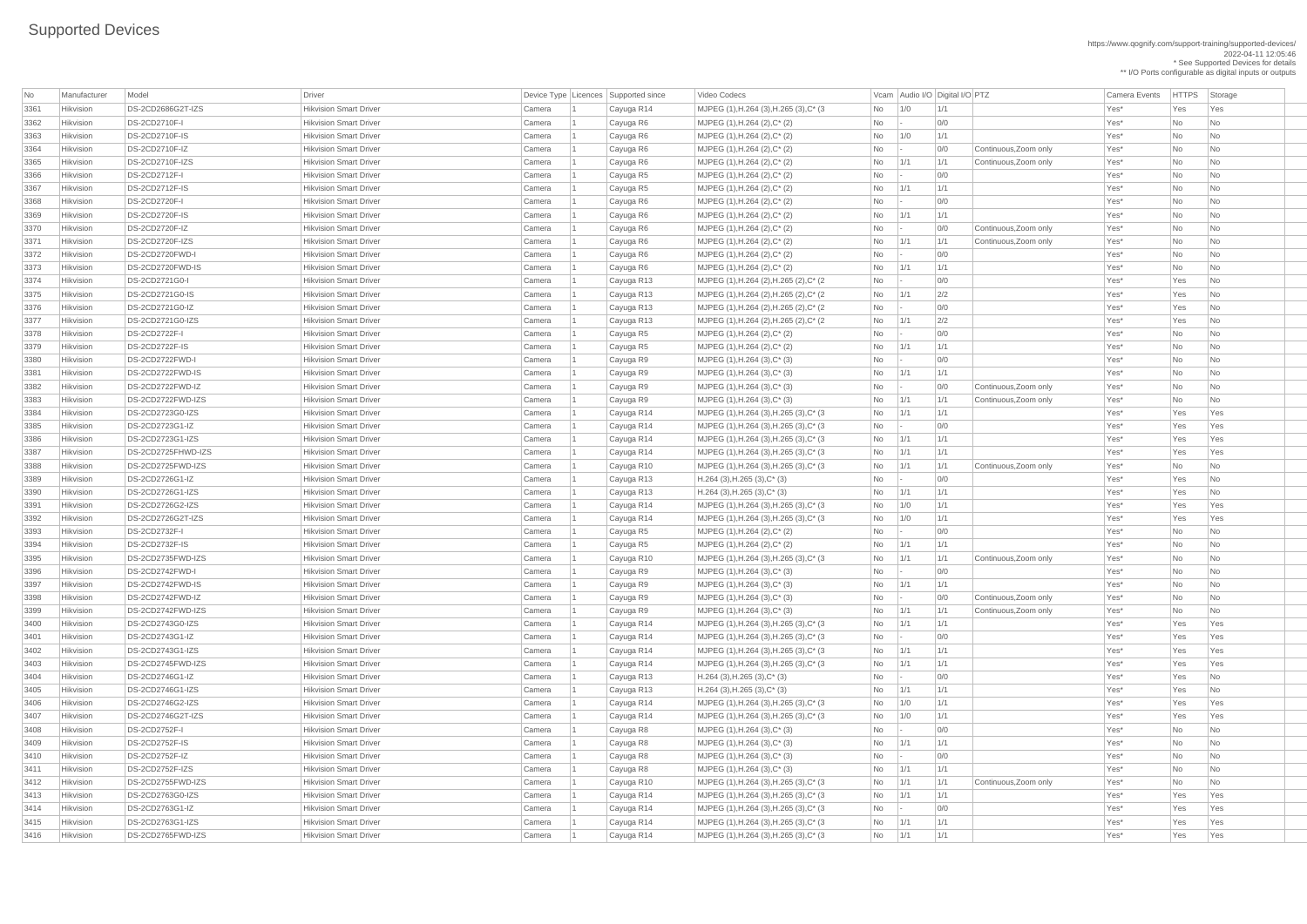https://www.qognify.com/support-training/supported-devices/ 2022-04-11 12:05:46 \* See Supported Devices for details

\*\* I/O Ports configurable as digital inputs or outputs

Video Codecs **No Manufacturer Model Driver Audio I/O Digital I/O PTZ** Camera Events HTTPS Storage | MJPEG (1),H.264 (3),H.265 (3),C\* (3  $\qquad$  No  $\qquad$  - 0/0  $\qquad$  01  $\qquad$  Yes\* Yes Yes Yes | MJPEG (1),H.264 (3),H.265 (3),C\* (3  $\qquad$  No 1/1 1/1 1/1 No 1/1 Xes\* Yes Yes Yes | MJPEG (1),H.264 (3),H.265 (3),C\* (3  $\qquad$  No  $\qquad$  - 0/0  $\qquad$  01  $\qquad$  Yes\* Yes Yes Yes | MJPEG (1),H.264 (3),H.265 (3),C\* (3  $\vert$  No  $\vert$  1/1  $\vert$  1/1  $\vert$  1/1  $\vert$  1/1  $\vert$   $\vert$  Yes\*  $\vert$  Yes  $\vert$  Yes  $\vert$  Yes 3421 Hikvision DS-2CD2783G0-IZS Hikvision Smart Driver Camera 1 Cayuga R14 MJPEG (1),H.264 (3),H.265 (3),C\* (3 No 1/1 1/1 Yes\* Yes Yes | MJPEG (1),H.264 (3),H.265 (3),C\* (3  $\qquad$  No  $\qquad$  - 0/0  $\qquad$  00 Yes\* Yes Yes Yes | MJPEG (1),H.264 (3),H.265 (3),C\* (3  $\qquad$  No 1/1 1/1 1/1 No 1/1 Xes\* Yes Yes Yes 3424 Hikvision DS-2CD2785FWD-IZS Hikvision Smart Driver Camera 1 Cayuga R10 MJPEG (1),H.264 (3),H.265 (3),C\* (3 No 1/1 1/1 Continuous,Zoom only Yes\* No No | MJPEG (1),H.264 (3),H.265 (3),C\* (3  $\qquad$  No 1/1 1/1 | 1/1 No 1/1 | Yes\* Yes Yes Yes | MJPEG (1),H.264 (3),H.265 (3),C\* (3  $\qquad$  No  $\qquad$  - 0/0  $\qquad$  01  $\qquad$  Yes\* Yes Yes Yes | MJPEG (1),H.264 (3),H.265 (3),C\* (3  $\qquad$  No  $\qquad$  1/1  $\qquad$  1/1  $\qquad$  1/1  $\qquad$  Yes\* Yes Yes Yes | MJPEG (1),H.264 (3),H.265 (3),C\* (3  $\qquad$  No  $\qquad$  - 0/0  $\qquad$  00 Yes\* Yes Yes Yes Yes | MJPEG (1),H.264 (3),H.265 (3),C\* (3  $\qquad$  No 1/1 1/1 1/1 No 1/1 Xes\* Yes Yes Yes | MJPEG (1),H.264 (3),H.265 (3),C\* (3  $\qquad$  No 1/0 1/1 1 No 11/1 Yes\* Yes Yes Yes | MJPEG (1),H.264 (3),H.265 (3),C\* (3  $\qquad$  No 1/0 1/1 1 No 11/1 Yes\* Yes Yes Yes | MJPEG (1),H.264 (2),H.265 (2),C\* (2  $\qquad \qquad$  No  $\qquad$  1/1 1/1  $\qquad$  1/1  $\qquad$  Yes\* Yes No 3433 Hikvision DS-2CD2935FWD-I Hikvision Smart Driver Camera 1 Cayuga R10 MJPEG (1),H.264 (2),H.265 (2),C\* (2 No - 0/0 Yes\* No No 3434 Hikvision DS-2CD2935FWD-IS Hikvision Smart Driver Camera 1 Cayuga R10 MJPEG (1),H.264 (2),H.265 (2),C\* (2 No 1/1 1/1 Yes\* No No NJPEG (1),H.264 (2),H.265 (2),C\* (2 No - 0/0 No - 2 No Xes\* No No No 3436 Hikvision DS-2CD2955FWD-IS Hikvision Smart Driver Camera 1 Cayuga R10 MJPEG (1),H.264 (2),H.265 (2),C\* (2 No 1/1 1/1 Yes\* No No | MJPEG (1),H.264 (2),H.265 (2),C\* (2  $\qquad \qquad$  No  $\qquad$  1/0 0/0  $\qquad$  0/0  $\qquad$  Yes\* Yes No NJPEG (1),H.264 (2),H.265 (2),C\* (2 No 1/0 0/0 No 200 Yes\* Yes No | MJPEG (1),H.264 (3),H.265 (3),C\* (3  $\qquad$  No  $\qquad$  1/1  $\qquad$  1/1  $\qquad$  1/1  $\qquad$  Yes\* Yes Yes Yes | MJPEG (1),H.264 (3),H.265 (3),C\* (3  $\qquad$  No  $\qquad$  -  $\qquad$  0/0  $\qquad$  01 Yes\* Yes Yes Yes | MJPEG (1),H.264 (3),H.265 (3),C\* (3  $\qquad$  No  $\qquad$  1/1  $\qquad$  1/1  $\qquad$  1/1  $\qquad$  Yes\* Yes Yes Yes | MJPEG (1),H.264 (3),H.265 (3),C\* (3  $\qquad$  No 1/1 1/1 1/1 No 1/1 Xes\* Yes Yes Yes  $\vert$  MJPEG (1),H.264 (3),H.265 (3),C\* (3  $\vert$   $\vert$  No  $\vert$   $\vert$  1/1  $\vert$   $\vert$  1/1  $\vert$  Continuous,Zoom only  $\vert$  Yes\*  $\vert$  No  $\vert$  No  $\vert$  No  $\vert$ | MJPEG (1),H.264 (3),H.265 (3),C\* (3  $\qquad$  No  $\qquad$  - 0/0  $\qquad$  01  $\qquad$  Yes\* Yes Yes Yes | MJPEG (1),H.264 (3),H.265 (3),C\* (3  $\qquad$  No 1/1 1/1 1/1 No 1/1 Xes\* Yes Yes Yes | MJPEG (1),H.264 (3),H.265 (3),C\* (3  $\qquad$  No 1/0 1/1 1 No 11/1 Yes\* Yes Yes Yes | MJPEG (1),H.264 (3),H.265 (3),C\* (3  $\qquad$  No 1/0 1/1 1 No 11/1 Yes\* Yes Yes Yes  $\vert$  MJPEG (1),H.264 (3),H.265 (3),C\* (3  $\vert$  No  $\vert$  1/1  $\vert$  1/1  $\vert$  Continuous,Zoom only  $\vert$  Yes\*  $\vert$  No  $\vert$  No  $\vert$  No  $\vert$ | MJPEG (1),H.264 (3),H.265 (3),C\* (3  $\qquad$  No 1/1 1/1 1/1 No 1/1 Xes\* Yes Yes Yes MJPEG (1),H.264 (3),H.265 (3),C\* (3 No - 0/0 | 0/0 Yes\* Yes Yes Yes | MJPEG (1),H.264 (3),H.265 (3),C\* (3  $\qquad$  No 1/1 1/1 1/1 No 1/1 Xes\* Yes Yes Yes | MJPEG (1),H.264 (3),H.265 (3),C\* (3  $\qquad$  No  $\qquad$  1/1  $\qquad$  1/1  $\qquad$  1/1  $\qquad$  Yes\* Yes Yes Yes

| No           | Manufacturer | Model                  | Driver                                                         |        | Device Type   Licences   Supported since | Video Codecs                                                    |           |     | Vcam Audio I/O Digital I/O PTZ | <b>Camera Events</b>          |           | HTTPS Sto |                             |
|--------------|--------------|------------------------|----------------------------------------------------------------|--------|------------------------------------------|-----------------------------------------------------------------|-----------|-----|--------------------------------|-------------------------------|-----------|-----------|-----------------------------|
| 3417         | Hikvision    | DS-2CD2765G0-IZ        | <b>Hikvision Smart Driver</b>                                  | Camera | Cayuga R14                               | MJPEG (1), H.264 (3), H.265 (3), C* (3)                         | No        |     | 0/0                            | Yes*                          | Yes       |           | $ $ Ye                      |
| 3418         | Hikvision    | DS-2CD2765G0-IZS       | <b>Hikvision Smart Driver</b>                                  | Camera | Cayuga R14                               | MJPEG (1), H.264 (3), H.265 (3), C* (3)                         | No        | 1/1 | 1/1                            | Yes*                          | Yes       |           | Ye                          |
| 3419         | Hikvision    | DS-2CD2765G1-IZ        | <b>Hikvision Smart Driver</b>                                  | Camera | Cayuga R14                               | MJPEG (1), H.264 (3), H.265 (3), C* (3)                         | No        |     | 0/0                            | Yes*                          | Yes       |           | $\mathsf{Ye}$               |
| 3420         | Hikvision    | DS-2CD2765G1-IZS       | <b>Hikvision Smart Driver</b>                                  | Camera | Cayuga R14                               | MJPEG (1), H.264 (3), H.265 (3), C* (3)                         | No        | 1/1 | 1/1                            | Yes*                          | Yes       |           | Ye                          |
| 3421         | Hikvision    | DS-2CD2783G0-IZS       | <b>Hikvision Smart Driver</b>                                  | Camera | Cayuga R14                               | MJPEG (1), H.264 (3), H.265 (3), C* (3)                         | No        | 1/1 | 1/1                            | Yes*                          | Yes       |           | Ye                          |
| 3422         | Hikvision    | DS-2CD2783G1-IZ        | <b>Hikvision Smart Driver</b>                                  | Camera | Cayuga R14                               | MJPEG (1), H.264 (3), H.265 (3), C* (3)                         | No        |     | 0/0                            | Yes*                          | Yes       |           | $\mathsf{Ye}$               |
| 3423         | Hikvision    | DS-2CD2783G1-IZS       | <b>Hikvision Smart Driver</b>                                  | Camera | Cayuga R14                               | MJPEG (1), H.264 (3), H.265 (3), C* (3)                         | No        | 1/1 | 1/1                            | Yes*                          | Yes       |           | $ $ Ye                      |
| 3424         | Hikvision    | DS-2CD2785FWD-IZS      | <b>Hikvision Smart Driver</b>                                  | Camera | Cayuga R10                               | MJPEG (1), H.264 (3), H.265 (3), C* (3)                         | No        | 1/1 | 1/1                            | Yes*<br>Continuous, Zoom only | No        |           | $\overline{\phantom{a}}$ Nc |
| 3425         | Hikvision    | $DS-2CD2785FWD-IZS(B)$ | <b>Hikvision Smart Driver</b>                                  | Camera | Cayuga R14                               | MJPEG (1), H.264 (3), H.265 (3), C* (3)                         | No        | 1/1 | 1/1                            | Yes*                          | Yes       |           | Ye                          |
| 3426         | Hikvision    | DS-2CD2785G0-IZ        | <b>Hikvision Smart Driver</b>                                  | Camera | Cayuga R14                               | MJPEG (1), H.264 (3), H.265 (3), C* (3)                         | No        |     | 0/0                            | Yes*                          | Yes       |           | Ye                          |
| 3427         | Hikvision    | DS-2CD2785G0-IZS       | <b>Hikvision Smart Driver</b>                                  | Camera | Cayuga R14                               | MJPEG (1), H.264 (3), H.265 (3), C* (3)                         | No        | 1/1 | 1/1                            | Yes*                          | Yes       |           | Ye                          |
| 3428         | Hikvision    | DS-2CD2785G1-IZ        | <b>Hikvision Smart Driver</b>                                  | Camera | Cayuga R14                               | MJPEG (1), H.264 (3), H.265 (3), C* (3)                         | No        |     | 0/0                            | Yes*                          | Yes       |           | Ye                          |
| 3429         | Hikvision    | DS-2CD2785G1-IZS       | <b>Hikvision Smart Driver</b>                                  | Camera | Cayuga R14                               | MJPEG (1), H.264 (3), H.265 (3), C* (3)                         | No        | 1/1 | 1/1                            | Yes*                          | Yes       |           | $ $ Ye                      |
| 3430         | Hikvision    | DS-2CD2786G2-IZS       | <b>Hikvision Smart Driver</b>                                  | Camera | Cayuga R14                               | MJPEG (1), H.264 (3), H.265 (3), C* (3)                         | No        | 1/0 | 1/1                            | Yes*                          | Yes       |           | Ye                          |
| 3431         | Hikvision    | DS-2CD2786G2T-IZS      | <b>Hikvision Smart Driver</b>                                  | Camera | Cayuga R14                               | MJPEG (1), H.264 (3), H.265 (3), C* (3)                         | No        | 1/0 | 1/1                            | Yes*                          | Yes       |           | $\mathsf{Ye}$               |
| 3432         | Hikvision    | DS-2CD2821G0           | <b>Hikvision Smart Driver</b>                                  | Camera | Cayuga R13                               | MJPEG (1), H.264 (2), H.265 (2), C* (2)                         | No        | 1/1 | 1/1                            | Yes*                          | Yes       |           | $\overline{\phantom{a}}$ Nc |
| 3433         | Hikvision    | DS-2CD2935FWD-I        | <b>Hikvision Smart Driver</b>                                  | Camera | Cayuga R10                               | MJPEG (1), H.264 (2), H.265 (2), C* (2)                         | No        |     | 0/0                            | Yes*                          | No        |           | $\overline{\phantom{a}}$ Nc |
| 3434         | Hikvision    | DS-2CD2935FWD-IS       | <b>Hikvision Smart Driver</b>                                  | Camera | Cayuga R10                               | MJPEG (1), H.264 (2), H.265 (2), C* (2)                         | No        | 1/1 | 1/1                            | Yes*                          | No        |           | $\overline{\phantom{a}}$ Nc |
| 3435         | Hikvision    | DS-2CD2955FWD-I        | <b>Hikvision Smart Driver</b>                                  | Camera | Cayuga R10                               | MJPEG (1), H.264 (2), H.265 (2), C* (2)                         | No        |     | 0/0                            | Yes*                          | No        |           | $\overline{\phantom{a}}$ Nc |
| 3436         | Hikvision    | DS-2CD2955FWD-IS       | <b>Hikvision Smart Driver</b>                                  | Camera | Cayuga R10                               | MJPEG (1), H.264 (2), H.265 (2), C* (2)                         | No        | 1/1 | 1/1                            | Yes*                          | No        |           | $\overline{\phantom{a}}$ Nc |
| 3437         | Hikvision    | DS-2CD2C10F-IW         | <b>Hikvision Smart Driver</b>                                  | Camera | Cayuga R6                                | MJPEG (1), H.264 (2), C* (2)                                    | No        |     | 0/0                            | Yes*                          | No        |           | $\overline{\phantom{a}}$ Nc |
| 3438         | Hikvision    | DS-2CD2D11G0           | <b>Hikvision Smart Driver</b>                                  | Camera | Cayuga R13                               | MJPEG (1), H.264 (2), H.265 (2), C* (2)                         | No        | 1/0 | 0/0                            | Yes*                          | Yes       |           | $\overline{\phantom{a}}$ Nc |
| 3439         | Hikvision    | DS-2CD2D14WD           | <b>Hikvision Smart Driver</b>                                  | Camera | Cayuga R6                                | MJPEG (1), H.264 (2), C* (2)                                    | No        |     | 0/0                            | Yes*                          | No        |           | $\overline{\phantom{a}}$ Nc |
| 3440         | Hikvision    | DS-2CD2D21G0           | <b>Hikvision Smart Driver</b>                                  | Camera | Cayuga R13                               | MJPEG (1), H.264 (2), H.265 (2), C* (2)                         | No        | 1/0 | 0/0                            | Yes*                          | Yes       |           | $\overline{\phantom{a}}$ Nc |
| 3441         | Hikvision    | DS-2CD2E10F            | <b>Hikvision Smart Driver</b>                                  | Camera | Cayuga R6                                | MJPEG (1), H.264 (2), C* (2)                                    | No        |     | 0/0                            | Yes*                          | No        |           | $\overline{\phantom{a}}$ Nc |
| 3442         | Hikvision    | DS-2CD2E10F-W          | <b>Hikvision Smart Driver</b>                                  | Camera | Cayuga R6                                | MJPEG (1), H.264 (2), C* (2)                                    | No.       |     | 0/0                            | Yes*                          | No.       |           | Nc                          |
| 3443         | Hikvision    | DS-2CD2E20F            | <b>Hikvision Smart Driver</b>                                  | Camera | Cayuga R6                                | MJPEG (1), H.264 (2), C* (2)                                    | No        |     | 0/0                            | Yes*                          | No        |           | $\overline{\phantom{a}}$ Nc |
| 3444         | Hikvision    | DS-2CD2E20F-W          | <b>Hikvision Smart Driver</b>                                  | Camera | Cayuga R6                                | MJPEG (1), H.264 (2), C* (2)                                    | No        |     | 0/0                            | Yes*                          | No        |           | <b>Nc</b>                   |
| 3445         | Hikvision    | DS-2CD2F12F-ISZ        | <b>Hikvision Smart Driver</b>                                  | Camera | Cayuga R8                                | $MJPEG (1), H.264 (3), C^*(3)$                                  | No        | 1/1 | 1/1                            | Yes*                          | No        |           | Nc                          |
| 3446         | Hikvision    | DS-2CD2F12F-IWSZ       | <b>Hikvision Smart Driver</b>                                  | Camera | Cayuga R8                                | $MJPEG (1), H.264 (3), C^*(3)$                                  | No        | 1/1 | 1/1                            | Yes*                          | No        |           | Nc                          |
| 3447         | Hikvision    | DS-2CD2F12F-IWZ        | <b>Hikvision Smart Driver</b>                                  |        |                                          |                                                                 |           |     | 0/0                            | Yes*                          | No        |           |                             |
| 3448         | Hikvision    | DS-2CD2F12F-IZ         | <b>Hikvision Smart Driver</b>                                  | Camera | Cayuga R8                                | MJPEG (1), H.264 (3), C* (3)<br>$MJPEG (1), H.264 (3), C^* (3)$ | No<br>No  |     | 0/0                            | Yes*                          | No        |           | Nc                          |
| 3449         | Hikvision    | DS-2CD2F22FWD-I        | <b>Hikvision Smart Driver</b>                                  | Camera | Cayuga R9                                |                                                                 | No        |     | 0/0                            | Yes*                          | No        |           | Nc                          |
|              | Hikvision    | DS-2CD2F22FWD-IS       | <b>Hikvision Smart Driver</b>                                  | Camera | Cayuga R9                                | $MJPEG (1), H.264 (3), C^*(3)$                                  |           |     | 1/1                            |                               |           |           | $\overline{\phantom{a}}$ Nc |
| 3450         | Hikvision    | DS-2CD2F22FWD-IW       |                                                                | Camera | Cayuga R9                                | $MJPEG (1), H.264 (3), C^*(3)$                                  | No        | 1/1 | 0/0                            | Yes*                          | No        |           | <b>Nc</b>                   |
| 3451<br>3452 | Hikvision    | DS-2CD2F22FWD-IWS      | <b>Hikvision Smart Driver</b><br><b>Hikvision Smart Driver</b> | Camera | Cayuga R9                                | $MJPEG (1), H.264 (3), C^*(3)$                                  | No<br>No  |     | 1/1                            | Yes*<br>Yes*                  | No<br>No  |           | Nc                          |
|              | Hikvision    | DS-2CD2F42FWD-I        | <b>Hikvision Smart Driver</b>                                  | Camera | Cayuga R9                                | $MJPEG (1), H.264 (3), C^*(3)$                                  |           | 1/1 | 0/0                            | Yes*                          |           |           | Nc                          |
| 3453         |              |                        |                                                                | Camera | Cayuga R9                                | $MJPEG (1), H.264 (3), C^*(3)$                                  | No        |     |                                |                               | <b>No</b> |           | Nc                          |
| 3454         | Hikvision    | DS-2CD2F42FWD-IS       | <b>Hikvision Smart Driver</b>                                  | Camera | Cayuga R9                                | $MJPEG (1), H.264 (3), C^* (3)$                                 | No        | 1/1 | 1/1                            | Yes*                          | No        |           | $\overline{\phantom{a}}$ Nc |
| 3455         | Hikvision    | DS-2CD2F42FWD-IW       | <b>Hikvision Smart Driver</b>                                  | Camera | Cayuga R9                                | MJPEG $(1)$ , H.264 $(3)$ , C $*$ $(3)$                         | No        |     | 0/0                            | Yes*                          | No        |           | $\overline{\phantom{a}}$ Nc |
| 3456         | Hikvision    | DS-2CD2F42FWD-IWS      | <b>Hikvision Smart Driver</b>                                  | Camera | Cayuga R9                                | $MJPEG (1), H.264 (3), C^*(3)$                                  | No        | 1/1 | 1/1                            | Yes*                          | No        |           | <b>Nc</b>                   |
| 3457         | Hikvision    | DS-2CD2F52F-I          | <b>Hikvision Smart Driver</b>                                  | Camera | Cayuga R9                                | $MJPEG (1), H.264 (3), C^*(3)$                                  | No        |     | 0/0                            | Yes*                          | No        |           | Nc                          |
| 3458         | Hikvision    | DS-2CD2F52F-IS         | <b>Hikvision Smart Driver</b>                                  | Camera | Cayuga R9                                | MJPEG $(1)$ , H.264 $(3)$ , C* $(3)$                            | <b>No</b> | 1/1 | 1/1                            | Yes*                          | No        |           | Nc                          |
| 3459         | Hikvision    | DS-2CD2H23G0-IZS       | <b>Hikvision Smart Driver</b>                                  | Camera | Cayuga R14                               | MJPEG (1), H.264 (3), H.265 (3), C* (3)                         | No        | 1/1 | 1/1                            | Yes*                          | Yes       |           | $\mathsf{Ye}$               |
| 3460         | Hikvision    | DS-2CD2H23G1-IZ        | <b>Hikvision Smart Driver</b>                                  | Camera | Cayuga R14                               | MJPEG (1), H.264 (3), H.265 (3), C* (3)                         | No        |     | 0/0                            | Yes*                          | Yes       |           | Ye                          |
| 3461         | Hikvision    | DS-2CD2H23G1-IZS       | <b>Hikvision Smart Driver</b>                                  | Camera | Cayuga R14                               | MJPEG (1), H.264 (3), H.265 (3), C* (3)                         | No        | 1/1 | 1/1                            | Yes*                          | Yes       |           | $\mathsf{Ye}$               |
| 3462         | Hikvision    | DS-2CD2H25FHWD-IZS     | <b>Hikvision Smart Driver</b>                                  | Camera | Cayuga R14                               | MJPEG (1), H.264 (3), H.265 (3), C* (3)                         | No        | 1/1 | 1/1                            | Yes*                          | Yes       |           | Ye                          |
| 3463         | Hikvision    | DS-2CD2H25FWD-IZS      | <b>Hikvision Smart Driver</b>                                  | Camera | Cayuga R10                               | MJPEG (1), H.264 (3), H.265 (3), C* (3)                         | No        | 1/1 | 1/1                            | Yes*<br>Continuous, Zoom only | No        |           | $\overline{\phantom{a}}$ Nc |
| 3464         | Hikvision    | DS-2CD2H25G1-IZ        | <b>Hikvision Smart Driver</b>                                  | Camera | Cayuga R14                               | MJPEG (1), H.264 (3), H.265 (3), C* (3)                         | No        |     | 0/0                            | Yes*                          | Yes       |           | Ye                          |
| 3465         | Hikvision    | DS-2CD2H25G1-IZS       | <b>Hikvision Smart Driver</b>                                  | Camera | Cayuga R14                               | MJPEG (1), H.264 (3), H.265 (3), C* (3)                         | No        | 1/1 | 1/1                            | Yes*                          | Yes       |           | $ $ Ye                      |
| 3466         | Hikvision    | DS-2CD2H26G2-IZS       | <b>Hikvision Smart Driver</b>                                  | Camera | Cayuga R14                               | MJPEG (1), H.264 (3), H.265 (3), C* (3)                         | No        | 1/0 | 1/1                            | Yes*                          | Yes       |           | $ $ Ye                      |
| 3467         | Hikvision    | DS-2CD2H26G2T-IZS      | <b>Hikvision Smart Driver</b>                                  | Camera | Cayuga R14                               | MJPEG (1), H.264 (3), H.265 (3), C* (3)                         | No        | 1/0 | 1/1                            | Yes*                          | Yes       |           | $ $ Ye                      |
| 3468         | Hikvision    | DS-2CD2H35FWD-IZS      | <b>Hikvision Smart Driver</b>                                  | Camera | Cayuga R10                               | MJPEG (1), H.264 (3), H.265 (3), C* (3)                         | No        | 1/1 | 1/1                            | Yes*<br>Continuous, Zoom only | No        |           |                             |
| 3469         | Hikvision    | DS-2CD2H43G0-IZS       | <b>Hikvision Smart Driver</b>                                  | Camera | Cayuga R14                               | MJPEG (1), H.264 (3), H.265 (3), C* (3)                         | No        | 1/1 | 1/1                            | Yes*                          | Yes       |           | Ye                          |
| 3470         | Hikvision    | DS-2CD2H43G1-IZ        | <b>Hikvision Smart Driver</b>                                  | Camera | Cayuga R14                               | MJPEG (1), H.264 (3), H.265 (3), C* (3)                         | No        |     | 0/0                            | Yes*                          | Yes       |           | Ye                          |
| 3471         | Hikvision    | DS-2CD2H43G1-IZS       | <b>Hikvision Smart Driver</b>                                  | Camera | Cayuga R14                               | MJPEG (1), H.264 (3), H.265 (3), C* (3)                         | No        | 1/1 | 1/1                            | Yes*                          | Yes       |           | $ $ Ye                      |
| 3472         | Hikvision    | DS-2CD2H45FWD-IZS      | <b>Hikvision Smart Driver</b>                                  | Camera | Cayuga R14                               | MJPEG (1), H.264 (3), H.265 (3), C* (3)                         | No        | 1/1 | 1/1                            | Yes*                          | Yes       |           | $ $ Ye                      |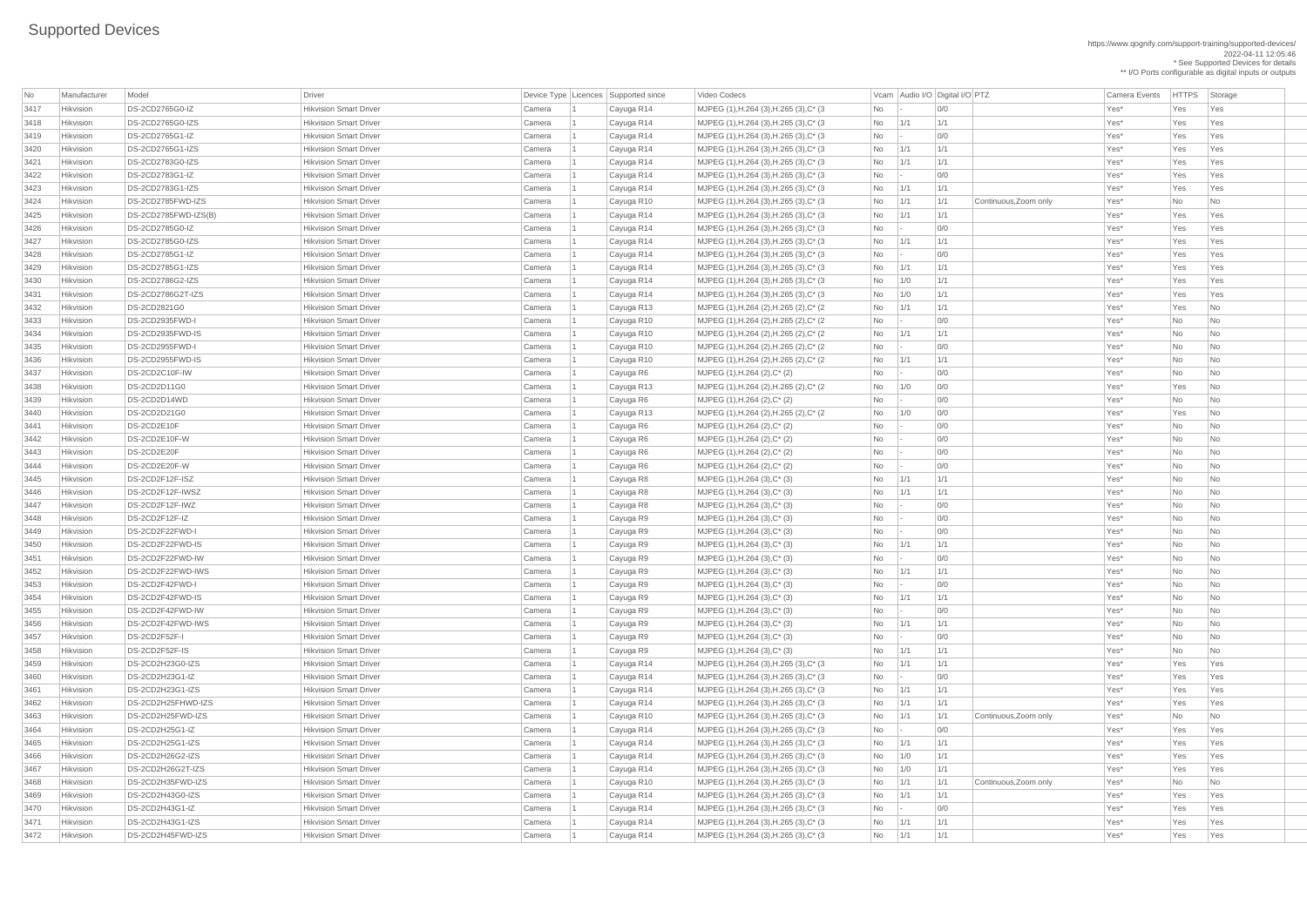https://www.qognify.com/support-training/supported-devices/ 2022-04-11 12:05:46 \* See Supported Devices for details \*\* I/O Ports configurable as digital inputs or outputs

| No   | Manufacturer     | Model                  | <b>Driver</b>                 |        | Device Type Licences Supported since | Video Codecs                                       |                             | Vcam Audio I/O Digital I/O PTZ |     |                       | <b>Camera Events</b> | <b>HTTPS</b> | Storage                     |
|------|------------------|------------------------|-------------------------------|--------|--------------------------------------|----------------------------------------------------|-----------------------------|--------------------------------|-----|-----------------------|----------------------|--------------|-----------------------------|
| 3473 | Hikvision        | DS-2CD2H45G1-IZ        | <b>Hikvision Smart Driver</b> | Camera | Cayuga R14                           | MJPEG (1), H.264 (3), H.265 (3), C* (3)            | No                          |                                | 0/0 |                       | Yes*                 | Yes          | Yes                         |
| 3474 | Hikvision        | DS-2CD2H45G1-IZS       | <b>Hikvision Smart Driver</b> | Camera | Cayuga R14                           | MJPEG (1), H.264 (3), H.265 (3), C* (3)            | No                          | 1/1                            | 1/1 |                       | Yes*                 | Yes          | Yes                         |
| 3475 | Hikvision        | DS-2CD2H46G2-IZS       | <b>Hikvision Smart Driver</b> | Camera | Cayuga R14                           | MJPEG (1), H.264 (3), H.265 (3), C* (3)            | No                          | 1/0                            | 1/1 |                       | Yes*                 | Yes          | Yes                         |
| 3476 | Hikvision        | DS-2CD2H46G2T-IZS      | <b>Hikvision Smart Driver</b> | Camera | Cayuga R14                           | MJPEG (1), H.264 (3), H.265 (3), C* (3)            | No                          | 1/0                            | 1/1 |                       | Yes*                 | Yes          | Yes                         |
| 3477 | Hikvision        | DS-2CD2H55FWD-IZS      | <b>Hikvision Smart Driver</b> | Camera | Cayuga R10                           | MJPEG $(1)$ , H.264 $(3)$ , H.265 $(3)$ , C* $(3)$ | No                          | 1/1                            | 1/1 | Continuous, Zoom only | Yes*                 | No           | No                          |
| 3478 | Hikvision        | DS-2CD2H63G0-IZS       | <b>Hikvision Smart Driver</b> | Camera | Cayuga R14                           | MJPEG (1), H.264 (3), H.265 (3), C* (3)            | No                          | 1/1                            | 1/1 |                       | Yes*                 | Yes          | Yes                         |
| 3479 | Hikvision        | DS-2CD2H63G1-IZ        | <b>Hikvision Smart Driver</b> | Camera | Cayuga R14                           | MJPEG (1), H.264 (3), H.265 (3), C* (3)            | <b>No</b>                   | $\sim$                         | 0/0 |                       | Yes*                 | Yes          | Yes                         |
| 3480 | Hikvision        | DS-2CD2H63G1-IZS       | <b>Hikvision Smart Driver</b> | Camera | Cayuga R14                           | MJPEG (1), H.264 (3), H.265 (3), C* (3)            | No                          | 1/1                            | 1/1 |                       | Yes*                 | Yes          | Yes                         |
| 3481 | Hikvision        | DS-2CD2H65G1-IZ        | <b>Hikvision Smart Driver</b> | Camera | Cayuga R14                           | MJPEG (1), H.264 (3), H.265 (3), C* (3)            | N <sub>o</sub>              |                                | 0/0 |                       | Yes*                 | Yes          | Yes                         |
| 3482 | Hikvision        | DS-2CD2H65G1-IZS       | <b>Hikvision Smart Driver</b> | Camera | Cayuga R14                           | MJPEG (1), H.264 (3), H.265 (3), C* (3)            | No                          | 1/1                            | 1/1 |                       | Yes*                 | Yes          | Yes                         |
| 3483 | Hikvision        | DS-2CD2H83G0-IZS       | <b>Hikvision Smart Driver</b> | Camera | Cayuga R14                           | MJPEG $(1)$ , H.264 $(3)$ , H.265 $(3)$ , C* $(3)$ | <b>No</b>                   | 1/1                            | 1/1 |                       | Yes*                 | Yes          | Yes                         |
| 3484 | Hikvision        | DS-2CD2H85FWD-IZS      | <b>Hikvision Smart Driver</b> | Camera | Cayuga R10                           | MJPEG (1), H.264 (3), H.265 (3), C* (3)            | <b>No</b>                   | $\vert$ 1/1                    | 1/1 | Continuous, Zoom only | Yes*                 | <b>No</b>    | No                          |
| 3485 | Hikvision        | DS-2CD2H85G1-IZ        | <b>Hikvision Smart Driver</b> | Camera | Cayuga R14                           | MJPEG (1), H.264 (3), H.265 (3), C* (3)            | No                          | $\sim$                         | 0/0 |                       | Yes*                 | Yes          | Yes                         |
| 3486 | Hikvision        | DS-2CD2H85G1-IZS       | <b>Hikvision Smart Driver</b> | Camera | Cayuga R14                           | MJPEG (1), H.264 (3), H.265 (3), C* (3)            | <b>No</b>                   | 1/1                            | 1/1 |                       | Yes*                 | Yes          | Yes                         |
| 3487 | Hikvision        | DS-2CD2H86G2-IZS       | <b>Hikvision Smart Driver</b> | Camera | Cayuga R14                           | MJPEG (1), H.264 (3), H.265 (3), C* (3)            | No                          | 1/0                            | 1/1 |                       | Yes*                 | Yes          | Yes                         |
| 3488 | Hikvision        | DS-2CD2H86G2T-IZS      | <b>Hikvision Smart Driver</b> | Camera | Cayuga R14                           | MJPEG (1), H.264 (3), H.265 (3), C* (3)            | No                          | 1/0                            | 1/1 |                       | Yes*                 | Yes          | Yes                         |
| 3489 | Hikvision        | DS-2CD2Q10FD-I         | <b>Hikvision Smart Driver</b> | Camera | Cayuga R6                            | MJPEG (1), H.264 (2), C* (2)                       | No                          |                                | 0/0 |                       | Yes*                 | <b>No</b>    | No                          |
| 3490 | Hikvision        | DS-2CD2Q10FD-IW        | <b>Hikvision Smart Driver</b> | Camera | Cayuga R6                            | MJPEG (1), H.264 (2), C* (2)                       | <b>No</b>                   |                                | 0/0 |                       | Yes*                 | <b>No</b>    | N <sub>o</sub>              |
| 3491 | Hikvision        | DS-2CD2T10-I3          | <b>Hikvision Smart Driver</b> | Camera | Cayuga R6                            | MJPEG (1), H.264 (2), C* (2)                       | <b>No</b>                   |                                | 0/0 |                       | Yes*                 | <b>No</b>    | N <sub>o</sub>              |
| 3492 | Hikvision        | DS-2CD2T10-I5          | <b>Hikvision Smart Driver</b> | Camera | Cayuga R6                            | MJPEG (1), H.264 (2), C* (2)                       | <b>No</b>                   |                                | 0/0 |                       | Yes*                 | <b>No</b>    | No                          |
| 3493 | Hikvision        | <b>DS-2CD2T10-18</b>   | <b>Hikvision Smart Driver</b> | Camera | Cayuga R6                            | MJPEG (1), H.264 (2), C* (2)                       | <b>No</b>                   |                                | 0/0 |                       | Yes*                 | <b>No</b>    | No                          |
| 3494 | Hikvision        | <b>DS-2CD2T12-I3</b>   | <b>Hikvision Smart Driver</b> | Camera | Cayuga R5                            | MJPEG (1), H.264 (2), C* (2)                       | No                          | $\sim$                         | 0/0 |                       | Yes*                 | No           | No                          |
| 3495 | Hikvision        | <b>DS-2CD2T12-I5</b>   | <b>Hikvision Smart Driver</b> | Camera | Cayuga R5                            | MJPEG (1), H.264 (2), C* (2)                       | No                          |                                | 0/0 |                       | Yes*                 | <b>No</b>    | No                          |
| 3496 | Hikvision        | DS-2CD2T12-18          | <b>Hikvision Smart Driver</b> | Camera | Cayuga R5                            | MJPEG (1), H.264 (2), C* (2)                       | <b>No</b>                   |                                | 0/0 |                       | Yes*                 | <b>No</b>    | No                          |
| 3497 | Hikvision        | <b>DS-2CD2T20-I3</b>   | <b>Hikvision Smart Driver</b> | Camera | Cayuga R6                            | MJPEG (1), H.264 (2), C* (2)                       | <b>No</b>                   |                                | O/O |                       | Yes*                 | <b>No</b>    | N <sub>o</sub>              |
| 3498 | Hikvision        | <b>DS-2CD2T20-15</b>   | <b>Hikvision Smart Driver</b> | Camera | Cayuga R6                            | MJPEG (1), H.264 (2), C* (2)                       | No.                         |                                | 0/0 |                       | Yes*                 | No.          | $\overline{\mathsf{No}}$    |
| 3499 | Hikvision        | <b>DS-2CD2T20-18</b>   | <b>Hikvision Smart Driver</b> | Camera | Cayuga R6                            | MJPEG (1), H.264 (2), C* (2)                       | <b>No</b>                   |                                | 0/0 |                       | Yes*                 | <b>No</b>    | No                          |
| 3500 | Hikvision        | DS-2CD2T21G0-I         | <b>Hikvision Smart Driver</b> | Camera | Cayuga R13                           | MJPEG (1), H.264 (2), H.265 (2), C* (2)            | No                          |                                | 0/0 |                       | Yes*                 | Yes          | No                          |
| 3501 | Hikvision        | DS-2CD2T21G0-IS        | <b>Hikvision Smart Driver</b> | Camera | Cayuga R13                           | MJPEG (1), H.264 (2), H.265 (2), C* (2)            | No                          | 1/1                            | 1/1 |                       | Yes*                 | Yes          | $\overline{\mathsf{No}}$    |
| 3502 | Hikvision        | <b>DS-2CD2T22-I3</b>   | <b>Hikvision Smart Driver</b> | Camera | Cayuga R5                            | MJPEG (1), H.264 (2), C* (2)                       | <b>No</b>                   |                                | 0/0 |                       | Yes*                 | <b>No</b>    | No                          |
| 3503 | Hikvision        | DS-2CD2T22-15          | <b>Hikvision Smart Driver</b> | Camera | Cayuga R5                            | MJPEG (1), H.264 (2), C* (2)                       | <b>No</b>                   |                                | 0/0 |                       | Yes*                 | <b>No</b>    | No                          |
| 3504 | Hikvision        | DS-2CD2T22-18          | <b>Hikvision Smart Driver</b> | Camera | Cayuga R5                            | MJPEG (1), H.264 (2), C* (2)                       | No                          |                                | 0/0 |                       | Yes*                 | No           | No                          |
| 3505 | Hikvision        | DS-2CD2T22WD-I3        | <b>Hikvision Smart Driver</b> | Camera | Cayuga R9                            | MJPEG (1), H.264 (3), C* (3)                       | No                          |                                | 0/0 |                       | Yes*                 | No           | No                          |
| 3506 | Hikvision        | DS-2CD2T22WD-I5        | <b>Hikvision Smart Driver</b> | Camera | Cayuga R9                            | MJPEG (1), H.264 (3), C* (3)                       | <b>No</b>                   |                                | 0/0 |                       | Yes*                 | <b>No</b>    | $\overline{\mathsf{No}}$    |
| 3507 | Hikvision        | DS-2CD2T22WD-I8        | <b>Hikvision Smart Driver</b> | Camera | Cayuga R9                            | $MJPEG (1), H.264 (3), C^* (3)$                    | No                          |                                | 0/0 |                       | Yes*                 | <b>No</b>    | No                          |
| 3508 | Hikvision        | DS-2CD2T23G0-I5        | <b>Hikvision Smart Driver</b> | Camera | Cayuga R14                           | MJPEG (1), H.264 (3), H.265 (3), C* (3)            | No                          |                                | 0/0 |                       | Yes*                 | Yes          | Yes                         |
| 3509 | Hikvision        | DS-2CD2T23G0-18        | <b>Hikvision Smart Driver</b> | Camera | Cayuga R14                           | MJPEG (1), H.264 (3), H.265 (3), C* (3)            | <b>No</b>                   |                                | 0/0 |                       | Yes*                 | Yes          | Yes                         |
| 3510 | Hikvision        | DS-2CD2T25FHWD-I5      | <b>Hikvision Smart Driver</b> | Camera | Cayuga R10                           | MJPEG (1), H.264 (3), H.265 (3), C* (3)            | No                          | 1/1                            | 1/1 | Continuous, Zoom only | Yes*                 | <b>No</b>    | No                          |
| 3511 | Hikvision        | DS-2CD2T25FHWD-I8      | <b>Hikvision Smart Driver</b> | Camera | Cayuga R10                           | MJPEG (1), H.264 (3), H.265 (3), C* (3)            | No                          | 1/1                            | 1/1 | Continuous, Zoom only | Yes*                 | <b>No</b>    | No                          |
| 3512 | Hikvision        | DS-2CD2T25FWD-I3       | <b>Hikvision Smart Driver</b> | Camera | Cayuga R10                           | MJPEG (1), H.264 (3), H.265 (3), C* (3)            | No                          |                                | 0/0 |                       | Yes*                 | <b>No</b>    | No                          |
| 3513 | Hikvision        | DS-2CD2T25FWD-I5       | <b>Hikvision Smart Driver</b> | Camera | Cayuga R10                           | $MJPEG (1), H.264 (3), H.265 (3), C^* (3)$         | No                          |                                | 0/0 |                       | Yes*                 | <b>No</b>    | No                          |
| 3514 | Hikvision        | DS-2CD2T25FWD-I8       | <b>Hikvision Smart Driver</b> | Camera | Cayuga R10                           | MJPEG (1), H.264 (3), H.265 (3), C* (3)            | <b>No</b>                   |                                | 0/0 |                       | Yes*                 | <b>No</b>    | N <sub>o</sub>              |
| 3515 | Hikvision        | DS-2CD2T26G1-2I        | <b>Hikvision Smart Driver</b> | Camera | Cayuga R13                           | $H.264$ (3), H.265 (3), C <sup>*</sup> (3)         | <b>No</b>                   |                                | 0/0 |                       | Yes*                 | Yes          | No                          |
| 3516 | Hikvision        | DS-2CD2T26G1-4I        | <b>Hikvision Smart Driver</b> | Camera | Cayuga R13                           | $H.264$ (3), H.265 (3), C <sup>*</sup> (3)         | No                          |                                | 0/0 |                       | Yes*                 | Yes          | $\overline{\mathsf{No}}$    |
| 3517 | Hikvision        | DS-2CD2T26G1-4I/SL     | <b>Hikvision Smart Driver</b> | Camera | Cayuga R13                           | $H.264$ (3), H.265 (3), C <sup>*</sup> (3)         | <b>No</b>                   |                                | 0/0 |                       | Yes*                 | Yes          | No                          |
| 3518 | Hikvision        | <b>DS-2CD2T26G2-2I</b> | <b>Hikvision Smart Driver</b> | Camera | Cayuga R14                           | MJPEG (1), H.264 (3), H.265 (3), C* (3)            | No                          |                                | 0/0 |                       | Yes*                 | Yes          | Yes                         |
| 3519 | Hikvision        | DS-2CD2T26G2-4I        | <b>Hikvision Smart Driver</b> | Camera | Cayuga R14                           | MJPEG $(1)$ , H.264 $(3)$ , H.265 $(3)$ , C* $(3)$ | No                          | $\sim$                         | 0/0 |                       | Yes*                 | Yes          | Yes                         |
| 3520 | Hikvision        | DS-2CD2T26G2-ISU/SL    | <b>Hikvision Smart Driver</b> | Camera | Cayuga R14                           | MJPEG (1), H.264 (3), H.265 (3), C* (3)            | No                          | 1/0                            | 1/1 |                       | Yes*                 | Yes          | Yes                         |
| 3521 | Hikvision        | DS-2CD2T27G1-L         | <b>Hikvision Smart Driver</b> | Camera | Cayuga R14                           | MJPEG (1), H.264 (3), H.265 (3), C* (3)            | No                          |                                | 0/0 |                       | Yes*                 | Yes          | Yes                         |
| 3522 | Hikvision        | DS-2CD2T27G2-L         | <b>Hikvision Smart Driver</b> | Camera | Cayuga R14                           | MJPEG (1), H.264 (3), H.265 (3), C* (3)            | No                          |                                | 0/0 |                       | Yes*                 | Yes          | Yes                         |
| 3523 | Hikvision        | DS-2CD2T27G3E-L        | <b>Hikvision Smart Driver</b> | Camera | Cayuga R13                           | MJPEG (1), H.264 (2), H.265 (2), C* (2)            | No                          |                                | 0/0 |                       | Yes*                 | Yes          | No                          |
| 3524 | <b>Hikvision</b> | DS-2CD2T32-I3          | <b>Hikvision Smart Driver</b> | Camera | Cayuga R5                            | MJPEG (1), H.264 (2), C* (2)                       | <b>No</b>                   |                                | 0/0 |                       | Yes*                 | No           | No                          |
| 3525 | Hikvision        | <b>DS-2CD2T32-15</b>   | <b>Hikvision Smart Driver</b> | Camera | Cayuga R5                            | $MJPEG (1), H.264 (2), C^*(2)$                     | No                          |                                | 0/0 |                       | Yes*                 | <b>No</b>    | $\overline{\mathsf{No}}$    |
| 3526 | Hikvision        | DS-2CD2T32-18          | <b>Hikvision Smart Driver</b> | Camera | Cayuga R5                            | $MJPEG (1), H.264 (2), C^*(2)$                     | <b>No</b>                   |                                | 0/0 |                       | Yes*                 | No           | No                          |
| 3527 | Hikvision        | DS-2CD2T35FWD-I3       | <b>Hikvision Smart Driver</b> | Camera | Cayuga R10                           | MJPEG (1), H.264 (3), H.265 (3), C* (3)            | No                          |                                | 0/0 |                       | Yes*                 | <b>No</b>    | No                          |
| 3528 | Hikvision        | DS-2CD2T35FWD-I5       | <b>Hikvision Smart Driver</b> | Camera | Cayuga R10                           | MJPEG (1), H.264 (3), H.265 (3), C* (3)            | $\overline{\phantom{1}}$ No |                                | 0/0 |                       | Yes*                 | No           | $\overline{\phantom{a}}$ No |
|      |                  |                        |                               |        |                                      |                                                    |                             |                                |     |                       |                      |              |                             |

| MJPEG (1),H.264 (3),H.265 (3),C\* (3  $\qquad$  No  $\qquad$  - 0/0  $\qquad$  01  $\qquad$  Yes\* Yes Yes Yes 3474 Hikvision DS-2CD2H45G1-IZS Hikvision Smart Driver Camera 1 Cayuga R14 MJPEG (1),H.264 (3),H.265 (3),C\* (3 No 1/1 1/1 Yes\* Yes Yes | MJPEG (1),H.264 (3),H.265 (3),C\* (3  $\qquad$  No 1/0 1/1 1 No 11/1 Yes\* Yes Yes Yes | MJPEG (1),H.264 (3),H.265 (3),C\* (3  $\vert$  No  $\vert$  1/0  $\vert$  1/1  $\vert$  1/1  $\vert$  Yes\*  $\vert$  Yes Yes Yes  $\vert$  MJPEG (1),H.264 (3),H.265 (3),C\* (3  $\vert$  No  $\vert$  1/1  $\vert$  1/1  $\vert$  Continuous,Zoom only  $\vert$  Yes\*  $\vert$  No  $\vert$  No  $\vert$  No  $\vert$ | MJPEG (1),H.264 (3),H.265 (3),C\* (3  $\qquad$  No  $\qquad$  1/1  $\qquad$  1/1  $\qquad$  1/1  $\qquad$  Yes\* Yes Yes Yes | MJPEG (1),H.264 (3),H.265 (3),C\* (3  $\qquad$  No  $\qquad$  - 0/0  $\qquad$  01  $\qquad$  Yes\* Yes Yes Yes | MJPEG (1),H.264 (3),H.265 (3),C\* (3  $\qquad$  No 1/1 1/1 1/1 No 1/1 1/1 Yes\* Yes Yes Yes | MJPEG (1),H.264 (3),H.265 (3),C\* (3  $\qquad$  No  $\qquad$  - 0/0  $\qquad$  200 Yes\* Yes Yes Yes 3482 Hikvision DS-2CD2H65G1-IZS Hikvision Smart Driver Camera 1 Cayuga R14 MJPEG (1),H.264 (3),H.265 (3),C\* (3 No 1/1 1/1 Yes\* Yes Yes | MJPEG (1),H.264 (3),H.265 (3),C\* (3  $\qquad$  No  $\qquad$  1/1  $\qquad$  1/1  $\qquad$  1/1  $\qquad$  Yes\* Yes Yes Yes | MJPEG (1),H.264 (3),H.265 (3),C\* (3  $\qquad$  No 1/1 1/1 Continuous,Zoom only Yes\* No No | MJPEG (1),H.264 (3),H.265 (3),C\* (3  $\qquad$  No  $\qquad$  - 0/0  $\qquad$  00 Yes\* Yes Yes Yes Yes | MJPEG (1),H.264 (3),H.265 (3),C\* (3  $\qquad$  No 1/1 1/1 1/1 No 1/1 Xes\* Yes Yes Yes | MJPEG (1),H.264 (3),H.265 (3),C\* (3  $\qquad$  No 1/0 1/1 1 No 11/1 Yes\* Yes Yes Yes | MJPEG (1),H.264 (3),H.265 (3),C\* (3  $\vert$  No  $\vert$  1/0  $\vert$  1/1  $\vert$  1/1  $\vert$  Yes\*  $\vert$  Yes Yes Yes | MJPEG (1),H.264 (2),H.265 (2),C\* (2  $\qquad \qquad$  No  $\qquad$  - 0/0  $\qquad \qquad$  Yes\* Yes No | MJPEG (1),H.264 (2),H.265 (2),C\* (2  $\qquad \qquad$  No  $\qquad$  1/1 1/1  $\qquad$  1/1 Yes\* Yes No | MJPEG (1),H.264 (3),H.265 (3),C\* (3  $\qquad$  No  $\qquad$  - 0/0  $\qquad$  00 Yes\* Yes Yes Yes Yes | MJPEG (1),H.264 (3),H.265 (3),C\* (3  $\qquad$  No  $\qquad$  - 0/0  $\qquad$  01  $\qquad$  Yes\* Yes Yes Yes  $\vert$  MJPEG (1),H.264 (3),H.265 (3),C\* (3  $\vert$  No  $\vert$  1/1  $\vert$  1/1  $\vert$  Continuous,Zoom only  $\vert$  Yes\*  $\vert$  No  $\vert$  No  $\vert$  No  $\vert$  $\vert$  MJPEG (1),H.264 (3),H.265 (3),C\* (3  $\vert$  No  $\vert$  1/1  $\vert$  1/1  $\vert$  Continuous,Zoom only  $\vert$  Yes\*  $\vert$  No  $\vert$  No  $\vert$  No  $\vert$ 3512 Hikvision DS-2CD2T25FWD-I3 Hikvision Smart Driver Camera 1 Cayuga R10 MJPEG (1),H.264 (3),H.265 (3),C\* (3 No - 0/0 Yes\* No No | MJPEG (1),H.264 (3),H.265 (3),C\* (3  $\qquad$  No  $\qquad$  - 0/0  $\qquad$  0/0 Yes\* No No No 3514 Hikvision DS-2CD2T25FWD-I8 Hikvision Smart Driver Camera 1 Cayuga R10 MJPEG (1),H.264 (3),H.265 (3),C\* (3 No - 0/0 Yes\* No No | MJPEG (1),H.264 (3),H.265 (3),C\* (3  $\qquad$  No  $\qquad$  - 0/0  $\qquad$  01  $\qquad$  Yes\* Yes Yes Yes | MJPEG (1),H.264 (3),H.265 (3),C\* (3  $\qquad$   $\qquad$   $\qquad$   $\qquad$   $\qquad$   $\qquad$   $\qquad$   $\qquad$   $\qquad$   $\qquad$   $\qquad$   $\qquad$   $\qquad$   $\qquad$   $\qquad$   $\qquad$   $\qquad$   $\qquad$   $\qquad$   $\qquad$   $\qquad$   $\qquad$   $\qquad$   $\qquad$   $\qquad$   $\qquad$   $\qquad$   $\qquad$   $\qquad$   $\qquad$   $\qquad$ | MJPEG (1),H.264 (3),H.265 (3),C\* (3  $\qquad$  No 1/0 1/1 1 No 11/1 Yes\* Yes Yes Yes | MJPEG (1),H.264 (3),H.265 (3),C\* (3  $\qquad$  No  $\qquad$  - 0/0  $\qquad$  01  $\qquad$  Yes\* Yes Yes Yes | MJPEG (1),H.264 (3),H.265 (3),C\* (3  $\qquad$  No  $\qquad$  - 0/0  $\qquad$  00 Yes\* Yes Yes Yes NJPEG (1),H.264 (2),H.265 (2),C\* (2 No - 0/0 Yes\* Yes No NJPEG (1),H.264 (3),H.265 (3),C\* (3 No - 0/0 No - 2010 No No No No No No No No No 3528 Hikvision DS-2CD2T35FWD-I5 Hikvision Smart Driver Camera 1 Cayuga R10 MJPEG (1),H.264 (3),H.265 (3),C\* (3 No - 0/0 Yes\* No No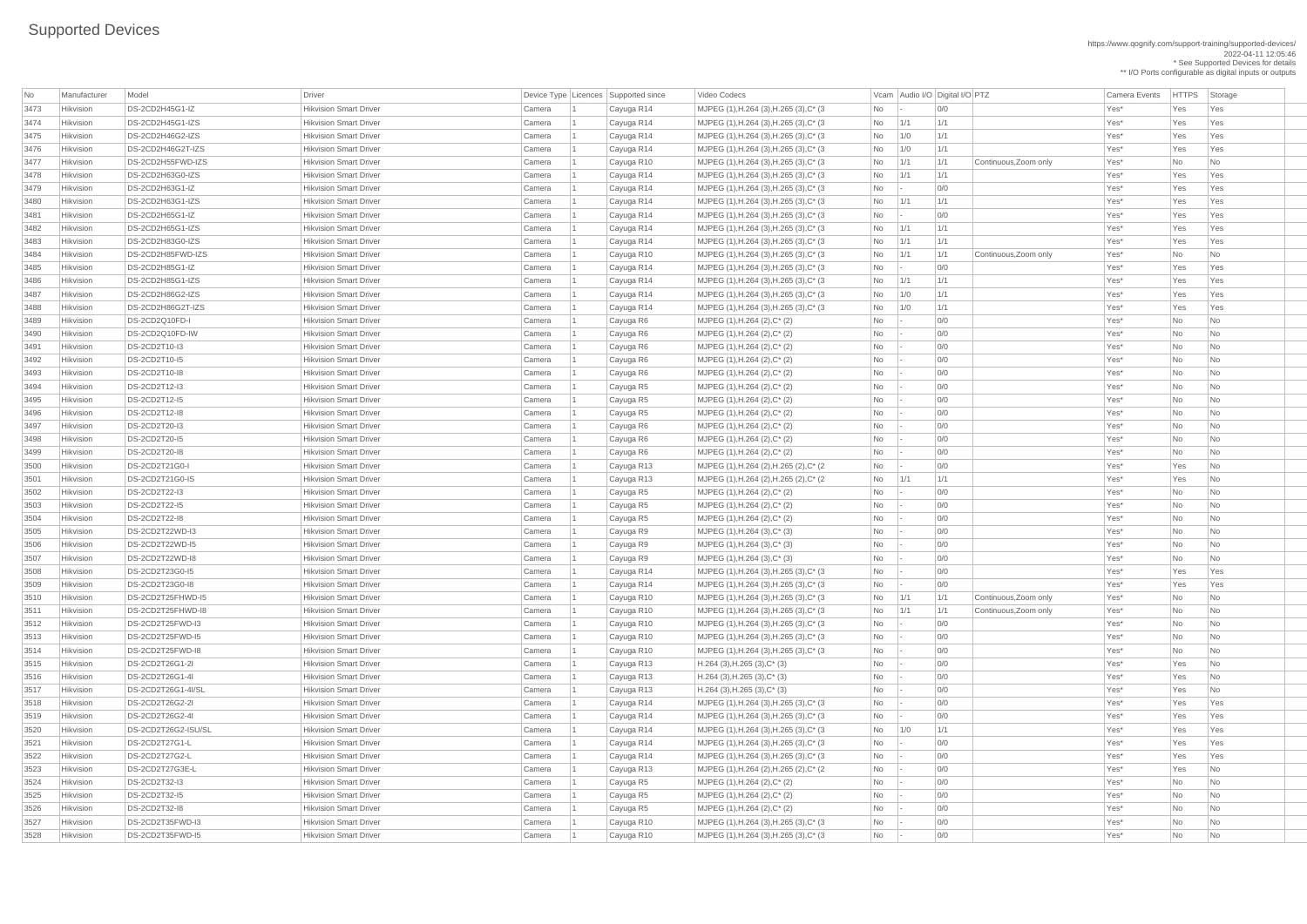https://www.qognify.com/support-training/supported-devices/ 2022-04-11 12:05:46 \* See Supported Devices for details

\*\* I/O Ports configurable as digital inputs or outputs

| No   | Manufacturer | Model                | Driver                        |        | Device Type Licences Supported since | Video Codecs                                       |                                                                      | Vcam   Audio I/O   Digital I/O   PTZ | <b>Camera Events</b> | <b>HTTPS</b>   | Storage                     |
|------|--------------|----------------------|-------------------------------|--------|--------------------------------------|----------------------------------------------------|----------------------------------------------------------------------|--------------------------------------|----------------------|----------------|-----------------------------|
| 3529 | Hikvision    | DS-2CD2T35FWD-I8     | <b>Hikvision Smart Driver</b> | Camera | Cayuga R10                           | MJPEG (1), H.264 (3), H.265 (3), C* (3)            | <b>No</b>                                                            | 0/0                                  | Yes*                 | No             | No                          |
| 3530 | Hikvision    | DS-2CD2T42WD-I3      | <b>Hikvision Smart Driver</b> | Camera | Cayuga R9                            | $MJPEG (1), H.264 (3), C^*(3)$                     | No                                                                   | 0/0                                  | Yes*                 | N <sub>o</sub> | N <sub>o</sub>              |
| 3531 | Hikvision    | DS-2CD2T42WD-I5      | <b>Hikvision Smart Driver</b> | Camera | Cayuga R9                            | $MJPEG (1), H.264 (3), C^*(3)$                     | No                                                                   | 0/0                                  | Yes*                 | No             | N <sub>o</sub>              |
| 3532 | Hikvision    | DS-2CD2T42WD-I8      | <b>Hikvision Smart Driver</b> | Camera | Cayuga R9                            | $MJPEG (1), H.264 (3), C^* (3)$                    | No                                                                   | 0/0                                  | Yes*                 | N <sub>o</sub> | No                          |
| 3533 | Hikvision    | DS-2CD2T43G0-I5      | <b>Hikvision Smart Driver</b> | Camera | Cayuga R14                           | MJPEG (1), H.264 (3), H.265 (3), C* (3)            | No                                                                   | 0/0                                  | Yes*                 | Yes            | Yes                         |
| 3534 | Hikvision    | DS-2CD2T43G0-18      | <b>Hikvision Smart Driver</b> | Camera | Cayuga R14                           | MJPEG $(1)$ , H.264 $(3)$ , H.265 $(3)$ , C* $(3)$ | <b>No</b>                                                            | 0/0                                  | Yes*                 | Yes            | Yes                         |
| 3535 | Hikvision    | DS-2CD2T45FWD-I5     | <b>Hikvision Smart Driver</b> | Camera | Cayuga R14                           | MJPEG (1), H.264 (3), H.265 (3), C* (3)            | <b>No</b>                                                            | 0/0                                  | Yes*                 | Yes            | Yes                         |
| 3536 | Hikvision    | DS-2CD2T45FWD-I8     | <b>Hikvision Smart Driver</b> | Camera | Cayuga R14                           | MJPEG (1), H.264 (3), H.265 (3), C* (3)            | <b>No</b>                                                            | 0/0                                  | Yes*                 | Yes            | Yes                         |
| 3537 | Hikvision    | DS-2CD2T46G1-2I      | <b>Hikvision Smart Driver</b> | Camera | Cayuga R13                           | $H.264$ (3), H.265 (3), C* (3)                     | No                                                                   | 0/0                                  | Yes*                 | Yes            | No                          |
| 3538 | Hikvision    | DS-2CD2T46G1-4I      | <b>Hikvision Smart Driver</b> | Camera | Cayuga R13                           | $H.264$ (3), H.265 (3), C <sup>*</sup> (3)         | No                                                                   | 0/0                                  | Yes*                 | Yes            | N <sub>o</sub>              |
| 3539 | Hikvision    | DS-2CD2T46G1-4I/SL   | <b>Hikvision Smart Driver</b> | Camera | Cayuga R13                           | $H.264$ (3), H.265 (3), C* (3)                     | <b>No</b>                                                            | 0/0                                  | Yes*                 | Yes            | No                          |
| 3540 | Hikvision    | DS-2CD2T46G2-2I      | <b>Hikvision Smart Driver</b> | Camera | Cayuga R14                           | MJPEG $(1)$ , H.264 $(3)$ , H.265 $(3)$ , C* $(3)$ | <b>No</b>                                                            | 0/0                                  | Yes*                 | Yes            | Yes                         |
| 3541 | Hikvision    | DS-2CD2T46G2-4I      | <b>Hikvision Smart Driver</b> | Camera | Cayuga R14                           | MJPEG $(1)$ , H.264 $(3)$ , H.265 $(3)$ , C* $(3)$ | <b>No</b>                                                            | 0/0                                  | Yes*                 | Yes            | Yes                         |
| 3542 | Hikvision    | DS-2CD2T46G2-ISU/SL  | <b>Hikvision Smart Driver</b> | Camera | Cayuga R14                           | MJPEG (1), H.264 (3), H.265 (3), C* (3)            | <b>No</b>                                                            | 1/1<br>1/0                           | Yes*                 | Yes            | Yes                         |
| 3543 | Hikvision    | DS-2CD2T47G1-L       | <b>Hikvision Smart Driver</b> | Camera | Cayuga R14                           | MJPEG (1), H.264 (3), H.265 (3), C* (3)            | No                                                                   | 0/0                                  | Yes*                 | Yes            | Yes                         |
| 3544 | Hikvision    | DS-2CD2T47G2-L       | <b>Hikvision Smart Driver</b> | Camera | Cayuga R14                           | MJPEG (1), H.264 (3), H.265 (3), C* (3)            | <b>No</b>                                                            | 0/0                                  | Yes*                 | Yes            | Yes                         |
| 3545 | Hikvision    | <b>DS-2CD2T52-I3</b> | <b>Hikvision Smart Driver</b> | Camera | Cayuga R9                            | MJPEG (1), H.264 (3), C* (3)                       | <b>No</b>                                                            | 0/0                                  | Yes*                 | <b>No</b>      | No                          |
| 3546 | Hikvision    | DS-2CD2T52-15        | <b>Hikvision Smart Driver</b> | Camera | Cayuga R9                            | $MJPEG (1), H.264 (3), C^* (3)$                    | No                                                                   | 0/0                                  | Yes*                 | No             | No                          |
| 3547 | Hikvision    | DS-2CD2T52-18        | <b>Hikvision Smart Driver</b> | Camera | Cayuga R9                            | $MJPEG (1), H.264 (3), C^*(3)$                     | No                                                                   | 0/0                                  | Yes*                 | No             | N <sub>o</sub>              |
| 3548 | Hikvision    | DS-2CD2T55FWD-I3     | <b>Hikvision Smart Driver</b> | Camera | Cayuga R10                           | MJPEG (1), H.264 (3), H.265 (3), C* (3)            | <b>No</b>                                                            | 0/0                                  | Yes*                 | N <sub>o</sub> | N <sub>o</sub>              |
| 3549 | Hikvision    | DS-2CD2T55FWD-I5     | <b>Hikvision Smart Driver</b> | Camera | Cayuga R10                           | MJPEG (1), H.264 (3), H.265 (3), C* (3)            | No                                                                   | 0/0                                  | Yes*                 | No             | No                          |
| 3550 | Hikvision    | DS-2CD2T55FWD-I8     | <b>Hikvision Smart Driver</b> | Camera | Cayuga R10                           | MJPEG (1), H.264 (3), H.265 (3), C* (3)            | No                                                                   | 0/0                                  | Yes*                 | No             | No                          |
| 3551 | Hikvision    | DS-2CD2T63G0-I5      | <b>Hikvision Smart Driver</b> | Camera | Cayuga R14                           | MJPEG (1), H.264 (3), H.265 (3), C* (3)            | <b>No</b>                                                            | 0/0                                  | Yes*                 | Yes            | Yes                         |
| 3552 | Hikvision    | DS-2CD2T63G0-18      | <b>Hikvision Smart Driver</b> | Camera | Cayuga R14                           | MJPEG $(1)$ , H.264 $(3)$ , H.265 $(3)$ , C* $(3)$ | No                                                                   | 0/0                                  | Yes*                 | Yes            | Yes                         |
| 3553 | Hikvision    | DS-2CD2T65FWD-I5     | <b>Hikvision Smart Driver</b> | Camera | Cayuga R14                           | MJPEG $(1)$ , H.264 $(3)$ , H.265 $(3)$ , C* $(3)$ | <b>No</b>                                                            | 0/0                                  | Yes*                 | Yes            | Yes                         |
| 3554 | Hikvision    | DS-2CD2T65FWD-I8     | <b>Hikvision Smart Driver</b> | Camera | Cayuga R14                           | MJPEG (1), H.264 (3), H.265 (3), C* (3)            | No                                                                   | 0/0                                  | Yes*                 | Yes            | Yes                         |
| 3555 | Hikvision    | DS-2CD2T65G1-I3      | <b>Hikvision Smart Driver</b> | Camera | Cayuga R14                           | MJPEG (1), H.264 (3), H.265 (3), C* (3)            | No                                                                   | 0/0                                  | Yes*                 | Yes            | Yes                         |
| 3556 | Hikvision    | DS-2CD2T65G1-I5      | <b>Hikvision Smart Driver</b> | Camera | Cayuga R14                           | MJPEG (1), H.264 (3), H.265 (3), C* (3)            | No                                                                   | 0/0                                  | Yes*                 | Yes            | Yes                         |
| 3557 | Hikvision    | DS-2CD2T65G1-I8      | <b>Hikvision Smart Driver</b> | Camera | Cayuga R14                           | MJPEG (1), H.264 (3), H.265 (3), C* (3)            | No                                                                   | 0/0                                  | Yes*                 | Yes            | Yes                         |
| 3558 | Hikvision    | DS-2CD2T83G0-I5      | <b>Hikvision Smart Driver</b> | Camera | Cayuga R14                           | MJPEG $(1)$ , H.264 $(3)$ , H.265 $(3)$ , C* $(3)$ | No                                                                   | 0/0                                  | Yes*                 | Yes            | Yes                         |
| 3559 | Hikvision    | DS-2CD2T83G0-18      | <b>Hikvision Smart Driver</b> | Camera | Cayuga R14                           | MJPEG $(1)$ , H.264 $(3)$ , H.265 $(3)$ , C* $(3)$ | No                                                                   | 0/0                                  | Yes*                 | Yes            | Yes                         |
| 3560 | Hikvision    | DS-2CD2T85FWD-I3     | <b>Hikvision Smart Driver</b> | Camera | Cayuga R10                           | MJPEG (1), H.264 (3), H.265 (3), C* (3)            | <b>No</b>                                                            | 0/0                                  | Yes*                 | <b>No</b>      | No                          |
| 3561 | Hikvision    | DS-2CD2T85FWD-I5     | <b>Hikvision Smart Driver</b> | Camera | Cayuga R10                           | MJPEG (1), H.264 (3), H.265 (3), C* (3)            | No                                                                   | 0/0                                  | Yes*                 | No             | No                          |
| 3562 | Hikvision    | DS-2CD2T85FWD-I5(B)  | <b>Hikvision Smart Driver</b> | Camera | Cayuga R14                           | MJPEG (1), H.264 (3), H.265 (3), C* (3)            | No                                                                   | 0/0                                  | Yes*                 | Yes            | Yes                         |
| 3563 | Hikvision    | DS-2CD2T85FWD-I8     | <b>Hikvision Smart Driver</b> | Camera | Cayuga R10                           | MJPEG (1), H.264 (3), H.265 (3), C* (3)            | No                                                                   | 0/0                                  | Yes*                 | No             | $\overline{\phantom{a}}$ No |
| 3564 | Hikvision    | DS-2CD2T85FWD-I8(B)  | <b>Hikvision Smart Driver</b> | Camera | Cayuga R14                           | MJPEG $(1)$ , H.264 $(3)$ , H.265 $(3)$ , C* $(3)$ | No                                                                   | 0/0                                  | Yes*                 | Yes            | Yes                         |
| 3565 | Hikvision    | DS-2CD2T85G1-I       | <b>Hikvision Smart Driver</b> | Camera | Cayuga R14                           | MJPEG $(1)$ , H.264 $(3)$ , H.265 $(3)$ , C* $(3)$ | No                                                                   | 0/0                                  | Yes*                 | Yes            | Yes                         |
| 3566 | Hikvision    | DS-2CD2T86G2-2I      | <b>Hikvision Smart Driver</b> | Camera | Cayuga R14                           | MJPEG (1), H.264 (3), H.265 (3), C* (3)            | <b>No</b>                                                            | 0/0                                  | Yes*                 | Yes            | Yes                         |
| 3567 | Hikvision    | DS-2CD2T86G2-4I      | <b>Hikvision Smart Driver</b> | Camera | Cayuga R14                           | MJPEG (1), H.264 (3), H.265 (3), C* (3)            | <b>No</b>                                                            | 0/0                                  | Yes*                 | Yes            | Yes                         |
| 3568 | Hikvision    | DS-2CD2T86G2-ISU/SL  | <b>Hikvision Smart Driver</b> | Camera | Cayuga R14                           | MJPEG (1), H.264 (3), H.265 (3), C* (3)            | No                                                                   | 1/0<br>1/1                           | Yes*                 | Yes            | Yes                         |
| 3569 | Hikvision    | DS-2CD2T87G2-L       | <b>Hikvision Smart Driver</b> | Camera | Cayuga R14                           | MJPEG (1), H.264 (3), H.265 (3), C* (3)            | No                                                                   | 0/0                                  | Yes*                 | Yes            | Yes                         |
| 3570 | Hikvision    | DS-2CD3023G0-I       | <b>Hikvision Smart Driver</b> | Camera | Cayuga R14                           | MJPEG (1), H.264 (3), H.265 (3), C* (3)            | No                                                                   | 0/0                                  | Yes*                 | Yes            | Yes                         |
| 3571 | Hikvision    | DS-2CD3025G0-I(B)    | <b>Hikvision Smart Driver</b> | Camera | Cayuga R14                           | MJPEG (1), H.264 (3), H.265 (3), C* (3)            | No                                                                   | 0/0                                  | Yes*                 | Yes            | Yes                         |
| 3572 | Hikvision    | DS-2CD3026G2-IS      | <b>Hikvision Smart Driver</b> | Camera | Cayuga R14                           | MJPEG (1), H.264 (3), H.265 (3), C* (3)            | <b>No</b>                                                            | 1/1<br>1/1                           | Yes*                 | Yes            | N <sub>o</sub>              |
| 3573 | Hikvision    | DS-2CD3026G2-IU/SL   | <b>Hikvision Smart Driver</b> | Camera | Cayuga R14                           | MJPEG (1), H.264 (3), H.265 (3), C* (3)            | No                                                                   | 1/1<br>0/0                           | Yes*                 | Yes            | No                          |
| 3574 | Hikvision    | DS-2CD3027G2-LS      | <b>Hikvision Smart Driver</b> | Camera | Cayuga R14                           | MJPEG (1), H.264 (3), H.265 (3), C* (3)            | No                                                                   | 1/1<br>1/1                           | Yes*                 | Yes            | $\overline{\mathsf{No}}$    |
| 3575 | Hikvision    | DS-2CD3043G0-I       | <b>Hikvision Smart Driver</b> | Camera | Cayuga R14                           | MJPEG (1), H.264 (3), H.265 (3), C* (3)            | <b>No</b>                                                            | 0/0<br>$\overline{a}$                | Yes*                 | Yes            | Yes                         |
| 3576 | Hikvision    | DS-2CD3045G0-I(B)    | <b>Hikvision Smart Driver</b> | Camera | Cayuga R14                           | MJPEG (1), H.264 (3), H.265 (3), C* (3)            | No                                                                   | 0/0                                  | Yes*                 | Yes            | Yes                         |
| 3577 | Hikvision    | DS-2CD3047G2-LS      | <b>Hikvision Smart Driver</b> | Camera | Cayuga R14                           | MJPEG $(1)$ , H.264 $(3)$ , H.265 $(3)$ , C* $(3)$ | $No$ $1/1$                                                           | 1/1                                  | Yes*                 | Yes            | N <sub>0</sub>              |
| 3578 | Hikvision    | DS-2CD3056G2-IS      | <b>Hikvision Smart Driver</b> | Camera | Cayuga R14                           | MJPEG (1), H.264 (3), H.265 (3), C* (3)            | <b>No</b>                                                            | 1/1<br>1/1                           | Yes*                 | Yes            | N <sub>o</sub>              |
| 3579 | Hikvision    | DS-2CD3056G2-IU/SL   | <b>Hikvision Smart Driver</b> | Camera | Cayuga R14                           | MJPEG (1), H.264 (3), H.265 (3), C* (3)            | No                                                                   | 0/0<br>1/1                           | Yes*                 | Yes            | N <sub>o</sub>              |
| 3580 | Hikvision    | DS-2CD3063G0-I       | <b>Hikvision Smart Driver</b> | Camera | Cayuga R14                           | MJPEG (1), H.264 (3), H.265 (3), C* (3)            | $\overline{N}$ $\overline{C}$ $\overline{C}$                         | 0/0                                  | Yes*                 | Yes            | Yes                         |
| 3581 | Hikvision    | DS-2CD3083G0-I       | <b>Hikvision Smart Driver</b> | Camera | Cayuga R14                           | MJPEG (1), H.264 (3), H.265 (3), C* (3)            | No                                                                   | 0/0                                  | Yes*                 | Yes            | Yes                         |
| 3582 | Hikvision    | DS-2CD3085G0-I(B)    | <b>Hikvision Smart Driver</b> | Camera | Cayuga R14                           | MJPEG (1), H.264 (3), H.265 (3), C* (3)            | No                                                                   | 0/0                                  | Yes*                 | Yes            | Yes                         |
| 3583 | Hikvision    | DS-2CD3086G2-IS      | <b>Hikvision Smart Driver</b> | Camera | Cayuga R14                           | MJPEG (1), H.264 (3), H.265 (3), C* (3)            | $No$ $1/1$                                                           | 1/1                                  | Yes*                 | Yes            | N <sub>0</sub>              |
| 3584 | Hikvision    | DS-2CD3123G0-I       | <b>Hikvision Smart Driver</b> | Camera | Cayuga R14                           | MJPEG (1), H.264 (3), H.265 (3), C* (3)            | $\begin{array}{ c c c c c } \hline \text{No} & \text{-} \end{array}$ | 0/0                                  | Yes*                 | Yes            | Yes                         |
|      |              |                      |                               |        |                                      |                                                    |                                                                      |                                      |                      |                |                             |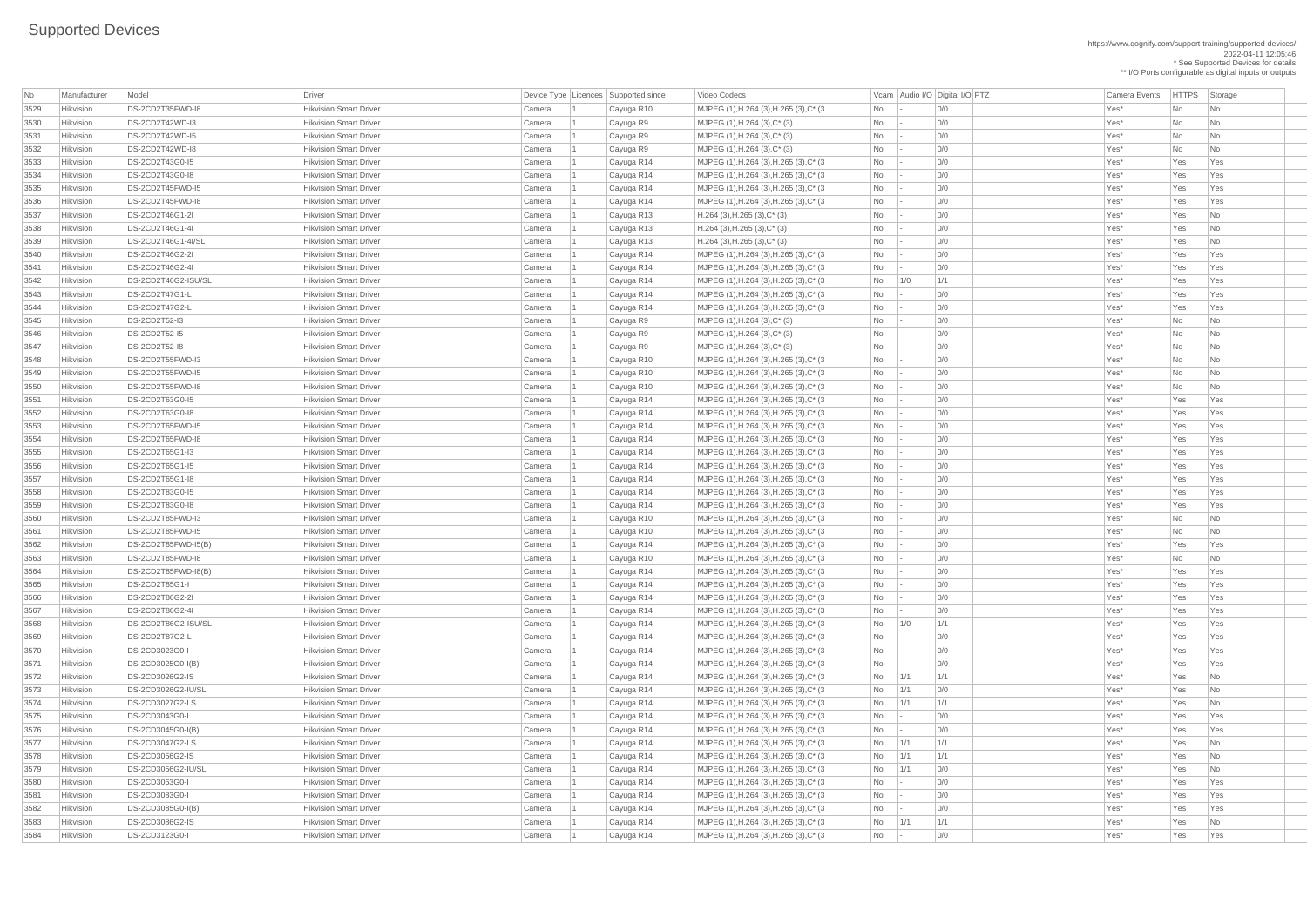| <b>No</b>    | Manufacturer | Model                                      | <b>Driver</b>                 |                  |    | Device Type   Licences   Supported since |
|--------------|--------------|--------------------------------------------|-------------------------------|------------------|----|------------------------------------------|
| 3585         | Hikvision    | DS-2CD3123G0-IS                            | <b>Hikvision Smart Driver</b> | Camera           |    | Cayuga R14                               |
| 3586         | Hikvision    | DS-2CD3125G0-I                             | <b>Hikvision Smart Driver</b> | Camera           |    | Cayuga R14                               |
| 3587         | Hikvision    | DS-2CD3125G0-IMS                           | <b>Hikvision Smart Driver</b> | Camera           |    | Cayuga R14                               |
| 3588         | Hikvision    | DS-2CD3126G2-IS                            | <b>Hikvision Smart Driver</b> | Camera           |    | Cayuga R14                               |
| 3589         | Hikvision    | DS-2CD3143G0-I                             | <b>Hikvision Smart Driver</b> | Camera           |    | Cayuga R14                               |
| 3590         | Hikvision    | DS-2CD3143G0-IS                            | <b>Hikvision Smart Driver</b> | Camera           |    | Cayuga R14                               |
| 3591         | Hikvision    | DS-2CD3145G0-I                             | <b>Hikvision Smart Driver</b> | Camera           |    | Cayuga R14                               |
| 3592         | Hikvision    | DS-2CD3156G2-IS                            | <b>Hikvision Smart Driver</b> | Camera           |    | Cayuga R14                               |
| 3593         | Hikvision    | DS-2CD3163G0-I                             | <b>Hikvision Smart Driver</b> | Camera           |    | Cayuga R14                               |
| 3594         | Hikvision    | DS-2CD3163G0-IS                            | <b>Hikvision Smart Driver</b> | Camera           |    | Cayuga R14                               |
| 3595         | Hikvision    | DS-2CD3183G0-I                             | <b>Hikvision Smart Driver</b> | Camera           |    | Cayuga R14                               |
| 3596         | Hikvision    | DS-2CD3183G0-IS                            | <b>Hikvision Smart Driver</b> | Camera           |    | Cayuga R14                               |
| 3597         | Hikvision    | DS-2CD3185G0-I                             | <b>Hikvision Smart Driver</b> | Camera           |    | Cayuga R14                               |
| 3598         | Hikvision    | DS-2CD3185G0-IMS                           | <b>Hikvision Smart Driver</b> | Camera           |    | Cayuga R14                               |
| 3599         | Hikvision    | DS-2CD3323G0-I                             | <b>Hikvision Smart Driver</b> | Camera           |    | Cayuga R14                               |
| 3600         | Hikvision    | DS-2CD3325G0-I                             | <b>Hikvision Smart Driver</b> | Camera           |    | Cayuga R14                               |
| 3601         | Hikvision    | DS-2CD3325G0-I(B)                          | <b>Hikvision Smart Driver</b> | Camera           |    | Cayuga R14                               |
| 3602         | Hikvision    | DS-2CD3326G2-IS                            | <b>Hikvision Smart Driver</b> | Camera           |    | Cayuga R14                               |
| 3603         | Hikvision    | DS-2CD3326G2-ISU/SL                        | <b>Hikvision Smart Driver</b> | Camera           |    | Cayuga R14                               |
| 3604         | Hikvision    | DS-2CD3327G2-LS(U)                         | <b>Hikvision Smart Driver</b> | Camera           |    | Cayuga R14                               |
| 3605         | Hikvision    | DS-2CD3343G0-I                             | <b>Hikvision Smart Driver</b> | Camera           |    | Cayuga R14                               |
| 3606         | Hikvision    | DS-2CD3345G0-I                             | <b>Hikvision Smart Driver</b> | Camera           | -1 | Cayuga R14                               |
| 3607         | Hikvision    | DS-2CD3345G0-I(B)                          | <b>Hikvision Smart Driver</b> | Camera           |    | Cayuga R14                               |
| 3608         | Hikvision    | DS-2CD3347G2-LS(U)                         | <b>Hikvision Smart Driver</b> | Camera           |    | Cayuga R14                               |
| 3609         | Hikvision    | DS-2CD3356G2-IS                            | <b>Hikvision Smart Driver</b> | Camera           |    | Cayuga R14                               |
| 3610         | Hikvision    | DS-2CD3356G2-ISU/SL                        | <b>Hikvision Smart Driver</b> | Camera           |    | Cayuga R14                               |
| 3611         | Hikvision    | DS-2CD3363G0-I                             | <b>Hikvision Smart Driver</b> | Camera           |    | Cayuga R14                               |
| 3612         | Hikvision    | DS-2CD3385G0-I(B)                          | <b>Hikvision Smart Driver</b> | Camera           |    | Cayuga R14                               |
| 3613         | Hikvision    | DS-2CD3386G2-IS                            | <b>Hikvision Smart Driver</b> | Camera           |    | Cayuga R14                               |
| 3614         | Hikvision    | DS-2CD3525G0-IS                            | <b>Hikvision Smart Driver</b> | Camera           |    | Cayuga R14                               |
| 3615         | Hikvision    | DS-2CD3545G0-IS                            | <b>Hikvision Smart Driver</b> | Camera           |    | Cayuga R14                               |
| 3616         | Hikvision    | DS-2CD3623G1-IZ                            | <b>Hikvision Smart Driver</b> | Camera           |    | Cayuga R14                               |
| 3617         | Hikvision    | DS-2CD3623G1-IZ(B)                         | <b>Hikvision Smart Driver</b> | Camera           |    | Cayuga R14                               |
|              | Hikvision    | DS-2CD3623G1-IZS                           | <b>Hikvision Smart Driver</b> |                  |    |                                          |
| 3618         | Hikvision    | DS-2CD3623G1-IZS(B)                        | <b>Hikvision Smart Driver</b> | Camera<br>Camera |    | Cayuga R14                               |
| 3619<br>3620 | Hikvision    | DS-2CD3625G0-IZS(B)                        | <b>Hikvision Smart Driver</b> | Camera           |    | Cayuga R14<br>Cayuga R14                 |
|              | Hikvision    | DS-2CD3626G2-IZS                           | <b>Hikvision Smart Driver</b> |                  |    |                                          |
| 3621<br>3622 | Hikvision    |                                            | <b>Hikvision Smart Driver</b> | Camera           |    | Cayuga R14                               |
|              | Hikvision    | DS-2CD3626G2T-IZS                          | <b>Hikvision Smart Driver</b> | Camera           |    | Cayuga R14                               |
| 3623         | Hikvision    | DS-2CD3643G1-IZ(B)                         | <b>Hikvision Smart Driver</b> | Camera           |    | Cayuga R14                               |
| 3624         |              | DS-2CD3643G1-IZS(B)<br>DS-2CD3645G0-IZS(C) | <b>Hikvision Smart Driver</b> | Camera           |    | Cayuga R14                               |
| 3625         | Hikvision    |                                            |                               | Camera           |    | Cayuga R14                               |
| 3626         | Hikvision    | DS-2CD3656G2-IZS                           | <b>Hikvision Smart Driver</b> | Camera           |    | Cayuga R14                               |
| 3627         | Hikvision    | DS-2CD3656G2T-IZS                          | <b>Hikvision Smart Driver</b> | Camera           |    | Cayuga R14                               |
| 3628         | Hikvision    | DS-2CD3663G1-IZ                            | <b>Hikvision Smart Driver</b> | Camera           |    | Cayuga R14                               |
| 3629         | Hikvision    | DS-2CD3663G1-IZS                           | <b>Hikvision Smart Driver</b> | Camera           |    | Cayuga R14                               |
| 3630         | Hikvision    | DS-2CD3663G1-IZS(B)                        | <b>Hikvision Smart Driver</b> | Camera           |    | Cayuga R14                               |
| 3631         | Hikvision    | DS-2CD3685G0-IZS                           | <b>Hikvision Smart Driver</b> | Camera           |    | Cayuga R14                               |
| 3632         | Hikvision    | DS-2CD3685G0-IZS(B)                        | <b>Hikvision Smart Driver</b> | Camera           |    | Cayuga R14                               |
| 3633         | Hikvision    | DS-2CD3685G1-IZ                            | <b>Hikvision Smart Driver</b> | Camera           |    | Cayuga R14                               |
| 3634         | Hikvision    | DS-2CD3685G1-IZS                           | <b>Hikvision Smart Driver</b> | Camera           |    | Cayuga R14                               |
| 3635         | Hikvision    | DS-2CD3686G2-IZS                           | <b>Hikvision Smart Driver</b> | Camera           |    | Cayuga R14                               |
| 3636         | Hikvision    | DS-2CD3686G2T-IZS                          | <b>Hikvision Smart Driver</b> | Camera           |    | Cayuga R14                               |
| 3637         | Hikvision    | DS-2CD3723G1-IZ(B)                         | <b>Hikvision Smart Driver</b> | Camera           |    | Cayuga R14                               |
| 3638         | Hikvision    | DS-2CD3723G1-IZS(B)                        | <b>Hikvision Smart Driver</b> | Camera           |    | Cayuga R14                               |
| 3639         | Hikvision    | DS-2CD3725G0-IZS(B)                        | <b>Hikvision Smart Driver</b> | Camera           |    | Cayuga R14                               |
| 3640         | Hikvision    | DS-2CD3725G1-IZS(B)                        | <b>Hikvision Smart Driver</b> | Camera           |    | Cayuga R14                               |

https://www.qognify.com/support-training/supported-devices/ 2022-04-11 12:05:46 \* See Supported Devices for details \*\* I/O Ports configurable as digital inputs or outputs

Video Codecs **No Manufacturer Model Driver Audio I/O Digital I/O PTZ** Camera Events HTTPS Storage | MJPEG (1),H.264 (3),H.265 (3),C\* (3  $\qquad$  No 1/1 1/1 1/1 No 1/1 1/1 Ves\* Yes Yes Yes | MJPEG (1),H.264 (3),H.265 (3),C\* (3  $\qquad$  No  $\qquad$  - 0/0  $\qquad$  01  $\qquad$  Yes\* Yes Yes Yes | MJPEG (1),H.264 (3),H.265 (3),C\* (3  $\qquad$  No  $\qquad$  1/1  $\qquad$  1/1  $\qquad$  1/1  $\qquad$  Yes\* Yes Yes Yes | MJPEG (1),H.264 (3),H.265 (3),C\* (3  $\qquad$  No  $\qquad$  1/1  $\qquad$  1/1  $\qquad$  1/1  $\qquad$  Yes\* Yes No | MJPEG (1),H.264 (3),H.265 (3),C\* (3  $\vert$ No  $\vert$ -  $\vert$ 0/0  $\vert$  /Yes\* Yes Yes Yes | MJPEG (1),H.264 (3),H.265 (3),C\* (3  $\qquad$  No 1/1 1/1 1/1 No 1/1 Xes\* Yes Yes Yes | MJPEG (1),H.264 (3),H.265 (3),C\* (3  $\qquad$  No  $\qquad$  - 0/0  $\qquad$  01  $\qquad$  Yes\* Yes Yes Yes | MJPEG (1),H.264 (3),H.265 (3),C\* (3  $\qquad$  No  $\qquad$  1/1  $\qquad$  1/1  $\qquad$  1/1  $\qquad$  Yes\* Yes No | MJPEG (1),H.264 (3),H.265 (3),C\* (3  $\qquad$  No  $\qquad$  - 0/0  $\qquad$  00 Yes\* Yes Yes Yes Yes | MJPEG (1),H.264 (3),H.265 (3),C\* (3  $\qquad$  No 1/1 1/1 1/1 No 1/1 Xes\* Yes Yes Yes | MJPEG (1),H.264 (3),H.265 (3),C\* (3  $\qquad$  No  $\qquad$  - 0/0  $\qquad$  00 Yes\* Yes Yes Yes | MJPEG (1),H.264 (3),H.265 (3),C\* (3  $\qquad$  No  $\qquad$  1/1  $\qquad$  1/1  $\qquad$  1/1  $\qquad$  Yes\* Yes Yes Yes | MJPEG (1),H.264 (3),H.265 (3),C\* (3  $\qquad$  No  $\qquad$  - 0/0  $\qquad$  00 Yes\* Yes Yes Yes Yes | MJPEG (1),H.264 (3),H.265 (3),C\* (3  $\qquad$  No 1/1 1/1 1/1 No 1/1 Xes\* Yes Yes Yes | MJPEG (1),H.264 (3),H.265 (3),C\* (3  $\qquad$  No  $\qquad$  - 0/0  $\qquad$  01  $\qquad$  Yes\* Yes Yes Yes 3600 Hikvision DS-2CD3325G0-I Hikvision Smart Driver Camera 1 Cayuga R14 MJPEG (1),H.264 (3),H.265 (3),C\* (3 No - 0/0 Yes\* Yes Yes | MJPEG (1),H.264 (3),H.265 (3),C\* (3  $\qquad$  No  $\qquad$  - 0/0  $\qquad$  00 Yes\* Yes Yes Yes | MJPEG (1),H.264 (3),H.265 (3),C\* (3  $\qquad$  No  $\qquad$  1/1  $\qquad$  1/1  $\qquad$  1/1  $\qquad$  Yes\* Yes No | MJPEG (1),H.264 (3),H.265 (3),C\* (3  $\qquad$  No  $\qquad$  1/1  $\qquad$  1/1  $\qquad$  1/1  $\qquad$  Yes\* Yes No | MJPEG (1),H.264 (3),H.265 (3),C\* (3  $\qquad$  No  $\qquad$  1/1  $\qquad$  1/1  $\qquad$  1/1  $\qquad$  Yes\* Yes No | MJPEG (1),H.264 (3),H.265 (3),C\* (3  $\qquad$  No  $\qquad$  - 0/0  $\qquad$  00 Yes\* Yes Yes Yes | MJPEG (1),H.264 (3),H.265 (3),C\* (3  $\qquad$  No  $\qquad$  -  $\qquad$  0/0  $\qquad$  Yes\* Yes Yes Yes | MJPEG (1),H.264 (3),H.265 (3),C\* (3  $\qquad$  No  $\qquad$  - 0/0  $\qquad$  200 Yes\* Yes Yes Yes Yes | MJPEG (1),H.264 (3),H.265 (3),C\* (3  $\qquad$  No  $\qquad$  1/1  $\qquad$  1/1  $\qquad$  1/1  $\qquad$  Yes\* Yes No | MJPEG (1),H.264 (3),H.265 (3),C\* (3  $\qquad$  No  $\qquad$  1/1  $\qquad$  1/1  $\qquad$  1/1  $\qquad$  Yes\* Yes No | MJPEG (1),H.264 (3),H.265 (3),C\* (3  $\blacksquare$  No  $\blacksquare$  1/1  $\blacksquare$  1/1  $\blacksquare$  1/1  $\blacksquare$  Yes\* Yes No  $\blacksquare$ | MJPEG (1),H.264 (3),H.265 (3),C\* (3  $\qquad$  No  $\qquad$  - 0/0  $\qquad$  00 Yes\* Yes Yes Yes Yes | MJPEG (1),H.264 (3),H.265 (3),C\* (3  $\qquad$  No  $\qquad$  - 0/0  $\qquad$  01  $\qquad$  Yes\* Yes Yes Yes |MJPEG (1),H.264 (3),H.265 (3),C\* (3  $\qquad$  No  $\qquad$  1/1  $\qquad$  1/1  $\qquad$  1/1  $\qquad$  Yes\* Yes No  $\qquad$ | MJPEG (1),H.264 (3),H.265 (3),C\* (3  $\qquad$  No  $\qquad$  1/1  $\qquad$  1/1  $\qquad$  1/1  $\qquad$  Yes\* Yes Yes Yes | MJPEG (1),H.264 (3),H.265 (3),C\* (3  $\qquad$  No 1/1 1/1 1/1 No 1/1 Xes\* Yes Yes Yes | MJPEG (1),H.264 (3),H.265 (3),C\* (3  $\qquad$  No  $\qquad$  - 0/0  $\qquad$  01  $\qquad$  Yes\* Yes Yes Yes | MJPEG (1),H.264 (3),H.265 (3),C\* (3  $\qquad$  No  $\qquad$  - 0/0  $\qquad$  00 Yes\* Yes Yes Yes Yes | MJPEG (1),H.264 (3),H.265 (3),C\* (3  $\qquad$  No 1/1 1/1 1/1 No 1/1 Xes\* Yes Yes Yes | MJPEG (1),H.264 (3),H.265 (3),C\* (3  $\qquad$  No  $\qquad$  1/1  $\qquad$  1/1  $\qquad$  1/1  $\qquad$  Yes\* Yes Yes Yes | MJPEG (1),H.264 (3),H.265 (3),C\* (3  $\qquad$  No 1/1 1/1 1/1 No 11/1 Ves\* Yes Yes Yes | MJPEG (1),H.264 (3),H.265 (3),C\* (3  $\qquad$  No  $\qquad$  1/1  $\qquad$  1/1  $\qquad$  1/1  $\qquad$  Yes\* Yes No | MJPEG (1),H.264 (3),H.265 (3),C\* (3  $\qquad$  No  $\qquad$  1/1  $\qquad$  2/2  $\qquad$  Yes\* Yes No | MJPEG (1),H.264 (3),H.265 (3),C\* (3  $\qquad$  No  $\qquad$  - 0/0  $\qquad$  00 Yes\* Yes Yes Yes | MJPEG (1),H.264 (3),H.265 (3),C\* (3  $\qquad$  No 1/1 1/1 1/1 No 1/1 Xes\* Yes Yes Yes | MJPEG (1),H.264 (3),H.265 (3),C\* (3  $\qquad$  No  $\qquad$  1/1  $\qquad$  1/1  $\qquad$  1/1  $\qquad$  Yes\* Yes Yes Yes | MJPEG (1),H.264 (3),H.265 (3),C\* (3  $\qquad$  No  $\qquad$  1/1  $\qquad$  1/1  $\qquad$  1/1  $\qquad$  Yes\* Yes No | MJPEG (1),H.264 (3),H.265 (3),C\* (3  $\qquad$  No  $\qquad$  1/1  $\qquad$  2/2  $\qquad$  Yes\* Yes No | MJPEG (1),H.264 (3),H.265 (3),C\* (3  $\qquad$  No  $\qquad$  -  $\qquad$  0/0  $\qquad$  01 Yes\* Yes Yes Yes Yes | MJPEG (1),H.264 (3),H.265 (3),C\* (3  $\qquad$  No 1/1 1/1 1/1 No 1/1 Xes\* Yes Yes Yes | MJPEG (1),H.264 (3),H.265 (3),C\* (3  $\qquad$  No 1/1 1/1 1/1 No 11/1 Ves\* Yes Yes Yes 3631 Hikvision DS-2CD3685G0-IZS Hikvision Smart Driver Camera 1 Cayuga R14 MJPEG (1),H.264 (3),H.265 (3),C\* (3 No 1/1 1/1 Yes\* Yes Yes | MJPEG (1),H.264 (3),H.265 (3),C\* (3  $\qquad$  No 1/1 1/1 1/1 No 1/1 Xes\* Yes Yes Yes | MJPEG (1),H.264 (3),H.265 (3),C\* (3  $\qquad$  No  $\qquad$  - 0/0  $\qquad$  00 Yes\* Yes Yes Yes | MJPEG (1),H.264 (3),H.265 (3),C\* (3  $\qquad$  No 1/1 1/1 1/1 No 1/1 Xes\* Yes Yes Yes 3635 Hikvision DS-2CD3686G2-IZS Hikvision Smart Driver Camera 1 Cayuga R14 MJPEG (1),H.264 (3),H.265 (3),C\* (3 No 1/1 1/1 Yes\* Yes No | MJPEG (1),H.264 (3),H.265 (3),C\* (3 No | 1/1 3/3 | 3/3 Yes\* Yes No | MJPEG (1),H.264 (3),H.265 (3),C\* (3  $\qquad$  No  $\qquad$  - 0/0  $\qquad$  01  $\qquad$  Yes\* Yes Yes Yes 3638 Hikvision DS-2CD3723G1-IZS(B) Hikvision Smart Driver Camera 1 Cayuga R14 MJPEG (1),H.264 (3),H.265 (3),C\* (3 No 1/1 1/1 Yes\* Yes Yes | MJPEG (1),H.264 (3),H.265 (3),C\* (3  $\qquad$  No 1/1 1/1 1/1 No 1/1 Xes\* Yes Yes Yes 3640 Hikvision DS-2CD3725G1-IZS(B) Hikvision Smart Driver Camera 1 Cayuga R14 MJPEG (1),H.264 (3),H.265 (3),C\* (3 No 1/1 1/1 Yes\* Yes Yes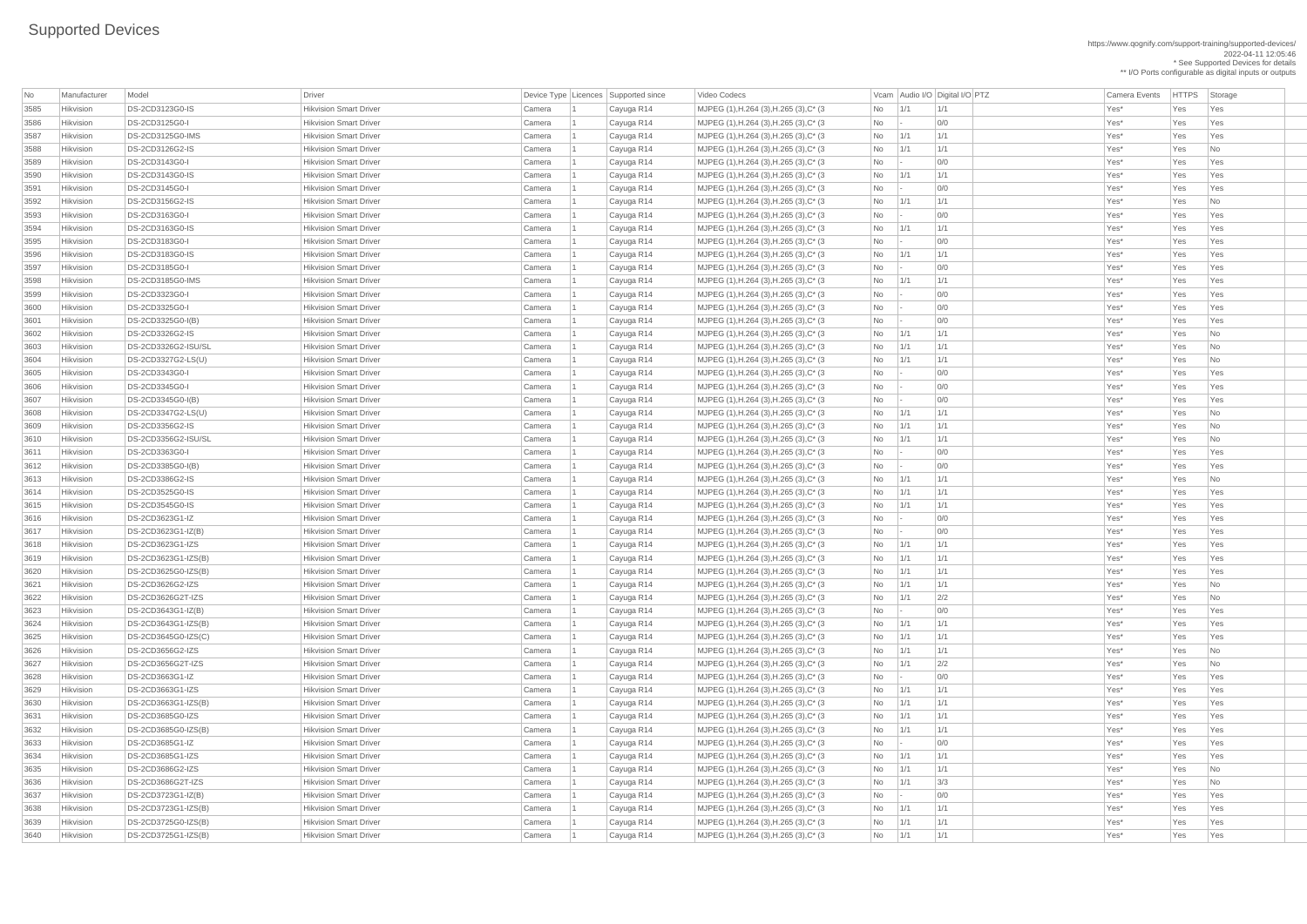https://www.qognify.com/support-training/supported-devices/ 2022-04-11 12:05:46 \* See Supported Devices for details \*\* I/O Ports configurable as digital inputs or outputs

| Video Codecs | No Manufacturer | No Manufacturer Model Driver Device Type Licence Codecs | HTTPS | Storage | |MJPEG (1),H.264 (3),H.265 (3),C\* (3  $\qquad$  No  $\qquad$  1/1  $\qquad$  1/1  $\qquad$  1/1  $\qquad$  Yes\* Yes No  $\qquad$ NJPEG (1),H.264 (3),H.265 (3),C\* (3 No 1/1 2/2 No 1 Cayuga R14 Mo 2/2 Yes\* Yes No | MJPEG (1),H.264 (3),H.265 (3),C\* (3  $\qquad$  No  $\qquad$  - 0/0  $\qquad$  00 Yes\* Yes Yes Yes | MJPEG (1),H.264 (3),H.265 (3),C\* (3  $\vert$  No  $\vert$  1/1  $\vert$  1/1  $\vert$  1/1  $\vert$  1/1  $\vert$   $\vert$  Yes\*  $\vert$  Yes  $\vert$  Yes Yes 3645 Hikvision DS-2CD3745G0-IZS(C) Hikvision Smart Driver Camera 1 Cayuga R14 MJPEG (1),H.264 (3),H.265 (3),C\* (3 No 1/1 1/1 Yes\* Yes Yes | MJPEG (1),H.264 (3),H.265 (3),C\* (3  $\qquad$  No  $\qquad$  1/1  $\qquad$  1/1  $\qquad$  1/1  $\qquad$  Yes\* Yes No | MJPEG (1),H.264 (3),H.265 (3),C\* (3  $\qquad$  No  $\qquad$  1/1  $\qquad$  1/1  $\qquad$  1/1  $\qquad$  Yes\* Yes No | MJPEG (1),H.264 (3),H.265 (3),C\* (3  $\qquad$  No 1/1 1/1 1/1 No 11/1 Ves\* Yes Yes Yes | MJPEG (1),H.264 (3),H.265 (3),C\* (3  $\qquad$  No  $\qquad$  - 0/0  $\qquad$  00 Yes\* Yes Yes Yes Yes | MJPEG (1),H.264 (3),H.265 (3),C\* (3  $\qquad$  No 1/1 1/1 1/1 No 1/1 Xes\* Yes Yes Yes | MJPEG (1),H.264 (3),H.265 (3),C\* (3  $\qquad$  No 1/1 1/1 1/1 No 11/1 Ves\* Yes Yes Yes | MJPEG (1),H.264 (3),H.265 (3),C\* (3  $\qquad$  No  $\qquad$  1/1  $\qquad$  1/1  $\qquad$  1/1  $\qquad$  Yes\* Yes Yes Yes 3653 Hikvision DS-2CD3785G0-IZS (B) Hikvision Smart Driver Camera 1 Cayuga R14 MJPEG (1),H.264 (3),H.265 (3),C\* (3 No 1/1 1/1 Yes\* Yes Yes | MJPEG (1),H.264 (3),H.265 (3),C\* (3  $\qquad$  No  $\qquad$  - 0/0  $\qquad$  00 Yes\* Yes Yes Yes | MJPEG (1),H.264 (3),H.265 (3),C\* (3  $\qquad$  No 1/1 1/1 1/1 No 1/1 Xes\* Yes Yes Yes 3656 Hikvision DS-2CD3786G2-IZS Hikvision Smart Driver Camera 1 Cayuga R14 MJPEG (1),H.264 (3),H.265 (3),C\* (3 No 1/1 1/1 Yes\* Yes No | MJPEG (1),H.264 (3),H.265 (3),C\* (3  $\qquad$  No  $\qquad$  1/1  $\qquad$  1/1  $\qquad$  1/1  $\qquad$  Yes\* Yes No | MJPEG (1),H.264 (3),H.265 (3),C\* (3  $\qquad$  No  $\qquad$  1/1  $\qquad$  3/3  $\qquad$  Yes\* Yes No | MJPEG (1),H.264 (3),H.265 (3),C\* (3  $\qquad$  No  $\qquad$  1/1  $\qquad$  3/3  $\qquad$  Yes\* Yes No | MJPEG (1),H.264 (3),H.265 (3),C\* (3  $\qquad$  No  $\qquad$  1/1  $\qquad$  3/3  $\qquad$  Yes\* Yes No | MJPEG (1),H.264 (3),H.265 (3),C\* (3  $\qquad$  No  $\qquad$  1/1  $\qquad$  3/3  $\qquad$  Yes\* Yes No | MJPEG (1),H.264 (3),H.265 (3),C\* (3  $\qquad$  No  $\qquad$  1/1  $\qquad$  3/3  $\qquad$  Yes\* Yes No | MJPEG (1),H.264 (3),H.265 (3),C\* (3  $\qquad$  No  $\qquad$  1/1  $\qquad$  3/3  $\qquad$  Yes\* Yes No | MJPEG (1),H.264 (3),H.265 (3),C\* (3  $\qquad$  No  $\qquad$  1/1  $\qquad$  2/2  $\qquad$  Yes\* Yes No | MJPEG (1),H.264 (3),H.265 (3),C\* (3  $\qquad$  No  $\qquad$  1/1  $\qquad$  2/2  $\qquad$  Yes\* Yes No | MJPEG (1),H.264 (3),H.265 (3),C\* (3  $\qquad$  No  $\qquad$  1/1  $\qquad$  2/2  $\qquad$  Yes\* Yes No | MJPEG (1),H.264 (3),H.265 (3),C\* (3  $\qquad$  No  $\qquad$  1/1  $\qquad$  2/2  $\qquad$  Yes\* Yes No | MJPEG (1),H.264 (3),H.265 (3),C\* (3  $\qquad$  No  $\qquad$  1/1  $\qquad$  2/2  $\qquad$  Yes\* Yes No | MJPEG (1),H.264 (3),H.265 (3),C\* (3  $\qquad$  No  $\qquad$  1/1  $\qquad$  2/2  $\qquad$  Yes\* Yes No | MJPEG (1),H.264 (3),H.265 (3),C\* (3  $\qquad$  No  $\qquad$  - 0/0  $\qquad$  00 Yes\* Yes Yes Yes | MJPEG (1),H.264 (3),H.265 (3),C\* (3  $\qquad$  No 1/1 1/1 1/1 No 1/1 Xes\* Yes Yes Yes | MJPEG (1),H.264 (3),H.265 (3),C\* (3  $\qquad$  No  $\qquad$  - 0/0  $\qquad$  01  $\qquad$  Yes\* Yes Yes Yes | MJPEG (1),H.264 (3),H.265 (3),C\* (3  $\qquad$  No  $\qquad$  1/1  $\qquad$  1/1  $\qquad$  1/1  $\qquad$  Yes\* Yes Yes Yes | MJPEG (1),H.264 (3),H.265 (3),C\* (3  $\qquad$  No 1/1 1/1 1/1 No 1/1 Xes\* Yes Yes Yes | MJPEG (1),H.264 (3),H.265 (3),C\* (3  $\qquad$  No  $\qquad$  - 0/0  $\qquad$  00 Yes\* Yes Yes Yes | MJPEG (1),H.264 (3),H.265 (3),C\* (3  $\qquad$  No  $\qquad$  1/1  $\qquad$  2/2  $\qquad$  Yes\* Yes No | MJPEG (1),H.264 (3),H.265 (3),C\* (3  $\qquad$  No  $\qquad$  1/1  $\qquad$  2/2  $\qquad$  Yes\* Yes No | MJPEG (1),H.264 (3),H.265 (3),C\* (3  $\qquad$  No  $\qquad$  - 0/0  $\qquad$  00 Yes\* Yes Yes Yes | MJPEG (1),H.264 (3),H.265 (3),C\* (3  $\qquad$  No 1/1 1/1 1/1 No 11/1 Yes\* Yes Yes Yes | MJPEG (1),H.264 (3),H.265 (3),C\* (3  $\qquad$  No  $\qquad$  - 0/0  $\qquad$  01  $\qquad$  Yes\* Yes Yes Yes | MJPEG (1),H.264 (3),H.265 (3),C\* (3  $\qquad$  No 1/1 1/1 1/1 No 1/1 Xes\* Yes Yes Yes | MJPEG (1),H.264 (3),H.265 (3),C\* (3  $\qquad$  No 1/1 1/1 1/1 No 11/1 Ves\* Yes Yes Yes | MJPEG (1),H.264 (3),H.265 (3),C\* (3  $\qquad$  No  $\qquad$  - 0/0  $\qquad$  00 Yes\* Yes Yes Yes Yes | MJPEG (1),H.264 (3),H.265 (3),C\* (3  $\qquad$  No  $\qquad$  1/1  $\qquad$  2/2  $\qquad$  Yes\* Yes No  $\qquad$ | MJPEG (1),H.264 (3),H.265 (3),C\* (3  $\qquad$  No  $\qquad$  1/1  $\qquad$  2/2  $\qquad$  Yes\* Yes No |MJPEG (1),H.264 (3),H.265 (3),C\* (3  $\vert$ No  $\vert$ - $\vert$ 0/0  $\vert$  /Yes\* Yes Yes Yes Yes 3687 Hikvision DS-2CD3T63G0-2IS Hikvision Smart Driver Camera 1 Cayuga R14 MJPEG (1),H.264 (3),H.265 (3),C\* (3 No 1/1 1/1 Yes\* Yes Yes | MJPEG (1),H.264 (3),H.265 (3),C\* (3  $\qquad$  No  $\qquad$  - 0/0  $\qquad$  00 Yes\* Yes Yes Yes | MJPEG (1),H.264 (3),H.265 (3),C\* (3  $\qquad$  No  $\qquad$  1/1  $\qquad$  1/1  $\qquad$  1/1  $\qquad$  Yes\* Yes Yes Yes | MJPEG (1),H.264 (3),H.265 (3),C\* (3  $\qquad$  No 1/1 1/1 1/1 No 1/1 Xes\* Yes Yes Yes 3691 Hikvision DS-2CD3T86G2-4IS Hikvision Smart Driver Camera 1 Cayuga R14 MJPEG (1),H.264 (3),H.265 (3),C\* (3 No 1/1 2/2 Yes\* Yes No

| No   | Manufacturer | Model                   | Driver                        |        | Device Type   Licences   Supported since | Video Codecs                            |           |     | Vcam Audio I/O Digital I/O PTZ | <b>Camera Events</b> | HTTPS Sto |                             |
|------|--------------|-------------------------|-------------------------------|--------|------------------------------------------|-----------------------------------------|-----------|-----|--------------------------------|----------------------|-----------|-----------------------------|
| 3641 | Hikvision    | <b>DS-2CD3726G2-IZS</b> | <b>Hikvision Smart Driver</b> | Camera | Cayuga R14                               | MJPEG (1), H.264 (3), H.265 (3), C* (3) | No        | 1/1 | 1/1                            | Yes*                 | Yes       | $\vert$ Nc                  |
| 3642 | Hikvision    | DS-2CD3726G2T-IZS       | <b>Hikvision Smart Driver</b> | Camera | Cayuga R14                               | MJPEG (1), H.264 (3), H.265 (3), C* (3) | No        | 1/1 | 2/2                            | Yes*                 | Yes       | $\overline{\phantom{a}}$ Nc |
| 3643 | Hikvision    | DS-2CD3743G1-IZ(B)      | <b>Hikvision Smart Driver</b> | Camera | Cayuga R14                               | MJPEG (1), H.264 (3), H.265 (3), C* (3) | No        |     | 0/0                            | Yes*                 | Yes       | Ye                          |
| 3644 | Hikvision    | $DS-2CD3743G1-IZS(B)$   | <b>Hikvision Smart Driver</b> | Camera | Cayuga R14                               | MJPEG (1), H.264 (3), H.265 (3), C* (3) | No        | 1/1 | 1/1                            | Yes*                 | Yes       | Ye                          |
| 3645 | Hikvision    | DS-2CD3745G0-IZS(C)     | <b>Hikvision Smart Driver</b> | Camera | Cayuga R14                               | MJPEG (1), H.264 (3), H.265 (3), C* (3) | No        | 1/1 | 1/1                            | Yes*                 | Yes       | Ye                          |
| 3646 | Hikvision    | DS-2CD3756G2-IZS        | <b>Hikvision Smart Driver</b> | Camera | Cayuga R14                               | MJPEG (1), H.264 (3), H.265 (3), C* (3) | No        | 1/1 | 1/1                            | Yes*                 | Yes       | $\overline{\phantom{a}}$ Nc |
| 3647 | Hikvision    | DS-2CD3756G2T-IZS       | <b>Hikvision Smart Driver</b> | Camera | Cayuga R14                               | MJPEG (1), H.264 (3), H.265 (3), C* (3) | No        | 1/1 | 1/1                            | Yes*                 | Yes       | $\overline{\phantom{a}}$ Nc |
| 3648 | Hikvision    | DS-2CD3763G0-IZS        | <b>Hikvision Smart Driver</b> | Camera | Cayuga R14                               | MJPEG (1), H.264 (3), H.265 (3), C* (3) | No        | 1/1 | 1/1                            | Yes*                 | Yes       | Ye                          |
| 3649 | Hikvision    | DS-2CD3763G1-IZ         | <b>Hikvision Smart Driver</b> | Camera | Cayuga R14                               | MJPEG (1), H.264 (3), H.265 (3), C* (3) | No        |     | 0/0                            | Yes*                 | Yes       | Ye                          |
| 3650 | Hikvision    | DS-2CD3763G1-IZS        | <b>Hikvision Smart Driver</b> | Camera | Cayuga R14                               | MJPEG (1), H.264 (3), H.265 (3), C* (3) | No        | 1/1 | 1/1                            | Yes*                 | Yes       | Ye                          |
| 3651 | Hikvision    | $DS-2CD3763G1-IZS(B)$   | <b>Hikvision Smart Driver</b> | Camera | Cayuga R14                               | MJPEG (1), H.264 (3), H.265 (3), C* (3) | No        | 1/1 | 1/1                            | Yes*                 | Yes       | Ye                          |
| 3652 | Hikvision    | DS-2CD3785G0-IZS        | <b>Hikvision Smart Driver</b> | Camera | Cayuga R14                               | MJPEG (1), H.264 (3), H.265 (3), C* (3) | No        | 1/1 | 1/1                            | Yes*                 | Yes       | Ye                          |
| 3653 | Hikvision    | DS-2CD3785G0-IZS (B)    | <b>Hikvision Smart Driver</b> | Camera | Cayuga R14                               | MJPEG (1), H.264 (3), H.265 (3), C* (3) | No        | 1/1 | 1/1                            | Yes*                 | Yes       | $ $ Ye                      |
| 3654 | Hikvision    | DS-2CD3785G1-IZ         | <b>Hikvision Smart Driver</b> | Camera | Cayuga R14                               | MJPEG (1), H.264 (3), H.265 (3), C* (3) | No        |     | 0/0                            | Yes*                 | Yes       | Ye                          |
| 3655 | Hikvision    | DS-2CD3785G1-IZS        | <b>Hikvision Smart Driver</b> | Camera | Cayuga R14                               | MJPEG (1), H.264 (3), H.265 (3), C* (3) | No        | 1/1 | 1/1                            | Yes*                 | Yes       | $\mathsf{Ye}$               |
| 3656 | Hikvision    | DS-2CD3786G2-IZS        | <b>Hikvision Smart Driver</b> | Camera | Cayuga R14                               | MJPEG (1), H.264 (3), H.265 (3), C* (3) | No        | 1/1 | 1/1                            | Yes*                 | Yes       | $\overline{\phantom{a}}$ Nc |
| 3657 | Hikvision    | DS-2CD3786G2T-IZS       | <b>Hikvision Smart Driver</b> | Camera | Cayuga R14                               | MJPEG (1), H.264 (3), H.265 (3), C* (3) | No        | 1/1 | 1/1                            | Yes*                 | Yes       | $\overline{\phantom{a}}$ Nc |
| 3658 | Hikvision    | DS-2CD3B26G2T-IZHS      | <b>Hikvision Smart Driver</b> | Camera | Cayuga R14                               | MJPEG (1), H.264 (3), H.265 (3), C* (3) | No        | 1/1 | 3/3                            | Yes*                 | Yes       | $\overline{\phantom{a}}$ Nc |
| 3659 | Hikvision    | DS-2CD3B26G2T-IZHSY     | <b>Hikvision Smart Driver</b> | Camera | Cayuga R14                               | MJPEG (1), H.264 (3), H.265 (3), C* (3) | No        | 1/1 | 3/3                            | Yes*                 | Yes       | $\overline{\phantom{a}}$ Nc |
| 3660 | Hikvision    | DS-2CD3B46G2T-IZHS      | <b>Hikvision Smart Driver</b> | Camera | Cayuga R14                               | MJPEG (1), H.264 (3), H.265 (3), C* (3) | No        | 1/1 | 3/3                            | Yes*                 | Yes       | $\overline{\phantom{a}}$ Nc |
| 3661 | Hikvision    | DS-2CD3B46G2T-IZHSY     | <b>Hikvision Smart Driver</b> | Camera | Cayuga R14                               | MJPEG (1), H.264 (3), H.265 (3), C* (3) | No        | 1/1 | 3/3                            | Yes*                 | Yes       | $\overline{\phantom{a}}$ Nc |
| 3662 | Hikvision    | DS-2CD3B86G2T-IZHS      | <b>Hikvision Smart Driver</b> | Camera | Cayuga R14                               | MJPEG (1), H.264 (3), H.265 (3), C* (3) | No        | 1/1 | 3/3                            | Yes*                 | Yes       | $\overline{\phantom{a}}$ Nc |
| 3663 | Hikvision    | DS-2CD3B86G2T-IZHSY     | <b>Hikvision Smart Driver</b> | Camera | Cayuga R14                               | MJPEG (1), H.264 (3), H.265 (3), C* (3) | No        | 1/1 | 3/3                            | Yes*                 | Yes       | $\overline{\phantom{a}}$ Nc |
| 3664 | Hikvision    | DS-2CD3D26G2T-IZHS      | <b>Hikvision Smart Driver</b> | Camera | Cayuga R14                               | MJPEG (1), H.264 (3), H.265 (3), C* (3) | No        | 1/1 | 2/2                            | Yes*                 | Yes       | $\overline{\phantom{a}}$ Nc |
| 3665 | Hikvision    | DS-2CD3D26G2T-IZHSY     | <b>Hikvision Smart Driver</b> | Camera | Cayuga R14                               | MJPEG (1), H.264 (3), H.265 (3), C* (3) | No        | 1/1 | 2/2                            | Yes*                 | Yes       | $\overline{\phantom{a}}$ Nc |
| 3666 | Hikvision    | DS-2CD3D46G2T-IZHS      | <b>Hikvision Smart Driver</b> | Camera | Cayuga R14                               | MJPEG (1), H.264 (3), H.265 (3), C* (3) | No        | 1/1 | 2/2                            | Yes*                 | Yes       | $ $ Nc                      |
| 3667 | Hikvision    | DS-2CD3D46G2T-IZHSY     | <b>Hikvision Smart Driver</b> | Camera | Cayuga R14                               | MJPEG (1), H.264 (3), H.265 (3), C* (3) | No        | 1/1 | 2/2                            | Yes*                 | Yes       | $\vert$ Nc                  |
| 3668 | Hikvision    | DS-2CD3D86G2T-IZHS      | <b>Hikvision Smart Driver</b> | Camera | Cayuga R14                               | MJPEG (1), H.264 (3), H.265 (3), C* (3) | No        | 1/1 | 2/2                            | Yes*                 | Yes       | $\overline{\phantom{a}}$ Nc |
| 3669 | Hikvision    | DS-2CD3D86G2T-IZHSY     | <b>Hikvision Smart Driver</b> | Camera | Cayuga R14                               | MJPEG (1), H.264 (3), H.265 (3), C* (3) | No        | 1/1 | 2/2                            | Yes*                 | Yes       | $\overline{\phantom{a}}$ Nc |
| 3670 | Hikvision    | DS-2CD3T23G0-2I         | <b>Hikvision Smart Driver</b> | Camera | Cayuga R14                               | MJPEG (1), H.264 (3), H.265 (3), C* (3) | <b>No</b> |     | 0/0                            | Yes*                 | Yes       | Ye                          |
| 3671 | Hikvision    | DS-2CD3T23G0-2IS        | <b>Hikvision Smart Driver</b> | Camera | Cayuga R14                               | MJPEG (1), H.264 (3), H.265 (3), C* (3) | No        | 1/1 | 1/1                            | Yes*                 | Yes       | Ye                          |
| 3672 | Hikvision    | DS-2CD3T23G0-4I         | <b>Hikvision Smart Driver</b> | Camera | Cayuga R14                               | MJPEG (1), H.264 (3), H.265 (3), C* (3) | No        |     | 0/0                            | Yes*                 | Yes       | $\mathsf{Ye}$               |
| 3673 | Hikvision    | DS-2CD3T23G0-4IS        | <b>Hikvision Smart Driver</b> | Camera | Cayuga R14                               | MJPEG (1), H.264 (3), H.265 (3), C* (3) | No        | 1/1 | 1/1                            | Yes*                 | Yes       | $\mathsf{Ye}$               |
| 3674 | Hikvision    | DS-2CD3T25G0-4IS(B)     | <b>Hikvision Smart Driver</b> | Camera | Cayuga R14                               | MJPEG (1), H.264 (3), H.265 (3), C* (3) | No        | 1/1 | 1/1                            | Yes*                 | Yes       | Ye                          |
| 3675 | Hikvision    | <b>DS-2CD3T25G0-I</b>   | <b>Hikvision Smart Driver</b> | Camera | Cayuga R14                               | MJPEG (1), H.264 (3), H.265 (3), C* (3) | No        |     | 0/0                            | Yes*                 | Yes       | $ $ Ye                      |
| 3676 | Hikvision    | DS-2CD3T26G2-4IS        | <b>Hikvision Smart Driver</b> | Camera | Cayuga R14                               | MJPEG (1), H.264 (3), H.265 (3), C* (3) | No        | 1/1 | 2/2                            | Yes*                 | Yes       | $\overline{\phantom{a}}$ Nc |
| 3677 | Hikvision    | DS-2CD3T26G2-ISU/SL     | <b>Hikvision Smart Driver</b> | Camera | Cayuga R14                               | MJPEG (1), H.264 (3), H.265 (3), C* (3) | No        | 1/1 | 2/2                            | Yes*                 | Yes       | $\overline{\phantom{a}}$ Nc |
| 3678 | Hikvision    | DS-2CD3T43G0-2I         | <b>Hikvision Smart Driver</b> | Camera | Cayuga R14                               | MJPEG (1), H.264 (3), H.265 (3), C* (3) | No        |     | 0/0                            | Yes*                 | Yes       | $ $ Ye                      |
| 3679 | Hikvision    | DS-2CD3T43G0-2IS        | <b>Hikvision Smart Driver</b> | Camera | Cayuga R14                               | MJPEG (1), H.264 (3), H.265 (3), C* (3) | No        | 1/1 | 1/1                            | Yes*                 | Yes       | $\mathsf{Ye}$               |
| 3680 | Hikvision    | DS-2CD3T43G0-4I         | <b>Hikvision Smart Driver</b> | Camera | Cayuga R14                               | MJPEG (1), H.264 (3), H.265 (3), C* (3) | No        |     | 0/0                            | Yes*                 | Yes       | Ye                          |
| 3681 | Hikvision    | DS-2CD3T43G0-4IS        | <b>Hikvision Smart Driver</b> | Camera | Cayuga R14                               | MJPEG (1), H.264 (3), H.265 (3), C* (3) | No        | 1/1 | 1/1                            | Yes*                 | Yes       | $ $ Ye                      |
| 3682 | Hikvision    | $DS-2CD3T45G0-4IS(B)$   | <b>Hikvision Smart Driver</b> | Camera | Cayuga R14                               | MJPEG (1), H.264 (3), H.265 (3), C* (3) | No        | 1/1 | 1/1                            | Yes*                 | Yes       | Ye                          |
| 3683 | Hikvision    | DS-2CD3T45G0-I          | <b>Hikvision Smart Driver</b> | Camera | Cayuga R14                               | MJPEG (1), H.264 (3), H.265 (3), C* (3) | No        |     | 0/0                            | Yes*                 | Yes       | $ $ Ye                      |
| 3684 | Hikvision    | DS-2CD3T56G2-4IS        | <b>Hikvision Smart Driver</b> | Camera | Cayuga R14                               | MJPEG (1), H.264 (3), H.265 (3), C* (3) | No        | 1/1 | 2/2                            | Yes*                 | Yes       | $\overline{\phantom{a}}$ Nc |
| 3685 | Hikvision    | DS-2CD3T56G2-ISU/SL     | <b>Hikvision Smart Driver</b> | Camera | Cayuga R14                               | MJPEG (1), H.264 (3), H.265 (3), C* (3) | No        | 1/1 | 2/2                            | Yes*                 | Yes       | $\overline{\phantom{a}}$ Nc |
| 3686 | Hikvision    | DS-2CD3T63G0-2I         | <b>Hikvision Smart Driver</b> | Camera | Cayuga R14                               | MJPEG (1), H.264 (3), H.265 (3), C* (3) | No        |     | 0/0                            | Yes*                 | Yes       | Ye                          |
| 3687 | Hikvision    | DS-2CD3T63G0-2IS        | <b>Hikvision Smart Driver</b> | Camera | Cayuga R14                               | MJPEG (1), H.264 (3), H.265 (3), C* (3) | No        | 1/1 | 1/1                            | Yes*                 | Yes       | $ $ Ye                      |
| 3688 | Hikvision    | DS-2CD3T63G0-4I         | <b>Hikvision Smart Driver</b> | Camera | Cayuga R14                               | MJPEG (1), H.264 (3), H.265 (3), C* (3) | No        |     | 0/0                            | Yes*                 | Yes       | $ $ Ye                      |
| 3689 | Hikvision    | DS-2CD3T63G0-4IS        | <b>Hikvision Smart Driver</b> | Camera | Cayuga R14                               | MJPEG (1), H.264 (3), H.265 (3), C* (3) | No        | 1/1 | 1/1                            | Yes*                 | Yes       | $ $ Ye                      |
| 3690 | Hikvision    | DS-2CD3T85G0-4IS(B)     | <b>Hikvision Smart Driver</b> | Camera | Cayuga R14                               | MJPEG (1), H.264 (3), H.265 (3), C* (3) | No        | 1/1 | 1/1                            | Yes*                 | Yes       | $ $ Ye                      |
| 3691 | Hikvision    | DS-2CD3T86G2-4IS        | <b>Hikvision Smart Driver</b> | Camera | Cayuga R14                               | MJPEG (1), H.264 (3), H.265 (3), C* (3) | No        | 1/1 | 2/2                            | Yes*                 | Yes       | $\vert$ Nc                  |
| 3692 | Hikvision    | <b>DS-2CD4012F</b>      | <b>Hikvision Smart Driver</b> | Camera | Cayuga R6                                | MJPEG (2), H.264 (3), C* (3)            | No        | 1/1 | 1/1                            | Yes*                 | No        |                             |
| 3693 | Hikvision    | <b>DS-2CD4012F-A</b>    | <b>Hikvision Smart Driver</b> | Camera | Cayuga R6                                | MJPEG (2), H.264 (3), C* (3)            | No        | 1/1 | 1/1                            | Yes*                 | No        | Nc                          |
| 3694 | Hikvision    | DS-2CD4012F-AP          | <b>Hikvision Smart Driver</b> | Camera | Cayuga R8                                | MJPEG (2), H.264 (3), C* (3)            | No        | 1/1 | 1/1                            | Yes*                 | No        | Nc                          |
| 3695 | Hikvision    | DS-2CD4012F-APW         | <b>Hikvision Smart Driver</b> | Camera | Cayuga R10                               | MJPEG $(2)$ , H.264 $(3)$ , C* $(3)$    | No        | 1/1 | 1/1                            | Yes*                 | No        | $ $ Nc                      |
| 3696 | Hikvision    | DS-2CD4012F-AW          | <b>Hikvision Smart Driver</b> | Camera | Cayuga R9                                | MJPEG (2), H.264 (3), C* (3)            | No        | 1/1 | 1/1                            | Yes*                 | No        | $ $ Nc                      |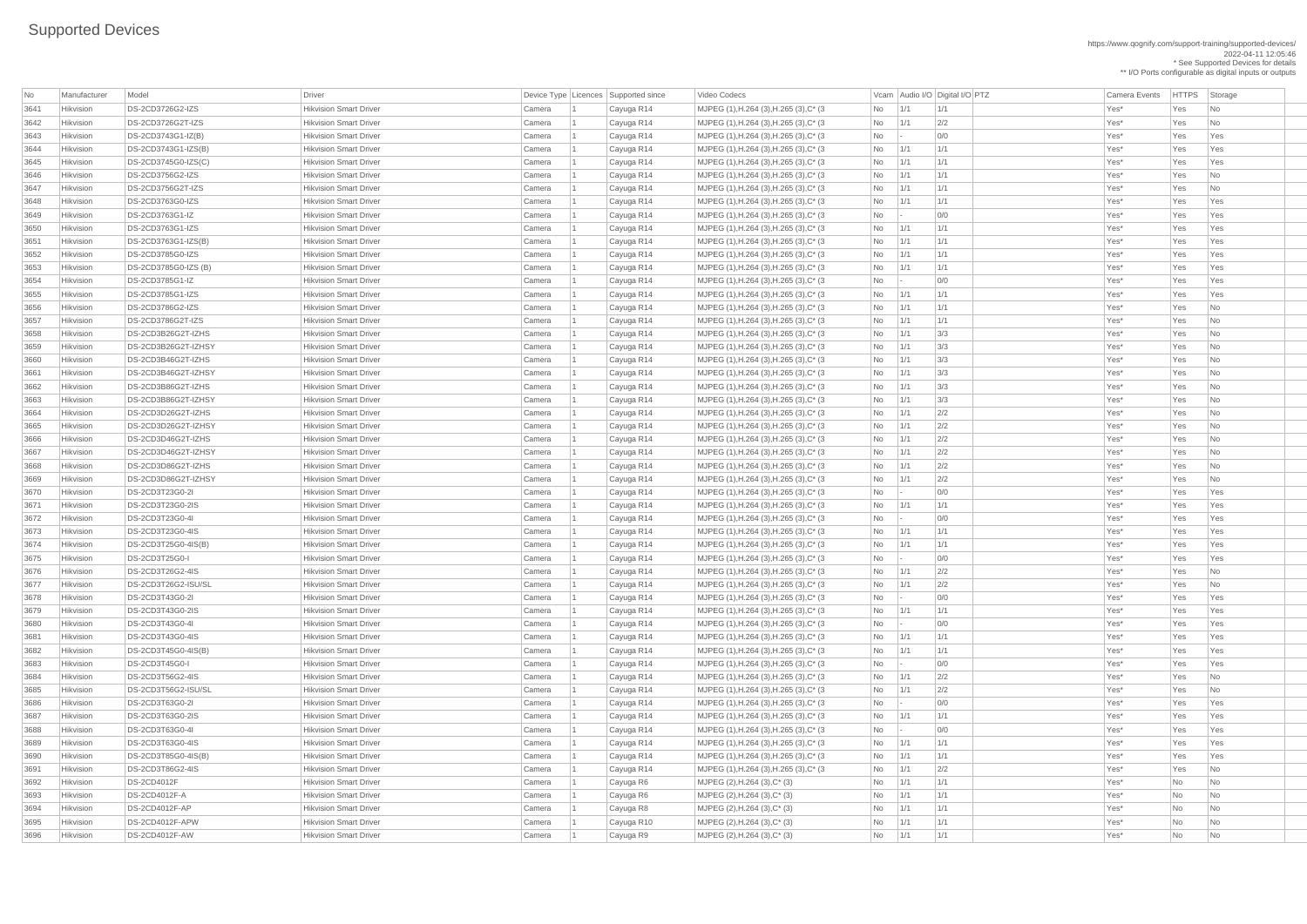https://www.qognify.com/support-training/supported-devices/ 2022-04-11 12:05:46 \* See Supported Devices for details \*\* I/O Ports configurable as digital inputs or outputs

| No           | Manufacturer           | Model                               | <b>Driver</b>                                                  |                  | Device Type   Licences   Supported since | Video Codecs                                                    |                |             | Vcam Audio I/O Digital I/O PTZ | <b>Camera Events</b> | <b>HTTPS</b>    | Storage                        |
|--------------|------------------------|-------------------------------------|----------------------------------------------------------------|------------------|------------------------------------------|-----------------------------------------------------------------|----------------|-------------|--------------------------------|----------------------|-----------------|--------------------------------|
| 3697         | Hikvision              | DS-2CD4012F-P                       | <b>Hikvision Smart Driver</b>                                  | Camera           | Cayuga R6                                | MJPEG (2), H.264 (3), C* (3)                                    | N <sub>o</sub> | 1/1         | 1/1                            | Yes*                 | <b>No</b>       | No                             |
| 3698         | Hikvision              | DS-2CD4012F-PW                      | <b>Hikvision Smart Driver</b>                                  | Camera           | Cayuga R10                               | MJPEG (2), H.264 (3), C* (3)                                    | <b>No</b>      | 1/1         | 1/1                            | Yes*                 | <b>No</b>       | No                             |
| 3699         | Hikvision              | DS-2CD4012F-W                       | <b>Hikvision Smart Driver</b>                                  | Camera           | Cayuga R7                                | MJPEG (2), H.264 (3), C* (3)                                    | No             | 1/1         | 1/1                            | Yes*                 | No              | No                             |
| 3700         | Hikvision              | DS-2CD4012FWD                       | <b>Hikvision Smart Driver</b>                                  | Camera           | Cayuga R6                                | $MJPEG (2), H.264 (3), C^* (3)$                                 | No             | 1/1         | 1/1                            | Yes*                 | <b>No</b>       | No                             |
| 3701         | Hikvision              | DS-2CD4012FWD-A                     | <b>Hikvision Smart Driver</b>                                  | Camera           | Cayuga R6                                | $MJPEG (2), H.264 (3), C^* (3)$                                 | No             | 1/1         | 1/1                            | Yes*                 | No              | No                             |
| 3702         | Hikvision              | DS-2CD4012FWD-AP                    | <b>Hikvision Smart Driver</b>                                  | Camera           | Cayuga R6                                | MJPEG (2), H.264 (3), C* (3)                                    | <b>No</b>      | 1/1         | 1/1                            | Yes*                 | <b>No</b>       | No                             |
| 3703         | Hikvision              | DS-2CD4012FWD-APW                   | <b>Hikvision Smart Driver</b>                                  | Camera           | Cayuga R6                                | MJPEG (2), H.264 (3), C* (3)                                    | <b>No</b>      | 1/1         | 1/1                            | Yes*                 | <b>No</b>       | No                             |
| 3704         | Hikvision              | DS-2CD4012FWD-AW                    | <b>Hikvision Smart Driver</b>                                  | Camera           | Cayuga R6                                | MJPEG (2), H.264 (3), C* (3)                                    | No             | 1/1         | 1/1                            | Yes*                 | No              | No                             |
| 3705         | Hikvision              | DS-2CD4012FWD-P                     | <b>Hikvision Smart Driver</b>                                  | Camera           | Cayuga R6                                | MJPEG (2), H.264 (3), C* (3)                                    | <b>No</b>      | 1/1         | 1/1                            | Yes*                 | <b>No</b>       | No                             |
| 3706         | Hikvision              | DS-2CD4012FWD-PW                    | <b>Hikvision Smart Driver</b>                                  | Camera           | Cayuga R6                                | $MJPEG (2), H.264 (3), C^* (3)$                                 | No             | 1/1         | 1/1                            | Yes*                 | No              | No                             |
| 3707         | Hikvision              | DS-2CD4012FWD-W                     | <b>Hikvision Smart Driver</b>                                  | Camera           | Cayuga R6                                | $MJPEG (2), H.264 (3), C^* (3)$                                 | No             | 1/1         | 1/1                            | Yes*                 | <b>No</b>       | No                             |
| 3708         | Hikvision              | <b>DS-2CD4024F</b>                  | <b>Hikvision Smart Driver</b>                                  | Camera           | Cayuga R6                                | MJPEG (2), H.264 (3), C* (3)                                    | No             | 1/1         | 1/1                            | Yes*                 | <b>No</b>       | No                             |
| 3709         | Hikvision              | DS-2CD4024F-A                       | <b>Hikvision Smart Driver</b>                                  | Camera           | Cayuga R5                                | MJPEG (2), H.264 (3), C* (3)                                    | No             | 1/1         | 1/1                            | Yes*                 | No              | No                             |
| 3710         | Hikvision              | DS-2CD4024F-AP                      | <b>Hikvision Smart Driver</b>                                  | Camera           | Cayuga R6                                | MJPEG (2), H.264 (3), C* (3)                                    | <b>No</b>      | 1/1         | 1/1                            | Yes*                 | <b>No</b>       | No                             |
| 3711         | Hikvision              | DS-2CD4024F-APW                     | <b>Hikvision Smart Driver</b>                                  | Camera           | Cayuga R6                                | MJPEG (2), H.264 (3), C* (3)                                    | No             | 1/1         | 1/1                            | Yes*                 | No              | No                             |
| 3712         | Hikvision              | DS-2CD4024F-AW                      | <b>Hikvision Smart Driver</b>                                  | Camera           | Cayuga R6                                | $MJPEG (2), H.264 (3), C^* (3)$                                 | No             | 1/1         | 1/1                            | Yes*                 | <b>No</b>       | No                             |
| 3713         | Hikvision              | DS-2CD4024F-P                       | <b>Hikvision Smart Driver</b>                                  | Camera           | Cayuga R6                                | $MJPEG (2), H.264 (3), C^* (3)$                                 | No             | 1/1         | 1/1                            | Yes*                 | <b>No</b>       | No                             |
| 3714         | Hikvision              | DS-2CD4024F-PW                      | <b>Hikvision Smart Driver</b>                                  | Camera           | Cayuga R6                                | $MJPEG (2), H.264 (3), C^* (3)$                                 | <b>No</b>      | 1/1         | 1/1                            | Yes*                 | <b>No</b>       | No                             |
| 3715         | Hikvision              | DS-2CD4024F-W                       | <b>Hikvision Smart Driver</b>                                  | Camera           | Cayuga R6                                | $MJPEG (2), H.264 (3), C^* (3)$                                 | <b>No</b>      | 1/1         | 1/1                            | Yes*                 | <b>No</b>       | No                             |
| 3716         | Hikvision              | DS-2CD4024FWD                       | <b>Hikvision Smart Driver</b>                                  | Camera           | Cayuga R8                                | $MJPEG (2), H.264 (3), C^* (3)$                                 | No             | 1/1         | 1/1                            | Yes*                 | <b>No</b>       | N <sub>o</sub>                 |
| 3717         | Hikvision              | DS-2CD4024FWD-A                     | <b>Hikvision Smart Driver</b>                                  | Camera           | Cayuga R8                                | MJPEG (2), H.264 (3), C* (3)                                    | <b>No</b>      | 1/1         | 1/1                            | Yes*                 | <b>No</b>       | No                             |
| 3718         | Hikvision              | DS-2CD4024FWD-AP                    | <b>Hikvision Smart Driver</b>                                  | Camera           | Cayuga R9                                | $MJPEG (2), H.264 (3), C^* (3)$                                 | Yes            | 1/1         | 1/1                            | Yes*                 | No              | No                             |
| 3719         | Hikvision              | DS-2CD4024FWD-P                     | <b>Hikvision Smart Driver</b>                                  | Camera           | Cayuga R8                                | $MJPEG (2), H.264 (3), C^* (3)$                                 | No             | 1/1         | 1/1                            | Yes*                 | <b>No</b>       | No                             |
| 3720         | Hikvision              | DS-2CD4025FWD                       | <b>Hikvision Smart Driver</b>                                  | Camera           | Cayuga R8                                | MJPEG (2), H.264 (3), C* (3)                                    | <b>No</b>      | 1/1         | 1/1                            | Yes*                 | No              | No                             |
| 3721         | Hikvision              | DS-2CD4025FWD-A                     | <b>Hikvision Smart Driver</b>                                  | Camera           | Cayuga R8                                | MJPEG (2), H.264 (3), C* (3)                                    | No.            | 1/1         | 1/1                            | Yes*                 | <b>No</b>       | No                             |
| 3722         | Hikvision              | DS-2CD4025FWD-AP                    | <b>Hikvision Smart Driver</b>                                  | Camera           | Cayuga R8                                | MJPEG (2), H.264 (3), C* (3)                                    | No.            | $\vert$ 1/1 | 1/1                            | Yes*                 | No.             | No                             |
| 3723         | Hikvision              | DS-2CD4025FWD-P                     | <b>Hikvision Smart Driver</b>                                  | Camera           | Cayuga R8                                | MJPEG (2), H.264 (3), C* (3)                                    | <b>No</b>      | 1/1         | 1/1                            | Yes*                 | <b>No</b>       | $\overline{\mathsf{No}}$       |
| 3724         | Hikvision              | DS-2CD4026EFWD                      | <b>Hikvision Smart Driver</b>                                  | Camera           | Cayuga R8                                | MJPEG (1), H.264 (2), C* (3)                                    | No             | 1/1         | 1/1                            | Yes*                 | <b>No</b>       | No                             |
| 3725         | Hikvision              | DS-2CD4026FWD                       | <b>Hikvision Smart Driver</b>                                  | Camera           | Cayuga R8                                | $MJPEG (2), H.264 (3), C^* (3)$                                 | No             | 1/1         | 1/1                            | Yes*                 | <b>No</b>       | No                             |
| 3726         | Hikvision              | DS-2CD4026FWD-A                     | <b>Hikvision Smart Driver</b>                                  | Camera           | Cayuga R8                                | $MJPEG (2), H.264 (3), C^* (3)$                                 | <b>No</b>      | 1/1         | 1/1                            | Yes*                 | <b>No</b>       | No                             |
| 3727         | Hikvision              | DS-2CD4026FWD-AP                    | <b>Hikvision Smart Driver</b>                                  | Camera           | Cayuga R8                                | $MJPEG (2), H.264 (3), C^* (3)$                                 | <b>No</b>      | 1/1         | 1/1                            | Yes*                 | No              | No                             |
| 3728         | Hikvision              | DS-2CD4026FWD-P                     | <b>Hikvision Smart Driver</b>                                  | Camera           | Cayuga R8                                | $MJPEG (2), H.264 (3), C^* (3)$                                 | No             | 1/1         | 1/1                            | Yes*                 | <b>No</b>       | $\overline{\mathsf{No}}$       |
| 3729         | Hikvision              | DS-2CD4032FWD                       | <b>Hikvision Smart Driver</b>                                  | Camera           | Cayuga R6                                | MJPEG (2), H.264 (3), C* (3)                                    | No             | 1/1         | 1/1                            | Yes*                 | No              | $\overline{\mathsf{No}}$       |
| 3730         | Hikvision              | DS-2CD4032FWD-A                     | <b>Hikvision Smart Driver</b>                                  | Camera           | Cayuga R6                                | $MJPEG (2), H.264 (3), C^* (3)$                                 | <b>No</b>      | 1/1         | 1/1                            | Yes*                 | <b>No</b>       | No                             |
| 3731         | Hikvision              | DS-2CD4032FWD-AP                    | <b>Hikvision Smart Driver</b>                                  | Camera           | Cayuga R6                                | $MJPEG (2), H.264 (3), C^* (3)$                                 | No             | 1/1         | 1/1                            | Yes*<br>Yes*         | <b>No</b>       | No                             |
| 3732         | Hikvision              | DS-2CD4032FWD-APW                   | <b>Hikvision Smart Driver</b>                                  | Camera           | Cayuga R6                                | MJPEG (2), H.264 (3), C* (3)                                    | <b>No</b>      | 1/1         | 1/1                            | Yes*                 | No              | No                             |
| 3733<br>3734 | Hikvision              | DS-2CD4032FWD-AW<br>DS-2CD4032FWD-P | <b>Hikvision Smart Driver</b><br><b>Hikvision Smart Driver</b> | Camera           | Cayuga R6                                | MJPEG (2), H.264 (3), C* (3)                                    | <b>No</b>      | 1/1         | 1/1<br>1/1                     | Yes*                 | <b>No</b><br>No | No                             |
| 3735         | Hikvision<br>Hikvision | DS-2CD4032FWD-PW                    | <b>Hikvision Smart Driver</b>                                  | Camera<br>Camera | Cayuga R6<br>Cayuga R6                   | $MJPEG (2), H.264 (3), C^* (3)$<br>MJPEG (2), H.264 (3), C* (3) | No<br>No       | 1/1<br>1/1  | 1/1                            | Yes*                 | <b>No</b>       | $\overline{\mathsf{No}}$<br>No |
| 3736         | Hikvision              | DS-2CD4032FWD-W                     | <b>Hikvision Smart Driver</b>                                  | Camera           | Cayuga R6                                | $MJPEG (2), H.264 (3), C^* (3)$                                 | No             | 1/1         | 1/1                            | Yes*                 | No              | No                             |
| 3737         | Hikvision              | <b>DS-2CD4035F</b>                  | <b>Hikvision Smart Driver</b>                                  | Camera           | Cayuga R8                                | $MJPEG (2), H.264 (3), C^* (3)$                                 | No             | 1/1         | 1/1                            | Yes*                 | No              | No                             |
| 3738         | Hikvision              | <b>DS-2CD4035F-A</b>                | <b>Hikvision Smart Driver</b>                                  | Camera           | Cayuga R8                                | MJPEG (2), H.264 (3), C* (3)                                    | <b>No</b>      | 1/1         | 1/1                            | Yes*                 | <b>No</b>       | No                             |
| 3739         | Hikvision              | DS-2CD4035F-AP                      | <b>Hikvision Smart Driver</b>                                  | Camera           | Cayuga R8                                | $MJPEG (2), H.264 (3), C^* (3)$                                 | <b>No</b>      | 1/1         | 1/1                            | Yes*                 | No              | No                             |
| 3740         | Hikvision              | DS-2CD4035F-P                       | <b>Hikvision Smart Driver</b>                                  | Camera           | Cayuga R8                                | $MJPEG (2), H.264 (3), C^* (3)$                                 | No             | 1/1         | 1/1                            | Yes*                 | <b>No</b>       | $\overline{\mathsf{No}}$       |
| 3741         | Hikvision              | DS-2CD4035FWD                       | <b>Hikvision Smart Driver</b>                                  | Camera           | Cayuga R8                                | MJPEG (2), H.264 (3), C* (3)                                    | No             | 1/1         | 1/1                            | Yes*                 | No              | N <sub>o</sub>                 |
| 3742         | Hikvision              | DS-2CD4035FWD-A                     | <b>Hikvision Smart Driver</b>                                  | Camera           | Cayuga R8                                | MJPEG (2), H.264 (3), C* (3)                                    | No             | 1/1         | 1/1                            | Yes*                 | <b>No</b>       | No                             |
| 3743         | Hikvision              | DS-2CD4035FWD-AP                    | <b>Hikvision Smart Driver</b>                                  | Camera           | Cayuga R8                                | $MJPEG (2), H.264 (3), C^* (3)$                                 | No             | 1/1         | 1/1                            | Yes*                 | No              | No                             |
| 3744         | Hikvision              | DS-2CD4035FWD-P                     | <b>Hikvision Smart Driver</b>                                  | Camera           | Cayuga R8                                | $MJPEG (2), H.264 (3), C^* (3)$                                 | <b>No</b>      | 1/1         | 1/1                            | Yes*                 | <b>No</b>       | No                             |
| 3745         | Hikvision              | <b>DS-2CD4065F</b>                  | <b>Hikvision Smart Driver</b>                                  | Camera           | Cayuga R8                                | MJPEG (2), H.264 (3), C* (3)                                    | <b>No</b>      | 1/1         | 1/1                            | Yes*                 | <b>No</b>       | No                             |
| 3746         | Hikvision              | DS-2CD4065F-A                       | <b>Hikvision Smart Driver</b>                                  | Camera           | Cayuga R7                                | $MJPEG (2), H.264 (3), C^* (3)$                                 | No             | 1/1         | 1/1                            | Yes*                 | No              | No                             |
| 3747         | Hikvision              | <b>DS-2CD4065F-AP</b>               | <b>Hikvision Smart Driver</b>                                  | Camera           | Cayuga R8                                | MJPEG (2), H.264 (3), C* (3)                                    | No             | 1/1         | 1/1                            | Yes*                 | <b>No</b>       | $\overline{\mathsf{No}}$       |
| 3748         | Hikvision              | DS-2CD4065F-P                       | <b>Hikvision Smart Driver</b>                                  | Camera           | Cayuga R8                                | MJPEG (2), H.264 (3), C* (3)                                    | No             | 1/1         | 1/1                            | Yes*                 | No              | No                             |
| 3749         | Hikvision              | <b>DS-2CD4085F</b>                  | <b>Hikvision Smart Driver</b>                                  | Camera           | Cayuga R8                                | $MJPEG (2), H.264 (3), C^* (3)$                                 | No             | 1/1         | 1/1                            | Yes*                 | <b>No</b>       | N <sub>o</sub>                 |
| 3750         | Hikvision              | DS-2CD4085F-A                       | <b>Hikvision Smart Driver</b>                                  | Camera           | Cayuga R8                                | $MJPEG (2), H.264 (3), C^*(3)$                                  | No             | 1/1         | 1/1                            | Yes*                 | No              | No                             |
| 3751         | Hikvision              | DS-2CD4085F-AP                      | <b>Hikvision Smart Driver</b>                                  | Camera           | Cayuga R8                                | $MJPEG (2), H.264 (3), C^* (3)$                                 | No             | 1/1         | 1/1                            | Yes*                 | No              | No                             |
| 3752         | Hikvision              | DS-2CD4085F-P                       | <b>Hikvision Smart Driver</b>                                  | Camera           | Cayuga R8                                | $MJPEG (2), H.264 (3), C^{*} (3)$                               | No             | 1/1         | 1/1                            | Yes*                 | No              | $\overline{\phantom{1}}$ No    |
|              |                        |                                     |                                                                |                  |                                          |                                                                 |                |             |                                |                      |                 |                                |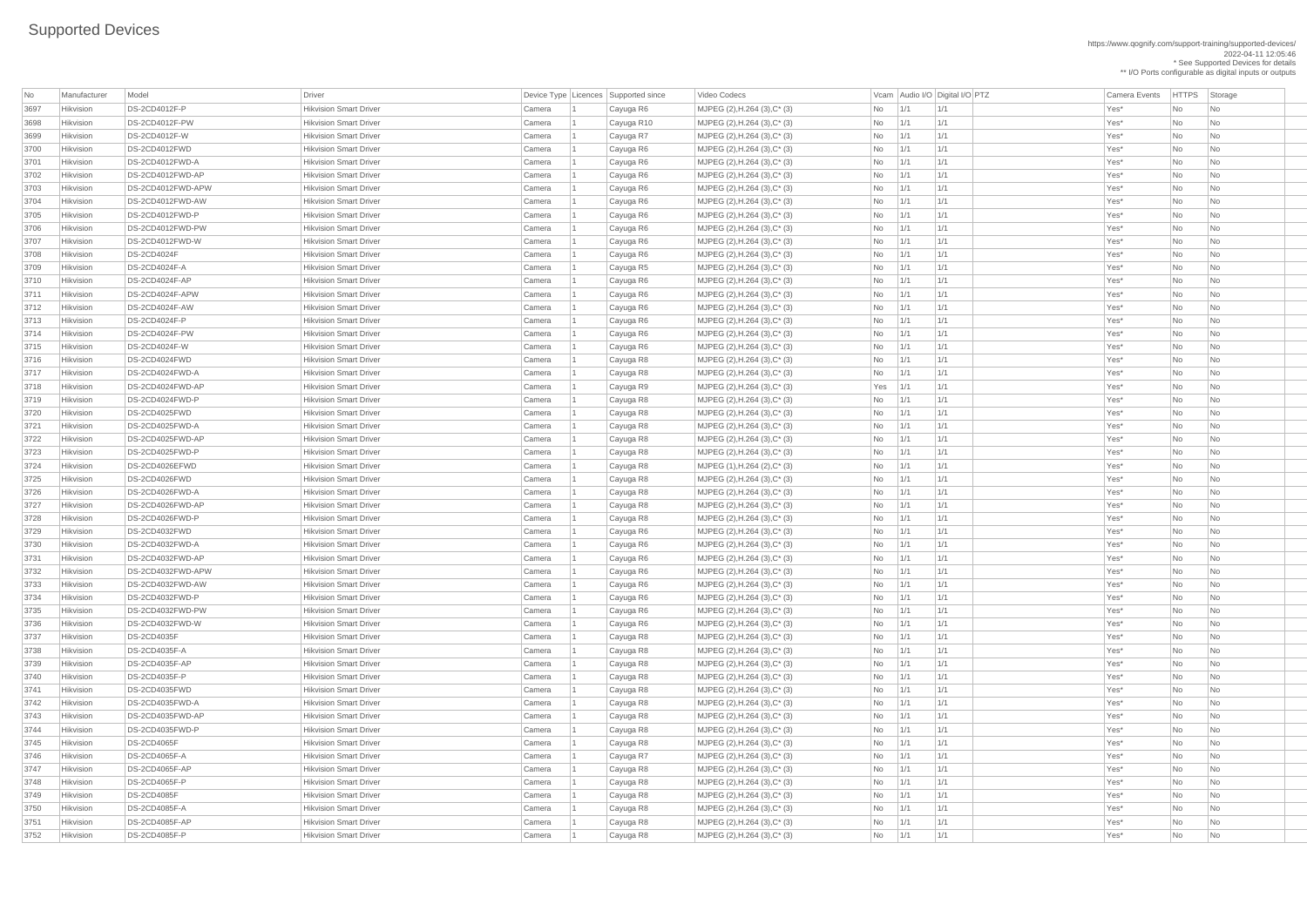https://www.qognify.com/support-training/supported-devices/ 2022-04-11 12:05:46 \* See Supported Devices for details \*\* I/O Ports configurable as digital inputs or outputs

| No   | Manufacturer     | Model                               | Driver                                                         |        | Device Type   Licences   Supported since | Video Codecs                            |           | Vcam Audio I/O Digital I/O PTZ |                   |                       | <b>Camera Events</b> | <b>HTTPS</b> | Storage                     |
|------|------------------|-------------------------------------|----------------------------------------------------------------|--------|------------------------------------------|-----------------------------------------|-----------|--------------------------------|-------------------|-----------------------|----------------------|--------------|-----------------------------|
| 3753 | Hikvision        | DS-2CD40C5F                         | <b>Hikvision Smart Driver</b>                                  | Camera | Cayuga R8                                | $MJPEG (2), H.264 (3), C^* (3)$         | <b>No</b> | 1/1                            | 1/1               |                       | Yes*                 | No           | No                          |
| 3754 | Hikvision        | DS-2CD40C5F-A                       | <b>Hikvision Smart Driver</b>                                  | Camera | Cayuga R8                                | MJPEG $(2)$ , H.264 $(3)$ , C $*$ $(3)$ | <b>No</b> | 1/1                            | 1/1               |                       | Yes*                 | No           | <b>No</b>                   |
| 3755 | Hikvision        | DS-2CD40C5F-AP                      | <b>Hikvision Smart Driver</b>                                  | Camera | Cayuga R8                                | MJPEG $(2)$ , H.264 $(3)$ , C $*$ $(3)$ | No        | 1/1                            | 1/1               |                       | Yes*                 | No           | <b>No</b>                   |
| 3756 | Hikvision        | DS-2CD40C5F-P                       | <b>Hikvision Smart Driver</b>                                  | Camera | Cayuga R8                                | MJPEG $(2)$ , H.264 $(3)$ , C $*$ $(3)$ | No        | 1/1                            | 1/1               |                       | Yes*                 | No           | No                          |
| 3757 | Hikvision        | <b>DS-2CD4112F-I</b>                | <b>Hikvision Smart Driver</b>                                  | Camera | Cayuga R6                                | $MJPEG (2), H.264 (3), C^* (3)$         | No        | 1/1                            | 1/1               |                       | Yes*                 | No           | No                          |
| 3758 | Hikvision        | DS-2CD4112F-IZ                      | <b>Hikvision Smart Driver</b>                                  | Camera | Cayuga R6                                | $MJPEG (2), H.264 (3), C^* (3)$         | No        | $\vert$ 1/1                    | 1/1               | Continuous, Zoom only | Yes*                 | No           | No                          |
| 3759 | Hikvision        | DS-2CD4112FWD-I                     | <b>Hikvision Smart Driver</b>                                  | Camera | Cayuga R6                                | $MJPEG (2), H.264 (3), C^* (3)$         | No        | $\vert$ 1/1                    | 1/1               |                       | Yes*                 | No           | No                          |
| 3760 | Hikvision        | DS-2CD4112FWD-IZ                    | <b>Hikvision Smart Driver</b>                                  | Camera | Cayuga R6                                | MJPEG $(2)$ , H.264 $(3)$ , C $*$ $(3)$ | <b>No</b> | 1/1                            | 1/1               | Continuous, Zoom only | Yes*                 | No           | <b>No</b>                   |
| 3761 | Hikvision        | <b>DS-2CD4124F-I</b>                | <b>Hikvision Smart Driver</b>                                  | Camera | Cayuga R6                                | MJPEG $(2)$ , H.264 $(3)$ , C $*$ $(3)$ | No        | 1/1                            | 1/1               |                       | Yes*                 | <b>No</b>    | <b>No</b>                   |
| 3762 | Hikvision        | DS-2CD4124F-IZ                      | <b>Hikvision Smart Driver</b>                                  | Camera | Cayuga R6                                | MJPEG $(2)$ , H.264 $(3)$ , C $*$ $(3)$ | No        | $\vert$ 1/1                    | 1/1               | Continuous, Zoom only | Yes*                 | No           | No                          |
| 3763 | Hikvision        | DS-2CD4124FWD                       | <b>Hikvision Smart Driver</b>                                  | Camera | Cayuga R8                                | MJPEG $(2)$ , H.264 $(3)$ , C $*$ $(3)$ | <b>No</b> | 1/1                            | 1/1               |                       | Yes*                 | No           | <b>No</b>                   |
| 3764 | Hikvision        | DS-2CD4124FWD-I                     | <b>Hikvision Smart Driver</b>                                  | Camera | Cayuga R8                                | $MJPEG (2), H.264 (3), C^* (3)$         | No        | 1/1                            | 1/1               |                       | Yes*                 | No           | No                          |
| 3765 | Hikvision        | DS-2CD4124FWD-IZ                    | <b>Hikvision Smart Driver</b>                                  | Camera | Cayuga R8                                | $MJPEG (2), H.264 (3), C^* (3)$         | No        | $\vert$ 1/1                    | 1/1               | Continuous, Zoom only | Yes*                 | No           | No                          |
| 3766 | Hikvision        | DS-2CD4124FWD-Z                     | <b>Hikvision Smart Driver</b>                                  | Camera | Cayuga R8                                | MJPEG $(2)$ , H.264 $(3)$ , C $*$ $(3)$ | No        | $\vert$ 1/1                    | 1/1               | Continuous, Zoom only | Yes*                 | No           | <b>No</b>                   |
| 3767 | Hikvision        | DS-2CD4125FWD-IZ                    | <b>Hikvision Smart Driver</b>                                  | Camera | Cayuga R8                                | $MJPEG (2), H.264 (3), C^* (3)$         | No        | 1/1                            | 1/1               | Continuous, Zoom only | Yes*                 | No           | No                          |
| 3768 | Hikvision        | DS-2CD4126EFWD-IZ                   | <b>Hikvision Smart Driver</b>                                  | Camera | Cayuga R9                                | MJPEG $(1)$ , H.264 $(2)$ , C $*$ $(3)$ | No        | $\vert$ 1/1                    | 1/1               | Continuous, Zoom only | Yes*                 | No           | <b>No</b>                   |
| 3769 | Hikvision        | DS-2CD4126FWD-IZ                    | <b>Hikvision Smart Driver</b>                                  | Camera | Cayuga R8                                | $MJPEG (2), H.264 (3), C^* (3)$         | <b>No</b> | 1/1                            | 1/1               | Continuous, Zoom only | Yes*                 | No           | No                          |
| 3770 | Hikvision        | DS-2CD4132FWD-I                     | <b>Hikvision Smart Driver</b>                                  | Camera | Cayuga R6                                | $MJPEG (2), H.264 (3), C^* (3)$         | No        | 1/1                            | 1/1               |                       | Yes*                 | No           | No                          |
| 3771 | Hikvision        | DS-2CD4132FWD-IZ                    | <b>Hikvision Smart Driver</b>                                  | Camera | Cayuga R6                                | MJPEG $(2)$ , H.264 $(3)$ , C $*$ $(3)$ | No        | $\vert$ 1/1                    | 1/1               | Continuous, Zoom only | Yes*                 | No           | No                          |
| 3772 | Hikvision        | DS-2CD4135F-IZ                      | <b>Hikvision Smart Driver</b>                                  | Camera | Cayuga R8                                | $MJPEG (2), H.264 (3), C^* (3)$         | No        | 1/1                            | 1/1               | Continuous, Zoom only | Yes*                 | <b>No</b>    | No                          |
| 3773 | Hikvision        | DS-2CD4135FWD-IZ                    | <b>Hikvision Smart Driver</b>                                  | Camera | Cayuga R8                                | MJPEG $(2)$ , H.264 $(3)$ , C $*$ $(3)$ | No        | 1/1                            | 1/1               | Continuous, Zoom only | Yes*                 | No           | No                          |
| 3774 | Hikvision        | DS-2CD4165F-IZ                      | <b>Hikvision Smart Driver</b>                                  | Camera | Cayuga R8                                | MJPEG $(2)$ , H.264 $(3)$ , C $*$ $(3)$ | No        | $\vert$ 1/1                    | 1/1               | Continuous, Zoom only | Yes*                 | No           | No                          |
| 3775 | Hikvision        | DS-2CD4185F-IZ                      | <b>Hikvision Smart Driver</b>                                  | Camera | Cayuga R8                                | MJPEG $(2)$ , H.264 $(3)$ , C $*$ $(3)$ | No        | $\vert$ 1/1                    | 1/1               | Continuous, Zoom only | Yes*                 | <b>No</b>    | No                          |
| 3776 | Hikvision        | DS-2CD41C5F-IZ                      | <b>Hikvision Smart Driver</b>                                  | Camera | Cayuga R8                                | $MJPEG (2), H.264 (3), C^* (3)$         | No        | $\vert$ 1/1                    | 1/1               | Continuous, Zoom only | Yes*                 | No           | No                          |
| 3777 | Hikvision        | DS-2CD4212F-I                       | <b>Hikvision Smart Driver</b>                                  | Camera | Cayuga R6                                | MJPEG $(2)$ , H.264 $(3)$ , C $*$ $(3)$ | No        |                                | 0/0               |                       | Yes*                 | No           | N <sub>o</sub>              |
| 3778 | Hikvision        | DS-2CD4212F-IH                      | <b>Hikvision Smart Driver</b>                                  | Camera | Cayuga R6                                | MJPEG (2), H.264 (3), C* (3)            | No        |                                | 0/0               |                       | Yes*                 | No           | No                          |
| 3779 | Hikvision        | <b>DS-2CD4212F-IS</b>               | <b>Hikvision Smart Driver</b>                                  | Camera | Cayuga R6                                | MJPEG $(2)$ , H.264 $(3)$ , C $*$ $(3)$ | <b>No</b> | 1/1                            | 1/1               |                       | Yes*                 | <b>No</b>    | No                          |
| 3780 | Hikvision        | DS-2CD4212F-ISH                     | <b>Hikvision Smart Driver</b>                                  | Camera | Cayuga R6                                | $MJPEG (2), H.264 (3), C^* (3)$         | No        | 1/1                            | 1/1               |                       | Yes*                 | No           | No                          |
| 3781 | Hikvision        | DS-2CD4212F-IZ                      | <b>Hikvision Smart Driver</b>                                  | Camera | Cayuga R6                                | MJPEG $(2)$ , H.264 $(3)$ , C $*$ $(3)$ | No        |                                | 0/0               | Continuous, Zoom only | Yes*                 | No           | No                          |
| 3782 | Hikvision        | DS-2CD4212F-IZH                     | <b>Hikvision Smart Driver</b>                                  | Camera | Cayuga R6                                | MJPEG $(2)$ , H.264 $(3)$ , C $*$ $(3)$ | No        |                                | 0/0               | Continuous, Zoom only | Yes*                 | <b>No</b>    | No                          |
| 3783 | Hikvision        | DS-2CD4212F-IZS                     | <b>Hikvision Smart Driver</b>                                  | Camera | Cayuga R6                                | $MJPEG (2), H.264 (3), C^* (3)$         | No        | 1/1                            | 1/1               | Continuous, Zoom only | Yes*                 | No           | <b>No</b>                   |
| 3784 | Hikvision        | DS-2CD4212F-IZSH                    | <b>Hikvision Smart Driver</b>                                  | Camera | Cayuga R6                                | $MJPEG (2), H.264 (3), C^* (3)$         | No        | 1/1                            | 1/1               | Continuous, Zoom only | Yes*                 | No           | No                          |
| 3785 | Hikvision        | <b>DS-2CD4212FWD-I</b>              | <b>Hikvision Smart Driver</b>                                  | Camera | Cayuga R6                                | $MJPEG (2), H.264 (3), C^{*} (3)$       | No        |                                | 0/0               |                       | Yes*                 | <b>No</b>    | No                          |
| 3786 | Hikvision        | DS-2CD4212FWD-IH                    | <b>Hikvision Smart Driver</b>                                  | Camera | Cayuga R6                                | $MJPEG (2), H.264 (3), C^* (3)$         | No        |                                | 0/0               |                       | Yes*                 | <b>No</b>    | No                          |
| 3787 | Hikvision        | DS-2CD4212FWD-IS                    | <b>Hikvision Smart Driver</b>                                  | Camera | Cayuga R6                                | $MJPEG (2), H.264 (3), C^* (3)$         | No        | 1/1                            | 1/1               |                       | Yes*                 | No           | No                          |
| 3788 | Hikvision        | DS-2CD4212FWD-ISH                   | <b>Hikvision Smart Driver</b>                                  | Camera | Cayuga R6                                | MJPEG $(2)$ , H.264 $(3)$ , C $*$ $(3)$ | <b>No</b> | 1/1                            | 1/1               |                       | Yes*                 | <b>No</b>    | No                          |
| 3789 | Hikvision        | DS-2CD4212FWD-IZ                    | <b>Hikvision Smart Driver</b>                                  | Camera | Cayuga R6                                | $MJPEG (2), H.264 (3), C^* (3)$         | No        |                                | 0/0               | Continuous, Zoom only | Yes*                 | No           | No                          |
| 3790 | Hikvision        | DS-2CD4212FWD-IZH                   | <b>Hikvision Smart Driver</b>                                  | Camera | Cayuga R6                                | $MJPEG (2), H.264 (3), C^{*} (3)$       | No        |                                | 0/0               | Continuous, Zoom only | Yes*                 | No           | No                          |
| 3791 | Hikvision        | DS-2CD4212FWD-IZS                   | <b>Hikvision Smart Driver</b>                                  | Camera | Cayuga R6                                | MJPEG $(2)$ , H.264 $(3)$ , C $*$ $(3)$ | <b>No</b> | 1/1                            | 1/1               | Continuous, Zoom only | Yes*                 | No           | <b>No</b>                   |
| 3792 | Hikvision        | DS-2CD4212FWD-IZSH                  | <b>Hikvision Smart Driver</b>                                  | Camera | Cayuga R6                                | $MJPEG (2), H.264 (3), C^* (3)$         | No        | 1/1                            | 1/1               | Continuous, Zoom only | Yes*                 | No           | No                          |
| 3793 | Hikvision        | <b>DS-2CD4224F-I</b>                | <b>Hikvision Smart Driver</b>                                  | Camera | Cayuga R6                                | $MJPEG (2), H.264 (3), C^* (3)$         | No        |                                | 0/0               |                       | Yes*                 | No           | No                          |
| 3794 | Hikvision        | DS-2CD4224F-IH                      | <b>Hikvision Smart Driver</b>                                  | Camera | Cayuga R6                                | $MJPEG (2), H.264 (3), C^* (3)$         | No        |                                | 0/0               |                       | Yes*                 | <b>No</b>    | No                          |
| 3795 | Hikvision        | <b>DS-2CD4224F-IS</b>               | <b>Hikvision Smart Driver</b>                                  | Camera | Cayuga R6                                | $MJPEG (2), H.264 (3), C^* (3)$         | No        | $\vert$ 1/1                    | 1/1               |                       | Yes*                 | No           | No                          |
| 3796 | Hikvision        | DS-2CD4224F-ISH                     | <b>Hikvision Smart Driver</b>                                  | Camera | Cayuga R6                                | MJPEG $(2)$ , H.264 $(3)$ , C $*$ $(3)$ | No        | 1/1                            | 1/1               |                       | Yes*                 | No           | No                          |
| 3797 | Hikvision        | DS-2CD4224F-IZ                      | <b>Hikvision Smart Driver</b>                                  | Camera | Cayuga R6                                | MJPEG $(2)$ , H.264 $(3)$ , C $*$ $(3)$ | <b>No</b> |                                | 0/0               | Continuous, Zoom only | Yes*                 | <b>No</b>    | <b>No</b>                   |
| 3798 | Hikvision        | DS-2CD4224F-IZH                     | <b>Hikvision Smart Driver</b>                                  | Camera | Cayuga R6                                | $MJPEG (2), H.264 (3), C^* (3)$         | No        |                                | 0/0               | Continuous, Zoom only | Yes*                 | No           | No                          |
| 3799 | Hikvision        | DS-2CD4224F-IZS                     | <b>Hikvision Smart Driver</b>                                  | Camera | Cayuga R6                                | $MJPEG (2), H.264 (3), C^* (3)$         | No        | 1/1                            | 1/1               | Continuous, Zoom only | Yes*                 | <b>No</b>    | No                          |
| 3800 | Hikvision        | DS-2CD4224F-IZSH                    | <b>Hikvision Smart Driver</b>                                  | Camera | Cayuga R6                                | $MJPEG (2), H.264 (3), C^* (3)$         | <b>No</b> | 1/1                            | 1/1               | Continuous, Zoom only | Yes*                 | <b>No</b>    | No                          |
| 3801 | Hikvision        | DS-2CD4224FWD-I                     | <b>Hikvision Smart Driver</b>                                  | Camera | Cayuga R8                                | $MJPEG (2), H.264 (3), C^* (3)$         | No        |                                | 0/0               |                       | Yes*                 | No           | No                          |
| 3802 | <b>Hikvision</b> | DS-2CD4224FWD-IS                    | <b>Hikvision Smart Driver</b>                                  | Camera |                                          | MJPEG $(2)$ , H.264 $(3)$ , C $*$ $(3)$ | No        | 1/1                            | 1/1               |                       | Yes*                 | No           | No                          |
| 3803 | Hikvision        | DS-2CD4224FWD-IZ                    | <b>Hikvision Smart Driver</b>                                  | Camera | Cayuga R8                                |                                         |           |                                | 0/0               | Continuous, Zoom only | Yes*                 | <b>No</b>    |                             |
|      |                  |                                     |                                                                |        | Cayuga R8                                | $MJPEG (2), H.264 (3), C^{*} (3)$       | No        |                                |                   |                       |                      |              | No                          |
| 3804 | Hikvision        | DS-2CD4224FWD-IZS                   | <b>Hikvision Smart Driver</b>                                  | Camera | Cayuga R8                                | MJPEG (2), H.264 (3), C* (3)            | No        | 1/1                            | $\vert 1/1 \vert$ | Continuous, Zoom only | Yes*                 | No           | $\overline{\mathsf{No}}$    |
| 3805 | Hikvision        | DS-2CD4232FWD-I<br>DS-2CD4232FWD-IH | <b>Hikvision Smart Driver</b><br><b>Hikvision Smart Driver</b> | Camera | Cayuga R6                                | MJPEG $(2)$ , H.264 $(3)$ , C $*$ $(3)$ | No        |                                | 0/0               |                       | Yes*                 | No           | N <sub>o</sub>              |
| 3806 | Hikvision        | DS-2CD4232FWD-IS                    | <b>Hikvision Smart Driver</b>                                  | Camera | Cayuga R6                                | $MJPEG (2), H.264 (3), C^*(3)$          | No        |                                | 0/0               |                       | Yes*                 | No           | No                          |
| 3807 | Hikvision        |                                     |                                                                | Camera | Cayuga R6                                | MJPEG $(2)$ , H.264 $(3)$ , C $*$ $(3)$ | No        | $\vert$ 1/1                    | 1/1               |                       | Yes*                 | No           | No                          |
| 3808 | Hikvision        | DS-2CD4232FWD-ISH                   | <b>Hikvision Smart Driver</b>                                  | Camera | Cayuga R6                                | $MJPEG (2), H.264 (3), C^{*} (3)$       | $No$ 1/1  |                                | 1/1               |                       | Yes*                 | No           | $\overline{\phantom{1}}$ No |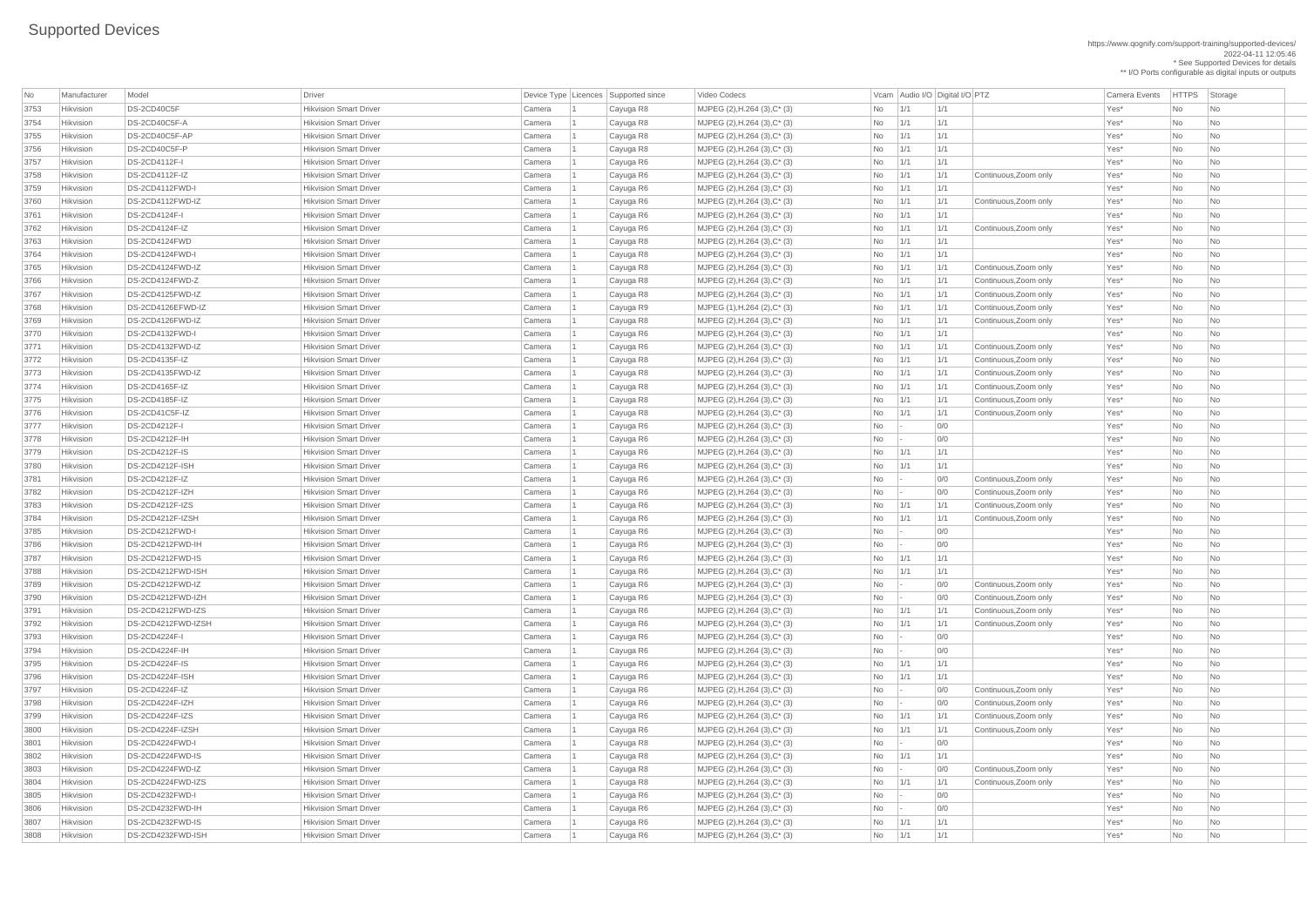https://www.qognify.com/support-training/supported-devices/ 2022-04-11 12:05:46 \* See Supported Devices for details

\*\* I/O Ports configurable as digital inputs or outputs

| Video Codecs | No Manufacturer | No Manufacturer Model Driver Device Type Licence Camera Events | HTTPS | Storage

| <b>No</b> | Manufacturer | Model                 | <b>Driver</b>                 |        | Device Type   Licences   Supported since | Video Codecs                            |           |     | Vcam Audio I/O Digital I/O PTZ |                       | <b>Camera Events</b> | HTTPS Sto |                             |
|-----------|--------------|-----------------------|-------------------------------|--------|------------------------------------------|-----------------------------------------|-----------|-----|--------------------------------|-----------------------|----------------------|-----------|-----------------------------|
| 3809      | Hikvision    | DS-2CD4232FWD-IZ      | <b>Hikvision Smart Driver</b> | Camera | Cayuga R6                                | MJPEG (2), H.264 (3), C* (3)            | No        |     | 0/0                            | Continuous, Zoom only | Yes*                 | <b>No</b> | $\overline{\phantom{a}}$ Nc |
| 3810      | Hikvision    | DS-2CD4232FWD-IZH     | <b>Hikvision Smart Driver</b> | Camera | Cayuga R6                                | MJPEG (2), H.264 (3), C* (3)            | No        |     | 0/0                            | Continuous, Zoom only | Yes*                 | No        | $\overline{\phantom{a}}$ Nc |
| 3811      | Hikvision    | DS-2CD4232FWD-IZS     | <b>Hikvision Smart Driver</b> | Camera | Cayuga R6                                | $MJPEG (2), H.264 (3), C^* (3)$         | No        | 1/1 | 1/1                            | Continuous, Zoom only | Yes*                 | No        | <b>Nc</b>                   |
| 3812      | Hikvision    | DS-2CD4232FWD-IZSH    | <b>Hikvision Smart Driver</b> | Camera | Cayuga R6                                | $MJPEG (2), H.264 (3), C^* (3)$         | No        | 1/1 | 1/1                            | Continuous, Zoom only | Yes*                 | No        | $\overline{\phantom{a}}$ Nc |
| 3813      | Hikvision    | DS-2CD4312F-I         | <b>Hikvision Smart Driver</b> | Camera | Cayuga R6                                | MJPEG (2), H.264 (3), C* (3)            | No        |     | 0/0                            |                       | Yes*                 | <b>No</b> | <b>Nc</b>                   |
| 3814      | Hikvision    | DS-2CD4312F-IH        | <b>Hikvision Smart Driver</b> | Camera | Cayuga R6                                | MJPEG (2), H.264 (3), C* (3)            | No        |     | 0/0                            |                       | Yes*                 | No        | <b>Nc</b>                   |
| 3815      | Hikvision    | DS-2CD4312F-IS        | <b>Hikvision Smart Driver</b> | Camera | Cayuga R6                                | MJPEG (2), H.264 (3), C* (3)            | No        | 1/1 | 2/2                            |                       | Yes*                 | <b>No</b> | <b>Nc</b>                   |
| 3816      | Hikvision    | DS-2CD4312F-ISH       | <b>Hikvision Smart Driver</b> | Camera | Cayuga R6                                | MJPEG $(2)$ , H.264 $(3)$ , C $*$ $(3)$ | No        | 1/1 | 2/2                            |                       | Yes*                 | No        | Nc                          |
| 3817      | Hikvision    | DS-2CD4312F-IZ        | <b>Hikvision Smart Driver</b> | Camera | Cayuga R6                                | $MJPEG (2), H.264 (3), C^* (3)$         | No        |     | 0/0                            | Continuous, Zoom only | Yes*                 | No        | <b>Nc</b>                   |
| 3818      | Hikvision    | DS-2CD4312F-IZH       | <b>Hikvision Smart Driver</b> | Camera | Cayuga R6                                | $MJPEG (2), H.264 (3), C^* (3)$         | No        |     | 0/0                            | Continuous, Zoom only | Yes*                 | No        | Nc                          |
| 3819      | Hikvision    | DS-2CD4312F-IZS       | <b>Hikvision Smart Driver</b> | Camera | Cayuga R6                                | MJPEG (2), H.264 (3), C* (3)            | No        | 1/1 | 2/2                            | Continuous, Zoom only | Yes*                 | No        | <b>Nc</b>                   |
| 3820      | Hikvision    | DS-2CD4312F-IZSH      | <b>Hikvision Smart Driver</b> | Camera | Cayuga R6                                | MJPEG (2), H.264 (3), C* (3)            | No        | 1/1 | 2/2                            | Continuous, Zoom only | Yes*                 | No        | <b>Nc</b>                   |
| 3821      | Hikvision    | DS-2CD4312F-PTZ       | <b>Hikvision Smart Driver</b> | Camera | Cayuga R6                                | MJPEG (2), H.264 (3), C* (3)            | No        |     | 0/0                            | Continuous            | Yes*                 | No        | <b>Nc</b>                   |
| 3822      | Hikvision    | DS-2CD4312F-PTZS      | <b>Hikvision Smart Driver</b> | Camera | Cayuga R6                                | MJPEG (2), H.264 (3), C* (3)            | No        | 1/1 | 2/2                            | Continuous            | Yes*                 | No        | <b>Nc</b>                   |
| 3823      | Hikvision    | DS-2CD4312FWD-I       | <b>Hikvision Smart Driver</b> | Camera | Cayuga R6                                | $MJPEG (2), H.264 (3), C^* (3)$         | No        |     | 0/0                            |                       | Yes*                 | No        | <b>Nc</b>                   |
| 3824      | Hikvision    | DS-2CD4312FWD-IH      | <b>Hikvision Smart Driver</b> | Camera | Cayuga R6                                | $MJPEG (2), H.264 (3), C^* (3)$         | No        |     | 0/0                            |                       | Yes*                 | No        | $\overline{\phantom{a}}$ Nc |
| 3825      | Hikvision    | DS-2CD4312FWD-IS      | <b>Hikvision Smart Driver</b> | Camera | Cayuga R6                                | MJPEG (2), H.264 (3), C* (3)            | No        | 1/1 | 2/2                            |                       | Yes*                 | No        | <b>Nc</b>                   |
| 3826      | Hikvision    | DS-2CD4312FWD-ISH     | <b>Hikvision Smart Driver</b> | Camera | Cayuga R6                                | MJPEG (2), H.264 (3), C* (3)            | No        | 1/1 | 2/2                            |                       | Yes*                 | No        | <b>Nc</b>                   |
| 3827      | Hikvision    | DS-2CD4312FWD-IZ      | <b>Hikvision Smart Driver</b> | Camera | Cayuga R6                                | MJPEG (2), H.264 (3), C* (3)            | No        |     | 0/0                            | Continuous, Zoom only | Yes*                 | No        | $\overline{\phantom{a}}$ Nc |
| 3828      | Hikvision    | DS-2CD4312FWD-IZH     | <b>Hikvision Smart Driver</b> | Camera | Cayuga R6                                | $MJPEG (2), H.264 (3), C^* (3)$         | No        |     | 0/0                            | Continuous, Zoom only | Yes*                 | No        | $\overline{\phantom{a}}$ Nc |
| 3829      | Hikvision    | DS-2CD4312FWD-IZS     | <b>Hikvision Smart Driver</b> | Camera | Cayuga R6                                | MJPEG $(2)$ , H.264 $(3)$ , C $*$ $(3)$ | No        | 1/1 | 2/2                            | Continuous, Zoom only | Yes*                 | No        | <b>Nc</b>                   |
| 3830      | Hikvision    | DS-2CD4312FWD-IZSH    | <b>Hikvision Smart Driver</b> | Camera | Cayuga R6                                | MJPEG (2), H.264 (3), C* (3)            | No        | 1/1 | 2/2                            | Continuous, Zoom only | Yes*                 | No        | Nc                          |
| 3831      | Hikvision    | DS-2CD4312FWD-PTZ     | <b>Hikvision Smart Driver</b> | Camera | Cayuga R6                                | MJPEG (2), H.264 (3), C* (3)            | No        |     | 0/0                            | Continuous            | Yes*                 | No        | <b>Nc</b>                   |
| 3832      | Hikvision    | DS-2CD4312FWD-PTZS    | <b>Hikvision Smart Driver</b> | Camera | Cayuga R6                                | MJPEG $(2)$ , H.264 $(3)$ , C* $(3)$    | No        | 1/1 | 2/2                            | Continuous            | Yes*                 | No        | <b>Nc</b>                   |
| 3833      | Hikvision    | DS-2CD4324F-I         | <b>Hikvision Smart Driver</b> | Camera | Cayuga R6                                | MJPEG (2), H.264 (3), C* (3)            | <b>No</b> |     | 0/0                            |                       | Yes*                 | <b>No</b> | <b>Nc</b>                   |
| 3834      | Hikvision    | DS-2CD4324F-IH        | <b>Hikvision Smart Driver</b> | Camera | Cayuga R6                                | MJPEG (2), H.264 (3), C* (3)            | No        |     | 0/0                            |                       | Yes*                 | No.       | Nc                          |
| 3835      | Hikvision    | <b>DS-2CD4324F-IS</b> | <b>Hikvision Smart Driver</b> | Camera | Cayuga R6                                | MJPEG $(2)$ , H.264 $(3)$ , C $*$ $(3)$ | No        | 1/1 | 2/2                            |                       | Yes*                 | No        | $\overline{\phantom{a}}$ Nc |
| 3836      | Hikvision    | DS-2CD4324F-ISH       | <b>Hikvision Smart Driver</b> | Camera | Cayuga R6                                | MJPEG (2), H.264 (3), C* (3)            | No        | 1/1 | 2/2                            |                       | Yes*                 | No        | <b>Nc</b>                   |
| 3837      | Hikvision    | DS-2CD4324F-IZ        | <b>Hikvision Smart Driver</b> | Camera | Cayuga R6                                | $MJPEG (2), H.264 (3), C^* (3)$         | No        |     | 0/0                            | Continuous, Zoom only | Yes*                 | No        | <b>Nc</b>                   |
| 3838      | Hikvision    | $DS-2CD4324F-IZH$     | <b>Hikvision Smart Driver</b> | Camera | Cayuga R6                                | MJPEG (2), H.264 (3), C* (3)            | No        |     | 0/0                            | Continuous, Zoom only | Yes*                 | <b>No</b> | $\overline{\phantom{a}}$ Nc |
| 3839      | Hikvision    | DS-2CD4324F-IZS       | <b>Hikvision Smart Driver</b> | Camera | Cayuga R6                                | MJPEG (2), H.264 (3), C* (3)            | <b>No</b> | 1/1 | 2/2                            | Continuous, Zoom only | Yes*                 | No        | <b>Nc</b>                   |
| 3840      | Hikvision    | DS-2CD4324F-IZSH      | <b>Hikvision Smart Driver</b> | Camera | Cayuga R6                                | MJPEG (2), H.264 (3), C* (3)            | No        | 1/1 | 2/2                            | Continuous, Zoom only | Yes*                 | No        | $\overline{\phantom{a}}$ Nc |
| 3841      | Hikvision    | DS-2CD4324F-PTZ       | <b>Hikvision Smart Driver</b> | Camera | Cayuga R6                                | $MJPEG (2), H.264 (3), C^* (3)$         | No        |     | 0/0                            | Continuous            | Yes*                 | No        | <b>Nc</b>                   |
| 3842      | Hikvision    | DS-2CD4324F-PTZS      | <b>Hikvision Smart Driver</b> | Camera | Cayuga R6                                | $MJPEG (2), H.264 (3), C^* (3)$         | No        | 1/1 | 2/2                            | Continuous            | Yes*                 | No        | <b>Nc</b>                   |
| 3843      | Hikvision    | DS-2CD4324FWD-I       | <b>Hikvision Smart Driver</b> | Camera | Cayuga R8                                | $MJPEG (2), H.264 (3), C^* (3)$         | No        |     | 0/0                            |                       | Yes*                 | No        | <b>Nc</b>                   |
| 3844      | Hikvision    | DS-2CD4324FWD-IH      | <b>Hikvision Smart Driver</b> | Camera | Cayuga R8                                | MJPEG (2), H.264 (3), C* (3)            | No        |     | 0/0                            |                       | Yes*                 | No        | Nc                          |
| 3845      | Hikvision    | DS-2CD4324FWD-IS      | <b>Hikvision Smart Driver</b> | Camera | Cayuga R8                                | MJPEG (2), H.264 (3), C* (3)            | No        | 1/1 | 2/2                            |                       | Yes*                 | <b>No</b> | <b>Nc</b>                   |
| 3846      | Hikvision    | DS-2CD4324FWD-ISH     | <b>Hikvision Smart Driver</b> | Camera | Cayuga R8                                | $MJPEG (2), H.264 (3), C^* (3)$         | No        | 1/1 | 2/2                            |                       | Yes*                 | No        | $\overline{\phantom{a}}$ Nc |
| 3847      | Hikvision    | DS-2CD4324FWD-IZ      | <b>Hikvision Smart Driver</b> | Camera | Cayuga R8                                | MJPEG $(2)$ , H.264 $(3)$ , C $*$ $(3)$ | No        |     | 0/0                            | Continuous, Zoom only | Yes*                 | No        | <b>Nc</b>                   |
| 3848      | Hikvision    | DS-2CD4324FWD-IZH     | <b>Hikvision Smart Driver</b> | Camera | Cayuga R8                                | $MJPEG (2), H.264 (3), C*(3)$           | No        |     | 0/0                            | Continuous, Zoom only | Yes*                 | No        | <b>Nc</b>                   |
| 3849      | Hikvision    | DS-2CD4324FWD-IZS     | <b>Hikvision Smart Driver</b> | Camera | Cayuga R8                                | MJPEG $(2)$ , H.264 $(3)$ , C $*$ $(3)$ | No        | 1/1 | 2/2                            | Continuous, Zoom only | Yes*                 | No        | <b>Nc</b>                   |
| 3850      | Hikvision    | DS-2CD4324FWD-IZSH    | <b>Hikvision Smart Driver</b> | Camera | Cayuga R8                                | MJPEG (2), H.264 (3), C* (3)            | No        | 1/1 | 2/2                            | Continuous, Zoom only | Yes*                 | <b>No</b> | Nc                          |
| 3851      | Hikvision    | DS-2CD4332FWD-I       | <b>Hikvision Smart Driver</b> | Camera | Cayuga R6                                | MJPEG (2), H.264 (3), C* (3)            | No        |     | 0/0                            |                       | Yes*                 | No        | $\overline{\phantom{a}}$ Nc |
| 3852      | Hikvision    | DS-2CD4332FWD-IH      | <b>Hikvision Smart Driver</b> | Camera | Cayuga R6                                | MJPEG (2), H.264 (3), C* (3)            | No        |     | 0/0                            |                       | Yes*                 | <b>No</b> | $\overline{\phantom{a}}$ Nc |
| 3853      | Hikvision    | DS-2CD4332FWD-IS      | <b>Hikvision Smart Driver</b> | Camera | Cayuga R6                                | $MJPEG (2), H.264 (3), C^* (3)$         | No        | 1/1 | 2/2                            |                       | Yes*                 | No        | $\overline{\phantom{a}}$ Nc |
| 3854      | Hikvision    | DS-2CD4332FWD-ISH     | <b>Hikvision Smart Driver</b> | Camera | Cayuga R6                                | $MJPEG (2), H.264 (3), C*(3)$           | No        | 1/1 | 2/2                            |                       | Yes*                 | No        | <b>Nc</b>                   |
| 3855      | Hikvision    | DS-2CD4332FWD-IZ      | <b>Hikvision Smart Driver</b> | Camera | Cayuga R6                                | MJPEG $(2)$ , H.264 $(3)$ , C $*$ $(3)$ | No        |     | 0/0                            | Continuous, Zoom only | Yes*                 | No        | $\overline{\phantom{a}}$ Nc |
| 3856      | Hikvision    | DS-2CD4332FWD-IZH     | <b>Hikvision Smart Driver</b> | Camera | Cayuga R6                                | MJPEG (2), H.264 (3), C* (3)            | No        |     | 0/0                            | Continuous, Zoom only | Yes*                 | <b>No</b> | Nc                          |
| 3857      | Hikvision    | DS-2CD4332FWD-IZS     | <b>Hikvision Smart Driver</b> | Camera | Cayuga R5                                | MJPEG (2), H.264 (3), C* (3)            | No        | 1/1 | 2/2                            | Continuous, Zoom only | Yes*                 | No        | $\overline{\phantom{a}}$ Nc |
| 3858      | Hikvision    | DS-2CD4332FWD-IZSH    | <b>Hikvision Smart Driver</b> | Camera | Cayuga R6                                | $MJPEG (2), H.264 (3), C^* (3)$         | No        | 1/1 | 2/2                            | Continuous, Zoom only | Yes*                 | No        | $\overline{\phantom{a}}$ Nc |
| 3859      | Hikvision    | DS-2CD4332FWD-PTZ     | <b>Hikvision Smart Driver</b> | Camera | Cayuga R6                                | MJPEG (2), H.264 (3), C* (3)            | No        |     | 0/0                            | Continuous            | Yes*                 | <b>No</b> | <b>Nc</b>                   |
| 3860      | Hikvision    | DS-2CD4332FWD-PTZS    | <b>Hikvision Smart Driver</b> | Camera | Cayuga R6                                | MJPEG (2), H.264 (3), C* (3)            | No        | 1/1 |                                | Continuous            | Yes*                 | No        |                             |
| 3861      | Hikvision    | DS-2CD4524FWD-I       | <b>Hikvision Smart Driver</b> | Camera | Cayuga R8                                | MJPEG $(2)$ , H.264 $(3)$ , C $*$ $(3)$ | No        | 1/1 | 1/1                            |                       | Yes*                 | No        | $\overline{\phantom{a}}$ Nc |
| 3862      | Hikvision    | DS-2CD4524FWD-IH      | <b>Hikvision Smart Driver</b> | Camera | Cayuga R8                                | MJPEG (2), H.264 (3), C* (3)            | No        | 1/1 | 1/1                            |                       | Yes*                 | No        | $\overline{\phantom{a}}$ Nc |
| 3863      | Hikvision    | DS-2CD4524FWD-IM      | <b>Hikvision Smart Driver</b> | Camera | Cayuga R8                                | MJPEG (2), H.264 (3), C* (3)            | No        | 1/1 | 1/1                            |                       | Yes*                 | No        | $ $ Nc                      |
| 3864      | Hikvision    | DS-2CD4524FWD-IZ      | <b>Hikvision Smart Driver</b> | Camera | Cayuga R8                                | MJPEG (2), H.264 (3), C* (3)            | No        | 1/1 | 1/1                            | Continuous, Zoom only | Yes*                 | No        | $\overline{\phantom{a}}$ Nc |
|           |              |                       |                               |        |                                          |                                         |           |     |                                |                       |                      |           |                             |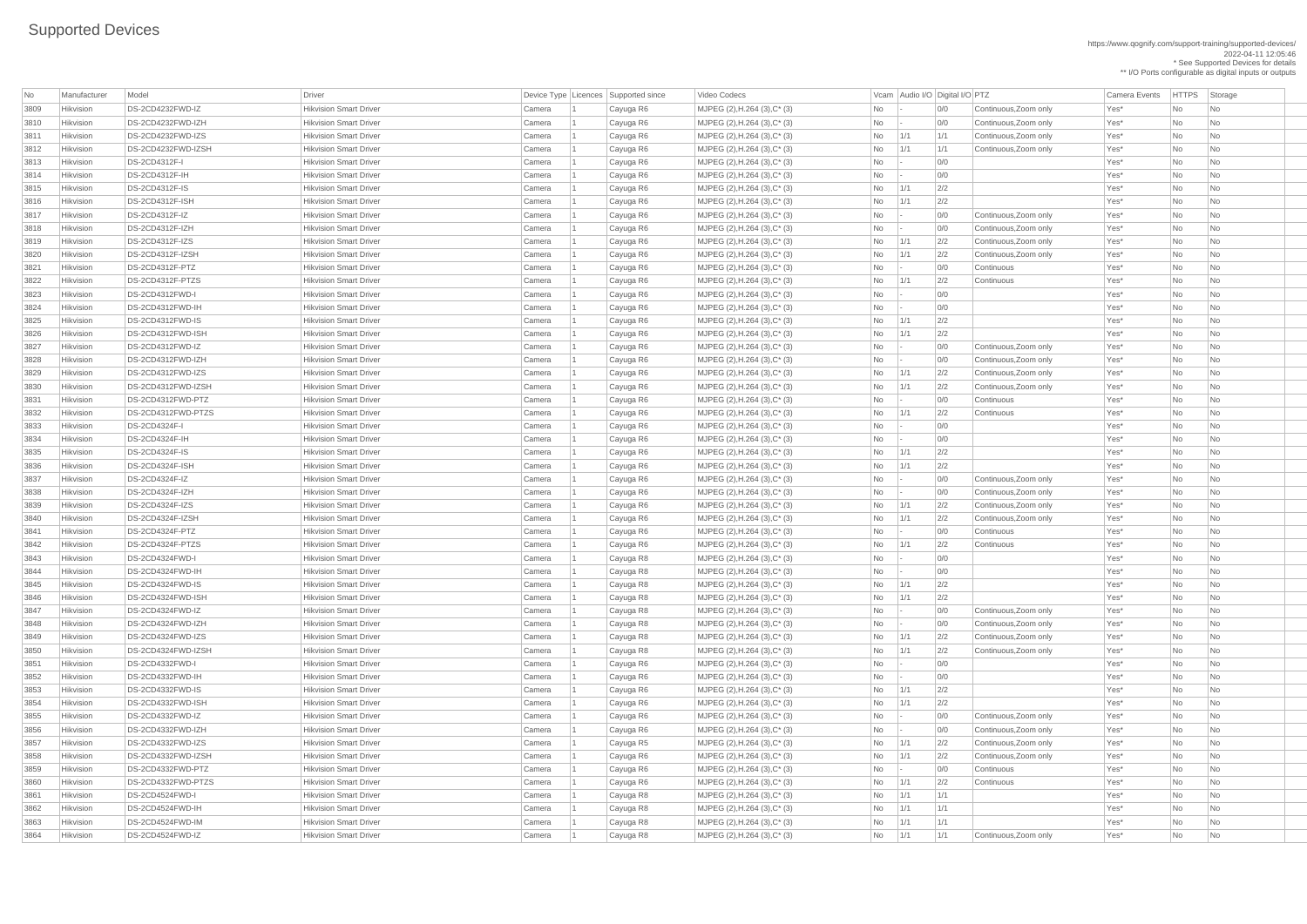https://www.qognify.com/support-training/supported-devices/ 2022-04-11 12:05:46 \* See Supported Devices for details

\*\* I/O Ports configurable as digital inputs or outputs

| Video Codecs | No Manufacturer | No Manufacturer Model Driver Device Type Licence Camera Events | HTTPS | Storage

| <b>No</b> | Manufacturer | Model                 | <b>Driver</b>                 |                  | Device Type   Licences   Supported since | Video Codecs                            |           |     | Vcam Audio I/O Digital I/O PTZ |                       | <b>Camera Events</b> | HTTPS Sto |                             |
|-----------|--------------|-----------------------|-------------------------------|------------------|------------------------------------------|-----------------------------------------|-----------|-----|--------------------------------|-----------------------|----------------------|-----------|-----------------------------|
| 3865      | Hikvision    | DS-2CD4524FWD-IZH     | <b>Hikvision Smart Driver</b> | Camera           | Cayuga R8                                | MJPEG (2), H.264 (3), C* (3)            | No        | 1/1 | 1/1                            | Continuous, Zoom only | Yes*                 | No        | $\overline{\phantom{a}}$ Nc |
| 3866      | Hikvision    | DS-2CD4524FWD-IZHM    | <b>Hikvision Smart Driver</b> | Camera           | Cayuga R8                                | MJPEG (2), H.264 (3), C* (3)            | No        | 1/1 | 1/1                            | Continuous, Zoom only | Yes*                 | No        | $\overline{\phantom{a}}$ Nc |
| 3867      | Hikvision    | DS-2CD4524FWD-IZM     | <b>Hikvision Smart Driver</b> | Camera           | Cayuga R8                                | $MJPEG (2), H.264 (3), C^* (3)$         | No        | 1/1 | 1/1                            | Continuous, Zoom only | Yes*                 | No        | <b>Nc</b>                   |
| 3868      | Hikvision    | DS-2CD4525FWD-IZ      | <b>Hikvision Smart Driver</b> | Camera           | Cayuga R8                                | $MJPEG (2), H.264 (3), C^* (3)$         | No        | 1/1 | 1/1                            | Continuous, Zoom only | Yes*                 | No        | <b>Nc</b>                   |
| 3869      | Hikvision    | DS-2CD4525FWD-IZH     | <b>Hikvision Smart Driver</b> | Camera           | Cayuga R8                                | MJPEG (2), H.264 (3), C* (3)            | No        | 1/1 | 1/1                            | Continuous, Zoom only | Yes*                 | No        | <b>Nc</b>                   |
| 3870      | Hikvision    | DS-2CD4526FWD-IZ      | <b>Hikvision Smart Driver</b> | Camera           | Cayuga R8                                | MJPEG (2), H.264 (3), C* (3)            | No        | 1/1 | 1/1                            | Continuous, Zoom only | Yes*                 | <b>No</b> | <b>Nc</b>                   |
| 3871      | Hikvision    | DS-2CD4526FWD-IZH     | <b>Hikvision Smart Driver</b> | Camera           | Cayuga R8                                | MJPEG (2), H.264 (3), C* (3)            | No        | 1/1 | 1/1                            | Continuous, Zoom only | Yes*                 | <b>No</b> | <b>Nc</b>                   |
| 3872      | Hikvision    | DS-2CD4526FWD-IZM     | <b>Hikvision Smart Driver</b> | Camera           | Cayuga R8                                | $MJPEG (2), H.264 (3), C^* (3)$         | No        | 1/1 | 1/1                            | Continuous, Zoom only | Yes*                 | No        | $\overline{\phantom{a}}$ Nc |
| 3873      | Hikvision    | DS-2CD4526FWD-IZMH    | <b>Hikvision Smart Driver</b> | Camera           | Cayuga R8                                | $MJPEG (2), H.264 (3), C^* (3)$         | No        | 1/1 | 1/1                            | Continuous, Zoom only | Yes*                 | No        | <b>Nc</b>                   |
| 3874      | Hikvision    | DS-2CD4535F-IZ        | <b>Hikvision Smart Driver</b> | Camera           | Cayuga R8                                | MJPEG $(2)$ , H.264 $(3)$ , C $*$ $(3)$ | No        |     | 0/0                            | Continuous, Zoom only | Yes*                 | No        | $\overline{\phantom{a}}$ Nc |
| 3875      | Hikvision    | DS-2CD4535F-IZH       | <b>Hikvision Smart Driver</b> | Camera           | Cayuga R8                                | MJPEG (2), H.264 (3), C* (3)            | No        |     | 0/0                            | Continuous, Zoom only | Yes*                 | No        | <b>Nc</b>                   |
| 3876      | Hikvision    | DS-2CD4535F-IZS       | <b>Hikvision Smart Driver</b> | Camera           | Cayuga R8                                | MJPEG (2), H.264 (3), C* (3)            | No        | 1/1 | 1/1                            | Continuous, Zoom only | Yes*                 | No        | <b>Nc</b>                   |
| 3877      | Hikvision    | DS-2CD4535F-IZSH      | <b>Hikvision Smart Driver</b> | Camera           | Cayuga R8                                | MJPEG (2), H.264 (3), C* (3)            | No        | 1/1 | 1/1                            | Continuous, Zoom only | Yes*                 | No        | <b>Nc</b>                   |
| 3878      | Hikvision    | DS-2CD4535FWD-IZ      | <b>Hikvision Smart Driver</b> | Camera           | Cayuga R8                                | MJPEG (2), H.264 (3), C* (3)            | <b>No</b> |     | 1/1                            | Continuous, Zoom only | Yes*                 | No        | <b>Nc</b>                   |
| 3879      | Hikvision    | DS-2CD4535FWD-IZH     | <b>Hikvision Smart Driver</b> | Camera           | Cayuga R8                                | $MJPEG (2), H.264 (3), C^* (3)$         | No        |     | 1/1                            | Continuous, Zoom only | Yes*                 | No        | <b>Nc</b>                   |
| 3880      | Hikvision    | DS-2CD4565F-IZ        | <b>Hikvision Smart Driver</b> | Camera           | Cayuga R8                                | $MJPEG (2), H.264 (3), C^* (3)$         | No        | 1/1 | 1/1                            | Continuous, Zoom only | Yes*                 | No        | $\overline{\phantom{a}}$ Nc |
| 3881      | Hikvision    | DS-2CD4565F-IZH       | <b>Hikvision Smart Driver</b> | Camera           | Cayuga R8                                | MJPEG (2), H.264 (3), C* (3)            | No        | 1/1 | 1/1                            | Continuous, Zoom only | Yes*                 | No        | <b>Nc</b>                   |
| 3882      | Hikvision    | DS-2CD4585F-IZ        | <b>Hikvision Smart Driver</b> | Camera           | Cayuga R8                                | MJPEG (2), H.264 (3), C* (3)            | No        | 1/1 | 1/1                            | Continuous, Zoom only | Yes*                 | No        | <b>Nc</b>                   |
| 3883      | Hikvision    | DS-2CD4585F-IZH       | <b>Hikvision Smart Driver</b> | Camera           | Cayuga R8                                | MJPEG (2), H.264 (3), C* (3)            | No        | 1/1 | 1/1                            | Continuous, Zoom only | Yes*                 | <b>No</b> | $\overline{\phantom{a}}$ Nc |
| 3884      | Hikvision    | DS-2CD45C5F-IZ        | <b>Hikvision Smart Driver</b> | Camera           | Cayuga R8                                | $MJPEG (2), H.264 (3), C^* (3)$         | No        | 1/1 | 1/1                            | Continuous, Zoom only | Yes*                 | No        | $\overline{\phantom{a}}$ Nc |
| 3885      | Hikvision    | DS-2CD45C5F-IZH       | <b>Hikvision Smart Driver</b> | Camera           | Cayuga R8                                | MJPEG $(2)$ , H.264 $(3)$ , C $*$ $(3)$ | No        | 1/1 | 1/1                            | Continuous, Zoom only | Yes*                 | No        | <b>Nc</b>                   |
| 3886      | Hikvision    | DS-2CD4624FWD-IZ      | <b>Hikvision Smart Driver</b> | Camera           | Cayuga R8                                | MJPEG (2), H.264 (3), C* (3)            | No        |     | 0/0                            | Continuous, Zoom only | Yes*                 | No        | $\overline{\phantom{a}}$ Nc |
| 3887      | Hikvision    | DS-2CD4624FWD-IZH     | <b>Hikvision Smart Driver</b> | Camera           | Cayuga R8                                | MJPEG (2), H.264 (3), C* (3)            | No        |     | 0/0                            | Continuous, Zoom only | Yes*                 | No        | <b>Nc</b>                   |
| 3888      | Hikvision    | DS-2CD4624FWD-IZHS    | <b>Hikvision Smart Driver</b> | Camera           | Cayuga R8                                | MJPEG (2), H.264 (3), C* (3)            | No        | 1/1 | 1/1                            | Continuous, Zoom only | Yes*                 | No        | <b>Nc</b>                   |
| 3889      | Hikvision    | DS-2CD4624FWD-IZS     | <b>Hikvision Smart Driver</b> | Camera           | Cayuga R8                                | MJPEG (2), H.264 (3), C* (3)            | <b>No</b> | 1/1 | 1/1                            | Continuous, Zoom only | Yes*                 | <b>No</b> | <b>Nc</b>                   |
| 3890      | Hikvision    | DS-2CD4625FWD-IZ      | <b>Hikvision Smart Driver</b> | Camera           | Cayuga R8                                | MJPEG (2), H.264 (3), C* (3)            | No.       |     | 0/0                            | Continuous, Zoom only | Yes*                 | No.       | Nc                          |
| 3891      | Hikvision    | DS-2CD4625FWD-IZH     | <b>Hikvision Smart Driver</b> | Camera           | Cayuga R8                                | MJPEG (2), H.264 (3), C* (3)            | No        |     | 0/0                            | Continuous, Zoom only | Yes*                 | No        | $\overline{\phantom{a}}$ Nc |
| 3892      | Hikvision    | DS-2CD4625FWD-IZS     | <b>Hikvision Smart Driver</b> | Camera           | Cayuga R8                                | MJPEG (2), H.264 (3), C* (3)            | No        | 1/1 | 1/1                            | Continuous, Zoom only | Yes*                 | No        | <b>Nc</b>                   |
| 3893      | Hikvision    | DS-2CD4625FWD-IZSH    | <b>Hikvision Smart Driver</b> | Camera           | Cayuga R8                                | MJPEG $(2)$ , H.264 $(3)$ , C $*$ $(3)$ | No        | 1/1 | 1/1                            | Continuous, Zoom only | Yes*                 | No        | <b>Nc</b>                   |
| 3894      | Hikvision    | DS-2CD4626FWD-IZ      | <b>Hikvision Smart Driver</b> | Camera           | Cayuga R8                                | MJPEG (2), H.264 (3), C* (3)            | No        |     | 0/0                            | Continuous, Zoom only | Yes*                 | <b>No</b> | <b>Nc</b>                   |
| 3895      | Hikvision    | DS-2CD4626FWD-IZH     | <b>Hikvision Smart Driver</b> | Camera           | Cayuga R8                                | $MJPEG (2), H.264 (3), C^* (3)$         | No        |     | 0/0                            | Continuous, Zoom only | Yes*                 | No        | <b>Nc</b>                   |
| 3896      | Hikvision    | DS-2CD4626FWD-IZHS    | <b>Hikvision Smart Driver</b> | Camera           | Cayuga R8                                | $MJPEG (2), H.264 (3), C^* (3)$         | No        | 1/1 | 1/1                            | Continuous, Zoom only | Yes*                 | No        | $\overline{\phantom{a}}$ Nc |
| 3897      | Hikvision    | DS-2CD4626FWD-IZS     | <b>Hikvision Smart Driver</b> | Camera           | Cayuga R8                                | $MJPEG (2), H.264 (3), C^* (3)$         | No        | 1/1 | 1/1                            | Continuous, Zoom only | Yes*                 | No        | <b>Nc</b>                   |
| 3898      | Hikvision    | <b>DS-2CD4635F-IZ</b> | <b>Hikvision Smart Driver</b> | Camera           | Cayuga R8                                | MJPEG $(2)$ , H.264 $(3)$ , C* $(3)$    | No        |     | 0/0                            | Continuous, Zoom only | Yes*                 | No        | <b>Nc</b>                   |
| 3899      | Hikvision    | DS-2CD4635F-IZH       | <b>Hikvision Smart Driver</b> | Camera           |                                          | MJPEG $(2)$ , H.264 $(3)$ , C $*$ $(3)$ | No        |     | 0/0                            | Continuous, Zoom only | Yes*                 | No        | <b>Nc</b>                   |
| 3900      | Hikvision    | DS-2CD4635F-IZS       | <b>Hikvision Smart Driver</b> | Camera           | Cayuga R8<br>Cayuga R8                   | MJPEG $(2)$ , H.264 $(3)$ , C $*$ $(3)$ | No        | 1/1 | 1/1                            | Continuous, Zoom only | Yes*                 | No        | <b>Nc</b>                   |
| 3901      | Hikvision    | DS-2CD4635F-IZSH      | <b>Hikvision Smart Driver</b> | Camera           | Cayuga R8                                | MJPEG (2), H.264 (3), C* (3)            | <b>No</b> | 1/1 | 1/1                            | Continuous, Zoom only | Yes*                 | <b>No</b> | <b>Nc</b>                   |
| 3902      | Hikvision    | DS-2CD4635FWD-IZ      | <b>Hikvision Smart Driver</b> |                  |                                          | $MJPEG (2), H.264 (3), C^* (3)$         |           |     | 0/0                            | Continuous, Zoom only | Yes*                 | No        | $\overline{\phantom{a}}$ Nc |
| 3903      | Hikvision    | DS-2CD4635FWD-IZH     | <b>Hikvision Smart Driver</b> | Camera           | Cayuga R8                                | MJPEG $(2)$ , H.264 $(3)$ , C $*$ $(3)$ | No<br>No  |     | 0/0                            | Continuous, Zoom only | Yes*                 | No        | <b>Nc</b>                   |
| 3904      | Hikvision    | DS-2CD4635FWD-IZS     | <b>Hikvision Smart Driver</b> | Camera           | Cayuga R8                                | MJPEG $(2)$ , H.264 $(3)$ , C $*$ $(3)$ | No        | 1/1 | 1/1                            | Continuous, Zoom only | Yes*                 | No        | <b>Nc</b>                   |
| 3905      | Hikvision    | DS-2CD4635FWD-IZSH    | <b>Hikvision Smart Driver</b> | Camera<br>Camera | Cayuga R8                                | MJPEG $(2)$ , H.264 $(3)$ , C $*$ $(3)$ | No        | 1/1 | 1/1                            | Continuous, Zoom only | Yes*                 | No        | <b>Nc</b>                   |
| 3906      | Hikvision    | DS-2CD4665F-IZ        | <b>Hikvision Smart Driver</b> |                  | Cayuga R8                                | MJPEG $(2)$ , H.264 $(3)$ , C* $(3)$    | No        |     | 0/0                            | Continuous, Zoom only | Yes*                 | No        | $\overline{\phantom{a}}$ Nc |
|           | Hikvision    | DS-2CD4665F-IZH       | <b>Hikvision Smart Driver</b> | Camera           | Cayuga R8                                |                                         |           |     | 0/0                            | Continuous, Zoom only | Yes*                 |           |                             |
| 3907      |              | DS-2CD4665F-IZS       | <b>Hikvision Smart Driver</b> | Camera           | Cayuga R8                                | MJPEG (2), H.264 (3), C* (3)            | No        |     |                                |                       |                      | No        | $\overline{\phantom{a}}$ Nc |
| 3908      | Hikvision    |                       | <b>Hikvision Smart Driver</b> | Camera           | Cayuga R8                                | $MJPEG (2), H.264 (3), C^* (3)$         | No        | 1/1 | 1/1                            | Continuous, Zoom only | Yes*                 | <b>No</b> | $\overline{\phantom{a}}$ Nc |
| 3909      | Hikvision    | DS-2CD4665F-IZSH      |                               | Camera           | Cayuga R8                                | MJPEG (2), H.264 (3), C* (3)            | No        | 1/1 | 1/1                            | Continuous, Zoom only | Yes*                 | No        | $\overline{\phantom{a}}$ Nc |
| 3910      | Hikvision    | DS-2CD4685F-IZ        | <b>Hikvision Smart Driver</b> | Camera           | Cayuga R8                                | MJPEG $(2)$ , H.264 $(3)$ , C $*$ $(3)$ | No        |     | 0/0                            | Continuous, Zoom only | Yes*                 | No        | <b>Nc</b>                   |
| 3911      | Hikvision    | DS-2CD4685F-IZH       | <b>Hikvision Smart Driver</b> | Camera           | Cayuga R8                                | MJPEG $(2)$ , H.264 $(3)$ , C $*$ $(3)$ | No        |     | 0/0                            | Continuous, Zoom only | Yes*                 | No        | $\overline{\phantom{a}}$ Nc |
| 3912      | Hikvision    | DS-2CD4685F-IZS       | <b>Hikvision Smart Driver</b> | Camera           | Cayuga R8                                | MJPEG $(2)$ , H.264 $(3)$ , C* $(3)$    | No        | 1/1 | 1/1                            | Continuous, Zoom only | Yes*                 | <b>No</b> | $\overline{\phantom{a}}$ Nc |
| 3913      | Hikvision    | DS-2CD4685F-IZSH      | <b>Hikvision Smart Driver</b> | Camera           | Cayuga R8                                | MJPEG (2), H.264 (3), C* (3)            | No        | 1/1 | 1/1                            | Continuous, Zoom only | Yes*                 | No        | $\overline{\phantom{a}}$ Nc |
| 3914      | Hikvision    | DS-2CD46C5F-IZ        | <b>Hikvision Smart Driver</b> | Camera           | Cayuga R8                                | $MJPEG (2), H.264 (3), C^* (3)$         | No        |     | 0/0                            |                       | Yes*                 | No        | $\overline{\phantom{a}}$ Nc |
| 3915      | Hikvision    | DS-2CD46C5F-IZH       | <b>Hikvision Smart Driver</b> | Camera           | Cayuga R8                                | MJPEG (2), H.264 (3), C* (3)            | <b>No</b> |     | 0/0                            |                       | Yes*                 | No        | $\overline{\phantom{a}}$ Nc |
| 3916      | Hikvision    | DS-2CD46C5F-IZS       | <b>Hikvision Smart Driver</b> | Camera           | Cayuga R8                                | MJPEG (2), H.264 (3), C* (3)            | No        | 1/1 | 1/1                            |                       | Yes*                 | No        |                             |
| 3917      | Hikvision    | DS-2CD46C5F-IZSH      | <b>Hikvision Smart Driver</b> | Camera           | Cayuga R8                                | MJPEG $(2)$ , H.264 $(3)$ , C $*$ $(3)$ | No        | 1/1 | 1/1                            |                       | Yes*                 | No        | $\overline{\phantom{a}}$ Nc |
| 3918      | Hikvision    | DS-2CD4826FWD-IZ      | <b>Hikvision Smart Driver</b> | Camera           | Cayuga R8                                | MJPEG (2), H.264 (3), C* (3)            | No        |     | 0/0                            | Continuous, Zoom only | Yes*                 | No        | $\overline{\phantom{a}}$ Nc |
| 3919      | Hikvision    | DS-2CD4826FWD-IZH     | <b>Hikvision Smart Driver</b> | Camera           | Cayuga R8                                | MJPEG (2), H.264 (3), C* (3)            | No        |     | 0/0                            | Continuous, Zoom only | Yes*                 | No        | $ $ Nc                      |
| 3920      | Hikvision    | DS-2CD4826FWD-IZHS    | <b>Hikvision Smart Driver</b> | Camera           | Cayuga R8                                | MJPEG (2), H.264 (3), C* (3)            | No        | 1/1 | 1/1                            | Continuous, Zoom only | Yes*                 | No        | $\overline{\phantom{a}}$ Nc |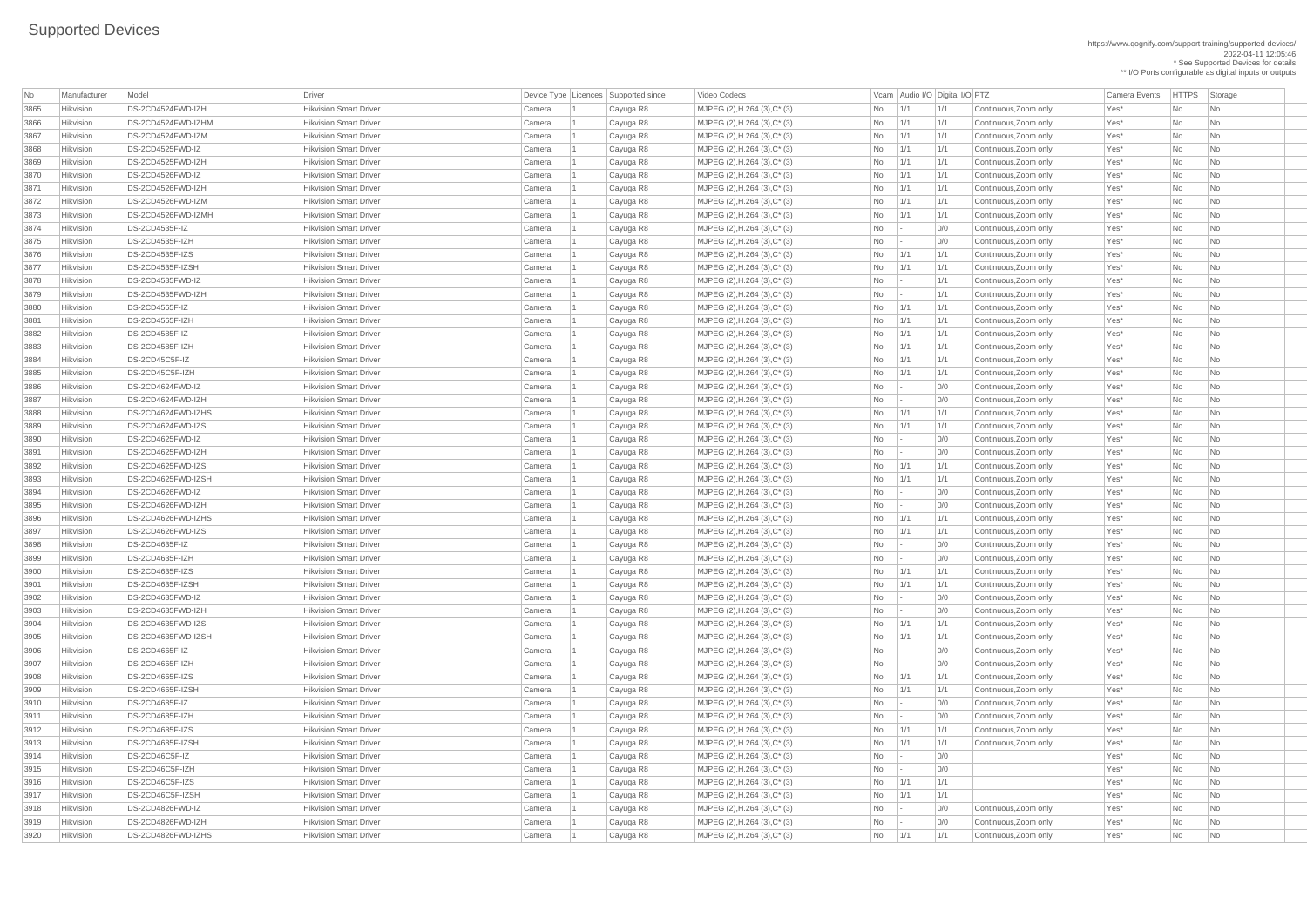https://www.qognify.com/support-training/supported-devices/ 2022-04-11 12:05:46 \* See Supported Devices for details

\*\* I/O Ports configurable as digital inputs or outputs

Video Codecs **No Manufacturer Model Driver Audio I/O Digital I/O PTZ** Vcam Audio I/O Digital I/O PTZ Camera Events HTTPS Storage  $\vert$  MJPEG (1),H.264 (3),H.265 (3),C\* (3  $\vert$   $\vert$  No  $\vert$  -  $\vert$  0/0  $\vert$  Continuous,Zoom only  $\vert$  Yes\*  $\vert$  No  $\vert$  No  $\vert$  No  $\vert$  No  $\vert$  No  $\vert$  No  $\vert$  No  $\vert$  No  $\vert$  No  $\vert$  No  $\vert$  No  $\vert$  No  $\vert$  No  $\vert$  No  $\vert$  $\vert$  MJPEG (1),H.264 (3),H.265 (3),C\* (3  $\vert$   $\vert$  No  $\vert$   $\vert$  1/1  $\vert$   $\vert$  1/1  $\vert$  Continuous,Zoom only  $\vert$  Yes\*  $\vert$  No  $\vert$  No  $\vert$  No  $\vert$  Hikvision DS-2CD4B26FWD-IZ Hikvision Smart Driver Camera 1 Cayuga R9 MJPEG (1),H.264 (3),H.265 (3),C\* (3 No - 0/0 Continuous,Zoom only Yes\* No No  $\vert$  MJPEG (1),H.264 (3),H.265 (3),C\* (3  $\vert$   $\vert$  No  $\vert$   $\vert$  1/1  $\vert$   $\vert$  1/1  $\vert$  Continuous,Zoom only  $\vert$  Yes\*  $\vert$  No  $\vert$  No  $\vert$  No  $\vert$ MJPEG (1),H.264 (3),H.265 (3),C\* (3 No - 0/0 Continuous,Zoom only Yes\* No No MJPEG (1),H.264 (3),H.265 (3),C<sup>\*</sup> (3  $3986$  No  $1/1$  1/1 Continuous,Zoom only  $1/1$  Yes<sup>\*</sup> No No  $\vert$  MJPEG (1),H.264 (3),H.265 (3),C\* (3  $\vert$   $\vert$  No  $\vert$  -  $\vert$  0/0  $\vert$  Continuous,Zoom only  $\vert$  Yes\*  $\vert$  No  $\vert$  No  $\vert$  No  $\vert$  No  $\vert$  No  $\vert$  No  $\vert$  No  $\vert$  No  $\vert$  No  $\vert$  No  $\vert$  No  $\vert$  No  $\vert$  No  $\vert$  No  $\vert$  $\vert$  MJPEG (1),H.264 (3),H.265 (3),C\* (3  $\vert$   $\vert$  No  $\vert$  1/1  $\vert$  2/2  $\vert$  Continuous,Zoom only  $\vert$  Yes\*  $\vert$  No  $\vert$  No  $\vert$  No  $\vert$  Hikvision DS-2CD4D26FWD-IZ Hikvision Smart Driver Camera 1 Cayuga R9 MJPEG (1),H.264 (3),H.265 (3),C\* (3 No - 0/0 Continuous,Zoom only Yes\* No No  $\vert$  MJPEG (1),H.264 (3),H.265 (3),C\* (3  $\vert$   $\vert$  No  $\vert$  1/1  $\vert$  2/2  $\vert$  Continuous,Zoom only  $\vert$  Yes\*  $\vert$  No  $\vert$  No  $\vert$  No  $\vert$  $\vert$  MJPEG (1),H.264 (3),H.265 (3),C\* (3  $\vert$  No  $\vert$  -  $\vert$  0/0  $\vert$  Continuous,Zoom only  $\vert$  Yes\*  $\vert$  No  $\vert$  No  $\vert$  No  $\vert$  $\vert$  MJPEG (1),H.264 (3),H.265 (3),C\* (3  $\vert$   $\vert$  No  $\vert$  1/1  $\vert$  2/2  $\vert$  Continuous,Zoom only  $\vert$  Yes\*  $\vert$  No  $\vert$  No  $\vert$  No  $\vert$  Hikvision DS-2CD5026G0 Hikvision Smart Driver Camera 1 Cayuga R12 MJPEG (2),H.264 (3),H.265 (3),C\* (3 No 1/1 2/2 Yes\* No No Hikvision DS-2CD5026G0-AP Hikvision Smart Driver Camera 1 Cayuga R12 MJPEG (2),H.264 (3),H.265 (3),C\* (3 No 1/1 2/2 Yes\* No No Hikvision DS-2CD5026G0/E-I Hikvision Smart Driver Camera 1 Cayuga R12 MJPEG (2),H.264 (3),H.265 (3),C\* (3 No 1/1 2/2 Yes\* No No Hikvision DS-2CD5026G0/E-IH Hikvision Smart Driver Camera 1 Cayuga R12 MJPEG (2),H.264 (3),H.265 (3),C\* (3 No 1/1 2/2 Yes\* No No | MJPEG (2),H.264 (3),H.265 (3),C\* (3 No 1/1 2/2 No 1 Cayuga R12 Xes\* No No

| No   | Manufacturer     | Model               | Driver                        | Device Type   Licences   Supported since |            | Video Codecs                            |            | Vcam   Audio I/O   Digital I/O   PTZ |     |                       | <b>Camera Events</b> | HTTPS Sto |                             |
|------|------------------|---------------------|-------------------------------|------------------------------------------|------------|-----------------------------------------|------------|--------------------------------------|-----|-----------------------|----------------------|-----------|-----------------------------|
| 3921 | Hikvision        | DS-2CD4826FWD-IZS   | <b>Hikvision Smart Driver</b> | Camera                                   | Cayuga R8  | MJPEG (2), H.264 (3), C* (3)            | No         | $\vert$ 1/1                          | 1/1 | Continuous, Zoom only | Yes*                 | No        | $\overline{\phantom{a}}$ No |
| 3922 | Hikvision        | DS-2CD4A24FWD-IZ    | <b>Hikvision Smart Driver</b> | Camera                                   | Cayuga R8  | MJPEG (2), H.264 (3), C* (3)            | No         |                                      | 0/0 | Continuous, Zoom only | Yes*                 | No        | $\overline{\phantom{a}}$ No |
| 3923 | Hikvision        | DS-2CD4A24FWD-IZH   | <b>Hikvision Smart Driver</b> | Camera                                   | Cayuga R8  | MJPEG (2), H.264 (3), C* (3)            | No         |                                      | 0/0 | Continuous, Zoom only | Yes*                 | No        | No                          |
| 3924 | Hikvision        | DS-2CD4A24FWD-IZHS  | <b>Hikvision Smart Driver</b> | Camera                                   | Cayuga R8  | $MJPEG (2), H.264 (3), C^* (3)$         | No         | 1/1                                  | 1/1 | Continuous, Zoom only | Yes*                 | No        | No                          |
| 3925 | Hikvision        | DS-2CD4A24FWD-IZS   | <b>Hikvision Smart Driver</b> | Camera                                   | Cayuga R8  | $MJPEG (2), H.264 (3), C^* (3)$         | No         | 1/1                                  | 1/1 | Continuous, Zoom only | Yes*                 | No        | No                          |
| 3926 | Hikvision        | DS-2CD4A25FWD-IZ    | <b>Hikvision Smart Driver</b> | Camera                                   | Cayuga R8  | MJPEG (2), H.264 (3), C* (3)            | No         |                                      | 0/0 | Continuous, Zoom only | Yes*                 | No        | No                          |
| 3927 | Hikvision        | DS-2CD4A25FWD-IZH   | <b>Hikvision Smart Driver</b> | Camera                                   | Cayuga R8  | MJPEG (2), H.264 (3), C* (3)            | No         |                                      | 0/0 | Continuous, Zoom only | Yes*                 | No        | No                          |
| 3928 | Hikvision        | DS-2CD4A25FWD-IZS   | <b>Hikvision Smart Driver</b> | Camera                                   | Cayuga R8  | MJPEG (2), H.264 (3), C* (3)            | No         | 1/1                                  | 1/1 | Continuous, Zoom only | Yes*                 | No        | No                          |
| 3929 | Hikvision        | DS-2CD4A25FWD-IZSH  | <b>Hikvision Smart Driver</b> | Camera                                   | Cayuga R8  | MJPEG (2), H.264 (3), C* (3)            | No         | 1/1                                  | 1/1 | Continuous, Zoom only | Yes*                 | No        | No                          |
| 3930 | Hikvision        | DS-2CD4A26EFWD-IZ   | <b>Hikvision Smart Driver</b> | Camera                                   | Cayuga R9  | $MJPEG (1), H.264 (2), C^* (3)$         | No         |                                      | 0/0 | Continuous, Zoom only | Yes*                 | No        | No                          |
| 3931 | Hikvision        | DS-2CD4A26EFWD-IZH  | <b>Hikvision Smart Driver</b> | Camera                                   | Cayuga R9  | $MJPEG (1), H.264 (2), C^* (3)$         | No         |                                      | 0/0 | Continuous, Zoom only | Yes*                 | No        | No                          |
| 3932 | Hikvision        | DS-2CD4A26EFWD-IZS  | <b>Hikvision Smart Driver</b> | Camera                                   | Cayuga R9  | MJPEG (1), H.264 (2), C* (3)            | No         | 1/1                                  | 1/1 | Continuous, Zoom only | Yes*                 | No        | No                          |
| 3933 | Hikvision        | DS-2CD4A26EFWD-IZSH | <b>Hikvision Smart Driver</b> | Camera                                   | Cayuga R9  | MJPEG (1), H.264 (2), C* (3)            | No         | 1/1                                  | 1/1 | Continuous, Zoom only | Yes*                 | No        | No                          |
| 3934 | Hikvision        | DS-2CD4A26FWD-IZ    | <b>Hikvision Smart Driver</b> | Camera                                   | Cayuga R8  | MJPEG (2), H.264 (3), C* (3)            | <b>No</b>  |                                      | 0/0 | Continuous, Zoom only | Yes*                 | No        | No                          |
| 3935 | Hikvision        | DS-2CD4A26FWD-IZH   | <b>Hikvision Smart Driver</b> | Camera                                   | Cayuga R8  | MJPEG (2), H.264 (3), C* (3)            | No         |                                      | 0/0 | Continuous, Zoom only | Yes*                 | No        | No                          |
| 3936 | Hikvision        | DS-2CD4A26FWD-IZHS  | <b>Hikvision Smart Driver</b> | Camera                                   | Cayuga R8  | $MJPEG (2), H.264 (3), C^* (3)$         | No         | 1/1                                  | 1/1 | Continuous, Zoom only | Yes*                 | No        | No                          |
| 3937 | Hikvision        | DS-2CD4A26FWD-IZS   | <b>Hikvision Smart Driver</b> | Camera                                   | Cayuga R8  | $MJPEG (2), H.264 (3), C^{*} (3)$       | No         | 1/1                                  | 1/1 | Continuous, Zoom only | Yes*                 | No        | No                          |
| 3938 | Hikvision        | DS-2CD4A35F-IZ      | <b>Hikvision Smart Driver</b> | Camera                                   | Cayuga R8  | MJPEG (2), H.264 (3), C* (3)            | No         |                                      | 0/0 | Continuous, Zoom only | Yes*                 | No        | No                          |
| 3939 | Hikvision        | DS-2CD4A35F-IZH     | <b>Hikvision Smart Driver</b> | Camera                                   | Cayuga R8  | MJPEG (2), H.264 (3), C* (3)            | No         |                                      | 0/0 | Continuous, Zoom only | Yes*                 | No        | No                          |
| 3940 | Hikvision        | DS-2CD4A35F-IZS     | <b>Hikvision Smart Driver</b> | Camera                                   | Cayuga R8  | MJPEG (2), H.264 (3), C* (3)            | No         | 1/1                                  | 1/1 | Continuous, Zoom only | Yes*                 | No        | No                          |
| 3941 | Hikvision        | DS-2CD4A35F-IZSH    | <b>Hikvision Smart Driver</b> | Camera                                   | Cayuga R8  | MJPEG (2), H.264 (3), C* (3)            | No         | 1/1                                  | 1/1 | Continuous, Zoom only | Yes*                 | No        | No                          |
| 3942 | Hikvision        | DS-2CD4A35FWD-IZ    | <b>Hikvision Smart Driver</b> | Camera                                   | Cayuga R8  | $MJPEG (2), H.264 (3), C^* (3)$         | No         |                                      | 0/0 | Continuous, Zoom only | Yes*                 | No        | No                          |
| 3943 | Hikvision        | DS-2CD4A35FWD-IZH   | <b>Hikvision Smart Driver</b> | Camera                                   | Cayuga R8  | $MJPEG (2), H.264 (3), C^{*} (3)$       | No         |                                      | 0/0 | Continuous, Zoom only | Yes*                 | No        | No                          |
| 3944 | Hikvision        | DS-2CD4A35FWD-IZS   | <b>Hikvision Smart Driver</b> | Camera                                   | Cayuga R8  | MJPEG (2), H.264 (3), C* (3)            | No         | 1/1                                  | 1/1 | Continuous, Zoom only | Yes*                 | No        | No                          |
| 3945 | Hikvision        | DS-2CD4A35FWD-IZSH  | <b>Hikvision Smart Driver</b> | Camera                                   | Cayuga R8  | MJPEG (2), H.264 (3), C* (3)            | No         | 1/1                                  | 1/1 | Continuous, Zoom only | Yes*                 | No        | No                          |
| 3946 | <b>Hikvision</b> | DS-2CD4A65F-IZ      | <b>Hikvision Smart Driver</b> | Camera                                   | Cayuga R8  | MJPEG (2), H.264 (3), C* (3)            | No.        |                                      | 0/0 | Continuous, Zoom only | Yes*                 | No.       | No                          |
| 3947 | Hikvision        | DS-2CD4A65F-IZH     | <b>Hikvision Smart Driver</b> | Camera                                   | Cayuga R8  | MJPEG (2), H.264 (3), C* (3)            | No         |                                      | 0/0 | Continuous, Zoom only | Yes*                 | No        | $\overline{\phantom{a}}$ No |
| 3948 | Hikvision        | DS-2CD4A65F-IZS     | <b>Hikvision Smart Driver</b> | Camera                                   | Cayuga R8  | MJPEG (2), H.264 (3), C* (3)            | No         | 1/1                                  | 1/1 | Continuous, Zoom only | Yes*                 | No        | No                          |
| 3949 | Hikvision        | DS-2CD4A65F-IZSH    | <b>Hikvision Smart Driver</b> | Camera                                   | Cayuga R8  | $MJPEG (2), H.264 (3), C^{*} (3)$       | No         | 1/1                                  | 1/1 | Continuous, Zoom only | Yes*                 | No        | No                          |
| 3950 | Hikvision        | DS-2CD4A85F-IZ      | <b>Hikvision Smart Driver</b> | Camera                                   | Cayuga R8  | MJPEG (2), H.264 (3), C* (3)            | No         |                                      | 0/0 | Continuous, Zoom only | Yes*                 | No        | No                          |
| 3951 | Hikvision        | DS-2CD4A85F-IZH     | <b>Hikvision Smart Driver</b> | Camera                                   | Cayuga R8  | MJPEG (2), H.264 (3), C* (3)            | No         |                                      | 0/0 | Continuous, Zoom only | Yes*                 | No        | No                          |
| 3952 | Hikvision        | DS-2CD4A85F-IZS     | <b>Hikvision Smart Driver</b> | Camera                                   | Cayuga R8  | MJPEG (2), H.264 (3), C* (3)            | No         | 1/1                                  | 1/1 | Continuous, Zoom only | Yes*                 | No        | $\overline{\phantom{a}}$ No |
| 3953 | Hikvision        | DS-2CD4A85F-IZSH    | <b>Hikvision Smart Driver</b> | Camera                                   | Cayuga R8  | MJPEG (2), H.264 (3), C* (3)            | No         | 1/1                                  | 1/1 | Continuous, Zoom only | Yes*                 | No        | No                          |
| 3954 | Hikvision        | DS-2CD4AC5F-IZ      | <b>Hikvision Smart Driver</b> | Camera                                   | Cayuga R8  | MJPEG (2), H.264 (3), C* (3)            | No         |                                      | 0/0 | Continuous, Zoom only | Yes*                 | No        | No                          |
| 3955 | Hikvision        | DS-2CD4AC5F-IZH     | <b>Hikvision Smart Driver</b> | Camera                                   | Cayuga R8  | $MJPEG (2), H.264 (3), C^* (3)$         | No         |                                      | 0/0 | Continuous, Zoom only | Yes*                 | No        | No                          |
| 3956 | Hikvision        | DS-2CD4AC5F-IZHS    | <b>Hikvision Smart Driver</b> | Camera                                   | Cayuga R8  | MJPEG (2), H.264 (3), C* (3)            | No         | 1/0                                  | 1/1 |                       | Yes*                 | No        | No                          |
| 3957 | Hikvision        | DS-2CD4AC5F-IZS     | <b>Hikvision Smart Driver</b> | Camera                                   | Cayuga R8  | MJPEG (2), H.264 (3), C* (3)            | No         | 1/1                                  | 1/1 | Continuous, Zoom only | Yes*                 | No        | No                          |
| 3958 | Hikvision        | DS-2CD4AC5F-IZSH    | <b>Hikvision Smart Driver</b> | Camera                                   | Cayuga R8  | MJPEG (2), H.264 (3), C* (3)            | No         | 1/1                                  | 1/1 | Continuous, Zoom only | Yes*                 | No        | $\overline{\phantom{a}}$ No |
| 3959 | Hikvision        | DS-2CD4B16FWD-IZ    | <b>Hikvision Smart Driver</b> | Camera                                   | Cayuga R9  | MJPEG (1), H.264 (3), H.265 (3), C* (3) | No         |                                      | 0/0 | Continuous, Zoom only | Yes*                 | No        | No                          |
| 3960 | Hikvision        | DS-2CD4B16FWD-IZS   | <b>Hikvision Smart Driver</b> | Camera                                   | Cayuga R9  | MJPEG (1), H.264 (3), H.265 (3), C* (3) | No         | 1/1                                  | 1/1 | Continuous, Zoom only | Yes*                 | No        | No                          |
| 3961 | Hikvision        | DS-2CD4B26FWD-IZ    | <b>Hikvision Smart Driver</b> | Camera                                   | Cayuga R9  | MJPEG (1), H.264 (3), H.265 (3), C* (3) | No         |                                      | 0/0 | Continuous, Zoom only | Yes*                 | No        | No                          |
| 3962 | Hikvision        | DS-2CD4B26FWD-IZS   | <b>Hikvision Smart Driver</b> | Camera                                   | Cayuga R9  | MJPEG (1), H.264 (3), H.265 (3), C* (3) | No         | 1/1                                  | 1/1 | Continuous, Zoom only | Yes*                 | No        | No                          |
| 3963 | Hikvision        | DS-2CD4B36FWD-IZ    | <b>Hikvision Smart Driver</b> | Camera                                   | Cayuga R9  | MJPEG (1), H.264 (3), H.265 (3), C* (3) | No         |                                      | 0/0 | Continuous, Zoom only | Yes*                 | No        | No                          |
| 3964 | Hikvision        | DS-2CD4B36FWD-IZS   | <b>Hikvision Smart Driver</b> | Camera                                   | Cayuga R9  | MJPEG (1), H.264 (3), H.265 (3), C* (3) | No         | 1/1                                  | 1/1 | Continuous, Zoom only | Yes*                 | No        | $\overline{\phantom{a}}$ No |
| 3965 | Hikvision        | DS-2CD4D16FWD-IZ    | <b>Hikvision Smart Driver</b> | Camera                                   | Cayuga R9  | MJPEG (1), H.264 (3), H.265 (3), C* (3) | No         |                                      | 0/0 | Continuous, Zoom only | Yes*                 | No        | $\overline{\phantom{a}}$ No |
| 3966 | Hikvision        | DS-2CD4D16FWD-IZS   | <b>Hikvision Smart Driver</b> | Camera                                   | Cayuga R9  | MJPEG (1), H.264 (3), H.265 (3), C* (3) | No         | 1/1                                  | 2/2 | Continuous, Zoom only | Yes*                 | No        | No                          |
| 3967 | Hikvision        | DS-2CD4D26FWD-IZ    | <b>Hikvision Smart Driver</b> | Camera                                   | Cayuga R9  | MJPEG (1), H.264 (3), H.265 (3), C* (3) | No         |                                      | 0/0 | Continuous, Zoom only | Yes*                 | No        | No                          |
| 3968 | Hikvision        | DS-2CD4D26FWD-IZS   | <b>Hikvision Smart Driver</b> | Camera                                   | Cayuga R9  | MJPEG (1), H.264 (3), H.265 (3), C* (3) | No         | 1/1                                  | 2/2 | Continuous, Zoom only | Yes*                 | No        | No                          |
| 3969 | Hikvision        | DS-2CD4D36FWD-IZ    | <b>Hikvision Smart Driver</b> | Camera                                   | Cayuga R9  | MJPEG (1), H.264 (3), H.265 (3), C* (3) | No         |                                      | 0/0 | Continuous, Zoom only | Yes*                 | No        | No                          |
| 3970 | Hikvision        | DS-2CD4D36FWD-IZS   | <b>Hikvision Smart Driver</b> | Camera                                   | Cayuga R9  | MJPEG (1), H.264 (3), H.265 (3), C* (3) | No         | 1/1                                  | 2/2 | Continuous, Zoom only | Yes*                 | No        | $\overline{\phantom{a}}$ No |
| 3971 | Hikvision        | DS-2CD5026G0        | <b>Hikvision Smart Driver</b> | Camera                                   | Cayuga R12 | MJPEG (2), H.264 (3), H.265 (3), C* (3) | No         | 1/1                                  | 2/2 |                       | Yes*                 | No        | $\overline{\phantom{a}}$ No |
| 3972 | Hikvision        | DS-2CD5026G0-AP     | <b>Hikvision Smart Driver</b> | Camera                                   | Cayuga R12 | MJPEG (2), H.264 (3), H.265 (3), C* (3) | No l       | 1/1                                  | 2/2 |                       | Yes <sup>*</sup>     | No        | No                          |
| 3973 | Hikvision        | DS-2CD5026G0/E-I    | <b>Hikvision Smart Driver</b> | Camera                                   | Cayuga R12 | MJPEG (2), H.264 (3), H.265 (3), C* (3) | $No$ $1/1$ |                                      | 2/2 |                       | Yes*                 | No        | $\overline{\phantom{a}}$ No |
| 3974 | Hikvision        | DS-2CD5026G0/E-IH   | <b>Hikvision Smart Driver</b> | Camera                                   | Cayuga R12 | MJPEG (2), H.264 (3), H.265 (3), C* (3) | No         | 1/1                                  | 2/2 |                       | Yes*                 | No        | $\overline{\phantom{a}}$ No |
| 3975 | Hikvision        | DS-2CD5046G0        | <b>Hikvision Smart Driver</b> | Camera                                   | Cayuga R12 | MJPEG (2), H.264 (3), H.265 (3), C* (3) | No         | 1/1                                  | 2/2 |                       | Yes*                 | No        | $\overline{\phantom{a}}$ No |
| 3976 | Hikvision        | DS-2CD5046G0-AP     | <b>Hikvision Smart Driver</b> | Camera                                   | Cayuga R12 | MJPEG (2), H.264 (3), H.265 (3), C* (3) | No         | 1/1                                  | 2/2 |                       | Yes*                 | <b>No</b> | $\overline{\phantom{a}}$ No |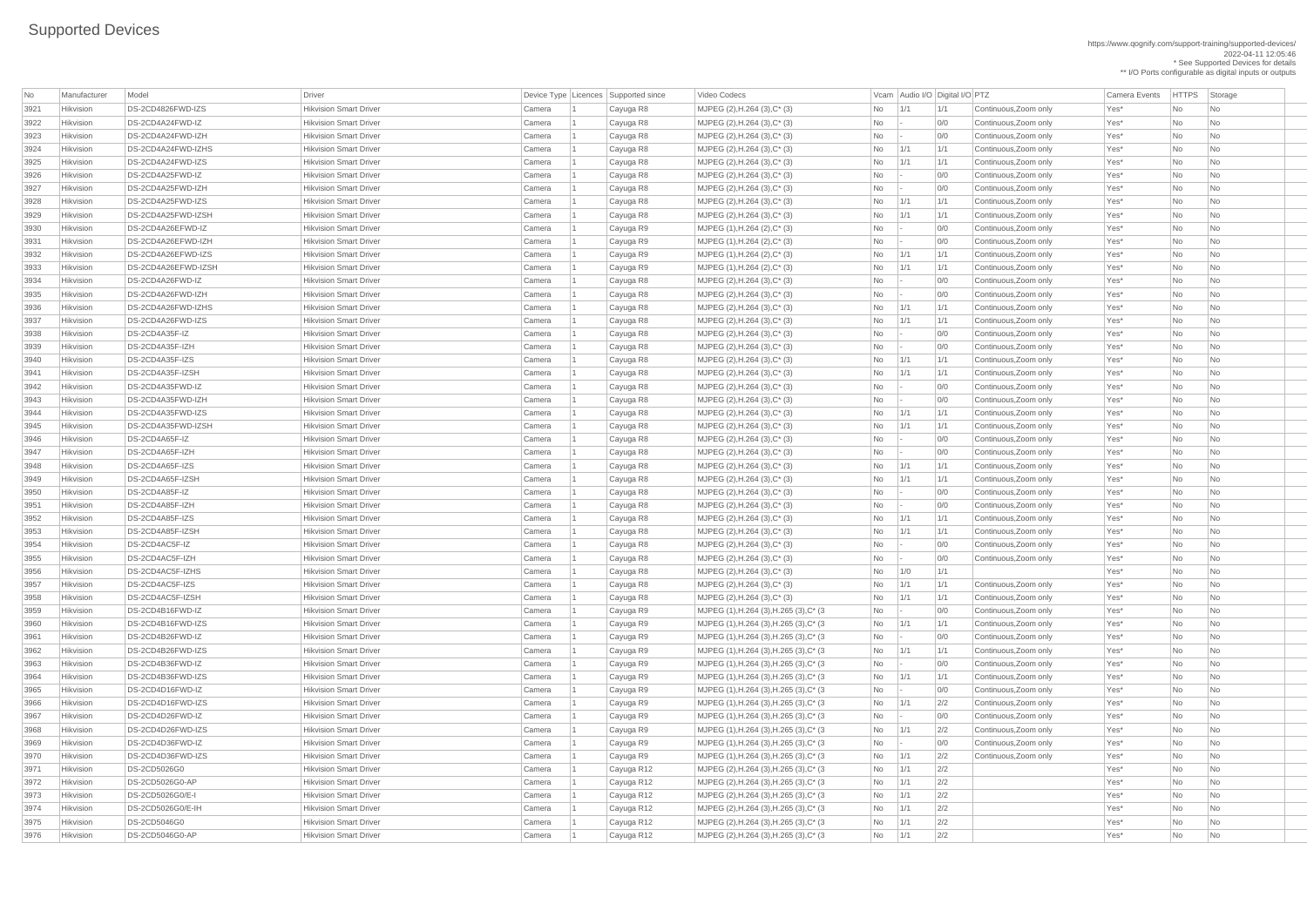https://www.qognify.com/support-training/supported-devices/ 2022-04-11 12:05:46 \* See Supported Devices for details \*\* I/O Ports configurable as digital inputs or outputs

| No               | Manufacturer     | Model                 | <b>Driver</b>                                                  |        | Device Type Licences Supported since | Video Codecs                                                                       |           |     | Vcam Audio I/O Digital I/O PTZ |                   | <b>Camera Events</b> | HTTPS Sto |                                   |
|------------------|------------------|-----------------------|----------------------------------------------------------------|--------|--------------------------------------|------------------------------------------------------------------------------------|-----------|-----|--------------------------------|-------------------|----------------------|-----------|-----------------------------------|
| 3977             | Hikvision        | <b>DS-2CD5065G0</b>   | <b>Hikvision Smart Driver</b>                                  | Camera | Cayuga R12                           | MJPEG (2), H.264 (3), H.265 (3), C* (3)                                            | No        | 1/1 | 2/2                            |                   | Yes*                 | No        | $\overline{\phantom{a}}$ Nc       |
| 3978             | Hikvision        | DS-2CD5065G0-AP       | <b>Hikvision Smart Driver</b>                                  | Camera | Cayuga R12                           | MJPEG (2), H.264 (3), H.265 (3), C* (3)                                            | No        | 1/1 | 2/2                            |                   | Yes*                 | No        | $\overline{\phantom{a}}$ Nc       |
| 3979             | Hikvision        | <b>DS-2CD5085G0</b>   | <b>Hikvision Smart Driver</b>                                  | Camera | Cayuga R12                           | MJPEG (2), H.264 (3), H.265 (3), C* (3)                                            | No        | 1/1 | 2/2                            |                   | Yes*                 | No        | <b>Nc</b>                         |
| 3980             | Hikvision        | DS-2CD5085G0-AP       | <b>Hikvision Smart Driver</b>                                  | Camera | Cayuga R12                           | MJPEG (2), H.264 (3), H.265 (3), C* (3)                                            | No        | 1/1 | 2/2                            |                   | Yes*                 | No        | Nc                                |
| 398 <sup>°</sup> | Hikvision        | DS-2CD50C5G0          | <b>Hikvision Smart Driver</b>                                  | Camera | Cayuga R12                           | MJPEG (2), H.264 (3), H.265 (3), C* (3)                                            | No        | 1/1 | 2/2                            |                   | Yes*                 | No        | Nc                                |
| 3982             | Hikvision        | DS-2CD50C5G0-AP       | <b>Hikvision Smart Driver</b>                                  | Camera | Cayuga R12                           | MJPEG (2), H.264 (3), H.265 (3), C* (3)                                            | No        | 1/1 | 2/2                            |                   | Yes*                 | No        | $\overline{\phantom{a}}$ Nc       |
| 3983             | Hikvision        | DS-2CD5126G0-IZS      | <b>Hikvision Smart Driver</b>                                  | Camera | Cayuga R12                           | MJPEG (2), H.264 (3), H.265 (3), C* (3)                                            | No        | 1/1 | 1/1                            |                   | Yes*                 | No        | $\overline{\phantom{a}}$ Nc       |
| 3984             | Hikvision        | DS-2CD5146G0-IZS      | <b>Hikvision Smart Driver</b>                                  | Camera | Cayuga R12                           | MJPEG (2), H.264 (3), H.265 (3), C* (3)                                            | No        | 1/1 | 1/1                            |                   | Yes*                 | No        | $\overline{\phantom{a}}$ Nc       |
| 3985             | Hikvision        | DS-2CD5165G0-IZS      | <b>Hikvision Smart Driver</b>                                  | Camera | Cayuga R12                           | MJPEG (2), H.264 (3), H.265 (3), C* (3)                                            | <b>No</b> | 1/1 | 1/1                            |                   | Yes*                 | No        | <b>Nc</b>                         |
| 3986             | Hikvision        | DS-2CD5185G0-IZS      | <b>Hikvision Smart Driver</b>                                  | Camera | Cayuga R12                           | MJPEG (2), H.264 (3), H.265 (3), C* (3)                                            | No        | 1/1 | 1/1                            |                   | Yes*                 | No        | $\overline{\phantom{a}}$ Nc       |
| 3987             | Hikvision        | DS-2CD51C5G0-IZS      | <b>Hikvision Smart Driver</b>                                  | Camera | Cayuga R12                           | MJPEG (2), H.264 (3), H.265 (3), C* (3)                                            | No        | 1/1 | 1/1                            |                   | Yes*                 | No        | <b>Nc</b>                         |
| 3988             | Hikvision        | DS-2CD5526G0-IZHSY    | <b>Hikvision Smart Driver</b>                                  | Camera | Cayuga R12                           | MJPEG (2), H.264 (3), H.265 (3), C* (3)                                            | No        | 1/1 | 1/1                            |                   | Yes*                 | No        | $\overline{\phantom{a}}$ Nc       |
| 3989             | Hikvision        | DS-2CD5526G0-IZSY     | <b>Hikvision Smart Driver</b>                                  | Camera | Cayuga R12                           | MJPEG (2), H.264 (3), H.265 (3), C* (3)                                            | No        | 1/1 | 1/1                            |                   | Yes*                 | No        | $\overline{\phantom{a}}$ Nc       |
| 3990             | Hikvision        | DS-2CD5546G0-IZHSY    | <b>Hikvision Smart Driver</b>                                  | Camera | Cayuga R12                           | MJPEG (2), H.264 (3), H.265 (3), C* (3)                                            | No        | 1/1 | 1/1                            |                   | Yes*                 | No        | $\overline{\phantom{a}}$ Nc       |
| 399 <sup>o</sup> | Hikvision        | DS-2CD5546G0-IZSY     | <b>Hikvision Smart Driver</b>                                  | Camera | Cayuga R12                           | MJPEG (2), H.264 (3), H.265 (3), C* (3)                                            | No        | 1/1 | 1/1                            |                   | Yes*                 | No        | <b>Nc</b>                         |
| 3992             | Hikvision        | DS-2CD5565G0-IZHS     | <b>Hikvision Smart Driver</b>                                  | Camera | Cayuga R12                           | MJPEG (2), H.264 (3), H.265 (3), C* (3)                                            | No        | 1/1 | 1/1                            |                   | Yes*                 | No        | <b>Nc</b>                         |
| 3993             | Hikvision        | DS-2CD5565G0-IZS      | <b>Hikvision Smart Driver</b>                                  | Camera | Cayuga R12                           | MJPEG (2), H.264 (3), H.265 (3), C* (3)                                            | No        | 1/1 | 1/1                            |                   | Yes*                 | No        | <b>Nc</b>                         |
| 3994             | Hikvision        | DS-2CD5585G0-IZHS     | <b>Hikvision Smart Driver</b>                                  | Camera | Cayuga R12                           | MJPEG (2), H.264 (3), H.265 (3), C* (3)                                            | No        | 1/1 | 1/1                            |                   | Yes*                 | No        | Nc                                |
| 3995             | Hikvision        | DS-2CD5585G0-IZS      | <b>Hikvision Smart Driver</b>                                  | Camera | Cayuga R12                           | MJPEG (2), H.264 (3), H.265 (3), C* (3)                                            | No        | 1/1 | 1/1                            |                   | Yes*                 | <b>No</b> | <b>Nc</b>                         |
| 3996             | Hikvision        | DS-2CD55C5G0-IZHS     | <b>Hikvision Smart Driver</b>                                  | Camera | Cayuga R12                           | MJPEG (2), H.264 (3), H.265 (3), C* (3)                                            | No        | 1/1 | 1/1                            |                   | Yes*                 | No        | $\overline{\phantom{a}}$ Nc       |
| 3997             | Hikvision        | DS-2CD55C5G0-IZS      | <b>Hikvision Smart Driver</b>                                  | Camera | Cayuga R12                           | MJPEG (2), H.264 (3), H.265 (3), C* (3)                                            | No        | 1/1 | 1/1                            |                   | Yes*                 | No        | <b>Nc</b>                         |
| 3998             | Hikvision        | DS-2CD5A26G0-IZHS     | <b>Hikvision Smart Driver</b>                                  | Camera | Cayuga R12                           | MJPEG (2), H.264 (3), H.265 (3), C* (3)                                            | No        |     | 2/2                            |                   | Yes*                 | No        | $\overline{\phantom{a}}$ Nc       |
| 3999             | Hikvision        | DS-2CD5A26G0-IZHSY    | <b>Hikvision Smart Driver</b>                                  | Camera | Cayuga R12                           | MJPEG (2), H.264 (3), H.265 (3), C* (3)                                            | No        |     | 2/2                            |                   | Yes*                 | No        | Nc                                |
| 4000             | Hikvision        | DS-2CD5A26G0-IZS      | <b>Hikvision Smart Driver</b>                                  | Camera | Cayuga R12                           | MJPEG (2), H.264 (3), H.265 (3), C* (3)                                            | No        |     | 2/2                            |                   | Yes*                 | No        | $\overline{\phantom{a}}$ Nc       |
| 4001             | Hikvision        | DS-2CD5A26G0-IZSY     | <b>Hikvision Smart Driver</b>                                  | Camera | Cayuga R12                           | MJPEG (2), H.264 (3), H.265 (3), C* (3)                                            | No        |     | 2/2                            |                   | Yes*                 | <b>No</b> | <b>Nc</b>                         |
| 4002             | <b>Hikvision</b> | DS-2CD5A46G0-IZHS     | <b>Hikvision Smart Driver</b>                                  | Camera | Cayuga R12                           | MJPEG (2), H.264 (3), H.265 (3), C* (3                                             | No        |     | 2/2                            |                   | Yes*                 | No.       | Nc                                |
| 4003             | Hikvision        | DS-2CD5A46G0-IZHSY    | <b>Hikvision Smart Driver</b>                                  | Camera | Cayuga R12                           | MJPEG (2), H.264 (3), H.265 (3), C* (3)                                            | No        |     | 2/2                            |                   | Yes*                 | No        | $\overline{\phantom{a}}$ Nc       |
| 4004             | Hikvision        | DS-2CD5A46G0-IZS      | <b>Hikvision Smart Driver</b>                                  | Camera | Cayuga R12                           | MJPEG (2), H.264 (3), H.265 (3), C* (3)                                            | No        |     | 2/2                            |                   | Yes*                 | No        | <b>Nc</b>                         |
| 4005             | Hikvision        | DS-2CD5A46G0-IZSY     | <b>Hikvision Smart Driver</b>                                  | Camera | Cayuga R12                           | MJPEG (2), H.264 (3), H.265 (3), C* (3                                             | No        |     | 2/2                            |                   | Yes*                 | No        | Nc                                |
| 4006             | Hikvision        | DS-2CD5A65G0-IZHS     | <b>Hikvision Smart Driver</b>                                  | Camera | Cayuga R12                           | MJPEG (2), H.264 (3), H.265 (3), C* (3)                                            | No        |     | 2/2                            |                   | Yes*                 | <b>No</b> | Nc                                |
|                  | Hikvision        | DS-2CD5A65G0-IZS      | <b>Hikvision Smart Driver</b>                                  |        |                                      |                                                                                    |           |     | 2/2                            |                   | Yes*                 |           |                                   |
| 4007<br>4008     | Hikvision        | DS-2CD5A85G0-IZHS     | <b>Hikvision Smart Driver</b>                                  | Camera | Cayuga R12                           | MJPEG (2), H.264 (3), H.265 (3), C* (3)<br>MJPEG (2), H.264 (3), H.265 (3), C* (3) | No        |     | 2/2                            |                   | Yes*                 | No<br>No  | $\overline{\phantom{a}}$ Nc       |
|                  | Hikvision        | DS-2CD5A85G0-IZS      | <b>Hikvision Smart Driver</b>                                  | Camera | Cayuga R12                           | MJPEG (2), H.264 (3), H.265 (3), C* (3)                                            | No        |     | 2/2                            |                   | Yes*                 | No        | Nc<br>$\overline{\phantom{a}}$ Nc |
| 4009             | Hikvision        | DS-2CD5AC5G0-IZHS     | <b>Hikvision Smart Driver</b>                                  | Camera | Cayuga R12                           |                                                                                    | No        |     | 2/2                            |                   |                      |           |                                   |
| 4010             | Hikvision        | DS-2CD5AC5G0-IZS      |                                                                | Camera | Cayuga R12                           | MJPEG (2), H.264 (3), H.265 (3), C* (3)                                            | No        |     | 2/2                            |                   | Yes*                 | No        | <b>Nc</b>                         |
| 4011<br>4012     | Hikvision        | DS-2CD6026FHWD        | <b>Hikvision Smart Driver</b><br><b>Hikvision Smart Driver</b> | Camera | Cayuga R12                           | MJPEG (2), H.264 (3), H.265 (3), C* (3)                                            | No        |     | 1/1                            |                   | Yes*<br>Yes*         | No        | Nc                                |
|                  |                  |                       |                                                                | Camera | Cayuga R8                            | MJPEG (2), H.264 (3), C* (3)                                                       | No        | 1/1 |                                |                   |                      | No        | Nc                                |
| 4013             | Hikvision        | DS-2CD6026FHWD-A      | <b>Hikvision Smart Driver</b>                                  | Camera | Cayuga R5                            | MJPEG $(2)$ , H.264 $(3)$ , C* $(3)$                                               | No        | 1/1 | 1/1                            |                   | Yes*                 | No        | $\overline{\phantom{a}}$ Nc       |
| 4014             | Hikvision        | DS-2CD6365G0-I        | <b>Hikvision Smart Driver</b>                                  | Camera | Cayuga R14                           | MJPEG (1), H.264 (2), H.265 (2), C* (2)                                            | No        |     | 0/0                            | <b>Continuous</b> | Yes*                 | Yes       | $\overline{\phantom{a}}$ Nc       |
| 4015             | Hikvision        | DS-2CD6365G0-IS       | <b>Hikvision Smart Driver</b>                                  | Camera | Cayuga R14                           | MJPEG (1), H.264 (2), H.265 (2), C* (2)                                            | No        | 1/1 | 1/1                            | Continuous        | Yes*                 | Yes       | $\overline{\phantom{a}}$ Nc       |
| 4016             | Hikvision        | DS-2CD6365G0-IV       | <b>Hikvision Smart Driver</b>                                  | Camera | Cayuga R14                           | MJPEG (1), H.264 (2), H.265 (2), C* (2)                                            | No        |     | 0/0                            | Continuous        | Yes*                 | Yes       | $\overline{\phantom{a}}$ Nc       |
| 4017             | Hikvision        | DS-2CD6365G0-IVS      | <b>Hikvision Smart Driver</b>                                  | Camera | Cayuga R14                           | MJPEG (1), H.264 (2), H.265 (2), C* (2)                                            | No        | 1/1 | 1/1                            | Continuous        | Yes*                 | Yes       | $\overline{\phantom{a}}$ Nc       |
| 4018             | Hikvision        | DS-2CD6365G0E-I (B)   | <b>Hikvision Smart Driver</b>                                  | Camera | Cayuga R14                           | MJPEG (1), H.264 (2), H.265 (2), C* (2)                                            | No        |     | 0/0                            | Continuous        | Yes*                 | Yes       | $\overline{\phantom{a}}$ Nc       |
| 4019             | Hikvision        | DS-2CD6365G0E-IS (B)  | <b>Hikvision Smart Driver</b>                                  | Camera | Cayuga R14                           | MJPEG (1), H.264 (2), H.265 (2), C* (2)                                            | No        | 1/1 | 1/1                            | Continuous        | Yes*                 | Yes       | $\overline{\phantom{a}}$ Nc       |
| 4020             | Hikvision        | DS-2CD6365G0E-IV (B)  | <b>Hikvision Smart Driver</b>                                  | Camera | Cayuga R14                           | MJPEG (1), H.264 (2), H.265 (2), C* (2)                                            | No        |     | 0/0                            | <b>Continuous</b> | Yes*                 | Yes       | $\overline{\phantom{a}}$ Nc       |
| 4021             | Hikvision        | DS-2CD6365G0E-IVS (B) | <b>Hikvision Smart Driver</b>                                  | Camera | Cayuga R14                           | MJPEG (1), H.264 (2), H.265 (2), C* (2)                                            | No        | 1/1 | 1/1                            | Continuous        | Yes*                 | Yes       | $\overline{\phantom{a}}$ Nc       |
| 4022             | Hikvision        | DS-2CD6365G0E-S/RC    | <b>Hikvision Smart Driver</b>                                  | Camera | Cayuga R14                           | MJPEG (1), H.264 (2), H.265 (2), C* (2)                                            | No        | 1/1 | 1/1                            | Continuous        | Yes*                 | Yes       | $\overline{\phantom{a}}$ Nc       |
| 4023             | Hikvision        | DS-2CD6365G0E/RC      | <b>Hikvision Smart Driver</b>                                  | Camera | Cayuga R14                           | MJPEG (1), H.264 (2), H.265 (2), C* (2)                                            | No        |     | 0/0                            | Continuous        | Yes*                 | Yes       | $\overline{\phantom{a}}$ Nc       |
| 4024             | Hikvision        | DS-2CD63C5G0-I        | <b>Hikvision Smart Driver</b>                                  | Camera | Cayuga R14                           | MJPEG (1), H.264 (2), H.265 (2), C* (2)                                            | No        |     | 0/0                            | Continuous        | Yes*                 | Yes       | $\overline{\phantom{a}}$ Nc       |
| 4025             | Hikvision        | DS-2CD63C5G0-IS       | <b>Hikvision Smart Driver</b>                                  | Camera | Cayuga R14                           | MJPEG (1), H.264 (2), H.265 (2), C* (2)                                            | No        | 1/1 | 1/1                            | Continuous        | Yes*                 | Yes       | $\overline{\phantom{a}}$ Nc       |
| 4026             | Hikvision        | DS-2CD63C5G0-IV       | <b>Hikvision Smart Driver</b>                                  | Camera | Cayuga R14                           | MJPEG (1), H.264 (2), H.265 (2), C* (2)                                            | No        |     | 0/0                            | Continuous        | Yes*                 | Yes       | $\overline{\phantom{a}}$ Nc       |
| 4027             | Hikvision        | DS-2CD63C5G0-IVS      | <b>Hikvision Smart Driver</b>                                  | Camera | Cayuga R14                           | MJPEG (1), H.264 (2), H.265 (2), C* (2)                                            | No        | 1/1 | 1/1                            | Continuous        | Yes*                 | Yes       | $\overline{\phantom{a}}$ Nc       |
| 4028             | Hikvision        | DS-2CD63C5G0E-I (B)   | <b>Hikvision Smart Driver</b>                                  | Camera | Cayuga R14                           | MJPEG (1), H.264 (2), H.265 (2), C* (2)                                            | No        |     | 0/0                            | Continuous        | Yes*                 | Yes       |                                   |
| 4029             | Hikvision        | DS-2CD63C5G0E-IS (B)  | <b>Hikvision Smart Driver</b>                                  | Camera | Cayuga R14                           | MJPEG (1), H.264 (2), H.265 (2), C* (2)                                            | No        | 1/1 | 1/1                            | Continuous        | Yes*                 | Yes       | $\overline{\phantom{a}}$ Nc       |
| 4030             | Hikvision        | DS-2CD63C5G0E-IV (B)  | <b>Hikvision Smart Driver</b>                                  | Camera | Cayuga R14                           | MJPEG (1), H.264 (2), H.265 (2), C* (2)                                            | No        |     | 0/0                            | Continuous        | Yes*                 | Yes       | $\overline{\phantom{a}}$ Nc       |
| 4031             | Hikvision        | DS-2CD63C5G0E-IVS (B) | <b>Hikvision Smart Driver</b>                                  | Camera | Cayuga R14                           | MJPEG (1), H.264 (2), H.265 (2), C* (2)                                            | No        | 1/1 | 1/1                            | Continuous        | Yes*                 | Yes       | $ $ Nc                            |
| 4032             | Hikvision        | DS-2CD63C5G0E-S/RC    | <b>Hikvision Smart Driver</b>                                  | Camera | Cayuga R14                           | MJPEG (1), H.264 (2), H.265 (2), C* (2)                                            | No        | 1/1 | 1/1                            | Continuous        | Yes*                 | Yes       | $ $ Nc                            |

| Video Codecs | No Manufacturer | No Manufacturer Model Driver Device Type Licence Camera Events | HTTPS | Storage MJPEG (2),H.264 (3),H.265 (3),C\* (3 No 1/1 2/2 No 1 Cayuga R12 Xes\* No No | MJPEG (2),H.264 (3),H.265 (3),C\* (3 No 1/1 2/2 No 1 Cayuga R12 Xes\* No No 3979 Hikvision DS-2CD5085G0 Hikvision Smart Driver Camera 1 Cayuga R12 MJPEG (2),H.264 (3),H.265 (3),C\* (3 No 1/1 2/2 Yes\* No No | MJPEG (2),H.264 (3),H.265 (3),C\* (3  $\vert$  No  $\vert$  1/1  $\vert$  2/2  $\vert$   $\vert$  2/2  $\vert$  Yes\* No  $\vert$  No  $\vert$  No  $\vert$  No  $\vert$  No  $\vert$  No  $\vert$  No  $\vert$  No  $\vert$  No  $\vert$  No  $\vert$  No  $\vert$  No  $\vert$  No  $\vert$  No  $\vert$  No  $\vert$  No  $\vert$  No  $\vert$ 3981 Hikvision DS-2CD50C5G0 Hikvision Smart Driver Camera 1 Cayuga R12 MJPEG (2),H.264 (3),H.265 (3),C\* (3 No 1/1 2/2 Yes\* No No 3983 Hikvision DS-2CD5126G0-IZS Hikvision Smart Driver Camera 1 Cayuga R12 MJPEG (2),H.264 (3),H.265 (3),C\* (3 No 1/1 1/1 Yes\* No No | MJPEG (2),H.264 (3),H.265 (3),C\* (3 No 1/1 1/1 | 1/1 1/1 No 1/1 Xes\* No No No | MJPEG (2),H.264 (3),H.265 (3),C\* (3 No 1/1 1/1 | 1/1 1/1 No 2012 Tes\* No No 3986 Hikvision DS-2CD5185G0-IZS Hikvision Smart Driver Camera 1 Cayuga R12 MJPEG (2),H.264 (3),H.265 (3),C\* (3 No 1/1 1/1 Yes\* No No | MJPEG (2),H.264 (3),H.265 (3),C\* (3  $\vert$  No  $\vert$  1/1  $\vert$  1/1  $\vert$  1/1  $\vert$  1/1  $\vert$   $\vert$  Yes\* No  $\vert$  No  $\vert$  No  $\vert$  No  $\vert$  No  $\vert$  No  $\vert$  No  $\vert$  No  $\vert$  No  $\vert$  No  $\vert$  No  $\vert$  No  $\vert$  No  $\vert$  No  $\vert$  No  $\vert$  No  $\$ | MJPEG (2),H.264 (3),H.265 (3),C\* (3  $\qquad$  No  $\qquad$  1/1  $\qquad$  1/1  $\qquad$  1/1  $\qquad$  No Yes\* No No No  $\qquad$  No No  $\qquad$ | MJPEG (2),H.264 (3),H.265 (3),C\* (3 No 1/1 1/1 | 1/1 1/1 | No No No No No No No 3990 Hikvision DS-2CD5546G0-IZHSY Hikvision Smart Driver Camera 1 Cayuga R12 MJPEG (2),H.264 (3),H.265 (3),C\* (3 No 1/1 1/1 Yes\* No No | MJPEG (2),H.264 (3),H.265 (3),C\* (3 No 1/1 1/1 | 1/1 1/1 No 1/1 Xes\* No No No 3992 Hikvision DS-2CD5565G0-IZHS Hikvision Smart Driver Camera 1 Cayuga R12 MJPEG (2),H.264 (3),H.265 (3),C\* (3 No 1/1 1/1 Yes\* No No 3993 Hikvision DS-2CD5565G0-IZS Hikvision Smart Driver Camera 1 Cayuga R12 MJPEG (2),H.264 (3),H.265 (3),C\* (3 No 1/1 1/1 Yes\* No No 3994 Hikvision DS-2CD5585G0-IZHS Hikvision Smart Driver Camera 1 Cayuga R12 MJPEG (2),H.264 (3),H.265 (3),C\* (3 No 1/1 1/1 Yes\* No No 3996 Hikvision DS-2CD55C5G0-IZHS Hikvision Smart Driver Camera 1 Cayuga R12 MJPEG (2),H.264 (3),H.265 (3),C\* (3 No 1/1 1/1 Yes\* No No 3997 Hikvision DS-2CD55C5G0-IZS Hikvision Smart Driver Camera 1 Cayuga R12 MJPEG (2),H.264 (3),H.265 (3),C\* (3 No 1/1 1/1 Yes\* No No | MJPEG (2),H.264 (3),H.265 (3),C\* (3  $\qquad$  No  $\qquad$  - 2/2  $\qquad$  2/2 Yes\* No No No | MJPEG (2),H.264 (3),H.265 (3),C\* (3  $\qquad$  No  $\qquad$  - 2/2  $\qquad$  2/2 Yes\* No No No | MJPEG (2),H.264 (3),H.265 (3),C\* (3 No  $\qquad$  - 2/2 No Yes\* No No No | MJPEG (2),H.264 (3),H.265 (3),C\* (3 No  $\qquad$  - 2/2 No Yes\* No No No | MJPEG (2),H.264 (3),H.265 (3),C\* (3 No  $\qquad$  - 2/2 No Yes\* No No No | MJPEG (2),H.264 (3),H.265 (3),C\* (3 No  $\qquad$  - 2/2 No Yes\* No No No | MJPEG (2),H.264 (3),H.265 (3),C\* (3  $\qquad$  No  $\qquad$  -  $\qquad$  2/2  $\qquad$  |  $\qquad$   $\qquad$  Yes\* No  $\qquad$  No No  $\qquad$ | MJPEG (2),H.264 (3),H.265 (3),C\* (3  $\qquad$  No  $\qquad$  - 2/2  $\qquad$  2/2 Yes\* No No No | MJPEG (2),H.264 (3),H.265 (3),C\* (3  $\qquad$  No  $\qquad$  - 2/2  $\qquad$  2/2 Yes\* No No No | MJPEG (2),H.264 (3),H.265 (3),C\* (3 No  $\qquad$  - 2/2 No Yes\* No No No | MJPEG (2),H.264 (3),H.265 (3),C\* (3 No  $\qquad$  - 2/2 No Yes\* No No No | MJPEG (2),H.264 (3),H.265 (3),C\* (3  $\qquad$  No  $\qquad$  - 2/2  $\qquad$  2/2 Yes\* No No No | MJPEG (2),H.264 (3),H.265 (3),C\* (3 No  $\qquad$  - 2/2 No Yes\* No No No | MJPEG (2),H.264 (3),H.265 (3),C\* (3  $\vert$ No  $\vert$ -  $\vert$ 2/2  $\vert$  / 20  $\vert$ Yes\* No No  $\vert$ No  $\vert$ No  $\vert$ | MJPEG (1),H.264 (2),H.265 (2),C\* (2  $\qquad \qquad$  No  $\qquad$  - 0/0 Continuous Yes\* Yes No 4015 Hikvision DS-2CD6365G0-IS Hikvision Smart Driver Camera 1 Cayuga R14 MJPEG (1),H.264 (2),H.265 (2),C\* (2 No 1/1 1/1 Continuous Yes\* Yes No 4016 Hikvision DS-2CD6365G0-IV Hikvision Smart Driver Camera 1 Cayuga R14 MJPEG (1),H.264 (2),H.265 (2),C\* (2 No - 0/0 Continuous Yes\* Yes No 4017 Hikvision DS-2CD6365G0-IVS Hikvision Smart Driver Camera 1 Cayuga R14 MJPEG (1),H.264 (2),H.265 (2),C\* (2 No 1/1 1/1 Continuous Yes\* Yes No | MJPEG (1),H.264 (2),H.265 (2),C\* (2  $\qquad \qquad$  No  $\qquad$  - 0/0 Continuous Yes\* Yes No 4019 Hikvision DS-2CD6365G0E-IS (B) Hikvision Smart Driver Camera 1 Cayuga R14 MJPEG (1),H.264 (2),H.265 (2),C\* (2 No 1/1 1/1 Continuous Yes\* Yes No | MJPEG (1),H.264 (2),H.265 (2),C\* (2  $\qquad \qquad$  No  $\qquad$  - 0/0 Continuous Yes\* Yes No 4021 Hikvision DS-2CD6365G0E-IVS (B) Hikvision Smart Driver Camera 1 Cayuga R14 MJPEG (1),H.264 (2),H.265 (2),C\* (2 No 1/1 1/1 Continuous Yes\* Yes No 4022 Hikvision DS-2CD6365G0E-S/RC Hikvision Smart Driver Camera 1 Cayuga R14 MJPEG (1),H.264 (2),H.265 (2),C\* (2 No 1/1 1/1 Continuous Yes\* Yes No | MJPEG (1),H.264 (2),H.265 (2),C\* (2  $\qquad$  No  $\qquad$  - 0/0 Continuous Yes\* Yes No 4024 Hikvision DS-2CD63C5G0-I Hikvision Smart Driver Camera 1 Cayuga R14 MJPEG (1),H.264 (2),H.265 (2),C\* (2 No - 0/0 Continuous Yes\* Yes No 4025 Hikvision DS-2CD63C5G0-IS Hikvision Smart Driver Camera 1 Cayuga R14 MJPEG (1),H.264 (2),H.265 (2),C\* (2 No 1/1 1/1 Continuous Yes\* Yes No 4026 Hikvision DS-2CD63C5G0-IV Hikvision Smart Driver Camera 1 Cayuga R14 MJPEG (1),H.264 (2),H.265 (2),C\* (2 No - 0/0 Continuous Yes\* Yes No 4027 Hikvision DS-2CD63C5G0-IVS Hikvision Smart Driver Camera 1 Cayuga R14 MJPEG (1),H.264 (2),H.265 (2),C\* (2 No 1/1 1/1 Continuous Yes\* Yes No | MJPEG (1),H.264 (2),H.265 (2),C\* (2  $\qquad \qquad$  No  $\qquad$  - 0/0 Continuous Yes\* Yes No 4029 Hikvision DS-2CD63C5G0E-IS (B) Hikvision Smart Driver Camera 1 Cayuga R14 MJPEG (1),H.264 (2),H.265 (2),C\* (2 No 1/1 1/1 Continuous Yes\* Yes No | MJPEG (1),H.264 (2),H.265 (2),C\* (2  $\qquad \qquad$  No  $\qquad$  - 0/0 Continuous Yes\* Yes No 4031 Hikvision DS-2CD63C5G0E-IVS (B) Hikvision Smart Driver Camera 1 Cayuga R14 MJPEG (1),H.264 (2),H.265 (2),C\* (2 No 1/1 1/1 Continuous Yes\* Yes No 4032 Hikvision DS-2CD63C5G0E-S/RC Hikvision Smart Driver Camera 1 Cayuga R14 MJPEG (1),H.264 (2),H.265 (2),C\* (2 No 1/1 1/1 Continuous Yes\* Yes No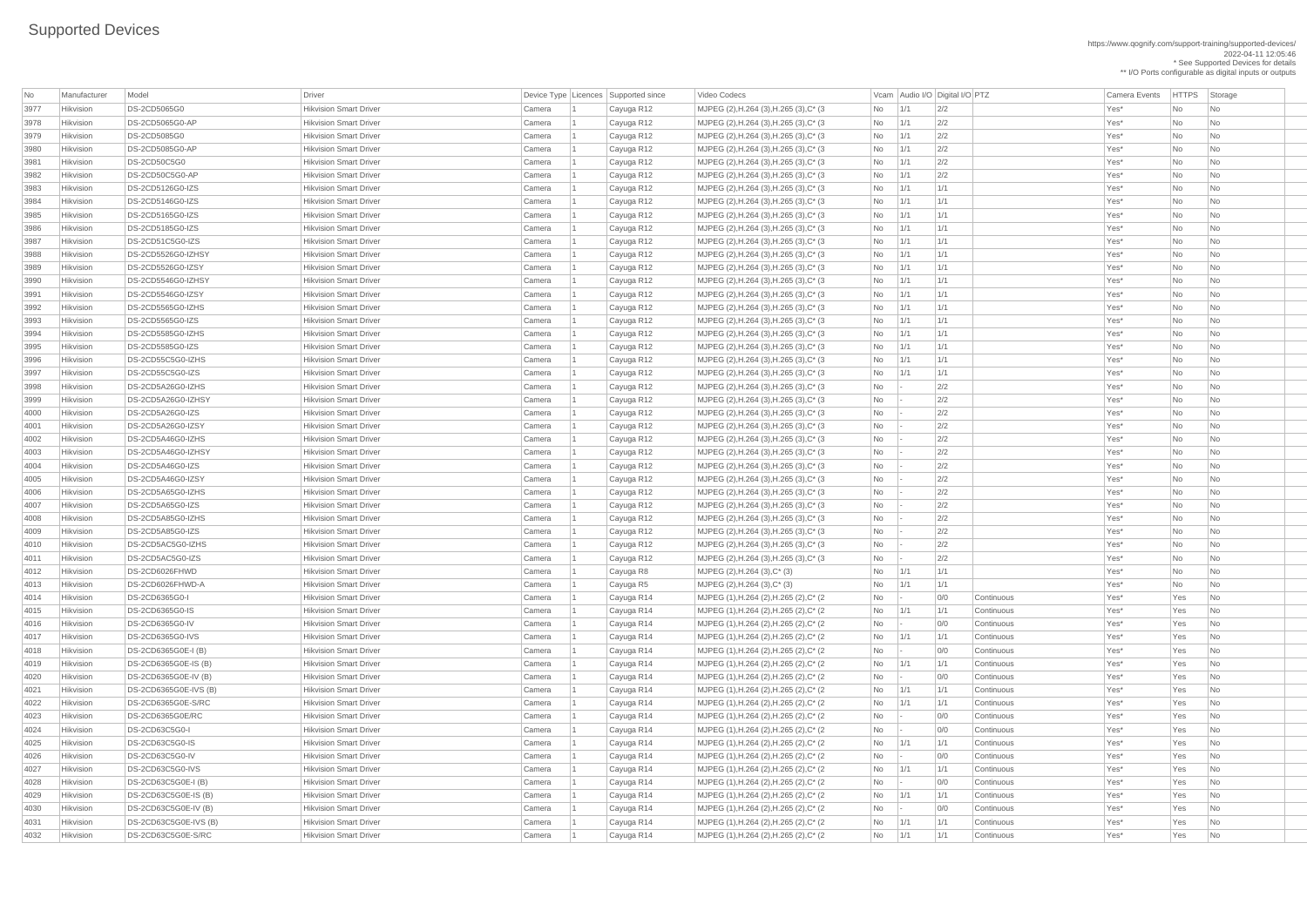https://www.qognify.com/support-training/supported-devices/ 2022-04-11 12:05:46 \* See Supported Devices for details

\*\* I/O Ports configurable as digital inputs or outputs

| <b>No</b> | Manufacturer     | Model                                  | <b>Driver</b>                                                  |        | Device Type Licences Supported since | Video Codecs                               |                                                                    |             | Vcam Audio I/O Digital I/O PTZ | Camera Events | <b>HTTPS</b> | Storage        |
|-----------|------------------|----------------------------------------|----------------------------------------------------------------|--------|--------------------------------------|--------------------------------------------|--------------------------------------------------------------------|-------------|--------------------------------|---------------|--------------|----------------|
| 4033      | Hikvision        | DS-2CD63C5G0E/RC                       | <b>Hikvision Smart Driver</b>                                  | Camera | Cayuga R14                           | MJPEG (1), H.264 (2), H.265 (2), C* (2)    | No                                                                 |             | 0/0<br>Continuous              | Yes*          | Yes          | No             |
| 4034      | Hikvision        | DS-2CD6725EFWD                         | <b>Hikvision Smart Driver</b>                                  | Camera | Cayuga R14                           | MJPEG (1), H.264 (3), H.265 (3), C* (3)    | <b>No</b>                                                          |             | O/O                            | Yes*          | Yes          | Yes            |
| 4035      | Hikvision        | DS-2CD6924G0-IHS(/NFC)                 | <b>Hikvision Smart Driver</b>                                  | Camera | Cayuga R14                           | MJPEG (1), H.264 (2), H.265 (2), C* (2)    | No                                                                 |             | 2/2                            | Yes*          | Yes          | No.            |
| 4036      | Hikvision        | DS-2CD6944G0-IHS(/NFC)                 | <b>Hikvision Smart Driver</b>                                  | Camera | Cayuga R14                           | MJPEG (1), H.264 (2), H.265 (2), C* (2)    | No                                                                 |             | 2/2                            | Yes*          | Yes          | No             |
| 4037      | Hikvision        | DS-2CD6984G0-HI(S)(AC)(/NFC)           | <b>Hikvision Smart Driver</b>                                  | Camera | Cayuga R14                           | $H.264$ (1), H.265 (1), C <sup>*</sup> (1) | No                                                                 |             | 2/2                            | No            | Yes          | No             |
| 4038      | Hikvision        | <b>DS-2CD6986F</b>                     | <b>Hikvision Smart Driver</b>                                  | Camera | Cayuga R14                           | MJPEG (1), H.264 (2), C* (2)               | No                                                                 | 1/0         | 1/1                            | Yes*          | Yes          | <b>No</b>      |
| 4039      | <b>Hikvision</b> | DS-2CD6986F-H                          | <b>Hikvision Smart Driver</b>                                  | Camera | Cayuga R14                           | MJPEG (1), H.264 (2), C* (2)               | No                                                                 | 1/0         | 1/1                            | Yes*          | Yes          | No             |
| 4040      | Hikvision        | DS-2CD6D24FWD-IZ                       | <b>Hikvision Smart Driver</b>                                  | Camera | Cayuga R14                           | MJPEG (1), H.264 (3), H.265 (3), C* (3)    | <b>No</b>                                                          |             | O/O                            | Yes*          | Yes          | Yes            |
| 4041      | Hikvision        | DS-2CD6D24FWD-IZ EXIR Flexible PanoVu  | <b>Hikvision Smart Driver</b>                                  | Camera | Cayuga R11                           | MJPEG (2), H.264 (3), H.265 (3), C* (3)    | No                                                                 |             | O/O                            | Yes*          | No           | <b>No</b>      |
| 4042      | Hikvision        | DS-2CD6D24FWD-IZHS                     | <b>Hikvision Smart Driver</b>                                  | Camera | Cayuga R14                           | MJPEG (1), H.264 (3), H.265 (3), C* (3)    | No                                                                 | 1/1         | 2/2                            | Yes*          | Yes          | Yes            |
| 4043      | Hikvision        | DS-2CD6D24FWD-IZHS/NFC                 | <b>Hikvision Smart Driver</b>                                  | Camera | Cayuga R14                           | MJPEG (1), H.264 (3), H.265 (3), C* (3)    | No                                                                 | 1/1         | 2/2                            | Yes*          | Yes          | Yes            |
| 4044      | Hikvision        | DS-2CD6D24FWD-IZHS/NFC EXIR Flexible P | <b>Hikvision Smart Driver</b>                                  | Camera | Cayuga R11                           | MJPEG (2), H.264 (3), H.265 (3), C* (3)    | No                                                                 | 1/1         | 2/2                            | Yes*          | <b>No</b>    | <b>No</b>      |
| 4045      | <b>Hikvision</b> | DS-2CD6D24FWD-IZS                      | <b>Hikvision Smart Driver</b>                                  | Camera | Cayuga R14                           | MJPEG (1), H.264 (3), H.265 (3), C* (3)    | No                                                                 | 1/1         | 2/2                            | Yes*          | Yes          | Yes            |
| 4046      | <b>Hikvision</b> | DS-2CD6D24FWD-IZS/NFC EXIR Flexible Pa | <b>Hikvision Smart Driver</b>                                  | Camera | Cayuga R11                           | MJPEG (2), H.264 (3), H.265 (3), C* (3)    | No                                                                 | 1/1         | 2/2                            | Yes*          | No           | No             |
| 4047      | Hikvision        | DS-2CD6D24FWD-Z                        | <b>Hikvision Smart Driver</b>                                  | Camera | Cayuga R14                           | MJPEG (1), H.264 (3), H.265 (3), C* (3)    | No                                                                 |             | O/O                            | Yes*          | Yes          | Yes            |
| 4048      | Hikvision        | DS-2CD6D24FWD-Z EXIR Flexible PanoVu   | <b>Hikvision Smart Driver</b>                                  | Camera | Cayuga R11                           | MJPEG (2), H.264 (3), H.265 (3), C* (3)    | No                                                                 |             | 0/0                            | Yes*          | No           | No.            |
| 4049      | Hikvision        | DS-2CD6D54FWD-IZ                       | <b>Hikvision Smart Driver</b>                                  | Camera | Cayuga R14                           | MJPEG (1), H.264 (3), H.265 (3), C* (3)    | No                                                                 |             | O/O                            | Yes*          | Yes          | Yes            |
| 4050      | Hikvision        | DS-2CD6D54FWD-IZHS                     | <b>Hikvision Smart Driver</b>                                  | Camera | Cayuga R14                           | MJPEG (1), H.264 (3), H.265 (3), C* (3)    | No                                                                 | 1/1         | 2/2                            | Yes*          | Yes          | Yes            |
| 4051      | Hikvision        | DS-2CD6D54FWD-IZHS/NFC                 | <b>Hikvision Smart Driver</b>                                  | Camera | Cayuga R14                           | MJPEG (1), H.264 (3), H.265 (3), C* (3)    | No                                                                 | 1/1         | 2/2                            | Yes*          | Yes          | Yes            |
| 4052      | Hikvision        | DS-2CD6D54FWD-IZS                      | <b>Hikvision Smart Driver</b>                                  | Camera | Cayuga R14                           | MJPEG (1), H.264 (3), H.265 (3), C* (3)    | No                                                                 | 1/1         | 2/2                            | Yes*          | Yes          | Yes            |
| 4053      | Hikvision        | DS-2CD6D54FWD-Z                        | <b>Hikvision Smart Driver</b>                                  | Camera | Cayuga R14                           | MJPEG (1), H.264 (3), H.265 (3), C* (3)    | <b>No</b>                                                          |             | O/O                            | Yes*          | Yes          | Yes            |
| 4054      | Hikvision        | DS-2CD6D54G1-IZ                        | <b>Hikvision Smart Driver</b>                                  |        |                                      |                                            |                                                                    |             | 0/0                            | Yes*          | Yes          | Yes            |
|           |                  | DS-2CD6D54G1-IZS                       |                                                                | Camera | Cayuga R14                           | MJPEG (1), H.264 (3), H.265 (3), C* (3)    | No                                                                 |             |                                |               |              |                |
| 4055      | Hikvision        |                                        | <b>Hikvision Smart Driver</b><br><b>Hikvision Smart Driver</b> | Camera | Cayuga R14                           | MJPEG (1), H.264 (3), H.265 (3), C* (3)    | No                                                                 | $\vert$ 1/1 | 2/2                            | Yes*          | Yes          | Yes            |
| 4056      | Hikvision        | DS-2CD6D54G1-ZS/RC                     |                                                                | Camera | Cayuga R14                           | MJPEG (1), H.264 (3), H.265 (3), C* (3)    | <b>No</b>                                                          | 1/1         | 2/2                            | Yes*          | Yes          | Yes            |
| 4057      | Hikvision        | DS-2CD7026G0                           | <b>Hikvision Smart Driver</b>                                  | Camera | Cayuga R12                           | MJPEG (2), H.264 (3), H.265 (3), C* (3)    | <b>No</b>                                                          | $\vert$ 1/1 | 2/2                            | Yes*          | No           | No             |
| 4058      | <b>Hikvision</b> | <b>DS-2CD7026G0-AP</b>                 | <b>Hikvision Smart Driver</b>                                  | Camera | Cayuga R12                           | MJPEG (2), H.264 (3), H.265 (3), C* (3)    | No                                                                 | 1/1         | 2/2                            | Yes*          | No.          | No             |
| 4059      | Hikvision        | <b>DS-2CD7046G0</b>                    | <b>Hikvision Smart Driver</b>                                  | Camera | Cayuga R12                           | MJPEG (2), H.264 (3), H.265 (3), C* (3)    | No                                                                 | 1/1         | 2/2                            | Yes*          | No           | No             |
| 4060      | Hikvision        | DS-2CD7046G0-AP                        | <b>Hikvision Smart Driver</b>                                  | Camera | Cayuga R12                           | MJPEG (2), H.264 (3), H.265 (3), C* (3)    | No                                                                 | 1/1         | 2/2                            | Yes*          | No           | No             |
| 4061      | Hikvision        | DS-2CD7065G0                           | <b>Hikvision Smart Driver</b>                                  | Camera | Cayuga R12                           | MJPEG (2), H.264 (3), H.265 (3), C* (3)    | No                                                                 | $\vert$ 1/1 | 2/2                            | Yes*          | No           | No             |
| 4062      | Hikvision        | DS-2CD7065G0-AP                        | <b>Hikvision Smart Driver</b>                                  | Camera | Cayuga R12                           | MJPEG (2), H.264 (3), H.265 (3), C* (3)    | <b>No</b>                                                          | 1/1         | 2/2                            | Yes*          | <b>No</b>    | No             |
| 4063      | Hikvision        | DS-2CD7085G0                           | <b>Hikvision Smart Driver</b>                                  | Camera | Cayuga R12                           | MJPEG (2), H.264 (3), H.265 (3), C* (3)    | No                                                                 | 1/1         | 2/2                            | Yes*          | No           | No             |
| 4064      | Hikvision        | DS-2CD7085G0-AP                        | <b>Hikvision Smart Driver</b>                                  | Camera | Cayuga R12                           | MJPEG (2), H.264 (3), H.265 (3), C* (3)    | No                                                                 | 1/1         | 2/2                            | Yes*          | No           | No             |
| 4065      | Hikvision        | <b>DS-2CD7126G0-IZS</b>                | <b>Hikvision Smart Driver</b>                                  | Camera | Cayuga R12                           | MJPEG (2), H.264 (3), H.265 (3), C* (3)    | <b>No</b>                                                          | 1/1         | 1/1                            | Yes*          | No           | No             |
| 4066      | Hikvision        | DS-2CD7126G0/L-IZS                     | <b>Hikvision Smart Driver</b>                                  | Camera | Cayuga R12                           | MJPEG (2), H.264 (3), H.265 (3), C* (3)    | No                                                                 | 1/1         | 1/1                            | Yes*          | No           | No.            |
| 4067      | Hikvision        | <b>DS-2CD7133-E</b>                    | <b>DS-2CD7133</b>                                              | Camera | Cayuga R2                            | MJPEG (1), H.264 (2), C* (2)               | No                                                                 |             | 0/0                            | Yes*          | No           | <b>No</b>      |
| 4068      | Hikvision        | DS-2CD7146G0-IZS                       | <b>Hikvision Smart Driver</b>                                  | Camera | Cayuga R12                           | MJPEG (2), H.264 (3), H.265 (3), C* (3)    | <b>No</b>                                                          | 1/1         | 1/1                            | Yes*          | No           | No             |
| 4069      | Hikvision        | DS-2CD7153-E                           | DS-2CD7153-E                                                   | Camera | Cayuga R2                            | MJPEG (1), H.264 (2), C* (2)               | No                                                                 |             | 0/0                            | Yes*          | <b>No</b>    | <b>No</b>      |
| 4070      | Hikvision        | DS-2CD7165G0-IZS                       | <b>Hikvision Smart Driver</b>                                  | Camera | Cayuga R12                           | MJPEG (2), H.264 (3), H.265 (3), C* (3)    | No                                                                 | 1/1         | 1/1                            | Yes*          | No           | No             |
| 4071      | Hikvision        | DS-2CD7185G0-IZS                       | <b>Hikvision Smart Driver</b>                                  | Camera | Cayuga R12                           | MJPEG (2), H.264 (3), H.265 (3), C* (3)    | <b>No</b>                                                          | 1/1         | 1/1                            | Yes*          | <b>No</b>    | No             |
| 4072      | Hikvision        | <b>DS-2CD7233</b>                      | DS-2CD7233/8233                                                | Camera | Cayuga R2                            | MJPEG (1), H.264 (2), C* (2)               | No                                                                 |             | 0/0                            | Yes*          | No           | No             |
| 4073      | Hikvision        | <b>DS-2CD7253</b>                      | <b>DS-2CD7253</b>                                              | Camera | Cayuga R2                            | MJPEG (1), H.264 (2), C* (2)               | No                                                                 | 1/0         | 0/0                            | Yes*          | No           | <b>No</b>      |
| 4074      | Hikvision        | <b>DS-2CD7254</b>                      | <b>DS-2CD7254</b>                                              | Camera | Cayuga R2                            | MJPEG (1), H.264 (2), C* (2)               | No                                                                 | 1/0         | 0/0                            | Yes*          | <b>No</b>    | No             |
| 4075      | Hikvision        | <b>DS-2CD7264</b>                      | DS-2CD7264/8264                                                | Camera | Cayuga R2                            | MJPEG (1), H.264 (2), C* (2)               | No                                                                 |             | 0/0                            | Yes*          | No           | No             |
| 4076      | Hikvision        | <b>DS-2CD7283</b>                      | <b>DS-2CD7283</b>                                              | Camera | Cayuga R2                            | MJPEG (1), H.264 (2), C* (2)               | No                                                                 |             | O/O                            | Yes*          | No           | <b>No</b>      |
| 4077      | Hikvision        | <b>DS-2CD733</b>                       | <b>DS-2CD733</b>                                               | Camera | Cayuga R2                            | MJPEG (1), H.264 (2), C* (2)               | No                                                                 | 1/0         | 2/2                            | Yes*          | No           | No             |
| 4078      | Hikvision        | DS-2CD7526G0-IZHS                      | <b>Hikvision Smart Driver</b>                                  | Camera | Cayuga R12                           | MJPEG (2), H.264 (3), H.265 (3), C* (3)    | <b>No</b>                                                          | 1/1         | 1/1                            | Yes*          | No           | <b>No</b>      |
| 4079      | Hikvision        | DS-2CD7526G0-IZS                       | <b>Hikvision Smart Driver</b>                                  | Camera | Cayuga R12                           | MJPEG (2), H.264 (3), H.265 (3), C* (3)    | No                                                                 | 1/1         | 1/1                            | Yes*          | No           | <b>No</b>      |
| 4080      | Hikvision        | <b>DS-2CD753</b>                       | <b>DS-2CD753</b>                                               | Camera | Cayuga R2                            | MJPEG (1), H.264 (2), C* (2)               | No                                                                 | 1/0         | 2/2                            | Yes*          | No           | No             |
| 4081      | Hikvision        | <b>DS-2CD754</b>                       | <b>DS-2CD754</b>                                               | Camera | Cayuga R2                            | MJPEG (1), H.264 (2), C* (2)               | No                                                                 | 1/0         | 2/2                            | Yes*          | No           | No             |
| 4082      | Hikvision        | DS-2CD7546G0-IZHS                      | <b>Hikvision Smart Driver</b>                                  | Camera | Cayuga R12                           | MJPEG (2), H.264 (3), H.265 (3), C* (3)    | No                                                                 | 1/1         | 1/1                            | Yes*          | No           | No             |
| 4083      | Hikvision        | DS-2CD7546G0-IZS                       | <b>Hikvision Smart Driver</b>                                  | Camera | Cayuga R12                           | MJPEG (2), H.264 (3), H.265 (3), C* (3)    | No                                                                 | 1/1         | 1/1                            | Yes*          | No           | No             |
| 4084      | <b>Hikvision</b> | DS-2CD7565G0-IZHS                      | <b>Hikvision Smart Driver</b>                                  | Camera | Cayuga R12                           | MJPEG (2), H.264 (3), H.265 (3), C* (3     | No                                                                 | 1/1         | 1/1                            | Yes*          | No           | No             |
| 4085      | Hikvision        | DS-2CD7565G0-IZS                       | <b>Hikvision Smart Driver</b>                                  | Camera | Cayuga R12                           | MJPEG (2), H.264 (3), H.265 (3), C* (3)    | $No$ $1/1$                                                         |             | 1/1                            | Yes*          | No           | N <sub>o</sub> |
| 4086      | Hikvision        | DS-2CD7585G0-IZHS                      | <b>Hikvision Smart Driver</b>                                  | Camera | Cayuga R12                           | MJPEG (2), H.264 (3), H.265 (3), C* (3)    | $No$ $1/1$                                                         |             | 1/1                            | Yes*          | No           | No.            |
| 4087      | Hikvision        | DS-2CD7585G0-IZS                       | <b>Hikvision Smart Driver</b>                                  | Camera | Cayuga R12                           | MJPEG (2), H.264 (3), H.265 (3), C* (3)    | $No$   1/1                                                         |             | 1/1                            | Yes*          | No           | No             |
| 4088      | Hikvision        | <b>DS-2CD762</b>                       | DS-2CD762/862                                                  | Camera | Cayuga R2                            | $H.264(1),C^*(1)$                          | $\begin{array}{ c c c } \hline \text{No} & \text{1/0} \end{array}$ |             | 1/1                            | Yes*          | No           | No             |
|           |                  |                                        |                                                                |        |                                      |                                            |                                                                    |             |                                |               |              |                |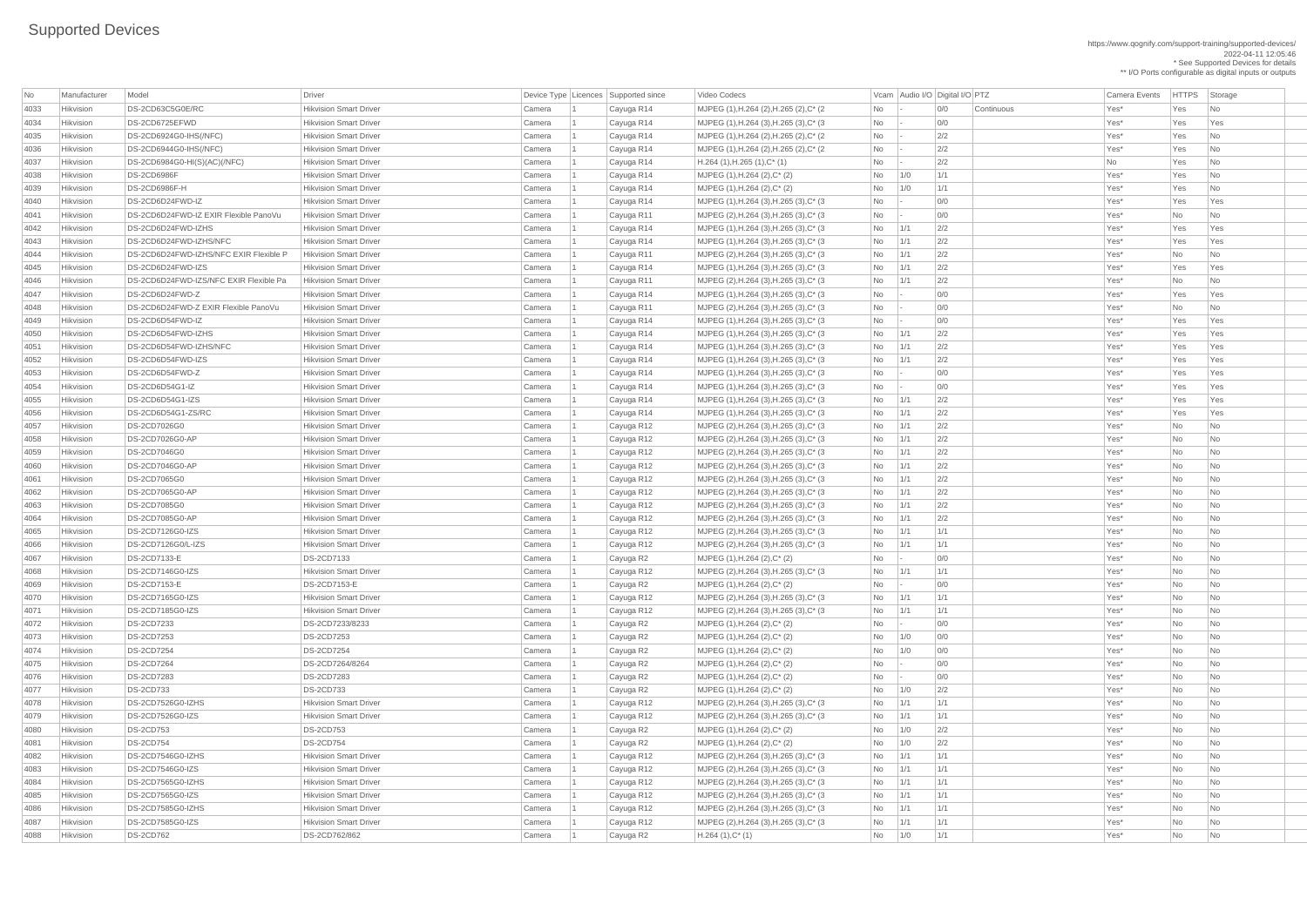2022-04-11 12:05:46 \* See Supported Devices for details \*\* I/O Ports configurable as digital inputs or outputs | MJPEG (2),H.264 (3),H.265 (3),C\* (3  $\qquad$  No  $\qquad$  - 2/2  $\qquad$  2/2 Yes\* No No No | MJPEG (2),H.264 (3),H.265 (3),C\* (3  $\qquad$  No  $\qquad$  - 2/2  $\qquad$  2/2 Yes\* No No No | MJPEG (2),H.264 (3),H.265 (3),C\* (3 No  $\qquad$  - 2/2 No 2/2 Yes\* No No No | MJPEG (2),H.264 (3),H.265 (3),C\* (3 No  $\qquad$  - 2/2 No 2/2 Yes\* No No No | MJPEG (2),H.264 (3),H.265 (3),C\* (3 No  $\qquad$  - 2/2 No Yes\* No No No | MJPEG (2),H.264 (3),H.265 (3),C\* (3 No  $\qquad$  - 2/2 No Yes\* No No No |MJPEG (2),H.264 (3),H.265 (3),C\* (3 No  $\qquad$  - 2/2 No Yes\* No No No | MJPEG (2),H.264 (3),H.265 (3),C\* (3 No  $\qquad$  - 2/2 No 2/2 Yes\* No No No  $\vert$  MJPEG (2),H.264 (3),H.265 (3),C\* (3  $\vert$   $\vert$  No  $\vert$  1/1  $\vert$  0/0  $\vert$  Continuous,Click to Center,Area Zoo Yes\* Yes No  $\vert$  MJPEG (2),H.264 (3),H.265 (3),C\* (3  $\vert$   $\vert$  No  $\vert$  1/1  $\vert$  0/0  $\vert$  Continuous,Click to Center,Area Zoo Yes\* Yes No

https://www.qognify.com/support-training/supported-devices/

| No   | Manufacturer     | Model                 | Driver                        |        | Device Type   Licences   Supported since | Video Codecs                            |           |              | Vcam Audio I/O Digital I/O PTZ |                                              | <b>Camera Events</b> | <b>HTTPS</b> | Storage                     |
|------|------------------|-----------------------|-------------------------------|--------|------------------------------------------|-----------------------------------------|-----------|--------------|--------------------------------|----------------------------------------------|----------------------|--------------|-----------------------------|
| 4089 | Hikvision        | <b>DS-2CD763</b>      | <b>DS-2CD763</b>              | Camera | Cayuga R2                                | MJPEG (1), H.264 (2), C* (2)            | <b>No</b> | 1/0          | 2/2                            |                                              | Yes*                 | <b>No</b>    | No                          |
| 4090 | Hikvision        | <b>DS-2CD783</b>      | <b>DS-2CD783</b>              | Camera | Cayuga R2                                | MJPEG (1), H.264 (2), C* (2)            | <b>No</b> | 1/0          | 2/2                            |                                              | Yes*                 | <b>No</b>    | No                          |
| 4091 | Hikvision        | <b>DS-2CD793</b>      | <b>DS-2CD793</b>              | Camera | Cayuga R2                                | MJPEG (1), H.264 (2), C* (2)            | <b>No</b> | 1/0          | 2/2                            |                                              | Yes*                 | <b>No</b>    | No                          |
| 4092 | Hikvision        | DS-2CD7A26G0-IZHS     | <b>Hikvision Smart Driver</b> | Camera | Cayuga R12                               | MJPEG (2), H.264 (3), H.265 (3), C* (3) | No        |              | 2/2                            |                                              | Yes*                 | <b>No</b>    | No                          |
| 4093 | Hikvision        | DS-2CD7A26G0-IZS      | <b>Hikvision Smart Driver</b> | Camera | Cayuga R12                               | MJPEG (2), H.264 (3), H.265 (3), C* (3) | No        |              | 2/2                            |                                              | Yes*                 | <b>No</b>    | No                          |
| 4094 | Hikvision        | DS-2CD7A46G0-IZHS     | <b>Hikvision Smart Driver</b> | Camera | Cayuga R12                               | MJPEG (2), H.264 (3), H.265 (3), C* (3) | No        |              | 2/2                            |                                              | Yes*                 | <b>No</b>    | No                          |
| 4095 | Hikvision        | DS-2CD7A46G0-IZS      | <b>Hikvision Smart Driver</b> | Camera | Cayuga R12                               | MJPEG (2), H.264 (3), H.265 (3), C* (3) | No        |              | 2/2                            |                                              | Yes*                 | <b>No</b>    | No                          |
| 4096 | Hikvision        | DS-2CD7A65G0-IZHS     | <b>Hikvision Smart Driver</b> | Camera | Cayuga R12                               | MJPEG (2), H.264 (3), H.265 (3), C* (3) | No        |              | 2/2                            |                                              | Yes*                 | <b>No</b>    | No                          |
| 4097 | Hikvision        | DS-2CD7A65G0-IZS      | <b>Hikvision Smart Driver</b> | Camera | Cayuga R12                               | MJPEG (2), H.264 (3), H.265 (3), C* (3) | No        |              | 2/2                            |                                              | Yes*                 | <b>No</b>    | N <sub>o</sub>              |
| 4098 | Hikvision        | DS-2CD7A85G0-IZHS     | <b>Hikvision Smart Driver</b> | Camera | Cayuga R12                               | MJPEG (2), H.264 (3), H.265 (3), C* (3) | No        |              | 2/2                            |                                              | Yes*                 | <b>No</b>    | No                          |
| 4099 | Hikvision        | DS-2CD7A85G0-IZS      | <b>Hikvision Smart Driver</b> | Camera | Cayuga R12                               | MJPEG (2), H.264 (3), H.265 (3), C* (3) | <b>No</b> |              | 2/2                            |                                              | Yes*                 | <b>No</b>    | No                          |
| 4100 | Hikvision        | DS-2CD8133            | <b>DS-2CD8133</b>             | Camera | Cayuga R2                                | MJPEG (1), H.264 (2), C* (2)            | No        | 1/0          | 0/0                            |                                              | Yes*                 | <b>No</b>    | No                          |
| 4101 | Hikvision        | <b>DS-2CD8153</b>     | <b>DS-2CD8153</b>             | Camera | Cayuga R2                                | MJPEG (1), H.264 (2), C* (2)            | No        |              | 0/0                            |                                              | Yes*                 | <b>No</b>    | No                          |
| 4102 | Hikvision        | <b>DS-2CD8233</b>     | DS-2CD7233/8233               | Camera | Cayuga R2                                | MJPEG (1), H.264 (2), C* (2)            | <b>No</b> |              | 0/0                            |                                              | Yes*                 | <b>No</b>    | No                          |
| 4103 | Hikvision        | <b>DS-2CD8253</b>     | <b>DS-2CD8253</b>             | Camera | Cayuga R2                                | MJPEG (1), H.264 (2), C* (2)            | No        |              | 0/0                            |                                              | Yes*                 | No           | No                          |
| 4104 | Hikvision        | <b>DS-2CD8254</b>     | <b>DS-2CD8254</b>             | Camera | Cayuga R2                                | MJPEG (1), H.264 (2), C* (2)            | No        |              | 0/0                            |                                              | Yes*                 | <b>No</b>    | No                          |
| 4105 | Hikvision        | <b>DS-2CD8264</b>     | DS-2CD7264/8264               | Camera | Cayuga R2                                | MJPEG (1), H.264 (2), C* (2)            | <b>No</b> |              | 0/0                            |                                              | Yes*                 | <b>No</b>    | No                          |
| 4106 | Hikvision        | <b>DS-2CD8283</b>     | <b>DS-2CD8283</b>             | Camera | Cayuga R2                                | MJPEG (1), H.264 (2), C* (2)            | No        |              | 0/0                            |                                              | Yes*                 | <b>No</b>    | N <sub>o</sub>              |
| 4107 | Hikvision        | <b>DS-2CD833</b>      | <b>DS-2CD833</b>              | Camera | Cayuga R2                                | MJPEG (1), H.264 (2), C* (2)            | No        | 1/0          | 1/1                            |                                              | Yes*                 | <b>No</b>    | N <sub>o</sub>              |
| 4108 | Hikvision        | DS-2CD853F-E          | DS-2CD853F-E                  | Camera | Cayuga R2                                | MJPEG (1), H.264 (2), C* (2)            | <b>No</b> | 1/0          | 1/1                            |                                              | Yes*                 | <b>No</b>    | No                          |
| 4109 | Hikvision        | DS-2CD853F-EW         | DS-2CD853F-E                  | Camera | Cayuga R2                                | MJPEG (1), H.264 (2), C* (2)            | <b>No</b> | 1/0          | 1/1                            |                                              | Yes*                 | <b>No</b>    | N <sub>o</sub>              |
| 4110 | Hikvision        | <b>DS-2CD854</b>      | <b>DS-2CD854</b>              | Camera | Cayuga R2                                | MJPEG (1), H.264 (2), C* (2)            | No        | 1/0          | 1/1                            |                                              | Yes*                 | <b>No</b>    | No                          |
| 4111 | Hikvision        | <b>DS-2CD862</b>      | DS-2CD762/862                 | Camera | Cayuga R2                                | $H.264(1),C^*(1)$                       | No.       | 1/0          | 1/1                            |                                              | Yes*                 | <b>No</b>    | No                          |
| 4112 | Hikvision        | <b>DS-2CD863</b>      | <b>DS-2CD863</b>              | Camera | Cayuga R2                                | MJPEG (1), H.264 (2), C* (2)            | No        | 1/0          | 1/1                            |                                              | Yes*                 | <b>No</b>    | No                          |
| 4113 | Hikvision        | <b>DS-2CD883</b>      | <b>DS-2CD883</b>              | Camera | Cayuga R2                                | MJPEG (1), H.264 (2), C* (2)            | No.       | 1/0          | 1/1                            |                                              | Yes*                 | <b>No</b>    | N <sub>o</sub>              |
| 4114 | Hikvision        | <b>DS-2CD886</b>      | <b>DS-2CD886</b>              | Camera | Cayuga R2                                | $H.264(1),C^*(1)$                       | No.       | 1/0          | 4/3                            |                                              | Yes*                 | No.          | No                          |
| 4115 | Hikvision        | <b>DS-2CD893</b>      | <b>DS-2CD893</b>              | Camera | Cayuga R2                                | MJPEG (1), H.264 (2), C* (2)            | No        | 1/0          | 1/1                            |                                              | Yes*                 | <b>No</b>    | l No                        |
| 4116 | Hikvision        | DS-2DE1A200IW-DE      | <b>Hikvision Smart Driver</b> | Camera | Cayuga R13                               | MJPEG (2), H.264 (3), H.265 (3), C* (3) | No        | 1/1          | 0/0                            | Continuous, Click to Center, Area Zoo   Yes* |                      | Yes          | No                          |
| 4117 | Hikvision        | DS-2DE1A200W-DE       | <b>Hikvision Smart Driver</b> | Camera | Cayuga R13                               | MJPEG (2),H.264 (3),H.265 (3),C* (3)    | No        | 1/1          | 0/0                            | Continuous, Click to Center, Area Zoo   Yes* |                      | Yes          | No                          |
| 4118 | Hikvision        | DS-2DE1A400IW-DE      | <b>Hikvision Smart Driver</b> | Camera | Cayuga R13                               | MJPEG (2), H.264 (3), H.265 (3), C* (3) | <b>No</b> | 1/1          | 0/0                            | Continuous, Click to Center, Area Zoo   Yes* |                      | Yes          | No                          |
| 4119 | Hikvision        | DS-2DE1A400W-DE       | <b>Hikvision Smart Driver</b> | Camera | Cayuga R13                               | MJPEG (2), H.264 (3), H.265 (3), C* (3) | No        | 1/1          | 0/0                            | Continuous, Click to Center, Area Zoo   Yes* |                      | Yes          | No                          |
| 4120 | Hikvision        | DS-2DE2103-DE3        | <b>Hikvision Smart Driver</b> | Camera | Cayuga R9                                | MJPEG (1), H.264 (2), C* (2)            | No        | 1/1          | 1/1                            | Continuous, Click to Center, Area Zoo   Yes* |                      | <b>No</b>    | No                          |
| 4121 | Hikvision        | DS-2DE2103-DE3/W      | <b>Hikvision Smart Driver</b> | Camera | Cayuga R10                               | MJPEG (1), H.264 (2), C* (2)            | No        | 1/1          | 1/1                            | Continuous, Click to Center, Area Zoo   Yes* |                      | No           | No                          |
| 4122 | Hikvision        | DS-2DE2106IW-DE3      | <b>Hikvision Smart Driver</b> | Camera | Cayuga R8                                | MJPEG (2),H.264 (3),H.265 (3),C* (3)    | No        | 1/1          | 1/1                            | Continuous, Click to Center, Area Zoo   Yes* |                      | Yes          | $\overline{\mathsf{No}}$    |
| 4123 | Hikvision        | DS-2DE2202-DE3        | <b>Hikvision Smart Driver</b> | Camera | Cayuga R10                               | MJPEG (1), H.264 (2), C* (2)            | No.       | 1/1          | 1/1                            | Continuous, Click to Center, Area Zoo   Yes* |                      | <b>No</b>    | No                          |
| 4124 | Hikvision        | DS-2DE2202-DE3/W      | <b>Hikvision Smart Driver</b> | Camera | Cayuga R8                                | MJPEG (1), H.264 (2), C* (2)            | No        | 1/1          | 1/1                            | Continuous, Click to Center, Area Zoo   Yes* |                      | <b>No</b>    | No                          |
| 4125 | Hikvision        | DS-2DE2204IW-DE3      | <b>Hikvision Smart Driver</b> | Camera | Cayuga R8                                | MJPEG (2), H.264 (3), H.265 (3), C* (3) | No.       | 1/1          | 1/1                            | Continuous, Click to Center, Area Zoo   Yes* |                      | Yes          | No                          |
| 4126 | Hikvision        | DS-2DE2402IW-DE3      | <b>Hikvision Smart Driver</b> | Camera | Cayuga R8                                | MJPEG (2), H.264 (3), H.265 (3), C* (3) | No        | 1/1          | 1/1                            | Continuous, Click to Center, Area Zoo   Yes* |                      | Yes          | $\overline{\mathsf{No}}$    |
| 4127 | Hikvision        | DS-2DE2A204IW-DE3     | <b>Hikvision Smart Driver</b> | Camera | Cayuga R13                               | MJPEG (2), H.264 (3), H.265 (3), C* (3) | No        | 1/1          | 0/0                            | Continuous, Click to Center, Area Zoo   Yes* |                      | Yes          | No                          |
| 4128 | Hikvision        | DS-2DE2A204W-DE3      | <b>Hikvision Smart Driver</b> | Camera | Cayuga R13                               | MJPEG (2),H.264 (3),H.265 (3),C* (3)    | No        | 1/1          | 0/0                            | Continuous, Click to Center, Area Zoo   Yes* |                      | Yes          | No                          |
| 4129 | Hikvision        | DS-2DE2A404IW-DE3     | <b>Hikvision Smart Driver</b> | Camera | Cayuga R13                               | MJPEG (2),H.264 (3),H.265 (3),C* (3)    | No        | 1/1          | 0/0                            | Continuous, Click to Center, Area Zoo   Yes* |                      | Yes          | No                          |
| 4130 | Hikvision        | DS-2DE2A404W-DE3      | <b>Hikvision Smart Driver</b> | Camera | Cayuga R13                               | MJPEG (2), H.264 (3), H.265 (3), C* (3) | No        | 1/1          | 0/0                            | Continuous, Click to Center, Area Zoo   Yes* |                      | Yes          | No                          |
| 4131 | Hikvision        | DS-2DE3204W-DE        | <b>Hikvision Smart Driver</b> | Camera | Cayuga R8                                | MJPEG (2), H.264 (3), H.265 (3), C* (3) | No        | 1/1          | 1/1                            | Continuous, Click to Center, Area Zoo   Yes* |                      | Yes          | No                          |
| 4132 | Hikvision        | DS-2DE3304W-DE        | <b>Hikvision Smart Driver</b> | Camera | Cayuga R8                                | MJPEG (2),H.264 (3),H.265 (3),C* (3)    | No        | 1/1          | 1/1                            | Continuous, Click to Center, Area Zoo   Yes* |                      | Yes          | No                          |
| 4133 | Hikvision        | <b>DS-2DE4120-AE</b>  | <b>Hikvision Smart Driver</b> | Camera | Cayuga R8                                | MJPEG (1), H.264 (2), C* (2)            | No        | 1/1          | 1/1                            | Continuous, Click to Center, Area Zoo   Yes* |                      | No           | No                          |
| 4134 | Hikvision        | DS-2DE4120-AE3        | <b>Hikvision Smart Driver</b> | Camera | Cayuga R8                                | MJPEG (1), H.264 (2), C* (2)            | No.       | 1/1          | 1/1                            | Continuous, Click to Center, Area Zoo   Yes* |                      | No           | l No                        |
| 4135 | Hikvision        | <b>DS-2DE4120-DE</b>  | <b>Hikvision Smart Driver</b> | Camera | Cayuga R8                                | MJPEG (1), H.264 (2), C* (2)            | No        | 1/1          | 1/1                            | Continuous, Click to Center, Area Zoo   Yes* |                      | <b>No</b>    | No                          |
| 4136 | Hikvision        | <b>DS-2DE4120-DE3</b> | <b>Hikvision Smart Driver</b> | Camera | Cayuga R8                                | MJPEG (1), H.264 (2), C* (2)            | No        | 1/1          | 1/1                            | Continuous, Click to Center, Area Zoo   Yes* |                      | <b>No</b>    | No                          |
| 4137 | Hikvision        | DS-2DE4120I-D         | <b>Hikvision Smart Driver</b> | Camera | Cayuga R8                                | MJPEG (1), H.264 (2), C* (2)            | No        |              | 0/0                            | Continuous, Click to Center, Area Zoo   Yes* |                      | No           | No                          |
| 4138 | Hikvision        | DS-2DE4120IW-DE       | <b>Hikvision Smart Driver</b> | Camera | Cayuga R8                                | MJPEG (2), H.264 (3), H.265 (3), C* (3) | No        | 1/1          | 0/0                            | Continuous, Click to Center, Area Zoo   Yes* |                      | Yes          | $\overline{\mathsf{No}}$    |
| 4139 | Hikvision        | <b>DS-2DE4120W-AE</b> | <b>Hikvision Smart Driver</b> | Camera | Cayuga R8                                | MJPEG (2), H.264 (3), H.265 (3), C* (3) | No        | 1/1          | 2/1                            | Continuous, Click to Center, Area Zoo   Yes* |                      | Yes          | No                          |
| 4140 | <b>Hikvision</b> | DS-2DE4120W-AE3       | <b>Hikvision Smart Driver</b> | Camera | Cayuga R8                                | MJPEG (2), H.264 (3), H.265 (3), C* (3) | No.       | 1/1          | 2/1                            | Continuous, Click to Center, Area Zoo   Yes* |                      | Yes          | No                          |
| 4141 | Hikvision        | DS-2DE4215IW-DE       | <b>Hikvision Smart Driver</b> | Camera | Cayuga R13                               | MJPEG (2), H.264 (3), H.265 (3), C* (3) | No        | $\mathbf{r}$ | 0/0                            | Continuous, Click to Center, Area Zoo   Yes* |                      | Yes          | $\overline{\phantom{a}}$ No |
| 4142 | Hikvision        | DS-2DE4215W-DE3       | <b>Hikvision Smart Driver</b> | Camera | Cayuga R13                               | MJPEG (2),H.264 (3),H.265 (3),C* (3)    | No        | $\mathbf{r}$ | 0/0                            | Continuous, Click to Center, Area Zoo   Yes* |                      | Yes          | $\overline{\mathsf{No}}$    |
| 4143 | Hikvision        | DS-2DE4220-AE         | <b>Hikvision Smart Driver</b> | Camera | Cayuga R8                                | MJPEG (1), H.264 (2), C* (2)            | No        | 1/1          | 1/1                            | Continuous, Click to Center, Area Zoo   Yes* |                      | No           | No                          |
| 4144 | Hikvision        | DS-2DE4220-AE3        | <b>Hikvision Smart Driver</b> | Camera | Cayuga R8                                | MJPEG (1), H.264 (2), C* (2)            | No        | 1/1          | 1/1                            | Continuous, Click to Center, Area Zoo   Yes* |                      | No           | $\overline{\phantom{a}}$ No |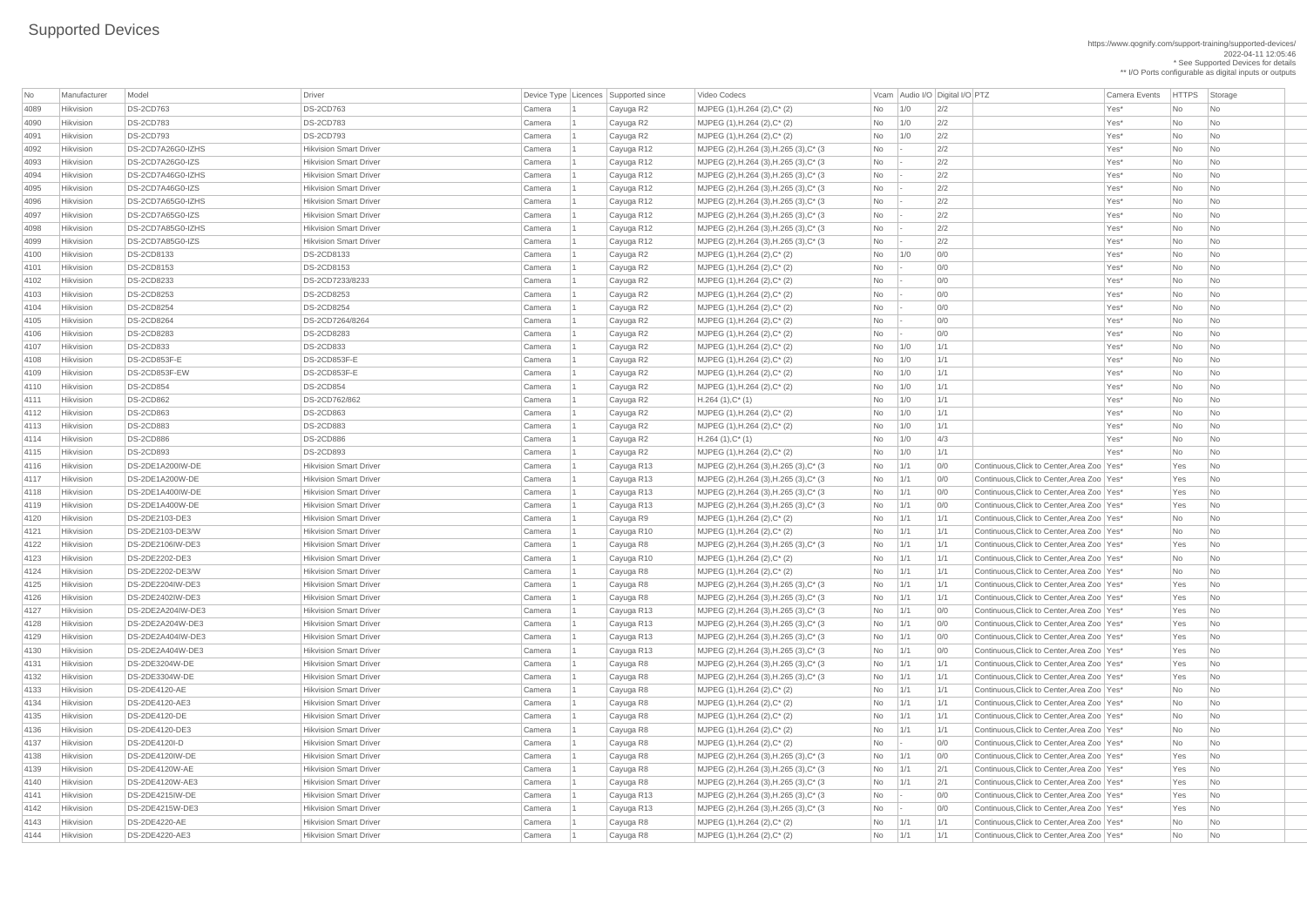#### https://www.qognify.com/support-training/supported-devices/ 2022-04-11 12:05:46

\* See Supported Devices for details \*\* I/O Ports configurable as digital inputs or outputs

| No   | Manufacturer     | Model                  | Driver                        |        | Device Type   Licences   Supported since | <b>Video Codecs</b>                        |                                                                      | Vcam Audio I/O Digital I/O PTZ |               | <b>Camera Events</b>                         | <b>HTTPS</b> | Storage                     |
|------|------------------|------------------------|-------------------------------|--------|------------------------------------------|--------------------------------------------|----------------------------------------------------------------------|--------------------------------|---------------|----------------------------------------------|--------------|-----------------------------|
| 4145 | Hikvision        | <b>DS-2DE4220-DE</b>   | <b>Hikvision Smart Driver</b> | Camera | Cayuga R8                                | $MJPEG (1), H.264 (2), C^* (2)$            | No                                                                   | 1/1                            | 1/1           | Continuous, Click to Center, Area Zoo   Yes* | No           | $\overline{\phantom{a}}$ No |
| 4146 | Hikvision        | DS-2DE4220-DE3         | <b>Hikvision Smart Driver</b> | Camera | Cayuga R8                                | $MJPEG (1), H.264 (2), C^* (2)$            | No                                                                   | 1/1                            | 1/1           | Continuous, Click to Center, Area Zoo   Yes* | <b>No</b>    | N <sub>o</sub>              |
| 4147 | Hikvision        | DS-2DE4220IW-D         | <b>Hikvision Smart Driver</b> | Camera | Cayuga R8                                | MJPEG (2), H.264 (3), H.265 (3), C* (3)    | No                                                                   |                                | 0/0           | Continuous, Click to Center, Area Zoo   Yes* | Yes          | $\overline{\mathsf{No}}$    |
| 4148 | Hikvision        | DS-2DE4220IW-DE        | <b>Hikvision Smart Driver</b> | Camera | Cayuga R8                                | MJPEG (2), H.264 (3), H.265 (3), C* (3)    | No                                                                   | 1/1                            | 0/0           | Continuous, Click to Center, Area Zoo   Yes* | Yes          | N <sub>o</sub>              |
| 4149 | Hikvision        | <b>DS-2DE4220W-AE</b>  | <b>Hikvision Smart Driver</b> | Camera | Cayuga R8                                | MJPEG (2), H.264 (3), H.265 (3), C* (3)    | No                                                                   | $\vert$ 1/1                    | 1/1           | Continuous, Click to Center, Area Zoo   Yes* | Yes          | No                          |
| 4150 | Hikvision        | <b>DS-2DE4220W-AE3</b> | <b>Hikvision Smart Driver</b> | Camera | Cayuga R8                                | MJPEG (2), H.264 (3), H.265 (3), C* (3)    | No                                                                   | 1/1                            | 1/1           | Continuous, Click to Center, Area Zoo   Yes* | Yes          | No                          |
| 4151 | Hikvision        | DS-2DE4225IW-DE        | <b>Hikvision Smart Driver</b> | Camera | Cayuga R13                               | MJPEG (2), H.264 (3), H.265 (3), C* (3)    | No                                                                   | 1/1                            | 0/0           | Continuous, Click to Center, Area Zoo   Yes* | Yes          | N <sub>o</sub>              |
| 4152 | Hikvision        | DS-2DE4225W-DE         | <b>Hikvision Smart Driver</b> | Camera | Cayuga R13                               | MJPEG (2), H.264 (3), H.265 (3), C* (3)    | No                                                                   | 1/1                            | 0/0           | Continuous, Click to Center, Area Zoo   Yes* | Yes          | No                          |
| 4153 | Hikvision        | DS-2DE4225W-DE3        | <b>Hikvision Smart Driver</b> | Camera | Cayuga R13                               | MJPEG (2), H.264 (3), H.265 (3), C* (3)    | No                                                                   | $\vert$ 1/1                    | 0/0           | Continuous, Click to Center, Area Zoo   Yes* | Yes          | No                          |
| 4154 | Hikvision        | DS-2DE4320IW-DE        | <b>Hikvision Smart Driver</b> | Camera | Cayuga R8                                | MJPEG (2), H.264 (3), H.265 (3), C* (3)    | No                                                                   | 1/1                            | 0/0           | Continuous, Click to Center, Area Zoo   Yes* | Yes          | N <sub>o</sub>              |
| 4155 | Hikvision        | <b>DS-2DE4320W</b>     | <b>Hikvision Smart Driver</b> | Camera | Cayuga R13                               | MJPEG (2), H.264 (3), H.265 (3), C* (3)    | No                                                                   | $\vert$ 1/1                    | 1/1           | Continuous, Click to Center, Area Zoo Yes*   | Yes          | No                          |
| 4156 | Hikvision        | <b>DS-2DE4320W-AE</b>  | <b>Hikvision Smart Driver</b> | Camera | Cayuga R8                                | MJPEG (2), H.264 (3), H.265 (3), C* (3)    | No                                                                   | $\vert$ 1/1                    | 1/1           | Continuous, Click to Center, Area Zoo   Yes* | Yes          | No                          |
| 4157 | Hikvision        | DS-2DE4320W-AE3        | <b>Hikvision Smart Driver</b> | Camera | Cayuga R8                                | MJPEG (2), H.264 (3), H.265 (3), C* (3)    | No                                                                   | 1/1                            | 1/1           | Continuous, Click to Center, Area Zoo   Yes* | Yes          | N <sub>o</sub>              |
| 4158 | Hikvision        | DS-2DE4415IW-DE        | <b>Hikvision Smart Driver</b> | Camera | Cayuga R13                               | MJPEG (2), H.264 (3), H.265 (3), C* (3)    | <b>No</b>                                                            |                                | 0/0           | Continuous, Click to Center, Area Zoo   Yes* | Yes          | N <sub>o</sub>              |
| 4159 | Hikvision        | DS-2DE4415W-DE3        | <b>Hikvision Smart Driver</b> | Camera | Cayuga R13                               | MJPEG (2), H.264 (3), H.265 (3), C* (3)    | No                                                                   |                                | 0/0           | Continuous, Click to Center, Area Zoo   Yes* | Yes          | $\overline{\phantom{a}}$ No |
| 4160 | Hikvision        | DS-2DE4420IW-DE        | <b>Hikvision Smart Driver</b> | Camera | Cayuga R8                                | MJPEG (2), H.264 (3), H.265 (3), C* (3)    | No                                                                   | 1/1                            | 0/0           | Continuous, Click to Center, Area Zoo   Yes* | Yes          | N <sub>o</sub>              |
| 4161 | Hikvision        | <b>DS-2DE4425IW-DE</b> | <b>Hikvision Smart Driver</b> | Camera | Cayuga R13                               | MJPEG (2), H.264 (3), H.265 (3), C* (3)    | No                                                                   | 1/1                            | 1/1           | Continuous, Click to Center, Area Zoo Yes*   | Yes          | No                          |
| 4162 | Hikvision        | <b>DS-2DE4425W-DE</b>  | <b>Hikvision Smart Driver</b> | Camera | Cayuga R13                               | MJPEG (2), H.264 (3), H.265 (3), C* (3)    | No                                                                   | 1/1                            | 1/1           | Continuous, Click to Center, Area Zoo   Yes* | Yes          | No                          |
| 4163 | Hikvision        | DS-2DE4A120IW-DE       | <b>Hikvision Smart Driver</b> | Camera | Cayuga R8                                | MJPEG (2), H.264 (3), H.265 (3), C* (3)    | No                                                                   | 1/1                            | 2/2           | Continuous, Click to Center, Area Zoo   Yes* | Yes          | N <sub>o</sub>              |
| 4164 | Hikvision        | DS-2DE4A204IW-DE       | <b>Hikvision Smart Driver</b> | Camera | Cayuga R8                                | MJPEG (2), H.264 (3), H.265 (3), C* (3)    | No                                                                   | 1/1                            | 2/2           | Continuous, Click to Center, Area Zoo   Yes* | Yes          | N <sub>o</sub>              |
| 4165 | Hikvision        | DS-2DE4A215IW-DE       | <b>Hikvision Smart Driver</b> | Camera | Cayuga R13                               | MJPEG (2), H.264 (3), H.265 (3), C* (3)    | No                                                                   | 1/1                            | 1/1           | Continuous, Click to Center, Area Zoo   Yes* | Yes          | No                          |
| 4166 | Hikvision        | DS-2DE4A220IW-DE       | <b>Hikvision Smart Driver</b> | Camera | Cayuga R8                                | MJPEG (2), H.264 (3), H.265 (3), C* (3)    | No                                                                   | $\vert$ 1/1                    | 2/2           | Continuous, Click to Center, Area Zoo   Yes* | Yes          | N <sub>o</sub>              |
| 4167 | Hikvision        | DS-2DE4A225IW-DE       | <b>Hikvision Smart Driver</b> | Camera | Cayuga R13                               | MJPEG (2), H.264 (3), H.265 (3), C* (3)    | No                                                                   | 1/1                            | 2/2           | Continuous, Click to Center, Area Zoo   Yes* | Yes          | No                          |
| 4168 | Hikvision        | DS-2DE4A320IW-DE       | <b>Hikvision Smart Driver</b> | Camera | Cayuga R8                                | MJPEG (2), H.264 (3), H.265 (3), C* (3)    | No                                                                   | $\vert$ 1/1                    | 2/2           | Continuous, Click to Center, Area Zoo   Yes* | Yes          | $\overline{\mathsf{No}}$    |
| 4169 | Hikvision        | DS-2DE4A404IW-DE       | <b>Hikvision Smart Driver</b> | Camera | Cayuga R13                               | MJPEG (2), H.264 (3), H.265 (3), C* (3)    | No                                                                   | 1/1                            | 2/2           | Continuous, Click to Center, Area Zoo   Yes* | Yes          | $\overline{\mathsf{No}}$    |
| 4170 | Hikvision        | DS-2DE4A425IW-DE       | <b>Hikvision Smart Driver</b> | Camera | Cayuga R13                               | MJPEG (2), H.264 (3), H.265 (3), C* (3)    | No                                                                   | 1/1                            | 2/2           | Continuous, Click to Center, Area Zoo   Yes* | Yes          | $\overline{\phantom{a}}$ No |
| 4171 | Hikvision        | DS-2DE5120I-AE         | <b>Hikvision Smart Driver</b> | Camera | Cayuga R8                                | MJPEG (1), H.264 (2), C* (2)               | No                                                                   | 1/1                            | 2/1           | Continuous, Click to Center, Area Zoo   Yes* | <b>No</b>    | No                          |
| 4172 | Hikvision        | DS-2DE5120IW-AE        | <b>Hikvision Smart Driver</b> | Camera | Cayuga R8                                | MJPEG (2), H.264 (3), H.265 (3), C* (3)    | No                                                                   | 1/1                            | 2/1           | Continuous, Click to Center, Area Zoo   Yes* | Yes          | $\overline{\mathsf{No}}$    |
| 4173 | Hikvision        | <b>DS-2DE5120W-AE</b>  | <b>Hikvision Smart Driver</b> | Camera | Cayuga R8                                | MJPEG (2), H.264 (3), H.265 (3), C* (3)    | No                                                                   | 1/1                            | 2/1           | Continuous, Click to Center, Area Zoo   Yes* | Yes          | N <sub>o</sub>              |
| 4174 | Hikvision        | DS-2DE5120W-AE3        | <b>Hikvision Smart Driver</b> | Camera | Cayuga R8                                | MJPEG (2), H.264 (3), H.265 (3), C* (3)    | No                                                                   | 1/1                            | 2/1           | Continuous, Click to Center, Area Zoo   Yes* | Yes          | $\overline{\mathsf{No}}$    |
| 4175 | Hikvision        | DS-2DE5130W-AE         | <b>Hikvision Smart Driver</b> | Camera | Cayuga R8                                | MJPEG (2), H.264 (3), H.265 (3), C* (3)    | No                                                                   | 1/1                            | 2/1           | Continuous, Click to Center, Area Zoo   Yes* | Yes          | $\overline{\mathsf{No}}$    |
| 4176 | Hikvision        | DS-2DE5130W-AE3        | <b>Hikvision Smart Driver</b> | Camera | Cayuga R8                                | MJPEG (2), H.264 (3), H.265 (3), C* (3)    | No                                                                   | 1/1                            | 2/1           | Continuous, Click to Center, Area Zoo   Yes* | Yes          | N <sub>o</sub>              |
| 4177 | Hikvision        | <b>DS-2DE5174</b>      | <b>Hikvision Smart Driver</b> | Camera | Cayuga R8                                | MJPEG (1), H.264 (2), C* (2)               | No                                                                   | 1/1                            | 2/1           | Continuous, Click to Center, Area Zoo   Yes* | No           | $\overline{\phantom{a}}$ No |
| 4178 | Hikvision        | <b>DS-2DE5176</b>      | <b>Hikvision Smart Driver</b> | Camera | Cayuga R8                                | MJPEG (1), H.264 (2), C* (2)               | No                                                                   | 1/1                            | 2/1           | Continuous, Click to Center, Area Zoo   Yes* | No           | No                          |
| 4179 | Hikvision        | <b>DS-2DE5184</b>      | <b>Hikvision Smart Driver</b> | Camera | Cayuga R8                                | MJPEG (1), H.264 (2), C* (2)               | No                                                                   | $\vert$ 1/1                    | 2/1           | Continuous, Click to Center, Area Zoo   Yes* | No           | No                          |
| 4180 | Hikvision        | <b>DS-2DE5186</b>      | <b>Hikvision Smart Driver</b> | Camera | Cayuga R8                                | $MJPEG (1), H.264 (2), C^*(2)$             | No                                                                   | 1/1                            | 2/1           | Continuous, Click to Center, Area Zoo   Yes* | No           | No                          |
| 4181 | Hikvision        | <b>DS-2DE5220I-AE</b>  | <b>Hikvision Smart Driver</b> | Camera | Cayuga R8                                | $MJPEG (1), H.264 (2), C^*(2)$             | No                                                                   | $\vert$ 1/1                    | 2/1           | Continuous, Click to Center, Area Zoo   Yes* | No           | N <sub>o</sub>              |
| 4182 | Hikvision        | DS-2DE5220IW-AE        | <b>Hikvision Smart Driver</b> | Camera | Cayuga R8                                | $MJPEG (2), H.264 (3), H.265 (3), C^* (3)$ | No                                                                   | 1/1                            | 2/1           | Continuous, Click to Center, Area Zoo   Yes* | Yes          | N <sub>o</sub>              |
| 4183 | Hikvision        | DS-2DE5220W-AE         | <b>Hikvision Smart Driver</b> | Camera | Cayuga R8                                | MJPEG (2), H.264 (3), H.265 (3), C* (3)    | No                                                                   | 1/1                            | 2/1           | Continuous, Click to Center, Area Zoo   Yes* | Yes          | No                          |
| 4184 | Hikvision        | DS-2DE5220W-AE3        | <b>Hikvision Smart Driver</b> | Camera | Cayuga R8                                | MJPEG (2), H.264 (3), H.265 (3), C* (3)    | No                                                                   | 1/1                            | 2/1           | Continuous, Click to Center, Area Zoo Yes*   | Yes          | N <sub>o</sub>              |
| 4185 | <b>Hikvision</b> | DS-2DE5225IW-AE        | <b>Hikvision Smart Driver</b> | Camera | Cayuga R13                               | MJPEG (2), H.264 (3), H.265 (3), C* (3)    | No                                                                   |                                | 0/0           | Continuous, Click to Center, Area Zoo   Yes* | Yes          | N <sub>o</sub>              |
| 4186 | Hikvision        | DS-2DE5225W-AE         | <b>Hikvision Smart Driver</b> | Camera | Cayuga R13                               | MJPEG (2), H.264 (3), H.265 (3), C* (3)    | <b>No</b>                                                            | $\sim$ $\sim$                  | 0/0           | Continuous, Click to Center, Area Zoo   Yes* | Yes          | N <sub>o</sub>              |
| 4187 | Hikvision        | DS-2DE5230W-AE         | <b>Hikvision Smart Driver</b> | Camera | Cayuga R8                                | MJPEG (2), H.264 (3), H.265 (3), C* (3)    | No                                                                   | $\vert$ 1/1                    | 2/1           | Continuous, Click to Center, Area Zoo   Yes* | Yes          | N <sub>o</sub>              |
| 4188 | <b>Hikvision</b> | DS-2DE5230W-AE3        | <b>Hikvision Smart Driver</b> | Camera | Cayuga R8                                | MJPEG (2), H.264 (3), H.265 (3), C* (3)    | No                                                                   | $\vert$ 1/1                    | $\frac{2}{1}$ | Continuous, Click to Center, Area Zoo   Yes* | Yes          | N <sub>o</sub>              |
| 4189 | Hikvision        | DS-2DE5232IW-AE        | <b>Hikvision Smart Driver</b> | Camera | Cayuga R13                               | MJPEG (2), H.264 (3), H.265 (3), C* (3)    | <b>No</b>                                                            | $\sim$ $\sim$                  | 0/0           | Continuous, Click to Center, Area Zoo   Yes* | Yes          | No                          |
| 4190 | Hikvision        | DS-2DE5232W-AE         | <b>Hikvision Smart Driver</b> | Camera | Cayuga R13                               | MJPEG (2), H.264 (3), H.265 (3), C* (3)    | No                                                                   | $\vert$ 1/1                    | 2/1           | Continuous, Click to Center, Area Zoo   Yes* | Yes          | N <sub>o</sub>              |
| 4191 | Hikvision        | DS-2DE5320IW-AE        | <b>Hikvision Smart Driver</b> | Camera | Cayuga R8                                | MJPEG (2), H.264 (3), H.265 (3), C* (3)    | No                                                                   | $\vert$ 1/1                    | 2/1           | Continuous, Click to Center, Area Zoo   Yes* | Yes          | N <sub>o</sub>              |
| 4192 | Hikvision        | <b>DS-2DE5320W-AE</b>  | <b>Hikvision Smart Driver</b> | Camera | Cayuga R8                                | MJPEG (2), H.264 (3), H.265 (3), C* (3)    | <b>No</b>                                                            | 1/1                            | 2/1           | Continuous, Click to Center, Area Zoo   Yes* | Yes          | N <sub>o</sub>              |
| 4193 | Hikvision        | DS-2DE5320W-AE3        | <b>Hikvision Smart Driver</b> | Camera | Cayuga R8                                | MJPEG (2), H.264 (3), H.265 (3), C* (3)    | No                                                                   | 1/1                            | 2/1           | Continuous, Click to Center, Area Zoo   Yes* | Yes          | N <sub>o</sub>              |
| 4194 | <b>Hikvision</b> | DS-2DE5330W-AE         | <b>Hikvision Smart Driver</b> | Camera | Cayuga R8                                | MJPEG (2), H.264 (3), H.265 (3), C* (3)    | No                                                                   | 1/1                            | 2/1           | Continuous, Click to Center, Area Zoo   Yes* | Yes          | N <sub>o</sub>              |
| 4195 | Hikvision        | DS-2DE5330W-AE3        | <b>Hikvision Smart Driver</b> | Camera | Cayuga R8                                | MJPEG (2), H.264 (3), H.265 (3), C* (3)    | No                                                                   | 1/1                            | 2/1           | Continuous, Click to Center, Area Zoo   Yes* | Yes          | No                          |
| 4196 | Hikvision        | DS-2DE5420W-AE         | <b>Hikvision Smart Driver</b> | Camera | Cayuga R8                                | MJPEG (2), H.264 (3), H.265 (3), C* (3     | No                                                                   | $\vert$ 1/1                    | 2/1           | Continuous, Click to Center, Area Zoo   Yes* | Yes          | $\overline{\phantom{a}}$ No |
| 4197 | Hikvision        | DS-2DE5420W-AE3        | <b>Hikvision Smart Driver</b> | Camera | Cayuga R8                                | MJPEG (2), H.264 (3), H.265 (3), C* (3)    | $No$   1/1                                                           |                                | 2/1           | Continuous, Click to Center, Area Zoo   Yes* | Yes          | $\overline{\phantom{a}}$ No |
| 4198 | Hikvision        | DS-2DE5425IW-AE        | <b>Hikvision Smart Driver</b> | Camera | Cayuga R13                               | MJPEG (2), H.264 (3), H.265 (3), C* (3)    | $\begin{array}{ c c c c c } \hline \text{No} & \text{-} \end{array}$ |                                | 0/0           | Continuous, Click to Center, Area Zoo   Yes* | Yes          | $\overline{\phantom{a}}$ No |
| 4199 | Hikvision        | DS-2DE5425W-AE         | <b>Hikvision Smart Driver</b> | Camera | Cayuga R13                               | MJPEG (2), H.264 (3), H.265 (3), C* (3)    | $No$   1/1                                                           |                                | 2/1           | Continuous, Click to Center, Area Zoo   Yes* | Yes          | $\overline{\phantom{a}}$ No |
| 4200 | Hikvision        | DS-2DE5430W-AE         | <b>Hikvision Smart Driver</b> | Camera | Cayuga R8                                | MJPEG (2), H.264 (3), H.265 (3), C* (3)    | No 1/1                                                               |                                | 2/1           | Continuous, Click to Center, Area Zoo   Yes* | Yes          | $\overline{\phantom{a}}$ No |
|      |                  |                        |                               |        |                                          |                                            |                                                                      |                                |               |                                              |              |                             |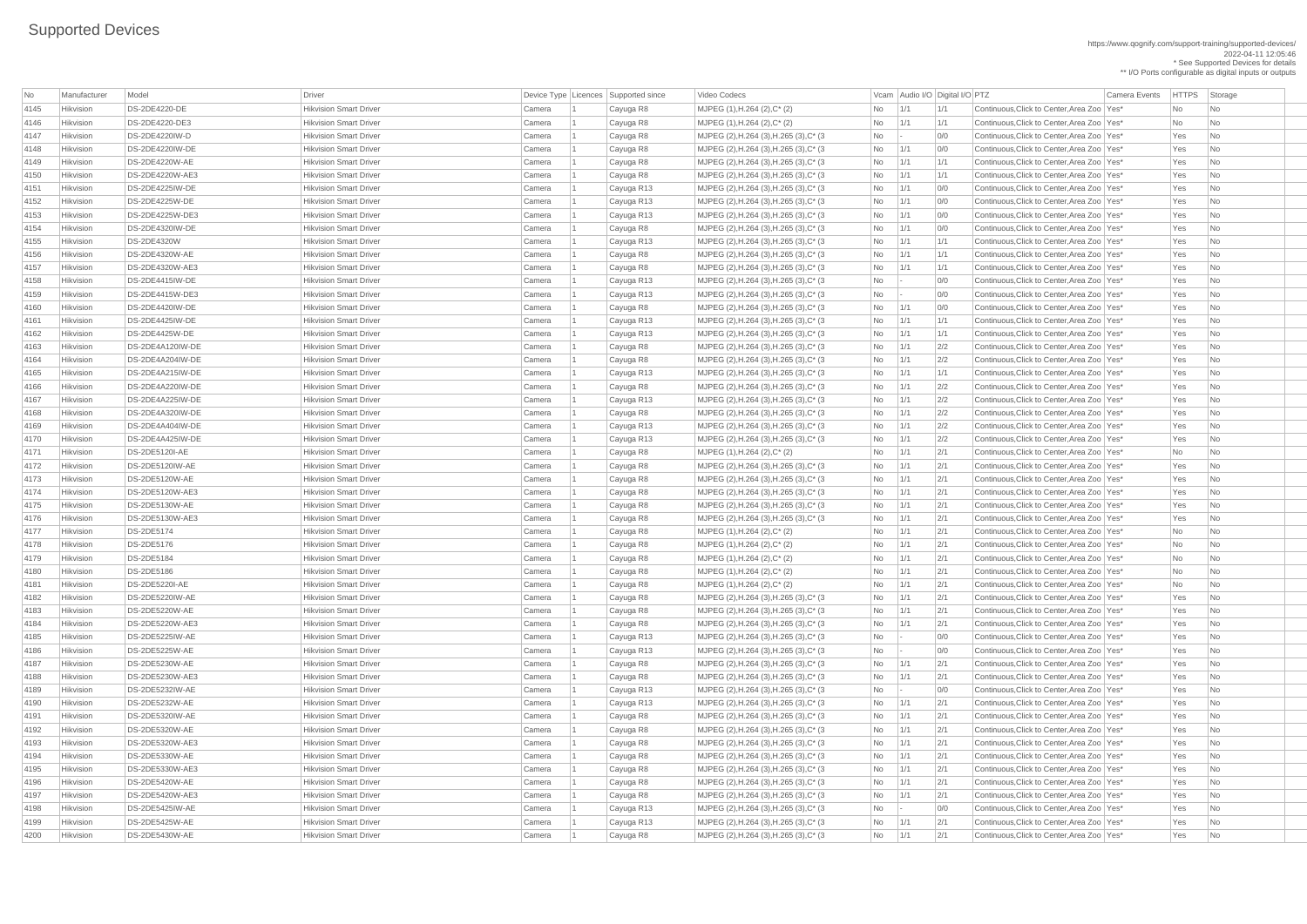https://www.qognify.com/support-training/supported-devices/ 2022-04-11 12:05:46 \* See Supported Devices for details

\*\* I/O Ports configurable as digital inputs or outputs

 $\vert$  MJPEG (2),H.264 (3),H.265 (3),C\* (3  $\vert$   $\vert$   $\vert$  No  $\vert$  -  $\vert$   $\vert$  0/0  $\vert$  Continuous,Click to Center,Area Zoo  $\vert$  Yes  $\vert$  Yes  $\vert$  No  $\vert$ MJPEG (2),H.264 (3),H.265 (3),C\* (3  $\blacksquare$  No  $\blacksquare$  - 0/0 Continuous,Click to Center,Area Zoo Yes\* Yes No MJPEG (2),H.264 (3),H.265 (3),C\* (3  $\vert$   $\rangle$  No  $\vert$  1/1  $\vert$  2/1  $\vert$  Continuous,Click to Center,Area Zoo Yes\*  $\vert$  Yes  $\vert$  No  $\vert$  MJPEG (2),H.264 (3),H.265 (3),C\* (3  $\vert$   $\vert$  No  $\vert$   $\vert$  1/1  $\vert$   $\vert$  2/1  $\vert$  Continuous,Click to Center,Area Zoo  $\vert$  Yes  $\vert$  Yes  $\vert$  No  $\vert$ 4206 Hikvision DS-2DE7174 Hikvision Smart Driver Camera 1 Cayuga R8 MJPEG (1),H.264 (2),C\* (2) No 1/1 2/1 Continuous,Click to Center,Area Zoo Yes\* No No 4208 Hikvision DS-2DE7184 Hikvision Smart Driver Camera 1 Cayuga R8 MJPEG (1),H.264 (2),C\* (2) No 1/1 2/1 Continuous,Click to Center,Area Zoo Yes\* No No 4209 Hikvision DS-2DE7186 Hikvision Smart Driver Camera 1 Cayuga R8 MJPEG (1),H.264 (2),C\* (2) No 1/1 2/1 Continuous,Click to Center,Area Zoo Yes\* No No MJPEG (2),H.264 (3),H.265 (3),C\* (3  $\vert$   $\rangle$  No  $\vert$  1/1  $\vert$  2/1  $\vert$  Continuous,Click to Center,Area Zoo Yes\* Yes No  $\vert$  MJPEG (2),H.264 (3),H.265 (3),C\* (3  $\vert$   $\vert$  No  $\vert$   $\vert$  1/1  $\vert$   $\vert$  2/1  $\vert$  Continuous,Click to Center,Area Zoo  $\vert$  Yes  $\vert$  Yes  $\vert$  No  $\vert$  $\vert$  MJPEG (2),H.264 (3),H.265 (3),C\* (3  $\vert$   $\vert$  No  $\vert$   $\vert$  1/1  $\vert$   $\vert$  2/1  $\vert$  Continuous,Click to Center,Area Zoo  $\vert$  Yes  $\vert$  Yes  $\vert$  No  $\vert$ MJPEG (2),H.264 (3),H.265 (3),C\* (3  $\vert$   $\rangle$  No  $\vert$  1/1  $\vert$  2/1  $\vert$  Continuous,Click to Center,Area Zoo Yes\* Yes No  $\vert$  MJPEG (2),H.264 (3),H.265 (3),C<sup>\*</sup> (3  $\vert$   $\vert$  No  $\vert$   $\vert$  1/1  $\vert$  2/1  $\vert$  Continuous,Click to Center,Area Zoo Yes\* Yes No  $\vert$  MJPEG (2),H.264 (3),H.265 (3),C\* (3  $\vert$   $\vert$  No  $\vert$   $\vert$  1/1  $\vert$   $\vert$  2/1  $\vert$  Continuous,Click to Center,Area Zoo  $\vert$  Yes  $\vert$  Yes  $\vert$  No  $\vert$ MJPEG (2),H.264 (3),H.265 (3),C\* (3  $\vert$   $\rangle$  No  $\vert$  1/1  $\vert$  2/1  $\vert$  Continuous,Click to Center,Area Zoo Yes\*  $\vert$  Yes No  $\vert$  MJPEG (2),H.264 (3),H.265 (3),C\* (3  $\vert$   $\vert$  No  $\vert$   $\vert$  1/1  $\vert$   $\vert$  2/1  $\vert$  Continuous,Click to Center,Area Zoo  $\vert$  Yes  $\vert$  Yes  $\vert$  No  $\vert$  $\vert$  MJPEG (2),H.264 (3),H.265 (3),C\* (3  $\vert$   $\vert$  No  $\vert$   $\vert$  1/1  $\vert$   $\vert$  2/1  $\vert$  Continuous,Click to Center,Area Zoo  $\vert$  Yes  $\vert$  Yes  $\vert$  No  $\vert$ MJPEG (2),H.264 (3),H.265 (3),C\* (3  $\vert$   $\rangle$  No  $\vert$   $\vert$  1/1  $\vert$   $\vert$   $\vert$  2/1  $\vert$  Continuous,Click to Center,Area Zoo Yes\* Yes No  $\vert$  MJPEG (2),H.264 (3),H.265 (3),C<sup>\*</sup> (3  $\vert$   $\vert$  No  $\vert$   $\vert$  1/1  $\vert$  2/1  $\vert$  Continuous,Click to Center,Area Zoo Yes\* Yes No MJPEG (2),H.264 (3),H.265 (2),C\* (3  $\vert$  No  $\vert$  1/0  $\vert$  7/2 Continuous,Click to Center,Area Zoo Yes\* No  $\vert$  No  $\vert$  No  $\vert$  $\vert$  MJPEG (2),H.264 (3),H.265 (2),C\* (3  $\vert$   $\vert$  No  $\vert$   $\vert$  1/0  $\vert$  7/2  $\vert$  Continuous,Click to Center,Area Zoo  $\vert$  Yes\*  $\vert$  No  $\vert$  No  $\vert$  No  $\vert$  $\vert$  MJPEG (2),H.264 (3),H.265 (2),C\* (3  $\vert$   $\vert$  No  $\vert$  1/0  $\vert$  7/2  $\vert$  Continuous,Click to Center,Area Zoo  $\vert$  Yes\*  $\vert$  No  $\vert$  No  $\vert$  No  $\vert$  $423.4283$  MJPEG (2),H.264 (3),H.265 (2),C<sup>\*</sup> (3  $1/0$   $1/0$   $7/2$  Continuous,Click to Center,Area Zoo Yes\* No No 4235 Hikvision DS-2DF5264-A Hikvision Smart Driver Camera 1 Cayuga R6 MJPEG (2),H.264 (3),C\* (3) No 1/1 7/2 Continuous,Click to Center,Area Zoo Yes\* No No |MJPEG (2),H.264 (3),C\* (3)  $\blacksquare$  No 1/1 7/2 Continuous,Click to Center,Area Zoo Yes\* No No 4237 Hikvision DS-2DF5264-AE3 Hikvision Smart Driver Camera 1 Cayuga R6 MJPEG (2),H.264 (3),C\* (3) No 1/1 7/2 Continuous,Click to Center,Area Zoo Yes\* No No 4238 Hikvision DS-2DF5264-AEL Hikvision Smart Driver Camera 1 Cayuga R6 MJPEG (2),H.264 (3),C\* (3) No 1/1 7/2 Continuous,Click to Center,Area Zoo Yes\* No No 4239 Hikvision DS-2DF5264-D Hikvision Smart Driver Camera 1 Cayuga R6 MJPEG (2),H.264 (3),C\* (3) No 1/1 7/2 Continuous,Click to Center,Area Zoo Yes\* No No 4240 Hikvision DS-2DF5264-D3 Hikvision Smart Driver Camera 1 Cayuga R6 MJPEG (2),H.264 (3),C\* (3) No 1/1 7/2 Continuous,Click to Center,Area Zoo Yes\* No No 4241 Hikvision DS-2DF5264N-A Hikvision Smart Driver Camera 1 Cayuga R6 MJPEG (2),H.264 (3),C\* (3) No 1/1 7/2 Continuous,Click to Center,Area Zoo Yes\* No No 4242 Hikvision DS-2DF5264N-A3 Hikvision Smart Driver Camera 1 Cayuga R6 MJPEG (2),H.264 (3),C\* (3) No 1/1 7/2 Continuous,Click to Center,Area Zoo Yes\* No No  $\overline{M}$ JPEG (2),H.264 (3),C\* (3)  $\overline{C}$  Mo  $\overline{C}$  1/1  $\overline{C}$  7/2 Continuous,Click to Center,Area Zoo Yes\* No No MJPEG (2),H.264 (3),C\* (3)  $\blacksquare$  No  $\blacksquare$  1/1 7/2 Continuous,Click to Center,Area Zoo Yes\* No No 4245 Hikvision DS-2DF5264N-D Hikvision Smart Driver Camera 1 Cayuga R6 MJPEG (2),H.264 (3),C\* (3) No 1/1 7/2 Continuous,Click to Center,Area Zoo Yes\* No No 4246 Hikvision DS-2DF5264N-D3 Hikvision Smart Driver Camera 1 Cayuga R6 MJPEG (2),H.264 (3),C\* (3) No 1/1 7/2 Continuous,Click to Center,Area Zoo Yes\* No No |MJPEG (2),H.264 (3),C\* (3)  $\blacksquare$  No 1/1 7/2 Continuous,Click to Center,Area Zoo |Yes\* No No 4248 Hikvision DS-2DF5268-A3 Hikvision Smart Driver Camera 1 Cayuga R6 MJPEG (2),H.264 (3),C\* (3) No 1/1 7/2 Continuous,Click to Center,Area Zoo Yes\* No No 4249 Hikvision DS-2DF5268-AE3 Hikvision Smart Driver Camera 1 Cayuga R6 MJPEG (2),H.264 (3),C\* (3) No 1/1 7/2 Continuous,Click to Center,Area Zoo Yes\* No No 4250 Hikvision DS-2DF5268-AEL Hikvision Smart Driver Camera 1 Cayuga R6 MJPEG (2),H.264 (3),C\* (3) No 1/1 7/2 Continuous,Click to Center,Area Zoo Yes\* No No 4251 Hikvision DS-2DF5268-D Hikvision Smart Driver Camera 1 Cayuga R6 MJPEG (2),H.264 (3),C\* (3) No 1/1 7/2 Continuous,Click to Center,Area Zoo Yes\* No No 4252 Hikvision DS-2DF5268-D3 Hikvision Smart Driver Camera 1 Cayuga R6 MJPEG (2),H.264 (3),C\* (3) No 1/1 7/2 Continuous,Click to Center,Area Zoo Yes\* No No |MJPEG (2),H.264 (3),C\* (3)  $\blacksquare$  No 1/1 7/2 Continuous,Click to Center,Area Zoo Yes\* No No 4254 Hikvision DS-2DF5268N-A3 Hikvision Smart Driver Camera 1 Cayuga R6 MJPEG (2),H.264 (3),C\* (3) No 1/1 7/2 Continuous,Click to Center,Area Zoo Yes\* No No 4255 Hikvision DS-2DF5268N-AE3 Hikvision Smart Driver Camera 1 Cayuga R6 MJPEG (2),H.264 (3),C\* (3) No 1/1 7/2 Continuous,Click to Center,Area Zoo Yes\* No No |MJPEG (2),H.264 (3),C\* (3)  $\blacksquare$  No 1/1 7/2 Continuous,Click to Center,Area Zoo Yes\* No No

| <b>No</b> | Manufacturer     | Model                  | <b>Driver</b>                 |        | Device Type Licences Supported since | Video Codecs                            |           |     | Vcam Audio I/O Digital I/O PTZ |                                                                                              | <b>Camera Events</b> | HTTPS Sto |                             |
|-----------|------------------|------------------------|-------------------------------|--------|--------------------------------------|-----------------------------------------|-----------|-----|--------------------------------|----------------------------------------------------------------------------------------------|----------------------|-----------|-----------------------------|
| 4201      | Hikvision        | <b>DS-2DE5430W-AE3</b> | <b>Hikvision Smart Driver</b> | Camera | Cayuga R8                            | MJPEG (2), H.264 (3), H.265 (3), C* (3) | No        | 1/1 | 2/1                            | Continuous. Click to Center. Area Zoo   Yes*                                                 |                      | Yes       | $\vert$ Nc                  |
| 4202      | Hikvision        | DS-2DE6220IW-AE        | <b>Hikvision Smart Driver</b> | Camera | Cayuga R8                            | MJPEG (2), H.264 (3), H.265 (3), C* (3) | No        |     | 0/0                            | Continuous, Click to Center, Area Zoo   Yes*                                                 |                      | Yes       | $\overline{\phantom{a}}$ Nc |
| 4203      | Hikvision        | DS-2DE6420IW-AE        | <b>Hikvision Smart Driver</b> | Camera | Cayuga R8                            | MJPEG (2), H.264 (3), H.265 (3), C* (3) | No        |     | 0/0                            | Continuous. Click to Center. Area Zoo   Yes*                                                 |                      | Yes       | $\overline{\phantom{a}}$ Nc |
| 4204      | Hikvision        | DS-2DE7120IW-AE        | <b>Hikvision Smart Driver</b> | Camera | Cayuga R8                            | MJPEG (2), H.264 (3), H.265 (3), C* (3) | No        | 1/1 | 2/1                            | Continuous, Click to Center, Area Zoo   Yes*                                                 |                      | Yes       | $\overline{\phantom{a}}$ Nc |
| 4205      | Hikvision        | <b>DS-2DE7130IW-AE</b> | <b>Hikvision Smart Driver</b> | Camera | Cayuga R8                            | MJPEG (2), H.264 (3), H.265 (3), C* (3) | No        | 1/1 | 2/1                            | Continuous, Click to Center, Area Zoo   Yes*                                                 |                      | Yes       | $\overline{\phantom{a}}$ Nc |
| 4206      | Hikvision        | DS-2DE7174             | <b>Hikvision Smart Driver</b> | Camera | Cayuga R8                            | MJPEG (1), H.264 (2), C* (2)            | No        | 1/1 | 2/1                            | Continuous, Click to Center, Area Zoo   Yes*                                                 |                      | <b>No</b> | $\overline{\phantom{a}}$ Nc |
| 4207      | Hikvision        | DS-2DE7176             | <b>Hikvision Smart Driver</b> | Camera | Cayuga R8                            | MJPEG (1), H.264 (2), C* (2)            | No        | 1/1 | 2/1                            | Continuous, Click to Center, Area Zoo   Yes*                                                 |                      | No        | $\overline{\phantom{a}}$ Nc |
| 4208      | Hikvision        | DS-2DE7184             | <b>Hikvision Smart Driver</b> | Camera | Cayuga R8                            | MJPEG (1), H.264 (2), C* (2)            | No        | 1/1 | 2/1                            | Continuous, Click to Center, Area Zoo   Yes*                                                 |                      | No        | $\overline{\phantom{a}}$ Nc |
| 4209      | Hikvision        | <b>DS-2DE7186</b>      | <b>Hikvision Smart Driver</b> | Camera | Cayuga R8                            | MJPEG (1), H.264 (2), C* (2)            | No        | 1/1 | 2/1                            | Continuous, Click to Center, Area Zoo   Yes*                                                 |                      | No        | $\overline{\phantom{a}}$ Nc |
| 4210      | Hikvision        | DS-2DE7220IW-AE        | <b>Hikvision Smart Driver</b> | Camera | Cayuga R8                            | MJPEG (2), H.264 (3), H.265 (3), C* (3) | No        | 1/1 | 2/1                            | Continuous, Click to Center, Area Zoo   Yes*                                                 |                      | Yes       | $\overline{\phantom{a}}$ Nc |
| 4211      | Hikvision        | DS-2DE7225IW-AE        | <b>Hikvision Smart Driver</b> | Camera | Cayuga R13                           | MJPEG (2), H.264 (3), H.265 (3), C* (3) | No        | 1/1 | 2/1                            | Continuous, Click to Center, Area Zoo   Yes*                                                 |                      | Yes       | $\overline{\phantom{a}}$ Nc |
| 4212      | Hikvision        | DS-2DE7230IW-AE        | <b>Hikvision Smart Driver</b> | Camera | Cayuga R8                            | MJPEG (2), H.264 (3), H.265 (3), C* (3) | No        | 1/1 | 2/1                            | Continuous, Click to Center, Area Zoo   Yes*                                                 |                      | Yes       | $\overline{\phantom{a}}$ Nc |
| 4213      | Hikvision        | DS-2DE7232IW-AE        | <b>Hikvision Smart Driver</b> | Camera | Cayuga R13                           | MJPEG (2), H.264 (3), H.265 (3), C* (3) | No        | 1/1 | 2/1                            | Continuous, Click to Center, Area Zoo   Yes*                                                 |                      | Yes       | $\overline{\phantom{a}}$ Nc |
| 4214      | Hikvision        | DS-2DE7320IW-AE        | <b>Hikvision Smart Driver</b> | Camera | Cayuga R8                            | MJPEG (2), H.264 (3), H.265 (3), C* (3) | No        | 1/1 | 2/1                            | Continuous, Click to Center, Area Zoo   Yes*                                                 |                      | Yes       | $\overline{\phantom{a}}$ Nc |
| 4215      | Hikvision        | DS-2DE7330IW-AE        | <b>Hikvision Smart Driver</b> | Camera | Cayuga R8                            | MJPEG (2), H.264 (3), H.265 (3), C* (3) | No        | 1/1 | 2/1                            | Continuous, Click to Center, Area Zoo   Yes*                                                 |                      | Yes       | $\overline{\phantom{a}}$ Nc |
| 4216      | Hikvision        | DS-2DE7420IW-AE        | <b>Hikvision Smart Driver</b> | Camera | Cayuga R8                            | MJPEG (2), H.264 (3), H.265 (3), C* (3) | No        | 1/1 | 2/1                            | Continuous, Click to Center, Area Zoo   Yes*                                                 |                      | Yes       | $\overline{\phantom{a}}$ Nc |
| 4217      | Hikvision        | DS-2DE7425IW-AE        | <b>Hikvision Smart Driver</b> | Camera | Cayuga R13                           | MJPEG (2), H.264 (3), H.265 (3), C* (3) | No        | 1/1 | 2/1                            | Continuous, Click to Center, Area Zoo   Yes*                                                 |                      | Yes       | $\overline{\phantom{a}}$ Nc |
| 4218      | Hikvision        | <b>DS-2DE7430IW-AE</b> | <b>Hikvision Smart Driver</b> | Camera | Cayuga R8                            | MJPEG (2), H.264 (3), H.265 (3), C* (3) | No        | 1/1 | 2/1                            | Continuous, Click to Center, Area Zoo   Yes*                                                 |                      | Yes       | $\overline{\phantom{a}}$ Nc |
| 4219      | Hikvision        | DS-2DE7520IW-AE        | <b>Hikvision Smart Driver</b> | Camera | Cayuga R8                            | MJPEG (2), H.264 (3), H.265 (3), C* (3) | No        | 1/1 | 2/1                            | Continuous, Click to Center, Area Zoo   Yes*                                                 |                      | Yes       | $\overline{\phantom{a}}$ Nc |
| 4220      | Hikvision        | DS-2DE7530IW-AE        | <b>Hikvision Smart Driver</b> | Camera | Cayuga R8                            | MJPEG (2), H.264 (3), H.265 (3), C* (3) | No        | 1/1 | 2/1                            | Continuous, Click to Center, Area Zoo   Yes*                                                 |                      | Yes       | $\overline{\phantom{a}}$ Nc |
| 4221      | Hikvision        | DS-2DF1-401H           | DS-2DF1-401H                  | Camera | Cayuga R2                            | MJPEG (2), H.264 (2), C* (2)            | No        | 1/0 | 2/2                            | Continuous, Click to Center                                                                  | Yes*                 | No        | Nc                          |
| 4222      | Hikvision        | DS-2DF1-5702           | DS-2DF1-5702/572/5732         | Camera | Cayuga R2                            | $H.264 (2), C^*(2)$                     | No        | 1/0 | 1/1                            | Continuous, Click to Center                                                                  | Yes*                 | No        | $\overline{\phantom{a}}$ Nc |
| 4223      | Hikvision        | DS-2DF1-570A           | DS-2DF1-570A/57A/573A         | Camera | Cayuga R2                            | MJPEG (2), H.264 (2), C* (2)            | No        | 1/0 | 1/1                            | Continuous, Click to Center                                                                  | Yes*                 | No        | $\overline{\phantom{a}}$ Nc |
| 4224      | Hikvision        | DS-2DF1-572            | DS-2DF1-5702/572/5732         | Camera | Cayuga R2                            | $H.264 (2), C^*(2)$                     | No        | 1/0 | 1/1                            | Continuous, Click to Center                                                                  | Yes*                 | <b>No</b> | Nc                          |
| 4225      | Hikvision        | DS-2DF1-5732           | DS-2DF1-5702/572/5732         | Camera | Cayuga R2                            | $H.264 (2), C^*(2)$                     | <b>No</b> | 1/0 | 1/1                            | Continuous, Click to Center                                                                  | Yes*                 | <b>No</b> | <b>Nc</b>                   |
| 4226      | <b>Hikvision</b> | DS-2DF1-573A           | DS-2DF1-570A/57A/573A         | Camera | Cayuga R2                            | MJPEG (2), H.264 (2), C* (2)            | No.       | 1/0 | 1/1                            | Continuous, Click to Center                                                                  | Yes*                 | No.       | Nc                          |
| 4227      | Hikvision        | DS-2DF1-57A            | DS-2DF1-570A/57A/573A         | Camera | Cayuga R2                            | MJPEG (2), H.264 (2), C* (2)            | No        | 1/0 | 1/1                            | Continuous, Click to Center                                                                  | Yes*                 | <b>No</b> | Nc                          |
| 4228      | Hikvision        | <b>DS-2DF1-714</b>     | DS-2DF1-714/715/718           | Camera | Cayuga R2                            | MJPEG (2), H.264 (2), C* (2)            | No        | 1/0 | 2/2                            | Continuous, Click to Center                                                                  | Yes*                 | No        | <b>Nc</b>                   |
| 4229      | Hikvision        | DS-2DF1-715            | DS-2DF1-714/715/718           | Camera | Cayuga R2                            | MJPEG (2), H.264 (2), C* (2)            | No        | 1/0 | 2/2                            | Continuous, Click to Center                                                                  | Yes*                 | No        | Nc                          |
| 4230      | Hikvision        | DS-2DF1-718            | DS-2DF1-714/715/718           | Camera | Cayuga R2                            | MJPEG (2), H.264 (2), C* (2)            | No        | 1/0 | 2/2                            | Continuous, Click to Center                                                                  | Yes*                 | No        | Nc                          |
| 4231      | Hikvision        | DS-2DF5225X-AE3        | <b>Hikvision Smart Driver</b> | Camera | Cayuga R10                           | MJPEG (2), H.264 (3), H.265 (2), C* (3  | No        | 1/0 | 7/2                            | Continuous, Click to Center, Area Zoo   Yes*                                                 |                      | No        | Nc                          |
| 4232      | Hikvision        | DS-2DF5225X-AEL        | <b>Hikvision Smart Driver</b> | Camera | Cayuga R10                           | MJPEG (2), H.264 (3), H.265 (2), C* (3  | No        | 1/0 | 7/2                            | Continuous, Click to Center, Area Zoo   Yes*                                                 |                      | No        | $\overline{\phantom{a}}$ Nc |
| 4233      | Hikvision        | DS-2DF5232X-AE3        | <b>Hikvision Smart Driver</b> | Camera | Cayuga R10                           | MJPEG (2), H.264 (3), H.265 (2), C* (3  | No        | 1/0 | 7/2                            | Continuous, Click to Center, Area Zoo   Yes*                                                 |                      | No        | $\overline{\phantom{a}}$ Nc |
| 4234      | Hikvision        | DS-2DF5232X-AEL        | <b>Hikvision Smart Driver</b> | Camera | Cayuga R10                           | MJPEG (2), H.264 (3), H.265 (2), C* (3  | No        | 1/0 | 7/2                            | Continuous, Click to Center, Area Zoo   Yes*                                                 |                      | No        | $\overline{\phantom{a}}$ Nc |
| 4235      | Hikvision        | <b>DS-2DF5264-A</b>    | <b>Hikvision Smart Driver</b> | Camera | Cayuga R6                            | MJPEG (2), H.264 (3), C* (3)            | No        | 1/1 | 7/2                            | Continuous, Click to Center, Area Zoo   Yes*                                                 |                      | No        | $\overline{\phantom{a}}$ Nc |
| 4236      | Hikvision        | DS-2DF5264-A3          | <b>Hikvision Smart Driver</b> | Camera | Cayuga R6                            | MJPEG (2), H.264 (3), C* (3)            | No        | 1/1 | 7/2                            | Continuous, Click to Center, Area Zoo   Yes*                                                 |                      | No        | Nc                          |
| 4237      | Hikvision        | DS-2DF5264-AE3         | <b>Hikvision Smart Driver</b> | Camera | Cayuga R6                            | MJPEG (2), H.264 (3), C* (3)            | No        | 1/1 | $7/2$                          | Continuous, Click to Center, Area Zoo   Yes*                                                 |                      | No        | Nc                          |
| 4238      | Hikvision        | DS-2DF5264-AEL         | <b>Hikvision Smart Driver</b> | Camera | Cayuga R6                            | MJPEG (2), H.264 (3), C* (3)            | No        | 1/1 | 7/2                            | Continuous, Click to Center, Area Zoo   Yes*                                                 |                      | No        | Nc                          |
| 4239      | Hikvision        | <b>DS-2DF5264-D</b>    | <b>Hikvision Smart Driver</b> | Camera | Cayuga R6                            | MJPEG (2), H.264 (3), C* (3)            | No        | 1/1 | 7/2                            | Continuous, Click to Center, Area Zoo   Yes*                                                 |                      | No        | $\overline{\phantom{a}}$ Nc |
| 4240      | Hikvision        | DS-2DF5264-D3          | <b>Hikvision Smart Driver</b> | Camera | Cayuga R6                            | MJPEG (2), H.264 (3), C* (3)            | No        | 1/1 | 7/2                            | Continuous, Click to Center, Area Zoo   Yes*                                                 |                      | No        | $\overline{\phantom{a}}$ Nc |
| 4241      | Hikvision        | DS-2DF5264N-A          | <b>Hikvision Smart Driver</b> | Camera | Cayuga R6                            | MJPEG (2), H.264 (3), C* (3)            | No        | 1/1 | 7/2                            | Continuous, Click to Center, Area Zoo   Yes*                                                 |                      | No        | Nc                          |
| 4242      | Hikvision        | DS-2DF5264N-A3         | <b>Hikvision Smart Driver</b> | Camera | Cayuga R6                            | MJPEG (2), H.264 (3), C* (3)            | No        | 1/1 | $7/2$                          | Continuous, Click to Center, Area Zoo   Yes*                                                 |                      | No        | Nc                          |
| 4243      | Hikvision        | DS-2DF5264N-AE3        | <b>Hikvision Smart Driver</b> | Camera | Cayuga R6                            | MJPEG (2), H.264 (3), C* (3)            | No        | 1/1 | 7/2                            | Continuous, Click to Center, Area Zoo   Yes*                                                 |                      | No        | Nc                          |
| 4244      | Hikvision        | DS-2DF5264N-AEL        | <b>Hikvision Smart Driver</b> | Camera | Cayuga R6                            | MJPEG (2), H.264 (3), C* (3)            | No        | 1/1 | 7/2                            | Continuous, Click to Center, Area Zoo   Yes*                                                 |                      | No        | $\overline{\phantom{a}}$ Nc |
| 4245      | Hikvision        | DS-2DF5264N-D          | <b>Hikvision Smart Driver</b> | Camera | Cayuga R6                            | MJPEG (2), H.264 (3), C* (3)            | No        | 1/1 | 7/2                            | Continuous, Click to Center, Area Zoo   Yes*                                                 |                      | No        | $\overline{\phantom{a}}$ Nc |
| 4246      | Hikvision        | DS-2DF5264N-D3         | <b>Hikvision Smart Driver</b> | Camera | Cayuga R6                            | MJPEG (2), H.264 (3), C* (3)            | No        | 1/1 | 7/2                            | Continuous, Click to Center, Area Zoo   Yes*                                                 |                      | No        | <b>Nc</b>                   |
| 4247      | Hikvision        | <b>DS-2DF5268-A</b>    | <b>Hikvision Smart Driver</b> | Camera | Cayuga R6                            | MJPEG $(2)$ , H.264 $(3)$ , C $*$ $(3)$ | No        | 1/1 | 7/2                            | Continuous, Click to Center, Area Zoo   Yes*                                                 |                      | No        | $\overline{\phantom{a}}$ Nc |
| 4248      | Hikvision        | DS-2DF5268-A3          | <b>Hikvision Smart Driver</b> | Camera | Cayuga R6                            | MJPEG (2), H.264 (3), C* (3)            | No        | 1/1 | 7/2                            | Continuous, Click to Center, Area Zoo   Yes*                                                 |                      | No        | Nc                          |
| 4249      | Hikvision        | DS-2DF5268-AE3         | <b>Hikvision Smart Driver</b> | Camera | Cayuga R6                            | MJPEG (2), H.264 (3), C* (3)            | No        | 1/1 | 7/2                            | Continuous, Click to Center, Area Zoo   Yes*                                                 |                      | No        | Nc                          |
| 4250      | Hikvision        | DS-2DF5268-AEL         | <b>Hikvision Smart Driver</b> | Camera | Cayuga R6                            | MJPEG (2), H.264 (3), C* (3)            | No        | 1/1 | 7/2                            | Continuous, Click to Center, Area Zoo   Yes*                                                 |                      | No        | $\overline{\phantom{a}}$ Nc |
| 4251      | Hikvision        | <b>DS-2DF5268-D</b>    | <b>Hikvision Smart Driver</b> | Camera | Cayuga R6                            | MJPEG (2), H.264 (3), C* (3)            | No        | 1/1 | $7/2$                          | Continuous, Click to Center, Area Zoo   Yes*                                                 |                      | No        | Nc                          |
| 4252      | Hikvision        | DS-2DF5268-D3          | <b>Hikvision Smart Driver</b> | Camera | Cayuga R6                            | MJPEG (2), H.264 (3), C* (3)            | No l      | 1/1 | 7/2                            | Continuous, Click to Center, Area Zoo   Yes*                                                 |                      | No l      |                             |
| 4253      | Hikvision        | <b>DS-2DF5268N-A</b>   | <b>Hikvision Smart Driver</b> | Camera | Cayuga R6                            | MJPEG (2), H.264 (3), C* (3)            | No        | 1/1 | 7/2                            | Continuous, Click to Center, Area Zoo   Yes*                                                 |                      | No        | Nc                          |
| 4254      | Hikvision        | DS-2DF5268N-A3         | <b>Hikvision Smart Driver</b> | Camera | Cayuga R6                            | MJPEG (2), H.264 (3), C* (3)            | No        | 1/1 | 7/2                            | Continuous, Click to Center, Area Zoo   Yes*                                                 |                      | No        | $\mathsf{N}\mathsf{c}$      |
| 4255      | Hikvision        | DS-2DF5268N-AE3        | <b>Hikvision Smart Driver</b> | Camera | Cayuga R6                            | MJPEG (2), H.264 (3), C* (3)            | No        | 1/1 | 7/2                            | Continuous, Click to Center, Area Zoo   Yes*<br>Continuous, Click to Center, Area Zoo   Yes* |                      | No        | $\overline{\phantom{a}}$ Nc |
| 4256      | Hikvision        | DS-2DF5268N-AEL        | <b>Hikvision Smart Driver</b> | Camera | Cayuga R6                            | MJPEG (2), H.264 (3), C* (3)            | No        | 1/1 | 7/2                            |                                                                                              |                      | No        | $ $ Nc                      |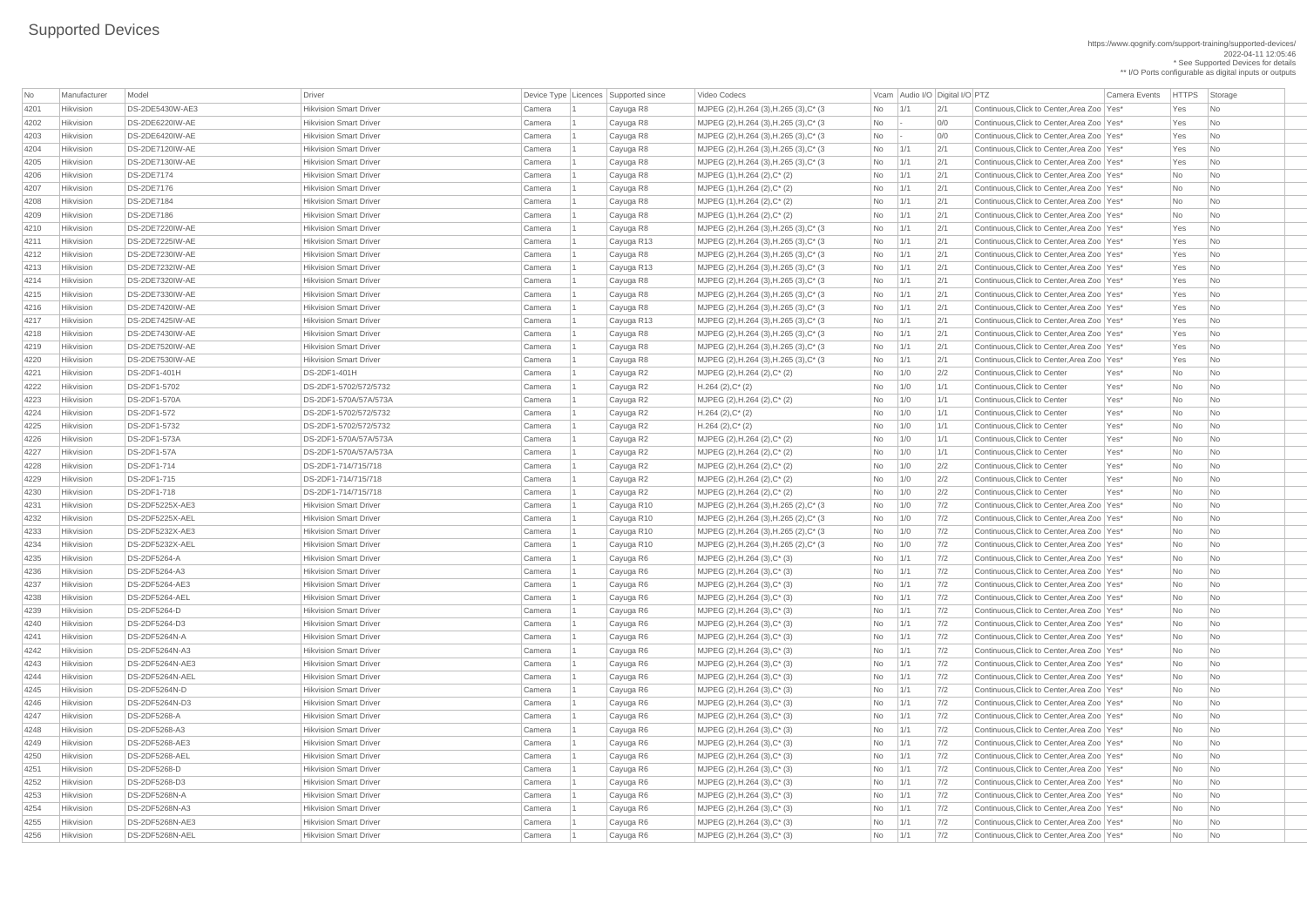#### https://www.qognify.com/support-training/supported-devices/ 2022-04-11 12:05:46

\* See Supported Devices for details \*\* I/O Ports configurable as digital inputs or outputs

| <b>No</b> | Manufacturer | Model                 | Driver                        |        | Device Type Licences Supported since | Video Codecs                         |           | Vcam Audio I/O Digital I/O PTZ |               | Camera Events                                | <b>HTTPS</b> | Storage                     |
|-----------|--------------|-----------------------|-------------------------------|--------|--------------------------------------|--------------------------------------|-----------|--------------------------------|---------------|----------------------------------------------|--------------|-----------------------------|
| 4257      | Hikvision    | <b>DS-2DF5268N-D</b>  | <b>Hikvision Smart Driver</b> | Camera | Cayuga R6                            | MJPEG (2), H.264 (3), C* (3)         | No        | 1/1                            | 7/2           | Continuous. Click to Center. Area Zoo   Yes* | No           | No                          |
| 4258      | Hikvision    | DS-2DF5268N-D3        | <b>Hikvision Smart Driver</b> | Camera | Cayuga R6                            | MJPEG $(2)$ , H.264 $(3)$ , C* $(3)$ | No        | 1/1                            | 7/2           | Continuous, Click to Center, Area Zoo   Yes* | <b>No</b>    | <b>No</b>                   |
| 4259      | Hikvision    | <b>DS-2DF5272-A</b>   | <b>Hikvision Smart Driver</b> | Camera | Cayuga R6                            | MJPEG (2), H.264 (3), C* (3)         | No        | 1/1                            | 7/2           | Continuous, Click to Center, Area Zoo   Yes* | No           | <b>No</b>                   |
| 4260      | Hikvision    | DS-2DF5272-A3         | <b>Hikvision Smart Driver</b> | Camera | Cayuga R6                            | MJPEG (2), H.264 (3), C* (3)         | No        | $\vert$ 1/1                    | 7/2           | Continuous, Click to Center, Area Zoo   Yes* | No           | <b>No</b>                   |
| 426'      | Hikvision    | <b>DS-2DF5272-D</b>   | <b>Hikvision Smart Driver</b> | Camera | Cayuga R6                            | MJPEG (2), H.264 (3), C* (3)         | No        | 1/1                            | 7/2           | Continuous, Click to Center, Area Zoo   Yes* | <b>No</b>    | No                          |
| 4262      | Hikvision    | DS-2DF5272-D3         | <b>Hikvision Smart Driver</b> | Camera | Cayuga R6                            | MJPEG (2), H.264 (3), C* (3)         | No        | 1/1                            | 7/2           | Continuous, Click to Center, Area Zoo   Yes* | No           | <b>No</b>                   |
| 4263      | Hikvision    | <b>DS-2DF5274-A</b>   | <b>Hikvision Smart Driver</b> | Camera | Cayuga R6                            | MJPEG (2), H.264 (3), C* (3)         | No        | $\vert$ 1/1                    | 7/2           | Continuous, Click to Center, Area Zoo   Yes* | No           | N <sub>o</sub>              |
| 4264      | Hikvision    | DS-2DF5274-A3         | <b>Hikvision Smart Driver</b> | Camera | Cayuga R6                            | MJPEG (2), H.264 (3), C* (3)         | No        | 1/1                            | 7/2           | Continuous, Click to Center, Area Zoo   Yes* | <b>No</b>    | <b>No</b>                   |
| 4265      | Hikvision    | <b>DS-2DF5274-A3F</b> | <b>Hikvision Smart Driver</b> | Camera | Cayuga R6                            | MJPEG (2), H.264 (3), C* (3)         | <b>No</b> | 1/1                            | 2/2           | Continuous, Click to Center, Area Zoo   Yes* | <b>No</b>    | <b>No</b>                   |
| 4266      | Hikvision    | DS-2DF5274-AE3        | <b>Hikvision Smart Driver</b> | Camera | Cayuga R6                            | MJPEG (2), H.264 (3), C* (3)         | No        | 1/1                            | 7/2           | Continuous, Click to Center, Area Zoo   Yes* | No           | No                          |
| 4267      | Hikvision    | DS-2DF5274-AEL        | <b>Hikvision Smart Driver</b> | Camera | Cayuga R6                            | MJPEG (2), H.264 (3), C* (3)         | No        | $\vert$ 1/1                    | 7/2           | Continuous, Click to Center, Area Zoo   Yes* | No           | No                          |
| 4268      | Hikvision    | DS-2DF5274-AF         | <b>Hikvision Smart Driver</b> | Camera | Cayuga R6                            | MJPEG (2), H.264 (3), C* (3)         | No        | 1/1                            | 2/2           | Continuous, Click to Center, Area Zoo   Yes* | No           | <b>No</b>                   |
| 4269      | Hikvision    | <b>DS-2DF5274-D</b>   | <b>Hikvision Smart Driver</b> | Camera | Cayuga R6                            | MJPEG (2), H.264 (3), C* (3)         | No        | $\vert$ 1/1                    | 7/2           | Continuous, Click to Center, Area Zoo   Yes* | No           | N <sub>o</sub>              |
| 4270      | Hikvision    | DS-2DF5274-D3         | <b>Hikvision Smart Driver</b> | Camera | Cayuga R6                            | MJPEG (2), H.264 (3), C* (3)         | No        | 1/1                            | 7/2           | Continuous. Click to Center. Area Zoo   Yes* | <b>No</b>    | N <sub>o</sub>              |
| 4271      | Hikvision    | <b>DS-2DF5274C-A</b>  | <b>Hikvision Smart Driver</b> | Camera | Cayuga R6                            | MJPEG (2), H.264 (3), C* (3)         | No        | 1/1                            | $7/2$         | Continuous, Click to Center, Area Zoo   Yes* | No           | <b>No</b>                   |
| 4272      | Hikvision    | DS-2DF5274C-A3        | <b>Hikvision Smart Driver</b> | Camera | Cayuga R6                            | MJPEG (2), H.264 (3), C* (3)         | No        | $\vert$ 1/1                    | 7/2           | Continuous. Click to Center. Area Zoo   Yes* | No           | <b>No</b>                   |
| 4273      | Hikvision    | <b>DS-2DF5274C-D</b>  | <b>Hikvision Smart Driver</b> |        |                                      | MJPEG (2), H.264 (3), C* (3)         |           | 1/1                            | $7/2$         | Continuous, Click to Center, Area Zoo   Yes* | No           | No                          |
|           |              | DS-2DF5274C-D3        | <b>Hikvision Smart Driver</b> | Camera | Cayuga R6                            |                                      | No        |                                |               |                                              |              |                             |
| 4274      | Hikvision    |                       |                               | Camera | Cayuga R6                            | MJPEG (2), H.264 (3), C* (3)         | No        | 1/1                            | 7/2           | Continuous, Click to Center, Area Zoo   Yes* | No           | <b>No</b>                   |
| 4275      | Hikvision    | DS-2DF5275-A3H        | <b>Hikvision Smart Driver</b> | Camera | Cayuga R6                            | MJPEG (2), H.264 (3), C* (3)         | No        | $\vert$ 1/1                    | 7/2           | Continuous, Click to Center, Area Zoo   Yes* | No           | No.                         |
| 4276      | Hikvision    | DS-2DF5275-AH         | <b>Hikvision Smart Driver</b> | Camera | Cayuga R6                            | $MJPEG (2), H.264 (3), C^*(3)$       | No        | 1/1                            | 7/2           | Continuous, Click to Center, Area Zoo   Yes* | No           | No                          |
| 4277      | Hikvision    | <b>DS-2DF5276-A</b>   | <b>Hikvision Smart Driver</b> | Camera | Cayuga R6                            | MJPEG (2), H.264 (3), C* (3)         | No        | 1/1                            | $7/2$         | Continuous, Click to Center, Area Zoo   Yes* | <b>No</b>    | <b>No</b>                   |
| 4278      | Hikvision    | <b>DS-2DF5276-A3</b>  | <b>Hikvision Smart Driver</b> | Camera | Cayuga R6                            | MJPEG (2), H.264 (3), C* (3)         | No        | 1/1                            | 7/2           | Continuous. Click to Center Area Zoo   Yes*  | No           | <b>No</b>                   |
| 4279      | Hikvision    | <b>DS-2DF5276-A3F</b> | <b>Hikvision Smart Driver</b> | Camera | Cayuga R6                            | MJPEG (2), H.264 (3), C* (3)         | No        | $\vert$ 1/1                    | 7/2           | Continuous, Click to Center, Area Zoo   Yes* | No           | N <sub>o</sub>              |
| 4280      | Hikvision    | DS-2DF5276-A3H        | <b>Hikvision Smart Driver</b> | Camera | Cayuga R6                            | MJPEG (2), H.264 (3), C* (3)         | No        | 1/1                            | 7/2           | Continuous, Click to Center, Area Zoo   Yes* | No           | No                          |
| 4281      | Hikvision    | <b>DS-2DF5276-AE3</b> | <b>Hikvision Smart Driver</b> | Camera | Cayuga R6                            | MJPEG (2), H.264 (3), C* (3)         | No        | 1/1                            | 7/2           | Continuous, Click to Center, Area Zoo   Yes* | No           | No                          |
| 4282      | Hikvision    | DS-2DF5276-AEL        | <b>Hikvision Smart Driver</b> | Camera | Cayuga R6                            | MJPEG (2), H.264 (3), C* (3)         | No        | $\vert$ 1/1                    | 7/2           | Continuous, Click to Center, Area Zoo   Yes* | No           | N <sub>o</sub>              |
| 4283      | Hikvision    | DS-2DF5276-AF         | <b>Hikvision Smart Driver</b> | Camera | Cayuga R6                            | MJPEG (2), H.264 (3), C* (3)         | No        | 1/1                            | $7/2$         | Continuous, Click to Center, Area Zoo   Yes* | No           | <b>No</b>                   |
| 4284      | Hikvision    | DS-2DF5276-AH         | <b>Hikvision Smart Driver</b> | Camera | Cayuga R6                            | MJPEG (2), H.264 (3), C* (3)         | No        | $\vert 1/1 \vert$              | 7/2           | Continuous. Click to Center. Area Zoo   Yes* | No           | <b>No</b>                   |
| 4285      | Hikvision    | <b>DS-2DF5276-D</b>   | <b>Hikvision Smart Driver</b> | Camera | Cayuga R6                            | MJPEG (2), H.264 (3), C* (3)         | No        | 1/1                            | 7/2           | Continuous, Click to Center, Area Zoo   Yes* | No           | N <sub>o</sub>              |
| 4286      | Hikvision    | DS-2DF5276-D3         | <b>Hikvision Smart Driver</b> | Camera | Cayuga R6                            | MJPEG (2), H.264 (3), C* (3)         | No        | 1/1                            | 7/2           | Continuous, Click to Center, Area Zoo   Yes* | No           | No                          |
| 4287      | Hikvision    | <b>DS-2DF5276C-A</b>  | <b>Hikvision Smart Driver</b> | Camera | Cayuga R6                            | MJPEG (2), H.264 (3), C* (3)         | No        | 1/1                            | 7/2           | Continuous, Click to Center, Area Zoo   Yes* | No           | No.                         |
| 4288      | Hikvision    | DS-2DF5276C-A3        | <b>Hikvision Smart Driver</b> | Camera | Cayuga R6                            | MJPEG (2), H.264 (3), C* (3)         | No        | $\vert$ 1/1                    | 7/2           | Continuous, Click to Center, Area Zoo   Yes* | No           | No.                         |
| 4289      | Hikvision    | DS-2DF5276C-D         | <b>Hikvision Smart Driver</b> | Camera | Cayuga R6                            | MJPEG (2), H.264 (3), C* (3)         | <b>No</b> | 1/1                            | 7/2           | Continuous, Click to Center, Area Zoo   Yes* | <b>No</b>    | <b>No</b>                   |
| 4290      | Hikvision    | DS-2DF5276C-D3        | <b>Hikvision Smart Driver</b> | Camera | Cayuga R6                            | MJPEG (2), H.264 (3), C* (3)         | No        | 1/1                            | 7/2           | Continuous, Click to Center, Area Zoo   Yes* | No           | No                          |
| 4291      | Hikvision    | DS-2DF527A-A          | <b>Hikvision Smart Driver</b> | Camera | Cayuga R6                            | MJPEG (2), H.264 (3), C* (3)         | No        | $\vert$ 1/1                    | 7/2           | Continuous, Click to Center, Area Zoo   Yes* | No           | No                          |
| 4292      | Hikvision    | <b>DS-2DF527A-A3</b>  | <b>Hikvision Smart Driver</b> | Camera | Cayuga R6                            | MJPEG (2), H.264 (3), C* (3)         | No        | 1/1                            | 7/2           | Continuous, Click to Center, Area Zoo   Yes* | <b>No</b>    | <b>No</b>                   |
| 4293      | Hikvision    | DS-2DF527A-D          | <b>Hikvision Smart Driver</b> | Camera | Cayuga R6                            | MJPEG (2), H.264 (3), C* (3)         | No        | $\vert$ 1/1                    | 7/2           | Continuous, Click to Center, Area Zoo   Yes* | No           | No.                         |
| 4294      | Hikvision    | DS-2DF527A-D3         | <b>Hikvision Smart Driver</b> | Camera | Cayuga R6                            | MJPEG (2), H.264 (3), C* (3)         | No        | $\vert$ 1/1                    | 7/2           | Continuous, Click to Center, Area Zoo   Yes* | No           | No.                         |
| 4295      | Hikvision    | <b>DS-2DF5283-A</b>   | <b>Hikvision Smart Driver</b> | Camera | Cayuga R6                            | MJPEG (2), H.264 (3), C* (3)         | <b>No</b> | 1/1                            | 7/2           | Continuous, Click to Center, Area Zoo   Yes* | <b>No</b>    | <b>No</b>                   |
| 4296      | Hikvision    | DS-2DF5283-A3         | <b>Hikvision Smart Driver</b> | Camera | Cayuga R6                            | MJPEG (2), H.264 (3), C* (3)         | No        | $\vert 1/1 \vert$              | 7/2           | Continuous, Click to Center, Area Zoo   Yes* | No           | No                          |
| 4297      | Hikvision    | <b>DS-2DF5284-A</b>   | <b>Hikvision Smart Driver</b> | Camera | Cayuga R6                            | MJPEG (2), H.264 (3), C* (3)         | No        | 1/1                            | 7/2           | Continuous, Click to Center, Area Zoo   Yes* | No           | No                          |
| 4298      | Hikvision    | DS-2DF5284-A3         | <b>Hikvision Smart Driver</b> | Camera | Cayuga R6                            | MJPEG (2), H.264 (3), C* (3)         | No        | 1/1                            | $7/2$         | Continuous, Click to Center, Area Zoo   Yes* | <b>No</b>    | N <sub>o</sub>              |
| 4299      | Hikvision    | DS-2DF5284-A3F        | <b>Hikvision Smart Driver</b> | Camera | Cayuga R6                            | MJPEG (2), H.264 (3), C* (3)         | <b>No</b> | 1/1                            | 2/2           | Continuous, Click to Center, Area Zoo   Yes* | No           | No.                         |
| 4300      | Hikvision    | DS-2DF5284-AE3        | <b>Hikvision Smart Driver</b> | Camera | Cayuga R6                            | MJPEG $(2)$ , H.264 $(3)$ , C* $(3)$ | No        | $\vert$ 1/1                    | 7/2           | Continuous, Click to Center, Area Zoo   Yes* | No           | No                          |
| 4301      | Hikvision    | DS-2DF5284-AEL        | <b>Hikvision Smart Driver</b> | Camera | Cayuga R6                            | MJPEG (2), H.264 (3), C* (3)         | No        | 1/1                            | 7/2           | Continuous, Click to Center, Area Zoo   Yes* | <b>No</b>    | <b>No</b>                   |
| 4302      | Hikvision    | DS-2DF5284-AF         | <b>Hikvision Smart Driver</b> | Camera | Cayuga R6                            | MJPEG (2), H.264 (3), C* (3)         | No        | 1/1                            | 2/2           | Continuous. Click to Center. Area Zoo   Yes* | No           | N <sub>o</sub>              |
| 4303      | Hikvision    | <b>DS-2DF5284-D</b>   | <b>Hikvision Smart Driver</b> | Camera | Cayuga R6                            | MJPEG (2), H.264 (3), C* (3)         | No        | $\vert$ 1/1                    | 7/2           | Continuous, Click to Center, Area Zoo   Yes* | No           | No                          |
|           | Hikvision    | DS-2DF5284-D3         | <b>Hikvision Smart Driver</b> |        |                                      | MJPEG (2), H.264 (3), C* (3)         |           | 1/1                            | 7/2           | Continuous, Click to Center, Area Zoo   Yes* | No           | N <sub>o</sub>              |
| 4304      |              | DS-2DF5285-A3         | <b>Hikvision Smart Driver</b> | Camera | Cayuga R6                            |                                      | No        |                                |               | Continuous. Click to Center. Area Zoo   Yes* |              |                             |
| 4305      | Hikvision    |                       |                               | Camera | Cayuga R6                            | $MJPEG (2), H.264 (3), C^*(3)$       | No        | $\vert$ 1/1                    | 7/2           |                                              | No           | No.                         |
| 4306      | Hikvision    | DS-2DF5285-A:         | <b>Hikvision Smart Driver</b> | Camera | Cayuga R6                            | MJPEG (2), H.264 (3), C* (3)         | No        | $\vert$ 1/1                    | $\frac{7}{2}$ | Continuous, Click to Center, Area Zoo   Yes* | No           | No                          |
| 4307      | Hikvision    | DS-2DF5285-AE3        | <b>Hikvision Smart Driver</b> | Camera | Cayuga R6                            | MJPEG (2), H.264 (3), C* (3)         | No        | 1/1                            | 7/2           | Continuous, Click to Center, Area Zoo   Yes* | No           | <b>No</b>                   |
| 4308      | Hikvision    | <b>DS-2DF5286-A</b>   | <b>Hikvision Smart Driver</b> | Camera | Cayuga R6                            | MJPEG (2), H.264 (3), C* (3)         | No        | $\vert$ 1/1                    | 7/2           | Continuous, Click to Center, Area Zoo   Yes* | No           | $\overline{\phantom{a}}$ No |
| 4309      | Hikvision    | <b>DS-2DF5286-A3</b>  | <b>Hikvision Smart Driver</b> | Camera | Cayuga R6                            | MJPEG (2), H.264 (3), C* (3)         | No        | 1/1                            | 7/2           | Continuous, Click to Center, Area Zoo   Yes* | No           | No                          |
| 4310      | Hikvision    | DS-2DF5286-A3F        | <b>Hikvision Smart Driver</b> | Camera | Cayuga R6                            | MJPEG (2), H.264 (3), C* (3)         | No        | 1/1                            | 2/2           | Continuous, Click to Center, Area Zoo   Yes* | No           | No.                         |
| 4311      | Hikvision    | <b>DS-2DF5286-AE3</b> | <b>Hikvision Smart Driver</b> | Camera | Cayuga R6                            | MJPEG (2), H.264 (3), C* (3)         | No        | 1/1                            | 7/2           | Continuous, Click to Center, Area Zoo   Yes* | No           | No                          |
| 4312      | Hikvision    | DS-2DF5286-AEL        | <b>Hikvision Smart Driver</b> | Camera | Cayuga R6                            | MJPEG (2), H.264 (3), C* (3)         | No        | 1/1                            | 7/2           | Continuous, Click to Center, Area Zoo   Yes* | No           | $\overline{\phantom{a}}$ No |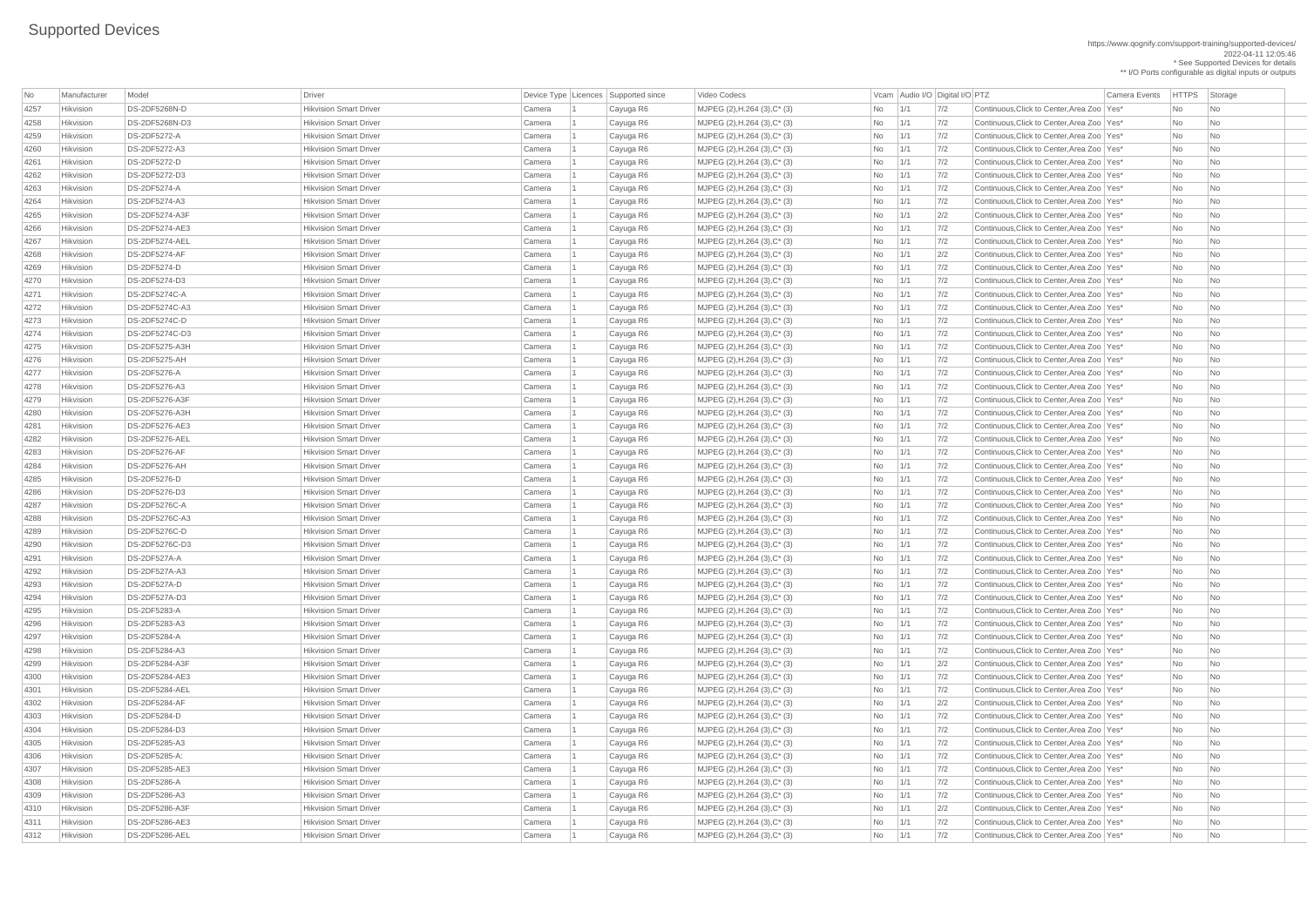#### https://www.qognify.com/support-training/supported-devices/ 2022-04-11 12:05:46

\* See Supported Devices for details \*\* I/O Ports configurable as digital inputs or outputs

| No   | Manufacturer     | Model                | Driver                        |           | Device Type Licences Supported since | Video Codecs                            |            |               | Vcam Audio I/O Digital I/O PTZ | <b>Camera Events</b>                         | <b>HTTPS</b>                | Storage                     |
|------|------------------|----------------------|-------------------------------|-----------|--------------------------------------|-----------------------------------------|------------|---------------|--------------------------------|----------------------------------------------|-----------------------------|-----------------------------|
| 4313 | Hikvision        | DS-2DF5286-AF        | <b>Hikvision Smart Driver</b> | Camera    | Cayuga R6                            | MJPEG (2), H.264 (3), C* (3)            | No l       | 1/1           | 2/2                            | Continuous, Click to Center, Area Zoo   Yes* | No                          | No                          |
| 4314 | Hikvision        | <b>DS-2DF5286-D</b>  | <b>Hikvision Smart Driver</b> | Camera    | Cayuga R6                            | $MJPEG (2), H.264 (3), C^* (3)$         | No         | 1/1           | 7/2                            | Continuous, Click to Center, Area Zoo   Yes* | $\overline{\mathsf{No}}$    | No                          |
| 4315 | Hikvision        | DS-2DF5286-D3        | <b>Hikvision Smart Driver</b> | Camera    | Cayuga R6                            | $MJPEG (2), H.264 (3), C^*(3)$          | No         | 1/1           | 7/2                            | Continuous, Click to Center, Area Zoo   Yes* | $\overline{\mathsf{No}}$    | No                          |
| 4316 | Hikvision        | DS-2DF6223-AEL       | <b>Hikvision Smart Driver</b> | Camera    | Cayuga R6                            | $MJPEG (2), H.264 (3), C^* (3)$         | No         | $\vert$ 1/1   | 7/2                            | Continuous, Click to Center, Area Zoo   Yes* | No                          | $\overline{\mathsf{No}}$    |
| 4317 | Hikvision        | DS-2DF6225X-AEL      | <b>Hikvision Smart Driver</b> | Camera    | Cayuga R10                           | MJPEG (2), H.264 (3), H.265 (2), C* (3) | No         | 1/0           | 7/2                            | Continuous, Click to Center, Area Zoo   Yes* | No                          | No                          |
| 4318 | Hikvision        | DS-2DF6236-AEL       | <b>Hikvision Smart Driver</b> | Camera    | Cayuga R6                            | MJPEG (2), H.264 (3), C* (3)            | No         | 1/1           | 7/2                            | Continuous, Click to Center, Area Zoo   Yes* | N <sub>o</sub>              | No                          |
| 4319 | Hikvision        | DS-2DF6236V-AEL      | <b>Hikvision Smart Driver</b> | Camera    | Cayuga R8                            | MJPEG (2), H.264 (3), C* (3)            | No         | $\vert$ 1/1   | 7/2                            | Continuous, Click to Center, Area Zoo   Yes* | No                          | No                          |
| 4320 | Hikvision        | DS-2DF6336V-AEL      | <b>Hikvision Smart Driver</b> | Camera    | Cayuga R8                            | $MJPEG (2), H.264 (3), C^* (3)$         | No         | 1/1           | 7/2                            | Continuous, Click to Center, Area Zoo   Yes* | $\overline{\mathsf{No}}$    | No                          |
| 4321 | Hikvision        | DS-2DF7225IX-AEL     | <b>Hikvision Smart Driver</b> | Camera    | Cayuga R10                           | MJPEG (2), H.264 (3), H.265 (2), C* (3) | No         | 1/0           | 7/2                            | Continuous, Click to Center, Area Zoo   Yes* | No                          | No                          |
| 4322 | Hikvision        | DS-2DF7225IX-AELW    | <b>Hikvision Smart Driver</b> | Camera    | Cayuga R10                           | MJPEG (2), H.264 (3), H.265 (2), C* (3) | No         | 1/0           | $7/2$                          | Continuous, Click to Center, Area Zoo   Yes* | No                          | No                          |
| 4323 | Hikvision        | DS-2DF723015-AEL     | <b>Hikvision Smart Driver</b> | Camera    | Cayuga R6                            | MJPEG (2), H.264 (3), C* (3)            | No         | $\vert$ 1/1   | 7/2                            | Continuous, Click to Center, Area Zoo Yes*   | N <sub>o</sub>              | No                          |
| 4324 | Hikvision        | DS-2DF7232IX-AEL     | <b>Hikvision Smart Driver</b> | Camera    | Cayuga R10                           | MJPEG (2), H.264 (3), H.265 (2), C* (3) | No         | 1/0           | 7/2                            | Continuous, Click to Center, Area Zoo   Yes* | N <sub>o</sub>              | $\overline{\mathsf{No}}$    |
| 4325 | Hikvision        | DS-2DF7232IX-AELW    | <b>Hikvision Smart Driver</b> | Camera    | Cayuga R10                           | MJPEG (2), H.264 (3), H.265 (2), C* (3) | No         | 1/0           | 7/2                            | Continuous, Click to Center, Area Zoo   Yes* | No                          | N <sub>o</sub>              |
| 4326 | Hikvision        | <b>DS-2DF7264-A</b>  | <b>Hikvision Smart Driver</b> | Camera    | Cayuga R6                            | MJPEG (2), H.264 (3), C* (3)            | No         | 1/1           | 7/2                            | Continuous, Click to Center, Area Zoo Yes*   | $\overline{\mathsf{No}}$    | No                          |
| 4327 | Hikvision        | DS-2DF7264-AEL       | <b>Hikvision Smart Driver</b> | Camera    | Cayuga R6                            | $MJPEG (2), H.264 (3), C^* (3)$         | No         | 1/1           | 7/2                            | Continuous, Click to Center, Area Zoo   Yes* | $\overline{\mathsf{No}}$    | No                          |
| 4328 | Hikvision        | <b>DS-2DF7264-D</b>  | <b>Hikvision Smart Driver</b> | Camera    | Cayuga R6                            | $MJPEG (2), H.264 (3), C^* (3)$         | No         | 1/1           | 7/2                            | Continuous, Click to Center, Area Zoo   Yes* | N <sub>o</sub>              | No                          |
| 4329 | Hikvision        | DS-2DF7264N-A        | <b>Hikvision Smart Driver</b> | Camera    | Cayuga R6                            | $MJPEG (2), H.264 (3), C^* (3)$         | No         | $\frac{1}{1}$ | 7/2                            | Continuous, Click to Center, Area Zoo Yes*   | No                          | No                          |
| 4330 | Hikvision        | DS-2DF7264N-AEL      | <b>Hikvision Smart Driver</b> | Camera    | Cayuga R6                            | $MJPEG (2), H.264 (3), C^*(3)$          | No         | 1/1           | 7/2                            | Continuous, Click to Center, Area Zoo   Yes* | N <sub>o</sub>              | No                          |
| 4331 | Hikvision        | DS-2DF7264N-D        | <b>Hikvision Smart Driver</b> | Camera    | Cayuga R6                            | MJPEG (2), H.264 (3), C* (3)            | No         | $\vert$ 1/1   | 7/2                            | Continuous, Click to Center, Area Zoo   Yes* | No                          | No                          |
| 4332 | Hikvision        | <b>DS-2DF7268-A</b>  | <b>Hikvision Smart Driver</b> | Camera    | Cayuga R6                            | MJPEG (2), H.264 (3), C* (3)            | No         | 1/1           | 7/2                            | Continuous, Click to Center, Area Zoo Yes*   | $\overline{\mathsf{No}}$    | No                          |
| 4333 | Hikvision        | DS-2DF7268-AEL       | <b>Hikvision Smart Driver</b> | Camera    | Cayuga R6                            | $MJPEG (2), H.264 (3), C^* (3)$         | No         | 1/1           | 7/2                            | Continuous, Click to Center, Area Zoo   Yes* | $\overline{\mathsf{No}}$    | No                          |
| 4334 | Hikvision        | <b>DS-2DF7268-D</b>  | <b>Hikvision Smart Driver</b> | Camera    | Cayuga R6                            | $MJPEG (2), H.264 (3), C^* (3)$         | No         | 1/1           | 7/2                            | Continuous, Click to Center, Area Zoo   Yes* | No                          | No                          |
| 4335 | Hikvision        | DS-2DF7268N-A        | <b>Hikvision Smart Driver</b> | Camera    | Cayuga R6                            | MJPEG $(2)$ , H.264 $(3)$ , C $*$ $(3)$ | No         | 1/1           | 7/2                            | Continuous, Click to Center, Area Zoo   Yes* | No                          | No                          |
| 4336 | Hikvision        | DS-2DF7268N-AEL      | <b>Hikvision Smart Driver</b> | Camera    | Cayuga R6                            | MJPEG (2), H.264 (3), C* (3)            | No l       | 1/1           | 7/2                            | Continuous, Click to Center, Area Zoo   Yes* | No                          | No                          |
| 4337 | Hikvision        | <b>DS-2DF7268N-D</b> | <b>Hikvision Smart Driver</b> | Camera    | Cayuga R6                            | MJPEG (2), H.264 (3), C* (3)            | No         |               | 7/2                            | Continuous, Click to Center, Area Zoo   Yes* | <b>No</b>                   | No                          |
| 4338 | Hikvision        | <b>DS-2DF7272-A</b>  | <b>Hikvision Smart Driver</b> | Camera    | Cayuga R6                            | MJPEG (2), H.264 (3), C* (3)            | No         | 1/1           | 7/2                            | Continuous, Click to Center, Area Zoo   Yes* | No                          | No                          |
| 4339 | Hikvision        | <b>DS-2DF7272-D</b>  | <b>Hikvision Smart Driver</b> | Camera    | Cayuga R6                            | $MJPEG (2), H.264 (3), C^* (3)$         | No         | 1/1           | 7/2                            | Continuous, Click to Center, Area Zoo   Yes* | No                          | $\overline{\mathsf{No}}$    |
| 4340 | Hikvision        | <b>DS-2DF7274-A</b>  | <b>Hikvision Smart Driver</b> | Camera    | Cayuga R6                            | $MJPEG (2), H.264 (3), C^* (3)$         | No         | 1/1           | 7/2                            | Continuous, Click to Center, Area Zoo   Yes* | No                          | No                          |
| 4341 | Hikvision        | DS-2DF7274-AEL       | <b>Hikvision Smart Driver</b> | Camera    | Cayuga R6                            | $MJPEG (2), H.264 (3), C^*(3)$          | No         | 1/1           | 7/2                            | Continuous, Click to Center, Area Zoo   Yes* | No                          | No                          |
| 4342 | <b>Hikvision</b> | DS-2DF7274-AF        | <b>Hikvision Smart Driver</b> | Camera    | Cayuga R6                            | MJPEG (2), H.264 (3), C* (3)            | No         | 1/1           | 2/2                            | Continuous, Click to Center, Area Zoo   Yes* | No                          | No                          |
| 4343 | Hikvision        | DS-2DF7274-AW        | <b>Hikvision Smart Driver</b> | Camera    | Cayuga R6                            | MJPEG (2), H.264 (3), C* (3)            | No         | 1/1           | 7/2                            | Continuous, Click to Center, Area Zoo   Yes* | No                          | No                          |
| 4344 | Hikvision        | <b>DS-2DF7274-D</b>  | <b>Hikvision Smart Driver</b> | Camera    | Cayuga R6                            | MJPEG (2), H.264 (3), C* (3)            | No         | 1/1           | 7/2                            | Continuous, Click to Center, Area Zoo   Yes* | No                          | $\overline{\mathsf{No}}$    |
| 4345 | Hikvision        | <b>DS-2DF7274C-A</b> | <b>Hikvision Smart Driver</b> | Camera    | Cayuga R6                            | $MJPEG (2), H.264 (3), C^* (3)$         | No         | 1/1           | 7/2                            | Continuous, Click to Center, Area Zoo   Yes* | No                          | No                          |
| 4346 | Hikvision        | DS-2DF7274C-D        | <b>Hikvision Smart Driver</b> | Camera    | Cayuga R6                            | $MJPEG (2), H.264 (3), C^* (3)$         | No         | 1/1           | 7/2                            | Continuous, Click to Center, Area Zoo   Yes* | No                          | No                          |
| 4347 | Hikvision        | DS-2DF7275-AH        | <b>Hikvision Smart Driver</b> | Camera    | Cayuga R6                            | $MJPEG (2), H.264 (3), C^* (3)$         | No         | 1/1           | 7/2                            | Continuous, Click to Center, Area Zoo   Yes* | No                          | No                          |
| 4348 | Hikvision        | <b>DS-2DF7276-A</b>  | <b>Hikvision Smart Driver</b> | Camera    | Cayuga R6                            | MJPEG (2), H.264 (3), C* (3)            | No         | 1/1           | 7/2                            | Continuous, Click to Center, Area Zoo   Yes* | No                          | No                          |
| 4349 | <b>Hikvision</b> | DS-2DF7276-AEL       | <b>Hikvision Smart Driver</b> | Camera    | Cayuga R6                            | MJPEG (2), H.264 (3), C* (3)            | No         | $\vert$ 1/1   | 7/2                            | Continuous, Click to Center, Area Zoo   Yes* | No                          | No                          |
| 4350 | Hikvision        | DS-2DF7276-AF        | <b>Hikvision Smart Driver</b> | Camera    | Cayuga R6                            | MJPEG (2), H.264 (3), C* (3)            | No         | 1/1           | 2/2                            | Continuous, Click to Center, Area Zoo   Yes* | No                          | No                          |
| 4351 | Hikvision        | DS-2DF7276-AH        | <b>Hikvision Smart Driver</b> | Camera    | Cayuga R6                            | $MJPEG (2), H.264 (3), C^{*} (3)$       | No         | 1/1           | 7/2                            | Continuous, Click to Center, Area Zoo   Yes* | $\overline{\mathsf{No}}$    | No                          |
| 4352 | <b>Hikvision</b> | DS-2DF7276-AW        | <b>Hikvision Smart Driver</b> | Camera    | Cayuga R6                            | $MJPEG (2), H.264 (3), C^* (3)$         | No         | 1/1           | 7/2                            | Continuous, Click to Center, Area Zoo   Yes* | No                          | No                          |
| 4353 | Hikvision        | <b>DS-2DF7276-D</b>  | <b>Hikvision Smart Driver</b> | Camera    | Cayuga R6                            | $MJPEG (2), H.264 (3), C^* (3)$         | No         | 1/1           | 7/2                            | Continuous, Click to Center, Area Zoo   Yes* | No                          | No                          |
| 4354 | Hikvision        | <b>DS-2DF7276C-A</b> | <b>Hikvision Smart Driver</b> | Camera    | Cayuga R6                            | MJPEG (2), H.264 (3), C* (3)            | No         | 1/1           | 7/2                            | Continuous, Click to Center, Area Zoo   Yes* | No                          | $\overline{\mathsf{No}}$    |
| 4355 | <b>Hikvision</b> | <b>DS-2DF7276C-D</b> | <b>Hikvision Smart Driver</b> | Camera    | Cayuga R6                            | MJPEG (2), H.264 (3), C* (3)            | No         | $\vert$ 1/1   | 7/2                            | Continuous, Click to Center, Area Zoo   Yes* | No                          | No                          |
| 4356 | Hikvision        | DS-2DF727A-A         | <b>Hikvision Smart Driver</b> | Camera    | Cayuga R6                            | MJPEG (2), H.264 (3), C* (3)            | No         | 1/1           | 7/2                            | Continuous, Click to Center, Area Zoo   Yes* | No                          | $\overline{\mathsf{No}}$    |
| 4357 | Hikvision        | DS-2DF727A-D         | <b>Hikvision Smart Driver</b> | Camera    | Cayuga R6                            | $MJPEG (2), H.264 (3), C^* (3)$         | No         | 1/1           | 7/2                            | Continuous, Click to Center, Area Zoo   Yes* | No                          | $\overline{\mathsf{No}}$    |
| 4358 | Hikvision        | <b>DS-2DF7283-A</b>  | <b>Hikvision Smart Driver</b> | Camera    | Cayuga R6                            | $MJPEG (2), H.264 (3), C^* (3)$         | No         | 1/1           | 7/2                            | Continuous, Click to Center, Area Zoo   Yes* | No                          | No                          |
| 4359 | Hikvision        | <b>DS-2DF7284-A</b>  | <b>Hikvision Smart Driver</b> | Camera    | Cayuga R6                            | $MJPEG (2), H.264 (3), C^* (3)$         | No         | 1/1           | 7/2                            | Continuous, Click to Center, Area Zoo   Yes* | No                          | No                          |
| 4360 | Hikvision        | DS-2DF7284-AEL       | <b>Hikvision Smart Driver</b> | Camera    | Cayuga R6                            | MJPEG (2), H.264 (3), C* (3)            | No         | $\vert$ 1/1   | 7/2                            | Continuous, Click to Center, Area Zoo   Yes* | No                          | $\overline{\mathsf{No}}$    |
| 4361 | <b>Hikvision</b> | DS-2DF7284-AF        | <b>Hikvision Smart Driver</b> | Camera    | Cayuga R6                            | MJPEG (2), H.264 (3), C* (3)            | No         | 1/1           | 2/2                            | Continuous, Click to Center, Area Zoo   Yes* | No                          | No                          |
| 4362 | Hikvision        | <b>DS-2DF7284-AW</b> | <b>Hikvision Smart Driver</b> | Camera    | Cayuga R6                            | $MJPEG (2), H.264 (3), C^* (3)$         | No         | 1/1           | 7/2                            | Continuous, Click to Center, Area Zoo   Yes* | No                          | No                          |
| 4363 | Hikvision        | <b>DS-2DF7284-D</b>  | <b>Hikvision Smart Driver</b> | Camera    | Cayuga R6                            | MJPEG (2), H.264 (3), C* (3)            | No l       | 1/1           | 7/2                            | Continuous, Click to Center, Area Zoo   Yes* | No                          | No                          |
|      | 4364 Hikvision   | <b>DS-2DF7285-A</b>  | <b>Hikvision Smart Driver</b> | Camera  1 | Cayuga R6                            | MJPEG $(2)$ , H.264 $(3)$ , C $*$ $(3)$ | $No$ $1/1$ |               | 7/2                            | Continuous, Click to Center, Area Zoo   Yes* | $\overline{\phantom{a}}$ No | $\overline{\phantom{a}}$ No |
| 4365 | <b>Hikvision</b> | <b>DS-2DF7286-A</b>  | <b>Hikvision Smart Driver</b> | Camera    | Cayuga R6                            | MJPEG $(2)$ , H.264 $(3)$ , C $*$ $(3)$ | No         | 1/1           | 7/2                            | Continuous, Click to Center, Area Zoo   Yes* | No                          | No                          |
| 4366 | Hikvision        | DS-2DF7286-AEL       | <b>Hikvision Smart Driver</b> | Camera    | Cayuga R6                            | MJPEG $(2)$ , H.264 $(3)$ , C $*$ $(3)$ | No         | 1/1           | 7/2                            | Continuous, Click to Center, Area Zoo   Yes* | No                          | N <sub>o</sub>              |
| 4367 | Hikvision        | <b>DS-2DF7286-AF</b> | <b>Hikvision Smart Driver</b> | Camera    | Cayuga R6                            | $MJPEG (2), H.264 (3), C^*(3)$          | No         | 1/1           | 2/2                            | Continuous, Click to Center, Area Zoo   Yes* | No                          | $\overline{\phantom{a}}$ No |
| 4368 | Hikvision        | <b>DS-2DF7286-AW</b> | <b>Hikvision Smart Driver</b> | Camera    | Cayuga R6                            | $MJPEG (2), H.264 (3), C^*(3)$          | $No$   1/1 |               | 7/2                            | Continuous, Click to Center, Area Zoo   Yes* | No                          | $\overline{\phantom{a}}$ No |
|      |                  |                      |                               |           |                                      |                                         |            |               |                                |                                              |                             |                             |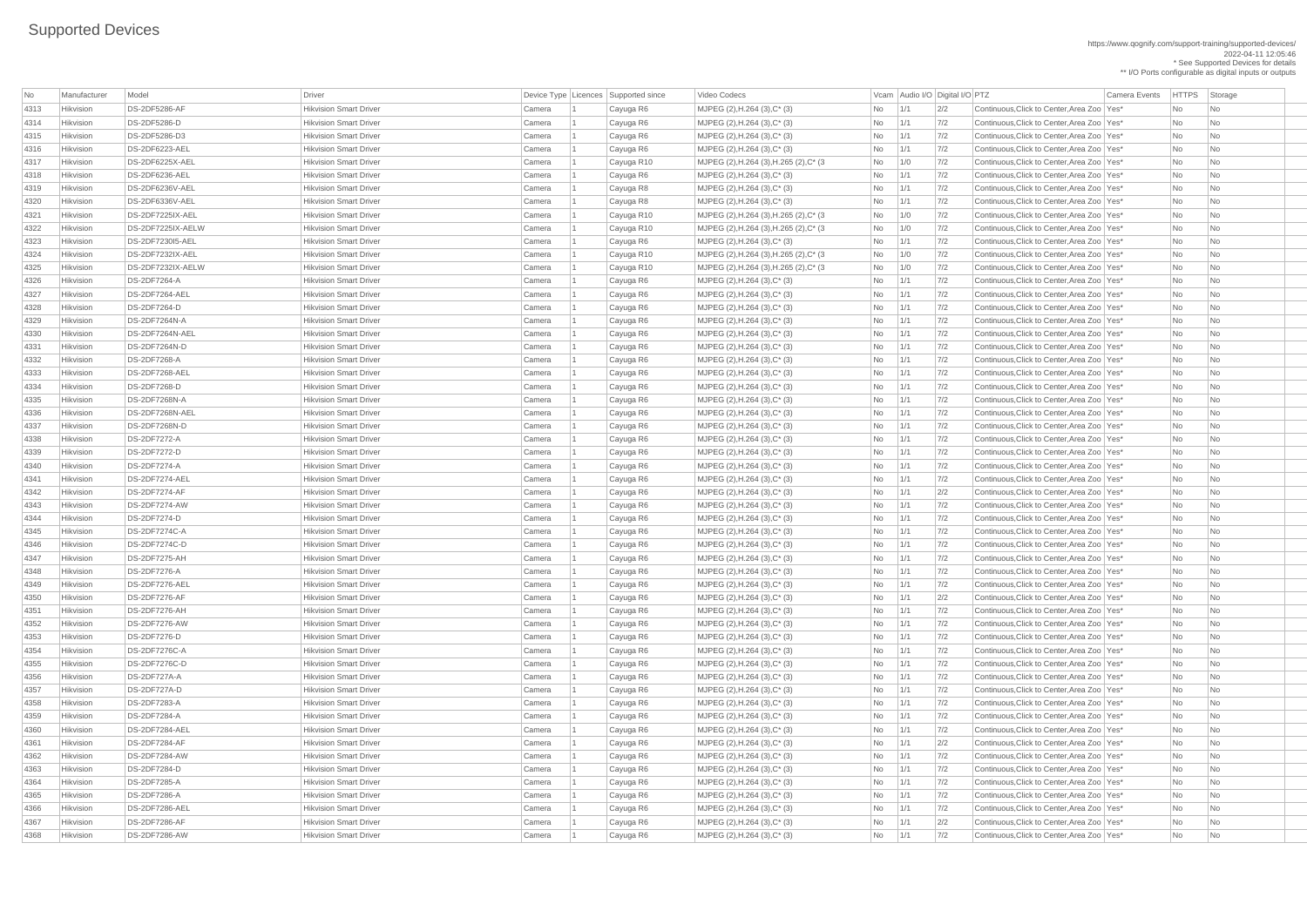https://www.qognify.com/support-training/supported-devices/ 2022-04-11 12:05:46 \* See Supported Devices for details

\*\* I/O Ports configurable as digital inputs or outputs

| <b>No</b> | Manufacturer | Model                                                                                                                                                                                                                                                                                                                                                                                                                                                                                                                                                                                                                                                                                                                                                                                                                                                                                                                                                                                                                                                                                                                                                                                                                                                                                                                                                                                                                                                                                                                                                                                                                                                                                                                                                                                                                                                                                                                                                                                                                                                                                                                                                                                                                                                                                                                                                                                                                                                                                                                                                                                                                                                                                                                                                                                                                                                                                                                                                                                                                                                                                                                                                                                                                                                                                                                                                                                                                                                                                                                                                                                                                                                                                                                                                                                                                                                                                                                                                                                                                                                                                                                                                                                                                                                                                                                                                                                                                                                                                                                                                                                                                                                                                                                                                                                                                                                                                                                                                                                                                                                                                                                                                                                                                                                                                                                                                                                                                                                                                                                                                                                                                                                                                                       | Driver                        |        | Device Type   Licences   Supported since | Video Codecs                                       |           |            | Vcam Audio I/O Digital I/O PTZ | <b>Camera Events</b>                         | <b>HTTPS</b>             | Storage                  |
|-----------|--------------|-------------------------------------------------------------------------------------------------------------------------------------------------------------------------------------------------------------------------------------------------------------------------------------------------------------------------------------------------------------------------------------------------------------------------------------------------------------------------------------------------------------------------------------------------------------------------------------------------------------------------------------------------------------------------------------------------------------------------------------------------------------------------------------------------------------------------------------------------------------------------------------------------------------------------------------------------------------------------------------------------------------------------------------------------------------------------------------------------------------------------------------------------------------------------------------------------------------------------------------------------------------------------------------------------------------------------------------------------------------------------------------------------------------------------------------------------------------------------------------------------------------------------------------------------------------------------------------------------------------------------------------------------------------------------------------------------------------------------------------------------------------------------------------------------------------------------------------------------------------------------------------------------------------------------------------------------------------------------------------------------------------------------------------------------------------------------------------------------------------------------------------------------------------------------------------------------------------------------------------------------------------------------------------------------------------------------------------------------------------------------------------------------------------------------------------------------------------------------------------------------------------------------------------------------------------------------------------------------------------------------------------------------------------------------------------------------------------------------------------------------------------------------------------------------------------------------------------------------------------------------------------------------------------------------------------------------------------------------------------------------------------------------------------------------------------------------------------------------------------------------------------------------------------------------------------------------------------------------------------------------------------------------------------------------------------------------------------------------------------------------------------------------------------------------------------------------------------------------------------------------------------------------------------------------------------------------------------------------------------------------------------------------------------------------------------------------------------------------------------------------------------------------------------------------------------------------------------------------------------------------------------------------------------------------------------------------------------------------------------------------------------------------------------------------------------------------------------------------------------------------------------------------------------------------------------------------------------------------------------------------------------------------------------------------------------------------------------------------------------------------------------------------------------------------------------------------------------------------------------------------------------------------------------------------------------------------------------------------------------------------------------------------------------------------------------------------------------------------------------------------------------------------------------------------------------------------------------------------------------------------------------------------------------------------------------------------------------------------------------------------------------------------------------------------------------------------------------------------------------------------------------------------------------------------------------------------------------------------------------------------------------------------------------------------------------------------------------------------------------------------------------------------------------------------------------------------------------------------------------------------------------------------------------------------------------------------------------------------------------------------------------------------------------------------------------------------------------|-------------------------------|--------|------------------------------------------|----------------------------------------------------|-----------|------------|--------------------------------|----------------------------------------------|--------------------------|--------------------------|
| 4369      | Hikvision    | <b>DS-2DF7286-D</b>                                                                                                                                                                                                                                                                                                                                                                                                                                                                                                                                                                                                                                                                                                                                                                                                                                                                                                                                                                                                                                                                                                                                                                                                                                                                                                                                                                                                                                                                                                                                                                                                                                                                                                                                                                                                                                                                                                                                                                                                                                                                                                                                                                                                                                                                                                                                                                                                                                                                                                                                                                                                                                                                                                                                                                                                                                                                                                                                                                                                                                                                                                                                                                                                                                                                                                                                                                                                                                                                                                                                                                                                                                                                                                                                                                                                                                                                                                                                                                                                                                                                                                                                                                                                                                                                                                                                                                                                                                                                                                                                                                                                                                                                                                                                                                                                                                                                                                                                                                                                                                                                                                                                                                                                                                                                                                                                                                                                                                                                                                                                                                                                                                                                                         | <b>Hikvision Smart Driver</b> | Camera | Cayuga R6                                | MJPEG (2), H.264 (3), C* (3)                       | No        | 1/1        | 7/2                            | Continuous, Click to Center, Area Zoo   Yes* | No                       | N <sub>o</sub>           |
| 4370      | Hikvision    | DS-2DF8223I-AEL                                                                                                                                                                                                                                                                                                                                                                                                                                                                                                                                                                                                                                                                                                                                                                                                                                                                                                                                                                                                                                                                                                                                                                                                                                                                                                                                                                                                                                                                                                                                                                                                                                                                                                                                                                                                                                                                                                                                                                                                                                                                                                                                                                                                                                                                                                                                                                                                                                                                                                                                                                                                                                                                                                                                                                                                                                                                                                                                                                                                                                                                                                                                                                                                                                                                                                                                                                                                                                                                                                                                                                                                                                                                                                                                                                                                                                                                                                                                                                                                                                                                                                                                                                                                                                                                                                                                                                                                                                                                                                                                                                                                                                                                                                                                                                                                                                                                                                                                                                                                                                                                                                                                                                                                                                                                                                                                                                                                                                                                                                                                                                                                                                                                                             | <b>Hikvision Smart Driver</b> | Camera | Cayuga R6                                | $MJPEG (2), H.264 (3), C^* (3)$                    | No        | 1/1        | 7/2                            | Continuous, Click to Center, Area Zoo   Yes* | No                       | N <sub>o</sub>           |
| 4371      | Hikvision    | DS-2DF8223I-AELW                                                                                                                                                                                                                                                                                                                                                                                                                                                                                                                                                                                                                                                                                                                                                                                                                                                                                                                                                                                                                                                                                                                                                                                                                                                                                                                                                                                                                                                                                                                                                                                                                                                                                                                                                                                                                                                                                                                                                                                                                                                                                                                                                                                                                                                                                                                                                                                                                                                                                                                                                                                                                                                                                                                                                                                                                                                                                                                                                                                                                                                                                                                                                                                                                                                                                                                                                                                                                                                                                                                                                                                                                                                                                                                                                                                                                                                                                                                                                                                                                                                                                                                                                                                                                                                                                                                                                                                                                                                                                                                                                                                                                                                                                                                                                                                                                                                                                                                                                                                                                                                                                                                                                                                                                                                                                                                                                                                                                                                                                                                                                                                                                                                                                            | <b>Hikvision Smart Driver</b> | Camera | Cayuga R6                                | $MJPEG (2), H.264 (3), C^*(3)$                     | No        | 1/1        | 7/2                            | Continuous, Click to Center, Area Zoo   Yes* | No                       | No                       |
| 4372      | Hikvision    | DS-2DF8223IN-AEL                                                                                                                                                                                                                                                                                                                                                                                                                                                                                                                                                                                                                                                                                                                                                                                                                                                                                                                                                                                                                                                                                                                                                                                                                                                                                                                                                                                                                                                                                                                                                                                                                                                                                                                                                                                                                                                                                                                                                                                                                                                                                                                                                                                                                                                                                                                                                                                                                                                                                                                                                                                                                                                                                                                                                                                                                                                                                                                                                                                                                                                                                                                                                                                                                                                                                                                                                                                                                                                                                                                                                                                                                                                                                                                                                                                                                                                                                                                                                                                                                                                                                                                                                                                                                                                                                                                                                                                                                                                                                                                                                                                                                                                                                                                                                                                                                                                                                                                                                                                                                                                                                                                                                                                                                                                                                                                                                                                                                                                                                                                                                                                                                                                                                            | <b>Hikvision Smart Driver</b> | Camera | Cayuga R6                                | $MJPEG (2), H.264 (3), C^* (3)$                    | No        | 1/1        | 7/2                            | Continuous, Click to Center, Area Zoo   Yes* | No                       | No                       |
| 4373      | Hikvision    | DS-2DF8225IH-AEL                                                                                                                                                                                                                                                                                                                                                                                                                                                                                                                                                                                                                                                                                                                                                                                                                                                                                                                                                                                                                                                                                                                                                                                                                                                                                                                                                                                                                                                                                                                                                                                                                                                                                                                                                                                                                                                                                                                                                                                                                                                                                                                                                                                                                                                                                                                                                                                                                                                                                                                                                                                                                                                                                                                                                                                                                                                                                                                                                                                                                                                                                                                                                                                                                                                                                                                                                                                                                                                                                                                                                                                                                                                                                                                                                                                                                                                                                                                                                                                                                                                                                                                                                                                                                                                                                                                                                                                                                                                                                                                                                                                                                                                                                                                                                                                                                                                                                                                                                                                                                                                                                                                                                                                                                                                                                                                                                                                                                                                                                                                                                                                                                                                                                            | <b>Hikvision Smart Driver</b> | Camera | Cayuga R10                               | MJPEG (2), H.264 (3), H.265 (2), C* (3             | No        | 1/0        | 7/2                            | Continuous, Click to Center, Area Zoo   Yes* | No                       | N <sub>o</sub>           |
| 4374      | Hikvision    | DS-2DF8225IH-AELW                                                                                                                                                                                                                                                                                                                                                                                                                                                                                                                                                                                                                                                                                                                                                                                                                                                                                                                                                                                                                                                                                                                                                                                                                                                                                                                                                                                                                                                                                                                                                                                                                                                                                                                                                                                                                                                                                                                                                                                                                                                                                                                                                                                                                                                                                                                                                                                                                                                                                                                                                                                                                                                                                                                                                                                                                                                                                                                                                                                                                                                                                                                                                                                                                                                                                                                                                                                                                                                                                                                                                                                                                                                                                                                                                                                                                                                                                                                                                                                                                                                                                                                                                                                                                                                                                                                                                                                                                                                                                                                                                                                                                                                                                                                                                                                                                                                                                                                                                                                                                                                                                                                                                                                                                                                                                                                                                                                                                                                                                                                                                                                                                                                                                           | <b>Hikvision Smart Driver</b> | Camera | Cayuga R10                               | MJPEG (2), H.264 (3), H.265 (2), C* (3             | No        | 1/0        | 7/2                            | Continuous, Click to Center, Area Zoo   Yes* | No                       | N <sub>o</sub>           |
| 4375      | Hikvision    | DS-2DF8225IX-AEL                                                                                                                                                                                                                                                                                                                                                                                                                                                                                                                                                                                                                                                                                                                                                                                                                                                                                                                                                                                                                                                                                                                                                                                                                                                                                                                                                                                                                                                                                                                                                                                                                                                                                                                                                                                                                                                                                                                                                                                                                                                                                                                                                                                                                                                                                                                                                                                                                                                                                                                                                                                                                                                                                                                                                                                                                                                                                                                                                                                                                                                                                                                                                                                                                                                                                                                                                                                                                                                                                                                                                                                                                                                                                                                                                                                                                                                                                                                                                                                                                                                                                                                                                                                                                                                                                                                                                                                                                                                                                                                                                                                                                                                                                                                                                                                                                                                                                                                                                                                                                                                                                                                                                                                                                                                                                                                                                                                                                                                                                                                                                                                                                                                                                            | <b>Hikvision Smart Driver</b> | Camera | Cayuga R10                               | MJPEG (2), H.264 (3), H.265 (2), C* (3)            | No        | 1/0        | 7/2                            | Continuous, Click to Center, Area Zoo   Yes* | No                       | N <sub>o</sub>           |
| 4376      | Hikvision    | DS-2DF8225IX-AELW                                                                                                                                                                                                                                                                                                                                                                                                                                                                                                                                                                                                                                                                                                                                                                                                                                                                                                                                                                                                                                                                                                                                                                                                                                                                                                                                                                                                                                                                                                                                                                                                                                                                                                                                                                                                                                                                                                                                                                                                                                                                                                                                                                                                                                                                                                                                                                                                                                                                                                                                                                                                                                                                                                                                                                                                                                                                                                                                                                                                                                                                                                                                                                                                                                                                                                                                                                                                                                                                                                                                                                                                                                                                                                                                                                                                                                                                                                                                                                                                                                                                                                                                                                                                                                                                                                                                                                                                                                                                                                                                                                                                                                                                                                                                                                                                                                                                                                                                                                                                                                                                                                                                                                                                                                                                                                                                                                                                                                                                                                                                                                                                                                                                                           | <b>Hikvision Smart Driver</b> | Camera | Cayuga R10                               | MJPEG (2), H.264 (3), H.265 (2), C* (3)            | No        | 1/0        | 7/2                            | Continuous, Click to Center, Area Zoo   Yes* | No                       | No.                      |
| 4377      | Hikvision    | DS-2DF8236I-AEL                                                                                                                                                                                                                                                                                                                                                                                                                                                                                                                                                                                                                                                                                                                                                                                                                                                                                                                                                                                                                                                                                                                                                                                                                                                                                                                                                                                                                                                                                                                                                                                                                                                                                                                                                                                                                                                                                                                                                                                                                                                                                                                                                                                                                                                                                                                                                                                                                                                                                                                                                                                                                                                                                                                                                                                                                                                                                                                                                                                                                                                                                                                                                                                                                                                                                                                                                                                                                                                                                                                                                                                                                                                                                                                                                                                                                                                                                                                                                                                                                                                                                                                                                                                                                                                                                                                                                                                                                                                                                                                                                                                                                                                                                                                                                                                                                                                                                                                                                                                                                                                                                                                                                                                                                                                                                                                                                                                                                                                                                                                                                                                                                                                                                             | <b>Hikvision Smart Driver</b> | Camera | Cayuga R6                                | $MJPEG (2), H.264 (3), C^* (3)$                    | No        | 1/1        | 7/2                            | Continuous, Click to Center, Area Zoo   Yes* | No                       | No                       |
| 4378      | Hikvision    | DS-2DF8236I-AELW                                                                                                                                                                                                                                                                                                                                                                                                                                                                                                                                                                                                                                                                                                                                                                                                                                                                                                                                                                                                                                                                                                                                                                                                                                                                                                                                                                                                                                                                                                                                                                                                                                                                                                                                                                                                                                                                                                                                                                                                                                                                                                                                                                                                                                                                                                                                                                                                                                                                                                                                                                                                                                                                                                                                                                                                                                                                                                                                                                                                                                                                                                                                                                                                                                                                                                                                                                                                                                                                                                                                                                                                                                                                                                                                                                                                                                                                                                                                                                                                                                                                                                                                                                                                                                                                                                                                                                                                                                                                                                                                                                                                                                                                                                                                                                                                                                                                                                                                                                                                                                                                                                                                                                                                                                                                                                                                                                                                                                                                                                                                                                                                                                                                                            | <b>Hikvision Smart Driver</b> | Camera | Cayuga R6                                | $MJPEG (2), H.264 (3), C^* (3)$                    | No        | 1/1        | 7/2                            | Continuous, Click to Center, Area Zoo   Yes* | No                       | No                       |
| 4379      | Hikvision    | DS-2DF8236I5W-AELW                                                                                                                                                                                                                                                                                                                                                                                                                                                                                                                                                                                                                                                                                                                                                                                                                                                                                                                                                                                                                                                                                                                                                                                                                                                                                                                                                                                                                                                                                                                                                                                                                                                                                                                                                                                                                                                                                                                                                                                                                                                                                                                                                                                                                                                                                                                                                                                                                                                                                                                                                                                                                                                                                                                                                                                                                                                                                                                                                                                                                                                                                                                                                                                                                                                                                                                                                                                                                                                                                                                                                                                                                                                                                                                                                                                                                                                                                                                                                                                                                                                                                                                                                                                                                                                                                                                                                                                                                                                                                                                                                                                                                                                                                                                                                                                                                                                                                                                                                                                                                                                                                                                                                                                                                                                                                                                                                                                                                                                                                                                                                                                                                                                                                          | <b>Hikvision Smart Driver</b> | Camera | Cayuga R8                                | $MJPEG (2), H.264 (3), C^*(3)$                     | No        | 1/1        | 7/2                            | Continuous, Click to Center, Area Zoo   Yes* | No                       | N <sub>o</sub>           |
| 4380      | Hikvision    | DS-2DF8236I5X-AELW                                                                                                                                                                                                                                                                                                                                                                                                                                                                                                                                                                                                                                                                                                                                                                                                                                                                                                                                                                                                                                                                                                                                                                                                                                                                                                                                                                                                                                                                                                                                                                                                                                                                                                                                                                                                                                                                                                                                                                                                                                                                                                                                                                                                                                                                                                                                                                                                                                                                                                                                                                                                                                                                                                                                                                                                                                                                                                                                                                                                                                                                                                                                                                                                                                                                                                                                                                                                                                                                                                                                                                                                                                                                                                                                                                                                                                                                                                                                                                                                                                                                                                                                                                                                                                                                                                                                                                                                                                                                                                                                                                                                                                                                                                                                                                                                                                                                                                                                                                                                                                                                                                                                                                                                                                                                                                                                                                                                                                                                                                                                                                                                                                                                                          | <b>Hikvision Smart Driver</b> | Camera | Cayuga R10                               | MJPEG (2), H.264 (3), H.265 (2), C* (3)            | No        | 1/0        | 7/2                            | Continuous, Click to Center, Area Zoo   Yes* | No                       | N <sub>o</sub>           |
| 4381      | Hikvision    | DS-2DF8236IV-AEL                                                                                                                                                                                                                                                                                                                                                                                                                                                                                                                                                                                                                                                                                                                                                                                                                                                                                                                                                                                                                                                                                                                                                                                                                                                                                                                                                                                                                                                                                                                                                                                                                                                                                                                                                                                                                                                                                                                                                                                                                                                                                                                                                                                                                                                                                                                                                                                                                                                                                                                                                                                                                                                                                                                                                                                                                                                                                                                                                                                                                                                                                                                                                                                                                                                                                                                                                                                                                                                                                                                                                                                                                                                                                                                                                                                                                                                                                                                                                                                                                                                                                                                                                                                                                                                                                                                                                                                                                                                                                                                                                                                                                                                                                                                                                                                                                                                                                                                                                                                                                                                                                                                                                                                                                                                                                                                                                                                                                                                                                                                                                                                                                                                                                            | <b>Hikvision Smart Driver</b> | Camera | Cayuga R8                                | $MJPEG (2), H.264 (3), C^* (3)$                    | No        | 1/1        | 7/2                            | Continuous, Click to Center, Area Zoo   Yes* | No                       | No                       |
| 4382      | Hikvision    | DS-2DF8236IV-AELW                                                                                                                                                                                                                                                                                                                                                                                                                                                                                                                                                                                                                                                                                                                                                                                                                                                                                                                                                                                                                                                                                                                                                                                                                                                                                                                                                                                                                                                                                                                                                                                                                                                                                                                                                                                                                                                                                                                                                                                                                                                                                                                                                                                                                                                                                                                                                                                                                                                                                                                                                                                                                                                                                                                                                                                                                                                                                                                                                                                                                                                                                                                                                                                                                                                                                                                                                                                                                                                                                                                                                                                                                                                                                                                                                                                                                                                                                                                                                                                                                                                                                                                                                                                                                                                                                                                                                                                                                                                                                                                                                                                                                                                                                                                                                                                                                                                                                                                                                                                                                                                                                                                                                                                                                                                                                                                                                                                                                                                                                                                                                                                                                                                                                           | <b>Hikvision Smart Driver</b> | Camera | Cayuga R8                                | $MJPEG (2), H.264 (3), C^* (3)$                    | No        | 1/1        | 7/2                            | Continuous, Click to Center, Area Zoo   Yes* | <b>No</b>                | N <sub>o</sub>           |
| 4383      | Hikvision    | DS-2DF8236IX-AEL                                                                                                                                                                                                                                                                                                                                                                                                                                                                                                                                                                                                                                                                                                                                                                                                                                                                                                                                                                                                                                                                                                                                                                                                                                                                                                                                                                                                                                                                                                                                                                                                                                                                                                                                                                                                                                                                                                                                                                                                                                                                                                                                                                                                                                                                                                                                                                                                                                                                                                                                                                                                                                                                                                                                                                                                                                                                                                                                                                                                                                                                                                                                                                                                                                                                                                                                                                                                                                                                                                                                                                                                                                                                                                                                                                                                                                                                                                                                                                                                                                                                                                                                                                                                                                                                                                                                                                                                                                                                                                                                                                                                                                                                                                                                                                                                                                                                                                                                                                                                                                                                                                                                                                                                                                                                                                                                                                                                                                                                                                                                                                                                                                                                                            | <b>Hikvision Smart Driver</b> | Camera | Cayuga R10                               | MJPEG (2), H.264 (3), H.265 (2), C* (3)            | No        | 1/0        | 7/2                            | Continuous, Click to Center, Area Zoo   Yes* | No                       | N <sub>o</sub>           |
| 4384      | Hikvision    | DS-2DF8236IX-AELW                                                                                                                                                                                                                                                                                                                                                                                                                                                                                                                                                                                                                                                                                                                                                                                                                                                                                                                                                                                                                                                                                                                                                                                                                                                                                                                                                                                                                                                                                                                                                                                                                                                                                                                                                                                                                                                                                                                                                                                                                                                                                                                                                                                                                                                                                                                                                                                                                                                                                                                                                                                                                                                                                                                                                                                                                                                                                                                                                                                                                                                                                                                                                                                                                                                                                                                                                                                                                                                                                                                                                                                                                                                                                                                                                                                                                                                                                                                                                                                                                                                                                                                                                                                                                                                                                                                                                                                                                                                                                                                                                                                                                                                                                                                                                                                                                                                                                                                                                                                                                                                                                                                                                                                                                                                                                                                                                                                                                                                                                                                                                                                                                                                                                           | <b>Hikvision Smart Driver</b> | Camera | Cayuga R10                               | MJPEG (2), H.264 (3), H.265 (2), C* (3)            | No        | 1/0        | 7/2                            | Continuous, Click to Center, Area Zoo   Yes* | No                       | No                       |
| 4385      | Hikvision    | DS-2DF8250I5X-AEL                                                                                                                                                                                                                                                                                                                                                                                                                                                                                                                                                                                                                                                                                                                                                                                                                                                                                                                                                                                                                                                                                                                                                                                                                                                                                                                                                                                                                                                                                                                                                                                                                                                                                                                                                                                                                                                                                                                                                                                                                                                                                                                                                                                                                                                                                                                                                                                                                                                                                                                                                                                                                                                                                                                                                                                                                                                                                                                                                                                                                                                                                                                                                                                                                                                                                                                                                                                                                                                                                                                                                                                                                                                                                                                                                                                                                                                                                                                                                                                                                                                                                                                                                                                                                                                                                                                                                                                                                                                                                                                                                                                                                                                                                                                                                                                                                                                                                                                                                                                                                                                                                                                                                                                                                                                                                                                                                                                                                                                                                                                                                                                                                                                                                           | <b>Hikvision Smart Driver</b> | Camera | Cayuga R10                               | MJPEG (2), H.264 (3), H.265 (2), C* (3)            | No        | 1/0        | 7/2                            | Continuous, Click to Center, Area Zoo   Yes* | $\overline{\mathsf{No}}$ | N <sub>o</sub>           |
| 4386      | Hikvision    | DS-2DF8250I5X-AELW                                                                                                                                                                                                                                                                                                                                                                                                                                                                                                                                                                                                                                                                                                                                                                                                                                                                                                                                                                                                                                                                                                                                                                                                                                                                                                                                                                                                                                                                                                                                                                                                                                                                                                                                                                                                                                                                                                                                                                                                                                                                                                                                                                                                                                                                                                                                                                                                                                                                                                                                                                                                                                                                                                                                                                                                                                                                                                                                                                                                                                                                                                                                                                                                                                                                                                                                                                                                                                                                                                                                                                                                                                                                                                                                                                                                                                                                                                                                                                                                                                                                                                                                                                                                                                                                                                                                                                                                                                                                                                                                                                                                                                                                                                                                                                                                                                                                                                                                                                                                                                                                                                                                                                                                                                                                                                                                                                                                                                                                                                                                                                                                                                                                                          | <b>Hikvision Smart Driver</b> | Camera | Cayuga R10                               | MJPEG (2), H.264 (3), H.265 (2), C* (3)            | No        | 1/0        | 7/2                            | Continuous, Click to Center, Area Zoo   Yes* | No                       | N <sub>o</sub>           |
| 4387      | Hikvision    | DS-2DF8336IV-AEL                                                                                                                                                                                                                                                                                                                                                                                                                                                                                                                                                                                                                                                                                                                                                                                                                                                                                                                                                                                                                                                                                                                                                                                                                                                                                                                                                                                                                                                                                                                                                                                                                                                                                                                                                                                                                                                                                                                                                                                                                                                                                                                                                                                                                                                                                                                                                                                                                                                                                                                                                                                                                                                                                                                                                                                                                                                                                                                                                                                                                                                                                                                                                                                                                                                                                                                                                                                                                                                                                                                                                                                                                                                                                                                                                                                                                                                                                                                                                                                                                                                                                                                                                                                                                                                                                                                                                                                                                                                                                                                                                                                                                                                                                                                                                                                                                                                                                                                                                                                                                                                                                                                                                                                                                                                                                                                                                                                                                                                                                                                                                                                                                                                                                            | <b>Hikvision Smart Driver</b> | Camera | Cayuga R8                                | $MJPEG (2), H.264 (3), C^* (3)$                    | No        | 1/1        | 7/2                            | Continuous, Click to Center, Area Zoo   Yes* | No                       | N <sub>o</sub>           |
| 4388      | Hikvision    | DS-2DF8336IV-AELW                                                                                                                                                                                                                                                                                                                                                                                                                                                                                                                                                                                                                                                                                                                                                                                                                                                                                                                                                                                                                                                                                                                                                                                                                                                                                                                                                                                                                                                                                                                                                                                                                                                                                                                                                                                                                                                                                                                                                                                                                                                                                                                                                                                                                                                                                                                                                                                                                                                                                                                                                                                                                                                                                                                                                                                                                                                                                                                                                                                                                                                                                                                                                                                                                                                                                                                                                                                                                                                                                                                                                                                                                                                                                                                                                                                                                                                                                                                                                                                                                                                                                                                                                                                                                                                                                                                                                                                                                                                                                                                                                                                                                                                                                                                                                                                                                                                                                                                                                                                                                                                                                                                                                                                                                                                                                                                                                                                                                                                                                                                                                                                                                                                                                           | <b>Hikvision Smart Driver</b> | Camera | Cayuga R8                                | $MJPEG (2), H.264 (3), C^* (3)$                    | No        | 1/1        | 7/2                            | Continuous, Click to Center, Area Zoo   Yes* | <b>No</b>                | N <sub>o</sub>           |
| 4389      | Hikvision    | DS-2DF8425IX-AEL                                                                                                                                                                                                                                                                                                                                                                                                                                                                                                                                                                                                                                                                                                                                                                                                                                                                                                                                                                                                                                                                                                                                                                                                                                                                                                                                                                                                                                                                                                                                                                                                                                                                                                                                                                                                                                                                                                                                                                                                                                                                                                                                                                                                                                                                                                                                                                                                                                                                                                                                                                                                                                                                                                                                                                                                                                                                                                                                                                                                                                                                                                                                                                                                                                                                                                                                                                                                                                                                                                                                                                                                                                                                                                                                                                                                                                                                                                                                                                                                                                                                                                                                                                                                                                                                                                                                                                                                                                                                                                                                                                                                                                                                                                                                                                                                                                                                                                                                                                                                                                                                                                                                                                                                                                                                                                                                                                                                                                                                                                                                                                                                                                                                                            | <b>Hikvision Smart Driver</b> | Camera | Cayuga R10                               | MJPEG (2), H.264 (3), H.265 (2), C* (3)            | No        | 1/0        | 7/2                            | Continuous, Click to Center, Area Zoo   Yes* | No                       | No                       |
| 4390      | Hikvision    | DS-2DF8425IX-AELW                                                                                                                                                                                                                                                                                                                                                                                                                                                                                                                                                                                                                                                                                                                                                                                                                                                                                                                                                                                                                                                                                                                                                                                                                                                                                                                                                                                                                                                                                                                                                                                                                                                                                                                                                                                                                                                                                                                                                                                                                                                                                                                                                                                                                                                                                                                                                                                                                                                                                                                                                                                                                                                                                                                                                                                                                                                                                                                                                                                                                                                                                                                                                                                                                                                                                                                                                                                                                                                                                                                                                                                                                                                                                                                                                                                                                                                                                                                                                                                                                                                                                                                                                                                                                                                                                                                                                                                                                                                                                                                                                                                                                                                                                                                                                                                                                                                                                                                                                                                                                                                                                                                                                                                                                                                                                                                                                                                                                                                                                                                                                                                                                                                                                           | <b>Hikvision Smart Driver</b> | Camera | Cayuga R10                               | MJPEG (2), H.264 (3), H.265 (2), C* (3)            | No        | 1/0        | 7/2                            | Continuous, Click to Center, Area Zoo   Yes* | $\overline{\mathsf{No}}$ | No                       |
| 4391      | Hikvision    | DS-2DF8436I5X-AELW                                                                                                                                                                                                                                                                                                                                                                                                                                                                                                                                                                                                                                                                                                                                                                                                                                                                                                                                                                                                                                                                                                                                                                                                                                                                                                                                                                                                                                                                                                                                                                                                                                                                                                                                                                                                                                                                                                                                                                                                                                                                                                                                                                                                                                                                                                                                                                                                                                                                                                                                                                                                                                                                                                                                                                                                                                                                                                                                                                                                                                                                                                                                                                                                                                                                                                                                                                                                                                                                                                                                                                                                                                                                                                                                                                                                                                                                                                                                                                                                                                                                                                                                                                                                                                                                                                                                                                                                                                                                                                                                                                                                                                                                                                                                                                                                                                                                                                                                                                                                                                                                                                                                                                                                                                                                                                                                                                                                                                                                                                                                                                                                                                                                                          | <b>Hikvision Smart Driver</b> | Camera | Cayuga R10                               | MJPEG (2), H.264 (3), H.265 (2), C* (3             | No        | 1/0        | 7/2                            | Continuous, Click to Center, Area Zoo   Yes* | No                       | N <sub>o</sub>           |
| 4392      | Hikvision    | DS-2DF8436IX-AEL                                                                                                                                                                                                                                                                                                                                                                                                                                                                                                                                                                                                                                                                                                                                                                                                                                                                                                                                                                                                                                                                                                                                                                                                                                                                                                                                                                                                                                                                                                                                                                                                                                                                                                                                                                                                                                                                                                                                                                                                                                                                                                                                                                                                                                                                                                                                                                                                                                                                                                                                                                                                                                                                                                                                                                                                                                                                                                                                                                                                                                                                                                                                                                                                                                                                                                                                                                                                                                                                                                                                                                                                                                                                                                                                                                                                                                                                                                                                                                                                                                                                                                                                                                                                                                                                                                                                                                                                                                                                                                                                                                                                                                                                                                                                                                                                                                                                                                                                                                                                                                                                                                                                                                                                                                                                                                                                                                                                                                                                                                                                                                                                                                                                                            | <b>Hikvision Smart Driver</b> | Camera | Cayuga R10                               | MJPEG (2), H.264 (3), H.265 (2), C* (3)            | No        | 1/0        | 7/2                            | Continuous, Click to Center, Area Zoo   Yes* | No                       | No                       |
| 4393      | Hikvision    | DS-2DF8436IX-AELW                                                                                                                                                                                                                                                                                                                                                                                                                                                                                                                                                                                                                                                                                                                                                                                                                                                                                                                                                                                                                                                                                                                                                                                                                                                                                                                                                                                                                                                                                                                                                                                                                                                                                                                                                                                                                                                                                                                                                                                                                                                                                                                                                                                                                                                                                                                                                                                                                                                                                                                                                                                                                                                                                                                                                                                                                                                                                                                                                                                                                                                                                                                                                                                                                                                                                                                                                                                                                                                                                                                                                                                                                                                                                                                                                                                                                                                                                                                                                                                                                                                                                                                                                                                                                                                                                                                                                                                                                                                                                                                                                                                                                                                                                                                                                                                                                                                                                                                                                                                                                                                                                                                                                                                                                                                                                                                                                                                                                                                                                                                                                                                                                                                                                           | <b>Hikvision Smart Driver</b> | Camera | Cayuga R10                               | MJPEG (2), H.264 (3), H.265 (2), C* (3             | No        | 1/0        | 7/2                            | Continuous, Click to Center, Area Zoo   Yes* | <b>No</b>                | No                       |
| 4394      | Hikvision    | DS-2DF8825IX-AEL                                                                                                                                                                                                                                                                                                                                                                                                                                                                                                                                                                                                                                                                                                                                                                                                                                                                                                                                                                                                                                                                                                                                                                                                                                                                                                                                                                                                                                                                                                                                                                                                                                                                                                                                                                                                                                                                                                                                                                                                                                                                                                                                                                                                                                                                                                                                                                                                                                                                                                                                                                                                                                                                                                                                                                                                                                                                                                                                                                                                                                                                                                                                                                                                                                                                                                                                                                                                                                                                                                                                                                                                                                                                                                                                                                                                                                                                                                                                                                                                                                                                                                                                                                                                                                                                                                                                                                                                                                                                                                                                                                                                                                                                                                                                                                                                                                                                                                                                                                                                                                                                                                                                                                                                                                                                                                                                                                                                                                                                                                                                                                                                                                                                                            | <b>Hikvision Smart Driver</b> | Camera | Cayuga R10                               | MJPEG (2), H.264 (3), H.265 (2), C* (3)            | No        | 1/0        | 7/2                            | Continuous, Click to Center, Area Zoo   Yes* | No.                      | $\overline{\mathsf{No}}$ |
| 4395      | Hikvision    | DS-2DF8825IX-AELW                                                                                                                                                                                                                                                                                                                                                                                                                                                                                                                                                                                                                                                                                                                                                                                                                                                                                                                                                                                                                                                                                                                                                                                                                                                                                                                                                                                                                                                                                                                                                                                                                                                                                                                                                                                                                                                                                                                                                                                                                                                                                                                                                                                                                                                                                                                                                                                                                                                                                                                                                                                                                                                                                                                                                                                                                                                                                                                                                                                                                                                                                                                                                                                                                                                                                                                                                                                                                                                                                                                                                                                                                                                                                                                                                                                                                                                                                                                                                                                                                                                                                                                                                                                                                                                                                                                                                                                                                                                                                                                                                                                                                                                                                                                                                                                                                                                                                                                                                                                                                                                                                                                                                                                                                                                                                                                                                                                                                                                                                                                                                                                                                                                                                           | <b>Hikvision Smart Driver</b> | Camera | Cayuga R10                               | MJPEG (2), H.264 (3), H.265 (2), C* (3)            | No        | 1/0        | 7/2                            | Continuous, Click to Center, Area Zoo   Yes* | No                       | No                       |
| 4396      | Hikvision    | DS-2DF8836I5V-AEL                                                                                                                                                                                                                                                                                                                                                                                                                                                                                                                                                                                                                                                                                                                                                                                                                                                                                                                                                                                                                                                                                                                                                                                                                                                                                                                                                                                                                                                                                                                                                                                                                                                                                                                                                                                                                                                                                                                                                                                                                                                                                                                                                                                                                                                                                                                                                                                                                                                                                                                                                                                                                                                                                                                                                                                                                                                                                                                                                                                                                                                                                                                                                                                                                                                                                                                                                                                                                                                                                                                                                                                                                                                                                                                                                                                                                                                                                                                                                                                                                                                                                                                                                                                                                                                                                                                                                                                                                                                                                                                                                                                                                                                                                                                                                                                                                                                                                                                                                                                                                                                                                                                                                                                                                                                                                                                                                                                                                                                                                                                                                                                                                                                                                           | <b>Hikvision Smart Driver</b> | Camera | Cayuga R8                                | $MJPEG (2), H.264 (3), C^*(3)$                     | No        | 1/1        | 7/2                            | Continuous, Click to Center, Area Zoo   Yes* | No                       | N <sub>o</sub>           |
| 4397      | Hikvision    | DS-2DF8836I5V-AELW                                                                                                                                                                                                                                                                                                                                                                                                                                                                                                                                                                                                                                                                                                                                                                                                                                                                                                                                                                                                                                                                                                                                                                                                                                                                                                                                                                                                                                                                                                                                                                                                                                                                                                                                                                                                                                                                                                                                                                                                                                                                                                                                                                                                                                                                                                                                                                                                                                                                                                                                                                                                                                                                                                                                                                                                                                                                                                                                                                                                                                                                                                                                                                                                                                                                                                                                                                                                                                                                                                                                                                                                                                                                                                                                                                                                                                                                                                                                                                                                                                                                                                                                                                                                                                                                                                                                                                                                                                                                                                                                                                                                                                                                                                                                                                                                                                                                                                                                                                                                                                                                                                                                                                                                                                                                                                                                                                                                                                                                                                                                                                                                                                                                                          | <b>Hikvision Smart Driver</b> | Camera | Cayuga R8                                | $MJPEG (2), H.264 (3), C^* (3)$                    | <b>No</b> | 1/1        | 7/2                            | Continuous, Click to Center, Area Zoo   Yes* | No                       | No                       |
| 4398      | Hikvision    | DS-2DF8836I5X-AELW                                                                                                                                                                                                                                                                                                                                                                                                                                                                                                                                                                                                                                                                                                                                                                                                                                                                                                                                                                                                                                                                                                                                                                                                                                                                                                                                                                                                                                                                                                                                                                                                                                                                                                                                                                                                                                                                                                                                                                                                                                                                                                                                                                                                                                                                                                                                                                                                                                                                                                                                                                                                                                                                                                                                                                                                                                                                                                                                                                                                                                                                                                                                                                                                                                                                                                                                                                                                                                                                                                                                                                                                                                                                                                                                                                                                                                                                                                                                                                                                                                                                                                                                                                                                                                                                                                                                                                                                                                                                                                                                                                                                                                                                                                                                                                                                                                                                                                                                                                                                                                                                                                                                                                                                                                                                                                                                                                                                                                                                                                                                                                                                                                                                                          | <b>Hikvision Smart Driver</b> | Camera | Cayuga R10                               | MJPEG (2), H.264 (3), H.265 (2), C* (3)            | No        | 1/0        | 7/2                            | Continuous, Click to Center, Area Zoo   Yes* | No                       | No                       |
| 4399      | Hikvision    | DS-2DF8836IV-AEL                                                                                                                                                                                                                                                                                                                                                                                                                                                                                                                                                                                                                                                                                                                                                                                                                                                                                                                                                                                                                                                                                                                                                                                                                                                                                                                                                                                                                                                                                                                                                                                                                                                                                                                                                                                                                                                                                                                                                                                                                                                                                                                                                                                                                                                                                                                                                                                                                                                                                                                                                                                                                                                                                                                                                                                                                                                                                                                                                                                                                                                                                                                                                                                                                                                                                                                                                                                                                                                                                                                                                                                                                                                                                                                                                                                                                                                                                                                                                                                                                                                                                                                                                                                                                                                                                                                                                                                                                                                                                                                                                                                                                                                                                                                                                                                                                                                                                                                                                                                                                                                                                                                                                                                                                                                                                                                                                                                                                                                                                                                                                                                                                                                                                            | <b>Hikvision Smart Driver</b> | Camera | Cayuga R8                                | MJPEG $(2)$ , H.264 $(3)$ , C $*$ $(3)$            | No        | 1/1        | 7/2                            | Continuous, Click to Center, Area Zoo   Yes* | No                       | No                       |
| 4400      | Hikvision    | DS-2DF8836IV-AELW                                                                                                                                                                                                                                                                                                                                                                                                                                                                                                                                                                                                                                                                                                                                                                                                                                                                                                                                                                                                                                                                                                                                                                                                                                                                                                                                                                                                                                                                                                                                                                                                                                                                                                                                                                                                                                                                                                                                                                                                                                                                                                                                                                                                                                                                                                                                                                                                                                                                                                                                                                                                                                                                                                                                                                                                                                                                                                                                                                                                                                                                                                                                                                                                                                                                                                                                                                                                                                                                                                                                                                                                                                                                                                                                                                                                                                                                                                                                                                                                                                                                                                                                                                                                                                                                                                                                                                                                                                                                                                                                                                                                                                                                                                                                                                                                                                                                                                                                                                                                                                                                                                                                                                                                                                                                                                                                                                                                                                                                                                                                                                                                                                                                                           | <b>Hikvision Smart Driver</b> | Camera | Cayuga R8                                | $MJPEG (2), H.264 (3), C^* (3)$                    | No        | 1/1        | 7/2                            | Continuous, Click to Center, Area Zoo   Yes* | No                       | No                       |
| 4401      | Hikvision    | DS-2DF8836IX-AEL                                                                                                                                                                                                                                                                                                                                                                                                                                                                                                                                                                                                                                                                                                                                                                                                                                                                                                                                                                                                                                                                                                                                                                                                                                                                                                                                                                                                                                                                                                                                                                                                                                                                                                                                                                                                                                                                                                                                                                                                                                                                                                                                                                                                                                                                                                                                                                                                                                                                                                                                                                                                                                                                                                                                                                                                                                                                                                                                                                                                                                                                                                                                                                                                                                                                                                                                                                                                                                                                                                                                                                                                                                                                                                                                                                                                                                                                                                                                                                                                                                                                                                                                                                                                                                                                                                                                                                                                                                                                                                                                                                                                                                                                                                                                                                                                                                                                                                                                                                                                                                                                                                                                                                                                                                                                                                                                                                                                                                                                                                                                                                                                                                                                                            | <b>Hikvision Smart Driver</b> |        | Cayuga R10                               | MJPEG (2), H.264 (3), H.265 (2), C* (3)            | No        | 1/0        | 7/2                            | Continuous, Click to Center, Area Zoo   Yes* | No                       | No                       |
| 4402      | Hikvision    | DS-2DF8836IX-AELW                                                                                                                                                                                                                                                                                                                                                                                                                                                                                                                                                                                                                                                                                                                                                                                                                                                                                                                                                                                                                                                                                                                                                                                                                                                                                                                                                                                                                                                                                                                                                                                                                                                                                                                                                                                                                                                                                                                                                                                                                                                                                                                                                                                                                                                                                                                                                                                                                                                                                                                                                                                                                                                                                                                                                                                                                                                                                                                                                                                                                                                                                                                                                                                                                                                                                                                                                                                                                                                                                                                                                                                                                                                                                                                                                                                                                                                                                                                                                                                                                                                                                                                                                                                                                                                                                                                                                                                                                                                                                                                                                                                                                                                                                                                                                                                                                                                                                                                                                                                                                                                                                                                                                                                                                                                                                                                                                                                                                                                                                                                                                                                                                                                                                           | <b>Hikvision Smart Driver</b> | Camera |                                          |                                                    |           | 1/0        | 7/2                            | Continuous, Click to Center, Area Zoo   Yes* | No                       | No                       |
|           | Hikvision    | DS-2DP0818IZIX-D236 PanoVu series 180&                                                                                                                                                                                                                                                                                                                                                                                                                                                                                                                                                                                                                                                                                                                                                                                                                                                                                                                                                                                                                                                                                                                                                                                                                                                                                                                                                                                                                                                                                                                                                                                                                                                                                                                                                                                                                                                                                                                                                                                                                                                                                                                                                                                                                                                                                                                                                                                                                                                                                                                                                                                                                                                                                                                                                                                                                                                                                                                                                                                                                                                                                                                                                                                                                                                                                                                                                                                                                                                                                                                                                                                                                                                                                                                                                                                                                                                                                                                                                                                                                                                                                                                                                                                                                                                                                                                                                                                                                                                                                                                                                                                                                                                                                                                                                                                                                                                                                                                                                                                                                                                                                                                                                                                                                                                                                                                                                                                                                                                                                                                                                                                                                                                                      | <b>Hikvision Smart Driver</b> | Camera | Cayuga R10                               | MJPEG (2), H.264 (3), H.265 (2), C* (3)            | No        |            | 7/2                            | Continuous, Click to Center, Area Zoo   Yes* | No                       | No                       |
| 4403      |              | DS-2DP0818Z-D PanoVu series 180°Pa                                                                                                                                                                                                                                                                                                                                                                                                                                                                                                                                                                                                                                                                                                                                                                                                                                                                                                                                                                                                                                                                                                                                                                                                                                                                                                                                                                                                                                                                                                                                                                                                                                                                                                                                                                                                                                                                                                                                                                                                                                                                                                                                                                                                                                                                                                                                                                                                                                                                                                                                                                                                                                                                                                                                                                                                                                                                                                                                                                                                                                                                                                                                                                                                                                                                                                                                                                                                                                                                                                                                                                                                                                                                                                                                                                                                                                                                                                                                                                                                                                                                                                                                                                                                                                                                                                                                                                                                                                                                                                                                                                                                                                                                                                                                                                                                                                                                                                                                                                                                                                                                                                                                                                                                                                                                                                                                                                                                                                                                                                                                                                                                                                                                          | <b>Hikvision Smart Driver</b> | Camera | Cayuga R13                               | MJPEG $(1)$ , H.264 $(3)$ , H.265 $(3)$ , C* $(3)$ | No        |            |                                |                                              |                          | No                       |
| 4404      | Hikvision    |                                                                                                                                                                                                                                                                                                                                                                                                                                                                                                                                                                                                                                                                                                                                                                                                                                                                                                                                                                                                                                                                                                                                                                                                                                                                                                                                                                                                                                                                                                                                                                                                                                                                                                                                                                                                                                                                                                                                                                                                                                                                                                                                                                                                                                                                                                                                                                                                                                                                                                                                                                                                                                                                                                                                                                                                                                                                                                                                                                                                                                                                                                                                                                                                                                                                                                                                                                                                                                                                                                                                                                                                                                                                                                                                                                                                                                                                                                                                                                                                                                                                                                                                                                                                                                                                                                                                                                                                                                                                                                                                                                                                                                                                                                                                                                                                                                                                                                                                                                                                                                                                                                                                                                                                                                                                                                                                                                                                                                                                                                                                                                                                                                                                                                             |                               | Camera | Cayuga R11                               | $MJPEG (2), H.264 (3), C^* (3)$                    | No        | $\mid$ 1/1 | 7/2                            | Continuous, Click to Center, Area Zoo   Yes* | No                       |                          |
| 4405      | Hikvision    | DS-2DP1636Z-D PanoVu series 360°Pa                                                                                                                                                                                                                                                                                                                                                                                                                                                                                                                                                                                                                                                                                                                                                                                                                                                                                                                                                                                                                                                                                                                                                                                                                                                                                                                                                                                                                                                                                                                                                                                                                                                                                                                                                                                                                                                                                                                                                                                                                                                                                                                                                                                                                                                                                                                                                                                                                                                                                                                                                                                                                                                                                                                                                                                                                                                                                                                                                                                                                                                                                                                                                                                                                                                                                                                                                                                                                                                                                                                                                                                                                                                                                                                                                                                                                                                                                                                                                                                                                                                                                                                                                                                                                                                                                                                                                                                                                                                                                                                                                                                                                                                                                                                                                                                                                                                                                                                                                                                                                                                                                                                                                                                                                                                                                                                                                                                                                                                                                                                                                                                                                                                                          | <b>Hikvision Smart Driver</b> | Camera | Cayuga R11                               | $MJPEG (2), H.264 (3), C^* (3)$                    | No        |            | 0/0                            | Continuous, Click to Center, Area Zoo   No   | No                       | No                       |
| 4406      | Hikvision    | DS-2DP1636ZIX-D236 PanoVu series 360&#</td><td><b>Hikvision Smart Driver</b></td><td>Camera</td><td>Cayuga R13</td><td>MJPEG <math>(1)</math>, H.264 <math>(3)</math>, H.265 <math>(3)</math>, C* <math>(3)</math></td><td>No</td><td></td><td>7/2</td><td>Continuous, Click to Center, Area Zoo   Yes*</td><td>No</td><td>No</td></tr><tr><td>4407</td><td>Hikvision</td><td>DS-2DY3220IW-DE</td><td><b>Hikvision Smart Driver</b></td><td>Camera</td><td>Cayuga R8</td><td>MJPEG (2), H.264 (3), H.265 (3), C* (3)</td><td>No</td><td>1/1</td><td>1/1</td><td>Continuous, Click to Center, Area Zoo   Yes*</td><td>Yes</td><td>No</td></tr><tr><td>4408</td><td>Hikvision</td><td>DS-2DY3220IW-DE4</td><td><b>Hikvision Smart Driver</b></td><td>Camera</td><td>Cayuga R8</td><td>MJPEG (2), H.264 (3), H.265 (3), C* (3)</td><td>No</td><td> 1/1</td><td>1/1</td><td>Continuous, Click to Center, Area Zoo   Yes*</td><td>Yes</td><td>No</td></tr><tr><td>4409</td><td>Hikvision</td><td>DS-2DY3320IW-DE</td><td><b>Hikvision Smart Driver</b></td><td>Camera</td><td>Cayuga R8</td><td>MJPEG (2), H.264 (3), H.265 (3), C* (3)</td><td>No</td><td><math>\vert</math> 1/1</td><td>1/1</td><td>Continuous, Click to Center, Area Zoo   Yes*</td><td>Yes</td><td>No</td></tr><tr><td>4410</td><td>Hikvision</td><td>DS-2DY3320IW-DE4</td><td><b>Hikvision Smart Driver</b></td><td>Camera</td><td>Cayuga R8</td><td>MJPEG (2), H.264 (3), H.265 (3), C* (3)</td><td>No</td><td>1/1</td><td>1/1</td><td>Continuous, Click to Center, Area Zoo   Yes*</td><td>Yes</td><td>No</td></tr><tr><td>4411</td><td>Hikvision</td><td>DS-2PT3122IZ-DE3</td><td><b>Hikvision Smart Driver</b></td><td>Camera</td><td>Cayuga R13</td><td>MJPEG (1), H.264 (2), H.265 (2), C* (2)</td><td>No</td><td>1/0</td><td>0/0</td><td>Continuous, Click to Center, Area Zoo   Yes*</td><td>Yes</td><td>Yes</td></tr><tr><td>4412</td><td>Hikvision</td><td>DS-2PT3326IZ-DE3</td><td><b>Hikvision Smart Driver</b></td><td>Camera</td><td>Cayuga R13</td><td>MJPEG (1), H.264 (2), H.265 (2), C* (2)</td><td>No</td><td>1/0</td><td>0/0</td><td>Continuous, Click to Center, Area Zoo   Yes*</td><td>Yes</td><td>Yes</td></tr><tr><td>4413</td><td>Hikvision</td><td>DS-2PT5326IZ-DE</td><td><b>Hikvision Smart Driver</b></td><td>Camera</td><td>Cayuga R13</td><td>MJPEG (1), H.264 (2), H.265 (2), C* (2)</td><td><math>\overline{\phantom{a}}</math> No</td><td>1/0</td><td>0/0</td><td>Continuous, Click to Center, Area Zoo   Yes*</td><td>Yes</td><td>Yes</td></tr><tr><td>4414</td><td>Hikvision</td><td>DS-2TD1217-2/V1</td><td><b>Hikvision Smart Driver</b></td><td>Camera</td><td>Cayuga R13</td><td>MJPEG (1), H.264 (2), H.265 (2), C* (2)</td><td>No</td><td>1/1</td><td>1/1</td><td>Yes*</td><td>Yes</td><td>No</td></tr><tr><td>4415</td><td>Hikvision</td><td>DS-2TD1217-3/V1</td><td><b>Hikvision Smart Driver</b></td><td>Camera</td><td>Cayuga R13</td><td>MJPEG (1), H.264 (2), H.265 (2), C* (2)</td><td>No</td><td><math>\vert</math> 1/1</td><td>1/1</td><td>Yes*</td><td>Yes</td><td>N<sub>o</sub></td></tr><tr><td>4416</td><td>Hikvision</td><td>DS-2TD1217-6/V1</td><td><b>Hikvision Smart Driver</b></td><td>Camera</td><td>Cayuga R13</td><td>MJPEG (1), H.264 (2), H.265 (2), C* (2)</td><td>No</td><td> 1/1</td><td>1/1</td><td>Yes*</td><td>Yes</td><td>No</td></tr><tr><td>4417</td><td>Hikvision</td><td>DS-2TD1217B-3/PA</td><td><b>Hikvision Smart Driver</b></td><td>Camera</td><td>Cayuga R14</td><td>MJPEG (1), H.264 (2), H.265 (2), C* (2)</td><td>No</td><td> 1/1</td><td>2/2</td><td>Yes*</td><td>Yes</td><td>No</td></tr><tr><td>4418</td><td>Hikvision</td><td>DS-2TD1217B-6/PA</td><td><b>Hikvision Smart Driver</b></td><td>Camera</td><td>Cayuga R14</td><td>MJPEG (1), H.264 (2), H.265 (2), C* (2)</td><td>No</td><td> 1/1</td><td>2/2</td><td>Yes*</td><td>Yes</td><td><math>\overline{\mathsf{No}}</math></td></tr><tr><td>4419</td><td>Hikvision</td><td>DS-2TD2117-3/V1</td><td><b>Hikvision Smart Driver</b></td><td>Camera</td><td>Cayuga R13</td><td>MJPEG (1), H.264 (2), H.265 (2), C* (2)</td><td>No</td><td>1/1</td><td>2/2</td><td>Yes*</td><td>Yes</td><td>No</td></tr><tr><td>4420</td><td>Hikvision</td><td>DS-2TD2117-6/V1</td><td><b>Hikvision Smart Driver</b></td><td>Camera</td><td>Cayuga R13</td><td>MJPEG (1), H.264 (2), H.265 (2), C* (2)</td><td>No l</td><td>1/1</td><td>2/2</td><td>Yes*</td><td>Yes</td><td>No</td></tr><tr><td>4421</td><td>Hikvision</td><td>DS-2TD2136-10</td><td><b>Hikvision Smart Driver</b></td><td>Camera</td><td>Cayuga R10</td><td>MJPEG (2), H.264 (3), H.265 (3), C* (3)</td><td>No</td><td>1/1</td><td>2/2</td><td>Yes*</td><td>No</td><td>N<sub>o</sub></td></tr><tr><td>4422</td><td>Hikvision</td><td>DS-2TD2136-10/V1</td><td><b>Hikvision Smart Driver</b></td><td>Camera</td><td>Cayuga R13</td><td>MJPEG (1), H.264 (2), H.265 (2), C* (2)</td><td>No</td><td><math>\vert</math> 1/1</td><td>2/2</td><td>Yes*</td><td>Yes</td><td>N<sub>o</sub></td></tr><tr><td>4423</td><td>Hikvision</td><td>DS-2TD2136-15</td><td><b>Hikvision Smart Driver</b></td><td>Camera</td><td>Cayuga R10</td><td>MJPEG (2), H.264 (3), H.265 (3), C* (3)</td><td>No</td><td><math>\vert</math> 1/1</td><td>2/2</td><td>Yes*</td><td>No</td><td><math>\overline{\mathsf{No}}</math></td></tr><tr><td>4424</td><td>Hikvision</td><td>DS-2TD2136-15/V1</td><td><b>Hikvision Smart Driver</b></td><td>Camera</td><td>Cayuga R13</td><td>MJPEG (1), H.264 (2), H.265 (2), C* (2)</td><td><math>No</math>   1/1</td><td></td><td>2/2</td><td>Yes*</td><td>Yes</td><td><math>\overline{\phantom{a}}</math> No</td></tr></tbody></table> |                               |        |                                          |                                                    |           |            |                                |                                              |                          |                          |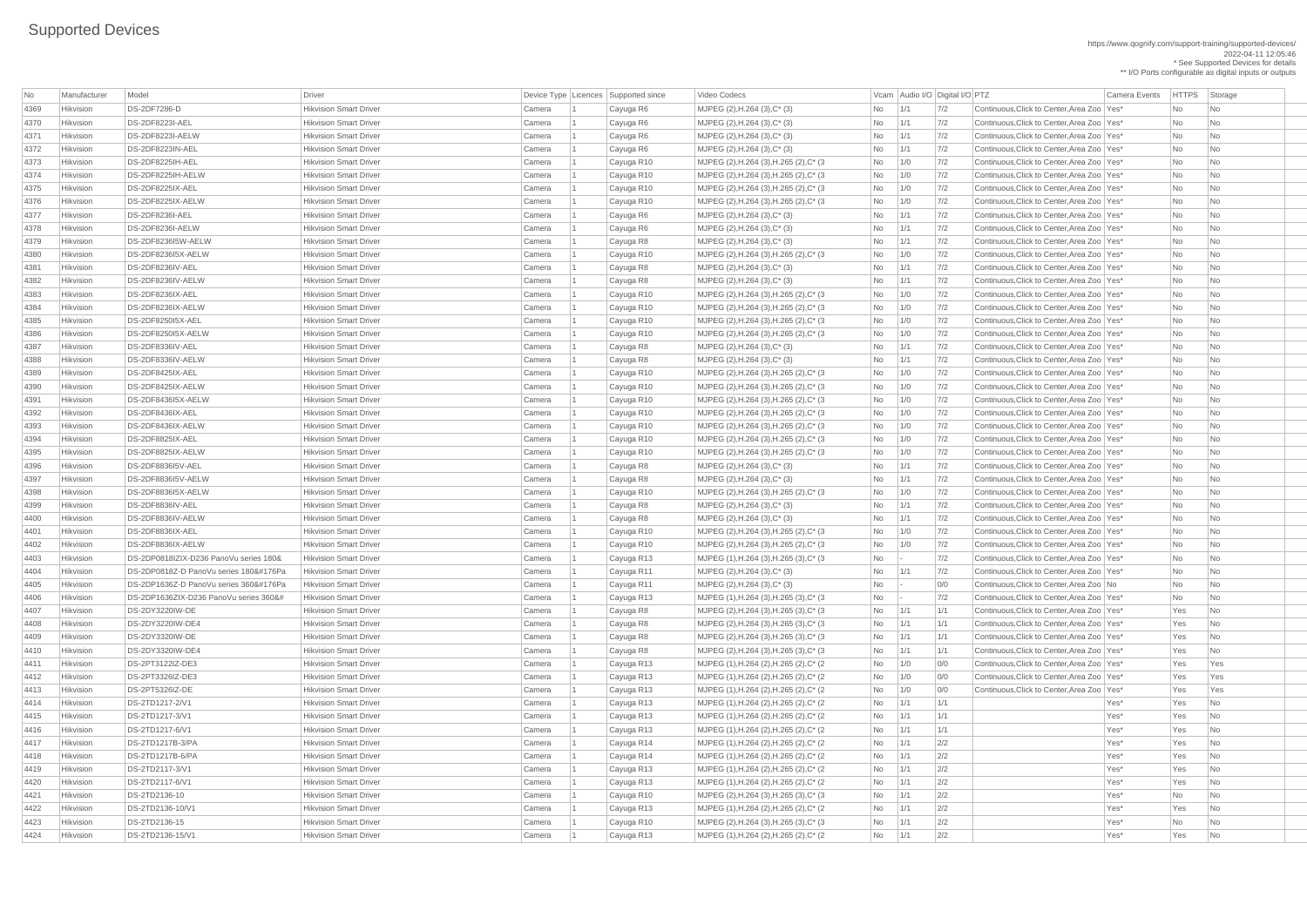https://www.qognify.com/support-training/supported-devices/ 2022-04-11 12:05:46 \* See Supported Devices for details \*\* I/O Ports configurable as digital inputs or outputs

| No   | Manufacturer | Model               | <b>Driver</b>                 |        | Device Type   Licences   Supported since | Video Codecs                            |                          |     | Vcam Audio I/O Digital I/O PTZ |            | <b>Camera Events</b> | HTTPS Sto |                             |
|------|--------------|---------------------|-------------------------------|--------|------------------------------------------|-----------------------------------------|--------------------------|-----|--------------------------------|------------|----------------------|-----------|-----------------------------|
| 4425 | Hikvision    | DS-2TD2136-25       | <b>Hikvision Smart Driver</b> | Camera | Cayuga R10                               | MJPEG (2), H.264 (3), H.265 (3), C* (3) | No                       | 1/1 | 2/2                            |            | Yes*                 | No        | $\overline{\phantom{a}}$ Nc |
| 4426 | Hikvision    | DS-2TD2136-25/V1    | <b>Hikvision Smart Driver</b> | Camera | Cayuga R13                               | MJPEG (1), H.264 (2), H.265 (2), C* (2) | No                       | 1/1 | 2/2                            |            | Yes*                 | Yes       | $\overline{\phantom{a}}$ Nc |
| 4427 | Hikvision    | DS-2TD2136-35       | <b>Hikvision Smart Driver</b> | Camera | Cayuga R10                               | MJPEG (2), H.264 (3), H.265 (3), C* (3) | No                       | 1/1 | 2/2                            |            | Yes*                 | No        | Nc                          |
| 4428 | Hikvision    | DS-2TD2136-35/V1    | <b>Hikvision Smart Driver</b> | Camera | Cayuga R13                               | MJPEG (1), H.264 (2), H.265 (2), C* (2) | No                       | 1/1 | 2/2                            |            | Yes*                 | Yes       | Nc                          |
| 4429 | Hikvision    | DS-2TD2136-4/V1     | <b>Hikvision Smart Driver</b> | Camera | Cayuga R13                               | MJPEG (1), H.264 (2), H.265 (2), C* (2) | No                       | 1/1 | 2/2                            |            | Yes*                 | Yes       | Nc                          |
| 4430 | Hikvision    | DS-2TD2136-7        | <b>Hikvision Smart Driver</b> | Camera | Cayuga R10                               | MJPEG (2), H.264 (3), H.265 (3), C* (3) | No                       | 1/1 | 2/2                            |            | Yes*                 | No        | $\overline{\phantom{a}}$ Nc |
| 4431 | Hikvision    | DS-2TD2136-7/V1     | <b>Hikvision Smart Driver</b> | Camera | Cayuga R13                               | MJPEG (1), H.264 (2), H.265 (2), C* (2) | No                       | 1/1 | 2/2                            |            | Yes*                 | Yes       | $\overline{\phantom{a}}$ Nc |
| 4432 | Hikvision    | DS-2TD2136T-10      | <b>Hikvision Smart Driver</b> | Camera | Cayuga R10                               | MJPEG (2), H.264 (3), H.265 (3), C* (3) | No                       | 1/1 | 2/2                            |            | Yes*                 | No        | $\overline{\phantom{a}}$ Nc |
| 4433 | Hikvision    | DS-2TD2136T-15      | <b>Hikvision Smart Driver</b> | Camera | Cayuga R10                               | MJPEG (2), H.264 (3), H.265 (3), C* (3) | No                       | 1/1 | 2/2                            |            | Yes*                 | No        | $\overline{\phantom{a}}$ Nc |
| 4434 | Hikvision    | DS-2TD2136T-25      | <b>Hikvision Smart Driver</b> | Camera | Cayuga R10                               | MJPEG (2), H.264 (3), H.265 (3), C* (3) | No                       | 1/1 | 2/2                            |            | Yes*                 | No        | <b>Nc</b>                   |
| 4435 | Hikvision    | DS-2TD2137-10/V1    | <b>Hikvision Smart Driver</b> | Camera |                                          | MJPEG (1), H.264 (2), H.265 (2), C* (2) | No                       | 1/1 | 2/2                            |            | Yes*                 | Yes       | $\overline{\phantom{a}}$ Nc |
| 4436 | Hikvision    | DS-2TD2137-10/VP    | <b>Hikvision Smart Driver</b> | Camera | Cayuga R13<br>Cayuga R13                 | MJPEG (1), H.264 (2), H.265 (2), C* (2) | No                       | 1/1 | 2/2                            |            | Yes*                 | Yes       | $\overline{\phantom{a}}$ Nc |
| 4437 | Hikvision    | DS-2TD2137-15/P     | <b>Hikvision Smart Driver</b> | Camera | Cayuga R14                               | MJPEG (2), H.264 (3), H.265 (3), C* (3) | No                       | 1/1 | 2/2                            |            | Yes*                 | Yes       | $\overline{\phantom{a}}$ Nc |
| 4438 | Hikvision    | DS-2TD2137-15/V1    | <b>Hikvision Smart Driver</b> |        |                                          |                                         |                          |     | 2/2                            |            | Yes*                 | Yes       |                             |
|      | Hikvision    | DS-2TD2137-15/VP    | <b>Hikvision Smart Driver</b> | Camera | Cayuga R13                               | MJPEG (1), H.264 (2), H.265 (2), C* (2) | No                       | 1/1 | 2/2                            |            |                      |           | $\overline{\phantom{a}}$ Nc |
| 4439 |              |                     |                               | Camera | Cayuga R13                               | MJPEG (1), H.264 (2), H.265 (2), C* (2) | No                       | 1/1 |                                |            | Yes*                 | Yes       | $\overline{\phantom{a}}$ Nc |
| 4440 | Hikvision    | DS-2TD2137-25/V1    | <b>Hikvision Smart Driver</b> | Camera | Cayuga R13                               | MJPEG (1), H.264 (2), H.265 (2), C* (2) | No                       | 1/1 | 2/2                            |            | Yes*                 | Yes       | $\overline{\phantom{a}}$ Nc |
| 4441 | Hikvision    | DS-2TD2137-25/VP    | <b>Hikvision Smart Driver</b> | Camera | Cayuga R13                               | MJPEG (1), H.264 (2), H.265 (2), C* (2) | No                       | 1/1 | 2/2                            |            | Yes*                 | Yes       | $\overline{\phantom{a}}$ Nc |
| 4442 | Hikvision    | DS-2TD2137-35/V1    | <b>Hikvision Smart Driver</b> | Camera | Cayuga R13                               | MJPEG (1), H.264 (2), H.265 (2), C* (2) | No                       | 1/1 | 2/2                            |            | Yes*                 | Yes       | $\overline{\phantom{a}}$ Nc |
| 4443 | Hikvision    | DS-2TD2137-35/VP    | <b>Hikvision Smart Driver</b> | Camera | Cayuga R13                               | MJPEG (1), H.264 (2), H.265 (2), C* (2) | No                       | 1/1 | 2/2                            |            | Yes*                 | Yes       | $\overline{\phantom{a}}$ Nc |
| 4444 | Hikvision    | DS-2TD2137-7/V1     | <b>Hikvision Smart Driver</b> | Camera | Cayuga R13                               | MJPEG (1), H.264 (2), H.265 (2), C* (2) | No                       | 1/1 | 2/2                            |            | Yes*                 | Yes       | $\overline{\phantom{a}}$ Nc |
| 4445 | Hikvision    | DS-2TD2137-7/VP     | <b>Hikvision Smart Driver</b> | Camera | Cayuga R13                               | MJPEG (1), H.264 (2), H.265 (2), C* (2) | No                       | 1/1 | 2/2                            |            | Yes*                 | Yes       | $\overline{\phantom{a}}$ Nc |
| 4446 | Hikvision    | DS-2TD2166-15       | <b>Hikvision Smart Driver</b> | Camera | Cayuga R10                               | MJPEG (2), H.264 (3), H.265 (3), C* (3) | No                       | 1/1 | 2/2                            |            | Yes*                 | No        | $\overline{\phantom{a}}$ Nc |
| 4447 | Hikvision    | DS-2TD2166-15/V1    | <b>Hikvision Smart Driver</b> | Camera | Cayuga R13                               | MJPEG (1), H.264 (2), H.265 (2), C* (2) | No                       | 1/1 | 2/2                            |            | Yes*                 | Yes       | $\overline{\phantom{a}}$ Nc |
| 4448 | Hikvision    | DS-2TD2166-25       | <b>Hikvision Smart Driver</b> | Camera | Cayuga R10                               | MJPEG (2), H.264 (3), H.265 (3), C* (3) | No                       | 1/1 | 2/2                            |            | Yes*                 | No        | Nc                          |
| 4449 | Hikvision    | DS-2TD2166-25/V1    | <b>Hikvision Smart Driver</b> | Camera | Cayuga R13                               | MJPEG (1), H.264 (2), H.265 (2), C* (2) | No                       | 1/1 | 2/2                            |            | Yes*                 | Yes       | $\overline{\phantom{a}}$ Nc |
| 4450 | Hikvision    | DS-2TD2166-35       | <b>Hikvision Smart Driver</b> | Camera | Cayuga R10                               | MJPEG (2), H.264 (3), H.265 (3), C* (3) | No                       | 1/1 | 2/2                            |            | Yes*                 | No        | Nc                          |
| 4451 | Hikvision    | DS-2TD2166-35/V1    | <b>Hikvision Smart Driver</b> | Camera | Cayuga R13                               | MJPEG (1), H.264 (2), H.265 (2), C* (2) | No                       | 1/1 | 2/2                            |            | Yes*                 | Yes       | $\overline{\phantom{a}}$ Nc |
| 4452 | Hikvision    | DS-2TD2166-7/V1     | <b>Hikvision Smart Driver</b> | Camera | Cayuga R13                               | MJPEG (1), H.264 (2), H.265 (2), C* (2) | No                       | 1/1 | 2/2                            |            | Yes*                 | Yes       | $\overline{\phantom{a}}$ Nc |
| 4453 | Hikvision    | DS-2TD2166T-15      | <b>Hikvision Smart Driver</b> | Camera | Cayuga R10                               | MJPEG (2), H.264 (3), H.265 (3), C* (3) | No                       | 1/1 | 2/2                            |            | Yes*                 | No        | Nc                          |
| 4454 | Hikvision    | DS-2TD2166T-25      | <b>Hikvision Smart Driver</b> | Camera | Cayuga R10                               | MJPEG (2), H.264 (3), H.265 (3), C* (3) | No                       | 1/1 | 2/2                            |            | Yes*                 | <b>No</b> | Nc                          |
| 4455 | Hikvision    | DS-2TD2166T-35      | <b>Hikvision Smart Driver</b> | Camera | Cayuga R10                               | MJPEG (2), H.264 (3), H.265 (3), C* (3) | No                       | 1/1 | 2/2                            |            | Yes*                 | No        | $\overline{\phantom{a}}$ Nc |
| 4456 | Hikvision    | DS-2TD2615-10       | <b>Hikvision Smart Driver</b> | Camera | Cayuga R12                               | MJPEG (1), H.264 (2), C* (2)            | No                       | 1/1 | 2/2                            |            | Yes*                 | Yes       | $\overline{\phantom{a}}$ Nc |
| 4457 | Hikvision    | DS-2TD2615-7        | <b>Hikvision Smart Driver</b> | Camera | Cayuga R12                               | MJPEG (1), H.264 (2), C* (2)            | No                       | 1/1 | 2/2                            |            | Yes*                 | Yes       | $\overline{\phantom{a}}$ Nc |
| 4458 | Hikvision    | DS-2TD2617-3/V1     | <b>Hikvision Smart Driver</b> | Camera | Cayuga R13                               | MJPEG (1), H.264 (2), H.265 (2), C* (2) | No                       | 1/1 | 2/2                            |            | Yes*                 | Yes       | $\overline{\phantom{a}}$ Nc |
| 4459 | Hikvision    | DS-2TD2617-6/V1     | <b>Hikvision Smart Driver</b> | Camera | Cayuga R13                               | MJPEG (1), H.264 (2), H.265 (2), C* (2) | No                       | 1/1 | 2/2                            |            | Yes*                 | Yes       | $\overline{\phantom{a}}$ Nc |
| 4460 | Hikvision    | DS-2TD2617B-3/PA    | <b>Hikvision Smart Driver</b> | Camera | Cayuga R14                               | MJPEG (1), H.264 (2), H.265 (2), C* (2) | No                       | 1/1 | 2/2                            |            | Yes*                 | Yes       | Nc                          |
| 4461 | Hikvision    | DS-2TD2617B-6/PA    | <b>Hikvision Smart Driver</b> | Camera | Cayuga R14                               | MJPEG (1), H.264 (2), H.265 (2), C* (2) | No                       | 1/1 | 2/2                            |            | Yes*                 | Yes       | $\overline{\phantom{a}}$ Nc |
| 4462 | Hikvision    | DS-2TD2636-10       | <b>Hikvision Smart Driver</b> | Camera | Cayuga R12                               | MJPEG (1), H.264 (2), C* (2)            | No                       | 1/1 | 2/2                            |            | Yes*                 | Yes       | $\overline{\phantom{a}}$ Nc |
| 4463 | Hikvision    | DS-2TD2636-15       | <b>Hikvision Smart Driver</b> | Camera | Cayuga R12                               | MJPEG (1), H.264 (2), C* (2)            | No                       | 1/1 | 2/2                            |            | Yes*                 | Yes       | $\overline{\phantom{a}}$ Nc |
| 4464 | Hikvision    | DS-2TD2636B-13/P    | <b>Hikvision Smart Driver</b> | Camera | Cayuga R14                               | MJPEG (1), H.264 (2), H.265 (2), C* (2) | No                       | 1/1 | 2/2                            |            | Yes*                 | Yes       | $\overline{\phantom{a}}$ Nc |
| 4465 | Hikvision    | DS-2TD2636B-15/P    | <b>Hikvision Smart Driver</b> | Camera | Cayuga R14                               | MJPEG (1), H.264 (2), H.265 (2), C* (2) | No                       | 1/1 | 2/2                            |            | Yes*                 | Yes       | $\overline{\phantom{a}}$ Nc |
| 4466 | Hikvision    | DS-2TD2637B-10/P    | <b>Hikvision Smart Driver</b> | Camera | Cayuga R14                               | MJPEG (1), H.264 (2), H.265 (2), C* (2) | No                       | 1/1 | 2/2                            |            | Yes*                 | Yes       | $\overline{\phantom{a}}$ Nc |
| 4467 | Hikvision    | DS-2TD2836-25       | <b>Hikvision Smart Driver</b> | Camera | Cayuga R13                               | MJPEG (1), H.264 (2), H.265 (2), C* (2) | No                       | 1/1 | 2/2                            |            | Yes*                 | Yes       | $\overline{\phantom{a}}$ Nc |
| 4468 | Hikvision    | DS-2TD2836-25/V1    | <b>Hikvision Smart Driver</b> | Camera | Cayuga R13                               | MJPEG (1), H.264 (2), H.265 (2), C* (2) | No                       | 1/1 | 2/2                            |            | Yes*                 | Yes       | $\overline{\phantom{a}}$ Nc |
| 4469 | Hikvision    | DS-2TD2836-50       | <b>Hikvision Smart Driver</b> | Camera | Cayuga R13                               | MJPEG (1), H.264 (2), H.265 (2), C* (2) | No                       | 1/1 | 2/2                            |            | Yes*                 | Yes       | $\overline{\phantom{a}}$ Nc |
| 4470 | Hikvision    | DS-2TD2836-50/V1    | <b>Hikvision Smart Driver</b> | Camera | Cayuga R13                               | MJPEG (1), H.264 (2), H.265 (2), C* (2) | No                       | 1/1 | 2/2                            |            | Yes*                 | Yes       | $\overline{\phantom{a}}$ Nc |
| 4471 | Hikvision    | DS-2TD2866-25       | <b>Hikvision Smart Driver</b> | Camera | Cayuga R13                               | MJPEG (1), H.264 (2), H.265 (2), C* (2) | No                       | 1/1 | 2/2                            |            | Yes*                 | Yes       | $\overline{\phantom{a}}$ Nc |
| 4472 | Hikvision    | DS-2TD2866-25/V1    | <b>Hikvision Smart Driver</b> | Camera | Cayuga R13                               | MJPEG (1), H.264 (2), H.265 (2), C* (2) | No                       | 1/1 | 2/2                            |            | Yes*                 | Yes       | Nc                          |
| 4473 | Hikvision    | DS-2TD2866-50       | <b>Hikvision Smart Driver</b> | Camera | Cayuga R13                               | MJPEG (1), H.264 (2), H.265 (2), C* (2) | No                       | 1/1 | 2/2                            |            | Yes*                 | Yes       | $\overline{\phantom{a}}$ Nc |
| 4474 | Hikvision    | DS-2TD2866-50/V1    | <b>Hikvision Smart Driver</b> | Camera | Cayuga R13                               | MJPEG (1), H.264 (2), H.265 (2), C* (2) | No                       | 1/1 | 2/2                            |            | Yes*                 | Yes       | $\overline{\phantom{a}}$ Nc |
| 4475 | Hikvision    | DS-2XM6365G0-IV     | <b>Hikvision Smart Driver</b> | Camera | Cayuga R14                               | MJPEG (1), H.264 (2), H.265 (2), C* (2) | No                       |     | 0/0                            | Continuous | Yes*                 | Yes       | $\vert$ Nc                  |
| 4476 | Hikvision    | DS-2XM6365G0-IVM    | <b>Hikvision Smart Driver</b> | Camera | Cayuga R14                               | MJPEG (1), H.264 (2), H.265 (2), C* (2) | No l                     |     | 0/0                            | Continuous | Yes*                 | Yes       | Nс                          |
| 4477 | Hikvision    | DS-2XM6365G0-IVM/ND | <b>Hikvision Smart Driver</b> | Camera | Cayuga R14                               | MJPEG (1), H.264 (2), H.265 (2), C* (2) | No                       |     | 0/0                            | Continuous | Yes*                 | Yes       | Nc                          |
| 4478 | Hikvision    | DS-2XM6365G0-IVS    | <b>Hikvision Smart Driver</b> | Camera | Cayuga R14                               | MJPEG (1), H.264 (2), H.265 (2), C* (2) | No                       | 1/1 | 1/1                            | Continuous | Yes*                 | Yes       | $\overline{\phantom{a}}$ Nc |
| 4479 | Hikvision    | DS-2XM63C5G0-IV     | <b>Hikvision Smart Driver</b> | Camera | Cayuga R14                               | MJPEG (1), H.264 (2), H.265 (2), C* (2) | No                       |     | 0/0                            | Continuous | Yes*                 | Yes       | $ $ Nc                      |
| 4480 | Hikvision    | DS-2XM63C5G0-IVM    | <b>Hikvision Smart Driver</b> | Camera | Cayuga R14                               | MJPEG (1), H.264 (2), H.265 (2), C* (2) | $\overline{\mathsf{No}}$ |     | 0/0                            | Continuous | $Yes^*$              | Yes       | $\overline{\phantom{a}}$ Nc |
|      |              |                     |                               |        |                                          |                                         |                          |     |                                |            |                      |           |                             |

Video Codecs **No Manufacturer Model Driver Audio I/O** Digital I/O PTZ Camera Events HTTPS Storage | MJPEG (2),H.264 (3),H.265 (3),C\* (3 No 1/1 2/2 No 1 Cayuga R10 No No No No No |MJPEG (1),H.264 (2),H.265 (2),C\* (2 No 1/1 2/2 No 1 Cayuga R13 Yes\* Yes No 4427 Hikvision DS-2TD2136-35 Hikvision Smart Driver Camera 1 Cayuga R10 MJPEG (2),H.264 (3),H.265 (3),C\* (3 No 1/1 2/2 Yes\* No No | MJPEG (1),H.264 (2),H.265 (2),C\* (2  $\qquad \qquad$  No  $\qquad$  1/1  $\qquad$  2/2  $\qquad \qquad$  Yes\* Yes No | MJPEG (1),H.264 (2),H.265 (2),C\* (2  $\qquad \qquad$  No  $\qquad$  1/1  $\qquad$  2/2  $\qquad \qquad$  Yes\* Yes No | MJPEG (1),H.264 (2),H.265 (2),C\* (2  $\qquad \qquad$  No  $\qquad$  1/1  $\qquad$  2/2  $\qquad \qquad$  Yes\* Yes No 4432 Hikvision DS-2TD2136T-10 Hikvision Smart Driver Camera 1 Cayuga R10 MJPEG (2),H.264 (3),H.265 (3),C\* (3 No 1/1 2/2 Yes\* No No 4433 Hikvision DS-2TD2136T-15 Hikvision Smart Driver Camera 1 Cayuga R10 MJPEG (2),H.264 (3),H.265 (3),C\* (3 No 1/1 2/2 Yes\* No No |MJPEG (2),H.264 (3),H.265 (3),C\* (3 No 1/1 2/2 No 1 Cayuga R10 No No No No | MJPEG (1),H.264 (2),H.265 (2),C\* (2  $\qquad \qquad$  No  $\qquad$  1/1  $\qquad$  2/2  $\qquad \qquad$  Yes\* Yes No | MJPEG (1),H.264 (2),H.265 (2),C\* (2  $\qquad$  No  $\qquad$  1/1  $\qquad$  2/2  $\qquad$  Yes\* Yes No | MJPEG (2),H.264 (3),H.265 (3),C\* (3  $\qquad$  No  $\qquad$  1/1  $\qquad$  2/2  $\qquad$  Yes\* Yes No |MJPEG (1),H.264 (2),H.265 (2),C\* (2 No 1/1 2/2 No 1 Cayuga R13 Yes\* Yes No |MJPEG (1),H.264 (2),H.265 (2),C\* (2 No 1/1 2/2 No 1 Cayuga R13 Yes\* Yes No | MJPEG (1),H.264 (2),H.265 (2),C\* (2  $\qquad \qquad$  No  $\qquad$  1/1  $\qquad$  2/2  $\qquad \qquad$  Yes\* Yes No | MJPEG (1),H.264 (2),H.265 (2),C\* (2  $\qquad \qquad$  No  $\qquad$  1/1  $\qquad$  2/2  $\qquad \qquad$  Yes\* Yes No |MJPEG (1),H.264 (2),H.265 (2),C\* (2 No 1/1 2/2 No 1 Cayuga R13 Yes\* Yes No |MJPEG (1),H.264 (2),H.265 (2),C\* (2 No 1/1 2/2 No 1 Cayuga R13 Yes\* Yes No | MJPEG (1),H.264 (2),H.265 (2),C\* (2  $\qquad \qquad$  No  $\qquad$  1/1  $\qquad$  2/2  $\qquad \qquad$  Yes\* Yes No No 1/1 | MJPEG (1),H.264 (2),H.265 (2),C\* (2  $\qquad \qquad$  No  $\qquad$  1/1  $\qquad$  2/2  $\qquad \qquad$  Yes\* Yes No 4446 Hikvision DS-2TD2166-15 Hikvision Smart Driver Camera 1 Cayuga R10 MJPEG (2),H.264 (3),H.265 (3),C\* (3 No 1/1 2/2 Yes\* No No | MJPEG (1),H.264 (2),H.265 (2),C\* (2  $\qquad \qquad$  No  $\qquad$  1/1  $\qquad$  2/2  $\qquad \qquad$  Yes\* Yes No | MJPEG (2),H.264 (3),H.265 (3),C\* (3 No 1/1 2/2 No 1 Cayuga R10 No No No No No |MJPEG (1),H.264 (2),H.265 (2),C\* (2 No 1/1 2/2 No 1 Cayuga R13 Yes\* Yes No 4450 Hikvision DS-2TD2166-35 Hikvision Smart Driver Camera 1 Cayuga R10 MJPEG (2),H.264 (3),H.265 (3),C\* (3 No 1/1 2/2 Yes\* No No |MJPEG (1),H.264 (2),H.265 (2),C\* (2 No 1/1 2/2 No 1 Cayuga R13 Yes\* Yes No |MJPEG (1),H.264 (2),H.265 (2),C\* (2 No 1/1 2/2 No 1 Cayuga R13 Yes\* Yes No 4453 Hikvision DS-2TD2166T-15 Hikvision Smart Driver Camera 1 Cayuga R10 MJPEG (2),H.264 (3),H.265 (3),C\* (3 No 1/1 2/2 Yes\* No No | MJPEG (2),H.264 (3),H.265 (3),C\* (3  $\qquad$  No  $\qquad$  1/1  $\qquad$  2/2  $\qquad$  Yes\* No No No | MJPEG (2),H.264 (3),H.265 (3),C\* (3 No 1/1 2/2 No 1 Cayuga R10 No No No No |MJPEG (1),H.264 (2),H.265 (2),C\* (2 No 1/1 2/2 No 1 Cayuga R13 Yes\* Yes No |MJPEG (1),H.264 (2),H.265 (2),C\* (2  $\qquad \qquad$  No  $\qquad$  1/1  $\qquad$  2/2  $\qquad \qquad$  Yes\* Yes No No |MJPEG (1),H.264 (2),H.265 (2),C\* (2 No 1/1 2/2 No 1 Cayuga R14 Mo 2011 No 2012 No |MJPEG (1),H.264 (2),H.265 (2),C\* (2 No 1/1 2/2 No 1 Cayuga R14 Mo 2011 No 2012 No |MJPEG (1),H.264 (2),H.265 (2),C\* (2 No 1/1 2/2 No 1 Cayuga R14 Mo 2011 No 2012 No | MJPEG (1),H.264 (2),H.265 (2),C\* (2  $\qquad \qquad$  No  $\qquad$  1/1  $\qquad$  2/2  $\qquad \qquad$  Yes\* Yes No | MJPEG (1),H.264 (2),H.265 (2),C\* (2  $\qquad$  No  $\qquad$  1/1  $\qquad$  2/2  $\qquad$  Yes\* Yes No |MJPEG (1),H.264 (2),H.265 (2),C\* (2  $\qquad \qquad$  No  $\qquad$  1/1  $\qquad$  2/2  $\qquad \qquad$  Yes\* Yes No No 1/1 |MJPEG (1),H.264 (2),H.265 (2),C\* (2 No 1/1 2/2 No 1 Cayuga R13 Yes\* Yes No |MJPEG (1),H.264 (2),H.265 (2),C\* (2  $\qquad \qquad$  No  $\qquad$  1/1  $\qquad$  2/2  $\qquad \qquad$  Yes\* Yes No No 1/1 |MJPEG (1),H.264 (2),H.265 (2),C\* (2 No 1/1 2/2 No 1 Cayuga R13 Yes\* Yes No | MJPEG (1),H.264 (2),H.265 (2),C\* (2  $\qquad \qquad$  No  $\qquad$  1/1  $\qquad$  2/2  $\qquad \qquad$  Yes\* Yes No |MJPEG (1),H.264 (2),H.265 (2),C\* (2 No 1/1 2/2 No 1 Cayuga R13 Yes\* Yes No |MJPEG (1),H.264 (2),H.265 (2),C\* (2  $\qquad \qquad$  No  $\qquad$  1/1  $\qquad$  2/2  $\qquad \qquad$  Yes\* Yes No No 1/1 |MJPEG (1),H.264 (2),H.265 (2),C\* (2 No 1/1 2/2 No 1 Cayuga R13 Yes\* Yes No 4475 Hikvision DS-2XM6365G0-IV Hikvision Smart Driver Camera 1 Cayuga R14 MJPEG (1),H.264 (2),H.265 (2),C\* (2 No - 0/0 Continuous Yes\* Yes No 4476 Hikvision DS-2XM6365G0-IVM Hikvision Smart Driver Camera 1 Cayuga R14 MJPEG (1),H.264 (2),H.265 (2),C\* (2 No - 0/0 Continuous Yes\* Yes No | MJPEG (1),H.264 (2),H.265 (2),C\* (2  $\qquad \qquad$  No  $\qquad$  - 0/0 Continuous Yes\* Yes No 4478 Hikvision DS-2XM6365G0-IVS Hikvision Smart Driver Camera 1 Cayuga R14 MJPEG (1),H.264 (2),H.265 (2),C\* (2 No 1/1 1/1 Continuous Yes\* Yes No 4479 Hikvision DS-2XM63C5G0-IV Hikvision Smart Driver Camera 1 Cayuga R14 MJPEG (1),H.264 (2),H.265 (2),C\* (2 No - 0/0 Continuous Yes\* Yes No 4480 Hikvision DS-2XM63C5G0-IVM Hikvision Smart Driver Camera 1 Cayuga R14 MJPEG (1),H.264 (2),H.265 (2),C\* (2 No - 0/0 Continuous Yes\* Yes No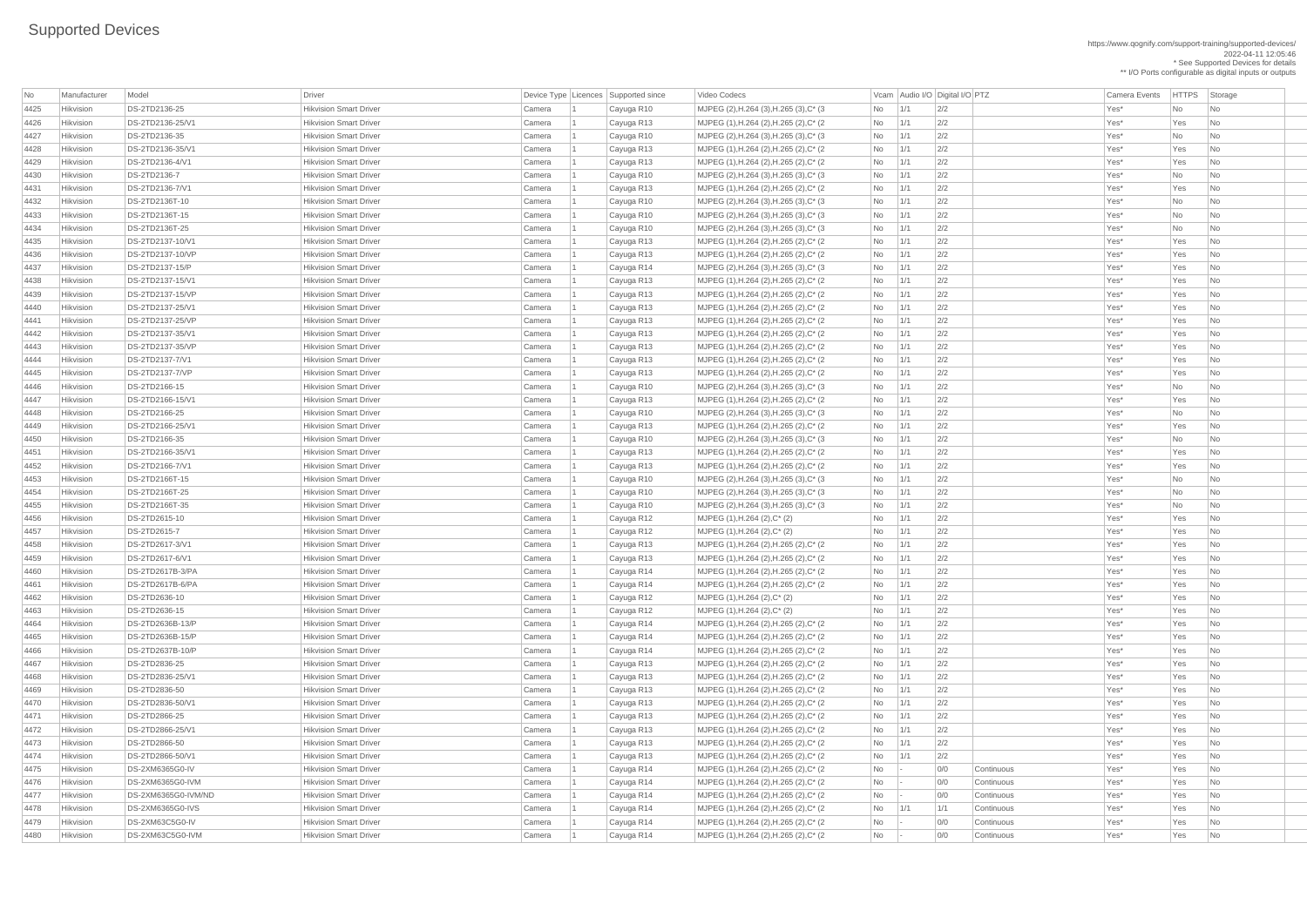https://www.qognify.com/support-training/supported-devices/ 2022-04-11 12:05:46 \* See Supported Devices for details \*\* I/O Ports configurable as digital inputs or outputs

Video Codecs **No Manufacturer Model Driver Audio I/O** Digital I/O PTZ Camera Events HTTPS Storage | MJPEG (1),H.264 (2),H.265 (2),C\* (2  $\qquad \qquad$  No  $\qquad$  - 0/0 Continuous Yes\* Yes No 4482 Hikvision DS-2XM63C5G0-IVS Hikvision Smart Driver Camera 1 Cayuga R14 MJPEG (1),H.264 (2),H.265 (2),C\* (2 No 1/1 1/1 Continuous Yes\* Yes No | MJPEG (4),H.264 (5),H.265 (5),C\* (5  $\qquad$  No  $\qquad$  1/1  $\qquad$  2/2  $\qquad$  Yes Yes Yes Yes Yes Yes | MJPEG (4),H.264 (5),H.265 (5),C\* (5  $\qquad$  No  $\qquad$  1/1  $\qquad$  2/2  $\qquad$  Yes\* Yes Yes Yes Yes | MJPEG (4),H.264 (5),H.265 (5),C\* (5  $\qquad$  No  $\qquad$  1/1  $\qquad$  2/2  $\qquad$  Yes\* Yes Yes Yes Yes | MJPEG (4),H.264 (5),H.265 (5),C\* (5  $\qquad$  No  $\qquad$  1/1  $\qquad$  2/2  $\qquad$  Yes\* Yes Yes Yes | MJPEG (4),H.264 (5),H.265 (5),C\* (5  $\vert$  No  $\vert$  1/1  $\vert$  2/2  $\vert$   $\vert$  20  $\vert$  Yes\*  $\vert$  Yes Yes Yes | MJPEG (4),H.264 (5),H.265 (5),C\* (5  $\blacksquare$  No  $\blacksquare$  1/1  $\blacksquare$  2/2  $\blacksquare$  Yes\* Yes Yes Yes Yes | MJPEG (4),H.264 (5),H.265 (5),C\* (5  $\qquad$  No  $\qquad$  1/1  $\qquad$  2/2  $\qquad$  Yes Yes Yes Yes Yes Yes | MJPEG (4),H.264 (5),H.265 (5),C\* (5  $\qquad \qquad$  No  $\qquad$  1/1  $\qquad$  2/2  $\qquad \qquad$  Yes\* Yes Yes Yes | MJPEG (4),H.264 (5),H.265 (5),C\* (5  $\qquad$  No  $\qquad$  1/1  $\qquad$  2/2  $\qquad$  Yes\* Yes Yes Yes | MJPEG (4),H.264 (5),H.265 (5),C\* (5  $\qquad$  No  $\qquad$  1/1  $\qquad$  2/2  $\qquad$  Yes\* Yes Yes Yes | MJPEG (4),H.264 (5),H.265 (5),C\* (5  $\vert$  No  $\vert$  1/1  $\vert$  2/2  $\vert$   $\vert$  20  $\vert$  Yes\*  $\vert$  Yes Yes Yes | MJPEG (4),H.264 (5),H.265 (5),C\* (5  $\vert$  No  $\vert$  1/1  $\vert$  2/2  $\vert$   $\vert$  20  $\vert$  Yes\*  $\vert$  Yes Yes Yes | MJPEG (4),H.264 (5),H.265 (5),C\* (5  $\qquad$  No  $\qquad$  1/1  $\qquad$  2/2  $\qquad$  Yes\* Yes Yes Yes Yes | MJPEG (4),H.264 (5),H.265 (5),C\* (5  $\qquad$  No 1/1 1/1 1/1  $\qquad$  No 1/1 1/1  $\qquad$  Yes\* Yes Yes Yes | MJPEG (4),H.264 (5),H.265 (5),C\* (5  $\qquad$  No 1/1 1/1 1/1  $\qquad$  No 1/1 1/1  $\qquad$  Yes\* Yes Yes Yes 4507 Hikvision iDS-2CD7146G0/S-IZS Hikvision Smart Driver Camera 1 Cayuga R14 MJPEG (4),H.264 (5),H.265 (5),C\* (5 No 1/1 1/1 Yes\* Yes Yes | MJPEG (4),H.264 (5),H.265 (5),C\* (5  $\vert$  No  $\vert$  1/1  $\vert$  1/1  $\vert$  1/1  $\vert$  1/1  $\vert$  Yes\*  $\vert$  Yes Yes Yes | MJPEG (4),H.264 (5),H.265 (5),C\* (5  $\sqrt{ }$  No  $\sqrt{ }$  1/1  $\sqrt{ }$  1/1  $\sqrt{ }$  1/1  $\sqrt{ }$  Yes\*  $\sqrt{ }$  Yes Yes Yes | MJPEG (4),H.264 (5),H.265 (5),C\* (5  $\qquad$  No  $\qquad$  1/1  $\qquad$  1/1  $\qquad$  1/1  $\qquad$  Yes\* Yes Yes Yes | MJPEG (4),H.264 (5),H.265 (5),C\* (5  $\qquad$  No  $\qquad$  - 1/1  $\qquad$  1/1 Yes\* Yes Yes Yes | MJPEG (4),H.264 (5),H.265 (5),C\* (5  $\qquad \qquad$  No  $\qquad$  1/1  $\qquad$  1/1  $\qquad$  1/1  $\qquad$  Yes\* Yes Yes Yes | MJPEG (4),H.264 (5),H.265 (5),C\* (5  $\qquad$  No  $\qquad$  - 1/1  $\qquad$  1/1 Yes\* Yes Yes Yes 4514 Hikvision iDS-2CD7546G0-IZHSY Hikvision Smart Driver Camera 1 Cayuga R14 MJPEG (4),H.264 (5),H.265 (5),C\* (5 No 1/1 1/1 Yes\* Yes Yes | MJPEG (4),H.264 (5),H.265 (5),C\* (5  $\sqrt{ }$  No  $\sqrt{ }$  1/1  $\sqrt{ }$  1/1  $\sqrt{ }$  1/1  $\sqrt{ }$  Yes\*  $\sqrt{ }$  Yes Yes Yes | MJPEG (4),H.264 (5),H.265 (5),C\* (5  $\qquad$  No  $\qquad$  - 1/1  $\qquad$  1/1 Yes\* Yes Yes Yes | MJPEG (4),H.264 (5),H.265 (5),C\* (5  $\qquad$  No 1/1 1/1 1/1  $\qquad$  No 1/1 1/1  $\qquad$  Yes\* Yes Yes Yes | MJPEG (4),H.264 (5),H.265 (5),C\* (5  $\qquad$  No  $\qquad$  1/1  $\qquad$  1/1  $\qquad$  1/1  $\qquad$  Yes\* Yes Yes Yes | MJPEG (4),H.264 (5),H.265 (5),C\* (5  $\qquad$  No  $\qquad$  - 1/1  $\qquad$  1/1 Yes\* Yes Yes Yes 4520 Hikvision iDS-2CD75C5G0-IZHSY Hikvision Smart Driver Camera 1 Cayuga R14 MJPEG (4),H.264 (5),H.265 (5),C\* (5 No 1/1 1/1 Yes\* Yes Yes | MJPEG (4),H.264 (5),H.265 (5),C\* (5  $\qquad \qquad$  No  $\qquad$  -  $\qquad$  2/2 Yes\* Yes Yes Yes Yes | MJPEG (4),H.264 (5),H.265 (5),C\* (5  $\qquad$  No  $\qquad$  1/1  $\qquad$  2/2  $\qquad$  Yes\* Yes Yes Yes Yes | MJPEG (4),H.264 (5),H.265 (5),C\* (5  $\qquad$  No  $\qquad$  -  $\qquad$  2/2  $\qquad$  Yes Yes Yes Yes Yes Yes | MJPEG (4),H.264 (5),H.265 (5),C\* (5  $\hbox{No}$  | 1/1  $\hbox{2/2}$  | Yes Yes Yes Yes Yes Yes 4526 Hikvision iDS-2CD7A46G0-IZHSY Hikvision Smart Driver Camera 1 Cayuga R14 MJPEG (4),H.264 (5),H.265 (5),C\* (5 No 1/1 2/2 Yes\* Yes Yes | MJPEG (4),H.264 (5),H.265 (5),C\* (5  $\qquad$   $\qquad$   $\qquad$   $\qquad$   $\qquad$   $\qquad$   $\qquad$   $\qquad$   $\qquad$   $\qquad$   $\qquad$   $\qquad$   $\qquad$   $\qquad$   $\qquad$   $\qquad$   $\qquad$   $\qquad$   $\qquad$   $\qquad$   $\qquad$   $\qquad$   $\qquad$   $\qquad$   $\qquad$   $\qquad$   $\qquad$   $\qquad$   $\qquad$   $\qquad$   $\qquad$ | MJPEG (4),H.264 (5),H.265 (5),C\* (5  $\qquad \qquad$  No  $\qquad$  1/1  $\qquad$  2/2  $\qquad \qquad$  Yes\* Yes Yes Yes | MJPEG (4),H.264 (5),H.265 (5),C\* (5  $\qquad$  No  $\qquad$  - 2/2  $\qquad$  Yes\* Yes Yes Yes | MJPEG (4),H.264 (5),H.265 (5),C\* (5  $\qquad \qquad$  No  $\qquad$  -  $\qquad$  2/2 Yes\* Yes Yes Yes Yes | MJPEG (4),H.264 (5),H.265 (5),C\* (5  $\qquad \qquad$  No  $\qquad$  1/1  $\qquad$  2/2  $\qquad \qquad$  Yes\* Yes Yes Yes | MJPEG (4),H.264 (5),H.265 (5),C\* (5  $\qquad$  No  $\qquad$  1/1  $\qquad$  2/2  $\qquad$  Yes\* Yes Yes Yes | MJPEG (4),H.264 (5),H.265 (5),C\* (5  $\qquad$  No  $\qquad$  - 2/2  $\qquad$  21 No  $\qquad$  Yes\* Yes Yes Yes 4534 Hikvision iDS-2CD7AC5G0-IZHSY Hikvision Smart Driver Camera 1 Cayuga R14 MJPEG (4),H.264 (5),H.265 (5),C\* (5 No 1/1 2/2 Yes\* Yes Yes

| No   | Manufacturer     | Model                       | Driver                          |         | Device Type Licences Supported since | Video Codecs                                |           |             | Vcam Audio I/O Digital I/O PTZ |            | <b>Camera Events</b> | HTTPS Sto |                          |
|------|------------------|-----------------------------|---------------------------------|---------|--------------------------------------|---------------------------------------------|-----------|-------------|--------------------------------|------------|----------------------|-----------|--------------------------|
| 448' | Hikvision        | DS-2XM63C5G0-IVM/ND         | <b>Hikvision Smart Driver</b>   | Camera  | Cayuga R14                           | MJPEG (1), H.264 (2), H.265 (2), C* (2)     | No        |             | 0/0                            | Continuous | Yes*                 | Yes       | $\overline{\mathsf{No}}$ |
| 4482 | Hikvision        | DS-2XM63C5G0-IVS            | <b>Hikvision Smart Driver</b>   | Camera  | Cayuga R14                           | MJPEG (1), H.264 (2), H.265 (2), C* (2)     | No        | 1/1         | 1/1                            | Continuous | Yes*                 | Yes       | No                       |
| 4483 | Hikvision        | DS-6101                     | <b>DS-6101</b>                  | Encoder | Cayuga R2                            | $H.264 (2), C^*(2)$                         | No        |             | 1/1                            |            | No                   | No        | No                       |
| 4484 | Hikvision        | <b>DS-6701HFI</b>           | <b>ONVIF Profile-S/G Driver</b> | Encoder | Cayuga R8                            | MJPEG (1), H.264 (1), C* (1)                | No        |             | 1/0                            |            | Yes*                 | No        | No                       |
| 4485 | Hikvision        | DS-6701HFI-SATA             | <b>ONVIF Profile-S/G Driver</b> | Encoder | Cayuga R8                            | $MJPEG (1), H.264 (1), C^* (1)$             | No        |             | 1/0                            |            | Yes*                 | No        | No                       |
| 4486 | Hikvision        | <b>DS-6704HFI</b>           | <b>ONVIF Profile-S/G Driver</b> | Encoder | Cayuga R8                            | MJPEG (1), H.264 (1), C* (1)                | No        |             | 1/0                            |            | Yes*                 | No        | <b>No</b>                |
| 4487 | Hikvision        | DS-6704HFI-SATA             | <b>ONVIF Profile-S/G Driver</b> | Encoder | Cayuga R8                            | MJPEG (1), H.264 (1), C* (1)                | No        |             | 1/0                            |            | Yes*                 | No        | No                       |
| 4488 | Hikvision        | <b>DS-6708HFI</b>           | <b>ONVIF Profile-S/G Driver</b> | Encoder | Cayuga R8                            | MJPEG (1), H.264 (1), C* (1)                | No        |             | 1/0                            |            | Yes*                 | No        | No                       |
| 4489 | Hikvision        | DS-6708HFI-SATA             | <b>ONVIF Profile-S/G Driver</b> | Encoder | Cayuga R8                            | MJPEG (1), H.264 (1), C* (1)                | No        |             | 1/0                            |            | Yes*                 | No        | <b>No</b>                |
| 4490 | Hikvision        | <b>DS-6716HFI</b>           | <b>ONVIF Profile-S/G Driver</b> | Encoder | Cayuga R8                            | $ $ MJPEG (1), H.264 (1), C* (1)            | No        |             | 1/0                            |            | Yes*                 | No        | No                       |
| 4491 | Hikvision        | DS-6716HFI-SATA             | <b>ONVIF Profile-S/G Driver</b> | Encoder | Cayuga R8                            | $MJPEG (1), H.264 (1), C^*(1)$              | No        |             | 1/0                            |            | Yes*                 | No        | No                       |
| 4492 | Hikvision        | <b>iDS-2CD7026G0-AP</b>     | <b>Hikvision Smart Driver</b>   | Camera  | Cayuga R14                           | MJPEG (4), H.264 (5), H.265 (5), C* (5)     | No        | 1/1         | 2/2                            |            | Yes*                 | Yes       | Yes                      |
| 4493 | Hikvision        | IDS-2CD7026G0/E-IHSY        | <b>Hikvision Smart Driver</b>   | Camera  | Cayuga R14                           | MJPEG (4), H.264 (5), H.265 (5), C* (5)     | No        | 1/1         | 2/2                            |            | Yes*                 | Yes       | Yes                      |
| 4494 | Hikvision        | iDS-2CD7026G0/EP-IHSY       | <b>Hikvision Smart Driver</b>   | Camera  | Cayuga R14                           | MJPEG (4), H.264 (5), H.265 (5), C* (5)     | <b>No</b> | 1/1         | 2/2                            |            | Yes*                 | Yes       | <b>Yes</b>               |
| 4495 | Hikvision        | <b>iDS-2CD7026G0/P-AP</b>   | <b>Hikvision Smart Driver</b>   | Camera  | Cayuga R14                           | MJPEG (4), H.264 (5), H.265 (5), C* (5)     | No        | 1/1         | 2/2                            |            | Yes*                 | Yes       | Yes                      |
| 4496 | Hikvision        | <b>iDS-2CD7026G0/S-AP</b>   | <b>Hikvision Smart Driver</b>   | Camera  | Cayuga R14                           | $ $ MJPEG (4), H.264 (5), H.265 (5), C* (5) | No        | 1/1         | 2/2                            |            | Yes*                 | Yes       | Yes                      |
| 4497 | Hikvision        | IDS-2CD7046G0-AP            | <b>Hikvision Smart Driver</b>   | Camera  | Cayuga R14                           | MJPEG (4), H.264 (5), H.265 (5), C* (5)     | No        | 1/1         | 2/2                            |            | Yes*                 | Yes       | Yes                      |
| 4498 | Hikvision        | iDS-2CD7046G0/E-IHSY/F11    | <b>Hikvision Smart Driver</b>   | Camera  | Cayuga R14                           | MJPEG (4), H.264 (5), H.265 (5), C* (5)     | No        | 1/1         | 2/2                            |            | Yes*                 | Yes       | Yes                      |
| 4499 | Hikvision        | IDS-2CD7046G0/EP-IHSY(/F11) | <b>Hikvision Smart Driver</b>   | Camera  | Cayuga R14                           | MJPEG (4), H.264 (5), H.265 (5), C* (5)     | No        | 1/1         | 2/2                            |            | Yes*                 | Yes       | Yes                      |
| 4500 | Hikvision        | IDS-2CD7046G0/P-AP          | <b>Hikvision Smart Driver</b>   | Camera  | Cayuga R14                           | MJPEG (4), H.264 (5), H.265 (5), C* (5)     | No        | 1/1         | 2/2                            |            | Yes*                 | Yes       | Yes                      |
| 4501 | Hikvision        | IDS-2CD7086G0-AP            | <b>Hikvision Smart Driver</b>   | Camera  | Cayuga R14                           | MJPEG (4), H.264 (5), H.265 (5), C* (5)     | No        | 1/1         | 2/2                            |            | Yes*                 | Yes       | Yes                      |
| 4502 | Hikvision        | IDS-2CD7086G0/E-IHSY        | <b>Hikvision Smart Driver</b>   | Camera  | Cayuga R14                           | MJPEG (4), H.264 (5), H.265 (5), C* (5)     | No        | 1/1         | 2/2                            |            | Yes*                 | Yes       | Yes                      |
| 4503 | Hikvision        | IDS-2CD70C5G0-AP            | <b>Hikvision Smart Driver</b>   | Camera  | Cayuga R14                           | MJPEG (4), H.264 (5), H.265 (5), C* (5)     | No        | 1/1         | 2/2                            |            | Yes*                 | Yes       | Yes                      |
| 4504 | Hikvision        | IDS-2CD70C5G0/E-IHSY        | <b>Hikvision Smart Driver</b>   | Camera  | Cayuga R14                           | MJPEG (4), H.264 (5), H.265 (5), C* (5)     | No        | 1/1         | 2/2                            |            | Yes*                 | Yes       | Yes                      |
| 4505 | Hikvision        | iDS-2CD7126G0-IZS           | <b>Hikvision Smart Driver</b>   | Camera  | Cayuga R14                           | MJPEG (4), H.264 (5), H.265 (5), C* (5)     | No        | 1/1         | 1/1                            |            | Yes*                 | Yes       | Yes                      |
| 4506 | Hikvision        | iDS-2CD7146G0-IZS           | <b>Hikvision Smart Driver</b>   | Camera  | Cayuga R14                           | MJPEG (4), H.264 (5), H.265 (5), C* (5)     | No        | 1/1         | 1/1                            |            | Yes*                 | Yes       | Yes                      |
| 4507 | Hikvision        | iDS-2CD7146G0/S-IZS         | <b>Hikvision Smart Driver</b>   | Camera  | Cayuga R14                           | MJPEG (4), H.264 (5), H.265 (5), C* (5)     | No        | 1/1         | 1/1                            |            | Yes*                 | Yes       | Yes                      |
| 4508 | Hikvision        | DS-2CD7186G0-IZS            | <b>Hikvision Smart Driver</b>   | Camera  | Cayuga R14                           | MJPEG (4), H.264 (5), H.265 (5), C* (5)     | No        | 1/1         | 1/1                            |            | Yes*                 | Yes       | Yes                      |
| 4509 | Hikvision        | iDS-2CD7186G0/S-IZS         | <b>Hikvision Smart Driver</b>   | Camera  | Cayuga R14                           | MJPEG (4), H.264 (5), H.265 (5), C* (5)     | No        | 1/1         | 1/1                            |            | Yes*                 | Yes       | <b>Yes</b>               |
| 4510 | Hikvision        | iDS-2CD71C5G0-IZS           | <b>Hikvision Smart Driver</b>   | Camera  | Cayuga R14                           | MJPEG (4), H.264 (5), H.265 (5), C* (5)     | No        | 1/1         | 1/1                            |            | Yes*                 | Yes       | Yes                      |
| 4511 | Hikvision        | iDS-2CD7526G0-IZHS          | <b>Hikvision Smart Driver</b>   | Camera  | Cayuga R14                           | MJPEG (4), H.264 (5), H.265 (5), C* (5)     | No        |             | 1/1                            |            | Yes*                 | Yes       | <b>Yes</b>               |
| 4512 | Hikvision        | IDS-2CD7526G0-IZHSY         | <b>Hikvision Smart Driver</b>   | Camera  | Cayuga R14                           | MJPEG (4), H.264 (5), H.265 (5), C* (5)     | No        | 1/1         | 1/1                            |            | Yes*                 | Yes       | Yes                      |
| 4513 | Hikvision        | DS-2CD7546G0-IZHS           | <b>Hikvision Smart Driver</b>   | Camera  | Cayuga R14                           | MJPEG (4), H.264 (5), H.265 (5), C* (5)     | No        |             | 1/1                            |            | Yes*                 | Yes       | Yes                      |
| 4514 | Hikvision        | IDS-2CD7546G0-IZHSY         | <b>Hikvision Smart Driver</b>   | Camera  | Cayuga R14                           | MJPEG (4), H.264 (5), H.265 (5), C* (5)     | No        | 1/1         | 1/1                            |            | Yes*                 | Yes       | Yes                      |
| 4515 | Hikvision        | iDS-2CD7546G0/S-IZHSY       | <b>Hikvision Smart Driver</b>   | Camera  | Cayuga R14                           | MJPEG (4), H.264 (5), H.265 (5), C* (5)     | No        | $\vert$ 1/1 | 1/1                            |            | $Yes^*$              | Yes       | <b>Yes</b>               |
| 4516 | Hikvision        | DS-2CD7586G0-IZHS           | <b>Hikvision Smart Driver</b>   | Camera  | Cayuga R14                           | MJPEG (4), H.264 (5), H.265 (5), C* (5)     | No        |             | 1/1                            |            | Yes*                 | Yes       | Yes                      |
| 4517 | Hikvision        | IDS-2CD7586G0-IZHSY         | <b>Hikvision Smart Driver</b>   | Camera  | Cayuga R14                           | MJPEG (4), H.264 (5), H.265 (5), C* (5)     | No        | 1/1         | 1/1                            |            | Yes*                 | Yes       | Yes                      |
| 4518 | Hikvision        | iDS-2CD7586G0/S-IZHSY       | <b>Hikvision Smart Driver</b>   | Camera  | Cayuga R14                           | MJPEG (4), H.264 (5), H.265 (5), C* (5)     | No        | 1/1         | 1/1                            |            | Yes*                 | Yes       | Yes                      |
| 4519 | Hikvision        | DS-2CD75C5G0-IZHS           | <b>Hikvision Smart Driver</b>   | Camera  | Cayuga R14                           | MJPEG (4), H.264 (5), H.265 (5), C* (5)     | No        |             | 1/1                            |            | Yes*                 | Yes       | Yes                      |
| 4520 | Hikvision        | IDS-2CD75C5G0-IZHSY         | <b>Hikvision Smart Driver</b>   | Camera  | Cayuga R14                           | MJPEG (4), H.264 (5), H.265 (5), C* (5)     | No        | 1/1         | 1/1                            |            | Yes*                 | Yes       | Yes                      |
| 4521 | Hikvision        | DS-2CD7A26G0-IZHS           | <b>Hikvision Smart Driver</b>   | Camera  | Cayuga R14                           | MJPEG (4), H.264 (5), H.265 (5), C* (5)     | No        |             | 2/2                            |            | Yes*                 | Yes       | <b>Yes</b>               |
| 4522 | Hikvision        | iDS-2CD7A26G0-IZHSY         | <b>Hikvision Smart Driver</b>   | Camera  | Cayuga R14                           | MJPEG (4), H.264 (5), H.265 (5), C* (5)     | No        | 1/1         | 2/2                            |            | Yes*                 | Yes       | <b>Yes</b>               |
| 4523 | Hikvision        | iDS-2CD7A26G0/P-IZHS        | <b>Hikvision Smart Driver</b>   | Camera  | Cayuga R14                           | MJPEG (4), H.264 (5), H.265 (5), C* (5)     | No        |             | 2/2                            |            | Yes*                 | Yes       | <b>Yes</b>               |
| 4524 | Hikvision        | iDS-2CD7A26G0/P-IZHSY       | <b>Hikvision Smart Driver</b>   | Camera  | Cayuga R14                           | MJPEG (4), H.264 (5), H.265 (5), C* (5)     | No        | 1/1         | 2/2                            |            | Yes*                 | Yes       | Yes                      |
| 4525 | Hikvision        | DS-2CD7A46G0-IZHS           | <b>Hikvision Smart Driver</b>   | Camera  | Cayuga R14                           | MJPEG (4), H.264 (5), H.265 (5), C* (5)     | No        |             | 2/2                            |            | Yes*                 | Yes       | Yes                      |
| 4526 | Hikvision        | IDS-2CD7A46G0-IZHSY         | <b>Hikvision Smart Driver</b>   | Camera  | Cayuga R14                           | MJPEG (4), H.264 (5), H.265 (5), C* (5)     | <b>No</b> | 1/1         | 2/2                            |            | Yes*                 | Yes       | Yes                      |
| 4527 | Hikvision        | iDS-2CD7A46G0/P-IZHS        | <b>Hikvision Smart Driver</b>   | Camera  | Cayuga R14                           | MJPEG (4), H.264 (5), H.265 (5), C* (5)     | No        |             | 2/2                            |            | Yes*                 | Yes       | <b>Yes</b>               |
| 4528 | Hikvision        | iDS-2CD7A46G0/P-IZHSY       | <b>Hikvision Smart Driver</b>   | Camera  | Cayuga R14                           | MJPEG (4), H.264 (5), H.265 (5), C* (5)     | No        | 1/1         | 2/2                            |            | Yes*                 | Yes       | <b>Yes</b>               |
| 4529 | Hikvision        | iDS-2CD7A46G0/S-IZHS(Y)     | <b>Hikvision Smart Driver</b>   | Camera  | Cayuga R14                           | MJPEG (4), H.264 (5), H.265 (5), C* (5)     | No        |             | 2/2                            |            | Yes*                 | Yes       | Yes                      |
| 4530 | Hikvision        | DS-2CD7A86G0-IZHS           | <b>Hikvision Smart Driver</b>   | Camera  | Cayuga R14                           | MJPEG (4), H.264 (5), H.265 (5), C* (5)     | No        |             | 2/2                            |            | Yes*                 | Yes       | Yes                      |
| 4531 | Hikvision        | IDS-2CD7A86G0-IZHSY         | <b>Hikvision Smart Driver</b>   | Camera  | Cayuga R14                           | MJPEG (4), H.264 (5), H.265 (5), C* (5)     | No        | $\vert$ 1/1 | 2/2                            |            | Yes*                 | Yes       | Yes                      |
| 4532 | <b>Hikvision</b> | iDS-2CD7A86G0/S-IZHSY       | <b>Hikvision Smart Driver</b>   | Camera  | Cayuga R14                           | MJPEG (4), H.264 (5), H.265 (5), C* (5)     | No l      | $\vert$ 1/1 | 2/2                            |            | Yes*                 | Yes       |                          |
| 4533 | Hikvision        | <b>iDS-2CD7AC5G0-IZHS</b>   | <b>Hikvision Smart Driver</b>   | Camera  | Cayuga R14                           | MJPEG (4), H.264 (5), H.265 (5), C* (5)     | No        | $\sim$      | 2/2                            |            | Yes <sup>*</sup>     | Yes       | Yes                      |
| 4534 | Hikvision        | iDS-2CD7AC5G0-IZHSY         | <b>Hikvision Smart Driver</b>   | Camera  | Cayuga R14                           | MJPEG (4), H.264 (5), H.265 (5), C* (5)     | No        | 1/1         | 2/2                            |            | Yes <sup>*</sup>     | Yes       | Yes                      |
| 4535 | Hitachi          | $DI-CB320$                  | <b>ONVIF Profile-S/G Driver</b> | Camera  | Cayuga R8                            | $ $ MJPEG (1), H.264 (1), C* (1)            | No        |             | 0/0                            |            | No                   | No        | N <sub>o</sub>           |
| 4536 | Hitachi          | <b>DI-CB320G</b>            | <b>ONVIF Profile-S/G Driver</b> | Camera  | Cayuga R8                            | $MJPEG (1), H.264 (1), C^*(1)$              | No        |             | 0/0                            |            | No                   | No        | N <sub>o</sub>           |
|      |                  |                             |                                 |         |                                      |                                             |           |             |                                |            |                      |           |                          |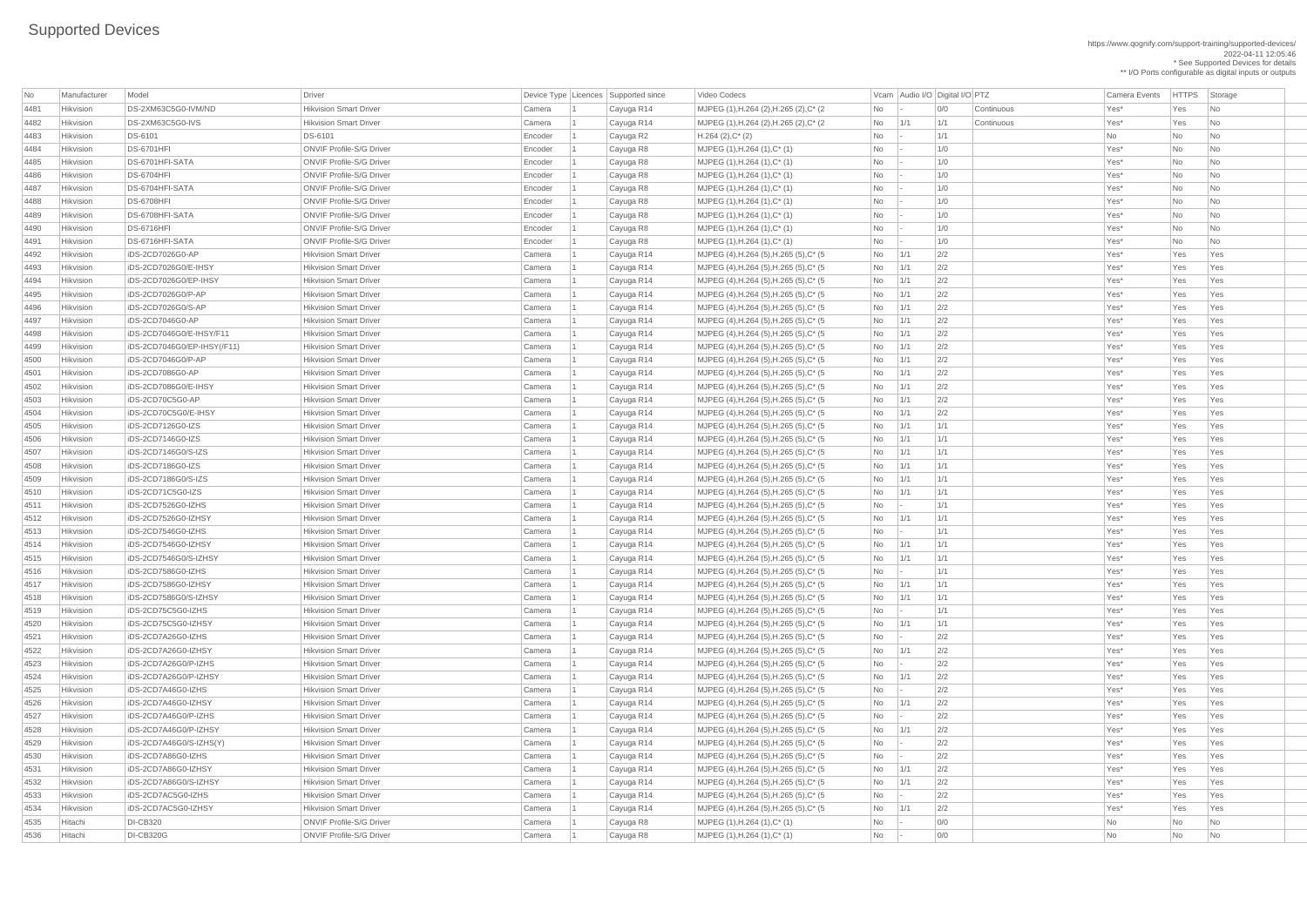| <b>No</b>    | Manufacturer                           | Model                 | Driver                          |                  | Device Type Licences Supported since | Video Codecs                                 |                | Vcam Audio I/O Digital I/O PTZ |            |                                            | Camera Events    | <b>HTTPS</b> | Storage                  |
|--------------|----------------------------------------|-----------------------|---------------------------------|------------------|--------------------------------------|----------------------------------------------|----------------|--------------------------------|------------|--------------------------------------------|------------------|--------------|--------------------------|
| 4537         | Hitachi                                | <b>DI-CD320</b>       | <b>ONVIF Profile-S/G Driver</b> | Camera           | Cayuga R8                            | MJPEG (1), H.264 (1), C* (1)                 | No             |                                | 0/0        |                                            | No               | No           | No                       |
| 4538         | Hitachi                                | <b>DI-CD320G</b>      | <b>ONVIF Profile-S/G Driver</b> | Camera           | Cayuga R8                            | $MJPEG (1), H.264 (1), C^*(1)$               | No             |                                | 0/0        |                                            | <b>No</b>        | <b>No</b>    | No.                      |
| 4539         | Hitachi                                | DI-CD322LEG           | <b>ONVIF Profile-S/G Driver</b> | Camera           | Cayuga R8                            | MJPEG $(1)$ , H.264 $(1)$ , C* $(1)$         | No             | 1/0                            | 0/0        |                                            | No               | No           | No                       |
| 4540         | Honeywell                              | H4L6GR2               | <b>ONVIF Profile-S/G Driver</b> | Camera           | Cayuga R11                           | $MJPEG (3), H.264 (3), C^*(3)$               | No             |                                | 1/1        |                                            | Yes*             | No           | No                       |
| 4541         | Honeywell                              | HBL6GR2               | <b>ONVIF Profile-S/G Driver</b> | Camera           | Cayuga R11                           | MJPEG $(3)$ , H.264 $(3)$ , C* $(3)$         | No             |                                | 1/1        |                                            | Yes*             | <b>No</b>    | No                       |
| 4542         | Honeywell                              | HDZ20HDX              | <b>ONVIF Profile-S/G Driver</b> | Camera           | Cayuga R6                            | MJPEG (2), H.264 (2), C* (2)                 | No             |                                | 1/2        | Continuous                                 | Yes*             | No           | No                       |
| 4543         | <b>IDIS</b>                            | <b>DC-S3283FX</b>     | <b>ONVIF Profile-S/G Driver</b> | Camera           | Cayuga R11                           | $MJPEG (1), H.264 (1), C^* (1)$              | <b>No</b>      |                                | 1/2        | Continuous, Zoom only, Click to Cente Yes* |                  | <b>No</b>    | No                       |
| 4544         | <b>IDIS</b>                            | DC-S3283WHX           | <b>ONVIF Profile-S/G Driver</b> | Camera           | Cayuga R11                           | MJPEG (1), H.264 (1), C* (1)                 | No             |                                | 1/2        | Continuous, Zoom only, Click to Cente Yes* |                  | <b>No</b>    | No                       |
| 4545         | <b>IDS</b>                             | 5481VSE-C             | 5481VSE                         | Camera           | Cayuga R2                            | $MJPEG (1), H.264 (1), C^*(2)$               | No             |                                | 0/0        |                                            | No               | <b>No</b>    | No                       |
| 4546         | <b>IDS</b>                             | 5481VSE-D/N           | 5481VSE                         | Camera           | Cayuga R2                            | $MJPEG (1), H.264 (1), C^*(2)$               | No             |                                | 0/0        |                                            | No               | No           | No                       |
| 4547         | <b>IQLE</b>                            | IQ8010                | IQ8010/IQ8041/IQ8066/IQ8095     | Camera           | Cayuga R2                            | MJPEG (2), H.264 (2), C* (2)                 | No             | 1/0                            | 2/1        |                                            | Yes*             | <b>No</b>    | No.                      |
| 4548         | IQLE                                   | IQ8041                | IQ8010/IQ8041/IQ8066/IQ8095     | Camera           | Cayuga R2                            | MJPEG (2), H.264 (2), C* (2)                 | <b>No</b>      | 1/0                            | 2/1        |                                            | Yes*             | No           | No                       |
| 4549         | IQLE                                   | <b>IQ8066</b>         | IQ8010/IQ8041/IQ8066/IQ8095     | Camera           | Cayuga R2                            | MJPEG (2), H.264 (2), C* (2)                 | No             | 1/0                            | 2/1        |                                            | Yes*             | No           | No                       |
| 4550         | <b>IQLE</b>                            | <b>IQ8095</b>         | IQ8010/IQ8041/IQ8066/IQ8095     | Camera           | Cayuga R2                            | MJPEG (2), H.264 (2), C* (2)                 | <b>No</b>      | 1/0                            | 2/1        |                                            | Yes*             | <b>No</b>    | No                       |
| 4551         | <b>IQinVision</b>                      | <b>IQ030</b>          | IQD30/IQM30/IQ030               | Camera           | Cayuga R2                            | MJPEG $(1)$ , H.264 $(2)$ , C* $(2)$         | No             | 1/0                            | 0/0        |                                            | Yes*             | <b>No</b>    | No                       |
| 4552         | <b>IQinVision</b>                      | <b>IQ031</b>          | IQD31/IQM31/IQ031               | Camera           | Cayuga R2                            | MJPEG $(1)$ , H.264 $(2)$ , C* $(2)$         | No             | 1/0                            | 0/0        |                                            | Yes*             | No           | No                       |
| 4553         | <b>IQinVision</b>                      | IQ032                 | IQD32/IQM32/IQ032               | Camera           | Cayuga R2                            | MJPEG (1), H.264 (2), C* (2)                 | No             | 1/0                            | 0/0        |                                            | Yes*             | <b>No</b>    | No                       |
| 4554         | <b>IQinVision</b>                      | <b>IQ040</b>          | IQ040/IQD40                     | Camera           | Cayuga R2                            | MJPEG (1), C* (1)                            | No             |                                | 0/0        |                                            | Yes*             | <b>No</b>    | No                       |
| 4555         | <b>IQinVision</b>                      | <b>IQ041</b>          | IQ041/IQD41                     | Camera           | Cayuga R2                            | $MJPEG (1), C^* (1)$                         | No             |                                | 0/0        |                                            | Yes*             | <b>No</b>    | No                       |
| 4556         | <b>IQinVision</b>                      | <b>IQ042</b>          | IQ042/IQD42                     | Camera           | Cayuga R2                            | $MJPEG (1), C^* (1)$                         | No             |                                | 0/0        |                                            | Yes*             | No           | No                       |
| 4557         | <b>IQinVision</b>                      | <b>IQ510</b>          | IQ510                           | Camera           | Cayuga R2                            | MJPEG (1), C* (1)                            | No             |                                | 0/0        |                                            | Yes*             | <b>No</b>    | <b>No</b>                |
| 4558         | <b>IQinVision</b>                      | IQ511                 | IQ511                           | Camera           | Cayuga R2                            | $MJPEG (1), C^* (1)$                         | No             |                                | 0/0        |                                            | Yes*             | No           | No                       |
| 4559         | <b>IQinVision</b>                      | IQ540                 | <b>IQ540</b>                    | Camera           | Cayuga R2                            | $MJPEG (1), C^* (1)$                         | <b>No</b>      |                                | 0/0        |                                            | Yes*             | No           | No.                      |
| 4560         | <b>IQinVision</b>                      | IQ541                 | IQ541                           | Camera           | Cayuga R2                            | MJPEG (1), C* (1)                            | No             |                                | 0/0        |                                            | Yes*             | <b>No</b>    | No.                      |
| 4561         | <b>IQinVision</b>                      | <b>IQ542</b>          | IQ542                           | Camera           | Cayuga R2                            | $MJPEG (1), C^* (1)$                         | No             |                                | 0/0        |                                            | Yes*             | No           | No                       |
| 4562         | <b>IQinVision</b>                      | IQ701                 | IQ701 / IQ811                   | Camera           | Cayuga R2                            | $MJPEG (1), C^* (1)$                         | No             |                                | 1/1        |                                            | Yes <sup>*</sup> | No           | No                       |
| 4563         | <b>IQinVision</b>                      | <b>IQ702</b>          | IQ702 / IQ802                   | Camera           | Cayuga R2                            | $MJPEG (1), C^*(1)$                          | No             |                                | 1/1        |                                            | Yes*             | <b>No</b>    | No                       |
| 4564         | <b>IQinVision</b>                      | <b>IQ703</b>          | IQ703/IQ803                     | Camera           | Cayuga R2                            | $MJPEG (1), C^* (1)$                         | No             |                                | 1/1        |                                            | Yes*             | No           | No                       |
| 4565         | <b>IQinVision</b>                      | IQ705                 | IQ705 / IQ805                   | Camera           | Cayuga R2                            | MJPEG (1), C* (1)                            | No             |                                | 1/1        |                                            | Yes*             | No           | No                       |
| 4566         | <b>IQinVision</b>                      | IQ710                 | IQA10 / IQ710                   | Camera           | Cayuga R2                            | MJPEG (1), C* (1)                            | No             |                                | 1/1        |                                            | Yes*             | <b>No</b>    | No.                      |
| 4567         | <b>IQinVision</b>                      | IQ711                 | IQA11 / IQ711                   | Camera           | Cayuga R2                            | MJPEG (1), C* (1)                            | No             |                                | 1/1        |                                            | Yes*             | No           | No                       |
| 4568         | <b>IQinVision</b>                      | IQ712                 | IQA12 / IQ712                   | Camera           | Cayuga R2                            | $MJPEG (1), C^* (1)$                         | No             |                                | 1/1        |                                            | Yes*             | No           | No                       |
| 4569         | <b>IQinVision</b>                      | <b>IQ732</b>          | <b>IQ732</b>                    | Camera           | Cayuga R2                            | $MJPEG (1), H.264 (1), C^*(1)$               | No             | 1/0                            | 1/1        |                                            | Yes*             | No           | No                       |
| 4570         | <b>IQinVision</b>                      | <b>IQ751</b>          | IQ751 / IQ851                   | Camera           | Cayuga R2                            | $MJPEG (1), C^* (1)$                         | No             |                                | 1/1        |                                            | Yes*             | No           | No                       |
| 4571         | <b>IQinVision</b>                      | IQ752                 | IQ752 / IQ852                   | Camera           | Cayuga R2                            | $MJPEG (1), C^* (1)$                         | No             |                                | 1/1        |                                            | Yes*             | No           | No                       |
| 4572         | <b>IQinVision</b>                      | IQ753                 | IQ753 / IQ853                   | Camera           | Cayuga R2                            | $MJPEG (1), C^* (1)$                         | No             |                                | 1/1        |                                            | Yes*             | No           | No                       |
| 4573         | <b>IQinVision</b>                      | IQ755                 | IQ755 / IQ855                   | Camera           | Cayuga R2                            | $MJPEG (1), C^* (1)$                         | No             |                                | 1/1        |                                            | Yes*             | No           | No                       |
| 4574         | <b>IQinVision</b>                      | IQ761                 | IQ761                           | Camera           | Cayuga R2                            | MJPEG $(3)$ , H.264 $(3)$ , C* $(3)$         | No             | 1/0                            | 1/1        |                                            | Yes*             | No           | No                       |
| 4575         | <b>IQinVision</b>                      | IQ762                 | IQ762                           | Camera           | Cayuga R2                            | MJPEG $(3)$ , H.264 $(3)$ , C* $(3)$         | No             | 1/0                            | 1/1        |                                            | Yes*             | <b>No</b>    | No                       |
| 4576         | <b>IQinVision</b>                      | <b>IQ763</b>          | IQ763                           | Camera           | Cayuga R2                            | MJPEG $(3)$ , H.264 $(3)$ , C* $(3)$         | No             | 1/0                            | 1/1        |                                            | Yes*             | No           | No                       |
| 4577         | <b>IQinVision</b>                      | IQ765<br><b>IQ802</b> | IQ765<br>IQ702 / IQ802          | Camera           | Cayuga R2                            | MJPEG $(3)$ , H.264 $(3)$ , C* $(3)$         | No             | 1/0                            | 1/1        |                                            | Yes*<br>Yes*     | No<br>No     | No                       |
| 4578         | <b>IQinVision</b><br><b>IQinVision</b> | <b>IQ803</b>          | IQ703/IQ803                     | Camera           | Cayuga R2                            | $MJPEG (1), C^* (1)$                         | No             |                                | 1/1        |                                            |                  |              | No                       |
| 4579         | <b>IQinVision</b>                      | <b>IQ805</b>          | IQ705 / IQ805                   | Camera<br>Camera | Cayuga R2                            | $MJPEG (1), C^* (1)$<br>$MJPEG (1), C^* (1)$ | No<br>No       |                                | 1/1<br>1/1 |                                            | Yes*<br>Yes*     | No<br>No     | No                       |
| 4580<br>4581 | <b>IQinVision</b>                      | <b>IQ811</b>          | IQ701 / IQ811                   | Camera           | Cayuga R2                            | $MJPEG (1), C^* (1)$                         | No             |                                | 1/1        |                                            | Yes*             | <b>No</b>    | No<br>No                 |
| 4582         | <b>IQinVision</b>                      | <b>IQ832</b>          | <b>IQ832</b>                    | Camera           | Cayuga R2<br>Cayuga R2               | $MJPEG (1), H.264 (1), C^*(1)$               | No             |                                | 1/1        |                                            | Yes*             | No           | N <sub>o</sub>           |
|              | <b>IQinVision</b>                      | IQ851                 | IQ751 / IQ851                   |                  |                                      | $MJPEG (1), C^* (1)$                         | No             |                                | 1/1        |                                            | Yes*             | No           | No                       |
| 4583<br>4584 | <b>IQinVision</b>                      | <b>IQ852</b>          | IQ752 / IQ852                   | Camera<br>Camera | Cayuga R2<br>Cayuga R2               | MJPEG (1), C* (1)                            | No             |                                | 1/1        |                                            | Yes*             | No           | No                       |
| 4585         | <b>IQinVision</b>                      | <b>IQ853</b>          | IQ753 / IQ853                   | Camera           | Cayuga R2                            | MJPEG (1), C* (1)                            | No             |                                | 1/1        |                                            | Yes*             | No           | N <sub>o</sub>           |
| 4586         | <b>IQinVision</b>                      | <b>IQ855</b>          | IQ755 / IQ855                   | Camera           | Cayuga R2                            | $MJPEG (1), C^* (1)$                         | No             |                                | 1/1        |                                            | Yes*             | No           | No                       |
| 4587         | <b>IQinVision</b>                      | <b>IQ861</b>          | <b>IQ861</b>                    | Camera           | Cayuga R2                            | MJPEG (3), H.264 (3), C* (3)                 | No             |                                | 1/1        |                                            | Yes*             | No           | No                       |
| 4588         | <b>IQinVision</b>                      | <b>IQ862</b>          | <b>IQ862</b>                    | Camera           |                                      | MJPEG (3), H.264 (3), C* (3)                 | No             |                                | 1/1        |                                            | Yes*             | No           | <b>No</b>                |
| 4589         | <b>IQinVision</b>                      | IQ863                 | IQ863                           | Camera           | Cayuga R2<br>Cayuga R2               | $MJPEG (3), H.264 (3), C^*(3)$               | No             |                                | 1/1        |                                            | Yes*             | No           | $\overline{\mathsf{No}}$ |
| 4590         | <b>IQinVision</b>                      | IQ865                 | <b>IQ865</b>                    | Camera           | Cayuga R2                            | MJPEG (3), H.264 (3), C* (3)                 | No             |                                | 1/1        |                                            | Yes*             | No           | $\overline{\mathsf{No}}$ |
| 4591         | <b>IQinVision</b>                      | IQA10                 | IQA10 / IQ710                   | Camera           | Cayuga R2                            | $MJPEG (1), C^* (1)$                         | No             |                                | 1/1        |                                            | Yes*             | No           | No                       |
| 4592         | <b>IQinVision</b>                      | IQA11                 | IQA11 / IQ711                   | Camera           | Cayuga R2                            | $MJPEG (1), C^* (1)$                         | N <sub>o</sub> |                                | 1/1        |                                            | Yes*             | No           | No                       |
|              |                                        |                       |                                 |                  |                                      |                                              |                |                                |            |                                            |                  |              |                          |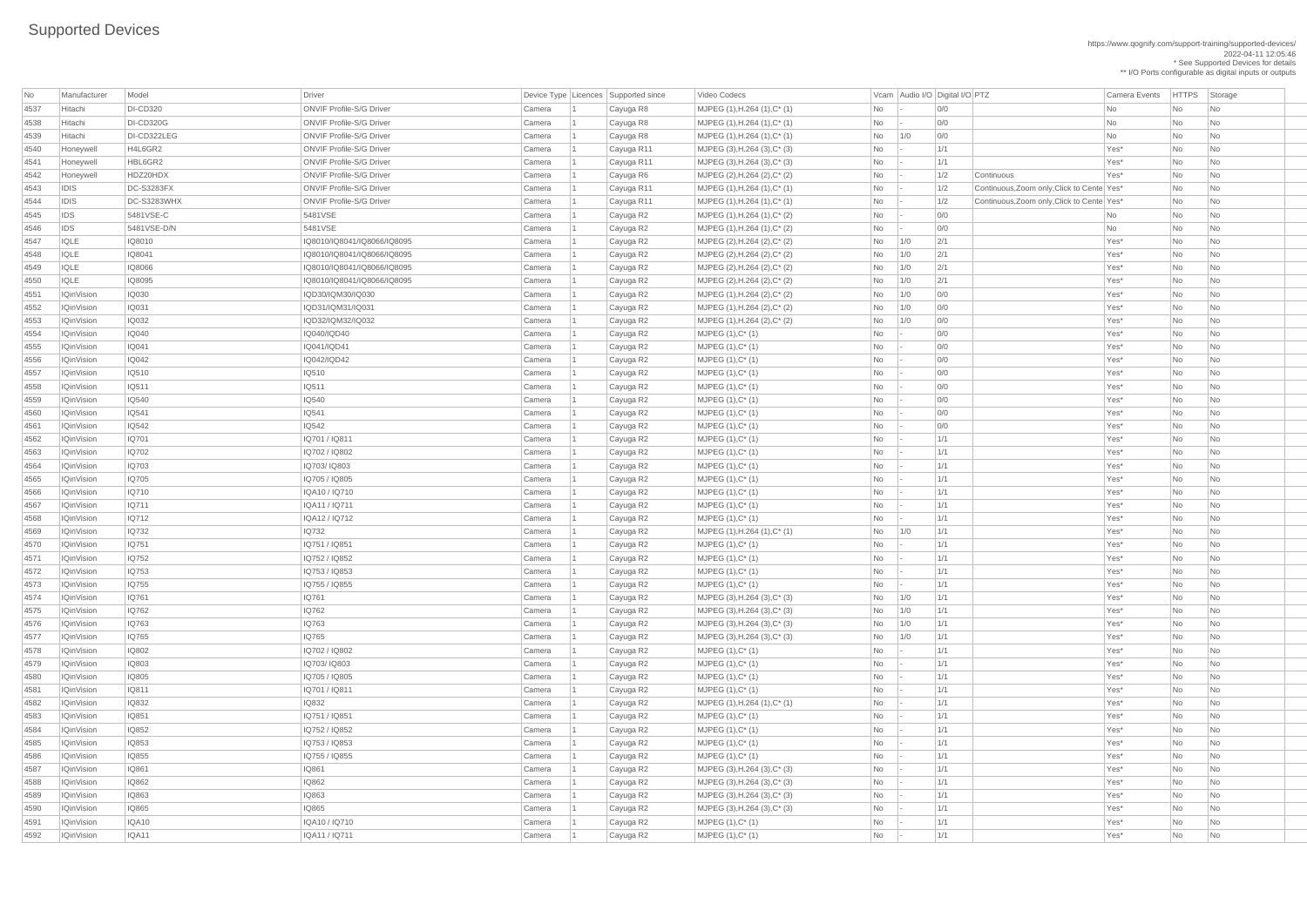\*\* I/O Ports configurable as digital inputs or outputs

| No           | Manufacturer             | Model                              | Driver                                                           |                  | Device Type   Licences   Supported since | Video Codecs                                                                       |                |            | Vcam Audio I/O Digital I/O PTZ | <b>Camera Events</b> | <b>HTTPS</b> | Storage                                    |
|--------------|--------------------------|------------------------------------|------------------------------------------------------------------|------------------|------------------------------------------|------------------------------------------------------------------------------------|----------------|------------|--------------------------------|----------------------|--------------|--------------------------------------------|
| 4593         | <b>IQinVision</b>        | IQA12                              | IQA12 / IQ712                                                    | Camera           | Cayuga R2                                | MJPEG (1), C* (1)                                                                  | No             |            | 1/1                            | Yes*                 | No           | No                                         |
| 4594         | <b>IQinVision</b>        | IQA13                              | IQA13                                                            | Camera           | Cayuga R2                                | MJPEG (1), C* (1)                                                                  | N <sub>o</sub> |            | 1/1                            | Yes*                 | <b>No</b>    | No                                         |
| 4595         | <b>IQinVision</b>        | IQA15                              | IQA15                                                            | Camera           | Cayuga R2                                | MJPEG (1), C* (1)                                                                  | No             |            | 1/1                            | Yes*                 | <b>No</b>    | No                                         |
| 4596         | <b>IQinVision</b>        | IQA30                              | IQA30                                                            | Camera           | Cayuga R2                                | MJPEG (3), H.264 (3), C* (3)                                                       | No             | 1/0        | 1/1                            | Yes*                 | <b>No</b>    | N <sub>o</sub>                             |
| 4597         | <b>IQinVision</b>        | IQA31                              | IQA31                                                            | Camera           | Cayuga R2                                | MJPEG $(3)$ , H.264 $(3)$ , C* $(3)$                                               | No             | 1/0        | 1/1                            | Yes*                 | <b>No</b>    | No                                         |
| 4598         | <b>IQinVision</b>        | IQA32                              | IQA32                                                            | Camera           | Cayuga R2                                | MJPEG $(3)$ , H.264 $(3)$ , C* $(3)$                                               | No             | 1/0        | 1/1                            | Yes*                 | <b>No</b>    | No                                         |
| 4599         | <b>IQinVision</b>        | IQA33                              | IQA33                                                            | Camera           | Cayuga R2                                | MJPEG $(3)$ , H.264 $(3)$ , C* $(3)$                                               | No.            | 1/0        | 1/1                            | Yes*                 | <b>No</b>    | No                                         |
| 4600         | <b>IQinVision</b>        | IQA35                              | IQA35                                                            | Camera           | Cayuga R2                                | MJPEG $(3)$ , H.264 $(3)$ , C* $(3)$                                               | No             | 1/0        | 1/1                            | Yes*                 | No           | No                                         |
| 4601         | <b>IQinVision</b>        | IQD30                              | IQD30/IQM30/IQ030                                                | Camera           | Cayuga R2                                | MJPEG (1), H.264 (2), C* (2)                                                       | <b>No</b>      | 1/0        | 0/0                            | Yes*                 | <b>No</b>    | N <sub>o</sub>                             |
| 4602         | <b>IQinVision</b>        | IQD31                              | IQD31/IQM31/IQ031                                                | Camera           | Cayuga R2                                | MJPEG (1), H.264 (2), C* (2)                                                       | No             | 1/0        | 0/0                            | Yes*                 | <b>No</b>    | No                                         |
| 4603         | <b>IQinVision</b>        | IQD32                              | IQD32/IQM32/IQ032                                                | Camera           | Cayuga R2                                | MJPEG (1), H.264 (2), C* (2)                                                       | No             | 1/0        | 0/0                            | Yes*                 | <b>No</b>    | No                                         |
| 4604         | <b>IQinVision</b>        | IQD40                              | IQ040/IQD40                                                      | Camera           | Cayuga R2                                | MJPEG (1), C* (1)                                                                  | No             |            | 0/0                            | Yes*                 | <b>No</b>    | N <sub>o</sub>                             |
| 4605         | <b>IQinVision</b>        | IQD41                              | IQ041/IQD41                                                      | Camera           | Cayuga R2                                | MJPEG (1), C* (1)                                                                  | No             |            | 0/0                            | Yes*                 | <b>No</b>    | No                                         |
| 4606         | <b>IQinVision</b>        | IQD42                              | IQ042/IQD42                                                      | Camera           | Cayuga R2                                | MJPEG (1), C* (1)                                                                  | N <sub>o</sub> |            | 0/0                            | Yes*                 | <b>No</b>    | No                                         |
| 4607         | <b>IQinVision</b>        | IQD51                              | IQD51/IQD61/IQM51/IQM61/IQR51                                    | Camera           | Cayuga R7                                | MJPEG $(3)$ , H.264 $(3)$ , C* $(3)$                                               | No             | 1/0        | 0/0                            | Yes*                 | Yes          | No                                         |
| 4608         | <b>IQinVision</b>        | IQD52                              | IQD52/IQD62/IQM52/IQM62/IQR52                                    | Camera           | Cayuga R7                                | MJPEG (3), H.264 (3), C* (3)                                                       | No             | 1/0        | 0/0                            | Yes*                 | Yes          | No                                         |
| 4609         | <b>IQinVision</b>        | IQD53                              | IQD53/IQD63/IQM53/IQM63/IQR53                                    | Camera           | Cayuga R7                                | MJPEG (3), H.264 (3), C* (3)                                                       | No             | 1/0        | 0/0                            | Yes*                 | Yes          | No                                         |
| 4610         | <b>IQinVision</b>        | IQD55                              | IQD55/IQD65/IQM55/IQM65                                          | Camera           | Cayuga R7                                | MJPEG (3), H.264 (3), C* (3)                                                       | No             | 1/0        | 0/0                            | Yes*                 | Yes          | No                                         |
| 4611         | <b>IQinVision</b>        | IQD61                              | IQD51/IQD61/IQM51/IQM61/IQR51                                    | Camera           | Cayuga R7                                | MJPEG $(3)$ , H.264 $(3)$ , C* $(3)$                                               | No.            | 1/0        | 1/1                            | Yes*                 | Yes          | No                                         |
| 4612         | <b>IQinVision</b>        | IQD62                              | IQD52/IQD62/IQM52/IQM62/IQR52                                    | Camera           | Cayuga R7                                | MJPEG $(3)$ , H.264 $(3)$ , C* $(3)$                                               | <b>No</b>      | 1/0        | 1/1                            | Yes*                 | Yes          | No                                         |
| 4613         | <b>IQinVision</b>        | IQD63                              | IQD53/IQD63/IQM53/IQM63/IQR53                                    | Camera           | Cayuga R7                                | MJPEG $(3)$ , H.264 $(3)$ , C* $(3)$                                               | <b>No</b>      | 1/0        | 1/1                            | Yes*                 | Yes          | No                                         |
| 4614         | <b>IQinVision</b>        | IQD65                              | IQD55/IQD65/IQM55/IQM65                                          | Camera           | Cayuga R7                                | MJPEG (3), H.264 (3), C* (3)                                                       | No             | 1/0        | 1/1                            | Yes*                 | Yes          | No                                         |
| 4615         | <b>IQinVision</b>        | IQM30                              | IQD30/IQM30/IQ030                                                | Camera           | Cayuga R2                                | MJPEG (1), H.264 (2), C* (2)                                                       | No             | 1/0        | 0/0                            | Yes*                 | <b>No</b>    | No                                         |
| 4616         | <b>IQinVision</b>        | IQM31                              | IQD31/IQM31/IQ031                                                | Camera           | Cayuga R2                                | MJPEG (1), H.264 (2), C* (2)                                                       | No.            | 1/0        | 0/0                            | Yes*                 | <b>No</b>    | No                                         |
| 4617         | <b>IQinVision</b>        | IQM32                              | IQD32/IQM32/IQ032                                                | Camera           | Cayuga R2                                | MJPEG (1), H.264 (2), C* (2)                                                       | No.            | 1/0        | 0/0                            | Yes*                 | No           | No                                         |
| 4618         | <b>IQinVision</b>        | <b>IQM51</b>                       | IQD51/IQD61/IQM51/IQM61/IQR51                                    | Camera           | Cayuga R7                                | MJPEG (3), H.264 (3), C* (3)                                                       | No             | 1/0        | 0/0                            | Yes*                 | Yes          | No                                         |
| 4619         | <b>IQinVision</b>        | IQM52                              | IQD52/IQD62/IQM52/IQM62/IQR52                                    | Camera           | Cayuga R7                                | MJPEG (3), H.264 (3), C* (3)                                                       | <b>No</b>      | 1/0        | 0/0                            | Yes*                 | Yes          | No                                         |
| 4620         | <b>IQinVision</b>        | IQM53                              | IQD53/IQD63/IQM53/IQM63/IQR53                                    | Camera           | Cayuga R7                                | MJPEG $(3)$ , H.264 $(3)$ , C* $(3)$                                               | No             | 1/0        | 0/0                            | Yes*                 | Yes          | No                                         |
| 4621         | <b>IQinVision</b>        | IQM55                              | IQD55/IQD65/IQM55/IQM65                                          | Camera           | Cayuga R7                                | MJPEG (3), H.264 (3), C* (3)                                                       | No             | 1/0        | 0/0                            | Yes*                 | Yes          | No                                         |
| 4622         | <b>IQinVision</b>        | IQM61                              | IQD51/IQD61/IQM51/IQM61/IQR51                                    | Camera           | Cayuga R7                                | MJPEG (3), H.264 (3), C* (3)                                                       | No             | 1/0        | 1/1                            | Yes*                 | Yes          | No                                         |
| 4623         | <b>IQinVision</b>        | IQM62                              | IQD52/IQD62/IQM52/IQM62/IQR52                                    | Camera           | Cayuga R7                                | MJPEG (3), H.264 (3), C* (3)                                                       | No             | 1/0        | 1/1                            | Yes*                 | Yes          | N <sub>o</sub>                             |
| 4624         | <b>IQinVision</b>        | IQM63                              | IQD53/IQD63/IQM53/IQM63/IQR53                                    | Camera           | Cayuga R7                                | MJPEG $(3)$ , H.264 $(3)$ , C* $(3)$                                               | <b>No</b>      | 1/0        | 1/1                            | Yes*                 | Yes          | No                                         |
| 4625         | <b>IQinVision</b>        | IQM65                              | IQD55/IQD65/IQM55/IQM65                                          | Camera           | Cayuga R7                                | MJPEG (3), H.264 (3), C* (3)                                                       | <b>No</b>      | 1/0        | 1/1                            | Yes*                 | Yes          | No                                         |
| 4626         | <b>IQinVision</b>        | IQR51                              | IQD51/IQD61/IQM51/IQM61/IQR51                                    | Camera           | Cayuga R7                                | MJPEG (3), H.264 (3), C* (3)                                                       | No             |            | 0/0                            | Yes*                 | Yes          | No                                         |
| 4627         | <b>IQinVision</b>        | IQR52                              | IQD52/IQD62/IQM52/IQM62/IQR52                                    | Camera           | Cayuga R7                                | MJPEG (3), H.264 (3), C* (3)                                                       | No             |            | 0/0                            | Yes*                 | Yes          | No                                         |
| 4628         | <b>IQinVision</b>        | IQR53                              | IQD53/IQD63/IQM53/IQM63/IQR53                                    | Camera           | Cayuga R7                                | MJPEG (3), H.264 (3), C* (3)                                                       | No             |            | 0/0                            | Yes*                 | Yes          | No                                         |
| 4629         | IndigoVision             | 12500 Ultra 2K PTZ Dome            | <b>ONVIF Profile-S/G Driver</b>                                  | Camera           | Cayuga R6                                | $H.264(1),C^*(1)$                                                                  | No             | 1/0        | 1/1<br>Continuous              | Yes*                 | <b>No</b>    | No                                         |
| 4630         | Infinova                 | VT210-A2-A0                        | <b>ONVIF Profile-S/G Driver</b>                                  | Camera           | Cayuga R13                               | MJPEG (1), H.264 (2), H.265 (1), C* (3)                                            | No             | 1/0        | 0/0                            | Yes*                 | Yes          | Yes                                        |
| 4631         | Infinova                 | VT210-A2-B0                        | <b>ONVIF Profile-S/G Driver</b>                                  | Camera           | Cayuga R13                               | MJPEG (1), H.264 (2), H.265 (1), C* (3)                                            | <b>No</b>      | 1/0        | 1/2                            | Yes*                 | Yes          | Yes                                        |
| 4632         | Infinova                 | VT210-A5-A0                        | <b>ONVIF Profile-S/G Driver</b>                                  | Camera           | Cayuga R13                               | MJPEG (1), H.264 (2), H.265 (1), C* (3)                                            | No             | 1/0        | 0/0                            | Yes*                 | Yes          | Yes                                        |
| 4633         | Interlogix               | <b>TVB-530</b>                     | <b>Interlogix Smart Driver</b>                                   | Camera           | Cayuga R11                               | MJPEG (2), H.264 (2), C* (2)                                                       | No             | 1/1        | 1/1                            | Yes*                 | Yes          | No                                         |
| 4634         | Interlogix               | <b>TVB-5301</b>                    | <b>Interlogix Smart Driver</b>                                   | Camera           | Cayuga R11                               | MJPEG (2), H.264 (2), C* (2)                                                       | No             |            | 0/0                            | Yes*                 | Yes          | No                                         |
| 4635         | Interlogix               | <b>TVB-5302</b>                    | <b>Interlogix Smart Driver</b>                                   | Camera           | Cayuga R11                               | MJPEG (2), H.264 (2), C* (2)                                                       | No             |            | 0/0                            | Yes*                 | Yes          | N <sub>o</sub>                             |
| 4636         | Interlogix               | <b>TVB-5304</b>                    | <b>Interlogix Smart Driver</b>                                   | Camera           | Cayuga R11                               | MJPEG (2), H.264 (2), C* (2)                                                       | <b>No</b>      | 1/1        | 1/1                            | Yes*                 | Yes          | No                                         |
| 4637         | Interlogix               | <b>TVB-5305</b>                    | <b>Interlogix Smart Driver</b>                                   | Camera           | Cayuga R11                               | MJPEG (2), H.264 (2), C* (2)                                                       | <b>No</b>      | 1/1        | 1/1                            | Yes*                 | Yes          | N <sub>o</sub>                             |
| 4638         | Interlogix               | <b>TVB-5306</b>                    | <b>Interlogix Smart Driver</b>                                   | Camera           | Cayuga R11                               | MJPEG (2), H.264 (2), C* (2)                                                       | No             | 1/1        | 1/1                            | Yes*                 | Yes          | No                                         |
| 4639         | Interlogix               | <b>TVB-5401</b>                    | <b>Interlogix Smart Driver</b>                                   | Camera           | Cayuga R11                               | MJPEG (2), H.264 (2), H.265 (1), C* (2)                                            | <b>No</b>      | 1/1        | 1/1                            | Yes*                 | Yes          | No                                         |
| 4640         | Interlogix               | <b>TVB-5402</b>                    | <b>Interlogix Smart Driver</b>                                   | Camera           | Cayuga R11                               | MJPEG (2), H.264 (2), H.265 (1), C* (2)                                            | <b>No</b>      | 1/1        | 1/1                            | Yes*                 | Yes          | No                                         |
| 4641         | Interlogix               | <b>TVB-5403</b>                    | <b>Interlogix Smart Driver</b>                                   | Camera           | Cayuga R11                               | MJPEG (2), H.264 (2), H.265 (1), C* (2)                                            | No             | 1/1        | 1/1                            | Yes*                 | Yes          | No                                         |
| 4642         | Interlogix               | <b>TVB-5404</b>                    | <b>Interlogix Smart Driver</b>                                   | Camera           | Cayuga R11                               | MJPEG (2), H.264 (2), H.265 (1), C* (2)                                            | No             | 1/1        | 1/1                            | Yes*                 | Yes          | N <sub>o</sub>                             |
| 4643         | Interlogix<br>Interlogix | <b>TVB-5405</b>                    | <b>Interlogix Smart Driver</b><br><b>Interlogix Smart Driver</b> | Camera           | Cayuga R11                               | MJPEG (2), H.264 (2), H.265 (1), C* (2)                                            | No             | 1/1<br>1/1 | 1/1<br>1/1                     | Yes*<br>Yes*         | Yes          | No                                         |
| 4644<br>4645 | Interlogix               | <b>TVB-5501</b><br><b>TVB-5502</b> | <b>Interlogix Smart Driver</b>                                   | Camera<br>Camera | Cayuga R11                               | MJPEG (2), H.264 (2), H.265 (1), C* (2)                                            | No.            | 1/1        | 1/1                            | Yes*                 | Yes<br>Yes   | N <sub>o</sub>                             |
| 4646         | Interlogix               | <b>TVC-5401</b>                    | <b>Interlogix Smart Driver</b>                                   | Camera           | Cayuga R11<br>Cayuga R11                 | MJPEG (2), H.264 (2), H.265 (1), C* (2)<br>MJPEG (2), H.264 (2), H.265 (1), C* (2) | No<br>No       | 1/1        | 1/1                            | Yes*                 | Yes          | N <sub>o</sub><br>$\overline{\mathsf{No}}$ |
| 4647         | Interlogix               | <b>TVC-5402</b>                    | <b>Interlogix Smart Driver</b>                                   | Camera           | Cayuga R11                               | MJPEG (2), H.264 (2), H.265 (1), C* (2)                                            | No             | 1/1        | 1/1                            | Yes*                 | Yes          | $\overline{\phantom{a}}$ No                |
| 4648         | Interlogix               | <b>TVC-5403</b>                    | <b>Interlogix Smart Driver</b>                                   | Camera           | Cayuga R11                               | MJPEG (2), H.264 (2), H.265 (1), C* (2)                                            | N <sub>o</sub> | 1/1        | 1/1                            | Yes*                 | Yes          | $\overline{\phantom{a}}$ No                |
|              |                          |                                    |                                                                  |                  |                                          |                                                                                    |                |            |                                |                      |              |                                            |

| MJPEG (1),H.264 (2),H.265 (1),C\* (3  $\qquad$  No 1/0 0/0  $\qquad$  0/0  $\qquad$  Yes\* Yes Yes Yes | MJPEG (1),H.264 (2),H.265 (1),C\* (3  $\qquad$  No 1/0 1/2 No 12 Yes\* Yes Yes Yes | MJPEG (1),H.264 (2),H.265 (1),C\* (3  $\qquad$  No 1/0 0/0  $\qquad$  0/0  $\qquad$  Yes\* Yes Yes Yes | MJPEG (2),H.264 (2),H.265 (1),C\* (2  $\qquad \qquad$  No  $\qquad$  1/1  $\qquad$  1/1  $\qquad$  1/1  $\qquad$  Yes\* Yes No | MJPEG (2),H.264 (2),H.265 (1),C\* (2  $\qquad \qquad$  No  $\qquad$  1/1  $\qquad$  1/1  $\qquad$  1/1  $\qquad$  Yes\* Yes No Interlogix TVB-5403 Interlogix Smart Driver Camera 1 Cayuga R11 MJPEG (2),H.264 (2),H.265 (1),C\* (2 No 1/1 1/1 Yes\* Yes No |MJPEG (2),H.264 (2),H.265 (1),C\* (2  $\qquad \qquad$  No  $\qquad$  1/1  $\qquad$  1/1  $\qquad$  1/1  $\qquad$  Yes\* Yes No  $\qquad$ | MJPEG (2),H.264 (2),H.265 (1),C\* (2  $\qquad \qquad$  No  $\qquad$  1/1 1/1  $\qquad$  1/1  $\qquad$  Yes\* Yes No | MJPEG (2),H.264 (2),H.265 (1),C\* (2  $\qquad \qquad$  No  $\qquad$  1/1  $\qquad$  1/1  $\qquad$  1/1  $\qquad$  Yes\* Yes No  $\qquad$ | MJPEG (2),H.264 (2),H.265 (1),C\* (2  $\qquad \qquad$  No  $\qquad$  1/1  $\qquad$  1/1  $\qquad$  1/1  $\qquad$  Yes\* Yes No  $\qquad$  Interlogix TVC-5401 Interlogix Smart Driver Camera 1 Cayuga R11 MJPEG (2),H.264 (2),H.265 (1),C\* (2 No 1/1 1/1 Yes\* Yes No | MJPEG (2),H.264 (2),H.265 (1),C\* (2  $\qquad \qquad$  No  $\qquad$  1/1  $\qquad$  1/1  $\qquad$  1/1  $\qquad$  Yes\* Yes No  $\qquad$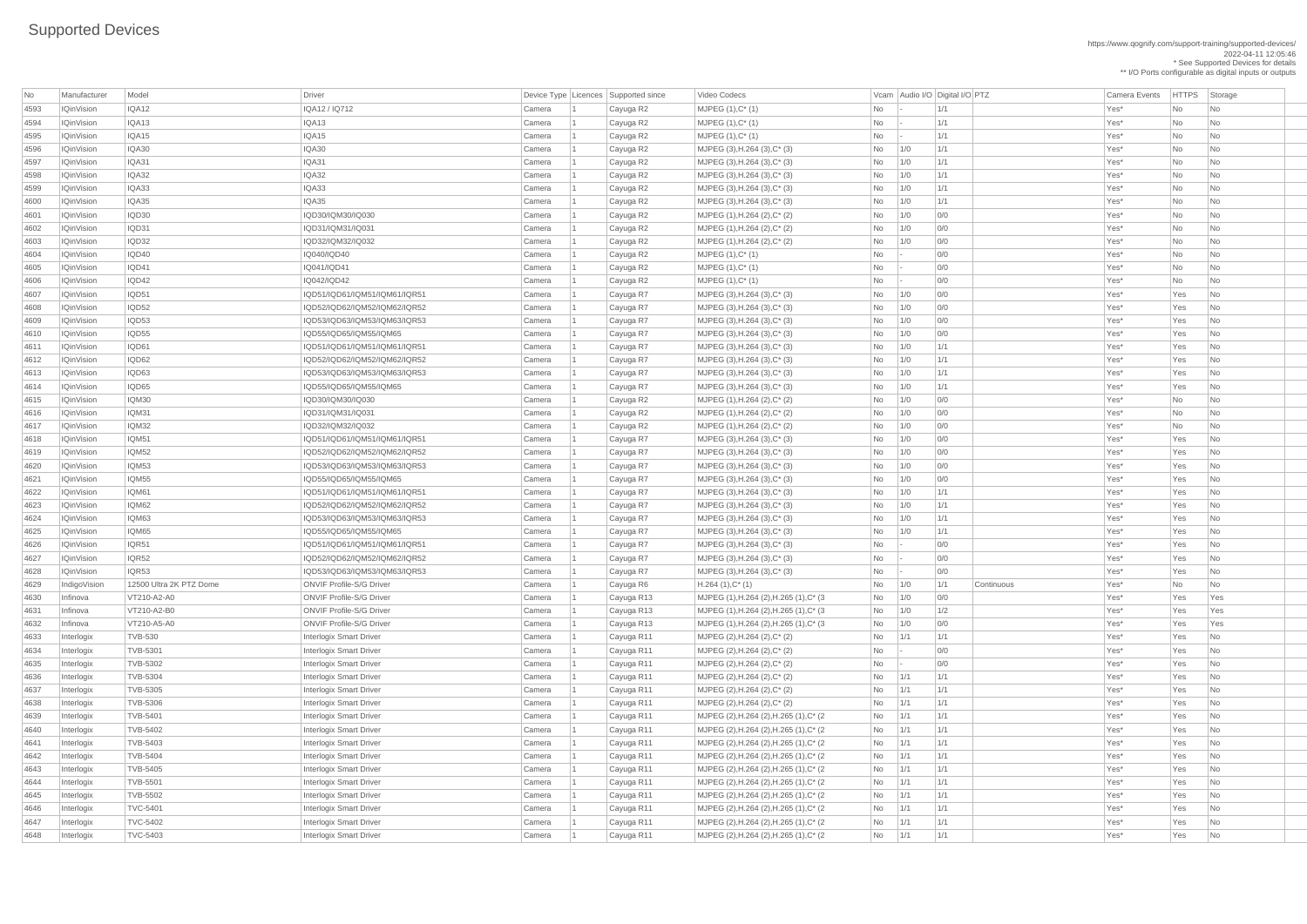https://www.qognify.com/support-training/supported-devices/ 2022-04-11 12:05:46 \* See Supported Devices for details

\*\* I/O Ports configurable as digital inputs or outputs

 Interlogix TVD-5401 Interlogix Smart Driver Camera 1 Cayuga R11 MJPEG (2),H.264 (2),H.265 (1),C\* (2 No 1/1 1/1 Yes\* Yes No Interlogix TVD-5402 Interlogix Smart Driver Camera 1 Cayuga R11 MJPEG (2),H.264 (2),H.265 (1),C\* (2 No 1/1 1/1 Yes\* Yes No | MJPEG (2),H.264 (2),H.265 (1),C\* (2  $\qquad \qquad$  No  $\qquad$  1/1 1/1  $\qquad$  1/1 Yes\* Yes No | MJPEG (2),H.264 (2),H.265 (1),C\* (2  $\qquad \qquad$  No  $\qquad$  1/1  $\qquad$  1/1  $\qquad$  1/1  $\qquad$  Yes\* Yes No | MJPEG (2),H.264 (2),H.265 (1),C\* (2  $\qquad \qquad$  No  $\qquad$  1/1  $\qquad$  1/1  $\qquad$  1/1  $\qquad$  Yes\* Yes No  $\qquad$ | MJPEG (2),H.264 (2),H.265 (1),C\* (2  $\qquad \qquad$  No  $\qquad$  1/1 1/1  $\qquad$  1/1 Yes\* Yes No Interlogix TVD-5408 Interlogix Smart Driver Camera 1 Cayuga R11 MJPEG (2),H.264 (2),H.265 (1),C\* (2 No 1/1 1/1 Yes\* Yes No | MJPEG (2),H.264 (2),H.265 (1),C\* (2  $\qquad \qquad$  No  $\qquad$  1/1  $\qquad$  1/1  $\qquad$  1/1  $\qquad$  Yes\* Yes No  $\qquad$ | MJPEG (2),H.264 (2),H.265 (1),C\* (2  $\qquad \qquad$  No  $\qquad$  1/1  $\qquad$  1/1  $\qquad$  1/1  $\qquad$  Yes\* Yes No  $\vert$  MJPEG (1),H.264 (3),H.265 (3),C\* (3  $\vert$   $\vert$  No  $\vert$  1/1  $\vert$  1/1  $\vert$  Continuous,Click to Center,Area Zoo Yes\*  $\vert$  Yes  $\vert$  No  $\vert$  MJPEG (1),H.264 (3),H.265 (3),C\* (3  $\vert$   $\vert$  No  $\vert$   $\vert$  1/1  $\vert$   $\vert$  2/1  $\vert$  Continuous,Click to Center,Area Zoo Yes\*  $\vert$  Yes  $\vert$  No  $\vert$  $\vert$  MJPEG (1),H.264 (3),H.265 (3),C\* (3  $\vert$   $\vert$  No  $\vert$   $\vert$  1/1  $\vert$   $\vert$  2/2  $\vert$  Continuous,Click to Center,Area Zoo Yes\*  $\vert$  Yes  $\vert$  No  $\vert$  MJPEG (1),H.264 (3),H.265 (3),C\* (3  $\vert$   $\vert$  No  $\vert$   $\vert$  1/1  $\vert$   $\vert$  7/2  $\vert$  Continuous,Click to Center,Area Zoo Yes\*  $\vert$  Yes  $\vert$  No  $\vert$  $\vert$  MJPEG (1),H.264 (3),H.265 (3),C\* (3  $\vert$   $\vert$  No  $\vert$   $\vert$  1/1  $\vert$   $\vert$  7/2  $\vert$  Continuous,Click to Center,Area Zoo  $\vert$  Yes  $\vert$  Yes  $\vert$  No  $\vert$ 

| <b>No</b> | Manufacturer   | Model               | <b>Driver</b>                  |        | Device Type   Licences   Supported since | Video Codecs                            |           |                 | Vcam Audio I/O Digital I/O PTZ                      | <b>Camera Events</b> | <b>HTTPS</b>     | Storage                     |
|-----------|----------------|---------------------|--------------------------------|--------|------------------------------------------|-----------------------------------------|-----------|-----------------|-----------------------------------------------------|----------------------|------------------|-----------------------------|
| 4649      | Interlogix     | TVC-M1220-1-P       | TVC-M1220-1-P                  | Camera | Cayuga R2                                | MJPEG (1), H.264 (2), C* (2)            | <b>No</b> | 1/0             | 1/1                                                 | Yes*                 | <b>No</b>        | No                          |
| 4650      | Interlogix     | TVC-M1245E-2M-P     | TVC/TVD-M1245E-2M-P            | Camera | Cayuga R2                                | MJPEG (1), H.264 (2), C* (2)            | No        |                 | 0/0                                                 | Yes*                 | <b>No</b>        | No                          |
| 4651      | Interlogix     | TVC-M2220-1-P       | TVC-M2220-1-P                  | Camera | Cayuga R2                                | MJPEG (1), H.264 (2), C* (2)            | <b>No</b> | 1/0             | 1/1                                                 | Yes*                 | No               | No                          |
| 4652      | Interlogix     | TVC-M3220-1-P       | TVC-M3220-1-P                  | Camera | Cayuga R2                                | $MJPEG (1), H.264 (2), C^*(2)$          | No        | 1/0             | 1/1                                                 | Yes*                 | <b>No</b>        | No                          |
| 4653      | Interlogix     | TVC-M5220-1-P       | TVC-M5220-1-P                  | Camera | Cayuga R2                                | MJPEG (1), H.264 (2), C* (2)            | No        | 1/0             | 1/1                                                 | Yes*                 | No               | No                          |
| 4654      | Interlogix     | <b>TVC-N220-1-P</b> | <b>TVC-N220-1-P</b>            | Camera | Cayuga R2                                | MJPEG (1), H.264 (2), C* (2)            | <b>No</b> | 1/0             | 1/1                                                 | Yes*                 | <b>No</b>        | No                          |
| 4655      | Interlogix     | TVC-N225E-2M-P      | TVC/TVD-N225E-2M-P             | Camera | Cayuga R2                                | MJPEG (1), H.264 (2), C* (2)            | No        |                 | 0/0                                                 | Yes*                 | <b>No</b>        | No                          |
| 4656      | Interlogix     | <b>TVC-N240-1P</b>  | <b>TVC-N240-1P</b>             | Camera | Cayuga R2                                | MJPEG (1), H.264 (2), C* (2)            | No        | 1/0             | 1/1                                                 | Yes*                 | No               | No                          |
| 4657      | Interlogix     | TVD-1103            | <b>TVD-1103</b>                | Camera | Cayuga R4                                | MJPEG (1), H.264 (2), C* (2)            | <b>No</b> | 1/0             | 1/1                                                 | Yes*                 | <b>No</b>        | No                          |
| 4658      | Interlogix     | <b>TVD-5301</b>     | <b>Interlogix Smart Driver</b> | Camera | Cayuga R11                               | MJPEG $(2)$ , H.264 $(2)$ , C* $(2)$    | No        | 1/1             | 1/1                                                 | Yes*                 | Yes              | No                          |
| 4659      | Interlogix     | <b>TVD-5302</b>     | <b>Interlogix Smart Driver</b> | Camera | Cayuga R11                               | MJPEG (2), H.264 (2), C* (2)            | No        | 1/1             | 1/1                                                 | Yes*                 | Yes              | No                          |
| 4660      | Interlogix     | TVD-5303            | <b>Interlogix Smart Driver</b> | Camera | Cayuga R11                               | MJPEG (2), H.264 (2), C* (2)            | <b>No</b> | 1/1             | 1/1                                                 | Yes*                 | Yes              | N <sub>o</sub>              |
| 4661      | Interlogix     | <b>TVD-5304</b>     | <b>Interlogix Smart Driver</b> | Camera | Cayuga R11                               | MJPEG (2), H.264 (2), C* (2)            | No        | 1/1             | 1/1                                                 | Yes*                 | Yes              | No                          |
| 4662      | Interlogix     | TVD-5305            | <b>Interlogix Smart Driver</b> | Camera | Cayuga R11                               | MJPEG (2), H.264 (2), C* (2)            | <b>No</b> | 1/1             | 1/1                                                 | Yes*                 | Yes              | No                          |
| 4663      | Interlogix     | <b>TVD-5306</b>     | <b>Interlogix Smart Driver</b> | Camera | Cayuga R11                               | MJPEG (2), H.264 (2), C* (2)            | No        | 1/1             | 1/1                                                 | Yes*                 | Yes              | N <sub>o</sub>              |
| 4664      | Interlogix     | <b>TVD-5401</b>     | <b>Interlogix Smart Driver</b> | Camera | Cayuga R11                               | MJPEG (2), H.264 (2), H.265 (1), C* (2) | No        | 1/1             | 1/1                                                 | Yes*                 | Yes              | No                          |
| 4665      | Interlogix     | <b>TVD-5402</b>     | <b>Interlogix Smart Driver</b> | Camera | Cayuga R11                               | MJPEG (2), H.264 (2), H.265 (1), C* (2) | No        | 1/1             | 1/1                                                 | Yes*                 | Yes              | N <sub>o</sub>              |
| 4666      | Interlogix     | <b>TVD-5403</b>     | <b>Interlogix Smart Driver</b> | Camera | Cayuga R11                               | MJPEG (2), H.264 (2), H.265 (1), C* (2) | No        | 1/1             | 1/1                                                 | Yes*                 | Yes              | N <sub>o</sub>              |
| 4667      | Interlogix     | <b>TVD-5404</b>     | <b>Interlogix Smart Driver</b> | Camera | Cayuga R11                               | MJPEG (2), H.264 (2), H.265 (1), C* (2) | No        | 1/1             | 1/1                                                 | Yes*                 | Yes              | No                          |
| 4668      | Interlogix     | <b>TVD-5405</b>     | <b>Interlogix Smart Driver</b> | Camera | Cayuga R11                               | MJPEG (2), H.264 (2), H.265 (1), C* (2) | No        | 1/1             | 1/1                                                 | Yes*                 | Yes              | N <sub>o</sub>              |
| 4669      | Interlogix     | <b>TVD-5406</b>     | <b>Interlogix Smart Driver</b> | Camera | Cayuga R11                               | MJPEG (2), H.264 (2), H.265 (1), C* (2) | No        | 1/1             | 1/1                                                 | Yes*                 | Yes              | No                          |
| 4670      | Interlogix     | <b>TVD-5407</b>     | <b>Interlogix Smart Driver</b> | Camera | Cayuga R11                               | MJPEG (2), H.264 (2), H.265 (1), C* (2) | No        | 1/1             | 1/1                                                 | Yes*                 | Yes              | No                          |
| 4671      | Interlogix     | <b>TVD-5408</b>     | <b>Interlogix Smart Driver</b> | Camera | Cayuga R11                               | MJPEG (2), H.264 (2), H.265 (1), C* (2) | No        | 1/1             | 1/1                                                 | Yes*                 | Yes              | N <sub>o</sub>              |
| 4672      | Interlogix     | <b>TVD-5501</b>     | <b>Interlogix Smart Driver</b> | Camera | Cayuga R11                               | MJPEG (2), H.264 (2), H.265 (1), C* (2) | No        | 1/1             | 1/1                                                 | Yes*                 | Yes              | No                          |
| 4673      | Interlogix     | <b>TVD-5502</b>     | <b>Interlogix Smart Driver</b> | Camera | Cayuga R11                               | MJPEG (2), H.264 (2), H.265 (1), C* (2) | <b>No</b> | 1/1             | 1/1                                                 | Yes*                 | Yes              | No                          |
| 4674      |                | <b>TVD-M1210V</b>   | TVD-M1210V/M1225V-2-P          | Camera | Cayuga R2                                | MJPEG (1), H.264 (2), C* (2)            |           | 1/0             | 2/2                                                 | Yes*                 |                  |                             |
| 4675      | Interlogix     | TVD-M1225V-2-P      | TVD-M1210V/M1225V-2-P          | Camera |                                          |                                         | No.<br>No | 1/0             | 2/2                                                 | Yes*                 | No.<br><b>No</b> | No<br>No                    |
|           | Interlogix     | TVD-M1245E-2M-P     | TVC/TVD-M1245E-2M-P            |        | Cayuga R2                                | MJPEG (1), H.264 (2), C* (2)            |           |                 | 0/0                                                 | Yes*                 |                  |                             |
| 4676      | Interlogix     |                     | TVD-M2210V/M2225V-2-P          | Camera | Cayuga R2                                | MJPEG (1), H.264 (2), C* (2)            | No        | $\vert - \vert$ |                                                     |                      | <b>No</b>        | No                          |
| 4677      | Interlogix     | <b>TVD-M2210V</b>   |                                | Camera | Cayuga R2                                | MJPEG (1), H.264 (2), C* (2)            | No        | 1/0             | 2/2                                                 | Yes*                 | <b>No</b>        | No                          |
| 4678      | Interlogix     | TVD-M2210W-4-P      | TVD-M2210W-4-P                 | Camera | Cayuga R2                                | MJPEG (1), H.264 (2), C* (2)            | No        | $\sim$          | 0/0                                                 | Yes*                 | <b>No</b>        | No                          |
| 4679      | Interlogix     | TVD-M2225V-2-P      | TVD-M2210V/M2225V-2-P          | Camera | Cayuga R2                                | MJPEG (1), H.264 (2), C* (2)            | No        | 1/0             | 2/2                                                 | Yes*                 | <b>No</b>        | No                          |
| 4680      | Interlogix     | <b>TVD-M3210V</b>   | TVD-M3210V/M3225V-2-P          | Camera | Cayuga R2                                | MJPEG (1), H.264 (2), C* (2)            | No        | 1/0             | 2/2                                                 | Yes*                 | <b>No</b>        | No                          |
| 4681      | Interlogix     | TVD-M3225V-2-P      | TVD-M3210V/M3225V-2-P          | Camera | Cayuga R2                                | MJPEG (1), H.264 (2), C* (2)            | No        | 1/0             | 2/2                                                 | Yes*                 | No               | No                          |
| 4682      | Interlogix     | TVD-M5225V-4-P      | TVD-M5225V-4-P                 | Camera | Cayuga R2                                | MJPEG $(1)$ , H.264 $(2)$ , C* $(2)$    | No        | 1/0             | 2/2                                                 | Yes*                 | <b>No</b>        | No                          |
| 4683      | Interlogix     | TVD-N210V-2-P       | TVD-N210V-2-P                  | Camera | Cayuga R2                                | MJPEG (1), H.264 (2), C* (2)            | No        | 1/0             | 2/2                                                 | Yes*                 | <b>No</b>        | No                          |
| 4684      | Interlogix     | TVD-N210W-4-P       | TVD-N210W-4-P                  | Camera | Cayuga R2                                | MJPEG (1), H.264 (2), C* (2)            | No        |                 | 0/0                                                 | Yes*                 | <b>No</b>        | No                          |
| 4685      | Interlogix     | TVD-N225E-2M-P      | TVC/TVD-N225E-2M-P             | Camera | Cayuga R2                                | MJPEG (1), H.264 (2), C* (2)            | No        |                 | 0/0                                                 | Yes*                 | <b>No</b>        | No                          |
| 4686      | Interlogix     | TVD-N245V-2-P       | TVD-N245V-2-P                  | Camera | Cayuga R2                                | MJPEG (1), H.264 (2), C* (2)            | No        | 1/0             | 2/2                                                 | Yes*                 | <b>No</b>        | No                          |
| 4687      | Interlogix     | <b>TVF-1101</b>     | <b>Interlogix Smart Driver</b> | Camera | Cayuga R11                               | MJPEG (2), H.264 (2), C* (2)            | No        | 1/1             | 0/0                                                 | Yes*                 | Yes              | No                          |
| 4688      | Interlogix     | <b>TVF-1102</b>     | <b>Interlogix Smart Driver</b> | Camera | Cayuga R11                               | MJPEG (2), H.264 (2), C* (2)            | No        | 1/1             | 0/0                                                 | Yes*                 | Yes              | N <sub>o</sub>              |
| 4689      | Interlogix     | <b>TVF-1103</b>     | <b>Interlogix Smart Driver</b> | Camera | Cayuga R11                               | MJPEG (2), H.264 (2), C* (2)            | No        | 1/1             | 0/0                                                 | Yes*                 | Yes              | No                          |
| 4690      | Interlogix     | <b>TVF-1104</b>     | <b>Interlogix Smart Driver</b> | Camera | Cayuga R11                               | MJPEG (2), H.264 (2), C* (2)            | No        | 1/1             | 0/0                                                 | Yes*                 | Yes              | N <sub>o</sub>              |
| 4691      | Interlogix     | <b>TVF-3101</b>     | <b>Interlogix Smart Driver</b> | Camera | Cayuga R11                               | MJPEG (2), H.264 (2), C* (2)            | No        | 1/1             | 0/0                                                 | Yes*                 | Yes              | No                          |
| 4692      | Interlogix     | <b>TVF-3102</b>     | <b>Interlogix Smart Driver</b> | Camera | Cayuga R11                               | MJPEG (2), H.264 (2), C* (2)            | No        | 1/1             | 0/0                                                 | Yes*                 | Yes              | N <sub>o</sub>              |
| 4693      | Interlogix     | <b>TVF-3103</b>     | <b>Interlogix Smart Driver</b> | Camera | Cayuga R11                               | MJPEG (2), H.264 (2), C* (2)            | No        | 1/1             | 0/0                                                 | Yes*                 | Yes              | N <sub>o</sub>              |
| 4694      | Interlogix     | <b>TVF-3104</b>     | <b>Interlogix Smart Driver</b> | Camera | Cayuga R11                               | $MJPEG (2), H.264 (2), C^*(2)$          | No        | 1/1             | 0/0                                                 | Yes*                 | Yes              | No                          |
| 4695      | Interlogix     | <b>TVP-5101</b>     | <b>Interlogix Smart Driver</b> | Camera | Cayuga R11                               | MJPEG (1), H.264 (3), H.265 (3), C* (3) | No        | 1/1             | Continuous, Click to Center, Area Zoo   Yes*<br>1/1 |                      | Yes              | No                          |
| 4696      | Interlogix     | <b>TVP-5102</b>     | <b>Interlogix Smart Driver</b> | Camera | Cayuga R11                               | MJPEG (1), H.264 (3), H.265 (3), C* (3) | No        | 1/1             | 2/1<br>Continuous, Click to Center, Area Zoo   Yes* |                      | Yes              | N <sub>o</sub>              |
| 4697      | Interlogix     | <b>TVP-5103</b>     | <b>Interlogix Smart Driver</b> | Camera | Cayuga R11                               | MJPEG (1), H.264 (3), H.265 (3), C* (3) | No        | 1/1             | 2/2<br>Continuous, Click to Center, Area Zoo   Yes* |                      | Yes              | No                          |
| 4698      | Interlogix     | <b>TVP-5104</b>     | <b>Interlogix Smart Driver</b> | Camera | Cayuga R11                               | MJPEG (1), H.264 (3), H.265 (3), C* (3) | No        | 1/1             | Continuous, Click to Center, Area Zoo   Yes*<br>7/2 |                      | Yes              | $\overline{\mathsf{No}}$    |
| 4699      | Interlogix     | <b>TVP-5105</b>     | <b>Interlogix Smart Driver</b> | Camera | Cayuga R11                               | MJPEG (1), H.264 (3), H.265 (3), C* (3) | No        | 1/1             | 7/2<br>Continuous, Click to Center, Area Zoo   Yes* |                      | Yes              | No                          |
| 4700      | $ $ Interlogix | <b>TVT-5301</b>     | <b>Interlogix Smart Driver</b> | Camera | Cayuga R11                               | MJPEG (2), H.264 (2), C* (2)            | No        |                 | 0/0                                                 | Yes*                 | Yes              | No                          |
| 4701      | Interlogix     | <b>TVT-5302</b>     | <b>Interlogix Smart Driver</b> | Camera | Cayuga R11                               | MJPEG $(2)$ , H.264 $(2)$ , C* $(2)$    | No        |                 | 0/0                                                 | Yes*                 | Yes              | $\overline{\phantom{a}}$ No |
| 4702      | Interlogix     | <b>TVT-5303</b>     | <b>Interlogix Smart Driver</b> | Camera | Cayuga R11                               | $MJPEG (2), H.264 (2), C^*(2)$          | No        |                 | 0/0                                                 | Yes*                 | Yes              | $\overline{\phantom{a}}$ No |
| 4703      | Interlogix     | <b>TVT-5304</b>     | <b>Interlogix Smart Driver</b> | Camera | Cayuga R11                               | $MJPEG (2), H.264 (2), C^*(2)$          | No        |                 | 0/0                                                 | Yes*                 | Yes              | $\overline{\phantom{a}}$ No |
| 4704      | Interlogix     | <b>TVT-5305</b>     | <b>Interlogix Smart Driver</b> | Camera | Cayuga R11                               | MJPEG $(2)$ , H.264 $(2)$ , C* $(2)$    | No        |                 | 0/0                                                 | Yes*                 | Yes              | $\overline{\phantom{a}}$ No |
|           |                |                     |                                |        |                                          |                                         |           |                 |                                                     |                      |                  |                             |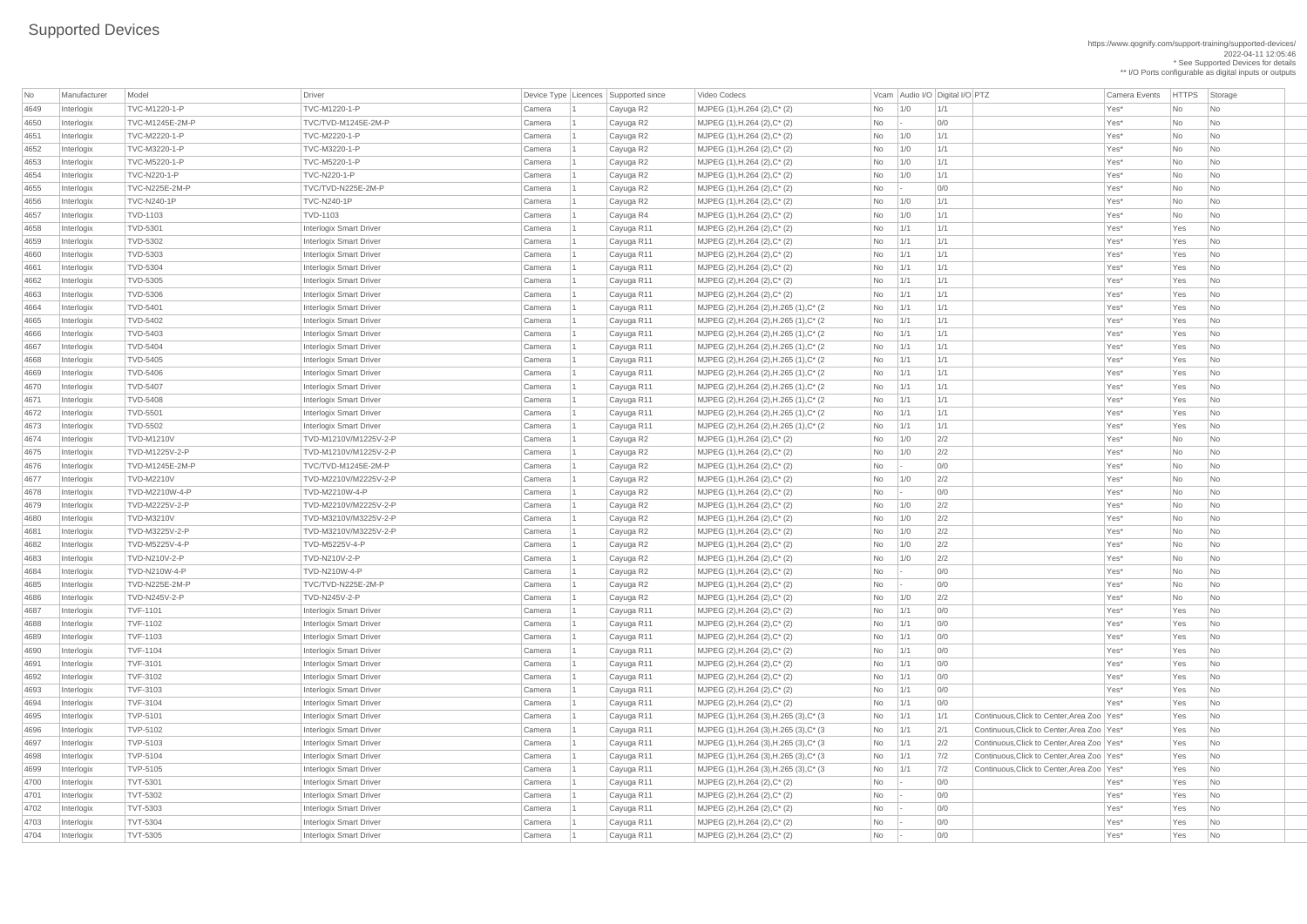https://www.qognify.com/support-training/supported-devices/ 2022-04-11 12:05:46 \* See Supported Devices for details \*\* I/O Ports configurable as digital inputs or outputs

| MJPEG (2),H.264 (2),H.265 (1),C\* (2  $\qquad \qquad$  No  $\qquad$  1/1  $\qquad$  1/1  $\qquad$  1/1  $\qquad$  Yes\* Yes No  $\qquad$ | MJPEG (2),H.264 (2),H.265 (1),C\* (2  $\qquad \qquad$  No  $\qquad$  1/1 1/1  $\qquad$  1/1  $\qquad$  Yes\* Yes No

|      | Manufacturer | Model                   | <b>Driver</b>                              |         | Device Type Licences Supported since | Video Codecs                            |           | Vcam Audio I/O Digital I/O PTZ |     |                                |                      | <b>HTTPS</b> |                          |
|------|--------------|-------------------------|--------------------------------------------|---------|--------------------------------------|-----------------------------------------|-----------|--------------------------------|-----|--------------------------------|----------------------|--------------|--------------------------|
| No   |              |                         |                                            |         |                                      |                                         |           |                                |     |                                | <b>Camera Events</b> |              | Storage                  |
| 4705 | Interlogix   | <b>TVT-5306</b>         | <b>Interlogix Smart Driver</b>             | Camera  | Cayuga R11                           | MJPEG (2), H.264 (2), C* (2)            | <b>No</b> |                                | 0/0 |                                | Yes*                 | Yes          | No                       |
| 4706 | Interlogix   | <b>TVT-5307</b>         | <b>Interlogix Smart Driver</b>             | Camera  | Cayuga R11                           | MJPEG (2), H.264 (2), C* (2)            | <b>No</b> |                                | 0/0 |                                | Yes*                 | Yes          | No                       |
| 4707 | Interlogix   | <b>TVT-5501</b>         | <b>Interlogix Smart Driver</b>             | Camera  | Cayuga R11                           | MJPEG (2), H.264 (2), H.265 (1), C* (2) | <b>No</b> | 1/1                            | 1/1 |                                | Yes*                 | Yes          | No                       |
| 4708 | Interlogix   | <b>TVT-5502</b>         | <b>Interlogix Smart Driver</b>             | Camera  | Cayuga R11                           | MJPEG (2), H.264 (2), H.265 (1), C* (2) | <b>No</b> | 1/1                            | 1/1 |                                | Yes*                 | Yes          | No                       |
| 4709 | Interlogix   | <b>TVW-5301</b>         | <b>Interlogix Smart Driver</b>             | Camera  | Cayuga R11                           | MJPEG (2), H.264 (2), C* (2)            | No        | 1/1                            | 1/1 |                                | Yes*                 | Yes          | N <sub>o</sub>           |
| 4710 | Interlogix   | <b>TVW-5302</b>         | <b>Interlogix Smart Driver</b>             | Camera  | Cayuga R11                           | MJPEG (2), H.264 (2), C* (2)            | No.       | 1/1                            | 1/1 |                                | Yes*                 | Yes          | No                       |
| 4711 | Interlogix   | <b>TVW-5303</b>         | <b>Interlogix Smart Driver</b>             | Camera  | Cayuga R11                           | MJPEG (2), H.264 (2), C* (2)            | <b>No</b> | 1/1                            | 1/1 |                                | Yes*                 | Yes          | No                       |
| 4712 | Interlogix   | <b>TVW-5304</b>         | <b>Interlogix Smart Driver</b>             | Camera  | Cayuga R11                           | MJPEG (2), H.264 (2), C* (2)            | <b>No</b> | 1/1                            | 1/1 |                                | Yes*                 | Yes          | No                       |
| 4713 | Interlogix   | TVW-5305                | <b>Interlogix Smart Driver</b>             | Camera  | Cayuga R11                           | MJPEG (2), H.264 (2), C* (2)            | <b>No</b> | 1/1                            | 1/1 |                                | Yes*                 | Yes          | No                       |
| 4714 | Interlogix   | UVP-N120P-36X-P         | UVP-N120P-36X-P                            | Camera  | Cayuga R2                            | MJPEG (2), H.264 (2), C* (2)            | <b>No</b> | 1/0                            | 2/2 | Continuous                     | Yes*                 | No           | No                       |
| 4715 | <b>JVC</b>   | Superlolux HD Encoder 1 | Superlolux HD Encoder 1                    | Encoder | Cayuga R2                            | MJPEG (2), H.264 (2), C* (2)            | No.       | 1/0                            | 2/2 | Continuous                     | Yes*                 | Yes          | No                       |
| 4716 | <b>JVC</b>   | Superlolux HD Encoder 4 | Superlolux HD Encoder 4                    | Encoder | Cayuga R2                            | $H.264(1),C^*(1)$                       | No        | 1/0                            | 4/4 | Continuous                     | Yes*                 | <b>No</b>    | No                       |
| 4717 | <b>JVC</b>   | <b>VN-/T216U</b>        | VN-T16U/T216U/T216VPU                      | Camera  | Cayuga R2                            | MJPEG (1), H.264 (2), C* (2)            | <b>No</b> | 1/0                            | 0/0 |                                | Yes*                 | <b>No</b>    | No                       |
| 4718 | <b>JVC</b>   | <b>VN-C655U(B)</b>      | <b>VN-C655U(B)</b>                         | Camera  | Cayuga R2                            | $MJPEG (1), C^* (1)$                    | <b>No</b> |                                | 0/0 | Continuous                     | No                   | <b>No</b>    | No                       |
| 4719 | JVC          | <b>VN-H137U</b>         | VN-H37U/H137U/H237U/H237VPU                | Camera  | Cayuga R2                            | MJPEG (2), H.264 (2), C* (2)            | <b>No</b> |                                | 0/0 |                                | Yes*                 | <b>No</b>    | No                       |
| 4720 | <b>JVC</b>   | VN-H157WPU              | VN-H57U/H157WPU/H257U/H257VPBU             | Camera  | Cayuga R2                            | MJPEG (2), H.264 (2), C* (2)            | <b>No</b> | 1/0                            | 2/2 |                                | Yes*                 | <b>No</b>    | No                       |
| 4721 | JVC          | <b>VN-H237U</b>         | VN-H37U/H137U/H237U/H237VPU                | Camera  | Cayuga R2                            | MJPEG (2), H.264 (2), C* (2)            | No        |                                | 0/0 |                                | Yes*                 | <b>No</b>    | No                       |
| 4722 | <b>JVC</b>   | VN-H237VPU              | VN-H37U/H137U/H237U/H237VPU                | Camera  | Cayuga R2                            | MJPEG (2), H.264 (2), C* (2)            | <b>No</b> |                                | 0/0 |                                | Yes*                 | <b>No</b>    | No                       |
| 4723 | <b>JVC</b>   | <b>VN-H257U</b>         | VN-H57U/H157WPU/H257U/H257VPBU             | Camera  | Cayuga R2                            | MJPEG (2), H.264 (2), C* (2)            | No        | 1/0                            | 2/2 |                                | Yes*                 | <b>No</b>    | No                       |
| 4724 | <b>JVC</b>   | VN-H257VPBU             | VN-H57U/H157WPU/H257U/H257VPBU             | Camera  | Cayuga R2                            | MJPEG (2), H.264 (2), C* (2)            | <b>No</b> | 1/0                            | 2/2 |                                | Yes*                 | <b>No</b>    | No                       |
| 4725 | <b>JVC</b>   | VN-H37U                 | VN-H37U/H137U/H237U/H237VPU                | Camera  | Cayuga R2                            | MJPEG (2), H.264 (2), C* (2)            | <b>No</b> |                                | 0/0 |                                | Yes*                 | <b>No</b>    | No                       |
| 4726 | <b>JVC</b>   | <b>VN-H557U</b>         | VN-H657(B)U/WP(B)U, VN-H557U               | Camera  | Cayuga R2                            | MJPEG (2), H.264 (2), C* (2)            | <b>No</b> | 1/0                            | 2/2 | Continuous, Click to Center    | Yes*                 | No           | No                       |
| 4727 | <b>JVC</b>   | VN-H57U                 | VN-H57U/H157WPU/H257U/H257VPBU             | Camera  | Cayuga R2                            | MJPEG (2), H.264 (2), C* (2)            | No.       | 1/0                            | 2/2 |                                | Yes*                 | <b>No</b>    | N <sub>o</sub>           |
| 4728 | <b>JVC</b>   | <b>VN-H657BU</b>        | VN-H657(B)U/WP(B)U, VN-H557U               | Camera  | Cayuga R2                            | MJPEG (2), H.264 (2), C* (2)            | No        | 1/0                            | 2/2 | Continuous, Click to Center    | Yes*                 | No           | No                       |
| 4729 | <b>JVC</b>   | <b>VN-H657U</b>         |                                            | Camera  |                                      |                                         |           |                                | 2/2 | Continuous, Click to Center    | Yes*                 | <b>No</b>    | No                       |
|      |              |                         | VN-H657(B)U/WP(B)U, VN-H557U               |         | Cayuga R2                            | MJPEG (2), H.264 (2), C* (2)            | No        | 1/0                            |     | Continuous, Click to Center    |                      |              |                          |
| 4730 | $ $ JVC      | VN-H657WPBU             | VN-H657(B)U/WP(B)U, VN-H557U               | Camera  | Cayuga R2                            | MJPEG (2), H.264 (2), C* (2)            | No.       | 1/0                            | 2/2 |                                | Yes*                 | No.          | $\overline{\mathsf{No}}$ |
| 4731 | <b>JVC</b>   | VN-H657WPU              | VN-H657(B)U/WP(B)U, VN-H557U               | Camera  | Cayuga R2                            | MJPEG (2), H.264 (2), C* (2)            | No.       | 1/0                            | 2/2 | Continuous, Click to Center    | Yes*                 | <b>No</b>    | No                       |
| 4732 | <b>JVC</b>   | <b>VN-T16U</b>          | VN-T16U/T216U/T216VPU                      | Camera  | Cayuga R2                            | MJPEG (1), H.264 (2), C* (2)            | No        | 1/0                            | 0/0 |                                | Yes*                 | No           | No                       |
| 4733 | JVC          | VN-T216VPU              | VN-T16U/T216U/T216VPU                      | Camera  | Cayuga R2                            | MJPEG (1), H.264 (2), C* (2)            | No        | 1/0                            | 0/0 |                                | Yes <sup>*</sup>     | No.          | No                       |
| 4734 | <b>JVC</b>   | <b>VN-V225U</b>         | <b>VN-V225(VP)U</b>                        | Camera  | Cayuga R2                            | MJPEG (1), MPEG-4 (1), C* (1)           | No        |                                | 2/2 |                                | Yes*                 | <b>No</b>    | No                       |
| 4735 | <b>JVC</b>   | VN-V225VPU              | VN-V225(VP)U                               | Camera  | Cayuga R2                            | $MJPEG (1), MPEG-4 (1), C^* (1)$        | No        |                                | 2/2 |                                | Yes*                 | <b>No</b>    | No                       |
| 4736 | <b>JVC</b>   | <b>VN-V25U</b>          | <b>VN-V25U</b>                             | Camera  | Cayuga R2                            | MJPEG (1), MPEG-4 (1), C* (1)           | No        |                                | 2/2 |                                | Yes*                 | No           | N <sub>o</sub>           |
| 4737 | <b>JVC</b>   | <b>VN-V26U</b>          | <b>VN-V26U</b>                             | Camera  | Cayuga R2                            | $MJPEG (1), MPEG-4 (1), C^* (1)$        | No        |                                | 2/2 |                                | Yes*                 | <b>No</b>    | No                       |
| 4738 | JVC          | <b>VN-V685BU</b>        | VN-V685U/V686(WP)(B)U                      | Camera  | Cayuga R2                            | $MJPEG (1), MPEG-4 (1), C^* (1)$        | No        |                                | 2/2 | Continuous, Click to Center    | Yes*                 | <b>No</b>    | No                       |
| 4739 | JVC          | <b>VN-V685U</b>         | VN-V685U/V686(WP)(B)U                      | Camera  | Cayuga R2                            | MJPEG (1), MPEG-4 (1), C* (1)           | No        |                                | 2/2 | Continuous, Click to Center    | Yes*                 | <b>No</b>    | No                       |
| 4740 | <b>JVC</b>   | VN-V686WPBU             | VN-V685U/V686(WP)(B)U                      | Camera  | Cayuga R2                            | $MJPEG (1), MPEG-4 (1), C^* (1)$        | No        |                                | 2/2 | Continuous, Click to Center    | Yes*                 | No           | N <sub>o</sub>           |
| 4741 | <b>JVC</b>   | <b>VN-X235U</b>         | <b>VN-X235(VP)U</b>                        | Camera  | Cayuga R2                            | MJPEG (1), MPEG-4 (1), C* (1)           | No        |                                | 2/2 |                                | Yes*                 | <b>No</b>    | N <sub>o</sub>           |
| 4742 | <b>JVC</b>   | VN-X235VPU              | <b>VN-X235(VP)U</b>                        | Camera  | Cayuga R2                            | $MJPEG (1), MPEG-4 (1), C^* (1)$        | No        |                                | 2/2 |                                | Yes*                 | <b>No</b>    | N <sub>o</sub>           |
| 4743 | <b>JVC</b>   | VN-X35U                 | <b>VN-X35U</b>                             | Camera  | Cayuga R2                            | $MJPEG (1), MPEG-4 (1), C^* (1)$        | No        |                                | 2/2 |                                | Yes*                 | <b>No</b>    | No                       |
| 4744 | LG           | LDW2010                 | LSW2010/LDW2010                            | Camera  | Cayuga R2                            | MJPEG (1), H.264 (1), C* (1)            | <b>No</b> | 1/0                            | 1/1 |                                | Yes*                 | No           | No                       |
| 4745 | LG           | LNx3100                 | LW332/LW335/LW6324/LW6354, LNx3100/LNx5100 | Camera  | Cayuga R2                            | MJPEG (1), H.264 (1), C* (1)            | No        | 1/0                            | 1/1 |                                | Yes <sup>*</sup>     | No           | No                       |
| 4746 | LG           | LNx5100                 | LW332/LW335/LW6324/LW6354, LNx3100/LNx5100 | Camera  | Cayuga R2                            | MJPEG (1), H.264 (1), C* (1)            | No        | 1/0                            | 1/1 |                                | Yes*                 | <b>No</b>    | No                       |
| 4747 | LG           | <b>LSV301</b>           | LVS311/LSV301                              | Encoder | Cayuga R2                            | MJPEG (1), H.264 (1), C* (1)            | <b>No</b> |                                | 1/1 |                                | Yes*                 | <b>No</b>    | N <sub>o</sub>           |
| 4748 | LG           | <b>LSW2010</b>          | LSW2010/LDW2010                            | Camera  | Cayuga R2                            | MJPEG (1), H.264 (1), C* (1)            | No.       | 1/0                            | 1/1 |                                | Yes*                 | No           | N <sub>o</sub>           |
| 4749 | LG           | <b>LSW900</b>           | LSW900/LVW900/LVW700, LSW901/LVW901/LVW701 | Camera  | Cayuga R2                            | MJPEG (1), H.264 (1), C* (1)            | No.       | 1/0                            | 1/1 | Continuous, Pan tilt via RS485 | Yes*                 | <b>No</b>    | No                       |
| 4750 | LG           | <b>LSW901</b>           | LSW900/LVW900/LVW700, LSW901/LVW901/LVW701 | Camera  | Cayuga R2                            | MJPEG (1), H.264 (1), C* (1)            | No        | 1/0                            | 1/1 | Continuous, Pan tilt via RS485 | Yes*                 | <b>No</b>    | No                       |
| 4751 | LG           | <b>LVS311</b>           | LVS311/LSV301                              | Encoder | Cayuga R2                            | MJPEG (1), H.264 (1), C* (1)            | No        |                                | 1/1 |                                | Yes <sup>*</sup>     | <b>No</b>    | N <sub>o</sub>           |
| 4752 | LG           | LVW700                  | LSW900/LVW900/LVW700, LSW901/LVW901/LVW701 | Camera  | Cayuga R2                            | MJPEG (1), H.264 (1), C* (1)            | No.       | 1/0                            | 1/1 | Continuous, Pan tilt via RS485 | Yes*                 | No           | N <sub>o</sub>           |
| 4753 | LG           | LVW701                  | LSW900/LVW900/LVW700, LSW901/LVW901/LVW701 | Camera  | Cayuga R2                            | MJPEG (1), H.264 (1), C* (1)            | <b>No</b> | 1/0                            | 1/1 | Continuous, Pan tilt via RS485 | Yes*                 | <b>No</b>    | No                       |
| 4754 | LG           | LVW900                  | LSW900/LVW900/LVW700, LSW901/LVW901/LVW701 | Camera  | Cayuga R2                            | MJPEG (1), H.264 (1), C* (1)            | No.       | 1/0                            | 1/1 | Continuous, Pan tilt via RS485 | Yes*                 | No           | No                       |
| 4755 | LG           | <b>LVW901</b>           | LSW900/LVW900/LVW700, LSW901/LVW901/LVW701 | Camera  | Cayuga R2                            | MJPEG (1), H.264 (1), C* (1)            | No.       | 1/0                            | 1/1 | Continuous, Pan tilt via RS485 | Yes*                 | No.          | No                       |
| 4756 |              | LW130W                  | <b>LW130W</b>                              | Camera  | Cayuga R2                            | MJPEG (1), H.264 (1), C* (1)            | No        | 1/0                            |     |                                | Yes*                 | No           | No                       |
| 4757 | LG           | LW332                   | LW332/LW335/LW6324/LW6354, LNx3100/LNx5100 | Camera  | Cayuga R2                            | $MJPEG (1), H.264 (1), C^* (1)$         | No        | 1/0                            | 1/1 |                                | Yes*                 | No           | No                       |
| 4758 | LG           | LW335                   | LW332/LW335/LW6324/LW6354, LNx3100/LNx5100 | Camera  | Cayuga R2                            | $ $ MJPEG (1), H.264 (1), C* (1)        | No        | 1/0                            | 1/1 |                                | Yes*                 | No.          | $\overline{\mathsf{No}}$ |
| 4759 | LG           | LW342                   | LW342/LW345/LW6424/LW6454                  | Camera  | Cayuga R2                            | $MJPEG (1), H.264 (1), C^* (1)$         | No        | 1/0                            | 1/1 |                                | Yes*                 | No.          | No                       |
| 4760 | LG           | LW345                   | LW342/LW345/LW6424/LW6454                  | Camera  | Cayuga R2                            | MJPEG (1), H.264 (1), C* (1)            | No        | 1/0                            | 1/1 |                                | Yes*                 | No           | N <sub>o</sub>           |
|      |              |                         |                                            |         |                                      |                                         |           |                                |     |                                |                      |              |                          |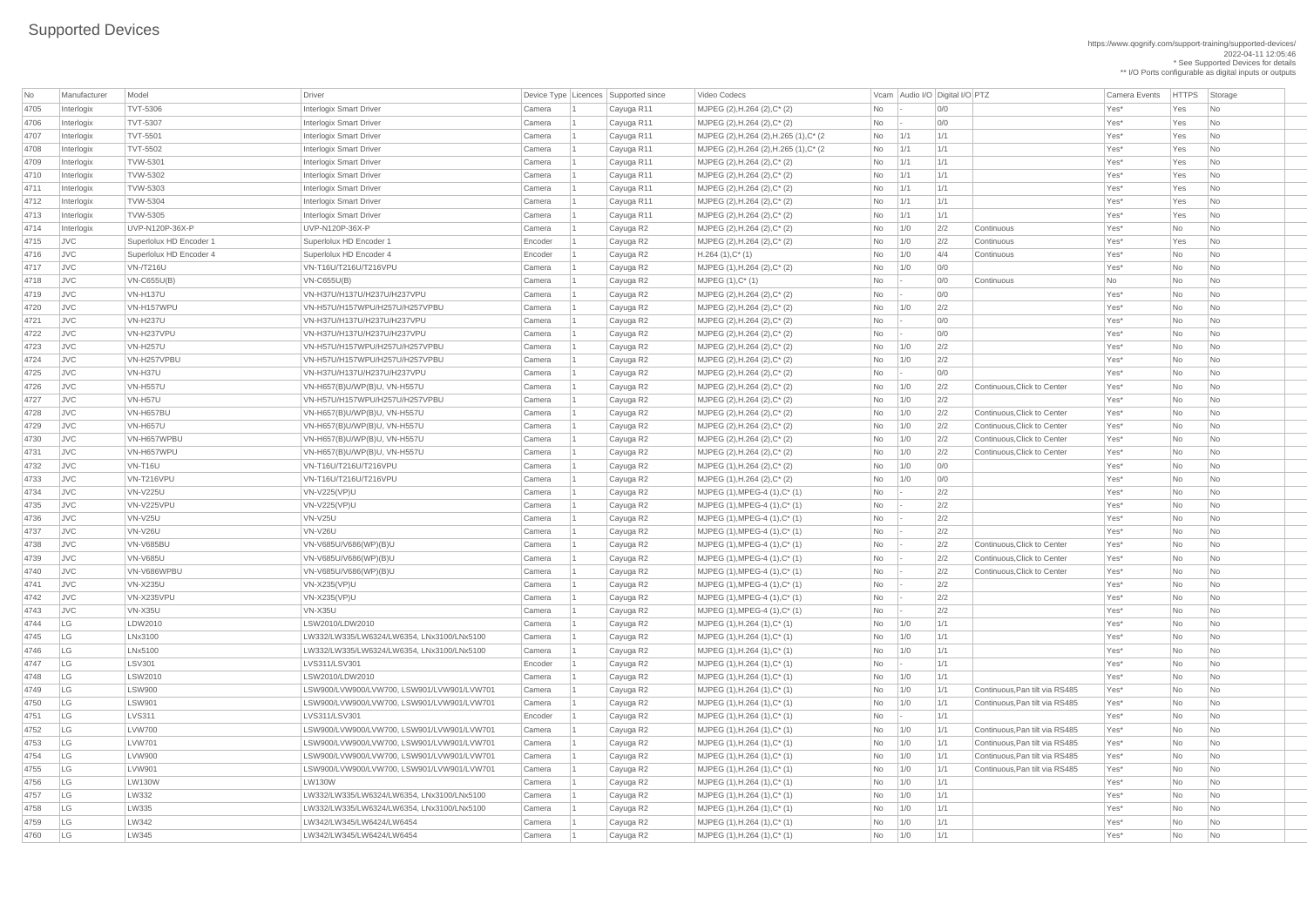| No   | Manufacturer | Model              | Driver                                      |        | Device Type   Licences   Supported since | Video Codecs                         |                             | Vcam Audio I/O Digital I/O PTZ |     |                             | <b>Camera Events</b> | <b>HTTPS</b>  | Storage        |  |
|------|--------------|--------------------|---------------------------------------------|--------|------------------------------------------|--------------------------------------|-----------------------------|--------------------------------|-----|-----------------------------|----------------------|---------------|----------------|--|
| 4761 | LG           | LW352              | LW352/LW355                                 | Camera | Cayuga R2                                | MJPEG (1), H.264 (1), C* (1)         | No                          | 1/0                            | 1/1 |                             | Yes*                 | No            | No             |  |
| 4762 | LG           | LW355              | LW352/LW355                                 | Camera | Cayuga R2                                | MJPEG (1), H.264 (1), C* (1)         | No                          | 1/0                            | 1/1 |                             | Yes*                 | No            | <b>No</b>      |  |
| 4763 | LG           | LW6324             | LW332/LW335/LW6324/LW6354, LNx3100/LNx5100  | Camera | Cayuga R2                                | MJPEG (1), H.264 (1), C* (1)         | No                          | 1/0                            | 1/1 |                             | Yes*                 | No            | No             |  |
| 4764 | LG           | LW6354             | LW332/LW335/LW6324/LW6354, LNx3100/LNx5100  | Camera | Cayuga R2                                | $MJPEG (1), H.264 (1), C^* (1)$      | No                          | 1/0                            | 1/1 |                             | Yes*                 | No            | No             |  |
| 4765 | LG           | LW6424             | LW342/LW345/LW6424/LW6454                   | Camera | Cayuga R2                                | $MJPEG (1), H.264 (1), C^*(1)$       | No                          | 1/0                            | 1/1 |                             | Yes*                 | No            | <b>No</b>      |  |
| 4766 | LG           | LW6454             | LW342/LW345/LW6424/LW6454                   | Camera | Cayuga R2                                | $MJPEG (1), H.264 (1), C^* (1)$      | No                          | 1/0                            | 1/1 |                             | Yes*                 | No            | No             |  |
| 4767 | LG           | LW9226             | LW9226(I)/LW9228(I)                         | Camera | Cayuga R2                                | $MJPEG (1), H.264 (1), C^* (1)$      | No                          | 1/0                            | 4/2 | Continuous                  | Yes*                 | No            | No             |  |
| 4768 | LG           | LW9226I            | LW9226(I)/LW9228(I)                         | Camera | Cayuga R2                                | MJPEG (1), H.264 (1), C* (1)         | No                          | 1/0                            | 4/2 | Continuous                  | Yes*                 | No            | <b>No</b>      |  |
| 4769 | LG           | LW9228             | LW9226(I)/LW9228(I)                         | Camera | Cayuga R2                                | $MJPEG (1), H.264 (1), C^*(1)$       | No                          | 1/0                            | 4/2 | Continuous                  | Yes*                 | No            | No             |  |
| 4770 | LG           | LW9228I            | LW9226(I)/LW9228(I)                         | Camera | Cayuga R2                                | $MJPEG (1), H.264 (1), C^* (1)$      | No                          | 1/0                            | 4/2 | Continuous                  | Yes*                 | No            | No             |  |
| 4771 | LG           | LW9422             | LW9422                                      | Camera | Cayuga R2                                | $MJPEG (1), H.264 (1), C^* (1)$      | No                          | 1/0                            | 4/2 | Continuous                  | Yes*                 | No            | No             |  |
| 4772 | LTV          | <b>ICDM1-423</b>   | ICDM1-423/623LH/723/823H                    | Camera | Cayuga R2                                | $MJPEG (1), H.264 (2), C^* (2)$      | No                          | 1/0                            | 0/0 |                             | Yes*                 | $\mathsf{No}$ | <b>No</b>      |  |
| 4773 | LTV          | ICDM1-623LH        | ICDM1-423/623LH/723/823H                    | Camera | Cayuga R2                                | MJPEG (1), H.264 (2), C* (2)         | No                          | 1/0                            | 0/0 |                             | Yes*                 | No            | No             |  |
| 4774 | LTV          | <b>ICDM1-723</b>   | ICDM1-423/623LH/723/823H                    | Camera | Cayuga R2                                | $MJPEG (1), H.264 (2), C^* (2)$      | No                          | 1/0                            | 0/0 |                             | Yes*                 | No            | <b>No</b>      |  |
| 4775 | LTV          | <b>ICDM1-823H</b>  | ICDM1-423/623LH/723/823H                    | Camera | Cayuga R2                                | MJPEG (1), H.264 (2), C* (2)         | No                          | 1/0                            | 0/0 |                             | Yes*                 | No            | No             |  |
| 4776 | LTV          | <b>ICDM2-423</b>   | ICDM2-423/623LH/723/823H                    | Camera | Cayuga R2                                | $MJPEG (1), H.264 (2), C^* (2)$      | No                          | 1/0                            | 0/0 |                             | Yes*                 | No            | <b>No</b>      |  |
| 4777 | LTV          | ICDM2-623LH        | ICDM2-423/623LH/723/823H                    | Camera | Cayuga R2                                | $MJPEG (1), H.264 (2), C^* (2)$      | No                          | 1/0                            | 0/0 |                             | Yes*                 | No            | No             |  |
| 4778 | LTV          | ICDM2-723          | ICDM2-423/623LH/723/823H                    | Camera | Cayuga R2                                | $MJPEG (1), H.264 (2), C^* (2)$      | No                          | 1/0                            | 0/0 |                             | Yes*                 | No            | No             |  |
| 4779 | LTV          | ICDM2-823H         | ICDM2-423/623LH/723/823H                    | Camera | Cayuga R2                                | MJPEG (1), H.264 (2), C* (2)         | No                          | 1/0                            | 0/0 |                             | Yes*                 | No            | <b>No</b>      |  |
| 4780 | Lilin        | <b>IPC0122P3</b>   | <b>ONVIF Profile-S/G Driver</b>             | Camera | Cayuga R6                                | $H.264 (2), C^*(2)$                  | No                          |                                | 0/1 |                             | Yes*                 | No            | No             |  |
| 4781 | Lilin        | IPR2322ESX3.6      | <b>ONVIF Profile-S/G Driver</b>             | Camera | Cayuga R6                                | $H.264 (2), C^*(2)$                  | No                          |                                | 0/1 |                             | Yes*                 | No            | No             |  |
| 4782 | Lumenera     | LE045              | Le045                                       | Camera |                                          | $MJPEG (1), C^* (1)$                 | No                          |                                | 0/0 |                             | Yes*                 | No            | No             |  |
|      |              | Le075              | Le075                                       |        | Cayuga R2                                |                                      |                             |                                |     |                             |                      |               |                |  |
| 4783 | Lumenera     |                    |                                             | Camera | Cayuga R2                                | $MJPEG (1), C^* (1)$                 | No                          |                                | 0/0 |                             | Yes*                 | No            | No             |  |
| 4784 | Lumenera     | Le11059            | Le11059                                     | Camera | Cayuga R2                                | $MJPEG (1), C^* (1)$                 | No                          |                                | 0/0 |                             | Yes*                 | $\mathsf{No}$ | No             |  |
| 4785 | Lumenera     | Le165              | Le165                                       | Camera | Cayuga R2                                | MJPEG (1), C* (1)                    | No                          |                                | 0/0 |                             | Yes*                 | No            | No             |  |
| 4786 | Lumenera     | LE175              | LE175                                       | Camera | Cayuga R2                                | MJPEG (1), C* (1)                    | No                          |                                | 0/0 |                             | Yes*                 | No            | No             |  |
| 4787 | Lumenera     | Le259              | Le259                                       | Camera | Cayuga R2                                | $MJPEG (1), C^* (1)$                 | No                          |                                | 0/0 |                             | Yes*                 | $\mathsf{No}$ | No             |  |
| 4788 | Lumenera     | Le275              | Le275                                       | Camera | Cayuga R2                                | $MJPEG (1), C^* (1)$                 | No                          |                                | 0/0 |                             | Yes*                 | No            | No             |  |
| 4789 | Lumenera     | Le375              | Le375                                       | Camera | Cayuga R2                                | MJPEG (1), C* (1)                    | No                          |                                | 0/0 |                             | Yes*                 | No            | No             |  |
| 4790 | Lumenera     | Le575              | Le575                                       | Camera | Cayuga R2                                | MJPEG (1), C* (1)                    | No                          |                                | 0/0 |                             | Yes*                 | No            | <b>No</b>      |  |
| 4791 | Lumenera     | Li045              | Li045                                       | Camera | Cayuga R2                                | MJPEG (1), C* (1)                    | No                          |                                | 0/0 |                             | Yes*                 | No            | No             |  |
| 4792 | LunaHD       | $L-DE-5403$        | <b>ONVIF Profile-S/G Driver</b>             | Camera | Cayuga R8                                | MJPEG (2), H.264 (2), C* (2)         | No                          |                                | 0/1 |                             | Yes <sup>*</sup>     | No            | No             |  |
| 4793 | LunaHD       | L-DF-5120-F        | <b>ONVIF Profile-S/G Driver</b>             | Camera | Cayuga R8                                | MJPEG (2), H.264 (2), C* (2)         | No                          | 1/0                            | 0/1 |                             | Yes*                 | No            | No             |  |
| 4794 | Milesight    | <b>MS-C2973-PB</b> | <b>ONVIF Profile-S/G Driver</b>             | Camera | Cayuga R12                               | MJPEG $(3)$ , H.264 $(3)$ , C* $(3)$ | No                          | 1/0                            | 1/1 |                             | Yes <sup>*</sup>     | No            | No             |  |
| 4795 | Milesight    | <b>MS-C4473-PB</b> | <b>ONVIF Profile-S/G Driver</b>             | Camera | Cayuga R12                               | $MJPEG (3), H.264 (3), C^{*} (3)$    | No                          | 1/0                            | 1/1 |                             | Yes*                 | No            | No             |  |
| 4796 | Milesight    | <b>MS-C5373-PB</b> | <b>ONVIF Profile-S/G Driver</b>             | Camera | Cayuga R12                               | $MJPEG (3), H.264 (3), C^{*} (3)$    | No                          | 1/0                            | 1/1 |                             | Yes*                 | No            | No             |  |
| 4797 | Mobotix      | D12 (3MPixel)      | M12 / D12 (3MPixel)                         | Camera | Cayuga R2                                | MJPEG (1), MxPEG (1), C* (1)         | No                          |                                | 0/0 |                             | Yes*                 | No            | No             |  |
| 4798 | Mobotix      | D12-SEC (1MPixel)  | M12-SEC / D12-SEC (1MPixel)                 | Camera | Cayuga R2                                | $MJPEG (1), MxPEG (1), C^* (1)$      | No                          |                                | 0/0 |                             | Yes*                 | No            | No             |  |
| 4799 | Mobotix      | $D14-I$            | $D14-I$                                     | Camera | Cayuga R2                                | $MJPEG (1), MxPEG (1), C^* (1)$      | No                          |                                | 0/0 | Continuous, Click to Center | Yes*                 | No            | <b>No</b>      |  |
| 4800 | Mobotix      | D14-SEC (3MPixel)  | D14-SEC (3MPixel)                           | Camera | Cayuga R2                                | MJPEG (1), MxPEG (1), C* (1)         | No                          |                                | 0/0 | Continuous, Click to Center | Yes*                 | No            | No             |  |
| 4801 | Mobotix      | D22 (3MPixel)      | M22 / D22 (3MPixel)                         | Camera | Cayuga R2                                | $MJPEG (1), MxPEG (1), C^* (1)$      | No                          |                                | 0/0 |                             | Yes*                 | No            | No             |  |
| 4802 | Mobotix      | D22-IT             | M22-IT / D22-IT                             | Camera | Cayuga R2                                | MJPEG (1), MxPEG (1), C* (1)         | No                          |                                | 0/0 |                             | Yes*                 | No            | <b>No</b>      |  |
| 4803 | Mobotix      | D22-SEC (1MPixel)  | M22-SEC / D22-SEC (1MPixel)                 | Camera | Cayuga R2                                | $MJPEG (1), MxPEG (1), C^* (1)$      | No                          |                                | 0/0 |                             | Yes*                 | No            | No             |  |
| 4804 | Mobotix      | $D24-IT$           | $D24-I$                                     | Camera | Cayuga R2                                | $MJPEG (1), MxPEG (1), C^* (1)$      | No                          |                                | 0/0 | Continuous, Click to Center | Yes*                 | No            | No             |  |
| 4805 | Mobotix      | D24-SEC (3MPixel)  | D24-SEC (3MPixel)                           | Camera | Cayuga R2                                | $MJPEG (1), MxPEG (1), C^* (1)$      | No                          |                                | 0/0 | Continuous, Click to Center | Yes*                 | No            | No             |  |
| 4806 | Mobotix      | <b>M10D</b>        | <b>M10D</b>                                 | Camera | Cayuga R2                                | MJPEG (1), MxPEG (1), C* (1)         | No                          |                                | 0/0 |                             | Yes*                 | No            | No             |  |
| 4807 | Mobotix      | <b>M10M</b>        | M <sub>10</sub> M                           | Camera | Cayuga R2                                | MJPEG (1), MxPEG (1), C* (1)         | No                          |                                | 0/0 |                             | Yes*                 | No            | No             |  |
| 4808 | Mobotix      | M12 (3MPixel)      | M <sub>12</sub> / D <sub>12</sub> (3MPixel) | Camera | Cayuga R2                                | $MJPEG (1), MxPEG (1), C^* (1)$      | No                          |                                | 0/0 |                             | Yes*                 | No            | No             |  |
| 4809 | Mobotix      | M12-SEC (1MPixel)  | M12-SEC / D12-SEC (1MPixel)                 | Camera | Cayuga R2                                | MJPEG (1), MxPEG (1), C* (1)         | No                          |                                | 0/0 |                             | Yes*                 | No            | No             |  |
| 4810 | Mobotix      | M <sub>1</sub> D   | M <sub>1</sub> D                            | Camera | Cayuga R2                                | $MJPEG (1), C^* (1)$                 | No                          |                                | 0/0 |                             | Yes <sup>*</sup>     | No            | No             |  |
| 4811 | Mobotix      | M <sub>1</sub> M   | M <sub>1</sub> M                            | Camera | Cayuga R2                                | $MJPEG (1), C^* (1)$                 | No                          |                                | 0/0 |                             | Yes*                 | No            | No             |  |
| 4812 | Mobotix      | M22 (3MPixel)      | M22 / D22 (3MPixel)                         | Camera | Cayuga R2                                | MJPEG (1), MxPEG (1), C* (1)         | No                          |                                | 0/0 |                             | Yes*                 | No            | No             |  |
| 4813 | Mobotix      | $M22-IT$           | M22-IT / D22-IT                             | Camera | Cayuga R2                                | $ $ MJPEG (1), MxPEG (1), C* (1)     | <b>No</b>                   |                                | 0/0 |                             | Yes*                 | No            | N <sub>o</sub> |  |
| 4814 | Mobotix      | M22-SEC (1MPixel)  | M22-SEC / D22-SEC (1MPixel)                 | Camera | Cayuga R2                                | $MJPEG (1),MxPEG (1),C^* (1)$        | No                          |                                | 0/0 |                             | Yes*                 | No            | N <sub>o</sub> |  |
| 4815 | Mobotix      | $M24-I$            | $M24-IT$                                    | Camera | Cayuga R2                                | $MJPEG (1), MxPEG (1), C^* (1)$      | <b>No</b>                   |                                | 0/0 | Continuous, Click to Center | Yes <sup>*</sup>     | No            | N <sub>o</sub> |  |
| 4816 | Mobotix      | M24M-SEC (3MPixel) | M24M-SEC (3MPixel)                          | Camera | Cayuga R2                                | $MJPEG (1), MxPEG (1), C^* (1)$      | $\overline{\phantom{1}}$ No |                                | 0/0 | Continuous, Click to Center | Yes*                 | No            | N <sub>o</sub> |  |
|      |              |                    |                                             |        |                                          |                                      |                             |                                |     |                             |                      |               |                |  |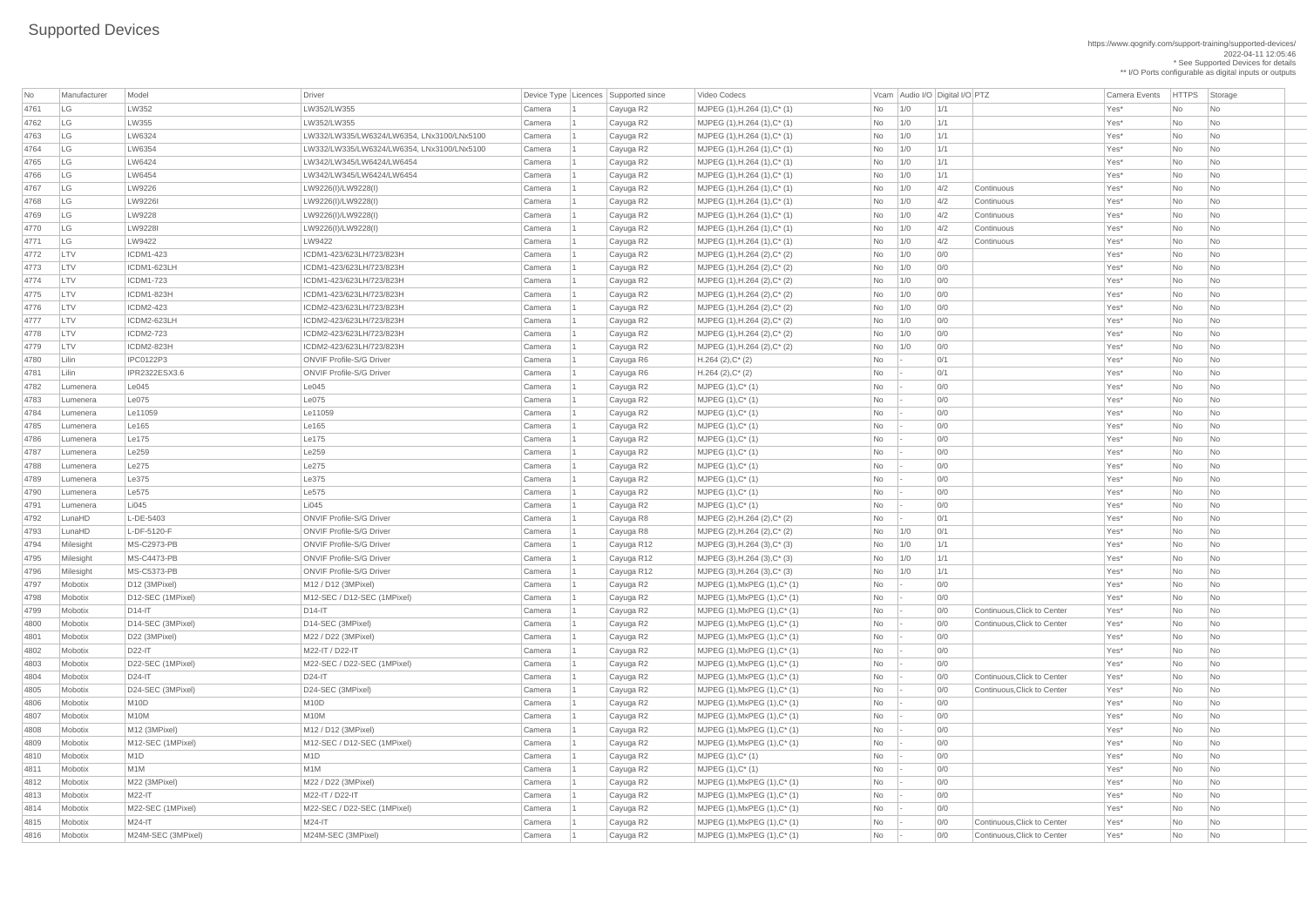| No   | Manufacturer | Model                          | <b>Driver</b>                   |        | Device Type Licences Supported since | Video Codecs                            |            | Vcam Audio I/O Digital I/O PTZ |     |                             | Camera Events | <b>HTTPS</b> | Storage                  |
|------|--------------|--------------------------------|---------------------------------|--------|--------------------------------------|-----------------------------------------|------------|--------------------------------|-----|-----------------------------|---------------|--------------|--------------------------|
| 4817 | Mobotix      | M73                            | <b>ONVIF Profile-S/G Driver</b> | Camera | Cayuga R14                           | MJPEG (3), H.264 (3), H.265 (3), C* (3) | No         |                                | O/O |                             | Yes*          | Yes          | N <sub>o</sub>           |
| 4818 | Mobotix      | MOVE BC-4-IR (Mx-BC1A-4-IR)    | <b>ONVIF Profile-S/G Driver</b> | Camera | Cayuga R12                           | MJPEG (3), H.264 (3), H.265 (3), C* (3) | No         | 1/0                            | 0/1 |                             | Yes*          | Yes          | <b>No</b>                |
| 4819 | Mobotix      | MOVE SD-330 (Mx-SD1A-330)      | <b>ONVIF Profile-S/G Driver</b> | Camera | Cayuga R12                           | MJPEG (3), H.264 (3), H.265 (3), C* (3) | No         | 1/0                            | 0/2 | Continuous                  | Yes*          | Yes          | No                       |
| 4820 | Mobotix      | MOVE SD340-IR (Mx-SD1A-340-IR) | <b>ONVIF Profile-S/G Driver</b> | Camera | Cayuga R12                           | MJPEG (3), H.264 (3), H.265 (3), C* (3) | No         | 1/0                            | 0/2 | Continuous                  | Yes*          | Yes          | No                       |
| 4821 | Mobotix      | MOVE VD-4-IR (Mx-VD1A-4-IR)    | <b>ONVIF Profile-S/G Driver</b> | Camera | Cayuga R12                           | MJPEG (3), H.264 (3), H.265 (3), C* (3) | No         | 1/0                            | 0/1 |                             | Yes*          | Yes          | N <sub>o</sub>           |
| 4822 | Mobotix      | Mx-c26A                        | <b>ONVIF Profile-S/G Driver</b> | Camera | Cayuga R13                           | MJPEG (4), H.264 (1), C* (5)            | No         |                                | 0/0 |                             | Yes*          | Yes          | N <sub>o</sub>           |
| 4823 | Mobotix      | Mx-c26A-AU                     | <b>ONVIF Profile-S/G Driver</b> | Camera | Cayuga R13                           | MJPEG (4), H.264 (1), C* (5)            | No         | 1/0                            | 0/0 |                             | Yes*          | Yes          | N <sub>o</sub>           |
| 4824 | Mobotix      | Mx-c26B                        | <b>ONVIF Profile-S/G Driver</b> | Camera | Cayuga R13                           | MJPEG (4), H.264 (1), C* (5)            | <b>No</b>  |                                | 0/0 |                             | Yes*          | Yes          | No                       |
| 4825 | Mobotix      | Mx-c26B-AU                     | <b>ONVIF Profile-S/G Driver</b> | Camera | Cayuga R13                           | MJPEG (4), H.264 (1), C* (5)            | <b>No</b>  | 1/0                            | 0/0 |                             | Yes*          | Yes          | No                       |
| 4826 | Mobotix      | Mx-D16A                        | <b>ONVIF Profile-S/G Driver</b> | Camera | Cayuga R13                           | MJPEG (4), H.264 (1), C* (5)            | No         | 1/0                            | 0/0 |                             | Yes*          | Yes          | No.                      |
| 4827 | Mobotix      | $Mx-D16B$                      | <b>ONVIF Profile-S/G Driver</b> | Camera | Cayuga R13                           | MJPEG (4), H.264 (1), C* (5)            | <b>No</b>  | 1/0                            | O/O |                             | Yes*          | Yes          | No                       |
| 4828 | Mobotix      | Mx-D26A                        | <b>ONVIF Profile-S/G Driver</b> | Camera | Cayuga R13                           | MJPEG (4), H.264 (1), C* (5)            | No         | 1/0                            | 0/0 |                             | Yes*          | Yes          | N <sub>o</sub>           |
| 4829 | Mobotix      | Mx-D26B                        | <b>ONVIF Profile-S/G Driver</b> | Camera | Cayuga R13                           | MJPEG (4), H.264 (1), C* (5)            | No         | 1/0                            | 0/0 |                             | Yes*          | Yes          | No                       |
| 4830 | Mobotix      | Mx-i26A                        | <b>ONVIF Profile-S/G Driver</b> | Camera | Cayuga R13                           | MJPEG (4), H.264 (1), C* (5)            | <b>No</b>  |                                | O/O |                             | Yes*          | Yes          | <b>No</b>                |
| 4831 | Mobotix      | Mx-i26A-AU                     | <b>ONVIF Profile-S/G Driver</b> | Camera | Cayuga R13                           | MJPEG (4), H.264 (1), C* (5)            | No         | 1/0                            | 0/0 |                             | Yes*          | Yes          | No                       |
| 4832 | Mobotix      | Mx-i26B                        | <b>ONVIF Profile-S/G Driver</b> | Camera | Cayuga R13                           | MJPEG (4), H.264 (1), C* (5)            | No         |                                | 0/0 |                             | Yes*          | Yes          | No.                      |
| 4833 | Mobotix      | Mx-i26B-AU                     | <b>ONVIF Profile-S/G Driver</b> | Camera | Cayuga R13                           | MJPEG (4), H.264 (1), C* (5)            | <b>No</b>  | 1/0                            | O/O |                             | Yes*          | Yes          | No                       |
| 4834 | Mobotix      | Mx-M16A                        | <b>ONVIF Profile-S/G Driver</b> | Camera | Cayuga R13                           | MJPEG (4), H.264 (1), C* (5)            | No         | 1/0                            | 0/0 |                             | Yes*          | Yes          | N <sub>o</sub>           |
| 4835 | Mobotix      | Mx-M16A-TB-Rx                  | <b>ONVIF Profile-S/G Driver</b> | Camera | Cayuga R13                           | MJPEG (4), H.264 (1), C* (5)            | No         | 1/0                            | 0/0 |                             | Yes*          | Yes          | N <sub>o</sub>           |
| 4836 | Mobotix      | Mx-M16A-TB-Tx                  | <b>ONVIF Profile-S/G Driver</b> | Camera | Cayuga R13                           | MJPEG (4), H.264 (1), C* (5)            | No         | 1/0                            | 0/0 |                             | Yes*          | Yes          | No                       |
| 4837 | Mobotix      | Mx-M16B                        | <b>ONVIF Profile-S/G Driver</b> | Camera | Cayuga R13                           | MJPEG (4), H.264 (1), C* (5)            | No         | 1/0                            | O/O |                             | Yes*          | Yes          | No.                      |
| 4838 | Mobotix      | Mx-M16B-TB-Rx                  | <b>ONVIF Profile-S/G Driver</b> | Camera | Cayuga R13                           | MJPEG (4), H.264 (1), C* (5)            | No         | 1/0                            | 0/0 |                             | Yes*          | Yes          | No.                      |
| 4839 | Mobotix      | Mx-M16B-TB-Tx                  | <b>ONVIF Profile-S/G Driver</b> | Camera | Cayuga R13                           | MJPEG (4), H.264 (1), C* (5)            | No         | 1/0                            | O/O |                             | Yes*          | Yes          | <b>No</b>                |
| 4840 | Mobotix      | Mx-M26A                        | <b>ONVIF Profile-S/G Driver</b> | Camera | Cayuga R13                           | MJPEG (4), H.264 (1), C* (5)            | No         | 1/0                            | 0/0 |                             | Yes*          | Yes          | <b>No</b>                |
| 4841 | Mobotix      | Mx-M26B                        | <b>ONVIF Profile-S/G Driver</b> | Camera | Cayuga R13                           | MJPEG (4), H.264 (1), C* (5)            | No         | 1/0                            | 0/0 |                             | Yes*          | Yes          | $\overline{\mathsf{No}}$ |
| 4842 | Mobotix      | Mx-p26A                        | <b>ONVIF Profile-S/G Driver</b> | Camera | Cayuga R13                           | MJPEG (4), H.264 (1), C* (5)            | No         |                                | 0/0 |                             | Yes*          | Yes          | <b>No</b>                |
| 4843 | Mobotix      | Mx-p26A-AU                     | <b>ONVIF Profile-S/G Driver</b> | Camera | Cayuga R13                           | MJPEG (4), H.264 (1), C* (5)            | No         | 1/0                            | O/O |                             | Yes*          | Yes          | N <sub>o</sub>           |
| 4844 | Mobotix      | Mx-p26B                        | <b>ONVIF Profile-S/G Driver</b> | Camera | Cayuga R13                           | MJPEG (4), H.264 (1), C* (5)            | No         |                                | 0/0 |                             | Yes*          | Yes          | No.                      |
| 4845 | Mobotix      | Mx-p26B-AU                     | <b>ONVIF Profile-S/G Driver</b> | Camera | Cayuga R13                           | MJPEG (4), H.264 (1), C* (5)            | No         | 1/0                            | O/O |                             | Yes*          | Yes          | N <sub>o</sub>           |
| 4846 | Mobotix      | Mx-Q26A                        | <b>ONVIF Profile-S/G Driver</b> | Camera | Cayuga R13                           | MJPEG $(4)$ , H.264 $(1)$ , C* $(5)$    | No         | 1/0                            | 0/0 |                             | Yes*          | Yes          | <b>No</b>                |
| 4847 | Mobotix      | Mx-Q26B                        | <b>ONVIF Profile-S/G Driver</b> | Camera | Cayuga R13                           | MJPEG (4), H.264 (1), C* (5)            | No         | 1/0                            | 0/0 |                             | Yes*          | Yes          | <b>No</b>                |
| 4848 | Mobotix      | Mx-S16A                        | <b>ONVIF Profile-S/G Driver</b> | Camera | Cayuga R13                           | MJPEG (4), H.264 (1), C* (5)            | No         | 1/0                            | 0/0 |                             | Yes*          | Yes          | No                       |
| 4849 | Mobotix      | Mx-S16B                        | <b>ONVIF Profile-S/G Driver</b> | Camera | Cayuga R13                           | MJPEG (4), H.264 (1), C* (5)            | No         | 1/0                            | 0/0 |                             | Yes*          | Yes          | N <sub>o</sub>           |
| 4850 | Mobotix      | Mx-S26A                        | <b>ONVIF Profile-S/G Driver</b> | Camera | Cayuga R13                           | MJPEG (4), H.264 (1), C* (5)            | No         | 1/0                            | O/O |                             | Yes*          | Yes          | No.                      |
| 4851 | Mobotix      | Mx-S26B                        | <b>ONVIF Profile-S/G Driver</b> | Camera | Cayuga R13                           | MJPEG (4), H.264 (1), C* (5)            | No         | 1/0                            | 0/0 |                             | Yes*          | Yes          | No.                      |
| 4852 | Mobotix      | $Mx-T26B$                      | <b>ONVIF Profile-S/G Driver</b> | Camera | Cayuga R13                           | MJPEG $(4)$ , H.264 $(1)$ , C* $(5)$    | No         | 1/0                            | 0/0 |                             | Yes*          | Yes          | No.                      |
| 4853 | Mobotix      | Mx-V16A                        | <b>ONVIF Profile-S/G Driver</b> | Camera | Cayuga R13                           | MJPEG (4), H.264 (1), C* (5)            | No         | 1/0                            | 0/0 |                             | Yes*          | Yes          | No                       |
| 4854 | Mobotix      | Mx-V16B                        | <b>ONVIF Profile-S/G Driver</b> | Camera | Cayuga R13                           | MJPEG (4), H.264 (1), C* (5)            | No         | 1/0                            | 0/0 |                             | Yes*          | Yes          | No                       |
| 4855 | Mobotix      | Mx-v26A                        | <b>ONVIF Profile-S/G Driver</b> | Camera | Cayuga R13                           | MJPEG (4), H.264 (1), C* (5)            | <b>No</b>  | 1/0                            | 0/0 |                             | Yes*          | Yes          | N <sub>o</sub>           |
| 4856 | Mobotix      | $Mx-v26B$                      | <b>ONVIF Profile-S/G Driver</b> | Camera | Cayuga R13                           | MJPEG (4), H.264 (1), C* (5)            | No         | 1/0                            | 0/0 |                             | Yes*          | Yes          | No.                      |
| 4857 | Mobotix      | Q22-BASIC                      | Q22-BASIC                       | Camera | Cayuga R2                            | MJPEG (1), MxPEG (1), C* (1)            | No         |                                | 0/0 |                             | Yes*          | No           | No                       |
| 4858 | Mobotix      | $Q22-SEC$                      | Q22-SEC                         | Camera | Cayuga R2                            | $MJPEG (1), MxPEG (1), C^* (1)$         | <b>No</b>  |                                | 0/0 | Continuous, Click to Center | Yes*          | No           | N <sub>o</sub>           |
| 4859 | Mobotix      | $Q24-BASIC$                    | Q24-BASIC                       | Camera | Cayuga R2                            | $MJPEG (1), MxPEG (1), C^* (1)$         | No         |                                | 0/0 |                             | Yes*          | No           | <b>No</b>                |
| 4860 | Mobotix      | $Q24-SEC$                      | Q24-SEC                         | Camera | Cayuga R2                            | MJPEG $(1)$ , MxPEG $(1)$ , C* $(1)$    | <b>No</b>  |                                | 0/0 | Continuous, Click to Center | Yes*          | No           | No                       |
| 4861 | Mobotix      | T24-SEC-D11                    | T24-SEC-D11                     | Camera | Cayuga R2                            | MJPEG (1), MxPEG (1), C* (1)            | No         |                                | 0/0 | Continuous, Click to Center | Yes*          | No           | No                       |
| 4862 | Mobotix      | T24-SEC-N11                    | T24-SEC-N11                     | Camera | Cayuga R2                            | MJPEG (1), MxPEG (1), C* (1)            | No         |                                | 0/0 | Continuous, Click to Center | Yes*          | No           | No                       |
| 4863 | Northern     | NTH-IP3B                       | Northern Smart Driver           | Camera | Cayuga R8                            | MJPEG (1), H.264 (2), C* (2)            | <b>No</b>  |                                | 0/0 |                             | Yes*          | No           | No                       |
| 4864 | Northern     | NTH-IP3D                       | Northern Smart Driver           | Camera | Cayuga R8                            | MJPEG (1), H.264 (2), C* (2)            | <b>No</b>  |                                | 0/0 |                             | Yes*          | No           | No                       |
| 4865 | Northern     | NTH-IP3T                       | Northern Smart Driver           | Camera | Cayuga R8                            | MJPEG (1), H.264 (2), C* (2)            | No         |                                | 0/0 |                             | Yes*          | No           | <b>No</b>                |
| 4866 | Northern     | NTH-IP3VFB                     | Northern Smart Driver           | Camera | Cayuga R8                            | MJPEG (1), H.264 (2), C* (2)            | No         |                                | 0/0 |                             | Yes*          | No           | No                       |
| 4867 | Northern     | NTH-IP3VFD                     | Northern Smart Driver           | Camera | Cayuga R8                            | MJPEG (1), H.264 (2), C* (2)            | <b>No</b>  |                                | 0/0 |                             | Yes*          | No           | No                       |
| 4868 | Northern     | NTH-IP3W                       | Northern Smart Driver           | Camera | Cayuga R8                            | MJPEG (1), H.264 (2), C* (2)            | No         |                                | 0/0 |                             | Yes*          | No           | $\overline{\mathsf{No}}$ |
| 4869 | Northern     | NTH-IP4B                       | Northern Smart Driver           | Camera | Cayuga R9                            | MJPEG (1), H.264 (2), C* (2)            | No         |                                | 0/0 |                             | Yes*          | No           | $\overline{\mathsf{No}}$ |
| 4870 | Northern     | $NTH-IP4D$                     | Northern Smart Driver           | Camera | Cayuga R9                            | MJPEG (1), H.264 (2), C* (2)            | No         | 1/1                            | 1/1 |                             | Yes*          | No           | No                       |
| 4871 | Northern     | NTH-IP4D4MM                    | Northern Smart Driver           | Camera | Cayuga R9                            | MJPEG (1), H.264 (2), C* (2)            | No         | 1/1                            | 1/1 |                             | Yes*          | No           | $\overline{\mathsf{No}}$ |
| 4872 | Northern     | NTH-IP4MVFB                    | Northern Smart Driver           | Camera | Cayuga R9                            | MJPEG (1), H.264 (2), C* (2)            | $No$   1/1 |                                | 1/1 | Continuous, Zoom only       | Yes*          | No           | $\overline{\mathsf{No}}$ |
|      |              |                                |                                 |        |                                      |                                         |            |                                |     |                             |               |              |                          |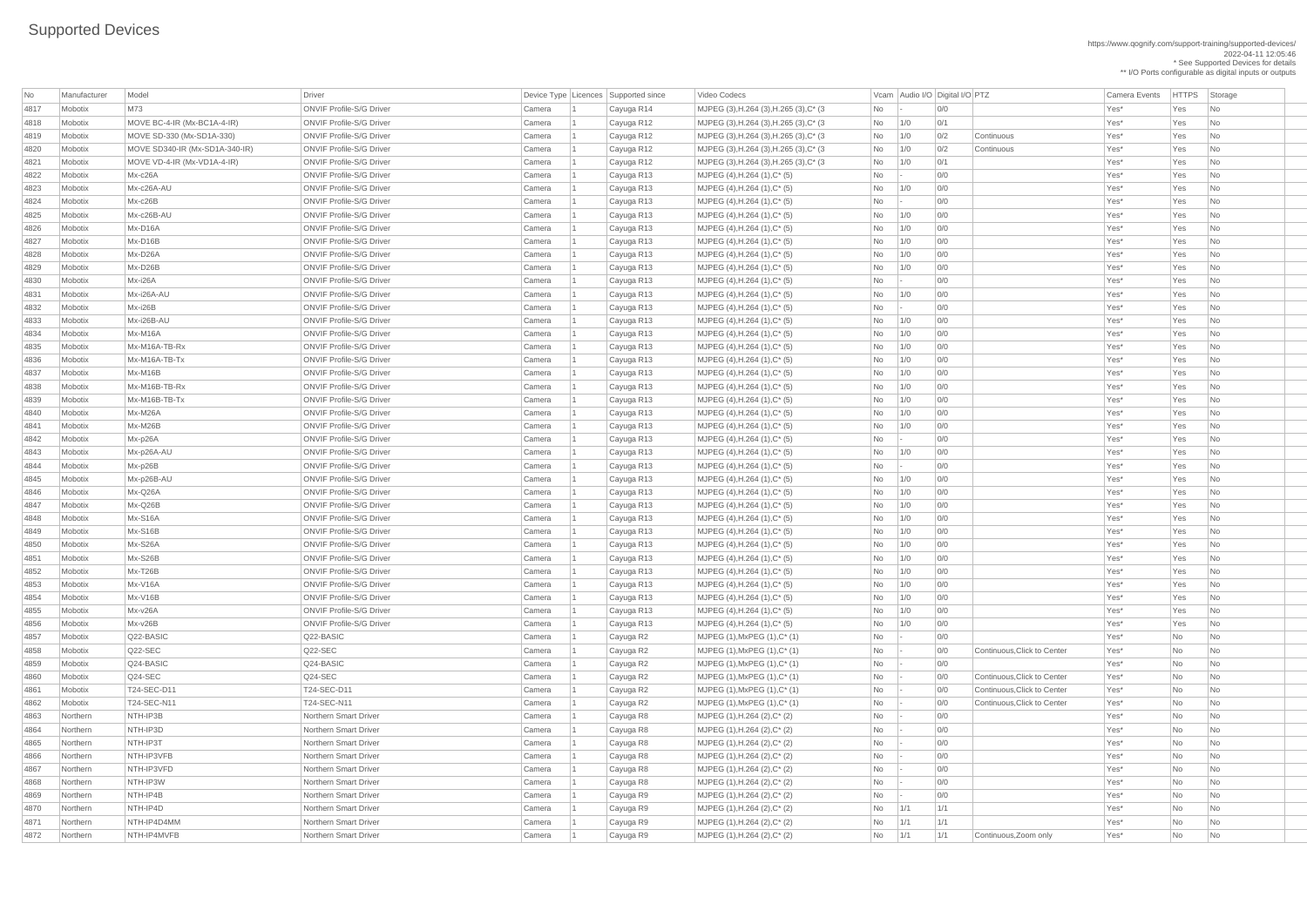| <b>No</b>        | Manufacturer         | Model                          | Driver                                |         | Device Type Licences Supported since | Video Codecs                         |            |                | Vcam Audio I/O Digital I/O PTZ |                                | <b>Camera Events</b> | <b>HTTPS</b> | Storage                     |  |
|------------------|----------------------|--------------------------------|---------------------------------------|---------|--------------------------------------|--------------------------------------|------------|----------------|--------------------------------|--------------------------------|----------------------|--------------|-----------------------------|--|
| 4873             | Northern             | NTH-IP4MVFD                    | Northern Smart Driver                 | Camera  | Cayuga R9                            | MJPEG (1), H.264 (2), C* (2)         | $No$ $1/1$ |                | 1/1                            | Continuous, Zoom only          | Yes*                 | <b>No</b>    | $\overline{\phantom{a}}$ No |  |
| 4874             | Northern             | NTH-IP4T                       | Northern Smart Driver                 | Camera  | Cayuga R9                            | MJPEG (1), H.264 (2), C* (2)         | No         | $\overline{a}$ | O/O                            |                                | Yes*                 | <b>No</b>    | <b>No</b>                   |  |
| 4875             | Northern             | NTH-IP4W                       | Northern Smart Driver                 | Camera  | Cayuga R9                            | MJPEG (1), H.264 (2), C* (2)         | No         | 1/1            | 1/1                            |                                | Yes*                 | <b>No</b>    | <b>No</b>                   |  |
| 4876             | Oncam                | Evolution 05 (EVO-05)          | Evolution                             | Camera  | Cayuga R2                            | MJPEG (2), H.264 (1), C* (2)         | No         | 1/0            | 1/0                            |                                | Yes*                 | <b>No</b>    | No                          |  |
| 4877             | Oncam                | Evolution 12 (EVO-12)          | <b>ONVIF Profile-S/G Driver</b>       | Camera  | Cayuga R12                           | MJPEG (1), H.264 (2), C* (2)         | No         | 1/0            | 0/0                            |                                | Yes*                 | <b>No</b>    | No                          |  |
| 4878             | Oncam                | Evolution 180 (EVO-180)        | <b>ONVIF Profile-S/G Driver</b>       | Camera  | Cayuga R12                           | MJPEG (1), H.264 (2), C* (2)         | No         | 1/0            | 0/0                            |                                | Yes*                 | <b>No</b>    | <b>No</b>                   |  |
| 4879             | Oncam                | Halocam (H.264 Generation)     | Halocam (H.264 Generation)            | Camera  | Cayuga R2                            | MJPEG (2), H.264 (1), C* (2)         | No         |                | 0/1                            | Continuous                     | Yes*                 | <b>No</b>    | No                          |  |
| 4880             | Oncam                | Halocam IPC (MJPEG Generation) | Halocam IPC                           | Camera  | Cayuga R2                            | $MJPEG (1), C^*(1)$                  | <b>No</b>  | - 1 -          | 0/0                            | Continuous                     | Yes*                 | <b>No</b>    | No                          |  |
| 4881             | Oncam                | Halocam IPW (MJPEG Generation) | Halocam IPW                           | Camera  | Cayuga R2                            | MJPEG (1), C* (1)                    | <b>No</b>  |                | 0/0                            | Continuous                     | Yes*                 | <b>No</b>    | <b>No</b>                   |  |
| 4882             | <b>PCS Convision</b> | $CC-6000$                      | CC-6000                               | Encoder | Cayuga R2                            | $H.264(1),C^*(1)$                    | No         | $\vert$ 1/0    | 2/2                            | Continuous                     | Yes*                 | No           | No                          |  |
| 4883             | <b>PCS Convision</b> | $CC-6004$                      | CC-6004                               | Encoder | Cayuga R2                            | $H.264(1),C^*(1)$                    | No         | 1/0            | 4/4                            | Continuous                     | Yes*                 | <b>No</b>    | No                          |  |
| 4884             | <b>PCS Convision</b> | $CC-6306$                      | CC-6306/6357/6362/6604DIR-B/6605DIR-B | Camera  | Cayuga R2                            | $H.264(1),C^*(1)$                    | No         | 1/0            | 1/1                            |                                | Yes*                 | <b>No</b>    | <b>No</b>                   |  |
| 4885             | <b>PCS Convision</b> | $CC-6331$                      | $CC-6331/6337(-G)/6400(-G)$           | Camera  | Cayuga R2                            | $H.264(1),C^*(1)$                    | No         | $\vert$ 1/0    | 4/2                            | Continuous                     | Yes*                 | No           | $\overline{\mathsf{No}}$    |  |
| 4886             | <b>PCS Convision</b> | $CC-6337$                      | $ CC$ -6331/6337(-G)/6400(-G)         | Camera  | Cayuga R2                            | $H.264(1),C^*(1)$                    | No         | 1/0            | 4/2                            | Continuous                     | Yes*                 | <b>No</b>    | <b>No</b>                   |  |
| 4887             | <b>PCS Convision</b> | $CC-6337-G$                    | $CC-6331/6337(-G)/6400(-G)$           | Camera  | Cayuga R2                            | $H.264(1),C^*(1)$                    | No         | 1/0            | 4/2                            | Continuous                     | Yes*                 | <b>No</b>    | <b>No</b>                   |  |
| 4888             | <b>PCS Convision</b> | $CC-6353$                      | CC-6353/6358/6601-B                   | Camera  | Cayuga R2                            | $H.264(1),C^*(1)$                    | No         | 1/0            | 1/1                            |                                | Yes*                 | <b>No</b>    | No                          |  |
| 4889             | <b>PCS Convision</b> | $CC-6355$                      | CC-6355/6361/6602-B                   | Camera  | Cayuga R2                            | $H.264(1),C^*(1)$                    | No         | $\sim$         | 0/0                            |                                | Yes*                 | <b>No</b>    | No                          |  |
| 4890             | <b>PCS Convision</b> | $CC-6357$                      | CC-6306/6357/6362/6604DIR-B/6605DIR-B | Camera  | Cayuga R2                            | $H.264(1),C^*(1)$                    | No         | 1/0            | 1/1                            |                                | Yes*                 | <b>No</b>    | <b>No</b>                   |  |
| 489 <sup>-</sup> | <b>PCS Convision</b> | $CC-6358$                      | CC-6353/6358/6601-B                   | Camera  | Cayuga R2                            | $H.264(1),C^*(1)$                    | No         | 1/0            | 1/1                            |                                | Yes*                 | <b>No</b>    | No                          |  |
| 4892             | <b>PCS Convision</b> | $CC-6361$                      | CC-6355/6361/6602-B                   | Camera  | Cayuga R2                            | $H.264(1),C^*(1)$                    | No         | - 11 -         | 0/0                            |                                | Yes*                 | <b>No</b>    | No                          |  |
| 4893             | <b>PCS Convision</b> | $CC-6362$                      | CC-6306/6357/6362/6604DIR-B/6605DIR-B | Camera  | Cayuga R2                            | $H.264(1),C^*(1)$                    | <b>No</b>  | 1/0            | 1/1                            |                                | Yes*                 | <b>No</b>    | <b>No</b>                   |  |
|                  | <b>PCS Convision</b> | $CC-6400$                      |                                       |         |                                      |                                      |            |                | 4/2                            |                                | Yes*                 | <b>No</b>    | No                          |  |
| 4894             |                      |                                | $CC-6331/6337(-G)/6400(-G)$           | Camera  | Cayuga R2                            | $H.264(1),C^*(1)$                    | No         | $\vert$ 1/0    |                                | Continuous                     |                      |              |                             |  |
| 4895             | <b>PCS Convision</b> | $CC-6400-G$                    | $ CC$ -6331/6337(-G)/6400(-G)         | Camera  | Cayuga R2                            | $H.264(1),C^*(1)$                    | No         | 1/0            | 4/2                            | Continuous                     | Yes*                 | <b>No</b>    | No                          |  |
| 4896             | PCS Convision        | $CC-6601-B$                    | CC-6353/6358/6601-B                   | Camera  | Cayuga R2                            | $H.264(1),C^*(1)$                    | No         | 1/0            | 1/1                            |                                | Yes*                 | <b>No</b>    | No                          |  |
| 4897             | <b>PCS Convision</b> | CC-6602-B                      | CC-6355/6361/6602-B                   | Camera  | Cayuga R2                            | $H.264(1),C^*(1)$                    | No         |                | 0/0                            |                                | Yes*                 | <b>No</b>    | $\overline{\phantom{a}}$ No |  |
| 4898             | <b>PCS Convision</b> | $CC-6604DIR-B$                 | CC-6306/6357/6362/6604DIR-B/6605DIR-B | Camera  | Cayuga R2                            | $H.264(1),C^*(1)$                    | No         | 1/0            | 1/1                            |                                | Yes*                 | No           | $\overline{\phantom{a}}$ No |  |
| 4899             | <b>PCS Convision</b> | $CC-6605DIR-B$                 | CC-6306/6357/6362/6604DIR-B/6605DIR-B | Camera  | Cayuga R2                            | $H.264(1),C^*(1)$                    | No         | 1/0            | 1/1                            |                                | Yes*                 | <b>No</b>    | <b>No</b>                   |  |
| 4900             | <b>PCS Convision</b> | $CC-7130$                      | CC-7130                               | Camera  | Cayuga R2                            | $H.264(1),C^*(1)$                    | No         | 1/0            | 1/1                            |                                | Yes*                 | <b>No</b>    | <b>No</b>                   |  |
| 4901             | <b>PCS Convision</b> | $CC-7200$                      | CC-7200                               | Camera  | Cayuga R2                            | $H.264(1),C^*(1)$                    | No         | 1/0            | 1/1                            | Continuous, Zoom only          | Yes*                 | <b>No</b>    | $\overline{\mathsf{No}}$    |  |
| 4902             | <b>PCS Convision</b> | $CC-8010$                      | CC-8010/8012A                         | Camera  | Cayuga R2                            | MJPEG (1), H.264 (1), C* (1)         | No         | 1/0            | 2/1                            | Continuous                     | Yes*                 | <b>No</b>    | No                          |  |
| 4903             | <b>PCS Convision</b> | CC-8012A                       | CC-8010/8012A                         | Camera  | Cayuga R2                            | MJPEG (1), H.264 (1), C* (1)         | No         | 1/0            | 2/1                            | Continuous                     | Yes*                 | <b>No</b>    | No                          |  |
| 4904             | <b>PCS Convision</b> | $CC-8111$                      | CC-8111/8213/8313/8413                | Camera  | Cayuga R2                            | MJPEG (2), H.264 (2), C* (2)         | No         | 1/0            | 1/1                            | Continuous, Pan tilt via RS485 | Yes*                 | <b>No</b>    | No                          |  |
| 4905             | PCS Convision        | $CC-8131$                      | CC-8131/8233/8333/8433                | Camera  | Cayuga R2                            | MJPEG (2), H.264 (2), C* (2)         | No         | 1/0            | 1/1                            | Continuous, Pan tilt via RS485 | Yes*                 | <b>No</b>    | <b>No</b>                   |  |
| 4906             | <b>PCS Convision</b> | $CC-8151$                      | CC-8151/8353/8453                     | Camera  | Cayuga R2                            | MJPEG (2), H.264 (2), C* (2)         | No         | 1/0            | 1/1                            | Continuous, Pan tilt via RS485 | Yes*                 | No           | No                          |  |
| 4907             | <b>PCS Convision</b> | $CC-8171$                      | CC-8171                               | Camera  | Cayuga R2                            | MJPEG (2), H.264 (2), C* (2)         | No         | 1/0            | 1/1                            | Continuous, Pan tilt via RS485 | Yes*                 | No           | $\overline{\mathsf{No}}$    |  |
| 4908             | <b>PCS Convision</b> | $CC-8213$                      | CC-8111/8213/8313/8413                | Camera  | Cayuga R2                            | MJPEG (2), H.264 (2), C* (2)         | No         | 1/0            | 1/1                            | Continuous, Pan tilt via RS485 | Yes*                 | No           | No                          |  |
| 4909             | <b>PCS Convision</b> | $CC-8233$                      | CC-8131/8233/8333/8433                | Camera  | Cayuga R2                            | MJPEG (2), H.264 (2), C* (2)         | No         | 1/0            | 1/1                            | Continuous, Pan tilt via RS485 | Yes*                 | <b>No</b>    | No                          |  |
| 4910             | <b>PCS Convision</b> | $CC-8313$                      | CC-8111/8213/8313/8413                | Camera  | Cayuga R2                            | MJPEG (2), H.264 (2), C* (2)         | No         | 1/0            | 1/1                            | Continuous, Pan tilt via RS485 | Yes*                 | No           | No                          |  |
| 491'             | PCS Convision        | $CC-8333$                      | CC-8131/8233/8333/8433                | Camera  | Cayuga R2                            | MJPEG (2), H.264 (2), C* (2)         | <b>No</b>  | 1/0            | 1/1                            | Continuous, Pan tilt via RS485 | Yes*                 | <b>No</b>    | <b>No</b>                   |  |
| 4912             | <b>PCS Convision</b> | $ CC-8353$                     | CC-8151/8353/8453                     | Camera  | Cayuga R2                            | MJPEG (2), H.264 (2), C* (2)         | No         | 1/0            | 1/1                            | Continuous, Pan tilt via RS485 | Yes*                 | No           | <b>No</b>                   |  |
| 4913             | <b>PCS Convision</b> | $CC-8413$                      | CC-8111/8213/8313/8413                | Camera  | Cayuga R2                            | MJPEG (2), H.264 (2), C* (2)         | No         | 1/0            | 1/1                            | Continuous, Pan tilt via RS485 | Yes*                 | <b>No</b>    | No                          |  |
| 4914             | <b>PCS Convision</b> | $CC-8433$                      | CC-8131/8233/8333/8433                | Camera  | Cayuga R2                            | MJPEG (2), H.264 (2), C* (2)         | No         | 1/0            | 1/1                            | Continuous, Pan tilt via RS485 | Yes*                 | <b>No</b>    | $\overline{\mathsf{No}}$    |  |
| 4915             | <b>PCS Convision</b> | $CC-8453$                      | CC-8151/8353/8453                     | Camera  | Cayuga R2                            | MJPEG (2), H.264 (2), C* (2)         | No         | 1/0            | 1/1                            | Continuous, Pan tilt via RS485 | Yes*                 | <b>No</b>    | No                          |  |
| 4916             | <b>PCS Convision</b> | CC-8644-5                      | CC-8644-5                             | Camera  | Cayuga R2                            | MJPEG (2), H.264 (2), C* (2)         | No         | 1/0            | 6/1                            | Continuous                     | Yes*                 | <b>No</b>    | No                          |  |
| 4917             | Pelco                | D5220 Spectra HD               | D5220/D5230 Spectra HD                | Camera  | Cayuga R4                            | MJPEG (2), H.264 (2), C* (2)         | <b>No</b>  | $\sim$         | 1/1                            | Continuous, Click to Center    | <b>No</b>            | <b>No</b>    | <b>No</b>                   |  |
| 4918             | Pelco                | D5230 Spectra HD               | D5220/D5230 Spectra HD                | Camera  | Cayuga R4                            | MJPEG (2), H.264 (2), C* (2)         | No         |                | 1/1                            | Continuous, Click to Center    | <b>No</b>            | No           | <b>No</b>                   |  |
| 4919             | Pelco                | ID10                           | ID10x/IX10x/IE10x                     | Camera  | Cayuga R2                            | MJPEG (2), H.264 (2), C* (2)         | No         | 1/0            | 1/1                            |                                | <b>No</b>            | No           | $\overline{\mathsf{No}}$    |  |
| 4920             | Pelco                | ID30                           | ID30x/IX30x/IE30x                     | Camera  | Cayuga R2                            | MJPEG (2), H.264 (2), C* (2)         | No         | 1/0            | 1/1                            |                                | No                   | <b>No</b>    | No                          |  |
| 4921             | Pelco                | IDE <sub>10</sub>              | IDE10x/IXE10x/IEE10x                  | Camera  | Cayuga R2                            | MJPEG (2), H.264 (2), C* (2)         | No         | 1/0            | 1/1                            |                                | <b>No</b>            | No           | $\overline{\mathsf{No}}$    |  |
| 4922             | Pelco                | IDE20                          | IDE20x/IXE20x/IEE20x                  | Camera  | Cayuga R2                            | MJPEG (2), H.264 (2), C* (2)         | No         | 1/0            | 1/1                            |                                | <b>No</b>            | No           | N <sub>o</sub>              |  |
| 4923             | Pelco                | IDS0                           | IDS0x/IXS0x/IES0x                     | Camera  | Cayuga R2                            | MJPEG (2), H.264 (2), C* (2)         | No         | 1/0            | 1/1                            |                                | <b>No</b>            | <b>No</b>    | <b>No</b>                   |  |
| 4924             | Pelco                | IE10                           | ID10x/IX10x/IE10x                     | Camera  | Cayuga R2                            | MJPEG (2), H.264 (2), C* (2)         | $No$   1/0 |                | 1/1                            |                                | No                   | No           | $\overline{\phantom{a}}$ No |  |
| 4925             | Pelco                | IE30                           | ID30x/IX30x/IE30x                     | Camera  | Cayuga R2                            | MJPEG (2), H.264 (2), C* (2)         | $No$   1/0 |                | 1/1                            |                                | No                   | <b>No</b>    | $\overline{\mathsf{No}}$    |  |
| 4926             | Pelco                | IEE10                          | IDE10x/IXE10x/IEE10x                  | Camera  | Cayuga R2                            | MJPEG (2), H.264 (2), C* (2)         | $No$ $1/0$ |                | 1/1                            |                                | No                   | <b>No</b>    | $\overline{\mathsf{No}}$    |  |
| 4927             | Pelco                | IEE20                          | IDE20x/IXE20x/IEE20x                  | Camera  | Cayuga R2                            | MJPEG (2), H.264 (2), C* (2)         | $No$   1/0 |                | 1/1                            |                                | No                   | <b>No</b>    | $\overline{\mathsf{No}}$    |  |
| 4928             | Pelco                | <b>IESO</b>                    | IDS0x/IXS0x/IES0x                     | Camera  | Cayuga R2                            | MJPEG $(2)$ , H.264 $(2)$ , C* $(2)$ | $No$ $1/0$ |                | 1/1                            |                                | No                   | No           | $\overline{\phantom{a}}$ No |  |
|                  |                      |                                |                                       |         |                                      |                                      |            |                |                                |                                |                      |              |                             |  |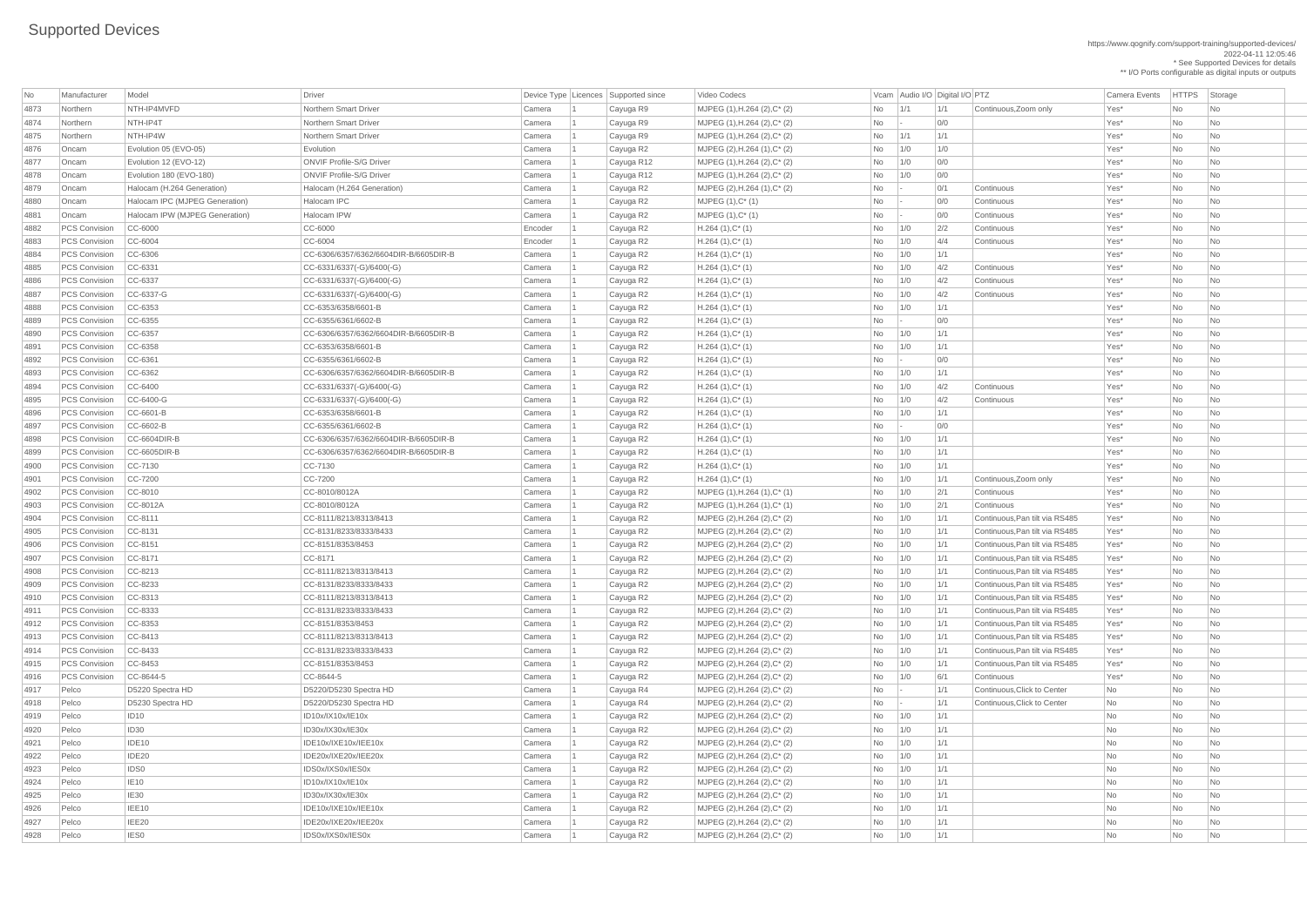| No   | Manufacturer | Model                | Driver                                                |         | Device Type   Licences   Supported since | Video Codecs                                     |                          | Vcam   Audio I/O   Digital I/O   PTZ |      |                                | <b>Camera Events</b> | <b>HTTPS</b> | Storage                     |
|------|--------------|----------------------|-------------------------------------------------------|---------|------------------------------------------|--------------------------------------------------|--------------------------|--------------------------------------|------|--------------------------------|----------------------|--------------|-----------------------------|
| 4929 | Pelco        | <b>IM10</b>          | IM <sub>10</sub> x                                    | Camera  | Cayuga R2                                | MJPEG (2), H.264 (2), $C^*$ (2)                  | No                       | 1/0                                  | 0/1  |                                | No                   | No           | No                          |
| 4930 | Pelco        | IMS0                 | <b>IMS0x</b>                                          | Camera  | Cayuga R2                                | MJPEG $(2)$ , H.264 $(2)$ , C* $(2)$             | <b>No</b>                | 1/0                                  | 0/1  |                                | <b>No</b>            | <b>No</b>    | <b>No</b>                   |
| 4931 | Pelco        | $ $ IX10             | ID10x/IX10x/IE10x                                     | Camera  | Cayuga R2                                | MJPEG $(2)$ , H.264 $(2)$ , C <sup>*</sup> $(2)$ | No                       | 1/0                                  | 1/1  |                                | No                   | <b>No</b>    | No                          |
| 4932 | Pelco        | <b>IX30</b>          | ID30x/IX30x/IE30x                                     | Camera  | Cayuga R2                                | MJPEG $(2)$ , H.264 $(2)$ , C* $(2)$             | No                       | 1/0                                  | 1/1  |                                | No                   | No           | No                          |
| 4933 | Pelco        | IXE10                | IDE10x/IXE10x/IEE10x                                  | Camera  | Cayuga R2                                | MJPEG $(2)$ , H.264 $(2)$ , C* $(2)$             | No                       | 1/0                                  | 1/1  |                                | <b>No</b>            | <b>No</b>    | <b>No</b>                   |
| 4934 | Pelco        | $ $ IXE20            | IDE20x/IXE20x/IEE20x                                  | Camera  | Cayuga R2                                | $MJPEG (2), H.264 (2), C^* (2)$                  | No                       | 1/0                                  | 1/1  |                                | No                   | No           | No                          |
| 4935 | Pelco        | IXS0                 | IDS0x/IXS0x/IES0x                                     | Camera  | Cayuga R2                                | MJPEG (2), H.264 (2), C* (2)                     | No                       | 1/0                                  | 1/1  |                                | <b>No</b>            | No           | <b>No</b>                   |
| 4936 | Pelco        | Optera IMM 12018     | <b>ONVIF Profile-S/G Driver</b>                       | Camera  | Cayuga R12                               | $MJPEG (1), H.264 (2), C^* (2)$                  | <b>No</b>                | 1/0                                  | 1/1  |                                | Yes*                 | Yes          | <b>No</b>                   |
| 4937 | Pelco        | Optera IMM 12027     | <b>ONVIF Profile-S/G Driver</b>                       | Camera  | Cayuga R12                               | $MJPEG (1), H.264 (2), C^* (2)$                  | <b>No</b>                | 1/0                                  | 1/1  |                                | Yes*                 | Yes          | <b>No</b>                   |
| 4938 | Pelco        | Optera IMM 12036     | <b>ONVIF Profile-S/G Driver</b>                       | Camera  | Cayuga R12                               | $MJPEG (1), H.264 (2), C^* (2)$                  | No                       | 1/0                                  | 1/1  |                                | Yes*                 | Yes          | <b>No</b>                   |
| 4939 | Pelco        | S5118 Spectra HD     | S5118 Spectra HD                                      | Camera  | Cayuga R2                                | MJPEG $(2)$ , H.264 $(2)$ , C* $(2)$             | <b>No</b>                | 1/0                                  | 0/1  | Continuous, Click to Center    | <b>No</b>            | <b>No</b>    | <b>No</b>                   |
| 4940 | Pelco        | SD423 Spectra IV IP  | SD423 Spectra IV IP                                   | Camera  | Cayuga R2                                | MJPEG (2), H.264 (2), C* (2)                     | No                       | 1/0                                  | 0/1  | Continuous, Click to Center    | <b>No</b>            | No           | <b>No</b>                   |
| 4941 | Pelco        | SD425 Spectra IV IP  | SD427/425/4H35 Spectra IV IP                          | Camera  | Cayuga R2                                | MJPEG $(2)$ , H.264 $(2)$ , C* $(2)$             | No                       | 1/0                                  | 0/2  | Continuous, Click to Center    | <b>No</b>            | No           | <b>No</b>                   |
| 4942 | Pelco        | SD427Spectra IV IP   | SD427/425/4H35 Spectra IV IP                          | Camera  | Cayuga R2                                | MJPEG $(2)$ , H.264 $(2)$ , C* $(2)$             | <b>No</b>                | 1/0                                  | 0/2  | Continuous, Click to Center    | <b>No</b>            | <b>No</b>    | <b>No</b>                   |
| 4943 | Pelco        | SD4H35 Spectra IV IP | SD427/425/4H35 Spectra IV IP                          | Camera  | Cayuga R2                                | MJPEG $(2)$ , H.264 $(2)$ , C <sup>*</sup> $(2)$ | No                       | 1/0                                  | 0/2  | Continuous, Click to Center    | No                   | <b>No</b>    | <b>No</b>                   |
| 4944 | Qognify      | <b>NVE2016</b>       | <b>Hikvision Smart Driver</b>                         | Encoder | Cayuga R13                               | MJPEG $(2)$ , H.264 $(2)$ , C* $(2)$             | <b>No</b>                | 1/1                                  | 16/4 | Continuous                     | Yes*                 | Yes          | <b>No</b>                   |
| 4945 | Qognify      | <b>NVE3016</b>       | NVE3016                                               | Encoder | Cayuga R14                               | $MJPEG (2), H.264 (3), C^{*} (3)$                | No                       | 1/1                                  | 16/4 | Continuous, Click to Center    | Yes*                 | Yes          | No                          |
| 4946 | Riva         | <b>RC100</b>         | RC100/200                                             | Encoder | Cayuga R2                                | MJPEG $(2)$ , H.264 $(2)$ , C <sup>*</sup> $(2)$ | No                       | 1/0                                  | 0/0  |                                | Yes*                 | Yes          | N <sub>o</sub>              |
| 4947 | Riva         | RC1100               | RTC1100/RC1100(L)/3100/3500(L)/3510/6500/6700/75      | Camera  | Cayuga R2                                | MJPEG $(2)$ , H.264 $(2)$ , C* $(2)$             | <b>No</b>                | 1/0                                  | 1/1  | Continuous, Pan tilt via RS485 | Yes*                 | Yes          | <b>No</b>                   |
| 4948 | Riva         | <b>RC1100L</b>       | RTC1100/RC1100(L)/3100/3500(L)/3510/6500/6700/75      | Camera  | Cayuga R2                                | MJPEG $(2)$ , H.264 $(2)$ , C* $(2)$             | No                       | 1/0                                  | 1/1  | Continuous, Pan tilt via RS485 | Yes*                 | Yes          | <b>No</b>                   |
| 4949 | Riva         | <b>RC1100M</b>       | RC1100M/3100M/3500M                                   | Camera  | Cayuga R2                                | MJPEG $(2)$ , H.264 $(2)$ , C <sup>*</sup> $(2)$ | No                       | 1/0                                  | 1/1  | Continuous, Pan tilt via RS485 | Yes*                 | Yes          | <b>No</b>                   |
| 4950 | Riva         | <b>RC1202HD</b>      | RC1202HD/RC2102HD/RC3102HD/RC3502HD/RC6602HD/RCCamera |         | Cayuga R2                                | MJPEG $(2)$ , H.264 $(2)$ , C* $(2)$             | No                       |                                      | 1/1  | Continuous                     | Yes*                 | No           | <b>No</b>                   |
| 4951 | Riva         | <b>RC200</b>         | RC100/200                                             | Encoder | Cayuga R2                                | MJPEG $(2)$ , H.264 $(2)$ , C* $(2)$             | No                       | 1/0                                  | 0/0  |                                | Yes*                 | Yes          | <b>No</b>                   |
| 4952 | Riva         | <b>RC2102HD</b>      | RC1202HD/RC2102HD/RC3102HD/RC3502HD/RC6602HD/RC6amera |         | Cayuga R2                                | MJPEG $(2)$ , H.264 $(2)$ , C* $(2)$             | No                       |                                      | 1/1  | Continuous                     | Yes*                 | No           | No                          |
| 4953 | Riva         | RC3100               | RTC1100/RC1100(L)/3100/3500(L)/3510/6500/6700/75      | Camera  |                                          | MJPEG $(2)$ , H.264 $(2)$ , C <sup>*</sup> $(2)$ | No                       |                                      | 1/1  | Continuous, Pan tilt via RS485 | Yes*                 | Yes          | N <sub>o</sub>              |
| 4954 | Riva         | <b>RC3100M</b>       | RC1100M/3100M/3500M                                   | Camera  | Cayuga R2                                | MJPEG $(2)$ , H.264 $(2)$ , C <sup>*</sup> $(2)$ | No                       | 1/0<br>1/0                           | 1/1  | Continuous, Pan tilt via RS485 | Yes*                 | Yes          | No                          |
| 4955 | Riva         | <b>RC3102HD</b>      | RC1202HD/RC2102HD/RC3102HD/RC3502HD/RC6602HD/RCCamera |         | Cayuga R2<br>Cayuga R2                   | MJPEG $(2)$ , H.264 $(2)$ , C* $(2)$             | No                       |                                      | 1/1  | Continuous                     | Yes*                 | No           | <b>No</b>                   |
| 4956 | Riva         | <b>RC3302HD</b>      | RC1202HD/RC2102HD/RC3102HD/RC3502HD/RC6602HD/RC6amera |         | Cayuga R2                                | $MJPEG (2), H.264 (2), C^* (2)$                  | No                       |                                      | 1/1  | Continuous                     | Yes*                 | <b>No</b>    | <b>No</b>                   |
| 4957 | Riva         | <b>RC3500</b>        | RTC1100/RC1100(L)/3100/3500(L)/3510/6500/6700/75      | Camera  | Cayuga R2                                | MJPEG $(2)$ , H.264 $(2)$ , C* $(2)$             | No                       | 1/0                                  | 1/1  | Continuous, Pan tilt via RS485 | Yes*                 | Yes          | <b>No</b>                   |
| 4958 |              | <b>RC3500L</b>       | RTC1100/RC1100(L)/3100/3500(L)/3510/6500/6700/75      |         |                                          | MJPEG $(2)$ , H.264 $(2)$ , C* $(2)$             | No                       |                                      | 1/1  | Continuous, Pan tilt via RS485 | Yes*                 | Yes          | No.                         |
|      | Riva         | <b>RC3500M</b>       | RC1100M/3100M/3500M                                   | Camera  | Cayuga R2                                |                                                  |                          | 1/0                                  |      | Continuous, Pan tilt via RS485 | Yes*                 |              |                             |
| 4959 | Riva         | <b>RC3502HD</b>      | RC1202HD/RC2102HD/RC3102HD/RC3502HD/RC6602HD/RC6amera | Camera  | Cayuga R2                                | MJPEG $(2)$ , H.264 $(2)$ , C <sup>*</sup> $(2)$ | No                       | 1/0                                  | 1/1  | Continuous                     | Yes*                 | Yes          | <b>No</b>                   |
| 4960 | Riva         | RC3510               |                                                       |         | Cayuga R2                                | MJPEG $(2)$ , H.264 $(2)$ , C* $(2)$             | No                       |                                      | 1/1  | Continuous, Pan tilt via RS485 | Yes*                 | <b>No</b>    | <b>No</b>                   |
| 4961 | Riva         |                      | RTC1100/RC1100(L)/3100/3500(L)/3510/6500/6700/75      | Camera  | Cayuga R2                                | MJPEG (2), H.264 (2), C* (2)                     | No                       | 1/0                                  | 1/1  |                                |                      | Yes          | <b>No</b>                   |
| 4962 | Riva         | <b>RC3702HD</b>      | RC1202HD/RC2102HD/RC3102HD/RC3502HD/RC6602HD/RC6amera |         | Cayuga R2                                | MJPEG $(2)$ , H.264 $(2)$ , C* $(2)$             | No                       |                                      | 1/1  | Continuous                     | Yes*                 | <b>No</b>    | <b>No</b>                   |
| 4963 | Riva         | RC4100               | RC4100/4500                                           | Camera  | Cayuga R2                                | MJPEG $(2)$ , H.264 $(2)$ , C* $(2)$             | No                       | 1/0                                  | 4/2  | Continuous                     | Yes*                 | Yes          | No                          |
| 4964 | Riva         | RC4500               | RC4100/4500                                           | Camera  | Cayuga R2                                | MJPEG $(2)$ , H.264 $(2)$ , C* $(2)$             | No                       | 1/0                                  | 4/2  | <b>Continuous</b>              | Yes*                 | Yes          | No                          |
| 4965 | Riva         | <b>RC5500</b>        | RC5500/5510                                           | Camera  | Cayuga R2                                | MJPEG $(2)$ , H.264 $(2)$ , C* $(2)$             | No                       | 1/0                                  | 1/1  | Continuous                     | Yes*                 | Yes          | <b>No</b>                   |
| 4966 | Riva         | RC5510               | RC5500/5510                                           | Camera  | Cayuga R2                                | MJPEG $(2)$ , H.264 $(2)$ , C* $(2)$             | <b>No</b>                | 1/0                                  | 1/1  | Continuous                     | Yes*                 | Yes          | <b>No</b>                   |
| 4967 | Riva         | <b>RC6500</b>        | RTC1100/RC1100(L)/3100/3500(L)/3510/6500/6700/75      | Camera  | Cayuga R2                                | MJPEG $(2)$ , H.264 $(2)$ , C* $(2)$             | No                       | 1/0                                  | 1/1  | Continuous, Pan tilt via RS485 | Yes*                 | Yes          | <b>No</b>                   |
| 4968 | Riva         | <b>RC6602HD</b>      | RC1202HD/RC2102HD/RC3102HD/RC3502HD/RC6602HD/RC6amera |         | Cayuga R2                                | MJPEG $(2)$ , H.264 $(2)$ , C* $(2)$             | No                       |                                      | 1/1  | Continuous                     | Yes*                 | <b>No</b>    | No                          |
| 4969 | Riva         | <b>RC6700</b>        | RTC1100/RC1100(L)/3100/3500(L)/3510/6500/6700/75      | Camera  | Cayuga R2                                | MJPEG $(2)$ , H.264 $(2)$ , C* $(2)$             | <b>No</b>                | 1/0                                  | 1/1  | Continuous, Pan tilt via RS485 | Yes*                 | Yes          | <b>No</b>                   |
| 4970 | Riva         | <b>RC7500</b>        | RTC1100/RC1100(L)/3100/3500(L)/3510/6500/6700/75      | Camera  | Cayuga R2                                | $MJPEG (2), H.264 (2), C^{*} (2)$                | No                       | 1/0                                  | 1/1  | Continuous, Pan tilt via RS485 | Yes*                 | Yes          | No.                         |
| 4971 | Riva         | <b>RE1000</b>        | RE110/1000/4000                                       | Encoder | Cayuga R2                                | MJPEG $(2)$ , H.264 $(2)$ , C* $(2)$             | No                       | 1/0                                  | 2/2  | Continuous                     | Yes*                 | Yes          | <b>No</b>                   |
| 4972 | Riva         | <b>RE110</b>         | RE110/1000/4000                                       | Encoder | Cayuga R2                                | MJPEG (2), H.264 (2), C* (2)                     | <b>No</b>                | 1/0                                  | 2/2  | Continuous                     | Yes*                 | Yes          | <b>No</b>                   |
| 4973 | Riva         | <b>RE4000</b>        | RE110/1000/4000                                       | Encoder | Cayuga R2                                | $MJPEG (2), H.264 (2), C^* (2)$                  | No                       | 4/0                                  | 2/2  | Continuous                     | Yes*                 | Yes          | <b>No</b>                   |
| 4974 | Riva         | <b>RE4000L</b>       | <b>RE4000L</b>                                        | Encoder | Cayuga R2                                | $H.264(1),C^*(1)$                                | No                       | 1/0                                  | 4/4  | Continuous                     | Yes*                 | <b>No</b>    | <b>No</b>                   |
| 4975 | Riva         | <b>RTC1100</b>       | RTC1100/RC1100(L)/3100/3500(L)/3510/6500/6700/75      | Camera  | Cayuga R2                                | MJPEG $(2)$ , H.264 $(2)$ , C* $(2)$             | <b>No</b>                | 1/0                                  | 1/1  | Continuous, Pan tilt via RS485 | Yes*                 | Yes          | <b>No</b>                   |
| 4976 | Santec       | SVE-ST1000SA         | SVE-ST1000SA                                          | Encoder | Cayuga R2                                | MJPEG (1), H.264 (1), MPEG-4 (1), C* (           | No                       | 1/0                                  | 2/2  | Continuous                     | Yes*                 | Yes          | No                          |
| 4977 | Santec       | SVE-ST100SA          | SVE-ST100SA                                           | Encoder | Cayuga R2                                | $MJPEG (1), H.264 (1), C^* (1)$                  | No                       | 1/0                                  | 1/1  |                                | Yes*                 | <b>No</b>    | <b>No</b>                   |
| 4978 | Santec       | SVE-ST4003B          | <b>SVE-ST4003B</b>                                    | Encoder | Cayuga R2                                | MJPEG (1), H.264 (1), MPEG-4 (1), C* (           | <b>No</b>                | 4/0                                  | 4/2  | Continuous                     | Yes*                 | Yes          | <b>No</b>                   |
| 4979 | Santec       | SVE-ST4010B          | SVE-ST4010B                                           | Encoder | Cayuga R2                                | MJPEG (1), H.264 (1), MPEG-4 (1), C* (           | No                       | 4/0                                  | 4/2  | Continuous                     | Yes*                 | Yes          | <b>No</b>                   |
| 4980 | Sanyo        | <b>VCC-9500P</b>     | VCC-9500P/9600P/9700P/9800P                           | Camera  | Cayuga R2                                | MJPEG (1), H.264 (1), C* (1)                     | No                       |                                      | 0/0  | Continuous, Zoom only          | Yes*                 | No           | No                          |
| 4981 | Sanyo        | <b>VCC-9600P</b>     | VCC-9500P/9600P/9700P/9800P                           | Camera  | Cayuga R2                                | $MJPEG (1), H.264 (1), C^*(1)$                   | No                       |                                      | 0/0  | Continuous, Zoom only          | Yes*                 | No           | No                          |
| 4982 | Sanyo        | <b>VCC-9700P</b>     | VCC-9500P/9600P/9700P/9800P                           | Camera  | Cayuga R2                                | $MJPEG (1), H.264 (1), C^*(1)$                   | No                       |                                      | 0/0  | Continuous, Zoom only          | Yes*                 | No           | No                          |
| 4983 | Sanyo        | <b>VCC-9800P</b>     | VCC-9500P/9600P/9700P/9800P                           | Camera  | Cayuga R2                                | $MJPEG (1), H.264 (1), C^*(1)$                   | $\overline{\mathsf{No}}$ |                                      | 0/0  | Continuous, Zoom only          | Yes*                 | <b>No</b>    | No                          |
| 4984 | Sanyo        | VCC-HD2100N          | VCC-HD2100N                                           | Camera  | Cayuga R2                                | $MJPEG (1), H.264 (1), C^*(2)$                   | N <sub>o</sub>           |                                      | 2/2  |                                | Yes*                 | No           | $\overline{\phantom{a}}$ No |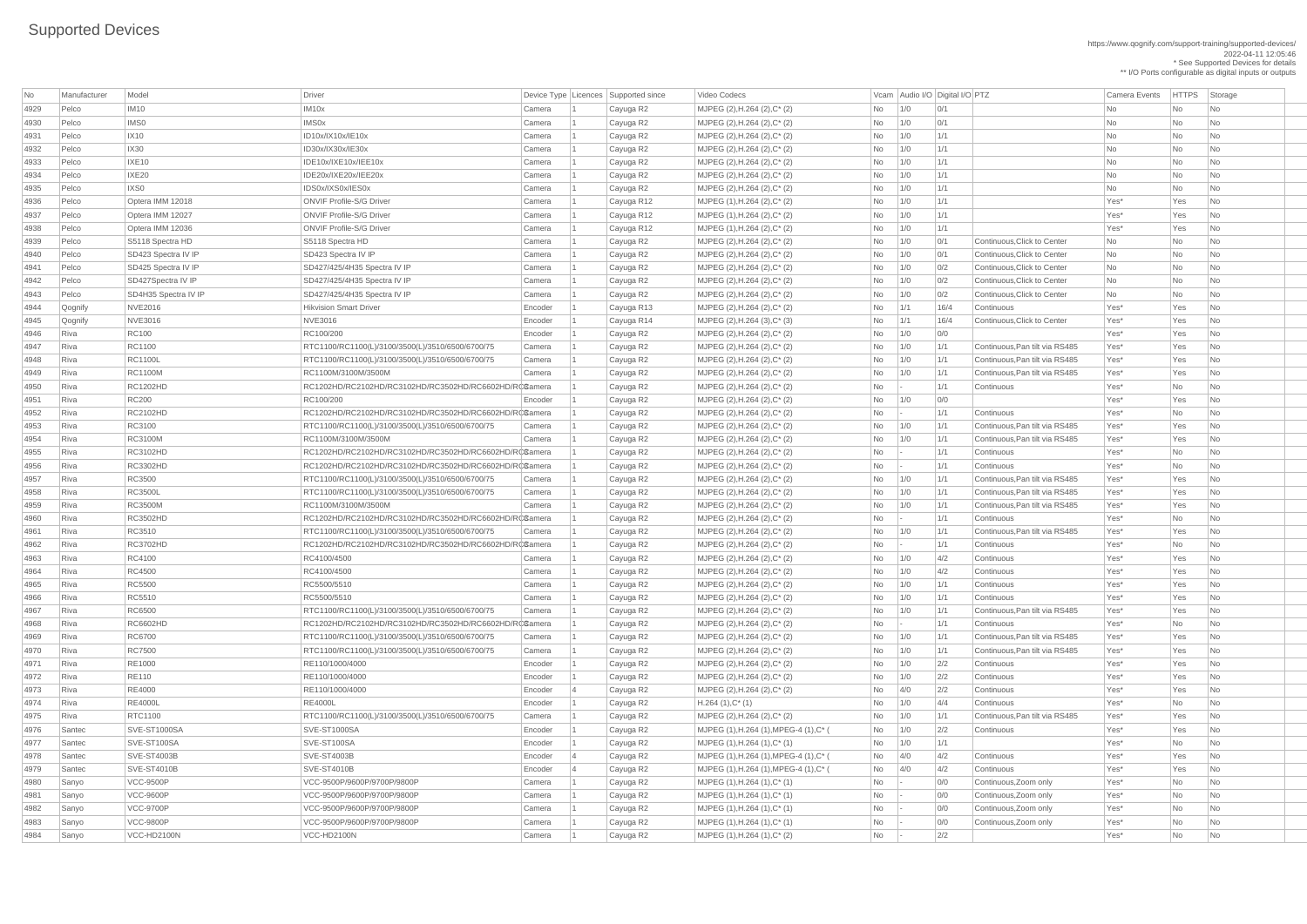https://www.qognify.com/support-training/supported-devices/ 2022-04-11 12:05:46 \* See Supported Devices for details \*\* I/O Ports configurable as digital inputs or outputs

| No   | Manufacturer    | Model                 | <b>Driver</b>                        | Device Type   Licences | Supported since | Video Codecs                           |                |     | Vcam Audio I/O Digital I/O PTZ |                       | <b>Camera Events</b> | HTTPS St  |                             |
|------|-----------------|-----------------------|--------------------------------------|------------------------|-----------------|----------------------------------------|----------------|-----|--------------------------------|-----------------------|----------------------|-----------|-----------------------------|
| 4985 | Sanyo           | VCC-HD2100P           | VCC-HD2100P                          | Camera                 | Cayuga R2       | MJPEG (1), H.264 (1), C* (2)           | No             |     | 2/2                            |                       | Yes*                 | No        | $\vert$ Nc                  |
| 4986 | Sanyo           | VCC-HD2300N           | VCC-HD2300N                          | Camera                 | Cayuga R2       | MJPEG (1), H.264 (1), C* (2)           | No             |     | 2/2                            |                       | Yes*                 | No        | $\overline{\phantom{a}}$ Nc |
| 4987 | Sanyo           | VCC-HD2300P           | VCC-HD2300P                          | Camera                 | Cayuga R2       | MJPEG (1), H.264 (1), C* (2)           | No             |     | 2/2                            |                       | Yes*                 | No        | <b>Nc</b>                   |
| 4988 | Sanyo           | VCC-HD2500N           | VCC-HD2500N                          | Camera                 | Cayuga R2       | $MJPEG (3), H.264 (4), C^*(4)$         | No             | 1/0 | 2/2                            |                       | Yes*                 | Yes       | $\overline{\phantom{a}}$ Nc |
| 4989 | Sanyo           | VCC-HD2500P           | VCC-HD2500P                          | Camera                 | Cayuga R2       | MJPEG $(3)$ , H.264 $(4)$ , C* $(4)$   | No             | 1/0 | 2/2                            |                       | Yes*                 | Yes       | $\overline{\phantom{a}}$ Nc |
| 4990 | Sanyo           | VCC-HD4000P           | VCC-HD4000P                          | Camera                 | Cayuga R2       | $MJPEG (1), H.264 (1), C^*(1)$         | No             |     | 0/0                            | Continuous, Zoom only | Yes*                 | No        | <b>Nc</b>                   |
| 4991 | Sanyo           | VCC-HD4600N           | VCC-HD4600N                          | Camera                 | Cayuga R2       | MJPEG $(3)$ , H.264 $(4)$ , C* $(4)$   | No             | 1/0 | 2/2                            | Continuous, Zoom only | Yes*                 | Yes       | $\overline{\phantom{a}}$ Nc |
| 4992 | Sanyo           | VCC-HD4600P           | VCC-HD4600P                          | Camera                 | Cayuga R2       | $MJPEG (3), H.264 (4), C^*(4)$         | No             | 1/0 | 2/2                            | Continuous, Zoom only | Yes*                 | Yes       | <b>Nc</b>                   |
| 4993 | Sanyo           | VCC-HD5400N           | VCC-HD5400N                          | Camera                 | Cayuga R2       | MJPEG $(3)$ , H.264 $(4)$ , C* $(4)$   | No             | 1/0 | 0/0                            | Continuous            | Yes*                 | Yes       | $\overline{\phantom{a}}$ Nc |
| 4994 | Sanyo           | VCC-HD5400P           | VCC-HD5400P                          | Camera                 | Cayuga R2       | MJPEG $(3)$ , H.264 $(4)$ , C* $(4)$   | No             | 1/0 | 0/0                            | Continuous            | Yes*                 | Yes       | $\overline{\phantom{a}}$ Nc |
| 4995 | Sanyo           | VCC-HD5600N           | VCC-HD5600N                          | Camera                 | Cayuga R2       | MJPEG $(3)$ , H.264 $(4)$ , C* $(4)$   | No             | 1/0 | 0/0                            | Continuous            | Yes*                 | Yes       | $\overline{\phantom{a}}$ Nc |
| 4996 | Sanyo           | VCC-HD5600P           | VCC-HD5600P                          | Camera                 | Cayuga R2       | MJPEG $(3)$ , H.264 $(4)$ , C* $(4)$   | No             | 1/0 | 0/0                            | Continuous            | Yes*                 | Yes       | <b>Nc</b>                   |
| 4997 | Sanyo           | VCC-N6695P            | VCC-N6695P                           | Camera                 | Cayuga R2       | $MJPEG (1), C^*(1)$                    | No             |     | 0/0                            |                       | Yes*                 | No        | $\overline{\phantom{a}}$ Nc |
| 4998 | Sanyo           | VCC-XZ600P            | VCC-XZN600P / XZ600P / ZMN600P       | Camera                 | Cayuga R2       | $MJPEG (1), C^* (1)$                   | No             |     | 0/0                            | Continuous, Zoom only | Yes*                 | No        | <b>Nc</b>                   |
| 4999 | Sanyo           | VCC-XZN600P           | VCC-XZN600P / XZ600P / ZMN600P       | Camera                 | Cayuga R2       | $MJPEG (1), C^* (1)$                   | No             |     | 0/0                            | Continuous, Zoom only | Yes*                 | No        | <b>Nc</b>                   |
| 5000 | Sanyo           | VCC-ZMN600P           | VCC-XZN600P / XZ600P / ZMN600P       | Camera                 | Cayuga R2       | $MJPEG (1), C^* (1)$                   | No             |     | 0/0                            | Continuous, Zoom only | Yes*                 | No        | <b>Nc</b>                   |
| 5001 | Sanyo           | VDC-HD3100N           | VDC-HD3100N                          | Camera                 | Cayuga R2       | MJPEG (1), H.264 (1), C* (2)           | N <sub>o</sub> |     | 2/2                            |                       | Yes*                 | No        | <b>Nc</b>                   |
| 5002 | Sanyo           | VDC-HD3100P           | VDC-HD3100P                          | Camera                 | Cayuga R2       | MJPEG (1), H.264 (1), C* (2)           | No             |     | 2/2                            |                       | Yes*                 | No        | <b>Nc</b>                   |
| 5003 | Sanyo           | VDC-HD3300N           | VDC-HD3300N                          | Camera                 | Cayuga R2       | MJPEG (1), H.264 (1), C* (2)           | No             |     | 2/2                            |                       | Yes*                 | No        | <b>Nc</b>                   |
| 5004 | Sanyo           | VDC-HD3300P           | VDC-HD3300P                          | Camera                 | Cayuga R2       | MJPEG (1), H.264 (1), C* (2)           | No             |     | 2/2                            |                       | Yes*                 | No        | $\overline{\phantom{a}}$ Nc |
| 5005 | Sanyo           | VDC-HD3500N           | VDC-HD3500N                          | Camera                 | Cayuga R2       | MJPEG $(3)$ , H.264 $(4)$ , C* $(4)$   | No             | 1/0 | 2/2                            |                       | Yes*                 | Yes       | <b>Nc</b>                   |
| 5006 | Sanyo           | VDC-HD3500P           | VDC-HD3500P                          | Camera                 | Cayuga R2       | MJPEG $(3)$ , H.264 $(4)$ , C* $(4)$   | No             | 1/0 | 2/2                            |                       | Yes*                 | Yes       | $\overline{\phantom{a}}$ Nc |
| 5007 | Schneider Inter | <b>SI-Cam 2106</b>    | <b>SI-Cam 2106</b>                   | Camera                 | Cayuga R2       | $MJPEG (1), C^*(1)$                    | No             |     | 0/0                            |                       | No                   | No        | $\overline{\phantom{a}}$ Nc |
| 5008 | Schneider Inter | <b>SI-SIP 2100</b>    | N/A                                  | Audio Device 0         | Cayuga R5       |                                        | No             |     | 0/0                            |                       | No                   | No        | <b>Nc</b>                   |
| 5009 | Schneider Inter | SI-SIP-2110           | SI-SIP-2110                          | Camera                 | Cayuga R2       | $MJPEG (1), C^* (1)$                   | No             |     | 0/0                            |                       | No                   | No        | $\overline{\phantom{a}}$ Nc |
| 5010 | Sentry360       | <b>FS-IP3000-M</b>    | FS-IP3000-M                          | Camera                 | Cayuga R4       | MJPEG (1), H.264 (2), C* (2)           | No             |     | 0/0                            |                       | Yes*                 | Yes       | $\vert$ Nc                  |
| 5011 | Sentry360       | <b>FS-IP4180</b>      | <b>FS-IP4180</b>                     | Camera                 | Cayuga R4       | MJPEG (1), H.264 (2), C* (2)           | No             |     | 0/0                            |                       | Yes*                 | Yes       | $\overline{\phantom{a}}$ Nc |
| 5012 | Sentry360       | <b>FS-IP5000-M</b>    | <b>ONVIF Profile-S/G Driver</b>      | Camera                 | Cayuga R6       | $H.264(4),C^*(4)$                      | No             |     | 0/0                            |                       | Yes*                 | No        | $\overline{\phantom{a}}$ Nc |
| 5013 | Sony            | SNC-CH110             | SNC-CH110/DH110(T)                   | Camera                 | Cayuga R2       | MJPEG (2), H.264 (2), C* (2)           | No             |     | 1/0                            |                       | Yes*                 | No        | Nc                          |
| 5014 | Sony            | SNC-CH120             | SNC-CH120/DH120(T)/ZB550/ZM550/ZM551 | Camera                 | Cayuga R2       | MJPEG (2), H.264 (2), C* (2)           | No             | 1/0 | 1/1                            |                       | Yes*                 | No        | $\overline{\phantom{a}}$ Nc |
| 5015 | Sony            | SNC-CH140             | SNC-CH140/DH140(T)                   | Camera                 | Cayuga R2       | MJPEG (2), H.264 (2), C* (2)           | No             | 1/0 | 1/2                            |                       | Yes*                 | No        | $\overline{\phantom{a}}$ Nc |
| 5016 | Sony            | SNC-CH160             | SNC-CH160/DH160                      | Camera                 | Cayuga R2       | MJPEG (2), H.264 (2), C* (2)           | No             | 1/0 | 1/1                            |                       | Yes*                 | No        | <b>Nc</b>                   |
| 5017 | Sony            | SNC-CH180             | SNC-CH180/DH180                      | Camera                 | Cayuga R2       | MJPEG (2), H.264 (2), C* (2)           | No             | 1/0 | 1/2                            |                       | Yes*                 | No        | <b>Nc</b>                   |
| 5018 | Sony            | SNC-CH <sub>210</sub> | SNC-CH210/DH210(T)                   | Camera                 | Cayuga R2       | MJPEG (2), H.264 (2), C* (2)           | No             |     | 1/0                            |                       | Yes*                 | No        | <b>Nc</b>                   |
| 5019 | Sony            | SNC-CH220             | SNC-CH220/DH220(T)                   | Camera                 | Cayuga R2       | MJPEG (2), H.264 (2), C* (2)           | No             |     | 1/1                            |                       | Yes*                 | <b>No</b> | Nc                          |
| 5020 | Sony            | SNC-CH240             | SNC-CH240/DH240(T)                   | Camera                 | Cayuga R2       | MJPEG (2), H.264 (2), C* (2)           | No             | 1/0 | 1/2                            |                       | Yes*                 | No        | $\overline{\phantom{a}}$ Nc |
| 5021 | Sony            | SNC-CH260             | SNC-CH260/DH260                      | Camera                 | Cayuga R2       | MJPEG (2), H.264 (2), C* (2)           | No             |     | 1/1                            |                       | Yes*                 | No        | <b>Nc</b>                   |
| 5022 | Sony            | SNC-CH280             | SNC-CH280/DH280                      | Camera                 | Cayuga R2       | MJPEG (2), H.264 (2), C* (2)           | No             | 1/0 | 1/2                            |                       | Yes*                 | No        | $\overline{\phantom{a}}$ Nc |
| 5023 | Sony            | SNC-CM120             | SNC-CM120                            | Camera                 | Cayuga R2       | $MJPEG (1), MPEG-4 (1), C^* (1)$       | No             | 1/0 | 1/2                            |                       | Yes*                 | No        | <b>Nc</b>                   |
| 5024 | Sony            | SNC-CS10              | SNC-CS10                             | Camera                 | Cayuga R2       | $MJPEG (1), MPEG-4 (1), C^* (1)$       | No             |     | 1/1                            |                       | Yes*                 | No        | $\overline{\phantom{a}}$ Nc |
| 5025 | Sony            | SNC-CS11              | SNC-CS11                             | Camera                 | Cayuga R2       | $MJPEG (1), MPEG-4 (1), C^* (1)$       | No             | 1/0 | 1/1                            |                       | Yes*                 | No        | Nc                          |
| 5026 | Sony            | SNC-CS20              | SNC-CS20                             | Camera                 | Cayuga R2       | $MJPEG (1), MPEG-4 (1), C^* (1)$       | No             | 1/0 | 1/2                            |                       | Yes*                 | No        | $\overline{\phantom{a}}$ Nc |
| 5027 | Sony            | SNC-CS3P              | SNC-CS3P                             | Camera                 | Cayuga R2       | $MJPEG (1), C^* (1)$                   | No             |     | 1/2                            |                       | No                   | No        | $\overline{\phantom{a}}$ Nc |
| 5028 | Sony            | SNC-CS50              | SNC-CS50                             | Camera                 | Cayuga R2       | MJPEG (1), H.264 (1), MPEG-4 (1), C* ( | No             | 1/0 | 2/2                            |                       | Yes*                 | No        | <b>Nc</b>                   |
| 5029 | Sony            | SNC-CX600             | <b>SNC-CX600(W)</b>                  | Camera                 | Cayuga R4       | $MJPEG (3), H.264 (3), C*(3)$          | No             | 1/0 | 0/0                            |                       | Yes*                 | Yes       | $\overline{\phantom{a}}$ Nc |
| 5030 | Sony            | SNC-CX600W            | SNC-CX600(W)                         | Camera                 | Cayuga R4       | $MJPEG (3), H.264 (3), C^*(3)$         | No             | 1/0 | 0/0                            |                       | Yes*                 | Yes       | $\overline{\phantom{a}}$ Nc |
| 5031 | Sony            | SNC-DF40              | SNC-DF40                             | Camera                 | Cayuga R2       | MJPEG $(1)$ , MPEG-4 $(1)$ , C* $(1)$  | No             | 1/0 | 1/2                            |                       | Yes*                 | No        | $\overline{\phantom{a}}$ Nc |
| 5032 | Sony            | SNC-DF50              | SNC-DF50                             | Camera                 | Cayuga R2       | MJPEG (1), H.264 (1), MPEG-4 (1), C* ( | No             | 1/0 | 1/2                            |                       | Yes*                 | No        | $\overline{\phantom{a}}$ Nc |
| 5033 | Sony            | SNC-DF70              | SNC-DF70                             | Camera                 | Cayuga R2       | $MJPEG (1), MPEG-4 (1), C^* (1)$       | No             | 1/0 | 1/2                            |                       | Yes*                 | No        | $\overline{\phantom{a}}$ Nc |
| 5034 | Sony            | SNC-DF80              | SNC-DF80/DF85                        | Camera                 | Cayuga R2       | MJPEG (1), H.264 (1), MPEG-4 (1), C* ( | No             | 1/0 | 1/2                            |                       | Yes*                 | No        | $\overline{\phantom{a}}$ Nc |
| 5035 | Sony            | SNC-DF85              | SNC-DF80/DF85                        | Camera                 | Cayuga R2       | MJPEG (1), H.264 (1), MPEG-4 (1), C* ( | No             | 1/0 | 1/2                            |                       | Yes*                 | No        | <b>Nc</b>                   |
| 5036 | Sonv            | SNC-DH110             | SNC-CH110/DH110(T)                   | Camera                 | Cayuga R2       | MJPEG (2), H.264 (2), C* (2)           | No             |     | 1/0                            |                       | Yes*                 | <b>No</b> |                             |
| 5037 | Sony            | SNC-DH110T            | SNC-CH110/DH110(T)                   | Camera                 | Cayuga R2       | MJPEG (2), H.264 (2), C* (2)           | No             |     | 1/0                            |                       | Yes*                 | No        | $\overline{\phantom{a}}$ Nc |
| 5038 | Sony            | SNC-DH120             | SNC-CH120/DH120(T)/ZB550/ZM550/ZM551 | Camera                 | Cayuga R2       | MJPEG (2), H.264 (2), C* (2)           | No             | 1/0 | 1/1                            |                       | Yes*                 | No        | $\overline{\phantom{a}}$ Nc |
| 5039 | Sony            | SNC-DH120T            | SNC-CH120/DH120(T)/ZB550/ZM550/ZM551 | Camera                 | Cayuga R2       | MJPEG (2), H.264 (2), C* (2)           | No             | 1/0 | 1/1                            |                       | Yes*                 | No        | $\overline{\phantom{a}}$ Nc |
| 5040 | Sony            | SNC-DH140             | SNC-CH140/DH140(T)                   | Camera                 | Cayuga R2       | MJPEG (2), H.264 (2), C* (2)           | No             | 1/0 | 1/2                            |                       | Yes*                 | No        | $ $ Nc                      |

Video Codecs **No Manufacturer Model Driver Audio I/O Digital I/O PTZ** Camera Events HTTPS Storage Sony SNC-CS50 SNC-CS50 Camera 1 Cayuga R2 MJPEG (1),H.264 (1),MPEG-4 (1),C\* ( No 1/0 2/2 Yes\* No No | MJPEG (1),H.264 (1),MPEG-4 (1),C\* (  $\qquad \qquad$  No  $\qquad$  1/0  $\qquad$  1/2  $\qquad \qquad$  Yes\* No No No | MJPEG (1),H.264 (1),MPEG-4 (1),C\* (  $\hbox{No}$  | 1/0  $\hbox{1/2}$  |  $\hbox{1/3}$  Yes\* No  $\hbox{No}$ MJPEG (1),H.264 (1),MPEG-4 (1),C\* ( No 1/0 1/2 | Yes\* No No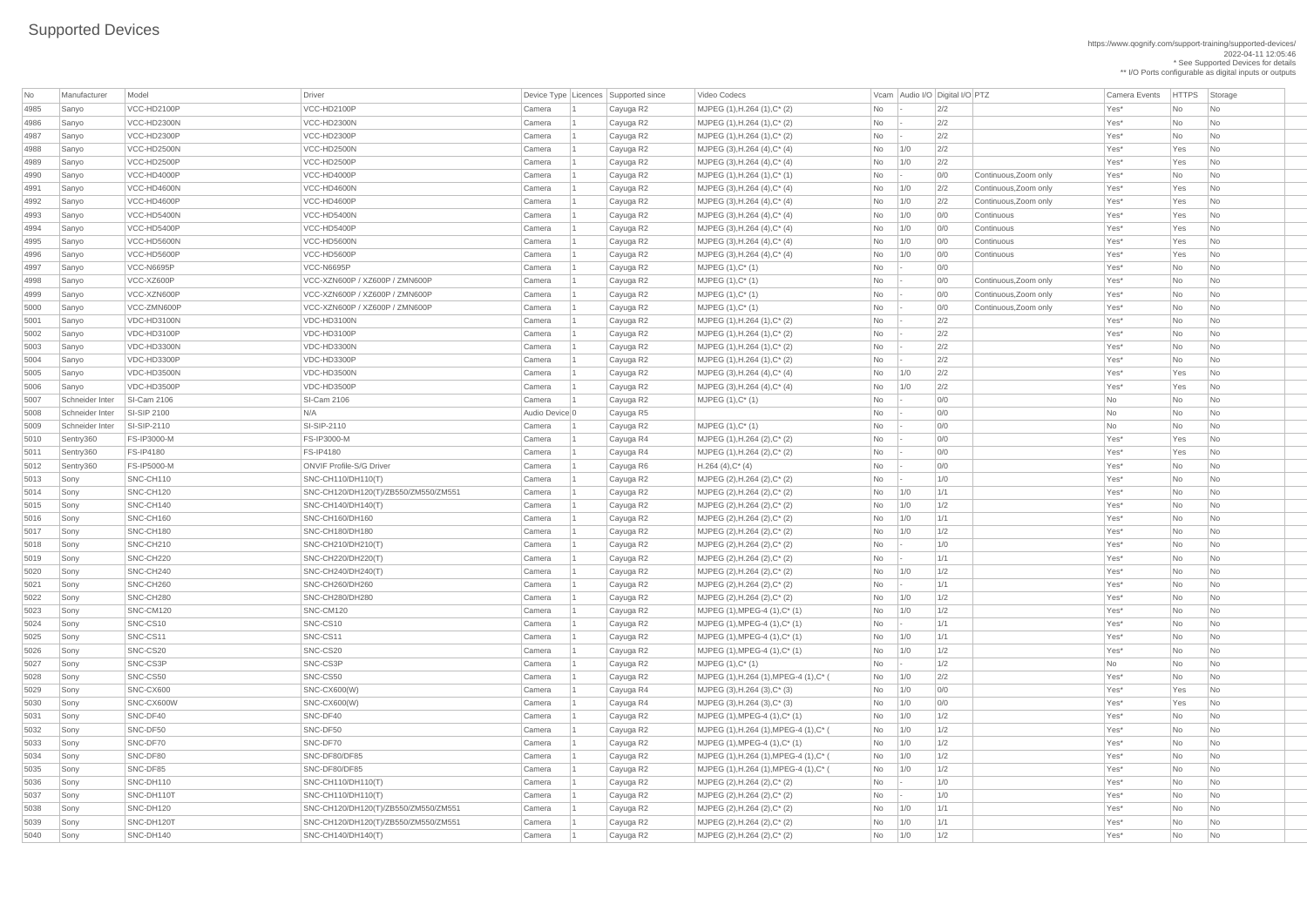https://www.qognify.com/support-training/supported-devices/ 2022-04-11 12:05:46

\* See Supported Devices for details \*\* I/O Ports configurable as digital inputs or outputs

| No   | Manufacturer | Model      | Driver                                 |        | Device Type Licences Supported since | Video Codecs                            |                |             | Vcam Audio I/O Digital I/O PTZ |                                              | Camera Events | <b>HTTPS</b>   | Storage                  |
|------|--------------|------------|----------------------------------------|--------|--------------------------------------|-----------------------------------------|----------------|-------------|--------------------------------|----------------------------------------------|---------------|----------------|--------------------------|
| 5041 | Sony         | SNC-DH140T | SNC-CH140/DH140(T)                     | Camera | Cayuga R2                            | MJPEG (2), H.264 (2), C* (2)            | <b>No</b>      | 1/0         | 1/2                            |                                              | Yes*          | No             | No                       |
| 5042 | Sony         | SNC-DH160  | <b>SNC-CH160/DH160</b>                 | Camera | Cayuga R2                            | MJPEG (2), H.264 (2), C* (2)            | No             | $\vert$ 1/0 | 1/1                            |                                              | Yes*          | No             | N <sub>o</sub>           |
| 5043 | Sony         | SNC-DH180  | <b>SNC-CH180/DH180</b>                 | Camera | Cayuga R2                            | MJPEG (2), H.264 (2), C* (2)            | <b>No</b>      | 1/0         | 1/2                            |                                              | Yes*          | No             | No                       |
| 5044 | Sony         | SNC-DH210  | SNC-CH210/DH210(T)                     | Camera | Cayuga R2                            | MJPEG (2), H.264 (2), C* (2)            | No             |             | 1/0                            |                                              | Yes*          | No             | N <sub>o</sub>           |
| 5045 | Sony         | SNC-DH210T | SNC-CH210/DH210(T)                     | Camera | Cayuga R2                            | MJPEG (2), H.264 (2), C* (2)            | No             |             | 1/0                            |                                              | Yes*          | No             | No                       |
| 5046 | Sony         | SNC-DH220  | SNC-CH220/DH220(T)                     | Camera | Cayuga R2                            | MJPEG (2), H.264 (2), C* (2)            | No             |             | 1/1                            |                                              | Yes*          | No             | No                       |
| 5047 | Sony         | SNC-DH220T | SNC-CH220/DH220(T)                     | Camera | Cayuga R2                            | MJPEG (2), H.264 (2), C* (2)            | No             |             | 1/1                            |                                              | Yes*          | No             | N <sub>o</sub>           |
| 5048 | Sony         | SNC-DH240  | SNC-CH240/DH240(T)                     | Camera | Cayuga R2                            | MJPEG (2), H.264 (2), C* (2)            | No             | $\vert$ 1/0 | 1/2                            |                                              | Yes*          | No             | N <sub>o</sub>           |
| 5049 | Sony         | SNC-DH240T | SNC-CH240/DH240(T)                     | Camera | Cayuga R2                            | MJPEG (2), H.264 (2), C* (2)            | <b>No</b>      | 1/0         | 1/2                            |                                              | Yes*          | No             | No                       |
| 5050 | Sony         | SNC-DH260  | <b>SNC-CH260/DH260</b>                 | Camera | Cayuga R2                            | MJPEG (2), H.264 (2), C* (2)            | No             |             | 1/1                            |                                              | Yes*          | No             | No                       |
| 5051 | Sony         | SNC-DH280  | SNC-CH280/DH280                        | Camera | Cayuga R2                            | MJPEG (2), H.264 (2), C* (2)            | No             | $\vert$ 1/0 | 1/2                            |                                              | Yes*          | No             | N <sub>o</sub>           |
| 5052 | Sony         | SNC-DM110  | SNC-DM110                              | Camera | Cayuga R2                            | $MJPEG (1), MPEG-4 (1), C^* (1)$        | No             | 1/0         | 1/2                            |                                              | Yes*          | No             | No                       |
| 5053 | Sony         | SNC-DM160  | SNC-DM160                              | Camera | Cayuga R2                            | $MJPEG (1), MPEG-4 (1), C^* (1)$        | No             | 1/0         | 1/2                            |                                              | Yes*          | No             | N <sub>o</sub>           |
| 5054 | Sony         | SNC-DS10   | SNC-DS10                               | Camera | Cayuga R2                            | $MJPEG (1), MPEG-4 (1), C^* (1)$        | No             | 1/0         | 1/2                            |                                              | Yes*          | No             | N <sub>o</sub>           |
| 5055 | Sony         | SNC-DS60   | SNC-DS60                               | Camera | Cayuga R2                            | $MJPEG (1), MPEG-4 (1), C^* (1)$        | N <sub>o</sub> | 1/0         | 1/2                            |                                              | Yes*          | No             | No                       |
| 5056 | Sony         | SNC-EB520  | SNC-EB520/EM520/EM521                  | Camera | Cayuga R2                            | MJPEG $(2)$ , H.264 $(2)$ , C* $(2)$    | No             |             | 1/1                            |                                              | Yes*          | No             | N <sub>o</sub>           |
| 5057 | Sony         | SNC-EB600  | SNC-EB600(B)/EB602R/EM600/EM601/EM602R | Camera | Cayuga R4                            | $MJPEG (3), H.264 (3), C^*(3)$          | No             |             | 0/0                            |                                              | Yes*          | Yes            | N <sub>o</sub>           |
| 5058 | Sony         | SNC-EB600B | SNC-EB600(B)/EB602R/EM600/EM601/EM602R | Camera | Cayuga R4                            | $MJPEG (3), H.264 (3), C^*(3)$          | No             |             | 0/0                            |                                              | Yes*          | Yes            | N <sub>o</sub>           |
| 5059 | Sony         | SNC-EB602R | SNC-EB600(B)/EB602R/EM600/EM601/EM602R | Camera | Cayuga R4                            | $MJPEG (3), H.264 (3), C^*(3)$          | No             |             | 0/0                            |                                              | Yes*          | Yes            | N <sub>o</sub>           |
| 5060 | Sony         | SNC-EB630  | SNC-EB630(B)/EB632R/EM630/EM631/EM632R | Camera | Cayuga R4                            | MJPEG $(3)$ , H.264 $(3)$ , C* $(3)$    | No             |             | 0/0                            |                                              | Yes*          | Yes            | N <sub>o</sub>           |
| 5061 | Sony         | SNC-EB630B | SNC-EB630(B)/EB632R/EM630/EM631/EM632R | Camera | Cayuga R4                            | $MJPEG (3), H.264 (3), C^*(3)$          | No             |             | 0/0                            |                                              | Yes*          | Yes            | N <sub>o</sub>           |
| 5062 | Sony         | SNC-EB632R | SNC-EB630(B)/EB632R/EM630/EM631/EM632R | Camera | Cayuga R4                            | $MJPEG (3), H.264 (3), C^*(3)$          | No             |             | 0/0                            |                                              | Yes*          | Yes            | No                       |
| 5063 | Sony         | SNC-EB640  | Sony Smart Driver (Generation 6/7)     | Camera | Cayuga R9                            | $MJPEG (3), H.264 (3), C^*(3)$          | No             | 1/1         | 0/0                            |                                              | Yes*          | Yes            | N <sub>o</sub>           |
| 5064 | Sony         | SNC-EB642R | Sony Smart Driver (Generation 6/7)     | Camera | Cayuga R9                            | $MJPEG (3), H.264 (3), C*(3)$           | No             | $\vert$ 1/1 | 0/0                            |                                              | Yes*          | Yes            | N <sub>o</sub>           |
| 5065 | Sony         | SNC-EM520  | SNC-EB520/EM520/EM521                  | Camera | Cayuga R2                            | MJPEG (2), H.264 (2), C* (2)            | No             |             | 1/1                            |                                              | Yes*          | No             | N <sub>o</sub>           |
| 5066 | Sony         | SNC-EM521  | SNC-EB520/EM520/EM521                  | Camera | Cayuga R2                            | MJPEG (2), H.264 (2), C* (2)            | No.            |             | 1/1                            |                                              | Yes*          | No             | $\overline{\mathsf{No}}$ |
| 5067 | Sony         | SNC-EM600  | SNC-EB600(B)/EB602R/EM600/EM601/EM602R | Camera | Cayuga R4                            | $MJPEG (3), H.264 (3), C^*(3)$          | No             |             | 0/0                            |                                              | Yes*          | Yes            | N <sub>o</sub>           |
| 5068 | Sony         | SNC-EM601  | SNC-EB600(B)/EB602R/EM600/EM601/EM602R | Camera | Cayuga R4                            | MJPEG $(3)$ , H.264 $(3)$ , C* $(3)$    | No             |             | 0/0                            |                                              | Yes*          | Yes            | No                       |
| 5069 | Sony         | SNC-EM602R | SNC-EB600(B)/EB602R/EM600/EM601/EM602R | Camera | Cayuga R4                            | $MJPEG (3), H.264 (3), C^*(3)$          | No             |             | 0/0                            |                                              | Yes*          | Yes            | N <sub>o</sub>           |
| 5070 | Sony         | SNC-EM630  | SNC-EB630(B)/EB632R/EM630/EM631/EM632R | Camera | Cayuga R4                            | MJPEG $(3)$ , H.264 $(3)$ , C* $(3)$    | <b>No</b>      |             | 0/0                            |                                              | Yes*          | Yes            | N <sub>o</sub>           |
| 5071 | Sony         | SNC-EM631  | SNC-EB630(B)/EB632R/EM630/EM631/EM632R | Camera | Cayuga R4                            | MJPEG $(3)$ , H.264 $(3)$ , C* $(3)$    | No             |             | 0/0                            |                                              | Yes*          | Yes            | No                       |
| 5072 | Sony         | SNC-EM632R | SNC-EB630(B)/EB632R/EM630/EM631/EM632R | Camera | Cayuga R4                            | MJPEG $(3)$ , H.264 $(3)$ , C* $(3)$    | No             |             | 0/0                            |                                              | Yes*          | Yes            | N <sub>o</sub>           |
| 5073 | Sony         | SNC-EM641  | Sony Smart Driver (Generation 6/7)     | Camera | Cayuga R9                            | $MJPEG (3), H.264 (3), C^*(3)$          | N <sub>o</sub> | 1/1         | 0/0                            |                                              | Yes*          | Yes            | N <sub>o</sub>           |
| 5074 | Sony         | SNC-EM642R | Sony Smart Driver (Generation 6/7)     | Camera | Cayuga R9                            | $MJPEG (3), H.264 (3), C^*(3)$          | N <sub>o</sub> | 1/1         | 0/0                            |                                              | Yes*          | Yes            | No                       |
| 5075 | Sony         | SNC-EMX30  | Sony Smart Driver (Generation X)       | Camera | Cayuga R13                           | MJPEG (1), H.264 (2), H.265 (2), C* (3) | $No$ $1/1$     |             | 1/1                            |                                              | Yes*          | Yes            | Yes                      |
| 5076 | Sony         | SNC-EMX30R | Sony Smart Driver (Generation X)       | Camera | Cayuga R13                           | MJPEG (1), H.264 (2), H.265 (2), C* (3  | $No$   1/1     |             | 1/1                            |                                              | Yes*          | Yes            | Yes                      |
| 5077 | Sony         | SNC-EMX32R | Sony Smart Driver (Generation X)       | Camera | Cayuga R13                           | MJPEG (1), H.264 (2), H.265 (2), C* (3) | $No$   1/1     |             | 1/1                            |                                              | Yes*          | Yes            | Yes                      |
| 5078 | Sony         | SNC-EMX50  | Sony Smart Driver (Generation X)       | Camera | Cayuga R13                           | MJPEG (1), H.264 (2), H.265 (2), C* (3) | $No$   1/1     |             | 1/1                            |                                              | Yes*          | Yes            | Yes                      |
| 5079 | Sony         | SNC-EMX50R | Sony Smart Driver (Generation X)       | Camera | Cayuga R13                           | MJPEG (1), H.264 (2), H.265 (2), C* (3) | $No$ $1/1$     |             | 1/1                            |                                              | Yes*          | Yes            | Yes                      |
| 5080 | Sony         | SNC-EMX52R | Sony Smart Driver (Generation X)       | Camera | Cayuga R13                           | MJPEG (1), H.264 (2), H.265 (2), C* (3  | $No$ $1/1$     |             | 1/1                            |                                              | Yes*          | Yes            | Yes                      |
| 5081 | Sony         | SNC-EP520  | SNC-EP520/ER520                        | Camera | Cayuga R2                            | MJPEG $(2)$ , H.264 $(2)$ , C* $(2)$    | No             | 1/0         | 2/1                            | Continuous, Click to Center, Area Zoo   Yes* |               | No             | No                       |
| 5082 | Sony         | SNC-EP521  | <b>SNC-EP521/ER521</b>                 | Camera | Cayuga R2                            | MJPEG $(2)$ , H.264 $(2)$ , C* $(2)$    | No             | 1/0         | 2/1                            | Continuous, Click to Center, Area Zoo   Yes* |               | No             | N <sub>o</sub>           |
| 5083 | Sony         | SNC-EP550  | SNC-EP550/ER550/ZP550/ZR550            | Camera | Cayuga R2                            | MJPEG $(2)$ , H.264 $(2)$ , C* $(2)$    | No             | 1/0         | 2/1                            | Continuous, Click to Center, Area Zoo   Yes* |               | No             | No                       |
| 5084 | Sony         | SNC-EP580  | SNC-EP580/ER580/ER585(H)               | Camera | Cayuga R2                            | MJPEG $(2)$ , H.264 $(2)$ , C* $(2)$    | No             | 1/0         | 2/1                            | Continuous, Click to Center, Area Zoo   Yes* |               | No             | N <sub>o</sub>           |
| 5085 | Sony         | SNC-ER520  | <b>SNC-EP520/ER520</b>                 | Camera | Cayuga R2                            | MJPEG (2), H.264 (2), C* (2)            | No             | 1/0         | 2/1                            | Continuous, Click to Center, Area Zoo   Yes* |               | No             | N <sub>o</sub>           |
| 5086 | Sony         | SNC-ER521  | SNC-EP521/ER521                        | Camera | Cayuga R2                            | MJPEG (2), H.264 (2), C* (2)            | <b>No</b>      | 1/0         | 2/1                            | Continuous, Click to Center, Area Zoo   Yes* |               | No             | No                       |
| 5087 | Sony         | SNC-ER550  | SNC-EP550/ER550/ZP550/ZR550            | Camera | Cayuga R2                            | MJPEG $(2)$ , H.264 $(2)$ , C* $(2)$    | No             | 1/0         | 2/1                            | Continuous, Click to Center, Area Zoo   Yes* |               | No             | No                       |
| 5088 | Sony         | SNC-ER580  | SNC-EP580/ER580/ER585(H)               | Camera | Cayuga R2                            | MJPEG $(2)$ , H.264 $(2)$ , C* $(2)$    | No             | 1/0         | 2/1                            | Continuous, Click to Center, Area Zoo   Yes* |               | N <sub>o</sub> | N <sub>o</sub>           |
| 5089 | Sony         | SNC-ER585  | SNC-EP580/ER580/ER585(H)               | Camera | Cayuga R2                            | MJPEG $(2)$ , H.264 $(2)$ , C* $(2)$    | No             | 1/0         | 2/1                            | Continuous, Click to Center, Area Zoo   Yes* |               | No             | No                       |
| 5090 | Sony         | SNC-ER585H | SNC-EP580/ER580/ER585(H)               | Camera | Cayuga R2                            | MJPEG $(2)$ , H.264 $(2)$ , C* $(2)$    | No             | 1/0         | 2/1                            | Continuous, Click to Center, Area Zoo   Yes* |               | No             | No                       |
| 5091 | Sony         | SNC-HM662  | SNC-HM662                              | Camera | Cayuga R4                            | $MJPEG (1), H.264 (1), C^*(1)$          | No             |             | 0/0                            |                                              | Yes*          | <b>No</b>      | No                       |
| 5092 | Sony         | SNC-HMX70  | Sony Smart Driver (Generation X)       | Camera | Cayuga R13                           | MJPEG (1), H.264 (2), C* (3)            | No             | 1/0         | 0/0                            |                                              | Yes*          | Yes            | Yes                      |
| 5093 | Sony         | SNC-HMX72  | Sony Smart Driver (Generation X)       | Camera | Cayuga R13                           | MJPEG (1), H.264 (2), C* (3)            | $No$ $1/0$     |             | 0/0                            |                                              | Yes*          | Yes            | Yes                      |
| 5094 | Sony         | SNC-P1     | SNC-P1                                 | Camera | Cayuga R2                            | $MJPEG (1), MPEG-4 (1), C^* (1)$        | $No$ $1/0$     |             | 1/1                            |                                              | Yes*          | No             | N <sub>o</sub>           |
| 5095 | Sony         | SNC-P5     | SNC-P5                                 | Camera | Cayuga R2                            | $MJPEG (1), MPEG-4 (1), C^* (1)$        | No             | 1/0         | 2/1                            | Continuous                                   | Yes*          | No             | N <sub>o</sub>           |
| 5096 | Sony         | SNC-RH124  | SNC-RH124/164                          | Camera | Cayuga R2                            | MJPEG (2), H.264 (2), C* (2)            | $No$   1/0     |             | 4/2                            | Continuous, Click to Center, Area Zoo   Yes* |               | No             | N <sub>o</sub>           |
|      |              |            |                                        |        |                                      |                                         |                |             |                                |                                              |               |                |                          |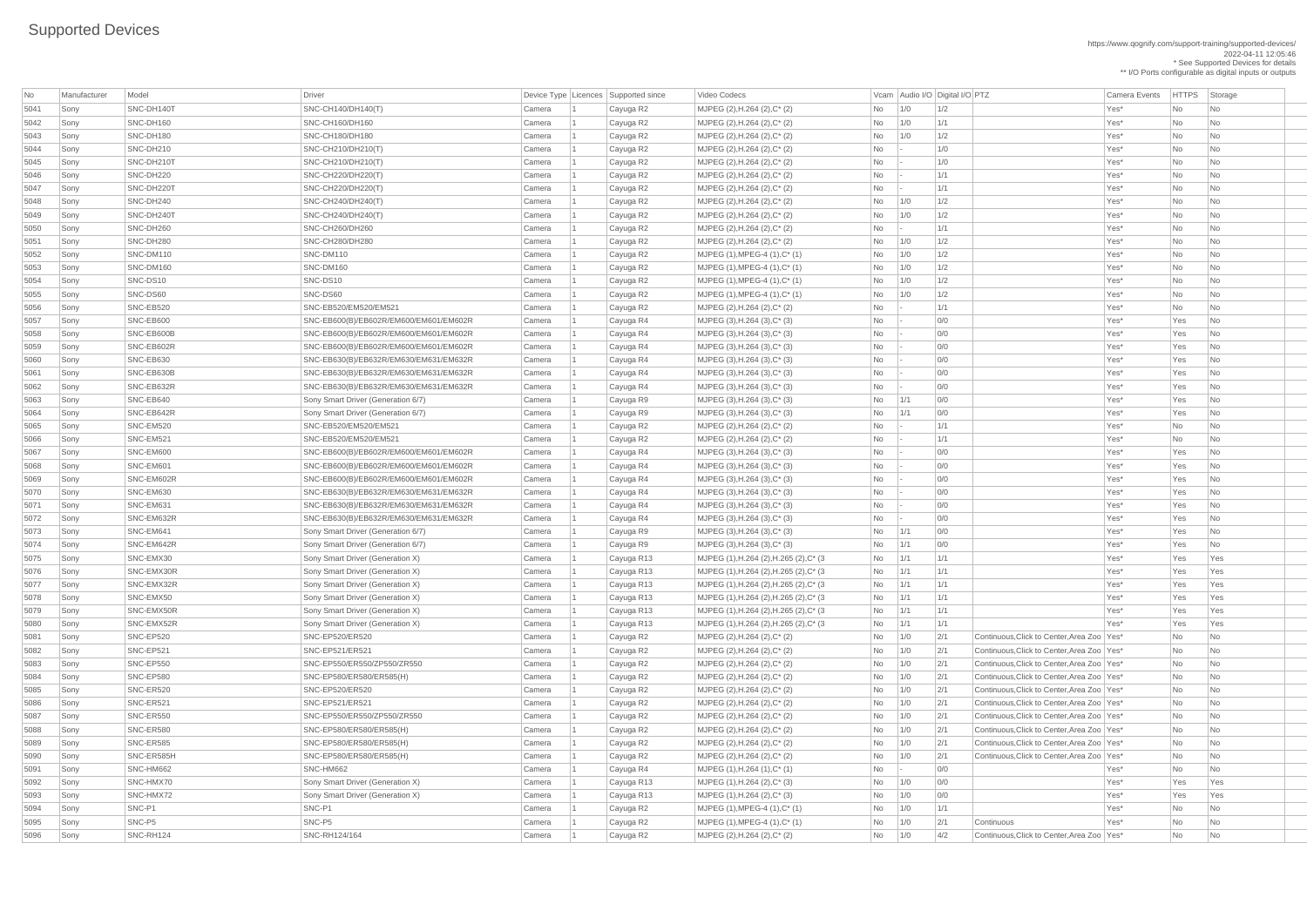| No           | Manufacturer | Model           | Driver                               |           | Device Type   Licences   Supported since | Video Codecs                                                 |                      |     | Vcam Audio I/O Digital I/O PTZ |                                              | <b>Camera Events</b> | <b>HTTPS</b> | Storage                     |
|--------------|--------------|-----------------|--------------------------------------|-----------|------------------------------------------|--------------------------------------------------------------|----------------------|-----|--------------------------------|----------------------------------------------|----------------------|--------------|-----------------------------|
| 5097         | Sony         | SNC-RH164       | SNC-RH124/164                        | Camera    | Cayuga R2                                | MJPEG (2), H.264 (2), C* (2)                                 | No                   | 1/0 | 4/2                            | Continuous, Click to Center, Area Zoo   Yes* |                      | <b>No</b>    | No                          |
| 5098         | Sony         | SNC-RS44        | SNC-RS44P/84P, RS46P/86P             | Camera    | Cayuga R2                                | MJPEG (2), H.264 (2), C* (2)                                 | No                   | 1/0 | 4/4                            | Continuous, Click to Center, Area Zoo   Yes* |                      | <b>No</b>    | No                          |
| 5099         | Sony         | SNC-RS46P       | SNC-RS44P/84P, RS46P/86P             | Camera    | Cayuga R2                                | MJPEG (2), H.264 (2), C* (2)                                 | No                   | 1/0 | 4/4                            | Continuous, Click to Center, Area Zoo   Yes* |                      | <b>No</b>    | <b>No</b>                   |
| 5100         | Sony         | SNC-RS84        | SNC-RS44P/84P, RS46P/86P             | Camera    | Cayuga R2                                | MJPEG (2), H.264 (2), C* (2)                                 | No                   | 1/0 | 4/4                            | Continuous, Click to Center, Area Zoo   Yes* |                      | No           | No                          |
| 5101         | Sony         | SNC-RS86        | SNC-RS44P/84P, RS46P/86P             | Camera    | Cayuga R2                                | MJPEG (2), H.264 (2), C* (2)                                 | No                   | 1/0 | 4/4                            | Continuous, Click to Center, Area Zoo   Yes* |                      | <b>No</b>    | No                          |
| 5102         | Sony         | SNC-RX530       | SNC-RX530/RX550/RX570                | Camera    | Cayuga R2                                | MJPEG (1), H.264 (1), MPEG-4 (1), C* (                       | No                   | 1/0 | 2/2                            | Continuous, Area Zoom                        | Yes*                 | <b>No</b>    | No                          |
| 5103         | Sony         | SNC-RX550       | SNC-RX530/RX550/RX570                | Camera    | Cayuga R2                                | MJPEG (1), H.264 (1), MPEG-4 (1), C* (                       | No                   | 1/0 | 2/2                            | Continuous, Area Zoom                        | Yes*                 | <b>No</b>    | No                          |
| 5104         | Sony         | SNC-RX570       | SNC-RX530/RX550/RX570                | Camera    | Cayuga R2                                | MJPEG (1), H.264 (1), MPEG-4 (1), C* (                       | No                   | 1/0 | 2/2                            | Continuous, Area Zoom                        | Yes*                 | <b>No</b>    | No                          |
| 5105         | Sony         | SNC-RZ25        | SNC-RZ25                             | Camera    | Cayuga R2                                | $MJPEG (1), MPEG-4 (1), C^* (1)$                             | No                   | 1/0 | 2/2                            | Continuous                                   | <b>No</b>            | No           | No                          |
| 5106         | Sony         | SNC-RZ30        | SNC-RZ30                             | Camera    | Cayuga R2                                | $MJPEG (1), C^*(1)$                                          | No                   |     | 2/2                            | Continuous                                   | No                   | <b>No</b>    | No                          |
| 5107         | Sony         | SNC-RZ50        | SNC-RZ50                             | Camera    | Cayuga R2                                | MJPEG (1), H.264 (1), MPEG-4 (1), C* (                       | No                   | 1/0 | 2/2                            | Continuous                                   | No                   | No           | No                          |
| 5108         | Sony         | SNC-VB600       | SNC-VB600/VM600/VM601/VM-602R        | Camera    | Cayuga R2                                | MJPEG (3), H.264 (3), C* (3)                                 | No                   | 1/0 | 2/2                            |                                              | Yes*                 | Yes          | No                          |
| 5109         | Sony         | SNC-VB600B      | SNC-VB600B/VM600B/VM601B             | Camera    | Cayuga R2                                | MJPEG $(3)$ , H.264 $(3)$ , C* $(3)$                         | No                   | 1/0 | 2/2                            |                                              | Yes*                 | Yes          | No                          |
| 5110         | Sony         | SNC-VB630       | Sony Smart Driver (Generation 6/7)   | Camera    | Cayuga R8                                | MJPEG $(3)$ , H.264 $(3)$ , C* $(3)$                         | No                   | 1/1 | 2/2                            |                                              | Yes*                 | Yes          | No                          |
| 5111         | Sony         | SNC-VB632D      | Sony Smart Driver (Generation 6/7)   | Camera    | Cayuga R8                                | MJPEG $(3)$ , H.264 $(3)$ , C* $(3)$                         | No                   | 1/1 | 2/2                            |                                              | Yes*                 | Yes          | No                          |
| 5112         | Sony         | SNC-VB635       | Sony Smart Driver (Generation 6/7)   | Camera    | Cayuga R8                                | MJPEG $(3)$ , H.264 $(3)$ , C* $(3)$                         | No                   | 1/1 | 2/2                            |                                              | Yes*                 | Yes          | No                          |
| 5113         | Sony         | SNC-VB640       | Sony Smart Driver (Generation 6/7)   | Camera    | Cayuga R9                                | MJPEG (3), H.264 (3), C* (3)                                 | N <sub>o</sub>       | 1/1 | 2/2                            |                                              | Yes*                 | Yes          | No                          |
| 5114         | Sony         | SNC-VB642D      | Sony Smart Driver (Generation 6/7)   | Camera    | Cayuga R9                                | $MJPEG (3), H.264 (3), C^*(3)$                               | No                   | 1/1 | 2/2                            |                                              | Yes*                 | Yes          | No                          |
| 5115         | Sony         | SNC-VB770       | Sony Smart Driver (Generation 6/7)   | Camera    | Cayuga R8                                | MJPEG (1), H.264 (4), C* (4)                                 | No                   | 1/0 | 2/2                            |                                              | Yes*                 | Yes          | No                          |
| 5116         | Sony         | SNC-VM-602R     | SNC-VB600/VM600/VM601/VM-602R        | Camera    | Cayuga R2                                | MJPEG $(3)$ , H.264 $(3)$ , C* $(3)$                         | No                   | 1/0 | 2/2                            |                                              | Yes*                 | Yes          | No                          |
| 5117         | Sony         | SNC-VM-632R     | Sony Smart Driver (Generation 6/7)   | Camera    | Cayuga R8                                | MJPEG (3), H.264 (3), C* (3)                                 | No                   | 1/1 | 2/2                            |                                              | Yes*                 | Yes          | No                          |
| 5118         | Sony         | SNC-VM600       | SNC-VB600/VM600/VM601/VM-602R        | Camera    | Cayuga R2                                | MJPEG $(3)$ , H.264 $(3)$ , C* $(3)$                         | No                   | 1/0 | 2/2                            |                                              | Yes*                 | Yes          | No                          |
| 5119         | Sony         | SNC-VM600B      | SNC-VB600B/VM600B/VM601B             | Camera    | Cayuga R2                                | MJPEG (3), H.264 (3), C* (3)                                 | No                   | 1/0 | 2/2                            |                                              | Yes*                 | Yes          | No                          |
| 5120         | Sony         | SNC-VM601       | SNC-VB600/VM600/VM601/VM-602R        | Camera    | Cayuga R2                                | MJPEG (3), H.264 (3), C* (3)                                 | No                   | 1/0 | 2/2                            |                                              | Yes*                 | Yes          | No                          |
| 5121         | Sony         | SNC-VM601B      | SNC-VB600B/VM600B/VM601B             | Camera    | Cayuga R2                                | MJPEG $(3)$ , H.264 $(3)$ , C* $(3)$                         | No                   | 1/0 | 2/2                            |                                              | Yes*                 | Yes          | No                          |
| 5122         | Sony         | SNC-VM630       | Sony Smart Driver (Generation 6/7)   | Camera    | Cayuga R8                                | MJPEG (3), H.264 (3), C* (3)                                 | No                   | 1/1 | 2/2                            |                                              | Yes <sup>*</sup>     | Yes          | No                          |
| 5123         | Sony         | SNC-VM631       | Sony Smart Driver (Generation 6/7)   | Camera    | Cayuga R8                                | MJPEG (3), H.264 (3), C* (3)                                 | No                   | 1/1 | 2/2                            |                                              | Yes*                 | Yes          | No                          |
| 5124         | Sony         | SNC-VM641       | Sony Smart Driver (Generation 6/7)   | Camera    | Cayuga R9                                | MJPEG $(3)$ , H.264 $(3)$ , C* $(3)$                         | N <sub>o</sub>       | 1/1 | 2/2                            |                                              | Yes*                 | Yes          | No                          |
| 5125         | Sony         | SNC-VM642R      | Sony Smart Driver (Generation 6/7)   | Camera    | Cayuga R9                                | MJPEG (3), H.264 (3), C* (3)                                 | No                   | 1/1 | 2/2                            |                                              | Yes*                 | Yes          | <b>No</b>                   |
| 5126         | Sony         | SNC-VM772R      | Sony Smart Driver (Generation 6/7)   | Camera    | Cayuga R8                                | MJPEG (1), H.264 (4), C* (4)                                 | No                   | 1/0 | 2/2                            |                                              | Yes*                 | Yes          | No                          |
| 5127         | Sony         | SNC-WL862       | <b>ONVIF Profile-S/G Driver</b>      | Camera    | Cayuga R13                               | MJPEG (3), H.264 (3), C* (3)                                 | N <sub>o</sub>       | 1/0 | 0/0                            |                                              | <b>No</b>            | Yes          | <b>No</b>                   |
| 5128         | Sony         | SNC-WR600       | <b>SNC-WR600/WR602</b>               | Camera    | Cayuga R3                                | MJPEG $(3)$ , H.264 $(3)$ , C* $(3)$                         | No                   | 1/0 | 4/2                            | Continuous, Click to Center, Area Zoo   Yes* |                      | Yes          | No                          |
| 5129         | Sony         | SNC-WR602       | <b>SNC-WR600/WR602</b>               | Camera    | Cayuga R3                                | MJPEG (3), H.264 (3), C* (3)                                 | No                   | 1/0 | 4/2                            | Continuous, Click to Center, Area Zoo   Yes* |                      | Yes          | No                          |
| 5130         | Sony         | SNC-WR630       | <b>SNC WR630/WR632</b>               | Camera    | Cayuga R3                                | MJPEG $(3)$ , H.264 $(3)$ , C* $(3)$                         | N <sub>o</sub>       | 1/0 | 4/2                            | Continuous, Click to Center, Area Zoo   Yes* |                      | Yes          | <b>No</b>                   |
| 5131         | Sony         | SNC-WR632       | <b>SNC WR630/WR632</b>               | Camera    | Cayuga R3                                | MJPEG (3), H.264 (3), C* (3)                                 | No                   | 1/0 | 4/2                            | Continuous, Click to Center, Area Zoo   Yes* |                      | Yes          | <b>No</b>                   |
| 5132         | Sony         | SNC-XM631       | SNC-XM631                            | Camera    | Cayuga R4                                | MJPEG $(3)$ , H.264 $(3)$ , C* $(3)$                         | No                   |     | 1/1                            |                                              | Yes*                 | Yes          | No                          |
| 5133         | Sony         | SNC-XM632       | SNC-XM632/XM636/XM637                | Camera    | Cayuga R4                                | MJPEG $(3)$ , H.264 $(3)$ , C* $(3)$                         | N <sub>o</sub>       | 1/0 | 0/0                            |                                              | Yes*                 | Yes          | No                          |
| 5134         |              | SNC-XM636       | SNC-XM632/XM636/XM637                | Camera    |                                          | MJPEG $(3)$ , H.264 $(3)$ , C* $(3)$                         | No                   | 1/0 | 0/0                            |                                              | Yes*                 | Yes          | No                          |
|              | Sony         | SNC-XM637       | SNC-XM632/XM636/XM637                | Camera    | Cayuga R4                                |                                                              |                      |     | 0/0                            |                                              | Yes*                 | Yes          | No                          |
| 5135<br>5136 | Sony<br>Sony | SNC-Z20         | SNC-Z20                              | Camera    | Cayuga R4<br>Cayuga R2                   | MJPEG $(3)$ , H.264 $(3)$ , C* $(3)$<br>$MJPEG (1), C^* (1)$ | No<br>N <sub>o</sub> | 1/0 | 1/2                            | Continuous, Zoom only                        | <b>No</b>            | <b>No</b>    | <b>No</b>                   |
| 5137         | Sony         | SNC-ZB550       | SNC-CH120/DH120(T)/ZB550/ZM550/ZM551 | Camera    | Cayuga R2                                | MJPEG (2), H.264 (2), C* (2)                                 | No                   | 1/0 | 1/1                            |                                              | Yes*                 | <b>No</b>    | <b>No</b>                   |
|              | Sony         | SNC-ZM550       | SNC-CH120/DH120(T)/ZB550/ZM550/ZM551 | Camera    |                                          | MJPEG (2), H.264 (2), C* (2)                                 |                      | 1/0 | 1/1                            |                                              | Yes*                 | <b>No</b>    | No                          |
| 5138<br>5139 | Sony         | SNC-ZM551       | SNC-CH120/DH120(T)/ZB550/ZM550/ZM551 |           | Cayuga R2                                |                                                              | No                   | 1/0 | 1/1                            |                                              | Yes*                 | <b>No</b>    | <b>No</b>                   |
| 5140         |              | SNC-ZP550       | SNC-EP550/ER550/ZP550/ZR550          | Camera    | Cayuga R2                                | MJPEG (2), H.264 (2), C* (2)                                 | No                   |     |                                | Continuous, Click to Center, Area Zoo   Yes* |                      |              |                             |
|              | Sony         |                 |                                      | Camera    | Cayuga R2                                | MJPEG (2), H.264 (2), C* (2)                                 | No                   | 1/0 | 2/1                            |                                              |                      | <b>No</b>    | No                          |
| 5141         | Sony         | SNC-ZR550       | SNC-EP550/ER550/ZP550/ZR550          | Camera    | Cayuga R2                                | MJPEG (2), H.264 (2), C* (2)                                 | No                   | 1/0 | 2/1                            | Continuous, Click to Center, Area Zoo   Yes* |                      | <b>No</b>    | No                          |
| 5142         | Sony         | SNT-EP104       | SNT-EP104/154                        | Encoder   | Cayuga R2                                | MJPEG (2), H.264 (2), C* (2)                                 | <b>No</b>            |     | O/O                            |                                              | Yes*                 | <b>No</b>    | No                          |
| 5143         | Sony         | SNT-EP154       | SNT-EP104/154                        | Encoder   | Cayuga R2                                | MJPEG (2), H.264 (2), C* (2)                                 | No                   |     | 0/0                            |                                              | Yes*                 | <b>No</b>    | <b>No</b>                   |
| 5144         | Sony         | SNT-EX101       | $SNT-EX101(E)$                       | Encoder   | Cayuga R2                                | MJPEG (2), H.264 (2), C* (2)                                 | No                   | 1/0 | 2/2                            | Continuous                                   | Yes*                 | Yes          | No                          |
| 5145         | Sony         | SNT-EX101E      | <b>SNT-EX101(E)</b>                  | Encoder   | Cayuga R2                                | MJPEG (2), H.264 (2), C* (2)                                 | No                   | 1/0 | 2/2                            | Continuous                                   | Yes*                 | Yes          | No                          |
| 5146         | Sony         | SNT-EX104       | SNT-EX104                            | Encoder   | Cayuga R2                                | MJPEG (2), H.264 (2), C* (2)                                 | No                   | 4/0 | 4/4                            | Continuous                                   | Yes*                 | Yes          | No                          |
| 5147         | Sony         | SNT-EX154       | SNT-EX154                            | Encoder   | Cayuga R2                                | MJPEG (2), H.264 (2), C* (2)                                 | No                   | 1/0 | 4/4                            | Continuous                                   | Yes*                 | Yes          | No                          |
| 5148         | Sony         | <b>SNT-V704</b> | <b>SNT-V704</b>                      | Encoder 1 | Cayuga R2                                | MJPEG $(1)$ , MPEG-4 $(1)$ , C* $(1)$                        | <b>No</b>            |     | 0/4                            | Continuous                                   | No                   | No           | $\overline{\phantom{a}}$ No |
| 5149         | Speco        | O2P12X          | <b>ONVIF Profile-S/G Driver</b>      | Camera    | Cayuga R10                               | MJPEG (2), H.264 (2), C* (2)                                 | <b>No</b>            |     | 0/0                            | Continuous, Click to Center                  | Yes*                 | <b>No</b>    | No                          |
| 5150         | Speco        | O2P4X           | <b>ONVIF Profile-S/G Driver</b>      | Camera    | Cayuga R10                               | MJPEG (2), H.264 (2), C* (2)                                 | No                   |     | 0/0                            | Continuous, Click to Center                  | Yes*                 | No           | No                          |
| 5151         | Speco        | O3VFBM          | <b>ONVIF Profile-S/G Driver</b>      | Camera    | Cayuga R10                               | MJPEG (2), H.264 (2), C* (2)                                 | No                   |     | 0/0                            |                                              | Yes*                 | No           | No                          |
| 5152         | Speco        | O3VFDM          | <b>ONVIF Profile-S/G Driver</b>      | Camera    | Cayuga R10                               | MJPEG (2), H.264 (2), C* (2)                                 | N <sub>o</sub>       |     | 0/0                            |                                              | Yes*                 | No           | $\overline{\mathsf{No}}$    |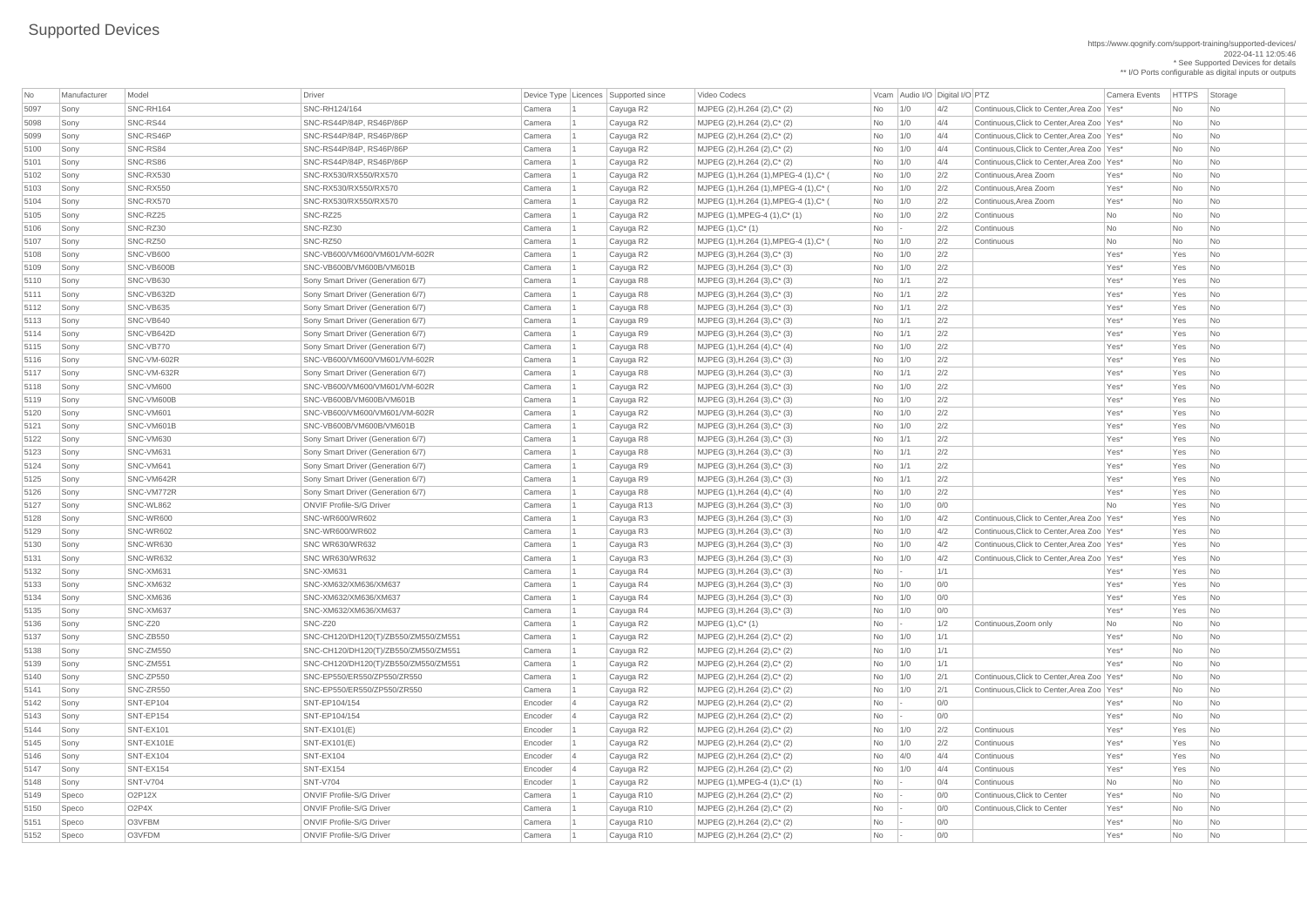https://www.qognify.com/support-training/supported-devices/ 2022-04-11 12:05:46 \* See Supported Devices for details

\*\* I/O Ports configurable as digital inputs or outputs

| No           | Manufacturer                  | Model                  | Driver                                     |                  | Device Type Licences Supported since | Video Codecs                                                 |            | Vcam Audio I/O Digital I/O PTZ |     |                                              | <b>Camera Events</b> | <b>HTTPS</b> | Storage                     |
|--------------|-------------------------------|------------------------|--------------------------------------------|------------------|--------------------------------------|--------------------------------------------------------------|------------|--------------------------------|-----|----------------------------------------------|----------------------|--------------|-----------------------------|
| 5153         | Speco                         | O3VLB3                 | <b>ONVIF Profile-S/G Driver</b>            | Camera           | Cayuga R10                           | MJPEG (2), H.264 (2), C* (2)                                 | No         |                                | 0/0 |                                              | Yes*                 | No           | <b>No</b>                   |
| 5154         | Speco                         | O3VLD1                 | <b>ONVIF Profile-S/G Driver</b>            | Camera           | Cayuga R10                           | MJPEG (2), H.264 (2), C* (2)                                 | No         |                                | O/O |                                              | Yes*                 | No           | <b>No</b>                   |
| 5155         | Speco                         | O4B2M                  | <b>ONVIF Profile-S/G Driver</b>            | Camera           | Cayuga R10                           | MJPEG (2), H.264 (2), C* (2)                                 | No         | 1/0                            | 1/1 |                                              | Yes*                 | No           | No                          |
| 5156         | Speco                         | O4B7                   | <b>ONVIF Profile-S/G Driver</b>            | Camera           | Cayuga R10                           | MJPEG (2), H.264 (2), C* (2)                                 | <b>No</b>  |                                | 1/1 |                                              | Yes*                 | No           | <b>No</b>                   |
| 5157         | Speco                         | O4D1                   | <b>ONVIF Profile-S/G Driver</b>            | Camera           | Cayuga R10                           | MJPEG (2), H.264 (2), C* (2)                                 | No         |                                | 1/1 |                                              | Yes*                 | No           | No                          |
| 5158         | Speco                         | O4D2M                  | <b>ONVIF Profile-S/G Driver</b>            | Camera           | Cayuga R10                           | MJPEG (2), H.264 (2), C* (2)                                 | No         | 1/0                            | 1/1 |                                              | Yes*                 | No           | No                          |
| 5159         | Speco                         | O4FB8M                 | <b>ONVIF Profile-S/G Driver</b>            | Camera           | Cayuga R10                           | MJPEG $(3)$ , H.264 $(3)$ , C* $(3)$                         | No         | 1/0                            | 1/0 |                                              | Yes*                 | No           | No                          |
| 5160         | Speco                         | O4FD5M                 | <b>ONVIF Profile-S/G Driver</b>            | Camera           | Cayuga R10                           | MJPEG (3), H.264 (3), C* (3)                                 | No         | 1/0                            | 1/0 |                                              | Yes*                 | No           | No                          |
| 5161         | Speco                         | O8B2M                  | <b>ONVIF Profile-S/G Driver</b>            | Camera           | Cayuga R10                           | MJPEG (2), H.264 (2), C* (2)                                 | No         | 1/0                            | 1/1 |                                              | Yes*                 | <b>No</b>    | No                          |
| 5162         | Speco                         | O8D2M                  | <b>ONVIF Profile-S/G Driver</b>            | Camera           | Cayuga R10                           | MJPEG (2), H.264 (2), C* (2)                                 | No         | 1/0                            | 1/1 |                                              | Yes*                 | No           | No                          |
| 5163         | StarDot                       | SDHB200B               | <b>ONVIF Profile-S/G Driver</b>            | Camera           | Cayuga R10                           | MJPEG (1), H.264 (1), MPEG-4 (1), C* (                       | No         |                                | 1/1 |                                              | Yes*                 | No           | <b>No</b>                   |
| 5164         | StarDot                       | SDHB200BN              | <b>ONVIF Profile-S/G Driver</b>            | Camera           | Cayuga R10                           | MJPEG (1), H.264 (1), MPEG-4 (1), C* (                       | $No$ -     |                                | 1/1 |                                              | Yes*                 | No           | No                          |
| 5165         | StarDot                       | SDHB500B               | <b>ONVIF Profile-S/G Driver</b>            | Camera           | Cayuga R10                           | MJPEG (1), H.264 (1), MPEG-4 (1), C* (                       | No         | $\sim$ $\sim$                  | 1/1 |                                              | Yes*                 | No           | No                          |
| 5166         | StarDot                       | SDHB500BN              | <b>ONVIF Profile-S/G Driver</b>            | Camera           | Cayuga R10                           | MJPEG (1), H.264 (1), MPEG-4 (1), C* (                       | No         | $\overline{\phantom{a}}$       | 1/1 |                                              | Yes*                 | No           | No                          |
| 5167         | Sunell                        | <b>IPR54/14AKDN/13</b> | <b>ONVIF Profile-S/G Driver</b>            | Camera           | Cayuga R6                            | MJPEG (1), H.264 (2), C* (3)                                 | No         | 1/0                            | O/O |                                              | No                   | No           | No                          |
| 5168         | Sunell                        | IPS54/80DN/Z20/11      | <b>ONVIF Profile-S/G Driver</b>            | Camera           | Cayuga R6                            | $H.264 (2), C^*(2)$                                          | No         | 1/0                            | O/O | Continuous                                   | No                   | No           | No                          |
| 5169         | Sunell                        | SN-IPR57/41ACDN        | <b>ONVIF Profile-S/G Driver</b>            | Camera           | Cayuga R9                            | MJPEG (2), H.264 (2), C* (2)                                 | No         | 1/0                            | 0/0 |                                              | Yes*                 | No           | No                          |
| 5170         | Sunell                        | SN-IPR57/41ACDN/Z      | <b>ONVIF Profile-S/G Driver</b>            | Camera           | Cayuga R9                            | MJPEG (2), H.264 (2), C* (2)                                 | No         | 1/0                            | O/O |                                              | Yes*                 | No           | <b>No</b>                   |
| 5171         | Sunell                        | SN-IPR57/41AKDN/Z      | <b>ONVIF Profile-S/G Driver</b>            | Camera           | Cayuga R9                            | MJPEG (2), H.264 (2), C* (2)                                 | No         | 1/0                            | 1/1 |                                              | Yes*                 | No           | No                          |
| 5172         | Sunell                        | SN-IPR57/41ALDN        | <b>ONVIF Profile-S/G Driver</b>            | Camera           |                                      | MJPEG (2), H.264 (2), C* (2)                                 | No         | 1/0                            | 0/0 |                                              | Yes*                 | No           | No                          |
| 5173         | Sunell                        | SN-IPR57/41APDN/Z      | <b>ONVIF Profile-S/G Driver</b>            | Camera           | Cayuga R9<br>Cayuga R9               | MJPEG (2), H.264 (2), C* (2)                                 | No         | 1/0                            | O/O |                                              | Yes*                 | No           | No                          |
| 5174         | Sunell                        | SN-IPR57/41AQDN        | <b>ONVIF Profile-S/G Driver</b>            | Camera           | Cayuga R9                            | MJPEG (2), H.264 (2), C* (2)                                 | No         | 1/0                            | 0/0 |                                              | Yes*                 | No           | No                          |
| 5175         | Sunell                        | SN-IPR57/41AQDN/Z      | <b>ONVIF Profile-S/G Driver</b>            | Camera           | Cayuga R9                            | MJPEG (2), H.264 (2), C* (2)                                 | No         | 1/0                            | O/O |                                              | Yes*                 | No           | <b>No</b>                   |
| 5176         | Sunell                        | SN-IPV56/60HDR/B       | <b>ONVIF Profile-S/G Driver</b>            | Camera           |                                      | MJPEG (2), H.264 (2), C* (2)                                 |            | 1/0                            | 1/1 |                                              | Yes*                 | No           |                             |
| 5177         | Sunell                        | SN-IPV57/41CLDR/Z      | <b>ONVIF Profile-S/G Driver</b>            | Camera           | Cayuga R9                            |                                                              | No         | 1/0                            | 1/1 |                                              | Yes*                 |              | No                          |
| 5178         |                               | SN-IPV57/41CMDR/Z      | <b>ONVIF Profile-S/G Driver</b>            |                  | Cayuga R9                            | MJPEG (2), H.264 (2), C* (2)<br>MJPEG (2), H.264 (2), C* (2) | No         | 1/0                            | 1/1 |                                              | Yes*                 | No           | No<br><b>No</b>             |
| 5179         | Sunell<br>Sunell              | SN-IPV57/41UDR/Z       | <b>ONVIF Profile-S/G Driver</b>            | Camera<br>Camera | Cayuga R9                            |                                                              | No         | 1/0                            | 1/1 |                                              | Yes*                 | No<br>No     | <b>No</b>                   |
|              |                               | SN-IPV57/41WDR         | <b>ONVIF Profile-S/G Driver</b>            | Camera           | Cayuga R9                            | MJPEG (2), H.264 (2), C* (2)                                 | No         |                                | 1/1 |                                              | Yes*                 |              |                             |
| 5180<br>5181 | Sunell<br>Sunell              | SN-IPV57/41ZDR         | <b>ONVIF Profile-S/G Driver</b>            |                  | Cayuga R9                            | MJPEG (2), H.264 (2), C* (2)<br>MJPEG (2), H.264 (2), C* (2) | No         | 1/0<br>1/0                     | 0/0 |                                              | Yes*                 | No<br>No     | No<br><b>No</b>             |
| 5182         | TKH Security So   BC1103      |                        | <b>TKH Security Solutions Smart Driver</b> | Camera<br>Camera | Cayuga R9<br>Cayuga R11              | MJPEG (1), H.264 (2), C* (2)                                 | No<br>No   | 1/1                            | 1/1 |                                              | Yes*                 | No           | <b>No</b>                   |
| 5183         | TKH Security So   BL1002F4-EI |                        | <b>TKH Security Solutions Smart Driver</b> | Camera           | Cayuga R11                           | MJPEG (1), H.264 (2), C* (2)                                 | <b>No</b>  | $\mathbf{I}$                   | O/O |                                              | Yes*                 | No           | <b>No</b>                   |
| 5184         | TKH Security So   BL1004M1-EI |                        | <b>TKH Security Solutions Smart Driver</b> | Camera           |                                      |                                                              |            | 1/1                            | 1/1 |                                              | Yes*                 |              | <b>No</b>                   |
|              | TKH Security So   BL1103M1-EI |                        | <b>TKH Security Solutions Smart Driver</b> | Camera           | Cayuga R11                           | MJPEG (1), H.264 (2), C* (2)                                 | No<br>No   | 1/1                            | 1/1 |                                              | Yes*                 | No<br>No     | <b>No</b>                   |
| 5185<br>5186 | TKH Security So   CD1002F2-EI |                        | <b>TKH Security Solutions Smart Driver</b> | Camera           | Cayuga R11                           | MJPEG (1), H.264 (2), C* (2)                                 |            |                                | O/O |                                              | Yes*                 | No           | No                          |
|              | TKH Security So   FD1002V1-EI |                        | <b>TKH Security Solutions Smart Driver</b> |                  | Cayuga R11                           | MJPEG (1), H.264 (2), C* (2)                                 | No         |                                | 0/0 |                                              | Yes*                 | No           | No                          |
| 5187<br>5188 | TKH Security So   FD1103M1-EI |                        | <b>TKH Security Solutions Smart Driver</b> | Camera<br>Camera | Cayuga R11<br>Cayuga R11             | MJPEG (1), H.264 (2), C* (2)<br>MJPEG (1), H.264 (2), C* (2) | No<br>No   | 1/1                            | 1/1 |                                              | Yes*                 | No           | <b>No</b>                   |
| 5189         | TKH Security So   FD1103M1-I  |                        | <b>TKH Security Solutions Smart Driver</b> | Camera           | Cayuga R11                           | MJPEG (1), H.264 (2), C* (2)                                 |            | 1/1                            | 1/1 |                                              | Yes*                 | No           |                             |
| 5190         | TKH Security So   HSD620      |                        | MSD620/622 HSD620/622/626                  | Camera           |                                      | MJPEG (1), H.264 (2), C* (2)                                 | No         | $\sim$                         | 8/1 |                                              | Yes*                 | No           | No<br>No                    |
| 5191         | TKH Security So   HSD622      |                        | MSD620/622 HSD620/622/626                  | Camera           | Cayuga R2                            | MJPEG (1), H.264 (2), C* (2)                                 | No<br>No   |                                | 8/1 | Continuous<br>Continuous                     | Yes*                 | <b>No</b>    | <b>No</b>                   |
| 5192         | TKH Security So   HSD626      |                        | MSD620/622 HSD620/622/626                  | Camera           | Cayuga R2<br>Cayuga R2               | MJPEG (1), H.264 (2), C* (2)                                 | <b>No</b>  |                                | 8/1 | Continuous                                   | Yes*                 | No           | No                          |
| 5193         | TKH Security So   MSD620      |                        | MSD620/622 HSD620/622/626                  | Camera           | Cayuga R2                            | MJPEG (1), H.264 (2), C* (2)                                 | No         |                                | 8/1 | Continuous                                   | Yes*                 | No           | <b>No</b>                   |
| 5194         | TKH Security So   MSD622      |                        | MSD620/622 HSD620/622/626                  | Camera           | Cayuga R2                            | MJPEG (1), H.264 (2), C* (2)                                 | No         |                                | 8/1 | Continuous                                   | Yes*                 | No           | <b>No</b>                   |
| 5195         | TKH Security So   PD1103Z2-E  |                        | <b>TKH Security Solutions Smart Driver</b> | Camera           | Cayuga R11                           | MJPEG (1), H.264 (2), C* (2)                                 | No         | 1/1                            | 7/2 | Continuous, Click to Center, Area Zoo   Yes* |                      | No           | No                          |
| 5196         | TKH Security So   PD1103Z2-EI |                        | <b>TKH Security Solutions Smart Driver</b> | Camera           | Cayuga R11                           | MJPEG (1), H.264 (2), C* (2)                                 | No         | 1/1                            | 7/2 | Continuous, Click to Center, Area Zoo   Yes* |                      | No           | <b>No</b>                   |
| 5197         | TKH Security So   S-60 E      |                        | S-60 E                                     | Encoder          | Cayuga R2                            | MJPEG (1), H.264 (1), C* (2)                                 | No         | 1/0                            | 2/2 | Continuous                                   | Yes*                 | <b>No</b>    | <b>No</b>                   |
| 5198         | TKH Security So   S-64 E      |                        | S-64 E                                     | Encoder          | Cayuga R2                            | MJPEG (1), H.264 (2), C* (2)                                 | No         |                                | 0/0 | Continuous                                   | Yes*                 | No           | No                          |
| 5199         | TKH Security So   S-68 E      |                        | S-68 E                                     | Encoder          | Cayuga R2                            | MJPEG (1), H.264 (1), C* (2)                                 | No         | $\overline{\phantom{a}}$       | 0/0 | Continuous                                   | Yes*                 | No           | No                          |
| 5200         | <b>TVT</b>                    | TD-9342E2              | <b>ONVIF Profile-S/G Driver</b>            | Camera           | Cayuga R12                           | MJPEG (2), H.264 (3), H.265 (3), C* (3)                      | No         | 1/0                            | 1/1 |                                              | Yes*                 | <b>No</b>    | <b>No</b>                   |
| 5201         | <b>TVT</b>                    | TD-9352E2              | <b>ONVIF Profile-S/G Driver</b>            | Camera           | Cayuga R12                           | MJPEG (2), H.264 (3), H.265 (3), C* (3)                      | No         | 1/0                            | 1/1 |                                              | Yes*                 | No           | No                          |
| 5202         | TVT                           | TD-9441E2              | <b>ONVIF Profile-S/G Driver</b>            | Camera           | Cayuga R12                           | MJPEG (2), H.264 (3), H.265 (3), C* (3)                      | No         | 1/0                            | 0/0 |                                              | Yes*                 | No           | No                          |
| 5203         | <b>TVT</b>                    | TD-9441S2              | <b>ONVIF Profile-S/G Driver</b>            | Camera           | Cayuga R12                           | MJPEG (2), H.264 (3), H.265 (3), C* (3)                      | No         |                                | O/O |                                              | Yes*                 | <b>No</b>    | <b>No</b>                   |
| 5204         | TVT                           | TD-9442E2              | <b>ONVIF Profile-S/G Driver</b>            | Camera           | Cayuga R12                           | MJPEG (2), H.264 (3), H.265 (3), C* (3)                      | <b>No</b>  | 1/0                            | 0/0 |                                              | Yes*                 | No           | $\overline{\phantom{a}}$ No |
| 5205         | TVT                           | TD-9442S2              | <b>ONVIF Profile-S/G Driver</b>            | Camera           | Cayuga R12                           | MJPEG (2), H.264 (3), H.265 (3), C* (3)                      | No         | $\vert - \vert$                | 0/0 |                                              | Yes*                 | No           | No                          |
| 5206         | TVT                           | TD-9443E2              | <b>ONVIF Profile-S/G Driver</b>            | Camera           | Cayuga R12                           | MJPEG (2), H.264 (3), H.265 (3), C* (3)                      | $No$   1/0 |                                | 0/0 |                                              | Yes*                 | <b>No</b>    | No                          |
| 5207         | <b>TVT</b>                    | TD-9444E2              | <b>ONVIF Profile-S/G Driver</b>            | Camera           | Cayuga R12                           | MJPEG (2), H.264 (3), H.265 (3), C* (3)                      | $No$   1/0 |                                | 1/1 |                                              | Yes*                 | No           | No                          |
| 5208         | <b>TVT</b>                    | TD-9446E2              | <b>ONVIF Profile-S/G Driver</b>            | Camera           | Cayuga R12                           | MJPEG (2), H.264 (3), H.265 (3), C* (3)                      | $No$   1/0 |                                | 0/0 |                                              | Yes*                 | No           | $\overline{\phantom{a}}$ No |
|              |                               |                        |                                            |                  |                                      |                                                              |            |                                |     |                                              |                      |              |                             |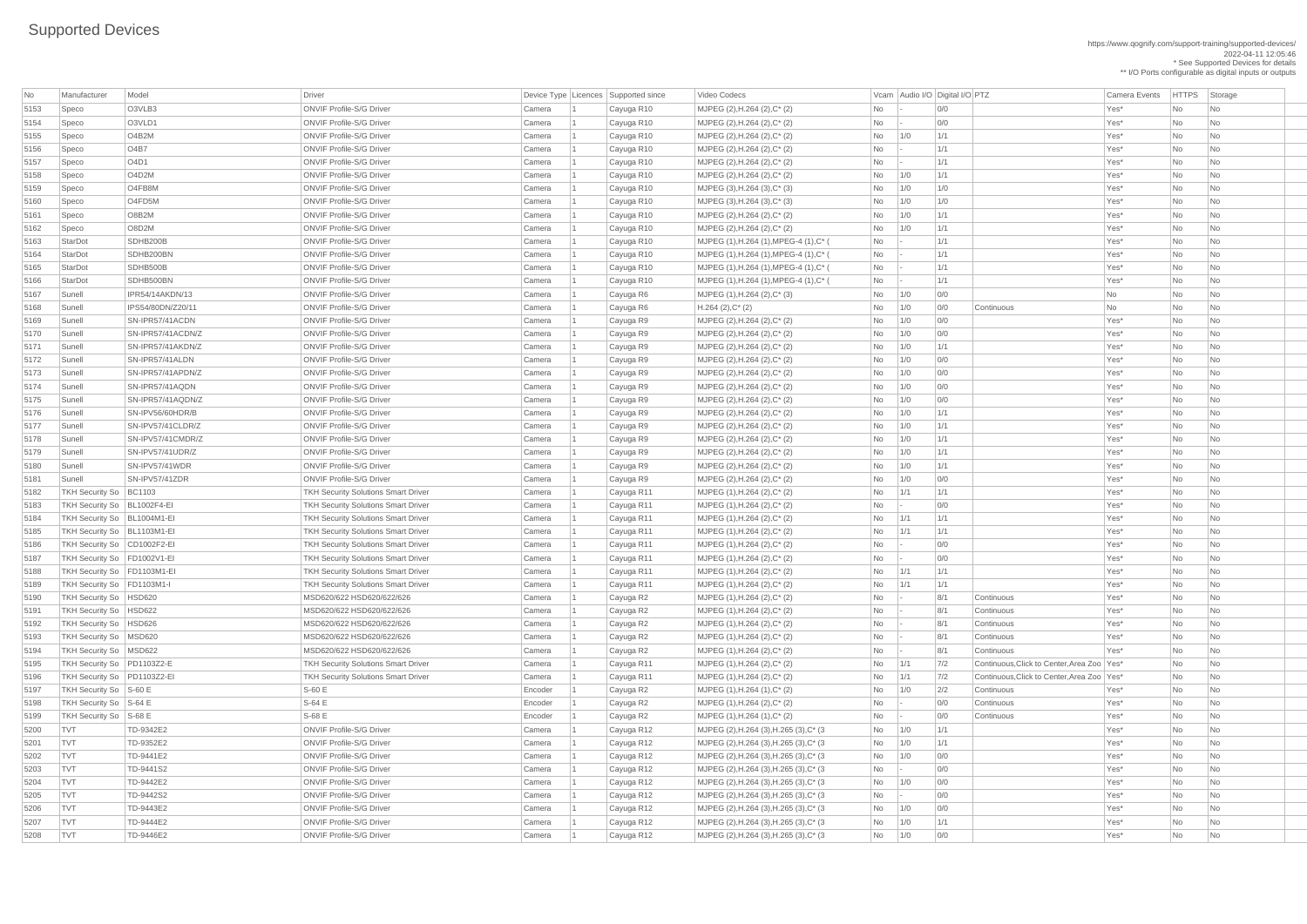https://www.qognify.com/support-training/supported-devices/ 2022-04-11 12:05:46 \* See Supported Devices for details \*\* I/O Ports configurable as digital inputs or outputs

| Video Codecs | No Manufacturer | No Manufacturer Model Driver Device Type Licence Camera Events | HTTPS | Storage | MJPEG (2),H.264 (3),H.265 (3),C\* (3 No 1/0 0/0 0 | 1/0 0/0 No | No No No No No 5210 TVT TD-9451E2A ONVIF Profile-S/G Driver Camera 1 Cayuga R12 MJPEG (2),H.264 (3),H.265 (3),C\* (3 No 1/0 0/0 Yes\* No No 5211 TVT TD-9451S2 ONVIF Profile-S/G Driver Camera 1 Cayuga R12 MJPEG (2),H.264 (3),H.265 (3),C\* (3 No - 0/0 Yes\* No No 5212 TVT TD-9451S2A ONVIF Profile-S/G Driver Camera 1 Cayuga R12 MJPEG (2),H.264 (3),H.265 (3),C\* (3 No - 0/0 Yes\* No No | MJPEG (2),H.264 (3),H.265 (3),C\* (3  $\qquad \qquad$  No  $\qquad$  1/0 0/0  $\qquad$  0/0  $\qquad$  Yes\* No No  $\qquad$  No No  $\qquad$ | MJPEG (2),H.264 (3),H.265 (3),C\* (3  $\qquad \qquad$  No  $\qquad \qquad$  - 0/0  $\qquad \qquad$  0/0 Yes\* No No No | MJPEG (2),H.264 (3),H.265 (3),C\* (3  $\hbox{No}$  1/0 0/0 0/0  $\hbox{No}$  Yes\* No No | MJPEG (2),H.264 (3),H.265 (3),C\* (3  $\qquad \qquad$  No  $\qquad$  1/0 0/0  $\qquad$  0/0  $\qquad \qquad$  Yes\* No No  $\qquad$  No No  $\qquad$ 5218 TVT TD-9481S2 ONVIF Profile-S/G Driver Camera 1 Cayuga R12 MJPEG (2),H.264 (3),H.265 (3),C\* (3 No - 0/0 Yes\* No No | MJPEG (2),H.264 (3),H.265 (3),C\* (3  $\qquad \qquad$  No  $\qquad$  1/0 0/0  $\qquad$  0/0  $\qquad$  Yes\* No No No | MJPEG (2),H.264 (3),H.265 (3),C\* (3  $\qquad$  No  $\qquad$  - 0/0  $\qquad$  0/0 Yes\* No No No | MJPEG (2),H.264 (3),H.265 (3),C\* (3  $\hbox{No}$  | 1/0 0/0 | 0/0  $\hbox{No}$  | Yes\* No No  $\hbox{No}$ 5223 TVT TD-9541E2 ONVIF Profile-S/G Driver Camera 1 Cayuga R12 MJPEG (2),H.264 (3),H.265 (3),C\* (3 No 1/0 0/0 Yes\* No No | MJPEG (2),H.264 (3),H.265 (3),C\* (3  $\qquad$  No  $\qquad$  - 0/0  $\qquad$  0/0 Yes\* No No No | MJPEG (2),H.264 (3),H.265 (3),C\* (3  $\hbox{No}$  | 1/0 0/0 | 0/0  $\hbox{No}$  | Yes\* No No | No | MJPEG (2),H.264 (3),H.265 (3),C\* (3  $\hbox{No}$  1/0 1/1 1 No 1/1 Yes\* No No No | MJPEG (2),H.264 (3),H.265 (3),C\* (3 No 1/0 0/0 0 | 1/0 0/0 No | No No No No No | MJPEG (2),H.264 (3),H.265 (3),C\* (3  $\hbox{No}$  | - 0/0 | 0/0 Yes\* No No No | MJPEG (2),H.264 (3),H.265 (3),C\* (3 No 1/0 0/0 0 0 0 0 x 1/0 x 2 No No No No No | MJPEG (2),H.264 (3),H.265 (3),C\* (3  $\qquad$  No  $\qquad$  - 0/0  $\qquad$  0/0 Yes\* No No No | MJPEG (2),H.264 (3),H.265 (3),C\* (3  $\qquad \qquad$  No  $\qquad$  1/0 0/0  $\qquad$  0/0  $\qquad$  Yes\* No No No | MJPEG (2),H.264 (3),H.265 (3),C\* (3  $\hbox{No}$  | 1/0 0/0 | 0/0 | 20 | 20 | Yes\* No No | No  $\begin{array}{|c|c|c|c|c|}\n\hline\n\text{MJPEG (2)},\text{H.264 (3)},\text{H.265 (3)},\text{C* (3)}\n\hline\n\end{array}$  No  $\begin{array}{|c|c|c|c|c|}\n\hline\n\text{NO} & \text{O/O} & \text{O/O} & \text{O/O} & \text{O/O} & \text{O/O} & \text{O/O} & \text{O/O} & \text{O/O} & \text{O/O} & \text{O/O} & \text{O/O} & \text{O/O} & \text{O/O} & \text{O/O} & \text{O/O} & \text{O/O} & \text{O$ 5234 TVT TD-9551S2 ONVIF Profile-S/G Driver Camera 1 Cayuga R12 MJPEG (2),H.264 (3),H.265 (3),C\* (3 No - 0/0 Yes\* No No | MJPEG (2),H.264 (3),H.265 (3),C\* (3  $\hbox{No}$  | 1/0 0/0 | 0/0 | 20 | 20 | Yes\* No No | No | MJPEG (2),H.264 (3),H.265 (3),C\* (3  $\qquad \qquad$  No  $\qquad$  1/0 0/0  $\qquad$  0/0  $\qquad \qquad$  Yes\* No No  $\qquad$  No No | MJPEG (2),H.264 (3),H.265 (3),C\* (3  $\qquad \qquad$  No  $\qquad$  1/0 0/0  $\qquad$  0/0  $\qquad$  Yes\* No No No | MJPEG (2),H.264 (3),H.265 (3),C\* (3  $\qquad \qquad$  No  $\qquad$  1/0 0/0  $\qquad$  0/0  $\qquad \qquad$  Yes\* No No  $\qquad$  No No | MJPEG (2),H.264 (3),H.265 (3),C\* (3  $\hbox{No}$  1/0 0/0 0/0  $\hbox{No}$  Yes\* No No 5240 TVT TD-9554S2 ONVIF Profile-S/G Driver Camera 1 Cayuga R12 MJPEG (2),H.264 (3),H.265 (3),C\* (3 No - 0/0 Yes\* No No | MJPEG (2),H.264 (3),H.265 (3),C\* (3  $\qquad$  No  $\qquad$  - 0/0  $\qquad$  0/0 Yes\* No No No | MJPEG (2),H.264 (3),H.265 (3),C\* (3  $\hbox{No}$  | 1/0 0/0 | 0/0 | 20 | 20 | Yes\* No No | No | MJPEG (2),H.264 (3),H.265 (3),C\* (3  $\qquad \qquad |$  No  $\qquad$  1/0  $\qquad$  0/0  $\qquad$  |  $\qquad \qquad$  20 Yes\* No  $\qquad$  No  $\qquad$  No  $\qquad$  No  $\qquad$ 5244 TVT TD-9555S2 ONVIF Profile-S/G Driver Camera 1 Cayuga R12 MJPEG (2),H.264 (3),H.265 (3),C\* (3 No - 0/0 Yes\* No No | MJPEG (2),H.264 (3),H.265 (3),C\* (3 No 1/0 0/0 0 0 0 0 x 1/0 x 2 No No No No No | MJPEG (2),H.264 (3),H.265 (3),C\* (3  $\hbox{No}$  1/0 1/1 1 No 11/1 Yes\* No No No | MJPEG (2),H.264 (3),H.265 (3),C\* (3  $\hbox{No}$  1/0 0/0 0/0 Yes\* No No No | MJPEG (2),H.264 (3),H.265 (3),C\* (3  $\qquad$  No  $\qquad$  - 0/0  $\qquad$  0/0 Yes\* No No No  $\overline{X}$  MJPEG (2),H.264 (3),H.265 (3),C\* (3  $\overline{X}$  No  $\overline{X}$  1/0 0/0  $\overline{X}$  1  $\overline{Y}$  and  $\overline{Y}$  and  $\overline{Y}$  and  $\overline{Y}$  and  $\overline{Y}$  and  $\overline{Y}$  and  $\overline{Y}$  and  $\overline{Y}$  and  $\overline{Y}$  and  $\overline{Y}$  and  $\overline{Y}$ | MJPEG (2),H.264 (3),H.265 (3),C\* (3  $\qquad$   $\qquad$  No  $\qquad$  -  $\qquad$  0/0  $\qquad$  |  $\qquad$   $\qquad$  Yes\* No  $\qquad$  No  $\qquad$  No  $\qquad$ 5251 TVT TD-9585S2 ONVIF Profile-S/G Driver Camera 1 Cayuga R12 MJPEG (2),H.264 (3),H.265 (3),C\* (3 No - 0/0 Yes\* No No

| No           | Manufacturer                   | Model                         | Driver                                                             |                  | Device Type   Licences   Supported since | Video Codecs                                                            |                        |            | Vcam Audio I/O Digital I/O PTZ |            | <b>Camera Events</b> | HTTPS Sto |                             |
|--------------|--------------------------------|-------------------------------|--------------------------------------------------------------------|------------------|------------------------------------------|-------------------------------------------------------------------------|------------------------|------------|--------------------------------|------------|----------------------|-----------|-----------------------------|
| 5209         | <b>TVT</b>                     | TD-9451E2                     | <b>ONVIF Profile-S/G Driver</b>                                    | Camera           | Cayuga R12                               | MJPEG (2), H.264 (3), H.265 (3), C* (3)                                 | No                     | 1/0        | 0/0                            |            | Yes*                 | No        | $ $ Nc                      |
| 5210         | <b>TVT</b>                     | TD-9451E2A                    | <b>ONVIF Profile-S/G Driver</b>                                    | Camera           | Cayuga R12                               | MJPEG (2), H.264 (3), H.265 (3), C* (3)                                 | No                     | 1/0        | 0/0                            |            | Yes*                 | No        | $\overline{\phantom{a}}$ Nc |
| 5211         | <b>TVT</b>                     | TD-9451S2                     | <b>ONVIF Profile-S/G Driver</b>                                    | Camera           | Cayuga R12                               | MJPEG (2), H.264 (3), H.265 (3), C* (3)                                 | No                     |            | 0/0                            |            | Yes*                 | No        | $\overline{\phantom{a}}$ Nc |
| 5212         | <b>TVT</b>                     | TD-9451S2A                    | <b>ONVIF Profile-S/G Driver</b>                                    | Camera           | Cayuga R12                               | MJPEG (2), H.264 (3), H.265 (3), C* (3)                                 | No                     |            | 0/0                            |            | Yes*                 | No        | $\overline{\phantom{a}}$ Nc |
| 5213         | <b>TVT</b>                     | TD-9452E2                     | <b>ONVIF Profile-S/G Driver</b>                                    | Camera           | Cayuga R12                               | MJPEG (2), H.264 (3), H.265 (3), C* (3)                                 | No                     | 1/0        | 0/0                            |            | Yes*                 | No        | $\overline{\phantom{a}}$ Nc |
| 5214         | <b>TVT</b>                     | TD-9452E2A                    | <b>ONVIF Profile-S/G Driver</b>                                    | Camera           | Cayuga R12                               | MJPEG (2), H.264 (3), H.265 (3), C* (3)                                 | No                     | 1/0        | 0/0                            |            | Yes*                 | No        | $\overline{\phantom{a}}$ Nc |
| 5215         | <b>TVT</b>                     | TD-9452S2                     | <b>ONVIF Profile-S/G Driver</b>                                    | Camera           | Cayuga R12                               | MJPEG (2), H.264 (3), H.265 (3), C* (3)                                 | No                     |            | 0/0                            |            | Yes*                 | No        | $\overline{\phantom{a}}$ Nc |
| 5216         | <b>TVT</b>                     | TD-9453E2                     | <b>ONVIF Profile-S/G Driver</b>                                    | Camera           | Cayuga R12                               | MJPEG (2), H.264 (3), H.265 (3), C* (3)                                 | No                     | 1/0        | 0/0                            |            | Yes*                 | No        | $\overline{\phantom{a}}$ Nc |
| 5217         | <b>TVT</b>                     | TD-9453E2A                    | <b>ONVIF Profile-S/G Driver</b>                                    | Camera           | Cayuga R12                               | MJPEG (2), H.264 (3), H.265 (3), C* (3)                                 | No                     | 1/0        | 0/0                            |            | Yes*                 | No        | $\overline{\phantom{a}}$ Nc |
| 5218         | <b>TVT</b>                     | TD-9481S2                     | <b>ONVIF Profile-S/G Driver</b>                                    | Camera           | Cayuga R12                               | MJPEG (2), H.264 (3), H.265 (3), C* (3)                                 | No                     |            | 0/0                            |            | Yes*                 | No        | $\overline{\phantom{a}}$ Nc |
| 5219         | <b>TVT</b>                     | TD-9482E2                     | <b>ONVIF Profile-S/G Driver</b>                                    | Camera           | Cayuga R12                               | MJPEG (2), H.264 (3), H.265 (3), C* (3)                                 | No                     | 1/0        | 0/0                            |            | Yes*                 | No        | $\overline{\phantom{a}}$ Nc |
| 5220         | <b>TVT</b>                     | TD-9482S2                     | <b>ONVIF Profile-S/G Driver</b>                                    | Camera           | Cayuga R12                               | MJPEG (2), H.264 (3), H.265 (3), C* (3)                                 | No                     |            | 0/0                            |            | Yes*                 | No        | $\overline{\phantom{a}}$ Nc |
| 5221         | <b>TVT</b>                     | TD-9483E2                     | <b>ONVIF Profile-S/G Driver</b>                                    | Camera           | Cayuga R12                               | MJPEG (2), H.264 (3), H.265 (3), C* (3)                                 | No                     | 1/0        | 0/0                            |            | Yes*                 | No        | $\overline{\phantom{a}}$ Nc |
| 5222         | <b>TVT</b>                     | TD-9525S1H                    | <b>ONVIF Profile-S/G Driver</b>                                    | Camera           | Cayuga R13                               | MJPEG (2), H.264 (3), C* (3)                                            | <b>No</b>              |            | 0/0                            |            | Yes*                 | No        | $\overline{\phantom{a}}$ Nc |
| 5223         | <b>TVT</b>                     | TD-9541E2                     | <b>ONVIF Profile-S/G Driver</b>                                    | Camera           | Cayuga R12                               | MJPEG (2), H.264 (3), H.265 (3), C* (3)                                 | No                     | 1/0        | 0/0                            |            | Yes*                 | No        | $\overline{\phantom{a}}$ Nc |
| 5224         | <b>TVT</b>                     | TD-9541S2                     | <b>ONVIF Profile-S/G Driver</b>                                    | Camera           | Cayuga R12                               | MJPEG (2), H.264 (3), H.265 (3), C* (3)                                 | No                     |            | 0/0                            |            | Yes*                 | No        | <b>Nc</b>                   |
| 5225         | <b>TVT</b>                     | TD-9542E2                     | <b>ONVIF Profile-S/G Driver</b>                                    | Camera           | Cayuga R12                               | MJPEG (2), H.264 (3), H.265 (3), C* (3)                                 | No                     | 1/0        | 0/0                            |            | Yes*                 | No        | $\overline{\phantom{a}}$ Nc |
| 5226         | <b>TVT</b>                     | TD-9543E2                     | <b>ONVIF Profile-S/G Driver</b>                                    | Camera           | Cayuga R12                               | MJPEG (2), H.264 (3), H.265 (3), C* (3)                                 | No                     | 1/0        | 1/1                            |            | Yes*                 | No        | $\overline{\phantom{a}}$ Nc |
| 5227         | <b>TVT</b>                     | TD-9544E2                     | <b>ONVIF Profile-S/G Driver</b>                                    | Camera           | Cayuga R12                               | MJPEG (2), H.264 (3), H.265 (3), C* (3)                                 | No                     | 1/0        | 0/0                            |            | Yes*                 | No        | $\overline{\phantom{a}}$ Nc |
| 5228         | <b>TVT</b>                     | TD-9544S2                     | <b>ONVIF Profile-S/G Driver</b>                                    | Camera           | Cayuga R12                               | MJPEG (2), H.264 (3), H.265 (3), C* (3)                                 | No                     |            | 0/0                            |            | Yes*                 | No        | $\overline{\phantom{a}}$ Nc |
| 5229         | <b>TVT</b>                     | TD-9545E2                     | <b>ONVIF Profile-S/G Driver</b>                                    | Camera           | Cayuga R12                               | MJPEG (2), H.264 (3), H.265 (3), C* (3)                                 | No                     | 1/0        | 0/0                            |            | Yes*                 | No        | $\overline{\phantom{a}}$ Nc |
| 5230         | <b>TVT</b>                     | TD-9545S2                     | <b>ONVIF Profile-S/G Driver</b>                                    | Camera           | Cayuga R12                               | MJPEG (2), H.264 (3), H.265 (3), C* (3)                                 | $\overline{\text{No}}$ |            | 0/0                            |            | Yes*                 | No        | <b>Nc</b>                   |
| 5231         | <b>TVT</b>                     | TD-9547E2                     | <b>ONVIF Profile-S/G Driver</b>                                    | Camera           | Cayuga R12                               | MJPEG (2), H.264 (3), H.265 (3), C* (3)                                 | No                     | 1/0        | 0/0                            |            | Yes*                 | No        | $\overline{\phantom{a}}$ Nc |
| 5232         | <b>TVT</b>                     | TD-9551E2                     | <b>ONVIF Profile-S/G Driver</b>                                    | Camera           | Cayuga R12                               | MJPEG (2), H.264 (3), H.265 (3), C* (3)                                 | No                     | 1/0        | 0/0                            |            | Yes*                 | No        | Nc                          |
| 5233         | <b>TVT</b>                     | TD-9551E2A                    | <b>ONVIF Profile-S/G Driver</b>                                    | Camera           | Cayuga R12                               | MJPEG (2), H.264 (3), H.265 (3), C* (3)                                 | No                     | 1/0        | 0/0                            |            | Yes*                 | No        | $\overline{\phantom{a}}$ Nc |
| 5234         | TV1                            | TD-9551S2                     | <b>ONVIF Profile-S/G Driver</b>                                    | Camera           | Cayuga R12                               | MJPEG (2), H.264 (3), H.265 (3), C* (3)                                 | No                     |            | 0/0                            |            | Yes*                 | No        | Nc                          |
| 5235         | <b>TVT</b>                     | TD-9552E2                     | <b>ONVIF Profile-S/G Driver</b>                                    | Camera           | Cayuga R12                               | MJPEG (2), H.264 (3), H.265 (3), C* (3)                                 | No                     | 1/0        | 0/0                            |            | Yes*                 | <b>No</b> | $\overline{\phantom{a}}$ Nc |
| 5236         | <b>TVT</b>                     | TD-9553E2                     | <b>ONVIF Profile-S/G Driver</b>                                    | Camera           | Cayuga R12                               | MJPEG (2), H.264 (3), H.265 (3), C* (3)                                 | No                     | 1/0        | 0/0                            |            | Yes*                 | No        | <b>Nc</b>                   |
| 5237         | <b>TVT</b>                     | TD-9553E2A                    | <b>ONVIF Profile-S/G Driver</b>                                    | Camera           | Cayuga R12                               | MJPEG (2), H.264 (3), H.265 (3), C* (3)                                 | No                     | 1/0        | 0/0                            |            | Yes*                 | No        | Nc                          |
| 5238         | <b>TVT</b>                     | TD-9554E2                     | <b>ONVIF Profile-S/G Driver</b>                                    | Camera           | Cayuga R12                               | MJPEG (2), H.264 (3), H.265 (3), C* (3)                                 | No                     | 1/0        | 0/0                            |            | Yes*                 | <b>No</b> | Nc                          |
| 5239         | <b>TVT</b>                     | TD-9554E2A                    | <b>ONVIF Profile-S/G Driver</b>                                    | Camera           | Cayuga R12                               | MJPEG (2), H.264 (3), H.265 (3), C* (3)                                 | No                     | 1/0        | 0/0                            |            | Yes*                 | No        | $\overline{\phantom{a}}$ Nc |
| 5240         | <b>TVT</b>                     | TD-9554S2                     | <b>ONVIF Profile-S/G Driver</b>                                    | Camera           | Cayuga R12                               | MJPEG (2), H.264 (3), H.265 (3), C* (3)                                 | No                     |            | 0/0                            |            | Yes*                 | No        | Nc                          |
| 5241         | <b>TVT</b>                     | TD-9554S2A                    | <b>ONVIF Profile-S/G Driver</b>                                    | Camera           | Cayuga R12                               | MJPEG (2), H.264 (3), H.265 (3), C* (3)                                 | No                     |            | 0/0                            |            | Yes*                 | No        | $\overline{\phantom{a}}$ Nc |
| 5242         | <b>TVT</b>                     | TD-9555E2                     | <b>ONVIF Profile-S/G Driver</b>                                    | Camera           | Cayuga R12                               | MJPEG (2), H.264 (3), H.265 (3), C* (3)                                 | No                     | 1/0        | 0/0                            |            | Yes*                 | No        | <b>Nc</b>                   |
| 5243         | <b>TVT</b>                     | TD-9555E2A                    | <b>ONVIF Profile-S/G Driver</b>                                    | Camera           | Cayuga R12                               | MJPEG (2), H.264 (3), H.265 (3), C* (3)                                 | No                     | 1/0        | 0/0                            |            | Yes*                 | No        | $\overline{\phantom{a}}$ Nc |
| 5244         | <b>TVT</b>                     | TD-9555S2                     | <b>ONVIF Profile-S/G Driver</b>                                    | Camera           | Cayuga R12                               | MJPEG (2), H.264 (3), H.265 (3), C* (3)                                 | No                     |            | 0/0                            |            | Yes*                 | No        | Nc                          |
| 5245         | <b>TVT</b>                     | TD-9557E2                     | <b>ONVIF Profile-S/G Driver</b>                                    | Camera           | Cayuga R12                               | MJPEG (2), H.264 (3), H.265 (3), C* (3)                                 | No                     | 1/0        | 0/0                            |            | Yes*                 | <b>No</b> | $\overline{\phantom{a}}$ Nc |
| 5246         | <b>TVT</b>                     | TD-9568E2                     | <b>ONVIF Profile-S/G Driver</b>                                    | Camera           | Cayuga R14                               | MJPEG (2), H.264 (3), H.265 (3), C* (3)                                 | No                     | 1/0        | 1/1                            |            | Yes*                 | No        | $\overline{\phantom{a}}$ Nc |
| 5247         | <b>TVT</b>                     | TD-9581E2                     | <b>ONVIF Profile-S/G Driver</b>                                    | Camera           | Cayuga R12                               | MJPEG (2), H.264 (3), H.265 (3), C* (3)                                 | No                     | 1/0        | 0/0                            |            | Yes*                 | <b>No</b> | $\overline{\phantom{a}}$ Nc |
| 5248         | <b>TVT</b>                     | TD-9581S2                     | <b>ONVIF Profile-S/G Driver</b>                                    | Camera           | Cayuga R12                               | MJPEG (2), H.264 (3), H.265 (3), C* (3)                                 | No                     |            | 0/0                            |            | Yes*                 | No        | <b>Nc</b>                   |
| 5249         | <b>TVT</b>                     | TD-9583E2                     | <b>ONVIF Profile-S/G Driver</b>                                    | Camera           | Cayuga R12                               | MJPEG (2), H.264 (3), H.265 (3), C* (3)                                 | No                     | 1/0        | 0/0                            |            | Yes*                 | No        | $\overline{\phantom{a}}$ Nc |
| 5250         | <b>TVT</b>                     | TD-9584S2                     | <b>ONVIF Profile-S/G Driver</b>                                    | Camera           | Cayuga R12                               | MJPEG (2), H.264 (3), H.265 (3), C* (3)                                 | No                     |            | 0/0                            |            | Yes*                 | <b>No</b> | Nc                          |
| 5251         | <b>TVT</b>                     | TD-9585S2                     | <b>ONVIF Profile-S/G Driver</b>                                    | Camera           | Cayuga R12                               | MJPEG (2), H.264 (3), H.265 (3), C* (3)                                 | No                     |            | 0/0                            |            | Yes*                 | No        | $\overline{\phantom{a}}$ Nc |
| 5252         | Tyco Illustra                  | IFS02P6INWIT                  | <b>ONVIF Profile-S/G Driver</b>                                    | Camera           | Cayuga R14                               | MJPEG (2), H.264 (2), C* (2)                                            | No                     | 1/0        | 1/2                            | Continuous | Yes*                 | No        | $\overline{\phantom{a}}$ Nc |
| 5253         | Tyco Illustra                  | IFS02P6ISWITT                 | <b>ONVIF Profile-S/G Driver</b>                                    | Camera           | Cayuga R14                               | MJPEG (2), H.264 (2), C* (2)                                            | No                     | 1/0        | 1/2                            | Continuous | Yes*                 | No        | $\overline{\phantom{a}}$ Nc |
| 5254         | <b>Tyco Illustra</b>           | IFS02P6ONWIT                  | <b>ONVIF Profile-S/G Driver</b>                                    | Camera           | Cayuga R14                               | MJPEG $(2)$ , H.264 $(2)$ , C* $(2)$                                    | No                     | 1/0        | 1/2                            | Continuous | Yes*                 | No        | <b>Nc</b>                   |
| 5255         | Tyco Illustra                  | IFS02P6ONWITA                 | <b>ONVIF Profile-S/G Driver</b>                                    | Camera           | Cayuga R14                               | MJPEG (2), H.264 (2), C* (2)                                            | No                     | 1/0        | 1/2                            | Continuous | Yes*                 | No        | $\overline{\phantom{a}}$ Nc |
| 5256         | <b>Tyco Illustra</b>           | IFS03B1ONWIT                  | <b>ONVIF Profile-S/G Driver</b>                                    | Camera           | Cayuga R13                               | MJPEG (2), H.264 (2), C* (2)                                            | No                     | 1/0        | 1/1                            |            | Yes*                 | No        | Nc                          |
| 5257         | <b>Tyco Illustra</b>           | IFS03CFOCWST                  | <b>ONVIF Profile-S/G Driver</b>                                    | Camera           | Cayuga R13                               | MJPEG (2), H.264 (2), C* (2)                                            | No                     |            | 0/0                            |            | Yes*                 | <b>No</b> | Nc                          |
| 5258         | Tyco Illustra                  | IFS03D1ICWTT                  | <b>ONVIF Profile-S/G Driver</b>                                    | Camera           | Cayuga R13                               | MJPEG (2), H.264 (2), C* (2)                                            | No                     | 1/0        | 1/1                            |            | Yes*                 | No        | $\overline{\phantom{a}}$ Nc |
| 5259<br>5260 | Tyco Illustra                  | IFS03D1OCWIT<br>IFS08B2ONWITA | <b>ONVIF Profile-S/G Driver</b><br><b>ONVIF Profile-S/G Driver</b> | Camera           | Cayuga R13                               | MJPEG (2), H.264 (2), C* (2)                                            | No                     | 1/0        | 1/1                            |            | Yes*<br>Yes*         | No        | Nc                          |
|              | Tyco Illustra                  | IFS08D2ICWTT                  | <b>ONVIF Profile-S/G Driver</b>                                    | Camera           | Cayuga R13                               | MJPEG (2), H.264 (2), C* (2)<br>MJPEG (2), H.264 (2), C* (2)            | No                     | 1/0<br>1/0 | 1/1<br>1/1                     |            | Yes*                 | No l      |                             |
| 5261         | Tyco Illustra                  | IFS08D2OCWIT                  | <b>ONVIF Profile-S/G Driver</b>                                    | Camera           | Cayuga R13                               |                                                                         | No                     |            | 1/1                            |            | Yes*                 | No<br>No  | Nc                          |
| 5262<br>5263 | Tyco Illustra<br>Tyco Illustra | illustra 210                  | illustra 210                                                       | Camera<br>Camera | Cayuga R13                               | MJPEG $(2)$ , H.264 $(2)$ , C* $(2)$<br>$MJPEG (1), H.264 (1), C^* (1)$ | No<br>No               | 1/0        | 2/1                            |            | Yes*                 | No        | $\overline{\phantom{a}}$ Nc |
| 5264         |                                | illustra 400                  | illustra 400                                                       |                  | Cayuga R2                                |                                                                         |                        |            |                                |            | Yes*                 | No        | $ $ Nc                      |
|              | Tyco Illustra                  |                               |                                                                    | Camera           | Cayuga R2                                | $MJPEG (1), H.264 (1), C^* (1)$                                         | No                     |            | 1/1                            |            |                      |           | $ $ Nc                      |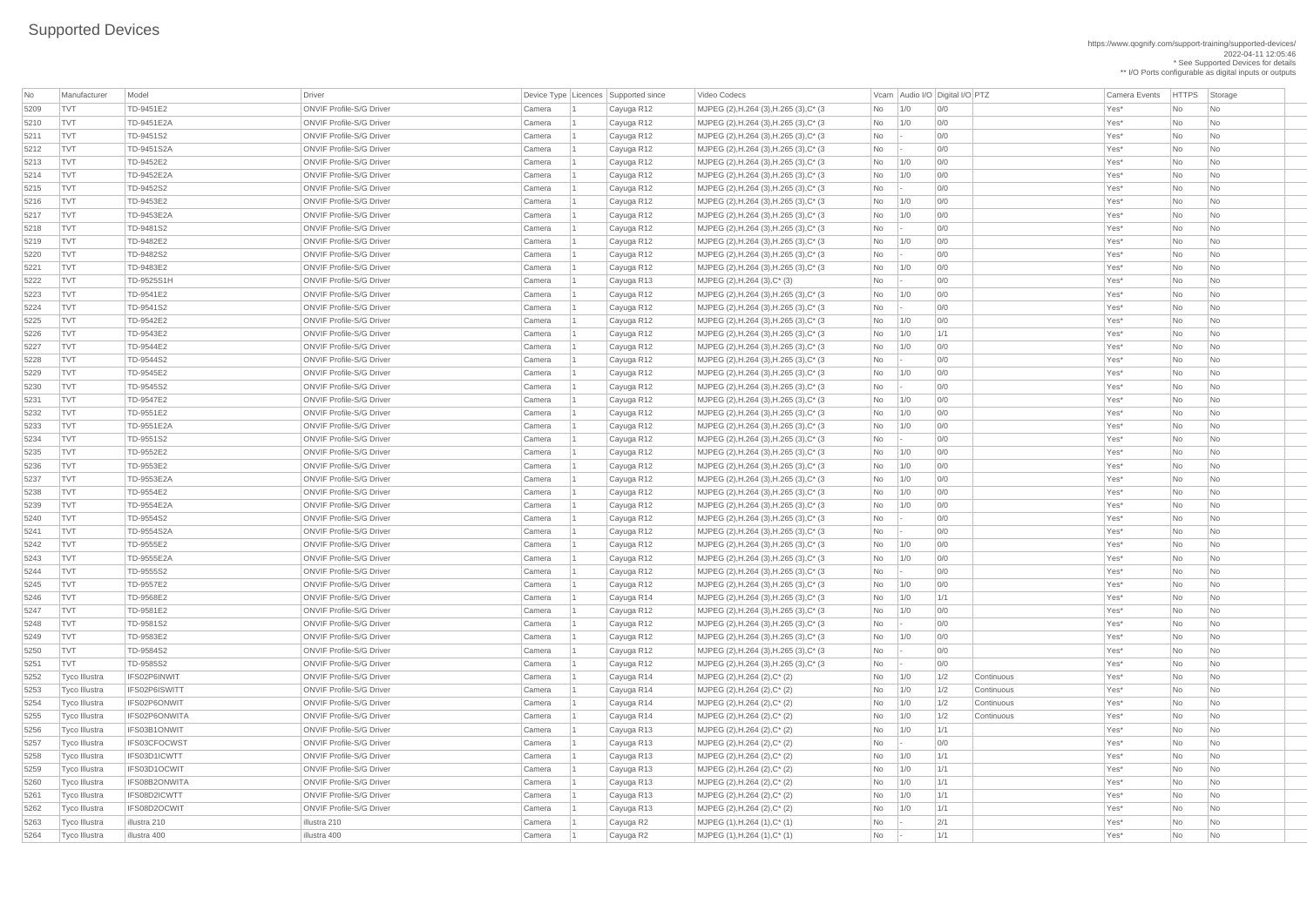| No   | Manufacturer         | Model                            | Driver                                           |               |           | Device Type Licences Supported since | Video Codecs                            |                             | Vcam Audio I/O Digital I/O PTZ |     |                                | <b>Camera Events</b> | <b>HTTPS</b> | Storage          |
|------|----------------------|----------------------------------|--------------------------------------------------|---------------|-----------|--------------------------------------|-----------------------------------------|-----------------------------|--------------------------------|-----|--------------------------------|----------------------|--------------|------------------|
| 5265 | <b>Tyco Illustra</b> | illustra 600                     | illustra 600                                     | Camera        |           | Cayuga R2                            | $MJPEG (1), H.264 (1), C^* (1)$         | <b>No</b>                   |                                | 2/1 |                                | Yes*                 | <b>No</b>    | No               |
| 5266 | <b>Tyco Illustra</b> | illustra 610                     | illustra 610                                     | Camera        |           | Cayuga R2                            | $MJPEG (1), H.264 (1), C^* (1)$         | No                          |                                | 2/1 |                                | Yes*                 | <b>No</b>    | <b>No</b>        |
| 5267 | Tyco Illustra        | illustra 610LT                   | illustra 610LT                                   | Camera        |           | Cayuga R2                            | $MJPEG (1), H.264 (1), C^* (1)$         | <b>No</b>                   |                                | 0/0 |                                | Yes*                 | <b>No</b>    | <b>No</b>        |
| 5268 | Tyco Illustra        | IPS02-D12-OI03                   | <b>ONVIF Profile-S/G Driver</b>                  | Camera        |           | Cayuga R13                           | $MJPEG (2), H.264 (2), C^*(2)$          | No                          | 1/0                            | 1/1 |                                | No                   | No           | <b>No</b>        |
| 5269 | Tyco Illustra        | <b>IPS02-D17-OI03</b>            | <b>ONVIF Profile-S/G Driver</b>                  | Camera        |           | Cayuga R13                           | MJPEG $(2)$ , H.264 $(2)$ , C* $(2)$    | <b>No</b>                   | 1/0                            | 1/1 |                                | <b>No</b>            | No           | <b>No</b>        |
| 5270 | Tyco Illustra        | IPS02CFOCWST                     | <b>ONVIF Profile-S/G Driver</b>                  | Camera        |           | Cayuga R13                           | MJPEG $(2)$ , H.264 $(2)$ , C* $(2)$    | No                          |                                | 0/0 |                                | Yes*                 | <b>No</b>    | <b>No</b>        |
| 5271 | <b>Tyco Illustra</b> | IPS02HFANWST2                    | <b>ONVIF Profile-S/G Driver</b>                  | Camera        |           | Cayuga R13                           | MJPEG $(2)$ , H.264 $(2)$ , C* $(2)$    | No                          |                                | 0/0 |                                | Yes*                 | No           | <b>No</b>        |
| 5272 | Tyco Illustra        | IPS03-D12-OI03                   | <b>ONVIF Profile-S/G Driver</b>                  | Camera        |           | Cayuga R13                           | MJPEG $(2)$ , H.264 $(2)$ , C* $(2)$    | No                          | 1/0                            | 1/1 |                                | No                   | No           | <b>No</b>        |
| 5273 | Tyco Illustra        | IPS03-D17-OI03                   | <b>ONVIF Profile-S/G Driver</b>                  | Camera        |           | Cayuga R13                           | MJPEG $(2)$ , H.264 $(2)$ , C* $(2)$    | No                          | 1/0                            | 1/1 |                                | No                   | <b>No</b>    | <b>No</b>        |
| 5274 | Tyco Illustra        | IPS03CFOCWST                     | <b>ONVIF Profile-S/G Driver</b>                  | Camera        |           | Cayuga R13                           | MJPEG $(2)$ , H.264 $(2)$ , C* $(2)$    | No                          |                                | 0/0 |                                | Yes*                 | No           | No               |
| 5275 | Tyco Illustra        | <b>IPS05-D12-OI03</b>            | <b>ONVIF Profile-S/G Driver</b>                  | Camera        |           | Cayuga R13                           | MJPEG $(2)$ , H.264 $(2)$ , C* $(2)$    | <b>No</b>                   | 1/0                            | 1/1 |                                | <b>No</b>            | <b>No</b>    | <b>No</b>        |
| 5276 | Tyco Illustra        | <b>IPS05-D14-OI03</b>            | <b>ONVIF Profile-S/G Driver</b>                  | Camera        |           | Cayuga R13                           | MJPEG $(2)$ , H.264 $(2)$ , C* $(2)$    | <b>No</b>                   | 1/0                            | 1/1 |                                | No                   | No           | <b>No</b>        |
| 5277 | <b>Tyco Illustra</b> | <b>IPS08-D13-OI03</b>            | <b>ONVIF Profile-S/G Driver</b>                  | Camera        |           | Cayuga R13                           | MJPEG $(2)$ , H.264 $(2)$ , C* $(2)$    | <b>No</b>                   | 1/0                            | 1/1 |                                | No                   | <b>No</b>    | No               |
| 5278 | Tyco Illustra        | <b>IPS08-D14-OI03</b>            | <b>ONVIF Profile-S/G Driver</b>                  | Camera        |           | Cayuga R13                           | MJPEG $(2)$ , H.264 $(2)$ , C* $(2)$    | <b>No</b>                   | 1/0                            | 1/1 |                                | <b>No</b>            | <b>No</b>    | <b>No</b>        |
| 5279 | <b>UDP</b>           | <b>IPE100</b>                    | IPE100/200                                       | Camera        |           | Cayuga R2                            | MJPEG $(2)$ , H.264 $(2)$ , C* $(2)$    | No                          | 1/0                            | 0/0 |                                | Yes*                 | Yes          | <b>No</b>        |
| 5280 | <b>UDP</b>           | <b>IPE1100</b>                   | ITC1100/IPE1100(L)/3500/3510/6500/6700/7500      | Camera        |           | Cayuga R2                            | MJPEG $(2)$ , H.264 $(2)$ , C* $(2)$    | No                          | 1/0                            | 1/1 | Continuous, Pan tilt via RS485 | Yes*                 | Yes          | No               |
| 5281 | <b>UDP</b>           | <b>IPE1100L</b>                  | ITC1100/IPE1100(L)/3500/3510/6500/6700/7500      | Camera        |           | Cayuga R2                            | MJPEG $(2)$ , H.264 $(2)$ , C* $(2)$    | No                          | 1/0                            | 1/1 | Continuous, Pan tilt via RS485 | Yes*                 | Yes          | No               |
| 5282 | <b>UDP</b>           | <b>IPE1100M</b>                  | IPE1100M/3100M/3500M                             | Camera        |           | Cayuga R2                            | MJPEG $(2)$ , H.264 $(2)$ , C* $(2)$    | <b>No</b>                   | 1/0                            | 1/1 | Continuous, Pan tilt via RS485 | Yes*                 | Yes          | <b>No</b>        |
| 5283 | <b>UDP</b>           | <b>IPE200</b>                    | IPE100/200                                       | Camera        |           | Cayuga R2                            | MJPEG $(2)$ , H.264 $(2)$ , C* $(2)$    | No                          | 1/0                            | 0/0 |                                | Yes*                 | Yes          | <b>No</b>        |
| 5284 | <b>UDP</b>           | <b>IPE3100M</b>                  | IPE1100M/3100M/3500M                             | Camera        |           | Cayuga R2                            | MJPEG $(2)$ , H.264 $(2)$ , C* $(2)$    | No                          | 1/0                            | 1/1 | Continuous, Pan tilt via RS485 | Yes*                 | Yes          | No               |
| 5285 | <b>UDP</b>           | <b>IPE3500</b>                   | ITC1100/IPE1100(L)/3500/3510/6500/6700/7500      | Camera        |           | Cayuga R2                            | MJPEG $(2)$ , H.264 $(2)$ , C* $(2)$    | No                          | 1/0                            | 1/1 | Continuous, Pan tilt via RS485 | Yes*                 | Yes          | <b>No</b>        |
| 5286 | <b>UDP</b>           | <b>IPE3500M</b>                  | IPE1100M/3100M/3500M                             | Camera        |           | Cayuga R2                            | MJPEG $(2)$ , H.264 $(2)$ , C* $(2)$    | No                          | 1/0                            | 1/1 | Continuous, Pan tilt via RS485 | Yes*                 | Yes          | No               |
| 5287 | <b>UDP</b>           | <b>IPE3510</b>                   | ITC1100/IPE1100(L)/3500/3510/6500/6700/7500      | Camera        |           | Cayuga R2                            | $MJPEG (2), H.264 (2), C^* (2)$         | No                          | 1/0                            | 1/1 | Continuous, Pan tilt via RS485 | Yes*                 | Yes          | No               |
| 5288 | <b>UDP</b>           | <b>IPE4100</b>                   | <b>IPE4100/4500</b>                              | Camera        |           | Cayuga R2                            | MJPEG $(2)$ , H.264 $(2)$ , C* $(2)$    | No                          | 1/0                            | 4/2 | Continuous                     | Yes*                 | Yes          | <b>No</b>        |
| 5289 | <b>UDP</b>           | <b>IPE4500</b>                   | IPE4100/4500                                     | Camera        |           | Cayuga R2                            | MJPEG (2), H.264 (2), C* (2)            | No                          | 1/0                            | 4/2 | Continuous                     | Yes*                 | Yes          | N <sub>o</sub>   |
|      | <b>UDP</b>           | <b>IPE5500</b>                   | IPE5500/5510                                     | Camera        |           | Cayuga R2                            | MJPEG (2), H.264 (2), C* (2)            | No.                         | 1/0                            | 1/1 | Continuous                     | Yes*                 | Yes          | No               |
| 5291 | UDP                  | <b>IPE5510</b>                   | IPE5500/5510                                     | Camera        |           | Cayuga R2                            | MJPEG $(2)$ , H.264 $(2)$ , C* $(2)$    | No                          | 1/0                            | 1/1 | Continuous                     | Yes*                 | Yes          | N <sub>o</sub>   |
| 5292 | <b>UDP</b>           | <b>IPE6500</b>                   | ITC1100/IPE1100(L)/3500/3510/6500/6700/7500      | Camera        |           | Cayuga R2                            | MJPEG $(2)$ , H.264 $(2)$ , C* $(2)$    | No                          | 1/0                            | 1/1 | Continuous, Pan tilt via RS485 | Yes*                 | Yes          | No               |
| 5293 | UDP                  | <b>IPE6700</b>                   | ITC1100/IPE1100(L)/3500/3510/6500/6700/7500      | Camera        |           | Cayuga R2                            | $MJPEG (2), H.264 (2), C^*(2)$          | No                          | 1/0                            | 1/1 | Continuous, Pan tilt via RS485 | Yes*                 | Yes          | No               |
| 5294 | <b>UDP</b>           | <b>IPE7500</b>                   | ITC1100/IPE1100(L)/3500/3510/6500/6700/7500      | Camera        |           | Cayuga R2                            | $MJPEG (2), H.264 (2), C^{*} (2)$       | No                          | 1/0                            | 1/1 | Continuous, Pan tilt via RS485 | Yes*                 | Yes          | <b>No</b>        |
| 5295 | <b>UDP</b>           | IPN1202HD                        | IPN1202HD/IPN2102HD/IPN3102HD/IPN3502HD/IPN6602H | Camera        |           | Cayuga R2                            | MJPEG $(2)$ , H.264 $(2)$ , C* $(2)$    | No                          |                                | 1/1 | Continuous                     | Yes*                 | <b>No</b>    | <b>No</b>        |
| 5296 | <b>UDP</b>           | IPN2102HD                        | IPN1202HD/IPN2102HD/IPN3102HD/IPN3502HD/IPN6602H | Camera        |           | Cayuga R2                            | MJPEG $(2)$ , H.264 $(2)$ , C* $(2)$    | No                          |                                | 1/1 | Continuous                     | Yes*                 | <b>No</b>    | <b>No</b>        |
| 5297 | <b>UDP</b>           | IPN3102HD                        | IPN1202HD/IPN2102HD/IPN3102HD/IPN3502HD/IPN6602H | Camera        |           | Cayuga R2                            | $MJPEG (2), H.264 (2), C^{*} (2)$       | No                          |                                | 1/1 | Continuous                     | Yes*                 | <b>No</b>    | <b>No</b>        |
| 5298 | <b>UDP</b>           | IPN3502HD                        | IPN1202HD/IPN2102HD/IPN3102HD/IPN3502HD/IPN6602H | Camera        |           | Cayuga R2                            | $MJPEG (2), H.264 (2), C^*(2)$          | No                          |                                | 1/1 | Continuous                     | Yes*                 | <b>No</b>    | <b>No</b>        |
| 5299 | <b>UDP</b>           | IPN6602HD                        | IPN1202HD/IPN2102HD/IPN3102HD/IPN3502HD/IPN6602H | Camera        |           | Cayuga R2                            | MJPEG $(2)$ , H.264 $(2)$ , C* $(2)$    | No                          |                                | 1/1 | Continuous                     | Yes*                 | No           | <b>No</b>        |
| 5300 | <b>UDP</b>           | IPX3302HD                        | IPN1202HD/IPN2102HD/IPN3102HD/IPN3502HD/IPN6602H | <b>Camera</b> |           | Cayuga R2                            | $MJPEG (2), H.264 (2), C^{*} (2)$       | No                          |                                | 1/1 | Continuous                     | Yes*                 | <b>No</b>    | <b>No</b>        |
| 5301 | <b>UDP</b>           | IPX3702HD                        | IPN1202HD/IPN2102HD/IPN3102HD/IPN3502HD/IPN6602H | Camera        |           | Cayuga R2                            | MJPEG $(2)$ , H.264 $(2)$ , C* $(2)$    | No                          |                                | 1/1 | Continuous                     | Yes*                 | <b>No</b>    | <b>No</b>        |
| 5302 | <b>UDP</b>           | <b>ITC1100</b>                   | ITC1100/IPE1100(L)/3500/3510/6500/6700/7500      | Camera        |           | Cayuga R2                            | MJPEG $(2)$ , H.264 $(2)$ , C* $(2)$    | No                          | 1/0                            | 1/1 | Continuous, Pan tilt via RS485 | Yes*                 | Yes          | No               |
| 5303 | <b>UDP</b>           | <b>NVC1000</b>                   | NVC110/1000/4000                                 | Encoder       |           | Cayuga R2                            | MJPEG $(2)$ , H.264 $(2)$ , C* $(2)$    | <b>No</b>                   | 1/0                            | 2/2 | Continuous                     | Yes*                 | Yes          | N <sub>o</sub>   |
| 5304 | <b>UDP</b>           | NVC110                           | NVC110/1000/4000                                 | Encoder       |           | Cayuga R2                            | $MJPEG (2), H.264 (2), C^*(2)$          | No                          | 1/0                            | 2/2 | Continuous                     | Yes*                 | Yes          | No               |
| 5305 | UDP                  | NVC4000                          | NVC110/1000/4000                                 | Encoder       | $\vert 4$ | Cayuga R2                            | $MJPEG (2), H.264 (2), C^{*} (2)$       | No                          | 4/0                            | 2/2 | Continuous                     | Yes*                 | Yes          | No               |
| 5306 | <b>UDP</b>           | <b>NVC4000L</b>                  | <b>NVC4000L</b>                                  | Encoder       |           | Cayuga R2                            | $H.264(1),C^*(1)$                       | No                          | 1/0                            | 4/4 | Continuous                     | Yes*                 | <b>No</b>    | <b>No</b>        |
| 5307 | Uniview (UNV)        | <b>IPC2121SR3-PF120</b>          | <b>ONVIF Profile-S/G Driver</b>                  | Camera        |           | Cayuga R10                           | $MJPEG (3), H.264 (3), C^* (3)$         | <b>No</b>                   |                                | 0/0 |                                | Yes*                 | No           | No               |
| 5308 | Uniview (UNV)        | <b>IPC2121SR3-PF36</b>           | <b>ONVIF Profile-S/G Driver</b>                  | Camera        |           | Cayuga R10                           | $MJPEG (3), H.264 (3), C^*(3)$          | No                          |                                | 0/0 |                                | Yes*                 | <b>No</b>    | <b>No</b>        |
| 5309 | Uniview (UNV)        | IPC2121SR3-PF60                  | <b>ONVIF Profile-S/G Driver</b>                  | Camera        |           |                                      | $MJPEG (3), H.264 (3), C^*(3)$          | <b>No</b>                   |                                | 0/0 |                                | Yes*                 | No           | No               |
| 5310 | Uniview (UNV)        | <b>IPC2122SR3-APF40-C</b>        | <b>ONVIF Profile-S/G Driver</b>                  | Camera        |           | Cayuga R10<br>Cayuga R10             | MJPEG (3), H.264 (3), H.265 (3), C* (3) | No                          | 1/0                            | 0/1 |                                | Yes*                 | <b>No</b>    | Yes              |
|      |                      | <b>IPC2122SR3-APF60-C</b>        | <b>ONVIF Profile-S/G Driver</b>                  |               |           |                                      |                                         |                             |                                | 0/1 |                                | Yes*                 |              |                  |
| 5311 | Uniview (UNV)        | <b>IPC2122SR3-PF120</b>          | <b>ONVIF Profile-S/G Driver</b>                  | Camera        |           | Cayuga R10                           | MJPEG (3), H.264 (3), H.265 (3), C* (3) | No                          | 1/0                            | 0/0 |                                | Yes*                 | <b>No</b>    | Yes<br><b>No</b> |
| 5312 | Uniview (UNV)        |                                  |                                                  | Camera        |           | Cayuga R10                           | $MJPEG (3), H.264 (3), C^* (3)$         | No                          |                                |     |                                |                      | <b>No</b>    |                  |
| 5313 | Uniview (UNV)        | <b>IPC2122SR3-PF36</b>           | <b>ONVIF Profile-S/G Driver</b>                  | Camera        |           | Cayuga R10                           | $MJPEG (3), H.264 (3), C^{*} (3)$       | No                          |                                | 0/0 |                                | Yes*                 | <b>No</b>    | <b>No</b>        |
| 5314 | Uniview (UNV)        | <b>IPC2122SR3-PF40-B</b>         | <b>ONVIF Profile-S/G Driver</b>                  | Camera        |           | Cayuga R10                           | MJPEG (3), H.264 (3), H.265 (3), C* (3) | No                          |                                | 0/0 |                                | Yes*                 | No           | Yes              |
| 5315 | Uniview (UNV)        | <b>IPC2122SR3-PF60</b>           | <b>ONVIF Profile-S/G Driver</b>                  | Camera        |           | Cayuga R10                           | $MJPEG (3), H.264 (3), C^*(3)$          | No                          |                                | 0/0 |                                | Yes*                 | <b>No</b>    | <b>No</b>        |
| 5316 | Uniview (UNV)        | IPC2122SR3-PF60-B                | <b>ONVIF Profile-S/G Driver</b>                  | Camera        |           | Cayuga R10                           | MJPEG (3), H.264 (3), H.265 (3), C* (3) | No                          |                                | 0/0 |                                | Yes*                 | No           | Yes              |
| 5317 |                      | Uniview (UNV)   IPC2122SR3-UPF36 | <b>ONVIF Profile-S/G Driver</b>                  | Camera        |           | Cayuga R10                           | MJPEG (3), H.264 (3), H.265 (3), C* (3) | No                          |                                | 0/0 |                                | Yes*                 | No           | Yes              |
| 5318 | Uniview (UNV)        | <b>IPC2122SR3-UPF40</b>          | <b>ONVIF Profile-S/G Driver</b>                  | Camera        |           | Cayuga R10                           | MJPEG (3), H.264 (3), H.265 (3), C* (3) | No                          |                                | 0/0 |                                | Yes*                 | No           | Yes              |
| 5319 | Uniview (UNV)        | IPC2122SR3-UPF60                 | <b>ONVIF Profile-S/G Driver</b>                  | Camera        |           | Cayuga R10                           | MJPEG (3), H.264 (3), H.265 (3), C* (3) | N <sub>o</sub>              |                                | 0/0 |                                | Yes*                 | No           | Yes              |
| 5320 | Uniview (UNV)        | IPC2124ER3-DPF40                 | <b>ONVIF Profile-S/G Driver</b>                  | Camera        |           | Cayuga R10                           | MJPEG (3), H.264 (3), H.265 (3), C* (3) | $\overline{\phantom{1}}$ No |                                | 0/0 |                                | Yes*                 | No           | Yes              |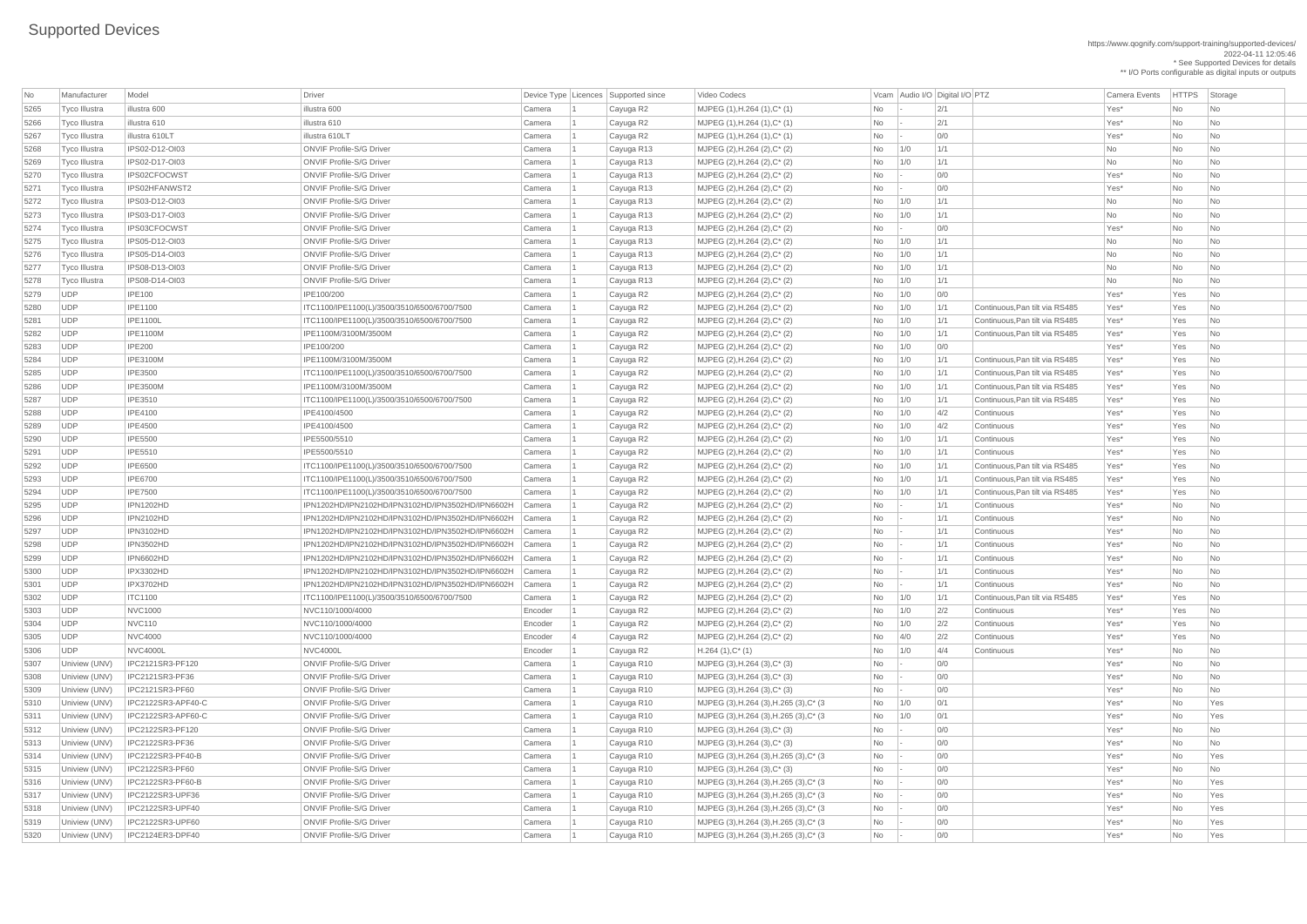\*\* I/O Ports configurable as digital inputs or outputs

| No           | Manufacturer                   | Model                  | Driver                          |        | Device Type   Licences   Supported since | Video Codecs                                |                          |        | Vcam Audio I/O Digital I/O PTZ |                       | Camera Events    | <b>HTTPS</b> | Sto        |
|--------------|--------------------------------|------------------------|---------------------------------|--------|------------------------------------------|---------------------------------------------|--------------------------|--------|--------------------------------|-----------------------|------------------|--------------|------------|
| 5321         | Uniview (UNV)                  | IPC2124ER3-DPF60       | <b>ONVIF Profile-S/G Driver</b> | Camera | Cayuga R10                               | MJPEG (3), H.264 (3), H.265 (3), C* (3)     | <b>No</b>                |        | 0/0                            |                       | Yes*             | No           | Yes        |
| 5322         | Uniview (UNV)                  | <b>IPC2124LR3-PF40</b> | <b>ONVIF Profile-S/G Driver</b> | Camera | Cayuga R10                               | MJPEG (3), H.264 (3), H.265 (3), C* (3)     | No                       |        | 0/0                            |                       | Yes*             | No           | Yes        |
| 5323         | Uniview (UNV)                  | <b>IPC2124LR3-PF60</b> | <b>ONVIF Profile-S/G Driver</b> | Camera | Cayuga R10                               | MJPEG (3), H.264 (3), H.265 (3), C* (3)     | No                       |        | 0/0                            |                       | Yes*             | No           | Yes        |
| 5324         | Uniview (UNV)                  | IPC2124SR3-APF40       | <b>ONVIF Profile-S/G Driver</b> | Camera | Cayuga R10                               | $ $ MJPEG (3), H.264 (3), H.265 (3), C* (3) | No                       | 1/0    | 0/1                            |                       | Yes*             | No           | Yes        |
| 5325         | Uniview (UNV)                  | IPC2124SR3-APF60       | <b>ONVIF Profile-S/G Driver</b> | Camera | Cayuga R10                               | MJPEG (3), H.264 (3), H.265 (3), C* (3)     | No                       | 1/0    | 0/1                            |                       | Yes*             | No           | Yes        |
| 5326         | Uniview (UNV)                  | IPC2124SR3-DPF120      | <b>ONVIF Profile-S/G Driver</b> | Camera | Cayuga R10                               | MJPEG (3), H.264 (3), H.265 (3), C* (3)     | No                       |        | 0/0                            |                       | Yes*             | No           | Yes        |
| 5327         | Uniview (UNV)                  | IPC2124SR3-DPF36       | <b>ONVIF Profile-S/G Driver</b> | Camera | Cayuga R10                               | $ $ MJPEG (3), H.264 (3), H.265 (3), C* (3) | No                       |        | 0/0                            |                       | Yes*             | No           | Yes        |
| 5328         | Uniview (UNV)                  | IPC2124SR3-DPF36-16G   | <b>ONVIF Profile-S/G Driver</b> | Camera | Cayuga R10                               |                                             | No                       |        | 0/0                            |                       | Yes*             | No           | Yes        |
|              |                                | IPC2124SR3-DPF60       | <b>ONVIF Profile-S/G Driver</b> |        |                                          | MJPEG (3),H.264 (3),H.265 (3),C* (3)        |                          |        | 0/0                            |                       | Yes*             |              |            |
| 5329<br>5330 | Uniview (UNV)<br>Uniview (UNV) | IPC2124SR3-DPF60-16G   | <b>ONVIF Profile-S/G Driver</b> | Camera | Cayuga R10                               | MJPEG (3), H.264 (3), H.265 (3), C* (3)     | No                       |        | 0/0                            |                       | Yes*             | No           | Yes        |
|              |                                | IPC2125SR3-ADUPF40     | <b>ONVIF Profile-S/G Driver</b> | Camera | Cayuga R10                               | MJPEG (3), H.264 (3), H.265 (3), C* (3)     | No                       |        | 0/0                            |                       |                  | No           | <b>Yes</b> |
| 5331         | Uniview (UNV)                  |                        |                                 | Camera | Cayuga R10                               | MJPEG (3), H.264 (3), H.265 (3), C* (3)     | No                       | 1/0    | 0/0                            |                       | Yes*             | No           | Yes        |
| 5332         | Uniview (UNV)                  | IPC2125SR3-ADUPF60     | <b>ONVIF Profile-S/G Driver</b> | Camera | Cayuga R10                               | MJPEG (3), H.264 (3), H.265 (3), C* (3)     | No                       | 1/0    | 0/0                            |                       | Yes*             | <b>No</b>    | Yes        |
| 5333         | Uniview (UNV)                  | IPC2222SR5-UPF40-B     | <b>ONVIF Profile-S/G Driver</b> | Camera | Cayuga R10                               | MJPEG (3), H.264 (3), H.265 (3), C* (3)     | No                       |        |                                |                       | Yes*             | No           | Yes        |
| 5334         | Uniview (UNV)                  | IPC2222SR5-UPF60-B     | <b>ONVIF Profile-S/G Driver</b> | Camera | Cayuga R10                               | MJPEG (3), H.264 (3), H.265 (3), C* (3)     | No                       |        | 0/0                            |                       | Yes*             | No           | Yes        |
| 5335         | Uniview (UNV)                  | IPC2224SR5-DPF40-B     | <b>ONVIF Profile-S/G Driver</b> | Camera | Cayuga R10                               | $MJPEG (3), H.264 (3), C^* (3)$             | No                       |        | 0/0                            |                       | Yes*             | No           | No         |
| 5336         | Uniview (UNV)                  | IPC2224SR5-DPF60-B     | <b>ONVIF Profile-S/G Driver</b> | Camera | Cayuga R10                               | $MJPEG (3), H.264 (3), C^{*} (3)$           | No                       |        | 0/0                            |                       | Yes*             | No           | No         |
| 5337         | Uniview (UNV)                  | IPC2224SR5-PF40-B      | <b>ONVIF Profile-S/G Driver</b> | Camera | Cayuga R10                               | MJPEG (3), H.264 (3), H.265 (3), C* (3)     | No                       |        | 0/0                            |                       | Yes*             | No           | Yes        |
| 5338         | Uniview (UNV)                  | IPC2224SR5-PF60-B      | <b>ONVIF Profile-S/G Driver</b> | Camera | Cayuga R10                               | MJPEG (3), H.264 (3), H.265 (3), C* (3)     | No                       |        | 0/0                            |                       | Yes*             | No           | Yes        |
| 5339         | Uniview (UNV)                  | IPC2224SR5-UPF40-B     | <b>ONVIF Profile-S/G Driver</b> | Camera | Cayuga R10                               | MJPEG (3), H.264 (3), H.265 (3), C* (3)     | No                       |        | 0/0                            |                       | Yes*             | No           | Yes        |
| 5340         | Uniview (UNV)                  | IPC2224SR5-UPF60-B     | <b>ONVIF Profile-S/G Driver</b> | Camera | Cayuga R10                               | MJPEG (3), H.264 (3), H.265 (3), C* (3)     | No                       |        | 0/0                            |                       | Yes*             | No           | Yes        |
| 5341         | Uniview (UNV)                  | IPC2324EBR-DPZ28       | <b>ONVIF Profile-S/G Driver</b> | Camera | Cayuga R9                                | $MJPEG (3), H.264 (3), C^* (3)$             | No                       | 1/0    | 0/0                            | Continuous, Zoom only | No               | No           | No         |
| 5342         | Uniview (UNV)                  | IPC2325EBR5-DUPZ       | <b>ONVIF Profile-S/G Driver</b> | Camera | Cayuga R10                               | MJPEG (3), H.264 (3), H.265 (3), C* (3)     | No                       | 1/0    | 0/1                            |                       | Yes*             | No           | Yes        |
| 5343         | Uniview (UNV)                  | IPC2325EBR5-DUPZ28     | <b>ONVIF Profile-S/G Driver</b> | Camera | Cayuga R10                               | MJPEG (3), H.264 (3), H.265 (3), C* (3)     | No                       | 1/0    | 0/1                            |                       | Yes*             | No           | Yes        |
| 5344         | Uniview (UNV)                  | IPC252ERA-X22DUG       | <b>ONVIF Profile-S/G Driver</b> | Camera | Cayuga R10                               | MJPEG (3), H.264 (3), H.265 (3), C* (3)     | No                       | 1/0    | 0/0                            | Continuous            | Yes*             | No           | No         |
| 5345         | Uniview (UNV)                  | IPC268ER9-DZ           | <b>ONVIF Profile-S/G Driver</b> | Camera | Cayuga R10                               | MJPEG (3), H.264 (3), H.265 (3), C* (3)     | No                       | 1/0    | 0/1                            |                       | Yes*             | No           | No         |
|              | Uniview (UNV)                  | IPC312SR-VPF28         | <b>ONVIF Profile-S/G Driver</b> | Camera | Cayuga R10                               | MJPEG (3), H.264 (3), C* (3)                | No                       |        | 0/0                            |                       | Yes*             | No.          | No         |
| 5347         | Uniview (UNV)                  | IPC312SR-VPF36         | <b>ONVIF Profile-S/G Driver</b> | Camera | Cayuga R10                               | MJPEG (3), H.264 (3), C* (3)                | No                       |        | 0/0                            |                       | Yes*             | No           | No         |
| 5348         | Uniview (UNV)                  | IPC314SR-DVPF28        | <b>ONVIF Profile-S/G Driver</b> | Camera | Cayuga R10                               | MJPEG (3), H.264 (3), H.265 (3), C* (3)     | No                       | 1/0    | 0/1                            |                       | Yes*             | No           | <b>Yes</b> |
| 5349         | Uniview (UNV)                  | IPC314SR-DVPF36        | <b>ONVIF Profile-S/G Driver</b> | Camera | Cayuga R10                               | MJPEG (3),H.264 (3),H.265 (3),C* (3)        | No                       | 1/0    | 0/1                            |                       | Yes*             | No           | Yes        |
| 5350         | Uniview (UNV)                  | IPC322ER3-DUVPF28-B    | <b>ONVIF Profile-S/G Driver</b> | Camera | Cayuga R10                               | MJPEG (3), H.264 (3), H.265 (3), C* (3)     | No                       | 1/0    | 0/1                            |                       | Yes*             | <b>No</b>    | Yes        |
| 5351         | Uniview (UNV)                  | IPC322ER3-DUVPF40-B    | <b>ONVIF Profile-S/G Driver</b> | Camera | Cayuga R10                               | MJPEG (3), H.264 (3), H.265 (3), C* (3)     | No                       | 1/0    | 0/1                            |                       | Yes*             | No           | Yes        |
| 5352         | Uniview (UNV)                  | IPC322ER3-DVPF28       | <b>ONVIF Profile-S/G Driver</b> | Camera | Cayuga R10                               | MJPEG (3), H.264 (3), C* (3)                | No                       |        | 0/0                            |                       | Yes*             | No           | No.        |
| 5353         | Uniview (UNV)                  | IPC322ER3-DVPF36       | <b>ONVIF Profile-S/G Driver</b> | Camera | Cayuga R10                               | MJPEG (3), H.264 (3), C* (3)                | No                       |        | 0/0                            |                       | Yes*             | No           | No         |
| 5354         | Uniview (UNV)                  | IPC322ER3-DVPF60       | <b>ONVIF Profile-S/G Driver</b> | Camera | Cayuga R10                               | $MJPEG (3), H.264 (3), C^*(3)$              | No                       |        | 0/0                            |                       | Yes*             | No.          | No.        |
| 5355         | Uniview (UNV)                  | IPC322SR3-DVSPF28-B    | <b>ONVIF Profile-S/G Driver</b> | Camera | Cayuga R10                               | MJPEG (3), H.264 (3), H.265 (3), C* (3)     | No                       |        | 0/0                            |                       | Yes*             | <b>No</b>    | Yes        |
| 5356         | Uniview (UNV)                  | IPC322SR3-DVSPF40-B    | <b>ONVIF Profile-S/G Driver</b> | Camera | Cayuga R10                               | MJPEG (3), H.264 (3), H.265 (3), C* (3)     | No                       |        | 0/0                            |                       | Yes*             | No           | Yes        |
| 5357         | Uniview (UNV)                  | IPC322SR3-UVPF28-B     | <b>ONVIF Profile-S/G Driver</b> | Camera | Cayuga R10                               | MJPEG (3), H.264 (3), H.265 (3), C* (3)     | No                       | 1/0    | 0/1                            |                       | Yes*             | No           | Yes        |
| 5358         | Uniview (UNV)                  | IPC322SR3-UVPF40-B     | <b>ONVIF Profile-S/G Driver</b> | Camera | Cayuga R10                               | MJPEG (3), H.264 (3), H.265 (3), C* (3)     | No                       | 1/0    | 0/1                            |                       | Yes*             | No           | Yes        |
| 5359         | Uniview (UNV)                  | IPC3235ER3-DUVZ        | <b>ONVIF Profile-S/G Driver</b> | Camera | Cayuga R10                               | MJPEG (3), H.264 (3), H.265 (3), C* (3)     | No                       | 1/0    | 0/1                            |                       | Yes*             | No           | Yes        |
| 5360         | Uniview (UNV)                  | IPC3235ER3-DUVZ28      | <b>ONVIF Profile-S/G Driver</b> | Camera | Cayuga R10                               | MJPEG (3), H.264 (3), H.265 (3), C* (3)     | No                       | 1/0    | 0/1                            |                       | Yes*             | No           | Yes        |
| 5361         | Uniview (UNV)                  | IPC3238ER3-DVZ         | <b>ONVIF Profile-S/G Driver</b> | Camera | Cayuga R10                               | MJPEG (3), H.264 (3), H.265 (3), C* (3)     | No                       | 1/0    | 0/1                            |                       | Yes*             | No           | No.        |
| 5362         | Uniview (UNV)                  | IPC324ER3-DVPF28       | <b>ONVIF Profile-S/G Driver</b> | Camera | Cayuga R10                               | MJPEG (3), H.264 (3), H.265 (3), C* (3)     | No                       | 1/0    | 0/1                            |                       | Yes*             | <b>No</b>    | Yes        |
| 5363         | Uniview (UNV)                  | IPC324ER3-DVPF36       | <b>ONVIF Profile-S/G Driver</b> | Camera | Cayuga R10                               | MJPEG (3), H.264 (3), H.265 (3), C* (3)     | No                       | 1/0    | 0/1                            |                       | Yes*             | No           | Yes        |
| 5364         | Uniview (UNV)                  | IPC324ER3-DVPF60       | <b>ONVIF Profile-S/G Driver</b> | Camera | Cayuga R10                               | MJPEG (3), H.264 (3), H.265 (3), C* (3)     | No                       | 1/0    | 0/1                            |                       | Yes*             | No           | Yes        |
| 5365         | Uniview (UNV)                  | IPC324LR3-VSPF28       | <b>ONVIF Profile-S/G Driver</b> | Camera | Cayuga R10                               | MJPEG (3), H.264 (3), H.265 (3), C* (3)     | No                       |        | 0/0                            |                       | Yes*             | No           | Yes        |
| 5366         | Uniview (UNV)                  | IPC324LR3-VSPF40       | <b>ONVIF Profile-S/G Driver</b> | Camera | Cayuga R10                               | MJPEG (3), H.264 (3), H.265 (3), C* (3)     | No                       |        | 0/0                            |                       | Yes*             | No           | Yes        |
| 5367         | Uniview (UNV)                  | IPC325ER3-DUVPF28      | <b>ONVIF Profile-S/G Driver</b> | Camera | Cayuga R10                               | MJPEG (3), H.264 (3), H.265 (3), C* (3)     | No                       | 1/0    | 0/1                            |                       | Yes*             | No           | Yes        |
| 5368         | Uniview (UNV)                  | IPC325ER3-DUVPF40      | <b>ONVIF Profile-S/G Driver</b> | Camera | Cayuga R10                               | MJPEG (3),H.264 (3),H.265 (3),C* (3)        | No                       | 1/0    | 0/1                            |                       | Yes*             | No           | Yes        |
| 5369         | Uniview (UNV)                  | IPC3612ER3-PF28-B      | <b>ONVIF Profile-S/G Driver</b> | Camera | Cayuga R10                               | MJPEG (3), H.264 (3), H.265 (3), C* (3)     | No                       |        | 0/0                            |                       | Yes*             | No           | Yes        |
| 5370         | Uniview (UNV)                  | IPC3612ER3-PF40-B      | <b>ONVIF Profile-S/G Driver</b> | Camera | Cayuga R10                               | MJPEG (3),H.264 (3),H.265 (3),C* (3)        | No                       |        | 0/0                            |                       | Yes*             | No           | Yes        |
| 5371         | Uniview (UNV)                  | IPC3612ER3-PF60-B      | <b>ONVIF Profile-S/G Driver</b> | Camera | Cayuga R10                               | MJPEG (3), H.264 (3), H.265 (3), C* (3)     | No                       |        | 0/0                            |                       | Yes*             | <b>No</b>    | Yes        |
| 5372         | Uniview (UNV)                  | IPC3614LR3-PF28        | <b>ONVIF Profile-S/G Driver</b> | Camera | Cayuga R10                               | MJPEG (3), H.264 (3), H.265 (3), C* (3)     | No l                     |        | 0/0                            |                       | Yes*             | No.          | Yes        |
| 5373         | Uniview (UNV)                  | <b>IPC3614LR3-PF40</b> | <b>ONVIF Profile-S/G Driver</b> | Camera | Cayuga R10                               | MJPEG (3), H.264 (3), H.265 (3), C* (3)     | No                       | $\sim$ | 0/0                            |                       | Yes*             | No           | Yes        |
| 5374         | Uniview (UNV)                  | IPC3614SR3-DPF28       | <b>ONVIF Profile-S/G Driver</b> | Camera | Cayuga R10                               | MJPEG (3), H.264 (3), H.265 (3), C* (3)     | No                       |        | 0/0                            |                       | Yes <sup>*</sup> | No           | Yes        |
| 5375         | Uniview (UNV)                  | IPC3614SR3-DPF28M      | <b>ONVIF Profile-S/G Driver</b> | Camera | Cayuga R10                               | MJPEG (3), H.264 (3), H.265 (3), C* (3)     | No                       |        | 0/0                            |                       | Yes*             | No           | Yes        |
| 5376         | Uniview (UNV)                  | IPC3614SR3-DPF36       | <b>ONVIF Profile-S/G Driver</b> | Camera | Cayuga R10                               | MJPEG (3), H.264 (3), H.265 (3), C* (3)     | $\overline{\mathsf{No}}$ |        | 0/0                            |                       | Yes*             | No           | Yes        |
|              |                                |                        |                                 |        |                                          |                                             |                          |        |                                |                       |                  |              |            |

Video Codecs **No Manufacturer Model Driver Audio I/O Digital I/O PTZ** Camera Events HTTPS Storage | MJPEG (3),H.264 (3),H.265 (3),C\* (3  $\qquad$  No  $\qquad$  - 0/0  $\qquad$  01  $\qquad$  90  $\qquad$  Yes\* No Yes | MJPEG (3),H.264 (3),H.265 (3),C\* (3  $\qquad$  No  $\qquad$  -  $\qquad$  0/0  $\qquad$  01 Yes\* No Yes\* No Yes | MJPEG (3),H.264 (3),H.265 (3),C\* (3  $\qquad \qquad$  No  $\qquad$  -  $\qquad \qquad$  0/0 Yes\* No Yes\* No Yes | MJPEG (3),H.264 (3),H.265 (3),C\* (3  $\vert$  No  $\vert$  1/0  $\vert$  0/1  $\vert$  0/1  $\vert$   $\vert$  Yes\* No  $\vert$  Yes | MJPEG (3),H.264 (3),H.265 (3),C\* (3  $\qquad$  No 1/0 0/1 00 000 No 2 Yes\* No Yes | MJPEG (3),H.264 (3),H.265 (3),C\* (3  $\qquad$  No  $\qquad$  - 0/0  $\qquad$  01  $\qquad$  90  $\qquad$  Yes\* No Yes | MJPEG (3),H.264 (3),H.265 (3),C\* (3  $\qquad \qquad$  No  $\qquad$  -  $\qquad \qquad$  0/0 Yes\* No Yes\* No Yes | MJPEG (3),H.264 (3),H.265 (3),C\* (3  $\qquad$  No  $\qquad$  -  $\qquad$  0/0  $\qquad$  01 Yes\* No Yes\* | MJPEG (3),H.264 (3),H.265 (3),C\* (3  $\qquad$  No  $\qquad$  - 0/0  $\qquad$  01  $\qquad$  90  $\qquad$  Yes\* No Yes | MJPEG (3),H.264 (3),H.265 (3),C\* (3  $\qquad$  No 1/0 0/0  $\qquad$  0/0  $\qquad$  Yes\* No Yes | MJPEG (3),H.264 (3),H.265 (3),C\* (3  $\qquad$  No  $\qquad$  1/0  $\qquad$  0/0  $\qquad$  1  $\qquad$  20 Yes\* No Yes | MJPEG (3),H.264 (3),H.265 (3),C\* (3  $\qquad$  No  $\qquad$  -  $\qquad$  0/0  $\qquad$  01 Yes\* No Yes\* | MJPEG (3),H.264 (3),H.265 (3),C\* (3  $\qquad$  No  $\qquad$  -  $\qquad$  0/0  $\qquad$  01 Yes\* No Yes | MJPEG (3),H.264 (3),H.265 (3),C\* (3  $\qquad$  No  $\qquad$  - 0/0  $\qquad$  01  $\qquad$  Yes\* No Yes | MJPEG (3),H.264 (3),H.265 (3),C\* (3  $\qquad$  No  $\qquad$  - 0/0  $\qquad$  01  $\qquad$  9 Yes\* No Yes | MJPEG (3),H.264 (3),H.265 (3),C\* (3  $\qquad \qquad$  No  $\qquad$  -  $\qquad \qquad$  0/0 Yes\* No Yes\* No Yes | MJPEG (3),H.264 (3),H.265 (3),C\* (3  $\qquad$  No  $\qquad$  - 0/0  $\qquad$  00 Yes\* No Yes\* No Yes | MJPEG (3),H.264 (3),H.265 (3),C\* (3  $\qquad$  No  $\qquad$  1/0  $\qquad$  0/1  $\qquad$  Yes\* No Yes | MJPEG (3),H.264 (3),H.265 (3),C\* (3  $\qquad$  No  $\qquad$  1/0  $\qquad$  0/1  $\qquad$  Yes\* No Yes | MJPEG (3), H.264 (3), H.265 (3), C\* (3  $\hbox{No}$  | 1/0 | 0/0 Continuous | Yes\* No No | No | MJPEG (3),H.264 (3),H.265 (3),C\* (3  $\qquad \qquad$  No  $\qquad$  1/0 0/1  $\qquad$  0/1  $\qquad \qquad$  Yes\* No No  $\qquad$  No No  $\qquad$ | MJPEG (3),H.264 (3),H.265 (3),C\* (3  $\qquad$  No 1/0 0/1 | Cayuga R10 Yes\* No Yes 5349 Uniview (UNV) IPC314SR-DVPF36 ONVIF Profile-S/G Driver Camera 1 Cayuga R10 MJPEG (3),H.264 (3),H.265 (3),C\* (3 No 1/0 0/1 Yes\* No Yes | MJPEG (3),H.264 (3),H.265 (3),C\* (3  $\qquad$  No  $\qquad$  1/0  $\qquad$  0/1  $\qquad$  1  $\qquad$  Yes\* No Yes | MJPEG (3),H.264 (3),H.265 (3),C\* (3  $\qquad$  No 1/0 0/1 00 01 No Yes\* No Yes | MJPEG (3),H.264 (3),H.265 (3),C\* (3  $\qquad$  No  $\qquad$  -  $\qquad$  0/0  $\qquad$  01  $\qquad$  Yes\* No Yes | MJPEG (3),H.264 (3),H.265 (3),C\* (3  $\qquad$  No  $\qquad$  -  $\qquad$  0/0  $\qquad$  01 Yes\* No Yes\* No Yes | MJPEG (3),H.264 (3),H.265 (3),C\* (3  $\qquad$  No 1/0 0/1 | Cayuga R10 Yes\* No Yes | MJPEG (3),H.264 (3),H.265 (3),C\* (3  $\qquad$  No 1/0 0/1 0 01 Xes\* No Yes\* No Yes | MJPEG (3),H.264 (3),H.265 (3),C\* (3  $\qquad$  No 1/0 0/1 0 01 Xes\* No Yes\* No Yes | MJPEG (3),H.264 (3),H.265 (3),C\* (3  $\qquad$  No 1/0 0/1 00 01 Xes\* No Yes | MJPEG (3),H.264 (3),H.265 (3),C\* (3  $\qquad \qquad$  No  $\qquad$  1/0 0/1  $\qquad$  0/1  $\qquad \qquad$  Yes\* No No  $\qquad$  No No  $\qquad$ | MJPEG (3),H.264 (3),H.265 (3),C\* (3  $\qquad$  No 1/0 0/1 | Yes\* Yes\* No Yes 5363 Uniview (UNV) IPC324ER3-DVPF36 ONVIF Profile-S/G Driver Camera 1 Cayuga R10 MJPEG (3),H.264 (3),H.265 (3),C\* (3 No 1/0 0/1 Yes\* No Yes | MJPEG (3),H.264 (3),H.265 (3),C\* (3  $\qquad$  No 1/0 0/1 00 000 No Yes\* No Yes | MJPEG (3),H.264 (3),H.265 (3),C\* (3  $\qquad$  No  $\qquad$  - 0/0  $\qquad$  01  $\qquad$  Yes\* No Yes | MJPEG (3),H.264 (3),H.265 (3),C\* (3  $\qquad \qquad$  No  $\qquad$  -  $\qquad \qquad$  0/0 Yes\* No Yes\* No Yes 5367 Uniview (UNV) IPC325ER3-DUVPF28 ONVIF Profile-S/G Driver Camera 1 Cayuga R10 MJPEG (3),H.264 (3),H.265 (3),C\* (3 No 1/0 0/1 Yes\* No Yes | MJPEG (3),H.264 (3),H.265 (3),C\* (3  $\qquad \qquad$  No  $\qquad$  1/0  $\qquad$  0/1  $\qquad$   $\qquad$  1  $\qquad$  Yes\* No Yes | MJPEG (3),H.264 (3),H.265 (3),C\* (3  $\qquad \qquad$  No  $\qquad$  -  $\qquad \qquad$  0/0 Yes\* No Yes\* No Yes | MJPEG (3),H.264 (3),H.265 (3),C\* (3  $\qquad \qquad$  No  $\qquad$  - 0/0  $\qquad \qquad$  01 Yes\* No Yes | MJPEG (3),H.264 (3),H.265 (3),C\* (3  $\qquad \qquad$  No  $\qquad$  - 0/0  $\qquad \qquad$  01 Yes\* No Yes | MJPEG (3),H.264 (3),H.265 (3),C\* (3  $\qquad \qquad$  No  $\qquad$  -  $\qquad \qquad$  0/0 Yes\* No Yes\* No Yes | MJPEG (3),H.264 (3),H.265 (3),C\* (3  $\qquad \qquad$  No  $\qquad$  -  $\qquad \qquad$  0/0 Yes\* No Yes\* No Yes MJPEG (3),H.264 (3),H.265 (3),C\* (3 No  $\vert$ - 0/0 No  $\vert$  Pres\* No Yes<sup>\*</sup> | MJPEG (3),H.264 (3),H.265 (3),C\* (3  $\qquad$  No  $\qquad$  - 0/0  $\qquad$  01  $\qquad$  90  $\qquad$  Yes\* No Yes | MJPEG (3), H.264 (3), H.265 (3), C\* (3 No  $\vert$ - 0/0 | One 0.0 Yes\* No Yes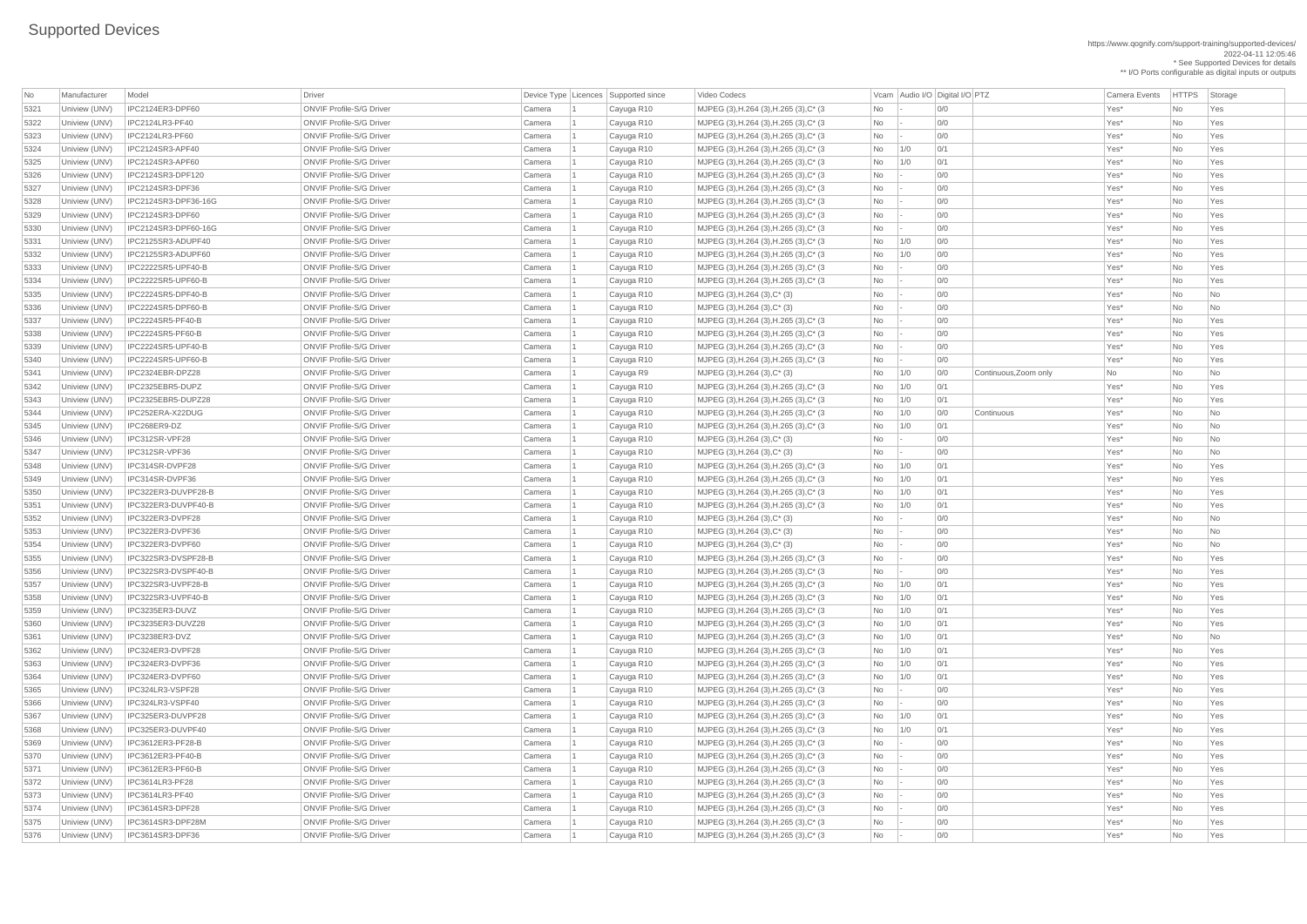https://www.qognify.com/support-training/supported-devices/ 2022-04-11 12:05:46 \* See Supported Devices for details \*\* I/O Ports configurable as digital inputs or outputs

| Video Codecs | No Manufacturer | No Manufacturer Model Driver Device Type Licence Camera Events | HTTPS | Storage | MJPEG (3),H.264 (3),H.265 (3),C\* (3  $\qquad$  No  $\qquad$  - 0/0  $\qquad$  01  $\qquad$  90  $\qquad$  Yes\* No Yes | MJPEG (3),H.264 (3),H.265 (3),C\* (3  $\qquad$  No  $\qquad$  -  $\qquad$  0/0  $\qquad$  01 Yes\* No Yes\* No Yes | MJPEG (3),H.264 (3),H.265 (3),C\* (3  $\qquad \qquad$  No  $\qquad$  -  $\qquad \qquad$  0/0 Yes\* No Yes\* No Yes | MJPEG (3),H.264 (3),H.265 (3),C\* (3  $\qquad$  No 1/0 0/0 00  $\qquad$  No Yes\* No Yes | MJPEG (3),H.264 (3),H.265 (3),C\* (3  $\qquad$  No 1/0 0/0 00  $\qquad$  Yes\* No Yes | MJPEG (3),H.264 (3),H.265 (3),C\* (3  $\qquad$  No 1/0 0/0  $\qquad$  0/0  $\qquad$  Yes\* No Yes | MJPEG (3),H.264 (3),H.265 (3),C\* (3  $\qquad$  No 1/0 0/0  $\qquad$  0/0  $\qquad$  Yes\* No Yes | MJPEG (3),H.264 (3),H.265 (3),C\* (3  $\qquad \qquad$  No  $\qquad$  1/0 0/1  $\qquad$  0/1  $\qquad$  Yes\* No No No | MJPEG (3),H.264 (3),H.265 (3),C\* (3  $\qquad$  No 1/0 0/0 Continuous Yes\* No No No | MJPEG (3),H.264 (3),H.265 (3),C\* (3  $\qquad$  | No | 1/0 | 0/0 Continuous | Yes\* | No | No | No | MJPEG (3),H.264 (3),H.265 (3),C\* (3  $\qquad$  | No | 1/0 0/0 Continuous Yes\* | No | No | No | MJPEG (3),H.264 (3),H.265 (3),C\* (3  $\qquad$  No 1/0 0/0 Continuous Yes\* No No No | MJPEG (3),H.264 (3),H.265 (3),C\* (3  $\qquad$  No 1/0 0/0 Continuous Yes\* No No No | MJPEG (3), H.264 (3), H.265 (3), C\* (3  $\hbox{No}$  | 1/0 | 0/0 Continuous | Yes\* No No | No | MJPEG (3),H.264 (3),H.265 (3),C\* (3  $\qquad$  | No | 1/0 | 0/0 Continuous | Yes\* | No | No | No | MJPEG (3),H.264 (3),H.265 (3),C\* (3  $\qquad$  No 1/0 0/0 Continuous Yes\* No No No | MJPEG (3), H.264 (3), H.265 (3), C\* (3  $\hbox{No}$  | 1/0 | 0/0 Continuous | Yes\* No | No | No  $\begin{array}{|c|c|c|c|c|c|c|c|c|}\n\hline\n\text{MJPEG (3),H.264 (3),H.265 (3),C*(3 & & \text{No} & \text{O/O} & \text{O/1 **} & \text{Continuous} & & \text{Yes}^* & & \text{No} & \text{No} & \text{No} & \text{No} & \text{No} & \text{No} & \text{No} & \text{No} & \text{No} & \text{No} & \text{No} & \text{No} & \text{No} & \text{No} & \text{No} & \text{No} & \text{No} & \text{No} & \text{No} & \text{No} & \text{No$ | MJPEG (3),H.264 (3),H.265 (3),C\* (3  $\qquad$  | No | 1/0 0/0 Continuous Yes\* | No | No | No | MJPEG (3),H.264 (3),H.265 (3),C\* (3  $\qquad$  | No | 1/0 | 0/1 Continuous | Yes\* | No | No | No | MJPEG (3), H.264 (3), H.265 (3), C\* (3  $\qquad$  No 1/0 0/1 Continuous Yes\* No Yes | MJPEG (3),H.264 (3),H.265 (3),C\* (3  $\qquad$  No 1/0 0/1 Continuous Yes\* No Yes | MJPEG (3),H.264 (3),H.265 (3),C\* (3  $\qquad$  No 1/0 0/1 Continuous Yes\* No Yes 5402 Uniview (UNV) IPC814SR-DVPF16 ONVIF Profile-S/G Driver Camera 1 Cayuga R10 MJPEG (3),H.264 (3),H.265 (3),C\* (3 No 1/0 0/1 Yes\* No Yes | MJPEG (3),H.264 (3),H.265 (3),C\* (3  $\qquad$  No  $\qquad$  -  $\qquad$  0/0  $\qquad$  01 Yes\* No Yes\* No Yes 5411 Vanderbilt/Siem CCMD2010-OIR Vanderbilt Smart Driver (Eventys Series) Camera 1 Cayuga R13 MJPEG (2),H.264 (3),C\* (3) No 1/0 2/1 Continuous,Click to Center,Area Zoo Yes\* Yes No  $\begin{array}{|c|c|c|c|c|c|}\n\hline\n\text{MJPEG (2),H.264 (3),C* (3)} & \text{No} & \text{No} & \text{1/0} & \text{2/1} & \text{Continuous, Click to Center,Area Zoo } \text{Yes} & \text{Yes} & \text{No} & \text{No} & \text{2/2} & \text{1/1} & \text{1/2/2} & \text{1/2/3} & \text{1/2/3/2} & \text{1/2/3/2} & \text{1/2/3/2} & \text{1/2/3/2} & \text{1/2/3/2} & \text{1/2/3/2} &$ 

| No   | Manufacturer                 | Model                         | Driver                                   | Device Type   Licences | Supported since | Video Codecs                            |    |     | Vcam Audio I/O Digital I/O PTZ |                                              | <b>Camera Events</b> | <b>HTTPS</b> | Sto                         |
|------|------------------------------|-------------------------------|------------------------------------------|------------------------|-----------------|-----------------------------------------|----|-----|--------------------------------|----------------------------------------------|----------------------|--------------|-----------------------------|
|      |                              | IPC3614SR3-DPF36M             |                                          |                        |                 |                                         |    |     |                                |                                              |                      |              |                             |
| 5377 | Uniview (UNV)                |                               | <b>ONVIF Profile-S/G Driver</b>          | Camera                 | Cayuga R10      | MJPEG (3), H.264 (3), H.265 (3), C* (3) | No |     | 0/0<br>0/0                     |                                              | Yes*                 | No           | Yes                         |
| 5378 | Uniview (UNV)                | IPC3614SR3-DPF60              | <b>ONVIF Profile-S/G Driver</b>          | Camera                 | Cayuga R10      | MJPEG (3), H.264 (3), H.265 (3), C* (3) | No |     | 0/0                            |                                              | Yes*                 | No           | Yes                         |
| 5379 | Uniview (UNV)                | IPC3614SR3-DPF60M             | <b>ONVIF Profile-S/G Driver</b>          | Camera                 | Cayuga R10      | MJPEG (3), H.264 (3), H.265 (3), C* (3) | No |     | 0/0                            |                                              | Yes*                 | <b>No</b>    | Yes                         |
| 5380 | Uniview (UNV)                | IPC3615ER3-ADUPF28M           | <b>ONVIF Profile-S/G Driver</b>          | Camera                 | Cayuga R10      | MJPEG (3), H.264 (3), H.265 (3), C* (3) | No | 1/0 | 0/0                            |                                              | Yes*                 | No           | Yes                         |
| 538  | Uniview (UNV)                | IPC3615ER3-ADUPF40M           | <b>ONVIF Profile-S/G Driver</b>          | Camera                 | Cayuga R10      | MJPEG (3), H.264 (3), H.265 (3), C* (3) | No | 1/0 |                                |                                              | Yes*                 | No           | Yes                         |
| 5382 | Uniview (UNV)                | IPC3634ER3-DPZ28              | <b>ONVIF Profile-S/G Driver</b>          | Camera                 | Cayuga R10      | MJPEG (3), H.264 (3), H.265 (3), C* (3) | No | 1/0 | 0/0                            |                                              | Yes*                 | No           | Yes                         |
| 5383 | Uniview (UNV)                | IPC3635ER3-DUPZ               | <b>ONVIF Profile-S/G Driver</b>          | Camera                 | Cayuga R10      | MJPEG (3), H.264 (3), H.265 (3), C* (3) | No | 1/0 | 0/0                            |                                              | Yes*                 | No           | Yes                         |
| 5384 | Uniview (UNV)                | IPC3635ER3-DUPZ28             | <b>ONVIF Profile-S/G Driver</b>          | Camera                 | Cayuga R10      | MJPEG (3),H.264 (3),H.265 (3),C* (3)    | No | 1/0 | 0/0                            |                                              | Yes*                 | No           | Yes                         |
| 5385 | Uniview (UNV)                | IPC568E-G                     | <b>ONVIF Profile-S/G Driver</b>          | Camera                 | Cayuga R10      | MJPEG (3), H.264 (3), H.265 (3), C* (3) | No | 1/0 | 0/1                            |                                              | Yes*                 | No           | No                          |
| 5386 | Uniview (UNV)                | <b>IPC6222ER-X20-B</b>        | <b>ONVIF Profile-S/G Driver</b>          | Camera                 | Cayuga R10      | MJPEG (3), H.264 (3), H.265 (3), C* (3) | No | 1/0 | 0/0                            | Continuous                                   | Yes*                 | No           | No                          |
| 5387 | Uniview (UNV)                | IPC6222ER-X20P-B              | <b>ONVIF Profile-S/G Driver</b>          | Camera                 | Cayuga R10      | MJPEG (3), H.264 (3), H.265 (3), C* (3) | No | 1/0 | 0/0                            | Continuous                                   | Yes*                 | No           | <b>No</b>                   |
| 5388 | Uniview (UNV)                | <b>IPC6222ER-X30-B</b>        | <b>ONVIF Profile-S/G Driver</b>          | Camera                 | Cayuga R10      | MJPEG (3), H.264 (3), H.265 (3), C* (3) | No | 1/0 | 0/0                            | Continuous                                   | Yes*                 | No           | <b>No</b>                   |
| 5389 | Uniview (UNV)                | <b>IPC6222ER-X30P-B</b>       | <b>ONVIF Profile-S/G Driver</b>          | Camera                 | Cayuga R10      | MJPEG (3), H.264 (3), H.265 (3), C* (3) | No | 1/0 | 0/0                            | Continuous                                   | Yes*                 | No           | No                          |
| 5390 | Uniview (UNV)                | IPC6252SFW-X22U               | <b>ONVIF Profile-S/G Driver</b>          | Camera                 | Cayuga R10      | MJPEG (3), H.264 (3), H.265 (3), C* (3) | No | 1/0 | 0/0                            | Continuous                                   | Yes*                 | No           | <b>No</b>                   |
| 539' | Uniview (UNV)                | IPC6252SL-X33UP               | <b>ONVIF Profile-S/G Driver</b>          | Camera                 | Cayuga R10      | MJPEG (3), H.264 (3), H.265 (3), C* (3) | No | 1/0 | 0/0                            | Continuous                                   | Yes*                 | No           | No                          |
| 5392 | Uniview (UNV)                | <b>IPC6252SR-X22U</b>         | <b>ONVIF Profile-S/G Driver</b>          | Camera                 | Cayuga R10      | MJPEG (3), H.264 (3), H.265 (3), C* (3) | No | 1/0 | 0/0                            | Continuous                                   | Yes*                 | No           | No                          |
| 5393 | Uniview (UNV)                | IPC6252SR-X22UG               | <b>ONVIF Profile-S/G Driver</b>          | Camera                 | Cayuga R10      | MJPEG (3), H.264 (3), H.265 (3), C* (3) | No | 1/0 | 0/0                            | Continuous                                   | Yes*                 | No           | <b>No</b>                   |
| 5394 | Uniview (UNV)                | <b>IPC6252SR-X33U</b>         | <b>ONVIF Profile-S/G Driver</b>          | Camera                 | Cayuga R10      | MJPEG (3), H.264 (3), H.265 (3), C* (3) | No | 1/0 | 0/0                            | Continuous                                   | Yes*                 | No           | <b>No</b>                   |
| 5395 | Uniview (UNV)                | <b>IPC6253SR-X33</b>          | <b>ONVIF Profile-S/G Driver</b>          | Camera                 | Cayuga R10      | MJPEG (3), H.264 (3), H.265 (3), C* (3) | No | 1/0 | 0/0                            | Continuous                                   | Yes*                 | No           | No                          |
| 5396 | Uniview (UNV)                | IPC6258SR-X22P                | <b>ONVIF Profile-S/G Driver</b>          | Camera                 | Cayuga R10      | MJPEG (3), H.264 (3), H.265 (3), C* (3) | No | 0/0 | $0/1$ **                       | Continuous                                   | Yes*                 | No           | <b>No</b>                   |
| 5397 | Uniview (UNV)                | IPC6852SR-X44U                | <b>ONVIF Profile-S/G Driver</b>          | Camera                 | Cayuga R10      | MJPEG (3), H.264 (3), H.265 (3), C* (3) | No | 1/0 | 0/0                            | Continuous                                   | Yes*                 | No           | No                          |
| 5398 | Uniview (UNV)                | IPC6858SR-X22                 | <b>ONVIF Profile-S/G Driver</b>          | Camera                 | Cayuga R10      | MJPEG (3), H.264 (3), H.265 (3), C* (3) | No | 1/0 | 0/1                            | Continuous                                   | Yes*                 | No           | No                          |
| 5399 | Uniview (UNV)                | IPC742SR9-PZ30-32G            | <b>ONVIF Profile-S/G Driver</b>          | Camera                 | Cayuga R10      | MJPEG (3), H.264 (3), H.265 (3), C* (3) | No | 1/0 | 0/1                            | Continuous                                   | Yes*                 | No           | Yes                         |
| 5400 | Uniview (UNV)                | <b>IPC744SR5-PF40-32G</b>     | <b>ONVIF Profile-S/G Driver</b>          | Camera                 | Cayuga R10      | MJPEG (3), H.264 (3), H.265 (3), C* (3) | No | 1/0 | 0/1                            | Continuous                                   | Yes*                 | <b>No</b>    | Yes                         |
| 5401 | Uniview (UNV)                | IPC744SR5-PF60-32G            | <b>ONVIF Profile-S/G Driver</b>          | Camera                 | Cayuga R10      | MJPEG (3), H.264 (3), H.265 (3), C* (3) | No | 1/0 | 0/1                            | Continuous                                   | Yes*                 | No           | Yes                         |
| 5402 | Uniview (UNV)                | IPC814SR-DVPF16               | <b>ONVIF Profile-S/G Driver</b>          | Camera                 | Cayuga R10      | MJPEG (3), H.264 (3), H.265 (3), C* (3) | No | 1/0 | 0/1                            |                                              | Yes*                 | No.          | Yes                         |
| 5403 | Uniview (UNV)                | IPC814SR-DVSPF16              | <b>ONVIF Profile-S/G Driver</b>          | Camera                 | Cayuga R10      | MJPEG (3), H.264 (3), H.265 (3), C* (3) | No |     | 0/0                            |                                              | Yes*                 | No           | Yes                         |
| 5404 | Vanderbilt/Siem              | CCDA1445                      | CCID/CCDA1445                            | Camera                 | Cayuga R2       | $MJPEG (1), H.264 (1), C^{*} (2)$       | No | 1/0 | 4/0                            | Continuous                                   | Yes*                 | No           | No                          |
| 5405 | Vanderbilt/Siem              | CCID1445                      | CCID/CCDA1445                            | Camera                 | Cayuga R2       | MJPEG (1),H.264 (1),C* (2)              | No | 1/0 | 4/0                            | Continuous                                   | Yes*                 | No           | <b>No</b>                   |
| 5406 | Vanderbilt/Siem              | CCIIC1345                     | <b>CCIx1345</b>                          | Camera                 | Cayuga R2       | MJPEG (1), MPEG-4 (1), C* (1)           | No |     | 0/0                            |                                              | No                   | <b>No</b>    | No                          |
| 5407 | Vanderbilt/Siem              | CCIS1345                      | <b>CCIx1345</b>                          | Camera                 | Cayuga R2       | MJPEG $(1)$ , MPEG-4 $(1)$ , C* $(1)$   | No |     | 0/0                            |                                              | No                   | No           | No                          |
| 5408 | Vanderbilt/Siem              | CCIS1425                      | CCIS/CFIS1425                            | Camera                 | Cayuga R2       | MJPEG (1), H.264 (2), C* (2)            | No | 1/0 | 3/0                            |                                              | Yes*                 | No           | No                          |
| 5409 | Vanderbilt/Siem              | CCIW1345                      | CCIx1345                                 | Camera                 | Cayuga R2       | $MJPEG (1), MPEG-4 (1), C^* (1)$        | No |     | 0/0                            |                                              | No                   | No           | No                          |
| 5410 | Vanderbilt/Siem              | CCMC1315                      | CxMx1315                                 | Camera                 | Cayuga R2       | $MJPEG (1), MPEG-4 (1), C^* (2)$        | No |     | 1/0                            |                                              | Yes*                 | No           | No                          |
| 5411 | Vanderbilt/Siem              | CCMD2010-OIR                  | Vanderbilt Smart Driver (Eventys Series) | Camera                 | Cayuga R13      | $MJPEG (2), H.264 (3), C^* (3)$         | No | 1/0 | 2/1                            | Continuous, Click to Center, Area Zoo   Yes* |                      | Yes          | No                          |
| 5412 | Vanderbilt/Siem              | CCMD2010-OIRD                 | Vanderbilt Smart Driver (Eventys Series) | Camera                 | Cayuga R13      | MJPEG (2), H.264 (3), C* (3)            | No | 1/0 | 2/1                            | Continuous, Click to Center, Area Zoo   Yes* |                      | Yes          | No                          |
| 5413 | Vanderbilt/Siem              | CCMD3025-DN18                 | <b>ONVIF Profile-S/G Driver</b>          | Camera                 | Cayuga R6       | MJPEG (2), H.264 (2), C* (2)            | No | 1/0 | 1/1                            | Continuous                                   | Yes*                 | No           | No                          |
| 5414 | Vanderbilt/Siem              | <b>CCMS1315</b>               | CxMx1315                                 | Camera                 | Cayuga R2       | MJPEG (1), MPEG-4 (1), C* (2)           | No |     | 1/0                            |                                              | Yes*                 | No           | No                          |
| 5415 | Vanderbilt/Siem              | CCMS2025                      | CCMS/CFMS/CVMS2025(-IR)                  | Camera                 | Cayuga R2       | MJPEG (1), H.264 (2), C* (2)            | No | 1/0 | 1/0                            |                                              | Yes*                 | No           | <b>No</b>                   |
| 5416 | Vanderbilt/Siem              | CCMS3025                      | CCMW/CFMW/CVMW3025(-IR)                  | Camera                 | Cayuga R3       | $MJPEG (3), H.264 (3), C*(3)$           | No | 1/0 | 1/0                            |                                              | Yes*                 | No           | No                          |
| 5417 | Vanderbilt/Siem              | CCMW1025                      | CCMW/CFMW1025                            | Camera                 | Cayuga R2       | MJPEG (1), H.264 (2), C* (2)            | No | 1/0 | 1/0                            |                                              | Yes*                 | No           | <b>No</b>                   |
| 5418 | Vanderbilt/Siem              | CCMW2035                      | <b>ONVIF Profile-S/G Driver</b>          | Camera                 | Cayuga R8       | MJPEG (2), H.264 (2), C* (2)            | No | 1/0 | 1/0                            |                                              | Yes*                 | No           | No                          |
| 5419 | Vanderbilt/Siem              | CFIS1425                      | CCIS/CFIS1425                            | Camera                 | Cayuga R2       | MJPEG (1), H.264 (2), C* (2)            | No | 1/0 | 3/0                            |                                              | Yes*                 | No           | No                          |
| 5420 | Vanderbilt/Siem              | CFMC1315                      | CxMx1315                                 | Camera                 | Cayuga R2       | MJPEG (1), MPEG-4 (1), C* (2)           | No |     | 1/0                            |                                              | Yes*                 | No           | No                          |
| 5421 | Vanderbilt/Siem              | <b>CFMS2025</b>               | CCMS/CFMS/CVMS2025(-IR)                  | Camera                 | Cayuga R2       | MJPEG (1), H.264 (2), C* (2)            | No | 1/0 | 1/0                            |                                              | Yes*                 | No           | No                          |
| 5422 | Vanderbilt/Siem              | CFMS3025                      | CCMW/CFMW/CVMW3025(-IR)                  | Camera                 | Cayuga R3       | $MJPEG (3), H.264 (3), C*(3)$           | No | 1/0 | 1/0                            |                                              | Yes*                 | No           | No                          |
| 5423 | Vanderbilt/Siem              | CFMW1025                      | CCMW/CFMW1025                            | Camera                 | Cayuga R2       | MJPEG (1), H.264 (2), C* (2)            | No | 1/0 | 1/0                            |                                              | Yes*                 | No           | No                          |
| 5424 | Vanderbilt/Siem              | CFMW2035                      | <b>ONVIF Profile-S/G Driver</b>          | Camera                 | Cayuga R8       | MJPEG (2), H.264 (2), C* (2)            | No | 1/0 | 1/0                            |                                              | Yes*                 | No           | <b>No</b>                   |
| 5425 | Vanderbilt/Siem              | <b>CNE1000</b>                | <b>CNE1000</b>                           | Encoder                | Cayuga R2       | MJPEG (3), H.264 (3), C* (3)            | No | 1/0 | 1/0                            | Continuous                                   | Yes*                 | No           | No                          |
| 5426 | Vanderbilt/Siem              | CPMS2010-IR                   | Vanderbilt Smart Driver (Eventys Series) | Camera                 | Cayuga R13      | MJPEG (1), H.264 (2), C* (2)            | No |     | 0/0                            |                                              | Yes*                 | Yes          | No                          |
| 5427 | Vanderbilt/Siem              | CPMS2010-VIR                  | Vanderbilt Smart Driver (Eventys Series) | Camera                 | Cayuga R13      | MJPEG (1), H.264 (2), C* (2)            | No |     | 0/0                            |                                              | Yes*                 | Yes          | No                          |
| 5428 | Vanderbilt/Siem              | $\mathsf{CPMW4010\text{-}IR}$ | Vanderbilt Smart Driver (Eventys Series) | Camera                 | Cayuga R13      | MJPEG (1), H.264 (2), C* (2)            | No | 1/0 | 1/1                            |                                              | Yes*                 | Yes          |                             |
| 5429 | Vanderbilt/Siem CPMW4010-VIR |                               | Vanderbilt Smart Driver (Eventys Series) | Camera                 | Cayuga R13      | $MJPEG (1), H.264 (2), C^*(2)$          | No | 1/0 | 1/1                            |                                              | Yes*                 | Yes          | N <sub>o</sub>              |
| 5430 | Vanderbilt/Siem              | $ $ CVMD4010-IR               | <b>ONVIF Profile-S/G Driver</b>          | Camera                 | Cayuga R8       | MJPEG (2), H.264 (2), C* (2)            | No | 1/0 | 0/0                            |                                              | No                   | No           | N <sub>o</sub>              |
| 5431 | Vanderbilt/Siem              | $ CVMS1310-IR$                | Vanderbilt Smart Driver (Eventys Series) | Camera                 | Cayuga R13      | $MJPEG (1), H.264 (2), C^*(2)$          | No |     | 0/0                            |                                              | Yes*                 | Yes          | N <sub>o</sub>              |
| 5432 | Vanderbilt/Siem CVMS1310-VIR |                               | Vanderbilt Smart Driver (Eventys Series) | Camera                 | Cayuga R13      | MJPEG (1), H.264 (2), C* (2)            | No |     | 0/0                            |                                              | Yes*                 | Yes          | $\overline{\phantom{a}}$ No |
|      |                              |                               |                                          |                        |                 |                                         |    |     |                                |                                              |                      |              |                             |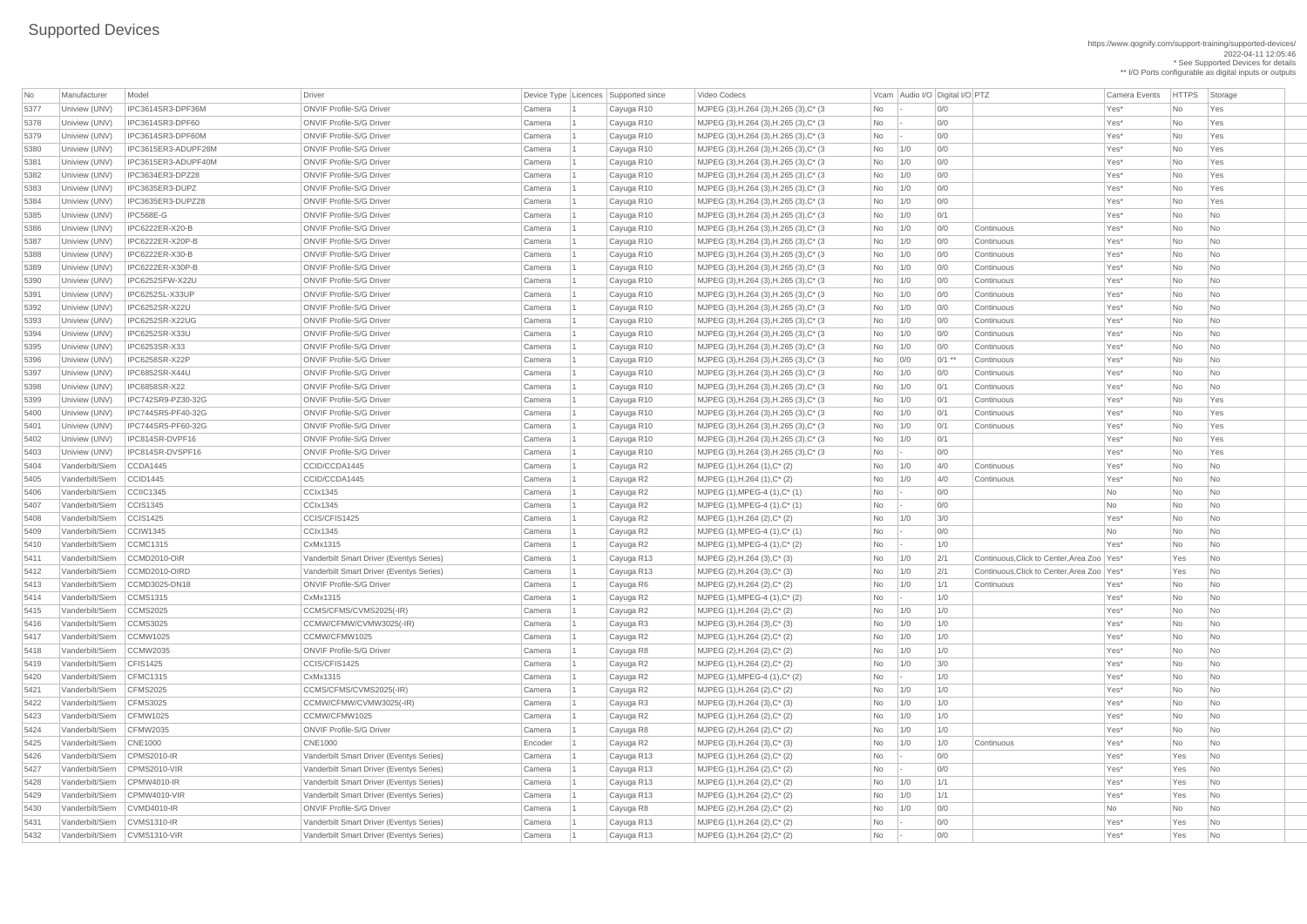https://www.qognify.com/support-training/supported-devices/ 2022-04-11 12:05:46 \* See Supported Devices for details

\*\* I/O Ports configurable as digital inputs or outputs

| <b>No</b> | Manufacturer    | Model                         | Driver                                        |                    |    | Device Type Licences Supported since | Video Codecs                                |            | Vcam Audio I/O Digital I/O PTZ |     |            | Camera Events | <b>HTTPS</b> | Storage                  |
|-----------|-----------------|-------------------------------|-----------------------------------------------|--------------------|----|--------------------------------------|---------------------------------------------|------------|--------------------------------|-----|------------|---------------|--------------|--------------------------|
| 5433      | Vanderbilt/Siem | CVMS2010-VIR                  | Vanderbilt Smart Driver (Eventys Series)      | Camera             |    | Cayuga R13                           | MJPEG $(1)$ , H.264 $(2)$ , C* $(2)$        | No         |                                | O/O |            | Yes*          | Yes          | N <sub>o</sub>           |
| 5434      | Vanderbilt/Siem | CVMS2011-IR                   | Vanderbilt Smart Driver (Eventys Series)      | Camera             |    | Cayuga R13                           | MJPEG (1), H.264 (2), C* (2)                | No         |                                | 0/0 |            | Yes*          | Yes          | <b>No</b>                |
| 5435      | Vanderbilt/Siem | CVMS2025                      | CCMS/CFMS/CVMS2025(-IR)                       | Camera             |    | Cayuga R2                            | MJPEG (1), H.264 (2), C* (2)                | <b>No</b>  | 1/0                            | 1/0 |            | Yes*          | No           | <b>No</b>                |
| 5436      | Vanderbilt/Siem | CVMS2025-IR                   | CCMS/CFMS/CVMS2025(-IR)                       | Camera             |    | Cayuga R2                            | MJPEG (1), H.264 (2), C* (2)                | No         | 1/0                            | 1/0 |            | Yes*          | No           | No.                      |
| 5437      | Vanderbilt/Siem | CVMS3025                      | CCMW/CFMW/CVMW3025(-IR)                       | Camera             |    | Cayuga R3                            | $MJPEG (3), H.264 (3), C^*(3)$              | No         | 1/0                            | 1/0 |            | Yes*          | No           | No                       |
| 5438      | Vanderbilt/Siem | CVMS3025-IR                   | CCMW/CFMW/CVMW3025(-IR)                       | Camera             |    | Cayuga R3                            | $MJPEG (3), H.264 (3), C^*(3)$              | No         | 1/0                            | 1/0 |            | Yes*          | No           | <b>No</b>                |
| 5439      | Vanderbilt/Siem | CVMW2010-IR                   | Vanderbilt Smart Driver (Eventys Series)      | Camera             |    | Cayuga R13                           | $MJPEG (1), H.264 (2), C^*(2)$              | No         |                                | 0/0 |            | Yes*          | Yes          | No.                      |
| 5440      | Vanderbilt/Siem | CVMW2010-VIR                  | Vanderbilt Smart Driver (Eventys Series)      | Camera             |    | Cayuga R13                           | MJPEG (1), H.264 (2), C* (2)                | No         |                                | 0/0 |            | Yes*          | Yes          | <b>No</b>                |
| 5441      | Vanderbilt/Siem | CVMW2035-IR                   | <b>ONVIF Profile-S/G Driver</b>               | Camera             |    | Cayuga R8                            | MJPEG (2), H.264 (2), C* (2)                | <b>No</b>  | 1/0                            | 1/0 |            | Yes*          | <b>No</b>    | <b>No</b>                |
| 5442      | Vanderbilt/Siem | $\vert$ CVMW4010-IR           | Vanderbilt Smart Driver (Eventys Series)      | Camera             |    | Cayuga R13                           | MJPEG (1), H.264 (2), C* (2)                | No         | 1/0                            | 1/1 |            | Yes*          | Yes          | No.                      |
| 5443      | Vanderbilt/Siem | CVMW4010-IRW                  | Vanderbilt Smart Driver (Eventys Series)      | Camera             |    | Cayuga R13                           | MJPEG $(1)$ , H.264 $(2)$ , C* $(2)$        | No         | 1/0                            | 1/1 |            | Yes*          | Yes          | No                       |
| 5444      | Vanderbilt/Siem | CVMW4010-VIR                  | Vanderbilt Smart Driver (Eventys Series)      | Camera             |    | Cayuga R13                           | MJPEG $(1)$ , H.264 $(2)$ , C* $(2)$        | <b>No</b>  | 1/0                            | 1/1 |            | Yes*          | Yes          | No.                      |
| 5445      | Verint          | S1704e                        | <b>Generic RTP Driver</b>                     | Encoder            |    | Cayuga R17                           | $MPEG-4 (1), C^*(1)$                        | No         |                                | O/O |            | No            | No           | No.                      |
| 5446      | Verint          | S1708e                        | <b>Generic RTP Driver</b>                     | Encoder            | 8  | Cayuga R17                           | $MPEG-4 (1), C^*(1)$                        | <b>No</b>  |                                | 0/0 |            | No            | <b>No</b>    | <b>No</b>                |
| 5447      | Verint          | S1716e                        | <b>Generic RTP Driver</b>                     | Encoder            | 16 | Cayuga R17                           | MPEG-4 (1), C* (1)                          | <b>No</b>  |                                | 0/0 |            | No            | No           | <b>No</b>                |
| 5448      | Verint          | S1808e                        | Generic Video Driver                          | Encoder            | 8  | Cayuga R17                           | $H.264$ (2), MPEG-4 (2), C <sup>*</sup> (1) | No         |                                | 0/0 |            | No            | No           | No                       |
| 5449      | Verint          | S1816e                        | Generic Video Driver                          | Encoder            | 16 | Cayuga R17                           | $H.264$ (2), MPEG-4 (2), C <sup>*</sup> (1) | No         |                                | 0/0 |            | No            | No           | No                       |
| 5450      | Verint          | V3320FD-DN                    | <b>ONVIF Profile-S/G Driver</b>               | Camera             |    | Cayuga R12                           | MJPEG (2), H.264 (2), C* (2)                | No         |                                | 1/1 |            | Yes*          | No           | <b>No</b>                |
| 5451      | Videotec        | DCZ                           | N/A                                           | USB Control Device |    | Cayuga R2                            |                                             | No         |                                | 0/0 |            | No            | No           | No.                      |
| 5452      | Videotec        | UCHD-30x-VT ULISSE COMPACT HD | <b>ONVIF Profile-S/G Driver</b>               | Camera             |    | Cayuga R13                           | MJPEG (3), H.264 (3), MPEG-4 (3), C* (      | No         |                                | 1/1 | Continuous | Yes*          | No           | No.                      |
| 5453      | Videra          | AIPR-BL2Mv3                   | <b>ONVIF Profile-S/G Driver</b>               | Camera             |    | Cayuga R8                            | MJPEG (2), H.264 (2), C* (2)                | No         | 1/0                            | 0/1 |            | Yes*          | <b>No</b>    | No                       |
| 5454      | Videra          | AIPR-BL4M                     | <b>ONVIF Profile-S/G Driver</b>               | Camera             |    | Cayuga R8                            | MJPEG (2), H.264 (2), C* (2)                | No         | 1/0                            | 0/1 |            | Yes*          | No           | No                       |
| 5455      | Videra          | IPR-ED222                     | <b>ONVIF Profile-S/G Driver</b>               | Camera             |    | Cayuga R7                            | MJPEG (2), H.264 (2), C* (2)                | No         |                                | 0/0 |            | Yes*          | No           | <b>No</b>                |
| 5456      | Vista           | <b>VK2-1080VRD</b>            | <b>VK2-1080VRD</b>                            | Camera             |    | Cayuga R2                            | MJPEG $(1)$ , H.264 $(1)$ , C* $(1)$        | No         | 1/0                            | 2/1 |            | Yes*          | No           | No                       |
| 5457      | Vista           | VK2-2MPBXCM                   | VK2-2MPBXCM/2MPBXDN/2MPVRD                    | Camera             |    | Cayuga R2                            | $MJPEG (1), H.264 (1), C^* (1)$             | No         | 1/0                            | 2/1 | Continuous | Yes*          | No           | No                       |
| 5458      | Vista           | VK2-2MPBXDN                   | VK2-2MPBXCM/2MPBXDN/2MPVRD                    | Camera             |    | Cayuga R2                            | MJPEG (1), H.264 (1), C* (1)                | No         | 1/0                            | 2/1 | Continuous | Yes*          | No           | No                       |
| 5459      | Vista           | VK2-2MPVRD                    | VK2-2MPBXCM/2MPBXDN/2MPVRD                    | Camera             |    | Cayuga R2                            | MJPEG (1), H.264 (1), C* (1)                | No         | 1/0                            | 2/1 | Continuous | Yes*          | <b>No</b>    | <b>No</b>                |
| 5460      | Vista           | <b>VK2-540BX</b>              | VK2-540BX/VK2-540VRD                          | Camera             |    | Cayuga R2                            | MJPEG (1), H.264 (1), C* (1)                | No         | 1/0                            | 1/1 | Continuous | Yes*          | No           | No                       |
| 5461      | Vista           | <b>VK2-540VRD</b>             | VK2-540BX/VK2-540VRD                          | Camera             |    | Cayuga R2                            | $MJPEG (1), H.264 (1), C^*(1)$              | No         | 1/0                            | 1/1 | Continuous | Yes*          | No           | No                       |
| 5462      | Vista           | <b>VK2-600PTZ</b>             | <b>VK2-600PTZ</b>                             | Camera             |    | Cayuga R2                            | MJPEG $(1)$ , H.264 $(1)$ , C* $(1)$        | No         | 1/0                            | 1/1 | Continuous | Yes*          | No           | No                       |
| 5463      | Vista           | VK2-ENCODER                   | VK2-ENCODER                                   | Encoder            |    | Cayuga R2                            | $MJPEG (1), H.264 (1), C^*(1)$              | No         | 1/0                            | 2/1 | Continuous | Yes*          | No           | No                       |
| 5464      | Vista           | VK2-VGABX                     | VK2-VGABX/VK2-VGAVFD                          | Camera             |    | Cayuga R2                            | $MJPEG (1), H.264 (1), C^*(1)$              | No         | 1/0                            | 1/1 |            | Yes*          | <b>No</b>    | No.                      |
| 5465      | Vista           | VK2-VK2-VGAVFD                | VK2-VGABX/VK2-VGAVFD                          | Camera             |    | Cayuga R2                            | $MJPEG (1), H.264 (1), C^* (1)$             | No         | 1/0                            | 1/1 |            | Yes*          | No           | No                       |
| 5466      | Vivotek         | CC8160                        | Vivotek Smart Driver (H.264/H.265 Generation) | Camera             |    | Cayuga R12                           | MJPEG (4), H.264 (4), C* (4)                | No         | 1/0                            | 0/0 |            | Yes*          | Yes          | No                       |
| 5467      | Vivotek         | <b>CC8370-HV</b>              | Vivotek Smart Driver (H.264/H.265 Generation) | Camera             |    | Cayuga R12                           | MJPEG (4), H.264 (4), C* (4)                | No         | 1/0                            | 0/0 |            | Yes*          | Yes          | No                       |
| 5468      | Vivotek         | CC8371-HV                     | Vivotek Smart Driver (H.264/H.265 Generation) | Camera             |    | Cayuga R12                           | MJPEG $(4)$ , H.264 $(4)$ , C* $(4)$        | No         | 1/0                            | 0/0 |            | Yes*          | Yes          | No                       |
| 5469      | Vivotek         | CC9381-HV                     | Vivotek Smart Driver (H.264/H.265 Generation) | Camera             |    | Cayuga R13                           | MJPEG (3), H.264 (3), H.265 (3), C* (3)     | No         | 1/0                            | 0/0 |            | Yes*          | Yes          | No                       |
| 5470      | Vivotek         | CD8371-HNTV                   | Vivotek Smart Driver (H.264/H.265 Generation) | Camera             |    | Cayuga R12                           | MJPEG $(4)$ , H.264 $(4)$ , C* $(4)$        | No         | 1/1                            | 1/1 |            | Yes*          | Yes          | No.                      |
| 5471      | Vivotek         | CD8371-HNVF2                  | Vivotek Smart Driver (H.264/H.265 Generation) | Camera             |    | Cayuga R12                           | MJPEG $(4)$ , H.264 $(4)$ , C* $(4)$        | <b>No</b>  | 1/1                            | 1/1 |            | Yes*          | Yes          | <b>No</b>                |
| 5472      | Vivotek         | FD7131                        | FD7131/7132                                   | Camera             |    | Cayuga R2                            | MJPEG (2), MPEG-4 (2), C* (2)               | No         |                                | 1/1 |            | Yes*          | No           | No.                      |
| 5473      | Vivotek         | FD7132                        | FD7131/7132                                   | Camera             |    | Cayuga R2                            | MJPEG $(2)$ , MPEG-4 $(2)$ , C* $(2)$       | No         |                                | 1/1 |            | Yes*          | No           | No.                      |
| 5474      | Vivotek         | FD7141                        | <b>FD7141</b>                                 | Camera             |    | Cayuga R2                            | MJPEG $(2)$ , MPEG-4 $(2)$ , C* $(2)$       | No         |                                | 1/1 |            | Yes*          | No           | No                       |
| 5475      | Vivotek         | FD8133                        | FD8133(V)/FD8134(V)                           | Camera             |    | Cayuga R2                            | MJPEG (2), H.264 (2), C* (2)                | <b>No</b>  |                                | 1/0 |            | Yes*          | No           | No.                      |
| 5476      | Vivotek         | <b>FD8133V</b>                | FD8133(V)/FD8134(V)                           | Camera             |    | Cayuga R2                            | MJPEG (2), H.264 (2), C* (2)                | No         |                                | 1/0 |            | Yes*          | <b>No</b>    | No.                      |
| 5477      | Vivotek         | FD8134                        | FD8133(V)/FD8134(V)                           | Camera             |    | Cayuga R2                            | MJPEG (2), H.264 (2), C* (2)                | No         |                                | 1/0 |            | Yes*          | No           | <b>No</b>                |
| 5478      | Vivotek         | <b>FD8134V</b>                | FD8133(V)/FD8134(V)                           | Camera             |    | Cayuga R2                            | MJPEG (2), H.264 (2), C* (2)                | <b>No</b>  |                                | 1/0 |            | Yes*          | No           | <b>No</b>                |
| 5479      | Vivotek         | FD8135H                       | IP8335H/FD8135H/FD8335H                       | Camera             |    | Cayuga R2                            | MJPEG (2), H.264 (2), C* (2)                | No         |                                | 3/1 |            | Yes*          | No           | No.                      |
| 5480      | Vivotek         | FD8136                        | FD8136                                        | Camera             |    | Cayuga R2                            | MJPEG (2), H.264 (2), C* (2)                | No         |                                | 1/0 |            | Yes*          | No           | <b>No</b>                |
| 5481      | Vivotek         | <b>FD8151V</b>                | IP8151(P)/FD8151V                             | Camera             |    | Cayuga R2                            | MJPEG (2), H.264 (2), C* (2)                | No         |                                | 1/1 |            | Yes*          | No           | N <sub>o</sub>           |
| 5482      | Vivotek         | FD8152                        | IP8152/FD8152(V)                              | Camera             |    | Cayuga R4                            | MJPEG (2), H.264 (2), C* (3)                | No         |                                | 1/1 |            | Yes*          | No           | No.                      |
| 5483      | Vivotek         | <b>FD8152V</b>                | IP8152/FD8152(V)                              | Camera             |    | Cayuga R4                            | MJPEG (2), H.264 (2), C* (3)                | No         |                                | 1/1 |            | Yes*          | No           | No                       |
| 5484      | Vivotek         | FD8155H                       | Vivotek Smart Driver (H.264/H.265 Generation) | Camera             |    | Cayuga R12                           | MJPEG (2), H.264 (2), C* (2)                | No         | 1/1                            | 1/1 |            | Yes*          | Yes          | No                       |
| 5485      | Vivotek         | <b>FD8161</b>                 | IP8161/IP8361/FD8161/FD8361(L)                | Camera             |    | Cayuga R2                            | MJPEG (2), H.264 (2), C* (2)                | No         |                                | 1/1 |            | Yes*          | No           | No                       |
| 5486      | Vivotek         | FD8162                        | IP8162(P)/IP8362/ FD8162/FD8362(E)            | Camera             |    | Cayuga R2                            | MJPEG (2), H.264 (2), C* (2)                | No         |                                | 1/1 |            | Yes*          | No           | No                       |
| 5487      | Vivotek         | FD8162V                       | Vivotek Smart Driver (H.264/H.265 Generation) | Camera             |    | Cayuga R12                           | MJPEG $(4)$ , H.264 $(4)$ , C* $(4)$        | No         | 1/1                            | 1/1 |            | Yes*          | Yes          | No                       |
| 5488      | Vivotek         | <b>FD8165H</b>                | Vivotek Smart Driver (H.264/H.265 Generation) | Camera             |    | Cayuga R12                           | MJPEG (2), H.264 (2), $C^*$ (2)             | $No$   1/1 |                                | 1/1 |            | Yes*          | Yes          | $\overline{\mathsf{No}}$ |
|           |                 |                               |                                               |                    |    |                                      |                                             |            |                                |     |            |               |              |                          |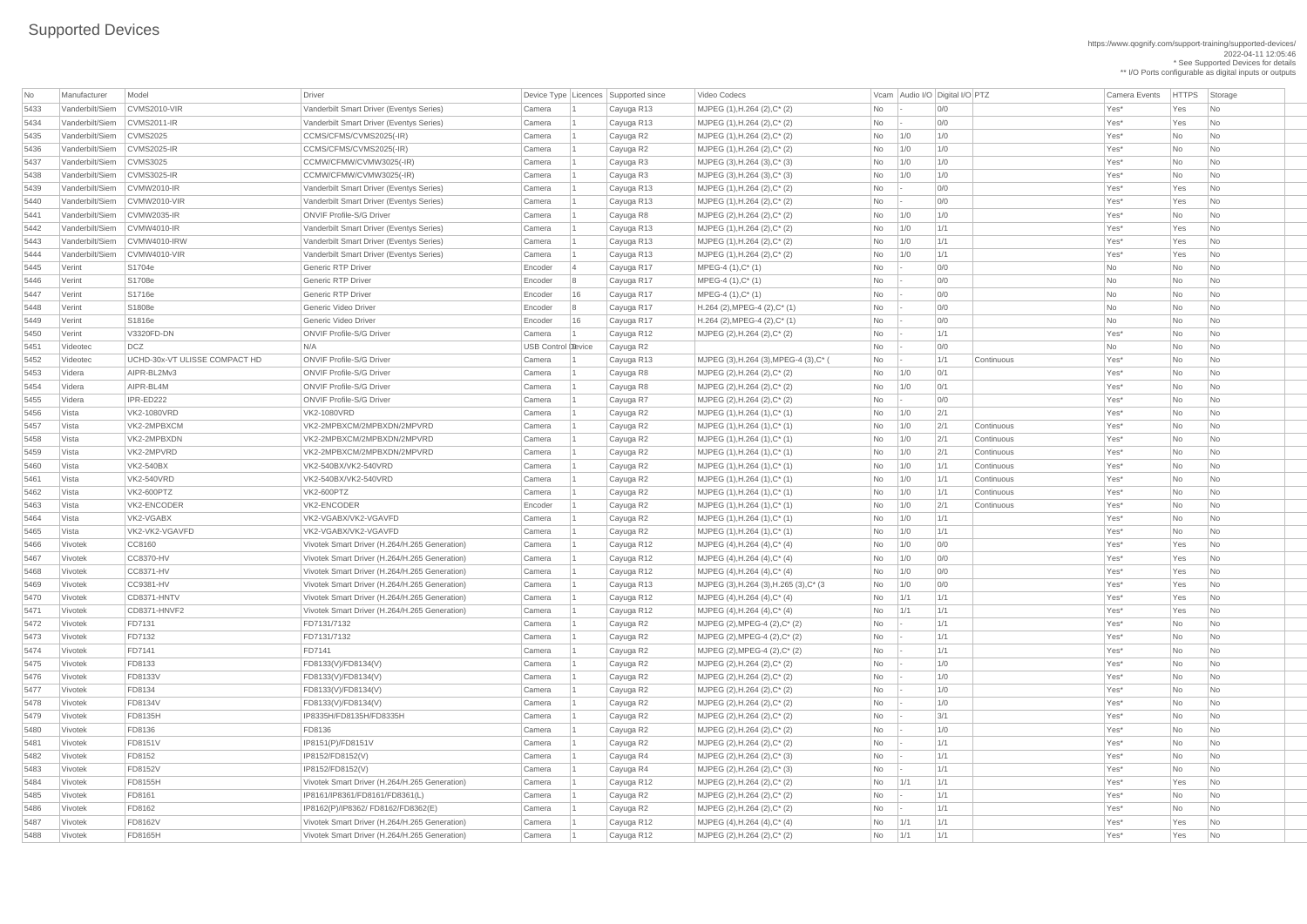https://www.qognify.com/support-training/supported-devices/ 2022-04-11 12:05:46 \* See Supported Devices for details \*\* I/O Ports configurable as digital inputs or outputs

| No           | Manufacturer       | Model                                | <b>Driver</b>                                                                                  | Device Type   Licences   Supported since |                         | Video Codecs                                                    |                        |                 | Vcam Audio I/O Digital I/O PTZ | <b>Camera Events</b> | <b>HTTPS</b> | Storage                                    |
|--------------|--------------------|--------------------------------------|------------------------------------------------------------------------------------------------|------------------------------------------|-------------------------|-----------------------------------------------------------------|------------------------|-----------------|--------------------------------|----------------------|--------------|--------------------------------------------|
| 5489         | Vivotek            | <b>FD8166A</b>                       | Vivotek Smart Driver (H.264/H.265 Generation)                                                  | Camera                                   | Cayuga R12              | MJPEG $(4)$ , H.264 $(4)$ , C* $(4)$                            | No                     | 1/0             | 1/0                            | Yes*                 | Yes          | No                                         |
| 5490         | Vivotek            | <b>FD8166A-N</b>                     | Vivotek Smart Driver (H.264/H.265 Generation)                                                  | Camera                                   | Cayuga R12              | MJPEG $(4)$ , H.264 $(4)$ , C* $(4)$                            | <b>No</b>              | 1/0             | 0/0                            | Yes*                 | Yes          | No                                         |
| 5491         | Vivotek            | <b>FD8167-T</b>                      | Vivotek Smart Driver (H.264/H.265 Generation)                                                  | Camera                                   | Cayuga R12              | $MJPEG (3), H.264 (3), C^*(3)$                                  | <b>No</b>              | 1/1             | 1/1                            | Yes*                 | Yes          | N <sub>o</sub>                             |
| 5492         | Vivotek            | <b>FD8167A</b>                       | Vivotek Smart Driver (H.264/H.265 Generation)                                                  | Camera                                   | Cayuga R12              | $MJPEG (4), H.264 (4), C^*(4)$                                  | No                     | $\vert - \vert$ | 0/0                            | Yes*                 | Yes          | N <sub>o</sub>                             |
| 5493         | Vivotek            | <b>FD8167A-S</b>                     | Vivotek Smart Driver (H.264/H.265 Generation)                                                  | Camera                                   | Cayuga R12              | $MJPEG (4), H.264 (4), C^*(4)$                                  | No                     | 1/0             | 0/0                            | Yes*                 | Yes          | N <sub>o</sub>                             |
| 5494         | Vivotek            | <b>FD8169A</b>                       | Vivotek Smart Driver (H.264/H.265 Generation)                                                  | Camera                                   | Cayuga R12              | $MJPEG (4), H.264 (4), C^* (4)$                                 | No                     | $\sim$          | 0/0                            | Yes*                 | Yes          | N <sub>o</sub>                             |
| 5495         | Vivotek            | <b>FD8169A-S</b>                     | Vivotek Smart Driver (H.264/H.265 Generation)                                                  | Camera                                   | Cayuga R12              | MJPEG (4), H.264 (4), C* (4)                                    | No                     | 1/0             | 0/0                            | Yes*                 | Yes          | N <sub>o</sub>                             |
| 5496         | Vivotek            | <b>FD816B-HF2</b>                    | Vivotek Smart Driver (H.264/H.265 Generation)                                                  | Camera                                   | Cayuga R12              | MJPEG (4), H.264 (4), C* (4)                                    | <b>No</b>              | 1/1             | 1/2                            | Yes*                 | Yes          | N <sub>o</sub>                             |
| 5497         | Vivotek            | FD816B-HT                            | Vivotek Smart Driver (H.264/H.265 Generation)                                                  | Camera                                   | Cayuga R12              | $MJPEG (4), H.264 (4), C^*(4)$                                  | <b>No</b>              | 1/1             | 1/2                            | Yes*                 | Yes          | N <sub>o</sub>                             |
| 5498         | Vivotek            | FD816BA-HF2                          | Vivotek Smart Driver (H.264/H.265 Generation)                                                  | Camera                                   | Cayuga R12              | MJPEG (4), H.264 (4), C* (4)                                    | <b>No</b>              | 1/1             | 1/1                            | Yes*                 | Yes          | $\overline{\phantom{a}}$ No                |
| 5499         | Vivotek            | FD816BA-HT                           | Vivotek Smart Driver (H.264/H.265 Generation)                                                  | Camera                                   | Cayuga R12              | $MJPEG (4), H.264 (4), C^*(4)$                                  | <b>No</b>              | 1/1             | 1/1                            | Yes*                 | Yes          | No                                         |
| 5500         | Vivotek            | <b>FD816C-HF2</b>                    | Vivotek Smart Driver (H.264/H.265 Generation)                                                  | Camera                                   | Cayuga R12              | $MJPEG (4), H.264 (4), C^*(4)$                                  | No                     | 1/0             | 0/0                            | Yes*                 | Yes          | N <sub>o</sub>                             |
| 5501         | Vivotek            | FD816CA-HF2                          | Vivotek Smart Driver (H.264/H.265 Generation)                                                  | Camera                                   | Cayuga R12              | $MJPEG (4), H.264 (4), C^*(4)$                                  | <b>No</b>              | 1/0             | 0/0                            | Yes*                 | Yes          | No                                         |
| 5502         | Vivotek            | <b>FD8173-H</b>                      | Vivotek Smart Driver (H.264/H.265 Generation)                                                  | Camera                                   | Cayuga R12              | MJPEG $(3)$ , H.264 $(3)$ , C* $(3)$                            | <b>No</b>              | 1/1             | 1/1                            | Yes*                 | Yes          | No                                         |
| 5503         | Vivotek            | <b>FD8177-H</b>                      | Vivotek Smart Driver (H.264/H.265 Generation)                                                  | Camera                                   | Cayuga R12              | MJPEG (4), H.264 (4), C* (4)                                    | No                     | 1/0             | 0/0                            | Yes*                 | Yes          | N <sub>o</sub>                             |
| 5504         | Vivotek            | <b>FD8177-HT</b>                     | Vivotek Smart Driver (H.264/H.265 Generation)                                                  | Camera                                   | Cayuga R12              | $MJPEG (4), H.264 (4), C^*(4)$                                  | <b>No</b>              | 1/1             | 1/1                            | Yes*                 | Yes          | N <sub>o</sub>                             |
| 5505         | Vivotek            | <b>FD8179-H</b>                      | Vivotek Smart Driver (H.264/H.265 Generation)                                                  | Camera                                   | Cayuga R12              | MJPEG (4), H.264 (4), C* (4)                                    | No                     | 1/0             | 0/0                            | Yes*                 | Yes          | No                                         |
| 5506         | Vivotek            | FD8182-F1                            | Vivotek Smart Driver (H.264/H.265 Generation)                                                  | Camera                                   | Cayuga R12              | $MJPEG (4), H.264 (4), C^* (4)$                                 | No                     | 1/1             | 1/1                            | Yes*                 | Yes          | No                                         |
| 5507         | Vivotek            | FD8182-F2                            | Vivotek Smart Driver (H.264/H.265 Generation)                                                  | Camera                                   | Cayuga R12              | MJPEG (4), H.264 (4), C* (4)                                    | No                     | 1/1             | 1/1                            | Yes*                 | Yes          | N <sub>o</sub>                             |
| 5508         | Vivotek            | <b>FD8182-T</b>                      | Vivotek Smart Driver (H.264/H.265 Generation)                                                  | Camera                                   | Cayuga R12              | MJPEG (4), H.264 (4), C* (4)                                    | <b>No</b>              | 1/1             | 1/1                            | Yes*                 | Yes          | No                                         |
| 5509         | Vivotek            | <b>FD8335H</b>                       | IP8335H/FD8135H/FD8335H                                                                        | Camera                                   | Cayuga R2               | MJPEG (2), H.264 (2), C* (2)                                    | No                     | $\vert - \vert$ | 3/1                            | Yes*                 | <b>No</b>    | N <sub>o</sub>                             |
| 5510         | Vivotek            | FD8355EHV                            | Vivotek Smart Driver (H.264/H.265 Generation)                                                  | Camera                                   | Cayuga R12              | MJPEG (2), H.264 (2), C* (2)                                    | <b>No</b>              | 1/1             | 1/1                            | Yes*                 | Yes          | N <sub>o</sub>                             |
| 5511         | Vivotek            | <b>FD8355HV</b>                      | Vivotek Smart Driver (H.264/H.265 Generation)                                                  | Camera                                   | Cayuga R12              | MJPEG (2), H.264 (2), C* (2)                                    | <b>No</b>              | 1/1             | 1/1                            | Yes*                 | Yes          | No                                         |
| 5512         | Vivotek            | <b>FD8361</b>                        | IP8161/IP8361/FD8161/FD8361(L)                                                                 | Camera                                   | Cayuga R2               | $MJPEG (2), H.264 (2), C^* (2)$                                 | No                     |                 | 1/1                            | Yes*                 | No           | $\overline{\mathsf{No}}$                   |
| 5513         | Vivotek            | <b>FD8361L</b>                       | IP8161/IP8361/FD8161/FD8361(L)                                                                 | Camera                                   |                         | MJPEG (2), H.264 (2), C* (2)                                    | No                     |                 | 1/1                            | Yes*                 | No           | No                                         |
| 5514         |                    | <b>FD8362</b>                        |                                                                                                |                                          | Cayuga R2               |                                                                 |                        |                 |                                | Yes*                 |              |                                            |
|              | Vivotek            | <b>FD8362E</b>                       | IP8162(P)/IP8362/ FD8162/FD8362(E)                                                             | Camera                                   | Cayuga R2               | MJPEG (2), H.264 (2), C* (2)                                    | No.                    | $\sim$          | 1/1<br>1/1                     | Yes*                 | No<br>Yes    | No                                         |
| 5515         | Vivotek            |                                      | Vivotek Smart Driver (H.264/H.265 Generation)                                                  | Camera                                   | Cayuga R12              | MJPEG (4), H.264 (4), C* (4)                                    | No                     | 1/1             | 1/1                            |                      | Yes          | N <sub>o</sub>                             |
| 5516         | Vivotek            | FD8365EHV                            | Vivotek Smart Driver (H.264/H.265 Generation)                                                  | Camera                                   | Cayuga R12              | MJPEG (2), H.264 (2), C* (2)                                    | <b>No</b>              | 1/1             | 1/1                            | Yes*<br>Yes*         | Yes          | N <sub>o</sub>                             |
| 5517         | Vivotek            | <b>FD8365HV</b>                      | Vivotek Smart Driver (H.264/H.265 Generation)                                                  | Camera                                   | Cayuga R12              | MJPEG (2), H.264 (2), C* (2)                                    | <b>No</b>              | 1/1             | 1/0                            | Yes*                 | Yes          | No                                         |
| 5518         | Vivotek            | <b>FD8366-V</b>                      | Vivotek Smart Driver (H.264/H.265 Generation)                                                  | Camera                                   | Cayuga R12              | $MJPEG (4), H.264 (4), C^*(4)$                                  | No                     | 1/0             |                                | Yes*                 | Yes          | N <sub>0</sub>                             |
| 5519         | Vivotek            | <b>FD8367-TV</b><br><b>FD8367A-V</b> | Vivotek Smart Driver (H.264/H.265 Generation)                                                  | Camera                                   | Cayuga R12              | $MJPEG (3), H.264 (3), C^{*} (3)$                               | <b>No</b>              | 1/1             | 1/1<br>0/0                     | Yes*                 | Yes          | No                                         |
| 5520         | Vivotek            | <b>FD8369A-V</b>                     | Vivotek Smart Driver (H.264/H.265 Generation)                                                  | Camera                                   | Cayuga R12              | MJPEG (4), H.264 (4), C* (4)                                    | No                     | $\vert - \vert$ | 0/0                            | Yes*                 | Yes          | No                                         |
| 5521         | Vivotek            |                                      | Vivotek Smart Driver (H.264/H.265 Generation)                                                  | Camera                                   | Cayuga R12              | MJPEG (4), H.264 (4), C* (4)                                    | No                     |                 |                                |                      |              | N <sub>o</sub>                             |
| 5522         | Vivotek            | FD836B-EHTV                          | Vivotek Smart Driver (H.264/H.265 Generation)                                                  | Camera                                   | Cayuga R12              | MJPEG (4), H.264 (4), C* (4)                                    | <b>No</b>              | 1/1             | 1/1                            | Yes*                 | Yes          | N <sub>o</sub>                             |
| 5523         | Vivotek            | FD836B-EHVF2                         | Vivotek Smart Driver (H.264/H.265 Generation)                                                  | Camera                                   | Cayuga R12              | MJPEG (4), H.264 (4), C* (4)                                    | No                     | 1/1             | 1/1<br>1/1                     | Yes*                 | Yes          | N <sub>o</sub>                             |
| 5524         | Vivotek            | FD836B-HTV                           | Vivotek Smart Driver (H.264/H.265 Generation)                                                  | Camera                                   | Cayuga R12              | $MJPEG (4), H.264 (4), C^*(4)$                                  | No                     | 1/1             | 1/1                            | Yes*<br>Yes*         | Yes<br>Yes   | N <sub>0</sub><br>No                       |
| 5525         | Vivotek            | FD836B-HVF2<br>FD836BA-EHTV          | Vivotek Smart Driver (H.264/H.265 Generation)                                                  | Camera                                   | Cayuga R12              | MJPEG (4), H.264 (4), C* (4)                                    | <b>No</b>              | 1/1             | 1/1                            | Yes*                 | Yes          |                                            |
| 5526         | Vivotek            | FD836BA-EHVF2                        | Vivotek Smart Driver (H.264/H.265 Generation)<br>Vivotek Smart Driver (H.264/H.265 Generation) | Camera                                   | Cayuga R12              | MJPEG (4),H.264 (4),C* (4)                                      | <b>No</b>              | 1/1             | 1/1                            | Yes*                 | Yes          | $\overline{\mathsf{No}}$<br>N <sub>o</sub> |
| 5527         | Vivotek            |                                      |                                                                                                | Camera                                   | Cayuga R12              | MJPEG (4), H.264 (4), C* (4)                                    | <b>No</b>              | 1/1             | 1/1                            | Yes*                 | Yes          |                                            |
| 5528<br>5529 | Vivotek<br>Vivotek | FD836BA-HTV<br>FD836BA-HVF2          | Vivotek Smart Driver (H.264/H.265 Generation)<br>Vivotek Smart Driver (H.264/H.265 Generation) | Camera                                   | Cayuga R12              | MJPEG (4),H.264 (4),C* (4)                                      | <b>No</b><br><b>No</b> | 1/1<br>1/1      | 1/1                            | Yes*                 | Yes          | N <sub>o</sub><br>No                       |
| 5530         | Vivotek            | <b>FD8372</b>                        | IP8172(P)/IP8372/FD8372                                                                        | Camera<br>Camera                         | Cayuga R12<br>Cayuga R2 | MJPEG (4), H.264 (4), C* (4)<br>$MJPEG (2), H.264 (2), C^* (2)$ | No                     | $\mathbf{I}$    | 3/1                            | Yes*                 | <b>No</b>    | No                                         |
|              | Vivotek            | FD8373-EHV                           | Vivotek Smart Driver (H.264/H.265 Generation)                                                  | Camera                                   |                         |                                                                 | <b>No</b>              | 1/1             | 1/1                            | Yes*                 | Yes          | No                                         |
| 5531         | Vivotek            | <b>FD8373-HV</b>                     | Vivotek Smart Driver (H.264/H.265 Generation)                                                  |                                          | Cayuga R12              | $MJPEG (3), H.264 (3), C^*(3)$                                  | <b>No</b>              | 1/1             | 1/1                            | Yes*                 | Yes          |                                            |
| 5532<br>5533 |                    | FD8377-EHTV                          | Vivotek Smart Driver (H.264/H.265 Generation)                                                  | Camera                                   | Cayuga R12              | $MJPEG (3), H.264 (3), C^*(3)$                                  |                        | 1/1             | 1/1                            | Yes*                 | Yes          | $\overline{\mathsf{No}}$<br>N <sub>o</sub> |
| 5534         | Vivotek<br>Vivotek | FD8377-HTV                           | Vivotek Smart Driver (H.264/H.265 Generation)                                                  | Camera<br>Camera                         | Cayuga R12              | MJPEG (4), H.264 (4), C* (4)                                    | No<br><b>No</b>        | 1/1             | 1/1                            | Yes*                 | Yes          |                                            |
|              |                    |                                      |                                                                                                |                                          | Cayuga R12              | MJPEG (4), H.264 (4), C* (4)                                    |                        |                 |                                |                      |              | N <sub>o</sub>                             |
| 5535         | Vivotek            | <b>FD8377-HV</b><br><b>FD8379-HV</b> | Vivotek Smart Driver (H.264/H.265 Generation)                                                  | Camera                                   | Cayuga R12              | $MJPEG (4), H.264 (4), C^*(4)$                                  | No                     | $\vert - \vert$ | 0/0<br>0/0                     | Yes*<br>Yes*         | Yes<br>Yes   | $\overline{\mathsf{No}}$                   |
| 5536         | Vivotek            | <b>FD8382-ETV</b>                    | Vivotek Smart Driver (H.264/H.265 Generation)                                                  | Camera                                   | Cayuga R12              | $MJPEG (4), H.264 (4), C^*(4)$                                  | No                     | $\vert - \vert$ | 1/1                            | Yes*                 | Yes          | N <sub>0</sub><br>No                       |
| 5537         | Vivotek<br>Vivotek | <b>FD8382-EVF2</b>                   | Vivotek Smart Driver (H.264/H.265 Generation)<br>Vivotek Smart Driver (H.264/H.265 Generation) | Camera                                   | Cayuga R12              | MJPEG (4), H.264 (4), C* (4)                                    | <b>No</b><br><b>No</b> | 1/1<br>1/1      | 1/1                            | Yes*                 | Yes          |                                            |
| 5538         |                    |                                      |                                                                                                | Camera                                   | Cayuga R12              | MJPEG $(4)$ , H.264 $(4)$ , C* $(4)$                            |                        |                 |                                |                      |              | N <sub>o</sub>                             |
| 5539         | Vivotek            | <b>FD8382-TV</b>                     | Vivotek Smart Driver (H.264/H.265 Generation)                                                  | Camera                                   | Cayuga R12              | MJPEG $(4)$ , H.264 $(4)$ , C* $(4)$                            | No                     | 1/1             | 1/1                            | Yes*                 | Yes          | No                                         |
| 5540         | Vivotek            | <b>FD8382-VF2</b>                    | Vivotek Smart Driver (H.264/H.265 Generation)                                                  | Camera                                   | Cayuga R12              | MJPEG (4), H.264 (4), C* (4)                                    | No                     | 1/1             | 1/1                            | Yes*                 | Yes          | $\overline{\phantom{a}}$ No                |
| 5541         | Vivotek            | <b>FD9165-HT</b><br><b>FD9167-H</b>  | Vivotek Smart Driver (H.264/H.265 Generation)                                                  | Camera                                   | Cayuga R12              | MJPEG (4), H.264 (4), H.265 (4), C* (4)                         | No                     | 1/1             | 2/2<br>1/1                     | Yes*<br>Yes*         | Yes          | $\overline{\phantom{a}}$ No                |
| 5542         | Vivotek<br>Vivotek | <b>FD9167-HT</b>                     | Vivotek Smart Driver (H.264/H.265 Generation)<br>Vivotek Smart Driver (H.264/H.265 Generation) | Camera<br>Camera                         | Cayuga R12              | MJPEG (3), H.264 (3), H.265 (3), C* (3)                         | No                     | 1/1<br>1/1      | 1/1                            | Yes*                 | Yes<br>Yes   | $\overline{\phantom{a}}$ No                |
| 5543         |                    |                                      |                                                                                                |                                          | Cayuga R12              | MJPEG (3), H.264 (3), H.265 (3), C* (3)                         | No                     |                 |                                |                      |              | $\overline{\phantom{a}}$ No                |
| 5544         | Vivotek            | <b>FD9171-HT</b>                     | Vivotek Smart Driver (H.264/H.265 Generation)                                                  | Camera                                   | Cayuga R12              | MJPEG (3), H.264 (3), H.265 (3), C* (3)                         | N <sub>o</sub>         | $\vert$ 1/1     | 1/1                            | Yes*                 | Yes          | $\overline{\phantom{a}}$ No                |

| MJPEG (4),H.264 (4),H.265 (4),C\* (4  $\qquad \qquad$  No  $\qquad \qquad$  1/1  $\qquad \qquad$  2/2  $\qquad \qquad$  Yes\* Yes No No Vivotek FD9167-H Vivotek Smart Driver (H.264/H.265 Generation) Camera 1 Cayuga R12 MJPEG (3),H.264 (3),H.265 (3),C\* (3 No 1/1 1/1 Yes\* Yes No | MJPEG (3),H.264 (3),H.265 (3),C\* (3  $\qquad \qquad$  No  $\qquad$  1/1  $\qquad$  1/1  $\qquad$  1/1  $\qquad$  Yes\* Yes No  $\qquad$ Vivotek FD9171-HT Vivotek Smart Driver (H.264/H.265 Generation) Camera 1 Cayuga R12 MJPEG (3),H.264 (3),H.265 (3),C\* (3 No 1/1 1/1 Yes\* Yes No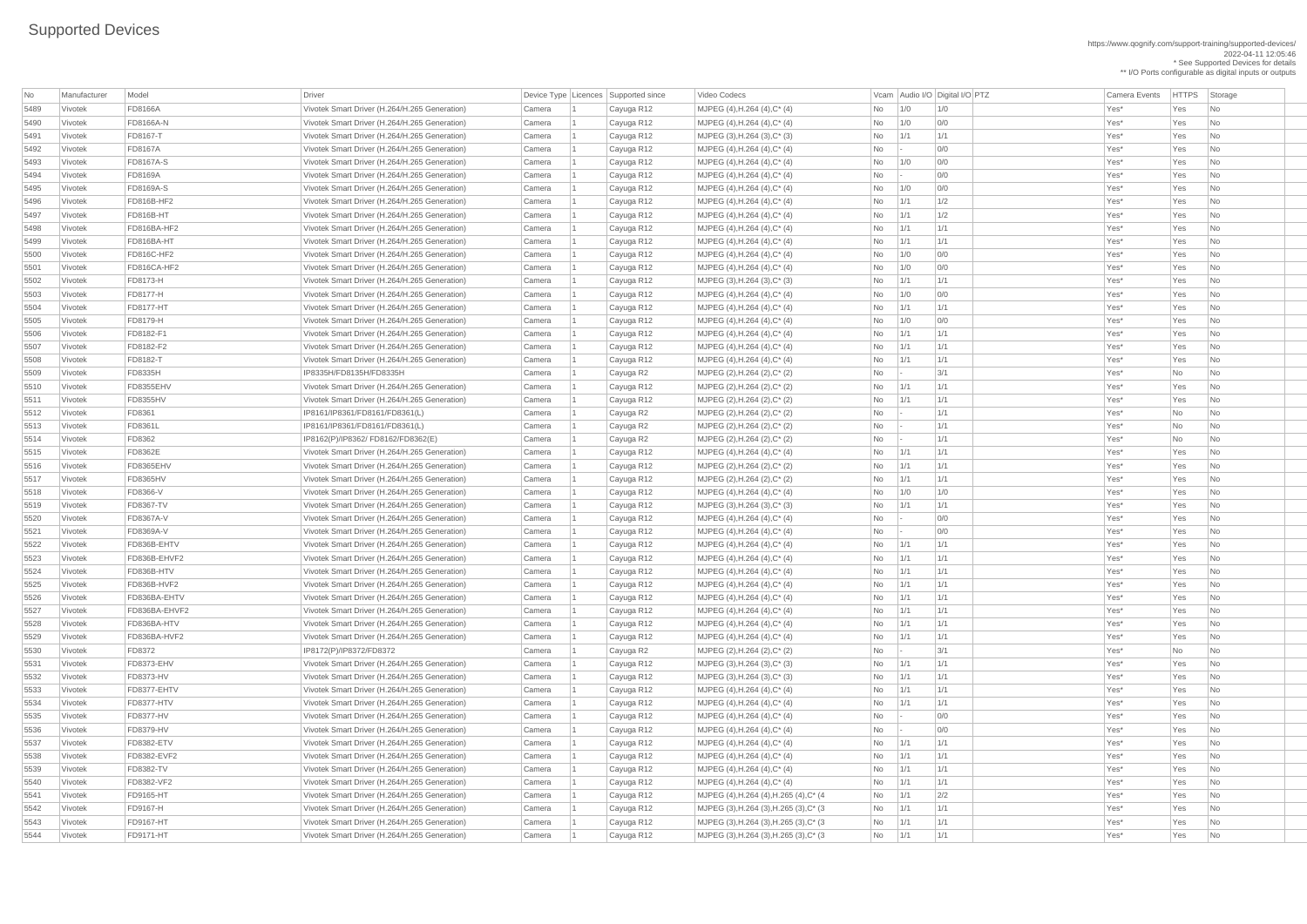https://www.qognify.com/support-training/supported-devices/ 2022-04-11 12:05:46 \* See Supported Devices for details \*\* I/O Ports configurable as digital inputs or outputs

MJPEG (4),H.264 (4),H.265 (4),C\* (4 No 1/1 1/1 1 Cayuga R12 Mo 2011 No 2012 Mo 201 | MJPEG (3),H.264 (3),H.265 (3),C\* (3  $\qquad \qquad$  No  $\qquad$  1/1  $\qquad$  1/1  $\qquad$  1/1  $\qquad$  Yes\* Yes No  $\qquad$ | MJPEG (3),H.264 (3),H.265 (3),C\* (3  $\qquad$  No  $\qquad$  1/1  $\qquad$  1/1  $\qquad$  1/1  $\qquad$  Yes\* Yes No | MJPEG (3),H.264 (3),H.265 (3),C\* (3  $\qquad \qquad$  No  $\qquad$  1/0 0/0  $\qquad$  0/0  $\qquad$  Yes\* Yes No  $\qquad$ | MJPEG (3),H.264 (3),H.265 (3),C\* (3  $\qquad \qquad$  No  $\qquad$  1/0 0/0  $\qquad$  0/0  $\qquad$  Yes\* Yes No | MJPEG (3),H.264 (3),H.265 (3),C\* (3  $\qquad \qquad$  No  $\qquad$  1/0 0/0  $\qquad$  0/0  $\qquad \qquad$  Yes\* Yes No | MJPEG (3),H.264 (3),H.265 (3),C\* (3  $\qquad \qquad$  No  $\qquad$  - 0/0  $\qquad \qquad$  0/0  $\qquad \qquad$  Yes\* Yes No  $\qquad$ | MJPEG (4),H.264 (4),H.265 (4),C\* (4 No  $1/1$  2/2 No 20 No 20 Yes\* Yes No | MJPEG (4),H.264 (4),H.265 (4),C\* (4 No 1/1 2/2 No 202 Yes\* Yes No | MJPEG (4),H.264 (4),H.265 (4),C\* (4 No 1/1 1/1 | 1/1 No 1/1 | No 1/1 | No 1/1 | No 1/1 | No 1/1 | No 1/1 | No | MJPEG (3),H.264 (3),H.265 (3),C\* (3  $\qquad$  No  $\qquad$  1/1  $\qquad$  1/1  $\qquad$  1/1  $\qquad$  Yes\* Yes No  $\qquad$ | MJPEG (3),H.264 (3),H.265 (3),C\* (3  $\qquad \qquad$  No  $\qquad$  1/1  $\qquad$  1/1  $\qquad$  1/1  $\qquad$  Yes\* Yes No | MJPEG (3),H.264 (3),H.265 (3),C\* (3  $\qquad \qquad$  No  $\qquad$  1/1  $\qquad$  1/1  $\qquad$  1/1  $\qquad$  Yes\* Yes No | MJPEG (3),H.264 (3),H.265 (3),C\* (3  $\qquad \qquad$  No  $\qquad$  - 0/0  $\qquad \qquad$  0/0 Yes\* Yes No | MJPEG (3),H.264 (3),H.265 (3),C\* (3  $\qquad$  No  $\qquad$  1/1  $\qquad$  1/1  $\qquad$  1/1  $\qquad$  Yes\* Yes No | MJPEG (3),H.264 (3),H.265 (3),C\* (3  $\qquad \qquad$  No  $\qquad$  1/1  $\qquad$  1/1  $\qquad$  1/1  $\qquad$  Yes\* Yes No | MJPEG (3),H.264 (3),H.265 (3),C\* (3  $\qquad \qquad$  No  $\qquad$  - 0/0  $\qquad \qquad$  0/0  $\qquad \qquad$  Yes\* Yes No  $\qquad$ | MJPEG (4),H.264 (4),H.265 (4),C\* (4 No 1/1 1/1 | 1/1 No 1/1 No 1/1 | No 1/1 No 1/1 | No 1/1 | No 1/1 | No 1/ | MJPEG (4),H.264 (4),H.265 (4),C\* (4  $\hbox{No}$  1/1 1/1 1/1 No 11/1 Yes\* Yes No | MJPEG (3),H.264 (3),H.265 (3),C\* (3  $\qquad \qquad$  No  $\qquad$  1/1  $\qquad$  1/1  $\qquad$  1/1  $\qquad$  Yes\* Yes No | MJPEG (3),H.264 (3),H.265 (3),C\* (3  $\qquad$  No  $\qquad$  1/1  $\qquad$  1/1  $\qquad$  1/1  $\qquad$  Yes\* Yes No | MJPEG (3),H.264 (3),H.265 (3),C\* (3  $\qquad$  No  $\qquad$  1/1  $\qquad$  1/1  $\qquad$  1/1  $\qquad$  Yes\* Yes No  $\qquad$ | MJPEG (3),H.264 (3),H.265 (3),C\* (3  $\qquad \qquad$  No  $\qquad$  - 0/0  $\qquad \qquad$  0/0 Yes\* Yes No | MJPEG (3),H.264 (3),H.265 (3),C\* (3  $\qquad \qquad$  No  $\qquad$  - 0/0  $\qquad \qquad$  0/0 Yes\* Yes No | MJPEG (3),H.264 (3),H.265 (3),C\* (3  $\qquad \qquad$  No  $\qquad$  1/0 0/0  $\qquad$  0/0  $\qquad \qquad$  Yes\* Yes No | MJPEG (3),H.264 (3),H.265 (3),C\* (3  $\qquad \qquad$  No  $\qquad$  1/0 0/0  $\qquad$  0/0  $\qquad \qquad$  Yes\* Yes No | MJPEG (3),H.264 (3),H.265 (3),C\* (3  $\qquad \qquad$  No  $\qquad$  1/0 0/0  $\qquad$  0/0  $\qquad \qquad$  Yes\* Yes No | MJPEG (3),H.264 (3),H.265 (3),C\* (3  $\qquad \qquad$  No  $\qquad$  1/0 0/0  $\qquad$  0/0  $\qquad$  Yes\* Yes No  $\qquad$ | MJPEG (3),H.264 (3),H.265 (3),C\* (3  $\qquad \qquad$  No  $\qquad$  1/0 0/0  $\qquad$  0/0  $\qquad \qquad$  Yes\* Yes No | MJPEG (3),H.264 (3),H.265 (3),C\* (3  $\qquad \qquad$  No  $\qquad$  1/0 0/0  $\qquad$  0/0  $\qquad \qquad$  Yes\* Yes No | MJPEG (3),H.264 (3),H.265 (3),C\* (3  $\qquad \qquad$  No  $\qquad$  1/0 0/0  $\qquad$  0/0  $\qquad \qquad$  Yes\* Yes No | MJPEG (3),H.264 (3),H.265 (3),C\* (3  $\qquad \qquad$  No  $\qquad$  1/1  $\qquad$  1/1  $\qquad$  1/1  $\qquad$  Yes\* Yes No | MJPEG (4),H.264 (4),H.265 (4),C\* (4 No - 0/0 Yes\* Yes No MJPEG (4),H.264 (4),H.265 (4),C\* (4 No 1/1 1/1 1 Cayuga R12 Mo 2011 Res\* Yes No | MJPEG (4),H.264 (4),H.265 (4),C\* (4  $\blacksquare$  No  $\blacksquare$  1/1  $\blacksquare$  1/1  $\blacksquare$  1/1  $\blacksquare$  Yes\* Yes No  $\blacksquare$ | MJPEG (4),H.264 (4),H.265 (4),C\* (4  $\hbox{No}$  | 1/1 | 1/1 | 1/1 | Yes\* Yes No | MJPEG (4),H.264 (4),H.265 (4),C\* (4 No 1/1 1/1 | 1/1 No 1/1 No 1/1 | No 1/1 No 1/1 | No 1/1 | No 1/1 | No 1/1 5591 Vivotek FE9382-EHV Vivotek Smart Driver (H.264/H.265 Generation) Camera 1 Cayuga R12 MJPEG (4),H.264 (4),H.265 (4),C\* (4 No 1/1 1/1 Yes\* Yes No | MJPEG (4),H.264 (4),H.265 (4),C\* (4  $\hbox{No}$  1/1 1/1 1/1 No 11/1 Yes\* Yes No | MJPEG (4),H.264 (4),H.265 (4),C\* (4  $\qquad \qquad$  No  $\qquad \qquad$  1/1  $\qquad \qquad$  1/1  $\qquad \qquad$  1/1  $\qquad \qquad$  Yes\* Yes No

| No   | Manufacturer | Model             | <b>Driver</b>                                 | Device Type Licences Supported since |            | Video Codecs                               |           |              | Vcam Audio I/O Digital I/O PTZ | <b>Camera Events</b> | <b>HTTPS</b> | Storage                     |
|------|--------------|-------------------|-----------------------------------------------|--------------------------------------|------------|--------------------------------------------|-----------|--------------|--------------------------------|----------------------|--------------|-----------------------------|
| 5545 | Vivotek      | <b>FD9181-HT</b>  | Vivotek Smart Driver (H.264/H.265 Generation) | Camera                               | Cayuga R12 | MJPEG (4), H.264 (4), H.265 (4), C* (4)    | <b>No</b> | 1/1          | 1/1                            | Yes*                 | Yes          | No                          |
| 5546 | Vivotek      | FD9187-H          | Vivotek Smart Driver (H.264/H.265 Generation) | Camera                               | Cayuga R12 | MJPEG (3), H.264 (3), H.265 (3), C* (3)    | <b>No</b> | 1/1          | 1/1                            | Yes*                 | Yes          | No                          |
| 5547 | Vivotek      | <b>FD9187-HT</b>  | Vivotek Smart Driver (H.264/H.265 Generation) | Camera                               | Cayuga R12 | MJPEG (3), H.264 (3), H.265 (3), C* (3)    | <b>No</b> | 1/1          | 1/1                            | Yes*                 | Yes          | N <sub>o</sub>              |
| 5548 | Vivotek      | FD9189-H          | Vivotek Smart Driver (H.264/H.265 Generation) | Camera                               | Cayuga R13 | MJPEG (3), H.264 (3), H.265 (3), C* (3)    | No        | 1/0          | 0/0                            | Yes*                 | Yes          | N <sub>o</sub>              |
| 5549 | Vivotek      | <b>FD9189-HM</b>  | Vivotek Smart Driver (H.264/H.265 Generation) | Camera                               | Cayuga R13 | $MJPEG (3), H.264 (3), H.265 (3), C^* (3)$ | No        | 1/0          | 0/0                            | Yes*                 | Yes          | No                          |
| 5550 | Vivotek      | <b>FD9189-HT</b>  | Vivotek Smart Driver (H.264/H.265 Generation) | Camera                               |            | MJPEG (3), H.264 (3), H.265 (3), C* (3)    | <b>No</b> | 1/0          | 0/0                            | Yes*                 | Yes          | N <sub>o</sub>              |
|      | Vivotek      | FD9360-H          | Vivotek Smart Driver (H.264/H.265 Generation) |                                      | Cayuga R13 |                                            |           |              | 0/0                            | Yes*                 | Yes          |                             |
| 5551 |              |                   |                                               | Camera                               | Cayuga R13 | MJPEG (3), H.264 (3), H.265 (3), C* (3)    | No        |              |                                |                      |              | N <sub>o</sub>              |
| 5552 | Vivotek      | FD9365-EHTV       | Vivotek Smart Driver (H.264/H.265 Generation) | Camera                               | Cayuga R12 | MJPEG (4), H.264 (4), H.265 (4), C* (4)    | No        | 1/1          | 2/2                            | Yes*                 | Yes          | No                          |
| 5553 | Vivotek      | <b>FD9365-HTV</b> | Vivotek Smart Driver (H.264/H.265 Generation) | Camera                               | Cayuga R12 | MJPEG (4), H.264 (4), H.265 (4), C* (4)    | <b>No</b> | 1/1          | 2/2                            | Yes*                 | Yes          | N <sub>o</sub>              |
| 5554 | Vivotek      | FD9365-HTVL       | Vivotek Smart Driver (H.264/H.265 Generation) | Camera                               | Cayuga R13 | MJPEG (4), H.264 (4), H.265 (4), C* (4)    | No        | 1/1          | 1/1                            | Yes*                 | Yes          | N <sub>o</sub>              |
| 5555 | Vivotek      | FD9367-EHTV       | Vivotek Smart Driver (H.264/H.265 Generation) | Camera                               | Cayuga R12 | MJPEG (3), H.264 (3), H.265 (3), C* (3)    | No        | 1/1          | 1/1                            | Yes*                 | Yes          | No                          |
| 5556 | Vivotek      | <b>FD9367-HTV</b> | Vivotek Smart Driver (H.264/H.265 Generation) | Camera                               | Cayuga R12 | MJPEG (3), H.264 (3), H.265 (3), C* (3)    | <b>No</b> | 1/1          | 1/1                            | Yes*                 | Yes          | N <sub>o</sub>              |
| 5557 | Vivotek      | <b>FD9367-HV</b>  | Vivotek Smart Driver (H.264/H.265 Generation) | Camera                               | Cayuga R12 | MJPEG (3), H.264 (3), H.265 (3), C* (3)    | No        | 1/1          | 1/1                            | Yes*                 | Yes          | N <sub>o</sub>              |
| 5558 | Vivotek      | <b>FD9368-HTV</b> | Vivotek Smart Driver (H.264/H.265 Generation) | Camera                               | Cayuga R13 | MJPEG (3), H.264 (3), H.265 (3), C* (3)    | No        | $\mathbf{I}$ | 0/0                            | Yes*                 | Yes          | N <sub>o</sub>              |
| 5559 | Vivotek      | FD9371-EHTV       | Vivotek Smart Driver (H.264/H.265 Generation) | Camera                               | Cayuga R12 | MJPEG (3), H.264 (3), H.265 (3), C* (3)    | <b>No</b> | 1/1          | 1/1                            | Yes*                 | Yes          | N <sub>o</sub>              |
| 5560 | Vivotek      | FD9371-HTV        | Vivotek Smart Driver (H.264/H.265 Generation) | Camera                               | Cayuga R12 | MJPEG (3), H.264 (3), H.265 (3), C* (3)    | No        | 1/1          | 1/1                            | Yes*                 | Yes          | No                          |
| 5561 | Vivotek      | <b>FD9380-H</b>   | Vivotek Smart Driver (H.264/H.265 Generation) | Camera                               | Cayuga R13 | MJPEG (3), H.264 (3), H.265 (3), C* (3)    | No        | $\sim$       | 0/0                            | Yes*                 | Yes          | N <sub>o</sub>              |
| 5562 | Vivotek      | FD9381-EHTV       | Vivotek Smart Driver (H.264/H.265 Generation) | Camera                               | Cayuga R12 | MJPEG (4), H.264 (4), H.265 (4), C* (4)    | No        | 1/1          | 1/1                            | Yes*                 | Yes          | N <sub>o</sub>              |
| 5563 | Vivotek      | <b>FD9381-HTV</b> | Vivotek Smart Driver (H.264/H.265 Generation) | Camera                               | Cayuga R12 | MJPEG (4), H.264 (4), H.265 (4), C* (4)    | <b>No</b> | 1/1          | 1/1                            | Yes*                 | Yes          | No                          |
| 5564 | Vivotek      | FD9387-EHTV       | Vivotek Smart Driver (H.264/H.265 Generation) | Camera                               | Cayuga R12 | MJPEG (3), H.264 (3), H.265 (3), C* (3)    | <b>No</b> | 1/1          | 1/1                            | Yes*                 | Yes          | N <sub>o</sub>              |
| 5565 | Vivotek      | FD9387-EHV        | Vivotek Smart Driver (H.264/H.265 Generation) | Camera                               | Cayuga R12 | MJPEG (3), H.264 (3), H.265 (3), C* (3)    | <b>No</b> | 1/1          | 1/1                            | Yes*                 | Yes          | N <sub>o</sub>              |
| 5566 | Vivotek      | FD9387-HTV        | Vivotek Smart Driver (H.264/H.265 Generation) | Camera                               | Cayuga R12 | MJPEG (3), H.264 (3), H.265 (3), C* (3)    | No        | 1/1          | 1/1                            | Yes*                 | Yes          | N <sub>o</sub>              |
| 5567 | Vivotek      | <b>FD9387-HV</b>  | Vivotek Smart Driver (H.264/H.265 Generation) | Camera                               | Cayuga R12 | MJPEG (3), H.264 (3), H.265 (3), C* (3)    | <b>No</b> | 1/1          | 1/1                            | Yes*                 | Yes          | No                          |
| 5568 | Vivotek      | <b>FD9388-HT</b>  | Vivotek Smart Driver (H.264/H.265 Generation) | Camera                               | Cayuga R13 | MJPEG (3), H.264 (3), H.265 (3), C* (3)    | No        |              | 0/0                            | Yes*                 | Yes          | N <sub>o</sub>              |
| 5569 | Vivotek      | <b>FD9388-HTV</b> | Vivotek Smart Driver (H.264/H.265 Generation) | Camera                               | Cayuga R13 | MJPEG (3), H.264 (3), H.265 (3), C* (3)    | No        |              | 0/0                            | Yes*                 | Yes          | No                          |
| 5570 | Vivotek      | FD9389-EHTV       | Vivotek Smart Driver (H.264/H.265 Generation) | Camera                               | Cayuga R13 | MJPEG (3), H.264 (3), H.265 (3), C* (3)    | No.       | 1/0          | 0/0                            | Yes*                 | Yes          | $\overline{\mathsf{No}}$    |
| 5571 | Vivotek      | <b>FD9389-EHV</b> | Vivotek Smart Driver (H.264/H.265 Generation) | Camera                               | Cayuga R13 | MJPEG (3), H.264 (3), H.265 (3), C* (3)    | No        | 1/0          | 0/0                            | Yes*                 | Yes          | N <sub>o</sub>              |
| 5572 | Vivotek      | FD9389-EHVM       | Vivotek Smart Driver (H.264/H.265 Generation) | Camera                               | Cayuga R13 | MJPEG (3), H.264 (3), H.265 (3), C* (3)    | No        | 1/0          | 0/0                            | Yes*                 | Yes          | N <sub>o</sub>              |
| 5573 | Vivotek      | <b>FD9389-HM</b>  | Vivotek Smart Driver (H.264/H.265 Generation) | Camera                               | Cayuga R13 | $MJPEG (3), H.264 (3), H.265 (3), C^* (3)$ | No        | 1/0          | 0/0                            | Yes*                 | Yes          | No                          |
| 5574 | Vivotek      | <b>FD9389-HTV</b> | Vivotek Smart Driver (H.264/H.265 Generation) | Camera                               | Cayuga R13 | MJPEG (3), H.264 (3), H.265 (3), C* (3)    | No        | 1/0          | 0/0                            | Yes*                 | Yes          | N <sub>o</sub>              |
| 5575 | Vivotek      | <b>FD9389-HV</b>  | Vivotek Smart Driver (H.264/H.265 Generation) | Camera                               | Cayuga R13 | MJPEG (3), H.264 (3), H.265 (3), C* (3)    | No        | 1/0          | 0/0                            | Yes*                 | Yes          | N <sub>o</sub>              |
| 5576 | Vivotek      | <b>FD9389-HVM</b> | Vivotek Smart Driver (H.264/H.265 Generation) | Camera                               | Cayuga R13 | MJPEG (3), H.264 (3), H.265 (3), C* (3)    | <b>No</b> | 1/0          | 0/0                            | Yes*                 | Yes          | No                          |
| 5577 | Vivotek      | FD9391-EHTV       | Vivotek Smart Driver (H.264/H.265 Generation) | Camera                               | Cayuga R12 | MJPEG (3), H.264 (3), H.265 (3), C* (3)    | No        | 1/1          | 1/1                            | Yes*                 | Yes          | $\overline{\phantom{a}}$ No |
| 5578 | Vivotek      | <b>FE8171V</b>    | FE8171V                                       | Camera                               | Cayuga R2  | MJPEG (2), H.264 (2), C* (2)               | No        |              | 1/1                            | Yes*                 | <b>No</b>    | No                          |
| 5579 | Vivotek      | <b>FE8172V</b>    | FE8172V                                       | Camera                               | Cayuga R2  | MJPEG (2), H.264 (2), C* (2)               | No        |              | 1/1                            | Yes*                 | <b>No</b>    | No                          |
| 5580 | Vivotek      | FE8174            | Vivotek Smart Driver (H.264/H.265 Generation) | Camera                               | Cayuga R12 | $MJPEG (3), H.264 (3), C^{*} (3)$          | No        | 1/1          | 1/1                            | Yes*                 | Yes          | N <sub>o</sub>              |
| 5581 | Vivotek      | <b>FE8174V</b>    | Vivotek Smart Driver (H.264/H.265 Generation) | Camera                               | Cayuga R12 | MJPEG $(3)$ , H.264 $(3)$ , C* $(3)$       | No        | 1/1          | 1/1                            | Yes*                 | Yes          | N <sub>o</sub>              |
|      | Vivotek      | <b>FE8180</b>     | Vivotek Smart Driver (H.264/H.265 Generation) | Camera                               |            | $MJPEG (3), H.264 (3), C^*(3)$             | <b>No</b> |              | 0/0                            | Yes*                 | Yes          | No                          |
| 5582 |              | <b>FE8181</b>     | Vivotek Smart Driver (H.264/H.265 Generation) |                                      | Cayuga R12 |                                            |           | 1/1          | 1/1                            | Yes*                 | Yes          | N <sub>o</sub>              |
| 5583 | Vivotek      |                   |                                               | Camera                               | Cayuga R12 | $MJPEG (3), H.264 (3), C^*(3)$             | <b>No</b> |              | 1/1                            |                      | Yes          |                             |
| 5584 | Vivotek      | <b>FE8181V</b>    | Vivotek Smart Driver (H.264/H.265 Generation) | Camera                               | Cayuga R12 | MJPEG (3), H.264 (3), C* (3)               | <b>No</b> | 1/1          |                                | Yes*                 |              | N <sub>o</sub>              |
| 5585 | Vivotek      | <b>FE8182</b>     | Vivotek Smart Driver (H.264/H.265 Generation) | Camera                               | Cayuga R12 | $MJPEG (4), H.264 (4), C^*(4)$             | No        |              | 0/0                            | Yes*                 | Yes          | No                          |
| 5586 | Vivotek      | <b>FE9180-H</b>   | Vivotek Smart Driver (H.264/H.265 Generation) | Camera                               | Cayuga R12 | MJPEG (4), H.264 (4), H.265 (4), C* (4)    | No        |              | 0/0                            | Yes*                 | Yes          | N <sub>o</sub>              |
| 5587 | Vivotek      | FE9181-H          | Vivotek Smart Driver (H.264/H.265 Generation) | Camera                               | Cayuga R12 | MJPEG (4), H.264 (4), H.265 (4), C* (4)    | No        | 1/1          | 1/1                            | Yes*                 | Yes          | N <sub>o</sub>              |
| 5588 | Vivotek      | <b>FE9182-H</b>   | Vivotek Smart Driver (H.264/H.265 Generation) | Camera                               | Cayuga R12 | MJPEG (4), H.264 (4), H.265 (4), C* (4)    | <b>No</b> | 1/1          | 1/1                            | Yes*                 | Yes          | No                          |
| 5589 | Vivotek      | <b>FE9191</b>     | Vivotek Smart Driver (H.264/H.265 Generation) | Camera                               | Cayuga R12 | MJPEG (4), H.264 (4), H.265 (4), C* (4)    | No        | 1/1          | 1/1                            | Yes*                 | Yes          | N <sub>o</sub>              |
| 5590 | Vivotek      | <b>FE9381-EHV</b> | Vivotek Smart Driver (H.264/H.265 Generation) | Camera                               | Cayuga R12 | MJPEG (4), H.264 (4), H.265 (4), C* (4)    | No        | 1/1          | 1/1                            | Yes*                 | Yes          | No                          |
| 5591 | Vivotek      | <b>FE9382-EHV</b> | Vivotek Smart Driver (H.264/H.265 Generation) | Camera                               | Cayuga R12 | MJPEG (4), H.264 (4), H.265 (4), C* (4)    | No        | 1/1          | 1/1                            | Yes*                 | Yes          | No                          |
| 5592 | Vivotek      | <b>FE9391-EV</b>  | Vivotek Smart Driver (H.264/H.265 Generation) | Camera                               | Cayuga R12 | MJPEG (4), H.264 (4), H.265 (4), C* (4)    | No        | 1/1          | 1/1                            | Yes*                 | Yes          | N <sub>o</sub>              |
| 5593 | Vivotek      | <b>FE9582-EHV</b> | Vivotek Smart Driver (H.264/H.265 Generation) | Camera                               | Cayuga R12 | MJPEG (4), H.264 (4), H.265 (4), C* (4)    | No        | 1/1          | 1/1                            | Yes*                 | Yes          | No                          |
| 5594 | Vivotek      | <b>IB8360</b>     | Vivotek Smart Driver (H.264/H.265 Generation) | Camera                               | Cayuga R13 | MJPEG (3), H.264 (3), C* (3)               | No        |              | 0/0                            | Yes*                 | Yes          | No                          |
| 5595 | Vivotek      | IB8360-W          | Vivotek Smart Driver (H.264/H.265 Generation) | Camera                               | Cayuga R13 | $MJPEG (3), H.264 (3), C^* (3)$            | No        |              | 0/0                            | Yes*                 | Yes          | No                          |
| 5596 | Vivotek      | <b>IB8367-RT</b>  | Vivotek Smart Driver (H.264/H.265 Generation) | Camera                               | Cayuga R12 | MJPEG (3), H.264 (3), C* (3)               | No        |              |                                | Yes*                 | Yes          | No                          |
| 5597 | Vivotek      | <b>IB8367-T</b>   | Vivotek Smart Driver (H.264/H.265 Generation) | Camera                               | Cayuga R12 | $MJPEG (3), H.264 (3), C^{*} (3)$          | No        | 1/1          | 1/1                            | Yes*                 | Yes          | $\overline{\phantom{a}}$ No |
| 5598 | Vivotek      | <b>IB8367A</b>    | Vivotek Smart Driver (H.264/H.265 Generation) | Camera                               | Cayuga R12 | $ $ MJPEG (4), H.264 (4), C* (4)           | No        |              | 0/0                            | Yes*                 | Yes          | No                          |
| 5599 | Vivotek      | <b>IB8369A</b>    | Vivotek Smart Driver (H.264/H.265 Generation) | Camera                               | Cayuga R12 | $MJPEG (4), H.264 (4), C^*(4)$             | No        |              | 0/0                            | Yes*                 | Yes          | No                          |
| 5600 | Vivotek      | IB836B-EHF3       | Vivotek Smart Driver (H.264/H.265 Generation) | Camera                               | Cayuga R12 | MJPEG (4), H.264 (4), C* (4)               | No        | 1/1          | 1/1                            | Yes*                 | Yes          | $\overline{\phantom{a}}$ No |
|      |              |                   |                                               |                                      |            |                                            |           |              |                                |                      |              |                             |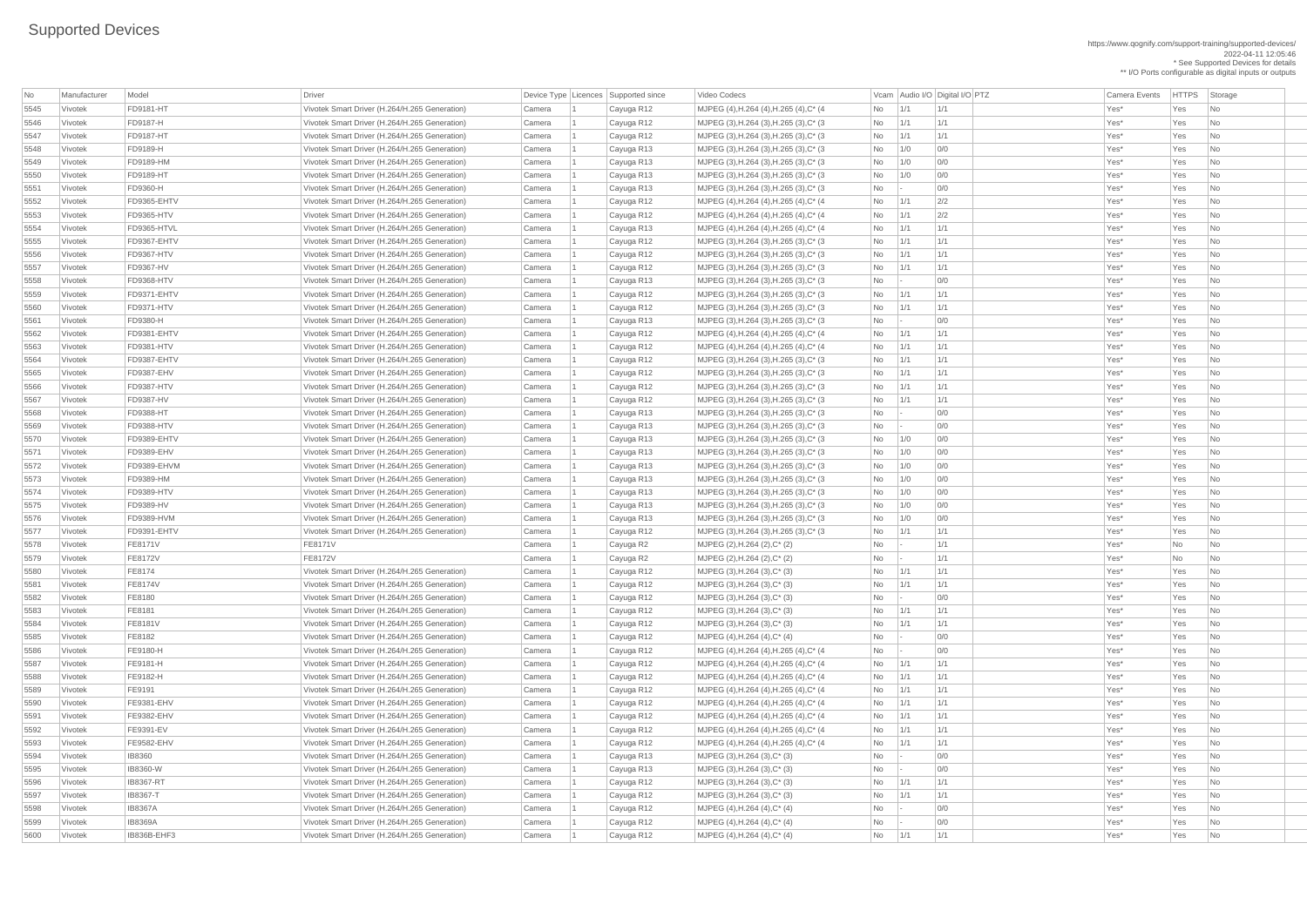https://www.qognify.com/support-training/supported-devices/ 2022-04-11 12:05:46 \* See Supported Devices for details \*\* I/O Ports configurable as digital inputs or outputs

| MJPEG (3),H.264 (3),H.265 (3),C\* (3  $\qquad \qquad$  No  $\qquad$  - 0/0  $\qquad \qquad$  0/0 Yes\* Yes No | MJPEG (4),H.264 (4),H.265 (4),C\* (4 No 1/1 2/2 No 202 Yes\* Yes No | MJPEG (4),H.264 (4),H.265 (4),C\* (4  $\hbox{No}$  1/1  $\hbox{2/2}$  Yes\* Yes No |MJPEG (3),H.264 (3),H.265 (3),C\* (3  $\qquad$  No  $\qquad$  1/1  $\qquad$  1/1  $\qquad$  1/1  $\qquad$  Yes\* Yes No  $\qquad$ | MJPEG (3),H.264 (3),H.265 (3),C\* (3  $\qquad \qquad$  No  $\qquad$  1/1  $\qquad$  1/1  $\qquad$  1/1  $\qquad$  Yes\* Yes No 5622 Vivotek IB9367-HT Vivotek Smart Driver (H.264/H.265 Generation) Camera 1 Cayuga R12 MJPEG (4),H.264 (4),H.265 (4),C\* (4 No 1/1 1/1 Yes\* Yes No | MJPEG (3),H.264 (3),H.265 (3),C\* (3  $\qquad \qquad$  No  $\qquad$  - 0/0  $\qquad$  0/0 Yes\* Yes No | MJPEG (3),H.264 (3),H.265 (3),C\* (3  $\qquad \qquad$  No  $\qquad$  1/1  $\qquad$  1/1  $\qquad$  1/1  $\qquad$  Yes\* Yes No | MJPEG (3),H.264 (3),H.265 (3),C\* (3  $\qquad$  No  $\qquad$  1/1  $\qquad$  1/1  $\qquad$  1/1  $\qquad$  Yes\* Yes No | MJPEG (3),H.264 (3),H.265 (3),C\* (3  $\qquad \qquad$  No  $\qquad$  - 0/0  $\qquad \qquad$  0/0 Yes\* Yes No | MJPEG (4),H.264 (4),H.265 (4),C\* (4  $\blacksquare$  No  $\blacksquare$  1/1  $\blacksquare$  1/1  $\blacksquare$  1/1  $\blacksquare$  Yes\* Yes No  $\blacksquare$ 5628 Vivotek IB9381-HT Vivotek Smart Driver (H.264/H.265 Generation) Camera 1 Cayuga R12 MJPEG (4),H.264 (4),H.265 (4),C\* (4 No 1/1 1/1 Yes\* Yes No 5629 Vivotek IB9387-EH Vivotek Smart Driver (H.264/H.265 Generation) Camera 1 Cayuga R12 MJPEG (3),H.264 (3),H.265 (3),C\* (3 No 1/1 1/1 Yes\* Yes No | MJPEG (3),H.264 (3),H.265 (3),C\* (3  $\qquad$  | No  $\qquad$  | 1/1  $\qquad$  | 1/1  $\qquad$  | Yes\* Yes | No | MJPEG (3),H.264 (3),H.265 (3),C\* (3  $\qquad \qquad$  No  $\qquad$  1/1  $\qquad$  1/1  $\qquad$  1/1  $\qquad$  Yes\* Yes No | MJPEG (3),H.264 (3),H.265 (3),C\* (3  $\qquad \qquad$  No  $\qquad$  1/1  $\qquad$  1/1  $\qquad$  1/1  $\qquad$  Yes\* Yes No | MJPEG (3),H.264 (3),H.265 (3),C\* (3  $\qquad \qquad$  No  $\qquad$  - 0/0  $\qquad \qquad$  0/0 Yes\* Yes No | MJPEG (3),H.264 (3),H.265 (3),C\* (3  $\qquad$  | No  $\qquad$  -  $\qquad$  0/0  $\qquad$  |  $\qquad$   $\qquad$  Yes\* Yes No  $\qquad$ | MJPEG (3),H.264 (3),H.265 (3),C\* (3  $\qquad \qquad$  No  $\qquad$  -  $\qquad$  0/0  $\qquad$  0/0 Yes\* Yes No | MJPEG (3),H.264 (3),H.265 (3),C\* (3  $\qquad \qquad$  No  $\qquad$  - 0/0  $\qquad \qquad$  0/0 Yes\* Yes No | MJPEG (3),H.264 (3),H.265 (3),C\* (3  $\qquad \qquad$  No  $\qquad$  - 0/0  $\qquad \qquad$  0/0 Yes\* Yes No | MJPEG (3),H.264 (3),H.265 (3),C\* (3  $\qquad \qquad$  No  $\qquad$  - 0/0  $\qquad \qquad$  0/0 Yes\* Yes No | MJPEG (3),H.264 (3),H.265 (3),C\* (3  $\qquad \qquad$  No  $\qquad$  - 0/0  $\qquad \qquad$  0/0 Yes\* Yes No | MJPEG (3),H.264 (3),H.265 (3),C\* (3  $\qquad$  No  $\qquad$  1/1  $\qquad$  1/1  $\qquad$  1/1  $\qquad$  Yes\* Yes No

| No   | Manufacturer | Model             | <b>Driver</b>                                 |                  | Device Type Licences Supported since | Video Codecs                                      |           |              | Vcam Audio I/O Digital I/O PTZ | <b>Camera Events</b> | <b>HTTPS</b> | Storage                     |
|------|--------------|-------------------|-----------------------------------------------|------------------|--------------------------------------|---------------------------------------------------|-----------|--------------|--------------------------------|----------------------|--------------|-----------------------------|
| 5601 | Vivotek      | IB836B-EHT        | Vivotek Smart Driver (H.264/H.265 Generation) | Camera           | Cayuga R12                           | MJPEG (4), H.264 (4), C* (4)                      | <b>No</b> | 1/1          | 1/1                            | Yes*                 | Yes          | No                          |
| 5602 | Vivotek      | <b>IB836B-HF3</b> | Vivotek Smart Driver (H.264/H.265 Generation) | Camera           | Cayuga R12                           | MJPEG $(4)$ , H.264 $(4)$ , C* $(4)$              | <b>No</b> | 1/1          | 1/1                            | Yes*                 | Yes          | No                          |
| 5603 | Vivotek      | IB836B-HT         | Vivotek Smart Driver (H.264/H.265 Generation) | Camera           | Cayuga R12                           | MJPEG (4), H.264 (4), C* (4)                      | <b>No</b> | 1/1          | 1/1                            | Yes*                 | Yes          | N <sub>o</sub>              |
| 5604 | Vivotek      | IB836BA-EHF3      | Vivotek Smart Driver (H.264/H.265 Generation) | Camera           | Cayuga R12                           | MJPEG (4), H.264 (4), C* (4)                      | <b>No</b> | 1/1          | 1/1                            | Yes*                 | Yes          | N <sub>o</sub>              |
| 5605 | Vivotek      | IB836BA-EHT       | Vivotek Smart Driver (H.264/H.265 Generation) | Camera           | Cayuga R12                           | $MJPEG (4), H.264 (4), C^*(4)$                    | No        | 1/1          | 1/1                            | Yes*                 | Yes          | N <sub>o</sub>              |
|      | Vivotek      | IB836BA-HF3       | Vivotek Smart Driver (H.264/H.265 Generation) |                  |                                      |                                                   |           | 1/1          | 1/1                            | Yes*                 | Yes          | N <sub>o</sub>              |
| 5606 | Vivotek      | IB836BA-HT        | Vivotek Smart Driver (H.264/H.265 Generation) | Camera<br>Camera | Cayuga R12                           | MJPEG (4), H.264 (4), C* (4)                      | <b>No</b> | 1/1          | 1/1                            | Yes*                 | Yes          | N <sub>o</sub>              |
| 5607 | Vivotek      | <b>IB8373-EH</b>  | Vivotek Smart Driver (H.264/H.265 Generation) |                  | Cayuga R12                           | MJPEG $(4)$ , H.264 $(4)$ , C* $(4)$              | <b>No</b> | 1/1          | 1/1                            | Yes*                 | Yes          | No                          |
| 5608 |              |                   |                                               | Camera           | Cayuga R12                           | MJPEG $(3)$ , H.264 $(3)$ , C* $(3)$              | <b>No</b> |              |                                |                      | Yes          |                             |
| 5609 | Vivotek      | <b>IB8377-EHT</b> | Vivotek Smart Driver (H.264/H.265 Generation) | Camera           | Cayuga R12                           | MJPEG (4), H.264 (4), C* (4)                      | <b>No</b> | 1/1          | 1/1                            | Yes*                 |              | N <sub>o</sub>              |
| 5610 | Vivotek      | <b>IB8377-H</b>   | Vivotek Smart Driver (H.264/H.265 Generation) | Camera           | Cayuga R12                           | MJPEG (4), H.264 (4), C* (4)                      | No        | $\sim$       | 0/0                            | Yes*                 | Yes          | $\overline{\phantom{a}}$ No |
| 5611 | Vivotek      | <b>IB8377-HT</b>  | Vivotek Smart Driver (H.264/H.265 Generation) | Camera           | Cayuga R12                           | $MJPEG (4), H.264 (4), C^*(4)$                    | <b>No</b> | 1/1          | 1/1                            | Yes*                 | Yes          | No                          |
| 5612 | Vivotek      | <b>IB8379-H</b>   | Vivotek Smart Driver (H.264/H.265 Generation) | Camera           | Cayuga R12                           | MJPEG (4), H.264 (4), C* (4)                      | <b>No</b> |              | 0/0                            | Yes*                 | Yes          | N <sub>o</sub>              |
| 5613 | Vivotek      | <b>IB8382-EF3</b> | Vivotek Smart Driver (H.264/H.265 Generation) | Camera           | Cayuga R12                           | MJPEG $(4)$ , H.264 $(4)$ , C* $(4)$              | <b>No</b> | 1/1          | 1/1                            | Yes*                 | Yes          | N <sub>o</sub>              |
| 5614 | Vivotek      | <b>IB8382-ET</b>  | Vivotek Smart Driver (H.264/H.265 Generation) | Camera           | Cayuga R12                           | MJPEG (4), H.264 (4), C* (4)                      | <b>No</b> | 1/1          | 1/1                            | Yes*                 | Yes          | N <sub>o</sub>              |
| 5615 | Vivotek      | IB8382-F3         | Vivotek Smart Driver (H.264/H.265 Generation) | Camera           | Cayuga R12                           | MJPEG (4), H.264 (4), C* (4)                      | <b>No</b> | 1/1          | 1/1                            | Yes*                 | Yes          | N <sub>o</sub>              |
| 5616 | Vivotek      | <b>IB8382-T</b>   | Vivotek Smart Driver (H.264/H.265 Generation) | Camera           | Cayuga R12                           | MJPEG (4), H.264 (4), C* (4)                      | No        | 1/1          | 1/1                            | Yes*                 | Yes          | N <sub>o</sub>              |
| 5617 | Vivotek      | <b>IB9360-H</b>   | Vivotek Smart Driver (H.264/H.265 Generation) | Camera           | Cayuga R13                           | MJPEG (3), H.264 (3), H.265 (3), C* (3)           | No        | $\sim$       | 0/0                            | Yes*                 | Yes          | N <sub>o</sub>              |
| 5618 | Vivotek      | <b>IB9365-EHT</b> | Vivotek Smart Driver (H.264/H.265 Generation) | Camera           | Cayuga R12                           | MJPEG (4), H.264 (4), H.265 (4), C* (4)           | No        | 1/1          | 2/2                            | Yes*                 | Yes          | N <sub>o</sub>              |
| 5619 | Vivotek      | <b>IB9365-HT</b>  | Vivotek Smart Driver (H.264/H.265 Generation) | Camera           | Cayuga R12                           | MJPEG (4), H.264 (4), H.265 (4), C* (4)           | <b>No</b> | 1/1          | 2/2                            | Yes*                 | Yes          | No                          |
| 5620 | Vivotek      | <b>IB9367-EHT</b> | Vivotek Smart Driver (H.264/H.265 Generation) | Camera           | Cayuga R12                           | MJPEG (3), H.264 (3), H.265 (3), C* (3)           | <b>No</b> | 1/1          | 1/1                            | Yes*                 | Yes          | N <sub>o</sub>              |
| 5621 | Vivotek      | <b>IB9367-H</b>   | Vivotek Smart Driver (H.264/H.265 Generation) | Camera           | Cayuga R12                           | MJPEG (3), H.264 (3), H.265 (3), C* (3)           | <b>No</b> | 1/1          | 1/1                            | Yes*                 | Yes          | N <sub>o</sub>              |
| 5622 | Vivotek      | <b>IB9367-HT</b>  | Vivotek Smart Driver (H.264/H.265 Generation) | Camera           | Cayuga R12                           | MJPEG (4), H.264 (4), H.265 (4), C* (4)           | No        | 1/1          | 1/1                            | Yes*                 | Yes          | N <sub>o</sub>              |
| 5623 | Vivotek      | <b>IB9368-HT</b>  | Vivotek Smart Driver (H.264/H.265 Generation) | Camera           | Cayuga R13                           | MJPEG (3), H.264 (3), H.265 (3), C* (3)           | No        | $\sim$       | 0/0                            | Yes*                 | Yes          | N <sub>o</sub>              |
| 5624 | Vivotek      | <b>IB9371-EHT</b> | Vivotek Smart Driver (H.264/H.265 Generation) | Camera           | Cayuga R12                           | MJPEG (3), H.264 (3), H.265 (3), C* (3)           | <b>No</b> | 1/1          | 1/1                            | Yes*                 | Yes          | N <sub>o</sub>              |
| 5625 | Vivotek      | <b>IB9371-HT</b>  | Vivotek Smart Driver (H.264/H.265 Generation) | Camera           | Cayuga R12                           | MJPEG (3), H.264 (3), H.265 (3), C* (3)           | No        | 1/1          | 1/1                            | Yes*                 | Yes          | No                          |
| 5626 | Vivotek      | IB9380-H          | Vivotek Smart Driver (H.264/H.265 Generation) | Camera           | Cayuga R13                           | MJPEG (3), H.264 (3), H.265 (3), C* (3)           | No.       |              | 0/0                            | Yes*                 | Yes          | No                          |
| 5627 | Vivotek      | <b>IB9381-EHT</b> | Vivotek Smart Driver (H.264/H.265 Generation) | Camera           | Cayuga R12                           | MJPEG (4), H.264 (4), H.265 (4), C* (4)           | No        | 1/1          | 1/1                            | Yes*                 | Yes          | N <sub>o</sub>              |
| 5628 | Vivotek      | <b>IB9381-HT</b>  | Vivotek Smart Driver (H.264/H.265 Generation) | Camera           | Cayuga R12                           | MJPEG (4), H.264 (4), H.265 (4), C* (4)           | No        | 1/1          | 1/1                            | Yes*                 | Yes          | N <sub>o</sub>              |
| 5629 | Vivotek      | <b>IB9387-EH</b>  | Vivotek Smart Driver (H.264/H.265 Generation) | Camera           | Cayuga R12                           | MJPEG (3), H.264 (3), H.265 (3), C* (3)           | No        | 1/1          | 1/1                            | Yes*                 | Yes          | No                          |
| 5630 | Vivotek      | <b>IB9387-EHT</b> | Vivotek Smart Driver (H.264/H.265 Generation) | Camera           | Cayuga R12                           | MJPEG (3), H.264 (3), H.265 (3), C* (3)           | <b>No</b> | 1/1          | 1/1                            | Yes*                 | Yes          | N <sub>o</sub>              |
| 5631 | Vivotek      | <b>IB9387-H</b>   | Vivotek Smart Driver (H.264/H.265 Generation) | Camera           | Cayuga R12                           | MJPEG (3), H.264 (3), H.265 (3), C* (3)           | <b>No</b> | 1/1          | 1/1                            | Yes*                 | Yes          | N <sub>o</sub>              |
| 5632 | Vivotek      | <b>IB9387-HT</b>  | Vivotek Smart Driver (H.264/H.265 Generation) | Camera           | Cayuga R12                           | MJPEG (3), H.264 (3), H.265 (3), C* (3)           | <b>No</b> | 1/1          | 1/1                            | Yes*                 | Yes          | No                          |
| 5633 | Vivotek      | <b>IB9388-HT</b>  | Vivotek Smart Driver (H.264/H.265 Generation) | Camera           | Cayuga R13                           | MJPEG (3), H.264 (3), H.265 (3), C* (3)           | No        |              | 0/0                            | Yes*                 | Yes          | N <sub>o</sub>              |
| 5634 | Vivotek      | <b>IB9389-EH</b>  | Vivotek Smart Driver (H.264/H.265 Generation) | Camera           | Cayuga R13                           | MJPEG (3), H.264 (3), H.265 (3), C* (3)           | No        |              | 0/0                            | Yes*                 | Yes          | No                          |
| 5635 | Vivotek      | <b>IB9389-EHM</b> | Vivotek Smart Driver (H.264/H.265 Generation) | Camera           | Cayuga R13                           | MJPEG (3), H.264 (3), H.265 (3), C* (3)           | No        |              | 0/0                            | Yes*                 | Yes          | No                          |
| 5636 | Vivotek      | <b>IB9389-EHT</b> | Vivotek Smart Driver (H.264/H.265 Generation) | Camera           | Cayuga R13                           | MJPEG (3), H.264 (3), H.265 (3), C* (3)           | No        |              | 0/0                            | Yes*                 | Yes          | N <sub>o</sub>              |
| 5637 | Vivotek      | <b>IB9389-H</b>   | Vivotek Smart Driver (H.264/H.265 Generation) | Camera           | Cayuga R13                           | MJPEG (3), H.264 (3), H.265 (3), C* (3)           | No        |              | 0/0                            | Yes*                 | Yes          | N <sub>o</sub>              |
| 5638 | Vivotek      | <b>IB9389-HM</b>  | Vivotek Smart Driver (H.264/H.265 Generation) | Camera           | Cayuga R13                           | MJPEG (3), H.264 (3), H.265 (3), C* (3)           | No        |              | 0/0                            | Yes*                 | Yes          | No                          |
| 5639 | Vivotek      | <b>IB9389-HT</b>  | Vivotek Smart Driver (H.264/H.265 Generation) | Camera           | Cayuga R13                           | MJPEG (3), H.264 (3), H.265 (3), C* (3)           | No        |              | 0/0                            | Yes*                 | Yes          | N <sub>o</sub>              |
| 5640 | Vivotek      | <b>IB9391-EHT</b> | Vivotek Smart Driver (H.264/H.265 Generation) | Camera           | Cayuga R12                           | MJPEG (3), H.264 (3), H.265 (3), C* (3)           | No        | 1/1          | 1/1                            | Yes*                 | Yes          | N <sub>o</sub>              |
| 5641 | Vivotek      | <b>IP7131</b>     | IP7131/7132                                   | Camera           | Cayuga R2                            | $MPEG-4 (1), C^*(1)$                              | No        |              | 1/1                            | Yes*                 | No           | No                          |
| 5642 | Vivotek      | <b>IP7132</b>     | IP7131/7132                                   | Camera           | Cayuga R2                            | $MPEG-4 (1), C^*(1)$                              | <b>No</b> |              | 1/1                            | Yes*                 | <b>No</b>    | N <sub>o</sub>              |
| 5643 | Vivotek      | <b>IP7133</b>     | IP7133/7134                                   | Camera           | Cayuga R2                            | MJPEG (2), MPEG-4 (2), C* (2)                     | No        |              | 1/1                            | Yes*                 | <b>No</b>    | No                          |
| 5644 | Vivotek      | <b>IP7134</b>     | IP7133/7134                                   | Camera           | Cayuga R2                            | MJPEG (2), MPEG-4 (2), C* (2)                     | No        |              | 1/1                            | Yes*                 | <b>No</b>    | No                          |
| 5645 | Vivotek      | <b>IP7135</b>     | IP7135/7137                                   | Camera           | Cayuga R2                            | $MPEG-4 (1), C^*(1)$                              | No        |              | 0/0                            | Yes*                 | <b>No</b>    | No                          |
| 5646 | Vivotek      | <b>IP7137</b>     | IP7135/7137                                   | Camera           | Cayuga R2                            | $MPEG-4 (1), C^*(1)$                              | No        |              | 0/0                            | Yes*                 | <b>No</b>    | No                          |
| 5647 | Vivotek      | <b>IP7138</b>     | IP7138/7139                                   | Camera           | Cayuga R2                            | MJPEG $(2)$ , MPEG-4 $(2)$ , C* $(2)$             | No        |              | 1/1                            | Yes*                 | <b>No</b>    | No                          |
| 5648 | Vivotek      | <b>IP7139</b>     | IP7138/7139                                   | Camera           | Cayuga R2                            | MJPEG $(2)$ , MPEG-4 $(2)$ , C* $(2)$             | No        |              | 1/1                            | Yes*                 | <b>No</b>    | No                          |
| 5649 | Vivotek      | <b>IP7142</b>     | IP7142                                        | Camera           | Cayuga R2                            | MJPEG (2), MPEG-4 (2), C* (2)                     | No        |              | 1/1                            | Yes*                 | <b>No</b>    | No                          |
| 5650 | Vivotek      | <b>IP7151</b>     | IP7151/7152                                   | Camera           | Cayuga R2                            | MJPEG (2), MPEG-4 (2), C* (2)                     | No        |              | 1/1                            | Yes*                 | <b>No</b>    | No                          |
| 5651 | Vivotek      | <b>IP7152</b>     | IP7151/7152                                   | Camera           | Cayuga R2                            | MJPEG (2), MPEG-4 (2), C* (2)                     | <b>No</b> |              | 1/1                            | Yes*                 | <b>No</b>    | No                          |
| 5652 | Vivotek      | IP7160            | IP7160/IP7161/IP7361                          | Camera           | Cayuga R2                            | MJPEG (2), MPEG-4 (2), C* (2)                     | No        |              | 1/1                            | Yes*                 | No           | No                          |
| 5653 | Vivotek      | <b>IP7161</b>     | IP7160/IP7161/IP7361                          | Camera           | Cayuga R2                            | $MJPEG (2), MPEG-4 (2), C^{*} (2)$                | No        | $\mathbf{r}$ | 1/1                            | Yes*                 | <b>No</b>    | No                          |
| 5654 | Vivotek      | <b>IP7330</b>     | <b>IP7330</b>                                 | Camera           | Cayuga R2                            | $MJPEG (2), MPEG-4 (2), C^{*} (2)$                | No        |              | 1/0                            | Yes*                 | No.          | No                          |
| 5655 | Vivotek      | <b>IP7361</b>     | IP7160/IP7161/IP7361                          | Camera           | Cayuga R2                            | MJPEG $(2)$ , MPEG-4 $(2)$ , C <sup>*</sup> $(2)$ | No        |              | 1/1                            | Yes*                 | <b>No</b>    | No                          |
| 5656 | Vivotek      | <b>IP8151</b>     | IP8151(P)/FD8151V                             | Camera           | Cayuga R2                            | $MJPEG (2), H.264 (2), C^*(2)$                    | No        |              | 1/1                            | Yes*                 | No           | $\overline{\phantom{a}}$ No |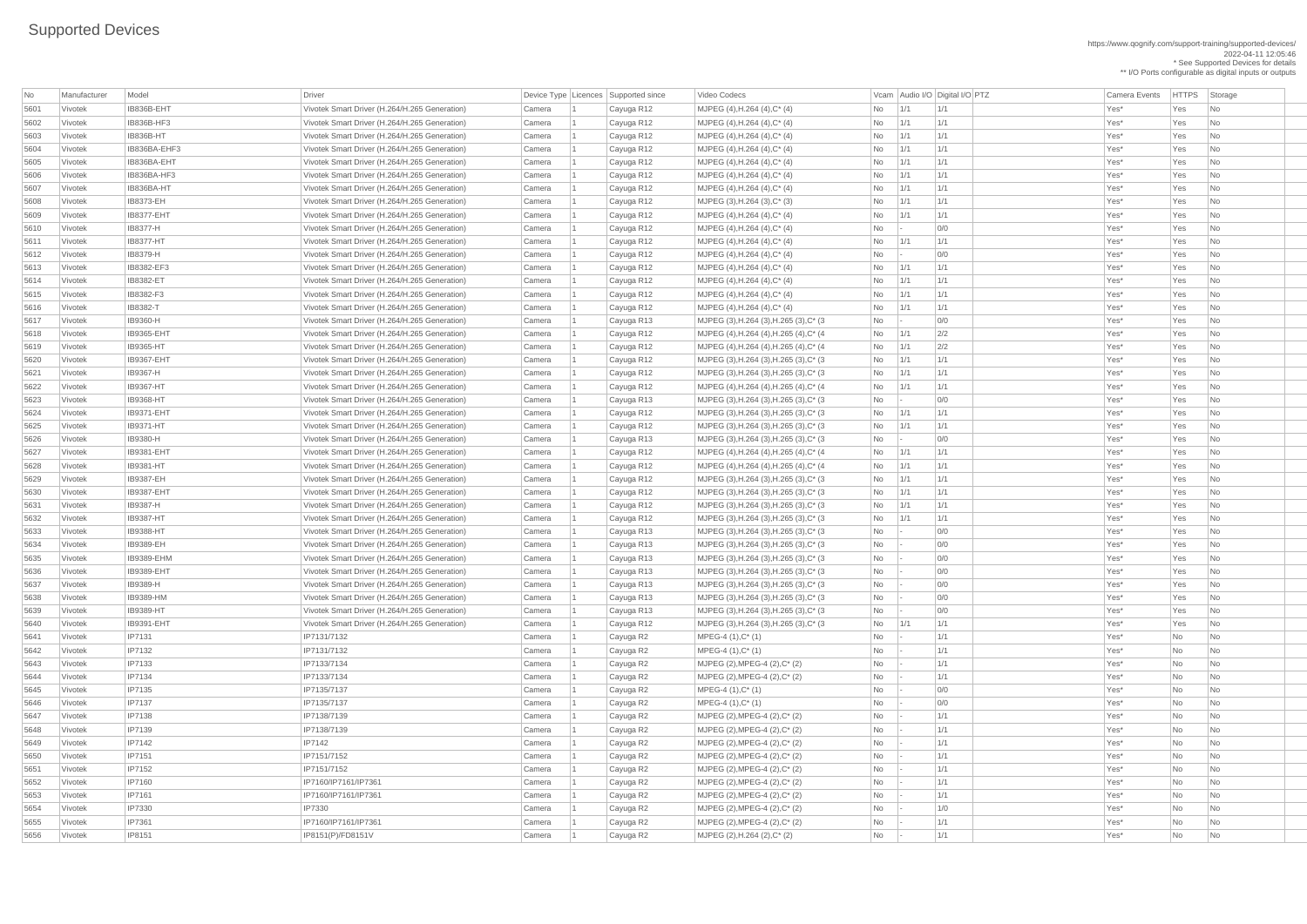https://www.qognify.com/support-training/supported-devices/ 2022-04-11 12:05:46 \* See Supported Devices for details \*\* I/O Ports configurable as digital inputs or outputs

| MJPEG (4),H.264 (4),H.265 (4),C\* (4 No 1/1 2/2 No 202 Yes\* Yes No | MJPEG (4),H.264 (4),H.265 (4),C\* (4 No 1/1 2/2 No 202 Yes\* Yes No 5691 Vivotek IP9165-LPC Vivotek Smart Driver (H.264/H.265 Generation) Camera 1 Cayuga R12 MJPEG (4),H.264 (4),H.265 (4),C\* (4 No 1/1 2/2 Yes\* Yes No | MJPEG (3),H.264 (3),H.265 (3),C\* (3  $\qquad$  No  $\qquad$  1/1  $\qquad$  2/2  $\qquad$  Yes\* Yes No | MJPEG (3),H.264 (3),H.265 (3),C\* (3  $\qquad$  No  $\qquad$  1/1  $\qquad$  2/2  $\qquad$  Yes\* Yes No | MJPEG (3),H.264 (3),H.265 (3),C\* (3  $\qquad \qquad$  No  $\qquad$  1/1  $\qquad$  3/1  $\qquad$  Yes\* Yes No | MJPEG (3),H.264 (3),H.265 (3),C\* (3  $\qquad \qquad$  No  $\qquad$  1/1  $\qquad$  2/1  $\qquad \qquad$  Yes\* Yes No | MJPEG (4),H.264 (4),H.265 (4),C\* (4 No 1/1 3/1 | 300 | 1/1 Single Res\* Yes No | MJPEG (4),H.264 (4),H.265 (4),C\* (4  $\overline{a}$  No  $\overline{1/1}$  2/2  $\overline{1/2}$  Yes\* Yes No | MJPEG (3),H.264 (3),H.265 (3),C\* (3  $\qquad \qquad$  No  $\qquad$  1/1  $\qquad$  2/2  $\qquad \qquad$  Yes\* Yes No No 1/1 MJPEG (3),H.264 (3),H.265 (3),C\* (3 No  $\vert$ - 0/0 yes\* Yes No | MJPEG (3),H.264 (3),H.265 (3),C\* (3  $\qquad \qquad$  No  $\qquad$  - 0/0  $\qquad \qquad$  0/0  $\qquad \qquad$  Yes\* Yes No | MJPEG (3),H.264 (3),H.265 (3),C\* (3  $\qquad \qquad$  No  $\qquad$  - 0/0  $\qquad \qquad$  0/0 Yes\* Yes No | MJPEG (3),H.264 (3),H.265 (3),C\* (3  $\qquad \qquad$  No  $\qquad$  - 0/0  $\qquad \qquad$  0/0 Yes\* Yes No | MJPEG (3),H.264 (3),H.265 (3),C\* (3  $\qquad \qquad$  No  $\qquad$  1/0 0/0  $\qquad$  0/0  $\qquad$  Yes\* Yes No | MJPEG (3),H.264 (3),H.265 (3),C\* (3  $\qquad \qquad$  No  $\qquad$  1/0 0/0  $\qquad$  0/0  $\qquad \qquad$  Yes\* Yes No  $\begin{array}{|l|c|c|c|c|}\n \hline \text{MJPEG (4),H.264 (4),H.265 (4),C*(4 & \text{No} & \text{1/1} & \text{3/1} & \text{Continuous},\text{Zoom only} & \text{Yes} & \text{Yes} & \text{No} & \text{1/2} & \text{1/3/3} & \text{1/4} & \text{1/4} & \text{1/4} & \text{1/4} & \text{1/4} & \text{1/4} & \text{1/4} & \text{1/4} & \text{1/4} & \text{1/4} & \text{1/4} & \text{1/4} & \text{$ | MJPEG (4),H.264 (4),H.265 (4),C\* (4  $\hbox{No}$  1/1 1/1 1/1 No 11/1 Yes\* Yes No | MJPEG (3),H.264 (3),H.265 (3),C\* (3  $\qquad \qquad$  No  $\qquad$  1/1  $\qquad$  1/1  $\qquad$  1/1  $\qquad$  Yes\* Yes No | MJPEG (3),H.264 (3),H.265 (3),C\* (3  $\qquad$  No  $\qquad$  1/1  $\qquad$  1/1  $\qquad$  1/1  $\qquad$  Yes\* Yes No

| <b>No</b>    | Manufacturer       | Model                                | <b>Driver</b>                                                                                  | Device Type   Licences   Supported since |                          | Video Codecs                                                                       |           |                     | Vcam Audio I/O Digital I/O PTZ | <b>Camera Events</b> | <b>HTTPS</b> | Storage                          |
|--------------|--------------------|--------------------------------------|------------------------------------------------------------------------------------------------|------------------------------------------|--------------------------|------------------------------------------------------------------------------------|-----------|---------------------|--------------------------------|----------------------|--------------|----------------------------------|
| 5657         | Vivotek            | <b>IP8151P</b>                       | IP8151(P)/FD8151V                                                                              | Camera                                   | Cayuga R2                | MJPEG (2), H.264 (2), C* (2)                                                       | <b>No</b> |                     | 1/1                            | Yes*                 | <b>No</b>    | No                               |
| 5658         | Vivotek            | <b>IP8152</b>                        | IP8152/FD8152(V)                                                                               | Camera                                   | Cayuga R4                | MJPEG (2), H.264 (2), C* (3)                                                       | <b>No</b> |                     | 1/1                            | Yes*                 | <b>No</b>    | No                               |
| 5659         | Vivotek            | <b>IP8155HP</b>                      | Vivotek Smart Driver (H.264/H.265 Generation)                                                  | Camera                                   | Cayuga R12               | MJPEG (2), H.264 (2), C* (2)                                                       | <b>No</b> | 1/1                 | 3/1                            | Yes*                 | Yes          | No                               |
| 5660         | Vivotek            | <b>IP8160</b>                        | Vivotek Smart Driver (H.264/H.265 Generation)                                                  | Camera                                   | Cayuga R13               | $MJPEG (3), H.264 (3), C^*(3)$                                                     | No        | 1/0                 | 0/0                            | Yes*                 | Yes          | No                               |
| 5661         | Vivotek            | <b>IP8160-W</b>                      | Vivotek Smart Driver (H.264/H.265 Generation)                                                  | Camera                                   | Cayuga R13               | MJPEG $(3)$ , H.264 $(3)$ , C* $(3)$                                               | <b>No</b> | 1/0                 | 0/0                            | Yes*                 | Yes          | No                               |
| 5662         | Vivotek            | <b>IP8161</b>                        | IP8161/IP8361/FD8161/FD8361(L)                                                                 | Camera                                   | Cayuga R2                | MJPEG (2), H.264 (2), C* (2)                                                       | No        |                     | 1/1                            | Yes*                 | <b>No</b>    | No                               |
| 5663         | Vivotek            | <b>IP8162</b>                        | IP8162(P)/IP8362/ FD8162/FD8362(E)                                                             | Camera                                   | Cayuga R2                | MJPEG (2), H.264 (2), C* (2)                                                       | No        |                     | 1/1                            | Yes*                 | <b>No</b>    | No                               |
| 5664         | Vivotek            | <b>IP8162P</b>                       | IP8162(P)/IP8362/ FD8162/FD8362(E)                                                             | Camera                                   | Cayuga R2                | MJPEG (2), H.264 (2), C* (2)                                                       | No        |                     | 1/1                            | Yes*                 | No           | No                               |
| 5665         | Vivotek            | <b>IP8165HP</b>                      | Vivotek Smart Driver (H.264/H.265 Generation)                                                  | Camera                                   | Cayuga R12               | MJPEG (2), H.264 (2), C* (2)                                                       | <b>No</b> | 1/1                 | 3/1                            | Yes*                 | Yes          | No                               |
| 5666         | Vivotek            | <b>IP8166</b>                        | Vivotek Smart Driver (H.264/H.265 Generation)                                                  | Camera                                   | Cayuga R12               | $MJPEG (4), H.264 (4), C^* (4)$                                                    | No        | 1/1                 | 3/1                            | Yes*                 | Yes          | No                               |
| 5667         | Vivotek            | <b>IP8166A</b>                       | <b>ONVIF Profile-S/G Driver</b>                                                                | Camera                                   | Cayuga R7                | $MJPEG (4), H.264 (4), C^* (4)$                                                    | <b>No</b> | 1/0                 | 0/1                            | Yes*                 | <b>No</b>    | No                               |
| 5668         | Vivotek            | IP816A-HP                            | Vivotek Smart Driver (H.264/H.265 Generation)                                                  | Camera                                   | Cayuga R12               | MJPEG (2), H.264 (2), C* (2)                                                       | <b>No</b> | 1/1                 | 3/1                            | Yes*                 | Yes          | No                               |
| 5669         | Vivotek            | IP816A-LPC                           | Vivotek Smart Driver (H.264/H.265 Generation)                                                  | Camera                                   | Cayuga R12               | MJPEG (2), H.264 (2), C* (2)                                                       | <b>No</b> | 1/1                 | 3/1                            | Yes*                 | Yes          | No                               |
| 5670         | Vivotek            | IP816A-LPC(Highway)                  | Vivotek Smart Driver (H.264/H.265 Generation)                                                  | Camera                                   | Cayuga R12               | $MJPEG (2), H.264 (2), C^*(2)$                                                     | <b>No</b> | 1/1                 | 3/1                            | Yes*                 | Yes          | N <sub>o</sub>                   |
| 5671         | Vivotek            | IP816A-LPC(Parking)                  | Vivotek Smart Driver (H.264/H.265 Generation)                                                  | Camera                                   | Cayuga R12               | MJPEG (2), H.264 (2), C* (2)                                                       | <b>No</b> | 1/1                 | 3/1                            | Yes*                 | Yes          | N <sub>o</sub>                   |
| 5672         | Vivotek            | IP816A-LPC(Street)                   | Vivotek Smart Driver (H.264/H.265 Generation)                                                  | Camera                                   | Cayuga R12               | $MJPEG (2), H.264 (2), C^* (2)$                                                    | No        | 1/1                 | 3/1                            | Yes*                 | Yes          | No                               |
| 5673         | Vivotek            | <b>IP8172</b>                        | Vivotek Smart Driver (H.264/H.265 Generation)                                                  | Camera                                   | Cayuga R12               | MJPEG $(3)$ , H.264 $(3)$ , C* $(3)$                                               | <b>No</b> | 1/1                 | 1/1                            | Yes*                 | Yes          | N <sub>o</sub>                   |
| 5674         | Vivotek            | <b>IP8172P</b>                       | Vivotek Smart Driver (H.264/H.265 Generation)                                                  | Camera                                   | Cayuga R12               | $MJPEG (3), H.264 (3), C^*(3)$                                                     | <b>No</b> | 1/1                 | 1/1                            | Yes*                 | Yes          | No                               |
| 5675         | Vivotek            | <b>IP8173H</b>                       | Vivotek Smart Driver (H.264/H.265 Generation)                                                  | Camera                                   | Cayuga R12               | MJPEG $(3)$ , H.264 $(3)$ , C* $(3)$                                               | <b>No</b> | 1/1                 | 1/0                            | Yes*                 | Yes          | No                               |
| 5676         | Vivotek            | <b>IP8330</b>                        | IP8330                                                                                         | Camera                                   | Cayuga R2                | MJPEG (2), H.264 (2), C* (2)                                                       | <b>No</b> |                     | 1/0                            | Yes*                 | No           | N <sub>o</sub>                   |
| 5677         | Vivotek            | <b>IP8331</b>                        | IP8331                                                                                         | Camera                                   | Cayuga R2                | MJPEG (2), H.264 (2), C* (2)                                                       | No        |                     | 1/0                            | Yes*                 | <b>No</b>    | No                               |
| 5678         | Vivotek            | <b>IP8332</b>                        | $IP8332(-C)$                                                                                   | Camera                                   | Cayuga R2                | $MJPEG (2), H.264 (2), C^* (2)$                                                    | No        |                     | 1/0                            | Yes*                 | <b>No</b>    | No                               |
| 5679         | Vivotek            | <b>IP8332-C</b>                      | IP8332(-C)                                                                                     | Camera                                   | Cayuga R2                | $MJPEG (2), H.264 (2), C^* (2)$                                                    | <b>No</b> |                     | 1/0                            | Yes*                 | <b>No</b>    | No                               |
| 5680         | Vivotek            | <b>IP8335H</b>                       | IP8335H/FD8135H/FD8335H                                                                        | Camera                                   | Cayuga R2                | MJPEG (2), H.264 (2), C* (2)                                                       | No        |                     | 3/1                            | Yes*                 | <b>No</b>    | No                               |
| 5681         | Vivotek            | <b>IP8352</b>                        | IP8352                                                                                         | Camera                                   | Cayuga R2                | MJPEG (2), H.264 (2), C* (2)                                                       | <b>No</b> |                     | 1/1                            | Yes*                 | <b>No</b>    | No                               |
| 5682         | Vivotek            | <b>IP8355EH</b>                      | Vivotek Smart Driver (H.264/H.265 Generation)                                                  | Camera                                   | Cayuga R12               | MJPEG (2), H.264 (2), C* (2)                                                       | No.       | 1/1                 | 1/1                            | Yes*                 | Yes          | $\overline{\mathsf{No}}$         |
| 5683         | Vivotek            | <b>IP8355H</b>                       | Vivotek Smart Driver (H.264/H.265 Generation)                                                  | Camera                                   | Cayuga R12               | MJPEG (2), H.264 (2), C* (2)                                                       | No        | 1/1                 | 1/1                            | Yes*                 | Yes          | No                               |
| 5684         | Vivotek            | <b>IP8361</b>                        | IP8161/IP8361/FD8161/FD8361(L)                                                                 | Camera                                   | Cayuga R2                | MJPEG (2), H.264 (2), C* (2)                                                       | No        | $\vert - \vert$     | 1/1                            | Yes*                 | No           | No                               |
| 5685         | Vivotek            | <b>IP8362</b>                        | IP8162(P)/IP8362/ FD8162/FD8362(E)                                                             | Camera                                   | Cayuga R2                | MJPEG (2), H.264 (2), C* (2)                                                       | No        |                     | 1/1                            | Yes*                 | <b>No</b>    | No                               |
| 5686         | Vivotek            | <b>IP8365EH</b>                      | Vivotek Smart Driver (H.264/H.265 Generation)                                                  | Camera                                   | Cayuga R12               | MJPEG (2), H.264 (2), C* (2)                                                       | <b>No</b> | 1/1                 | 1/1                            | Yes*                 | Yes          | No                               |
| 5687         | Vivotek            | <b>IP8365H</b>                       | Vivotek Smart Driver (H.264/H.265 Generation)                                                  | Camera                                   | Cayuga R12               | MJPEG (2), H.264 (2), C* (2)                                                       | <b>No</b> | 1/1                 | 1/1                            | Yes*                 | Yes          | No                               |
| 5688         | Vivotek            | <b>IP8372</b>                        | IP8172(P)/IP8372/FD8372                                                                        | Camera                                   | Cayuga R2                | MJPEG (2), H.264 (2), C* (2)                                                       | No        |                     | 3/1                            | Yes*                 | <b>No</b>    | N <sub>o</sub>                   |
| 5689         | Vivotek            | <b>IP9165-HP</b>                     | Vivotek Smart Driver (H.264/H.265 Generation)                                                  | Camera                                   | Cayuga R12               | MJPEG (4), H.264 (4), H.265 (4), C* (4)                                            | No        | 1/1                 | 2/2                            | Yes*                 | Yes          | N <sub>o</sub>                   |
| 5690         | Vivotek            | <b>IP9165-HT</b>                     | Vivotek Smart Driver (H.264/H.265 Generation)                                                  | Camera                                   | Cayuga R12               | MJPEG (4), H.264 (4), H.265 (4), C* (4)                                            | No        | 1/1                 | 2/2                            | Yes*                 | Yes          | No                               |
| 5691         | Vivotek            | <b>IP9165-LPC</b>                    | Vivotek Smart Driver (H.264/H.265 Generation)                                                  | Camera                                   | Cayuga R12               | MJPEG (4), H.264 (4), H.265 (4), C* (4)                                            | No        | 1/1                 | 2/2                            | Yes*                 | Yes          | N <sub>o</sub>                   |
| 5692         | Vivotek            | <b>IP9167-HP</b>                     | Vivotek Smart Driver (H.264/H.265 Generation)                                                  | Camera                                   | Cayuga R12               | MJPEG (3), H.264 (3), H.265 (3), C* (3)                                            | No        | 1/1                 | 2/2                            | Yes*                 | Yes          | No                               |
| 5693         | Vivotek            | <b>IP9167-HT</b>                     | Vivotek Smart Driver (H.264/H.265 Generation)                                                  | Camera                                   | Cayuga R12               | MJPEG (3), H.264 (3), H.265 (3), C* (3)                                            | <b>No</b> | 1/1                 | 2/2                            | Yes*                 | Yes          | No                               |
| 5694         | Vivotek            | <b>IP9171-HP</b>                     | Vivotek Smart Driver (H.264/H.265 Generation)                                                  | Camera                                   | Cayuga R12               | MJPEG (3), H.264 (3), H.265 (3), C* (3)                                            | No        | 1/1                 | 3/1                            | Yes*                 | Yes          | $\overline{\phantom{a}}$ No      |
| 5695         | Vivotek            | IP9172-LPC                           | Vivotek Smart Driver (H.264/H.265 Generation)                                                  | Camera                                   | Cayuga R12               | MJPEG (3), H.264 (3), H.265 (3), C* (3)                                            | No        | 1/1                 | 2/1                            | Yes*                 | Yes          | No                               |
| 5696         | Vivotek            | <b>IP9181-H</b>                      | Vivotek Smart Driver (H.264/H.265 Generation)                                                  | Camera                                   | Cayuga R12               | MJPEG (4), H.264 (4), H.265 (4), C* (4)                                            | No        | 1/1                 | 3/1                            | Yes*                 | Yes          | N <sub>o</sub>                   |
| 5697         | Vivotek            | <b>IP9191-HP</b><br><b>IP9191-HT</b> | Vivotek Smart Driver (H.264/H.265 Generation)                                                  | Camera                                   | Cayuga R12               | MJPEG (4), H.264 (4), H.265 (4), C* (4)                                            | No        | 1/1                 | 2/2<br>2/2                     | Yes*<br>Yes*         | Yes<br>Yes   | No<br>No                         |
| 5698         | Vivotek            |                                      | Vivotek Smart Driver (H.264/H.265 Generation)                                                  | Camera                                   | Cayuga R12               | MJPEG (3), H.264 (3), H.265 (3), C* (3)                                            | No        | 1/1                 | 0/0                            | Yes*                 | Yes          |                                  |
| 5699         | Vivotek<br>Vivotek | <b>IT9360-H</b><br><b>IT9368-HTV</b> | Vivotek Smart Driver (H.264/H.265 Generation)                                                  | Camera                                   | Cayuga R13               | MJPEG (3), H.264 (3), H.265 (3), C* (3)                                            | No        |                     | O/O                            | Yes*                 | Yes          | No<br>N <sub>o</sub>             |
| 5700         | Vivotek            | <b>IT9380-H</b>                      | Vivotek Smart Driver (H.264/H.265 Generation)                                                  | Camera                                   | Cayuga R13               | MJPEG (3), H.264 (3), H.265 (3), C* (3)                                            | No        |                     | 0/0                            | Yes*                 | Yes          |                                  |
| 5701         | Vivotek            | <b>IT9388-HT</b>                     | Vivotek Smart Driver (H.264/H.265 Generation)<br>Vivotek Smart Driver (H.264/H.265 Generation) | Camera                                   | Cayuga R13               | MJPEG (3), H.264 (3), H.265 (3), C* (3)                                            | No        | $\sim$              | 0/0                            | Yes*                 | Yes          | N <sub>o</sub><br>N <sub>0</sub> |
| 5702<br>5703 | Vivotek            | <b>IT9389-H</b>                      | Vivotek Smart Driver (H.264/H.265 Generation)                                                  | Camera<br>Camera                         | Cayuga R13<br>Cayuga R12 | MJPEG (3), H.264 (3), H.265 (3), C* (3)<br>MJPEG (3), H.264 (3), H.265 (3), C* (3) | No<br>No  | $\mathbf{I}$<br>1/0 | 0/0                            | Yes*                 | Yes          | N <sub>o</sub>                   |
| 5704         | Vivotek            | <b>IT9389-HT</b>                     | Vivotek Smart Driver (H.264/H.265 Generation)                                                  | Camera                                   | Cayuga R12               | MJPEG (3), H.264 (3), H.265 (3), C* (3)                                            | No        | 1/0                 | 0/0                            | Yes*                 | Yes          | No                               |
| 5705         | Vivotek            | IZ9361-EH                            | Vivotek Smart Driver (H.264/H.265 Generation)                                                  | Camera                                   | Cayuga R12               | MJPEG (4), H.264 (4), H.265 (4), C* (4)                                            | No        | 1/1                 | 3/1<br>Continuous, Zoom only   | Yes*                 | Yes          | No                               |
| 5706         | Vivotek            | MA8391-ETV                           | Vivotek Smart Driver (H.264/H.265 Generation)                                                  | Camera                                   | Cayuga R12               | MJPEG (4), H.264 (4), H.265 (4), C* (4)                                            | No        | 1/1                 | 1/1                            | Yes*                 | Yes          | $\overline{\phantom{a}}$ No      |
| 5707         | Vivotek            | MA9321-EHTV                          | Vivotek Smart Driver (H.264/H.265 Generation)                                                  | Camera                                   | Cayuga R13               | MJPEG (3), H.264 (3), H.265 (3), C* (3)                                            | No        | 1/1                 | 1/1                            | Yes*                 | Yes          | No                               |
| 5708         | Vivotek            | MA9322-EHTV                          | Vivotek Smart Driver (H.264/H.265 Generation)                                                  | Camera                                   | Cayuga R13               | MJPEG (3), H.264 (3), H.265 (3), C* (3)                                            | No        | 1/1                 | 1/1                            | Yes*                 | Yes          | No                               |
| 5709         | Vivotek            | MD7530                               | MD7530(D)                                                                                      | Camera                                   | Cayuga R2                | $MJPEG (2), MPEG-4 (2), C^{*} (2)$                                                 | No        |                     | 1/0                            | Yes*                 | No           | N <sub>o</sub>                   |
| 5710         | Vivotek            | <b>MD7530D</b>                       | MD7530(D)                                                                                      | Camera                                   | Cayuga R2                | $MJPEG (2), MPEG-4 (2), C^{*} (2)$                                                 | No        |                     | 1/0                            | Yes*                 | No           | N <sub>o</sub>                   |
| 5711         | Vivotek            | <b>MD7560</b>                        | MD7560(D)                                                                                      | Camera                                   | Cayuga R2                | $MJPEG (2), MPEG-4 (2), C^* (2)$                                                   | No        |                     | 1/0                            | Yes*                 | No           | $\overline{\phantom{a}}$ No      |
| 5712         | Vivotek            | MD7560D                              | MD7560(D)                                                                                      | Camera                                   | Cayuga R2                | $MJPEG (2), MPEG-4 (2), C^{*} (2)$                                                 | No        |                     | 1/0                            | Yes*                 | No           | $\overline{\phantom{a}}$ No      |
|              |                    |                                      |                                                                                                |                                          |                          |                                                                                    |           |                     |                                |                      |              |                                  |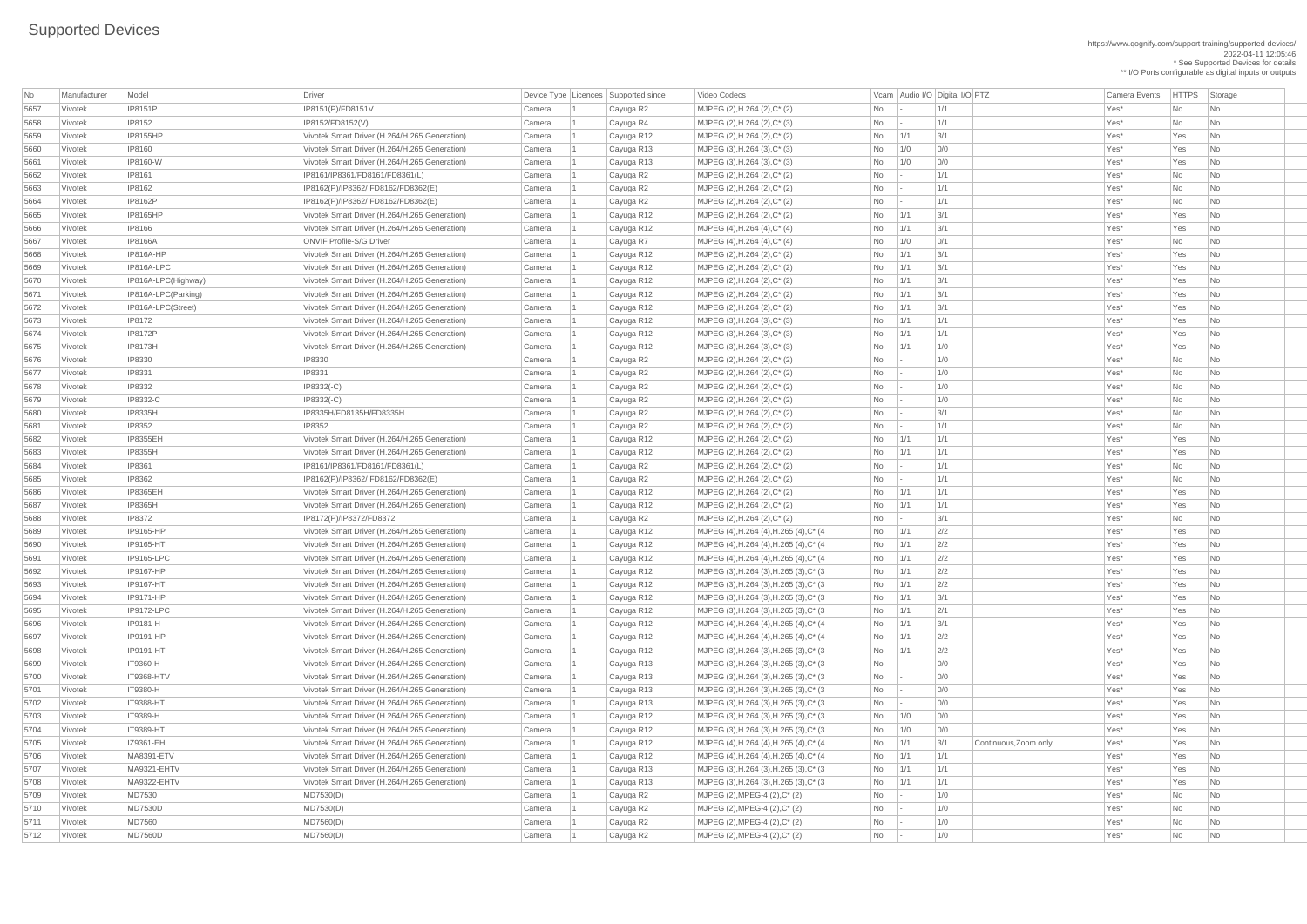https://www.qognify.com/support-training/supported-devices/ 2022-04-11 12:05:46 \* See Supported Devices for details \*\* I/O Ports configurable as digital inputs or outputs

Video Codecs **No Manufacturer Model Driver Audio I/O Digital I/O PTZ** Vcam Audio I/O Digital I/O PTZ Camera Events HTTPS Storage | MJPEG (4),H.264 (4),H.265 (4),C\* (4  $\qquad \qquad$  No  $\qquad$  1/1  $\qquad \qquad$  0/1 \*\*  $\qquad \qquad$  Yes\* Yes No No MJPEG (4),H.264 (4),H.265 (4),C\* (4 No 1/0 0/0 No 200 No 200 Yes\* Yes No MJPEG (4),H.264 (4),H.265 (4),C\* (4  $\blacksquare$  No  $\blacksquare$  1/1  $\blacksquare$  4/3 Continuous,Click to Center,Area Zoo Yes\* Yes No Vivotek SD9361-EHL Vivotek Smart Driver (H.264/H.265 Generation) Camera 1 Cayuga R12 MJPEG (4),H.264 (4),H.265 (4),C\* (4 No 1/1 4/2 Continuous,Click to Center,Area Zoo Yes\* Yes No Vivotek SD9362-EH Vivotek Smart Driver (H.264/H.265 Generation) Camera 1 Cayuga R12 MJPEG (4),H.264 (4),H.265 (4),C\* (4 No 1/1 4/2 Continuous,Click to Center,Area Zoo Yes\* Yes No  $\begin{array}{|c|c|c|c|c|c|}\n \hline\n \text{MJPEG (4),H.264 (4),H.265 (4),C*(4 & \text{No} & \text{1/1} & \text{4/2} & \text{Continuous},\text{Click to Center},\text{Area Zoo & \text{Yes} & \text{Yes} & \text{No} \\
 \hline\n \end{array}$  $\overline{\text{MJPEG (4), H.264 (4), H.265 (4), C^* (4)}}$   $\overline{\text{No}}$   $\overline{\text{1/1}}$   $\overline{\text{4/2}}$  Continuous, Click to Center, Area Zoo Yes\* Yes No Vivotek SD9363-EHL-v2 Vivotek Smart Driver (H.264/H.265 Generation) Camera 1 Cayuga R12 MJPEG (4),H.264 (4),H.265 (4),C\* (4 No 1/1 4/2 Continuous,Click to Center,Area Zoo Yes\* Yes No MJPEG (4),H.264 (4),H.265 (4),C<sup>\*</sup> (4  $\vert$  No  $\vert$  1/1  $\vert$  4/2 Continuous,Click to Center,Area Zoo Yes\* Yes No MJPEG (4),H.264 (4),H.265 (4),C<sup>\*</sup> (4  $\vert$  No  $\vert$  1/1  $\vert$  4/2 Continuous,Click to Center,Area Zoo Yes\* Yes No  $\overline{3}$  MJPEG (4),H.264 (4),H.265 (4),C<sup>\*</sup> (4  $\overline{3}$  No  $\overline{)1/1}$   $\overline{)4/2}$  Continuous,Click to Center,Area Zoo Yes\* Yes No Vivotek SD9364-EHL-v2 Vivotek Smart Driver (H.264/H.265 Generation) Camera 1 Cayuga R12 MJPEG (4),H.264 (4),H.265 (4),C\* (4 No 1/1 4/2 Continuous,Click to Center,Area Zoo Yes\* Yes No  $\overline{\text{MJPEG (4), H.264 (4), H.265 (4), C^* (4)}}$  No  $\overline{\text{No}}$  1/1  $\overline{\text{4/2}}$  Continuous,Click to Center,Area Zoo Yes\* Yes No  $\begin{array}{|l|c|c|c|c|c|}\n\hline\n\text{MJPEG (4),H.264 (4),H.265 (4),C*(4 & \text{No} & \text{1/1} & \text{4/2} & \text{Continuous, Click to Center,Area Zoo & \text{Yes} & \text{Yes} & \text{No} \\
\hline\n\end{array}$  Vivotek SD9366-EHL Vivotek Smart Driver (H.264/H.265 Generation) Camera 1 Cayuga R12 MJPEG (4),H.264 (4),H.265 (4),C\* (4 No 1/1 4/2 Continuous,Click to Center,Area Zoo Yes\* Yes No | MJPEG (4),H.264 (4),H.265 (4),C\* (4  $\overline{})$  No  $\overline{)1/1}$  1/1  $\overline{)1/1}$  Yes\* Yes No | MJPEG (4),H.264 (4),H.265 (4),C\* (4  $\qquad \qquad$  No  $\qquad \qquad$  1/1  $\qquad \qquad$  1/1  $\qquad \qquad$  1/1  $\qquad \qquad$  Yes\* Yes No

| No   | Manufacturer | Model                    | <b>Driver</b>                                    |         | Device Type   Licences   Supported since | Video Codecs                            |     |     | Vcam Audio I/O Digital I/O PTZ |                                              | <b>Camera Events</b> | HTTPS Sto |                             |
|------|--------------|--------------------------|--------------------------------------------------|---------|------------------------------------------|-----------------------------------------|-----|-----|--------------------------------|----------------------------------------------|----------------------|-----------|-----------------------------|
| 5713 | Vivotek      | MD8531H-F2               | Vivotek Smart Driver (H.264/H.265 Generation)    | Camera  | Cayuga R12                               | MJPEG (4), H.264 (4), C* (4)            | No  | 1/0 | 1/1                            |                                              | Yes*                 | Yes       | $\vert$ Nc                  |
| 5714 | Vivotek      | MD8531H-F3               | Vivotek Smart Driver (H.264/H.265 Generation)    | Camera  | Cayuga R12                               | MJPEG (4), H.264 (4), C* (4)            | No  | 1/0 | 1/1                            |                                              | Yes*                 | Yes       | $\overline{\phantom{a}}$ Nc |
| 5715 | Vivotek      | MD8531H-F4               | Vivotek Smart Driver (H.264/H.265 Generation)    | Camera  | Cayuga R12                               | MJPEG (4), H.264 (4), C* (4)            | No  | 1/0 | 1/1                            |                                              | Yes*                 | Yes       | $\overline{\phantom{a}}$ Nc |
| 5716 | Vivotek      | <b>MD8562</b>            | MD8562(D)                                        | Camera  | Cayuga R2                                | MJPEG (2), H.264 (2), C* (2)            | No  |     | 1/1                            |                                              | Yes*                 | No        | $\overline{\phantom{a}}$ Nc |
| 5717 | Vivotek      | <b>MD8562D</b>           | MD8562(D)                                        | Camera  | Cayuga R2                                | MJPEG (2), H.264 (2), C* (2)            | No  |     | 1/1                            |                                              | Yes*                 | No        | $\overline{\phantom{a}}$ Nc |
| 5718 | Vivotek      | MD8563-DEHF2             | Vivotek Smart Driver (H.264/H.265 Generation)    | Camera  | Cayuga R12                               | MJPEG (4), H.264 (4), C* (4)            | No  | 1/1 | 1/1                            |                                              | Yes*                 | Yes       | $\overline{\phantom{a}}$ Nc |
| 5719 | Vivotek      | MD8563-DEHF4             | Vivotek Smart Driver (H.264/H.265 Generation)    | Camera  | Cayuga R12                               | MJPEG (4), H.264 (4), C* (4)            | No  | 1/1 | 1/1                            |                                              | Yes*                 | Yes       | $\overline{\phantom{a}}$ Nc |
| 5720 | Vivotek      | <b>MD8563-EH</b>         | Vivotek Smart Driver (H.264/H.265 Generation)    | Camera  | Cayuga R12                               | MJPEG (4), H.264 (4), C* (4)            | No  | 1/1 | 1/1                            |                                              | Yes*                 | Yes       | $\overline{\phantom{a}}$ Nc |
| 5721 | Vivotek      | MD8563-EHF2              | Vivotek Smart Driver (H.264/H.265 Generation)    | Camera  | Cayuga R12                               | $MJPEG (4), H.264 (4), C^*(4)$          | No  | 1/1 | 1/1                            |                                              | Yes*                 | Yes       | $\overline{\phantom{a}}$ Nc |
| 5722 | Vivotek      | MD8563-EHF4              | Vivotek Smart Driver (H.264/H.265 Generation)    | Camera  | Cayuga R12                               | MJPEG (4), H.264 (4), C* (4)            | No  | 1/1 | 1/1                            |                                              | Yes*                 | Yes       | $\overline{\phantom{a}}$ Nc |
| 5723 | Vivotek      | <b>MD8564-EH</b>         | Vivotek Smart Driver (H.264/H.265 Generation)    | Camera  | Cayuga R12                               | $MJPEG (4), H.264 (4), C^*(4)$          | No  | 1/1 | 1/1                            |                                              | Yes*                 | Yes       | $\overline{\phantom{a}}$ Nc |
| 5724 | Vivotek      | <b>MD8565-N</b>          | Vivotek Smart Driver (H.264/H.265 Generation)    | Camera  | Cayuga R12                               | MJPEG (4), H.264 (4), C* (4)            | No  | 1/0 | 1/0                            |                                              | Yes*                 | Yes       | $\overline{\phantom{a}}$ Nc |
| 5725 | Vivotek      | <b>MS8391-EV</b>         | Vivotek Smart Driver (H.264/H.265 Generation)    | Camera  | Cayuga R12                               | MJPEG (4), H.264 (4), C* (4)            | No  | 1/1 | 1/1                            |                                              | Yes*                 | Yes       | $\overline{\phantom{a}}$ Nc |
| 5726 | Vivotek      | <b>MS8392-EV</b>         | Vivotek Smart Driver (H.264/H.265 Generation)    | Camera  | Cayuga R12                               | $MJPEG (4), H.264 (4), C^*(4)$          | No  | 1/1 | 1/1                            |                                              | Yes*                 | Yes       | $\overline{\phantom{a}}$ Nc |
| 5727 | Vivotek      | <b>MS9321-EHV</b>        | Vivotek Smart Driver (H.264/H.265 Generation)    | Camera  | Cayuga R13                               | MJPEG (4), H.264 (4), H.265 (4), C* (4) | No  | 1/1 | $0/1**$                        |                                              | Yes*                 | Yes       | $\overline{\phantom{a}}$ Nc |
| 5728 | Vivotek      | <b>MS9390-HV</b>         | Vivotek Smart Driver (H.264/H.265 Generation)    | Camera  | Cayuga R12                               | MJPEG (4), H.264 (4), H.265 (4), C* (4) | No  | 1/0 | 0/0                            |                                              | Yes*                 | Yes       | $\overline{\phantom{a}}$ Nc |
| 5729 | Vivotek      | PZ7111                   | PZ7111/PZ7112/PZ7121/PZ7122                      | Camera  | Cayuga R2                                | MJPEG $(2)$ , MPEG-4 $(2)$ , C* $(2)$   | No  |     | 1/1                            | Continuous                                   | Yes*                 | No        | $\overline{\phantom{a}}$ Nc |
| 5730 | Vivotek      | PZ7112                   | PZ7111/PZ7112/PZ7121/PZ7122                      | Camera  | Cayuga R2                                | MJPEG (2), MPEG-4 (2), C* (2)           | No  |     | 1/1                            | Continuous                                   | Yes*                 | No        | $\overline{\phantom{a}}$ Nc |
| 5731 | Vivotek      | PZ7121                   | PZ7111/PZ7112/PZ7121/PZ7122                      | Camera  | Cayuga R2                                | MJPEG (2), MPEG-4 (2), C* (2)           | No  |     | 1/1                            | Continuous                                   | Yes*                 | No        | $\overline{\phantom{a}}$ Nc |
| 5732 | Vivotek      | PZ7122                   | PZ7111/PZ7112/PZ7121/PZ7122                      | Camera  | Cayuga R2                                | MJPEG (2), MPEG-4 (2), C* (2)           | No  |     | 1/1                            | Continuous                                   | Yes*                 | No        | $\overline{\phantom{a}}$ Nc |
| 5733 | Vivotek      | SD7151                   | SD7151                                           | Camera  | Cayuga R2                                | MJPEG (2), MPEG-4 (2), C* (2)           | No  |     | 4/1                            | Continuous, Click to Center                  | Yes*                 | No        | $\overline{\phantom{a}}$ Nc |
| 5734 | Vivotek      | SD8311                   | SD8311(E)/SD8321(E)/SD8312(E)/SD8322(E)/SD8313(E | Camera  | Cayuga R2                                | MJPEG (2), H.264 (2), C* (2)            | No  |     | 3/2                            | Continuous, Click to Center                  | Yes*                 | No        | $\overline{\phantom{a}}$ Nc |
| 5735 | Vivotek      | SD8311E                  | SD8311(E)/SD8321(E)/SD8312(E)/SD8322(E)/SD8313(E | Camera  | Cayuga R2                                | MJPEG (2), H.264 (2), C* (2)            | No  |     | 3/2                            | Continuous, Click to Center                  | Yes*                 | No        | $\overline{\phantom{a}}$ Nc |
| 5736 | Vivotek      | SD8312                   | SD8311(E)/SD8321(E)/SD8312(E)/SD8322(E)/SD8313(E | Camera  | Cayuga R2                                | MJPEG (2), H.264 (2), C* (2)            | No  |     | 3/2                            | Continuous, Click to Center                  | Yes*                 | No        | $\overline{\phantom{a}}$ Nc |
| 5737 | Vivotek      | SD8312E                  | SD8311(E)/SD8321(E)/SD8312(E)/SD8322(E)/SD8313(E | Camera  | Cayuga R2                                | MJPEG (2), H.264 (2), C* (2)            | No  |     | 3/2                            | Continuous, Click to Center                  | Yes*                 | <b>No</b> | <b>Nc</b>                   |
| 5738 | Vivotek      | SD8313                   | SD8311(E)/SD8321(E)/SD8312(E)/SD8322(E)/SD8313(E | Camera  | Cayuga R2                                | MJPEG (2), H.264 (2), C* (2)            | No. |     | 3/2                            | Continuous, Click to Center                  | Yes*                 | No.       | $\overline{\phantom{a}}$ Nc |
| 5739 | Vivotek      | SD8313E                  | SD8311(E)/SD8321(E)/SD8312(E)/SD8322(E)/SD8313(E | Camera  | Cayuga R2                                | MJPEG (2), H.264 (2), C* (2)            | No  |     | 3/2                            | Continuous, Click to Center                  | Yes*                 | No        | $\overline{\phantom{a}}$ Nc |
| 5740 | Vivotek      | SD8321                   | SD8311(E)/SD8321(E)/SD8312(E)/SD8322(E)/SD8313(E | Camera  | Cayuga R2                                | MJPEG (2), H.264 (2), C* (2)            | No  |     | 3/2                            | Continuous, Click to Center                  | Yes*                 | No        | $\overline{\phantom{a}}$ Nc |
| 5741 | Vivotek      | SD8321E                  | SD8311(E)/SD8321(E)/SD8312(E)/SD8322(E)/SD8313(E | Camera  | Cayuga R2                                | MJPEG (2), H.264 (2), C* (2)            | No  |     | 3/2                            | Continuous, Click to Center                  | Yes*                 | No        | Nc                          |
| 5742 | Vivotek      | SD8322                   | SD8311(E)/SD8321(E)/SD8312(E)/SD8322(E)/SD8313(E | Camera  | Cayuga R2                                | MJPEG (2), H.264 (2), C* (2)            | No  |     | 3/2                            | Continuous, Click to Center                  | Yes*                 | <b>No</b> | $\overline{\phantom{a}}$ Nc |
| 5743 | Vivotek      | <b>SD8322E</b>           | SD8311(E)/SD8321(E)/SD8312(E)/SD8322(E)/SD8313(E | Camera  | Cayuga R2                                | MJPEG (2), H.264 (2), C* (2)            | No  |     | 3/2                            | Continuous, Click to Center                  | Yes*                 | No        | $\overline{\phantom{a}}$ Nc |
| 5744 | Vivotek      | <b>SD8323E</b>           | SD8311(E)/SD8321(E)/SD8312(E)/SD8322(E)/SD8313(E | Camera  | Cayuga R2                                | MJPEG (2), H.264 (2), C* (2)            | No  |     | 3/2                            | Continuous, Click to Center                  | Yes*                 | No        | $\overline{\phantom{a}}$ Nc |
| 5745 | Vivotek      | <b>SD8326E</b>           | SD8326E                                          | Camera  | Cayuga R4                                | MJPEG (2), H.264 (2), C* (2)            | No  |     | 4/2                            | Continuous, Click to Center                  | Yes*                 | No        | $\overline{\phantom{a}}$ Nc |
| 5746 | Vivotek      | SD8362-E                 | SD8362-E                                         | Camera  | Cayuga R2                                | MJPEG (2), H.264 (2), C* (2)            | No  |     | 3/2                            | Continuous, Click to Center                  | Yes*                 | No        | <b>Nc</b>                   |
| 5747 | Vivotek      | SD8363E                  | <b>ONVIF Profile-S/G Driver</b>                  | Camera  | Cayuga R7                                | MJPEG (4), H.264 (4), C* (4)            | No  | 1/0 | 0/2                            | Continuous                                   | Yes*                 | No        | $\overline{\phantom{a}}$ Nc |
| 5748 | Vivotek      | SD8364E                  | <b>ONVIF Profile-S/G Driver</b>                  | Camera  | Cayuga R7                                | MJPEG (4), H.264 (4), C* (4)            | No  | 1/0 | 0/2                            | Continuous                                   | Yes*                 | No        | $\overline{\phantom{a}}$ Nc |
| 5749 | Vivotek      | SD9161-H                 | Vivotek Smart Driver (H.264/H.265 Generation)    | Camera  | Cayuga R12                               | MJPEG (4), H.264 (4), H.265 (4), C* (4) | No  | 1/1 | 4/3                            | Continuous, Click to Center, Area Zoo   Yes* |                      | Yes       | $\overline{\phantom{a}}$ Nc |
| 5750 | Vivotek      | SD9361-EHL               | Vivotek Smart Driver (H.264/H.265 Generation)    | Camera  | Cayuga R12                               | MJPEG (4), H.264 (4), H.265 (4), C* (4) | No  | 1/1 | 4/2                            | Continuous, Click to Center, Area Zoo   Yes* |                      | Yes       | $\overline{\phantom{a}}$ Nc |
| 5751 | Vivotek      | SD9362-EH                | Vivotek Smart Driver (H.264/H.265 Generation)    | Camera  | Cayuga R12                               | MJPEG (4), H.264 (4), H.265 (4), C* (4) | No  | 1/1 | 4/2                            | Continuous, Click to Center, Area Zoo   Yes* |                      | Yes       | $\overline{\phantom{a}}$ Nc |
| 5752 | Vivotek      | SD9362-EHL               | Vivotek Smart Driver (H.264/H.265 Generation)    | Camera  | Cayuga R12                               | MJPEG (4), H.264 (4), H.265 (4), C* (4) | No  | 1/1 | 4/2                            | Continuous, Click to Center, Area Zoo   Yes* |                      | Yes       | $\overline{\phantom{a}}$ Nc |
| 5753 | Vivotek      | SD9363-EHL               | Vivotek Smart Driver (H.264/H.265 Generation)    | Camera  | Cayuga R12                               | MJPEG (4), H.264 (4), H.265 (4), C* (4) | No  | 1/1 | 4/2                            | Continuous, Click to Center, Area Zoo   Yes* |                      | Yes       | $\overline{\phantom{a}}$ Nc |
| 5754 | Vivotek      | SD9363-EHL-v2            | Vivotek Smart Driver (H.264/H.265 Generation)    | Camera  | Cayuga R12                               | MJPEG (4), H.264 (4), H.265 (4), C* (4) | No  | 1/1 | 4/2                            | Continuous, Click to Center, Area Zoo   Yes* |                      | Yes       | $\overline{\phantom{a}}$ Nc |
| 5755 | Vivotek      | SD9364-EH                | Vivotek Smart Driver (H.264/H.265 Generation)    | Camera  | Cayuga R12                               | MJPEG (4), H.264 (4), H.265 (4), C* (4) | No  | 1/1 | 4/2                            | Continuous, Click to Center, Area Zoo   Yes* |                      | Yes       | $\vert$ Nc                  |
| 5756 | Vivotek      | SD9364-EH-v2             | Vivotek Smart Driver (H.264/H.265 Generation)    | Camera  | Cayuga R12                               | MJPEG (4), H.264 (4), H.265 (4), C* (4) | No  | 1/1 | 4/2                            | Continuous, Click to Center, Area Zoo   Yes* |                      | Yes       | $\vert$ Nc                  |
| 5757 | Vivotek      | SD9364-EHL               | Vivotek Smart Driver (H.264/H.265 Generation)    | Camera  | Cayuga R12                               | MJPEG (4), H.264 (4), H.265 (4), C* (4) | No  | 1/1 | 4/2                            | Continuous, Click to Center, Area Zoo   Yes* |                      | Yes       | $\overline{\phantom{a}}$ Nc |
| 5758 | Vivotek      | SD9364-EHL-v2            | Vivotek Smart Driver (H.264/H.265 Generation)    | Camera  | Cayuga R12                               | MJPEG (4), H.264 (4), H.265 (4), C* (4) | No  | 1/1 | 4/2                            | Continuous, Click to Center, Area Zoo   Yes* |                      | Yes       | $\overline{\phantom{a}}$ Nc |
| 5759 | Vivotek      | <b>SD9365-EHL</b>        | Vivotek Smart Driver (H.264/H.265 Generation)    | Camera  | Cayuga R12                               | MJPEG (4), H.264 (4), H.265 (4), C* (4) | No  | 1/1 | 4/2                            | Continuous, Click to Center, Area Zoo   Yes* |                      | Yes       | $\vert$ Nc                  |
| 5760 | Vivotek      | SD9366-EH                | Vivotek Smart Driver (H.264/H.265 Generation)    | Camera  | Cayuga R12                               | MJPEG (4), H.264 (4), H.265 (4), C* (4) | No  | 1/1 | 4/2                            | Continuous, Click to Center, Area Zoo   Yes* |                      | Yes       | $\overline{\phantom{a}}$ Nc |
| 5761 | Vivotek      | SD9366-EHL               | Vivotek Smart Driver (H.264/H.265 Generation)    | Camera  | Cayuga R12                               | MJPEG (4), H.264 (4), H.265 (4), C* (4) | No  | 1/1 | 4/2                            | Continuous, Click to Center, Area Zoo   Yes* |                      | Yes       | $ $ Nc                      |
| 5762 | Vivotek      | <b>TB9330-E</b>          | Vivotek Smart Driver (H.264/H.265 Generation)    | Camera  | Cayuga R13                               | MJPEG (4), H.264 (4), H.265 (4), C* (4) | No  | 1/1 | 1/1                            |                                              | Yes*                 | Yes       | $ $ Nc                      |
| 5763 | Vivotek      | TB9331-E                 | Vivotek Smart Driver (H.264/H.265 Generation)    | Camera  | Cayuga R13                               | MJPEG (4), H.264 (4), H.265 (4), C* (4) | No  | 1/1 | 1/1                            |                                              | Yes*                 | Yes       | $\vert$ Nc                  |
| 5764 | Vivotek      | VC8101                   | Vivotek Smart Driver (H.264/H.265 Generation)    | Camera  | Cayuga R12                               | MJPEG (4), H.264 (4), C* (4)            | No. | 1/1 | 1/1                            |                                              | Yes*                 | Yes       | <b>Nc</b>                   |
| 5765 | Vivotek      | VS8100-v2                | Vivotek Smart Driver (H.264/H.265 Generation)    | Encoder | Cayuga R12                               | $MJPEG (4), H.264 (4), C^*(4)$          | No  | 1/0 | 0/0                            |                                              | Yes*                 | Yes       | $\overline{\phantom{a}}$ Nc |
| 5766 | Vivotek      | VS8401                   | VS8401                                           | Encoder | Cayuga R2                                | MJPEG $(2)$ , H.264 $(2)$ , C* $(2)$    | No  |     | 4/4                            | Continuous                                   | Yes*                 | No        | $\overline{\phantom{a}}$ Nc |
| 5767 | Vivotek      | <b>VS8801</b>            | <b>VS8801</b>                                    | Encoder | Cayuga R2                                | MJPEG (1), H.264 (1), C* (1)            | No  |     | 8/8                            | Continuous                                   | Yes*                 | No        | $\overline{\phantom{a}}$ Nc |
| 5768 | VuWall       | MAEVEX 6150 Quad Encoder | Generic Video Driver                             | Encoder | Cayuga R13                               | $H.264(1),C^*(1)$                       | No  |     | 0/0                            |                                              | No                   | No        | $ $ Nc                      |
|      |              |                          |                                                  |         |                                          |                                         |     |     |                                |                                              |                      |           |                             |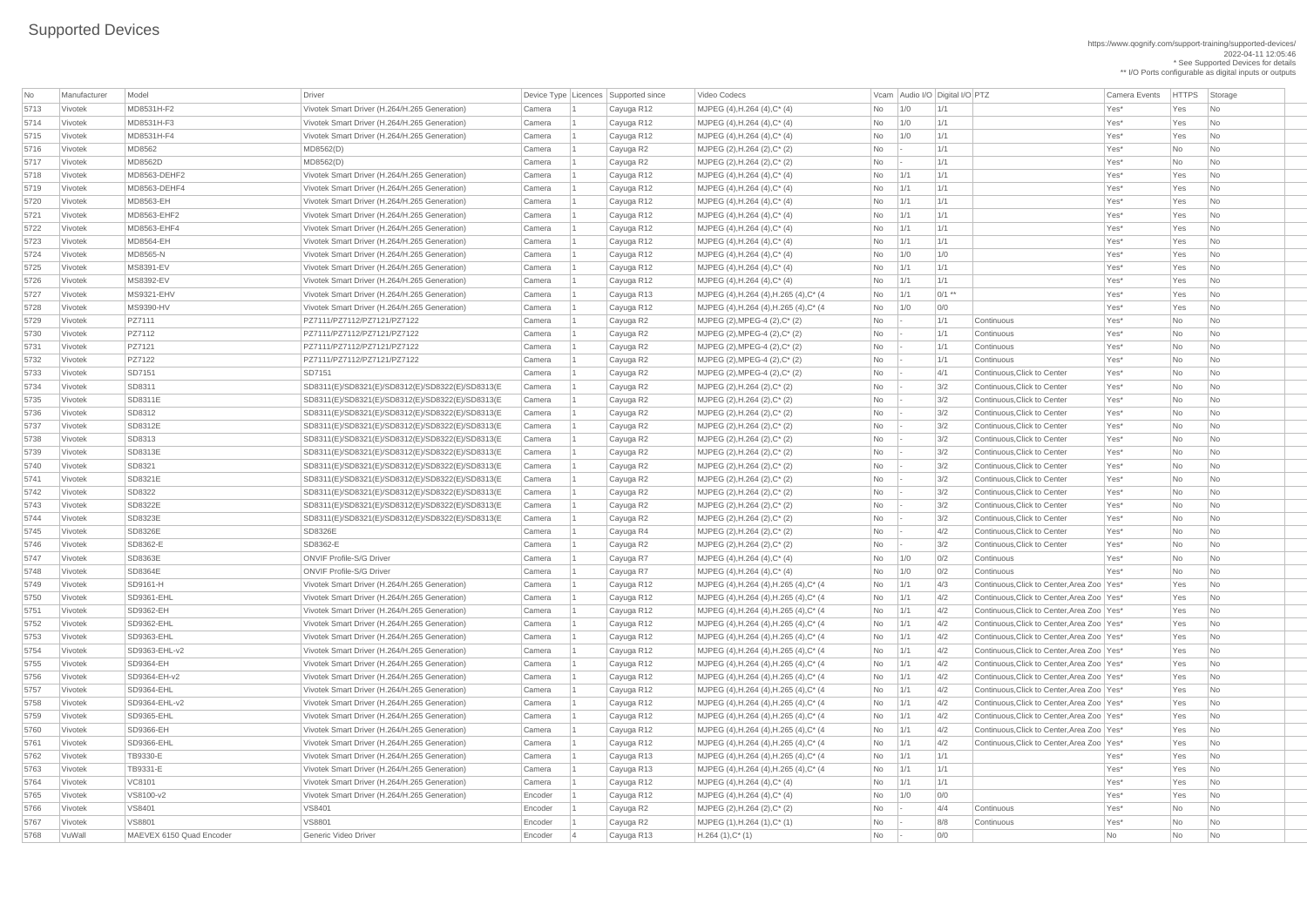https://www.qognify.com/support-training/supported-devices/ 2022-04-11 12:05:46 \* See Supported Devices for details

\*\* I/O Ports configurable as digital inputs or outputs

| No           | Manufacturer                                         | Model                           | Driver                                           |                      | Device Type   Licences   Supported since | <b>Video Codecs</b>                                                  |                | Vcam Audio I/O Digital I/O PTZ |            |                                                  | <b>Camera Events</b> | <b>HTTPS</b> | Storage                  |
|--------------|------------------------------------------------------|---------------------------------|--------------------------------------------------|----------------------|------------------------------------------|----------------------------------------------------------------------|----------------|--------------------------------|------------|--------------------------------------------------|----------------------|--------------|--------------------------|
| 5769         | W Box                                                | 0E-13BF40                       | W Box Smart Driver                               | Camera               | Cayuga R8                                | MJPEG (1), H.264 (2), C* (2)                                         | No             |                                | 0/0        |                                                  | Yes*                 | No           | No                       |
| 5770         | W Box                                                | 0E-13DF28                       | W Box Smart Driver                               | Camera               | Cayuga R8                                | MJPEG (1), H.264 (2), C* (2)                                         | No             |                                | 0/0        |                                                  | Yes*                 | No           | No                       |
| 5771         | W Box                                                | 0E-13DVF2812                    | W Box Smart Driver                               | Camera               | Cayuga R8                                | MJPEG (1), H.264 (2), C* (2)                                         | No             |                                | 0/0        |                                                  | Yes*                 | No           | No                       |
| 5772         | W Box                                                | 0E-21BF40                       | W Box Smart Driver                               | Camera               | Cayuga R8                                | $MJPEG (1), H.264 (2), C^*(2)$                                       | No             |                                | 0/0        |                                                  | Yes*                 | No           | No.                      |
| 5773         | W Box                                                | 0E-21BVF2812                    | W Box Smart Driver                               | Camera               | Cayuga R8                                | MJPEG $(1)$ , H.264 $(2)$ , C* $(2)$                                 | No             |                                | 0/0        |                                                  | Yes*                 | No           | No                       |
| 5774         | W Box                                                | 0E-21DF28                       | W Box Smart Driver                               | Camera               | Cayuga R8                                | $MJPEG (1), H.264 (2), C^*(2)$                                       | No             |                                | 0/0        |                                                  | Yes*                 | <b>No</b>    | No.                      |
| 5775         | W Box                                                | 0E-21DVF2812                    | W Box Smart Driver                               | Camera               | Cayuga R8                                | MJPEG (1), H.264 (2), C* (2)                                         | No             |                                | 0/0        |                                                  | Yes*                 | <b>No</b>    | No                       |
| 5776         | W Box                                                | 0E-31BF40                       | W Box Smart Driver                               | Camera               | Cayuga R8                                | MJPEG (1), H.264 (2), C* (2)                                         | No             |                                | 0/0        |                                                  | Yes*                 | No           | No                       |
| 5777         | W Box                                                | 0E-31BVF2812                    | <b>W Box Smart Driver</b>                        | Camera               | Cayuga R8                                | MJPEG (1), H.264 (2), C* (2)                                         | No             |                                | 0/0        |                                                  | Yes*                 | No           | <b>No</b>                |
| 5778         | W Box                                                | 0E-31DF28                       | W Box Smart Driver                               | Camera               | Cayuga R8                                | $MJPEG (1), H.264 (2), C^*(2)$                                       | No             |                                | 0/0        |                                                  | Yes*                 | No           | No                       |
| 5779         | W Box                                                | 0E-31DVF2812                    | W Box Smart Driver                               | Camera               | Cayuga R8                                | MJPEG (1), H.264 (2), C* (2)                                         | No             |                                | 0/0        |                                                  | Yes*                 | No           | No                       |
| 5780         | W&T                                                  | WEB-IO 12x Digital IN/OUT       | WEB-IO 2x to 12x Digital IN/OUT                  | $ $ I/O Module $ $ 0 | Cayuga R12                               |                                                                      | No             |                                | 2/2        |                                                  | No                   | No           | <b>No</b>                |
| 5781         | W&T                                                  | WEB-IO 2x Digital IN/OUT        | WEB-IO 2x to 12x Digital IN/OUT                  | $ $ I/O Module $ $ 0 | Cayuga R9                                |                                                                      | No             |                                | 2/2        |                                                  | No                   | No           | No                       |
| 5782         | Wago                                                 | System 750 Series (Modbus only) | Wago Systems 750 I/O Modul                       | $ $ I/O Module $ $ 0 | Cayuga R2                                |                                                                      | No             |                                | 512/512 ** |                                                  | No                   | <b>No</b>    | No                       |
| 5783         | i-PRO/Panasonic BB-HCE481                            |                                 | BB-HCM381 / BB-HCE481                            | Camera               | Cayuga R2                                | $MJPEG (1), C^* (1)$                                                 | No             |                                | 0/0        | Continuous. Click to Center                      | <b>No</b>            | <b>No</b>    | <b>No</b>                |
| 5784         | i-PRO/Panasonic BB-HCM311                            |                                 | <b>BB-HCM311/331</b>                             | Camera               | Cayuga R2                                | $MJPEG (1), C^* (1)$                                                 | No             |                                | 2/1        | Continuous, Click to Center                      | No                   | No           | N <sub>o</sub>           |
| 5785         | i-PRO/Panasonic BB-HCM331                            |                                 | <b>BB-HCM311/331</b>                             | Camera               | Cayuga R2                                | MJPEG (1), C* (1)                                                    | No             |                                | 2/1        | Continuous, Click to Center                      | <b>No</b>            | <b>No</b>    | No                       |
| 5786         | i-PRO/Panasonic BB-HCM381                            |                                 | BB-HCM381 / BB-HCE481                            | Camera               | Cayuga R2                                | MJPEG (1), C* (1)                                                    | No             |                                | 2/1        | Continuous, Click to Center                      | <b>No</b>            | <b>No</b>    | No                       |
| 5787         | i-PRO/Panasonic BB-HCM403                            |                                 | BB-HCM403                                        | Camera               | Cayuga R2                                | $MJPEG (1), C^* (1)$                                                 | No             |                                | 2/1        | <b>Click to Center</b>                           | <b>No</b>            | <b>No</b>    | No                       |
| 5788         | i-PRO/Panasonic BB-HCM511                            |                                 | <b>BB-HCM511/531</b>                             | Camera               | Cayuga R2                                | $MJPEG (1), MPEG-4 (1), C^* (1)$                                     | No             | 1/0                            | 2/1        | Continuous, Click to Center                      | No                   | No           | No                       |
| 5789         | i-PRO/Panasonic BB-HCM515                            |                                 | BB-HCM515                                        | Camera               | Cayuga R2                                | $MJPEG (1), MPEG-4 (1), C^* (1)$                                     | No             | 1/0                            | 2/1        | Continuous                                       | No                   | <b>No</b>    | <b>No</b>                |
| 5790         | i-PRO/Panasonic BB-HCM527                            |                                 | BB-HCM527                                        | Camera               | Cayuga R2                                | $MJPEG (1), MPEG-4 (1), C^* (1)$                                     | No             | 1/0                            | 2/1        | Continuous, Click to Center                      | <b>No</b>            | No           | $\overline{\mathsf{No}}$ |
| 5791         | i-PRO/Panasonic BB-HCM531                            |                                 | <b>BB-HCM511/531</b>                             | Camera               | Cayuga R2                                | $MJPEG (1), MPEG-4 (1), C^* (1)$                                     | No             | 1/0                            | 2/1        | Continuous, Click to Center                      | No                   | No           | No                       |
| 5792         | i-PRO/Panasonic BB-HCM580                            |                                 | <b>BB-HCM580/581</b>                             | Camera               | Cayuga R2                                | $MJPEG (1), MPEG-4 (1), C^* (1)$                                     | No             | 1/0                            | 2/1        | Continuous                                       | <b>No</b>            | <b>No</b>    | <b>No</b>                |
| 5793         | i-PRO/Panasonic   BB-HCM581                          |                                 | <b>BB-HCM580/581</b>                             | Camera               | Cayuga R2                                | $MJPEG (1), MPEG-4 (1), C^* (1)$                                     | No             | 1/0                            | 2/1        | Continuous                                       | <b>No</b>            | No           | No                       |
| 5794         | i-PRO/Panasonic BB-SC384                             |                                 | i-PRO/Panasonic Smart Driver (H.264/H.265 Genera | Camera               | Cayuga R11                               | MJPEG (1), H.264 (2), C* (3)                                         | No             | 1/0                            | 2/1        | Continuous, Click to Center, Area Zoo Yes*       |                      | Yes          | No                       |
| 5795         | i-PRO/Panasonic BB-ST162                             |                                 | i-PRO/Panasonic Smart Driver (H.264/H.265 Genera | Camera               | Cayuga R11                               | MJPEG (1), H.264 (2), C* (3)                                         | No             | 1/0                            | 2/1        | Continuous, Click to Center, Area Zoo Yes*       |                      | Yes          | No                       |
| 5796         | i-PRO/Panasonic BB-ST162A                            |                                 | i-PRO/Panasonic Smart Driver (H.264/H.265 Genera | Camera               | Cayuga R11                               | $MJPEG (1), H.264 (2), C^*(3)$                                       | No             | 1/0                            | 2/1        | Continuous. Click to Center. Area Zoo   Yes*     |                      | Yes          | No.                      |
| 5797         | i-PRO/Panasonic   BB-ST165                           |                                 | i-PRO/Panasonic Smart Driver (H.264/H.265 Genera | Camera               | Cayuga R11                               | $MJPEG (1), H.264 (2), C^*(3)$                                       | No             | 1/0                            | 2/1        | Continuous, Click to Center, Area Zoo   Yes*     |                      | Yes          | No                       |
| 5798         | i-PRO/Panasonic BB-ST165A                            |                                 | i-PRO/Panasonic Smart Driver (H.264/H.265 Genera | Camera               | Cayuga R11                               | $MJPEG (1), H.264 (2), C^*(3)$                                       | No             | 1/0                            | 2/1        | Continuous, Click to Center, Area Zoo   Yes*     |                      | Yes          | No                       |
| 5799         | i-PRO/Panasonic   BB-SW172                           |                                 | i-PRO/Panasonic Smart Driver (H.264/H.265 Genera | Camera               | Cayuga R11                               | $MJPEG (1), H.264 (2), C^*(3)$                                       | No             | 1/0                            | 2/1        | Continuous, Click to Center, Area Zoo   Yes*     |                      | Yes          | No.                      |
| 5800         | i-PRO/Panasonic   BB-SW172A                          |                                 | i-PRO/Panasonic Smart Driver (H.264/H.265 Genera | Camera               | Cayuga R11                               | $MJPEG (1), H.264 (2), C^*(3)$                                       | No             | 1/0                            | 2/1        | Continuous, Click to Center, Area Zoo   Yes*     |                      | Yes          | No.                      |
| 5801         | i-PRO/Panasonic BB-SW174W                            |                                 | i-PRO/Panasonic Smart Driver (H.264/H.265 Genera | Camera               | Cayuga R11                               | MJPEG (1), H.264 (2), C* (3)                                         | No             | 1/0                            | 2/1        | Continuous, Click to Center, Area Zoo   Yes*     |                      | Yes          | No                       |
| 5802         | i-PRO/Panasonic BB-SW174WA                           |                                 | i-PRO/Panasonic Smart Driver (H.264/H.265 Genera | Camera               | Cayuga R11                               | MJPEG (1), H.264 (2), C* (3)                                         | No             | 1/0                            | 2/1        | Continuous, Click to Center, Area Zoo   Yes*     |                      | Yes          | No.                      |
| 5803         | i-PRO/Panasonic   BB-SW175                           |                                 | i-PRO/Panasonic Smart Driver (H.264/H.265 Genera | Camera               | Cayuga R11                               | $MJPEG (1), H.264 (2), C^*(3)$                                       | No             | 1/0                            | 2/1        | Continuous, Click to Center, Area Zoo   Yes*     |                      | Yes          | $\overline{\mathsf{No}}$ |
| 5804         | i-PRO/Panasonic BB-SW175A                            |                                 | i-PRO/Panasonic Smart Driver (H.264/H.265 Genera | Camera               | Cayuga R11                               | MJPEG (1), H.264 (2), C* (3)                                         | No             | 1/0                            | 2/1        | Continuous, Click to Center, Area Zoo Yes*       |                      | Yes          | No                       |
| 5805         | i-PRO/Panasonic   BL-20                              |                                 | <b>BL-C1/20</b>                                  | Camera               | Cayuga R2                                | $MJPEG (1), C^* (1)$                                                 | No             |                                | 0/0        |                                                  | <b>No</b>            | <b>No</b>    | No                       |
| 5806         | i-PRO/Panasonic   BL-C1                              |                                 | <b>BL-C1/20</b>                                  | Camera               |                                          | $MJPEG (1), C^* (1)$                                                 | No             |                                | 0/0        |                                                  | No                   | No           | No                       |
| 5807         | i-PRO/Panasonic   BL-C10                             |                                 | <b>BL-C10/30</b>                                 | Camera               | Cayuga R2<br>Cayuga R2                   | $MJPEG (1), C^* (1)$                                                 |                |                                | 0/0        | Continuous, Click to Center                      | <b>No</b>            | <b>No</b>    | No                       |
|              | i-PRO/Panasonic   BL-C101                            |                                 | <b>BL-C101</b>                                   |                      |                                          |                                                                      | No             |                                | 1/0        | <b>Click to Center</b>                           | No.                  | No           | No                       |
| 5808<br>5809 | i-PRO/Panasonic   BL-C111                            |                                 | BL-C111/131                                      | Camera<br>Camera     | Cayuga R2                                | $MJPEG (1), MPEG-4 (1), C^* (1)$<br>$MJPEG (1), MPEG-4 (1), C^* (1)$ | No             |                                | 0/0        | Continuous, Click to Center                      | No                   | No           | N <sub>o</sub>           |
| 5810         | i-PRO/Panasonic BL-C121                              |                                 | <b>BL-C121</b>                                   |                      | Cayuga R2                                |                                                                      | No             | 1/0                            | 1/1        | <b>Click to Center</b>                           | No                   | <b>No</b>    | No                       |
|              | i-PRO/Panasonic   BL-C131                            |                                 |                                                  | Camera               | Cayuga R2                                | $MJPEG (1), MPEG-4 (1), C^* (1)$                                     | No             |                                |            | Continuous, Click to Center                      |                      | No           | No                       |
| 5811         |                                                      |                                 | BL-C111/131                                      | Camera               | Cayuga R2                                | $MJPEG (1), MPEG-4 (1), C^* (1)$                                     | No             | 1/0                            | 0/0        |                                                  | <b>No</b>            |              |                          |
| 5812         | i-PRO/Panasonic   BL-C140<br>i-PRO/Panasonic BL-C160 |                                 | BL-C140/160                                      | Camera               | Cayuga R2                                | $MJPEG (1), MPEG-4 (1), C^* (1)$                                     | No             |                                | 0/0        | <b>Click to Center</b><br><b>Click to Center</b> | <b>No</b>            | No           | No.                      |
| 5813         | i-PRO/Panasonic   BL-C210                            |                                 | BL-C140/160                                      | Camera               | Cayuga R2                                | $MJPEG (1), MPEG-4 (1), C^* (1)$                                     | No             |                                | 0/0        |                                                  | No                   | <b>No</b>    | No                       |
| 5814         |                                                      |                                 | <b>BL-C210</b>                                   | Camera               | Cayuga R2                                | MJPEG (1), H.264 (1), MPEG-4 (1), C* (                               | <b>No</b>      | 0/0                            | 2/0        | Continuous, Click to Center                      | <b>No</b>            | No           | No.                      |
| 5815         | i-PRO/Panasonic   BL-C230                            |                                 | <b>BL-C230</b>                                   | Camera               | Cayuga R2                                | MJPEG (1), H.264 (1), MPEG-4 (1), C* (                               | No             | 0/0                            | 2/1        | Continuous, Click to Center                      | N <sub>o</sub>       | No           | N <sub>o</sub>           |
| 5816         | i-PRO/Panasonic BL-C30                               |                                 | <b>BL-C10/30</b>                                 | Camera               | Cayuga R2                                | $MJPEG (1), C^* (1)$                                                 | No             |                                | 0/0        | Continuous, Click to Center                      | No                   | <b>No</b>    | No                       |
| 5817         | i-PRO/Panasonic BL-VP101                             |                                 | i-PRO/Panasonic Smart Driver (H.264/H.265 Genera | Camera               | Cayuga R11                               | MJPEG $(1)$ , H.264 $(2)$ , C* $(3)$                                 | No             |                                | 0/0        |                                                  | Yes*                 | Yes          | No.                      |
| 5818         | i-PRO/Panasonic   BL-VP104                           |                                 | i-PRO/Panasonic Smart Driver (H.264/H.265 Genera | Camera               | Cayuga R11                               | MJPEG $(1)$ , H.264 $(2)$ , C $*$ $(3)$                              | No             |                                | 0/0        |                                                  | Yes*                 | Yes          | No                       |
| 5819         | i-PRO/Panasonic BL-VP104W                            |                                 | i-PRO/Panasonic Smart Driver (H.264/H.265 Genera | Camera               | Cayuga R11                               | MJPEG (1), H.264 (2), C* (3)                                         | No             |                                | 0/0        |                                                  | Yes*                 | Yes          | N <sub>o</sub>           |
| 5820         | i-PRO/Panasonic   BL-VT164                           |                                 | i-PRO/Panasonic Smart Driver (H.264/H.265 Genera | Camera               | Cayuga R11                               | MJPEG (1), H.264 (2), C* (3)                                         | No l           | $\vert$ 1/0                    | 2/1        | Continuous, Click to Center, Area Zoo   Yes*     |                      | Yes          | <b>No</b>                |
| 5821         | i-PRO/Panasonic   BL-VT164W                          |                                 | i-PRO/Panasonic Smart Driver (H.264/H.265 Genera | Camera               | Cayuga R11                               | MJPEG (1), H.264 (2), C* (3)                                         | No             | 1/0                            | 2/1        | Continuous, Click to Center, Area Zoo   Yes*     |                      | Yes          | $\overline{\mathsf{No}}$ |
| 5822         | i-PRO/Panasonic   DG-SC385                           |                                 | i-PRO/Panasonic Smart Driver (H.264/H.265 Genera | Camera               | Cayuga R11                               | $MJPEG (1), H.264 (2), C^*(3)$                                       | No             | 1/0                            | 2/1        | Continuous, Click to Center, Area Zoo   Yes*     |                      | Yes          | No                       |
| 5823         | i-PRO/Panasonic   DG-SC386                           |                                 | i-PRO/Panasonic Smart Driver (H.264/H.265 Genera | Camera               | Cayuga R11                               | $MJPEG (1), H.264 (2), C^*(3)$                                       | No             | 1/0                            | 2/1        | Continuous, Click to Center, Area Zoo   Yes*     |                      | Yes          | No                       |
| 5824         | i-PRO/Panasonic   DG-SC386A                          |                                 | i-PRO/Panasonic Smart Driver (H.264/H.265 Genera | Camera               | Cayuga R11                               | MJPEG $(1)$ , H.264 $(2)$ , C* $(3)$                                 | N <sub>o</sub> | 1/0                            | 2/1        | Continuous, Click to Center, Area Zoo   Yes*     |                      | Yes          | $\vert$ No               |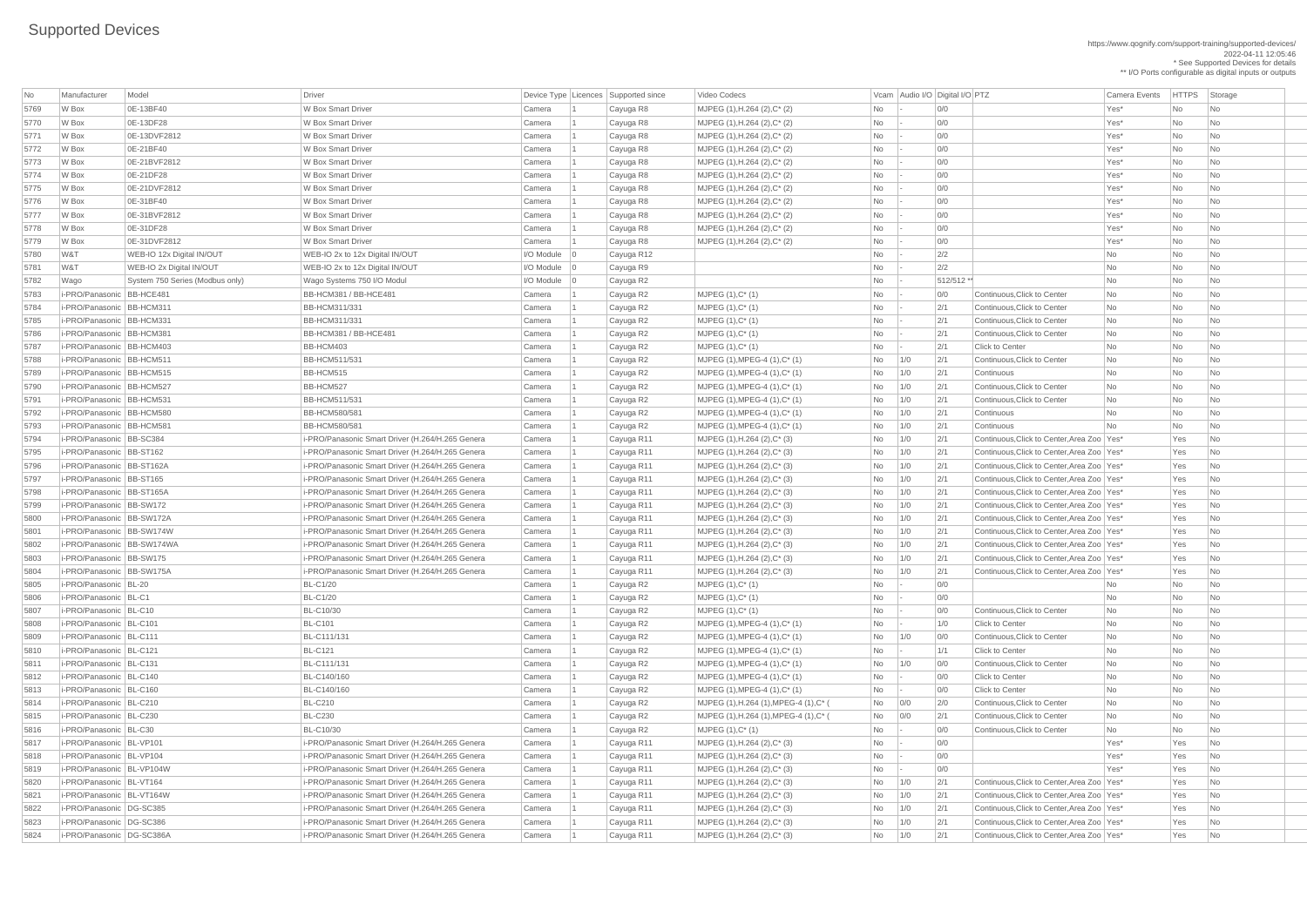https://www.qognify.com/support-training/supported-devices/ 2022-04-11 12:05:46 \* See Supported Devices for details \*\* I/O Ports configurable as digital inputs or outputs

 i-PRO/Panasonic DG-SW395 i-PRO/Panasonic Smart Driver (H.264/H.265 Genera Camera 1 Cayuga R11 MJPEG (1),H.264 (2),C\* (3) No 1/0 2/1 Continuous,Click to Center,Area Zoo Yes\* Yes No i-PRO/Panasonic DG-SW395A i-PRO/Panasonic Smart Driver (H.264/H.265 Genera Camera 1 Cayuga R11 MJPEG (1),H.264 (2),C\* (3) No 1/0 2/1 Continuous,Click to Center,Area Zoo Yes\* Yes No i-PRO/Panasonic DG-SW396 i-PRO/Panasonic Smart Driver (H.264/H.265 Genera Camera 1 Cayuga R11 MJPEG (1),H.264 (2),C\* (3) No 1/0 2/1 Continuous,Click to Center,Area Zoo Yes\* Yes No MJPEG (1),H.264 (2),H.265 (2),C\* (3 No 1/0 0/0 00 No 200 Yes\* Yes No MJPEG (1),H.264 (2),H.265 (2),C\* (3 No 1/0 0/0 No 200 No 200 Yes\* Yes No | MJPEG (1),H.264 (2),H.265 (2),C\* (3 No 1/0 2/1 No 2/1 Yes\* Yes No | MJPEG (1),H.264 (2),H.265 (2),C\* (3 No | 1/0 2/1 | 2/1 | 2/1 Yes\* Yes No | MJPEG (1),H.264 (2),H.265 (2),C\* (3  $\qquad$  | No  $\qquad$  | 1/0  $\qquad$  | 2/1  $\qquad$  |  $\qquad$  | Yes\* Yes No 1/0  $\qquad$  | Yes No 1/0  $\qquad$  | Yes No 1/0  $\qquad$  | Yes No 1/1 | Yes No 1/0  $\qquad$  | Yes No 1/1 | Yes No 1/1 | Yes No 1/1 | | MJPEG (1),H.264 (2),H.265 (2),C\* (3 No 1/0 0/0 | 00 00 0 Yes\* Yes No | MJPEG (1),H.264 (2),H.265 (2),C\* (3 No 1/0 0/0 0 OCamera Camera 2 Yes\* Yes No | MJPEG (1),H.264 (2),H.265 (2),C\* (3 No 1/0 2/1 No 2/1 Yes\* Yes No | MJPEG (1),H.264 (2),H.265 (2),C\* (3  $\qquad$  | No  $\qquad$  | 1/0  $\qquad$  | 2/1  $\qquad$  |  $\qquad$  Yes\* Yes No | MJPEG (1),H.264 (2),H.265 (2),C\* (3  $\qquad$  No  $\qquad$  1/0  $\qquad$  3/1  $\qquad$  Yes\* Yes No | MJPEG (1),H.264 (2),H.265 (2),C\* (3 No - 0/0 No - 0/0 Yes\* Yes No | MJPEG (1),H.264 (2),H.265 (2),C\* (3 No 1/0 2/1 No 2/1 Yes\* Yes No | MJPEG (1),H.264 (2),H.265 (2),C\* (3 No 1/0 2/1 No 2/1 Yes\* Yes No | MJPEG (1),H.264 (2),H.265 (2),C\* (3 No 1/0 2/1 No 2/1 Yes\* Yes No

| No   | Manufacturer                | Model    | <b>Driver</b>                                    |         | Device Type   Licences   Supported since | Video Codecs                            |           |        | Vcam Audio I/O Digital I/O PTZ                      | <b>Camera Events</b> | <b>HTTPS</b> | Storage                     |
|------|-----------------------------|----------|--------------------------------------------------|---------|------------------------------------------|-----------------------------------------|-----------|--------|-----------------------------------------------------|----------------------|--------------|-----------------------------|
| 5825 | i-PRO/Panasonic             | DG-SF132 | i-PRO/Panasonic Smart Driver (H.264/H.265 Genera | Camera  | Cayuga R11                               | MJPEG (1), H.264 (2), C* (3)            | No        |        | 0/0                                                 | Yes*                 | Yes          | No                          |
| 5826 | i-PRO/Panasonic   DG-SF135  |          | i-PRO/Panasonic Smart Driver (H.264/H.265 Genera | Camera  | Cayuga R11                               | MJPEG (1), H.264 (2), C* (3)            | No        |        | 0/0                                                 | Yes*                 | Yes          | No                          |
| 5827 | i-PRO/Panasonic DG-SF334    |          | i-PRO/Panasonic Smart Driver (H.264/H.265 Genera | Camera  | Cayuga R11                               | MJPEG (1), H.264 (2), C* (3)            | <b>No</b> | 1/0    | 0/0                                                 | Yes*                 | Yes          | N <sub>o</sub>              |
| 5828 | i-PRO/Panasonic   DG-SF335  |          | i-PRO/Panasonic Smart Driver (H.264/H.265 Genera | Camera  | Cayuga R11                               | MJPEG (1), H.264 (2), C* (3)            | <b>No</b> | 1/0    | 2/1                                                 | Yes*                 | Yes          | N <sub>o</sub>              |
| 5829 | i-PRO/Panasonic   DG-SF438  |          | i-PRO/Panasonic Smart Driver (H.264/H.265 Genera | Camera  | Cayuga R13                               | MJPEG (1), H.264 (2), C* (3)            | No        | 1/0    | 3/1                                                 | Yes*                 | Yes          | N <sub>o</sub>              |
| 5830 | i-PRO/Panasonic   DG-SF539  |          | i-PRO/Panasonic Smart Driver (H.264/H.265 Genera | Camera  | Cayuga R11                               | $MJPEG (1), H.264 (2), C^* (3)$         | <b>No</b> | 1/0    | 2/1                                                 | Yes*                 | Yes          | N <sub>o</sub>              |
| 5831 | i-PRO/Panasonic   DG-SP102  |          | i-PRO/Panasonic Smart Driver (H.264/H.265 Genera | Camera  | Cayuga R11                               | MJPEG (1), H.264 (2), C* (3)            | No        | $\sim$ | 0/0                                                 | Yes*                 | Yes          | N <sub>o</sub>              |
| 5832 | i-PRO/Panasonic DG-SP304    |          | i-PRO/Panasonic Smart Driver (H.264/H.265 Genera | Camera  | Cayuga R11                               | MJPEG (1), H.264 (2), C* (3)            | <b>No</b> | 1/0    | 0/0                                                 | Yes*                 | Yes          | No                          |
| 5833 | i-PRO/Panasonic   DG-SP305  |          | i-PRO/Panasonic Smart Driver (H.264/H.265 Genera | Camera  |                                          | MJPEG (1), H.264 (2), C* (3)            | <b>No</b> | 1/0    | 2/1                                                 | Yes*                 | Yes          | N <sub>o</sub>              |
|      | i-PRO/Panasonic   DG-SP509  |          | i-PRO/Panasonic Smart Driver (H.264/H.265 Genera |         | Cayuga R11                               |                                         |           | 1/0    | 2/1                                                 | Yes*                 | Yes          |                             |
| 5834 | i-PRO/Panasonic DG-SW155    |          |                                                  | Camera  | Cayuga R11                               | MJPEG (1), H.264 (2), C* (3)            | No        |        | 0/0                                                 | Yes*                 | Yes          | N <sub>o</sub>              |
| 5835 | i-PRO/Panasonic DG-SW314    |          | i-PRO/Panasonic Smart Driver (H.264/H.265 Genera | Camera  | Cayuga R11                               | $MJPEG (1), H.264 (2), C^* (3)$         | No        | $\sim$ | 0/0                                                 | Yes*                 | Yes          | No<br>N <sub>o</sub>        |
| 5836 |                             |          | i-PRO/Panasonic Smart Driver (H.264/H.265 Genera | Camera  | Cayuga R11                               | $MJPEG (1), H.264 (2), C^* (3)$         | <b>No</b> |        | 2/1                                                 | Yes*                 | Yes          |                             |
| 5837 | i-PRO/Panasonic   DG-SW316  |          | i-PRO/Panasonic Smart Driver (H.264/H.265 Genera | Camera  | Cayuga R11                               | MJPEG (1), H.264 (2), C* (3)            | <b>No</b> | 1/0    |                                                     |                      |              | N <sub>o</sub>              |
| 5838 | i-PRO/Panasonic   DG-SW316L |          | i-PRO/Panasonic Smart Driver (H.264/H.265 Genera | Camera  | Cayuga R11                               | MJPEG (1), H.264 (2), C* (3)            | <b>No</b> | 1/0    | 2/1                                                 | Yes*                 | Yes          | N <sub>o</sub>              |
| 5839 | i-PRO/Panasonic DG-SW355    |          | i-PRO/Panasonic Smart Driver (H.264/H.265 Genera | Camera  | Cayuga R11                               | MJPEG (1), H.264 (2), C* (3)            | <b>No</b> | 1/0    | 2/1                                                 | Yes*                 | Yes          | N <sub>o</sub>              |
| 5840 | i-PRO/Panasonic   DG-SW395  |          | i-PRO/Panasonic Smart Driver (H.264/H.265 Genera | Camera  | Cayuga R11                               | MJPEG (1), H.264 (2), C* (3)            | <b>No</b> | 1/0    | 2/1<br>Continuous, Click to Center, Area Zoo   Yes* |                      | Yes          | N <sub>o</sub>              |
| 5841 | i-PRO/Panasonic   DG-SW395A |          | i-PRO/Panasonic Smart Driver (H.264/H.265 Genera | Camera  | Cayuga R11                               | MJPEG (1), H.264 (2), C* (3)            | <b>No</b> | 1/0    | 2/1<br>Continuous, Click to Center, Area Zoo   Yes* |                      | Yes          | No                          |
| 5842 | i-PRO/Panasonic   DG-SW396  |          | i-PRO/Panasonic Smart Driver (H.264/H.265 Genera | Camera  | Cayuga R11                               | $MJPEG (1), H.264 (2), C^* (3)$         | No.       | 1/0    | 2/1<br>Continuous, Click to Center, Area Zoo   Yes* |                      | Yes          | No                          |
| 5843 | i-PRO/Panasonic DG-SW458    |          | i-PRO/Panasonic Smart Driver (H.264/H.265 Genera | Camera  | Cayuga R13                               | MJPEG (1), H.264 (2), C* (3)            | No        | 1/0    | 3/1                                                 | Yes*                 | Yes          | No                          |
| 5844 | i-PRO/Panasonic   DG-SW458M |          | i-PRO/Panasonic Smart Driver (H.264/H.265 Genera | Camera  | Cayuga R13                               | MJPEG (1), H.264 (2), C* (3)            | <b>No</b> | 1/0    | 3/1                                                 | Yes*                 | Yes          | No                          |
| 5845 | i-PRO/Panasonic   DG-SW559  |          | i-PRO/Panasonic Smart Driver (H.264/H.265 Genera | Camera  | Cayuga R11                               | MJPEG (1), H.264 (2), C* (3)            | No        | 1/0    | 2/1                                                 | Yes*                 | Yes          | N <sub>o</sub>              |
| 5846 | i-PRO/Panasonic WJ-GXE500   |          | WJ-GXE500                                        | Encoder | Cayuga R2                                | MJPEG (1), H.264 (2), C* (3)            | <b>No</b> | 1/0    | 3/1<br>Continuous                                   | Yes*                 | No           | N <sub>o</sub>              |
| 5847 | i-PRO/Panasonic WV-NF284    |          | WV-NF284                                         | Camera  | Cayuga R2                                | $MJPEG (1), MPEG-4 (1), C^* (1)$        | <b>No</b> | 1/0    | 1/1                                                 | Yes*                 | <b>No</b>    | No                          |
| 5848 | i-PRO/Panasonic WV-NF302    |          | WV-NF302                                         | Camera  | Cayuga R2                                | $MJPEG (1), MPEG-4 (1), C^* (1)$        | No        | 1/0    | 1/1                                                 | Yes*                 | No           | N <sub>o</sub>              |
| 5849 | i-PRO/Panasonic WV-NM100    |          | WV-NM100                                         | Camera  | Cayuga R2                                | $MJPEG (1), MPEG-4 (1), C^* (1)$        | <b>No</b> |        | 0/0<br>Continuous, Click to Center                  | Yes*                 | <b>No</b>    | No                          |
| 5850 | i-PRO/Panasonic WV-NP1000   |          | WV-NP1000/1004                                   | Camera  | Cayuga R2                                | $MJPEG (1), MPEG-4 (1), C^* (1)$        | No.       | 1/0    | $\vert$ 1/1                                         | Yes*                 | No           | No                          |
| 5851 | i-PRO/Panasonic WV-NP1004   |          | WV-NP1000/1004                                   | Camera  | Cayuga R2                                | $MJPEG (1), MPEG-4 (1), C^* (1)$        | No        | 1/0    | 1/1                                                 | Yes*                 | <b>No</b>    | No                          |
| 5852 | i-PRO/Panasonic WV-NP240    |          | WV-NP240/244                                     | Camera  | Cayuga R2                                | $MJPEG (1), MPEG-4 (1), C^* (1)$        | <b>No</b> | 1/0    | 1/1                                                 | Yes*                 | No           | No                          |
| 5853 | i-PRO/Panasonic WV-NP244    |          | WV-NP240/244                                     | Camera  | Cayuga R2                                | $MJPEG (1), MPEG-4 (1), C^* (1)$        | <b>No</b> | 1/0    | 1/1                                                 | Yes*                 | <b>No</b>    | N <sub>o</sub>              |
| 5854 | i-PRO/Panasonic WV-NP304    |          | WV-NP304                                         | Camera  | Cayuga R2                                | $MJPEG (1), MPEG-4 (1), C^* (1)$        | No        | 1/0    | 1/1                                                 | Yes*                 | <b>No</b>    | No                          |
| 5855 | i-PRO/Panasonic WV-NP472    |          | <b>WV-NP472</b>                                  | Camera  | Cayuga R2                                | $MJPEG (1), MPEG-4 (1), C^* (1)$        | <b>No</b> | $\sim$ | 0/0                                                 | Yes*                 | <b>No</b>    | No                          |
| 5856 | i-PRO/Panasonic WV-NP502    |          | <b>WV-NP502</b>                                  | Camera  | Cayuga R2                                | MJPEG (1), H.264 (2), C* (3)            | <b>No</b> | 1/0    | 3/1                                                 | No                   | <b>No</b>    | N <sub>o</sub>              |
| 5857 | i-PRO/Panasonic WV-NS202    |          | <b>WV-NS202</b>                                  | Camera  | Cayuga R2                                | $MJPEG (1), MPEG-4 (1), C^* (1)$        | No        | 1/0    | Continuous, Click to Center<br> 0/1                 | Yes*                 | <b>No</b>    | No                          |
| 5858 | i-PRO/Panasonic WV-NS320    |          | <b>WV-NS320</b>                                  | Camera  | Cayuga R2                                | $MJPEG (1), MPEG-4 (1), C^* (1)$        | No        |        | 0/0<br>Continuous, Click to Center                  | Yes*                 | <b>No</b>    | No                          |
| 5859 | i-PRO/Panasonic WV-NS950    |          | WV-NS950/NS954/NW960/NW964                       | Camera  | Cayuga R2                                | $MJPEG (1), MPEG-4 (1), C^* (1)$        | No        | 1/0    | 0/1<br>Continuous, Click to Center                  | Yes*                 | No           | No                          |
| 5860 | i-PRO/Panasonic WV-NS954    |          | WV-NS950/NS954/NW960/NW964                       | Camera  | Cayuga R2                                | $MJPEG (1), MPEG-4 (1), C^* (1)$        | No        | 1/0    | 0/1<br>Continuous, Click to Center                  | Yes*                 | No           | No                          |
| 5861 | i-PRO/Panasonic WV-NW470    |          | WV-NW470                                         | Camera  | Cayuga R2                                | $MJPEG (1), MPEG-4 (1), C^* (1)$        | No        |        | 0/0                                                 | Yes*                 | <b>No</b>    | No                          |
| 5862 | i-PRO/Panasonic WV-NW474    |          | <b>WV-NW474</b>                                  | Camera  | Cayuga R2                                | $MJPEG (1), MPEG-4 (1), C^* (1)$        | No        |        | 0/0<br>Continuous, Click to Center                  | Yes*                 | <b>No</b>    | N <sub>o</sub>              |
| 5863 | i-PRO/Panasonic WV-NW484    |          | <b>WV-NW484</b>                                  | Camera  | Cayuga R2                                | $MJPEG (1), MPEG-4 (1), C^* (1)$        | <b>No</b> | 1/0    | 1/1                                                 | Yes*                 | <b>No</b>    | No                          |
| 5864 | i-PRO/Panasonic   WV-NW502  |          | <b>WV-NW502</b>                                  | Camera  | Cayuga R2                                | MJPEG (1), H.264 (2), C* (3)            | <b>No</b> | 1/0    | 3/1                                                 | Yes*                 | <b>No</b>    | No                          |
| 5865 | i-PRO/Panasonic WV-NW960    |          | WV-NS950/NS954/NW960/NW964                       | Camera  | Cayuga R2                                | $MJPEG (1), MPEG-4 (1), C^* (1)$        | No        | 1/0    | 0/1<br>Continuous, Click to Center                  | Yes*                 | <b>No</b>    | No                          |
| 5866 | i-PRO/Panasonic WV-NW964    |          | WV-NS950/NS954/NW960/NW964                       | Camera  | Cayuga R2                                | $MJPEG (1), MPEG-4 (1), C^* (1)$        | No        | 1/0    | 0/1<br>Continuous, Click to Center                  | Yes*                 | <b>No</b>    | No                          |
| 5867 | i-PRO/Panasonic WV-S1110V   |          | i-PRO/Panasonic Smart Driver (H.264/H.265 Genera | Camera  | Cayuga R11                               | MJPEG (1), H.264 (2), H.265 (2), C* (3  | <b>No</b> | 1/0    | 0/0                                                 | Yes*                 | Yes          | $\overline{\mathsf{No}}$    |
| 5868 | i-PRO/Panasonic WV-S1110VRJ |          | i-PRO/Panasonic Smart Driver (H.264/H.265 Genera | Camera  | Cayuga R11                               | MJPEG (1), H.264 (2), H.265 (2), C* (3  | No        | 1/0    | 0/0                                                 | Yes*                 | Yes          | No                          |
| 5869 | i-PRO/Panasonic WV-S1111    |          | i-PRO/Panasonic Smart Driver (H.264/H.265 Genera | Camera  | Cayuga R11                               | MJPEG (1), H.264 (2), H.265 (2), C* (3  | No        | 1/0    | 2/1                                                 | Yes*                 | Yes          | N <sub>o</sub>              |
| 5870 | i-PRO/Panasonic WV-S1111D   |          | i-PRO/Panasonic Smart Driver (H.264/H.265 Genera | Camera  | Cayuga R11                               | MJPEG (1), H.264 (2), H.265 (2), C* (3  | No        | 1/0    | 2/1                                                 | Yes*                 | Yes          | No                          |
| 5871 | i-PRO/Panasonic WV-S1112    |          | i-PRO/Panasonic Smart Driver (H.264/H.265 Genera | Camera  | Cayuga R11                               | MJPEG (1), H.264 (2), H.265 (2), C* (3  | No        | 1/0    | 2/1                                                 | Yes*                 | Yes          | No                          |
| 5872 | i-PRO/Panasonic WV-S1130V   |          | i-PRO/Panasonic Smart Driver (H.264/H.265 Genera | Camera  | Cayuga R11                               | MJPEG (1), H.264 (2), H.265 (2), C* (3) | No        | 1/0    | 0/0                                                 | Yes*                 | Yes          | $\overline{\mathsf{No}}$    |
| 5873 | i-PRO/Panasonic WV-S1130VRJ |          | i-PRO/Panasonic Smart Driver (H.264/H.265 Genera | Camera  | Cayuga R11                               | MJPEG (1), H.264 (2), H.265 (2), C* (3  | No        | 1/0    | 0/0                                                 | Yes*                 | Yes          | No                          |
| 5874 | i-PRO/Panasonic WV-S1131    |          | i-PRO/Panasonic Smart Driver (H.264/H.265 Genera | Camera  | Cayuga R11                               | MJPEG (1), H.264 (2), H.265 (2), C* (3  | No        | 1/0    | 2/1                                                 | Yes*                 | Yes          | No                          |
| 5875 | i-PRO/Panasonic WV-S1132    |          | i-PRO/Panasonic Smart Driver (H.264/H.265 Genera | Camera  | Cayuga R11                               | MJPEG (1), H.264 (2), H.265 (2), C* (3  | No        | 1/0    | 2/1                                                 | Yes*                 | Yes          | No                          |
| 5876 | i-PRO/Panasonic WV-S1136    |          | i-PRO/Panasonic Smart Driver (H.264/H.265 Genera | Camera  | Cayuga R16                               | MJPEG (1), H.264 (2), H.265 (2), C* (3  | No        | 1/0    | 3/1                                                 | Yes*                 | Yes          | $\overline{\phantom{a}}$ No |
| 5877 | i-PRO/Panasonic WV-S1510    |          | i-PRO/Panasonic Smart Driver (H.264/H.265 Genera | Camera  | Cayuga R11                               | MJPEG (1), H.264 (2), H.265 (2), C* (3) | No        | $\sim$ | 0/0                                                 | Yes*                 | Yes          | $\overline{\phantom{a}}$ No |
| 5878 | i-PRO/Panasonic WV-S1511LDN |          | i-PRO/Panasonic Smart Driver (H.264/H.265 Genera | Camera  | Cayuga R11                               | MJPEG (1), H.264 (2), H.265 (2), C* (3  | No        | 1/0    | 2/1                                                 | Yes*                 | Yes          | $\overline{\phantom{a}}$ No |
| 5879 | i-PRO/Panasonic WV-S1511LN  |          | i-PRO/Panasonic Smart Driver (H.264/H.265 Genera | Camera  | Cayuga R11                               | MJPEG (1), H.264 (2), H.265 (2), C* (3  | No        | 1/0    | 2/1                                                 | Yes*                 | Yes          | N <sub>o</sub>              |
| 5880 | i-PRO/Panasonic WV-S1511LNJ |          | i-PRO/Panasonic Smart Driver (H.264/H.265 Genera | Camera  | Cayuga R11                               | MJPEG (1), H.264 (2), H.265 (2), C* (3  | No        | 1/0    | 2/1                                                 | Yes*                 | Yes          | $\overline{\phantom{a}}$ No |
|      |                             |          |                                                  |         |                                          |                                         |           |        |                                                     |                      |              |                             |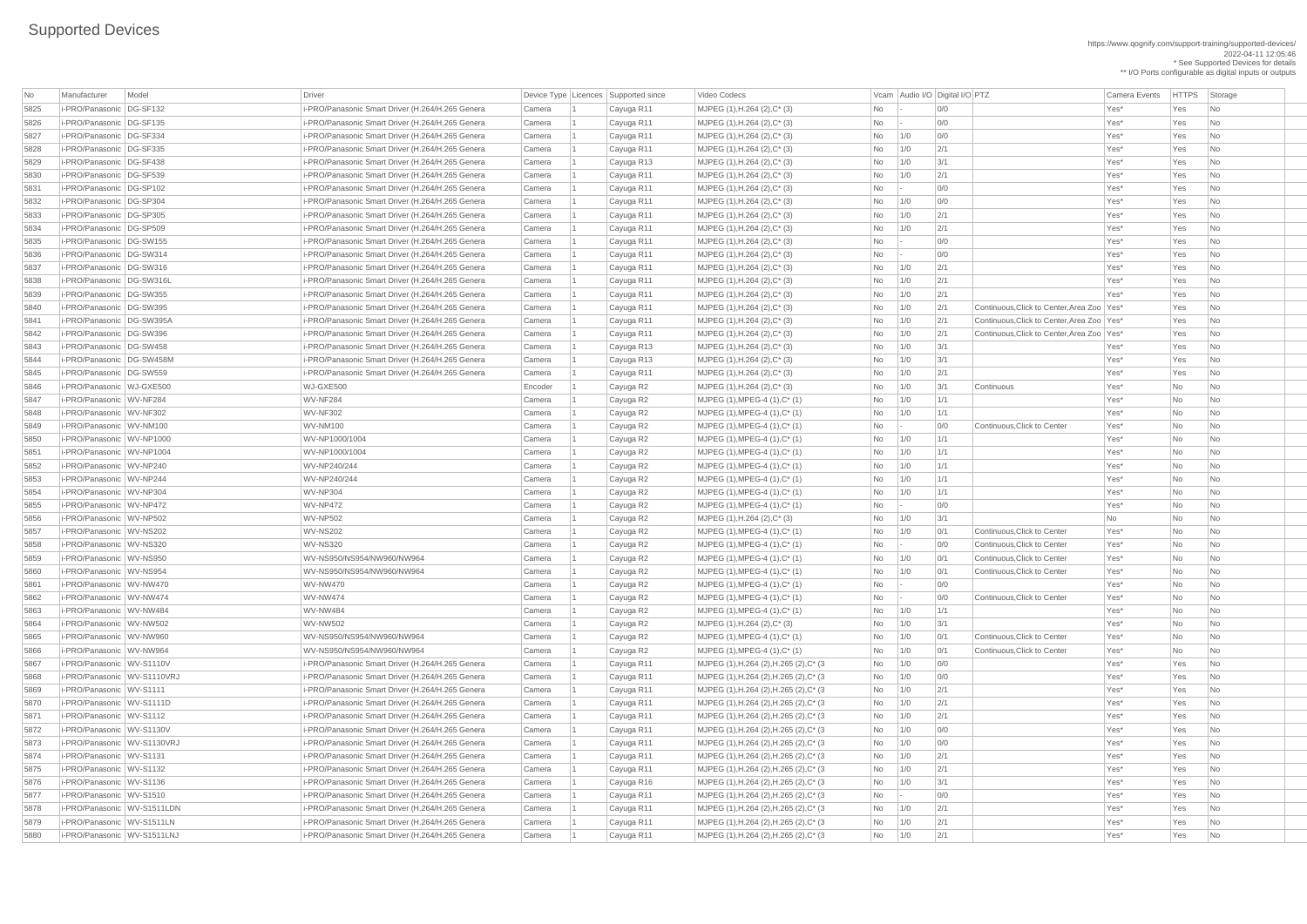| No   | Manufacturer                   | Model              | <b>Driver</b>                                    |        |                | Device Type   Licences   Supported since |
|------|--------------------------------|--------------------|--------------------------------------------------|--------|----------------|------------------------------------------|
| 5881 | i-PRO/Panasonic WV-S1531LN     |                    | i-PRO/Panasonic Smart Driver (H.264/H.265 Genera | Camera | $\overline{1}$ | Cayuga R11                               |
| 5882 | i-PRO/Panasonic WV-S1531LNJ    |                    | i-PRO/Panasonic Smart Driver (H.264/H.265 Genera | Camera | $\mathbf{1}$   | Cayuga R11                               |
| 5883 | i-PRO/Panasonic                | <b>WV-S1531LNS</b> | i-PRO/Panasonic Smart Driver (H.264/H.265 Genera | Camera | $\mathbf 1$    | Cayuga R11                               |
| 5884 | i-PRO/Panasonic WV-S1531LNSJ   |                    | i-PRO/Panasonic Smart Driver (H.264/H.265 Genera | Camera | $\overline{1}$ | Cayuga R11                               |
| 5885 | i-PRO/Panasonic WV-S1531LTN    |                    | i-PRO/Panasonic Smart Driver (H.264/H.265 Genera | Camera | $\overline{1}$ | Cayuga R11                               |
| 5886 | i-PRO/Panasonic WV-S1531LTNJ   |                    | i-PRO/Panasonic Smart Driver (H.264/H.265 Genera | Camera | $\mathbf{1}$   | Cayuga R11                               |
| 5887 | i-PRO/Panasonic WV-S1536L      |                    | i-PRO/Panasonic Smart Driver (H.264/H.265 Genera | Camera | $\overline{1}$ | Cayuga R16                               |
| 5888 | i-PRO/Panasonic   WV-S1536L-B  |                    | i-PRO/Panasonic Smart Driver (H.264/H.265 Genera | Camera | $\mathbf{1}$   | Cayuga R16                               |
| 5889 | i-PRO/Panasonic WV-S1536LBUX   |                    | i-PRO/Panasonic Smart Driver (H.264/H.265 Genera | Camera | $\mathbf 1$    | Cayuga R16                               |
| 5890 | i-PRO/Panasonic WV-S1536LN     |                    | i-PRO/Panasonic Smart Driver (H.264/H.265 Genera | Camera | $\overline{1}$ | Cayuga R16                               |
| 5891 | i-PRO/Panasonic WV-S1536LN-B   |                    | i-PRO/Panasonic Smart Driver (H.264/H.265 Genera | Camera | $\overline{1}$ | Cayuga R16                               |
| 5892 | i-PRO/Panasonic WV-S1536LNS    |                    | i-PRO/Panasonic Smart Driver (H.264/H.265 Genera | Camera | $\mathbf 1$    | Cayuga R16                               |
| 5893 | i-PRO/Panasonic WV-S1536LNSJ   |                    | i-PRO/Panasonic Smart Driver (H.264/H.265 Genera | Camera | $\mathbf{1}$   | Cayuga R16                               |
| 5894 | i-PRO/Panasonic WV-S1536LTN    |                    | i-PRO/Panasonic Smart Driver (H.264/H.265 Genera | Camera | $\overline{1}$ | Cayuga R16                               |
| 5895 | i-PRO/Panasonic WV-S1550L      |                    | i-PRO/Panasonic Smart Driver (H.264/H.265 Genera | Camera | $\overline{1}$ | Cayuga R12                               |
| 5896 | i-PRO/Panasonic WV-S1550LNJ    |                    | i-PRO/Panasonic Smart Driver (H.264/H.265 Genera | Camera | $\overline{1}$ | Cayuga R12                               |
| 5897 | i-PRO/Panasonic WV-S1552L      |                    | i-PRO/Panasonic Smart Driver (H.264/H.265 Genera | Camera | $\overline{1}$ | Cayuga R14                               |
| 5898 | i-PRO/Panasonic WV-S1552LNJ    |                    | i-PRO/Panasonic Smart Driver (H.264/H.265 Genera | Camera | $\mathbf{1}$   | Cayuga R14                               |
| 5899 | i-PRO/Panasonic WV-S1570L      |                    | i-PRO/Panasonic Smart Driver (H.264/H.265 Genera | Camera | $\overline{1}$ | Cayuga R13                               |
| 5900 | i-PRO/Panasonic WV-S1570LNJ    |                    | i-PRO/Panasonic Smart Driver (H.264/H.265 Genera | Camera | $\mathbf{1}$   | Cayuga R13                               |
| 5901 | i-PRO/Panasonic WV-S1572L      |                    | i-PRO/Panasonic Smart Driver (H.264/H.265 Genera | Camera | $\mathbf 1$    | Cayuga R14                               |
| 5902 | i-PRO/Panasonic WV-S1572LNJ    |                    | i-PRO/Panasonic Smart Driver (H.264/H.265 Genera | Camera | $\overline{1}$ | Cayuga R14                               |
| 5903 | i-PRO/Panasonic WV-S2110       |                    | i-PRO/Panasonic Smart Driver (H.264/H.265 Genera | Camera | $\overline{1}$ | Cayuga R11                               |
| 5904 | i-PRO/Panasonic WV-S2110J      |                    | i-PRO/Panasonic Smart Driver (H.264/H.265 Genera | Camera | $\overline{1}$ | Cayuga R11                               |
| 5905 | i-PRO/Panasonic WV-S2110RJ     |                    | i-PRO/Panasonic Smart Driver (H.264/H.265 Genera | Camera | $\mathbf{1}$   | Cayuga R11                               |
| 5906 | i-PRO/Panasonic WV-S2111L      |                    | i-PRO/Panasonic Smart Driver (H.264/H.265 Genera | Camera | $\mathbf{1}$   | Cayuga R11                               |
| 5907 | i-PRO/Panasonic WV-S2111LD     |                    | i-PRO/Panasonic Smart Driver (H.264/H.265 Genera | Camera | 1              | Cayuga R11                               |
| 5908 | i-PRO/Panasonic WV-S2130       |                    | i-PRO/Panasonic Smart Driver (H.264/H.265 Genera | Camera | 1              | Cayuga R11                               |
| 5909 | i-PRO/Panasonic WV-S2130RJ     |                    | i-PRO/Panasonic Smart Driver (H.264/H.265 Genera | Camera | $\overline{1}$ | Cayuga R11                               |
| 5910 | i-PRO/Panasonic WV-S2131       |                    | i-PRO/Panasonic Smart Driver (H.264/H.265 Genera | Camera | $\mathbf 1$    | Cayuga R11                               |
| 5911 | i-PRO/Panasonic WV-S2131L      |                    | i-PRO/Panasonic Smart Driver (H.264/H.265 Genera | Camera | $\mathbf{1}$   | Cayuga R11                               |
| 5912 | i-PRO/Panasonic WV-S2136       |                    | i-PRO/Panasonic Smart Driver (H.264/H.265 Genera | Camera | $\overline{1}$ | Cayuga R16                               |
| 5913 | i-PRO/Panasonic   WV-S2136-B   |                    | i-PRO/Panasonic Smart Driver (H.264/H.265 Genera | Camera | $\mathbf 1$    | Cayuga R16                               |
| 5914 | i-PRO/Panasonic WV-S2136G      |                    | i-PRO/Panasonic Smart Driver (H.264/H.265 Genera | Camera | 1              | Cayuga R16                               |
| 5915 | i-PRO/Panasonic WV-S2136G-B    |                    | i-PRO/Panasonic Smart Driver (H.264/H.265 Genera | Camera | $\overline{1}$ | Cayuga R16                               |
| 5916 | i-PRO/Panasonic WV-S2136L      |                    | i-PRO/Panasonic Smart Driver (H.264/H.265 Genera | Camera | $\overline{1}$ | Cayuga R16                               |
| 5917 | i-PRO/Panasonic   WV-S2136L-B  |                    | i-PRO/Panasonic Smart Driver (H.264/H.265 Genera | Camera | $\mathbf{1}$   | Cayuga R16                               |
| 5918 | i-PRO/Panasonic WV-S2136LBUX   |                    | i-PRO/Panasonic Smart Driver (H.264/H.265 Genera | Camera | $\mathbf 1$    | Cayuga R16                               |
| 5919 | i-PRO/Panasonic WV-S2136LG     |                    | i-PRO/Panasonic Smart Driver (H.264/H.265 Genera | Camera | $\mathbf 1$    | Cayuga R16                               |
| 5920 | i-PRO/Panasonic   WV-S2136LG-B |                    | i-PRO/Panasonic Smart Driver (H.264/H.265 Genera | Camera | 1              | Cayuga R16                               |
| 5921 | i-PRO/Panasonic WV-S2211L      |                    | i-PRO/Panasonic Smart Driver (H.264/H.265 Genera | Camera | 1              | Cayuga R11                               |
| 5922 | i-PRO/Panasonic WV-S2231L      |                    | i-PRO/Panasonic Smart Driver (H.264/H.265 Genera | Camera | $\mathbf 1$    | Cayuga R11                               |
| 5923 | i-PRO/Panasonic WV-S2236L      |                    | i-PRO/Panasonic Smart Driver (H.264/H.265 Genera | Camera | $\mathbf{1}$   | Cayuga R16                               |
| 5924 | i-PRO/Panasonic   WV-S2236L-B  |                    | i-PRO/Panasonic Smart Driver (H.264/H.265 Genera | Camera | $\overline{1}$ | Cayuga R16                               |
| 5925 | i-PRO/Panasonic WV-S2236LG     |                    | i-PRO/Panasonic Smart Driver (H.264/H.265 Genera | Camera | $\mathbf 1$    | Cayuga R16                               |
| 5926 | i-PRO/Panasonic   WV-S2236LG-B |                    | i-PRO/Panasonic Smart Driver (H.264/H.265 Genera | Camera | 1              | Cayuga R16                               |
| 5927 | i-PRO/Panasonic   WV-S2250L    |                    | i-PRO/Panasonic Smart Driver (H.264/H.265 Genera | Camera | $\overline{1}$ | Cayuga R12                               |
| 5928 | i-PRO/Panasonic WV-S2252L      |                    | i-PRO/Panasonic Smart Driver (H.264/H.265 Genera | Camera | $\mathbf 1$    | Cayuga R14                               |
| 5929 | i-PRO/Panasonic WV-S2270L      |                    | i-PRO/Panasonic Smart Driver (H.264/H.265 Genera | Camera | $\mathbf{1}$   | Cayuga R13                               |
| 5930 | i-PRO/Panasonic WV-S2272L      |                    | i-PRO/Panasonic Smart Driver (H.264/H.265 Genera | Camera | $\mathbf 1$    | Cayuga R14                               |
| 5931 | i-PRO/Panasonic WV-S2511LN     |                    | i-PRO/Panasonic Smart Driver (H.264/H.265 Genera | Camera | $\overline{1}$ | Cayuga R11                               |
| 5932 | i-PRO/Panasonic WV-S2531LN     |                    | i-PRO/Panasonic Smart Driver (H.264/H.265 Genera | Camera |                | Cayuga R11                               |
| 5933 | i-PRO/Panasonic WV-S2531LTN    |                    | i-PRO/Panasonic Smart Driver (H.264/H.265 Genera | Camera | $\overline{1}$ | Cayuga R11                               |
| 5934 | i-PRO/Panasonic WV-S2536L      |                    | i-PRO/Panasonic Smart Driver (H.264/H.265 Genera | Camera | 1              | Cayuga R16                               |
| 5935 | i-PRO/Panasonic WV-S2536LG     |                    | i-PRO/Panasonic Smart Driver (H.264/H.265 Genera | Camera |                | Cayuga R16                               |
| 5936 | i-PRO/Panasonic WV-S2536LGN    |                    | i-PRO/Panasonic Smart Driver (H.264/H.265 Genera | Camera |                | Cayuga R16                               |
|      |                                |                    |                                                  |        |                |                                          |

https://www.qognify.com/support-training/supported-devices/ 2022-04-11 12:05:46 \* See Supported Devices for details \*\* I/O Ports configurable as digital inputs or outputs

Video Codecs **No Manufacturer Model Driver Audio I/O Digital I/O PTZ** Camera Events HTTPS Storage MJPEG (1),H.264 (2),H.265 (2),C\* (3 No 1/0 2/1 No 201 No 201 Xes\* Yes No MJPEG (1),H.264 (2),H.265 (2),C\* (3 No 1/0 2/1 No 201 Camera Camera 2 Cast R10 No 5883 i-PRO/Panasonic WV-S1531LNS i-PRO/Panasonic Smart Driver (H.264/H.265 Genera Camera 1 Cayuga R11 MJPEG (1),H.264 (2),H.265 (2),C\* (3 No 1/0 2/1 Yes\* Yes No MJPEG (1),H.264 (2),H.265 (2),C\* (3 No 1/0 2/1 No 201 No 201 Xes\* Yes No |MJPEG (1),H.264 (2),H.265 (2),C\* (3 No 1/0 2/1 No 2/1 Yes\* Yes No 5886 i-PRO/Panasonic WV-S1531LTNJ i-PRO/Panasonic Smart Driver (H.264/H.265 Genera Camera 1 Cayuga R11 MJPEG (1),H.264 (2),H.265 (2),C\* (3 No 1/0 2/1 Yes\* Yes No MJPEG (1),H.264 (2),H.265 (2),C\* (3 No 1/0 3/1 No 1 Cayuga R16 Yes\* Yes No 5888 i-PRO/Panasonic WV-S1536L-B i-PRO/Panasonic Smart Driver (H.264/H.265 Genera Camera 1 Cayuga R16 MJPEG (1),H.264 (2),H.265 (2),C\* (3 No 1/0 3/1 Yes\* Yes No | MJPEG (1),H.264 (2),H.265 (2),C\* (3 No | 1/0 3/1 | 3/1 | 2010 | 2010 | 2010 | 2010 | 2010 | 2010 | 2010 | 20 MJPEG (1),H.264 (2),H.265 (2),C\* (3 No 1/0 3/1 No 1 Cayuga R16 Yes\* Yes No 5891 i-PRO/Panasonic WV-S1536LN-B i-PRO/Panasonic Smart Driver (H.264/H.265 Genera Camera 1 Cayuga R16 MJPEG (1),H.264 (2),H.265 (2),C\* (3 No 1/0 3/1 Yes\* Yes No | MJPEG (1),H.264 (2),H.265 (2),C\* (3 No | 1/0 3/1 | 3/1 | 2010 | 2010 | 2010 | 2010 | 2010 | 2010 | 2010 | 20 | MJPEG (1),H.264 (2),H.265 (2),C\* (3 No | 1/0 3/1 | 3/1 | 2010 | 2010 | 2010 | 2010 | 2010 | 2010 | 2010 | 20 |MJPEG (1),H.264 (2),H.265 (2),C\* (3 No 1/0 3/1 | State Rest No | 1 Casa R16 Mo | 1 Casa R16 Mo | 1/0 3/1 Yes No | MJPEG (1),H.264 (2),H.265 (2),C\* (3 No 1/0 2/1 No 2/1 Yes\* Yes No | MJPEG (1),H.264 (2),H.265 (2),C\* (3 No 1/0 2/1 No 2/1 Yes\* Yes No | MJPEG (1),H.264 (2),H.265 (2),C\* (3 No | 1/0 3/1 | 3/1 | 2010 | 2010 | 2010 | 2010 | 2010 | 2010 | 2010 | 20 | MJPEG (1),H.264 (2),H.265 (2),C\* (3 No | 1/0 3/1 | 3/1 | 2010 | 2010 | 2010 | 2010 | 2010 | 2010 | 2010 | 20 MJPEG (1),H.264 (2),H.265 (2),C\* (3 No 1/0 2/1 No 2/1 Yes\* Yes No | MJPEG (1),H.264 (2),H.265 (2),C\* (3 No 1/0 2/1 No 2/1 Yes\* Yes No | MJPEG (1),H.264 (2),H.265 (2),C\* (3 No 1/0 3/1 | State Rest No 1 Case No 1 Case No 1/0 3/1 No 1/0 3/1 Yes No | MJPEG (1),H.264 (2),H.265 (2),C\* (3 No  $\begin{array}{|c|c|c|c|c|c|}\hline \text{MDFEG (1),H.264 (2),H.265 (2),C^* (3 & & \text{No} & \text{3/1} & \text{8/10} \\\hline \end{array}$ | MJPEG (1),H.264 (2),H.265 (2),C\* (3 No 1/0 0/0 0 OCamera Camera 2 Yes\* Yes No | MJPEG (1),H.264 (2),H.265 (2),C\* (3 No 1/0 0/0 0 OCamera Camera 2 Yes\* Yes No | MJPEG (1),H.264 (2),H.265 (2),C\* (3 No 1/0 0/0 0 OCamera Camera 2 Yes\* Yes No | MJPEG (1),H.264 (2),H.265 (2),C\* (3 No 1/0 2/1 | Cayuga Res\* Yes No | MJPEG (1),H.264 (2),H.265 (2),C\* (3 No 1/0 2/1 No 2/1 Yes\* Yes No MJPEG (1),H.264 (2),H.265 (2),C\* (3 No 1/0 0/0 00 No 200 Yes\* Yes No 5909 i-PRO/Panasonic WV-S2130RJ i-PRO/Panasonic Smart Driver (H.264/H.265 Genera Camera 1 Cayuga R11 MJPEG (1),H.264 (2),H.265 (2),C\* (3 No 1/0 0/0 Yes\* Yes No | MJPEG (1),H.264 (2),H.265 (2),C\* (3  $\qquad$  | No  $\qquad$  | 1/0  $\qquad$  | 2/1  $\qquad$  |  $\qquad$  | Yes\* Yes No 1/0  $\qquad$  | Yes No 1/0  $\qquad$  | Yes No 1/0  $\qquad$  | Yes No 1/1 | Yes No 1/0  $\qquad$  | Yes No 1/1 | Yes No 1/1 | Yes No 1/1 | | MJPEG (1),H.264 (2),H.265 (2),C\* (3 No 1/0 2/1 No 2/1 Yes\* Yes No | MJPEG (1),H.264 (2),H.265 (2),C\* (3 No 1/0 3/1 | State Restance Camera Camera Camera Camera 2 No 1/0 3/1 Yes | MJPEG (1),H.264 (2),H.265 (2),C\* (3 No | 1/0 3/1 | 3/1 | 2010 | 2010 | 2010 | 2010 | 2010 | 2010 | 2010 | 20 MJPEG (1),H.264 (2),H.265 (2),C\* (3 No 1/0 3/1 No 1 Cayuga R16 Yes\* Yes No |MJPEG (1),H.264 (2),H.265 (2),C\* (3 No 1/0 3/1 No 1 Cayuga R16 Yes\* Yes No | MJPEG (1),H.264 (2),H.265 (2),C\* (3 No 1/0 3/1 | State Rest No 1 Case No 1 Case No 1/0 3/1 No 1/0 3/1 Yes No | MJPEG (1),H.264 (2),H.265 (2),C\* (3  $\qquad$  No  $\qquad$  1/0  $\qquad$  3/1  $\qquad$  Yes\* Yes No | MJPEG (1),H.264 (2),H.265 (2),C\* (3 No | 1/0 3/1 | 3/1 Yes\* Yes No | MJPEG (1),H.264 (2),H.265 (2),C\* (3 No 1/0 3/1 | State Rest No 1 Case No 1 Case No 1 Case No 1/0 3/1 Yes No MJPEG (1),H.264 (2),H.265 (2),C\* (3 No 1/0 3/1 No 1 Cayuga R16 Yes\* Yes No | MJPEG (1),H.264 (2),H.265 (2),C\* (3 No 1/0 2/1 No 201 No 201 No 201 No 201 No 1 | MJPEG (1),H.264 (2),H.265 (2),C\* (3 No 1/0 2/1 No 2/1 Yes\* Yes No MJPEG (1),H.264 (2),H.265 (2),C\* (3 No  $\vert$  1/0  $\vert$  3/1 No 1/0  $\vert$  3/1 Yes\* Yes No MJPEG (1),H.264 (2),H.265 (2),C\* (3 No 1/0 3/1 No 1 Cayuga R16 Yes\* Yes No | MJPEG (1),H.264 (2),H.265 (2),C\* (3 No 1/0 3/1 | State Rest No 1 Case No 1 Case No 1 Case No 1/0 3/1 Yes No | MJPEG (1),H.264 (2),H.265 (2),C\* (3 No | 1/0 3/1 | 3/1 Yes\* Yes No | MJPEG (1),H.264 (2),H.265 (2),C\* (3  $\qquad$  | No  $\qquad$  | 1/0  $\qquad$  | 2/1  $\qquad$  |  $\qquad$  | Yes\* Yes No 1/0  $\qquad$  | Yes No 1/0  $\qquad$  | Yes No 1/0  $\qquad$  | Yes No 1/0  $\qquad$  | Yes No 1/0  $\qquad$  | Yes No 1/1 | Yes No 1/1 | Yes No | MJPEG (1),H.264 (2),H.265 (2),C\* (3 No 1/0 3/1 | State Restrict Oriental Camera Camera No 1/0 3/1 Yes No | MJPEG (1),H.264 (2),H.265 (2),C\* (3 No 1/0 2/1 | Cayuga Res\* Yes No | MJPEG (1),H.264 (2),H.265 (2),C\* (3 No | 1/0 3/1 | 3/1 | 2010 | 2010 | 2010 | 2010 | 2010 | 2010 | 2010 | 20 | MJPEG (1),H.264 (2),H.265 (2),C\* (3 No 1/0 2/1 No 2/1 Yes\* Yes No | MJPEG (1),H.264 (2),H.265 (2),C\* (3 No 1/0 2/1 No 2/1 Yes\* Yes No 5933 i-PRO/Panasonic WV-S2531LTN i-PRO/Panasonic Smart Driver (H.264/H.265 Genera Camera 1 Cayuga R11 MJPEG (1),H.264 (2),H.265 (2),C\* (3 No 1/0 2/1 Yes\* Yes No | MJPEG (1),H.264 (2),H.265 (2),C\* (3 No 1/0 3/1 | State Rest No 1 Case No 1 Case No 1 Case No 1/0 3/1 Yes No | MJPEG (1),H.264 (2),H.265 (2),C\* (3 No | 1/0 3/1 | 3/1 | 2010 | 2010 | 2010 | 2010 | 2010 | 2010 | 2010 | 20 | MJPEG (1),H.264 (2),H.265 (2),C\* (3 No  $\overline{1/0}$  3/1 No 1/0  $\overline{3/1}$  Yes\* Yes No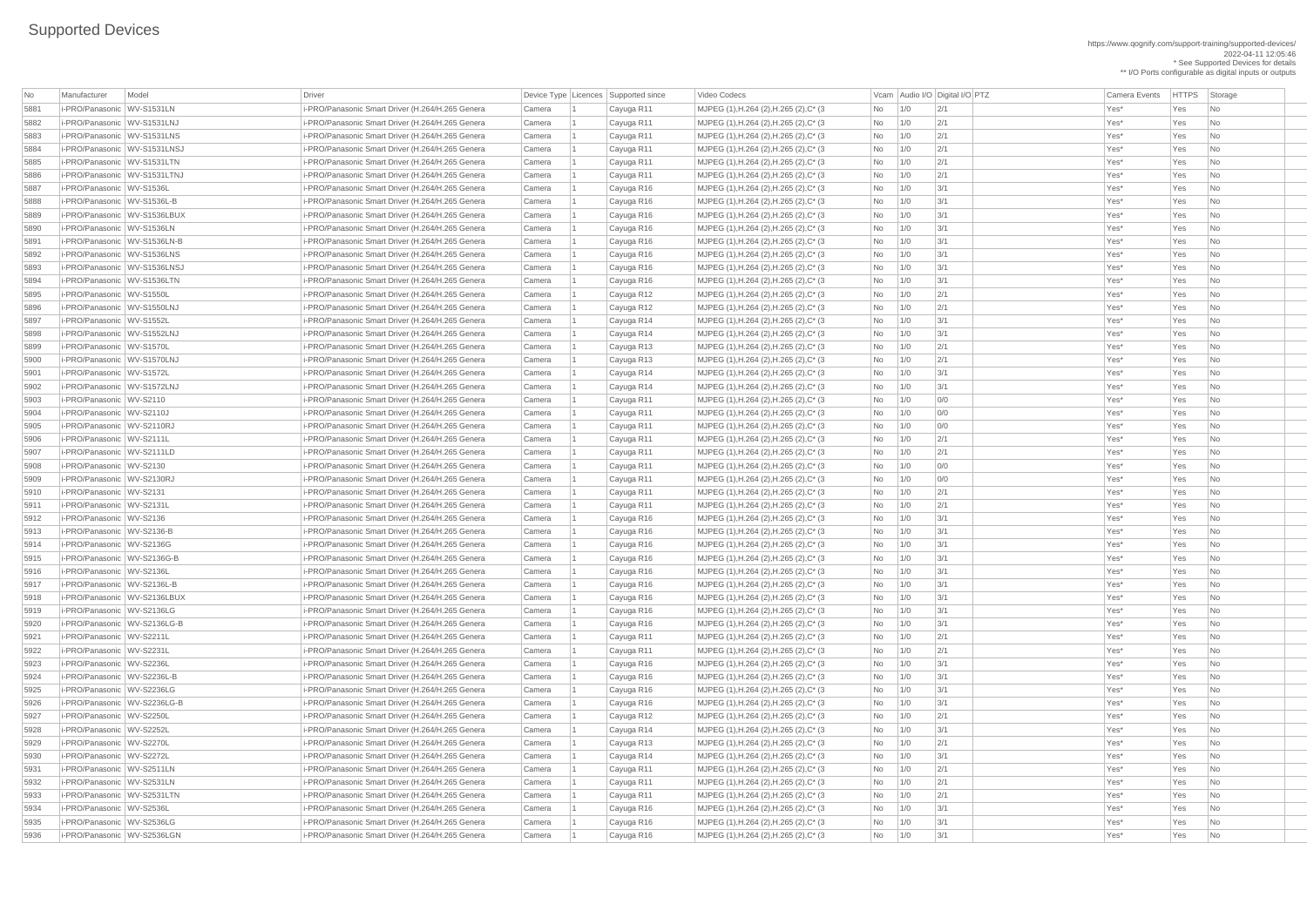https://www.qognify.com/support-training/supported-devices/ 2022-04-11 12:05:46 \* See Supported Devices for details \*\* I/O Ports configurable as digital inputs or outputs

MJPEG (1),H.264 (2),H.265 (2),C\* (3 No 1/0 3/1 No 1 Cayuga R16 Yes\* Yes No MJPEG (1),H.264 (2),H.265 (2),C\* (3 No 1/0 3/1 No 1 Cayuga R16 Yes\* Yes No MJPEG (1),H.264 (2),H.265 (2),C\* (3 No 1/0 2/1 No 2/1 Yes\* Yes No MJPEG (1),H.264 (2),H.265 (2),C\* (3 No 1/0 2/1 No 201 No 201 Yes\* Yes No MJPEG (1),H.264 (2),H.265 (2),C\* (3 No 1/0 3/1 No 1 Cayuga R14 Mo 2011 No 1 Case No MJPEG (1),H.264 (2),H.265 (2),C\* (3 No 1/0 2/1 No 201 Camera Camera 2 Cast R13 Mo | MJPEG (1),H.264 (2),H.265 (2),C\* (3 No 1/0 2/1 | Cayuga Res\* Yes No MJPEG (1),H.264 (2),H.265 (2),C\* (3 No 1/0 3/1 No 1 Cayuga R14 Mo 2011 No 1 Case No MJPEG (1),H.264 (2),H.265 (2),C\* (3 No 1/0 3/1 No 1 Cayuga R14 Mo 2011 is not a camera camera in the No 10  $\sqrt{2}$ | MJPEG (1),H.264 (2),H.265 (2),C\* (3 No 1/0 2/1 No 2/1 Yes\* Yes No MJPEG (1),H.264 (2),H.265 (2),C\* (3 No 1/0 2/1 No 201 No 201 Xes\* Yes No MJPEG (1),H.264 (2),H.265 (2),C\* (3 No 1/0 2/1 No 201 No 201 Xes\* Yes No MJPEG (1),H.264 (2),H.265 (2),C\* (3 No 1/0 2/1 No 2/1 Yes\* Yes No | MJPEG (1),H.264 (2),H.265 (2),C\* (3 No 1/0 2/1 No 2/1 Yes\* Yes No MJPEG (1),H.264 (2),H.265 (2),C\* (3 No 1/0 2/1 No 201 No 201 Xes\* Yes No | MJPEG (1),H.264 (2),H.265 (2),C\* (3 No 1/0 2/1 No 2/1 Yes\* Yes No MJPEG (1),H.264 (2),H.265 (2),C\* (3 No 1/0 2/1 No 201 No 201 Xes\* Yes No | MJPEG (1),H.264 (2),H.265 (2),C\* (3 No 1/0 2/1 No 2/1 Yes\* Yes No MJPEG (1),H.264 (2),H.265 (2),C\* (3 No 1/0 3/1 No 1 Cayuga R13 Yes\* Yes No | MJPEG (1),H.264 (2),H.265 (2),C\* (3 No | 1/0 3/1 | 3/1 | 2010 | 2010 | 2010 | 2010 | 2010 | 2010 | 2010 | 20 | MJPEG (1),H.264 (2),H.265 (2),C\* (3 No 1/0 3/1 No 1 Cayuga R13 Mo 2011 No 2012 MJPEG (1),H.264 (2),H.265 (2),C\* (3 No 1/0 3/1 No 1 Cayuga R13 Yes\* Yes No MJPEG (1),H.264 (2),H.265 (2),C\* (3 No 1/0 3/1 No 1 Cayuga R14 Mo 2011 No 1 Case No | MJPEG (1),H.264 (2),H.265 (2),C\* (3 No 1/0 3/1 | State Rest No 1 Case No 1 Case No 1/0 3/1 No 1/0 3/1 Yes No MJPEG (1),H.264 (2),H.265 (2),C\* (3 No 1/0 3/1 No 1 Cayuga R14 Mo 2011 No 1 Case No MJPEG (1),H.264 (2),H.265 (2),C\* (3  $\vert$  No  $\vert$  1/0  $\vert$  2/1 Continuous,Click to Center,Area Zoo Yes\* Yes No MJPEG (1),H.264 (2),H.265 (2),C\* (3  $|No|$  1/0  $|2/1$  Continuous,Click to Center,Area Zoo Yes\* Yes No MJPEG (1),H.264 (2),H.265 (2),C\* (3  $\vert$  No  $\vert$  1/0  $\vert$  2/1 Continuous,Click to Center,Area Zoo Yes\* Yes No MJPEG (1),H.264 (2),H.265 (2),C\* (3  $\vert$  No  $\vert$  1/0  $\vert$  2/1 Continuous,Click to Center,Area Zoo Yes\* Yes No MJPEG (1),H.264 (2),H.265 (2),C\* (3  $\vert$  No  $\vert$  1/0  $\vert$  2/1 Continuous,Click to Center,Area Zoo Yes\* Yes No MJPEG (1),H.264 (2),H.265 (2),C\* (3  $\vert$  No  $\vert$  1/0  $\vert$  2/1 Continuous,Click to Center,Area Zoo Yes\* Yes No MJPEG (1),H.264 (2),H.265 (2),C\* (3  $\vert$  No  $\vert$  1/0  $\vert$  2/1 Continuous,Click to Center,Area Zoo Yes\* Yes No MJPEG (1),H.264 (2),H.265 (2),C\* (3  $\vert$  No  $\vert$  1/0  $\vert$  2/1 Continuous,Click to Center,Area Zoo Yes\* Yes No MJPEG (1),H.264 (2),H.265 (2),C\* (3  $\vert$  No  $\vert$  1/0  $\vert$  2/1 Continuous,Click to Center,Area Zoo Yes\* Yes No | MJPEG (1),H.264 (2),H.265 (2),C\* (3 No 1/0 2/1 | Cayuga Res\* Yes No | MJPEG (1),H.264 (2),H.265 (2),C\* (3 No - 0/0 | O/0 | Casa R16 Mo - 2 No - 0/0 Yes\* Yes No 5978 i-PRO/Panasonic WV-SC384 i-PRO/Panasonic Smart Driver (H.264/H.265 Genera Camera 1 Cayuga R11 MJPEG (1),H.264 (2),C\* (3) No 1/0 2/1 Continuous,Click to Center,Area Zoo Yes\* Yes No 5979 i-PRO/Panasonic WV-SC385 i-PRO/Panasonic Smart Driver (H.264/H.265 Genera Camera 1 Cayuga R11 MJPEG (1),H.264 (2),C\* (3) No 1/0 2/1 Continuous,Click to Center,Area Zoo Yes\* Yes No  $[MJPEG (1), H.264 (2), C^* (3)$   $[No \t 1/0 \t 2/1 \t 1/1]$  Continuous, Click to Center, Area Zoo Yes\* Yes No 5981 i-PRO/Panasonic WV-SC387 i-PRO/Panasonic Smart Driver (H.264/H.265 Genera Camera 1 Cayuga R11 MJPEG (1),H.264 (2),C\* (3) No 1/0 2/1 Continuous,Click to Center,Area Zoo Yes\* Yes No 5982 i-PRO/Panasonic WV-SC387A i-PRO/Panasonic Smart Driver (H.264/H.265 Genera Camera 1 Cayuga R11 MJPEG (1),H.264 (2),C\* (3) No 1/0 2/1 Continuous,Click to Center,Area Zoo Yes\* Yes No 5983 i-PRO/Panasonic WV-SC387H i-PRO/Panasonic Smart Driver (H.264/H.265 Genera Camera 1 Cayuga R11 MJPEG (1),H.264 (2),C\* (3) No 1/0 2/1 Continuous,Click to Center,Area Zoo Yes\* Yes No 5984 i-PRO/Panasonic WV-SC588 i-PRO/Panasonic Smart Driver (H.264/H.265 Genera Camera 1 Cayuga R11 MJPEG (1),H.264 (2),C\* (3) No 1/0 2/1 Continuous,Click to Center,Area Zoo Yes\* Yes No

| No           | Manufacturer                | Model | Driver                                           |        | Device Type Licences Supported since | Video Codecs                            |                |                 | Vcam Audio I/O Digital I/O PTZ | <b>Camera Events</b>                         | <b>HTTPS</b> | Storage                     |
|--------------|-----------------------------|-------|--------------------------------------------------|--------|--------------------------------------|-----------------------------------------|----------------|-----------------|--------------------------------|----------------------------------------------|--------------|-----------------------------|
| 5937         | i-PRO/Panasonic WV-S2536LN  |       | i-PRO/Panasonic Smart Driver (H.264/H.265 Genera | Camera | Cayuga R16                           | MJPEG (1), H.264 (2), H.265 (2), C* (3  | No             | 1/0             | 3/1                            | Yes*                                         | Yes          | No                          |
| 5938         | i-PRO/Panasonic WV-S2536LTN |       | i-PRO/Panasonic Smart Driver (H.264/H.265 Genera | Camera | Cayuga R16                           | MJPEG (1), H.264 (2), H.265 (2), C* (3  | No             | 1/0             | 3/1                            | Yes*                                         | Yes          | No                          |
| 5939         | i-PRO/Panasonic WV-S2550L   |       | i-PRO/Panasonic Smart Driver (H.264/H.265 Genera | Camera | Cayuga R12                           | MJPEG (1), H.264 (2), H.265 (2), C* (3  | No             | 1/0             | 2/1                            | Yes*                                         | Yes          | No                          |
| 5940         | i-PRO/Panasonic WV-S2550LNJ |       | i-PRO/Panasonic Smart Driver (H.264/H.265 Genera | Camera | Cayuga R12                           | MJPEG (1), H.264 (2), H.265 (2), C* (3  | No             | 1/0             | 2/1                            | Yes*                                         | Yes          | N <sub>o</sub>              |
| 5941         | i-PRO/Panasonic WV-S2552L   |       | i-PRO/Panasonic Smart Driver (H.264/H.265 Genera | Camera | Cayuga R14                           | MJPEG (1), H.264 (2), H.265 (2), C* (3  | No             | 1/0             | 3/1                            | Yes*                                         | Yes          | N <sub>o</sub>              |
| 5942         | i-PRO/Panasonic WV-S2552LNJ |       | i-PRO/Panasonic Smart Driver (H.264/H.265 Genera | Camera | Cayuga R14                           | MJPEG (1), H.264 (2), H.265 (2), C* (3  | No             | 1/0             | 3/1                            | Yes*                                         | Yes          | N <sub>o</sub>              |
| 5943         | i-PRO/Panasonic WV-S2570L   |       | i-PRO/Panasonic Smart Driver (H.264/H.265 Genera | Camera | Cayuga R13                           | MJPEG (1), H.264 (2), H.265 (2), C* (3  | No             | 1/0             | 2/1                            | Yes*                                         | Yes          | N <sub>o</sub>              |
| 5944         | i-PRO/Panasonic WV-S2570LNJ |       | i-PRO/Panasonic Smart Driver (H.264/H.265 Genera | Camera | Cayuga R13                           | MJPEG (1), H.264 (2), H.265 (2), C* (3  | <b>No</b>      | 1/0             | 2/1                            | Yes*                                         | Yes          | No                          |
| 5945         | i-PRO/Panasonic WV-S2572L   |       | i-PRO/Panasonic Smart Driver (H.264/H.265 Genera | Camera | Cayuga R14                           | MJPEG (1), H.264 (2), H.265 (2), C* (3  | No             | 1/0             | 3/1                            | Yes*                                         | Yes          | No                          |
| 5946         | i-PRO/Panasonic WV-S2572LNJ |       | i-PRO/Panasonic Smart Driver (H.264/H.265 Genera | Camera | Cayuga R14                           | MJPEG (1), H.264 (2), H.265 (2), C* (3  | No             | 1/0             | 3/1                            | Yes*                                         | Yes          | N <sub>o</sub>              |
| 5947         | i-PRO/Panasonic WV-S3110J   |       | i-PRO/Panasonic Smart Driver (H.264/H.265 Genera | Camera | Cayuga R11                           | MJPEG (1), H.264 (2), H.265 (2), C* (3  | No             | 1/0             | 2/1                            | Yes*                                         | Yes          | No                          |
| 5948         | i-PRO/Panasonic WV-S3111L   |       | i-PRO/Panasonic Smart Driver (H.264/H.265 Genera | Camera | Cayuga R11                           | MJPEG (1), H.264 (2), H.265 (2), C* (3  | No             | 1/0             | 2/1                            | Yes*                                         | Yes          | N <sub>o</sub>              |
| 5949         | i-PRO/Panasonic WV-S3130J   |       | i-PRO/Panasonic Smart Driver (H.264/H.265 Genera | Camera | Cayuga R11                           | MJPEG (1), H.264 (2), H.265 (2), C* (3  | No             | 1/0             | 2/1                            | Yes*                                         | Yes          | No                          |
| 5950         | i-PRO/Panasonic WV-S3131L   |       | i-PRO/Panasonic Smart Driver (H.264/H.265 Genera | Camera | Cayuga R11                           | MJPEG (1), H.264 (2), H.265 (2), C* (3  | <b>No</b>      | 1/0             | 2/1                            | Yes*                                         | Yes          | $\overline{\mathsf{No}}$    |
| 5951         | i-PRO/Panasonic WV-S3510J   |       | i-PRO/Panasonic Smart Driver (H.264/H.265 Genera | Camera | Cayuga R11                           | MJPEG (1), H.264 (2), H.265 (2), C* (3  | No             | 1/0             | 2/1                            | Yes*                                         | Yes          | N <sub>o</sub>              |
| 5952         | i-PRO/Panasonic WV-S3511L   |       | i-PRO/Panasonic Smart Driver (H.264/H.265 Genera | Camera | Cayuga R11                           | MJPEG (1), H.264 (2), H.265 (2), C* (3  | No             | 1/0             | 2/1                            | Yes*                                         | Yes          | No                          |
|              | i-PRO/Panasonic WV-S3512LM  |       | i-PRO/Panasonic Smart Driver (H.264/H.265 Genera |        |                                      |                                         |                | 1/0             | 2/1                            | Yes*                                         | Yes          |                             |
| 5953<br>5954 | i-PRO/Panasonic WV-S3530J   |       |                                                  | Camera | Cayuga R11                           | MJPEG (1), H.264 (2), H.265 (2), C* (3  | No             |                 | 2/1                            | Yes*                                         | Yes          | No                          |
|              |                             |       | i-PRO/Panasonic Smart Driver (H.264/H.265 Genera | Camera | Cayuga R11                           | MJPEG (1), H.264 (2), H.265 (2), C* (3  | No             | 1/0             |                                | Yes*                                         | Yes          | N <sub>o</sub>              |
| 5955         | i-PRO/Panasonic WV-S3531L   |       | i-PRO/Panasonic Smart Driver (H.264/H.265 Genera | Camera | Cayuga R11                           | MJPEG (1), H.264 (2), H.265 (2), C* (3  | No             | 1/0             | 2/1                            |                                              |              | No                          |
| 5956         | i-PRO/Panasonic WV-S3532LM  |       | i-PRO/Panasonic Smart Driver (H.264/H.265 Genera | Camera | Cayuga R11                           | MJPEG (1), H.264 (2), H.265 (2), C* (3  | <b>No</b>      | 1/0             | 2/1                            | Yes*                                         | Yes          | $\overline{\mathsf{No}}$    |
| 5957         | i-PRO/Panasonic WV-S4150    |       | i-PRO/Panasonic Smart Driver (H.264/H.265 Genera | Camera | Cayuga R13                           | MJPEG (1), H.264 (2), H.265 (2), C* (3  | No             | 1/0             | 3/1                            | Yes*                                         | Yes          | N <sub>o</sub>              |
| 5958         | i-PRO/Panasonic WV-S4151    |       | i-PRO/Panasonic Smart Driver (H.264/H.265 Genera | Camera | Cayuga R14                           | MJPEG (1), H.264 (2), H.265 (2), C* (3  | No             | 1/0             | 3/1                            | Yes*                                         | Yes          | N <sub>o</sub>              |
| 5959         | i-PRO/Panasonic WV-S4151J   |       | i-PRO/Panasonic Smart Driver (H.264/H.265 Genera | Camera | Cayuga R14                           | MJPEG (1), H.264 (2), H.265 (2), C* (3  | No             | 1/0             | 3/1                            | Yes*                                         | Yes          | No                          |
| 5960         | i-PRO/Panasonic WV-S4550L   |       | i-PRO/Panasonic Smart Driver (H.264/H.265 Genera | Camera | Cayuga R13                           | MJPEG (1), H.264 (2), H.265 (2), C* (3  | No             | 1/0             | 3/1                            | Yes*                                         | Yes          | N <sub>0</sub>              |
| 5961         | i-PRO/Panasonic WV-S4550LM  |       | i-PRO/Panasonic Smart Driver (H.264/H.265 Genera | Camera | Cayuga R13                           | MJPEG (1), H.264 (2), H.265 (2), C* (3  | No             | 1/0             | 3/1                            | Yes*                                         | Yes          | N <sub>o</sub>              |
| 5962         | i-PRO/Panasonic WV-S4551L   |       | i-PRO/Panasonic Smart Driver (H.264/H.265 Genera | Camera | Cayuga R14                           | MJPEG (1), H.264 (2), H.265 (2), C* (3) | No.            | 1/0             | $\frac{3}{1}$                  | Yes*                                         | Yes          | N <sub>0</sub>              |
| 5963         | i-PRO/Panasonic WV-S4551LJ  |       | i-PRO/Panasonic Smart Driver (H.264/H.265 Genera | Camera | Cayuga R14                           | MJPEG (1), H.264 (2), H.265 (2), C* (3  | No             | 1/0             | 3/1                            | Yes*                                         | Yes          | N <sub>0</sub>              |
| 5964         | i-PRO/Panasonic WV-S4551LM  |       | i-PRO/Panasonic Smart Driver (H.264/H.265 Genera | Camera | Cayuga R14                           | MJPEG (1), H.264 (2), H.265 (2), C* (3  | No             | 1/0             | 3/1                            | Yes*                                         | Yes          | N <sub>o</sub>              |
| 5965         | i-PRO/Panasonic WV-S6110    |       | i-PRO/Panasonic Smart Driver (H.264/H.265 Genera | Camera | Cayuga R11                           | MJPEG (1), H.264 (2), H.265 (2), C* (3  | No             | 1/0             | 2/1                            | Continuous, Click to Center, Area Zoo   Yes* | Yes          | N <sub>o</sub>              |
| 5966         | i-PRO/Panasonic WV-S6111    |       | i-PRO/Panasonic Smart Driver (H.264/H.265 Genera | Camera | Cayuga R11                           | MJPEG (1), H.264 (2), H.265 (2), C* (3  | No             | 1/0             | 2/1                            | Continuous, Click to Center, Area Zoo   Yes* | Yes          | N <sub>0</sub>              |
| 5967         | i-PRO/Panasonic WV-S6130    |       | i-PRO/Panasonic Smart Driver (H.264/H.265 Genera | Camera | Cayuga R11                           | MJPEG (1), H.264 (2), H.265 (2), C* (3  | No             | 1/0             | 2/1                            | Continuous, Click to Center, Area Zoo   Yes* | Yes          | N <sub>o</sub>              |
| 5968         | i-PRO/Panasonic WV-S6131    |       | i-PRO/Panasonic Smart Driver (H.264/H.265 Genera | Camera | Cayuga R11                           | MJPEG (1), H.264 (2), H.265 (2), C* (3  | <b>No</b>      | 1/0             | 2/1                            | Continuous, Click to Center, Area Zoo   Yes* | Yes          | No                          |
| 5969         | i-PRO/Panasonic WV-S6530N   |       | i-PRO/Panasonic Smart Driver (H.264/H.265 Genera | Camera | Cayuga R11                           | MJPEG (1), H.264 (2), H.265 (2), C* (3) | No             | 1/0             | 2/1                            | Continuous, Click to Center, Area Zoo   Yes* | Yes          | $\overline{\phantom{a}}$ No |
| 5970         | i-PRO/Panasonic WV-S6530NJ  |       | i-PRO/Panasonic Smart Driver (H.264/H.265 Genera | Camera | Cayuga R11                           | MJPEG (1), H.264 (2), H.265 (2), C* (3  | No             | 1/0             | 2/1                            | Continuous, Click to Center, Area Zoo   Yes* | Yes          | N <sub>o</sub>              |
| 5971         | i-PRO/Panasonic WV-S6530NS  |       | i-PRO/Panasonic Smart Driver (H.264/H.265 Genera | Camera | Cayuga R11                           | MJPEG (1), H.264 (2), H.265 (2), C* (3  | No             | 1/0             | 2/1                            | Continuous, Click to Center, Area Zoo   Yes* | Yes          | N <sub>o</sub>              |
| 5972         | i-PRO/Panasonic WV-S6532LN  |       | i-PRO/Panasonic Smart Driver (H.264/H.265 Genera | Camera | Cayuga R13                           | MJPEG (1), H.264 (2), H.265 (2), C* (3  | No             | 1/0             | 2/1                            | Continuous, Click to Center, Area Zoo   Yes* | Yes          | N <sub>0</sub>              |
| 5973         | i-PRO/Panasonic WV-S6532LNJ |       | i-PRO/Panasonic Smart Driver (H.264/H.265 Genera | Camera | Cayuga R13                           | MJPEG (1), H.264 (2), H.265 (2), C* (3  | No             | 1/0             | 2/1                            | Continuous, Click to Center, Area Zoo   Yes* | Yes          | No                          |
| 5974         | i-PRO/Panasonic WV-S8530N   |       | i-PRO/Panasonic Smart Driver (H.264/H.265 Genera | Camera | Cayuga R13                           | MJPEG (1), H.264 (2), H.265 (2), C* (3  | No             | 1/0             | 2/1                            | Yes*                                         | Yes          | No                          |
| 5975         | i-PRO/Panasonic WV-S8531N   |       | i-PRO/Panasonic Smart Driver (H.264/H.265 Genera | Camera | Cayuga R16                           | MJPEG (1), H.264 (2), H.265 (2), C* (3) | No             |                 | 0/0                            | Yes*                                         | Yes          | N <sub>o</sub>              |
| 5976         | i-PRO/Panasonic WV-SBV111M  |       | i-PRO/Panasonic Smart Driver (H.264/H.265 Genera | Camera | Cayuga R13                           | MJPEG (1), H.264 (2), C* (3)            | No             |                 | 0/0                            | Yes*                                         | Yes          | N <sub>o</sub>              |
| 5977         | i-PRO/Panasonic WV-SBV131M  |       | i-PRO/Panasonic Smart Driver (H.264/H.265 Genera | Camera | Cayuga R13                           | MJPEG (1), H.264 (2), C* (3)            | N <sub>o</sub> | $\mathbf{I}$    | 0/0                            | Yes*                                         | Yes          | N <sub>o</sub>              |
| 5978         | i-PRO/Panasonic WV-SC384    |       | i-PRO/Panasonic Smart Driver (H.264/H.265 Genera | Camera | Cayuga R11                           | MJPEG (1), H.264 (2), C* (3)            | No             | 1/0             | 2/1                            | Continuous, Click to Center, Area Zoo   Yes* | Yes          | N <sub>o</sub>              |
| 5979         | i-PRO/Panasonic WV-SC385    |       | i-PRO/Panasonic Smart Driver (H.264/H.265 Genera | Camera | Cayuga R11                           | MJPEG (1), H.264 (2), C* (3)            | <b>No</b>      | 1/0             | 2/1                            | Continuous, Click to Center, Area Zoo   Yes* | Yes          | N <sub>o</sub>              |
| 5980         | i-PRO/Panasonic WV-SC386    |       | i-PRO/Panasonic Smart Driver (H.264/H.265 Genera | Camera | Cayuga R11                           | MJPEG (1), H.264 (2), C* (3)            | <b>No</b>      | 1/0             | 2/1                            | Continuous, Click to Center, Area Zoo   Yes* | Yes          | No                          |
| 5981         | i-PRO/Panasonic WV-SC387    |       | i-PRO/Panasonic Smart Driver (H.264/H.265 Genera | Camera | Cayuga R11                           | MJPEG (1), H.264 (2), C* (3)            | <b>No</b>      | 1/0             | 2/1                            | Continuous, Click to Center, Area Zoo   Yes* | Yes          | N <sub>o</sub>              |
| 5982         | i-PRO/Panasonic WV-SC387A   |       | i-PRO/Panasonic Smart Driver (H.264/H.265 Genera | Camera | Cayuga R11                           | MJPEG (1), H.264 (2), C* (3)            | No             | 1/0             | 2/1                            | Continuous, Click to Center, Area Zoo   Yes* | Yes          | N <sub>o</sub>              |
| 5983         | i-PRO/Panasonic WV-SC387H   |       | i-PRO/Panasonic Smart Driver (H.264/H.265 Genera | Camera | Cayuga R11                           | MJPEG (1), H.264 (2), C* (3)            | No             | 1/0             | 2/1                            | Continuous, Click to Center, Area Zoo   Yes* | Yes          | N <sub>o</sub>              |
| 5984         | i-PRO/Panasonic WV-SC588    |       | i-PRO/Panasonic Smart Driver (H.264/H.265 Genera | Camera | Cayuga R11                           | MJPEG (1), H.264 (2), C* (3)            | No             | 1/0             | 2/1                            | Continuous, Click to Center, Area Zoo   Yes* | Yes          | N <sub>o</sub>              |
| 5985         | i-PRO/Panasonic WV-SF132    |       | i-PRO/Panasonic Smart Driver (H.264/H.265 Genera | Camera | Cayuga R11                           | MJPEG (1), H.264 (2), C* (3)            | No             | $\vert - \vert$ | 0/0                            | Yes*                                         | Yes          | N <sub>o</sub>              |
| 5986         | i-PRO/Panasonic WV-SF135    |       | i-PRO/Panasonic Smart Driver (H.264/H.265 Genera | Camera | Cayuga R11                           | MJPEG (1), H.264 (2), C* (3)            | <b>No</b>      | $\mathbf{I}$    | 0/0                            | Yes*                                         | Yes          | N <sub>o</sub>              |
| 5987         | i-PRO/Panasonic WV-SF332    |       | i-PRO/Panasonic Smart Driver (H.264/H.265 Genera | Camera | Cayuga R11                           | MJPEG (1), H.264 (2), C* (3)            | No             | 1/0             | 2/1                            | Yes*                                         | Yes          | N <sub>0</sub>              |
| 5988         | i-PRO/Panasonic   WV-SF335  |       | i-PRO/Panasonic Smart Driver (H.264/H.265 Genera | Camera | Cayuga R11                           | MJPEG (1), H.264 (2), C* (3)            | No             | 1/0             | 2/1                            | Yes*                                         | Yes          | $\overline{\phantom{a}}$ No |
| 5989         | i-PRO/Panasonic WV-SF336    |       | i-PRO/Panasonic Smart Driver (H.264/H.265 Genera | Camera | Cayuga R11                           | MJPEG (1), H.264 (2), C* (3)            | No             | 1/0             | 2/1                            | Yes*                                         | Yes          | $\overline{\phantom{a}}$ No |
| 5990         | i-PRO/Panasonic WV-SF342    |       | i-PRO/Panasonic Smart Driver (H.264/H.265 Genera | Camera | Cayuga R11                           | $MJPEG (1), H.264 (2), C^* (3)$         | No             | 1/0             | 2/1                            | Yes*                                         | Yes          | $\overline{\phantom{a}}$ No |
| 5991         | i-PRO/Panasonic WV-SF346    |       | i-PRO/Panasonic Smart Driver (H.264/H.265 Genera | Camera | Cayuga R11                           | $MJPEG (1), H.264 (2), C^* (3)$         | No             | 1/0             | 2/1                            | Yes*                                         | Yes          | No                          |
| 5992         | i-PRO/Panasonic WV-SF438    |       | i-PRO/Panasonic Smart Driver (H.264/H.265 Genera | Camera | Cayuga R13                           | MJPEG (1), H.264 (2), C* (3)            | No             | 1/0             | 3/1                            | Yes*                                         | Yes          | $\overline{\phantom{1}}$ No |
|              |                             |       |                                                  |        |                                      |                                         |                |                 |                                |                                              |              |                             |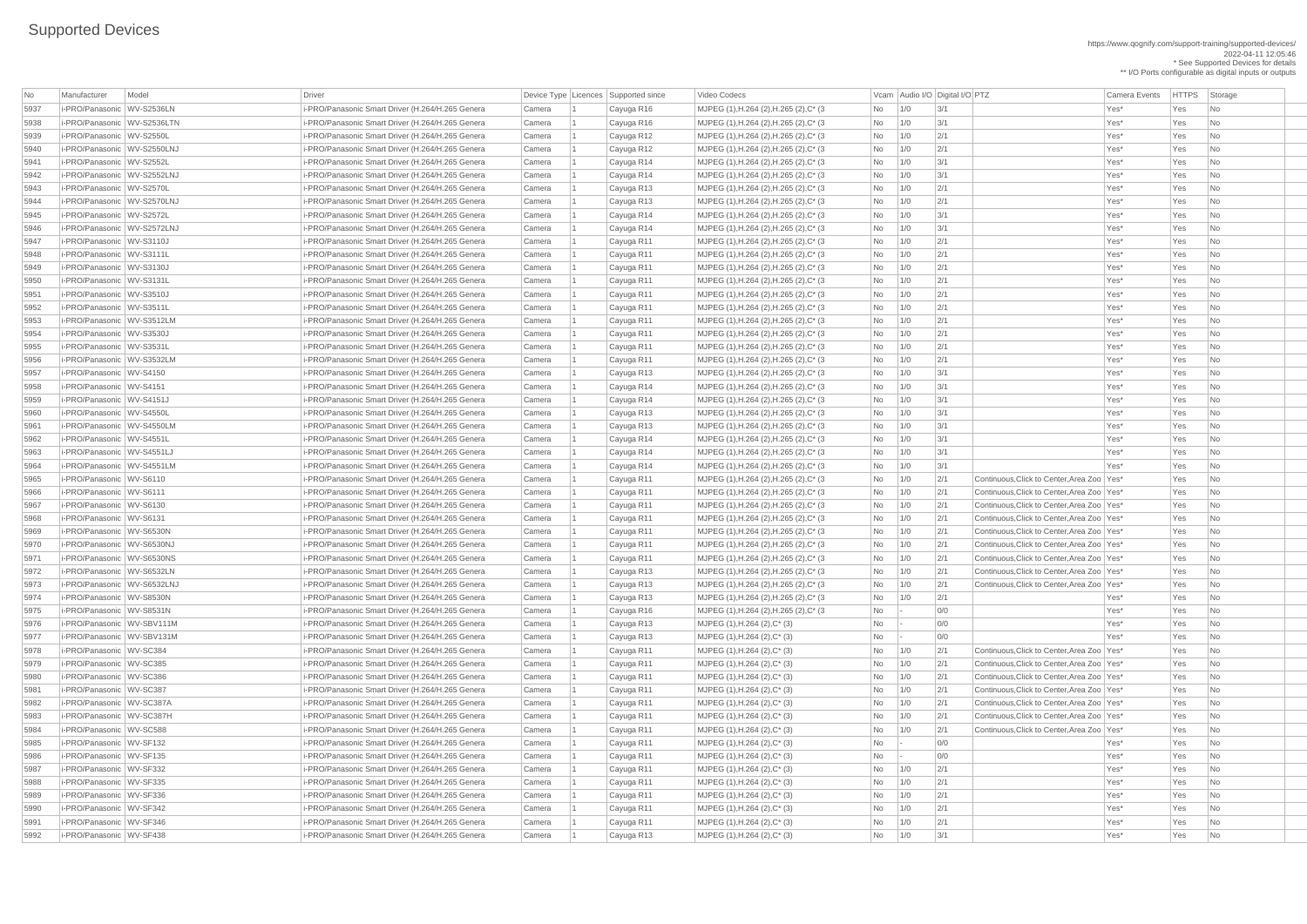| No   | Manufacturer                | Model | Driver                                           |        | Device Type   Licences   Supported since | Video Codecs                    |                |                 | Vcam Audio I/O Digital I/O PTZ | <b>Camera Events</b> | <b>HTTPS</b> | Storage                     |
|------|-----------------------------|-------|--------------------------------------------------|--------|------------------------------------------|---------------------------------|----------------|-----------------|--------------------------------|----------------------|--------------|-----------------------------|
| 5993 | i-PRO/Panasonic WV-SF448    |       | i-PRO/Panasonic Smart Driver (H.264/H.265 Genera | Camera | Cayuga R13                               | MJPEG (1), H.264 (2), C* (3)    | No             | 1/0             | 3/1                            | Yes*                 | Yes          | No                          |
| 5994 | i-PRO/Panasonic WV-SF538    |       | i-PRO/Panasonic Smart Driver (H.264/H.265 Genera | Camera |                                          | MJPEG (1), H.264 (2), C* (3)    | No             |                 | 2/1                            | Yes*                 | Yes          | No                          |
|      | i-PRO/Panasonic WV-SF539    |       |                                                  |        | Cayuga R11                               |                                 |                | 1/0             | 2/1                            | Yes*                 |              |                             |
| 5995 |                             |       | i-PRO/Panasonic Smart Driver (H.264/H.265 Genera | Camera | Cayuga R11                               | MJPEG (1), H.264 (2), C* (3)    | <b>No</b>      |                 |                                |                      | Yes          | N <sub>o</sub>              |
| 5996 | i-PRO/Panasonic WV-SF548    |       | i-PRO/Panasonic Smart Driver (H.264/H.265 Genera | Camera | Cayuga R11                               | MJPEG (1), H.264 (2), C* (3)    | No             | $\vert - \vert$ | 2/1                            | Yes*                 | Yes          | N <sub>o</sub>              |
| 5997 | i-PRO/Panasonic WV-SF549    |       | i-PRO/Panasonic Smart Driver (H.264/H.265 Genera | Camera | Cayuga R11                               | MJPEG (1), H.264 (2), C* (3)    | No             | 1/0             | 2/1                            | Yes*                 | Yes          | N <sub>o</sub>              |
| 5998 | i-PRO/Panasonic WV-SFN110   |       | i-PRO/Panasonic Smart Driver (H.264/H.265 Genera | Camera | Cayuga R11                               | $MJPEG (1), H.264 (2), C^* (3)$ | No             | 1/0             | 0/0                            | Yes*                 | Yes          | N <sub>o</sub>              |
| 5999 | i-PRO/Panasonic WV-SFN130   |       | i-PRO/Panasonic Smart Driver (H.264/H.265 Genera | Camera | Cayuga R11                               | MJPEG (1), H.264 (2), C* (3)    | No             | 1/0             | 0/0                            | Yes*                 | Yes          | N <sub>o</sub>              |
| 6000 | i-PRO/Panasonic WV-SFN310   |       | i-PRO/Panasonic Smart Driver (H.264/H.265 Genera | Camera | Cayuga R11                               | MJPEG (1), H.264 (2), C* (3)    | No             | 1/0             | 2/1                            | Yes*                 | Yes          | N <sub>o</sub>              |
| 6001 | i-PRO/Panasonic WV-SFN310A  |       | i-PRO/Panasonic Smart Driver (H.264/H.265 Genera | Camera | Cayuga R11                               | MJPEG (1), H.264 (2), C* (3)    | <b>No</b>      | 1/0             | 2/1                            | Yes*                 | Yes          | No                          |
| 6002 | i-PRO/Panasonic WV-SFN310AJ |       | i-PRO/Panasonic Smart Driver (H.264/H.265 Genera | Camera | Cayuga R11                               | MJPEG (1), H.264 (2), C* (3)    | No             | 1/0             | 0/0                            | Yes*                 | Yes          | $\overline{\mathsf{No}}$    |
| 6003 | i-PRO/Panasonic WV-SFN310J  |       | i-PRO/Panasonic Smart Driver (H.264/H.265 Genera | Camera | Cayuga R11                               | MJPEG (1), H.264 (2), C* (3)    | No             | 1/0             | 0/0                            | Yes*                 | Yes          | No                          |
| 6004 | i-PRO/Panasonic WV-SFN311   |       | i-PRO/Panasonic Smart Driver (H.264/H.265 Genera | Camera | Cayuga R11                               | MJPEG (1), H.264 (2), C* (3)    | No             | 1/0             | 2/1                            | Yes*                 | Yes          | No                          |
| 6005 | i-PRO/Panasonic WV-SFN311A  |       | i-PRO/Panasonic Smart Driver (H.264/H.265 Genera | Camera | Cayuga R11                               | MJPEG (1), H.264 (2), C* (3)    | No             | 1/0             | 2/1                            | Yes*                 | Yes          | N <sub>o</sub>              |
| 6006 | i-PRO/Panasonic WV-SFN311L  |       | i-PRO/Panasonic Smart Driver (H.264/H.265 Genera | Camera | Cayuga R11                               | MJPEG (1), H.264 (2), C* (3)    | No             | 1/0             | 2/1                            | Yes*                 | Yes          | No                          |
| 6007 | i-PRO/Panasonic WV-SFN480   |       | i-PRO/Panasonic Smart Driver (H.264/H.265 Genera | Camera | Cayuga R13                               | MJPEG (1), H.264 (2), C* (3)    | <b>No</b>      | 1/0             | 3/1                            | Yes*                 | Yes          | N <sub>o</sub>              |
| 6008 | i-PRO/Panasonic WV-SFN531   |       | i-PRO/Panasonic Smart Driver (H.264/H.265 Genera | Camera | Cayuga R11                               | MJPEG (1), H.264 (2), C* (3)    | <b>No</b>      | 1/0             | 2/1                            | Yes*                 | Yes          | N <sub>o</sub>              |
| 6009 | i-PRO/Panasonic WV-SFN611L  |       | i-PRO/Panasonic Smart Driver (H.264/H.265 Genera | Camera | Cayuga R11                               | MJPEG (1), H.264 (2), C* (3)    | <b>No</b>      | 1/0             | 2/1                            | Yes*                 | Yes          | N <sub>o</sub>              |
| 6010 | i-PRO/Panasonic WV-SFN631L  |       | i-PRO/Panasonic Smart Driver (H.264/H.265 Genera | Camera | Cayuga R11                               | $MJPEG (1), H.264 (2), C^* (3)$ | No             | 1/0             | 2/1                            | Yes*                 | Yes          | N <sub>o</sub>              |
| 6011 | i-PRO/Panasonic WV-SFR310   |       | i-PRO/Panasonic Smart Driver (H.264/H.265 Genera | Camera | Cayuga R11                               | MJPEG (1), H.264 (2), C* (3)    | No             | $\vert - \vert$ | 2/1                            | Yes*                 | Yes          | N <sub>o</sub>              |
| 6012 | i-PRO/Panasonic WV-SFR310A  |       | i-PRO/Panasonic Smart Driver (H.264/H.265 Genera | Camera | Cayuga R11                               | MJPEG (1), H.264 (2), C* (3)    | No             | $\sim$          | 2/1                            | Yes*                 | Yes          | No                          |
| 6013 | i-PRO/Panasonic WV-SFR311   |       | i-PRO/Panasonic Smart Driver (H.264/H.265 Genera | Camera | Cayuga R11                               | MJPEG (1), H.264 (2), C* (3)    | No             | 1/0             | 2/1                            | Yes*                 | Yes          | N <sub>o</sub>              |
| 6014 | i-PRO/Panasonic WV-SFR311A  |       | i-PRO/Panasonic Smart Driver (H.264/H.265 Genera | Camera | Cayuga R11                               | MJPEG (1), H.264 (2), C* (3)    | <b>No</b>      | 1/0             | 2/1                            | Yes*                 | Yes          | $\overline{\mathsf{No}}$    |
| 6015 | i-PRO/Panasonic WV-SFR531   |       | i-PRO/Panasonic Smart Driver (H.264/H.265 Genera | Camera | Cayuga R11                               | MJPEG (1), H.264 (2), C* (3)    | <b>No</b>      | 1/0             | 2/1                            | Yes*                 | Yes          | No                          |
| 6016 | i-PRO/Panasonic WV-SFR611L  |       | i-PRO/Panasonic Smart Driver (H.264/H.265 Genera | Camera | Cayuga R11                               | $MJPEG (1), H.264 (2), C^* (3)$ | No             | 1/0             | 2/1                            | Yes*                 | Yes          | N <sub>o</sub>              |
| 6017 | i-PRO/Panasonic WV-SFR631L  |       |                                                  |        |                                          |                                 |                | 1/0             | 2/1                            | Yes*                 | Yes          | N <sub>o</sub>              |
|      |                             |       | i-PRO/Panasonic Smart Driver (H.264/H.265 Genera | Camera | Cayuga R11                               | MJPEG (1), H.264 (2), C* (3)    | No             |                 |                                |                      |              |                             |
| 6018 | i-PRO/Panasonic WV-SFV110   |       | i-PRO/Panasonic Smart Driver (H.264/H.265 Genera | Camera | Cayuga R11                               | MJPEG (1), H.264 (2), C* (3)    | No.            | 1/0             | 0/0                            | Yes*                 | Yes          | $\overline{\phantom{a}}$ No |
| 6019 | i-PRO/Panasonic WV-SFV110M  |       | i-PRO/Panasonic Smart Driver (H.264/H.265 Genera | Camera | Cayuga R11                               | MJPEG (1), H.264 (2), C* (3)    | No             | 1/0             | 0/0                            | Yes*                 | Yes          | $\overline{\phantom{a}}$ No |
| 6020 | i-PRO/Panasonic WV-SFV130   |       | i-PRO/Panasonic Smart Driver (H.264/H.265 Genera | Camera | Cayuga R11                               | MJPEG (1), H.264 (2), C* (3)    | No             | 1/0             | 0/0                            | Yes*                 | Yes          | N <sub>o</sub>              |
| 6021 | i-PRO/Panasonic WV-SFV130M  |       | i-PRO/Panasonic Smart Driver (H.264/H.265 Genera | Camera | Cayuga R11                               | MJPEG (1), H.264 (2), C* (3)    | No             | 1/0             | 0/0                            | Yes*                 | Yes          | No                          |
| 6022 | i-PRO/Panasonic WV-SFV310   |       | i-PRO/Panasonic Smart Driver (H.264/H.265 Genera | Camera | Cayuga R11                               | MJPEG (1), H.264 (2), C* (3)    | No             | $\overline{a}$  | 2/1                            | Yes*                 | Yes          | N <sub>o</sub>              |
| 6023 | i-PRO/Panasonic WV-SFV310A  |       | i-PRO/Panasonic Smart Driver (H.264/H.265 Genera | Camera | Cayuga R11                               | MJPEG (1), H.264 (2), C* (3)    | No             |                 | 2/1                            | Yes*                 | Yes          | N <sub>o</sub>              |
| 6024 | i-PRO/Panasonic WV-SFV311   |       | i-PRO/Panasonic Smart Driver (H.264/H.265 Genera | Camera | Cayuga R11                               | MJPEG (1), H.264 (2), C* (3)    | No             | 1/0             | 2/1                            | Yes*                 | Yes          | No                          |
| 6025 | i-PRO/Panasonic WV-SFV311A  |       | i-PRO/Panasonic Smart Driver (H.264/H.265 Genera | Camera | Cayuga R11                               | MJPEG (1), H.264 (2), C* (3)    | No             | 1/0             | 2/1                            | Yes*                 | Yes          | $\overline{\phantom{a}}$ No |
| 6026 | i-PRO/Panasonic WV-SFV481   |       | i-PRO/Panasonic Smart Driver (H.264/H.265 Genera | Camera | Cayuga R13                               | MJPEG (1), H.264 (2), C* (3)    | N <sub>o</sub> | 1/0             | 3/1                            | Yes*                 | Yes          | N <sub>o</sub>              |
| 6027 | i-PRO/Panasonic WV-SFV531   |       | i-PRO/Panasonic Smart Driver (H.264/H.265 Genera | Camera | Cayuga R11                               | MJPEG (1), H.264 (2), C* (3)    | No             | 1/0             | 2/1                            | Yes*                 | Yes          | $\overline{\phantom{a}}$ No |
| 6028 | i-PRO/Panasonic WV-SFV611L  |       | i-PRO/Panasonic Smart Driver (H.264/H.265 Genera | Camera | Cayuga R11                               | MJPEG (1), H.264 (2), C* (3)    | No             | 1/0             | 2/1                            | Yes*                 | Yes          | N <sub>0</sub>              |
| 6029 | i-PRO/Panasonic WV-SFV631L  |       | i-PRO/Panasonic Smart Driver (H.264/H.265 Genera | Camera | Cayuga R11                               | MJPEG (1), H.264 (2), C* (3)    | No             | 1/0             | 2/1                            | Yes*                 | Yes          | N <sub>o</sub>              |
| 6030 | i-PRO/Panasonic WV-SFV631LT |       | i-PRO/Panasonic Smart Driver (H.264/H.265 Genera | Camera | Cayuga R11                               | MJPEG (1), H.264 (2), C* (3)    | No             | 1/0             | 2/1                            | Yes*                 | Yes          | $\overline{\mathsf{No}}$    |
| 6031 | i-PRO/Panasonic WV-SFV781L  |       | i-PRO/Panasonic Smart Driver (H.264/H.265 Genera | Camera | Cayuga R11                               | MJPEG (1), H.264 (2), C* (3)    | No             | 1/0             | 2/1                            | Yes*                 | Yes          | N <sub>o</sub>              |
| 6032 | i-PRO/Panasonic WV-SP102    |       | i-PRO/Panasonic Smart Driver (H.264/H.265 Genera | Camera | Cayuga R11                               | MJPEG (1), H.264 (2), C* (3)    | No             | $\vert - \vert$ | 0/0                            | Yes*                 | Yes          | N <sub>o</sub>              |
| 6033 | i-PRO/Panasonic WV-SP105    |       | i-PRO/Panasonic Smart Driver (H.264/H.265 Genera | Camera | Cayuga R11                               | MJPEG (1), H.264 (2), C* (3)    | No             | $\vert - \vert$ | 0/0                            | Yes*                 | Yes          | N <sub>0</sub>              |
| 6034 | i-PRO/Panasonic WV-SP302    |       | i-PRO/Panasonic Smart Driver (H.264/H.265 Genera | Camera | Cayuga R11                               | MJPEG (1), H.264 (2), C* (3)    | No             | 1/0             | 2/1                            | Yes*                 | Yes          | N <sub>o</sub>              |
| 6035 | i-PRO/Panasonic WV-SP305    |       | i-PRO/Panasonic Smart Driver (H.264/H.265 Genera | Camera | Cayuga R11                               | MJPEG (1), H.264 (2), C* (3)    | <b>No</b>      | 1/0             | 2/1                            | Yes*                 | Yes          | N <sub>o</sub>              |
| 6036 | i-PRO/Panasonic WV-SP306    |       | i-PRO/Panasonic Smart Driver (H.264/H.265 Genera | Camera | Cayuga R11                               | MJPEG (1), H.264 (2), C* (3)    | No             | 1/0             | 2/1                            | Yes*                 | Yes          | $\overline{\mathsf{No}}$    |
| 6037 | i-PRO/Panasonic WV-SP508    |       | i-PRO/Panasonic Smart Driver (H.264/H.265 Genera | Camera | Cayuga R11                               | MJPEG (1), H.264 (2), C* (3)    | No             | $\sim$          | 2/1                            | Yes*                 | Yes          | N <sub>o</sub>              |
| 6038 | i-PRO/Panasonic WV-SP509    |       | i-PRO/Panasonic Smart Driver (H.264/H.265 Genera | Camera | Cayuga R11                               | MJPEG (1), H.264 (2), C* (3)    | No             | 1/0             | 2/1                            | Yes*                 | Yes          | N <sub>o</sub>              |
| 6039 | i-PRO/Panasonic WV-SPN310   |       | i-PRO/Panasonic Smart Driver (H.264/H.265 Genera | Camera |                                          | MJPEG (1), H.264 (2), C* (3)    | No             | 1/0             | 2/1                            | Yes*                 | Yes          | $\overline{\mathsf{No}}$    |
|      | i-PRO/Panasonic WV-SPN310A  |       |                                                  |        | Cayuga R11                               |                                 |                |                 | 2/1                            | Yes*                 | Yes          |                             |
| 6040 |                             |       | i-PRO/Panasonic Smart Driver (H.264/H.265 Genera | Camera | Cayuga R11                               | MJPEG (1), H.264 (2), C* (3)    | No             | 1/0             |                                |                      |              | N <sub>o</sub>              |
| 6041 | i-PRO/Panasonic WV-SPN310AV |       | i-PRO/Panasonic Smart Driver (H.264/H.265 Genera | Camera | Cayuga R11                               | MJPEG (1), H.264 (2), C* (3)    | No             | 1/0             | 0/0                            | Yes*                 | Yes          | No                          |
| 6042 | i-PRO/Panasonic WV-SPN310V  |       | i-PRO/Panasonic Smart Driver (H.264/H.265 Genera | Camera | Cayuga R11                               | MJPEG (1), H.264 (2), C* (3)    | No             | 1/0             | 0/0                            | Yes*                 | Yes          | $\overline{\phantom{a}}$ No |
| 6043 | i-PRO/Panasonic WV-SPN311   |       | i-PRO/Panasonic Smart Driver (H.264/H.265 Genera | Camera | Cayuga R11                               | MJPEG (1), H.264 (2), C* (3)    | No             | 1/0             | 2/1                            | Yes*                 | Yes          | No                          |
| 6044 | i-PRO/Panasonic WV-SPN311A  |       | i-PRO/Panasonic Smart Driver (H.264/H.265 Genera | Camera | Cayuga R11                               | MJPEG (1), H.264 (2), C* (3)    | No             | 1/0             | 2/1                            | Yes*                 | Yes          | $\overline{\phantom{a}}$ No |
| 6045 | i-PRO/Panasonic WV-SPN531   |       | i-PRO/Panasonic Smart Driver (H.264/H.265 Genera | Camera | Cayuga R11                               | MJPEG (1), H.264 (2), C* (3)    | No             | 1/0             | 2/1                            | Yes*                 | Yes          | $\overline{\phantom{a}}$ No |
| 6046 | i-PRO/Panasonic WV-SPN531A  |       | i-PRO/Panasonic Smart Driver (H.264/H.265 Genera | Camera | Cayuga R11                               | $MJPEG (1), H.264 (2), C^* (3)$ | No             | 1/0             | 2/1                            | Yes*                 | Yes          | $\overline{\phantom{a}}$ No |
| 6047 | i-PRO/Panasonic WV-SPN611   |       | i-PRO/Panasonic Smart Driver (H.264/H.265 Genera | Camera | Cayuga R11                               | $MJPEG (1), H.264 (2), C^* (3)$ | No             | 1/0             | 2/1                            | Yes*                 | Yes          | $\overline{\phantom{a}}$ No |
| 6048 | i-PRO/Panasonic WV-SPN631   |       | i-PRO/Panasonic Smart Driver (H.264/H.265 Genera | Camera | Cayuga R11                               | MJPEG (1), H.264 (2), C* (3)    | No             | 1/0             | 2/1                            | Yes*                 | Yes          | $\overline{\phantom{a}}$ No |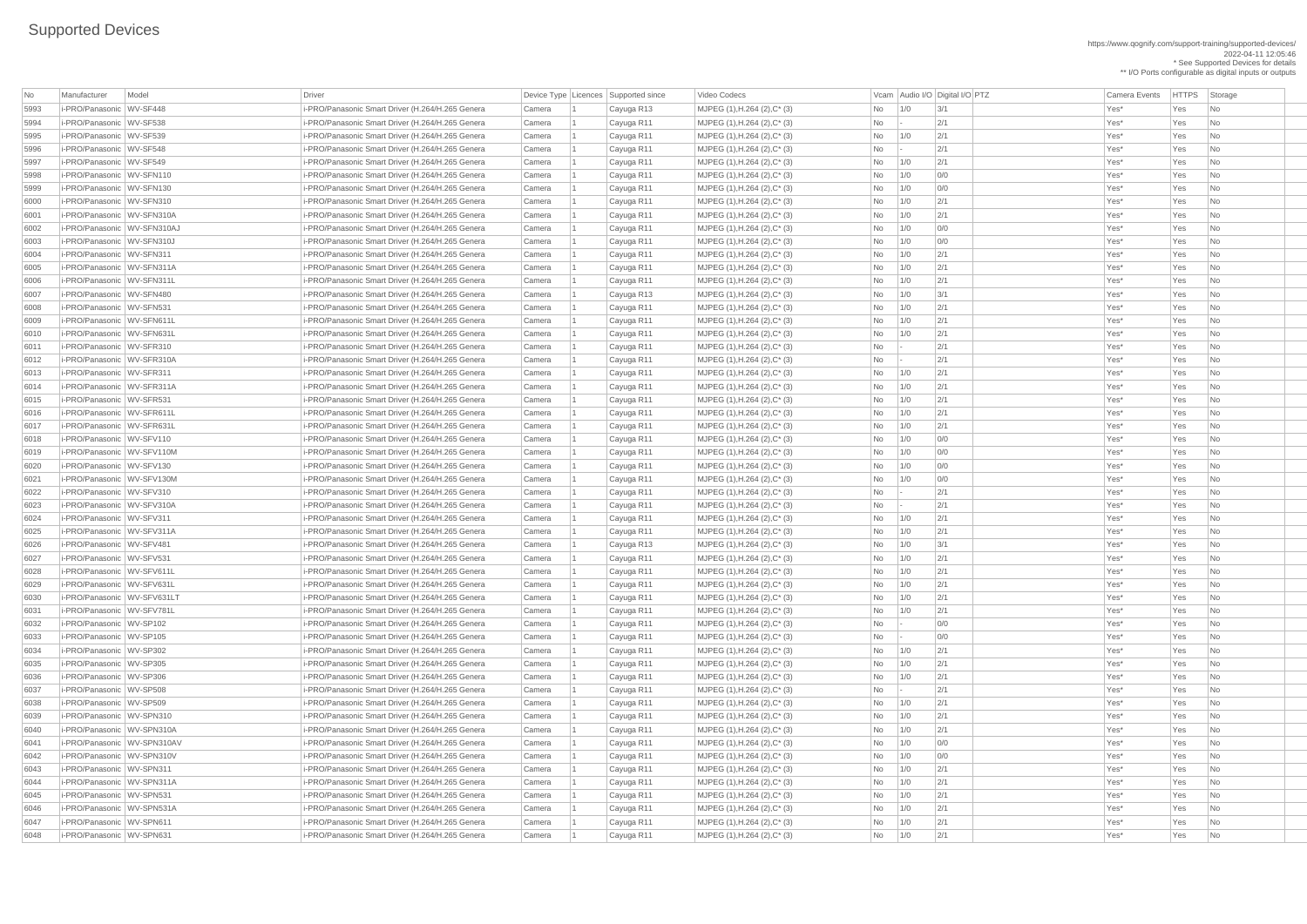## Supported Devices

https://www.qognify.com/support-training/supported-devices/ 2022-04-11 12:05:46 \* See Supported Devices for details \*\* I/O Ports configurable as digital inputs or outputs

| No   | Manufacturer                  | Model                        | Driver                                           |        | Device Type Licences Supported since | Video Codecs                            |                                                                      |             | Vcam Audio I/O Digital I/O PTZ |                                              | <b>Camera Events</b> | <b>HTTPS</b> | Storage                     |
|------|-------------------------------|------------------------------|--------------------------------------------------|--------|--------------------------------------|-----------------------------------------|----------------------------------------------------------------------|-------------|--------------------------------|----------------------------------------------|----------------------|--------------|-----------------------------|
| 6049 | i-PRO/Panasonic WV-SPV781L    |                              | i-PRO/Panasonic Smart Driver (H.264/H.265 Genera | Camera | Cayuga R11                           | MJPEG (1), H.264 (2), C* (3)            | No                                                                   | 1/0         | 2/1                            |                                              | Yes*                 | Yes          | N <sub>o</sub>              |
| 6050 | i-PRO/Panasonic WV-SPW310     |                              | i-PRO/Panasonic Smart Driver (H.264/H.265 Genera | Camera | Cayuga R11                           | MJPEG (1), H.264 (2), C* (3)            | No                                                                   |             | 0/0                            |                                              | Yes*                 | Yes          | N <sub>o</sub>              |
| 6051 | i-PRO/Panasonic WV-SPW311AL   |                              | i-PRO/Panasonic Smart Driver (H.264/H.265 Genera | Camera | Cayuga R11                           | MJPEG (1), H.264 (2), C* (3)            | No                                                                   | 1/0         | 2/1                            |                                              | Yes*                 | Yes          | N <sub>o</sub>              |
| 6052 | i-PRO/Panasonic WV-SPW312L    |                              | i-PRO/Panasonic Smart Driver (H.264/H.265 Genera | Camera | Cayuga R11                           | MJPEG (1), H.264 (2), C* (3)            | No                                                                   |             | O/O                            |                                              | Yes*                 | Yes          | N <sub>o</sub>              |
| 6053 | i-PRO/Panasonic WV-SPW531AL   |                              | i-PRO/Panasonic Smart Driver (H.264/H.265 Genera | Camera | Cayuga R11                           | MJPEG (1), H.264 (2), C* (3)            | No                                                                   | 1/0         | 2/1                            |                                              | Yes*                 | Yes          | N <sub>o</sub>              |
| 6054 | i-PRO/Panasonic WV-SPW532     |                              | i-PRO/Panasonic Smart Driver (H.264/H.265 Genera | Camera | Cayuga R11                           | MJPEG (1), H.264 (2), C* (3)            | No                                                                   | $\sim$      | 0/0                            |                                              | Yes*                 | Yes          | N <sub>o</sub>              |
| 6055 | i-PRO/Panasonic WV-SPW611     |                              | i-PRO/Panasonic Smart Driver (H.264/H.265 Genera | Camera | Cayuga R11                           | MJPEG (1), H.264 (2), C* (3)            | No                                                                   | 1/0         | 2/1                            |                                              | Yes*                 | Yes          | N <sub>o</sub>              |
| 6056 | i-PRO/Panasonic WV-SPW611J    |                              | i-PRO/Panasonic Smart Driver (H.264/H.265 Genera | Camera | Cayuga R11                           | MJPEG (1), H.264 (2), C* (3)            | No                                                                   | 1/0         | 2/1                            |                                              | Yes*                 | Yes          | No                          |
| 6057 | i-PRO/Panasonic WV-SPW611L    |                              | i-PRO/Panasonic Smart Driver (H.264/H.265 Genera | Camera | Cayuga R11                           | MJPEG (1), H.264 (2), C* (3)            | No                                                                   | 1/0         | 2/1                            |                                              | Yes*                 | Yes          | N <sub>o</sub>              |
| 6058 | i-PRO/Panasonic   WV-SPW611LJ |                              | i-PRO/Panasonic Smart Driver (H.264/H.265 Genera | Camera | Cayuga R11                           | MJPEG (1), H.264 (2), C* (3)            | No                                                                   | 1/0         | 2/1                            |                                              | Yes*                 | Yes          | N <sub>o</sub>              |
| 6059 | i-PRO/Panasonic WV-SPW631L    |                              | i-PRO/Panasonic Smart Driver (H.264/H.265 Genera | Camera | Cayuga R11                           | MJPEG (1), H.264 (2), C* (3)            | No                                                                   | 1/0         | 2/1                            |                                              | Yes*                 | Yes          | N <sub>o</sub>              |
| 6060 | i-PRO/Panasonic WV-SPW631LJ   |                              | i-PRO/Panasonic Smart Driver (H.264/H.265 Genera | Camera | Cayuga R11                           | MJPEG (1), H.264 (2), C* (3)            | No                                                                   | 1/0         | 2/1                            |                                              | Yes*                 | Yes          | N <sub>o</sub>              |
| 6061 | i-PRO/Panasonic WV-SPW631LT   |                              | i-PRO/Panasonic Smart Driver (H.264/H.265 Genera | Camera | Cayuga R11                           | MJPEG (1), H.264 (2), C* (3)            | No                                                                   | 1/0         | 2/1                            |                                              | Yes*                 | Yes          | N <sub>o</sub>              |
| 6062 |                               | i-PRO/Panasonic WV-SPW631LTJ | i-PRO/Panasonic Smart Driver (H.264/H.265 Genera | Camera | Cayuga R11                           | MJPEG (1), H.264 (2), C* (3)            | <b>No</b>                                                            | 1/0         | 2/1                            |                                              | Yes*                 | Yes          | No                          |
| 6063 | i-PRO/Panasonic WV-ST162      |                              | i-PRO/Panasonic Smart Driver (H.264/H.265 Genera | Camera | Cayuga R11                           | MJPEG (1), H.264 (2), C* (3)            | No                                                                   | 1/0         | 2/1                            | Continuous. Click to Center. Area Zoo   Yes* |                      | Yes          | N <sub>o</sub>              |
| 6064 | i-PRO/Panasonic WV-ST165      |                              | i-PRO/Panasonic Smart Driver (H.264/H.265 Genera | Camera | Cayuga R11                           | MJPEG (1), H.264 (2), C* (3)            | No                                                                   | 1/0         | 2/1                            | Continuous, Click to Center, Area Zoo   Yes* |                      | Yes          | N <sub>o</sub>              |
| 6065 | i-PRO/Panasonic WV-SUD638     |                              | i-PRO/Panasonic Smart Driver (H.264/H.265 Genera | Camera | Cayuga R11                           | MJPEG (1), H.264 (2), C* (3)            | No                                                                   | 1/0         | 2/1                            | Continuous, Click to Center, Area Zoo   Yes* |                      | Yes          | N <sub>o</sub>              |
| 6066 | i-PRO/Panasonic WV-SUD638-H   |                              | i-PRO/Panasonic Smart Driver (H.264/H.265 Genera | Camera | Cayuga R11                           | MJPEG (1), H.264 (2), C* (3)            | No                                                                   | 1/0         | 2/1                            | Continuous, Click to Center, Area Zoo   Yes* |                      | Yes          | N <sub>o</sub>              |
| 6067 | i-PRO/Panasonic WV-SUD638-T   |                              | i-PRO/Panasonic Smart Driver (H.264/H.265 Genera | Camera | Cayuga R11                           | MJPEG (1), H.264 (2), C* (3)            | No                                                                   | 1/0         | 2/1                            | Continuous, Click to Center, Area Zoo   Yes* |                      | Yes          | N <sub>o</sub>              |
| 6068 | i-PRO/Panasonic WV-SW115      |                              | i-PRO/Panasonic Smart Driver (H.264/H.265 Genera | Camera | Cayuga R11                           | MJPEG (1), H.264 (2), C* (3)            | <b>No</b>                                                            |             | 0/0                            |                                              | Yes*                 | Yes          | N <sub>o</sub>              |
| 6069 | i-PRO/Panasonic WV-SW152      |                              | i-PRO/Panasonic Smart Driver (H.264/H.265 Genera | Camera | Cayuga R11                           | MJPEG (1), H.264 (2), C* (3)            | No                                                                   |             | 0/0                            |                                              | Yes*                 | Yes          | N <sub>o</sub>              |
| 6070 | i-PRO/Panasonic WV-SW152M     |                              | i-PRO/Panasonic Smart Driver (H.264/H.265 Genera | Camera | Cayuga R11                           | MJPEG (1), H.264 (2), C* (3)            | <b>No</b>                                                            |             | 0/0                            |                                              | Yes*                 | Yes          | N <sub>o</sub>              |
| 6071 | i-PRO/Panasonic WV-SW155      |                              | i-PRO/Panasonic Smart Driver (H.264/H.265 Genera | Camera | Cayuga R11                           | MJPEG (1), H.264 (2), C* (3)            | <b>No</b>                                                            |             | O/O                            |                                              | Yes*                 | Yes          | N <sub>o</sub>              |
| 6072 | i-PRO/Panasonic WV-SW172      |                              | i-PRO/Panasonic Smart Driver (H.264/H.265 Genera | Camera |                                      |                                         |                                                                      |             | 2/1                            | Continuous, Click to Center, Area Zoo   Yes* |                      |              | $\overline{\phantom{a}}$ No |
|      |                               |                              |                                                  |        | Cayuga R11                           | MJPEG (1), H.264 (2), C* (3)            | No                                                                   | $\vert$ 1/0 |                                |                                              |                      | Yes          |                             |
| 6073 | i-PRO/Panasonic WV-SW174W     |                              | i-PRO/Panasonic Smart Driver (H.264/H.265 Genera | Camera | Cayuga R11                           | MJPEG (1), H.264 (2), C* (3)            | No                                                                   | $\vert$ 1/0 | 2/1                            | Continuous, Click to Center, Area Zoo   Yes* |                      | Yes          | N <sub>o</sub>              |
| 6074 | i-PRO/Panasonic WV-SW175      |                              | i-PRO/Panasonic Smart Driver (H.264/H.265 Genera | Camera | Cayuga R11                           | MJPEG (1), H.264 (2), C* (3)            | No                                                                   | 1/0         | 2/1                            | Continuous, Click to Center, Area Zoo   Yes* |                      | Yes          | N <sub>o</sub>              |
| 6075 | i-PRO/Panasonic WV-SW314      |                              | i-PRO/Panasonic Smart Driver (H.264/H.265 Genera | Camera | Cayuga R11                           | MJPEG (1), H.264 (2), C* (3)            | No                                                                   |             | 0/0                            |                                              | Yes*                 | Yes          | $\overline{\phantom{a}}$ No |
| 6076 | i-PRO/Panasonic WV-SW316      |                              | i-PRO/Panasonic Smart Driver (H.264/H.265 Genera | Camera | Cayuga R11                           | MJPEG (1), H.264 (2), C* (3)            | No                                                                   | 1/0         | 2/1                            |                                              | Yes*                 | Yes          | N <sub>o</sub>              |
| 6077 | i-PRO/Panasonic WV-SW316L     |                              | i-PRO/Panasonic Smart Driver (H.264/H.265 Genera | Camera | Cayuga R11                           | MJPEG (1), H.264 (2), C* (3)            | No                                                                   | 1/0         | 2/1                            |                                              | Yes*                 | Yes          | N <sub>o</sub>              |
| 6078 | i-PRO/Panasonic WV-SW352      |                              | i-PRO/Panasonic Smart Driver (H.264/H.265 Genera | Camera | Cayuga R11                           | MJPEG (1), H.264 (2), C* (3)            | No                                                                   | 1/0         | 2/1                            |                                              | Yes*                 | Yes          | $\overline{\phantom{a}}$ No |
| 6079 | i-PRO/Panasonic   WV-SW355    |                              | i-PRO/Panasonic Smart Driver (H.264/H.265 Genera | Camera | Cayuga R11                           | MJPEG (1), H.264 (2), C* (3)            | No                                                                   | 1/0         | 2/1                            |                                              | Yes*                 | Yes          | $\overline{\phantom{a}}$ No |
| 6080 | i-PRO/Panasonic WV-SW395      |                              | i-PRO/Panasonic Smart Driver (H.264/H.265 Genera | Camera | Cayuga R11                           | MJPEG (1), H.264 (2), C* (3)            | No                                                                   | 1/0         | 2/1                            | Continuous, Click to Center, Area Zoo   Yes* |                      | Yes          | N <sub>o</sub>              |
| 6081 | i-PRO/Panasonic WV-SW395A     |                              | i-PRO/Panasonic Smart Driver (H.264/H.265 Genera | Camera | Cayuga R11                           | MJPEG (1), H.264 (2), C* (3)            | No                                                                   | 1/0         | 2/1                            | Continuous, Click to Center, Area Zoo   Yes* |                      | Yes          | $\overline{\phantom{a}}$ No |
| 6082 | i-PRO/Panasonic WV-SW396      |                              | i-PRO/Panasonic Smart Driver (H.264/H.265 Genera | Camera | Cayuga R11                           | MJPEG (1), H.264 (2), C* (3)            | No                                                                   | 1/0         | 2/1                            | Continuous, Click to Center, Area Zoo Yes*   |                      | Yes          | $\overline{\phantom{a}}$ No |
| 6083 | i-PRO/Panasonic WV-SW396A     |                              | i-PRO/Panasonic Smart Driver (H.264/H.265 Genera | Camera | Cayuga R11                           | MJPEG (1), H.264 (2), C* (3)            | No                                                                   | 1/0         | 2/1                            | Continuous, Click to Center, Area Zoo   Yes* |                      | Yes          | N <sub>o</sub>              |
| 6084 | i-PRO/Panasonic WV-SW397      |                              | i-PRO/Panasonic Smart Driver (H.264/H.265 Genera | Camera | Cayuga R11                           | MJPEG (1), H.264 (2), C* (3)            | No                                                                   | 1/0         | 2/1                            | Continuous, Click to Center, Area Zoo   Yes* |                      | Yes          | $\overline{\phantom{a}}$ No |
| 6085 | i-PRO/Panasonic WV-SW397A     |                              | i-PRO/Panasonic Smart Driver (H.264/H.265 Genera | Camera | Cayuga R11                           | MJPEG (1), H.264 (2), C* (3)            | No                                                                   | 1/0         | 2/1                            | Continuous, Click to Center, Area Zoo   Yes* |                      | Yes          | $\overline{\phantom{a}}$ No |
| 6086 | i-PRO/Panasonic WV-SW397AH    |                              | i-PRO/Panasonic Smart Driver (H.264/H.265 Genera | Camera | Cayuga R11                           | MJPEG (1), H.264 (2), C* (3)            | No                                                                   | 1/0         | 2/1                            | Continuous, Click to Center, Area Zoo   Yes* |                      | Yes          | N <sub>o</sub>              |
| 6087 | i-PRO/Panasonic WV-SW397AJ    |                              | i-PRO/Panasonic Smart Driver (H.264/H.265 Genera | Camera | Cayuga R11                           | MJPEG (1), H.264 (2), C* (3)            | No                                                                   | 1/0         | 2/1                            | Continuous, Click to Center, Area Zoo   Yes* |                      | Yes          | N <sub>o</sub>              |
| 6088 | i-PRO/Panasonic WV-SW397B     |                              | i-PRO/Panasonic Smart Driver (H.264/H.265 Genera | Camera | Cayuga R11                           | MJPEG (1), H.264 (2), C* (3)            | No                                                                   | 1/0         | 2/1                            | Continuous, Click to Center, Area Zoo   Yes* |                      | Yes          | N <sub>o</sub>              |
| 6089 | i-PRO/Panasonic WV-SW397BH    |                              | i-PRO/Panasonic Smart Driver (H.264/H.265 Genera | Camera | Cayuga R11                           | MJPEG (1), H.264 (2), C* (3)            | No                                                                   | 1/0         | 2/1                            | Continuous, Click to Center, Area Zoo   Yes* |                      | Yes          | N <sub>o</sub>              |
| 6090 | i-PRO/Panasonic WV-SW397BJ    |                              | i-PRO/Panasonic Smart Driver (H.264/H.265 Genera | Camera | Cayuga R11                           | MJPEG (1), H.264 (2), C* (3)            | No                                                                   | 1/0         | 2/1                            | Continuous, Click to Center, Area Zoo   Yes* |                      | Yes          | N <sub>o</sub>              |
| 6091 | i-PRO/Panasonic   WV-SW397H   |                              | i-PRO/Panasonic Smart Driver (H.264/H.265 Genera | Camera | Cayuga R11                           | MJPEG (1), H.264 (2), C* (3)            | No                                                                   | 1/0         | 2/1                            | Continuous, Click to Center, Area Zoo   Yes* |                      | Yes          | $\overline{\phantom{a}}$ No |
| 6092 | i-PRO/Panasonic WV-SW397J     |                              | i-PRO/Panasonic Smart Driver (H.264/H.265 Genera | Camera | Cayuga R11                           | MJPEG (1), H.264 (2), C* (3)            | No                                                                   | 1/0         | 2/1                            | Continuous, Click to Center, Area Zoo   Yes* |                      | Yes          | N <sub>o</sub>              |
| 6093 | i-PRO/Panasonic WV-SW458      |                              | i-PRO/Panasonic Smart Driver (H.264/H.265 Genera | Camera | Cayuga R13                           | MJPEG (1), H.264 (2), C* (3)            | No                                                                   | 1/0         | 3/1                            |                                              | Yes*                 | Yes          | N <sub>o</sub>              |
| 6094 | i-PRO/Panasonic WV-SW458M     |                              | i-PRO/Panasonic Smart Driver (H.264/H.265 Genera | Camera | Cayuga R13                           | MJPEG (1), H.264 (2), C* (3)            | No                                                                   | 1/0         | 3/1                            |                                              | Yes*                 | Yes          | $\overline{\phantom{a}}$ No |
| 6095 | i-PRO/Panasonic   WV-SW558    |                              | i-PRO/Panasonic Smart Driver (H.264/H.265 Genera | Camera | Cayuga R11                           | MJPEG (1), H.264 (2), C* (3)            | No                                                                   | $\Box$      | 2/1                            |                                              | Yes*                 | Yes          | $\overline{\mathsf{No}}$    |
| 6096 | i-PRO/Panasonic WV-SW559      |                              | i-PRO/Panasonic Smart Driver (H.264/H.265 Genera | Camera | Cayuga R11                           | MJPEG (1), H.264 (2), C* (3)            | No                                                                   | 1/0         | 2/1                            |                                              | Yes*                 | Yes          | N <sub>o</sub>              |
| 6097 | i-PRO/Panasonic WV-SW598      |                              | i-PRO/Panasonic Smart Driver (H.264/H.265 Genera | Camera | Cayuga R11                           | MJPEG (1), H.264 (2), C* (3)            | No                                                                   | 1/0         | 2/1                            | Continuous, Click to Center, Area Zoo   Yes* |                      | Yes          | $\overline{\phantom{a}}$ No |
| 6098 | i-PRO/Panasonic WV-SW598J     |                              | i-PRO/Panasonic Smart Driver (H.264/H.265 Genera | Camera | Cayuga R11                           | MJPEG (1), H.264 (2), C* (3)            | <b>No</b>                                                            | 1/0         | 2/1                            | Continuous, Click to Center, Area Zoo   Yes* |                      | Yes          | N <sub>o</sub>              |
| 6099 | i-PRO/Panasonic WV-U1113J     |                              | i-PRO/Panasonic Smart Driver (H.264/H.265 Genera | Camera | Cayuga R14                           | MJPEG (1), H.265 (2), C* (3)            | No                                                                   |             | 0/0                            |                                              | Yes*                 | Yes          | N <sub>o</sub>              |
| 6100 | i-PRO/Panasonic   WV-U1114J   |                              | i-PRO/Panasonic Smart Driver (H.264/H.265 Genera | Camera | Cayuga R14                           | MJPEG (1), H.265 (2), C* (3)            | No                                                                   |             | 0/0                            |                                              | Yes*                 | Yes          | $\overline{\phantom{a}}$ No |
| 6101 | i-PRO/Panasonic WV-U1130      |                              | i-PRO/Panasonic Smart Driver (H.264/H.265 Genera | Camera | Cayuga R14                           | MJPEG (1), H.265 (2), C* (3)            | No                                                                   |             | O/O                            |                                              | Yes*                 | Yes          | $\overline{\mathsf{No}}$    |
| 6102 | i-PRO/Panasonic WV-U1130A     |                              | i-PRO/Panasonic Smart Driver (H.264/H.265 Genera | Camera | Cayuga R14                           | MJPEG (1), H.264 (2), H.265 (2), C* (3) | No                                                                   |             | 0/0                            |                                              | Yes*                 | Yes          | $\overline{\phantom{a}}$ No |
| 6103 | i-PRO/Panasonic WV-U1132      |                              | i-PRO/Panasonic Smart Driver (H.264/H.265 Genera | Camera | Cayuga R14                           | MJPEG (1), H.265 (2), C* (3)            | No                                                                   |             | 0/0                            |                                              | Yes*                 | Yes          | $\overline{\phantom{a}}$ No |
| 6104 | i-PRO/Panasonic WV-U1132A     |                              | i-PRO/Panasonic Smart Driver (H.264/H.265 Genera | Camera | Cayuga R14                           | MJPEG (1), H.264 (2), H.265 (2), C* (3  | $\begin{array}{ c c c c c } \hline \text{No} & \text{-} \end{array}$ |             | 0/0                            |                                              | Yes*                 | Yes          | $\overline{\phantom{a}}$ No |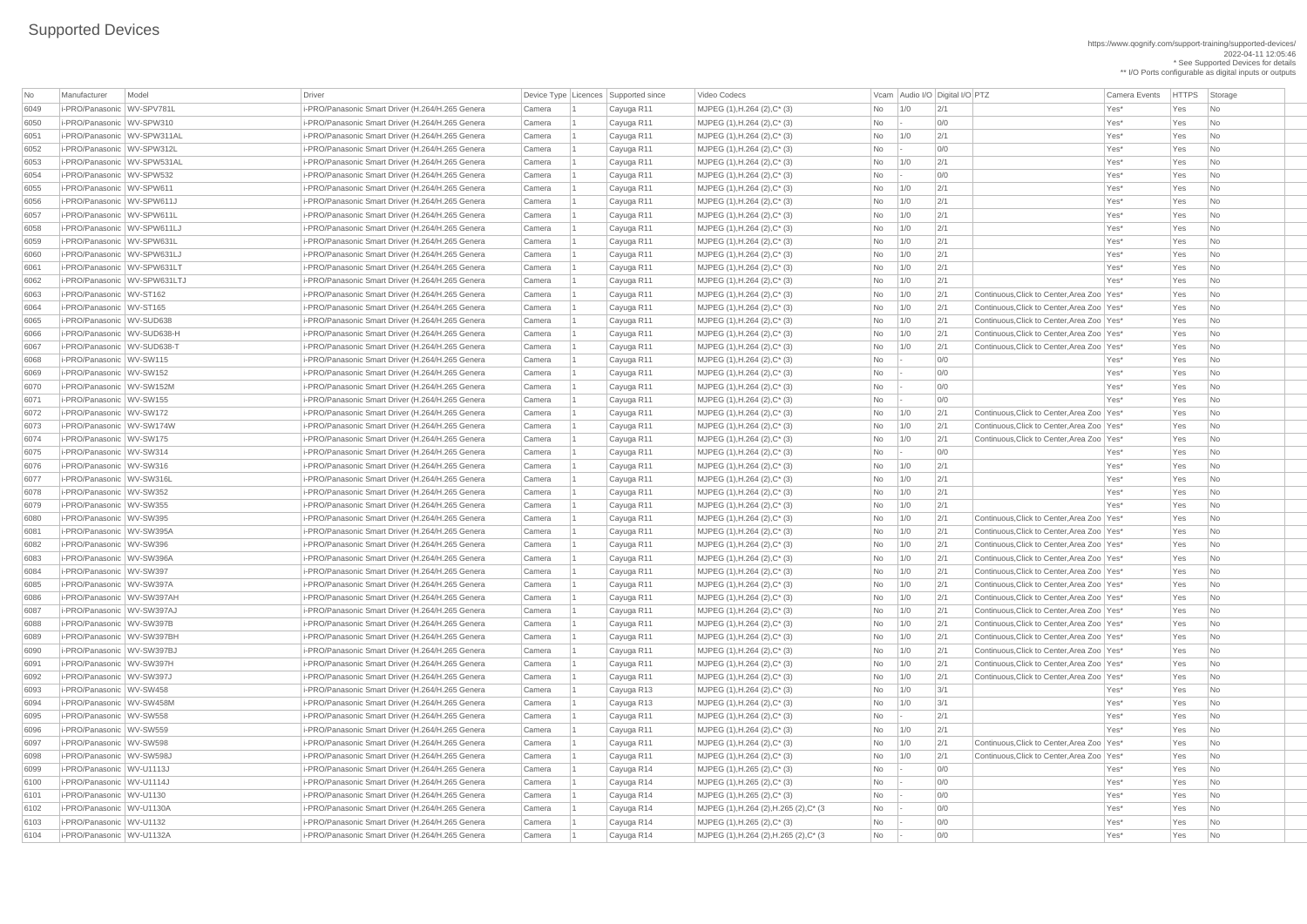## Supported Devices

\* See Supported Devices for details \*\* I/O Ports configurable as digital inputs or outputs

| No   | Model<br>Manufacturer        | Driver                                           | Device Type   Licences   Supported since |            | Video Codecs                            | Vcam Audio I/O Digital I/O PTZ |                                                     | Camera Events | <b>HTTPS</b> | Storage                     |  |
|------|------------------------------|--------------------------------------------------|------------------------------------------|------------|-----------------------------------------|--------------------------------|-----------------------------------------------------|---------------|--------------|-----------------------------|--|
| 6105 | i-PRO/Panasonic WV-U1133AJ   | i-PRO/Panasonic Smart Driver (H.264/H.265 Genera | Camera                                   | Cayuga R14 | MJPEG (1), H.264 (2), H.265 (2), C* (3) | <b>No</b>                      | 0/0                                                 | Yes*          | Yes          | No                          |  |
| 6106 | i-PRO/Panasonic WV-U1133J    | i-PRO/Panasonic Smart Driver (H.264/H.265 Genera | Camera                                   | Cayuga R14 | MJPEG (1), H.265 (2), C* (3)            | No                             | O/O                                                 | Yes*          | Yes          | N <sub>o</sub>              |  |
| 6107 | i-PRO/Panasonic WV-U1134AJ   | i-PRO/Panasonic Smart Driver (H.264/H.265 Genera | Camera                                   | Cayuga R14 | MJPEG (1), H.264 (2), H.265 (2), C* (3  | <b>No</b>                      | 0/0                                                 | Yes*          | Yes          | No                          |  |
| 6108 | i-PRO/Panasonic WV-U1134J    | i-PRO/Panasonic Smart Driver (H.264/H.265 Genera | Camera                                   | Cayuga R14 | $MJPEG (1), H.265 (2), C^*(3)$          | No                             | 0/0                                                 | Yes*          | Yes          | No.                         |  |
| 6109 | i-PRO/Panasonic WV-U1142     | i-PRO/Panasonic Smart Driver (H.264/H.265 Genera | Camera                                   | Cayuga R14 | $MJPEG (1), H.265 (2), C^* (3)$         | No                             | 0/0                                                 | Yes*          | Yes          | N <sub>o</sub>              |  |
| 6110 | i-PRO/Panasonic WV-U1142A    | i-PRO/Panasonic Smart Driver (H.264/H.265 Genera | Camera                                   | Cayuga R14 | MJPEG (1), H.264 (2), H.265 (2), C* (3  | <b>No</b>                      | 0/0                                                 | Yes*          | Yes          | No.                         |  |
| 6111 | i-PRO/Panasonic   WV-U1532L  | i-PRO/Panasonic Smart Driver (H.264/H.265 Genera | Camera                                   | Cayuga R14 | MJPEG (1), H.265 (2), C* (3)            | No                             | 0/0                                                 | Yes*          | Yes          | <b>No</b>                   |  |
| 6112 | i-PRO/Panasonic WV-U1532LA   | i-PRO/Panasonic Smart Driver (H.264/H.265 Genera | Camera                                   | Cayuga R14 | MJPEG (1), H.264 (2), H.265 (2), C* (3  | <b>No</b>                      | O/O                                                 | Yes*          | Yes          | No.                         |  |
| 6113 | i-PRO/Panasonic WV-U1533AJ   | i-PRO/Panasonic Smart Driver (H.264/H.265 Genera | Camera                                   | Cayuga R14 | MJPEG (1), H.264 (2), H.265 (2), C* (3  | No                             | 0/0                                                 | Yes*          | Yes          | No.                         |  |
| 6114 | i-PRO/Panasonic WV-U1533J    | i-PRO/Panasonic Smart Driver (H.264/H.265 Genera | Camera                                   | Cayuga R14 | MJPEG (1), H.265 (2), C* (3)            | No                             | 0/0                                                 | Yes*          | Yes          | No                          |  |
| 6115 | i-PRO/Panasonic WV-U1542L    | i-PRO/Panasonic Smart Driver (H.264/H.265 Genera | Camera                                   | Cayuga R14 | $MJPEG (1), H.265 (2), C^*(3)$          | No                             | 0/0                                                 | Yes*          | Yes          | No.                         |  |
| 6116 | i-PRO/Panasonic WV-U1542LA   | i-PRO/Panasonic Smart Driver (H.264/H.265 Genera | Camera                                   | Cayuga R14 | MJPEG (1), H.264 (2), H.265 (2), C* (3  | <b>No</b>                      | 0/0                                                 | Yes*          | Yes          | No.                         |  |
| 6117 | i-PRO/Panasonic WV-U2114J    | i-PRO/Panasonic Smart Driver (H.264/H.265 Genera | Camera                                   | Cayuga R14 | MJPEG (1), H.265 (2), C* (3)            | No                             | 0/0                                                 | Yes*          | Yes          | <b>No</b>                   |  |
| 6118 | i-PRO/Panasonic WV-U2130L    | i-PRO/Panasonic Smart Driver (H.264/H.265 Genera | Camera                                   | Cayuga R14 | MJPEG (1), H.265 (2), C* (3)            | No                             | 0/0                                                 | Yes*          | Yes          | No                          |  |
| 6119 | i-PRO/Panasonic WV-U2130LA   | i-PRO/Panasonic Smart Driver (H.264/H.265 Genera | Camera                                   | Cayuga R14 | MJPEG (1), H.264 (2), H.265 (2), C* (3  | <b>No</b>                      | 0/0                                                 | Yes*          | Yes          | No.                         |  |
| 6120 | i-PRO/Panasonic WV-U2132L    | i-PRO/Panasonic Smart Driver (H.264/H.265 Genera | Camera                                   | Cayuga R14 | $MJPEG (1), H.265 (2), C^*(3)$          | No                             | 0/0                                                 | Yes*          | Yes          | No                          |  |
| 6121 | i-PRO/Panasonic WV-U2132LA   | i-PRO/Panasonic Smart Driver (H.264/H.265 Genera | Camera                                   | Cayuga R14 | MJPEG (1), H.264 (2), H.265 (2), C* (3  | No                             | 0/0                                                 | Yes*          | Yes          | N <sub>o</sub>              |  |
| 6122 | i-PRO/Panasonic WV-U2134AJ   | i-PRO/Panasonic Smart Driver (H.264/H.265 Genera | Camera                                   | Cayuga R14 | MJPEG (1), H.264 (2), H.265 (2), C* (3  | No                             | 0/0                                                 | Yes*          | Yes          | N <sub>o</sub>              |  |
| 6123 | i-PRO/Panasonic WV-U2134J    | i-PRO/Panasonic Smart Driver (H.264/H.265 Genera | Camera                                   | Cayuga R14 | MJPEG (1), H.265 (2), C* (3)            | No                             | 0/0                                                 | Yes*          | Yes          | No                          |  |
| 6124 | i-PRO/Panasonic WV-U2140L    | i-PRO/Panasonic Smart Driver (H.264/H.265 Genera | Camera                                   | Cayuga R14 | MJPEG (1), H.265 (2), C* (3)            | No                             | O/O                                                 | Yes*          | Yes          | No                          |  |
| 6125 | i-PRO/Panasonic WV-U2140LA   | i-PRO/Panasonic Smart Driver (H.264/H.265 Genera | Camera                                   | Cayuga R14 | MJPEG (1), H.264 (2), H.265 (2), C* (3  | <b>No</b>                      | 0/0                                                 | Yes*          | Yes          | No.                         |  |
| 6126 | i-PRO/Panasonic WV-U2142L    | i-PRO/Panasonic Smart Driver (H.264/H.265 Genera | Camera                                   | Cayuga R14 | MJPEG (1), H.265 (2), C* (3)            | No                             | 0/0                                                 | Yes*          | Yes          | No                          |  |
| 6127 | i-PRO/Panasonic WV-U2142LA   | i-PRO/Panasonic Smart Driver (H.264/H.265 Genera | Camera                                   | Cayuga R14 | MJPEG (1), H.264 (2), H.265 (2), C* (3  | No                             | 0/0                                                 | Yes*          | Yes          | N <sub>o</sub>              |  |
| 6128 | i-PRO/Panasonic WV-U2530L    | i-PRO/Panasonic Smart Driver (H.264/H.265 Genera | Camera                                   | Cayuga R14 | MJPEG (1), H.265 (2), C* (3)            | No                             | 0/0                                                 | Yes*          | Yes          | N <sub>o</sub>              |  |
| 6129 | i-PRO/Panasonic WV-U2530LA   | i-PRO/Panasonic Smart Driver (H.264/H.265 Genera | Camera                                   | Cayuga R14 | MJPEG (1), H.264 (2), H.265 (2), C* (3  | <b>No</b>                      | 0/0                                                 | Yes*          | Yes          | $\overline{\mathsf{No}}$    |  |
| 6130 | i-PRO/Panasonic   WV-U2532L  | i-PRO/Panasonic Smart Driver (H.264/H.265 Genera | Camera                                   | Cayuga R14 | MJPEG (1), H.265 (2), C* (3)            | No                             | O/O                                                 | Yes*          | Yes          | No.                         |  |
| 6131 | i-PRO/Panasonic WV-U2532LA   | i-PRO/Panasonic Smart Driver (H.264/H.265 Genera | Camera                                   | Cayuga R14 | MJPEG (1), H.264 (2), H.265 (2), C* (3  | <b>No</b>                      | 0/0                                                 | Yes*          | Yes          | No                          |  |
| 6132 | i-PRO/Panasonic WV-U2540L    | i-PRO/Panasonic Smart Driver (H.264/H.265 Genera | Camera                                   | Cayuga R14 | MJPEG (1), H.265 (2), C* (3)            | No                             | 0/0                                                 | Yes*          | Yes          | No                          |  |
| 6133 | i-PRO/Panasonic WV-U2540LA   | i-PRO/Panasonic Smart Driver (H.264/H.265 Genera | Camera                                   | Cayuga R14 | MJPEG (1), H.264 (2), H.265 (2), C* (3  | No                             | 0/0                                                 | Yes*          | Yes          | N <sub>o</sub>              |  |
| 6134 | i-PRO/Panasonic WV-U2542L    | i-PRO/Panasonic Smart Driver (H.264/H.265 Genera | Camera                                   | Cayuga R14 | MJPEG $(1)$ , H.265 $(2)$ , C* $(3)$    | No                             | 0/0                                                 | Yes*          | Yes          | No                          |  |
| 6135 | i-PRO/Panasonic WV-U2542LA   | i-PRO/Panasonic Smart Driver (H.264/H.265 Genera | Camera                                   | Cayuga R14 | MJPEG (1), H.264 (2), H.265 (2), C* (3) | <b>No</b>                      | 0/0                                                 | Yes*          | Yes          | No.                         |  |
| 6136 | i-PRO/Panasonic WV-V1330L1   | <b>ONVIF Profile-S/G Driver</b>                  | Camera                                   | Cayuga R12 | MJPEG (1), H.264 (2), C* (2)            | No                             | 0/0                                                 | Yes*          | No           | No.                         |  |
| 6137 | i-PRO/Panasonic WV-V2530L1   | <b>ONVIF Profile-S/G Driver</b>                  | Camera                                   | Cayuga R12 | MJPEG (1), H.264 (2), C* (2)            | No                             | 0/0                                                 | Yes*          | <b>No</b>    | No                          |  |
| 6138 | i-PRO/Panasonic WV-X1551LN   | i-PRO/Panasonic Smart Driver (H.264/H.265 Genera | Camera                                   | Cayuga R14 | MJPEG (1), H.264 (2), H.265 (2), C* (3  | 1/0<br>No                      | 3/1                                                 | Yes*          | Yes          | No.                         |  |
| 6139 | i-PRO/Panasonic WV-X1571LN   | i-PRO/Panasonic Smart Driver (H.264/H.265 Genera | Camera                                   | Cayuga R14 | MJPEG (1), H.264 (2), H.265 (2), C* (3  | 1/0<br>No                      | 3/1                                                 | Yes*          | Yes          | No                          |  |
| 6140 | i-PRO/Panasonic WV-X1571LNJ  | i-PRO/Panasonic Smart Driver (H.264/H.265 Genera | Camera                                   | Cayuga R14 | MJPEG (1), H.264 (2), H.265 (2), C* (3  | 1/0<br>No                      | 3/1                                                 | Yes*          | Yes          | No.                         |  |
| 6141 | i-PRO/Panasonic WV-X2251L    | i-PRO/Panasonic Smart Driver (H.264/H.265 Genera | Camera                                   | Cayuga R14 | MJPEG (1), H.264 (2), H.265 (2), C* (3  | 1/0<br>No                      | 3/1                                                 | Yes*          | Yes          | No.                         |  |
| 6142 | i-PRO/Panasonic WV-X2271L    | i-PRO/Panasonic Smart Driver (H.264/H.265 Genera | Camera                                   | Cayuga R14 | MJPEG (1), H.264 (2), H.265 (2), C* (3  | 1/0<br>No                      | 3/1                                                 | Yes*          | Yes          | No                          |  |
| 6143 | i-PRO/Panasonic WV-X2551LN   | i-PRO/Panasonic Smart Driver (H.264/H.265 Genera | Camera                                   | Cayuga R14 | MJPEG (1), H.264 (2), H.265 (2), C* (3  | 1/0<br>No                      | 3/1                                                 | Yes*          | Yes          | No                          |  |
| 6144 | i-PRO/Panasonic WV-X2571LN   | i-PRO/Panasonic Smart Driver (H.264/H.265 Genera | Camera                                   | Cayuga R14 | MJPEG (1), H.264 (2), H.265 (2), C* (3  | 1/0<br>No                      | 3/1                                                 | Yes*          | Yes          | No.                         |  |
| 6145 | i-PRO/Panasonic WV-X2571LNJ  | i-PRO/Panasonic Smart Driver (H.264/H.265 Genera | Camera                                   | Cayuga R14 | MJPEG (1), H.264 (2), H.265 (2), C* (3  | 1/0<br>No                      | 3/1                                                 | Yes*          | Yes          | No                          |  |
| 6146 | i-PRO/Panasonic WV-X4170     | i-PRO/Panasonic Smart Driver (H.264/H.265 Genera | Camera                                   | Cayuga R13 | MJPEG (1), H.264 (2), H.265 (2), C* (3) | No                             | 0/0                                                 | Yes*          | Yes          | No                          |  |
| 6147 | i-PRO/Panasonic WV-X4171     | i-PRO/Panasonic Smart Driver (H.264/H.265 Genera | Camera                                   | Cayuga R13 | MJPEG (1), H.264 (2), H.265 (2), C* (3  | No<br>1/0                      | 3/1                                                 | Yes*          | Yes          | No.                         |  |
| 6148 | i-PRO/Panasonic WV-X4172     | i-PRO/Panasonic Smart Driver (H.264/H.265 Genera | Camera                                   | Cayuga R14 | MJPEG (1), H.264 (2), H.265 (2), C* (3  | 1/0<br>No                      | 3/1                                                 | Yes*          | Yes          | No                          |  |
| 6149 | i-PRO/Panasonic WV-X4173     | i-PRO/Panasonic Smart Driver (H.264/H.265 Genera | Camera                                   | Cayuga R14 | MJPEG (1), H.264 (2), H.265 (2), C* (3  | 1/0<br>No                      | 3/1                                                 | Yes*          | Yes          | No                          |  |
| 6150 | i-PRO/Panasonic WV-X4173J    | i-PRO/Panasonic Smart Driver (H.264/H.265 Genera | Camera                                   | Cayuga R14 | MJPEG (1), H.264 (2), H.265 (2), C* (3) | 1/0<br>No                      | 3/1                                                 | Yes*          | Yes          | No.                         |  |
| 6151 | i-PRO/Panasonic WV-X4571L    | i-PRO/Panasonic Smart Driver (H.264/H.265 Genera | Camera                                   | Cayuga R13 | MJPEG (1), H.264 (2), H.265 (2), C* (3  | 1/0<br>No                      | 3/1                                                 | Yes*          | Yes          | No                          |  |
| 6152 | i-PRO/Panasonic WV-X4571LM   | i-PRO/Panasonic Smart Driver (H.264/H.265 Genera | Camera                                   | Cayuga R13 | MJPEG (1), H.264 (2), H.265 (2), C* (3) | 1/0<br>No                      | 3/1                                                 | Yes*          | Yes          | No.                         |  |
| 6153 | i-PRO/Panasonic WV-X4573L    | i-PRO/Panasonic Smart Driver (H.264/H.265 Genera | Camera                                   | Cayuga R14 | MJPEG (1), H.264 (2), H.265 (2), C* (3) | 1/0<br>No                      | 3/1                                                 | Yes*          | Yes          | No.                         |  |
| 6154 | i-PRO/Panasonic   WV-X4573LJ | i-PRO/Panasonic Smart Driver (H.264/H.265 Genera | Camera                                   | Cayuga R14 | MJPEG (1), H.264 (2), H.265 (2), C* (3  | No<br>1/0                      | 3/1                                                 | Yes*          | Yes          | No                          |  |
| 6155 | i-PRO/Panasonic WV-X4573LM   | i-PRO/Panasonic Smart Driver (H.264/H.265 Genera | Camera                                   | Cayuga R14 | MJPEG (1), H.264 (2), H.265 (2), C* (3  | 1/0<br>No                      | 3/1                                                 | Yes*          | Yes          | No.                         |  |
| 6156 | i-PRO/Panasonic WV-X6511N    | i-PRO/Panasonic Smart Driver (H.264/H.265 Genera | Camera                                   | Cayuga R11 | MJPEG (1), H.264 (2), H.265 (2), C* (3) | No<br>1/0                      | 2/1<br>Continuous, Click to Center, Area Zoo   Yes* |               | Yes          | $\overline{\mathsf{No}}$    |  |
| 6157 | i-PRO/Panasonic WV-X6511NJ   | i-PRO/Panasonic Smart Driver (H.264/H.265 Genera | Camera                                   | Cayuga R11 | MJPEG (1), H.264 (2), H.265 (2), C* (3) | No<br>1/0                      | 2/1<br>Continuous, Click to Center, Area Zoo   Yes* |               | Yes          | No                          |  |
| 6158 | i-PRO/Panasonic WV-X6531N    | i-PRO/Panasonic Smart Driver (H.264/H.265 Genera | Camera                                   | Cayuga R11 | MJPEG (1), H.264 (2), H.265 (2), C* (3) | 1/0<br>No                      | 2/1<br>Continuous, Click to Center, Area Zoo Yes*   |               | Yes          | No                          |  |
| 6159 | i-PRO/Panasonic WV-X6531NJ   | i-PRO/Panasonic Smart Driver (H.264/H.265 Genera | Camera                                   | Cayuga R11 | MJPEG (1), H.264 (2), H.265 (2), C* (3) | 1/0<br>No                      | 2/1<br>Continuous, Click to Center, Area Zoo Yes*   |               | Yes          | No                          |  |
| 6160 | i-PRO/Panasonic WV-X6531NS   | i-PRO/Panasonic Smart Driver (H.264/H.265 Genera | Camera                                   | Cayuga R11 | MJPEG (1), H.264 (2), H.265 (2), C* (3) | $No$   1/0                     | 2/1<br>Continuous, Click to Center, Area Zoo   Yes* |               | Yes          | $\overline{\phantom{a}}$ No |  |
|      |                              |                                                  |                                          |            |                                         |                                |                                                     |               |              |                             |  |